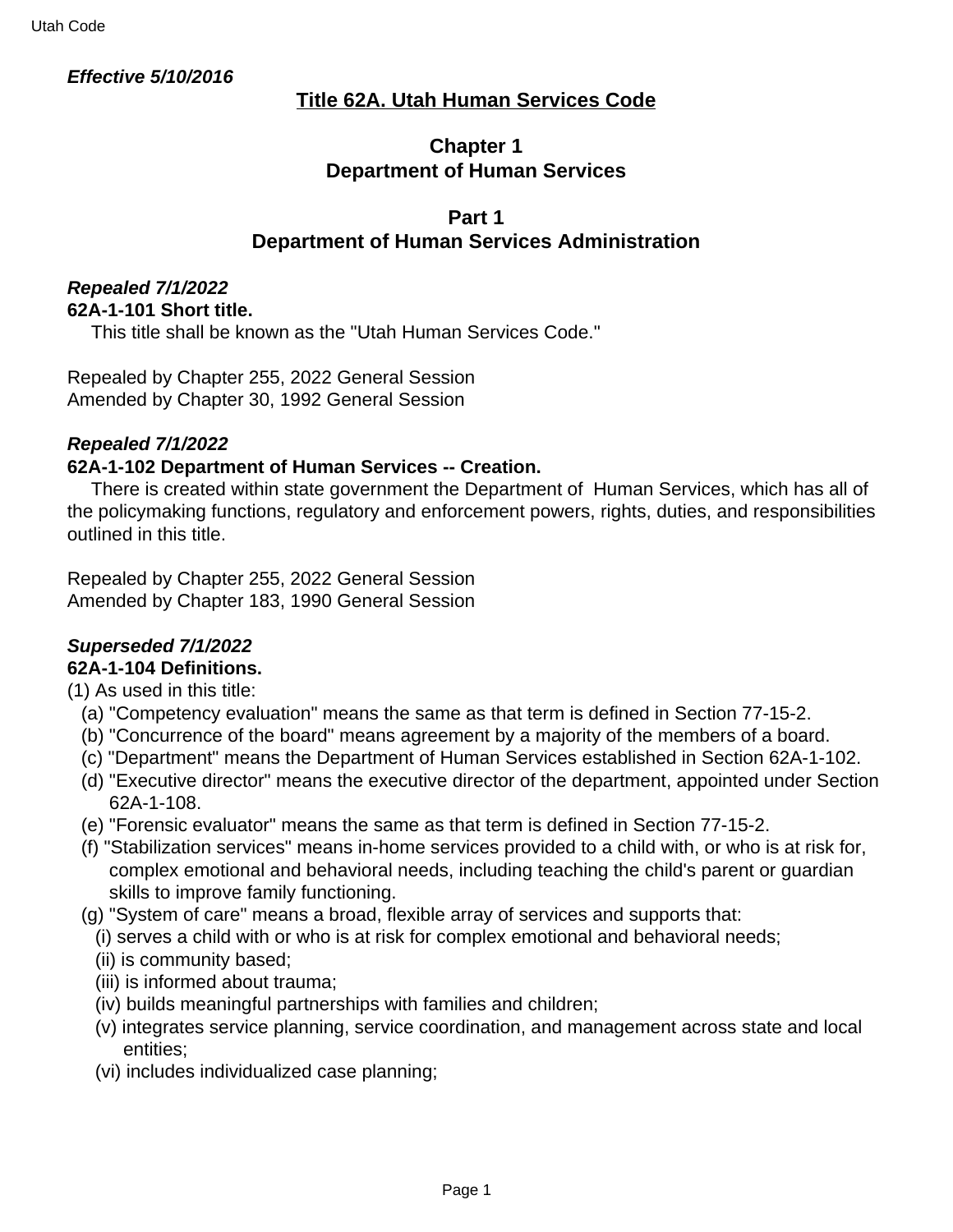- (vii) provides management and policy infrastructure that supports a coordinated network of interdepartmental service providers, contractors, and service providers who are outside of the department; and
- (viii) is guided by the type and variety of services needed by a child with or who is at risk for complex emotional and behavioral needs and by the child's family.
- (2) The definitions provided in Subsection (1) are to be applied in addition to definitions contained throughout this title that are applicable to specified chapters or parts.

Amended by Chapter 303, 2020 General Session

# **Effective 7/1/2022**

## **62A-1-104 Definitions.**

(1) As used in this title:

- (a) "Competency evaluation" means the same as that term is defined in Section 77-15-2.
- (b) "Concurrence of the board" means agreement by a majority of the members of a board.
- (c) "Department" means the Department of Health and Human Services created in Section 26B-1-201.
- (d) "Executive director" means the executive director of the department, appointed under Section 26B-1-203.
- (e) "Forensic evaluator" means the same as that term is defined in Section 77-15-2.
- (f) "Stabilization services" means in-home services provided to a child with, or who is at risk for, complex emotional and behavioral needs, including teaching the child's parent or guardian skills to improve family functioning.
- (g) "System of care" means a broad, flexible array of services and supports that:
	- (i) serves a child with or who is at risk for complex emotional and behavioral needs;
	- (ii) is community based;
	- (iii) is informed about trauma;
	- (iv) builds meaningful partnerships with families and children;
	- (v) integrates service planning, service coordination, and management across state and local entities;
	- (vi) includes individualized case planning;
	- (vii) provides management and policy infrastructure that supports a coordinated network of interdepartmental service providers, contractors, and service providers who are outside of the department; and
	- (viii) is guided by the type and variety of services needed by a child with or who is at risk for complex emotional and behavioral needs and by the child's family.
- (2) The definitions provided in Subsection (1) are to be applied in addition to definitions contained throughout this title that are applicable to specified chapters or parts.

Amended by Chapter 255, 2022 General Session

# **Renumbered 7/1/2022**

## **62A-1-105 Creation of boards, divisions, and offices.**

- (1) The following policymaking boards are created within the Department of Human Services:
	- (a) the Board of Aging and Adult Services; and
	- (b) the Utah State Developmental Center Board.
- (2) The following divisions are created within the Department of Human Services:
	- (a) the Division of Aging and Adult Services;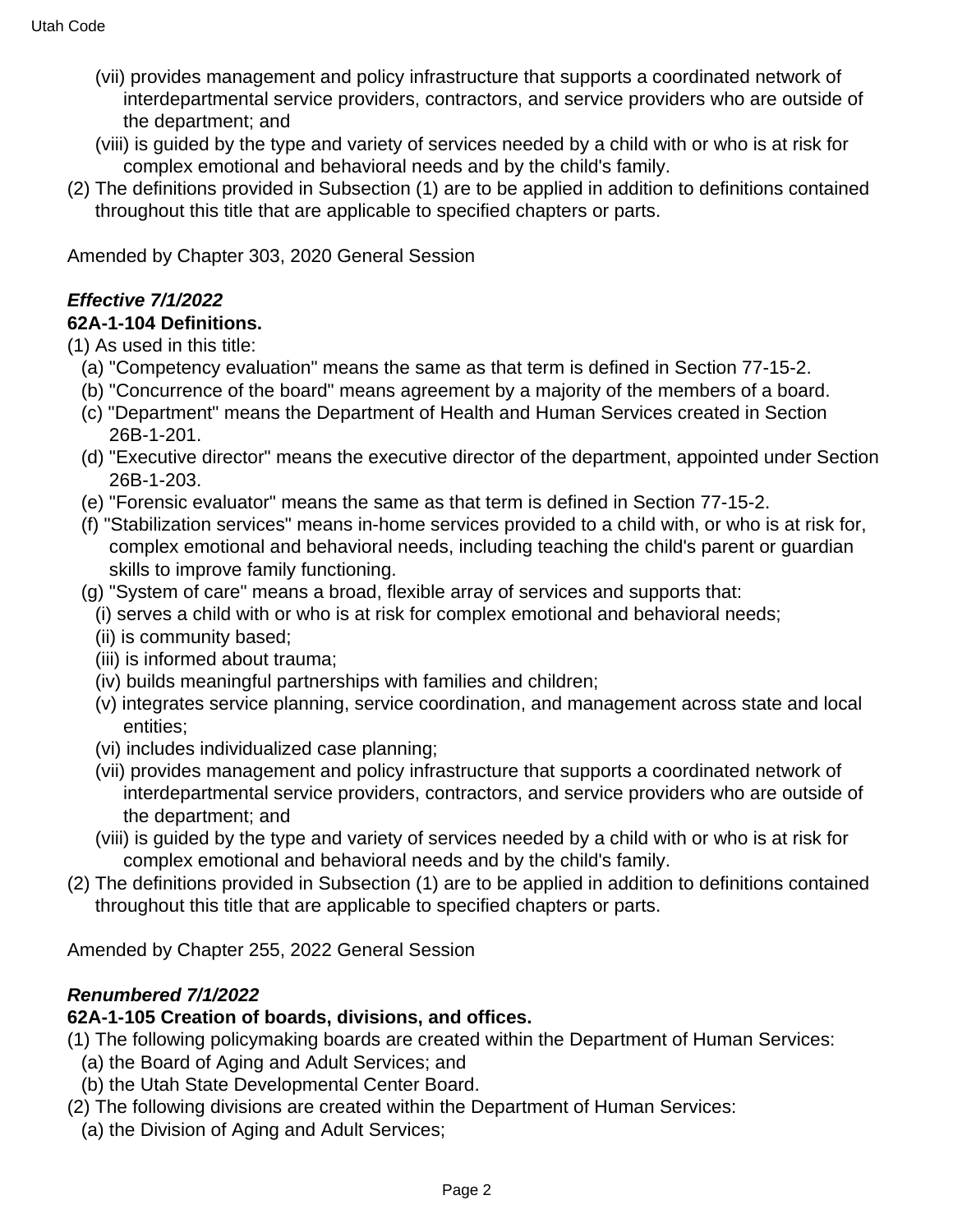- (b) the Division of Child and Family Services;
- (c) the Division of Services for People with Disabilities;
- (d) the Division of Substance Abuse and Mental Health; and
- (e) the Division of Juvenile Justice Services.
- (3) The following offices are created within the Department of Human Services:
	- (a) the Office of Licensing;
	- (b) the Office of Public Guardian;
	- (c) the Office of Recovery Services; and
	- (d) the Office of Quality and Design.

Amended by Chapter 139, 2019 General Session Amended by Chapter 246, 2019 General Session

#### **Repealed 7/1/2022**

#### **62A-1-106 Adjudicative proceedings.**

 The department and its boards, divisions, and offices described in Section 62A-1-105 shall comply with the procedures and requirements of Title 63G, Chapter 4, Administrative Procedures Act, in their adjudicative proceedings.

Repealed by Chapter 255, 2022 General Session Amended by Chapter 382, 2008 General Session

#### **Superseded 7/1/2022**

#### **62A-1-107 Board of Aging and Adult Services -- Members, appointment, terms, vacancies, chairperson, compensation, meetings, quorum.**

- (1) The Board of Aging and Adult Services described in Subsection 62A-1-105(1)(a) shall have seven members who are appointed by the governor with the advice and consent of the Senate in accordance with Title 63G, Chapter 24, Part 2, Vacancies.
- (2)
	- (a) Except as required by Subsection (2)(b), each member shall be appointed for a term of four years, and is eligible for one reappointment.
	- (b) Notwithstanding the requirements of Subsection (2)(a), the governor shall, at the time of appointment or reappointment, adjust the length of terms to ensure that the terms of board members are staggered so that approximately half of the board is appointed every two years.
	- (c) Board members shall continue in office until the expiration of their terms and until their successors are appointed, which may not exceed 90 days after the formal expiration of a term.
	- (d) When a vacancy occurs in the membership for any reason, the replacement shall be appointed for the unexpired term.
- (3) No more than four members of the board may be from the same political party. The board shall have diversity of gender, ethnicity, and culture; and members shall be chosen on the basis of their active interest, experience, and demonstrated ability to deal with issues related to the Board of Aging and Adult Services.
- (4) The board shall annually elect a chairperson from the board's membership. The board shall hold meetings at least once every three months. Within budgetary constraints, meetings may be held from time to time on the call of the chairperson or of the majority of the members of the board. Four members of the board are necessary to constitute a quorum at any meeting,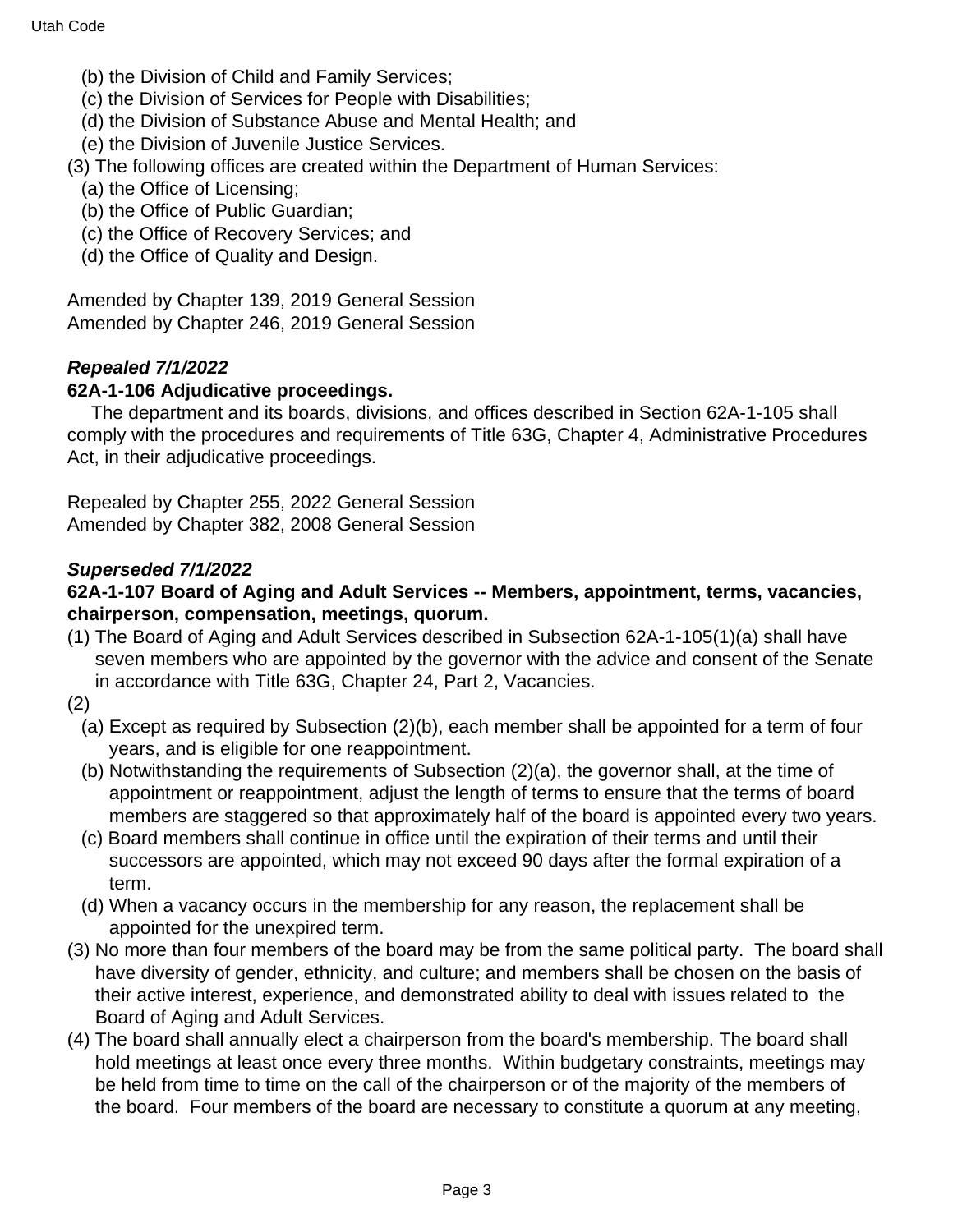and, if a quorum exists, the action of the majority of members present shall be the action of the board.

- (5) A member may not receive compensation or benefits for the member's service, but, at the executive director's discretion, may receive per diem and travel expenses in accordance with:
	- (a) Section 63A-3-106;
	- (b) Section 63A-3-107; and
	- (c) rules made by the Division of Finance pursuant to Sections 63A-3-106 and 63A-3-107.
- (6) The board shall adopt bylaws governing its activities. Bylaws shall include procedures for removal of a board member who is unable or unwilling to fulfill the requirements of the board member's appointment.
- (7) The board has program policymaking authority for the division over which the board presides.
- (8) A member of the board shall comply with the conflict of interest provisions described in Title 63G, Chapter 24, Part 3, Conflicts of Interest.

Amended by Chapter 352, 2020 General Session Amended by Chapter 373, 2020 General Session

### **Effective 7/1/2022**

**62A-1-107 Board of Aging and Adult Services -- Members, appointment, terms, vacancies, chairperson, compensation, meetings, quorum.**

- (1) The Board of Aging and Adult Services created in Section 26B-1-204 shall have seven members who are appointed by the governor with the advice and consent of the Senate in accordance with Title 63G, Chapter 24, Part 2, Vacancies.
- (2)
	- (a) Except as required by Subsection (2)(b), each member shall be appointed for a term of four years, and is eligible for one reappointment.
	- (b) Notwithstanding the requirements of Subsection (2)(a), the governor shall, at the time of appointment or reappointment, adjust the length of terms to ensure that the terms of board members are staggered so that approximately half of the board is appointed every two years.
	- (c) Board members shall continue in office until the expiration of their terms and until their successors are appointed, which may not exceed 90 days after the formal expiration of a term.
	- (d) When a vacancy occurs in the membership for any reason, the replacement shall be appointed for the unexpired term.
- (3) No more than four members of the board may be from the same political party. The board shall have diversity of gender, ethnicity, and culture; and members shall be chosen on the basis of their active interest, experience, and demonstrated ability to deal with issues related to the Board of Aging and Adult Services .
- (4) The board shall annually elect a chairperson from the board's membership. The board shall hold meetings at least once every three months. Within budgetary constraints, meetings may be held from time to time on the call of the chairperson or of the majority of the members of the board. Four members of the board are necessary to constitute a quorum at any meeting, and, if a quorum exists, the action of the majority of members present shall be the action of the board.
- (5) A member may not receive compensation or benefits for the member's service, but, at the executive director's discretion, may receive per diem and travel expenses in accordance with:
	- (a) Section 63A-3-106;
	- (b) Section 63A-3-107; and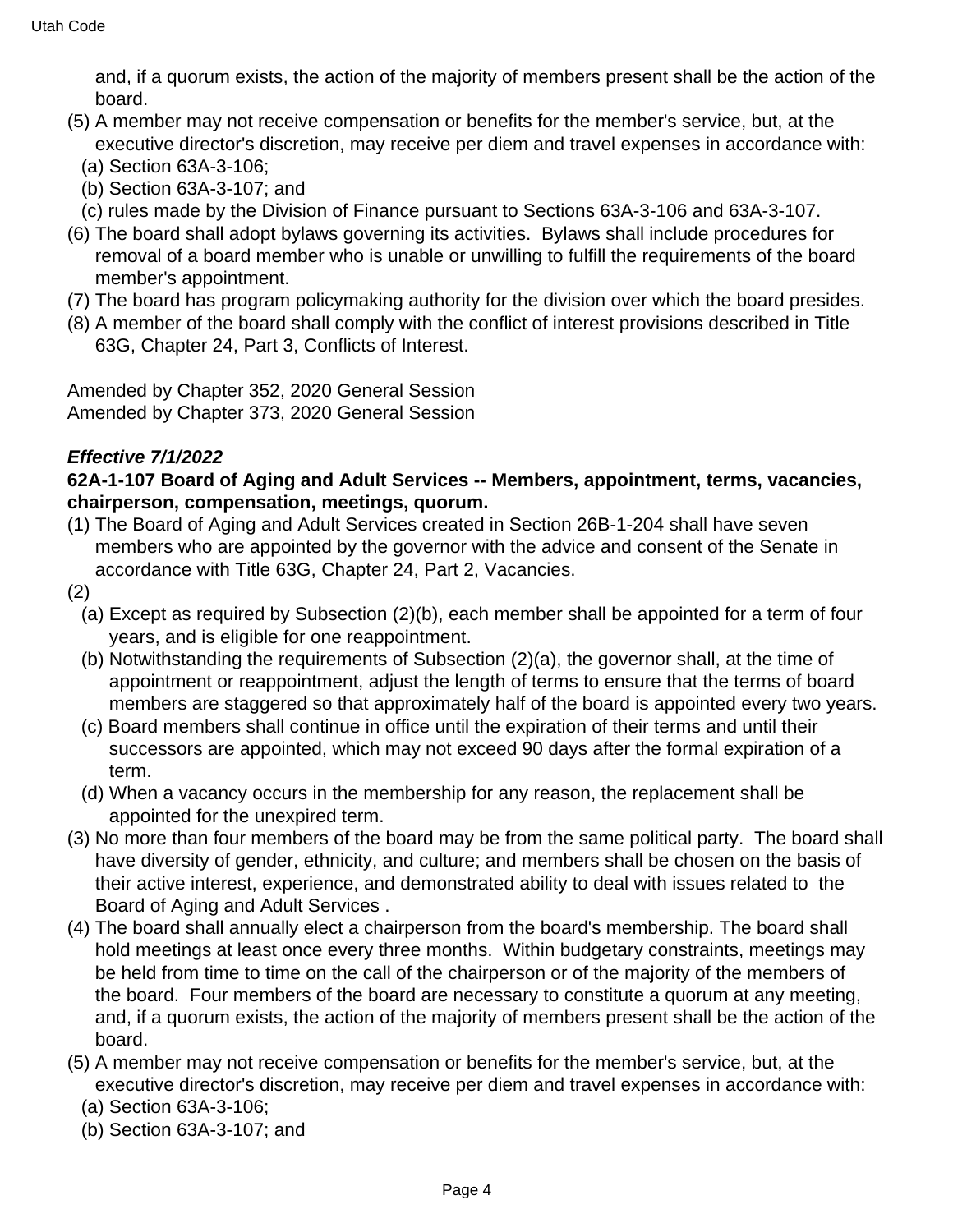(c) rules made by the Division of Finance pursuant to Sections 63A-3-106 and 63A-3-107.

- (6) The board shall adopt bylaws governing its activities. Bylaws shall include procedures for removal of a board member who is unable or unwilling to fulfill the requirements of the board member's appointment.
- (7) The board has program policymaking authority for the division over which the board presides.
- (8) A member of the board shall comply with the conflict of interest provisions described in Title 63G, Chapter 24, Part 3, Conflicts of Interest.

Amended by Chapter 255, 2022 General Session

## **Renumbered 7/1/2022**

### **62A-1-107.5 Limitation on establishment of advisory bodies.**

- (1) Department divisions and boards:
	- (a) may not establish permanent, ongoing advisory groups unless otherwise specifically created in federal or state statute; and
	- (b) shall comply with the provisions of this section with regard to any advisory groups created prior to or after July 1, 2003.
- (2) Divisions and boards may establish subject-limited and time-limited ad hoc advisory groups to provide input necessary to carry out their assigned responsibilities. When establishing such an advisory group, the board must establish in writing a specific charge and time limit.
- (3) Members of any ad hoc advisory group shall receive no compensation or benefits for their service.
- (4) The provision of staffing and support to any ad hoc advisory group will be contingent on availability of human and financial resources.

Enacted by Chapter 246, 2003 General Session

#### **Renumbered 7/1/2022**

### **62A-1-108 Executive director -- Appointment -- Compensation -- Qualifications -- Responsibilities.**

- (1) The chief administrative officer of the department is the executive director, who shall be appointed by the governor with the advice and consent of the Senate. The executive director may be removed at the will of the governor. The executive director shall receive a salary established by the governor within the salary range fixed by the Legislature in Title 67, Chapter 22, State Officer Compensation. The executive director shall be experienced in administration, management, and coordination of complex organizations.
- (2) The executive director is responsible for:
	- (a) administration and supervision of the department;
	- (b) coordination of policies and program activities conducted through the boards, divisions, and offices of the department;
	- (c) approval of the proposed budget of each board, division, and office within the department; and
	- (d) such other duties as the Legislature or governor shall assign to him.
- (3) The executive director may appoint deputy or assistant directors to assist him in carrying out the department's responsibilities.

Amended by Chapter 352, 2020 General Session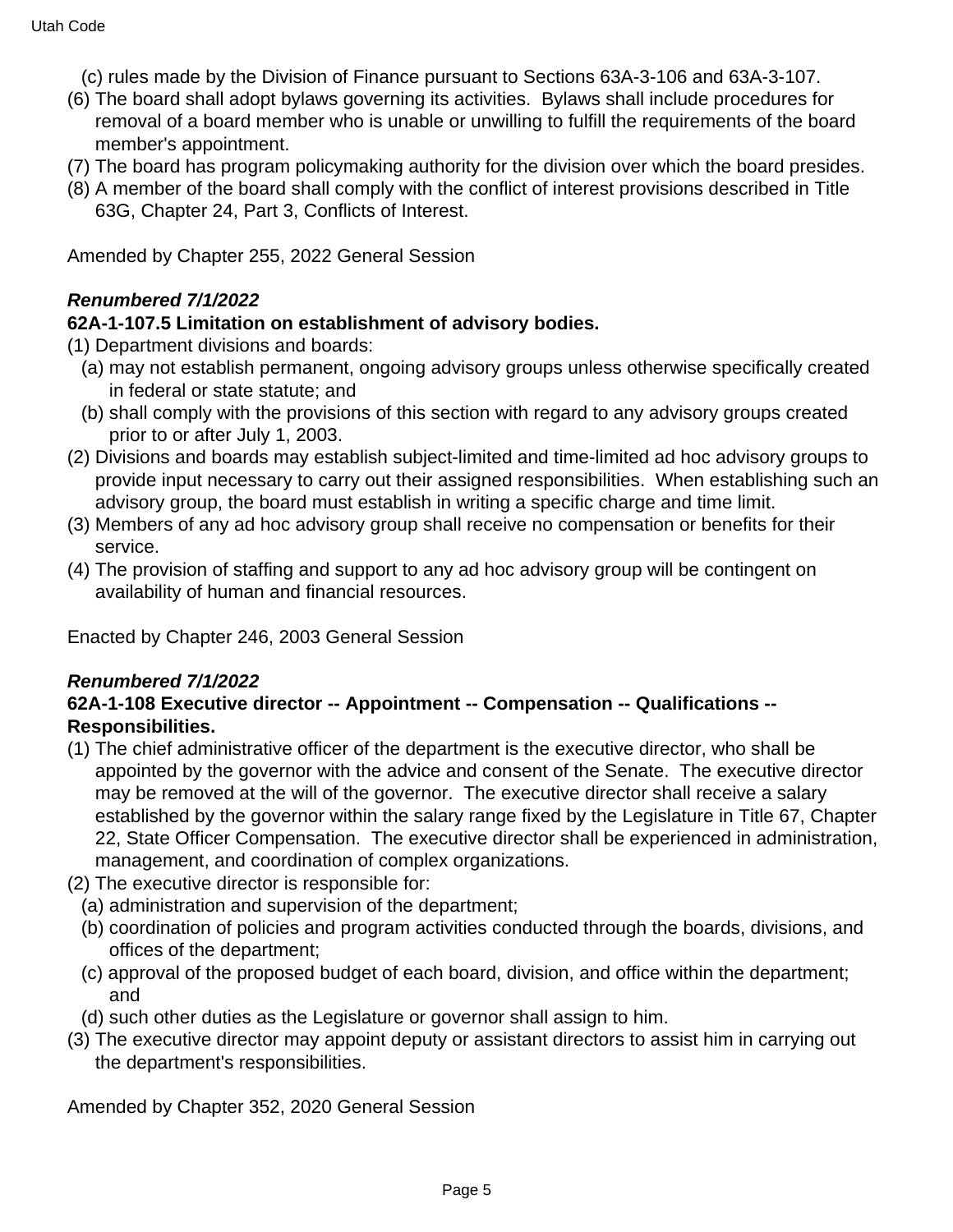## **62A-1-108.5 Mental illness and intellectual disability examinations -- Responsibilities of the department.**

- (1) In accomplishing the department's duties to conduct a competency evaluation under Title 77, Utah Code of Criminal Procedure, and a juvenile competency evaluation under Section 80-6-402, the department shall proceed as outlined in this section and within appropriations authorized by the Legislature.
- (2) When the department is ordered by a court to conduct a competency evaluation, the department shall designate a forensic evaluator, selected under Subsection (4), to evaluate the defendant in the defendant's current custody or status.
- (3) When the department is ordered by the juvenile court to conduct a juvenile competency evaluation under Section 80-6-402, the department shall:
	- (a) designate an examiner selected pursuant to Subsection (4) to evaluate the minor; and
	- (b) upon a finding of good cause and order of the court, designate a second examiner to evaluate the minor.
- (4) The department shall establish criteria, in consultation with the Commission on Criminal and Juvenile Justice, and shall contract with persons to conduct competency evaluations and juvenile competency evaluations under Subsections (2) and (3)(b). In making this selection, the department shall follow the provisions of Title 63G, Chapter 6a, Utah Procurement Code.
- (5) Nothing in this section prohibits the department, at the request of defense counsel or a prosecuting attorney in a criminal proceeding under Title 77, Utah Code of Criminal Procedure, and for good cause shown, from proposing a person who has not been previously selected under Subsection (4) to contract with the department to conduct the evaluation. In selecting that person, the criteria of the department established under Subsection (4) and the provisions of Title 63G, Chapter 6a, Utah Procurement Code, shall be met.

Amended by Chapter 262, 2021 General Session

# **Renumbered 7/1/2022**

## **62A-1-109 Division directors -- Appointment -- Compensation -- Qualifications.**

- (1) The chief officer of each division and office enumerated in Section 62A-1-105 shall be a director who shall serve as the executive and administrative head of the division or office.
- (2) Each division director shall be appointed by the executive director with the concurrence of the division's board, if the division has a board.
- (3) The director of any division may be removed from that position at the will of the executive director after consultation with that division's board, if the division has a board.
- (4) Each office director shall be appointed by the executive director.
- (5) Directors of divisions and offices shall receive compensation as provided by Title 63A, Chapter 17, Utah State Personnel Management Act.
- (6) The director of each division and office shall be experienced in administration and possess such additional qualifications as determined by the executive director, and as provided by law.

Amended by Chapter 345, 2021 General Session

# **Repealed 7/1/2022**

# **62A-1-110 Executive director -- Jurisdiction over division and office directors -- Authority.**

(1) The executive director of the department has administrative jurisdiction over each division and office directors. The executive director may make changes in personnel and service functions in the divisions and offices under his administrative jurisdiction, and authorize designees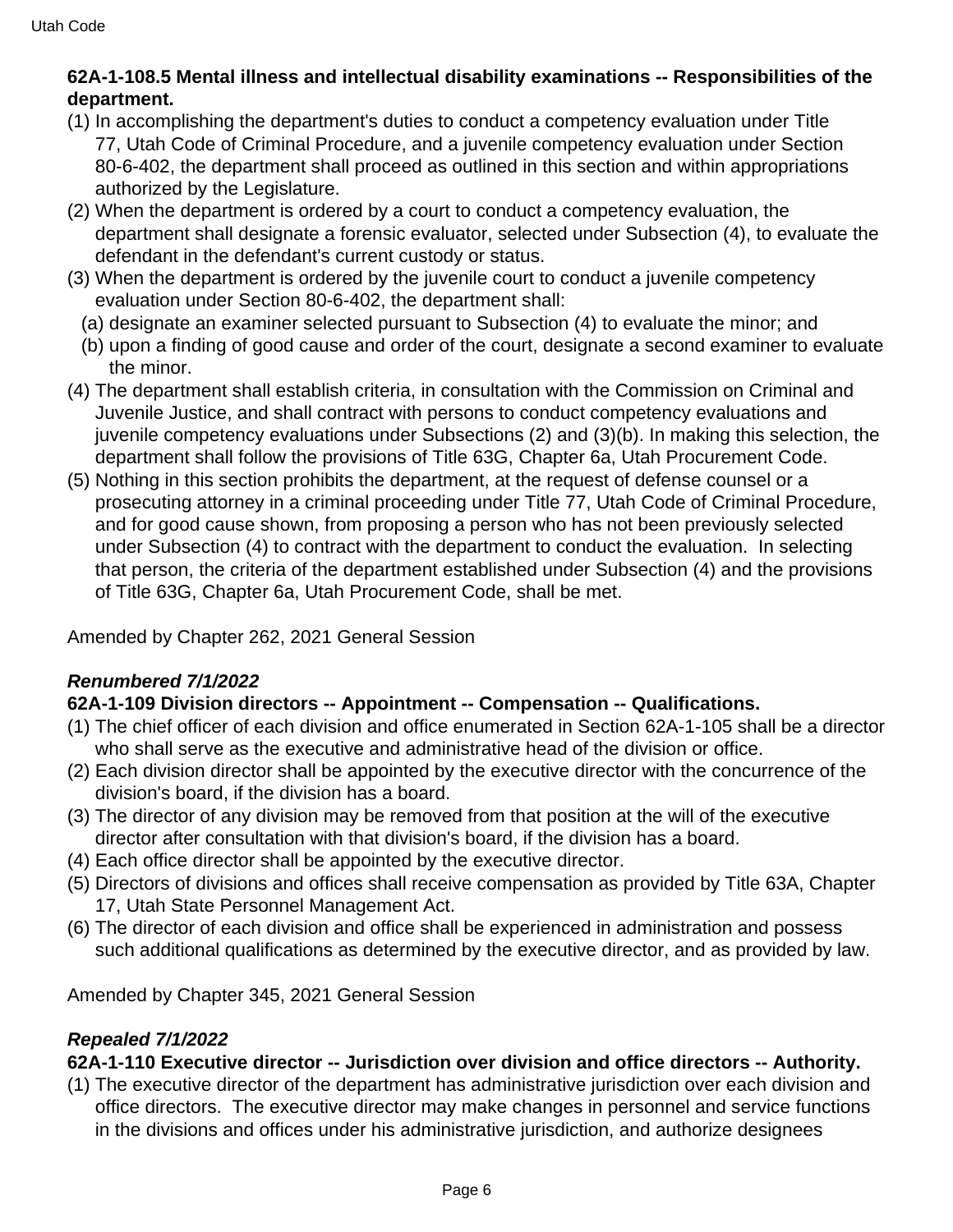to perform appropriate responsibilities, to effectuate greater efficiency and economy in the operations of the department.

(2) The executive director may establish offices and bureaus to perform functions such as budgeting, planning, data processing, and personnel administration, to facilitate management of the department.

Repealed by Chapter 255, 2022 General Session Amended by Chapter 292, 1991 General Session

## **Renumbered 7/1/2022**

#### **62A-1-111 Department authority.**

 The department may, in addition to all other authority and responsibility granted to the department by law:

- (1) adopt rules, not inconsistent with law, as the department may consider necessary or desirable for providing social services to the people of this state;
- (2) establish and manage client trust accounts in the department's institutions and community programs, at the request of the client or the client's legal guardian or representative, or in accordance with federal law;
- (3) purchase, as authorized or required by law, services that the department is responsible to provide for legally eligible persons;
- (4) conduct adjudicative proceedings for clients and providers in accordance with the procedures of Title 63G, Chapter 4, Administrative Procedures Act;
- (5) establish eligibility standards for its programs, not inconsistent with state or federal law or regulations;
- (6) take necessary steps, including legal action, to recover money or the monetary value of services provided to a recipient who was not eligible;
- (7) set and collect fees for the department's services;
- (8) license agencies, facilities, and programs, except as otherwise allowed, prohibited, or limited by law;
- (9) acquire, manage, and dispose of any real or personal property needed or owned by the department, not inconsistent with state law;
- (10) receive gifts, grants, devises, and donations; gifts, grants, devises, donations, or the proceeds thereof, may be credited to the program designated by the donor, and may be used for the purposes requested by the donor, as long as the request conforms to state and federal policy; all donated funds shall be considered private, nonlapsing funds and may be invested under guidelines established by the state treasurer;
- (11) accept and employ volunteer labor or services; the department is authorized to reimburse volunteers for necessary expenses, when the department considers that reimbursement to be appropriate;
- (12) carry out the responsibility assigned in the workforce services plan by the State Workforce Development Board;
- (13) carry out the responsibility assigned by Section 62A-5a-105 with respect to coordination of services for students with a disability;
- (14) provide training and educational opportunities for the department's staff;
- (15) collect child support payments and any other money due to the department;
- (16) apply the provisions of Title 78B, Chapter 12, Utah Child Support Act, to parents whose child lives out of the home in a department licensed or certified setting;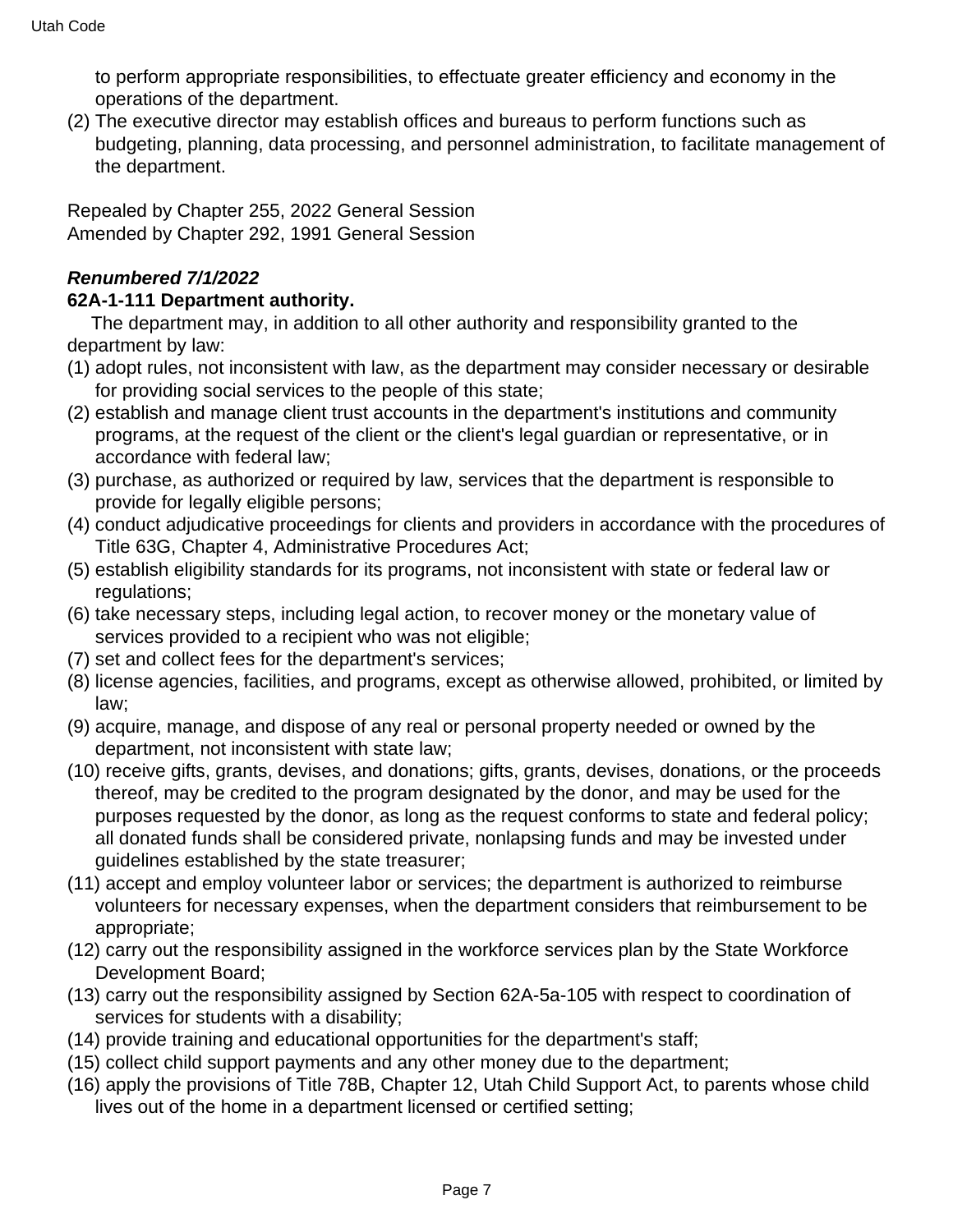- (17) establish policy and procedures, within appropriations authorized by the Legislature, in cases where the Division of Child and Family Services or the Division of Juvenile Justice Services is given custody of a minor by the juvenile court under Title 80, Utah Juvenile Code, or the department is ordered to prepare an attainment plan for a minor found not competent to proceed under Section 80-6-403; any policy and procedures shall include:
	- (a) designation of interagency teams for each juvenile court district in the state;
	- (b) delineation of assessment criteria and procedures;
	- (c) minimum requirements, and timeframes, for the development and implementation of a collaborative service plan for each minor placed in department custody; and
	- (d) provisions for submittal of the plan and periodic progress reports to the court;
- (18) carry out the responsibilities assigned to the department by statute;
- (19) examine and audit the expenditures of any public funds provided to local substance abuse authorities, local mental health authorities, local area agencies on aging, and any person, agency, or organization that contracts with or receives funds from those authorities or agencies. Those local authorities, area agencies, and any person or entity that contracts with or receives funds from those authorities or area agencies, shall provide the department with any information the department considers necessary. The department is further authorized to issue directives resulting from any examination or audit to local authorities, area agencies, and persons or entities that contract with or receive funds from those authorities with regard to any public funds. If the department determines that it is necessary to withhold funds from a local mental health authority or local substance abuse authority based on failure to comply with state or federal law, policy, or contract provisions, it may take steps necessary to ensure continuity of services. For purposes of this Subsection (20) "public funds" means the same as that term is defined in Section 62A-15-102;
- (20) pursuant to Subsection 62A-2-106(1)(d), accredit one or more agencies and persons to provide intercountry adoption services;
- (21) within appropriations authorized by the Legislature, promote and develop a system of care and stabilization services:
	- (a) in compliance with Title 63G, Chapter 6a, Utah Procurement Code; and
	- (b) that encompasses the department, department contractors, and the divisions, offices, or institutions within the department, to:
		- (i) navigate services, funding resources, and relationships to the benefit of the children and families whom the department serves;
		- (ii) centralize department operations, including procurement and contracting;
		- (iii) develop policies that govern business operations and that facilitate a system of care approach to service delivery;
		- (iv) allocate resources that may be used for the children and families served by the department or the divisions, offices, or institutions within the department, subject to the restrictions in Section 63J-1-206;
		- (v) create performance-based measures for the provision of services; and
		- (vi) centralize other business operations, including data matching and sharing among the department's divisions, offices, and institutions;
- (22) ensure that any training or certification required of a public official or public employee, as those terms are defined in Section 63G-22-102, complies with Title 63G, Chapter 22, State Training and Certification Requirements, if the training or certification is required:
	- (a) under this title;
	- (b) by the department; or
	- (c) by an agency or division within the department.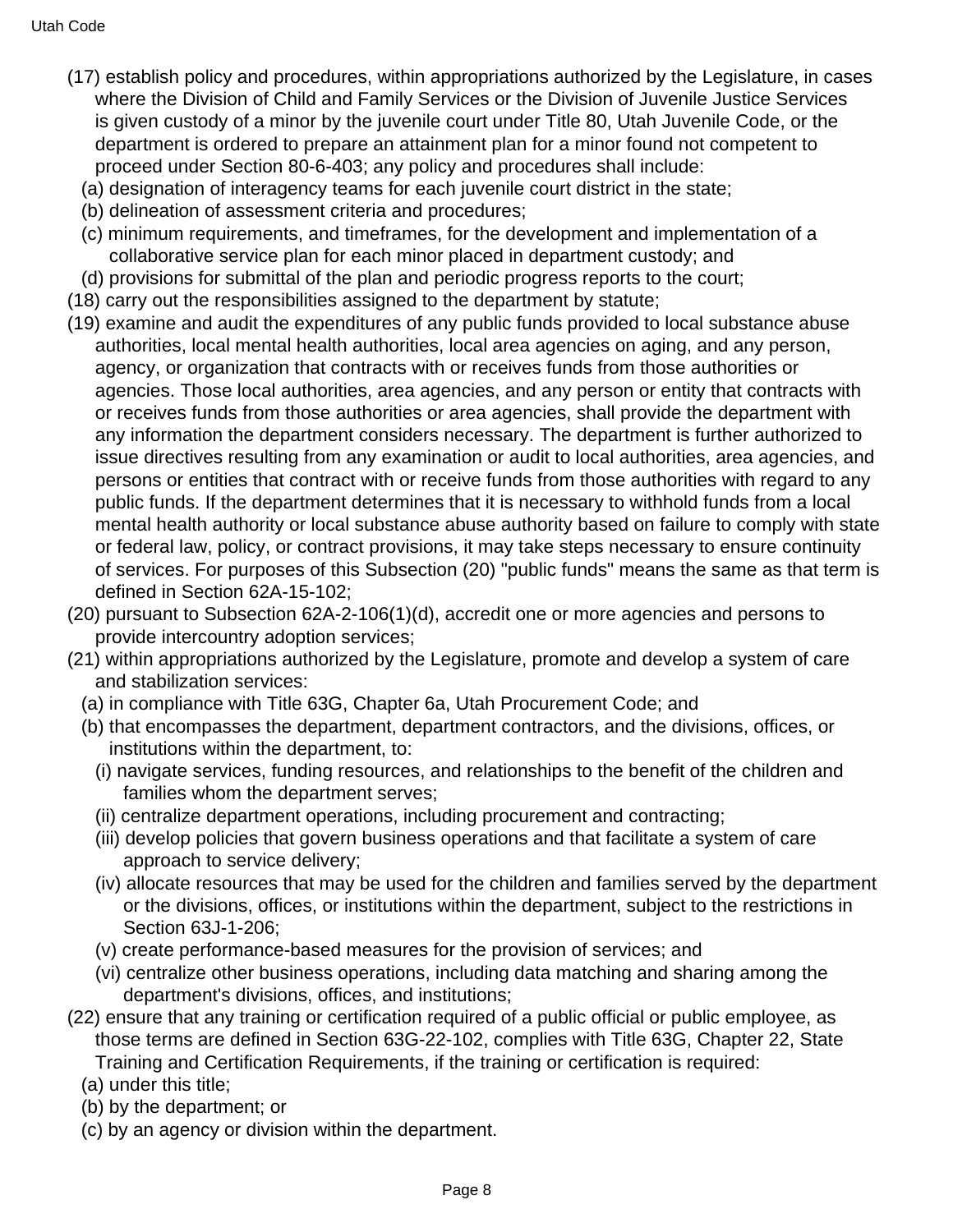Amended by Chapter 40, 2022 General Session Amended by Chapter 274, 2022 General Session

## **Renumbered 7/1/2022**

## **62A-1-112 Participation in federal programs -- Federal grants -- Authority of executive director.**

- (1) The executive director may, by following the procedures and requirements of Title 63J, Chapter 5, Federal Funds Procedures Act, seek federal grants, loans, or participation in federal programs.
- (2) Wherever state law authorizes a board, director, division, or office of the department to accept any grant, fund, or service which is to be advanced or contributed in whole or in part by the federal government, that acceptance shall be subject to the approval or disapproval of the executive director. All applications for federal grants or other federal financial assistance for the support of any department program is subject to the approval of the executive director.
- (3) If any executive or legislative provision of the federal government so requires, as a condition to participation by this state in any fund, property, or service, the executive director, with the governor's approval, shall expend whatever funds are necessary out of the money provided by the Legislature for use and disbursement by that department.

Amended by Chapter 382, 2008 General Session

### **Renumbered 7/1/2022**

#### **62A-1-113 Department budget -- Reports from divisions.**

 The department shall prepare and submit to the governor, for inclusion in his budget to be submitted to the Legislature, a budget of the department's financial requirements needed to carry out its responsibilities, as provided by law during the fiscal year following the Legislature's next Annual General Session. The executive director shall require a report from each of the divisions and offices of the department, to aid in preparation of the departmental budget.

Enacted by Chapter 1, 1988 General Session

## **Repealed 7/1/2022**

### **62A-1-114 Department is state agency for specified federal programs -- Development of state plans and programs.**

- (1) The department shall be the social services authority of the state, and shall be the sole state agency for administration of federally-assisted state programs or plans such as the social services block grant, low income energy assistance program block grant, alcohol, drug, and mental health block grant, child welfare, refugee assistance, and state programs supported under the Older Americans Act, 42 U.S.C. Sections 3001 et seq.
- (2) State plans and programs administered by the department shall be developed in the appropriate divisions and offices of the department, in accordance with the policy of the appropriate boards, and are subject to approval or change by the executive director to achieve coordination, efficiency, or economy.

Repealed by Chapter 255, 2022 General Session Amended by Chapter 375, 1997 General Session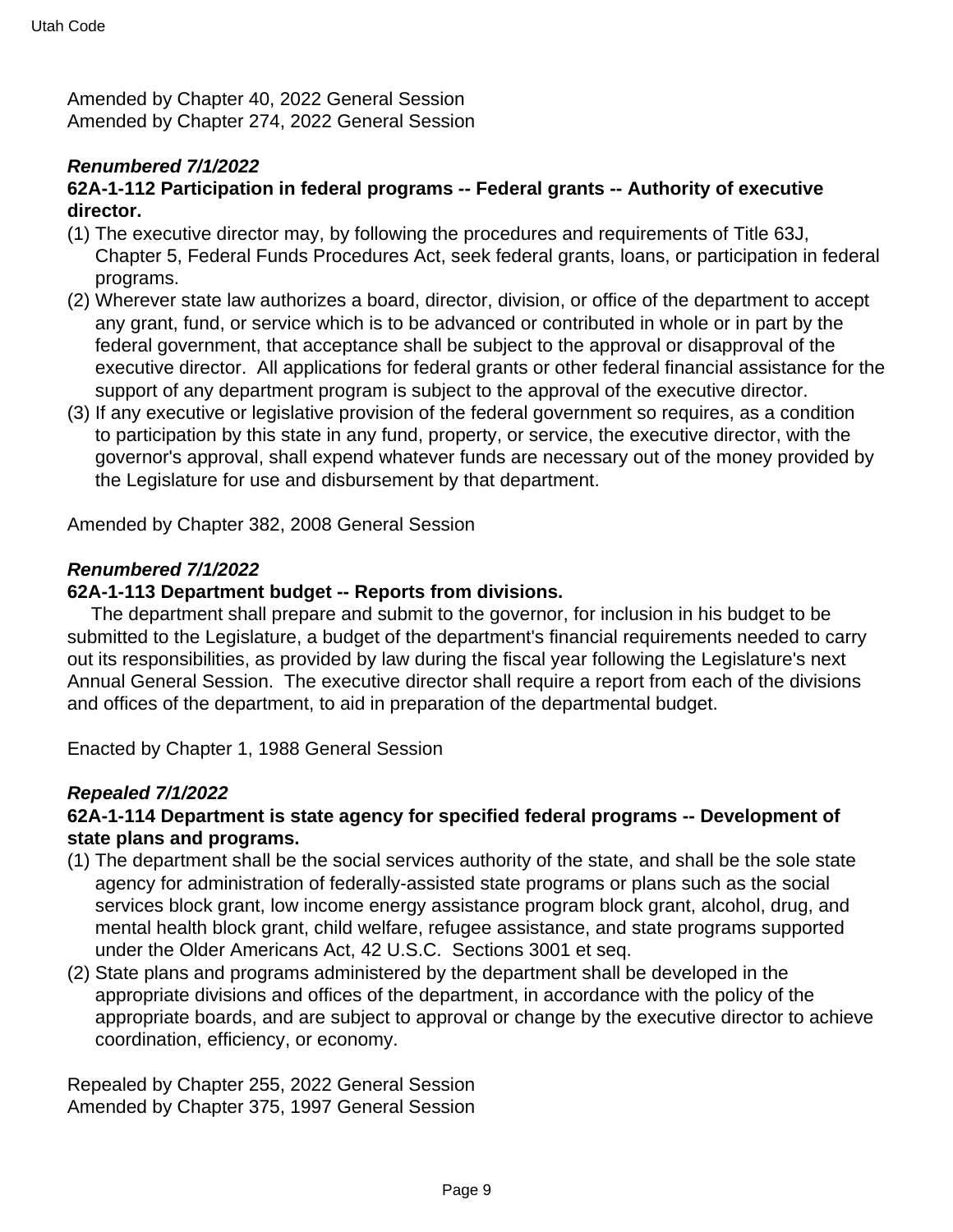#### **62A-1-115 Actions on behalf of department -- Party in interest.**

 The executive director, each of the department's boards, divisions, offices, and the director of each division or office, shall, in the exercise of any power, duty, or function under any statute of this state, is considered to be acting on behalf of the department. The department, through the executive director or through any of the department's boards, divisions, offices, or directors, shall be considered the party in interest in all actions at law or in equity, where the department or any constituent, board, division, office, or official thereof is authorized by any statute of the state to be a party to any legal action.

Enacted by Chapter 1, 1988 General Session

#### **62A-1-117 Assignment of support -- Children in state custody.**

- (1) Child support is assigned to the department by operation of law when a child is residing outside of his home in the protective custody, temporary custody, custody, or care of the state for at least 30 days.
- (2) The department has the right to receive payment for child support assigned to it under Subsection (1).
- (3) The Office of Recovery Services is the payee for the department for payment received under this section.

Enacted by Chapter 174, 1997 General Session

### **Repealed 7/1/2022**

#### **62A-1-118 Access to abuse and neglect information to screen employees and volunteers.**

- (1) The department may conduct a background check, pursuant to Subsections 62A-2-120(1) through (4), of department employees and volunteers who have direct access, as defined in Section 62A-2-101, to a child or a vulnerable adult.
- (2) In addition to conducting a background check described in Subsection (1), and subject to the requirements of this section, the department may search the Division of Child and Family Services' Management Information System described in Section 62A-4a-1003.
- (3) With respect to department employees and volunteers, the department may only access information in the systems and databases described in Subsection 62A-2-120(3) and in the Division of Child and Family Services' Management Information System for the purpose of determining at the time of hire and each year thereafter whether a department employee or volunteer has a criminal history, an adjudication of abuse or neglect, or a substantiated or supported finding of abuse, neglect, or exploitation.
- (4) A department employee or volunteer to whom Subsection (1) applies shall submit to the department the employee or volunteer's name, other personal identifying information, and consent for the background check on a form specified by the department.
- (5) The department shall make rules in accordance with Title 63G, Chapter 3, Utah Administrative Rulemaking Act, defining permissible and impermissible work-related activities for a department employee or volunteer with a criminal history or with one or more substantiated or supported findings of abuse, neglect, or exploitation.

Repealed by Chapter 255, 2022 General Session Amended by Chapter 335, 2019 General Session

#### **62A-1-121 Tracking effects of abuse of alcoholic products.**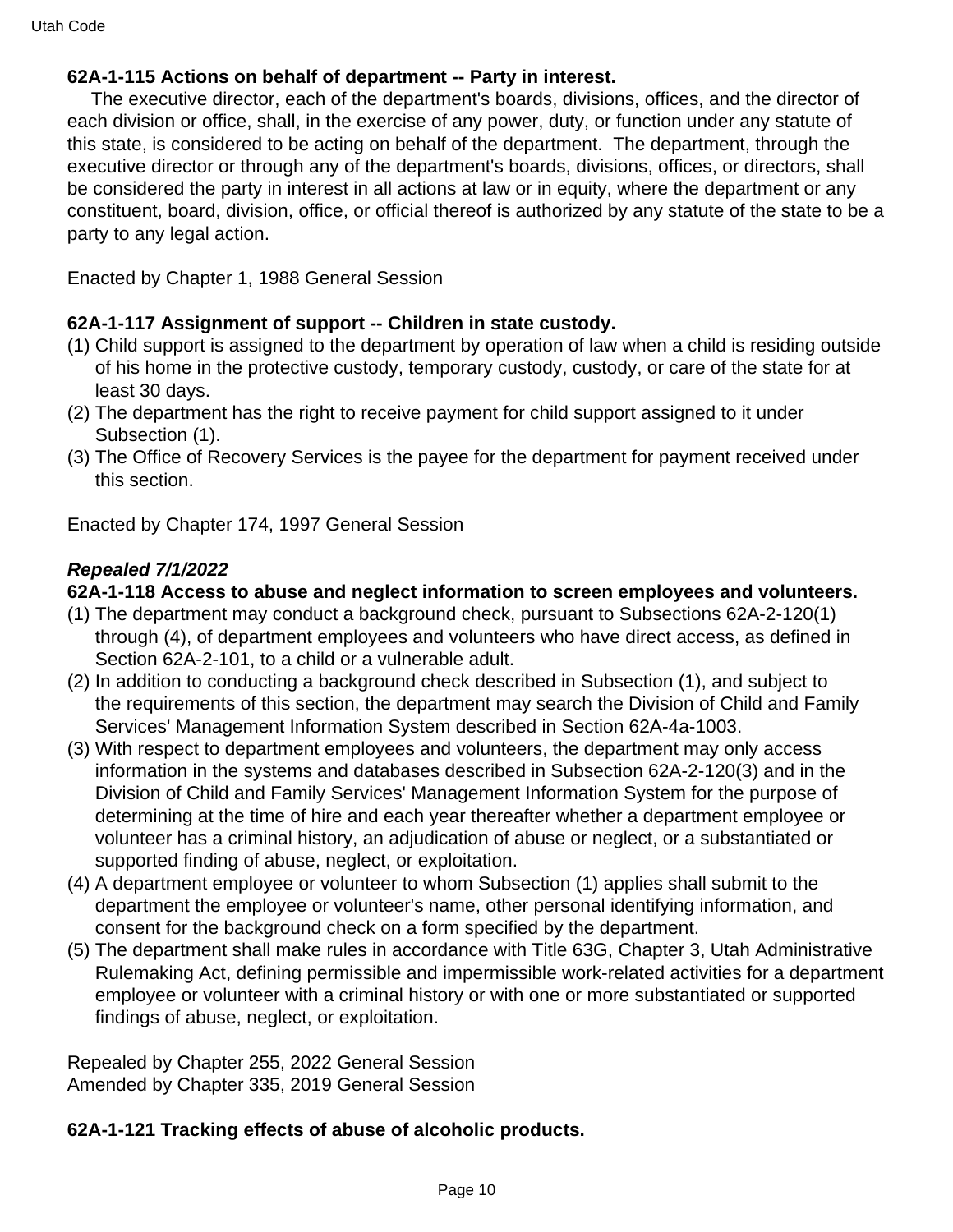- (1) There is created a committee within the department known as the "Alcohol Abuse Tracking Committee" that consists of:
	- (a) the executive director or the executive director's designee;
	- (b) the executive director of the Department of Health or that executive director's designee;
	- (c) the commissioner of the Department of Public Safety or the commissioner's designee;
	- (d) the director of the Department of Alcoholic Beverage Services or that director's designee;
	- (e) the executive director of the Department of Workforce Services or that executive director's designee;
	- (f) the chair of the Utah Substance Use and Mental Health Advisory Council or the chair's designee;
	- (g) the state court administrator or the state court administrator's designee; and
	- (h) the director of the Division of Technology Services or that director's designee.
- (2) The executive director or the executive director's designee shall chair the committee.
- (3)
	- (a) Four members of the committee constitute a quorum.
	- (b) A vote of the majority of the committee members present when a quorum is present is an action of the committee.
- (4) The committee shall meet at the call of the chair, except that the chair shall call a meeting at least twice a year:
	- (a) with one meeting held each year to develop the report required under Subsection (7); and
	- (b) with one meeting held to review and finalize the report before the report is issued.
- (5) The committee may adopt additional procedures or requirements for:
	- (a) voting, when there is a tie of the committee members;
	- (b) how meetings are to be called; and
	- (c) the frequency of meetings.
- (6) The committee shall establish a process to collect for each calendar year the following information:
	- (a) the number of individuals statewide who are convicted of, plead guilty to, plead no contest to, plead guilty in a similar manner to, or resolve by diversion or its equivalent to a violation related to underage drinking of alcohol;
	- (b) the number of individuals statewide who are convicted of, plead guilty to, plead no contest to, plead guilty in a similar manner to, or resolve by diversion or its equivalent to a violation related to driving under the influence of alcohol;
	- (c) the number of violations statewide of Title 32B, Alcoholic Beverage Control Act, related to over-serving or over-consumption of an alcoholic product;
	- (d) the cost of social services provided by the state related to abuse of alcohol, including services provided by the Division of Child and Family Services;
	- (e) the location where the alcoholic products that result in the violations or costs described in Subsections (6)(a) through (d) are obtained; and
	- (f) any information the committee determines can be collected and relates to the abuse of alcoholic products.
- (7) The committee shall report the information collected under Subsection (6) annually to the governor and the Legislature by no later than the July 1 immediately following the calendar year for which the information is collected.

Amended by Chapter 447, 2022 General Session

## **62A-1-122 Child pornography.**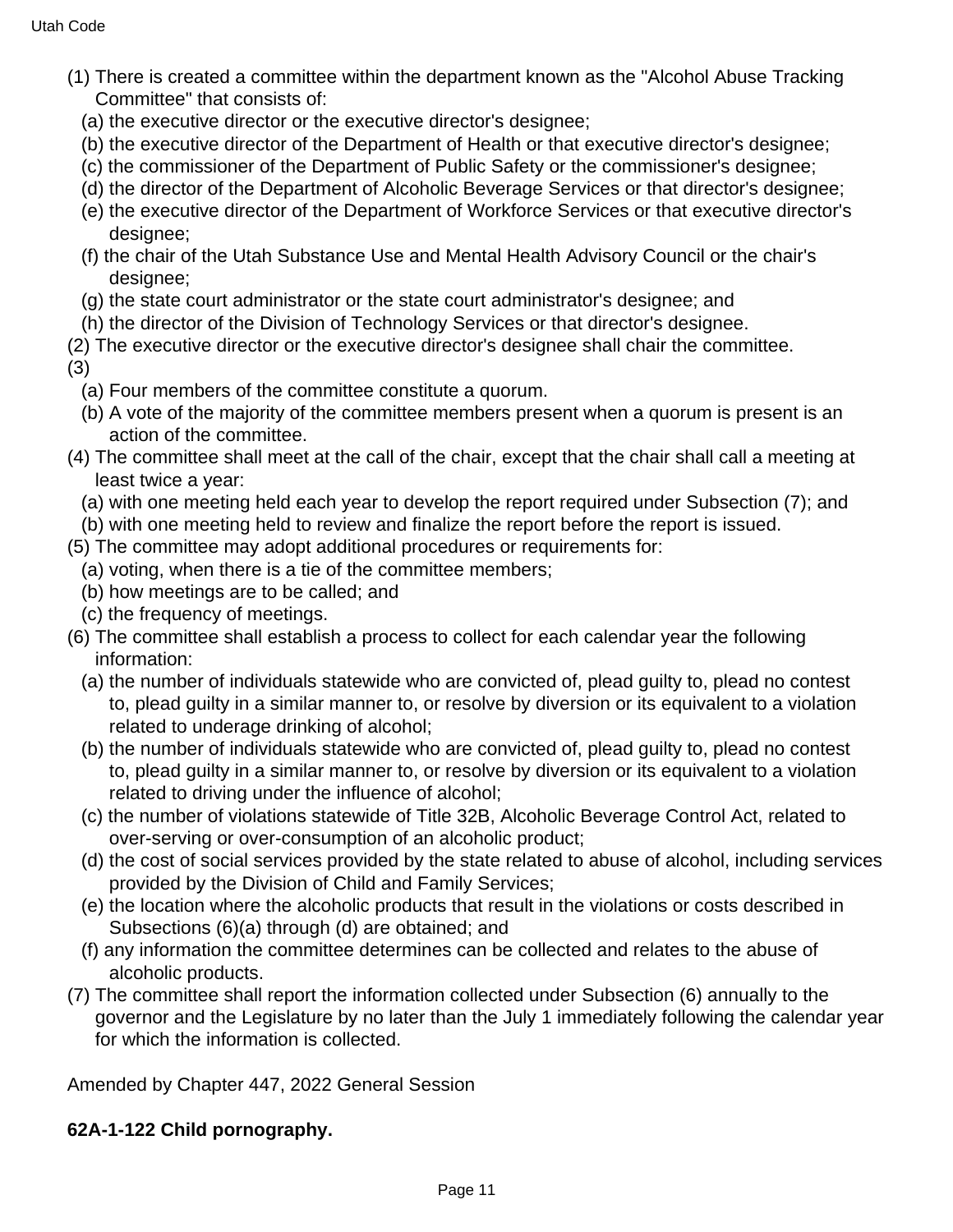- (1) As used in this section:
	- (a) "Child pornography" means the same as that term is defined in Section 76-5b-103.
	- (b) "Secure" means to prevent and prohibit access, electronic upload, transmission, or transfer of an image.
- (2) The department or a division within the department may not retain child pornography longer than is necessary to comply with the requirements of this section.
- (3) When the department or a division within the department obtains child pornography as a result of an employee unlawfully viewing child pornography, the department or division shall consult with and follow the guidance of the Division of Human Resource Management regarding personnel action and local law enforcement regarding retention of the child pornography.
- (4) When the department or a division within the department obtains child pornography as a result of a report or an investigation, the department or division shall immediately secure the child pornography, or the electronic device if the child pornography is digital, and contact the law enforcement office that has jurisdiction over the area where the division's case is located.

Amended by Chapter 344, 2021 General Session

### **62A-1-123 Intergenerational poverty mitigation reporting.**

(1) As used in this section:

- (a) "Cycle of poverty" means the same as that term is defined in Section 35A-9-102.
- (b) "Intergenerational poverty" means the same as that term is defined in Section 35A-9-102.
- (2) On or before October 1 of each year, the department shall provide an annual report to the Department of Workforce Services for inclusion in the intergenerational poverty report described in Section 35A-9-202.
- (3) The report shall:
	- (a) describe policies, procedures, and programs that the department has implemented or modified to help break the cycle of poverty and end welfare dependency for children in the state affected by intergenerational poverty; and
	- (b) contain recommendations to the Legislature on how to address issues relating to breaking the cycle of poverty and ending welfare dependency for children in the state affected by intergenerational poverty.

Enacted by Chapter 36, 2022 General Session

#### **Part 2**

## **National Professional Men's Basketball Team Support of Women and Children Issues Restricted Account Act**

#### **62A-1-201 Title.**

 This part is known as the "National Professional Men's Basketball Team Support of Women and Children Issues Restricted Account Act."

Enacted by Chapter 37, 2014 General Session

#### **Renumbered 7/1/2022**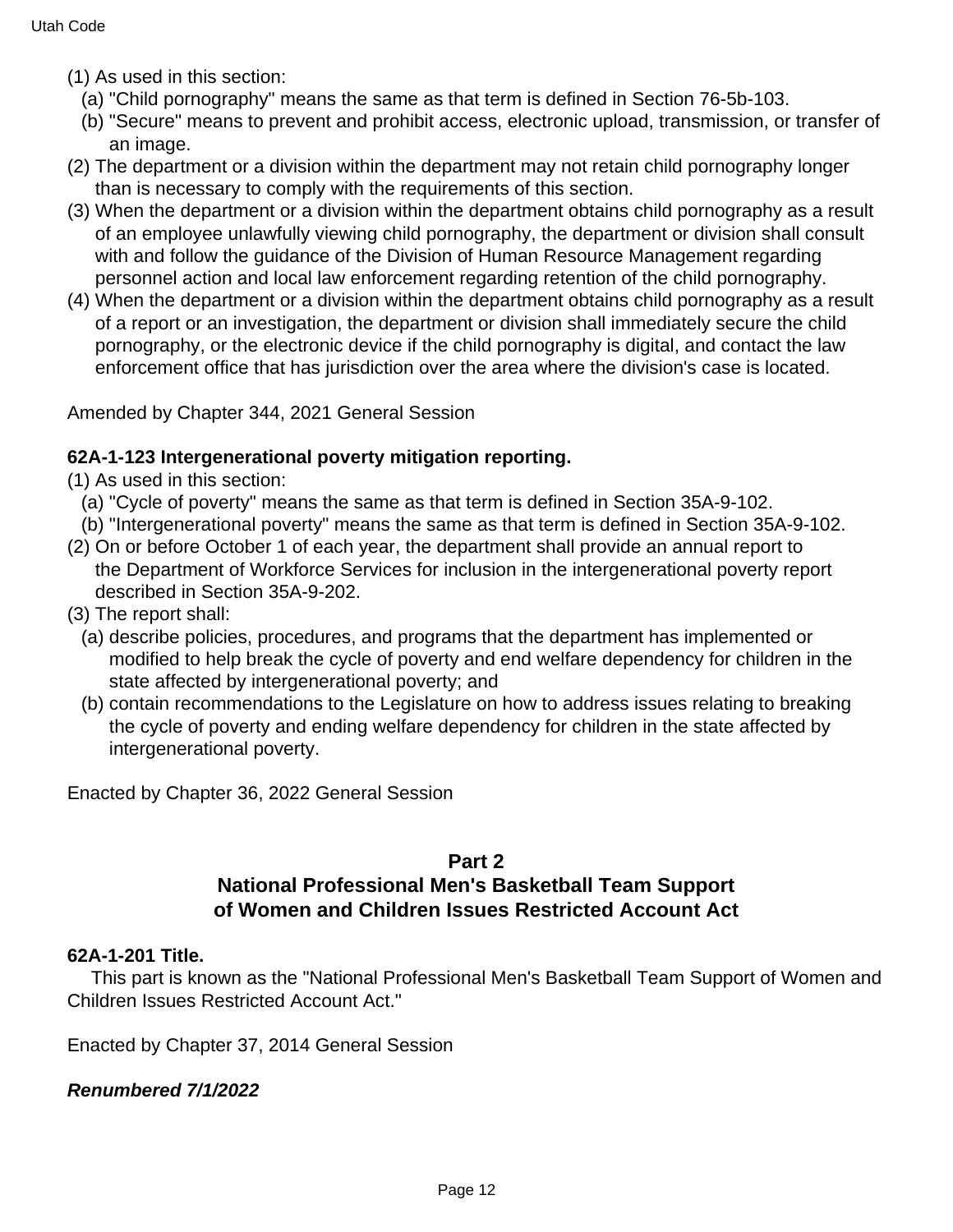## **62A-1-202 National Professional Men's Basketball Team Support of Women and Children Issues Restricted Account.**

- (1) There is created in the General Fund a restricted account known as the "National Professional Men's Basketball Team Support of Women and Children Issues Restricted Account."
- (2) The account shall be funded by:
	- (a) contributions deposited into the account in accordance with Section 41-1a-422;
	- (b) private contributions; and
	- (c) donations or grants from public or private entities.
- (3) Upon appropriation by the Legislature, the department shall distribute funds in the account to one or more charitable organizations that:
	- (a) qualify as being tax exempt under Section 501(c)(3) of the Internal Revenue Code;
	- (b) are selected by the owners that, either on an individual or joint basis, own a controlling interest in a legal entity that is a franchised member of the internationally recognized national governing body for professional men's basketball in the United States;
	- (c) are headquartered within the state;
	- (d) create or support programs that focus on issues affecting women and children within the state, with an emphasis on health and education; and
	- (e) have a board of directors that disperses all funds of the organization.
- (4)
	- (a) An organization described in Subsection (3) may apply to the department to receive a distribution in accordance with Subsection (3).
	- (b) An organization that receives a distribution from the department in accordance with Subsection (3) shall expend the distribution only to:
		- (i) create or support programs that focus on issues affecting women and children, with an emphasis on health and education;
		- (ii) create or sponsor programs that will benefit residents within the state; and
		- (iii) pay the costs of issuing or reordering National Professional Men's Basketball Team Support of Women and Children Issues support special group license plate decals.
	- (c) In accordance with Title 63G, Chapter 3, Utah Administrative Rulemaking Act, the department may make rules providing procedures for an organization to apply to the department to receive a distribution under this Subsection (4).
- (5) In accordance with Section 63J-1-602.1, appropriations from the account are nonlapsing.

Amended by Chapter 356, 2021 General Session

## **Chapter 2 Licensure of Programs and Facilities**

## **Superseded 9/1/2022**

**62A-2-101 Definitions.**

As used in this chapter:

- (1) "Adult day care" means nonresidential care and supervision:
	- (a) for three or more adults for at least four but less than 24 hours a day; and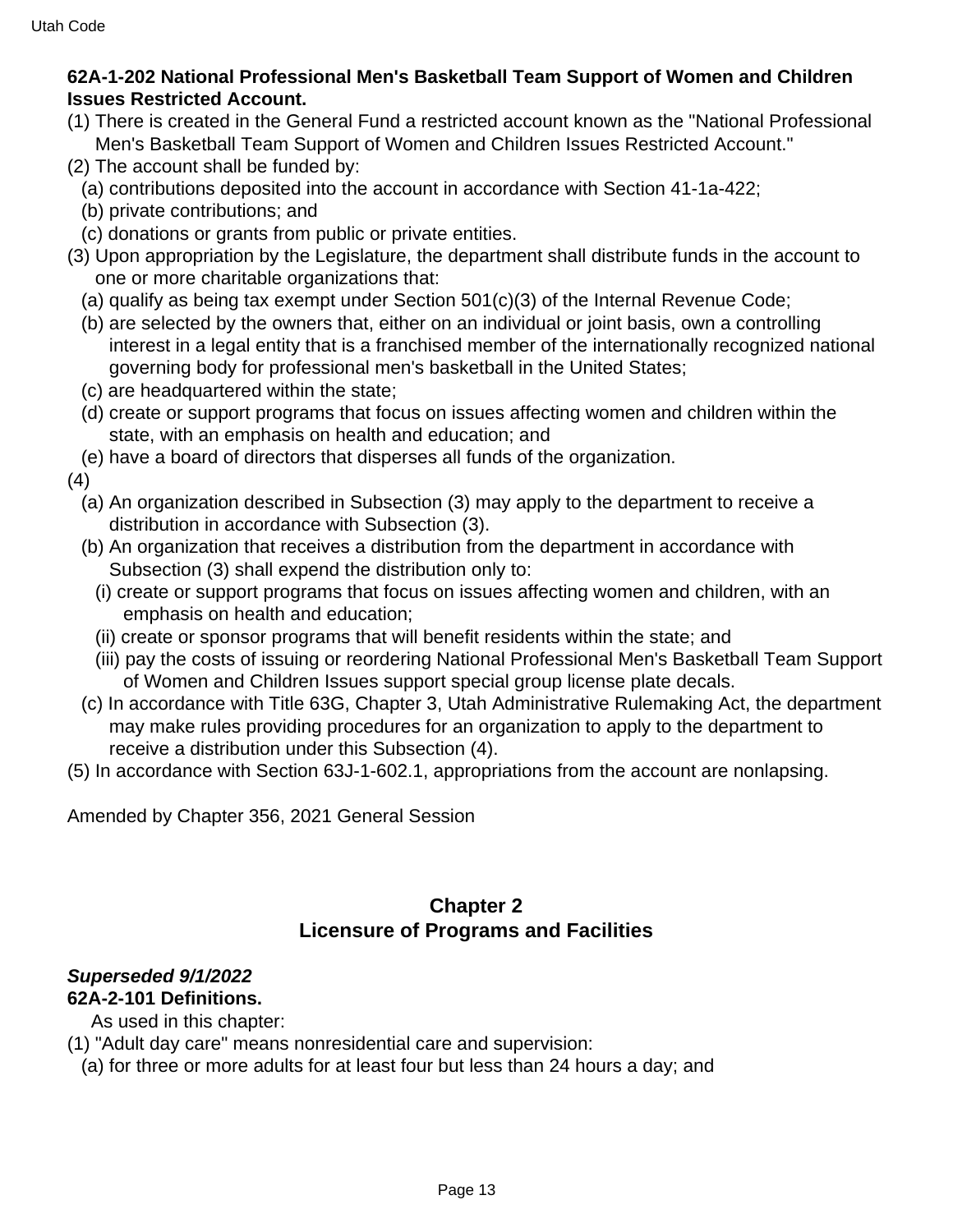- (b) that meets the needs of functionally impaired adults through a comprehensive program that provides a variety of health, social, recreational, and related support services in a protective setting.
- (2) "Applicant" means a person that applies for an initial license or a license renewal under this chapter.
- (3)
	- (a) "Associated with the licensee" means that an individual is:
		- (i) affiliated with a licensee as an owner, director, member of the governing body, employee, agent, provider of care, department contractor, or volunteer; or
	- (ii) applying to become affiliated with a licensee in a capacity described in Subsection (3)(a)(i).
	- (b) "Associated with the licensee" does not include:
		- (i) service on the following bodies, unless that service includes direct access to a child or a vulnerable adult:
			- (A) a local mental health authority described in Section 17-43-301;
			- (B) a local substance abuse authority described in Section 17-43-201; or
			- (C) a board of an organization operating under a contract to provide mental health or substance abuse programs, or services for the local mental health authority or substance abuse authority; or
		- (ii) a guest or visitor whose access to a child or a vulnerable adult is directly supervised at all times.

(4)

- (a) "Boarding school" means a private school that:
	- (i) uses a regionally accredited education program;
	- (ii) provides a residence to the school's students:
		- (A) for the purpose of enabling the school's students to attend classes at the school; and
		- (B) as an ancillary service to educating the students at the school;
	- (iii) has the primary purpose of providing the school's students with an education, as defined in Subsection (4)(b)(i); and
	- (iv)
		- (A) does not provide the treatment or services described in Subsection (37)(a); or
		- (B) provides the treatment or services described in Subsection (37)(a) on a limited basis, as described in Subsection (4)(b)(ii).
- (b)
	- (i) For purposes of Subsection (4)(a)(iii), "education" means a course of study for one or more of grades kindergarten through 12th grade.
	- (ii) For purposes of Subsection  $(4)(a)(iv)(B)$ , a private school provides the treatment or services described in Subsection (37)(a) on a limited basis if:
		- (A) the treatment or services described in Subsection (37)(a) are provided only as an incidental service to a student; and
		- (B) the school does not:
			- (I) specifically solicit a student for the purpose of providing the treatment or services described in Subsection (37)(a); or
			- (II) have a primary purpose of providing the treatment or services described in Subsection  $(37)(a)$ .
- (c) "Boarding school" does not include a therapeutic school.
- (5) "Child" means an individual under 18 years old.
- (6) "Child placing" means receiving, accepting, or providing custody or care for any child, temporarily or permanently, for the purpose of: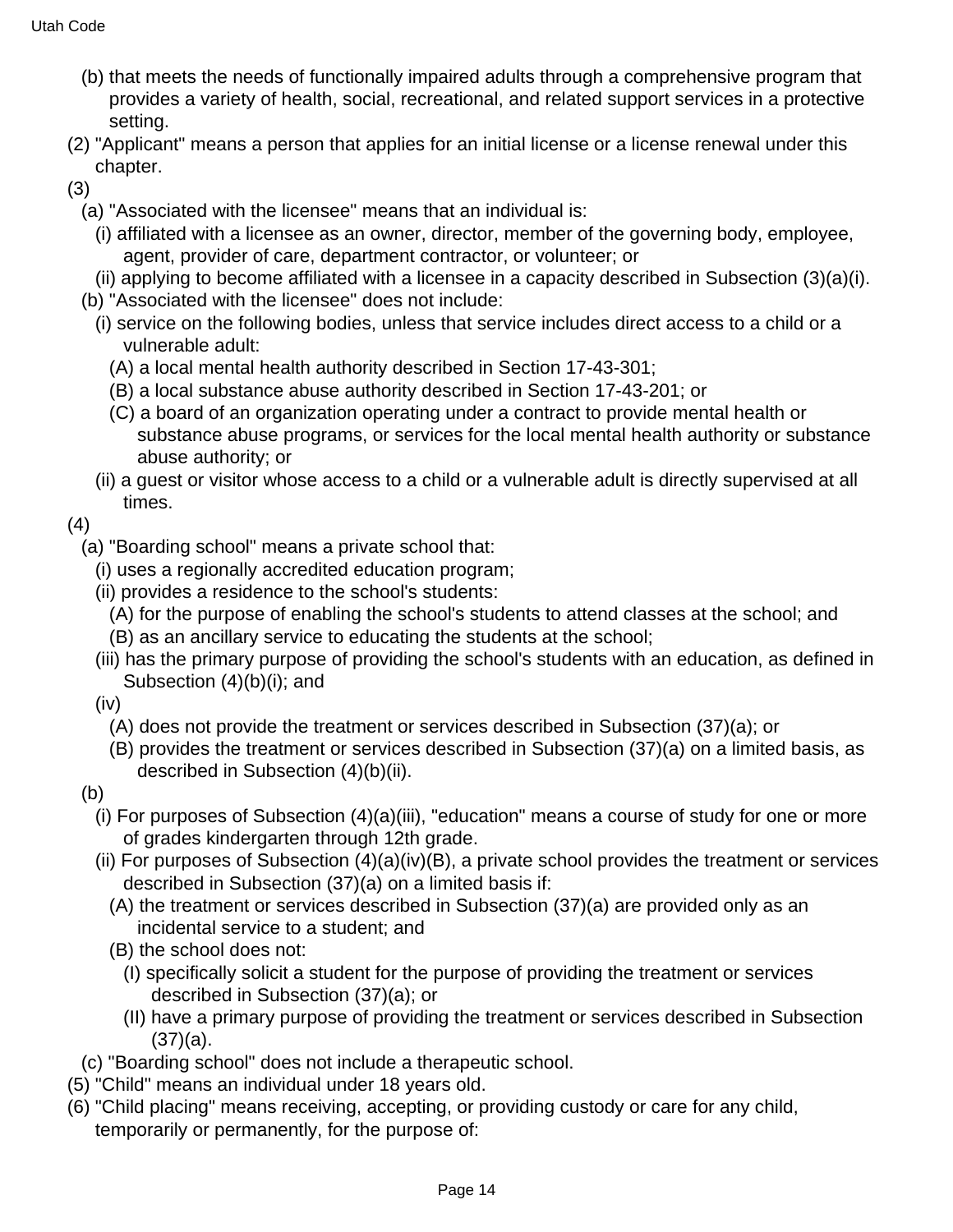- (a) finding a person to adopt the child;
- (b) placing the child in a home for adoption; or
- (c) foster home placement.
- (7) "Child-placing agency" means a person that engages in child placing.
- (8) "Client" means an individual who receives or has received services from a licensee.
- (9)
	- (a) "Congregate care program" means any of the following that provide services to a child:
		- (i) an outdoor youth program;
		- (ii) a residential support program;
		- (iii) a residential treatment program; or
		- (iv) a therapeutic school.
	- (b) "Congregate care program" does not include a human services program that:
		- (i) is licensed to serve adults; and
		- (ii) is approved by the office to serve a child for a limited time.
- (10) "Day treatment" means specialized treatment that is provided to:
	- (a) a client less than 24 hours a day; and
	- (b) four or more persons who:
		- (i) are unrelated to the owner or provider; and
		- (ii) have emotional, psychological, developmental, physical, or behavioral dysfunctions, impairments, or chemical dependencies.
- (11) "Department" means the Department of Human Services.
- (12) "Department contractor" means an individual who:
	- (a) provides services under a contract with the department; and
	- (b) due to the contract with the department, has or will likely have direct access to a child or vulnerable adult.
- (13) "Direct access" means that an individual has, or likely will have:
	- (a) contact with or access to a child or vulnerable adult that provides the individual with an opportunity for personal communication or touch; or
	- (b) an opportunity to view medical, financial, or other confidential personal identifying information of the child, the child's parents or legal guardians, or the vulnerable adult.
- (14) "Directly supervised" means that an individual is being supervised under the uninterrupted visual and auditory surveillance of another individual who has a current background screening approval issued by the office.
- (15) "Director" means the director of the Office of Licensing.
- (16) "Domestic violence" means the same as that term is defined in Section 77-36-1.
- (17) "Domestic violence treatment program" means a nonresidential program designed to provide psychological treatment and educational services to perpetrators and victims of domestic violence.
- (18) "Elder adult" means a person 65 years old or older.
- (19) "Executive director" means the executive director of the department.
- (20) "Foster home" means a residence that is licensed or certified by the Office of Licensing for the full-time substitute care of a child.
- (21) "Health benefit plan" means the same as that term is defined in Section 31A-1-301.
- (22) "Health care provider" means the same as that term is defined in Section 78B-3-403.
- (23) "Health insurer" means the same as that term is defined in Section 31A-22-615.5.
- (24)
	- (a) "Human services program" means:
		- (i) a foster home;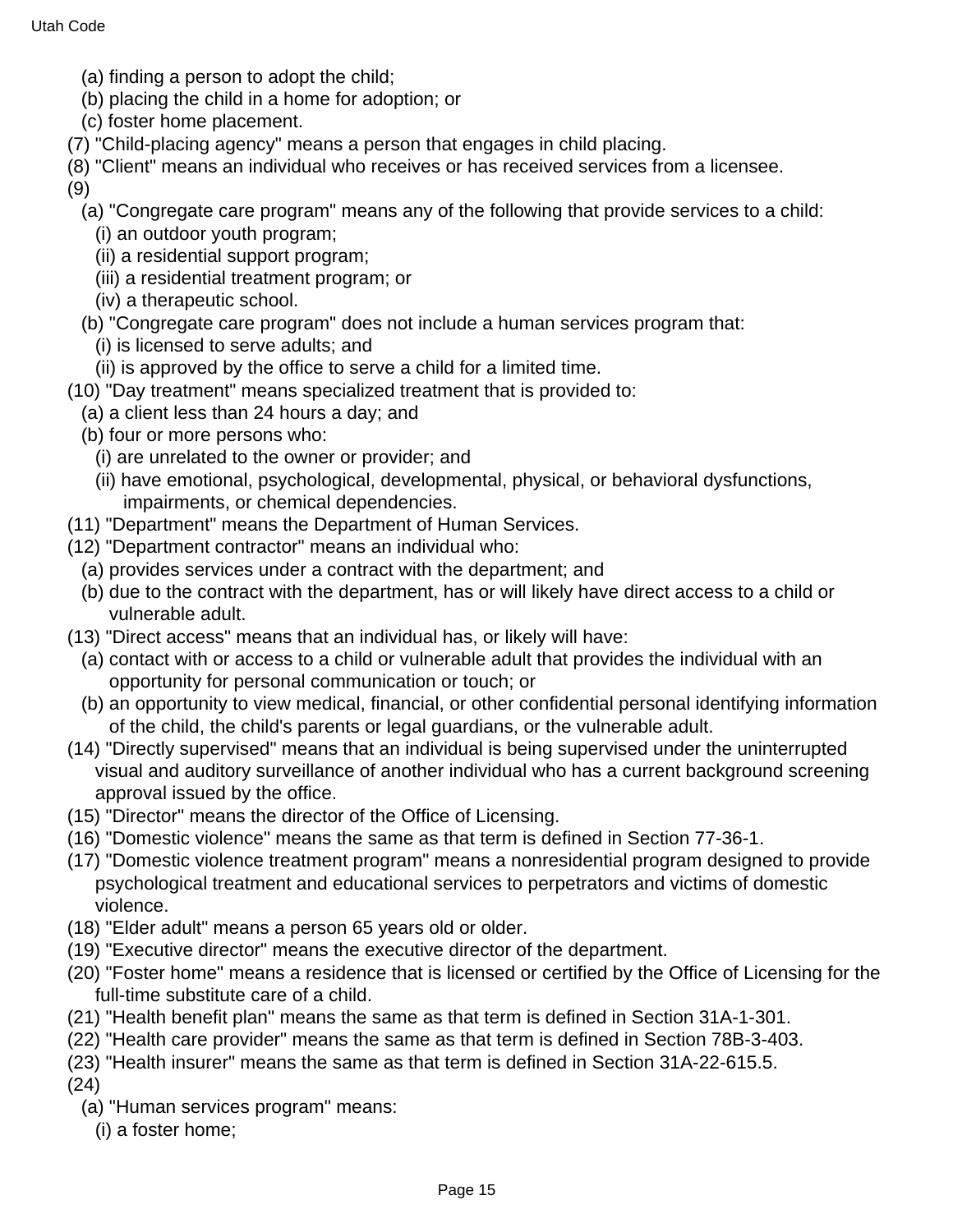- (ii) a therapeutic school;
- (iii) a youth program;
- (iv) an outdoor youth program;
- (v) a residential treatment program;
- (vi) a residential support program;
- (vii) a resource family home;
- (viii) a recovery residence; or
- (ix) a facility or program that provides:
	- (A) adult day care;
	- (B) day treatment;
	- (C) outpatient treatment;
	- (D) domestic violence treatment;
	- (E) child-placing services;
	- (F) social detoxification; or
	- (G) any other human services that are required by contract with the department to be licensed with the department.
- (b) "Human services program" does not include:
	- (i) a boarding school; or
	- (ii) a residential, vocational and life skills program, as defined in Section 13-53-102.
- (25) "Indian child" means the same as that term is defined in 25 U.S.C. Sec. 1903.
- (26) "Indian country" means the same as that term is defined in 18 U.S.C. Sec. 1151.
- (27) "Indian tribe" means the same as that term is defined in 25 U.S.C. Sec. 1903.
- (28) "Intermediate secure treatment" means 24-hour specialized residential treatment or care for an individual who:
	- (a) cannot live independently or in a less restrictive environment; and
	- (b) requires, without the individual's consent or control, the use of locked doors to care for the individual.
- (29) "Licensee" means an individual or a human services program licensed by the office.
- (30) "Local government" means a city, town, metro township, or county.
- (31) "Minor" has the same meaning as "child."
- (32) "Office" means the Office of Licensing within the Department of Human Services.
- (33) "Outdoor youth program" means a program that provides:
	- (a) services to a child that has:
		- (i) a chemical dependency; or
		- (ii) a dysfunction or impairment that is emotional, psychological, developmental, physical, or behavioral;
	- (b) a 24-hour outdoor group living environment; and
	- (c)
		- (i) regular therapy, including group, individual, or supportive family therapy; or
		- (ii) informal therapy or similar services, including wilderness therapy, adventure therapy, or outdoor behavioral healthcare.
- (34) "Outpatient treatment" means individual, family, or group therapy or counseling designed to improve and enhance social or psychological functioning for those whose physical and emotional status allows them to continue functioning in their usual living environment.
- (35) "Practice group" or "group practice" means two or more health care providers legally organized as a partnership, professional corporation, or similar association, for which: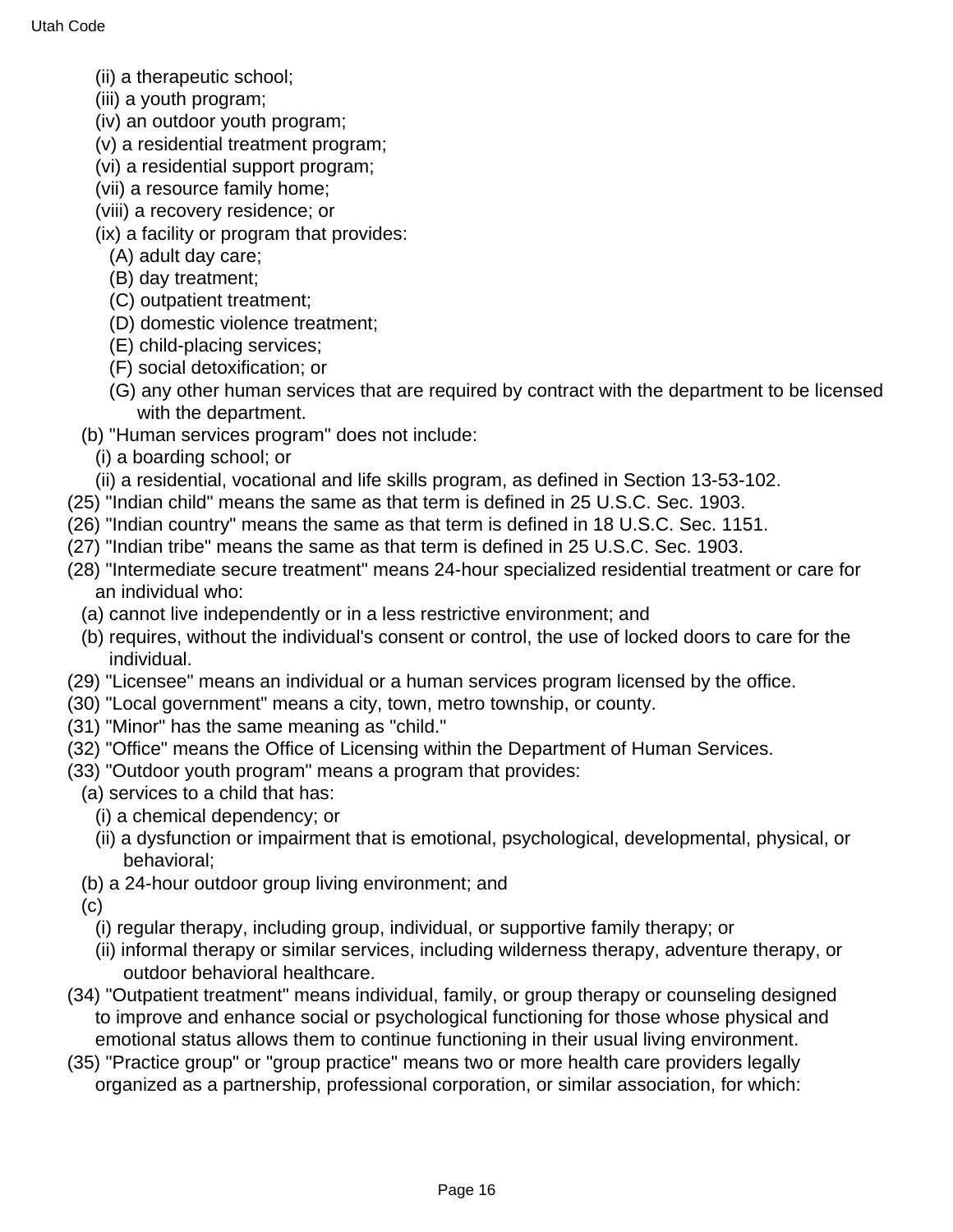- (a) substantially all of the services of the health care providers who are members of the group are provided through the group and are billed in the name of the group and amounts received are treated as receipts of the group; and
- (b) the overhead expenses of and the income from the practice are distributed in accordance with methods previously determined by members of the group.
- (36) "Private-placement child" means a child whose parent or guardian enters into a contract with a congregate care program for the child to receive services.
- (37)
	- (a) "Recovery residence" means a home, residence, or facility that meets at least two of the following requirements:
		- (i) provides a supervised living environment for individuals recovering from a substance use disorder;
		- (ii) provides a living environment in which more than half of the individuals in the residence are recovering from a substance use disorder;
		- (iii) provides or arranges for residents to receive services related to their recovery from a substance use disorder, either on or off site;
		- (iv) is held out as a living environment in which individuals recovering from substance abuse disorders live together to encourage continued sobriety; or
		- (v)
			- (A) receives public funding; or
			- (B) is run as a business venture, either for-profit or not-for-profit.
	- (b) "Recovery residence" does not mean:
		- (i) a residential treatment program;
		- (ii) residential support program; or
		- (iii) a home, residence, or facility, in which:
			- (A) residents, by their majority vote, establish, implement, and enforce policies governing the living environment, including the manner in which applications for residence are approved and the manner in which residents are expelled;
			- (B) residents equitably share rent and housing-related expenses; and
			- (C) a landlord, owner, or operator does not receive compensation, other than fair market rental income, for establishing, implementing, or enforcing policies governing the living environment.
- (38) "Regular business hours" means:
	- (a) the hours during which services of any kind are provided to a client; or
	- (b) the hours during which a client is present at the facility of a licensee.
- (39)
	- (a) "Residential support program" means a program that arranges for or provides the necessities of life as a protective service to individuals or families who have a disability or who are experiencing a dislocation or emergency that prevents them from providing these services for themselves or their families.
	- (b) "Residential support program" includes a program that provides a supervised living environment for individuals with dysfunctions or impairments that are:
		- (i) emotional;
		- (ii) psychological;
		- (iii) developmental; or
		- (iv) behavioral.
	- (c) Treatment is not a necessary component of a residential support program.
	- (d) "Residential support program" does not include: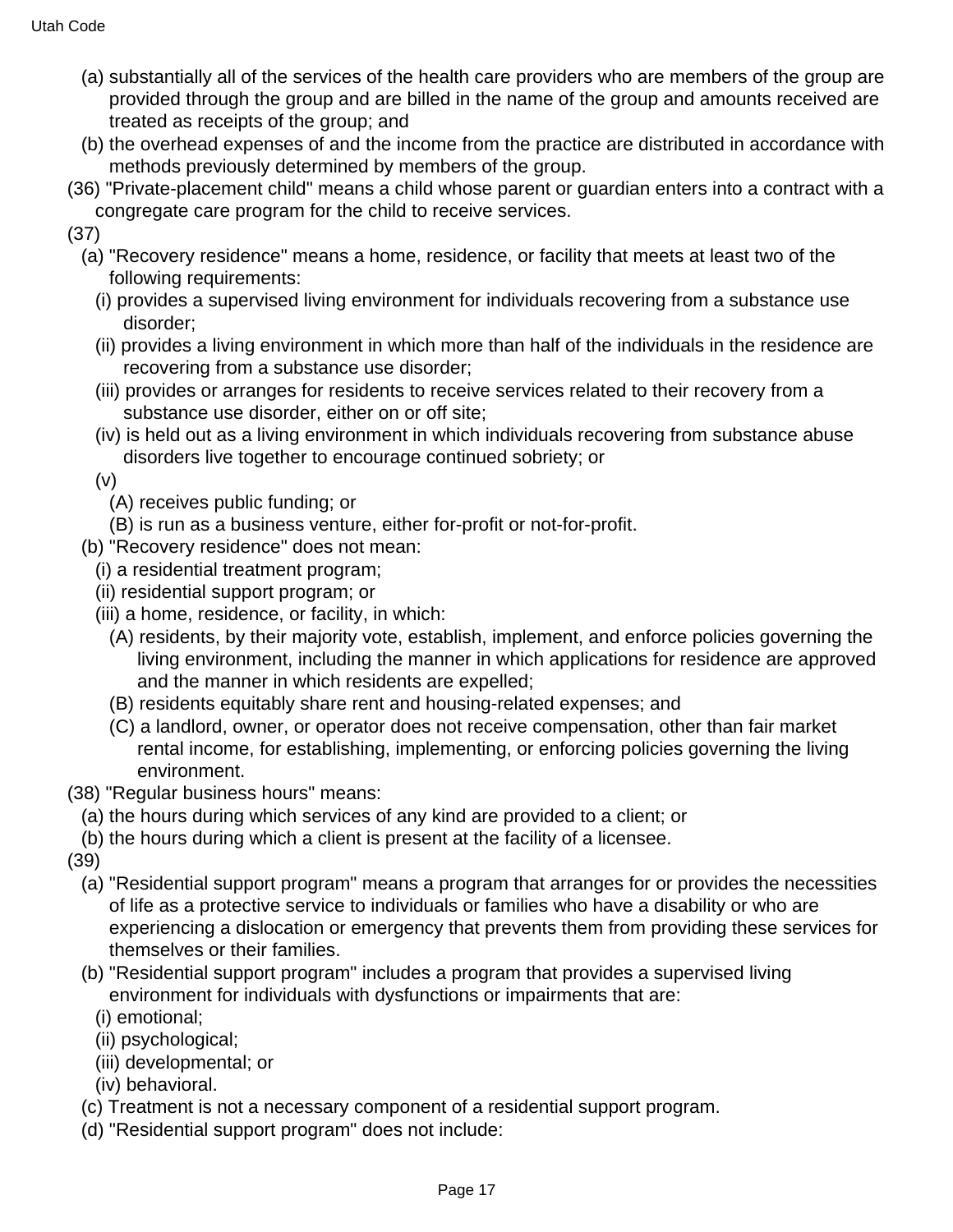- (i) a recovery residence; or
- (ii) a program that provides residential services that are performed:
- (A) exclusively under contract with the department and provided to individuals through the Division of Services for People with Disabilities; or
- (B) in a facility that serves fewer than four individuals.
- (40)
	- (a) "Residential treatment" means a 24-hour group living environment for four or more individuals unrelated to the owner or provider that offers room or board and specialized treatment, behavior modification, rehabilitation, discipline, emotional growth, or habilitation services for persons with emotional, psychological, developmental, or behavioral dysfunctions, impairments, or chemical dependencies.
	- (b) "Residential treatment" does not include a:
		- (i) boarding school;
		- (ii) foster home; or
		- (iii) recovery residence.
- (41) "Residential treatment program" means a program or facility that provides:
	- (a) residential treatment; or
	- (b) intermediate secure treatment.
- (42) "Seclusion" means the involuntary confinement of an individual in a room or an area:
	- (a) away from the individual's peers; and
	- (b) in a manner that physically prevents the individual from leaving the room or area.
- (43) "Social detoxification" means short-term residential services for persons who are experiencing or have recently experienced drug or alcohol intoxication, that are provided outside of a health care facility licensed under Title 26, Chapter 21, Health Care Facility Licensing and Inspection Act, and that include:
	- (a) room and board for persons who are unrelated to the owner or manager of the facility;
	- (b) specialized rehabilitation to acquire sobriety; and
	- (c) aftercare services.
- (44) "Substance abuse disorder" or "substance use disorder" mean the same as "substance use disorder" is defined in Section 62A-15-1202.
- (45) "Substance abuse treatment program" or "substance use disorder treatment program" means a program:
	- (a) designed to provide:
		- (i) specialized drug or alcohol treatment;
		- (ii) rehabilitation; or
		- (iii) habilitation services; and
	- (b) that provides the treatment or services described in Subsection (45)(a) to persons with:
		- (i) a diagnosed substance use disorder; or
		- (ii) chemical dependency disorder.
- (46) "Therapeutic school" means a residential group living facility:
	- (a) for four or more individuals that are not related to:
		- (i) the owner of the facility; or
		- (ii) the primary service provider of the facility;
	- (b) that serves students who have a history of failing to function:
		- (i) at home;
		- (ii) in a public school; or
		- (iii) in a nonresidential private school; and
	- (c) that offers: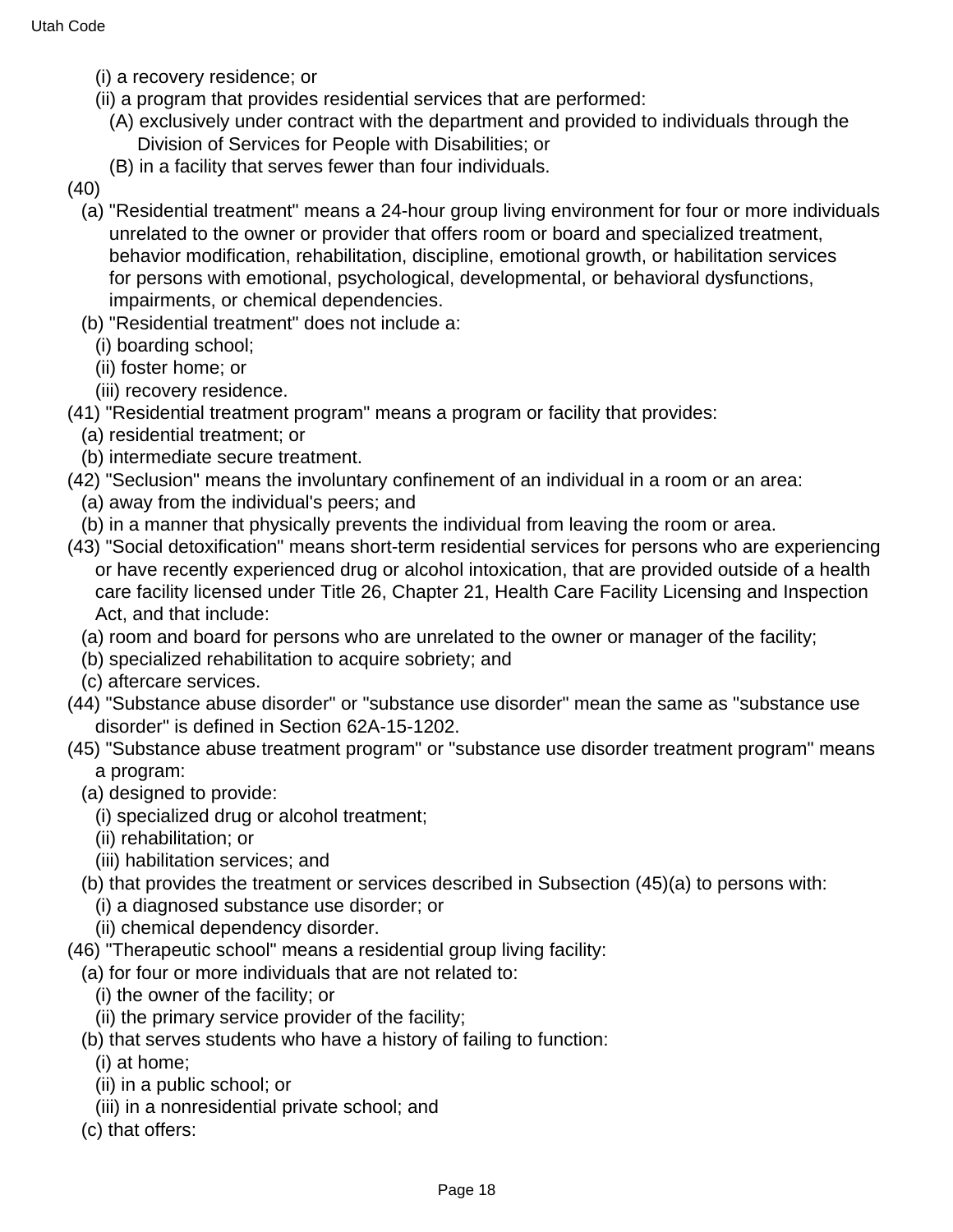- (i) room and board; and
- (ii) an academic education integrated with:
	- (A) specialized structure and supervision; or
	- (B) services or treatment related to:
		- (I) a disability;
		- (II) emotional development;
		- (III) behavioral development;
		- (IV) familial development; or
		- (V) social development.
- (47) "Unrelated persons" means persons other than parents, legal guardians, grandparents, brothers, sisters, uncles, or aunts.
- (48) "Vulnerable adult" means an elder adult or an adult who has a temporary or permanent mental or physical impairment that substantially affects the person's ability to:
	- (a) provide personal protection;
	- (b) provide necessities such as food, shelter, clothing, or mental or other health care;
	- (c) obtain services necessary for health, safety, or welfare;
	- (d) carry out the activities of daily living;
	- (e) manage the adult's own resources; or
	- (f) comprehend the nature and consequences of remaining in a situation of abuse, neglect, or exploitation.

(49)

- (a) "Youth program" means a program designed to provide behavioral, substance abuse, or mental health services to minors that:
	- (i) serves adjudicated or nonadjudicated youth;
	- (ii) charges a fee for its services;
	- (iii) may provide host homes or other arrangements for overnight accommodation of the youth;
	- (iv) may provide all or part of its services in the outdoors;
	- (v) may limit or censor access to parents or guardians; and
	- (vi) prohibits or restricts a minor's ability to leave the program at any time of the minor's own free will.
- (b) "Youth program" does not include recreational programs such as Boy Scouts, Girl Scouts, 4- H, and other such organizations.
- (50)
	- (a) "Youth transportation company" means any person that transports a child for payment to or from a congregate care program in Utah.
	- (b) "Youth transportation company" does not include:
		- (i) a relative of the child;
		- (ii) a state agency; or
		- (iii) a congregate care program's employee who transports the child from the congregate care program that employs the employee and returns the child to the same congregate care program.

Amended by Chapter 468, 2022 General Session

# **Effective 9/1/2022**

## **62A-2-101 Definitions.**

As used in this chapter:

(1) "Adoption services" means the same as that term is defined in Section 80-2-801.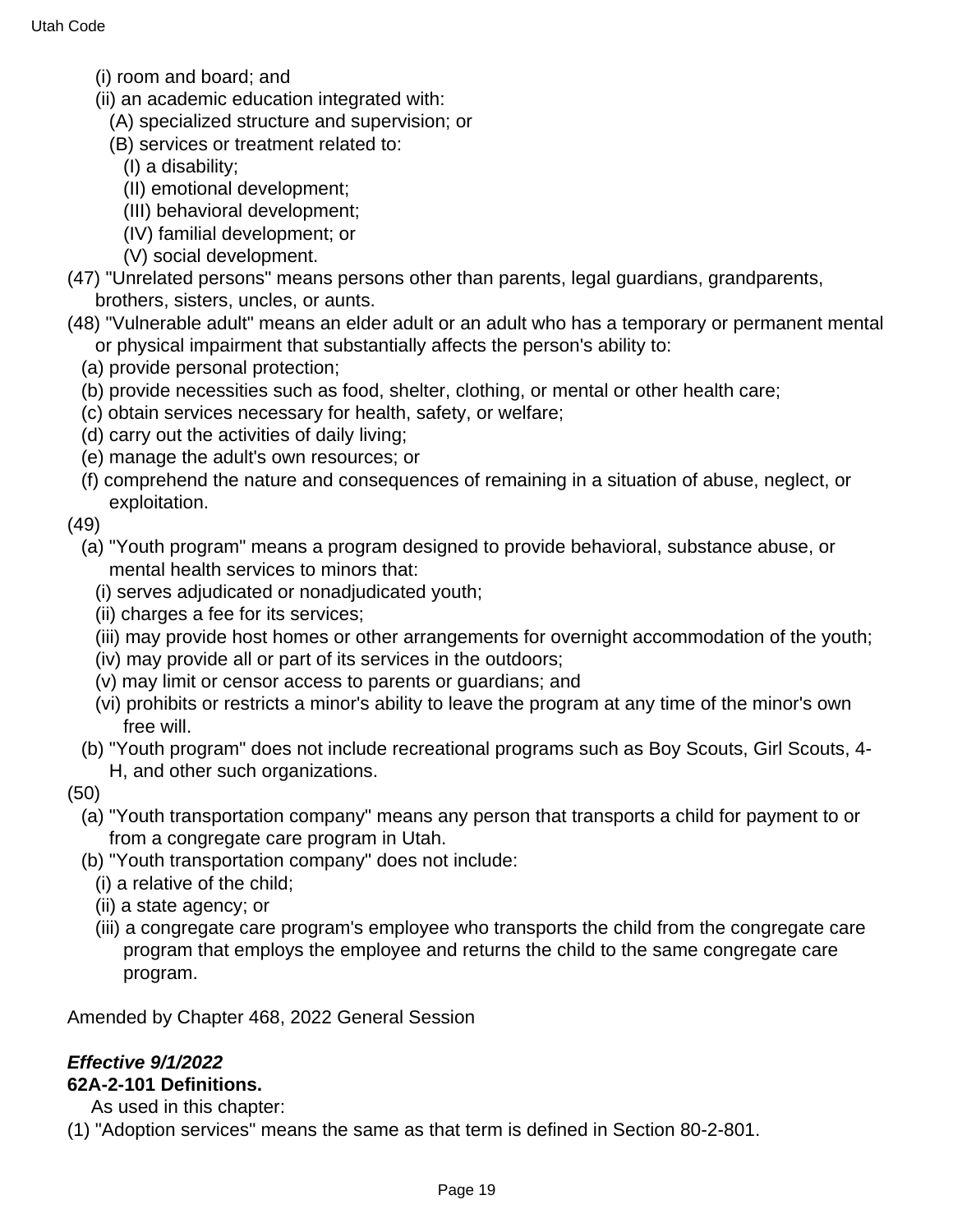- (2) "Adult day care" means nonresidential care and supervision:
	- (a) for three or more adults for at least four but less than 24 hours a day; and
	- (b) that meets the needs of functionally impaired adults through a comprehensive program that provides a variety of health, social, recreational, and related support services in a protective setting.
- (3) "Applicant" means a person that applies for an initial license or a license renewal under this chapter.
- (4)
	- (a) "Associated with the licensee" means that an individual is:
		- (i) affiliated with a licensee as an owner, director, member of the governing body, employee, agent, provider of care, department contractor, or volunteer; or
		- (ii) applying to become affiliated with a licensee in a capacity described in Subsection (4)(a)(i).
	- (b) "Associated with the licensee" does not include:
		- (i) service on the following bodies, unless that service includes direct access to a child or a vulnerable adult:
			- (A) a local mental health authority described in Section 17-43-301;
			- (B) a local substance abuse authority described in Section 17-43-201; or
			- (C) a board of an organization operating under a contract to provide mental health or substance abuse programs, or services for the local mental health authority or substance abuse authority; or
		- (ii) a guest or visitor whose access to a child or a vulnerable adult is directly supervised at all times.

(5)

- (a) "Boarding school" means a private school that:
	- (i) uses a regionally accredited education program;
	- (ii) provides a residence to the school's students:
		- (A) for the purpose of enabling the school's students to attend classes at the school; and
		- (B) as an ancillary service to educating the students at the school;
	- (iii) has the primary purpose of providing the school's students with an education, as defined in Subsection (5)(b)(i); and
	- (iv)
		- (A) does not provide the treatment or services described in Subsection (38)(a); or
		- (B) provides the treatment or services described in Subsection (38)(a) on a limited basis, as described in Subsection (5)(b)(ii).
- (b)
	- (i) For purposes of Subsection (5)(a)(iii), "education" means a course of study for one or more of grades kindergarten through 12th grade.
	- (ii) For purposes of Subsection  $(5)(a)(iv)(B)$ , a private school provides the treatment or services described in Subsection (38)(a) on a limited basis if:
		- (A) the treatment or services described in Subsection (38)(a) are provided only as an incidental service to a student; and
		- (B) the school does not:
			- (I) specifically solicit a student for the purpose of providing the treatment or services described in Subsection (38)(a); or
			- (II) have a primary purpose of providing the treatment or services described in Subsection (38)(a).
- (c) "Boarding school" does not include a therapeutic school.
- (6) "Child" means an individual under 18 years old.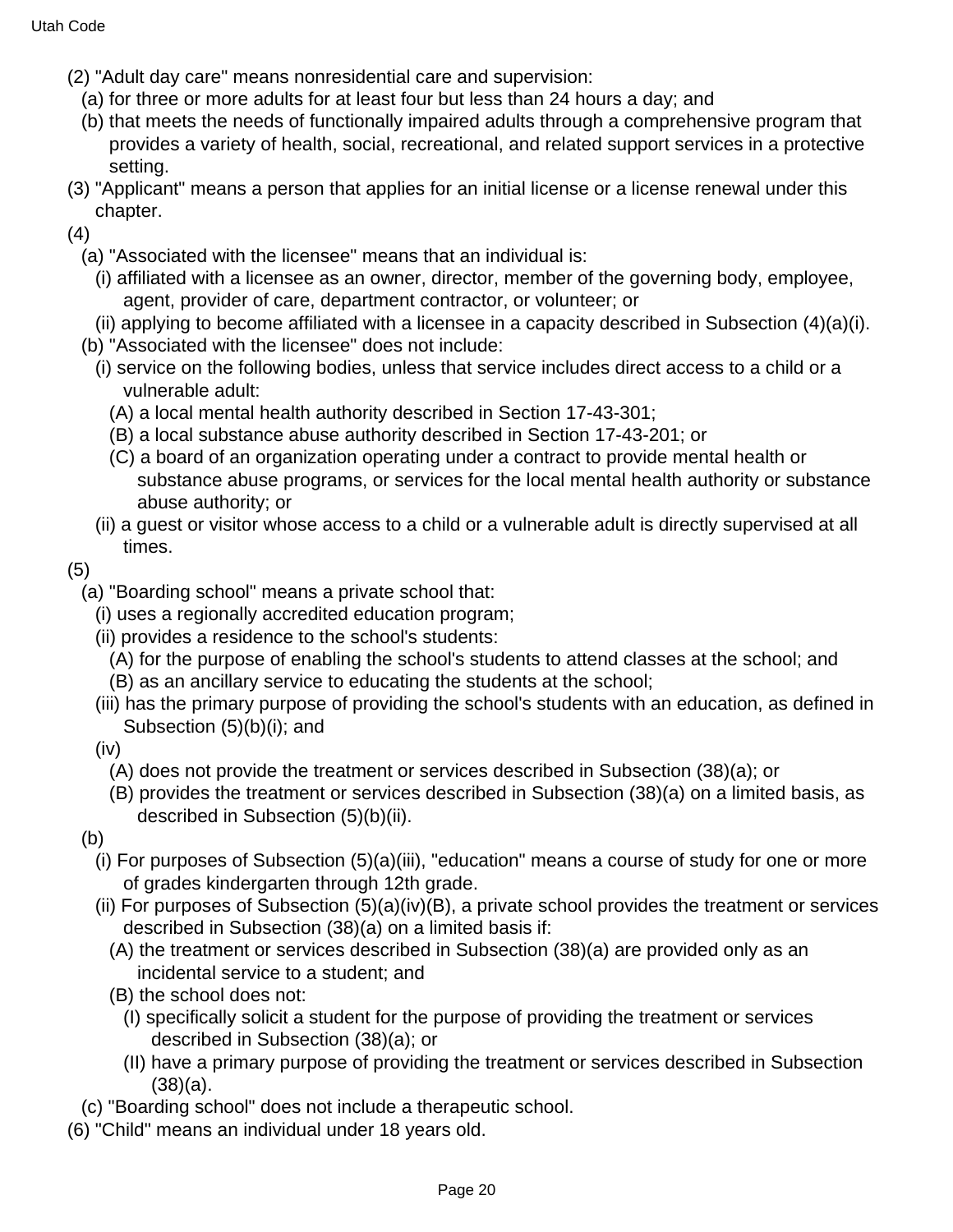- (7) "Child placing" means receiving, accepting, or providing custody or care for any child, temporarily or permanently, for the purpose of:
	- (a) finding a person to adopt the child;
	- (b) placing the child in a home for adoption; or
	- (c) foster home placement.
- (8) "Child-placing agency" means a person that engages in child placing.
- (9) "Client" means an individual who receives or has received services from a licensee.

(10)

- (a) "Congregate care program" means any of the following that provide services to a child:
	- (i) an outdoor youth program;
	- (ii) a residential support program;
	- (iii) a residential treatment program; or
	- (iv) a therapeutic school.
- (b) "Congregate care program" does not include a human services program that:
	- (i) is licensed to serve adults; and
- (ii) is approved by the office to service a child for a limited time.
- (11) "Day treatment" means specialized treatment that is provided to:
- (a) a client less than 24 hours a day; and
- (b) four or more persons who:
	- (i) are unrelated to the owner or provider; and
	- (ii) have emotional, psychological, developmental, physical, or behavioral dysfunctions, impairments, or chemical dependencies.
- (12) "Department" means the Department of Human Services.
- (13) "Department contractor" means an individual who:
	- (a) provides services under a contract with the department; and
	- (b) due to the contract with the department, has or will likely have direct access to a child or vulnerable adult.
- (14) "Direct access" means that an individual has, or likely will have:
	- (a) contact with or access to a child or vulnerable adult that provides the individual with an opportunity for personal communication or touch; or
	- (b) an opportunity to view medical, financial, or other confidential personal identifying information of the child, the child's parents or legal guardians, or the vulnerable adult.
- (15) "Directly supervised" means that an individual is being supervised under the uninterrupted visual and auditory surveillance of another individual who has a current background screening approval issued by the office.
- (16) "Director" means the director of the office.
- (17) "Domestic violence" means the same as that term is defined in Section 77-36-1.
- (18) "Domestic violence treatment program" means a nonresidential program designed to provide psychological treatment and educational services to perpetrators and victims of domestic violence.
- (19) "Elder adult" means a person 65 years old or older.
- (20) "Executive director" means the executive director of the department.
- (21) "Foster home" means a residence that is licensed or certified by the office for the full-time substitute care of a child.
- (22) "Health benefit plan" means the same as that term is defined in Section 31A-1-301.
- (23) "Health care provider" means the same as that term is defined in Section 78B-3-403.
- (24) "Health insurer" means the same as that term is defined in Section 31A-22-615.5.
- (25)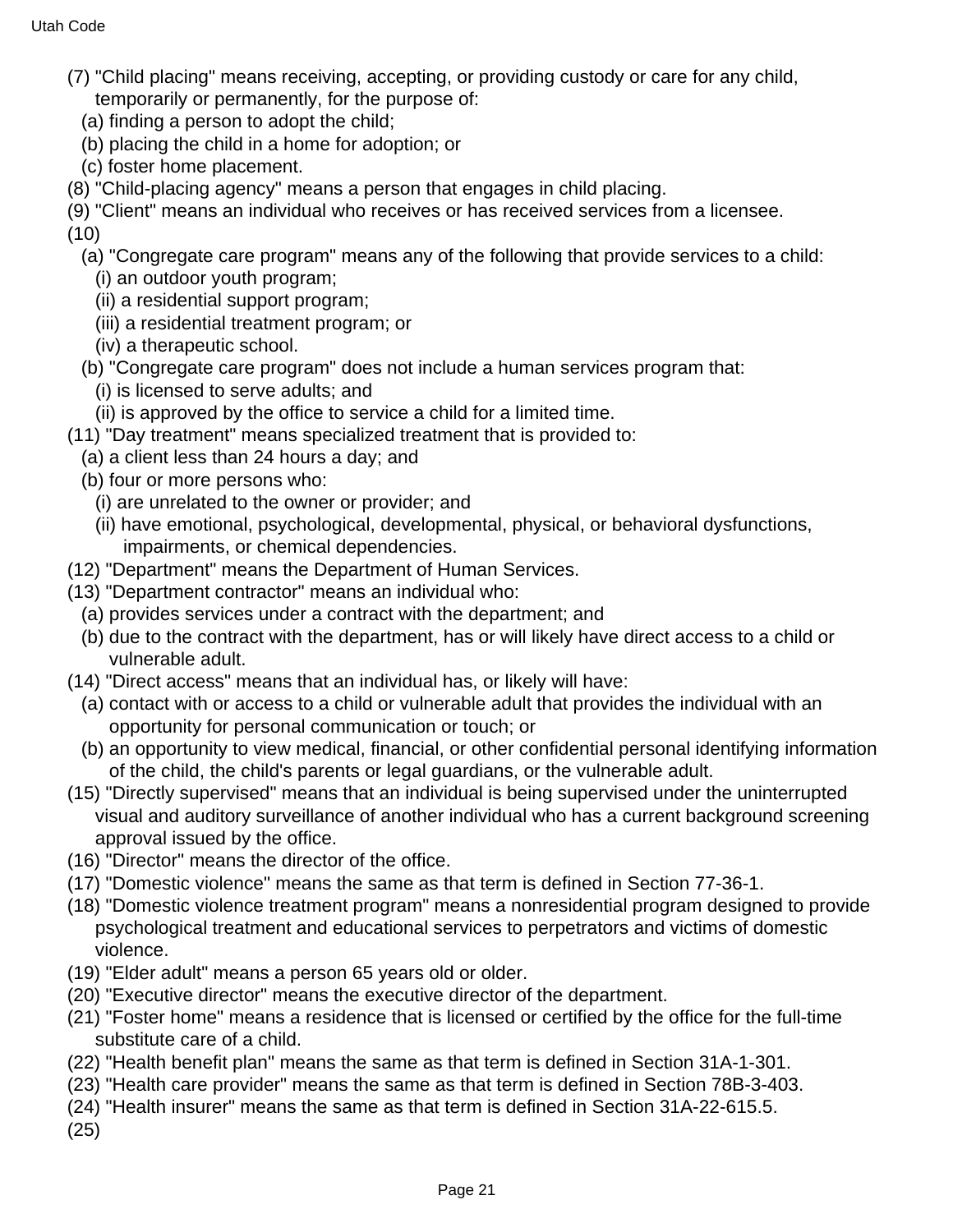- (a) "Human services program" means:
	- (i) a foster home;
	- (ii) a therapeutic school;
	- (iii) a youth program;
	- (iv) an outdoor youth program;
	- (v) a residential treatment program;
	- (vi) a residential support program;
	- (vii) a resource family home;
	- (viii) a recovery residence; or
	- (ix) a facility or program that provides:
		- (A) adult day care;
		- (B) day treatment;
		- (C) outpatient treatment;
		- (D) domestic violence treatment;
		- (E) child-placing services;
		- (F) social detoxification; or
		- (G) any other human services that are required by contract with the department to be licensed with the department.
- (b) "Human services program" does not include:
	- (i) a boarding school; or
	- (ii) a residential, vocational and life skills program, as defined in Section 13-53-102.
- (26) "Indian child" means the same as that term is defined in 25 U.S.C. Sec. 1903.
- (27) "Indian country" means the same as that term is defined in 18 U.S.C. Sec. 1151.
- (28) "Indian tribe" means the same as that term is defined in 25 U.S.C. Sec. 1903.
- (29) "Intermediate secure treatment" means 24-hour specialized residential treatment or care for an individual who:
	- (a) cannot live independently or in a less restrictive environment; and
	- (b) requires, without the individual's consent or control, the use of locked doors to care for the individual.
- (30) "Licensee" means an individual or a human services program licensed by the office.
- (31) "Local government" means a city, town, metro township, or county.
- (32) "Minor" means child.
- (33) "Office" means the Office of Licensing within the Department of Human Services.
- (34) "Outdoor youth program" means a program that provides:
	- (a) services to a child that has:
		- (i) a chemical dependency; or
		- (ii) a dysfunction or impairment that is emotional, psychological, developmental, physical, or behavioral;
	- (b) a 24-hour outdoor group living environment; and
	- (c)
		- (i) regular therapy, including group, individual, or supportive family therapy; or
		- (ii) informal therapy or similar services, including wilderness therapy, adventure therapy, or outdoor behavioral healthcare.
- (35) "Outpatient treatment" means individual, family, or group therapy or counseling designed to improve and enhance social or psychological functioning for those whose physical and emotional status allows them to continue functioning in their usual living environment.
- (36) "Practice group" or "group practice" means two or more health care providers legally organized as a partnership, professional corporation, or similar association, for which: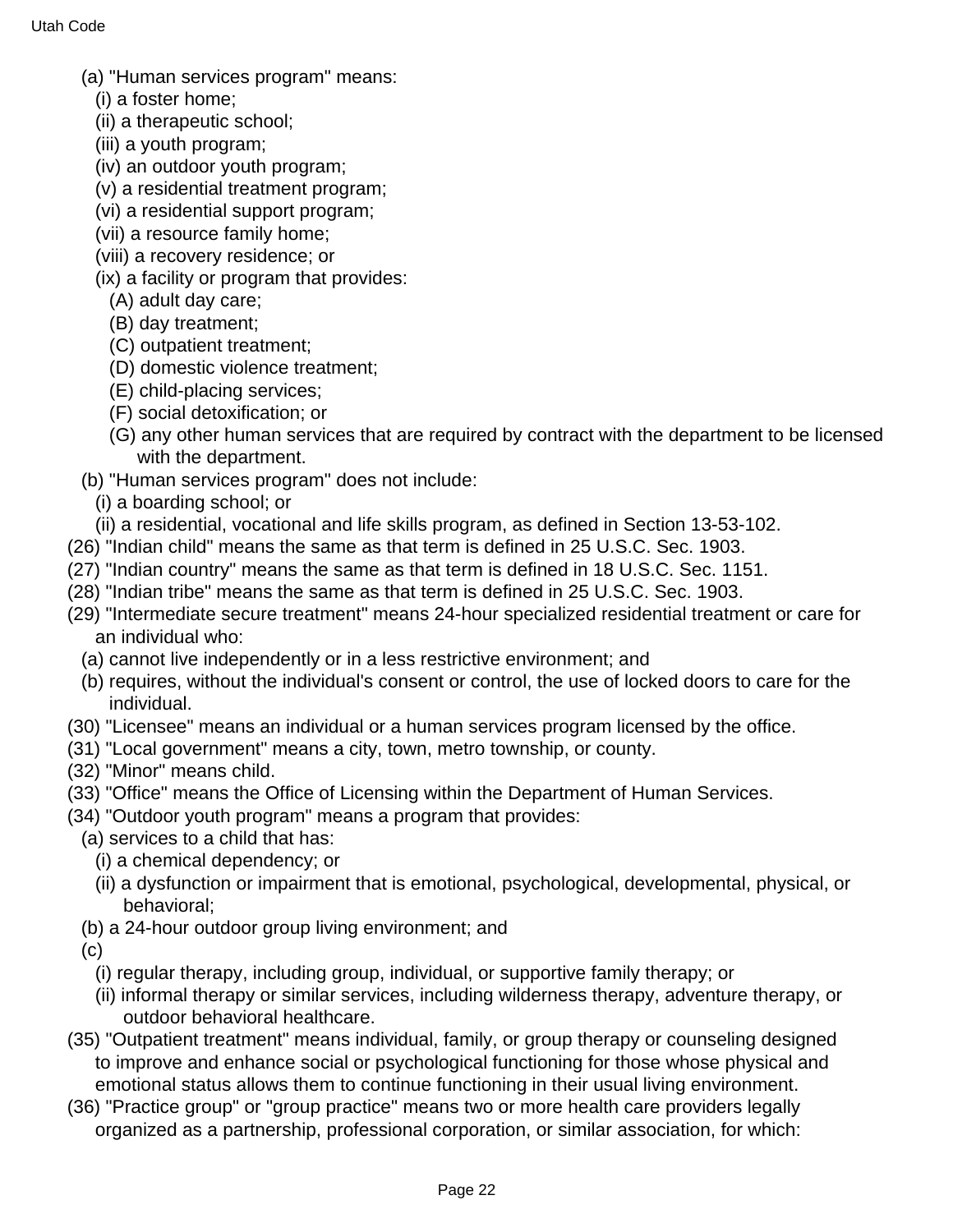- (a) substantially all of the services of the health care providers who are members of the group are provided through the group and are billed in the name of the group and amounts received are treated as receipts of the group; and
- (b) the overhead expenses of and the income from the practice are distributed in accordance with methods previously determined by members of the group.
- (37) "Private-placement child" means a child whose parent or guardian enters into a contract with a congregate care program for the child to receive services.
- (38)
	- (a) "Recovery residence" means a home, residence, or facility that meets at least two of the following requirements:
		- (i) provides a supervised living environment for individuals recovering from a substance use disorder;
		- (ii) provides a living environment in which more than half of the individuals in the residence are recovering from a substance use disorder;
		- (iii) provides or arranges for residents to receive services related to their recovery from a substance use disorder, either on or off site;
		- (iv) is held out as a living environment in which individuals recovering from substance abuse disorders live together to encourage continued sobriety; or
		- (v)
			- (A) receives public funding; or
			- (B) is run as a business venture, either for-profit or not-for-profit.
	- (b) "Recovery residence" does not mean:
		- (i) a residential treatment program;
		- (ii) residential support program; or
		- (iii) a home, residence, or facility, in which:
			- (A) residents, by their majority vote, establish, implement, and enforce policies governing the living environment, including the manner in which applications for residence are approved and the manner in which residents are expelled;
			- (B) residents equitably share rent and housing-related expenses; and
			- (C) a landlord, owner, or operator does not receive compensation, other than fair market rental income, for establishing, implementing, or enforcing policies governing the living environment.
- (39) "Regular business hours" means:
	- (a) the hours during which services of any kind are provided to a client; or
	- (b) the hours during which a client is present at the facility of a licensee.
- (40)
	- (a) "Residential support program" means a program that arranges for or provides the necessities of life as a protective service to individuals or families who have a disability or who are experiencing a dislocation or emergency that prevents them from providing these services for themselves or their families.
	- (b) "Residential support program" includes a program that provides a supervised living environment for individuals with dysfunctions or impairments that are:
		- (i) emotional;
		- (ii) psychological;
		- (iii) developmental; or
		- (iv) behavioral.
	- (c) Treatment is not a necessary component of a residential support program.
	- (d) "Residential support program" does not include: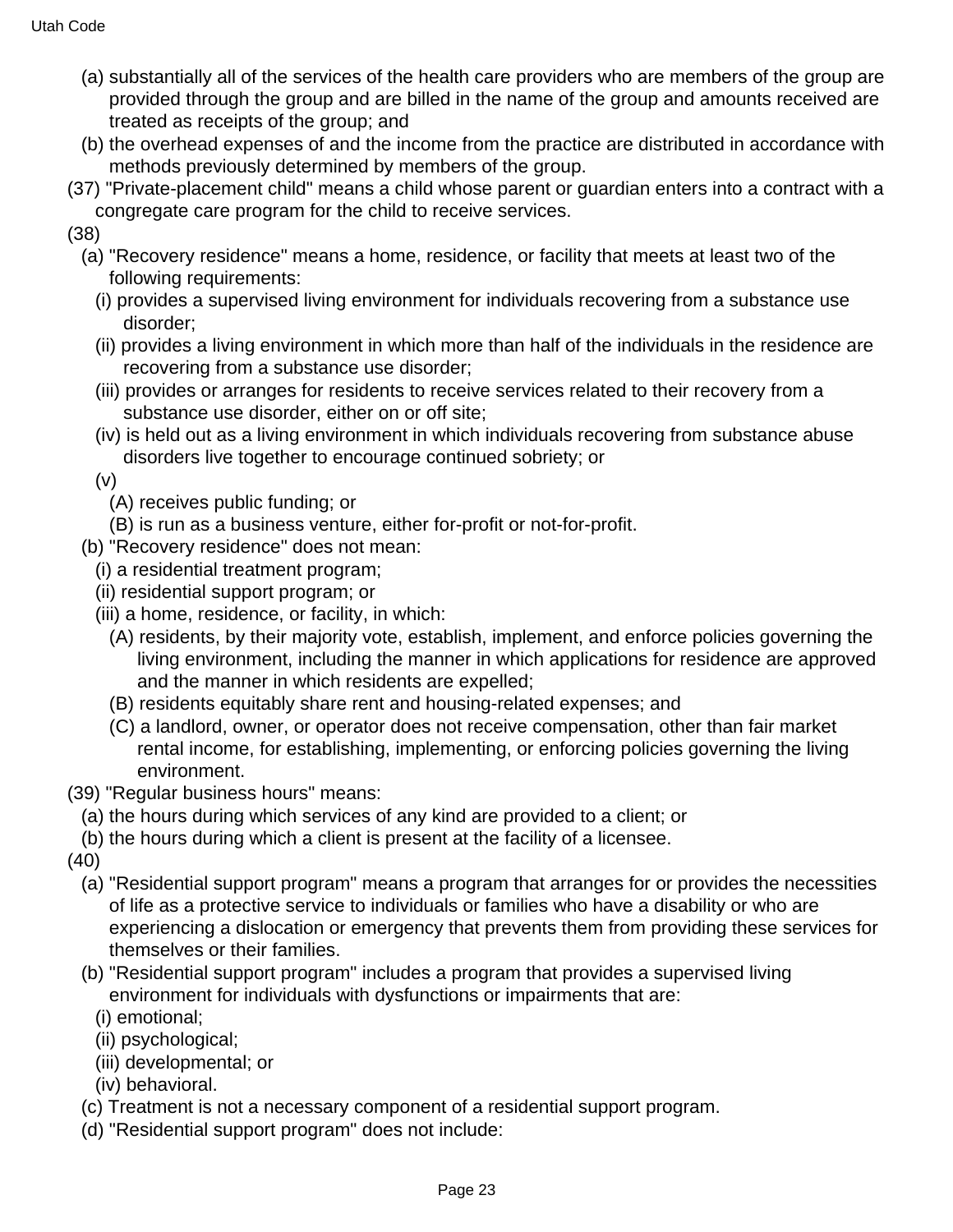- (i) a recovery residence; or
- (ii) a program that provides residential services that are performed:
- (A) exclusively under contract with the department and provided to individuals through the Division of Services for People with Disabilities; or
- (B) in a facility that serves fewer than four individuals.
- (41)
	- (a) "Residential treatment" means a 24-hour group living environment for four or more individuals unrelated to the owner or provider that offers room or board and specialized treatment, behavior modification, rehabilitation, discipline, emotional growth, or habilitation services for persons with emotional, psychological, developmental, or behavioral dysfunctions, impairments, or chemical dependencies.
	- (b) "Residential treatment" does not include a:
		- (i) boarding school;
		- (ii) foster home; or
		- (iii) recovery residence.
- (42) "Residential treatment program" means a program or facility that provides:
	- (a) residential treatment; or
	- (b) intermediate secure treatment.
- (43) "Seclusion" means the involuntary confinement of an individual in a room or an area:
	- (a) away from the individual's peers; and
	- (b) in a manner that physically prevents the individual from leaving the room or area.
- (44) "Social detoxification" means short-term residential services for persons who are experiencing or have recently experienced drug or alcohol intoxication, that are provided outside of a health care facility licensed under Title 26, Chapter 21, Health Care Facility Licensing and Inspection Act, and that include:
	- (a) room and board for persons who are unrelated to the owner or manager of the facility;
	- (b) specialized rehabilitation to acquire sobriety; and
	- (c) aftercare services.
- (45) "Substance abuse disorder" or "substance use disorder" mean the same as "substance use disorder" is defined in Section 62A-15-1202.
- (46) "Substance abuse treatment program" or "substance use disorder treatment program" means a program:
	- (a) designed to provide:
		- (i) specialized drug or alcohol treatment;
		- (ii) rehabilitation; or
		- (iii) habilitation services; and
	- (b) that provides the treatment or services described in Subsection (46)(a) to persons with:
		- (i) a diagnosed substance use disorder; or
		- (ii) chemical dependency disorder.
- (47) "Therapeutic school" means a residential group living facility:
	- (a) for four or more individuals that are not related to:
		- (i) the owner of the facility; or
		- (ii) the primary service provider of the facility;
	- (b) that serves students who have a history of failing to function:
		- (i) at home;
		- (ii) in a public school; or
		- (iii) in a nonresidential private school; and
	- (c) that offers: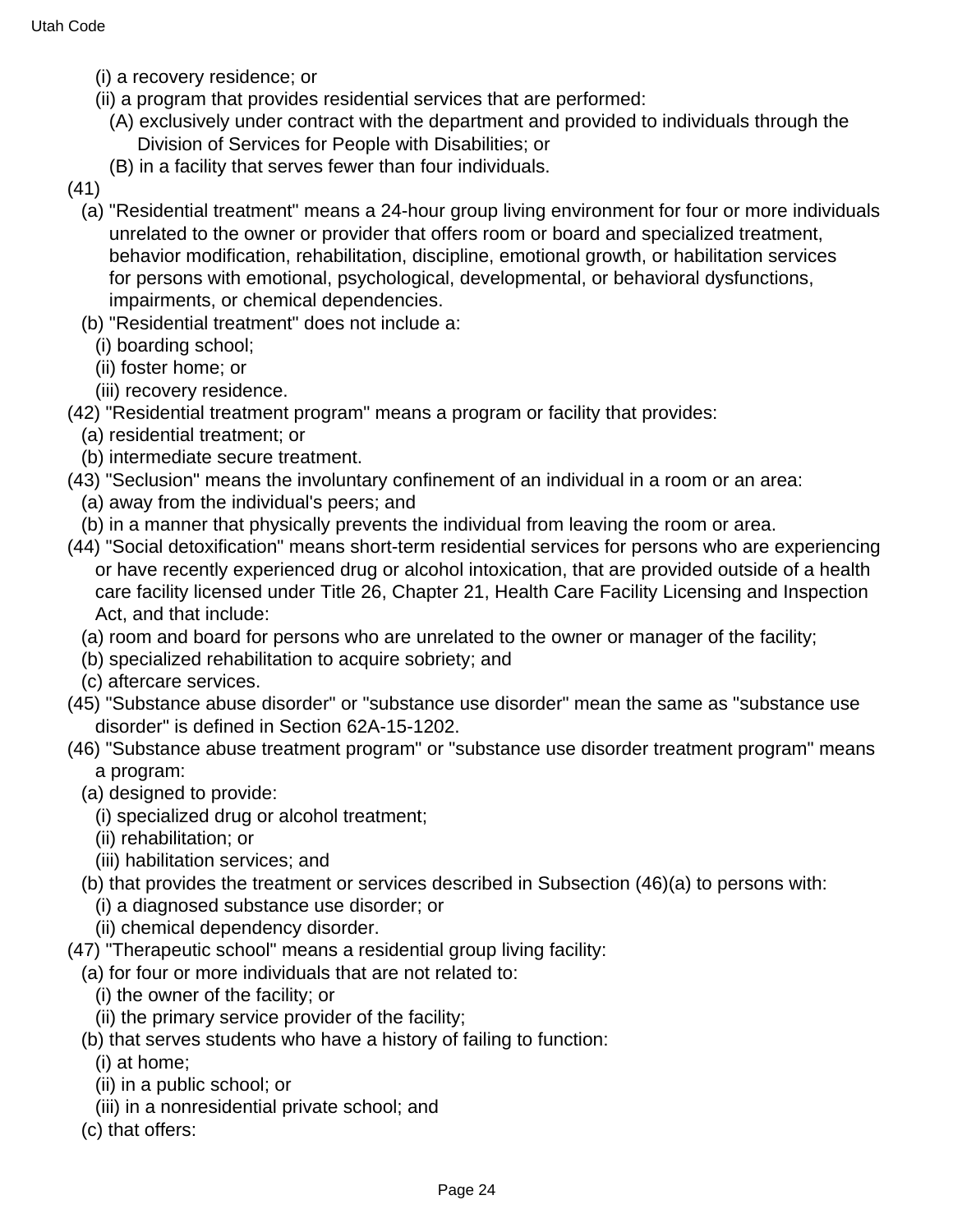- (i) room and board; and
- (ii) an academic education integrated with:
	- (A) specialized structure and supervision; or
	- (B) services or treatment related to:
		- (I) a disability;
		- (II) emotional development;
		- (III) behavioral development;
		- (IV) familial development; or
		- (V) social development.
- (48) "Unrelated persons" means persons other than parents, legal guardians, grandparents, brothers, sisters, uncles, or aunts.
- (49) "Vulnerable adult" means an elder adult or an adult who has a temporary or permanent mental or physical impairment that substantially affects the person's ability to:
	- (a) provide personal protection;
	- (b) provide necessities such as food, shelter, clothing, or mental or other health care;
	- (c) obtain services necessary for health, safety, or welfare;
	- (d) carry out the activities of daily living;
	- (e) manage the adult's own resources; or
	- (f) comprehend the nature and consequences of remaining in a situation of abuse, neglect, or exploitation.

(50)

- (a) "Youth program" means a program designed to provide behavioral, substance abuse, or mental health services to minors that:
	- (i) serves adjudicated or nonadjudicated youth;
	- (ii) charges a fee for its services;
	- (iii) may provide host homes or other arrangements for overnight accommodation of the youth;
	- (iv) may provide all or part of its services in the outdoors;
	- (v) may limit or censor access to parents or guardians; and
	- (vi) prohibits or restricts a minor's ability to leave the program at any time of the minor's own free will.
- (b) "Youth program" does not include recreational programs such as Boy Scouts, Girl Scouts, 4- H, and other such organizations.

(51)

- (a) "Youth transportation company" means any person that transports a child for payment to or from a congregate care program in Utah.
- (b) "Youth transportation company" does not include:
	- (i) a relative of the child;
	- (ii) a state agency; or
	- (iii) a congregate care program's employee who transports the child from the congregate care program that employs the employee and returns the child to the same congregate care program.

Amended by Chapter 334, 2022 General Session Amended by Chapter 468, 2022 General Session

## **62A-2-102 Purpose of licensure.**

 The purpose of licensing under this chapter is to permit or authorize a public or private agency to provide defined human services programs within statutory and regulatory guidelines.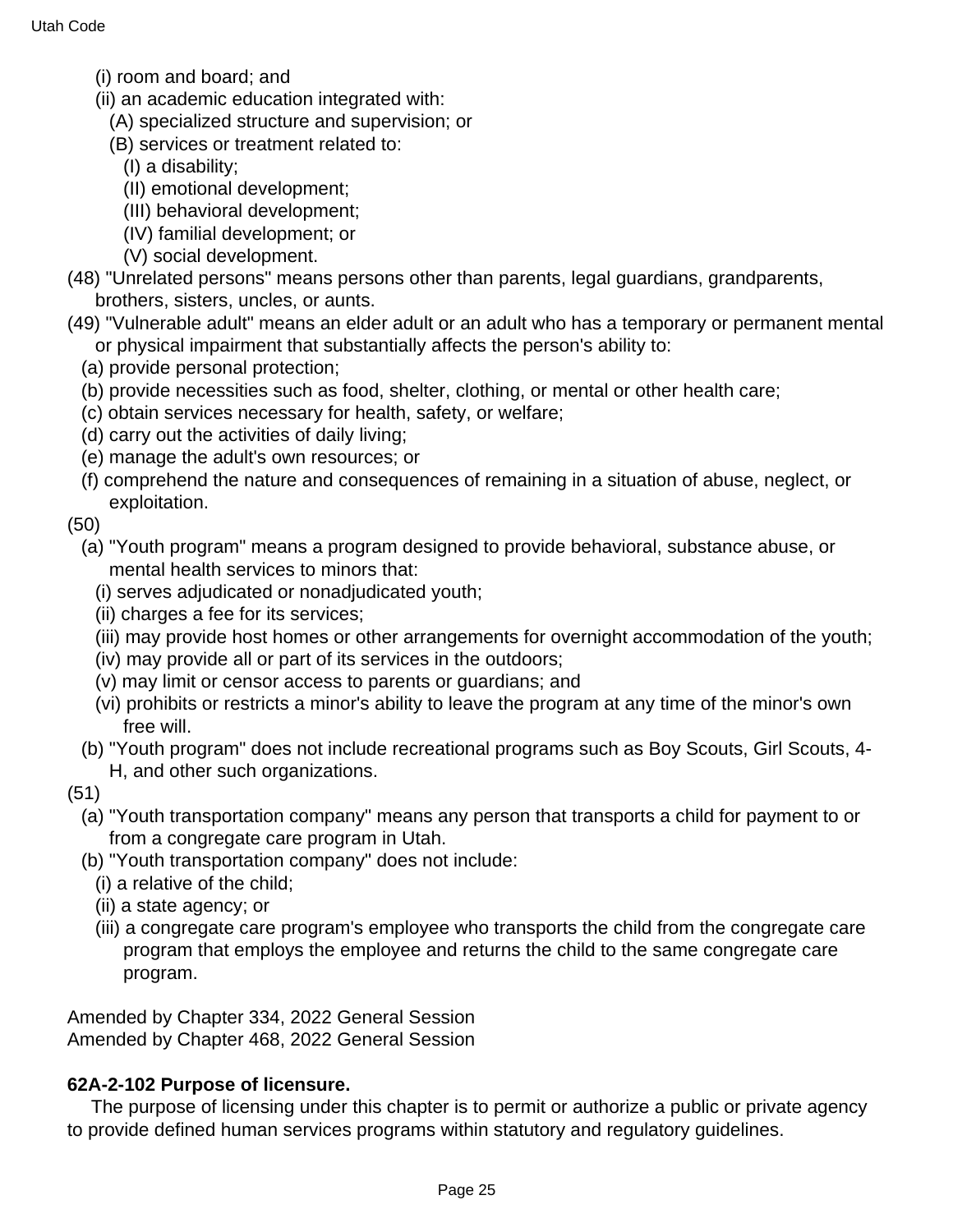Amended by Chapter 358, 1998 General Session

#### **62A-2-103 Office of Licensing -- Appointment -- Qualifications of director.**

- (1) There is created the Office of Licensing within the Department of Human Services. The office shall be the licensing authority for the department, and is vested with all the powers, duties, and responsibilities described in this chapter.
- (2) The executive director shall appoint the director of the office.
- (3) The director shall have a bachelor's degree from an accredited university or college, be experienced in administration, and be knowledgeable of human services licensing.

Amended by Chapter 358, 1998 General Session

### **62A-2-106 Office responsibilities.**

- (1) Subject to the requirements of federal and state law, the office shall:
	- (a) make rules in accordance with Title 63G, Chapter 3, Utah Administrative Rulemaking Act, to establish:
		- (i) except as provided in Subsection (1)(a)(ii), basic health and safety standards for licensees, that shall be limited to:
			- (A) fire safety;
			- (B) food safety;
			- (C) sanitation;
			- (D) infectious disease control;
			- (E) safety of the:
				- (I) physical facility and grounds; and
				- (II) area and community surrounding the physical facility;
			- (F) transportation safety;
			- (G) emergency preparedness and response;
			- (H) the administration of medical standards and procedures, consistent with the related provisions of this title;
			- (I) staff and client safety and protection;
			- (J) the administration and maintenance of client and service records;
			- (K) staff qualifications and training, including standards for permitting experience to be substituted for education, unless prohibited by law;
			- (L) staff to client ratios;
			- (M) access to firearms; and
			- (N) the prevention of abuse, neglect, exploitation, harm, mistreatment, or fraud;
		- (ii) basic health and safety standards for therapeutic schools, that shall be limited to:
			- (A) fire safety, except that the standards are limited to those required by law or rule under Title 53, Chapter 7, Part 2, Fire Prevention and Fireworks Act;
			- (B) food safety;
			- (C) sanitation;
			- (D) infectious disease control, except that the standards are limited to:
				- (I) those required by law or rule under Title 26, Utah Health Code, or Title 26A, Local Health Authorities; and
				- (II) requiring a separate room for clients who are sick;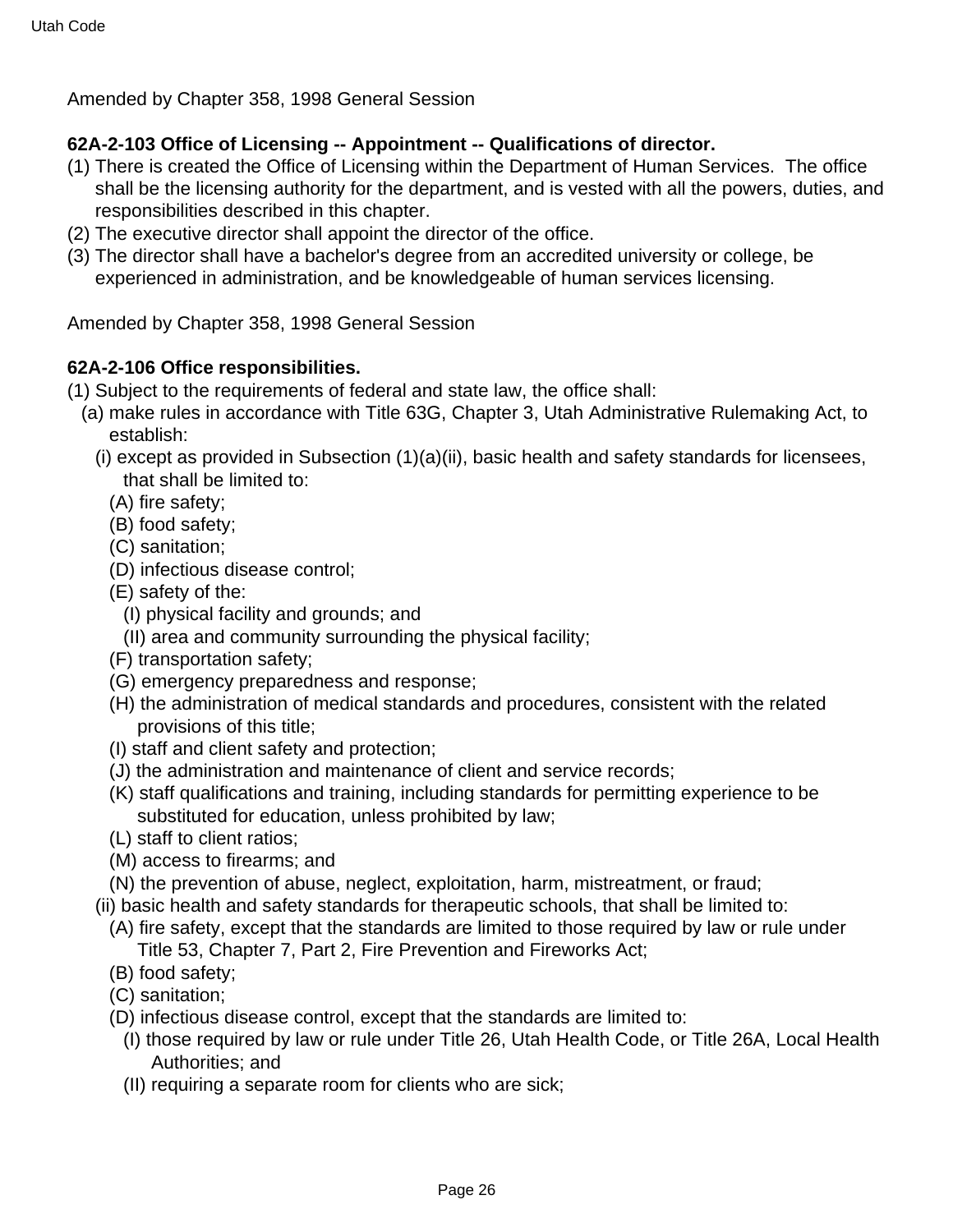- (E) safety of the physical facility and grounds, except that the standards are limited to those required by law or rule under Title 53, Chapter 7, Part 2, Fire Prevention and Fireworks Act;
- (F) transportation safety;
- (G) emergency preparedness and response;
- (H) access to appropriate medical care, including:
	- (I) subject to the requirements of law, designation of a person who is authorized to dispense medication; and
	- (II) storing, tracking, and securing medication;
- (I) staff and client safety and protection that permits the school to provide for the direct supervision of clients at all times;
- (J) the administration and maintenance of client and service records;
- (K) staff qualifications and training, including standards for permitting experience to be substituted for education, unless prohibited by law;
- (L) staff to client ratios;
- (M) access to firearms; and
- (N) the prevention of abuse, neglect, exploitation, harm, mistreatment, or fraud;
- (iii) procedures and standards for permitting a licensee to:
	- (A) provide in the same facility and under the same conditions as children, residential treatment services to a person 18 years old or older who:
		- (I) begins to reside at the licensee's residential treatment facility before the person's 18th birthday;
		- (II) has resided at the licensee's residential treatment facility continuously since the time described in Subsection (1)(a)(iii)(A)(I);
		- (III) has not completed the course of treatment for which the person began residing at the licensee's residential treatment facility; and
		- (IV) voluntarily consents to complete the course of treatment described in Subsection (1)(a)  $(iii)(A)(III);$  or
	- (B)
		- (I) provide residential treatment services to a child who is:
			- (Aa) at least 12 years old or, as approved by the office, younger than 12 years old; and
			- (Bb) under the custody of the Department of Human Services, or one of its divisions; and
		- (II) provide, in the same facility as a child described in Subsection  $(1)(a)(iii)(B)(I)$ , residential treatment services to a person who is:
			- (Aa) at least 18 years old, but younger than 21 years old; and
			- (Bb) under the custody of the Department of Human Services, or one of its divisions;
- (iv) minimum administration and financial requirements for licensees;
- (v) guidelines for variances from rules established under this Subsection (1);
- (vi) ethical standards, as described in Subsection 78B-6-106(3), and minimum responsibilities of a child-placing agency that provides adoption services and that is licensed under this chapter;
- (vii) what constitutes an "outpatient treatment program" for purposes of this chapter;
- (viii) a procedure requiring a licensee to provide an insurer the licensee's records related to any services or supplies billed to the insurer, and a procedure allowing the licensee and the insurer to contact the Insurance Department to resolve any disputes;
- (ix) a protocol for the office to investigate and process complaints about licensees;
- (x) a procedure for a licensee to: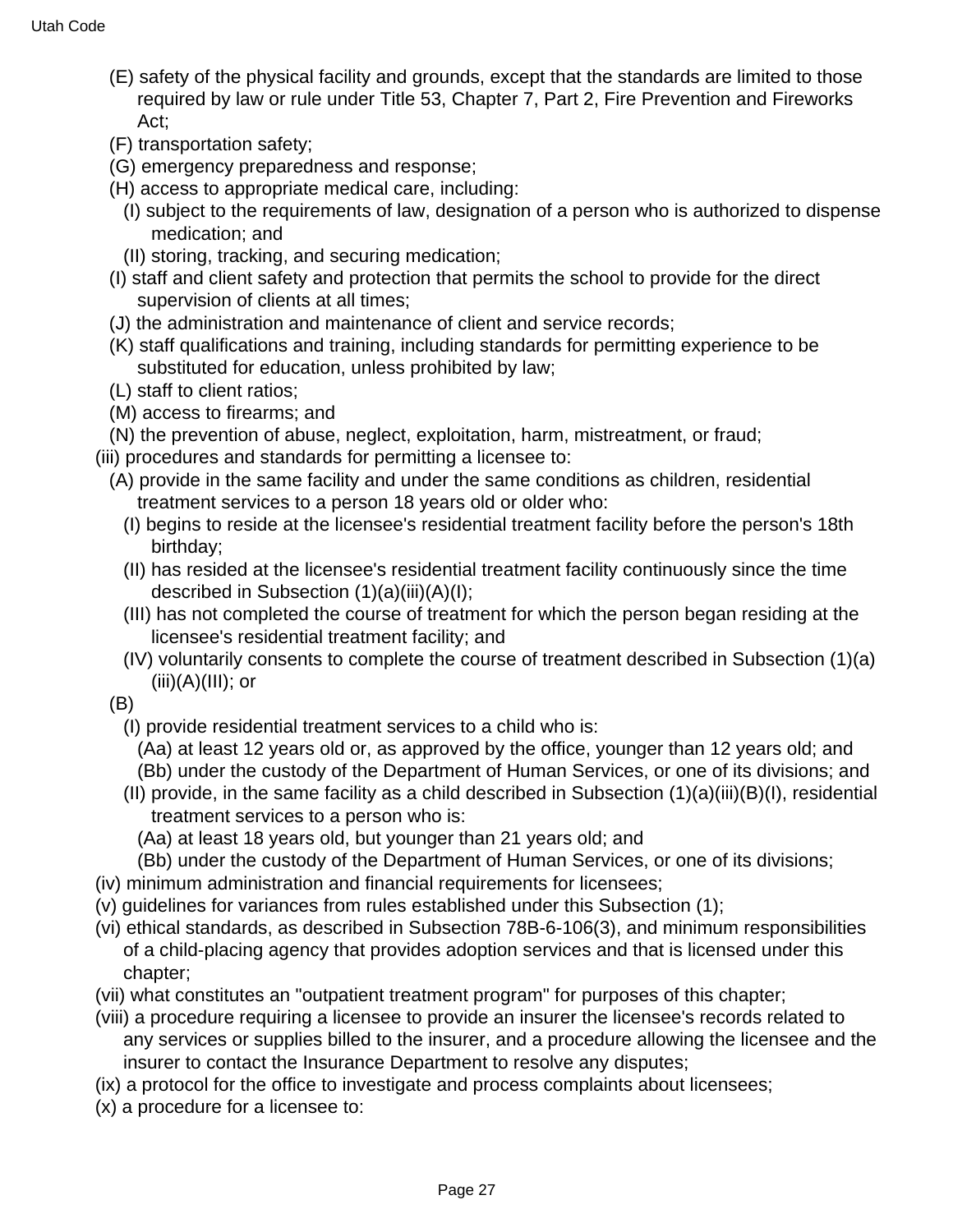- (A) report the use of a restraint or seclusion within one business day after the day on which the use of the restraint or seclusion occurs; and
- (B) report a critical incident within one business day after the day on which the incident occurs;
- (xi) guidelines for the policies and procedures described in Sections 62A-2-123 and 62A-2-124;
- (xii) a procedure for the office to review and approve the policies and procedures described in Sections 62A-2-123 and 62A-2-124; and
- (xiii) a requirement that each human services program publicly post information that informs an individual how to submit a complaint about a human services program to the office;
- (b) enforce rules relating to the office;
- (c) issue licenses in accordance with this chapter;
- (d) if the United States Department of State executes an agreement with the office that designates the office to act as an accrediting entity in accordance with the Intercountry Adoption Act of 2000, Pub. L. No. 106-279, accredit one or more agencies and persons to provide intercountry adoption services pursuant to:
	- (i) the Intercountry Adoption Act of 2000, Pub. L. No. 106-279; and
- (ii) the implementing regulations for the Intercountry Adoption Act of 2000, Pub. L. No. 106-279;
- (e) make rules to implement the provisions of Subsection (1)(d);
- (f) conduct surveys and inspections of licensees and facilities in accordance with Section 62A-2-118;
- (g) collect licensure fees;
- (h) notify licensees of the name of a person within the department to contact when filing a complaint;
- (i) investigate complaints regarding any licensee or human services program;
- (j) have access to all records, correspondence, and financial data required to be maintained by a licensee;
- (k) have authority to interview any client, family member of a client, employee, or officer of a licensee;
- (l) have authority to deny, condition, revoke, suspend, or extend any license issued by the department under this chapter by following the procedures and requirements of Title 63G, Chapter 4, Administrative Procedures Act;
- (m) electronically post notices of agency action issued to a human services program, with the exception of a foster home, on the office's website, in accordance with Title 63G, Chapter 2, Government Records Access and Management Act; and
- (n) upon receiving a local government's request under Section 62A-2-108.4, notify the local government of new human services program license applications, except for foster homes, for human services programs located within the local government's jurisdiction.
- (2) In establishing rules under Subsection (1)(a)(ii)(G), the office shall require a licensee to establish and comply with an emergency response plan that requires clients and staff to:
	- (a) immediately report to law enforcement any significant criminal activity, as defined by rule, committed:
		- (i) on the premises where the licensee operates its human services program;
		- (ii) by or against its clients; or
		- (iii) by or against a staff member while the staff member is on duty;
	- (b) immediately report to emergency medical services any medical emergency, as defined by rule:
		- (i) on the premises where the licensee operates its human services program;
		- (ii) involving its clients; or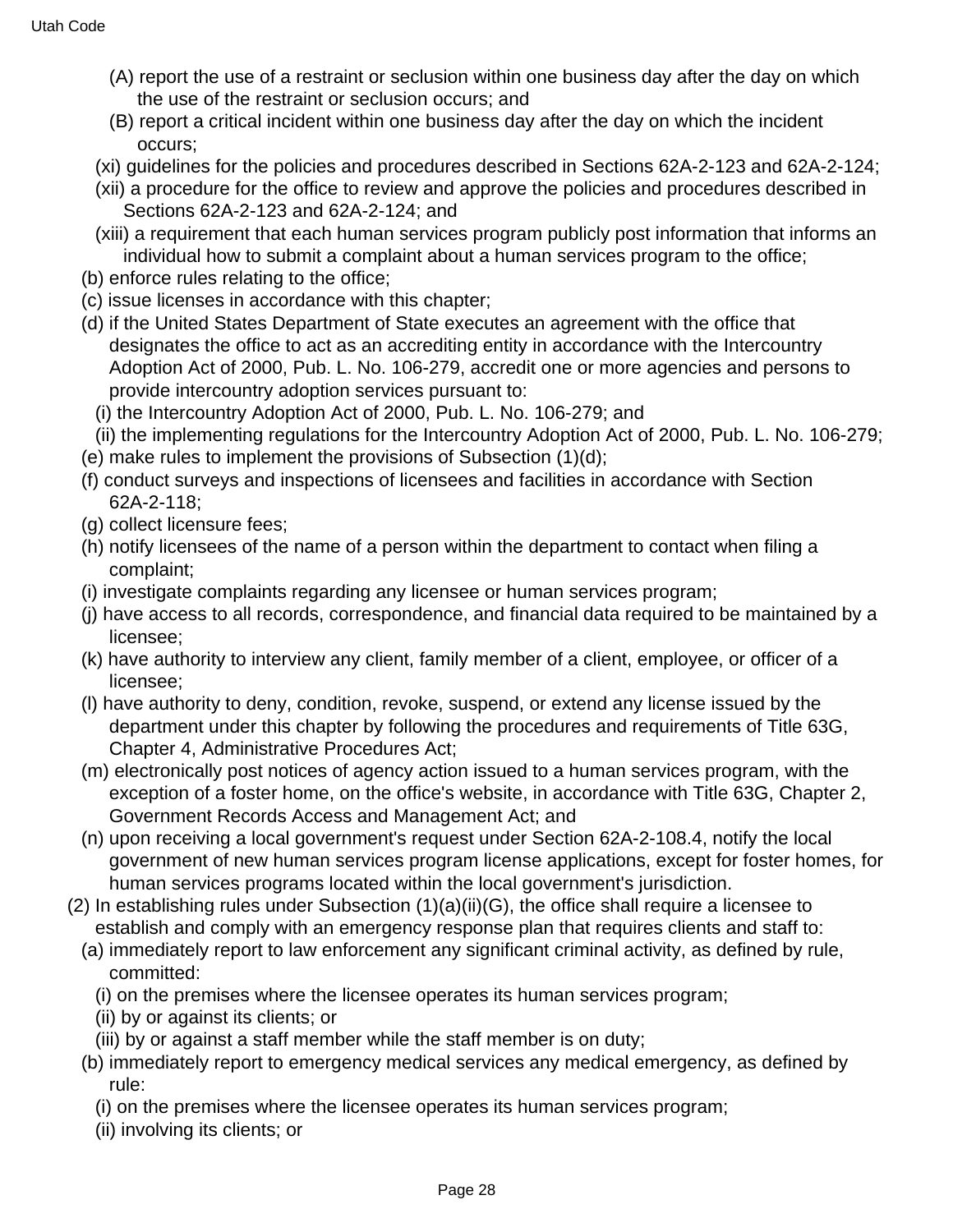- (iii) involving a staff member while the staff member is on duty; and
- (c) immediately report other emergencies that occur on the premises where the licensee operates its human services program to the appropriate emergency services agency.

Amended by Chapter 400, 2021 General Session

#### **62A-2-108 Licensure requirements -- Expiration -- Renewal.**

- (1) Except as provided in Section 62A-2-110, an individual, agency, firm, corporation, association, or governmental unit acting severally or jointly with any other individual, agency, firm, corporation, association, or governmental unit may not establish, conduct, or maintain a human services program in this state without a valid and current license issued by and under the authority of the office as provided by this chapter and the rules under the authority of this chapter.
- (2)
	- (a) For purposes of this Subsection (2), "member" means a person or entity that is associated with another person or entity:
		- (i) as a member;
		- (ii) as a partner;
		- (iii) as a shareholder; or
		- (iv) as a person or entity involved in the ownership or management of a human services program owned or managed by the other person or entity.
	- (b) A license issued under this chapter may not be assigned or transferred.
	- (c) An application for a license under this chapter shall be treated as an application for reinstatement of a revoked license if:
		- (i)
			- (A) the person or entity applying for the license had a license revoked under this chapter; and
		- (B) the revoked license described in Subsection (2)(c)(i)(A) is not reinstated before the application described in this Subsection (2)(c) is made; or
		- (ii) a member of an entity applying for the license:
			- (A)
				- (I) had a license revoked under this chapter; and
				- (II) the revoked license described in Subsection (2)(c)(ii)(A)(I) is not reinstated before the application described in this Subsection (2)(c) is made; or
			- (B)
				- (I) was a member of an entity that had a license revoked under this chapter at any time before the license was revoked; and
				- (II) the revoked license described in Subsection (2)(c)(ii)(B)(I) is not reinstated before the application described in this Subsection (2)(c) is made.
- (3) A current license shall at all times be posted in the facility where each human services program is operated, in a place that is visible and readily accessible to the public.
- (4)
	- (a) Except as provided in Subsection (4)(c), each license issued under this chapter expires at midnight on the last day of the same month the license was issued, one year following the date of issuance unless the license has been:
		- (i) previously revoked by the office;
		- (ii) voluntarily returned to the office by the licensee; or
		- (iii) extended by the office.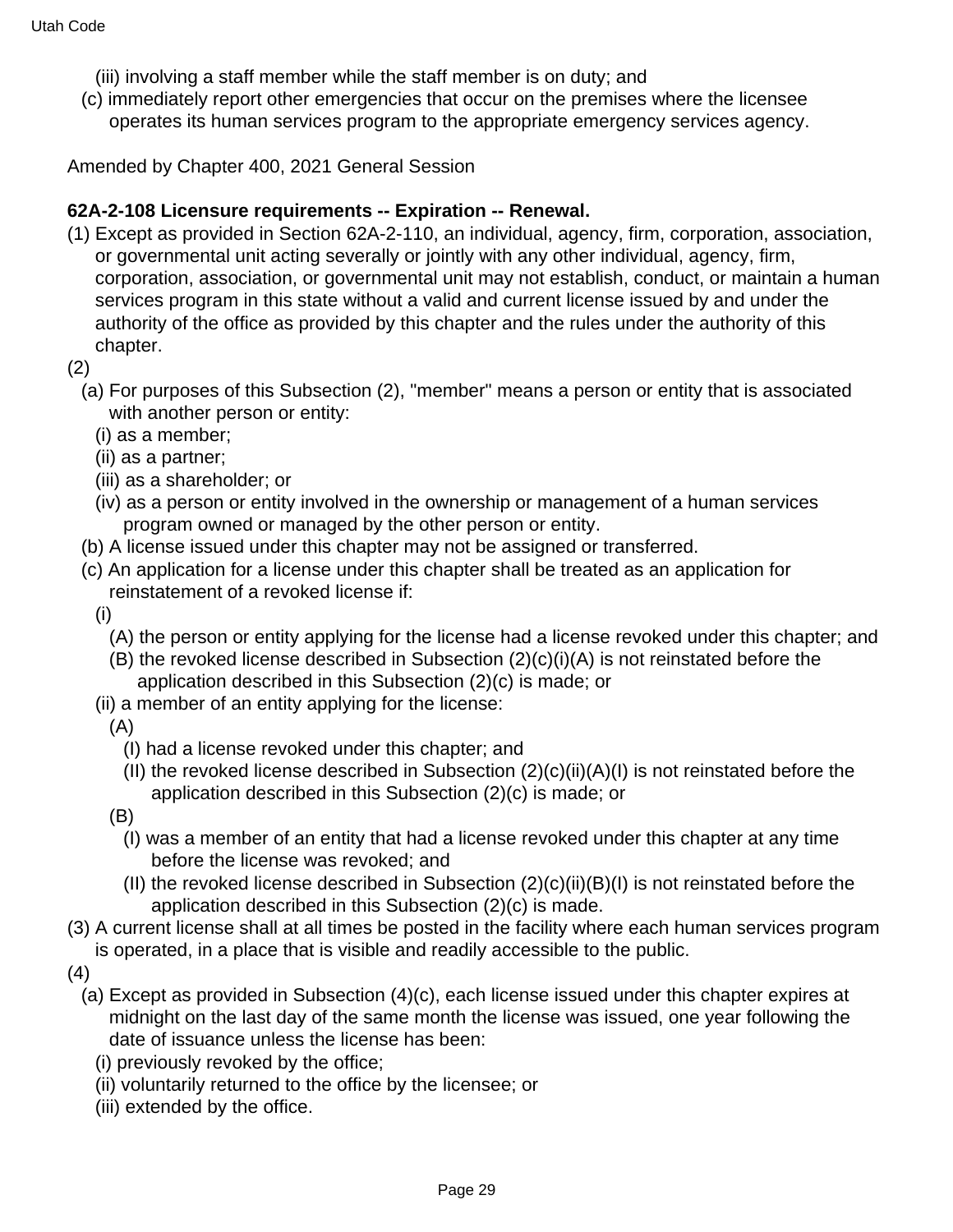- (b) A license shall be renewed upon application and payment of the applicable fee, unless the office finds that the licensee:
	- (i) is not in compliance with the:
		- (A) provisions of this chapter; or
		- (B) rules made under this chapter;
	- (ii) has engaged in a pattern of noncompliance with the:
		- (A) provisions of this chapter; or
		- (B) rules made under this chapter;
	- (iii) has engaged in conduct that is grounds for denying a license under Section 62A-2-112; or
	- (iv) has engaged in conduct that poses a substantial risk of harm to any person.
- (c) The office may issue a renewal license that expires at midnight on the last day of the same month the license was issued, two years following the date of issuance, if:
	- (i) the licensee has maintained a human services license for at least 24 months before the day on which the licensee applies for the renewal; and
	- (ii) the licensee has not violated this chapter or a rule made under this chapter.
- (5) Any licensee that is in operation at the time rules are made in accordance with this chapter shall be given a reasonable time for compliance as determined by the rule.
- (6)
	- (a) A license for a human services program issued under this section shall apply to a specific human services program site.
	- (b) A human services program shall obtain a separate license for each site where the human services program is operated.

Amended by Chapter 78, 2017 General Session

## **62A-2-108.1 Coordination of human services and educational services -- Licensing of programs -- Procedures.**

(1) As used in this section:

- (a) "Accredited private school" means a private school that is accredited by an accrediting entity recognized by the Utah State Board of Education.
- (b) "Education entitled children" means children:
	- (i) subject to compulsory education under Section 53G-6-202;
	- (ii) subject to the school attendance requirements of Section 53G-6-203; or
	- (iii) who are eligible for special education services as described in Title 53E, Chapter 7, Part 2, Special Education Program.
- (2) Subject to Subsection (9) or (10), a human services program may not be licensed to serve education entitled children unless the human services program presents an educational service plan that includes evidence:
	- (a) satisfactory to:
		- (i) the office; and
		- (ii)
			- (A) the local school board of the school district in which the human services program will be operated; or
			- (B) the school district superintendent of the school district in which the human services program will be operated; and
	- (b) that children served by the human services program shall receive appropriate educational services satisfying the requirements of applicable law.
- (3) An educational services plan may be accepted if the educational services plan includes: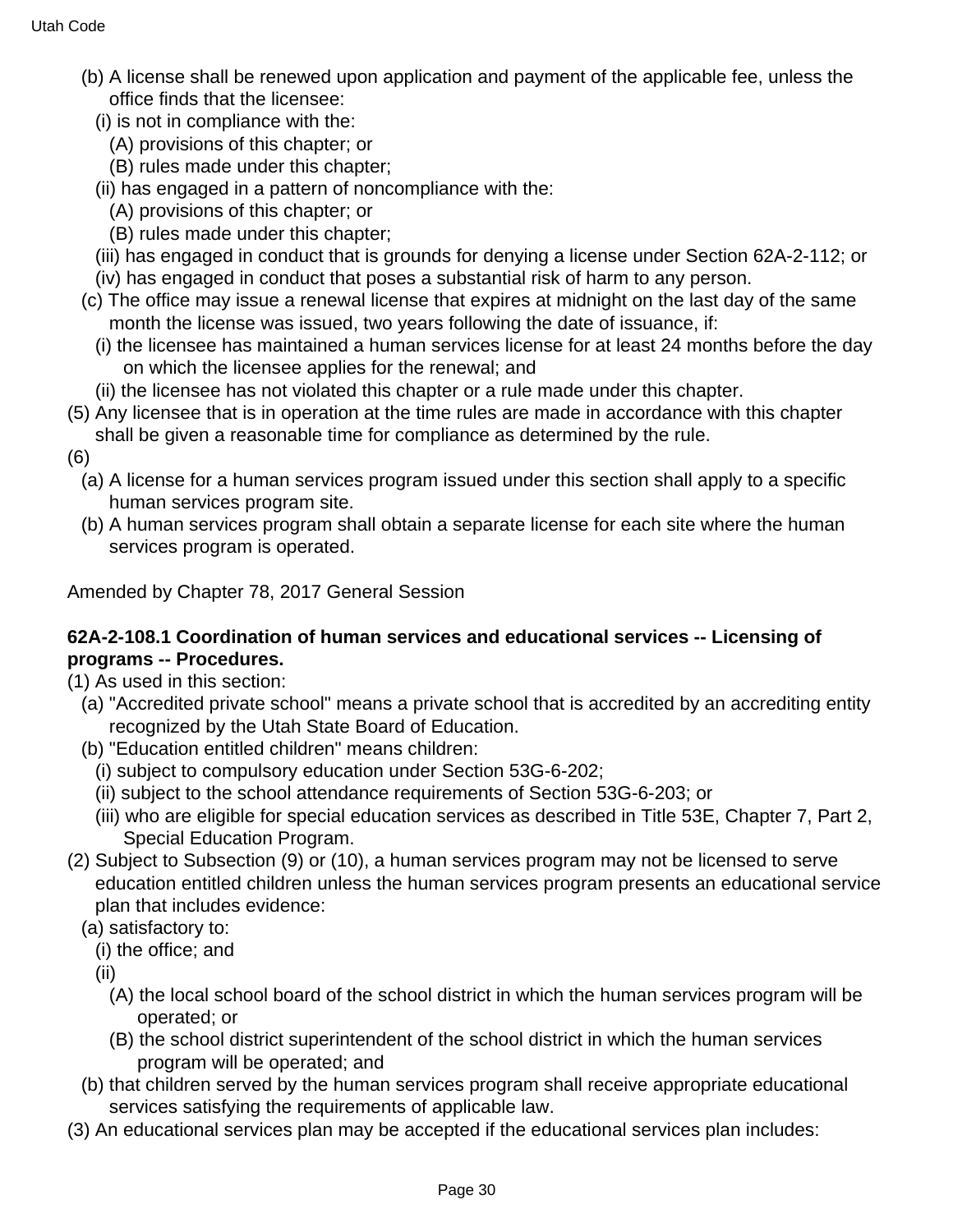- (a) the following information provided by the human services program:
	- (i) the number of children served by the human services program estimated to be enrolled in the local school district;
	- (ii) the ages and grade levels of children served by the human services program estimated to be enrolled in the local school district;
	- (iii) the subjects or hours of the school day for which children served by the human services program are estimated to enroll in the local school district;
	- (iv) the direct contact information for the purposes of taking custody of a child served by the human services program during the school day in case of illness, disciplinary removal by a school, or emergency evacuation of a school; and
	- (v) the method or arrangements for the transportation of children served by the human services program to and from the school; and
- (b) the following information provided by the school district:
	- (i) enrollment procedures and forms;
	- (ii) documentation required prior to enrollment from each of the child's previous schools of enrollment;
	- (iii) if applicable, a schedule of the costs for tuition and school fees; and
	- (iv) schools and services for which a child served by the human services program may be eligible.
- (4) Subject to Subsection (9) or (10), if a human services program serves any education entitled children whose custodial parents or legal guardians reside outside the state, then the program shall also provide an educational funding plan that includes evidence:
	- (a) satisfactory to:
		- (i) the office; and
		- (ii)
			- (A) the local school board of the school district in which the human services program will be operated; or
			- (B) the school district superintendent of the school district in which the human services program will be operated; and
	- (b) that all costs for educational services to be provided to the education entitled children, including tuition, and school fees approved by the local school board, shall be borne by the human services program.
- (5) Subject to Subsection (9) or (10), and in accordance with Subsection (2), the human services program shall obtain and provide the office with a letter:
	- (a) from the entity referred to in Subsection  $(2)(a)(ii)$ :
		- (i) approving the educational service plan referred to in Subsection (3); or
		- (ii)
			- (A) disapproving the educational service plan referred to in Subsection (3); and
			- (B) listing the specific requirements the human services program must meet before approval is granted; and
	- (b) from the entity referred to in Subsection  $(4)(a)(ii)$ :
	- (i) approving the educational funding plan, referred to in Subsection (4); or (ii)
		- (A) disapproving the educational funding plan, referred to in Subsection (4); and
		- (B) listing the specific requirements the human services program must meet before approval is granted.
- (6) Subject to Subsection (9), failure of a local school board or school district superintendent to respond to a proposed plan within 45 days of receipt of the plan is equivalent to approval of the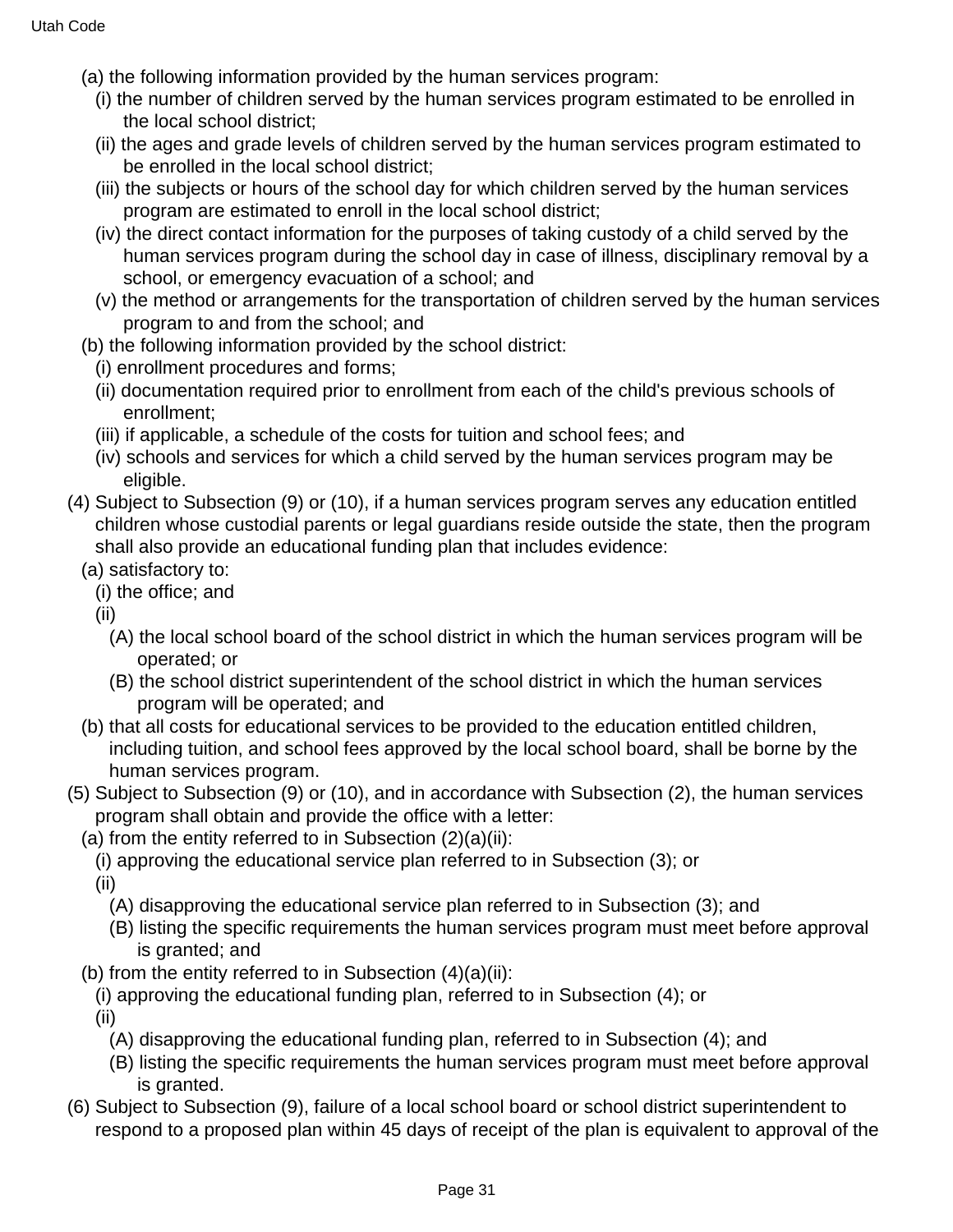plan by the local school board or school district superintendent if the human services program provides to the office:

- (a) proof that:
	- (i) the human services program submitted the proposed plan to the local school board or school district superintendent; and
	- (ii) more than 45 days have passed from the day on which the plan was submitted; and
- (b) an affidavit, on a form produced by the office, stating:
	- (i) the date that the human services program submitted the proposed plan to the local school board or school district superintendent;
	- (ii) that more than 45 days have passed from the day on which the plan was submitted; and
	- (iii) that the local school board or school district superintendent described in Subsection (6)(b) (i) failed to respond to the proposed plan within 45 days from the day on which the plan was submitted.
- (7) If a licensee that is licensed to serve an education entitled child fails to comply with the licensee's approved educational service plan or educational funding plan, then:
	- (a) the office may give the licensee notice of intent to revoke the licensee's license; and
	- (b) if the licensee continues its noncompliance for more than 30 days after receipt of the notice described in Subsection (7)(a), the office may revoke the licensee's license.
- (8) If an education entitled child whose custodial parent or legal guardian resides within the state is provided with educational services by a school district other than the school district in which the custodial parent or legal guardian resides, then the funding provisions of Section 53G-6-405 apply.
- (9) A human services program that is an accredited private school:
	- (a) for purposes of Subsection (3):
		- (i) is only required to submit proof to the office that the accreditation of the private school is current; and
		- (ii) is not required to submit an educational service plan for approval by an entity described in Subsection (2)(a)(ii);
	- (b) for purposes of Subsection (4):
		- (i) is only required to submit proof to the office that all costs for educational services provided to education entitled children will be borne by the human services program; and
		- (ii) is not required to submit an educational funding plan for approval by an entity described in Subsection (4)(a)(ii); and
	- (c) is not required to comply with Subsections (5) and (6).
- (10) Except for Subsection (8), the provisions of this section do not apply to a human services program that is a licensed or certified foster home as defined in Section 62A-2-101.

Amended by Chapter 187, 2019 General Session Amended by Chapter 316, 2019 General Session

## **62A-2-108.2 Licensing residential treatment programs and recovery residences -- Notification of local government.**

(1)

- (a) In accordance with Title 63G, Chapter 3, Utah Administrative Rulemaking Act, the office shall make rules that establish categories of residential treatment and recovery residence licenses based on differences in the types of residential treatment programs and recovery residences.
- (b) The categories referred to in Subsection (1)(a) may be based on differences in:
	- (i) services offered;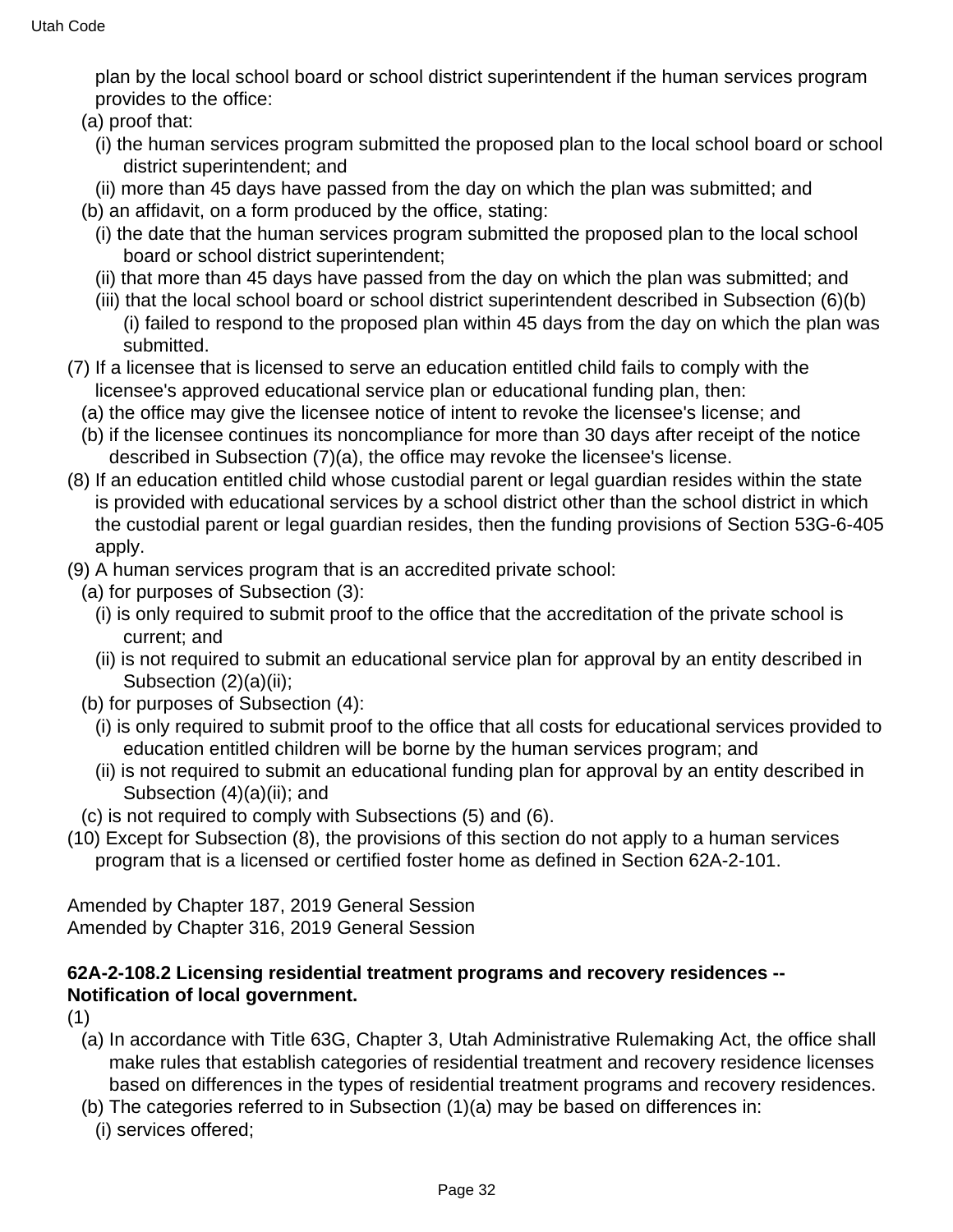- (ii) types of clients served;
- (iii) risks posed to the community; or
- (iv) other factors that make regulatory differences advisable.
- (2) Subject to the requirements of federal and state law, and pursuant to the authority granted by Section 62A-2-106, the office shall establish and enforce rules that:
	- (a) relate generally to all categories of residential treatment program and recovery residence licenses; and
	- (b) relate to specific categories of residential treatment program and recovery residence licenses on the basis of the regulatory needs, as determined by the office, of residential treatment programs and recovery residences within those specific categories.
- (3)
	- (a) Beginning July 1, 2014, the office shall charge an annual licensing fee, set by the office in accordance with the procedures described in Section 63J-1-504, to a recovery residence in an amount that will pay for the cost of the licensing and inspection requirements described in this section and in Section 62A-2-106.
	- (b) The office shall deposit the licensing fees described in this section in the General Fund as a dedicated credit to be used solely to pay for the cost of the licensing and inspection requirements described in this section and in Section 62A-2-106.
- (4) Before submitting an application for a license to operate a residential treatment program, the applicant shall serve notice of its intent to operate a residential treatment program on the governing body of:
	- (a) the city in which the residential treatment program will be located; or
	- (b) if the residential treatment program will be located in the unincorporated area of a county, the county in which the residential treatment program will be located.
- (5) The notice described in Subsection (4) shall include the following information relating to the residential treatment program:
	- (a) an accurate description of the residential treatment program;
	- (b) the location where the residential treatment program will be operated;
	- (c) the services that will be provided by the residential treatment program;
	- (d) the type of clients that the residential treatment program will serve;
	- (e) the category of license for which the residential treatment program is applying to the office;
	- (f) the name, telephone number, and address of a person that may be contacted to make inquiries about the residential treatment program; and
	- (g) any other information that the office may require by rule.
- (6) When submitting an application for a license to operate a residential treatment program, the applicant shall include with the application:
	- (a) a copy of the notice described in Subsection (4); and
	- (b) proof that the applicant served the notice described in Subsection (4) on the governing body described in Subsection (4).

Amended by Chapter 240, 2014 General Session

## **62A-2-108.4 Request by local government.**

- (1) A local government may request that the office notify the local government of new human services program license applications for human services programs located within the local government's jurisdiction.
- (2) Subsection (1) does not apply to foster homes.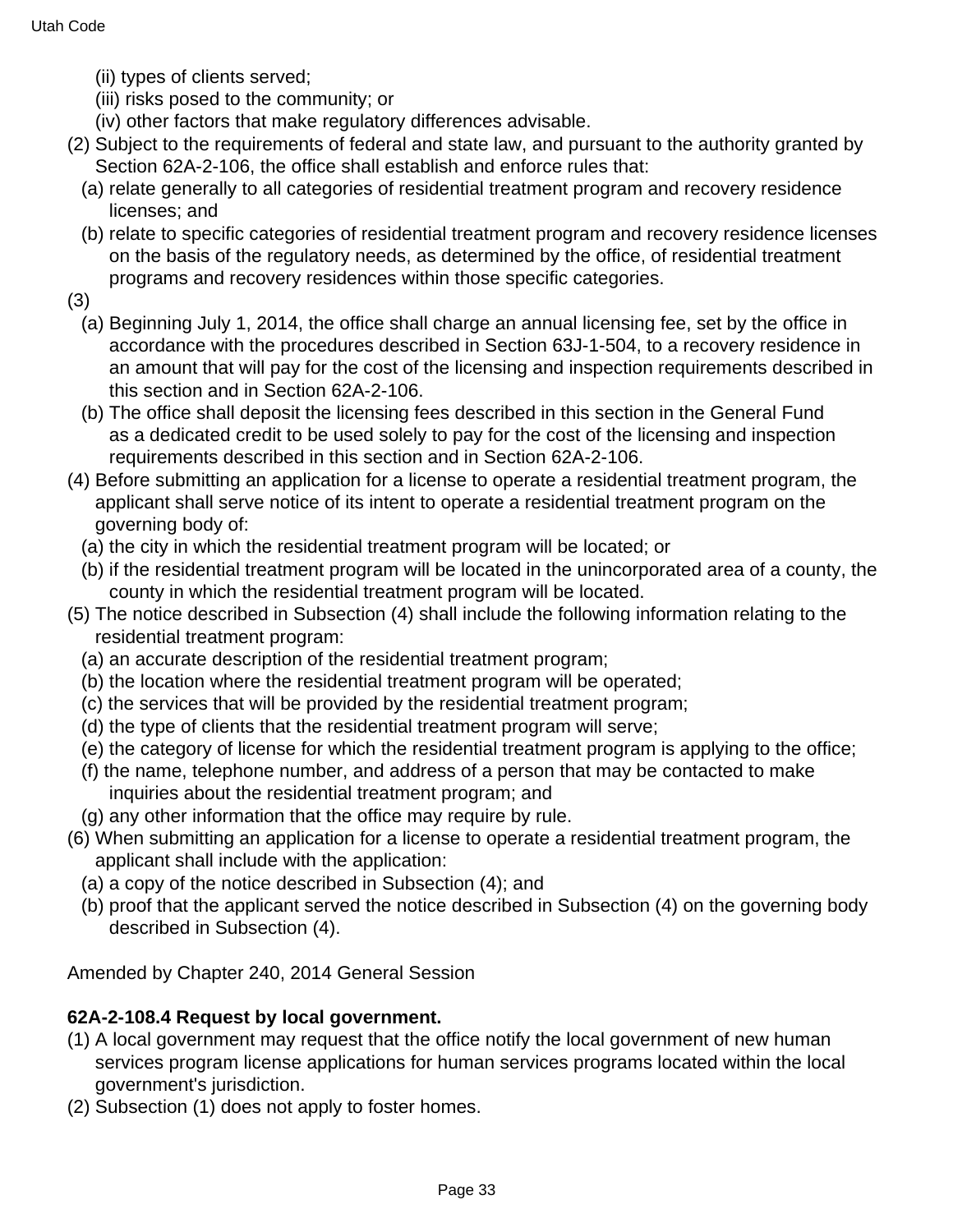Enacted by Chapter 342, 2016 General Session

## **62A-2-108.5 Notification requirement for child-placing agencies that provide foster home services -- Rulemaking authority.**

- (1) The office shall require a child-placing agency that provides foster home services to notify a foster parent that if the foster parent signs as the responsible adult for a foster child to receive a driver license under Section 53-3-211:
	- (a) the foster parent is jointly and severally liable with the minor for civil compensatory damages caused by the minor when operating a motor vehicle upon a highway as provided under Subsections 53-3-211(2) and (4); and
	- (b) the foster parent may file with the Driver License Division a verified written request that the learner permit or driver license be canceled in accordance with Section 53-3-211 if the foster child no longer resides with the foster parent.
- (2) In accordance with Title 63G, Chapter 3, Utah Administrative Rulemaking Act, the office may make rules establishing the procedures for a child-placing agency to provide the notification required under this section.

Amended by Chapter 148, 2017 General Session

## **Effective 9/1/2022**

## **62A-2-108.6 Child placing licensure requirements -- Prohibited acts.**

(1) As used in this section:

- (a)
	- (i) "Advertisement" means any written, oral, or graphic statement or representation made in connection with a solicitation of business.
	- (ii) "Advertisement" includes a statement or representation described in Subsection (1)(a)(i) by a noncable television system, radio, printed brochure, newspaper, leaflet, flyer, circular, billboard, banner, Internet website, social media, or sign.
- (b) "Birth parent" means the same as that term is defined in Section 78B-6-103.
- (c) "Clearly and conspicuously disclose" means the same as that term is defined in Section 13-11a-2.
- (d)
	- (i) "Matching advertisement" means any written, oral, or graphic statement or representation made in connection with a solicitation of business to provide the assistance described in Subsection (3)(a)(i), regardless of whether there is or will be an exchange described in Subsection (3)(a)(ii).
	- (ii) "Matching advertisement" includes a statement or representation described in Subsection (1)(d)(i) by a noncable television system, radio, printed brochure, newspaper, leaflet, flyer, circular, billboard, banner, Internet website, social media, or sign.
- (2)
	- (a) Subject to Section 78B-24-205, a person may not engage in child placing, or solicit money or other assistance for child placing, without a valid license issued by the office in accordance with this chapter.
	- (b) If a child-placing agency's license is suspended or revoked in accordance with this chapter, the care, control, or custody of any child who is in the care, control, or custody of the childplacing agency shall be transferred to the Division of Child and Family Services.
- (3)
	- (a)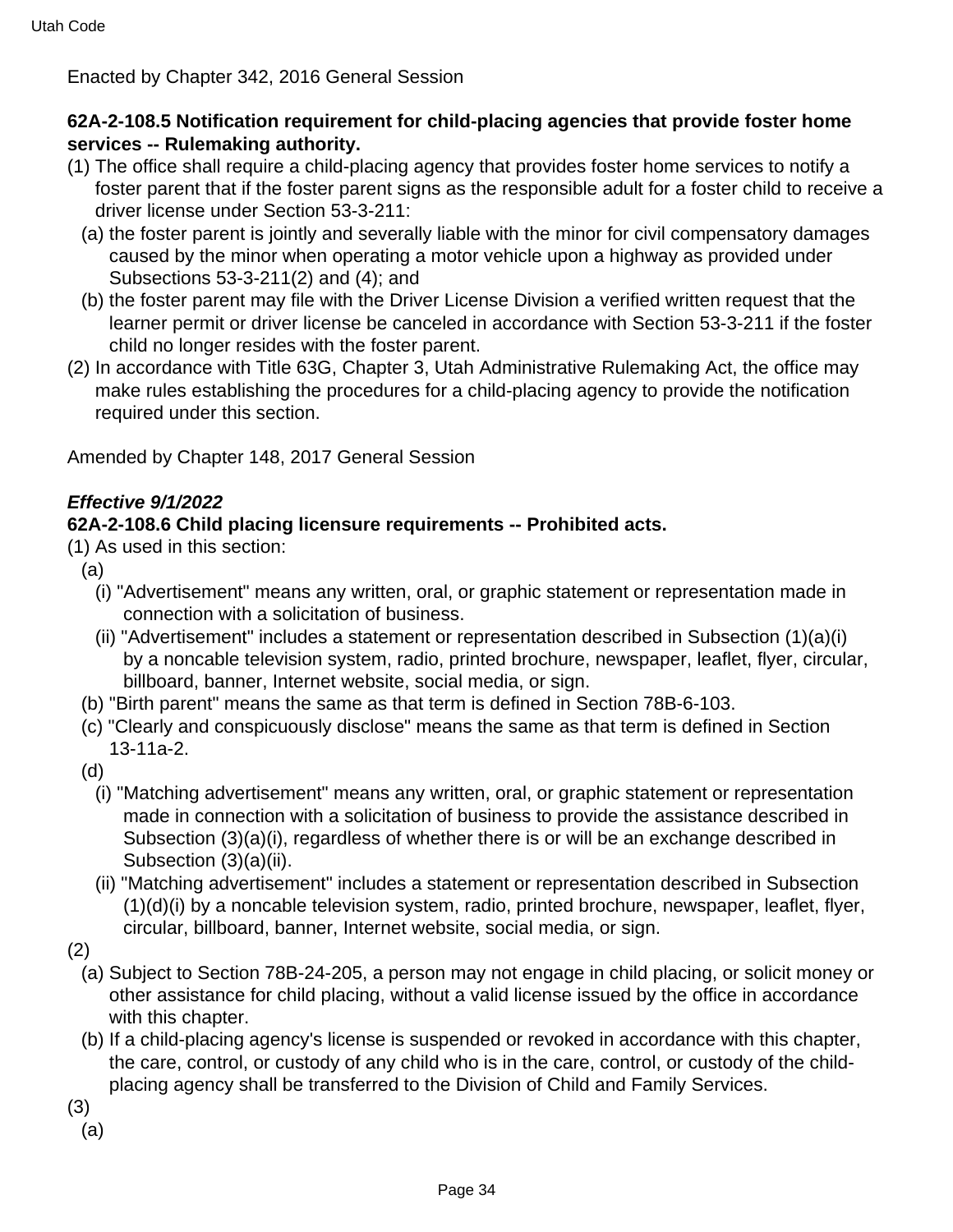- (i) An attorney, physician, or other person may assist:
	- (A) a birth parent to identify or locate a prospective adoptive parent who is interested in adopting the birth parent's child; or
	- (B) a prospective adoptive parent to identify or locate a child to be adopted.
- (ii) A payment, charge, fee, reimbursement of expense, or exchange of value of any kind, or promise or agreement to make the same, may not be made for the assistance described in Subsection (3)(a)(i).
- (b) An attorney, physician, or other person may not:
	- (i) issue or cause to be issued to any person a card, sign, or device indicating that the attorney, physician, or other person is available to provide the assistance described in Subsection (3)  $(a)(i)$ ;
	- (ii) cause, permit, or allow any sign or marking indicating that the attorney, physician, or other person is available to provide the assistance described in Subsection (3)(a)(i), on or in any building or structure;
	- (iii) announce, cause, permit, or allow an announcement indicating that the attorney, physician, or other person is available to provide the assistance described in Subsection (3)(a)(i), to appear in any newspaper, magazine, directory, on radio or television, or an Internet website relating to a business;
	- (iv) announce, cause, permit, or allow a matching advertisement; or
	- (v) announce, cause, permit, or allow an advertisement that indicates or implies the attorney, physician, or other person is available to provide the assistance described in Subsection (3) (a)(i) as part of, or related to, other adoption-related services by using any of the following terms:
		- (A) "comprehensive";
		- (B) "complete";
		- (C) "one-stop";
		- (D) "all-inclusive"; or
		- (E) any other term similar to the terms described in Subsections  $(3)(b)(v)(A)$  through (D).
- (c) An attorney, physician, or other person who is not licensed by the office shall clearly and conspicuously disclose in any print media advertisement or written contract regarding adoption services or adoption-related services that the attorney, physician, or other person is not licensed to provide adoption services by the office.
- (4) A person who intentionally or knowingly violates Subsection (2) or (3) is guilty of a third degree felony.
- (5) This section does not preclude payment of fees for medical, legal, or other lawful services rendered in connection with the care of a mother, delivery and care of a child, or lawful adoption proceedings.
- (6) In accordance with federal law, only an agent or employee of the Division of Child and Family Services or of a licensed child-placing agency may certify to United States Citizenship and Immigration Services that a family meets the preadoption requirements of the Division of Child and Family Services.
- (7) A licensed child-placing agency or an attorney practicing in this state may not place a child for adoption, either temporarily or permanently, with an individual who would not be qualified for adoptive placement under Sections 78B-6-102, 78B-6-117, and 78B-6-137.

Amended by Chapter 287, 2022 General Session Amended by Chapter 326, 2022 General Session Renumbered and Amended by Chapter 334, 2022 General Session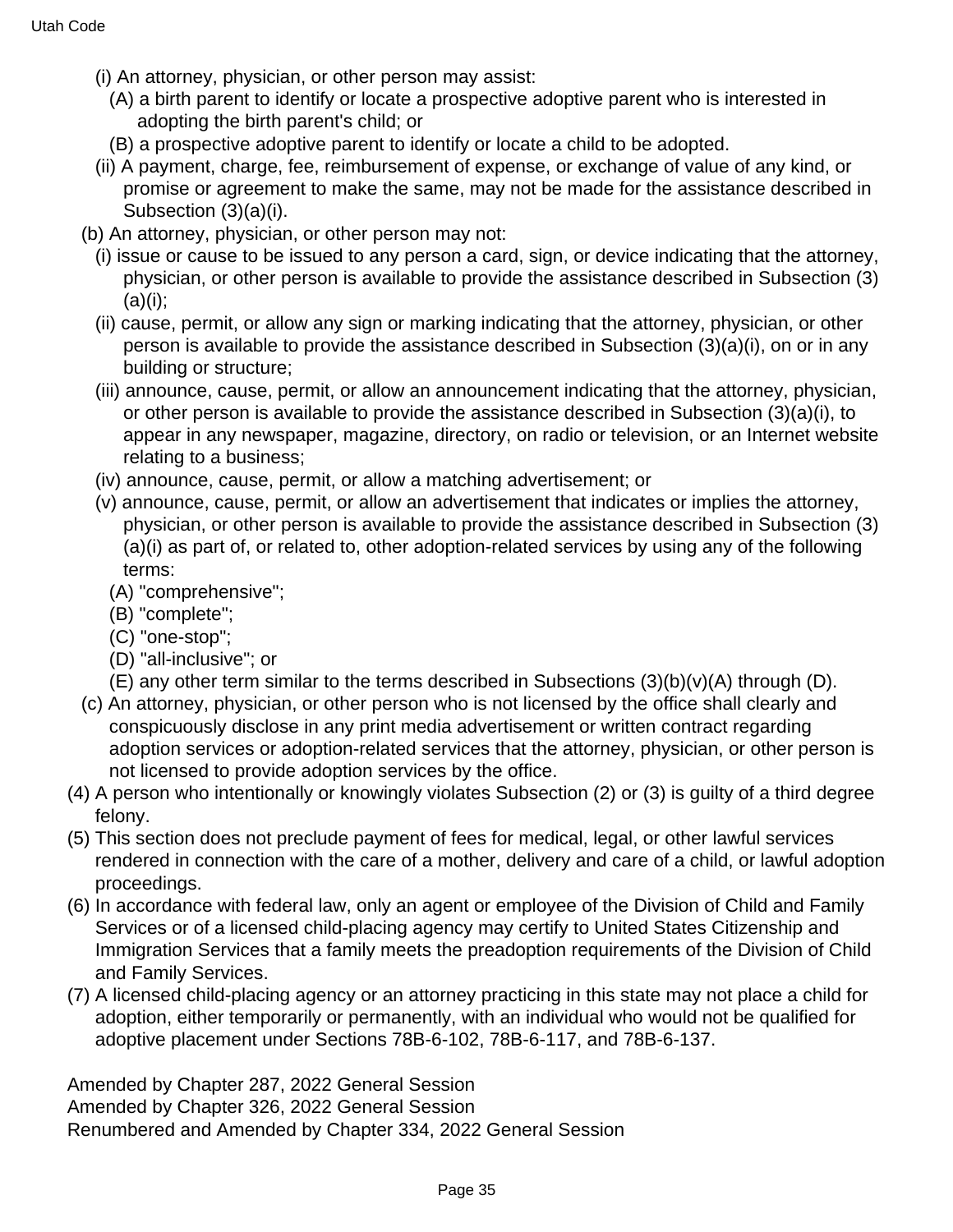Amended by Chapter 334, 2022 General Session, (Coordination Clause)

#### **62A-2-108.8 Residential support program -- Temporary homeless youth shelter.**

 In accordance with Title 63G, Chapter 3, Utah Administrative Rulemaking Act, the office shall make rules that establish age-appropriate and gender-appropriate sleeping quarters in temporary homeless youth shelters, as defined in Section 80-5-102, that provide overnight shelter to minors.

Amended by Chapter 262, 2021 General Session

#### **62A-2-109 License application -- Classification of information.**

- (1) An application for a license under this chapter shall be made to the office and shall contain information that is necessary to comply with approved rules.
- (2) Information received by the office through reports and inspections shall be classified in accordance with Title 63G, Chapter 2, Government Records Access and Management Act.

Amended by Chapter 75, 2009 General Session

### **62A-2-110 Exclusions from chapter.**

The provisions of this chapter do not apply to:

- (1) a facility or program owned or operated by an agency of the United States government;
- (2) a facility or program operated by or under an exclusive contract with the Department of Corrections;
- (3) unless required otherwise by a contract with the department, individual or group counseling by a mental health professional licensed under Title 58, Chapter 60, Mental Health Professional Practice Act;
- (4) a general acute hospital, small health care facility, specialty hospital, nursing care facility, or other health care facility licensed by the Department of Health under Title 26, Chapter 21, Health Care Facility Licensing and Inspection Act; or
- (5) a boarding school.

Amended by Chapter 188, 2005 General Session

## **62A-2-111 Adjudicative proceedings.**

- (1) Whenever the office has reason to believe that a licensee is in violation of this chapter or rules made under this chapter, the office may commence adjudicative proceedings to determine the legal rights of the licensee by serving notice of agency action in accordance with Title 63G, Chapter 4, Administrative Procedures Act.
- (2) A licensee, human services program, or individual may commence adjudicative proceedings, in accordance with Title 63G, Chapter 4, Administrative Procedures Act, regarding all office actions that determine the legal rights, duties, privileges, immunities, or other legal interests of the licensee, human services program, or persons associated with the licensee, including all office actions to grant, deny, place conditions on, revoke, suspend, withdraw, or amend an authority, right, or license under this chapter.

Amended by Chapter 382, 2008 General Session

#### **62A-2-112 Violations -- Penalties.**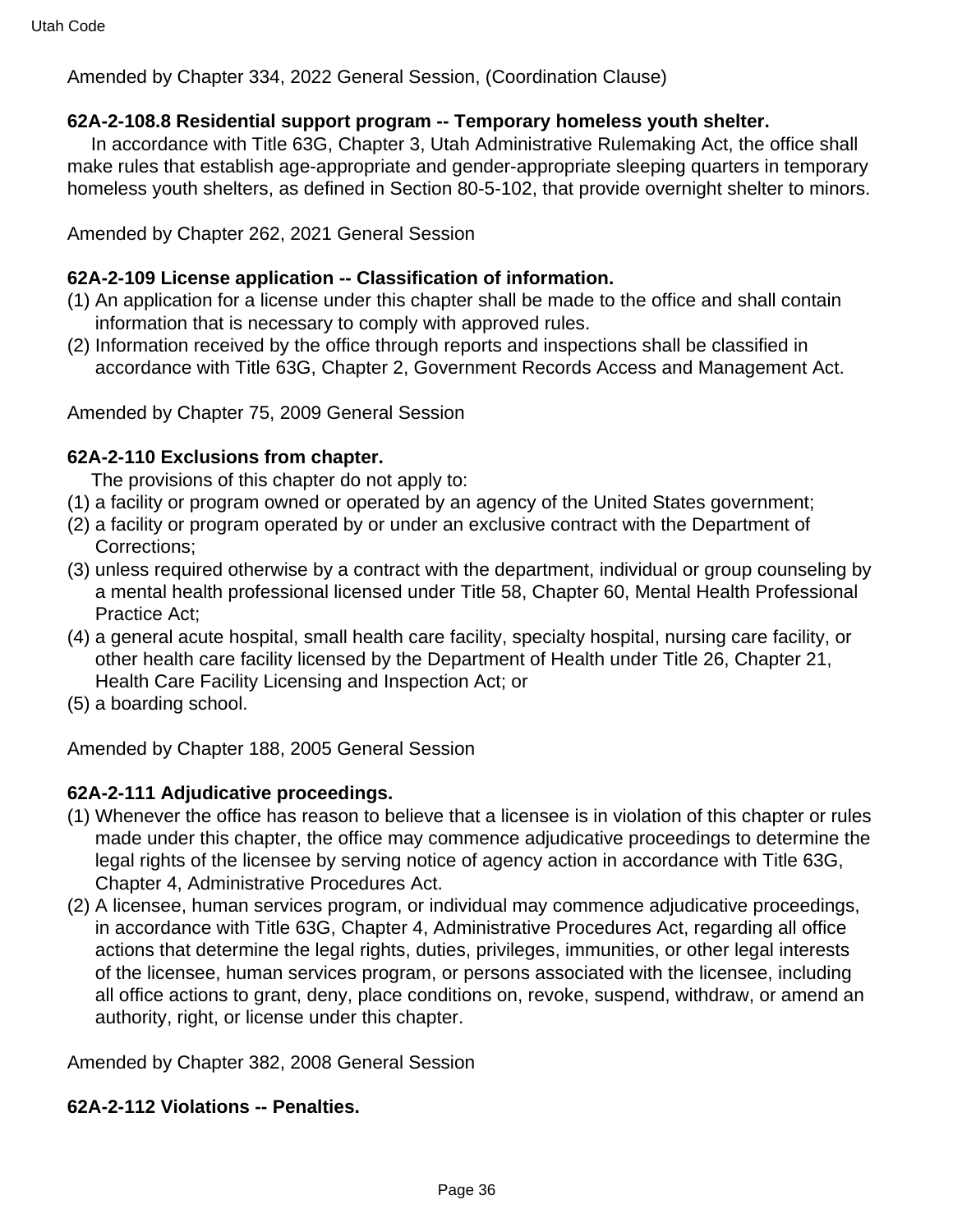- (1) As used in this section, "health care provider" means a person licensed to provide health care services under this chapter.
- (2) The office may deny, place conditions on, suspend, or revoke a human services license, if it finds, related to the human services program:
	- (a) that there has been a failure to comply with the rules established under this chapter;
	- (b) evidence of aiding, abetting, or permitting the commission of any illegal act; or
	- (c) evidence of conduct adverse to the standards required to provide services and promote public trust, including aiding, abetting, or permitting the commission of abuse, neglect, exploitation, harm, mistreatment, or fraud.
- (3) The office may restrict or prohibit new admissions to a human services program, if it finds:
	- (a) that there has been a failure to comply with rules established under this chapter;
	- (b) evidence of aiding, abetting, or permitting the commission of any illegal act; or
	- (c) evidence of conduct adverse to the standards required to provide services and promote public trust, including aiding, abetting, or permitting the commission of abuse, neglect, exploitation, harm, mistreatment, or fraud.
- (4)
	- (a) The office may assess a fine of up to \$500 per violation against a health care provider that violates Section 31A-26-313.
	- (b) The office shall waive the fine described in Subsection (4)(a) if:
		- (i) the health care provider demonstrates to the office that the health care provider mitigated and reversed any damage to the insured caused by the health care provider or third party's violation; or
		- (ii) the insured does not pay the full amount due on the bill that is the subject of the violation, including any interest, fees, costs, and expenses, within 120 days after the day on which the health care provider or third party makes a report to a credit bureau or takes an action in violation of Section 31A-26-313.
- (5) If a congregate care program knowingly fails to comply with the provisions of Section 62A-2-125, the office may impose a penalty on the congregate care program that is less than or equal to the cost of care incurred by the state for a private-placement child described in Subsection 62A-2-125(3).
- (6) The office shall make rules for calculating the cost of care described in Subsection (5) in accordance with Title 63G, Chapter 3, Utah Administrative Rulemaking Act.

Amended by Chapter 117, 2021 General Session

#### **62A-2-113 License revocation -- Suspension.**

- (1) If a license is revoked, the office may not grant a new license unless:
	- (a) the human services program provides satisfactory evidence to the office that the conditions upon which revocation was based have been corrected;
	- (b) the human services program is inspected by the office and found to be in compliance with all provisions of this chapter and applicable rules;
	- (c) at least five years have passed since the day on which the licensee is served with final notice that the license is revoked; and
	- (d) the office determines that the interests of the public will not be jeopardized by granting the license.
- (2) The office may suspend a license for no longer than three years.
- (3) When a license has been suspended, the office may restore, or restore subject to conditions, the suspended license upon a determination that the: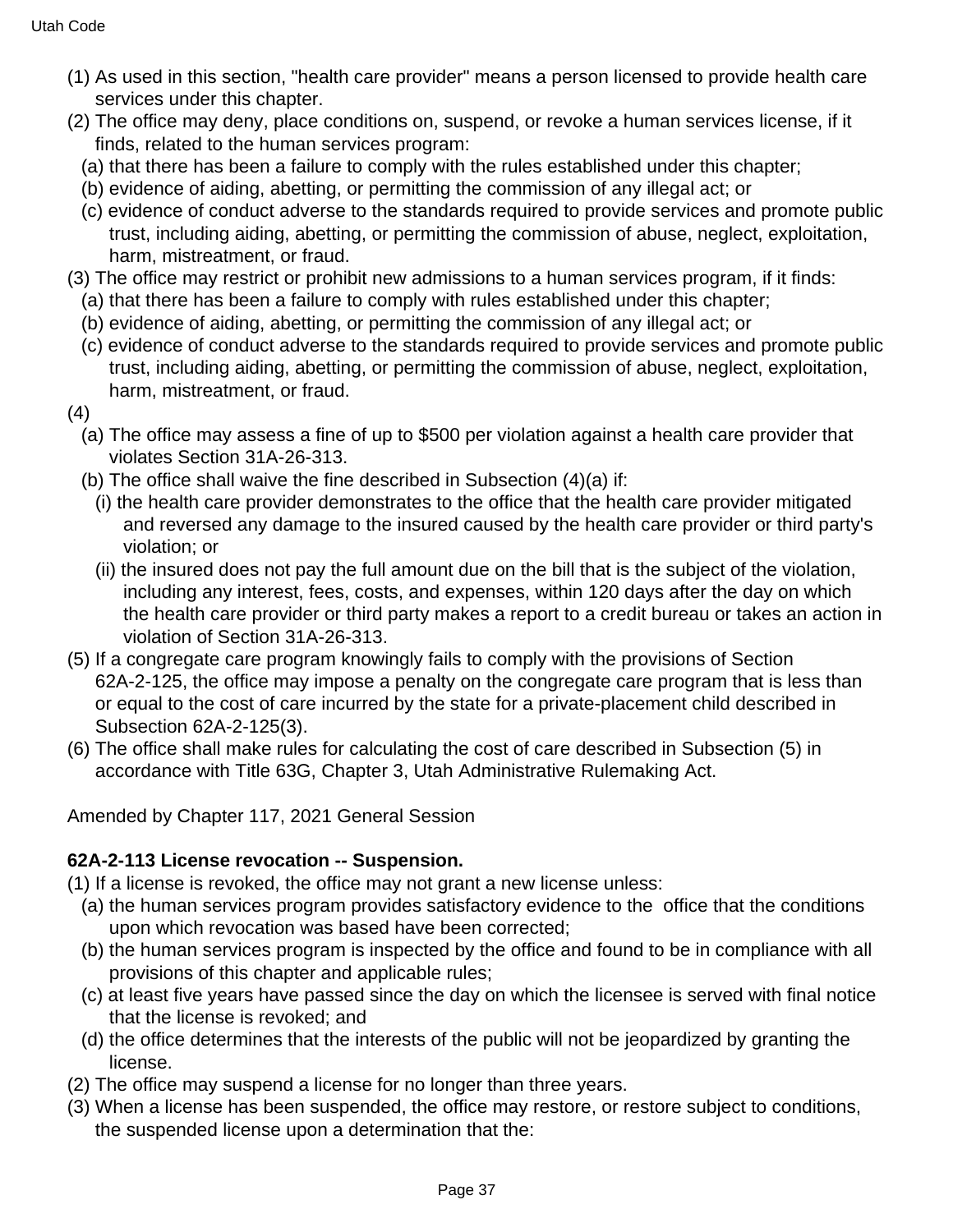- (a) conditions upon which the suspension was based have been completely or partially corrected; and
- (b) interests of the public will not be jeopardized by restoration of the license.

Amended by Chapter 93, 2018 General Session

# **62A-2-115 Injunctive relief and other legal procedures.**

 In addition to, and notwithstanding, any other remedy provided by law the department may, in a manner provided by law and upon the advice of the attorney general, who shall represent the department in the proceedings, maintain an action in the name of the state for injunction or other process against any person or governmental unit to restrain or prevent the establishment, management, or operation of a human services program or facility in violation of this chapter or rules established under this chapter.

Amended by Chapter 75, 2009 General Session

# **Effective 9/1/2022**

## **62A-2-115.1 Injunctive relief and civil penalty for unlawful child placing -- Enforcement by county attorney or attorney general.**

- (1) The office or another interested person may commence an action in district court to enjoin any person, agency, firm, corporation, or association from violating Section 62A-2-108.6.
- (2) The office shall:
	- (a) solicit information from the public relating to violations of Section 62A-2-108.6; and
	- (b) upon identifying a violation of Section 62A-2-108.6:
		- (i) send a written notice to the person who violated Section 62A-2-108.6 that describes the alleged violation; and
		- (ii) notify the following persons of the alleged violation:
			- (A) the local county attorney; and
			- (B) the Division of Professional Licensing.
- (3)
	- (a) A county attorney or the attorney general shall institute legal action as necessary to enforce the provisions of Section 62A-2-108.6 after being informed of an alleged violation.
	- (b) If a county attorney does not take action within 30 days after the day on which the county attorney is informed of an alleged violation of Section 62A-2-108.6, the attorney general may be requested to take action, and shall then institute legal proceedings in place of the county attorney.
- (4)
	- (a) In addition to the remedies provided in Subsections (1) and (3), any person, agency, firm, corporation, or association found to be in violation of Section 62A-2-108.6 shall forfeit all proceeds identified as resulting from the transaction, and may also be assessed a civil penalty of not more than \$10,000 for each violation.
	- (b) Each act in violation of Section 62A-2-108.6, including each placement or attempted placement of a child, is a separate violation.
- (5)
	- (a) The amount recovered as a penalty under Subsection (4) shall be placed in the General Fund of the prosecuting county, or in the state General Fund if the attorney general prosecutes.
	- (b) If two or more governmental entities are involved in the prosecution, the court shall apportion the penalty among the entities, according to the entities' involvement.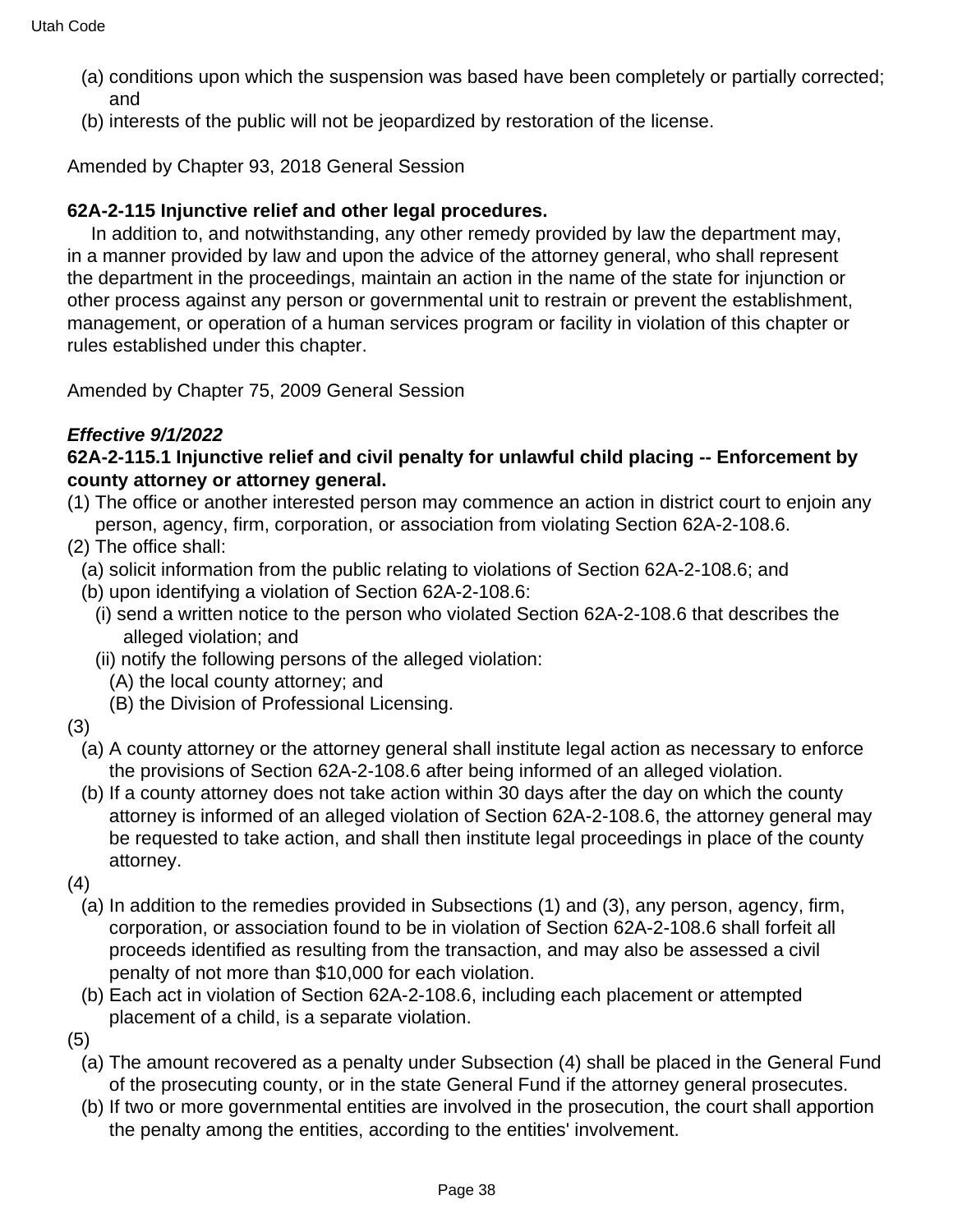(6) A judgment ordering the payment of any penalty or forfeiture under Subsection (4) is a lien when recorded in the judgment docket, and has the same effect and is subject to the same rules as a judgment for money in a civil action.

Renumbered and Amended by Chapter 334, 2022 General Session Amended by Chapter 415, 2022 General Session

### **Effective 9/1/2022**

#### **62A-2-115.2 Child-placing agency proof of authority in a proceeding.**

 A child-placing agency is not required to present the child-placing agency's license issued under this chapter, the child placing agency's certificate of incorporation, or proof of the child-placing agency's authority to consent to adoption, as proof of the child-placing agency's authority in any proceeding in which the child-placing agency is an interested party, unless the court or a party to the proceeding requests that the child-placing agency or the child-placing agency's representative establish proof of authority.

Renumbered and Amended by Chapter 334, 2022 General Session

#### **62A-2-116 Violation -- Criminal penalties.**

(1)

- (a) A person who owns, establishes, conducts, maintains, manages, or operates a human services program in violation of this chapter is guilty of a class A misdemeanor if the violation endangers or harms the health, welfare, or safety of persons participating in that program.
- (b) Conviction in a criminal proceeding does not preclude the office from:
	- (i) assessing a civil penalty or an administrative penalty;
	- (ii) denying, placing conditions on, suspending, or revoking a license; or
	- (iii) seeking injunctive or equitable relief.
- (2) Any person that violates a provision of this chapter, lawful orders of the office, or rules adopted under this chapter may be assessed a penalty not to exceed the sum of \$10,000 per violation, in:
	- (a) a judicial civil proceeding; or
	- (b) an administrative action in accordance with Title 63G, Chapter 4, Administrative Procedures Act.
- (3) Assessment of a judicial penalty or an administrative penalty does not preclude the office from: (a) seeking criminal penalties;
	- (b) denying, placing conditions on, suspending, or revoking a license; or
	- (c) seeking injunctive or equitable relief.
- (4) The office may assess the human services program the cost incurred by the office in placing a monitor.
- (5) Notwithstanding Subsection (1)(a) and subject to Subsections (1)(b) and (2), an individual is guilty of a class A misdemeanor if the individual knowingly and willfully offers, pays, promises to pay, solicits, or receives any remuneration, including any commission, bonus, kickback, bribe, or rebate, directly or indirectly, overtly or covertly, in cash or in kind, or engages in any split-fee arrangement in return for:
	- (a) referring an individual to a person for the furnishing or arranging for the furnishing of any item or service for the treatment of a substance use disorder;
	- (b) receiving a referred individual for the furnishing or arranging for the furnishing of any item or service for the treatment of a substance use disorder; or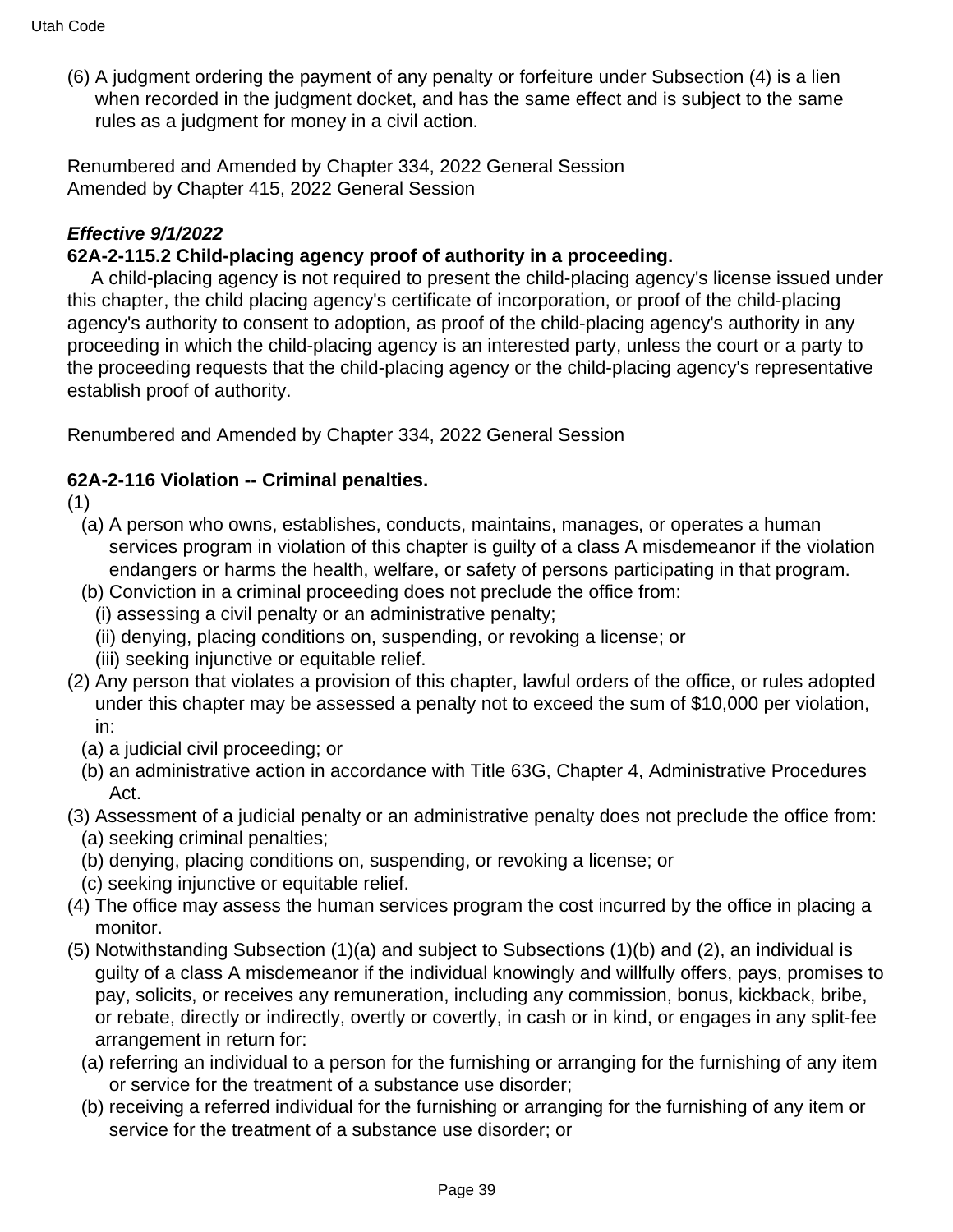- (c) referring a clinical sample to a person, including a laboratory, for testing that is used toward the furnishing of any item or service for the treatment of a substance use disorder.
- (6) Subsection (5) does not prohibit:
	- (a) any discount, payment, waiver of payment, or payment practice not prohibited by 42 U.S.C. Sec. 1320a-7(b) or regulations made under 42 U.S.C. Sec. 1320a-7(b);
	- (b) patient referrals within a practice group;
	- (c) payments by a health insurer who reimburses, provides, offers to provide, or administers health, mental health, or substance use disorder goods or services under a health benefit plan;
	- (d) payments to or by a health care provider, practice group, or substance use disorder treatment program that has contracted with a local mental health authority, a local substance abuse authority, a health insurer, a health care purchasing group, or the Medicare or Medicaid program to provide health, mental health, or substance use disorder services;
	- (e) payments by a health care provider, practice group, or substance use disorder treatment program to a health, mental health, or substance use disorder information service that provides information upon request and without charge to consumers about providers of health care goods or services to enable consumers to select appropriate providers or facilities, if the information service:
		- (i) does not attempt, through standard questions for solicitation of consumer criteria or through any other means, to steer or lead a consumer to select or consider selection of a particular health care provider, practice group, or substance use disorder treatment program;
		- (ii) does not provide or represent that the information service provides diagnostic or counseling services or assessments of illness or injury and does not make any promises of cure or guarantees of treatment; and
		- (iii) charges and collects fees from a health care provider, practice group, or substance use disorder treatment program participating in information services that:
			- (A) are set in advance;
			- (B) are consistent with the fair market value for those information services; and
			- (C) are not based on the potential value of the goods or services that a health care provider, practice group, or substance use disorder treatment program may provide to a patient; or
	- (f) payments by a laboratory to a person that:
		- (i) does not have a financial interest in or with a facility or person who refers a clinical sample to the laboratory;
		- (ii) is not related to an owner of a facility or a person who refers a clinical sample to the laboratory;
		- (iii) is not related to and does not have a financial relationship with a health care provider who orders the laboratory to conduct a test that is used toward the furnishing of an item or service for the treatment of a substance use disorder;
		- (iv) identifies, in advance of providing marketing or sales services, the types of clinical samples that each laboratory will receive, if the person provides marketing or sales services to more than one laboratory;
		- (v) the person does not identify as or hold itself out to be a laboratory or part of a network with an insurance payor, if the person provides marketing or sales services under a contract with a laboratory, as described in Subsection (6)(f)(vii)(B);
		- (vi) the person identifies itself in all marketing materials as a salesperson for a licensed laboratory and identifies each laboratory that the person represents, if the person provides marketing or sales services under a contract with a laboratory, as described in Subsection (6)(f)(vii)(B); and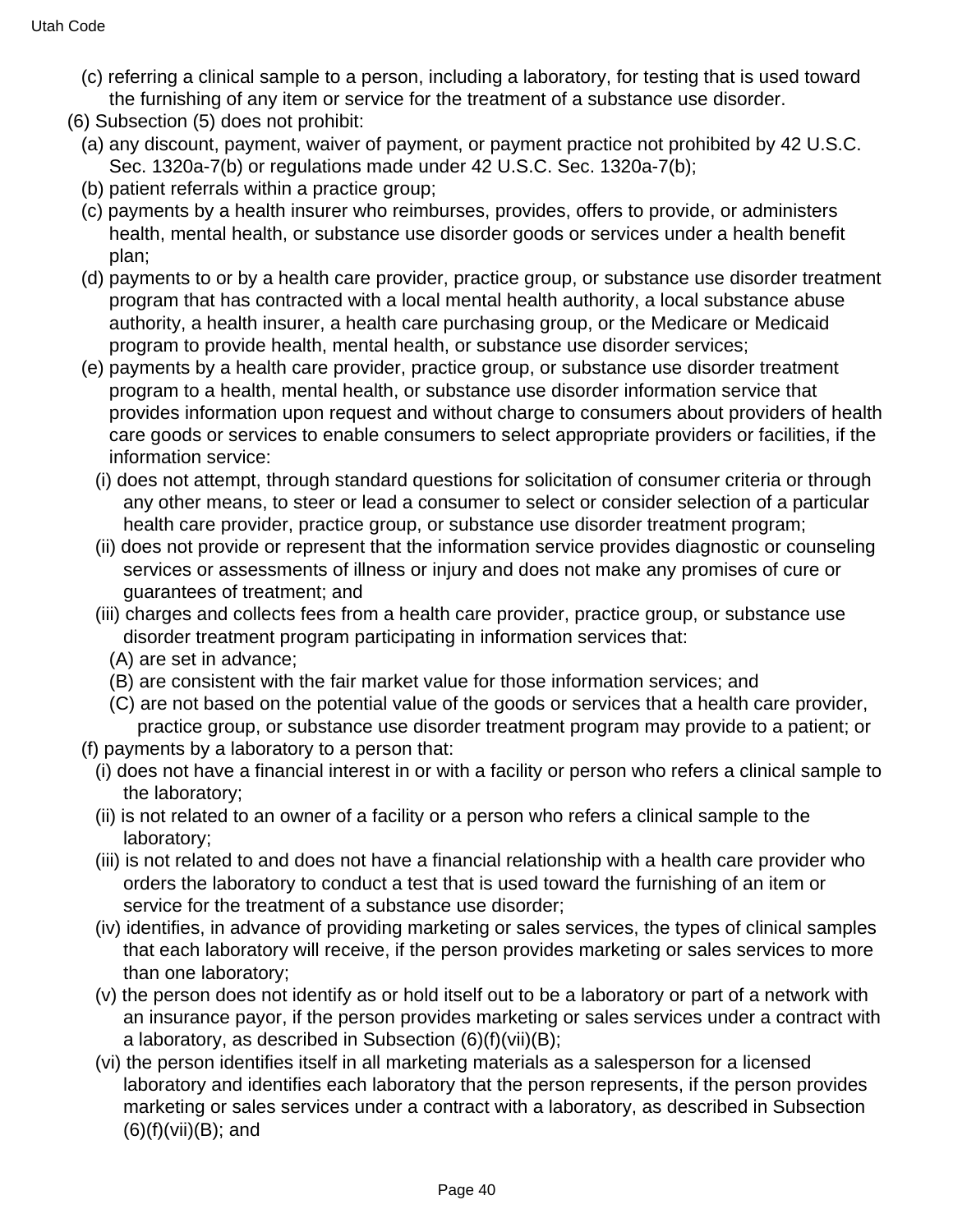(vii)

- (A) is a sales person employed by the laboratory to market or sell the laboratory's services to a person who provides substance use disorder treatment; or
- (B) is a person under contract with the laboratory to market or sell the laboratory's services to a person who provides substance use disorder treatment, if the total compensation paid by the laboratory does not exceed the total compensation that the laboratory pays to employees of the laboratory for similar marketing or sales services.
- (7)
	- (a) A person may not knowingly or willfully, in exchange for referring an individual to a youth transportation company:
		- (i) offer, pay, promise to pay, solicit, or receive any remuneration directly or indirectly, overtly or covertly, in cash or in kind, including:
			- (A) a commission;
			- (B) a bonus;
			- (C) a kickback;
			- (D) a bribe; or
			- (E) a rebate; or
		- (ii) engage in any split-fee arrangement.
	- (b) A person who violates Subsection (7)(a) is guilty of a class A misdemeanor and shall be assessed a penalty in accordance with Subsection (2).

Amended by Chapter 468, 2022 General Session

### **62A-2-116.5 Numerical limit of foster children in a foster home.**

(1) Except as provided in Subsection (2) or (3), no more than:

- (a) four foster children may reside in the foster home of a licensed foster parent; or
- (b) three foster children may reside in the foster home of a certified foster parent.
- (2) When placing a sibling group into a foster home, the limits in Subsection (1) may be exceeded if:
	- (a) no other foster children reside in the foster home;
	- (b) only one other foster child resides in the foster home at the time of a sibling group's placement into the foster home; or
	- (c) a sibling group re-enters foster care and is placed into the foster home where the sibling group previously resided.
- (3) When placing a child into a foster home, the limits in Subsection (1) may be exceeded:
	- (a) to place a child into a foster home where a sibling of the child currently resides; or
	- (b) to place a child in a foster home where the child previously resided.

Enacted by Chapter 29, 2017 General Session

## **62A-2-117 Licensure of tribal foster homes.**

- (1) The Indian Child Welfare Act, 25 U.S.C. Secs. 1901-1963, provides that Indian tribes may develop and implement tribal foster home standards.
- (2) The office shall give full faith and credit to an Indian tribe's certification or licensure of a tribal foster home for an Indian child and siblings of that Indian child, both on and off Indian country, according to standards developed and approved by the Indian tribe, pursuant to the Indian Child Welfare Act, 25 U.S.C. Secs. 1901-1963.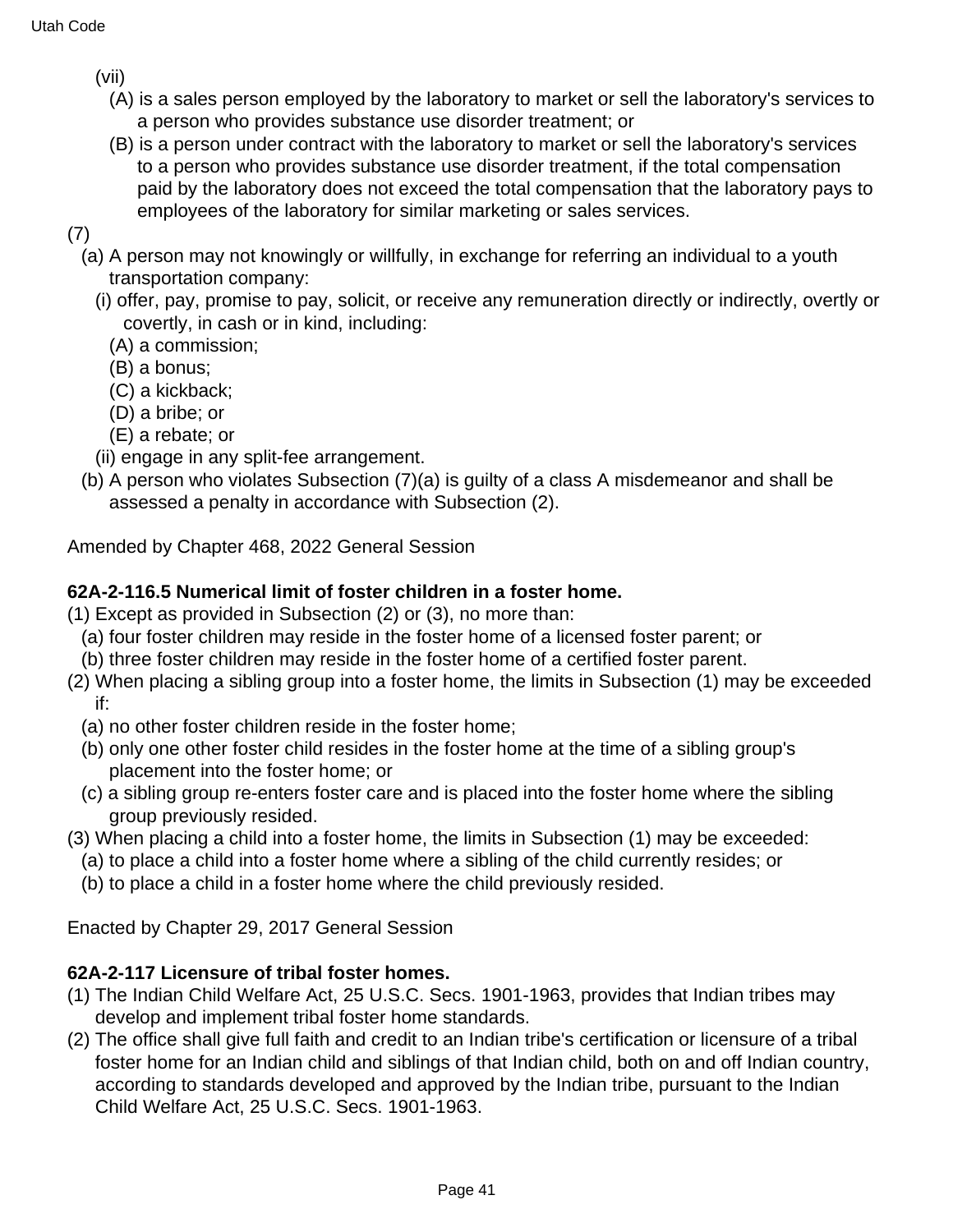(3) If the Indian tribe has not developed standards, the office shall license tribal foster homes pursuant to this chapter.

Amended by Chapter 209, 2017 General Session

#### **Superseded 9/1/2022**

#### **62A-2-117.5 Foster care by a child's relative.**

- (1) In accordance with state and federal law, the division shall provide for licensure of a child's relative for foster or substitute care, when the child is in the temporary custody or custody of the Division of Child and Family Services. If it is determined that, under federal law, allowance is made for an approval process requiring less than full foster parent licensure proceedings for a child's relative, the division shall establish an approval process to accomplish that purpose.
- (2) For purposes of this section:
	- (a) "Custody" and "temporary custody" mean the same as those terms are defined in Section 62A-4a-101.
	- (b) "Relative" means the same as that term is defined in Section 80-3-102.

Amended by Chapter 262, 2021 General Session

#### **Effective 9/1/2022**

#### **62A-2-117.5 Foster care by a child's relative.**

- (1) In accordance with state and federal law, the division shall provide for licensure of a child's relative for foster or substitute care, when the child is in the temporary custody or custody of the Division of Child and Family Services. If it is determined that, under federal law, allowance is made for an approval process requiring less than full foster parent licensure proceedings for a child's relative, the division shall establish an approval process to accomplish that purpose.
- (2) For purposes of this section:
	- (a) "Custody" and "temporary custody" mean the same as those terms are defined in Section 80-2-102.
	- (b) "Relative" means the same as that term is defined in Section 80-3-102.

Amended by Chapter 335, 2022 General Session

#### **62A-2-118 Administrative inspections.**

(1)

(a) Subject to Subsection (1)(b), the office may, for the purpose of ascertaining compliance with this chapter, enter and inspect on a routine basis the facility of a licensee.

(b)

- (i) The office shall enter and inspect a congregate care program at least once each calendar quarter.
- (ii) At least two of the inspections described in Subsection (1)(b)(i) shall be unannounced.
- (c) If another government entity conducts an inspection that is substantially similar to an inspection conducted by the office, the office may conclude the inspection satisfies an inspection described in Subsection (1)(b).
- (2) Before conducting an inspection under Subsection (1), the office shall, after identifying the person in charge:
	- (a) give proper identification;
	- (b) request to see the applicable license;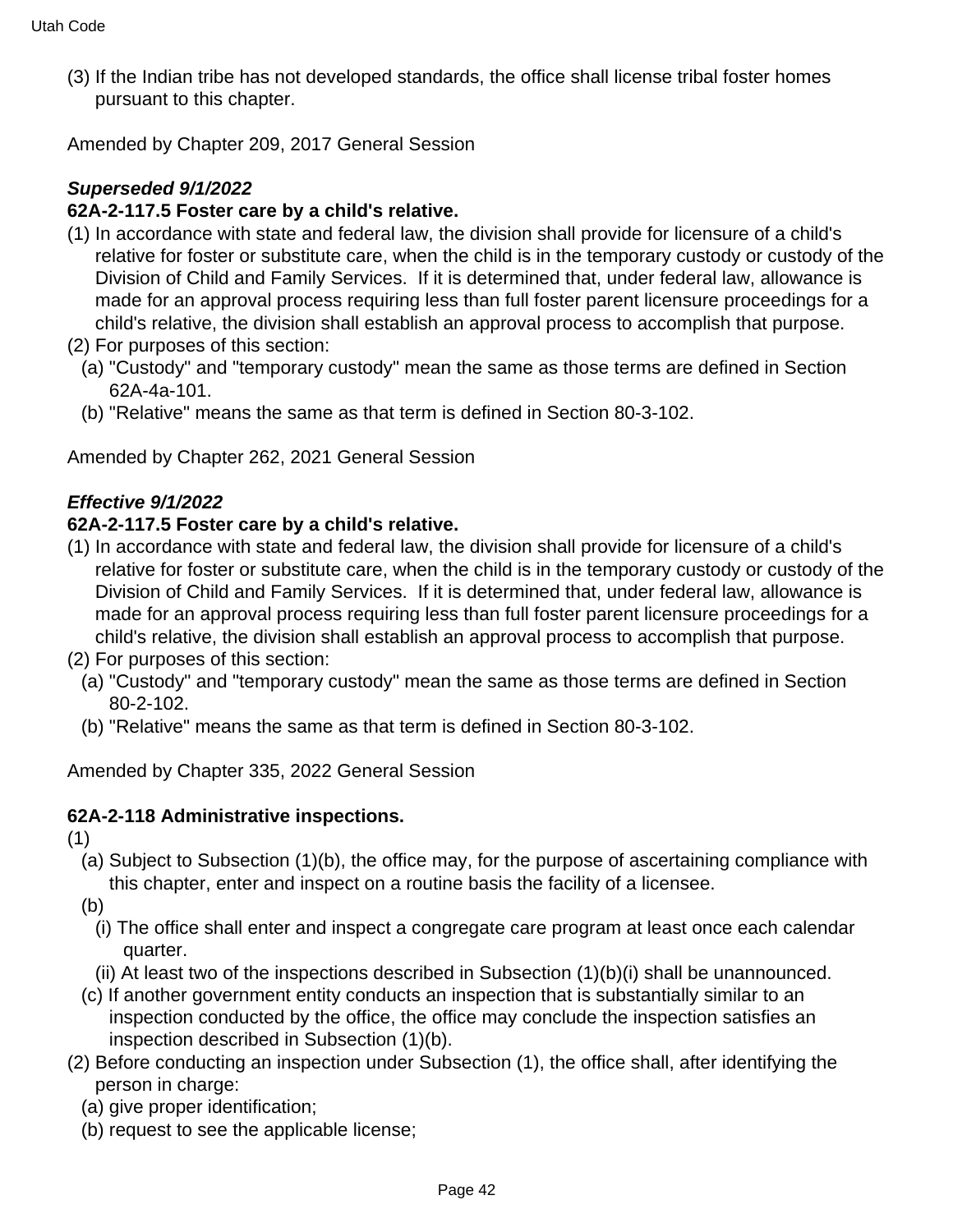- (c) describe the nature and purpose of the inspection; and
- (d) if necessary, explain the authority of the office to conduct the inspection and the penalty for refusing to permit the inspection as provided in Section 62A-2-116.
- (3) In conducting an inspection under Subsection (1), the office may, after meeting the requirements of Subsection (2):
	- (a) inspect the physical facilities;
	- (b) inspect and copy records and documents;
	- (c) interview officers, employees, clients, family members of clients, and others; and
	- (d) observe the licensee in operation.
- (4) An inspection conducted under Subsection (1) shall be during regular business hours and may be announced or unannounced.
- (5) The licensee shall make copies of inspection reports available to the public upon request.
- (6) The provisions of this section apply to on-site inspections and do not restrict the office from contacting family members, neighbors, or other individuals, or from seeking information from other sources to determine compliance with this chapter.

Amended by Chapter 400, 2021 General Session

#### **62A-2-119 Adoption of inspections, examinations, and studies.**

 The office may adopt an inspection, examination, or study conducted by a public or private entity, as identified by rule, to determine whether a licensee has complied with a licensing requirement imposed by virtue of this chapter.

Enacted by Chapter 358, 1998 General Session

#### **Superseded 9/1/2022**

#### **62A-2-120 Background check -- Direct access to children or vulnerable adults.**

(1) As used in this section:

- (a)
	- (i) "Applicant" means:
		- (A) the same as that term is defined in Section 62A-2-101;
		- (B) an individual who is associated with a licensee and has or will likely have direct access to a child or a vulnerable adult;
		- (C) an individual who provides respite care to a foster parent or an adoptive parent on more than one occasion;
		- (D) a department contractor;
		- (E) an individual who transports a child for a youth transportation company;
		- (F) a guardian submitting an application on behalf of an individual, other than the child or vulnerable adult who is receiving the service, if the individual is 12 years old or older and resides in a home, that is licensed or certified by the office, with the child or vulnerable adult who is receiving services; or
		- (G) a guardian submitting an application on behalf of an individual, other than the child or vulnerable adult who is receiving the service, if the individual is 12 years old or older and is a person described in Subsection  $(1)(a)(i)(A)$ ,  $(B)$ ,  $(C)$ , or  $(D)$ .
	- (ii) "Applicant" does not mean an individual, including an adult, who is in the custody of the Division of Child and Family Services or the Division of Juvenile Justice Services.
- (b) "Application" means a background screening application to the office.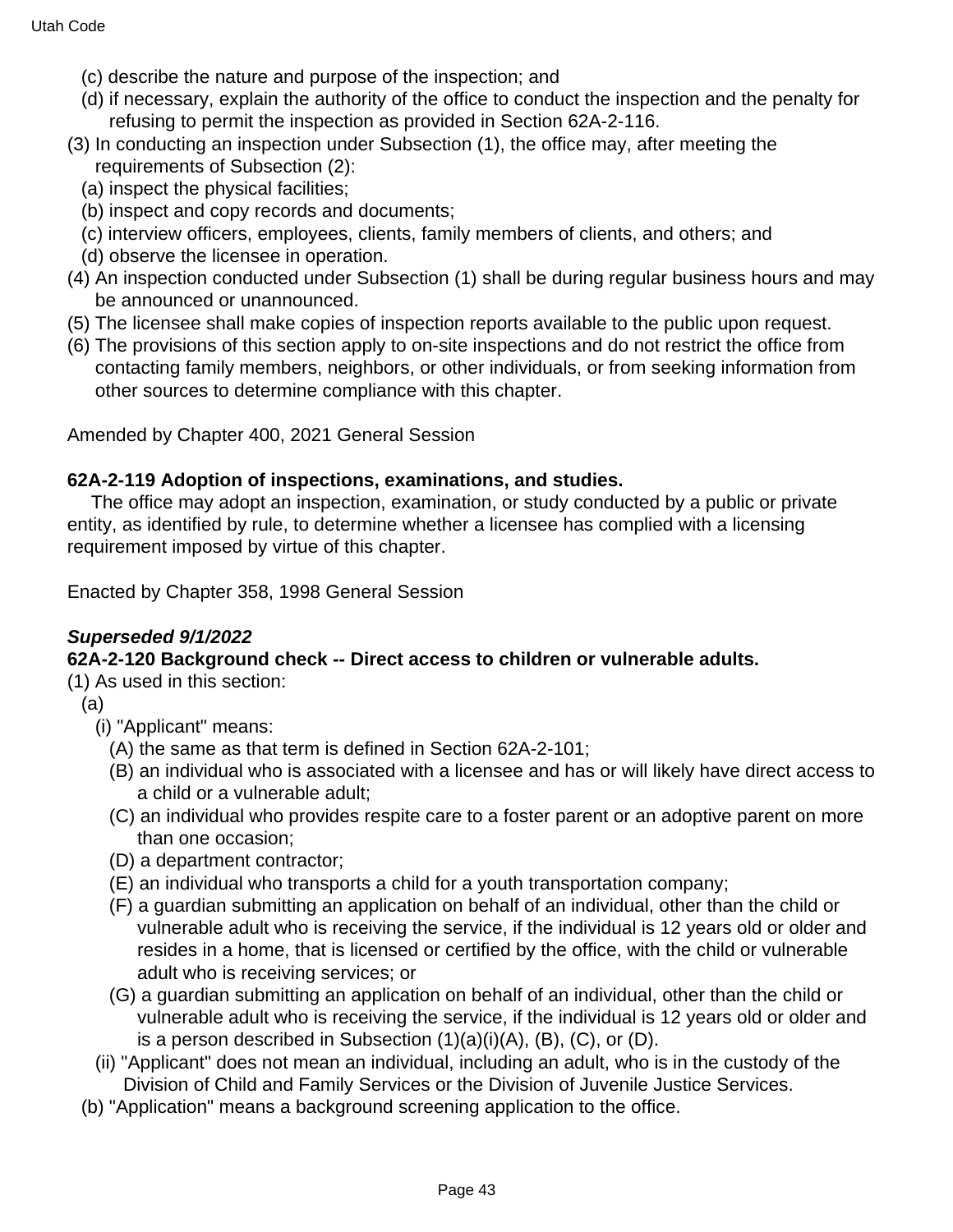- (c) "Bureau" means the Bureau of Criminal Identification within the Department of Public Safety, created in Section 53-10-201.
- (d) "Incidental care" means occasional care, not in excess of five hours per week and never overnight, for a foster child.
- (e) "Personal identifying information" means:
	- (i) current name, former names, nicknames, and aliases;
	- (ii) date of birth;
	- (iii) physical address and email address;
	- (iv) telephone number;
	- (v) driver license or other government-issued identification;
	- (vi) social security number;
	- (vii) only for applicants who are 18 years old or older, fingerprints, in a form specified by the office; and
	- (viii) other information specified by the office by rule made in accordance with Title 63G, Chapter 3, Utah Administrative Rulemaking Act.
- (2)
	- (a) Except as provided in Subsection (13), an applicant or a representative shall submit the following to the office:
		- (i) personal identifying information;
		- (ii) a fee established by the office under Section 63J-1-504; and
		- (iii) a disclosure form, specified by the office, for consent for:
			- (A) an initial background check upon submission of the information described under this Subsection (2)(a);
			- (B) ongoing monitoring of fingerprints and registries until no longer associated with a licensee for 90 days;
			- (C) a background check when the office determines that reasonable cause exists; and
			- (D) retention of personal identifying information, including fingerprints, for monitoring and notification as described in Subsections (3)(d) and (4).
	- (b) In addition to the requirements described in Subsection (2)(a), if an applicant resided outside of the United States and its territories during the five years immediately preceding the day on which the information described in Subsection (2)(a) is submitted to the office, the office may require the applicant to submit documentation establishing whether the applicant was convicted of a crime during the time that the applicant resided outside of the United States or its territories.
- (3) The office:
	- (a) shall perform the following duties as part of a background check of an applicant:
		- (i) check state and regional criminal background databases for the applicant's criminal history by:
			- (A) submitting personal identifying information to the bureau for a search; or
			- (B) using the applicant's personal identifying information to search state and regional criminal background databases as authorized under Section 53-10-108;
		- (ii) submit the applicant's personal identifying information and fingerprints to the bureau for a criminal history search of applicable national criminal background databases;
		- (iii) search the Department of Human Services, Division of Child and Family Services' Licensing Information System described in Section 62A-4a-1006;
		- (iv) search the Department of Human Services, Division of Aging and Adult Services' vulnerable adult abuse, neglect, or exploitation database described in Section 62A-3-311.1;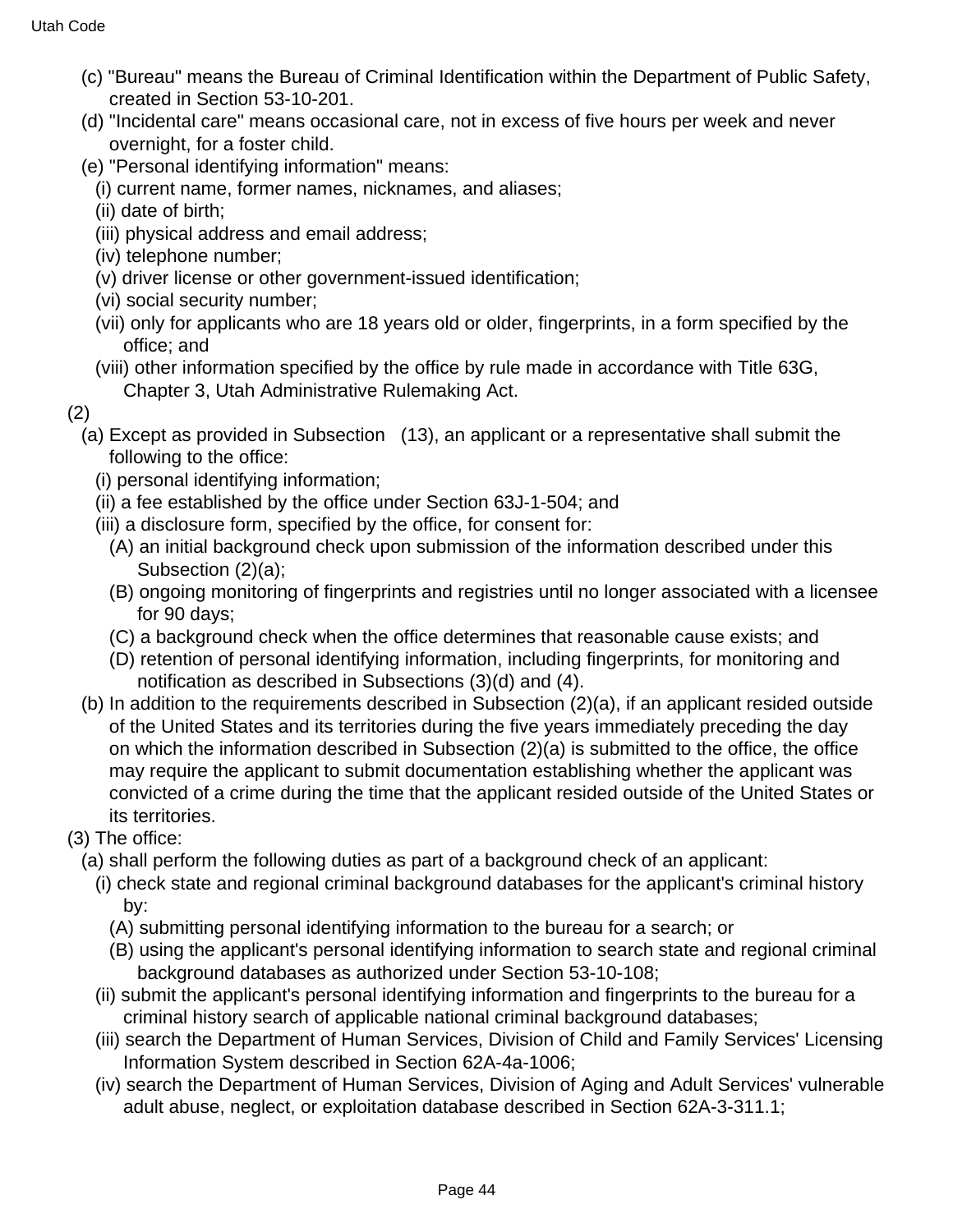- (v) search the juvenile court records for substantiated findings of severe child abuse or neglect described in Section 80-3-404; and
- (vi) search the juvenile court arrest, adjudication, and disposition records, as provided under Section 78A-6-209;
- (b) shall conduct a background check of an applicant for an initial background check upon submission of the information described under Subsection (2)(a);
- (c) may conduct all or portions of a background check of an applicant, as provided by rule, made by the office in accordance with Title 63G, Chapter 3, Utah Administrative Rulemaking Act: (i) for an annual renewal; or
- (ii) when the office determines that reasonable cause exists;
- (d) may submit an applicant's personal identifying information, including fingerprints, to the bureau for checking, retaining, and monitoring of state and national criminal background databases and for notifying the office of new criminal activity associated with the applicant;
- (e) shall track the status of an approved applicant under this section to ensure that an approved applicant is not required to duplicate the submission of the applicant's fingerprints if the applicant applies for:
	- (i) more than one license;
	- (ii) direct access to a child or a vulnerable adult in more than one human services program; or
	- (iii) direct access to a child or a vulnerable adult under a contract with the department;
- (f) shall track the status of each license and each individual with direct access to a child or a vulnerable adult and notify the bureau within 90 days after the day on which the license expires or the individual's direct access to a child or a vulnerable adult ceases;
- (g) shall adopt measures to strictly limit access to personal identifying information solely to the individuals responsible for processing and entering the applications for background checks and to protect the security of the personal identifying information the office reviews under this Subsection (3);
- (h) as necessary to comply with the federal requirement to check a state's child abuse and neglect registry regarding any individual working in a congregate care program, shall:
	- (i) search the Department of Human Services, Division of Child and Family Services' Licensing Information System described in Section 62A-4a-1006; and
	- (ii) require the child abuse and neglect registry be checked in each state where an applicant resided at any time during the five years immediately preceding the day on which the applicant submits the information described in Subsection (2)(a) to the office; and
- (i) shall make rules, in accordance with Title 63G, Chapter 3, Utah Administrative Rulemaking Act, to implement the provisions of this Subsection (3) relating to background checks.
- (4)
	- (a) With the personal identifying information the office submits to the bureau under Subsection (3), the bureau shall check against state and regional criminal background databases for the applicant's criminal history.
	- (b) With the personal identifying information and fingerprints the office submits to the bureau under Subsection (3), the bureau shall check against national criminal background databases for the applicant's criminal history.
	- (c) Upon direction from the office, and with the personal identifying information and fingerprints the office submits to the bureau under Subsection (3)(d), the bureau shall:
		- (i) maintain a separate file of the fingerprints for search by future submissions to the local and regional criminal records databases, including latent prints; and
		- (ii) monitor state and regional criminal background databases and identify criminal activity associated with the applicant.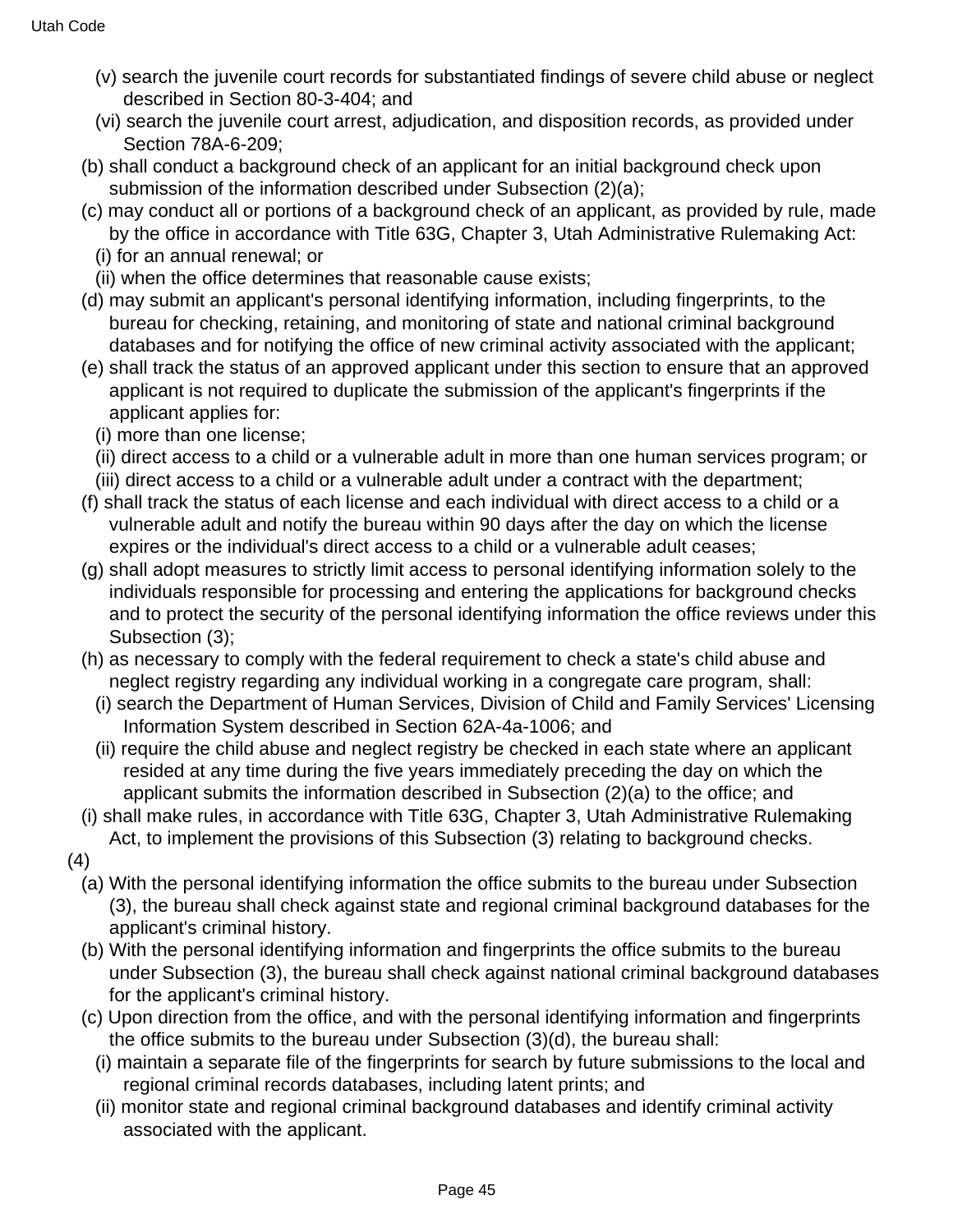- (d) The bureau is authorized to submit the fingerprints to the Federal Bureau of Investigation Next Generation Identification System, to be retained in the Federal Bureau of Investigation Next Generation Identification System for the purpose of:
	- (i) being searched by future submissions to the national criminal records databases, including the Federal Bureau of Investigation Next Generation Identification System and latent prints; and
	- (ii) monitoring national criminal background databases and identifying criminal activity associated with the applicant.
- (e) The Bureau shall notify and release to the office all information of criminal activity associated with the applicant.
- (f) Upon notice from the office that a license has expired or an individual's direct access to a child or a vulnerable adult has ceased for 90 days, the bureau shall:
	- (i) discard and destroy any retained fingerprints; and
	- (ii) notify the Federal Bureau of Investigation when the license has expired or an individual's direct access to a child or a vulnerable adult has ceased, so that the Federal Bureau of Investigation will discard and destroy the retained fingerprints from the Federal Bureau of Investigation Next Generation Identification System.
- (5)
	- (a) After conducting the background check described in Subsections (3) and (4), the office shall deny an application to an applicant who, within three years before the day on which the applicant submits information to the office under Subsection (2) for a background check, has been convicted of any of the following, regardless of whether the offense is a felony, a misdemeanor, or an infraction:
		- (i) an offense identified as domestic violence, lewdness, voyeurism, battery, cruelty to animals, or bestiality;
		- (ii) a violation of any pornography law, including sexual exploitation of a minor or aggravated sexual exploitation of a minor;
		- (iii) prostitution;
		- (iv) an offense included in:
			- (A)Title 76, Chapter 5, Offenses Against the Individual;
			- (B) Section 76-5b-201, Sexual Exploitation of a Minor;
			- (C) Section 76-5b-201.1, Aggravated Sexual Exploitation of a Minor; or
			- (D)Title 76, Chapter 7, Offenses Against the Family;
		- (v) aggravated arson, as described in Section 76-6-103;
		- (vi) aggravated burglary, as described in Section 76-6-203;
		- (vii) aggravated robbery, as described in Section 76-6-302;
		- (viii) identity fraud crime, as described in Section 76-6-1102; or
		- (ix) a felony or misdemeanor offense committed outside of the state that, if committed in the state, would constitute a violation of an offense described in Subsections (5)(a)(i) through (viii).
	- (b) If the office denies an application to an applicant based on a conviction described in Subsection (5)(a), the applicant is not entitled to a comprehensive review described in Subsection (6).
	- (c) If the applicant will be working in a program serving only adults whose only impairment is a mental health diagnosis, including that of a serious mental health disorder, with or without cooccurring substance use disorder, the denial provisions of Subsection (5)(a) do not apply, and the office shall conduct a comprehensive review as described in Subsection (6).

(6)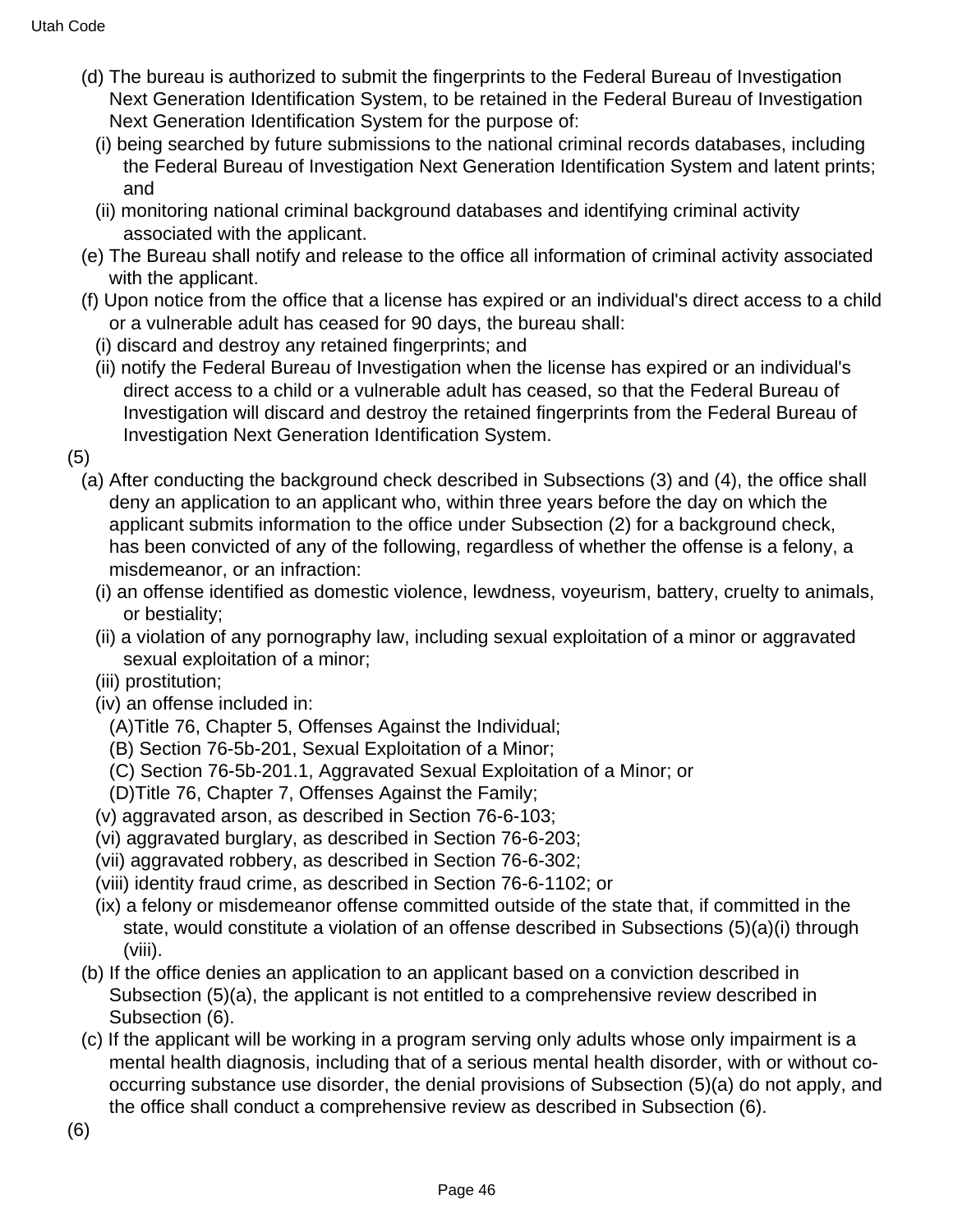- (a) The office shall conduct a comprehensive review of an applicant's background check if the applicant:
	- (i) has an open court case or a conviction for any felony offense, not described in Subsection (5)(a), with a date of conviction that is no more than 10 years before the date on which the applicant submits the application;
	- (ii) has an open court case or a conviction for a misdemeanor offense, not described in Subsection (5)(a), and designated by the office, by rule, in accordance with Title 63G, Chapter 3, Utah Administrative Rulemaking Act, if the conviction is within three years before the day on which the applicant submits information to the office under Subsection (2) for a background check;
	- (iii) has a conviction for any offense described in Subsection (5)(a) that occurred more than three years before the day on which the applicant submitted information under Subsection  $(2)(a)$ ;
	- (iv) is currently subject to a plea in abeyance or diversion agreement for any offense described in Subsection (5)(a);
	- (v) has a listing in the Department of Human Services, Division of Child and Family Services' Licensing Information System described in Section 62A-4a-1006;
	- (vi) has a listing in the Department of Human Services, Division of Aging and Adult Services' vulnerable adult abuse, neglect, or exploitation database described in Section 62A-3-311.1;
	- (vii) has a record in the juvenile court of a substantiated finding of severe child abuse or neglect described in Section 80-3-404;
	- (viii) has a record of an adjudication in juvenile court for an act that, if committed by an adult, would be a felony or misdemeanor, if the applicant is:
		- (A) under 28 years old; or
		- (B) 28 years old or older and has been convicted of, has pleaded no contest to, or is currently subject to a plea in abeyance or diversion agreement for a felony or a misdemeanor offense described in Subsection (5)(a);
	- (ix) has a pending charge for an offense described in Subsection (5)(a); or
	- (x) is an applicant described in Subsection (5)(c).
- (b) The comprehensive review described in Subsection (6)(a) shall include an examination of:
	- (i) the date of the offense or incident;
	- (ii) the nature and seriousness of the offense or incident;
	- (iii) the circumstances under which the offense or incident occurred;
	- (iv) the age of the perpetrator when the offense or incident occurred;
	- (v) whether the offense or incident was an isolated or repeated incident;
	- (vi) whether the offense or incident directly relates to abuse of a child or vulnerable adult, including:
		- (A) actual or threatened, nonaccidental physical, mental, or financial harm;
		- (B) sexual abuse;
		- (C) sexual exploitation; or
		- (D) negligent treatment;
	- (vii) any evidence provided by the applicant of rehabilitation, counseling, psychiatric treatment received, or additional academic or vocational schooling completed;
	- (viii) the applicant's risk of harm to clientele in the program or in the capacity for which the applicant is applying; and
	- (ix) any other pertinent information presented to or publicly available to the committee members.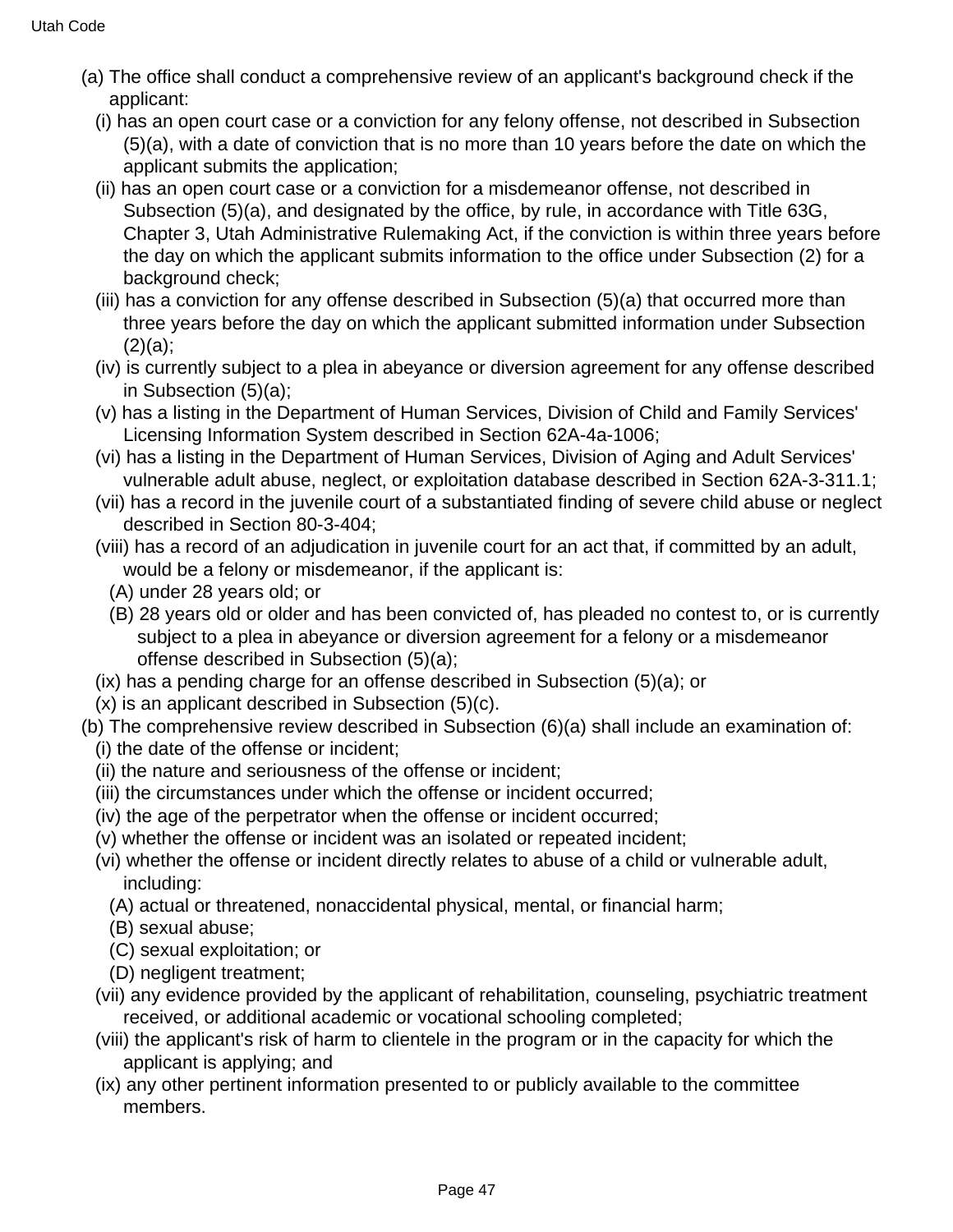- (c) At the conclusion of the comprehensive review described in Subsection (6)(a), the office shall deny an application to an applicant if the office finds that approval would likely create a risk of harm to a child or a vulnerable adult.
- (d) At the conclusion of the comprehensive review described in Subsection (6)(a), the office may not deny an application to an applicant solely because the applicant was convicted of an offense that occurred 10 or more years before the day on which the applicant submitted the information required under Subsection (2)(a) if:
	- (i) the applicant has not committed another misdemeanor or felony offense after the day on which the conviction occurred; and
- (ii) the applicant has never been convicted of an offense described in Subsection (14)(c).
- (e) In accordance with Title 63G, Chapter 3, Utah Administrative Rulemaking Act, the office may make rules, consistent with this chapter, to establish procedures for the comprehensive review described in this Subsection (6).
- (7) Subject to Subsection (10), the office shall approve an application to an applicant who is not denied under Subsection (5), (6), or (14).
- (8)
	- (a) The office may conditionally approve an application of an applicant, for a maximum of 60 days after the day on which the office sends written notice to the applicant under Subsection (12), without requiring that the applicant be directly supervised, if the office:
		- (i) is awaiting the results of the criminal history search of national criminal background databases; and
		- (ii) would otherwise approve an application of the applicant under Subsection (7).
	- (b) The office may conditionally approve an application of an applicant, for a maximum of one year after the day on which the office sends written notice to the applicant under Subsection (12), without requiring that the applicant be directly supervised if the office:
		- (i) is awaiting the results of an out-of-state registry for providers other than foster and adoptive parents; and
		- (ii) would otherwise approve an application of the applicant under Subsection (7).
	- (c) Upon receiving the results of the criminal history search of a national criminal background database, the office shall approve or deny the application of the applicant in accordance with Subsections (5) through (7).
- (9) A licensee or department contractor may not permit an individual to have direct access to a child or a vulnerable adult unless, subject to Subsection (10):
	- (a) the individual is associated with the licensee or department contractor and:
		- (i) the individual's application is approved by the office under this section;
		- (ii) the individual's application is conditionally approved by the office under Subsection (8); or (iii)
			- (A) the individual has submitted the background check information described in Subsection (2) to the office;
			- (B) the office has not determined whether to approve the applicant's application; and
			- (C) the individual is directly supervised by an individual who has a current background screening approval issued by the office under this section and is associated with the licensee or department contractor;
	- (b)
		- (i) the individual is associated with the licensee or department contractor;
		- (ii) the individual has a current background screening approval issued by the office under this section;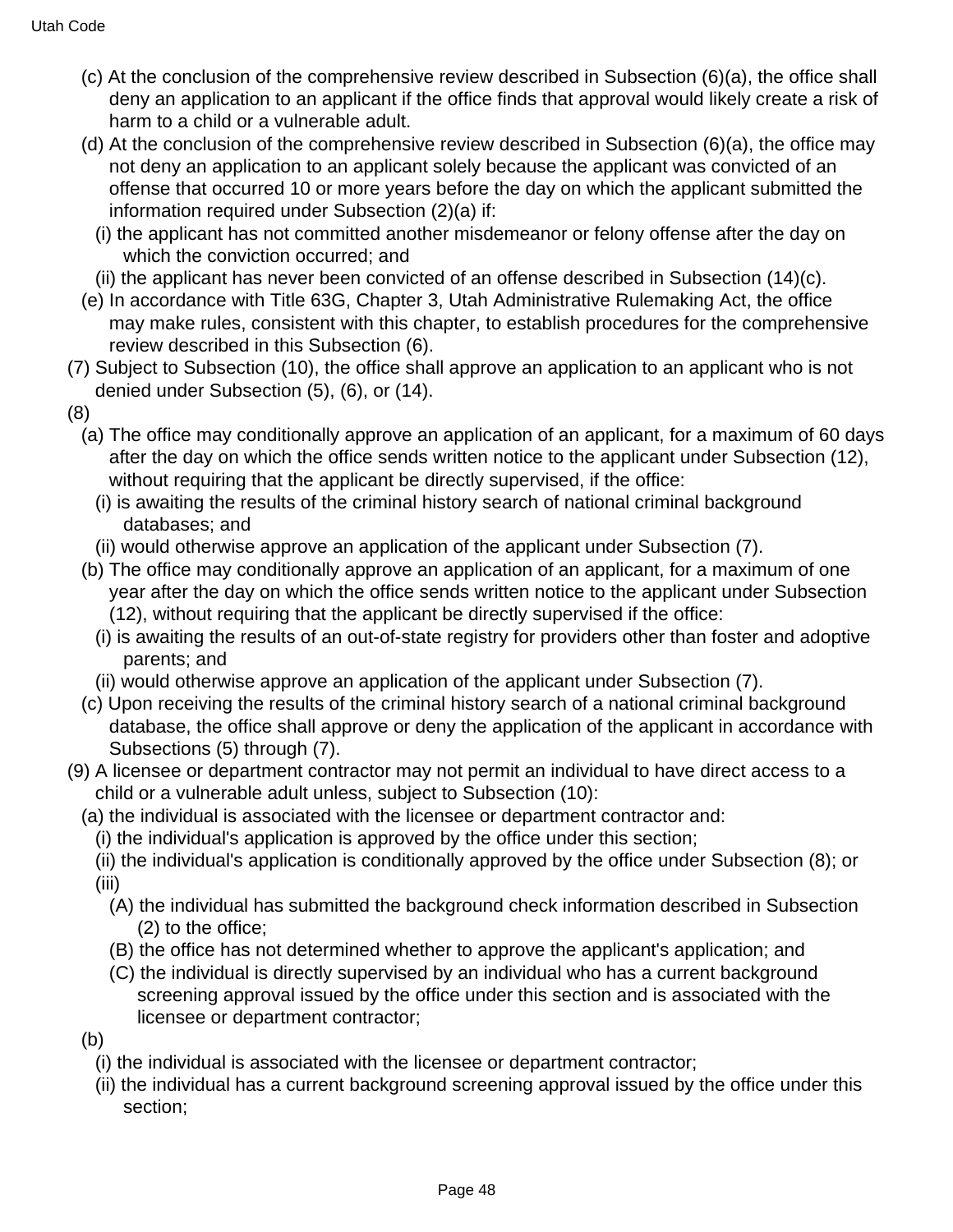- (iii) one of the following circumstances, that the office has not yet reviewed under Subsection (6), applies to the individual:
	- (A) the individual was charged with an offense described in Subsection (5)(a);
	- (B) the individual is listed in the Licensing Information System, described in Section 62A-4a-1006;
	- (C) the individual is listed in the vulnerable adult abuse, neglect, or exploitation database, described in Section 62A-3-311.1;
	- (D) the individual has a record in the juvenile court of a substantiated finding of severe child abuse or neglect, described in Section 80-3-404; or
	- (E) the individual has a record of an adjudication in juvenile court for an act that, if committed by an adult, would be a felony or a misdemeanor as described in Subsection (5)(a) or (6); and
- (iv) the individual is directly supervised by an individual who:
	- (A) has a current background screening approval issued by the office under this section; and
	- (B) is associated with the licensee or department contractor;
- (c) the individual:
	- (i) is not associated with the licensee or department contractor; and
	- (ii) is directly supervised by an individual who:
		- (A) has a current background screening approval issued by the office under this section; and
		- (B) is associated with the licensee or department contractor;
- (d) the individual is the parent or guardian of the child, or the guardian of the vulnerable adult;
- (e) the individual is approved by the parent or guardian of the child, or the guardian of the vulnerable adult, to have direct access to the child or the vulnerable adult;
- (f) the individual is only permitted to have direct access to a vulnerable adult who voluntarily invites the individual to visit; or
- (g) the individual only provides incidental care for a foster child on behalf of a foster parent who has used reasonable and prudent judgment to select the individual to provide the incidental care for the foster child.
- (10) An individual may not have direct access to a child or a vulnerable adult if the individual is prohibited by court order from having that access.
- (11) Notwithstanding any other provision of this section, an individual for whom the office denies an application may not have direct access to a child or vulnerable adult unless the office approves a subsequent application by the individual.
- (12)
	- (a) Within 30 days after the day on which the office receives the background check information for an applicant, the office shall give notice of the clearance status to:
		- (i) the applicant, and the licensee or department contractor, of the office's decision regarding the background check and findings; and
		- (ii) the applicant of any convictions and potentially disqualifying charges and adjudications found in the search.
	- (b) With the notice described in Subsection (12)(a), the office shall also give the applicant the details of any comprehensive review conducted under Subsection (6).
	- (c) If the notice under Subsection (12)(a) states that the applicant's application is denied, the notice shall further advise the applicant that the applicant may, under Subsection 62A-2-111(2), request a hearing in the department's Office of Administrative Hearings, to challenge the office's decision.
	- (d) In accordance with Title 63G, Chapter 3, Utah Administrative Rulemaking Act, the office shall make rules, consistent with this chapter: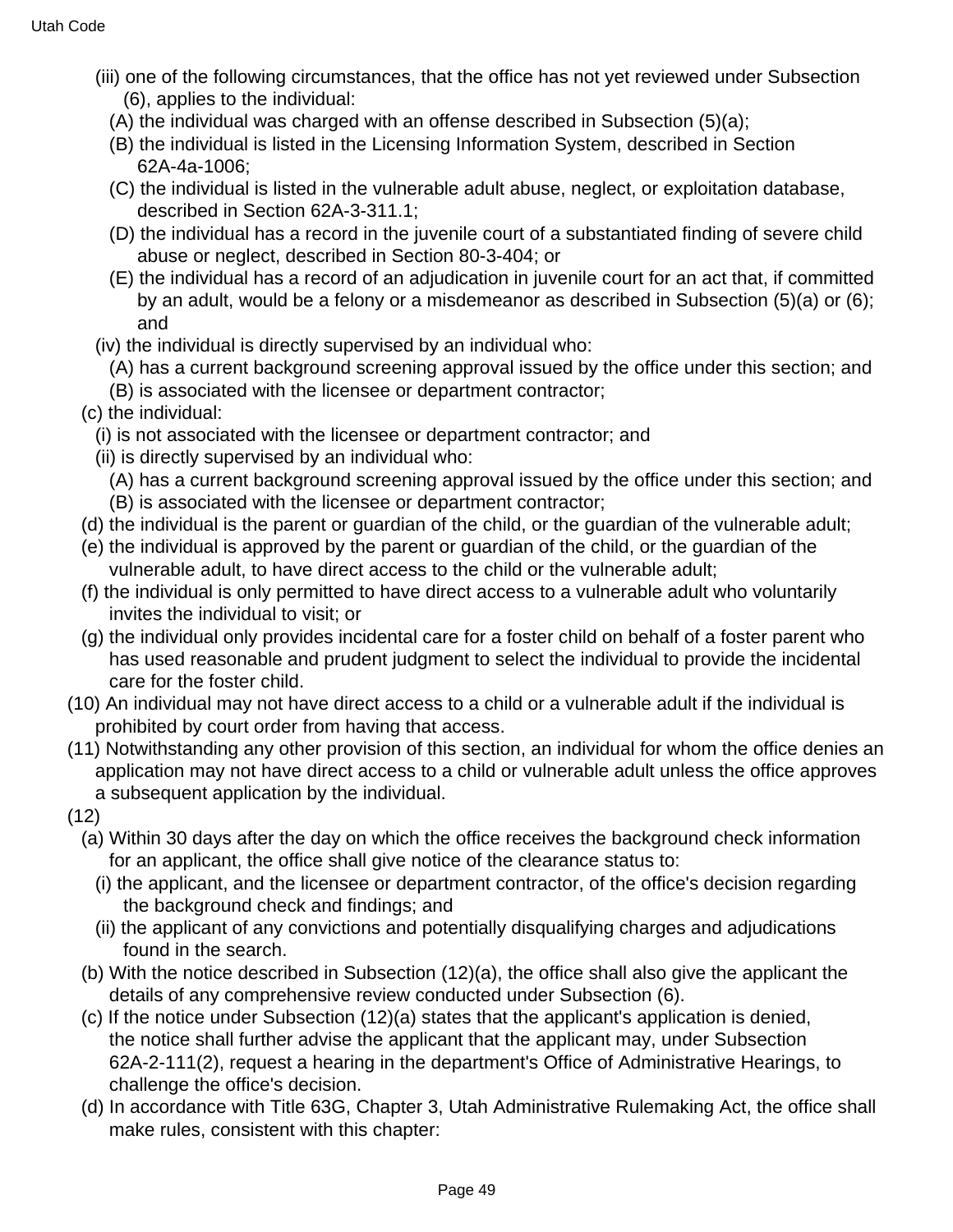- (i) defining procedures for the challenge of the office's background check decision described in Subsection (12)(c); and
- (ii) expediting the process for renewal of a license under the requirements of this section and other applicable sections.
- (13) An individual or a department contractor who provides services in an adults only substance use disorder program, as defined by rule, is exempt from this section. This exemption does not extend to a program director or a member, as defined by Section 62A-2-108, of the program.
- (14)
	- (a) Except as provided in Subsection (14)(b), in addition to the other requirements of this section, if the background check of an applicant is being conducted for the purpose of giving clearance status to an applicant seeking a position in a congregate care program, an applicant for a one-time adoption, an applicant seeking to provide a prospective foster home, or an applicant seeking to provide a prospective adoptive home, the office shall:
		- (i) check the child abuse and neglect registry in each state where each applicant resided in the five years immediately preceding the day on which the applicant applied to be a foster parent or adoptive parent, to determine whether the prospective foster parent or prospective adoptive parent is listed in the registry as having a substantiated or supported finding of child abuse or neglect; and
		- (ii) check the child abuse and neglect registry in each state where each adult living in the home of the applicant described in Subsection (14)(a)(i) resided in the five years immediately preceding the day on which the applicant applied to be a foster parent or adoptive parent, to determine whether the adult is listed in the registry as having a substantiated or supported finding of child abuse or neglect.
	- (b) The requirements described in Subsection (14)(a) do not apply to the extent that:
		- (i) federal law or rule permits otherwise; or
		- (ii) the requirements would prohibit the Division of Child and Family Services or a court from placing a child with:
			- (A) a noncustodial parent under Section 62A-4a-209, 80-3-302, or 80-3-303; or
			- (B) a relative, other than a noncustodial parent, under Section 62A-4a-209, 80-3-302, or 80-3-303, pending completion of the background check described in Subsection (5).
	- (c) Notwithstanding Subsections (5) through (9), the office shall deny a clearance to an applicant seeking a position in a congregate care program, an applicant for a one-time adoption, an applicant to become a prospective foster parent, or an applicant to become a prospective adoptive parent if the applicant has been convicted of:
		- (i) a felony involving conduct that constitutes any of the following:
			- (A) child abuse, as described in Sections 76-5-109, 76-5-109.2, and 76-5-109.3;
			- (B) commission of domestic violence in the presence of a child, as described in Section 76-5-114;
			- (C) abuse or neglect of a child with a disability, as described in Section 76-5-110;
			- (D) endangerment of a child or vulnerable adult, as described in Section 76-5-112.5;
			- (E) aggravated murder, as described in Section 76-5-202;
			- (F) murder, as described in Section 76-5-203;
			- (G) manslaughter, as described in Section 76-5-205;
			- (H) child abuse homicide, as described in Section 76-5-208;
			- (I) homicide by assault, as described in Section 76-5-209;
			- (J) kidnapping, as described in Section 76-5-301;
			- (K) child kidnapping, as described in Section 76-5-301.1;
			- (L) aggravated kidnapping, as described in Section 76-5-302;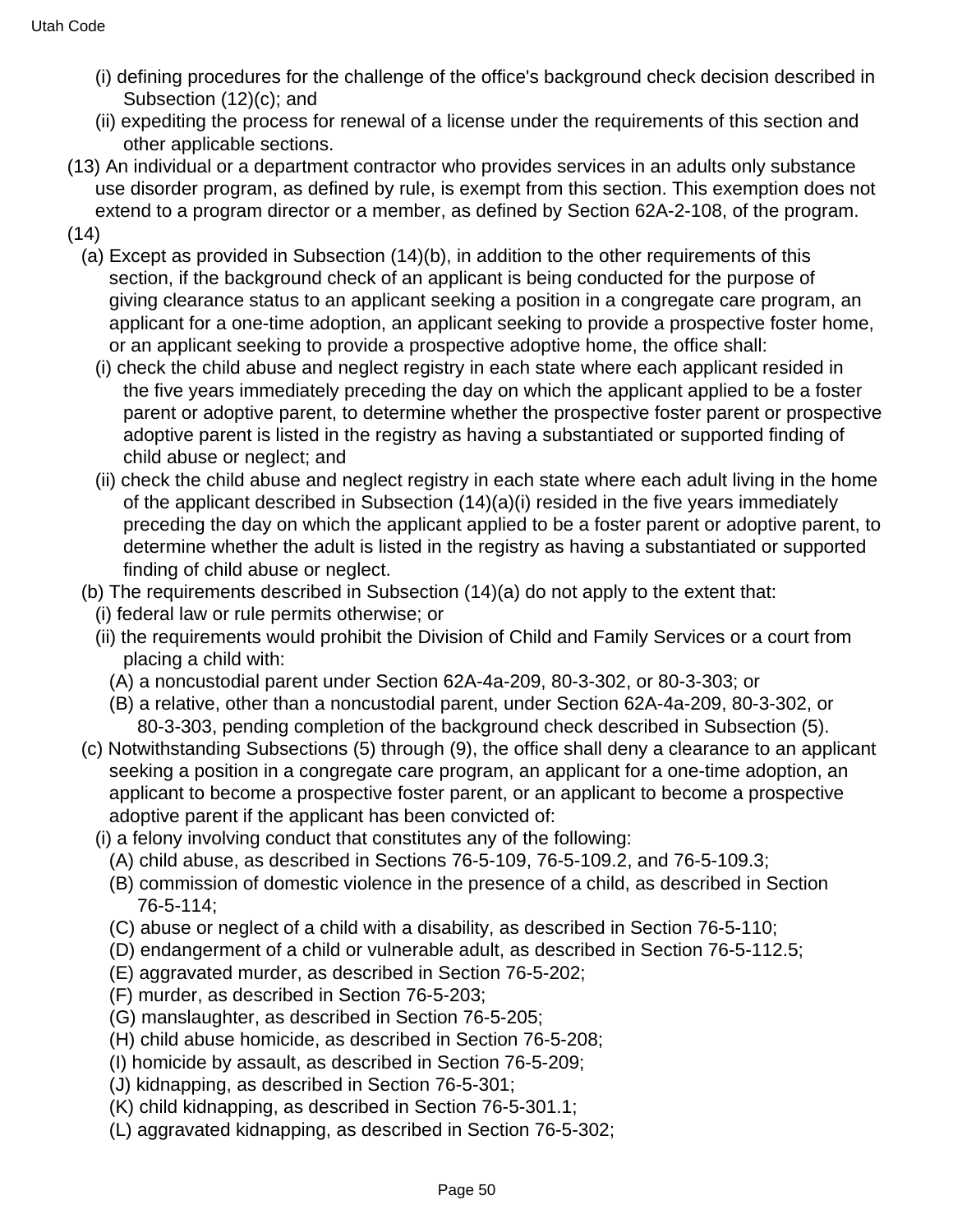- (M) human trafficking of a child, as described in Section 76-5-308.5;
- (N) an offense described in Title 76, Chapter 5, Part 4, Sexual Offenses;
- (O) sexual exploitation of a minor, as described in Section 76-5b-201;
- (P) aggravated exploitation of a minor, as described in Section 76-5b-201.1;
- (Q) aggravated arson, as described in Section 76-6-103;
- (R) aggravated burglary, as described in Section 76-6-203;
- (S) aggravated robbery, as described in Section 76-6-302; or
- (T) domestic violence, as described in Section 77-36-1; or
- (ii) an offense committed outside the state that, if committed in the state, would constitute a violation of an offense described in Subsection (14)(c)(i).
- (d) Notwithstanding Subsections (5) through (9), the office shall deny a license or license renewal to a prospective foster parent or a prospective adoptive parent if, within the five years immediately preceding the day on which the individual's application or license would otherwise be approved, the applicant was convicted of a felony involving conduct that constitutes a violation of any of the following:
	- (i) aggravated assault, as described in Section 76-5-103;
	- (ii) aggravated assault by a prisoner, as described in Section 76-5-103.5;
	- (iii) mayhem, as described in Section 76-5-105;
	- (iv) an offense described in Title 58, Chapter 37, Utah Controlled Substances Act;
	- (v) an offense described in Title 58, Chapter 37a, Utah Drug Paraphernalia Act;
	- (vi) an offense described in Title 58, Chapter 37b, Imitation Controlled Substances Act;
	- (vii) an offense described in Title 58, Chapter 37c, Utah Controlled Substance Precursor Act; or (viii) an offense described in Title 58, Chapter 37d, Clandestine Drug Lab Act.
- (e) In addition to the circumstances described in Subsection (6)(a), the office shall conduct the comprehensive review of an applicant's background check pursuant to this section if the registry check described in Subsection (14)(a) indicates that the individual is listed in a child abuse and neglect registry of another state as having a substantiated or supported finding of a severe type of child abuse or neglect as defined in Section 62A-4a-1002.

Amended by Chapter 185, 2022 General Session Amended by Chapter 430, 2022 General Session Amended by Chapter 468, 2022 General Session

## **Effective 9/1/2022**

#### **62A-2-120 Background check -- Direct access to children or vulnerable adults.**

- (1) As used in this section:
	- (a)
		- (i) "Applicant" means:
			- (A) the same as that term is defined in Section 62A-2-101;
			- (B) an individual who is associated with a licensee and has or will likely have direct access to a child or a vulnerable adult;
			- (C) an individual who provides respite care to a foster parent or an adoptive parent on more than one occasion;
			- (D) a department contractor;
			- (E) an individual who transports a child for a youth transportation company;
			- (F) a guardian submitting an application on behalf of an individual, other than the child or vulnerable adult who is receiving the service, if the individual is 12 years old or older and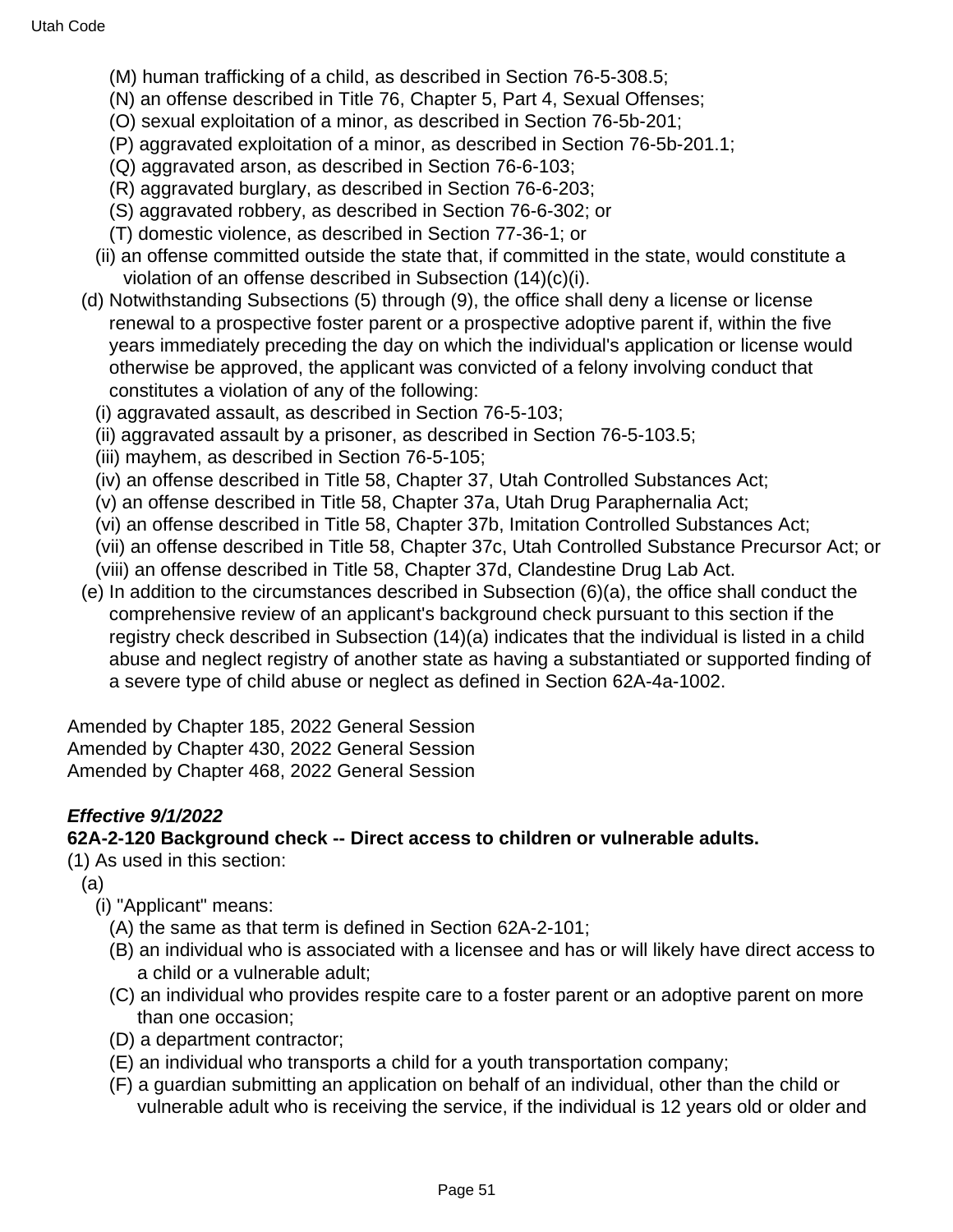resides in a home, that is licensed or certified by the office, with the child or vulnerable adult who is receiving services; or

- (G) a guardian submitting an application on behalf of an individual, other than the child or vulnerable adult who is receiving the service, if the individual is 12 years old or older and is a person described in Subsection  $(1)(a)(i)(A)$ ,  $(B)$ ,  $(C)$ , or  $(D)$ .
- (ii) "Applicant" does not mean an individual, including an adult, who is in the custody of the Division of Child and Family Services or the Division of Juvenile Justice Services.
- (b) "Application" means a background screening application to the office.
- (c) "Bureau" means the Bureau of Criminal Identification within the Department of Public Safety, created in Section 53-10-201.
- (d) "Incidental care" means occasional care, not in excess of five hours per week and never overnight, for a foster child.
- (e) "Personal identifying information" means:
	- (i) current name, former names, nicknames, and aliases;
	- (ii) date of birth;
	- (iii) physical address and email address;
	- (iv) telephone number;
	- (v) driver license or other government-issued identification;
	- (vi) social security number;
	- (vii) only for applicants who are 18 years old or older, fingerprints, in a form specified by the office; and
	- (viii) other information specified by the office by rule made in accordance with Title 63G, Chapter 3, Utah Administrative Rulemaking Act.
- (2)
	- (a) Except as provided in Subsection (13), an applicant or a representative shall submit the following to the office:
		- (i) personal identifying information;
		- (ii) a fee established by the office under Section 63J-1-504; and
		- (iii) a disclosure form, specified by the office, for consent for:
			- (A) an initial background check upon submission of the information described under this Subsection (2)(a);
			- (B) ongoing monitoring of fingerprints and registries until no longer associated with a licensee for 90 days;
			- (C) a background check when the office determines that reasonable cause exists; and
			- (D) retention of personal identifying information, including fingerprints, for monitoring and notification as described in Subsections (3)(d) and (4).
	- (b) In addition to the requirements described in Subsection (2)(a), if an applicant resided outside of the United States and its territories during the five years immediately preceding the day on which the information described in Subsection (2)(a) is submitted to the office, the office may require the applicant to submit documentation establishing whether the applicant was convicted of a crime during the time that the applicant resided outside of the United States or its territories.
- (3) The office:
	- (a) shall perform the following duties as part of a background check of an applicant:
		- (i) check state and regional criminal background databases for the applicant's criminal history by:
			- (A) submitting personal identifying information to the bureau for a search; or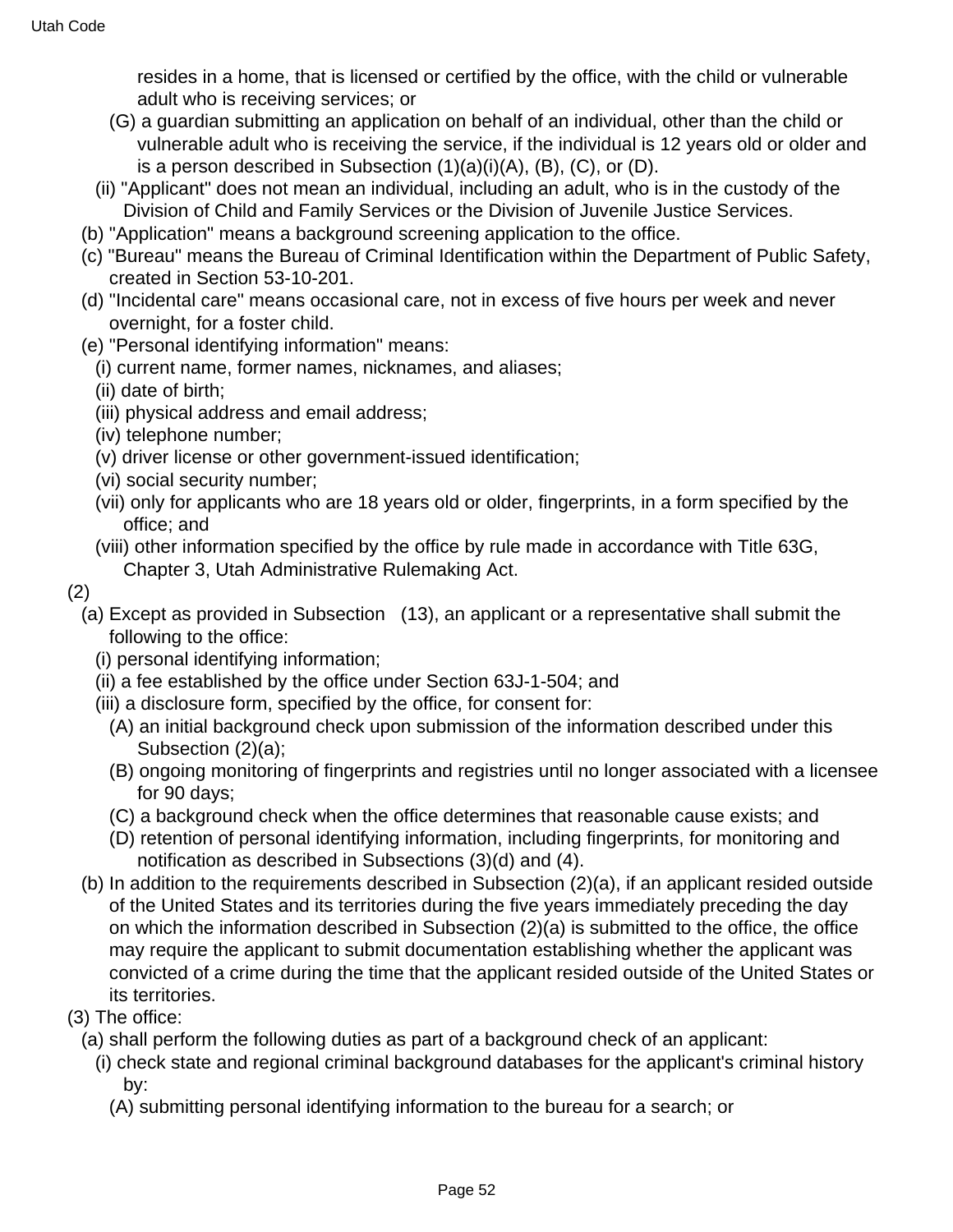- (B) using the applicant's personal identifying information to search state and regional criminal background databases as authorized under Section 53-10-108;
- (ii) submit the applicant's personal identifying information and fingerprints to the bureau for a criminal history search of applicable national criminal background databases;
- (iii) search the Department of Human Services, Division of Child and Family Services' Licensing Information System described in Section 80-2-1002;
- (iv) search the Department of Human Services, Division of Aging and Adult Services' vulnerable adult abuse, neglect, or exploitation database described in Section 62A-3-311.1;
- (v) search the juvenile court records for substantiated findings of severe child abuse or neglect described in Section 80-3-404; and
- (vi) search the juvenile court arrest, adjudication, and disposition records, as provided under Section 78A-6-209;
- (b) shall conduct a background check of an applicant for an initial background check upon submission of the information described under Subsection (2)(a);
- (c) may conduct all or portions of a background check of an applicant, as provided by rule, made by the office in accordance with Title 63G, Chapter 3, Utah Administrative Rulemaking Act:
	- (i) for an annual renewal; or
	- (ii) when the office determines that reasonable cause exists;
- (d) may submit an applicant's personal identifying information, including fingerprints, to the bureau for checking, retaining, and monitoring of state and national criminal background databases and for notifying the office of new criminal activity associated with the applicant;
- (e) shall track the status of an approved applicant under this section to ensure that an approved applicant is not required to duplicate the submission of the applicant's fingerprints if the applicant applies for:
	- (i) more than one license;
	- (ii) direct access to a child or a vulnerable adult in more than one human services program; or
- (iii) direct access to a child or a vulnerable adult under a contract with the department;
- (f) shall track the status of each license and each individual with direct access to a child or a vulnerable adult and notify the bureau within 90 days after the day on which the license expires or the individual's direct access to a child or a vulnerable adult ceases;
- (g) shall adopt measures to strictly limit access to personal identifying information solely to the individuals responsible for processing and entering the applications for background checks and to protect the security of the personal identifying information the office reviews under this Subsection (3);
- (h) as necessary to comply with the federal requirement to check a state's child abuse and neglect registry regarding any individual working in a congregate care program, shall:
	- (i) search the Department of Human Services, Division of Child and Family Services' Licensing Information System described in Section 80-2-1002; and
	- (ii) require the child abuse and neglect registry be checked in each state where an applicant resided at any time during the five years immediately preceding the day on which the applicant submits the information described in Subsection (2)(a) to the office; and
- (i) shall make rules, in accordance with Title 63G, Chapter 3, Utah Administrative Rulemaking Act, to implement the provisions of this Subsection (3) relating to background checks.
- (4)
	- (a) With the personal identifying information the office submits to the bureau under Subsection (3), the bureau shall check against state and regional criminal background databases for the applicant's criminal history.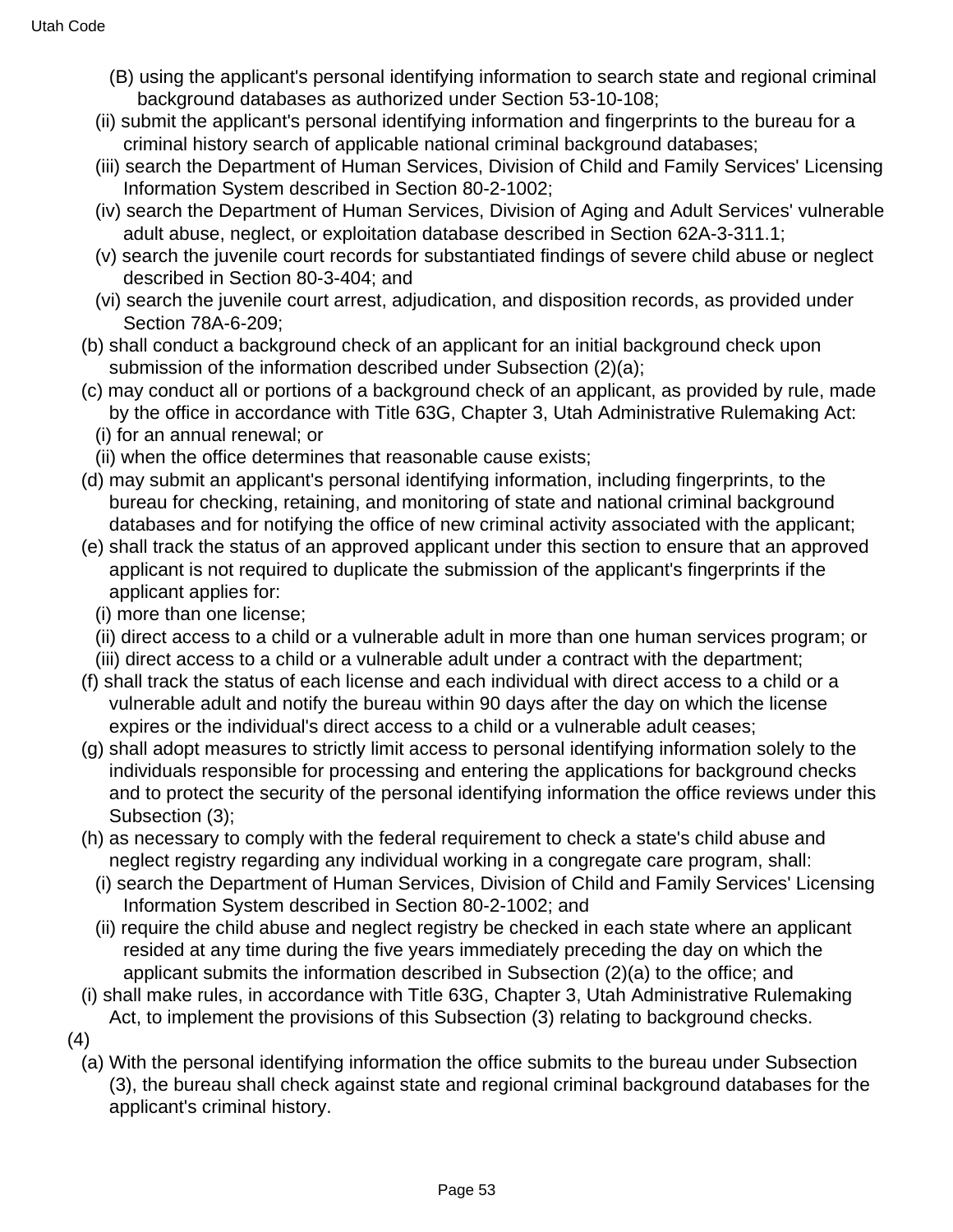- (b) With the personal identifying information and fingerprints the office submits to the bureau under Subsection (3), the bureau shall check against national criminal background databases for the applicant's criminal history.
- (c) Upon direction from the office, and with the personal identifying information and fingerprints the office submits to the bureau under Subsection (3)(d), the bureau shall:
	- (i) maintain a separate file of the fingerprints for search by future submissions to the local and regional criminal records databases, including latent prints; and
	- (ii) monitor state and regional criminal background databases and identify criminal activity associated with the applicant.
- (d) The bureau is authorized to submit the fingerprints to the Federal Bureau of Investigation Next Generation Identification System, to be retained in the Federal Bureau of Investigation Next Generation Identification System for the purpose of:
	- (i) being searched by future submissions to the national criminal records databases, including the Federal Bureau of Investigation Next Generation Identification System and latent prints; and
	- (ii) monitoring national criminal background databases and identifying criminal activity associated with the applicant.
- (e) The Bureau shall notify and release to the office all information of criminal activity associated with the applicant.
- (f) Upon notice from the office that a license has expired or an individual's direct access to a child or a vulnerable adult has ceased for 90 days, the bureau shall:
	- (i) discard and destroy any retained fingerprints; and
	- (ii) notify the Federal Bureau of Investigation when the license has expired or an individual's direct access to a child or a vulnerable adult has ceased, so that the Federal Bureau of Investigation will discard and destroy the retained fingerprints from the Federal Bureau of Investigation Next Generation Identification System.
- (5)
	- (a) After conducting the background check described in Subsections (3) and (4), the office shall deny an application to an applicant who, within three years before the day on which the applicant submits information to the office under Subsection (2) for a background check, has been convicted of any of the following, regardless of whether the offense is a felony, a misdemeanor, or an infraction:
		- (i) an offense identified as domestic violence, lewdness, voyeurism, battery, cruelty to animals, or bestiality;
		- (ii) a violation of any pornography law, including sexual exploitation of a minor or aggravated sexual exploitation of a minor;
		- (iii) prostitution;
		- (iv) an offense included in:
			- (A)Title 76, Chapter 5, Offenses Against the Individual;
			- (B) Section 76-5b-201, Sexual Exploitation of a Minor;
			- (C) Section 76-5b-201.1, Aggravated Sexual Exploitation of a Minor; or
			- (D)Title 76, Chapter 7, Offenses Against the Family;
		- (v) aggravated arson, as described in Section 76-6-103;
		- (vi) aggravated burglary, as described in Section 76-6-203;
		- (vii) aggravated robbery, as described in Section 76-6-302;
		- (viii) identity fraud crime, as described in Section 76-6-1102; or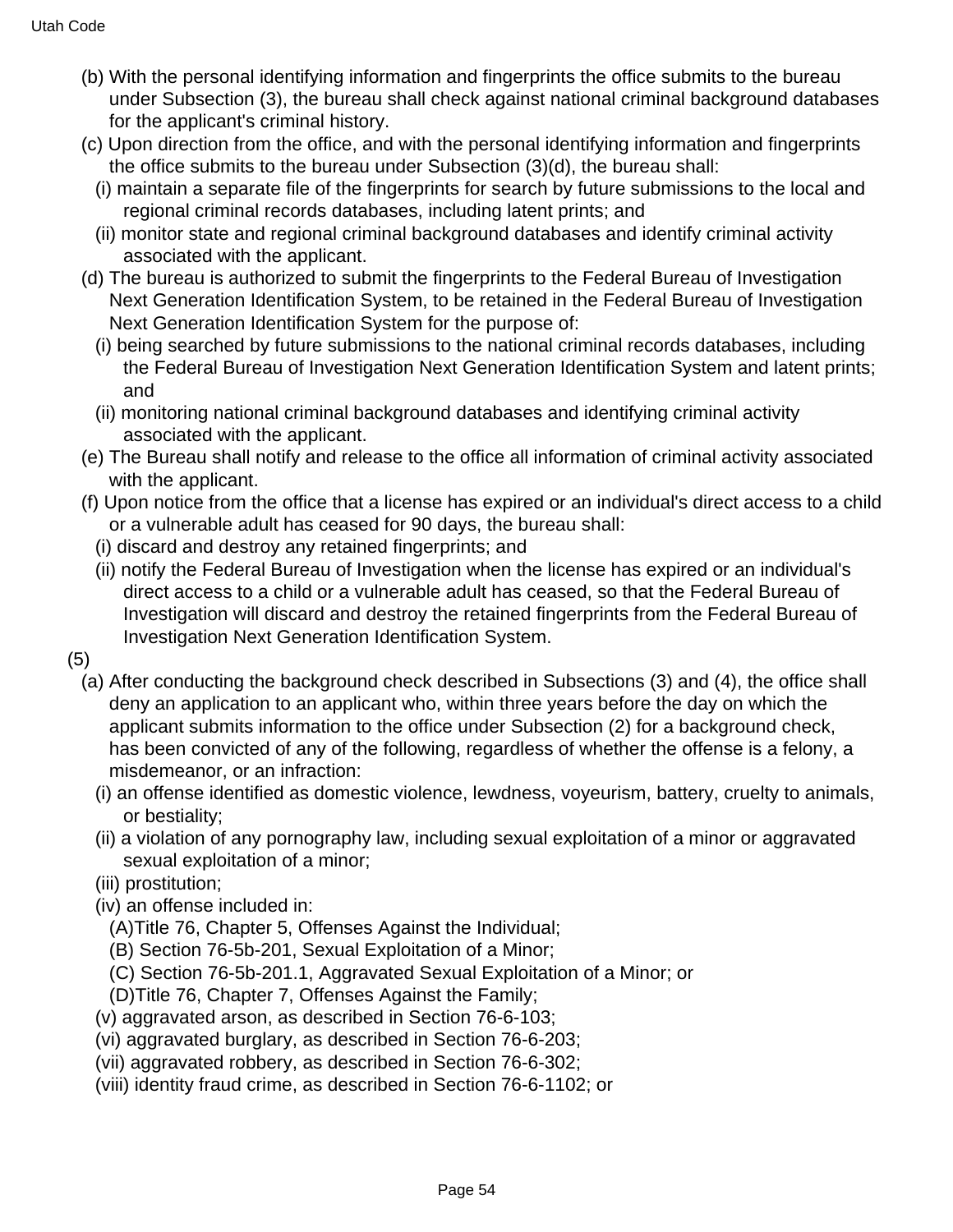- (ix) a felony or misdemeanor offense committed outside of the state that, if committed in the state, would constitute a violation of an offense described in Subsections (5)(a)(i) through (viii).
- (b) If the office denies an application to an applicant based on a conviction described in Subsection (5)(a), the applicant is not entitled to a comprehensive review described in Subsection (6).
- (c) If the applicant will be working in a program serving only adults whose only impairment is a mental health diagnosis, including that of a serious mental health disorder, with or without cooccurring substance use disorder, the denial provisions of Subsection (5)(a) do not apply, and the office shall conduct a comprehensive review as described in Subsection (6).
- (6)
	- (a) The office shall conduct a comprehensive review of an applicant's background check if the applicant:
		- (i) has an open court case or a conviction for any felony offense, not described in Subsection (5)(a), with a date of conviction that is no more than 10 years before the date on which the applicant submits the application;
		- (ii) has an open court case or a conviction for a misdemeanor offense, not described in Subsection (5)(a), and designated by the office, by rule, in accordance with Title 63G, Chapter 3, Utah Administrative Rulemaking Act, if the conviction is within three years before the day on which the applicant submits information to the office under Subsection (2) for a background check;
		- (iii) has a conviction for any offense described in Subsection (5)(a) that occurred more than three years before the day on which the applicant submitted information under Subsection  $(2)(a)$ ;
		- (iv) is currently subject to a plea in abeyance or diversion agreement for any offense described in Subsection (5)(a);
		- (v) has a listing in the Department of Human Services, Division of Child and Family Services' Licensing Information System described in Section 80-2-1002;
		- (vi) has a listing in the Department of Human Services, Division of Aging and Adult Services' vulnerable adult abuse, neglect, or exploitation database described in Section 62A-3-311.1;
		- (vii) has a record in the juvenile court of a substantiated finding of severe child abuse or neglect described in Section 80-3-404;
		- (viii) has a record of an adjudication in juvenile court for an act that, if committed by an adult, would be a felony or misdemeanor, if the applicant is:
			- (A) under 28 years old; or
			- (B) 28 years old or older and has been convicted of, has pleaded no contest to, or is currently subject to a plea in abeyance or diversion agreement for a felony or a misdemeanor offense described in Subsection (5)(a);
		- (ix) has a pending charge for an offense described in Subsection (5)(a); or
		- (x) is an applicant described in Subsection (5)(c).
	- (b) The comprehensive review described in Subsection (6)(a) shall include an examination of:
		- (i) the date of the offense or incident;
		- (ii) the nature and seriousness of the offense or incident;
		- (iii) the circumstances under which the offense or incident occurred;
		- (iv) the age of the perpetrator when the offense or incident occurred;
		- (v) whether the offense or incident was an isolated or repeated incident;
		- (vi) whether the offense or incident directly relates to abuse of a child or vulnerable adult, including: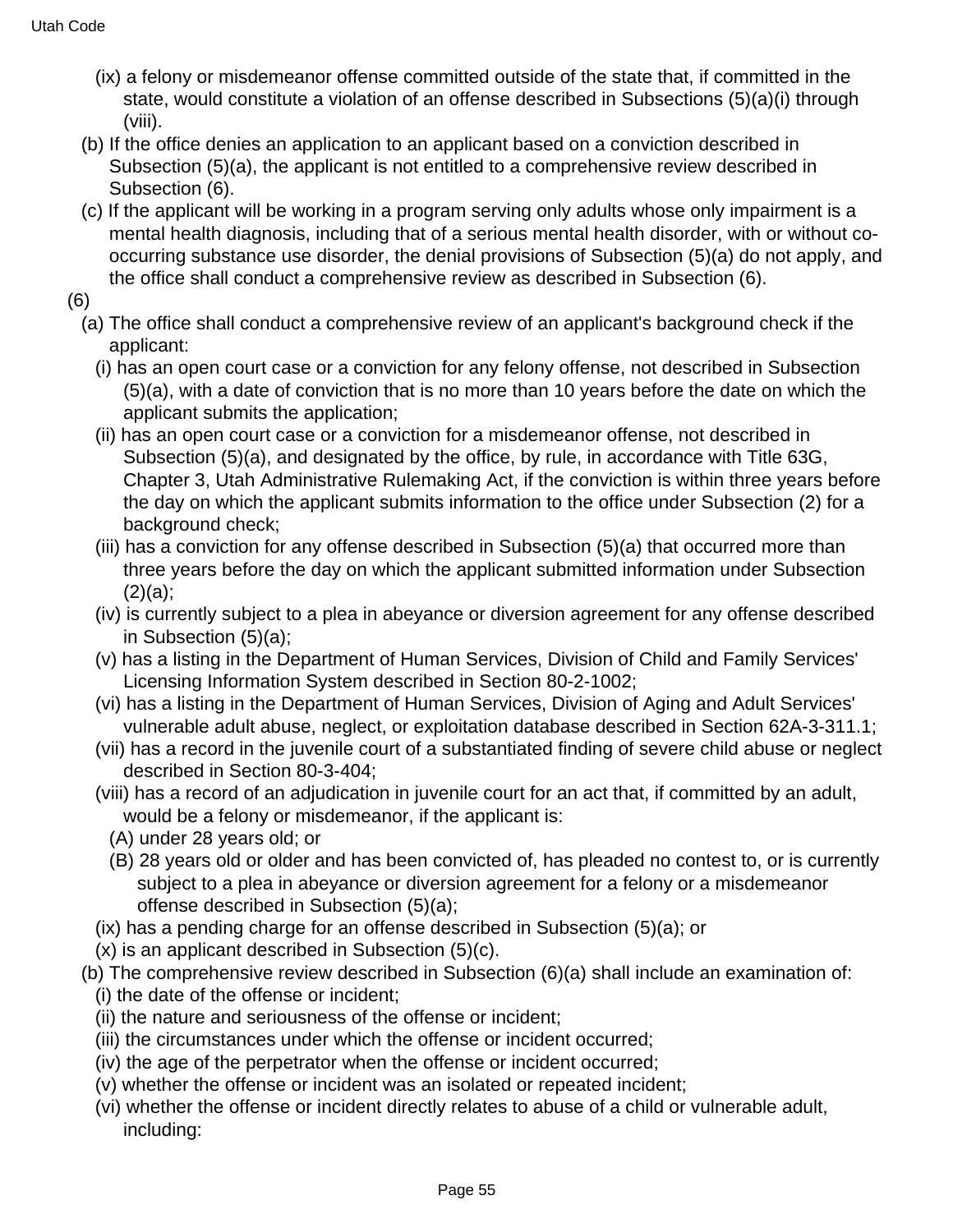- (A) actual or threatened, nonaccidental physical, mental, or financial harm;
- (B) sexual abuse;
- (C) sexual exploitation; or
- (D) negligent treatment;
- (vii) any evidence provided by the applicant of rehabilitation, counseling, psychiatric treatment received, or additional academic or vocational schooling completed;
- (viii) the applicant's risk of harm to clientele in the program or in the capacity for which the applicant is applying; and
- (ix) any other pertinent information presented to or publicly available to the committee members.
- (c) At the conclusion of the comprehensive review described in Subsection (6)(a), the office shall deny an application to an applicant if the office finds that approval would likely create a risk of harm to a child or a vulnerable adult.
- (d) At the conclusion of the comprehensive review described in Subsection (6)(a), the office may not deny an application to an applicant solely because the applicant was convicted of an offense that occurred 10 or more years before the day on which the applicant submitted the information required under Subsection (2)(a) if:
	- (i) the applicant has not committed another misdemeanor or felony offense after the day on which the conviction occurred; and
	- (ii) the applicant has never been convicted of an offense described in Subsection (14)(c).
- (e) In accordance with Title 63G, Chapter 3, Utah Administrative Rulemaking Act, the office may make rules, consistent with this chapter, to establish procedures for the comprehensive review described in this Subsection (6).
- (7) Subject to Subsection (10), the office shall approve an application to an applicant who is not denied under Subsection (5), (6), or (14).
- (8)
	- (a) The office may conditionally approve an application of an applicant, for a maximum of 60 days after the day on which the office sends written notice to the applicant under Subsection (12), without requiring that the applicant be directly supervised, if the office:
		- (i) is awaiting the results of the criminal history search of national criminal background databases; and
	- (ii) would otherwise approve an application of the applicant under Subsection (7).
	- (b) The office may conditionally approve an application of an applicant, for a maximum of one year after the day on which the office sends written notice to the applicant under Subsection (12), without requiring that the applicant be directly supervised if the office:
		- (i) is awaiting the results of an out-of-state registry for providers other than foster and adoptive parents; and
		- (ii) would otherwise approve an application of the applicant under Subsection (7).
	- (c) Upon receiving the results of the criminal history search of a national criminal background database, the office shall approve or deny the application of the applicant in accordance with Subsections (5) through (7).
- (9) A licensee or department contractor may not permit an individual to have direct access to a child or a vulnerable adult unless, subject to Subsection (10):
	- (a) the individual is associated with the licensee or department contractor and:
		- (i) the individual's application is approved by the office under this section;
		- (ii) the individual's application is conditionally approved by the office under Subsection (8); or (iii)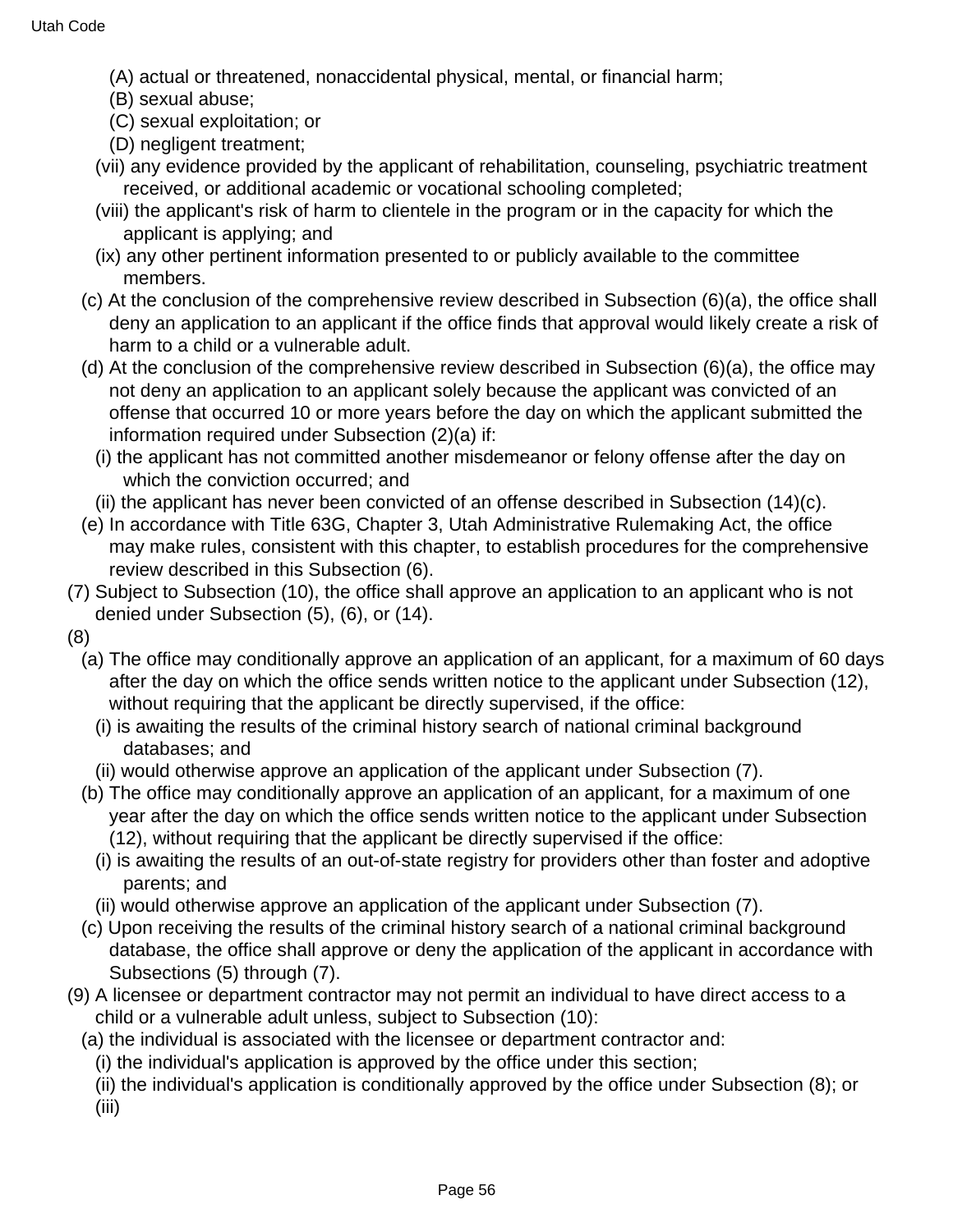- (A) the individual has submitted the background check information described in Subsection (2) to the office;
- (B) the office has not determined whether to approve the applicant's application; and
- (C) the individual is directly supervised by an individual who has a current background screening approval issued by the office under this section and is associated with the licensee or department contractor;
- (b)
	- (i) the individual is associated with the licensee or department contractor;
	- (ii) the individual has a current background screening approval issued by the office under this section;
	- (iii) one of the following circumstances, that the office has not yet reviewed under Subsection (6), applies to the individual:
		- (A) the individual was charged with an offense described in Subsection (5)(a);
		- (B) the individual is listed in the Licensing Information System, described in Section 80-2-1002;
		- (C) the individual is listed in the vulnerable adult abuse, neglect, or exploitation database, described in Section 62A-3-311.1;
		- (D) the individual has a record in the juvenile court of a substantiated finding of severe child abuse or neglect, described in Section 80-3-404; or
		- (E) the individual has a record of an adjudication in juvenile court for an act that, if committed by an adult, would be a felony or a misdemeanor as described in Subsection (5)(a) or (6); and
	- (iv) the individual is directly supervised by an individual who:
		- (A) has a current background screening approval issued by the office under this section; and
		- (B) is associated with the licensee or department contractor;
- (c) the individual:
	- (i) is not associated with the licensee or department contractor; and
	- (ii) is directly supervised by an individual who:
		- (A) has a current background screening approval issued by the office under this section; and
		- (B) is associated with the licensee or department contractor;
- (d) the individual is the parent or guardian of the child, or the guardian of the vulnerable adult;
- (e) the individual is approved by the parent or guardian of the child, or the guardian of the vulnerable adult, to have direct access to the child or the vulnerable adult;
- (f) the individual is only permitted to have direct access to a vulnerable adult who voluntarily invites the individual to visit; or
- (g) the individual only provides incidental care for a foster child on behalf of a foster parent who has used reasonable and prudent judgment to select the individual to provide the incidental care for the foster child.
- (10) An individual may not have direct access to a child or a vulnerable adult if the individual is prohibited by court order from having that access.
- (11) Notwithstanding any other provision of this section, an individual for whom the office denies an application may not have direct access to a child or vulnerable adult unless the office approves a subsequent application by the individual.
- (12)
	- (a) Within 30 days after the day on which the office receives the background check information for an applicant, the office shall give notice of the clearance status to:
		- (i) the applicant, and the licensee or department contractor, of the office's decision regarding the background check and findings; and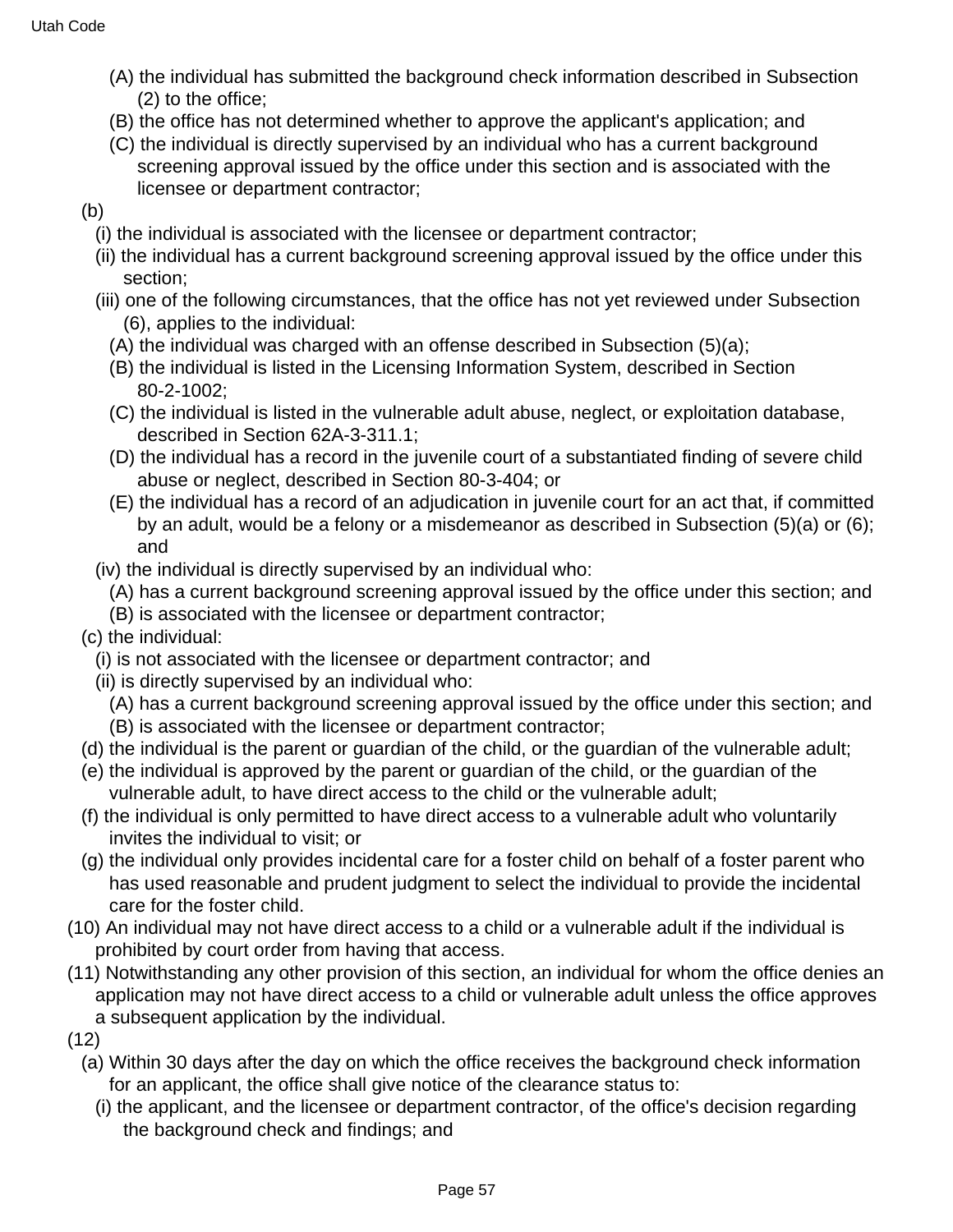- (ii) the applicant of any convictions and potentially disqualifying charges and adjudications found in the search.
- (b) With the notice described in Subsection (12)(a), the office shall also give the applicant the details of any comprehensive review conducted under Subsection (6).
- (c) If the notice under Subsection (12)(a) states that the applicant's application is denied, the notice shall further advise the applicant that the applicant may, under Subsection 62A-2-111(2), request a hearing in the department's Office of Administrative Hearings, to challenge the office's decision.
- (d) In accordance with Title 63G, Chapter 3, Utah Administrative Rulemaking Act, the office shall make rules, consistent with this chapter:
	- (i) defining procedures for the challenge of the office's background check decision described in Subsection (12)(c); and
	- (ii) expediting the process for renewal of a license under the requirements of this section and other applicable sections.
- (13) An individual or a department contractor who provides services in an adults only substance use disorder program, as defined by rule, is exempt from this section. This exemption does not extend to a program director or a member, as defined by Section 62A-2-108, of the program.
- (14)
	- (a) Except as provided in Subsection (14)(b), in addition to the other requirements of this section, if the background check of an applicant is being conducted for the purpose of giving clearance status to an applicant seeking a position in a congregate care program, an applicant for a one-time adoption, an applicant seeking to provide a prospective foster home, or an applicant seeking to provide a prospective adoptive home, the office shall:
		- (i) check the child abuse and neglect registry in each state where each applicant resided in the five years immediately preceding the day on which the applicant applied to be a foster parent or adoptive parent, to determine whether the prospective foster parent or prospective adoptive parent is listed in the registry as having a substantiated or supported finding of child abuse or neglect; and
		- (ii) check the child abuse and neglect registry in each state where each adult living in the home of the applicant described in Subsection (14)(a)(i) resided in the five years immediately preceding the day on which the applicant applied to be a foster parent or adoptive parent, to determine whether the adult is listed in the registry as having a substantiated or supported finding of child abuse or neglect.
	- (b) The requirements described in Subsection (14)(a) do not apply to the extent that:
		- (i) federal law or rule permits otherwise; or
		- (ii) the requirements would prohibit the Division of Child and Family Services or a court from placing a child with:
			- (A) a noncustodial parent under Section 80-2a-301, 80-3-302, or 80-3-303; or
			- (B) a relative, other than a noncustodial parent, under Section 80-2a-301, 80-3-302, or 80-3-303, pending completion of the background check described in Subsection (5).
	- (c) Notwithstanding Subsections (5) through (9), the office shall deny a clearance to an applicant seeking a position in a congregate care program, an applicant for a one-time adoption, an applicant to become a prospective foster parent, or an applicant to become a prospective adoptive parent if the applicant has been convicted of:
		- (i) a felony involving conduct that constitutes any of the following:
			- (A) child abuse, as described in Sections 76-5-109, 76-5-109.2, and 76-5-109.3;
			- (B) commission of domestic violence in the presence of a child, as described in Section 76-5-114;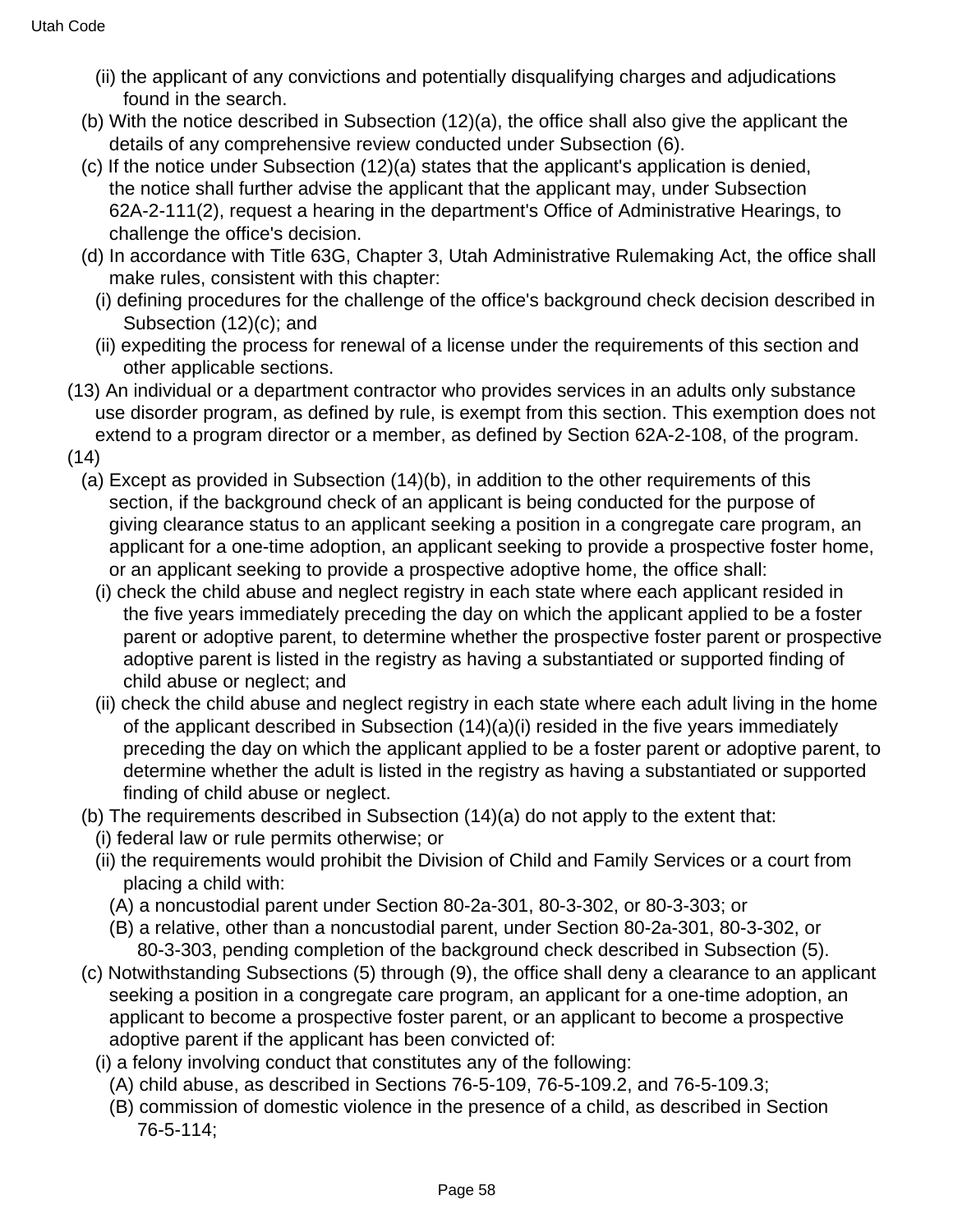- (C) abuse or neglect of a child with a disability, as described in Section 76-5-110;
- (D) endangerment of a child or vulnerable adult, as described in Section 76-5-112.5;
- (E) aggravated murder, as described in Section 76-5-202;
- (F) murder, as described in Section 76-5-203;
- (G) manslaughter, as described in Section 76-5-205;
- (H) child abuse homicide, as described in Section 76-5-208;
- (I) homicide by assault, as described in Section 76-5-209;
- (J) kidnapping, as described in Section 76-5-301;
- (K) child kidnapping, as described in Section 76-5-301.1;
- (L) aggravated kidnapping, as described in Section 76-5-302;
- (M) human trafficking of a child, as described in Section 76-5-308.5;
- (N) an offense described in Title 76, Chapter 5, Part 4, Sexual Offenses;
- (O) sexual exploitation of a minor, as described in Section 76-5b-201;
- (P) aggravated exploitation of a minor, as described in Section 76-5b-201.1;
- (Q) aggravated arson, as described in Section 76-6-103;
- (R) aggravated burglary, as described in Section 76-6-203;
- (S) aggravated robbery, as described in Section 76-6-302; or
- (T) domestic violence, as described in Section 77-36-1; or
- (ii) an offense committed outside the state that, if committed in the state, would constitute a violation of an offense described in Subsection (14)(c)(i).
- (d) Notwithstanding Subsections (5) through (9), the office shall deny a license or license renewal to a prospective foster parent or a prospective adoptive parent if, within the five years immediately preceding the day on which the individual's application or license would otherwise be approved, the applicant was convicted of a felony involving conduct that constitutes a violation of any of the following:
	- (i) aggravated assault, as described in Section 76-5-103;
	- (ii) aggravated assault by a prisoner, as described in Section 76-5-103.5;
	- (iii) mayhem, as described in Section 76-5-105;
	- (iv) an offense described in Title 58, Chapter 37, Utah Controlled Substances Act;
	- (v) an offense described in Title 58, Chapter 37a, Utah Drug Paraphernalia Act;
	- (vi) an offense described in Title 58, Chapter 37b, Imitation Controlled Substances Act;
	- (vii) an offense described in Title 58, Chapter 37c, Utah Controlled Substance Precursor Act; or
	- (viii) an offense described in Title 58, Chapter 37d, Clandestine Drug Lab Act.
- (e) In addition to the circumstances described in Subsection (6)(a), the office shall conduct the comprehensive review of an applicant's background check pursuant to this section if the registry check described in Subsection (14)(a) indicates that the individual is listed in a child abuse and neglect registry of another state as having a substantiated or supported finding of a severe type of child abuse or neglect as defined in Section 80-1-102.

Amended by Chapter 185, 2022 General Session Amended by Chapter 335, 2022 General Session Amended by Chapter 430, 2022 General Session Amended by Chapter 468, 2022 General Session

#### **Superseded 7/1/2022**

#### **62A-2-121 Access to abuse and neglect information.**

(1) As used in this section:

(a) "Direct service worker" means the same as that term is defined in Section 62A-5-101.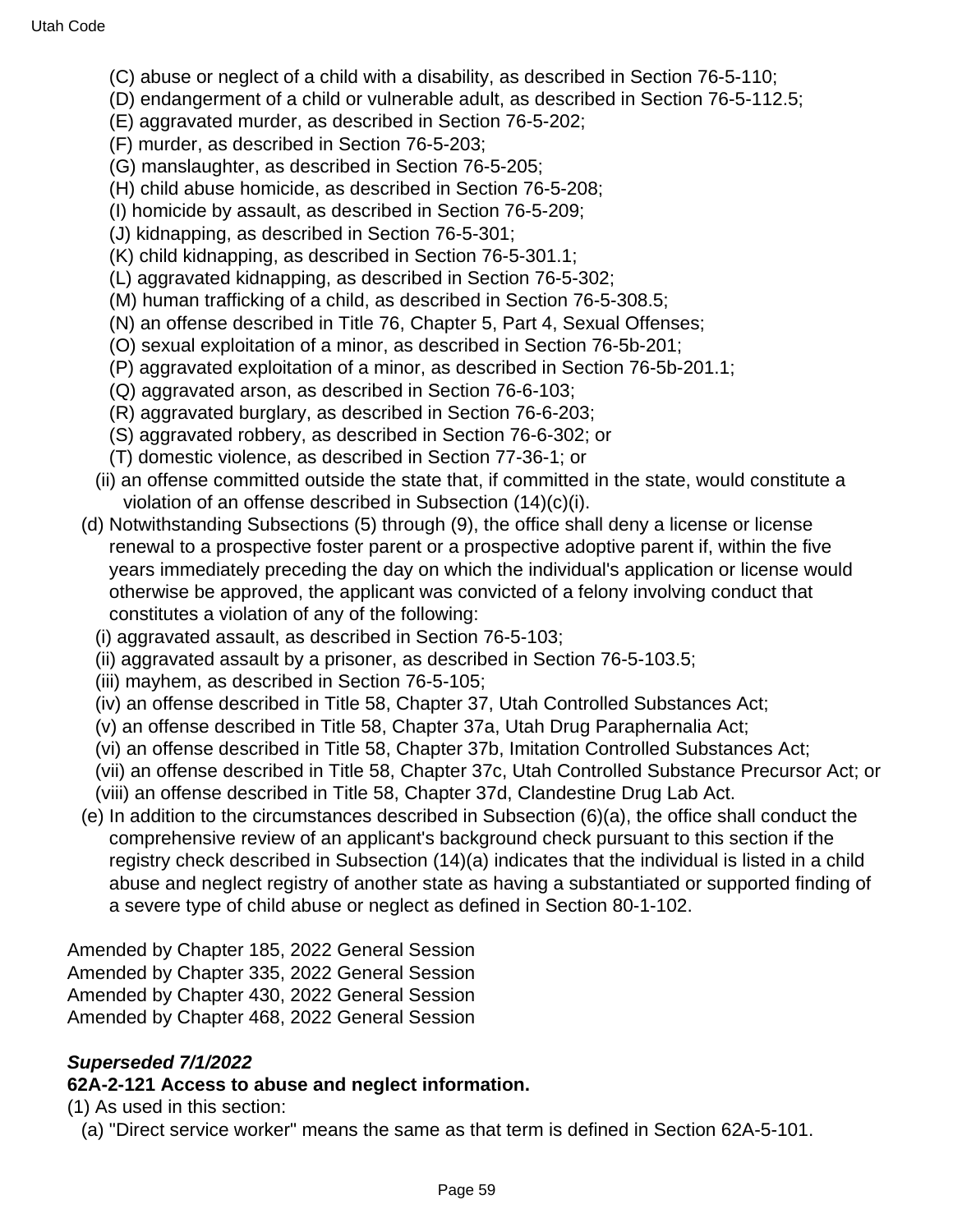- (b) "Personal care attendant" means the same as that term is defined in Section 62A-3-101.
- (2) With respect to a licensee, a direct service worker, or a personal care attendant, the department may access only the Licensing Information System of the Division of Child and Family Services created by Section 62A-4a-1006 and juvenile court records under Subsection 80-3-404(6), for the purpose of:
	- (a)
		- (i) determining whether a person associated with a licensee, with direct access to children:
			- (A) is listed in the Licensing Information System; or
			- (B) has a substantiated finding by a juvenile court of a severe type of child abuse or neglect under Subsections 80-3-404(1) and (2); and
		- (ii) informing a licensee that a person associated with the licensee:
			- (A) is listed in the Licensing Information System; or
			- (B) has a substantiated finding by a juvenile court of a severe type of child abuse or neglect under Subsections 80-3-404(1) and (2);
	- (b)
		- (i) determining whether a direct service worker:
			- (A) is listed in the Licensing Information System; or
			- (B) has a substantiated finding by a juvenile court of a severe type of child abuse or neglect under Subsections 80-3-404(1) and (2); and
		- (ii) informing a direct service worker or the direct service worker's employer that the direct service worker:
			- (A) is listed in the Licensing Information System; or
			- (B) has a substantiated finding by a juvenile court of a severe type of child abuse or neglect under Subsections 80-3-404(1) and (2); or
	- (c)
		- (i) determining whether a personal care attendant:
			- (A) is listed in the Licensing Information System; or
			- (B) has a substantiated finding by a juvenile court of a severe type of child abuse or neglect under Subsections 80-3-404(1) and (2); and
		- (ii) informing a person described in Subsections 62A-3-101(9)(a)(i) through (iv) that a personal care attendant:
			- (A) is listed in the Licensing Information System; or
			- (B) has a substantiated finding by a juvenile court of a severe type of child abuse or neglect under Subsections 80-3-404(1) and (2).
- (3) Notwithstanding Subsection (2), the department may access the Division of Child and Family Services' Management Information System under Section 62A-4a-1003:
	- (a) for the purpose of licensing and monitoring foster parents;
	- (b) for the purposes described in Subsection 62A-4a-1003(1)(d); and
	- (c) for the purpose described in Section 62A-1-118.
- (4) The department shall receive and process personal identifying information under Subsection 62A-2-120(1) for the purposes described in Subsection (2).
- (5) The department shall adopt rules under Title 63G, Chapter 3, Utah Administrative Rulemaking Act, consistent with this chapter, defining the circumstances under which a person may have direct access or provide services to children when:
	- (a) the person is listed in the Licensing Information System of the Division of Child and Family Services created by Section 62A-4a-1006; or
	- (b) juvenile court records show that a court made a substantiated finding under Section 80-3-404, that the person committed a severe type of child abuse or neglect.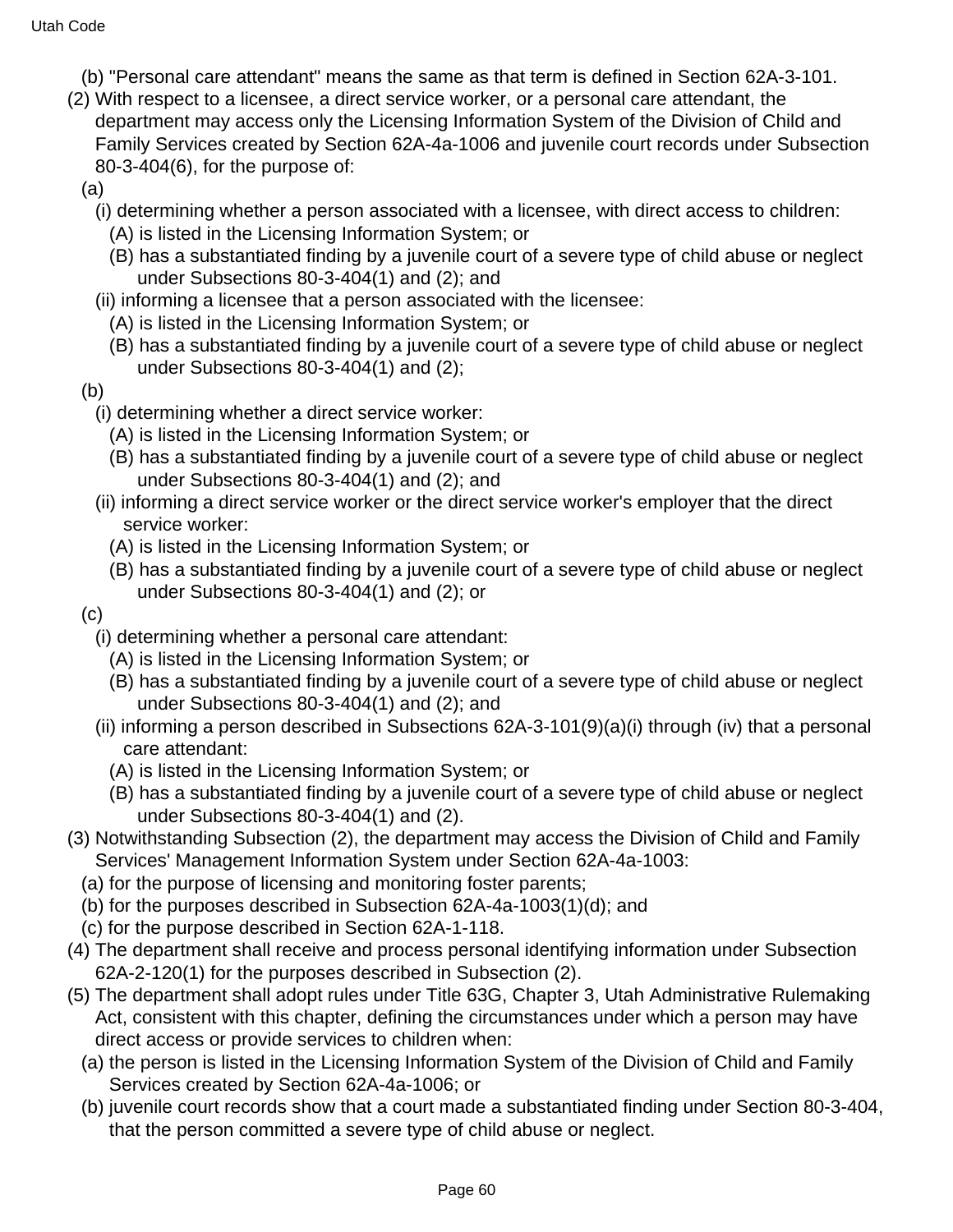Amended by Chapter 262, 2021 General Session

## **Effective 7/1/2022**

#### **Superseded 9/1/2022**

#### **62A-2-121 Access to abuse and neglect information.**

- (1) As used in this section:
	- (a) "Direct service worker" means the same as that term is defined in Section 62A-5-101.
	- (b) "Personal care attendant" means the same as that term is defined in Section 62A-3-101.
- (2) With respect to a licensee, a direct service worker, or a personal care attendant, the department may access only the Licensing Information System of the Division of Child and Family Services created by Section 62A-4a-1006 and juvenile court records under Subsection 80-3-404(6), for the purpose of:
	- (a)
		- (i) determining whether a person associated with a licensee, with direct access to children:
			- (A) is listed in the Licensing Information System; or
			- (B) has a substantiated finding by a juvenile court of a severe type of child abuse or neglect under Subsections 80-3-404(1) and (2); and
		- (ii) informing a licensee that a person associated with the licensee:
			- (A) is listed in the Licensing Information System; or
			- (B) has a substantiated finding by a juvenile court of a severe type of child abuse or neglect under Subsections 80-3-404(1) and (2);

```
(b)
```
- (i) determining whether a direct service worker:
	- (A) is listed in the Licensing Information System; or
	- (B) has a substantiated finding by a juvenile court of a severe type of child abuse or neglect under Subsections 80-3-404(1) and (2); and
- (ii) informing a direct service worker or the direct service worker's employer that the direct service worker:
	- (A) is listed in the Licensing Information System; or
	- (B) has a substantiated finding by a juvenile court of a severe type of child abuse or neglect under Subsections 80-3-404(1) and (2); or
- (c)
	- (i) determining whether a personal care attendant:
		- (A) is listed in the Licensing Information System; or
		- (B) has a substantiated finding by a juvenile court of a severe type of child abuse or neglect under Subsections 80-3-404(1) and (2); and
	- (ii) informing a person described in Subsections 62A-3-101(9)(a)(i) through (iv) that a personal care attendant:
		- (A) is listed in the Licensing Information System; or
		- (B) has a substantiated finding by a juvenile court of a severe type of child abuse or neglect under Subsections 80-3-404(1) and (2).
- (3) Notwithstanding Subsection (2), the department may access the Division of Child and Family Services' Management Information System under Section 62A-4a-1003:
	- (a) for the purpose of licensing and monitoring foster parents;
	- (b) for the purposes described in Subsection 62A-4a-1003(1)(d); and
	- (c) for the purpose described in Section 26B-1-211.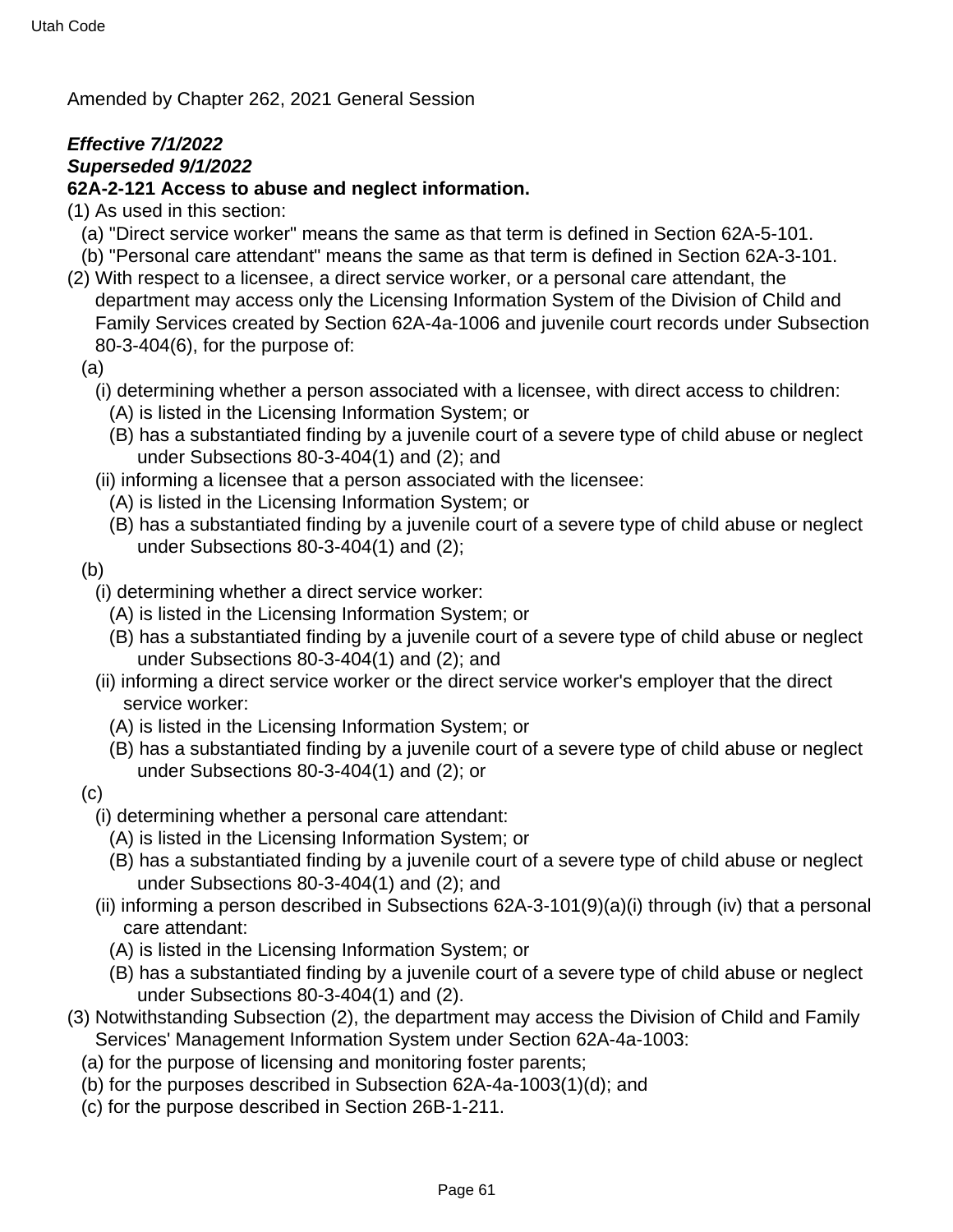- (4) The department shall receive and process personal identifying information under Subsection 62A-2-120(1) for the purposes described in Subsection (2).
- (5) The department shall adopt rules under Title 63G, Chapter 3, Utah Administrative Rulemaking Act, consistent with this chapter, defining the circumstances under which a person may have direct access or provide services to children when:
	- (a) the person is listed in the Licensing Information System of the Division of Child and Family Services created by Section 62A-4a-1006; or
	- (b) juvenile court records show that a court made a substantiated finding under Section 80-3-404, that the person committed a severe type of child abuse or neglect.

Amended by Chapter 255, 2022 General Session

# **Effective 9/1/2022**

# **62A-2-121 Access to abuse and neglect information.**

(1) As used in this section:

- (a) "Direct service worker" means the same as that term is defined in Section 62A-5-101.
- (b) "Personal care attendant" means the same as that term is defined in Section 62A-3-101.
- (2) With respect to a licensee, a direct service worker, or a personal care attendant, the department may access only the Licensing Information System of the Division of Child and Family Services created by Section 80-2-1002 and juvenile court records under Subsection 80-3-404(4), for the purpose of:

(a)

- (i) determining whether a person associated with a licensee, with direct access to children:
	- (A) is listed in the Licensing Information System; or
	- (B) has a substantiated finding by a juvenile court of a severe type of child abuse or neglect under Subsections 80-3-404(1) and (2); and
- (ii) informing a licensee that a person associated with the licensee:
	- (A) is listed in the Licensing Information System; or
	- (B) has a substantiated finding by a juvenile court of a severe type of child abuse or neglect under Subsections 80-3-404(1) and (2);
- (b)
	- (i) determining whether a direct service worker:
		- (A) is listed in the Licensing Information System; or
		- (B) has a substantiated finding by a juvenile court of a severe type of child abuse or neglect under Subsections 80-3-404(1) and (2); and
	- (ii) informing a direct service worker or the direct service worker's employer that the direct service worker:
		- (A) is listed in the Licensing Information System; or
		- (B) has a substantiated finding by a juvenile court of a severe type of child abuse or neglect under Subsections 80-3-404(1) and (2); or
- (c)
	- (i) determining whether a personal care attendant:
		- (A) is listed in the Licensing Information System; or
		- (B) has a substantiated finding by a juvenile court of a severe type of child abuse or neglect under Subsections 80-3-404(1) and (2); and
	- (ii) informing a person described in Subsections 62A-3-101(9)(a)(i) through (iv) that a personal care attendant:
		- (A) is listed in the Licensing Information System; or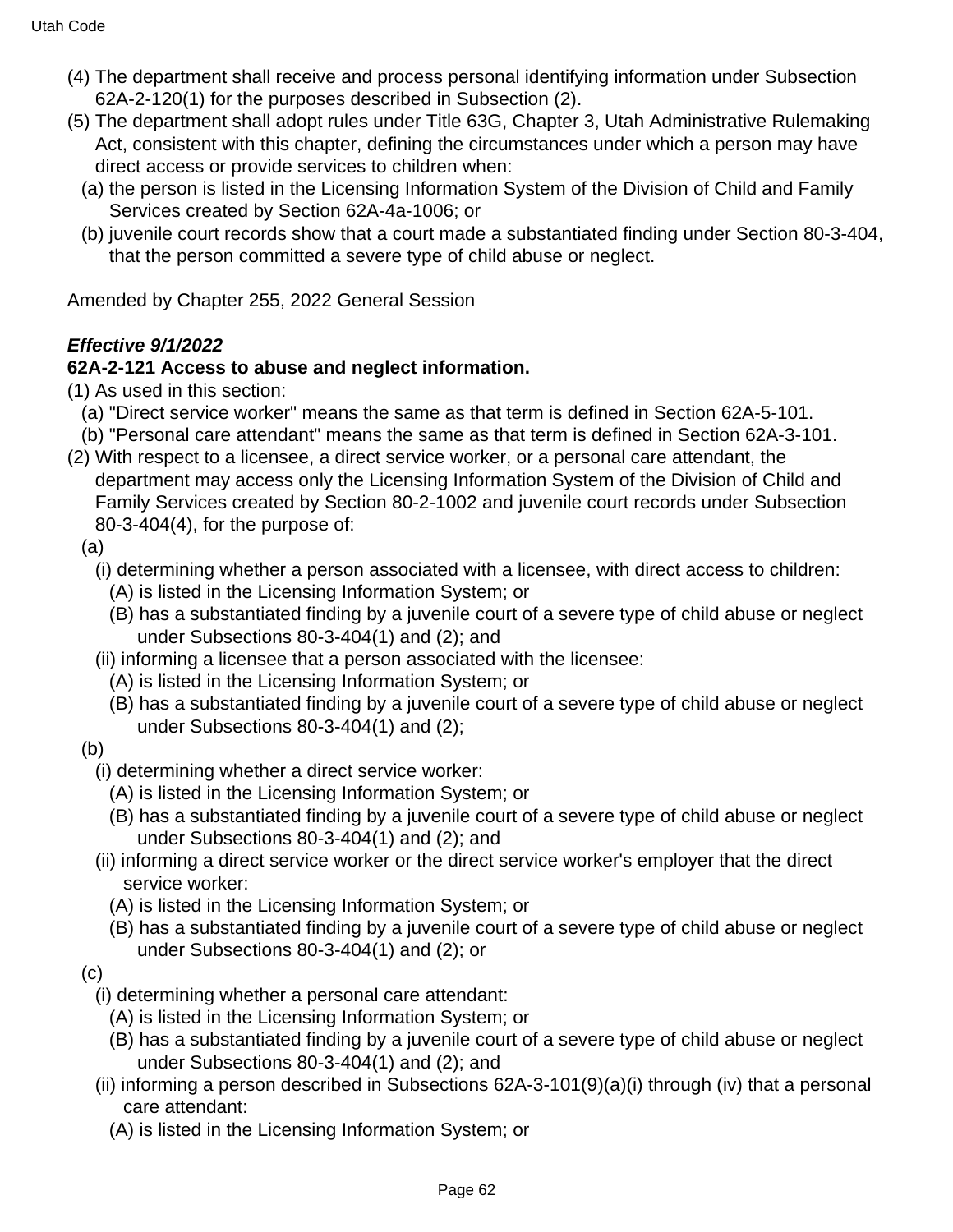- (B) has a substantiated finding by a juvenile court of a severe type of child abuse or neglect under Subsections 80-3-404(1) and (2).
- (3) Notwithstanding Subsection (2), the department may access the Division of Child and Family Services' Management Information System under Section 80-2-1001:
	- (a) for the purpose of licensing and monitoring foster parents;
	- (b) for the purposes described in Subsection 80-2-1001(5)(b)(iii); and
	- (c) for the purpose described in Section 26B-1-211.
- (4) The department shall receive and process personal identifying information under Subsection 62A-2-120(1) for the purposes described in Subsection (2).
- (5) The department shall adopt rules under Title 63G, Chapter 3, Utah Administrative Rulemaking Act, consistent with this chapter, defining the circumstances under which a person may have direct access or provide services to children when:
	- (a) the person is listed in the Licensing Information System of the Division of Child and Family Services created by Section 80-2-1002; or
	- (b) juvenile court records show that a court made a substantiated finding under Section 80-3-404, that the person committed a severe type of child abuse or neglect.

Amended by Chapter 255, 2022 General Session Amended by Chapter 335, 2022 General Session

### **62A-2-122 Access to vulnerable adult abuse and neglect information.**

- (1) For purposes of this section:
	- (a) "Direct service worker" means the same as that term is defined in Section 62A-5-101.
	- (b) "Personal care attendant" means the same as that term is defined in Section 62A-3-101.
- (2) With respect to a licensee, a direct service worker, or a personal care attendant, the department may access the database created by Section 62A-3-311.1 for the purpose of:
	- (a)
		- (i) determining whether a person associated with a licensee, with direct access to vulnerable adults, has a supported or substantiated finding of:
			- (A) abuse;
			- (B) neglect; or
			- (C) exploitation; and
		- (ii) informing a licensee that a person associated with the licensee has a supported or substantiated finding of:
			- (A) abuse;
			- (B) neglect; or
			- (C) exploitation;
	- (b)
		- (i) determining whether a direct service worker has a supported or substantiated finding of: (A) abuse;
			- (B) neglect; or
			- (C) exploitation; and
		- (ii) informing a direct service worker or the direct service worker's employer that the direct service worker has a supported or substantiated finding of:
			- (A) abuse;
			- (B) neglect; or
			- (C) exploitation; or
	- (c)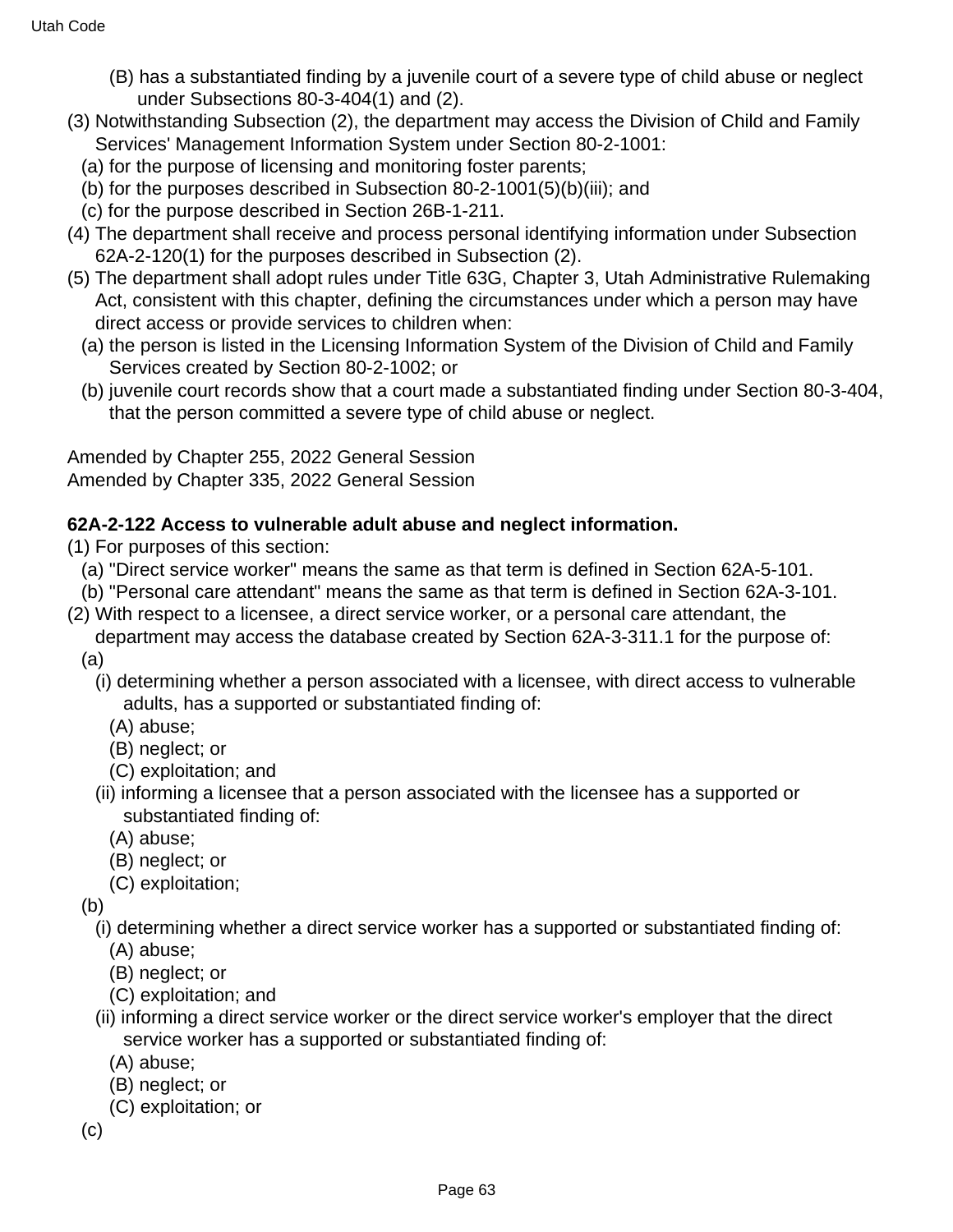- (i) determining whether a personal care attendant has a supported or substantiated finding of: (A) abuse;
	-
	- (B) neglect; or (C) exploitation; and
- (ii) informing a person described in Subsections  $62A-3-101(9)(a)(i)$  through (iv) that a personal care attendant has a supported or substantiated finding of:
	- (A) abuse;
	- (B) neglect; or
	- (C) exploitation.
- (3) The department shall receive and process personal identifying information under Subsection 62A-2-120(1) for the purposes described in Subsection (2).
- (4) The department shall adopt rules under Title 63G, Chapter 3, Utah Administrative Rulemaking Act, consistent with this chapter and Title 62A, Chapter 3, Part 3, Abuse, Neglect, or Exploitation of a Vulnerable Adult, defining the circumstances under which a person may have direct access or provide services to vulnerable adults when the person is listed in the statewide database of the Division of Aging and Adult Services created by Section 62A-3-311.1 as having a supported or substantiated finding of abuse, neglect, or exploitation.

Amended by Chapter 348, 2016 General Session

### **62A-2-123 Congregate care program regulation.**

- (1) A congregate care program may not use a cruel, severe, unusual, or unnecessary practice on a child, including:
	- (a) a strip search unless the congregate care program determines and documents that a strip search is necessary to protect an individual's health or safety;
	- (b) a body cavity search unless the congregate care program determines and documents that a body cavity search is necessary to protect an individual's health or safety;
	- (c) inducing pain to obtain compliance;
	- (d) hyperextending joints;
	- (e) peer restraints;
	- (f) discipline or punishment that is intended to frighten or humiliate;
	- (g) requiring or forcing the child to take an uncomfortable position, including squatting or bending;
	- (h) for the purpose of punishing or humiliating, requiring or forcing the child to repeat physical movements or physical exercises such as running laps or performing push-ups;
	- (i) spanking, hitting, shaking, or otherwise engaging in aggressive physical contact;
	- (j) denying an essential program service;
	- (k) depriving the child of a meal, water, rest, or opportunity for toileting;
	- (l) denying shelter, clothing, or bedding;
	- (m) withholding personal interaction, emotional response, or stimulation;
	- (n) prohibiting the child from entering the residence;
	- (o) abuse as defined in Section 80-1-102; and
	- (p) neglect as defined in Section 80-1-102.
- (2) Before a congregate care program may use a restraint or seclusion, the congregate care program shall:
	- (a) develop and implement written policies and procedures that:
		- (i) describe the circumstances under which a staff member may use a restraint or seclusion;
		- (ii) describe which staff members are authorized to use a restraint or seclusion;
		- (iii) describe procedures for monitoring a child that is restrained or in seclusion;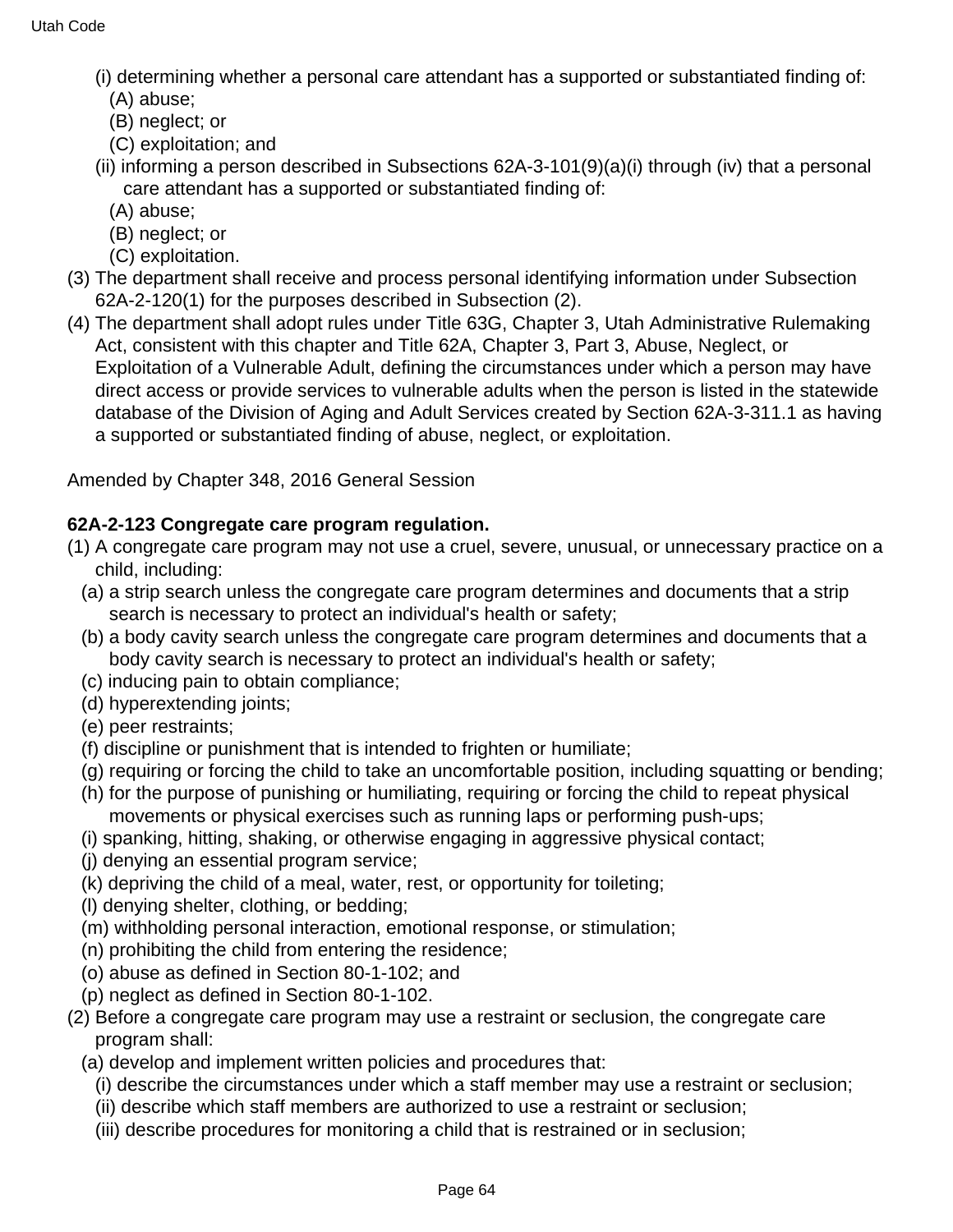- (iv) describe time limitations on the use of a restraint or seclusion;
- (v) require immediate and continuous review of the decision to use a restraint or seclusion;
- (vi) require documenting the use of a restraint or seclusion;
- (vii) describe record keeping requirements for records related to the use of a restraint or seclusion;
- (viii) to the extent practicable, require debriefing the following individuals if debriefing would not interfere with an ongoing investigation, violate any law or regulation, or conflict with a child's treatment plan:
	- (A) each witness to the event;
	- (B) each staff member involved; and
- (C) the child who was restrained or in seclusion;
- (ix) include a procedure for complying with Subsection (5); and
- (x) provide an administrative review process and required follow up actions after a child is restrained or put in seclusion; and
- (b) consult with the office to ensure that the congregate care program's written policies and procedures align with applicable law.
- (3) A congregate care program:
	- (a) may use a passive physical restraint only if the passive physical restraint is supported by a nationally or regionally recognized curriculum focused on non-violent interventions and deescalation techniques;
	- (b) may not use a chemical or mechanical restraint unless the office has authorized the congregate care program to use a chemical or mechanical restraint;
	- (c) shall ensure that a staff member that uses a restraint on a child is:
		- (i) properly trained to use the restraint; and
	- (ii) familiar with the child and if the child has a treatment plan, the child's treatment plan; and
	- (d) shall train each staff member on how to intervene if another staff member fails to follow correct procedures when using a restraint.
- (4)
	- (a) A congregate care program:
		- (i) may use seclusion if:
			- (A) the purpose for the seclusion is to ensure the immediate safety of the child or others; and
			- (B) no less restrictive intervention is likely to ensure the safety of the child or others; and
		- (ii) may not use seclusion:
			- (A) for coercion, retaliation, or humiliation; or
			- (B) due to inadequate staffing or for the staff's convenience.
	- (b) While a child is in seclusion, a staff member who is familiar to the child shall actively supervise the child for the duration of the seclusion.
- (5) Subject to the office's review and approval, a congregate care program shall develop:
	- (a) suicide prevention policies and procedures that describe:
		- (i) how the congregate care program will respond in the event a child exhibits self-injurious, self-harm, or suicidal behavior;
		- (ii) warning signs of suicide;
		- (iii) emergency protocol and contacts;
		- (iv) training requirements for staff, including suicide prevention training;
		- (v) procedures for implementing additional supervision precautions and for removing any additional supervision precautions;
		- (vi) suicide risk assessment procedures;
		- (vii) documentation requirements for a child's suicide ideation and self-harm;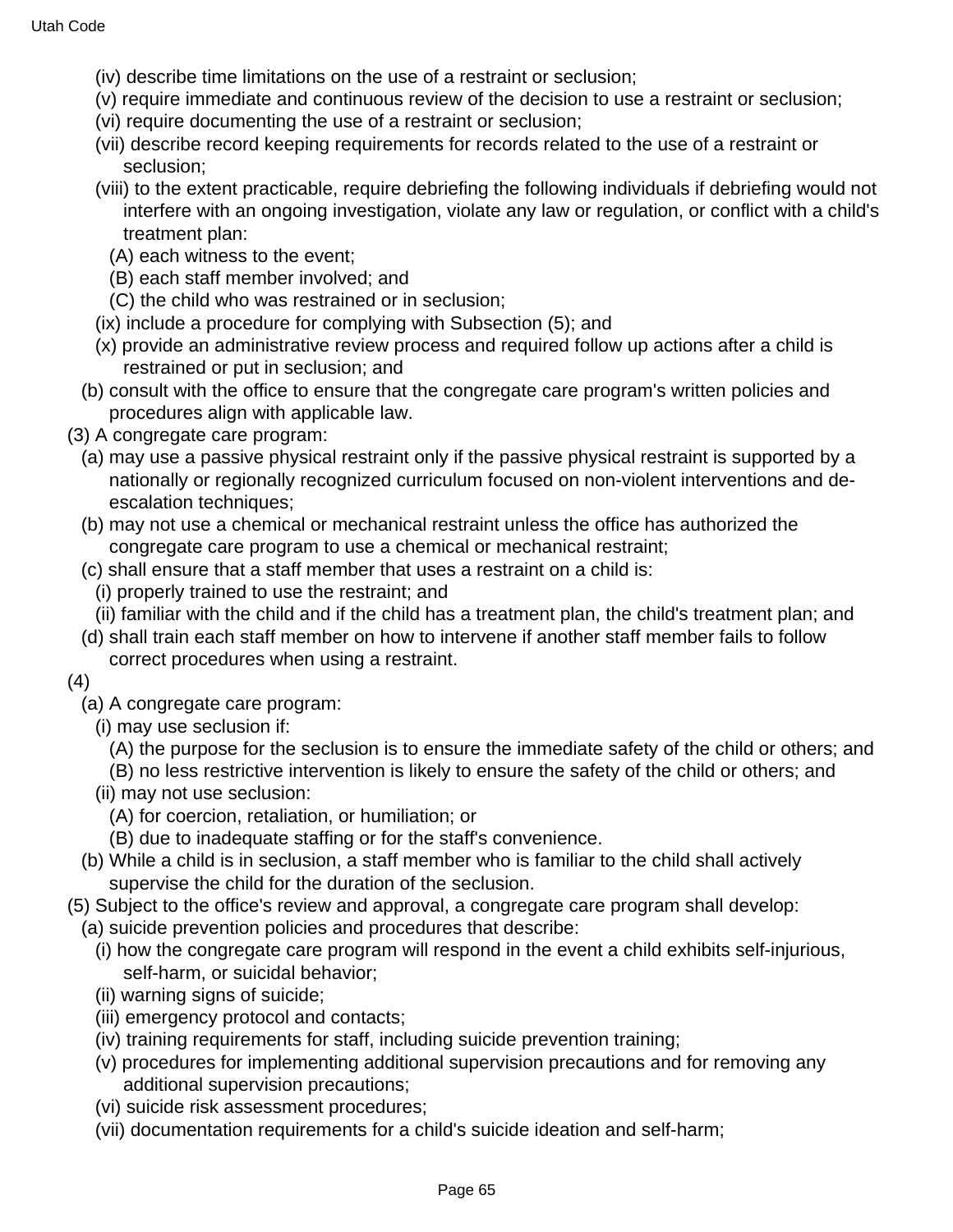- (viii) special observation precautions for a child exhibiting warning signs of suicide;
- (ix) communication procedures to ensure all staff are aware of a child who exhibits warning signs of suicide;
- (x) a process for tracking suicide behavioral patterns; and
- (xi) a post-intervention plan with identified resources; and
- (b) based on state law and industry best practices, policies and procedures for managing a child's behavior during the child's participation in the congregate care program.

(6)

- (a) A congregate care program:
	- (i) subject to Subsection (6)(b), shall facilitate weekly confidential voice-to-voice communication between a child and the child's parents, guardian, foster parents, and siblings, as applicable;
	- (ii) shall ensure that the communication described in Subsection  $(6)(a)(i)$  complies with the child's treatment plan, if any; and
	- (iii) may not use family contact as an incentive for proper behavior or withhold family contact as a punishment.
- (b) For the communication described in Subsection (6)(a)(i), a congregate care program may not:
	- (i) deny the communication unless state law or a court order prohibits the communication; or
	- (ii) modify the frequency or form of the communication unless:
		- (A) the office approves the modification; or
		- (B) state law or a court order prohibits the frequency or the form of the communication.

Amended by Chapter 468, 2022 General Session

#### **62A-2-124 Human services program non-discrimination.**

A human services program:

- (1) shall perform an individualized assessment when classifying and placing an individual in programs and living environments; and
- (2) subject to the office's review and approval, shall create policies and procedures that include:
	- (a) a description of what constitutes sex and gender based abuse, discrimination, and harassment;
	- (b) procedures for preventing and reporting abuse, discrimination, and harassment; and
	- (c) procedures for teaching effective and professional communication with individuals of all sexual orientations and genders.

Enacted by Chapter 400, 2021 General Session

#### **62A-2-125 Congregate care program requirements.**

(1) As used in this section, "disruption plan" means a child specific plan used:

- (a) when the private-placement child stops receiving services from a congregate care program; and
- (b) for transporting a private-placement child to a parent or guardian or to another congregate care program.
- (2) A congregate care program shall keep the following for a private-placement child whose parent or guardian lives outside the state:
	- (a) regularly updated contact information for the parent or guardian that lives outside the state; and
	- (b) a disruption plan.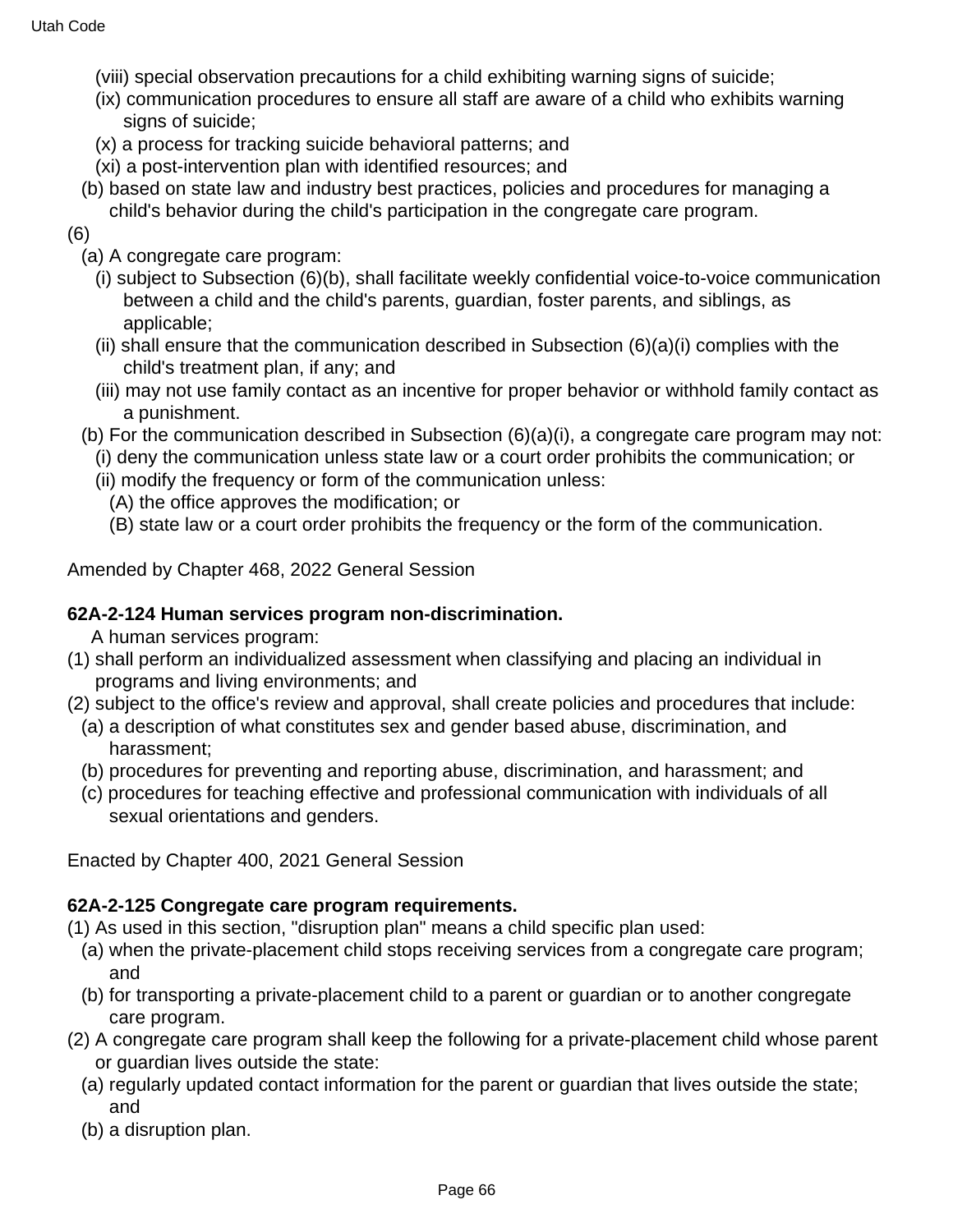- (3) If a private-placement child whose parent or guardian resides outside the state leaves a congregate care program without following the child's disruption plan, the congregate care program shall:
	- (a) notify the parent or guardian, office, and local law enforcement authorities;
	- (b) assist the state in locating the private-placement child; and
	- (c) after the child is located, transport the private-placement child:
		- (i) to a parent or guardian;
		- (ii) back to the congregate care program; or
		- (iii) to another congregate care program.
- (4) This section does not apply to a guardian that is a state or agency.
- (5) The office shall make rules in accordance with Title 63G, Chapter 3, Utah Administrative Rulemaking Act, describing:
	- (a) additional mandatory provisions for a disruption plan; and
	- (b) how a congregate care program shall notify the office when a private-placement child begins receiving services.

Enacted by Chapter 117, 2021 General Session

## **Effective 9/1/2022**

## **62A-2-127 Child-placing agency responsibility for educational services -- Payment of costs.**

- (1) A child-placing agency shall ensure that the requirements of Subsections 53G-6-202(2) and 53G-6-203(1) are met through the provision of appropriate educational services for all children served in the state by the child-placing agency.
- (2)
	- (a) If the educational services described in Subsection (1) are provided through a public school and the custodial parent or legal guardian resides outside the state, the child-placing agency shall pay all educational costs required under Sections 53G-6-306 and 53G-7-503.
	- (b) If the educational services described in Subsection (1) are provided through a public school and the custodial parent or legal guardian resides within the state, then the child-placing agency shall pay all educational costs required under Section 53G-7-503.
- (3) A child in the custody or under the care of a Utah state agency is exempt from the payment of fees required under Subsection (2).
- (4) A public school shall admit any child living within the public school's boundaries who is under the supervision of a child-placing agency upon payment by the child-placing agency of the tuition and fees required under Subsection (2).

Renumbered and Amended by Chapter 334, 2022 General Session

#### **62A-2-128 Youth transportation company registration.**

- (1) The office shall establish a registration system for youth transportation companies.
- (2) The office shall establish a fee:
- (a) under Section 63J-1-504 that does not exceed \$500; and
- (b) that when paid by all registrants generates sufficient revenue to cover or substantially cover the costs for the creation and maintenance of the registration system.
- (3) A youth transportation company shall:
	- (a) register with the office; and
	- (b) provide the office:
	- (i) proof of a business insurance policy that provides at least \$1,000,000 in coverage; and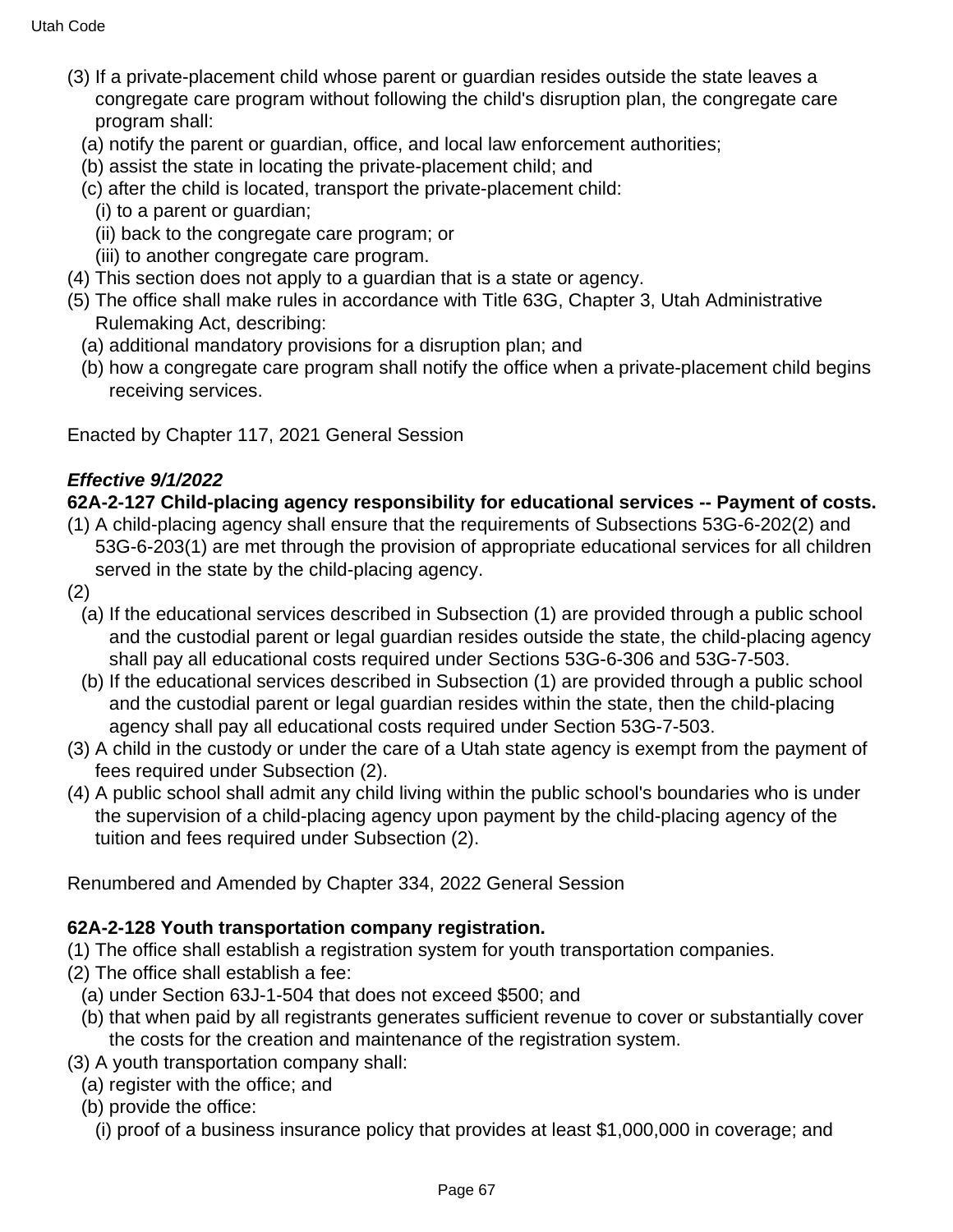- (ii) a valid business license from the state where the youth transportation company is headquartered.
- (4) In accordance with Title 63G, Chapter 3, Utah Administrative Rulemaking Act, the office shall make rules to implement this section.

Enacted by Chapter 468, 2022 General Session

## **Chapter 3 Aging and Adult Services**

## **Part 1**

# **Division and Board of Aging and Adult Services**

#### **62A-3-101 Definitions.**

As used in this chapter:

- (1) "Adult" or "high risk adult" means a person 18 years of age or older who experiences a condition:
	- (a) that places the person at a high risk of being unable to care for himself:
		- (i) as determined by assessment; and
		- (ii) due to the onset of a physical or cognitive impairment or frailty; and
	- (b) for which the person is not eligible to receive services under:
		- (i)Chapter 5, Services for People with Disabilities; or
		- (ii)Chapter 15, Substance Abuse and Mental Health Act.
- (2) "Aging" and "aged" means a person 60 years of age or older.
- (3) "Area agency" means an area agency that provides services to the aged, high risk adults, or both within a planning and service area.
- (4) "Area agency on aging" means a public or private nonprofit agency or office designated by the division to:
	- (a) operate within a planning and service area of the state; and
	- (b) develop and implement a broad range of services for the aged in the area described in Subsection (4)(a).
- (5) "Area agency on high risk adults" means a public or private nonprofit agency or office designated by the division to:
	- (a) operate within a planning and service area of the state; and
	- (b) develop and implement services for high risk adults in the area described in Subsection (5) (a).
- (6) "Board" means the Board of Aging and Adult Services.
- (7) "Director" means the director of the division.
- (8) "Division" means the Division of Aging and Adult Services within the department.
- (9) "Personal care attendant" means a person who:
	- (a) is selected by:
		- (i) an aged person;
		- (ii) an agent of an aged person;
		- (iii) a high risk adult; or
		- (iv) an agent of a high risk adult; and
	- (b) provides personal services to the: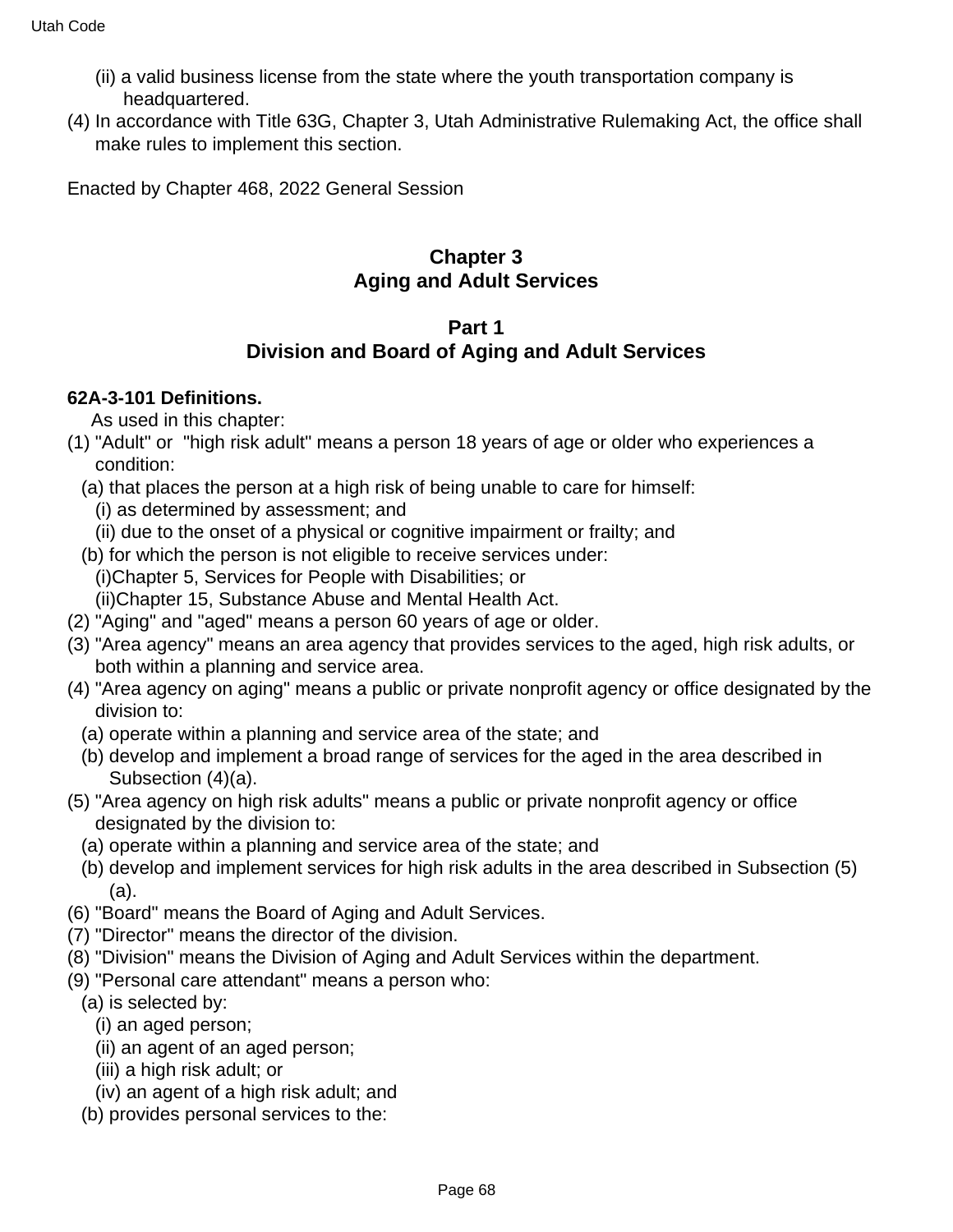- (i) aged person described in Subsection (9)(a)(i); or
- (ii) high risk adult described in Subsection (9)(a)(iii).

(10) "Personal services" means nonmedical care and support, including assisting a person with:

- (a) meal preparation;
- (b) eating;
- (c) bathing;
- (d) dressing;
- (e) personal hygiene; or
- (f) daily living activities.
- (11) "Planning and service area" means a geographical area of the state designated by the division for purposes of planning, development, delivery, and overall administration of services for the aged or high risk adults.
- (12)
	- (a) "Public funds" means state or federal funds that are disbursed by:
		- (i) the Department of Health;
		- (ii) the division;
		- (iii) an area agency; or
		- (iv) an area agency on aging.
	- (b) "Public funds" includes:
		- (i) Medicaid funds; and
		- (ii) Medicaid waiver funds.

Amended by Chapter 107, 2005 General Session

#### **62A-3-102 Division created.**

 There is created a Division of Aging and Adult Services within the department, under the administration and general supervision of the executive director.

Amended by Chapter 181, 1990 General Session

#### **62A-3-103 Director of division -- Appointment -- Qualifications.**

- (1) The director of the division shall be appointed by the executive director with the concurrence of the board.
- (2) The director shall have a bachelor's degree from an accredited university or college, be experienced in administration, and be knowledgeable in matters concerning the aging and adult populations.
- (3) The director is the administrative head of the division.

Amended by Chapter 104, 1992 General Session

## **62A-3-104 Authority of division.**

- (1) The division is the sole state agency, as defined by the Older Americans Act of 1965, 42 U.S.C. 3001 et seq., to:
	- (a) serve as an effective and visible advocate for the aging and adult population of this state;
	- (b) develop and administer a state plan under the policy direction of the board; and
	- (c) take primary responsibility for state activities relating to provisions of the Older Americans Act of 1965, as amended.
- (2)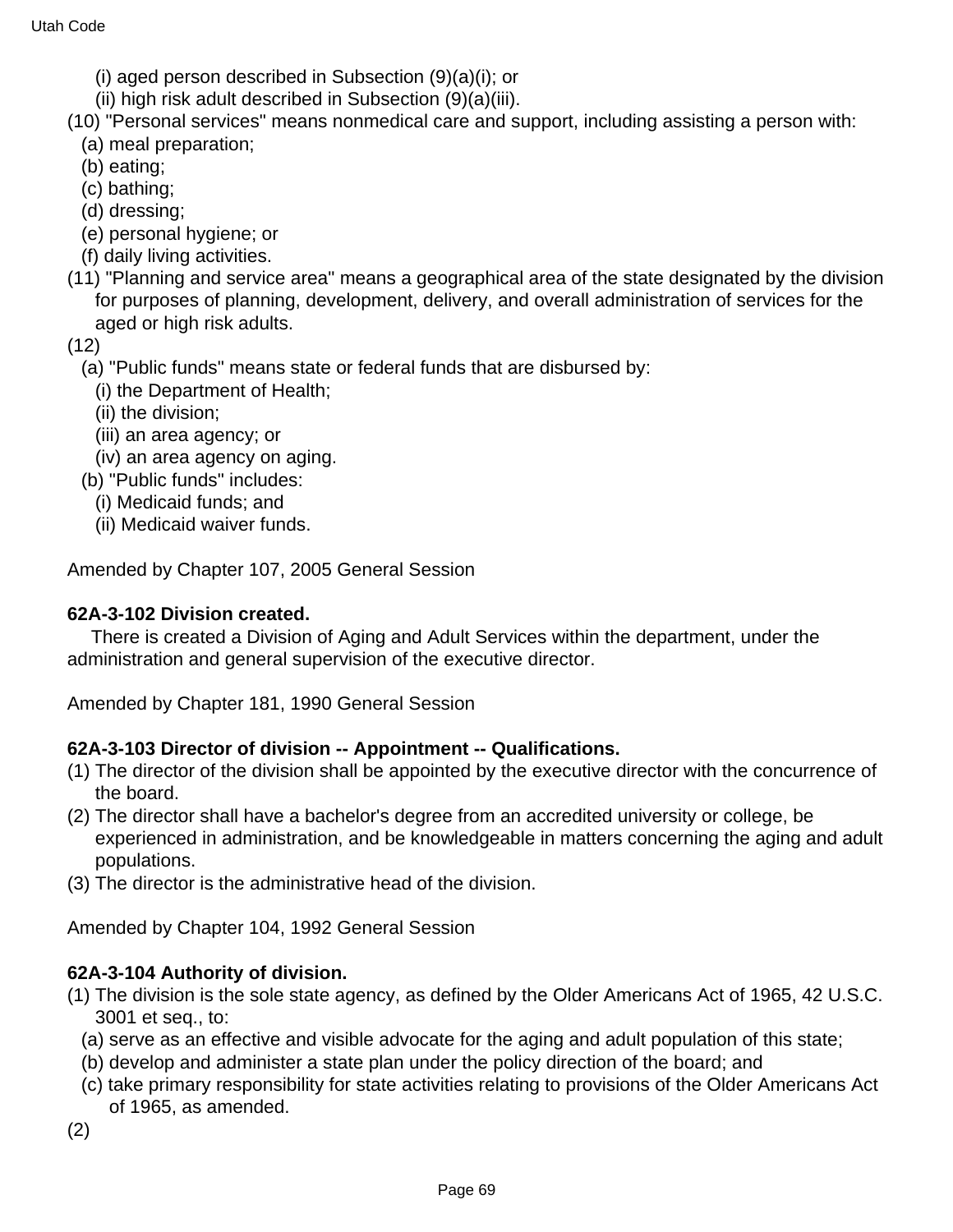- (a) The division has authority to designate:
	- (i) planning and service areas for the state; and
	- (ii) an area agency on aging within each planning and service area to design and implement a comprehensive and coordinated system of services and programs for the aged within appropriations from the Legislature.
- (b) Designation as an area agency on aging may be withdrawn:
	- (i) upon request of the area agency on aging; or
	- (ii) upon noncompliance with the provisions of the:
		- (A) Older Americans Act of 1965, 42 U.S.C. 3001 et seq.;
		- (B) federal regulations enacted under the Older Americans Act of 1965, 42 U.S.C. 3001 et seq.;
		- (C) provisions of this chapter; or
		- (D) rules, policies, or procedures established by the division.
- (3)
	- (a) The division has the authority to designate:
		- (i) planning and service areas for the state; and
		- (ii) subject to Subsection (3)(b), an area agency on high risk adults within each planning and service area to design and implement a comprehensive and coordinated system of case management and programs for high risk adults within appropriations from the Legislature.
	- (b) For purposes of Subsection (3)(a)(ii), before October 1, 1998, the division shall designate as the area agency on high risk adults in a planning and service area:
		- (i) the area agency on aging that operates within the same geographic area if that agency requests, before July 1, 1998, to expand that agency's current contract with the division to include the responsibility of:
			- (A) being the area agency on high risk adults; or
			- (B) operating the area agency on high risk adults:
				- (I) through joint cooperation with one or more existing area agencies on aging; and
				- (II) without reducing geographical coverage in any service area; or
		- (ii) a public or private nonprofit agency or office if the area agency on aging that operates within the same geographic area has not made a request in accordance with Subsection (3)(b)(i).
	- (c)
		- (i) Area agencies on high risk adults shall be in operation before July 1, 1999.
		- (ii) The division's efforts to establish area agencies on high risk adults shall start with counties with a population of more than 150,000 people.
	- (d) Designation as an area agency on high risk adults may be withdrawn:
		- (i) upon request by the area agency; or
		- (ii) upon noncompliance with:
			- (A) state law;
			- (B) federal law; or
			- (C) rules, policies, or procedures established by the division.
- (4)
	- (a) The division may, by following the procedures and requirements of Title 63J, Chapter 5, Federal Funds Procedures Act:
		- (i) seek federal grants, loans, or participation in federal programs; and
		- (ii) receive and distribute state and federal funds for the division's programs and services to the aging and adult populations of the state.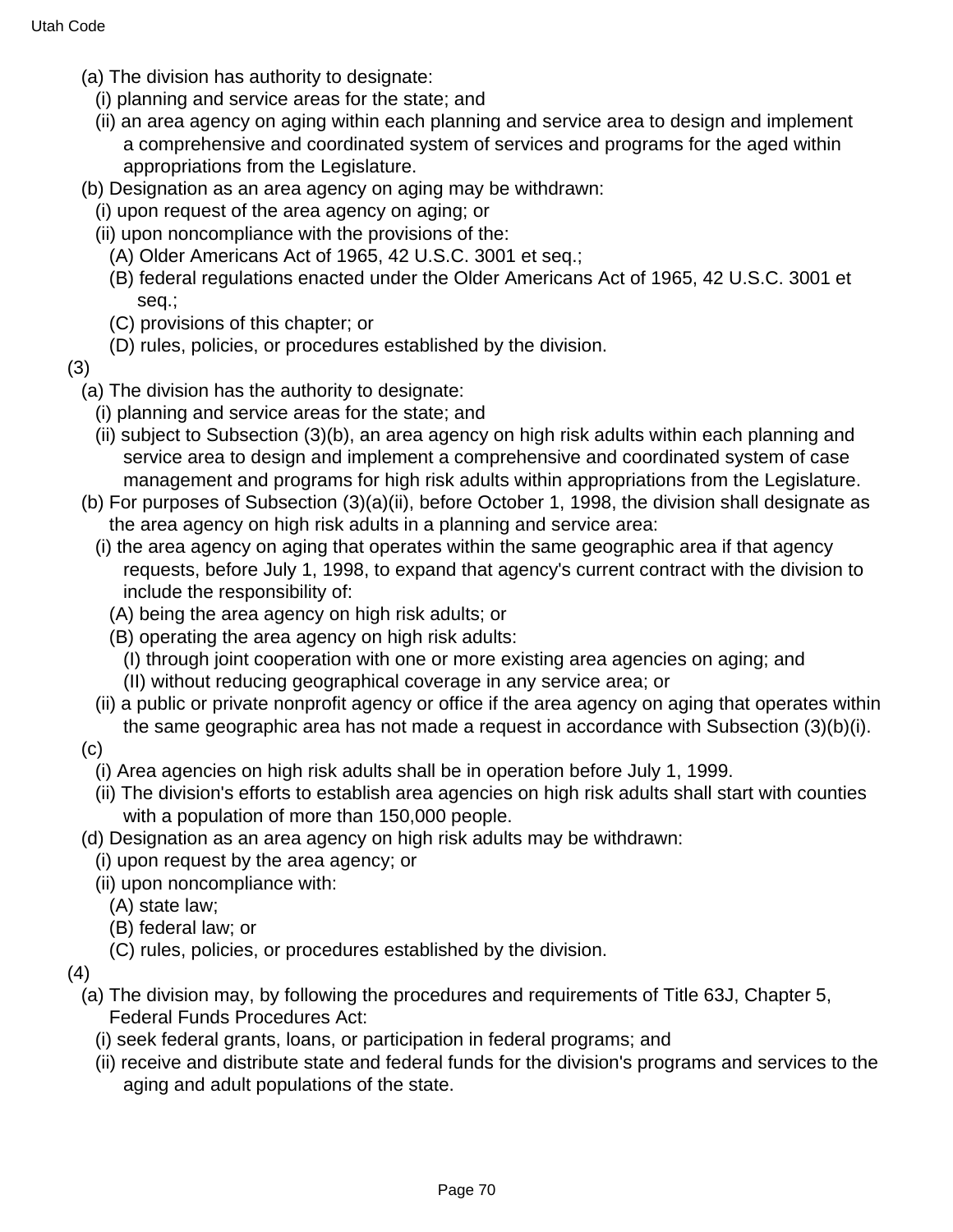- (b) The division may not disburse public funds to a personal care attendant as payment for personal services rendered to an aged person or high risk adult, except as provided in Section 62A-3-104.3.
- (5) The division has authority to establish, either directly or by contract, programs of advocacy, monitoring, evaluation, technical assistance, and public education to enhance the quality of life for aging and adult citizens of the state.
- (6) In accordance with the rules of the division and Title 63G, Chapter 6a, Utah Procurement Code, the division may contract with:
	- (a) the governing body of an area agency to provide a comprehensive program of services; or
	- (b) public and private entities for special services.
- (7) The division has authority to provide for collection, compilation, and dissemination of information, statistics, and reports relating to issues facing aging and adult citizens.
- (8) The division has authority to prepare and submit reports regarding the operation and administration of the division to the department, the Legislature, and the governor, as requested.
- (9) The division shall:
	- (a) implement and enforce policies established by the board governing all aspects of the division's programs for aging and adult persons in the state;
	- (b) in order to ensure compliance with all applicable state and federal statutes, policies, and procedures, monitor and evaluate programs provided by or under contract with: (i) the division;
		- (ii) area agencies; and
		- (iii) an entity that receives funds from an area agency;
	- (c) examine expenditures of public funds;
	- (d) withhold funds from programs based on contract noncompliance;
	- (e) review and approve plans of area agencies in order to ensure:
	- (i) compliance with division policies; and
	- (ii) a statewide comprehensive program;
	- (f) in order to further programs for aging and adult persons and prevent duplication of services, promote and establish cooperative relationships with:
		- (i) state and federal agencies;
		- (ii) social and health agencies;
		- (iii) education and research organizations; and
		- (iv) other related groups;
	- (g) advocate for the aging and adult populations;
	- (h) promote and conduct research on the problems and needs of aging and adult persons;
	- (i) submit recommendations for changes in policies, programs, and funding to the:
		- (i) governor; and
		- (ii) Legislature; and
	- (j)
		- (i) accept contributions to and administer the funds contained in the "Out and About" Homebound Transportation Assistance Fund created in Section 62A-3-110; and
		- (ii) make rules in accordance with Title 63G, Chapter 3, Utah Administrative Rulemaking Act, to facilitate the administration of the "Out and About" Homebound Transportation Assistance Fund in accordance with Section 62A-3-110.

Amended by Chapter 347, 2012 General Session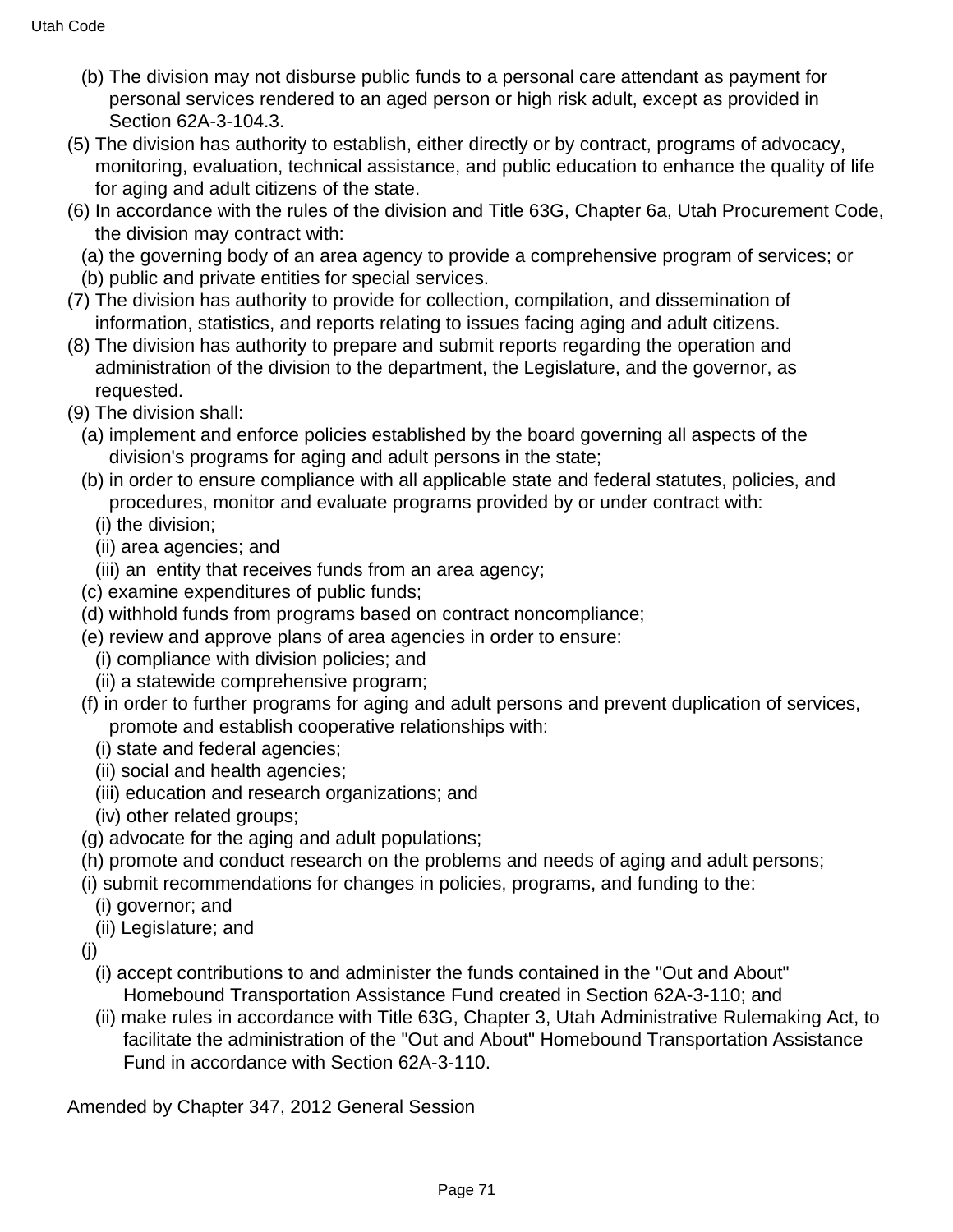#### **62A-3-104.1 Powers and duties of area agencies -- Registration as a limited purpose entity.**

- (1) An area agency that provides services to an aged person, or a high risk adult shall within the area agency's respective jurisdiction:
	- (a) advocate by monitoring, evaluating, and providing input on all policies, programs, hearings, and levies that affect a person described in this Subsection (1);
	- (b) design and implement a comprehensive and coordinated system of services within a designated planning and service area;
	- (c) conduct periodic reviews and evaluations of needs and services;
	- (d) prepare and submit to the division plans for funding and service delivery for services within the designated planning and service area;
	- (e) establish, either directly or by contract, programs licensed under Chapter 2, Licensure of Programs and Facilities;
	- (f)
		- (i) appoint an area director;
		- (ii) prescribe the area director's duties; and
		- (iii) provide adequate and qualified staff to carry out the area plan described in Subsection (1) (d);
	- (g) establish rules not contrary to policies of the board and rules of the division, regulating local services and facilities;
	- (h) operate other services and programs funded by sources other than those administered by the division;
	- (i) establish mechanisms to provide direct citizen input, including an area agency advisory council with a majority of members who are eligible for services from the area agency;
	- (j) establish fee schedules; and
	- (k) comply with the requirements and procedures of:
		- (i)Title 11, Chapter 13, Interlocal Cooperation Act; and
		- (ii)Title 51, Chapter 2a, Accounting Reports from Political Subdivisions, Interlocal Organizations, and Other Local Entities Act.
- (2) Before disbursing any public funds, an area agency shall require that all entities receiving any public funds agree in writing that:
	- (a) the division may examine the entity's program and financial records; and
	- (b) the auditor of the local area agency may examine and audit the entity's program and financial records, if requested by the local area agency.
- (3) An area agency on aging may not disburse public funds to a personal care attendant as payment for personal services rendered to an aged person or high risk adult, except as provided in Section 62A-3-104.3.
- (4)
	- (a) For the purpose of providing services pursuant to this part, a local area agency may receive: (i) property;
		- (ii) grants;
		- (iii) gifts;
		- (iv) supplies;
		- (v) materials;
		- (vi) any benefit derived from the items described in Subsections (4)(a)(i) through (v); and
		- (vii) contributions.
	- (b) If a gift is conditioned upon the gift's use for a specified service or program, the gift shall be used for the specific service or program.
- (5)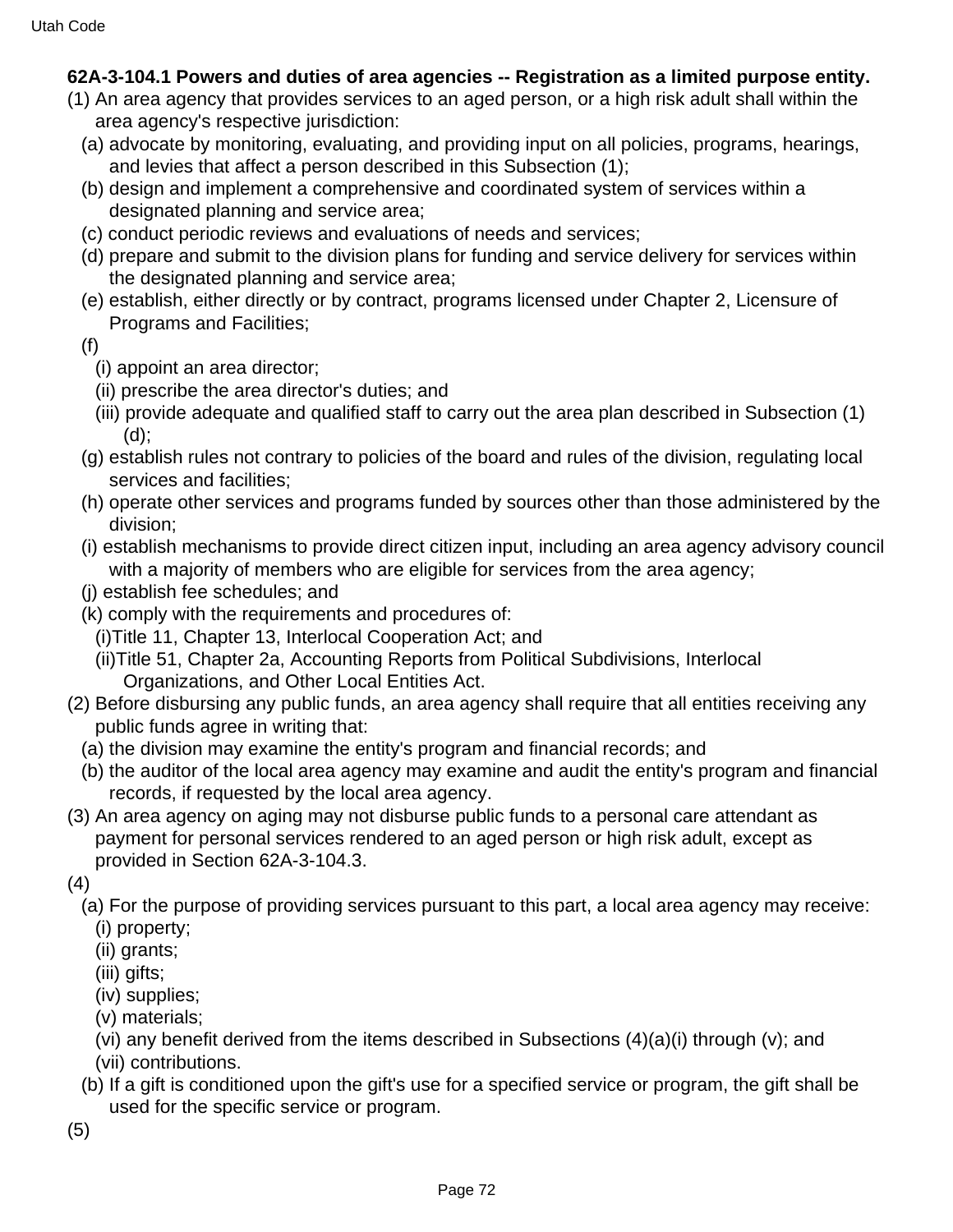- (a) Area agencies shall award all public funds in compliance with:
	- (i) the requirements of Title 63G, Chapter 6a, Utah Procurement Code; or
	- (ii) a county procurement ordinance that requires procurement procedures similar to those described in Subsection (5)(a)(i).
- (b)
	- (i) If all initial bids on a project are rejected, the area agency shall publish a new invitation to bid.
	- (ii) If no satisfactory bid is received by the area agency described in Subsection (5)(b)(i), when the bids received from the second invitation are opened the area agency may execute a contract without requiring competitive bidding.
- (c)
	- (i) An area agency need not comply with the procurement provisions of this section when it disburses public funds to another governmental entity.
	- (ii) For purposes of this Subsection (5)(c), "governmental entity" means any political subdivision or institution of higher education of the state.
- (d)
	- (i) Contracts awarded by an area agency shall be for a:
		- (A) fixed amount; and
		- (B) limited period.
	- (ii) The contracts described in Subsection (5)(d)(i) may be modified due to changes in available funding for the same contract purpose without competition.
- (6) Local area agencies shall comply with:
	- (a) applicable state and federal:
		- (i) statutes;
		- (ii) policies; and
		- (iii) audit requirements; and
	- (b) directives resulting from an audit described in Subsection (6)(a)(iii).
- (7)
	- (a) Each area agency shall register and maintain the area agency's registration as a limited purpose entity, in accordance with Section 67-1a-15.
	- (b) An area agency that fails to comply with Subsection (7)(a) or Section 67-1a-15 is subject to enforcement by the state auditor, in accordance with Section 67-3-1.

Amended by Chapter 256, 2018 General Session

### **62A-3-104.2 Contracts for services.**

 When an area agency has established a plan to provide services authorized by this chapter, and those services meet standards fixed by rules of the board, the area agency may enter into a contract with the division for services to be furnished by that area agency for an agreed compensation to be paid by the division.

Amended by Chapter 254, 1998 General Session

### **62A-3-104.3 Disbursal of public funds -- Background check of a personal care attendant.**

- (1) For purposes of this section, "office" means the same as that term is defined in Section 62A-2-101.
- (2) Public funds may not be disbursed to a personal care attendant as payment for personal services rendered to an aged person or high risk adult unless the office approves the personal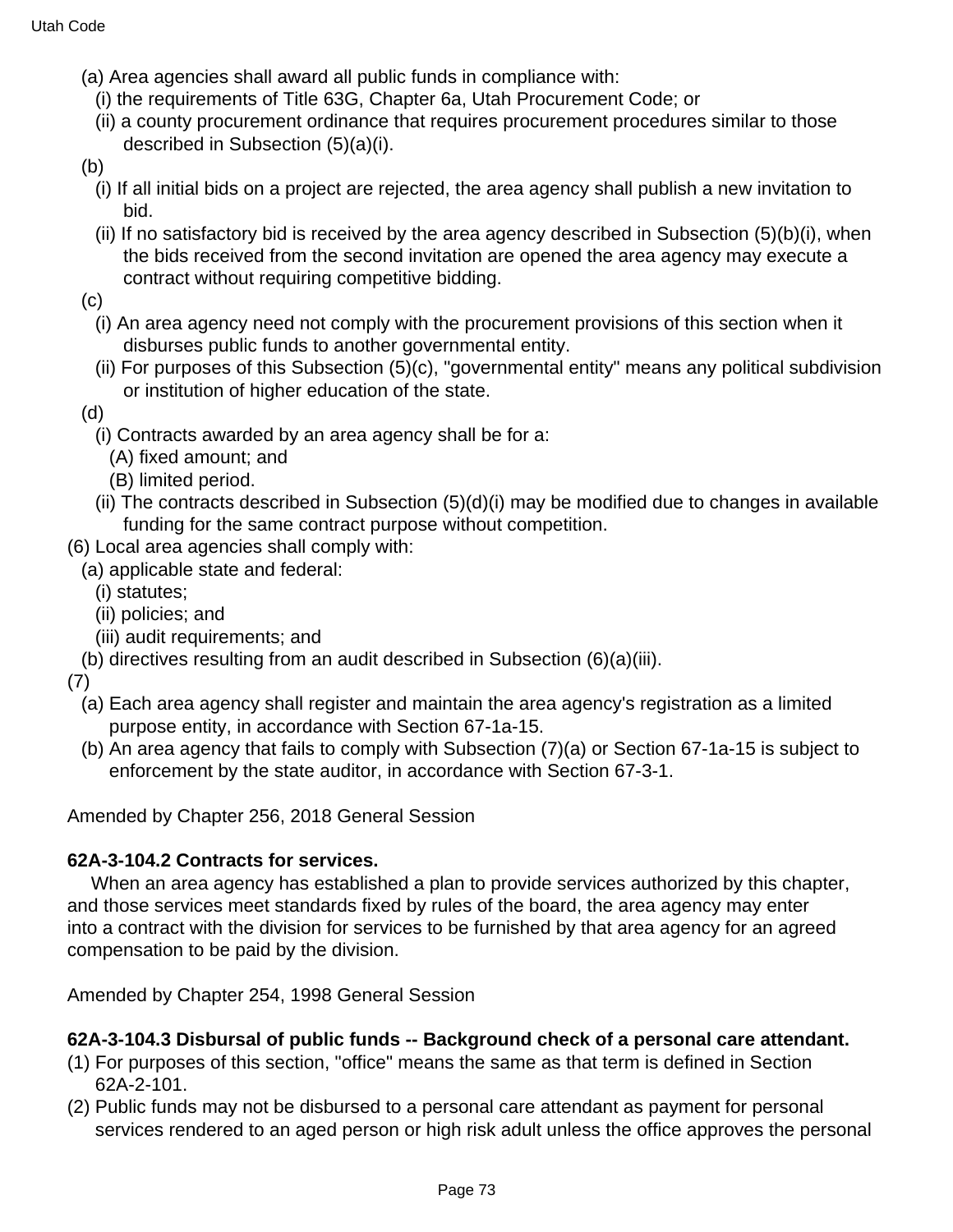care attendant to have direct access and provide services to children or vulnerable adults pursuant to Section 62A-2-120.

- (3) For purposes of Subsection (2), the office shall conduct a background check of a personal care attendant:
	- (a) who desires to receive public funds as payment for the personal services described in Subsection (2); and
	- (b) using the same procedures established for a background check of an applicant for a license under Section 62A-2-120.

Amended by Chapter 255, 2015 General Session

### **62A-3-105 Matching requirements for state and federal Older American funds.**

- (1) Except as provided in Subsection (2), a local area agency on aging that receives state or federal Older Americans Act Supportive Services, Older Americans Act Congregate Meals, or Older Americans Act Home Delivered Meals related funds from the division to provide programs and services under this chapter shall match those funds in an amount at least equal to:
	- (a) 15% of service dollars; and
	- (b) 25% of administrative dollars.
- (2) A local area agency on aging is not required to match cash-in-lieu funds related to the Home Delivered Meals program or congregate meals.
- (3) A local area agency on aging may include services, property, or other in-kind contributions to meet the administrative dollars match but may only use cash to meet the service dollars match.

Amended by Chapter 110, 2013 General Session

### **62A-3-106 Eligibility criteria.**

 Eligibility for services provided by the division directly or through contractual arrangements shall be determined by criteria established by the division and approved by the board.

Enacted by Chapter 1, 1988 General Session

### **62A-3-106.5 Agency responsible to investigate and provide services.**

- (1) For purposes of this section, "responsible agency" means the agency responsible to investigate or provide services in a particular case under the rules established under Subsection (2)(a).
- (2) In order to avoid duplication in responding to a report of alleged abuse, neglect, or exploitation of a vulnerable adult who resides in a long-term care facility, the division shall make rules, in accordance with Title 63G, Chapter 3, Utah Administrative Rulemaking Act, that establish procedures to:
	- (a) determine whether Adult Protective Services or the Long-Term Care Ombudsman Program will be responsible to investigate or provide services in a particular case; and
	- (b) determine whether, and under what circumstances, the agency described in Subsection (2) (a) that is not the responsible agency will provide assistance to the responsible agency in a particular case.
- (3) Notwithstanding Subsection (2), or the rules made pursuant to Subsection (2), Adult Protective Services shall be the agency within the division that is responsible for receiving all reports of alleged abuse, neglect, or exploitation of a vulnerable adult as provided in Section 62A-3-305.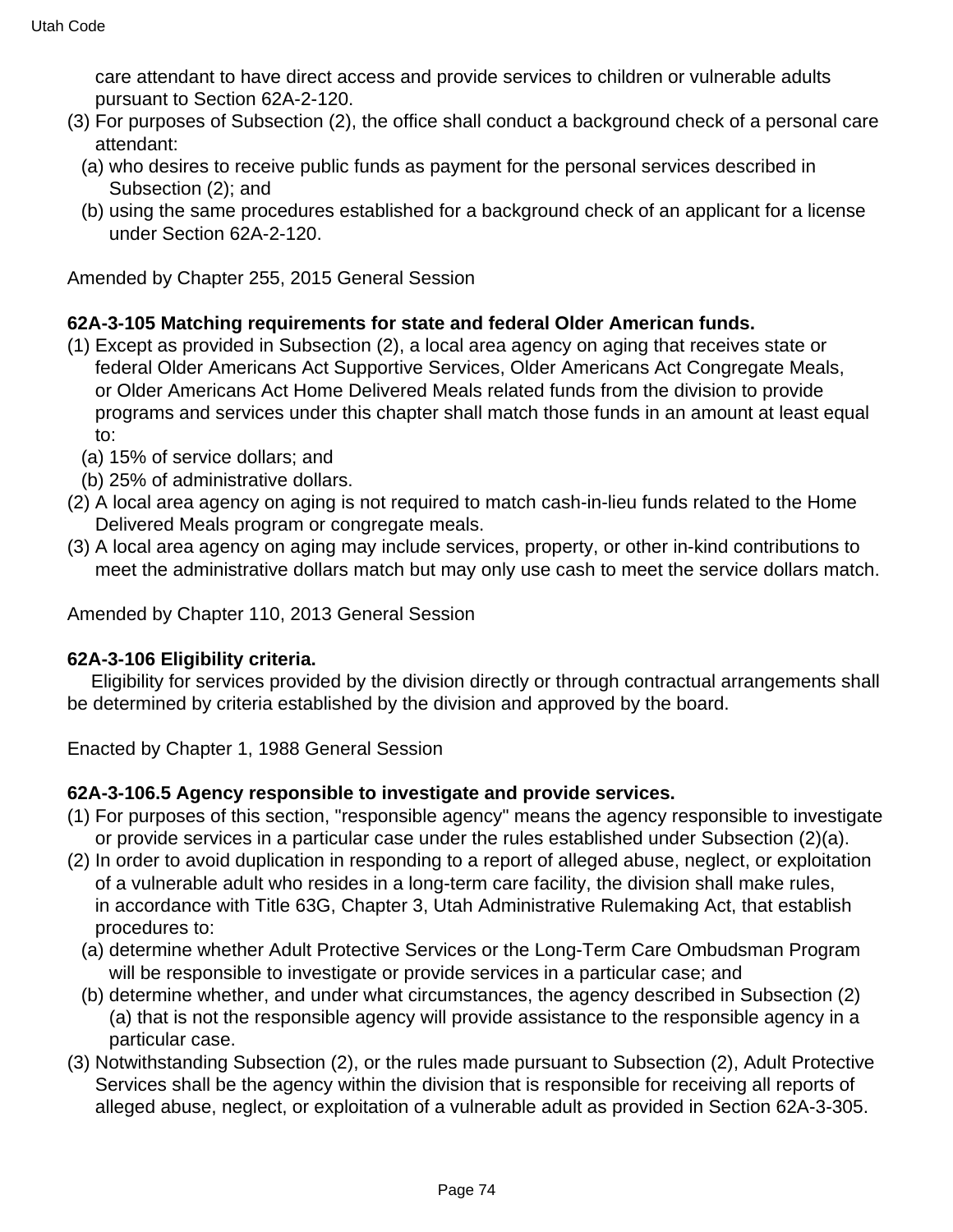Amended by Chapter 382, 2008 General Session

### **62A-3-107 Requirements for establishing division policy.**

- (1) The board is the program policymaking body for the division and for programs funded with state and federal money under Sections 62A-3-104.1 and 62A-3-104.2. In establishing policy and reviewing existing policy, the board shall seek input from local area agencies, consumers, providers, advocates, division staff, and other interested parties as determined by the board.
- (2) The board shall establish, by rule, procedures for developing its policies which ensure that local area agencies are given opportunity to comment and provide input on any new policy of the board and on any proposed changes in the board's existing policy. The board shall also provide a mechanism for review of its existing policy and for consideration of policy changes that are proposed by those local area agencies.
- (3) A member may not receive compensation or benefits for the member's service, but, at the executive director's discretion, may receive per diem and travel expenses in accordance with:
	- (a) Section 63A-3-106;
	- (b) Section 63A-3-107; and
	- (c) rules made by the Division of Finance pursuant to Sections 63A-3-106 and 63A-3-107.

Amended by Chapter 286, 2010 General Session

### **62A-3-107.5 Allocation of funds to acquire facilities.**

(1)

- (a) The board may make grants to local area agencies on aging to acquire facilities to provide community-based services for aged persons. Grants under this section shall be made solely from appropriations made to the division for implementation of this section.
- (b) Acquisition of a facility may include acquisition of real property, construction of a new facility, acquisition of an existing facility, or alteration, renovation, or improvement of an existing facility.
- (c) The local area agency may allocate grants received under this section to a local nonprofit or governmental agency that owns or operates a facility to provide community-based services for aged persons.
- (2) A local area agency on aging or the local nonprofit or governmental agency that owns or operates the facility and receives grant money from the area agency shall provide a matching contribution of at least 25% of the grant funds it receives under this section. A matching contribution may include funds, services, property, or other in-kind contributions.
- (3) In making grants under this section, the board may consider:
	- (a) the extent and availability of public and private funding to operate programs in the facility to be acquired and to provide for maintenance of that facility;
	- (b) the need for community-based services in the geographical area served by the area agency on aging;
	- (c) the availability of private and local funds to assist in acquisition, alteration, renovation, or improvement of the facility; and
	- (d) the extent and level of support for acquisition of the facility from local government officials, private citizens, interest groups, and others.
- (4) Grants to local area agencies on aging and any local nonprofit or governmental agency that owns or operates a facility and receives grant money from the area agency under this section are subject to the oversight and control by the division described in Subsection 62A-3-104(8).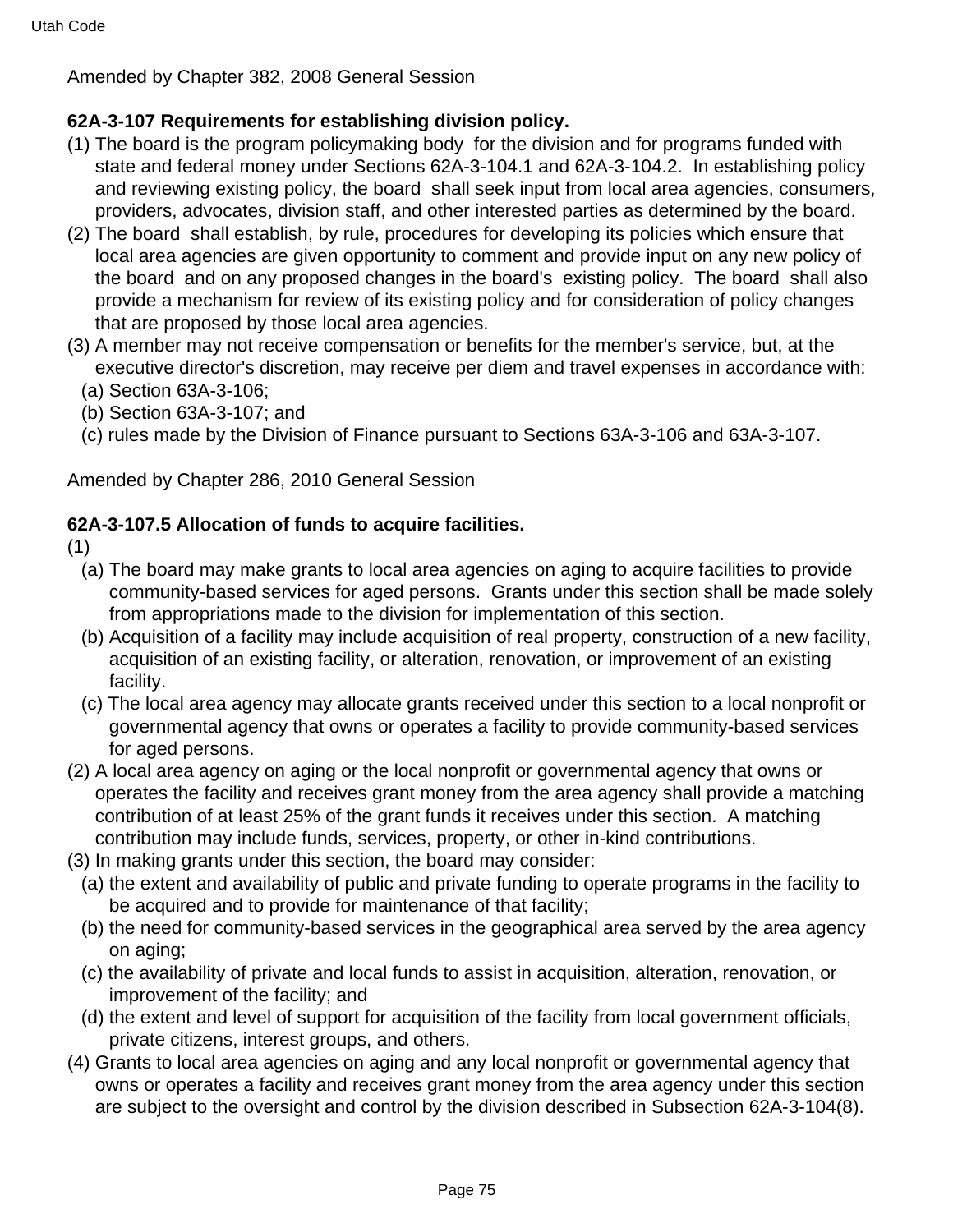(5) It is the intent of the Legislature that the grants made under this section serve the statewide purpose of providing support for senior citizens throughout the state, and that the grants shall be made to serve as effectively as possible the facilities in greatest need of assistance.

Enacted by Chapter 299, 1996 General Session

### **62A-3-108 Allocation of funds to local area agencies -- Formulas.**

- (1) The board shall establish by rule formulas for allocating funds to local area agencies through contracts to provide programs and services in accordance with this part based on need. Determination of need shall be based on the number of eligible persons located in the local area which the division is authorized to serve, unless federal regulations require otherwise or the board establishes, by valid and accepted data, that other defined factors are relevant and reliable indicators of need. Formulas established by the board shall include a differential to compensate for additional costs of providing services in rural areas.
- (2) Formulas established under Subsection (1) shall be in effect on or before July 1, 1998, and apply to all state and federal funds appropriated by the Legislature to the division for local area agencies, but does not apply to:
	- (a) funds that local area agencies receive from sources other than the division;
	- (b) funds that local area agencies receive from the division to operate a specific program within its jurisdiction which is available to all residents of the state;
	- (c) funds that a local area agency receives from the division to meet a need that exists only within that local area; and
	- (d) funds that a local area agency receives from the division for research projects.

Amended by Chapter 254, 1998 General Session

### **62A-3-109 Adjudicative proceedings.**

 Adjudicative proceedings held by, or relating to, the division or the board shall comply with the procedures and requirements of Title 63G, Chapter 4, Administrative Procedures Act.

Amended by Chapter 91, 2008 General Session Amended by Chapter 382, 2008 General Session

### **62A-3-110 "Out and About" Homebound Transportation Assistance Fund.** (1)

- (a) There is created an expendable special revenue fund known as the "Out and About" Homebound Transportation Assistance Fund.
- (b) The "Out and About" Homebound Transportation Assistance Fund shall consist of: (i) private contributions;
	- (ii) donations or grants from public or private entities;
	- (iii) voluntary donations collected under Section 53-3-214.8; and
	- (iv) interest and earnings on account money.
- (c) The cost of administering the "Out and About" Homebound Transportation Assistance Fund shall be paid from money in the fund.
- (2) The Division of Aging and Adult Services in the Department of Human Services shall:
	- (a) administer the funds contained in the "Out and About" Homebound Transportation Assistance Fund; and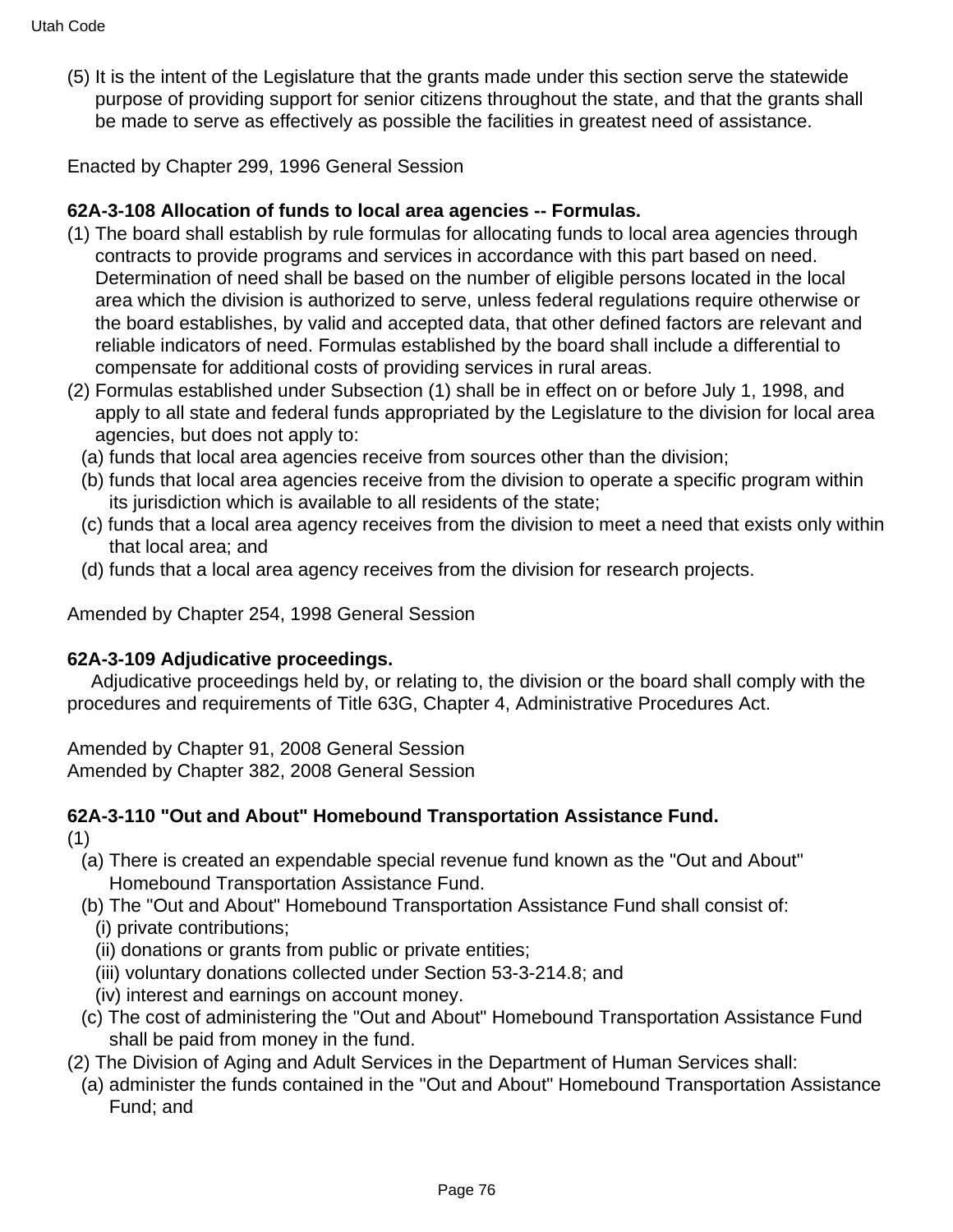- (b) select qualified organizations and distribute the funds in the "Out and About" Homebound Transportation Assistance Fund in accordance with Subsection (3).
- (3)
	- (a) The division may distribute the funds in the "Out and About" Homebound Transportation Assistance Fund to a selected organization that provides public transportation to aging persons, high risk adults, or people with disabilities.
	- (b) An organization that provides public transportation to aging persons, high risk adults, or people with disabilities may apply to the Division of Aging and Adult Services, in a manner prescribed by the division, to receive all or part of the money contained in the "Out and About" Homebound Transportation Assistance Fund.

Amended by Chapter 167, 2013 General Session Amended by Chapter 400, 2013 General Session

## **Part 2 Long-Term Care Ombudsman Program**

### **62A-3-201 Legislative findings -- Purpose -- Ombudsman.**

- (1) The Legislature finds and declares that the citizens of this state should be assisted in asserting their civil and human rights as patients, residents, and clients of long-term care facilities created to serve their specialized needs and problems; and that for the health, safety, and welfare of these citizens, the state should take appropriate action through an adequate legal framework to address their difficulties.
- (2) The purpose of this part is to establish within the division the Long-Term Care Ombudsman Program for the citizens of this state and identify duties and responsibilities of that program and of the ombudsman, in order to address problems relating to long-term care and to fulfill federal requirements.

Amended by Chapter 60, 2018 General Session

# **62A-3-202 Definitions.**

As used in this part:

- (1) "Assisted living facility" means the same as that term is defined in Section 26-21-2.
- (2) "Auxiliary aids and services" means items, equipment, or services that assist in effective communication between an individual who has a mental, hearing, vision, or speech disability and another individual.
- (3) "Government agency" means any department, division, office, bureau, board, commission, authority, or any other agency or instrumentality created by the state, or to which the state is a party, or created by any county or municipality, which is responsible for the regulation, visitation, inspection, or supervision of facilities, or which provides services to patients, residents, or clients of facilities.
- (4) "Intermediate care facility" means the same as that term is defined in Section 58-15-101. (5)
	- (a) "Long-term care facility" means:
		- (i) a skilled nursing facility;
		- (ii) except as provided in Subsection (5)(b), an intermediate care facility;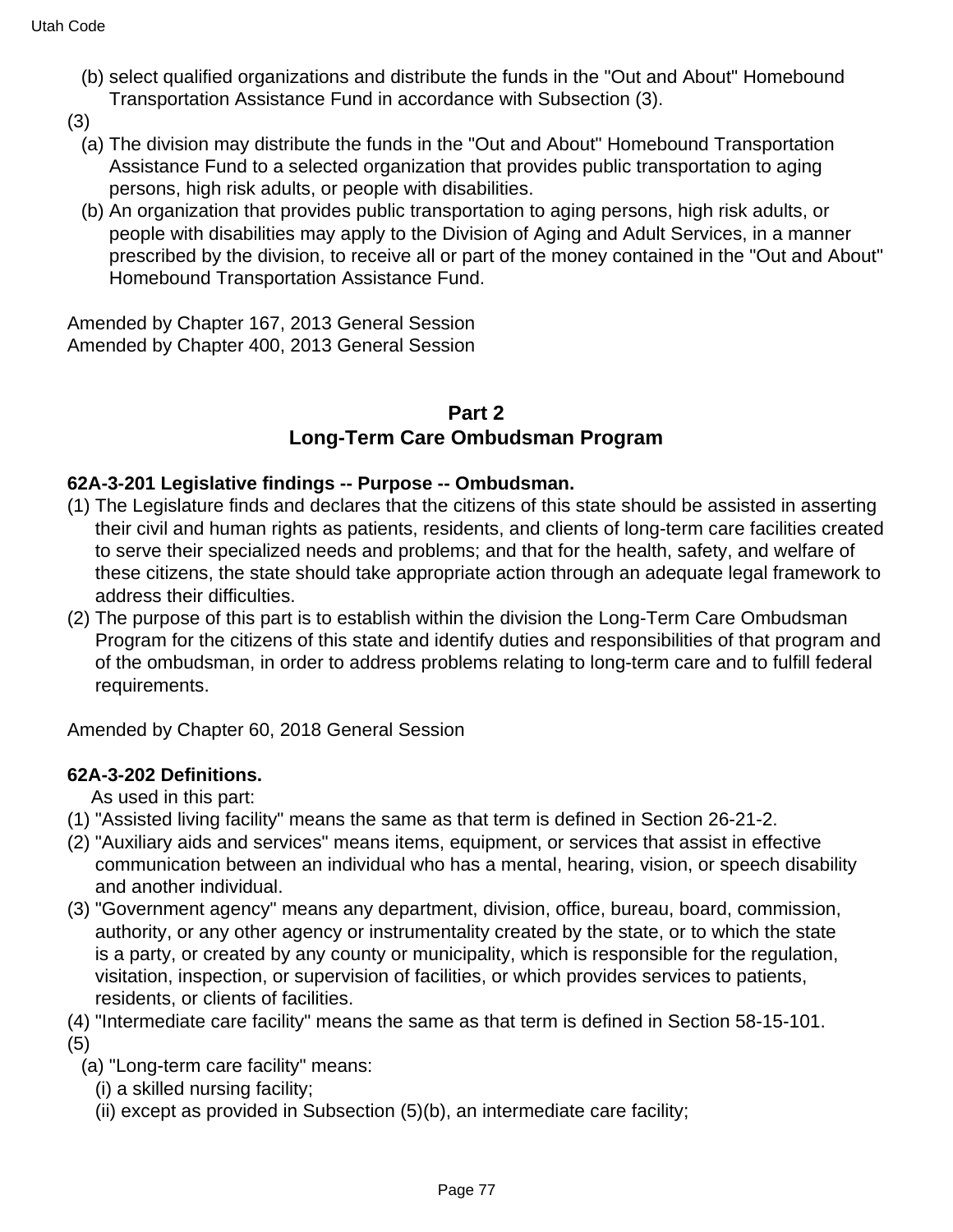- (iii) a nursing home;
- (iv) a small health care facility;
- (v) a small health care facility type N; or
- (vi) an assisted living facility.
- (b) "Long-term care facility" does not mean an intermediate care facility for people with an intellectual disability, as defined in Section 58-15-101.
- (6) "Ombudsman" means the administrator of the long-term care ombudsman program, created pursuant to Section 62A-3-203.
- (7) "Ombudsman program" means the Long-Term Care Ombudsman Program.
- (8) "Resident" means an individual who resides in a long-term care facility.
- (9) "Skilled nursing facility" means the same as that term is defined in Section 58-15-101.
- (10) "Small health care facility" means the same as that term is defined in Section 26-21-2.
- (11) "Small health care facility type N" means a residence in which a licensed nurse resides and provides protected living arrangements, nursing care, and other services on a daily basis for two to three individuals who are also residing in the residence and are unrelated to the licensee.

Amended by Chapter 415, 2022 General Session

### **62A-3-203 Long-Term Care Ombudsman Program -- Responsibilities.**

- (1)
	- (a) There is created within the division the ombudsman program for the purpose of promoting, advocating, and ensuring the adequacy of care received and the quality of life experienced by residents of long-term care facilities within the state.
	- (b) Subject to the rules made under Section 62A-3-106.5, the ombudsman is responsible for: (i) receiving and resolving complaints relating to residents of long-term care facilities;
		- (ii) conducting investigations of any act, practice, policy, or procedure of a long-term care facility or government agency that the ombudsman has reason to believe affects or may affect the health, safety, welfare, or civil and human rights of a resident of a long-term care facility;
		- (iii) coordinating the department's services for residents of long-term care facilities to ensure that those services are made available to eligible citizens of the state; and
		- (iv) providing training regarding the delivery and regulation of long-term care to public agencies, local ombudsman program volunteers, and operators and employees of long-term care facilities.
- (2)
	- (a) A long-term care facility shall display an ombudsman program information poster in a location that is readily visible to all residents, visitors, and staff members.
	- (b) The division is responsible for providing the posters, which shall include phone numbers for local ombudsman programs.

Amended by Chapter 60, 2018 General Session

### **62A-3-204 Powers and responsibilities of ombudsman.**

The long-term care ombudsman shall:

- (1) comply with Title VII of the federal Older Americans Act, 42 U.S.C. 3058 et seq.;
- (2) establish procedures for and engage in receiving complaints, conducting investigations, reporting findings, issuing findings and recommendations, promoting community contact and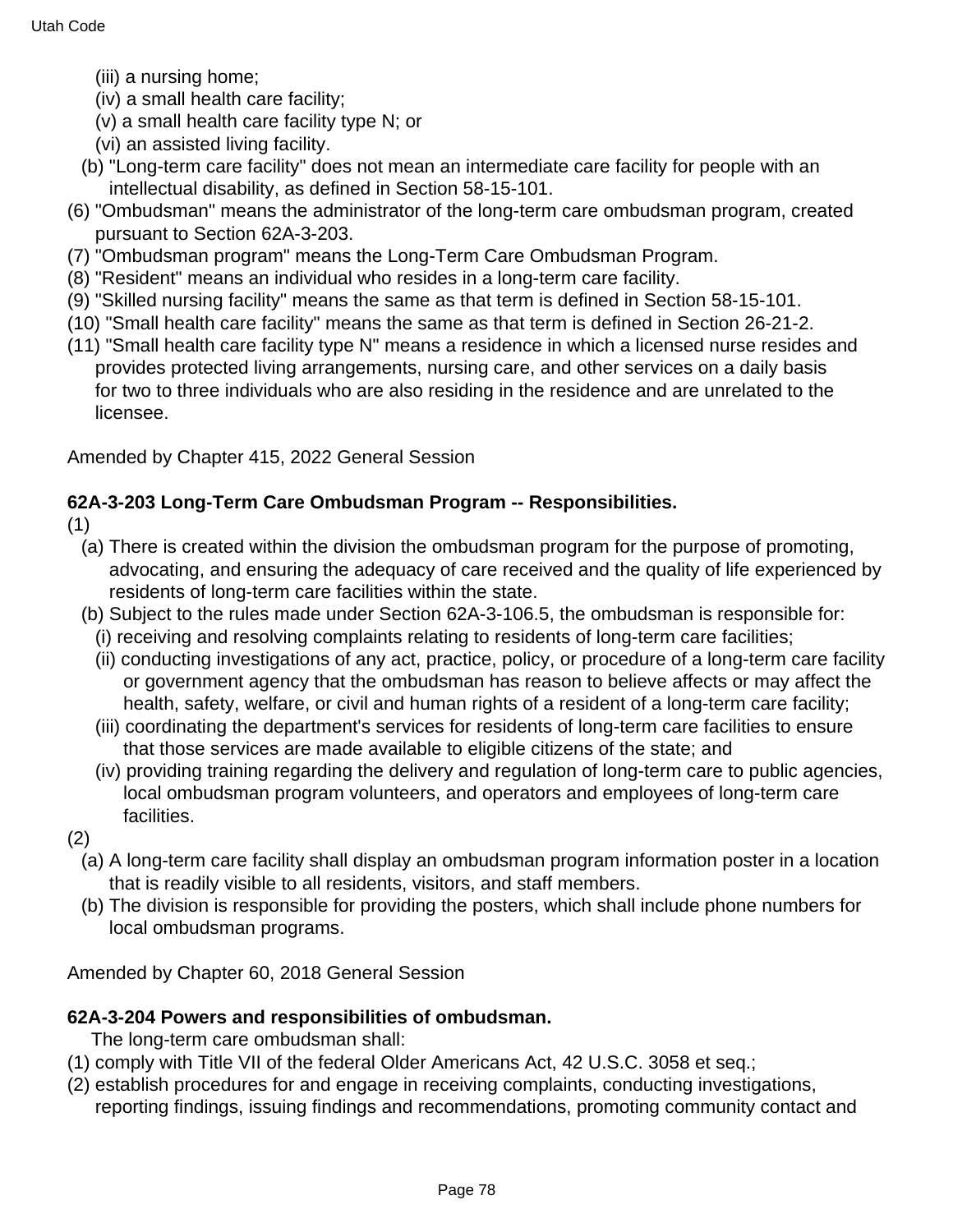involvement with residents of long-term care facilities through the use of volunteers, and publicizing its functions and activities;

- (3) investigate an administrative act or omission of a long-term care facility or governmental agency if the act or omission relates to the purposes of the ombudsman. The ombudsman may exercise its authority under this subsection without regard to the finality of the administrative act or omission, and it may make findings in order to resolve the subject matter of its investigation;
- (4) recommend to the division rules that it considers necessary to carry out the purposes of the ombudsman;
- (5) cooperate and coordinate with governmental entities and voluntary assistance organizations in exercising its powers and responsibilities;
- (6) request and receive cooperation, assistance, services, and data from any governmental agency, to enable it to properly exercise its powers and responsibilities;
- (7) establish local ombudsman programs to assist in carrying out the purposes of this part, which shall meet the standards developed by the division, and possess all of the authority and power granted to the ombudsman program under this part; and
- (8) exercise other powers and responsibilities as reasonably required to carry out the purposes of this part.

Amended by Chapter 60, 2018 General Session

### **62A-3-205 Procedures -- Adjudicative proceedings.**

 The ombudsman shall comply with the procedures and requirements of Title 63G, Chapter 4, Administrative Procedures Act, in the ombudsman's adjudicative proceedings.

Amended by Chapter 60, 2018 General Session

### **62A-3-206 Investigation of complaints -- Procedures.**

- (1) The ombudsman shall investigate each complaint the ombudsman receives. An investigation may consist of a referral to another public agency, the collecting of facts and information over the telephone, or an inspection of the long-term care facility that is named in the complaint.
- (2) In making an investigation, the ombudsman may engage in actions the ombudsman considers appropriate, including:
	- (a) making inquiries and obtaining information;
	- (b) holding investigatory hearings;
	- (c) entering and inspecting any premises, without notice to the facility, provided the investigator presents, upon entering the premises, identification as an individual authorized by this part to inspect the premises; and
	- (d) inspecting or obtaining a book, file, medical record, or other record required by law to be retained by the long-term care facility or governmental agency, pertaining to residents, subject to Subsection (3).

(3)

- (a) Before reviewing a resident's records, the ombudsman shall seek to obtain from the resident, or the resident's legal representative, permission in writing, orally, or through the use of auxiliary aids and services to review the records.
- (b) The effort to obtain permission under Subsection (3)(a) shall include personal contact with the resident or the resident's legal representative. If the resident or the resident's legal representative refuses to give permission, the ombudsman shall record and abide by this decision.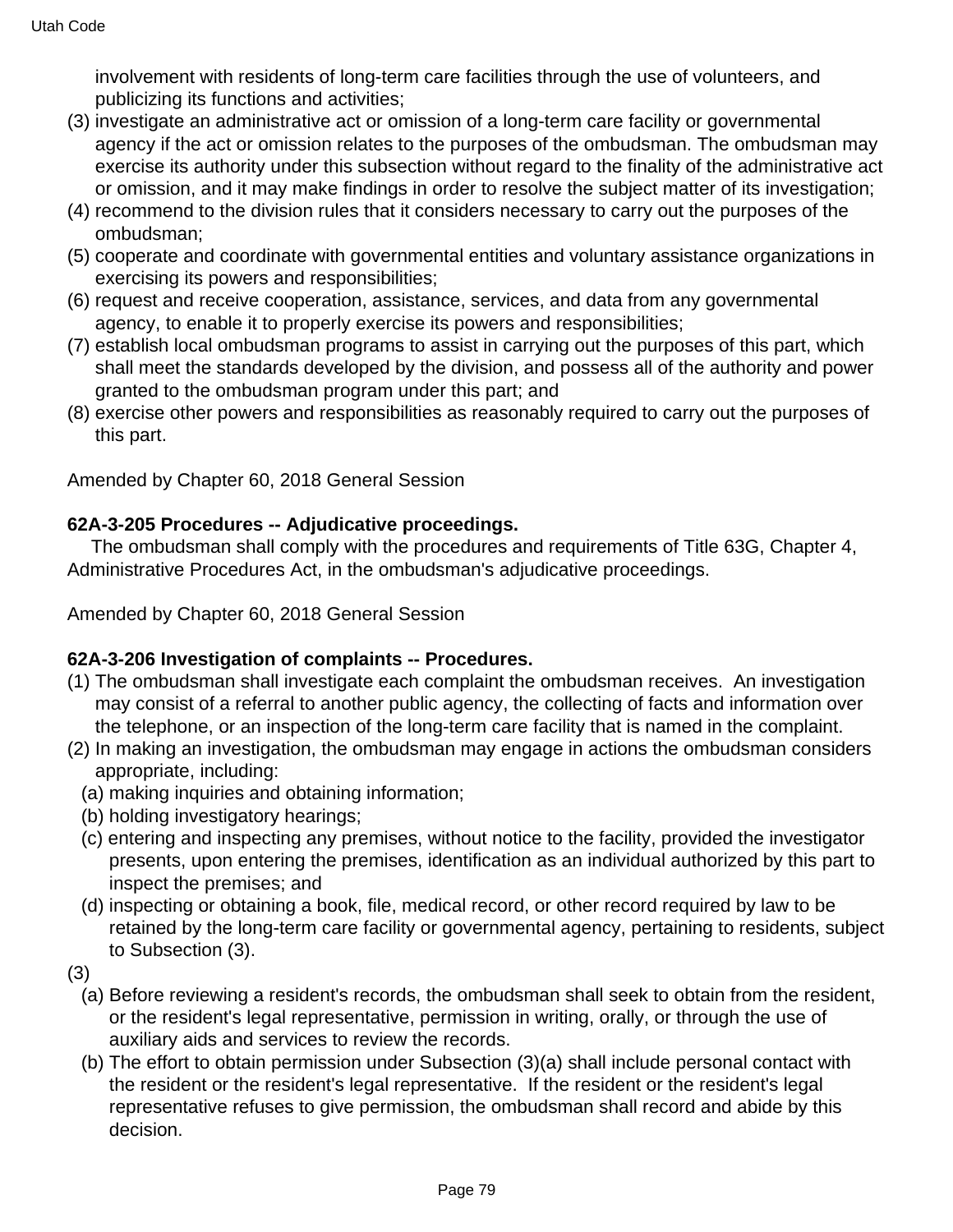- (c) If the ombudsman's attempt to obtain permission fails for a reason other than the refusal of the resident or the resident's legal representative to give permission, the ombudsman may review the records.
- (d) If the ombudsman has reasonable cause to believe that the resident is incompetent to give permission and that the resident's legal representative is not acting in the best interest of the resident, the ombudsman shall determine whether review of the resident's records is in the best interest of the resident. If the ombudsman determines that review of the resident's records is in the best interest of the resident, the ombudsman shall review the records.

Amended by Chapter 60, 2018 General Session

### **62A-3-207 Confidentiality of materials relating to complaints or investigations -- Immunity from liability -- Discriminatory, disciplinary, or retaliatory actions prohibited.**

- (1) The ombudsman shall establish procedures to ensure that all files maintained by the ombudsman program are disclosed only at the discretion of and under the authority of the ombudsman. The identity of a complainant or resident of a long-term care facility may not be disclosed by the ombudsman unless:
	- (a) the complainant or resident, or the legal representative of either, consents in writing, orally, or through the use of auxiliary aids and services to the disclosure;
	- (b) disclosure is ordered by the court; or
	- (c) the disclosure is approved by the ombudsman and is made, as part of an investigation involving the resident, to an agency that:
		- (i) has statutory responsibility for the resident;
		- (ii) has statutory responsibility over the action alleged in the complaint;
		- (iii) is able to assist the ombudsman to achieve resolution of the complaint; or
		- (iv) is able to provide expertise that would benefit the resident.
- (2) Neither the ombudsman nor the ombudsman's agent or designee may be required to testify in court with respect to confidential matters, except as the court finds necessary to enforce this part.
- (3) Any person who makes a complaint to the ombudsman pursuant to this part is immune from any civil or criminal liability unless the complaint was made maliciously or without good faith.
- (4)
	- (a) Discriminatory, disciplinary, or retaliatory action may not be taken against a volunteer or employee of a long-term care facility or governmental agency, or against a resident of a longterm care facility, for any communication made or information given or disclosed to aid the ombudsman or other appropriate public agency in carrying out its duties and responsibilities, unless the same was done maliciously or without good faith.
	- (b) This subsection does not infringe on the rights of an employer to supervise, discipline, or terminate an employee for any other reason.

Amended by Chapter 60, 2018 General Session

### **62A-3-208 Prohibited acts -- Penalty.**

- (1) No person may:
	- (a) give or cause to be given advance notice to a long-term care facility or agency that an investigation or inspection under the direction of the ombudsman is pending or under consideration, except as provided by law;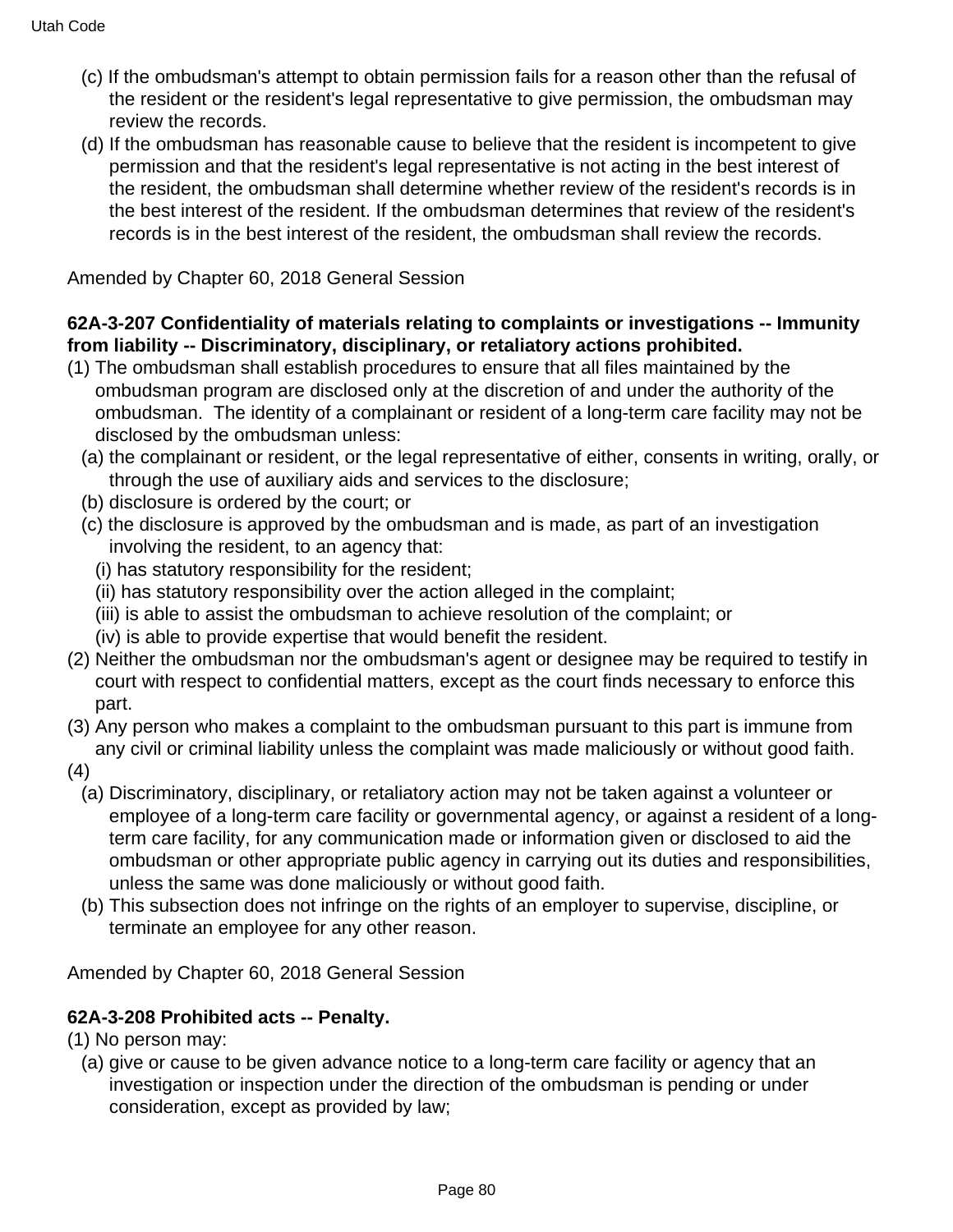- (b) disclose confidential information submitted to the ombudsman pursuant to this part, except as provided by law;
- (c) willfully interfere with the lawful actions of the ombudsman;
- (d) willfully refuse to comply with lawful demands of the ombudsman, including the demand for immediate entry into or inspection of the premises of any long-term care facility or agency or for immediate access to a resident of a long-term care facility; or
- (e) offer or accept any compensation, gratuity, or promise thereof in an effort to affect the outcome of a matter being investigated or of a matter that is before the ombudsman for determination of whether an investigation should be conducted.
- (2) Violation of any provision of this part constitutes a class B misdemeanor.

Amended by Chapter 60, 2018 General Session

### **62A-3-209 Assisted living facility transfers.**

- (1) After the ombudsman receives a notice described in Subsection 26-21-305(1)(a), the ombudsman shall:
	- (a) review the notice; and
- (b) contact the resident or the resident's responsible person to conduct a voluntary interview.
- (2) The voluntary interview described in Subsection (1)(b) shall:
	- (a) provide the resident with information about the services available through the ombudsman;
	- (b) confirm the details in the notice described in Subsection 26-21-305(1)(a), including: (i) the name of the resident;
		- (ii) the reason for the transfer or discharge;
		- (iii) the date of the transfer or discharge; and
	- (iv) a description of the resident's next living arrangement; and
	- (c) provide the resident an opportunity to discuss any concerns or complaints the resident may have regarding:
		- (i) the resident's treatment at the assisted living facility; and
		- (ii) whether the assisted living facility treated the resident fairly when the assisted living facility transferred or discharged the resident.
- (3) On or before November 1 of each year, the ombudsman shall provide a report to the Health and Human Services Interim Committee regarding:
	- (a) the reasons why assisted living facilities are transferring residents;
	- (b) where residents are going upon transfer or discharge; and
	- (c) the type and prevalence of complaints that the ombudsman receives regarding assisted living facilities, including complaints about the process or reasons for a transfer or discharge.

Enacted by Chapter 220, 2018 General Session

### **Part 3 Abuse, Neglect, or Exploitation of a Vulnerable Adult**

### **62A-3-301 Definitions.**

As used in this part: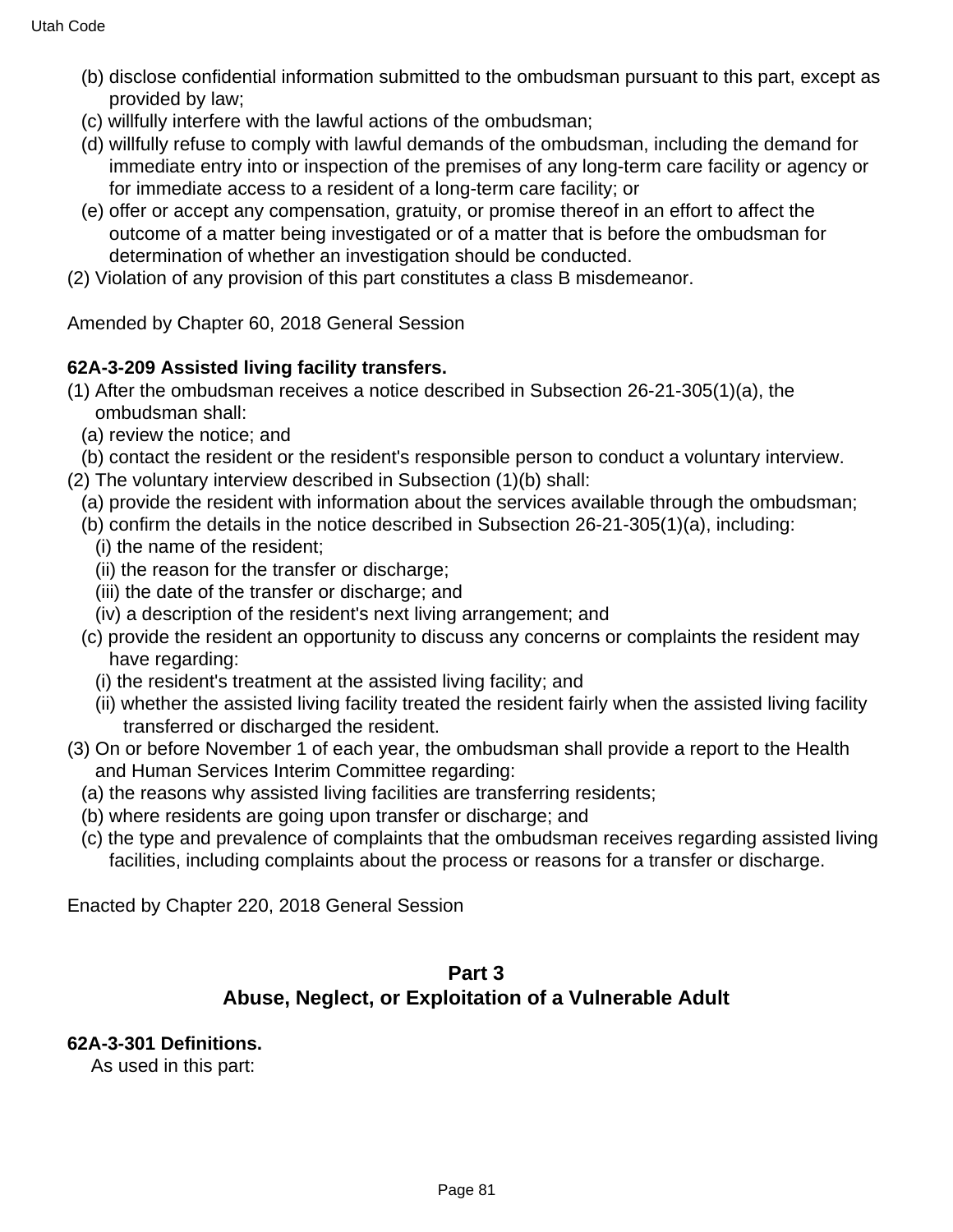- (1) "Abandonment" means any knowing or intentional action or failure to act, including desertion, by a person acting as a caretaker for a vulnerable adult that leaves the vulnerable adult without the means or ability to obtain necessary food, clothing, shelter, or medical or other health care.
- (2) "Abuse" means:
	- (a) knowingly or intentionally:
		- (i) attempting to cause harm;
		- (ii) causing harm; or
		- (iii) placing another in fear of harm;
	- (b) unreasonable or inappropriate use of physical restraint, medication, or isolation that causes or is likely to cause harm to a vulnerable adult;
	- (c) emotional or psychological abuse;
	- (d) a sexual offense as described in Title 76, Chapter 5, Offenses Against the Individual; or
	- (e) deprivation of life sustaining treatment, or medical or mental health treatment, except: (i) as provided in Title 75, Chapter 2a, Advance Health Care Directive Act; or (ii) when informed consent, as defined in Section 76-5-111, has been obtained.
- (3) "Adult" means an individual who is 18 years old or older.
- (4) "Adult protection case file" means a record, stored in any format, contained in a case file maintained by Adult Protective Services.
- (5) "Adult Protective Services" means the unit within the division responsible to investigate abuse, neglect, and exploitation of vulnerable adults and provide appropriate protective services.
- (6) "Capacity to consent" means the ability of an individual to understand and communicate regarding the nature and consequences of decisions relating to the individual, and relating to the individual's property and lifestyle, including a decision to accept or refuse services.
- (7) "Caretaker" means a person or public institution that is entrusted with or assumes the responsibility to provide a vulnerable adult with care, food, shelter, clothing, supervision, medical or other health care, resource management, or other necessities for pecuniary gain, by contract, or as a result of friendship, or who is otherwise in a position of trust and confidence with a vulnerable adult, including a relative, a household member, an attorney-in-fact, a neighbor, a person who is employed or who provides volunteer work, a court-appointed or voluntary guardian, or a person who contracts or is under court order to provide care.
- (8) "Counsel" means an attorney licensed to practice law in this state.
- (9) "Database" means the statewide database maintained by the division under Section 62A-3-311.1.
- (10)
	- (a) "Dependent adult" means an individual 18 years old or older, who has a physical or mental impairment that restricts the individual's ability to carry out normal activities or to protect the individual's rights.
	- (b) "Dependent adult" includes an individual who has physical or developmental disabilities or whose physical or mental capacity has substantially diminished because of age.
- (11) "Elder abuse" means abuse, neglect, or exploitation of an elder adult.
- (12) "Elder adult" means an individual 65 years old or older.
- (13) "Emergency" means a circumstance in which a vulnerable adult is at an immediate risk of death, serious physical injury, or serious physical, emotional, or financial harm.
- (14) "Emergency protective services" means measures taken by Adult Protective Services under time-limited, court-ordered authority for the purpose of remediating an emergency.
- (15)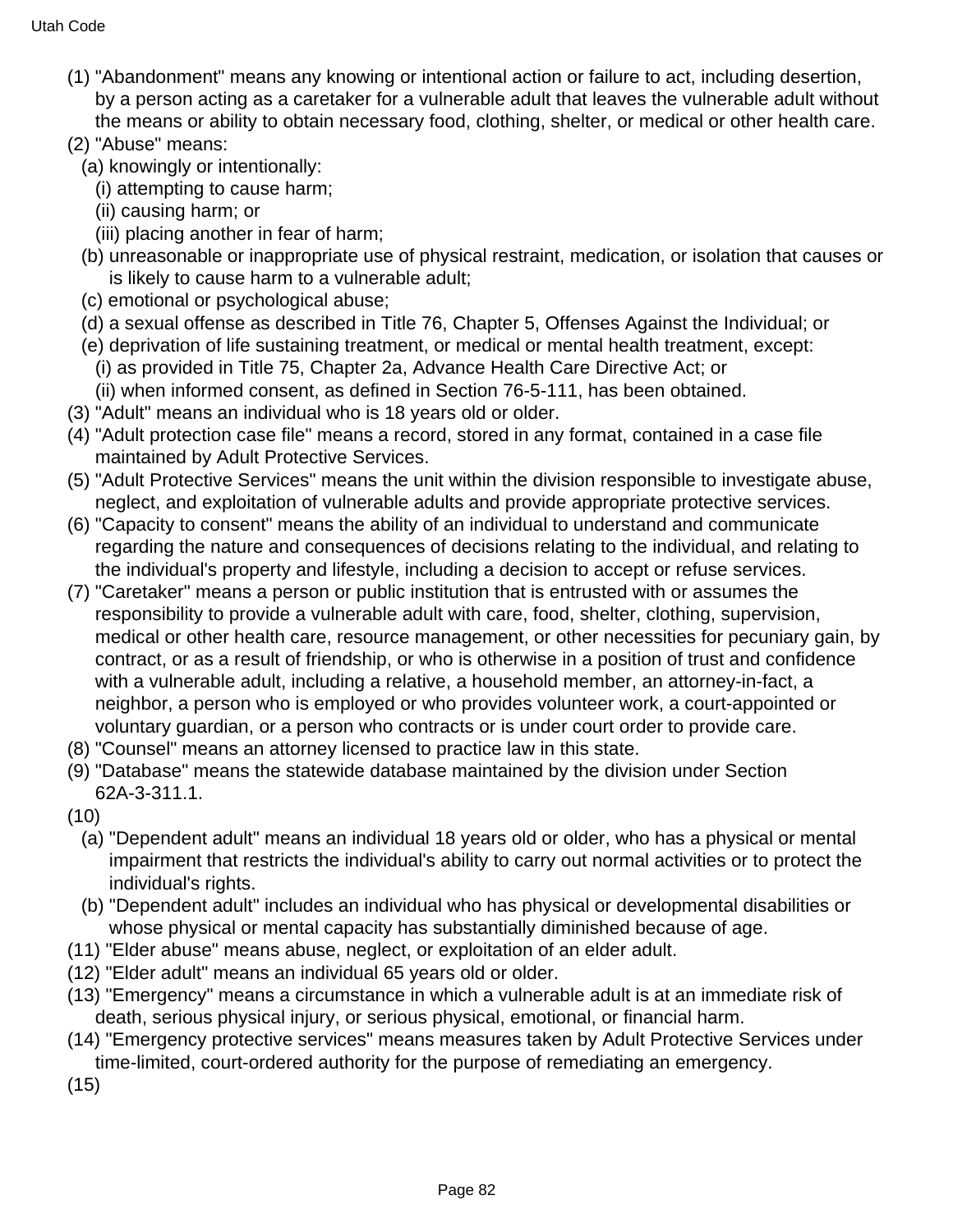- (a) "Emotional or psychological abuse" means knowing or intentional verbal or nonverbal conduct directed at a vulnerable adult that results in the vulnerable adult suffering mental anguish, emotional distress, fear, humiliation, degradation, agitation, or confusion.
- (b) "Emotional or psychological abuse" includes intimidating, threatening, isolating, coercing, or harassing.
- (c) "Emotional or psychological abuse" does not include verbal or non-verbal conduct by a vulnerable adult who lacks the capacity to intentionally or knowingly:
	- (i) engage in the conduct; or
	- (ii) cause mental anguish, emotional distress, fear, humiliation, degradation, agitation, or confusion.
- (16) "Exploitation" means an offense described in Section 76-5-111.3, 76-5-111.4, or 76-5b-202.
- (17) "Harm" means pain, mental anguish, emotional distress, hurt, physical or psychological damage, physical injury, serious physical injury, suffering, or distress inflicted knowingly or intentionally.
- (18) "Inconclusive" means a finding by the division that there is not a reasonable basis to conclude that abuse, neglect, or exploitation occurred.
- (19) "Intimidation" means communication through verbal or nonverbal conduct which threatens deprivation of money, food, clothing, medicine, shelter, social interaction, supervision, health care, or companionship, or which threatens isolation or abuse.
- (20)
	- (a) "Isolation" means knowingly or intentionally preventing a vulnerable adult from having contact with another person, unless the restriction of personal rights is authorized by court order, by:
		- (i) preventing the vulnerable adult from communicating, visiting, interacting, or initiating interaction with others, including receiving or inviting visitors, mail, or telephone calls, contrary to the expressed wishes of the vulnerable adult, or communicating to a visitor that the vulnerable adult is not present or does not want to meet with or talk to the visitor, knowing that communication to be false;
		- (ii) physically restraining the vulnerable adult in order to prevent the vulnerable adult from meeting with a visitor; or
		- (iii) making false or misleading statements to the vulnerable adult in order to induce the vulnerable adult to refuse to receive communication from visitors or other family members.
	- (b) "Isolation" does not include an act:
		- (i) intended in good faith to protect the physical or mental welfare of the vulnerable adult; or
		- (ii) performed pursuant to the treatment plan or instructions of a physician or other professional advisor of the vulnerable adult.
- (21) "Lacks capacity to consent" is as defined in Section 76-5-111.4.
- (22)
	- (a) "Neglect" means:
		- (i)
			- (A) failure of a caretaker to provide necessary care, including nutrition, clothing, shelter, supervision, personal care, or dental, medical, or other health care for a vulnerable adult, unless the vulnerable adult is able to provide or obtain the necessary care without assistance; or
			- (B) failure of a caretaker to provide protection from health and safety hazards or maltreatment;
		- (ii) failure of a caretaker to provide care to a vulnerable adult in a timely manner and with the degree of care that a reasonable person in a like position would exercise;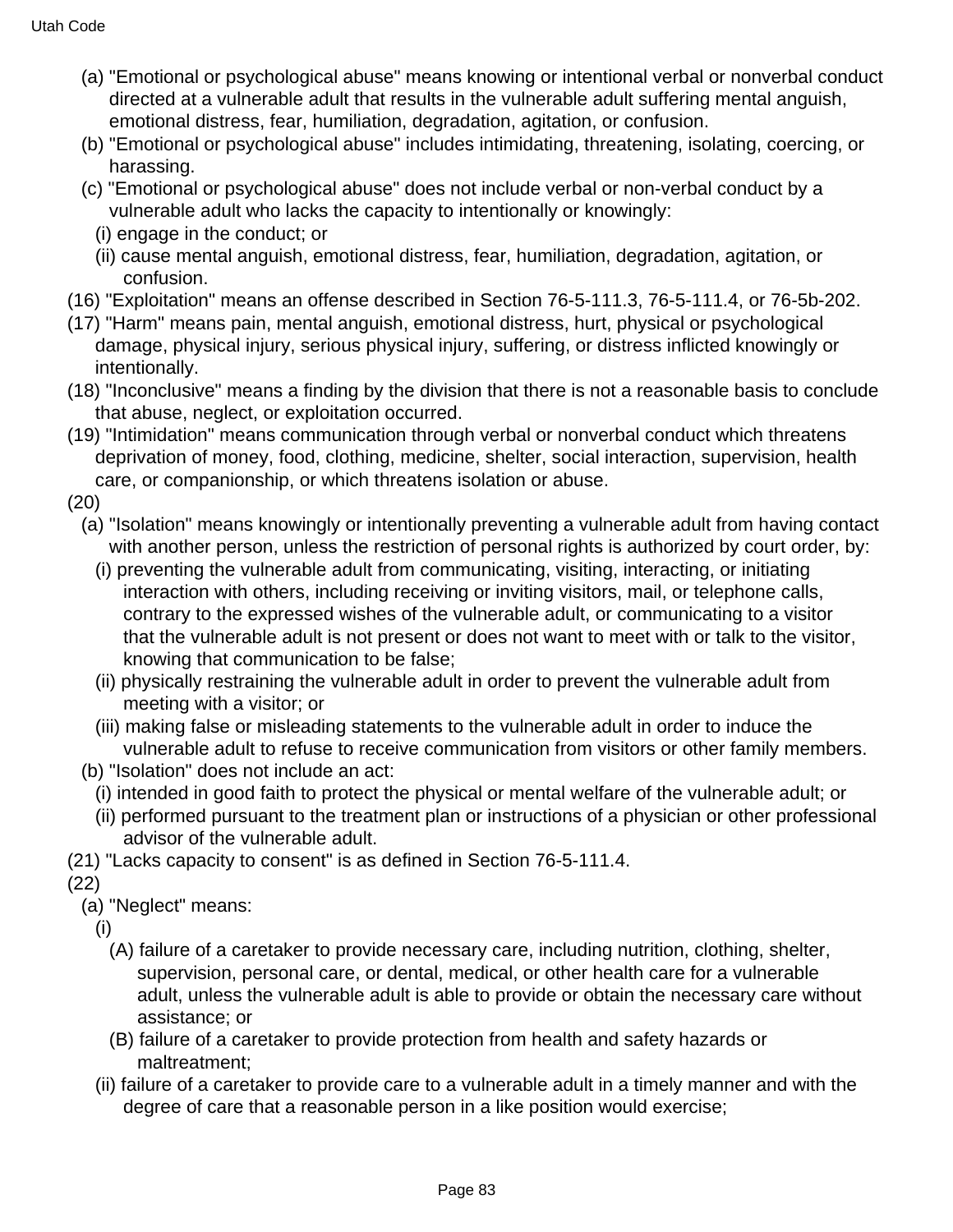- (iii) a pattern of conduct by a caretaker, without the vulnerable adult's informed consent, resulting in deprivation of food, water, medication, health care, shelter, cooling, heating, or other services necessary to maintain the vulnerable adult's well being;
- (iv) knowing or intentional failure by a caretaker to carry out a prescribed treatment plan that causes or is likely to cause harm to the vulnerable adult;
- (v) self-neglect by the vulnerable adult; or
- (vi) abandonment by a caretaker.
- (b) "Neglect" does not include conduct, or failure to take action, that is permitted or excused under Title 75, Chapter 2a, Advance Health Care Directive Act.
- (23) "Physical injury" includes the damage and conditions described in Section 76-5-111.
- (24) "Protected person" means a vulnerable adult for whom the court has ordered protective services.
- (25) "Protective services" means services to protect a vulnerable adult from abuse, neglect, or exploitation.
- (26) "Self-neglect" means the failure of a vulnerable adult to provide or obtain food, water, medication, health care, shelter, cooling, heating, safety, or other services necessary to maintain the vulnerable adult's well being when that failure is the result of the adult's mental or physical impairment. Choice of lifestyle or living arrangements may not, by themselves, be evidence of self-neglect.
- (27) "Serious physical injury" is as defined in Section 76-5-111.
- (28) "Supported" means a finding by the division that there is a reasonable basis to conclude that abuse, neglect, or exploitation occurred.
- (29) "Undue influence" occurs when a person:
	- (a) uses influence to take advantage of a vulnerable adult's mental or physical impairment; or
	- (b) uses the person's role, relationship, or power:
		- (i) to exploit, or knowingly assist or cause another to exploit, the trust, dependency, or fear of a vulnerable adult; or
	- (ii) to gain control deceptively over the decision making of the vulnerable adult.
- (30) "Vulnerable adult" means an elder adult, or a dependent adult who has a mental or physical impairment which substantially affects that person's ability to:
	- (a) provide personal protection;
	- (b) provide necessities such as food, shelter, clothing, or mental or other health care;
	- (c) obtain services necessary for health, safety, or welfare;
	- (d) carry out the activities of daily living;
	- (e) manage the adult's own financial resources; or
	- (f) comprehend the nature and consequences of remaining in a situation of abuse, neglect, or exploitation.
- (31) "Without merit" means a finding that abuse, neglect, or exploitation did not occur.

Amended by Chapter 430, 2022 General Session

# **62A-3-302 Purpose of Adult Protective Services Program.**

Subject to the rules made by the division under Section 62A-3-106.5, Adult Protective Services:

- (1) shall investigate or cause to be investigated reports of alleged abuse, neglect, or exploitation of vulnerable adults;
- (2) shall, where appropriate, provide short-term, limited protective services with the permission of the affected vulnerable adult or the guardian or conservator of the vulnerable adult;
- (3) shall, subject to Section 62A-3-320, provide emergency protective services; and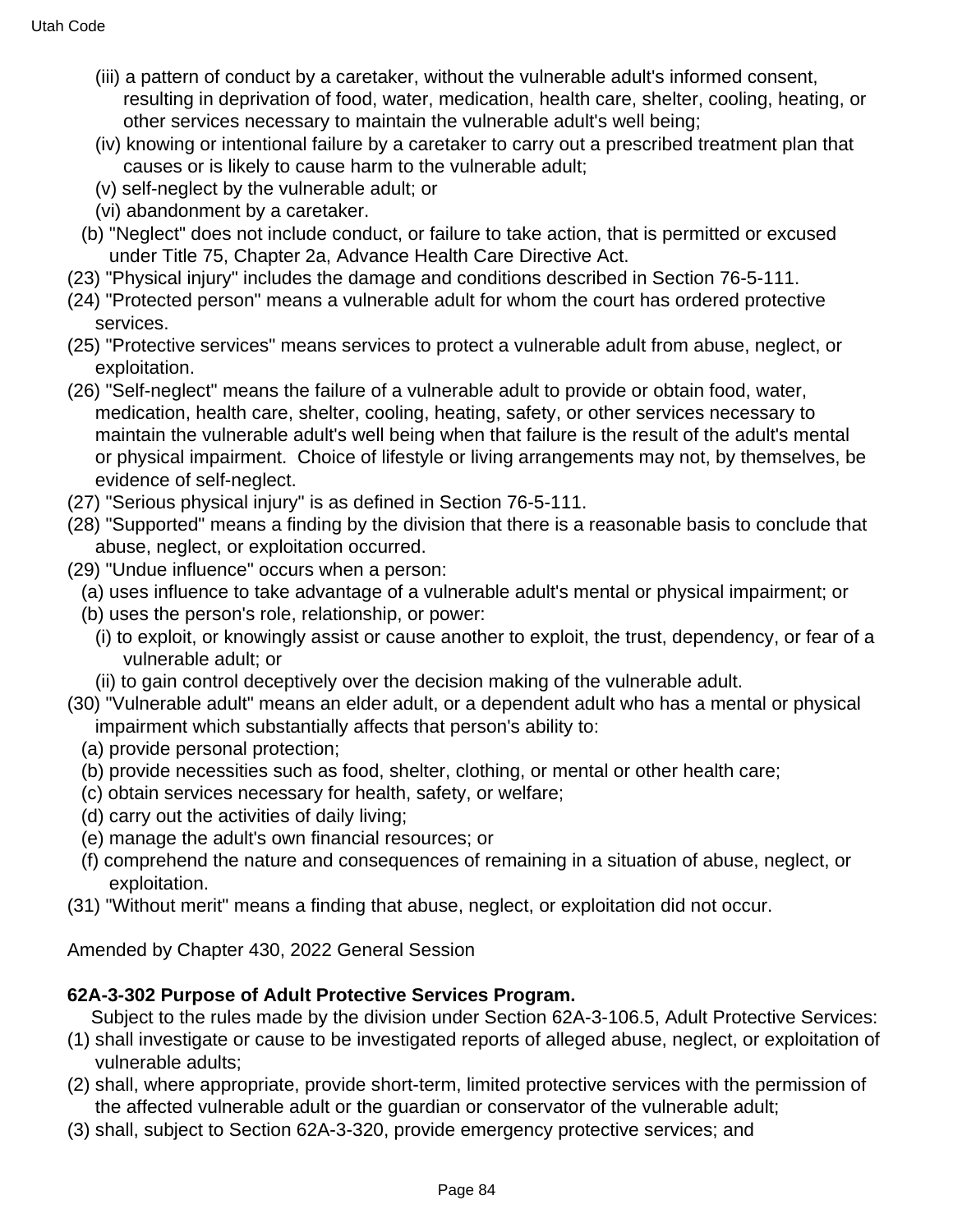- (4) may make rules, in accordance with Title 63G, Chapter 3, Utah Administrative Rulemaking Act, and develop procedures and policies relating to:
	- (a) reporting and investigating incidents of abuse, neglect, or exploitation; and
	- (b) providing protective services to the extent that funds are appropriated by the Legislature for this purpose.

Amended by Chapter 176, 2017 General Session

# **62A-3-303 Powers and duties of Adult Protective Services.**

 In addition to all other powers and duties that Adult Protective Services is given under this part, Adult Protective Services:

- (1) shall maintain an intake system for receiving and screening reports;
- (2) shall investigate referrals that meet the intake criteria;
- (3) shall conduct assessments of vulnerability and functional capacity as it relates to an allegation of abuse, neglect, or exploitation of an adult who is the subject of a report;
- (4) shall perform assessments based on protective needs and risks for a vulnerable adult who is the subject of a report;
- (5) may address any protective needs by making recommendations to and coordinating with the vulnerable adult or by making referrals to community resources;
- (6) may provide short-term, limited services to a vulnerable adult when family or community resources are not available to provide for the protective needs of the vulnerable adult;
- (7) shall have access to facilities licensed by, or contracted with, the department or the Department of Health for the purpose of conducting investigations;
- (8) shall be given access to, or provided with, written statements, documents, exhibits, and other items related to an investigation, including private, controlled, or protected medical or financial records of a vulnerable adult who is the subject of an investigation if:
	- (a) for a vulnerable adult who has the capacity to consent, the vulnerable adult signs a release of information; or
	- (b) for a vulnerable adult who lacks capacity to consent, an administrative subpoena is issued by Adult Protective Services;
- (9) may initiate proceedings in a court of competent jurisdiction to seek relief necessary to carry out the provisions of this chapter;
- (10) shall, subject to Section 62A-3-320, provide emergency protective services;
- (11) may require all persons, including family members of a vulnerable adult and any caretaker, to cooperate with Adult Protective Services in carrying out its duties under this chapter, including the provision of statements, documents, exhibits, and other items that assist Adult Protective Services in conducting investigations and providing protective services;
- (12) may require all officials, agencies, departments, and political subdivisions of the state to assist and cooperate within their jurisdictional power with the court, the division, and Adult Protective Services in furthering the purposes of this chapter;
- (13) may conduct studies and compile data regarding abuse, neglect, and exploitation; and
- (14) may issue reports and recommendations.

Amended by Chapter 176, 2017 General Session

# **62A-3-304 Cooperation by caretaker.**

 A caretaker, facility, or other institution shall, regardless of the confidentiality standards of the caretaker, facility, or institution: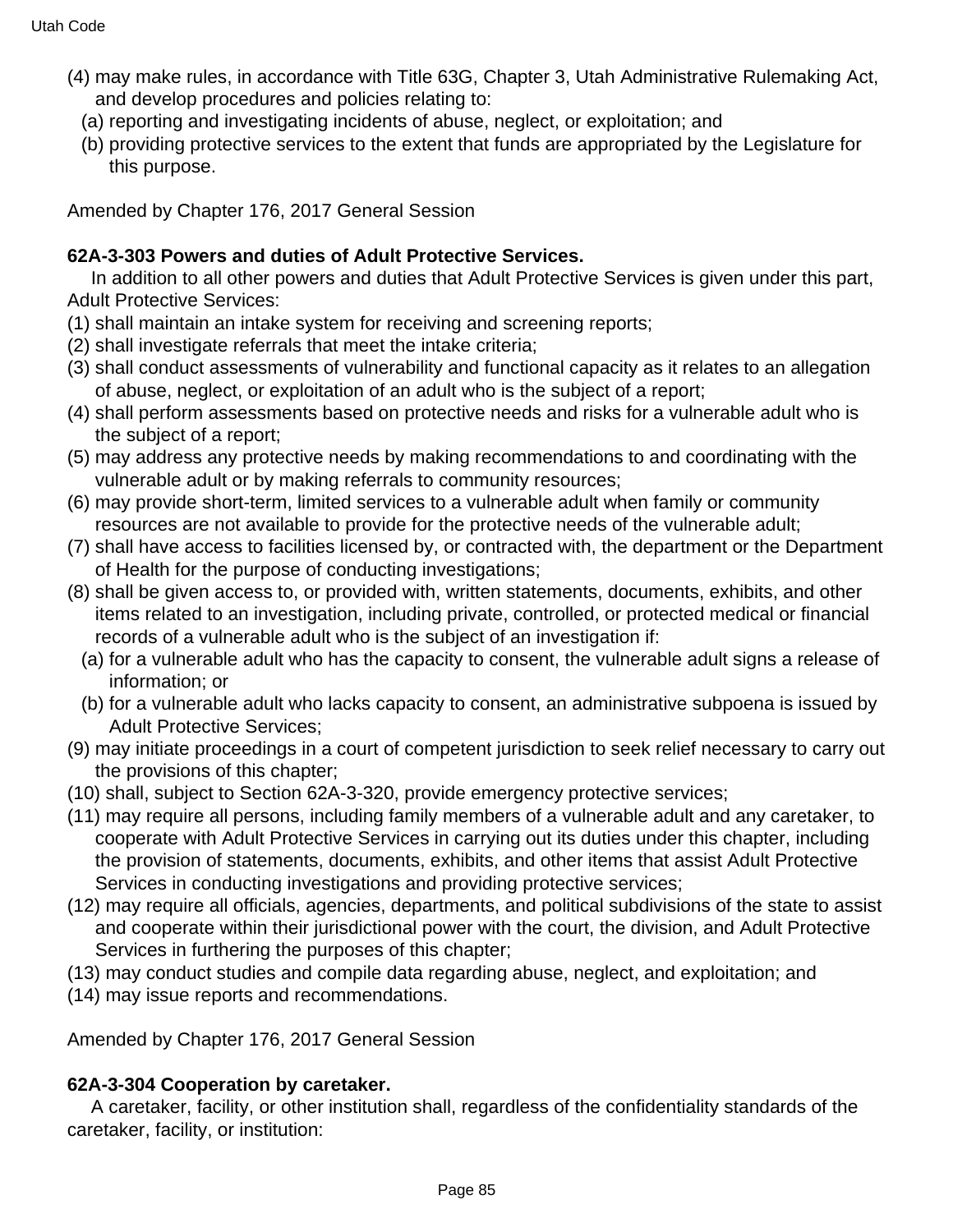- (1) report abuse, neglect, or exploitation of a vulnerable adult in accordance with this chapter;
- (2) cooperate with any Adult Protective Services investigation;
- (3) provide Adult Protective Services with access to records or documents relating to the vulnerable adult who is the subject of an investigation; or
- (4) provide evidence in any judicial or administrative proceeding relating to a vulnerable adult who is the subject of an investigation.

Amended by Chapter 91, 2008 General Session

### **Superseded 9/1/2022**

**62A-3-305 Reporting requirements -- Investigation -- Exceptions -- Immunity -- Penalties -- Nonmedical healing.**

- (1) Except as provided in Subsection (4), if an individual has reason to believe that a vulnerable adult is, or has been, the subject of abuse, neglect, or exploitation, the individual shall immediately report the suspected abuse, neglect, or exploitation to Adult Protective Services or to the nearest peace officer or law enforcement agency.
- (2)
	- (a) If a peace officer or a law enforcement agency receives a report under Subsection (1), the peace officer or the law enforcement agency shall immediately notify Adult Protective Services.
	- (b) Adult Protective Services and the peace officer or the law enforcement agency shall coordinate, as appropriate, efforts to investigate the report under Subsection (1) and to provide protection to the vulnerable adult.
- (3) When a report under Subsection (1), or a subsequent investigation by Adult Protective Services, indicates that a criminal offense may have occurred against a vulnerable adult:
	- (a) Adult Protective Services shall notify the nearest local law enforcement agency regarding the potential offense; and
	- (b) the law enforcement agency shall initiate an investigation in cooperation with Adult Protective Services.
- (4) Subject to Subsection (5), the reporting requirement described in Subsection (1) does not apply to:
	- (a) a member of the clergy, with regard to any confession made to the member of the clergy while functioning in the ministerial capacity of the member of the clergy and without the consent of the individual making the confession, if:
		- (i) the perpetrator made the confession directly to the member of the clergy; and
		- (ii) the member of the clergy is, under canon law or church doctrine or practice, bound to maintain the confidentiality of that confession; or
	- (b) an attorney, or an individual employed by the attorney, if knowledge of the suspected abuse, neglect, or exploitation of a vulnerable adult arises from the representation of a client, unless the attorney is permitted to reveal the suspected abuse, neglect, or exploitation of the vulnerable adult to prevent reasonably certain death or substantial bodily harm in accordance with Utah Rules of Professional Conduct, Rule 1.6.
- (5)
	- (a) When a member of the clergy receives information about abuse, neglect, or exploitation of a vulnerable adult from any source other than confession of the perpetrator, the member of the clergy is required to report that information even though the member of the clergy may have also received information about abuse, neglect, or exploitation from the confession of the perpetrator.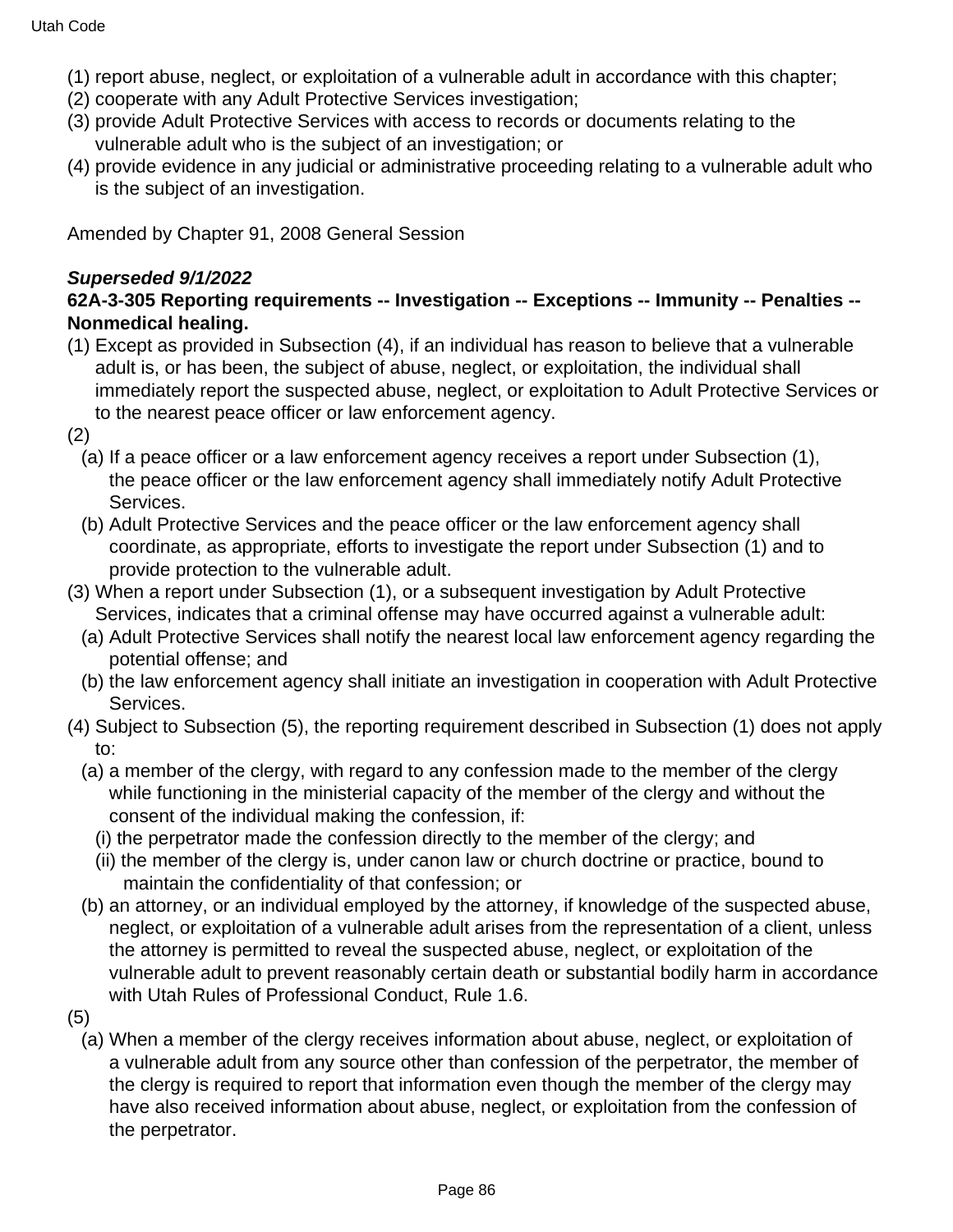- (b) Exemption of the reporting requirement for an individual described in Subsection (4) does not exempt the individual from any other efforts required by law to prevent further abuse, neglect, or exploitation of a vulnerable adult by the perpetrator.
- (6)
	- (a) As used in this Subsection (6), "physician" means an individual licensed to practice as a physician or osteopath in this state under Title 58, Chapter 67, Utah Medical Practice Act, or Title 58, Chapter 68, Utah Osteopathic Medical Practice Act.
	- (b) The physician-patient privilege does not:
		- (i) excuse a physician from reporting suspected abuse, neglect, or exploitation of a vulnerable adult under Subsection (1); or
		- (ii) constitute grounds for excluding evidence regarding a vulnerable adult's injuries, or the cause of the vulnerable adult's injuries, in any judicial or administrative proceeding resulting from a report under Subsection (1).
- (7)
	- (a) An individual who in good faith makes a report under Subsection (1), or who otherwise notifies Adult Protective Services or a peace officer or law enforcement agency, is immune from civil and criminal liability in connection with the report or notification.
	- (b) A covered provider or covered contractor, as defined in Section 26-21-201, that knowingly fails to report suspected abuse, neglect, or exploitation of a vulnerable adult to Adult Protective Services, or to the nearest peace officer or law enforcement agency, under Subsection (1), is subject to a private right of action and liability for the abuse, neglect, or exploitation of a vulnerable adult that is committed by the individual who was not reported to Adult Protective Services or to the nearest peace officer or law enforcement agency.
	- (c) This Subsection (7) does not provide immunity with respect to acts or omissions of a governmental employee except as provided in Title 63G, Chapter 7, Governmental Immunity Act of Utah.
- (8) If Adult Protective Services has substantial grounds to believe that an individual has knowingly failed to report suspected abuse, neglect, or exploitation of a vulnerable adult in accordance with this section, Adult Protective Services shall file a complaint with:
	- (a) the Division of Professional Licensing if the individual is a health care provider, as defined in Section 62A-4a-404, or a mental health therapist, as defined in Section 58-60-102;
	- (b) the appropriate law enforcement agency if the individual is a law enforcement officer, as defined in Section 53-13-103; and
- (c) the State Board of Education if the individual is an educator, as defined in Section 53E-6-102. (9)
	- (a) An individual is guilty of a class B misdemeanor if the individual willfully fails to report suspected abuse, neglect, or exploitation of a vulnerable adult to Adult Protective Services, or to the nearest peace officer or law enforcement agency under Subsection (1).
	- (b) If an individual is convicted under Subsection (9)(a), the court may order the individual, in addition to any other sentence the court imposes, to:
		- (i) complete community service hours; or
	- (ii) complete a program on preventing abuse, neglect, and exploitation of vulnerable adults.
	- (c) In determining whether it would be appropriate to charge an individual with a violation of Subsection (9)(a), the prosecuting attorney shall take into account whether a reasonable individual would not have reported suspected abuse, neglect, or exploitation of a vulnerable adult because reporting would have placed the individual in immediate danger of death or serious bodily injury.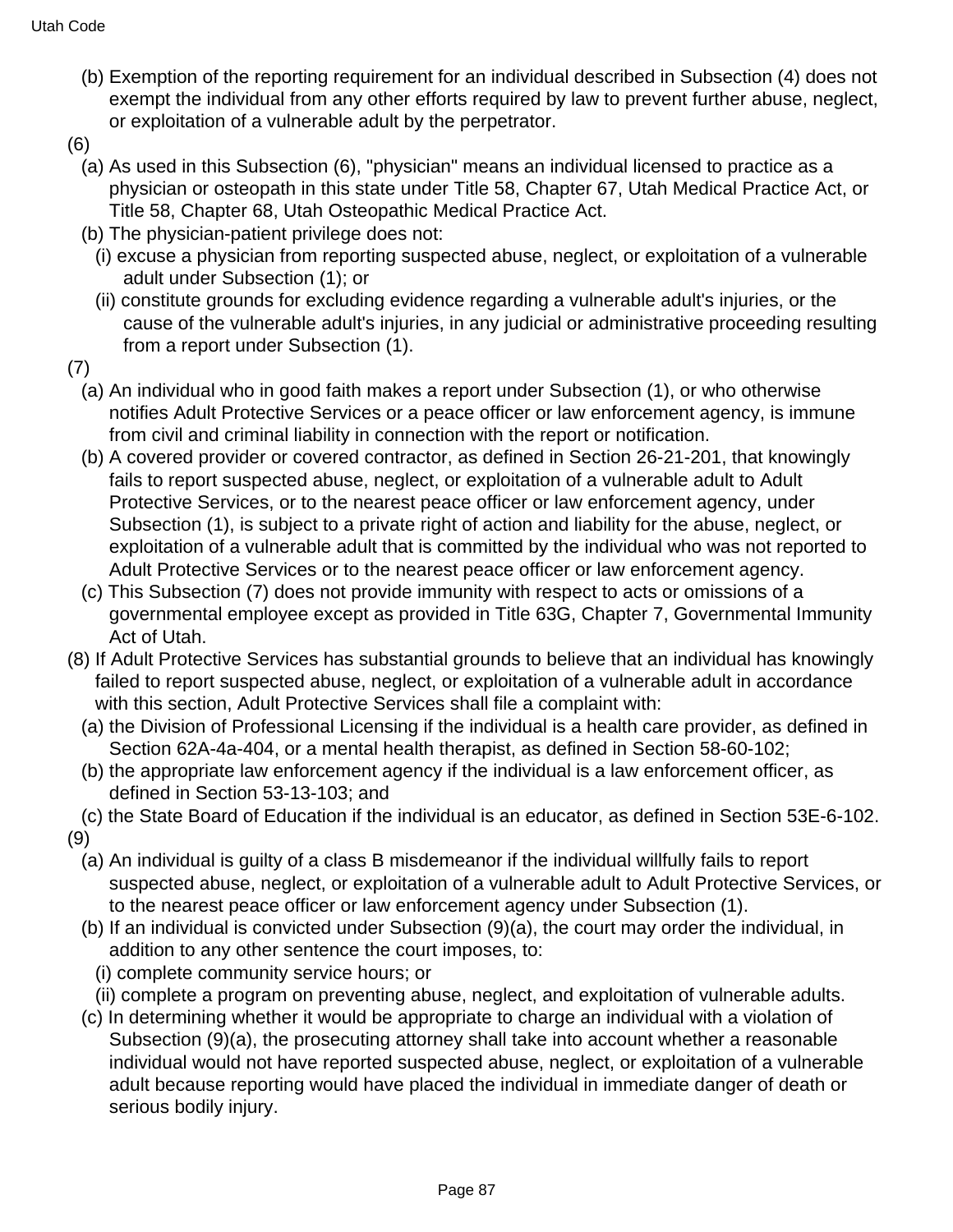- (d) Notwithstanding any contrary provision of law, a prosecuting attorney may not use an individual's violation of Subsection (9)(a) as the basis for charging the individual with another offense.
- (e) A prosecution for failure to report under Subsection (9)(a) shall be commenced within two years after the day on which the individual had knowledge of the suspected abuse, neglect, or exploitation and willfully failed to report.
- (10) Under circumstances not amounting to a violation of Section 76-8-508, an individual is guilty of a class B misdemeanor if the individual threatens, intimidates, or attempts to intimidate a vulnerable adult who is the subject of a report under Subsection (1), the individual who made the report under Subsection (1), a witness, or any other person cooperating with an investigation conducted in accordance with this chapter.
- (11) An adult is not considered abused, neglected, or a vulnerable adult for the reason that the adult has chosen to rely solely upon religious, nonmedical forms of healing in lieu of medical care.

Amended by Chapter 274, 2022 General Session Amended by Chapter 415, 2022 General Session

# **Effective 9/1/2022**

## **62A-3-305 Reporting requirements -- Investigation -- Exceptions -- Immunity -- Penalties -- Nonmedical healing.**

- (1) Except as provided in Subsection (4), if an individual has reason to believe that a vulnerable adult is, or has been, the subject of abuse, neglect, or exploitation, the individual shall immediately report the suspected abuse, neglect, or exploitation to Adult Protective Services or to the nearest peace officer or law enforcement agency.
- (2)
	- (a) If a peace officer or a law enforcement agency receives a report under Subsection (1), the peace officer or the law enforcement agency shall immediately notify Adult Protective Services.
	- (b) Adult Protective Services and the peace officer or the law enforcement agency shall coordinate, as appropriate, efforts to investigate the report under Subsection (1) and to provide protection to the vulnerable adult.
- (3) When a report under Subsection (1), or a subsequent investigation by Adult Protective Services, indicates that a criminal offense may have occurred against a vulnerable adult:
	- (a) Adult Protective Services shall notify the nearest local law enforcement agency regarding the potential offense; and
	- (b) the law enforcement agency shall initiate an investigation in cooperation with Adult Protective Services.
- (4) Subject to Subsection (5), the reporting requirement described in Subsection (1) does not apply to:
	- (a) a member of the clergy, with regard to any confession made to the member of the clergy while functioning in the ministerial capacity of the member of the clergy and without the consent of the individual making the confession, if:
		- (i) the perpetrator made the confession directly to the member of the clergy; and
		- (ii) the member of the clergy is, under canon law or church doctrine or practice, bound to maintain the confidentiality of that confession; or
	- (b) an attorney, or an individual employed by the attorney, if knowledge of the suspected abuse, neglect, or exploitation of a vulnerable adult arises from the representation of a client, unless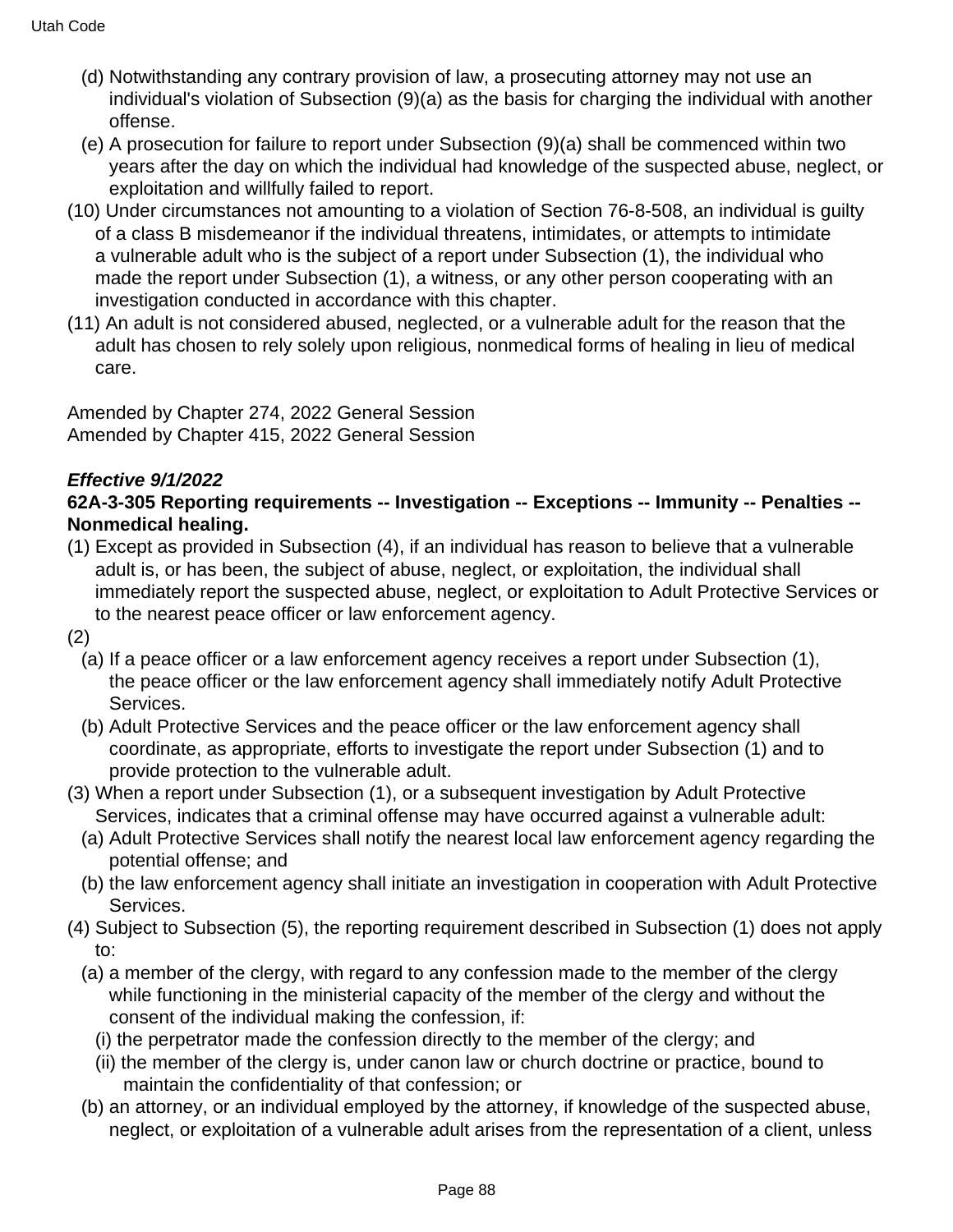the attorney is permitted to reveal the suspected abuse, neglect, or exploitation of the vulnerable adult to prevent reasonably certain death or substantial bodily harm in accordance with Utah Rules of Professional Conduct, Rule 1.6.

- (5)
	- (a) When a member of the clergy receives information about abuse, neglect, or exploitation of a vulnerable adult from any source other than confession of the perpetrator, the member of the clergy is required to report that information even though the member of the clergy may have also received information about abuse, neglect, or exploitation from the confession of the perpetrator.
	- (b) Exemption of the reporting requirement for an individual described in Subsection (4) does not exempt the individual from any other efforts required by law to prevent further abuse, neglect, or exploitation of a vulnerable adult by the perpetrator.
- (6)
	- (a) As used in this Subsection (6), "physician" means an individual licensed to practice as a physician or osteopath in this state under Title 58, Chapter 67, Utah Medical Practice Act, or Title 58, Chapter 68, Utah Osteopathic Medical Practice Act.
	- (b) The physician-patient privilege does not:
		- (i) excuse a physician from reporting suspected abuse, neglect, or exploitation of a vulnerable adult under Subsection (1); or
		- (ii) constitute grounds for excluding evidence regarding a vulnerable adult's injuries, or the cause of the vulnerable adult's injuries, in any judicial or administrative proceeding resulting from a report under Subsection (1).
- (7)
	- (a) An individual who in good faith makes a report under Subsection (1), or who otherwise notifies Adult Protective Services or a peace officer or law enforcement agency, is immune from civil and criminal liability in connection with the report or notification.
	- (b) A covered provider or covered contractor, as defined in Section 26-21-201, that knowingly fails to report suspected abuse, neglect, or exploitation of a vulnerable adult to Adult Protective Services, or to the nearest peace officer or law enforcement agency, under Subsection (1), is subject to a private right of action and liability for the abuse, neglect, or exploitation of a vulnerable adult that is committed by the individual who was not reported to Adult Protective Services or to the nearest peace officer or law enforcement agency.
	- (c) This Subsection (7) does not provide immunity with respect to acts or omissions of a governmental employee except as provided in Title 63G, Chapter 7, Governmental Immunity Act of Utah.
- (8) If Adult Protective Services has substantial grounds to believe that an individual has knowingly failed to report suspected abuse, neglect, or exploitation of a vulnerable adult in accordance with this section, Adult Protective Services shall file a complaint with:
	- (a) the Division of Professional Licensing if the individual is a health care provider, as defined in Section 80-2-603, or a mental health therapist, as defined in Section 58-60-102;
	- (b) the appropriate law enforcement agency if the individual is a law enforcement officer, as defined in Section 53-13-103; and
- (c) the State Board of Education if the individual is an educator, as defined in Section 53E-6-102. (9)
	- (a) An individual is guilty of a class B misdemeanor if the individual willfully fails to report suspected abuse, neglect, or exploitation of a vulnerable adult to Adult Protective Services, or to the nearest peace officer or law enforcement agency under Subsection (1).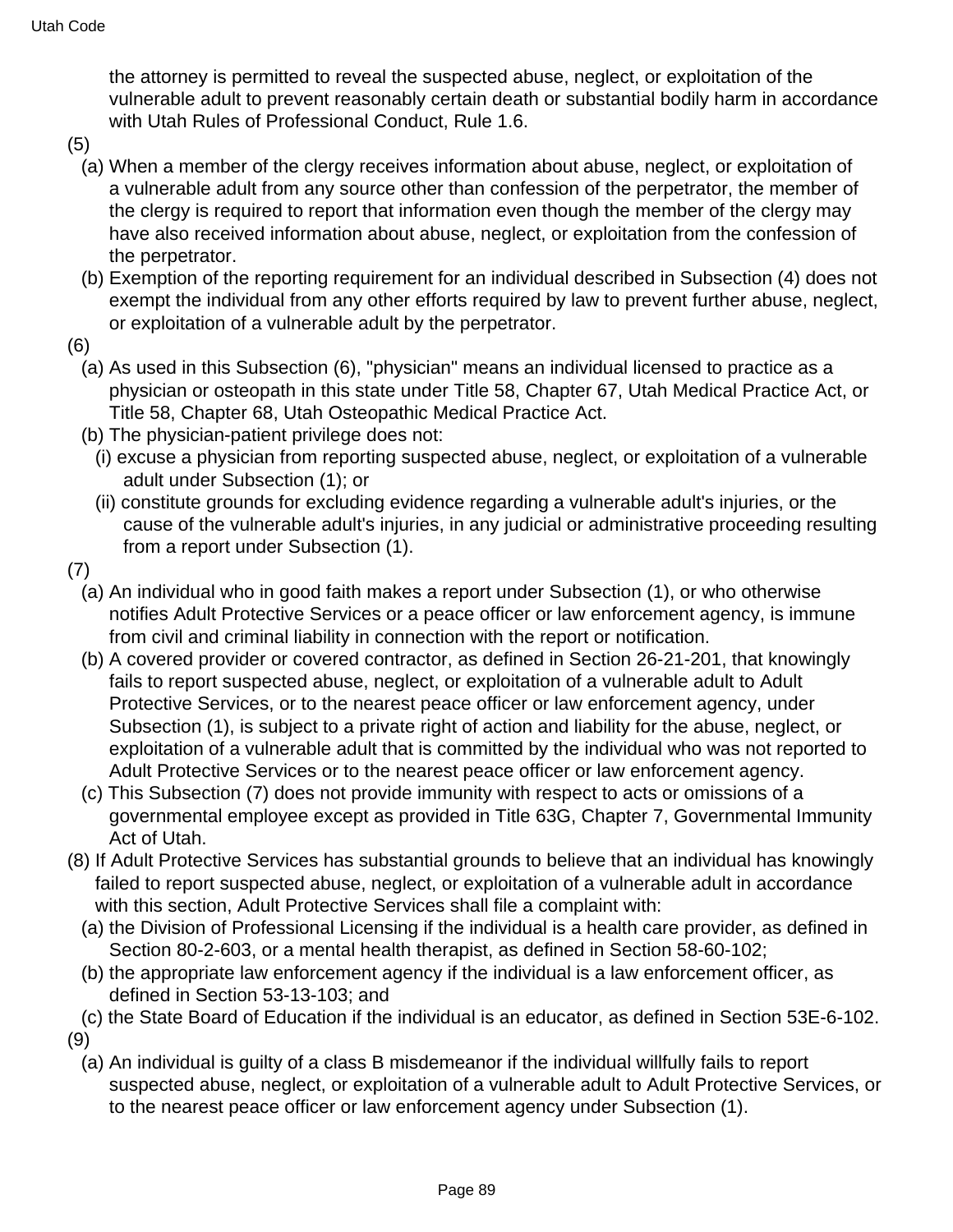- (b) If an individual is convicted under Subsection (9)(a), the court may order the individual, in addition to any other sentence the court imposes, to:
	- (i) complete community service hours; or
	- (ii) complete a program on preventing abuse, neglect, and exploitation of vulnerable adults.
- (c) In determining whether it would be appropriate to charge an individual with a violation of Subsection (9)(a), the prosecuting attorney shall take into account whether a reasonable individual would not have reported suspected abuse, neglect, or exploitation of a vulnerable adult because reporting would have placed the individual in immediate danger of death or serious bodily injury.
- (d) Notwithstanding any contrary provision of law, a prosecuting attorney may not use an individual's violation of Subsection (9)(a) as the basis for charging the individual with another offense.
- (e) A prosecution for failure to report under Subsection (9)(a) shall be commenced within two years after the day on which the individual had knowledge of the suspected abuse, neglect, or exploitation and willfully failed to report.
- (10) Under circumstances not amounting to a violation of Section 76-8-508, an individual is guilty of a class B misdemeanor if the individual threatens, intimidates, or attempts to intimidate a vulnerable adult who is the subject of a report under Subsection (1), the individual who made the report under Subsection (1), a witness, or any other person cooperating with an investigation conducted in accordance with this chapter.
- (11) An adult is not considered abused, neglected, or a vulnerable adult for the reason that the adult has chosen to rely solely upon religious, nonmedical forms of healing in lieu of medical care.

Amended by Chapter 274, 2022 General Session Amended by Chapter 335, 2022 General Session Amended by Chapter 415, 2022 General Session

### **62A-3-307 Photographing, video, and audio taping.**

 Law enforcement or Adult Protective Services investigators may collect evidence regarding alleged abuse, neglect, or exploitation of a vulnerable adult by taking, or causing to be taken, photographs, video tape recordings, or audio or video tape accounts of a vulnerable adult, if the vulnerable adult:

- (1) consents to the taking of the photographs, video tape recordings, or audio or video tape accounts; or
- (2) lacks the capacity to give the consent described in Subsection (1).

Repealed and Re-enacted by Chapter 91, 2008 General Session

### **62A-3-308 Peace officer's authority to transport -- Notification.**

- (1) A peace officer may remove and transport, or cause to have transported, a vulnerable adult to an appropriate medical or shelter facility, if:
	- (a) the officer has probable cause to believe that:
		- (i) by reason of abuse, neglect, or exploitation there exist exigent circumstances; and
		- (ii) the vulnerable adult will suffer serious physical injury or death if not immediately placed in a safe environment;
	- (b) the vulnerable adult refuses to consent or lacks capacity to consent; and
	- (c) there is not time to notify interested parties or to apply for a warrant or other court order.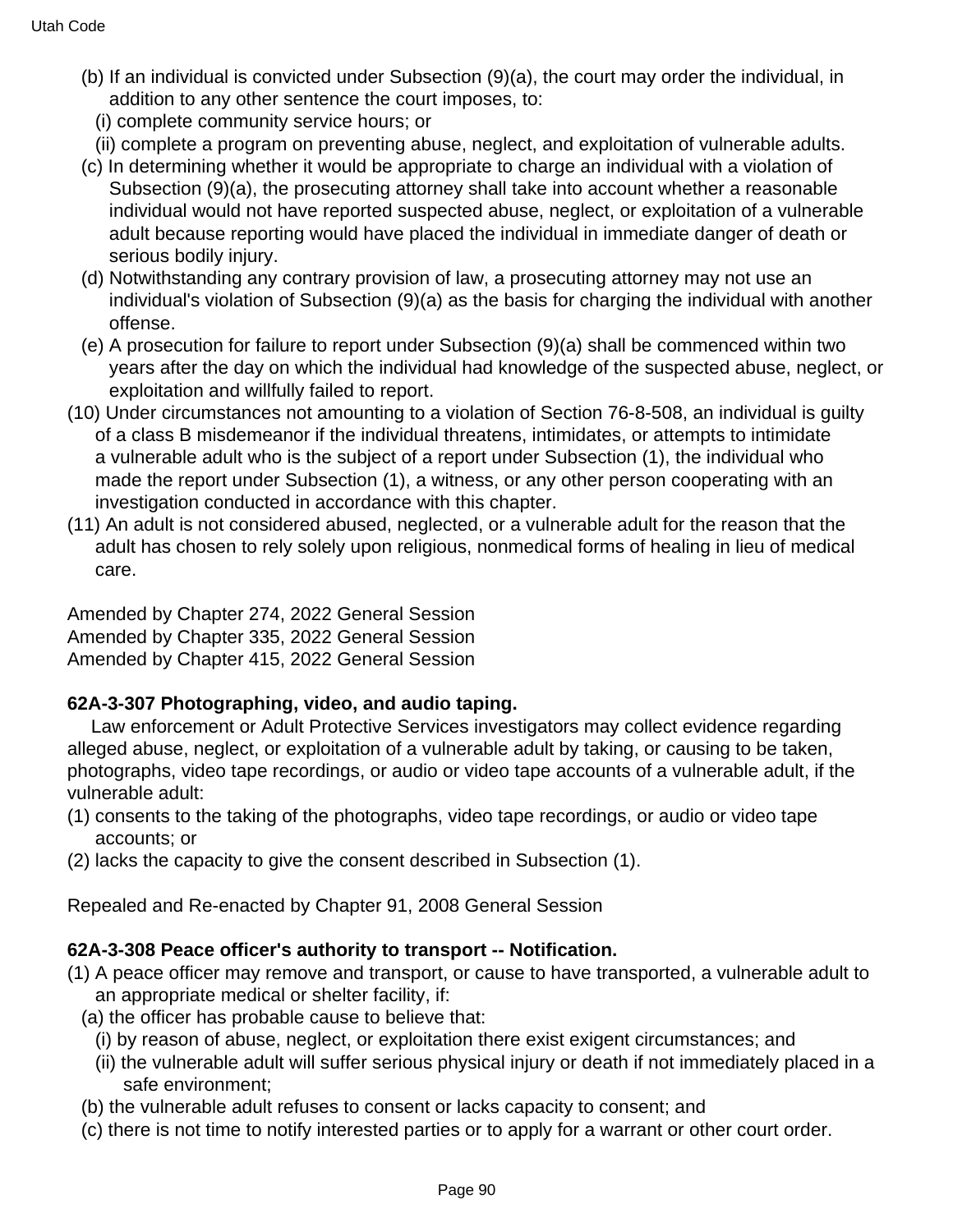- (2) A peace officer described in Subsection (1) shall, within four hours after a vulnerable adult is transported to an appropriate medical or shelter facility:
	- (a) notify Adult Protective Services intake; and
	- (b) request that Adult Protective Services or the division file a petition with the court for an emergency protective order.

Amended by Chapter 91, 2008 General Session

# **62A-3-309 Enforcement by division -- Duty of county or district attorney.**

- (1) It is the duty of the county or district attorney, as appropriate under Sections 17-18a-202 and 17-18a-203, to:
	- (a) assist and represent the division;
	- (b) initiate legal proceedings to protect vulnerable adults; and
	- (c) take appropriate action to prosecute the alleged offenders.
- (2) If the county or district attorney fails to act upon the request of the division to provide legal assistance within five business days after the day on which the request is made:
	- (a) the division may request the attorney general to act; and
	- (b) the attorney general may, in the attorney general's discretion, assume the responsibilities and carry the action forward in place of the county or district attorney.

Amended by Chapter 237, 2013 General Session

# **62A-3-311 Requests for records.**

- (1) Requests for records maintained by Adult Protective Services shall be made in writing to Adult Protective Services.
- (2) Classification and disclosure of records shall be made in accordance with Title 63G, Chapter 2, Government Records Access and Management Act.

Amended by Chapter 91, 2008 General Session Amended by Chapter 382, 2008 General Session

# **62A-3-311.1 Statewide database -- Restricted use and access.**

- (1) The division shall maintain a database for reports of vulnerable adult abuse, neglect, or exploitation made pursuant to this part.
- (2) The database shall include:
	- (a) the names and identifying data of the alleged abused, neglected, or exploited vulnerable adult and the alleged perpetrator;
	- (b) information regarding whether or not the allegation of abuse, neglect, or exploitation was found to be:
		- (i) supported;
		- (ii) inconclusive;
		- (iii) without merit; or
		- (iv) for reports for which the finding is made before May 5, 2008:
			- (A) substantiated; or
			- (B) unsubstantiated; and
	- (c) any other information that may be helpful in furthering the purposes of this part, as determined by the division.
- (3) Information obtained from the database may be used only: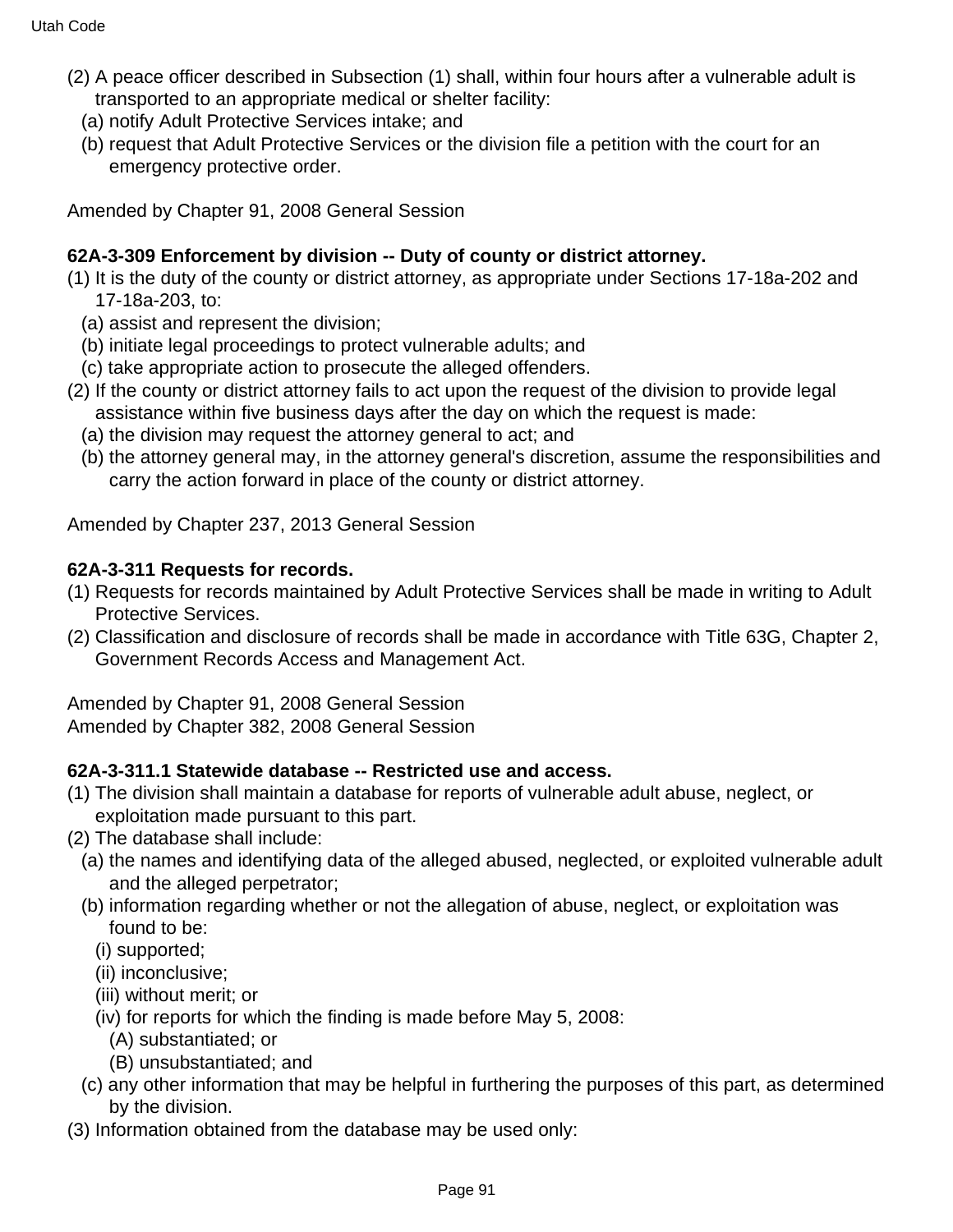- (a) for statistical summaries compiled by the department that do not include names or other identifying data;
- (b) where identification of an individual as a perpetrator may be relevant in a determination regarding whether to grant or deny a license, privilege, or approval made by:
	- (i) the department;
	- (ii) the Division of Professional Licensing;
	- (iii) the Bureau of Licensing, within the Department of Health;
	- (iv) the Bureau of Emergency Medical Services and Preparedness, within the Department of Health, or a designee of the Bureau of Emergency Medical Services and Preparedness;
	- (v) any government agency specifically authorized by statute to access or use the information in the database; or
	- (vi) an agency of another state that performs a similar function to an agency described in Subsections (3)(b)(i) through (iv); or
- (c) as otherwise specifically provided by law.

Amended by Chapter 415, 2022 General Session

### **62A-3-311.5 Notice of supported finding -- Procedure for challenging finding -- Limitations.** (1)

- (a) Except as provided in Subsection (1)(b), within 15 days after the day on which the division makes a supported finding that a person committed abuse, neglect, or exploitation of a vulnerable adult, the division shall serve the person with a notice of agency action, in accordance with Subsections (2) and (3).
- (b) The division may serve the notice described in Subsection (1)(a) within a reasonable time after the 15 day period described in Subsection (1)(a) if:
	- (i) the delay is necessary in order to:
		- (A) avoid impeding an ongoing criminal investigation or proceeding; or
		- (B) protect the safety of a person; and
	- (ii) the notice is provided before the supported finding is used as a basis to deny the person a license or otherwise adversely impact the person.
- (2) The division shall cause the notice described in Subsection (1)(a) to be served by personal service or certified mail.
- (3) The notice described in Subsection (1)(a) shall:
	- (a) indicate that the division has conducted an investigation regarding alleged abuse, neglect, or exploitation of a vulnerable adult by the alleged perpetrator;
	- (b) indicate that, as a result of the investigation described in Subsection (3)(a), the division made a supported finding that the alleged perpetrator committed abuse, neglect, or exploitation of a vulnerable adult;
	- (c) include a summary of the facts that are the basis for the supported finding;
	- (d) indicate that the supported finding may result in disqualifying the person from:
	- (i) being licensed, certified, approved, or employed by a government agency;
	- (ii) being employed by a service provider, person, or other entity that contracts with, or is licensed by, a government agency; or
	- (iii) qualifying as a volunteer for an entity described in Subsection  $(3)(d)(i)$  or (ii);
	- (e) indicate that, as a result of the supported finding, the alleged perpetrator's identifying information is listed in the database;
	- (f) indicate that the alleged perpetrator may request a copy of the report of the alleged abuse, neglect, or exploitation; and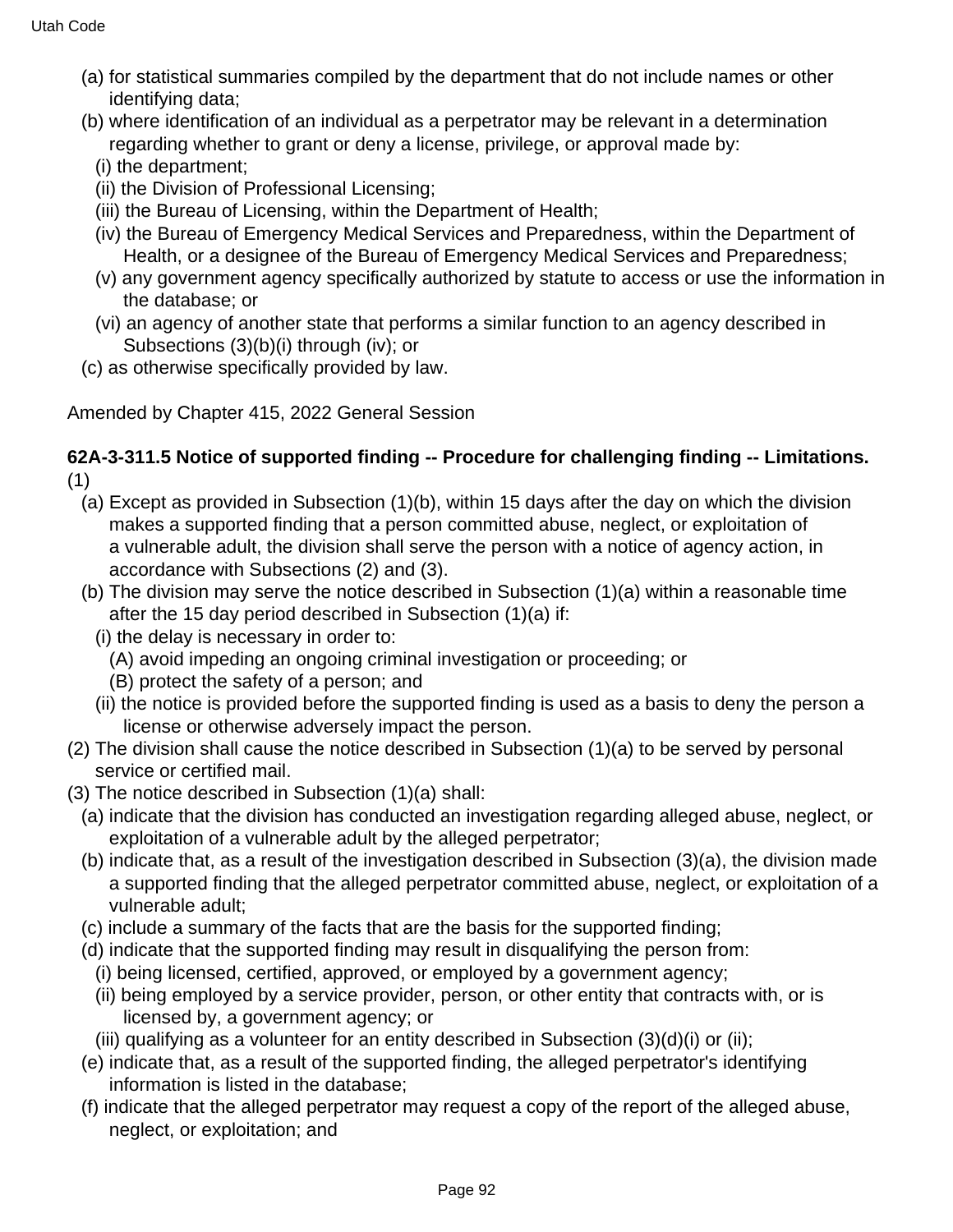- (g) inform the alleged perpetrator of:
	- (i) the right described in Subsection (4)(a); and
	- (ii) the consequences of failing to exercise the right described in Subsection  $(4)(a)$  in a timely manner.
- (4)
	- (a) The alleged perpetrator has the right, within 30 days after the day on which the notice described in Subsection (1)(a) is served, to challenge the supported finding by filing a request for an informal adjudicative proceeding, under Title 63G, Chapter 4, Administrative Procedures Act.
	- (b) If the alleged perpetrator fails to file a request for an informal adjudicative proceeding within the time described in Subsection (4)(a), the supported finding will become final and will not be subject to challenge or appeal.
- (5) At the hearing described in Subsection (4)(a), the division has the burden of proving, by a preponderance of the evidence, that the alleged perpetrator committed abuse, neglect, or exploitation of a vulnerable adult.
- (6) Notwithstanding any provision of this section, an alleged perpetrator described in this section may not challenge a supported finding if a court of competent jurisdiction entered a finding in a proceeding to which the alleged perpetrator was a party, that the alleged perpetrator committed the abuse, neglect, or exploitation of a vulnerable adult, upon which the supported finding is based.
- (7) A person who was listed in the database as a perpetrator before May 5, 2008, and who did not have an opportunity to challenge the division's finding that resulted in the listing, may at any time:
	- (a) request that the division reconsider the division's finding; or
	- (b) request an informal adjudicative proceeding, under Title 63G, Chapter 4, Administrative Procedures Act, to challenge the finding.

Enacted by Chapter 91, 2008 General Session

# **62A-3-312 Access to information in database.**

The database and the adult protection case file:

- (1) shall be made available to law enforcement agencies, the attorney general's office, city attorneys, the Division of Professional Licensing, and county or district attorney's offices;
- (2) shall be released as required under Subsection 63G-2-202(4)(c); and
- (3) may be made available, at the discretion of the division, to:
	- (a) subjects of a report as follows:
		- (i) a vulnerable adult named in a report as a victim of abuse, neglect, or exploitation, or that adult's attorney or legal guardian; and
		- (ii) a person identified in a report as having abused, neglected, or exploited a vulnerable adult, or that person's attorney; and
	- (b) persons involved in an evaluation or assessment of the vulnerable adult as follows:
		- (i) an employee or contractor of the department who is responsible for the evaluation or assessment of an adult protection case file;
		- (ii) a multidisciplinary team approved by the division to assist Adult Protective Services in the evaluation, assessment, and disposition of a vulnerable adult case;
		- (iii) an authorized person or agency providing services to, or responsible for, the care, treatment, assessment, or supervision of a vulnerable adult named in the report as a victim,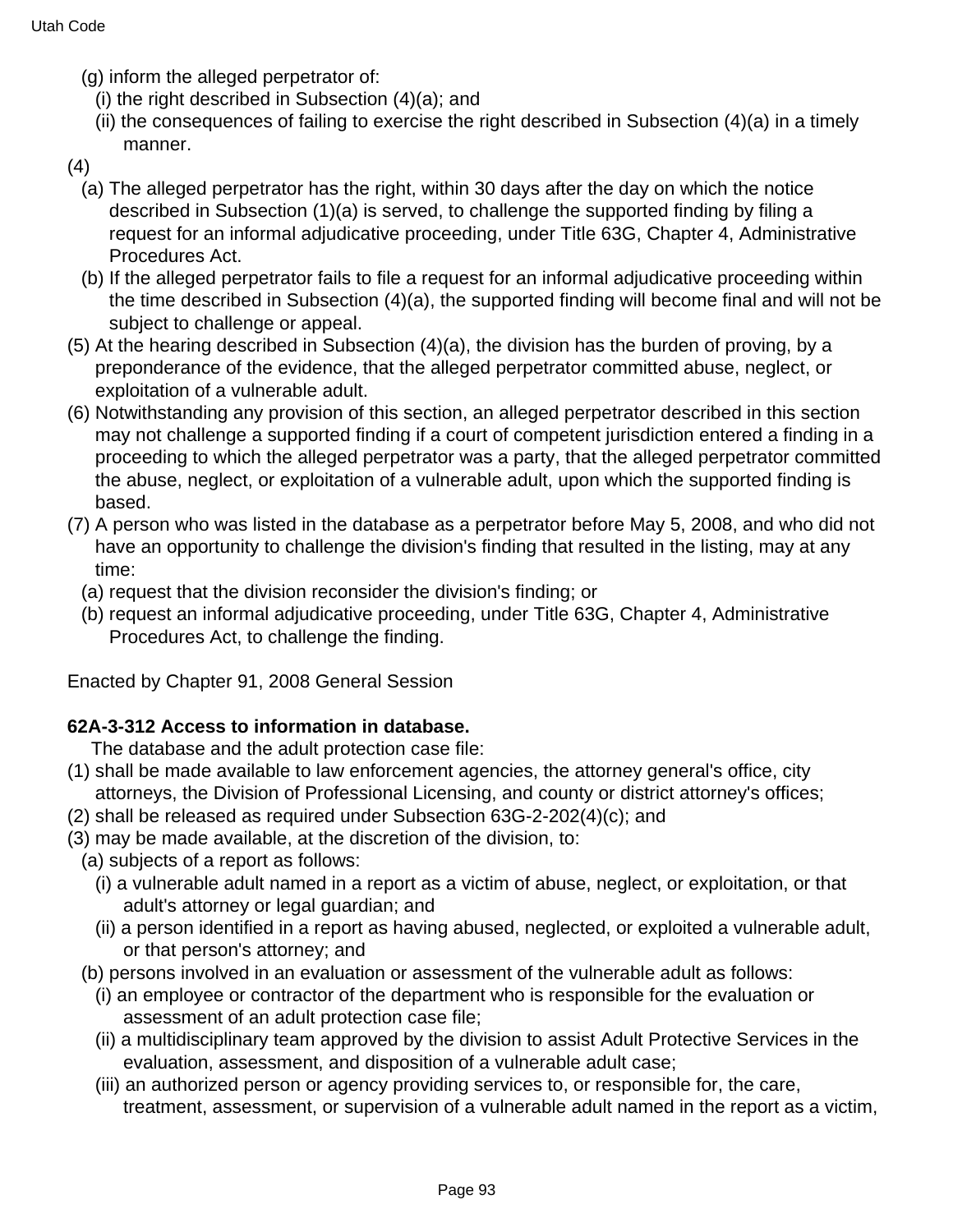when in the opinion of the division, that information will assist in the protection of, or provide other benefits to, the victim;

- (iv) a licensing authority for a facility, program, or person providing care to a victim named in a report; and
- (v) legally authorized protection and advocacy agencies when they represent a victim or have been requested by the division to assist on a case, including:
	- (A) the Office of Public Guardian, created in Section 62A-14-103; and
	- (B) the Long-Term Care Ombudsman Program, created in Section 62A-3-203.

Amended by Chapter 415, 2022 General Session

### **62A-3-314 Private right of action -- Estate asset -- Attorney fees.**

- (1) A vulnerable adult who suffers harm or financial loss as a result of exploitation has a private right of action against the perpetrator.
- (2) Upon the death of a vulnerable adult, any cause of action under this section shall constitute an asset of the estate of the vulnerable adult.
- (3) If the plaintiff prevails in an action brought under this section, the court may order that the defendant pay the costs and reasonable attorney fees of the plaintiff.
- (4) If the defendant prevails in an action brought under this section, the court may order that the plaintiff pay the costs and reasonable attorney fees of the defendant, if the court finds that the action was frivolous, unreasonable, or taken in bad faith.

Amended by Chapter 176, 2007 General Session

### **62A-3-315 Protective services voluntary unless court ordered.**

- (1) Vulnerable adults who receive protective services under this part shall do so knowingly or voluntarily or upon district court order.
- (2) Protective services may be provided without a court order for a vulnerable adult who has the capacity to consent and who requests or knowingly or voluntarily consents to those services. Protective services may also be provided for a vulnerable adult whose guardian or conservator with authority to consent does consent to those services. When short-term, limited protective services are provided, the division and the recipient, or the recipient's guardian or conservator, shall execute a written agreement setting forth the purposes and limitations of the services to be provided. If consent is subsequently withdrawn by the recipient, the recipient's guardian or conservator, or the court, services, including any investigation, shall cease.
- (3) A court may order emergency protective services to be provided to a vulnerable adult who does not consent or who lacks capacity to consent to protective services in accordance with Section 62A-3-320.

Amended by Chapter 176, 2017 General Session

### **62A-3-316 Costs incurred in providing of protective services.**

 Costs incurred in providing protective services are the responsibility of the vulnerable adult when:

(1) the vulnerable adult is financially able to pay for those services, according to rates established by the division, and that payment is provided for as part of the written agreement for services described in Section 62A-3-315;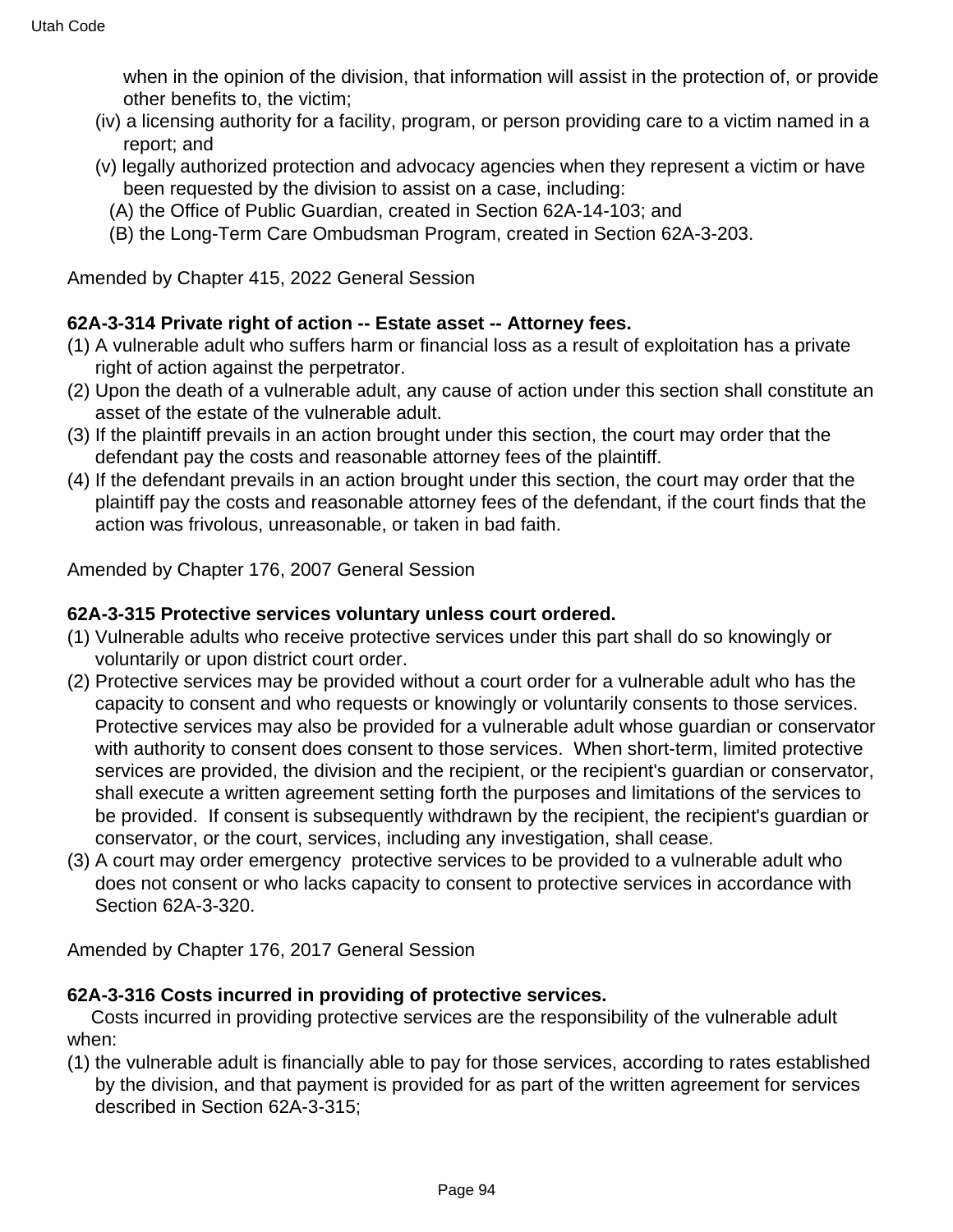- (2) the vulnerable adult to be protected is eligible for those services from another governmental agency; or
- (3) the court appoints a guardian or conservator and orders that the costs be paid from the vulnerable adult's estate.

Enacted by Chapter 108, 2002 General Session

# **62A-3-317 Venue for protective services proceedings.**

 Venue for all proceedings related to protective services and emergency protective services under this chapter is in the county where the vulnerable adult resides or is present.

Amended by Chapter 176, 2017 General Session

# **62A-3-320 Emergency protective services -- Forcible entry.**

- (1) Adult Protective Services shall, immediately upon court order, provide emergency protective services to a court-designated vulnerable adult.
- (2) A court may, without notice, order emergency protective services immediately upon receipt of a petition for emergency protective services when a court finds that:
	- (a) the subject of the petition is a vulnerable adult;

(b)

- (i) the vulnerable adult does not have a court-appointed guardian or conservator; or
- (ii) the guardian or conservator is not effectively performing the guardian's or conservator's duties;
- (c) an emergency exists; and
- (d) the welfare, safety, or best interests of the vulnerable adult requires emergency protective services.
- (3) An emergency protective services order shall specifically designate the services that are approved and the facts that support the provision of those services.
- (4) Services authorized in an emergency protective services order may include hospitalization, nursing, custodial care, or a change in residence.
- (5) An emergency protective services order expires five business days after the day on which the court issues the order unless an appropriate party petitions for temporary guardianship pursuant to Section 75-5-310 or the division files a new petition for an emergency services order.
- (6) If a petition for guardianship or an additional emergency protective services petition is filed within five business days after the day on which the court issues the original emergency protective services order, a court may extend the duration of the original order an additional 15 business days after the day on which the subsequent petition is filed to allow for a court hearing on the petition.
- (7) To implement an emergency protective services order, a court may authorize forcible entry by a peace officer into the premises where the vulnerable adult may be found.

Amended by Chapter 176, 2017 General Session

### **62A-3-321 Petition for injunctive relief when caretaker refuses to allow protective services.**

(1) When a vulnerable adult is in need of protective services and the caretaker refuses to allow the provision of those services, the division may petition the court for injunctive relief prohibiting the caretaker from interfering with the provision of protective services.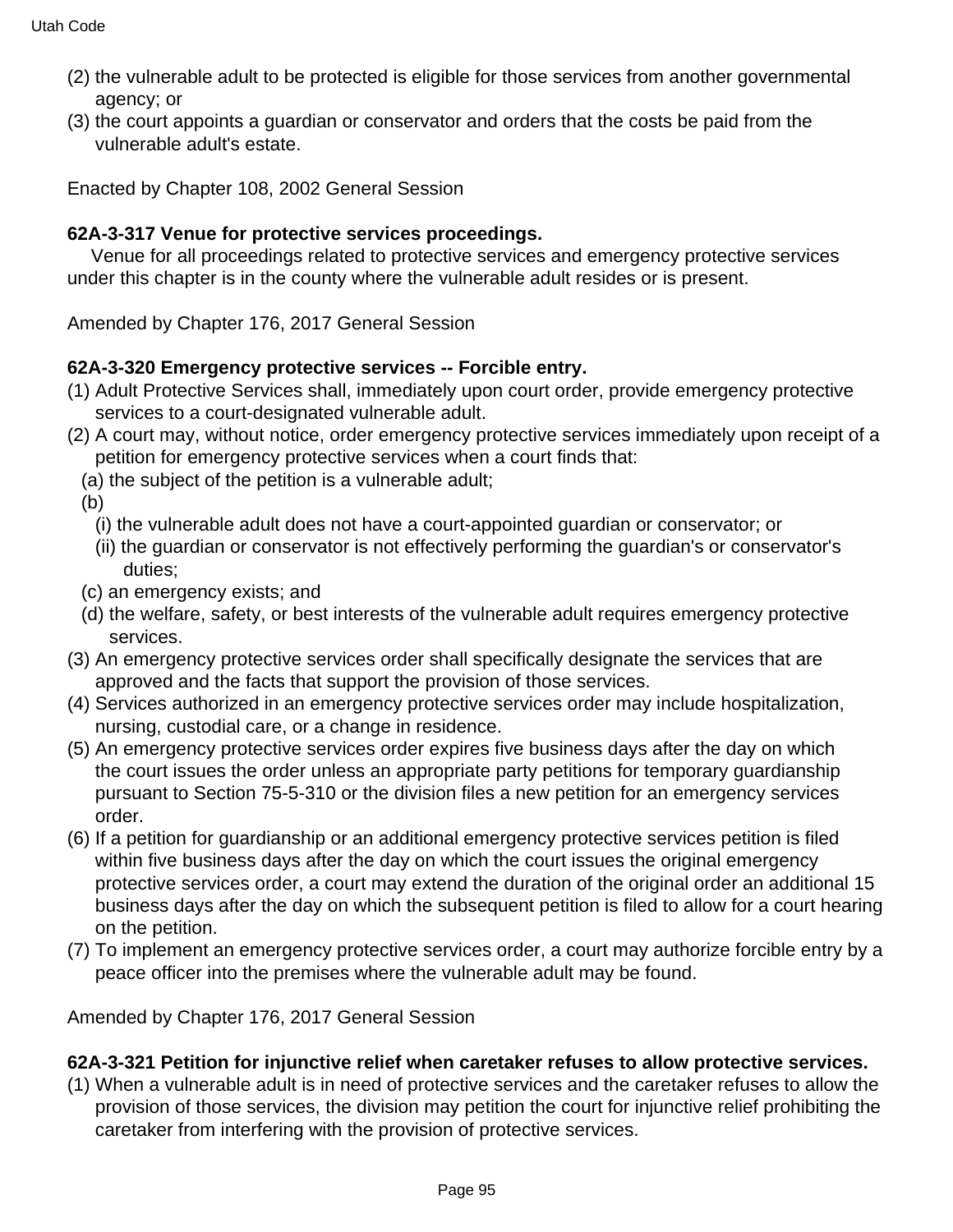- (2) The division's petition under Subsection (1) shall allege facts sufficient to show that the vulnerable adult is in need of protective services, that the vulnerable adult either consents or lacks capacity to consent to those services, and that the caretaker refuses to allow the provision of those services.
- (3) The court may, on appropriate findings and conclusions in accordance with Rule 65A, Utah Rules of Civil Procedure, issue an order enjoining the caretaker from interfering with the provision of protective services.
- (4) The petition under Subsection (1) may be joined with a petition under Section 62A-3-320.

Amended by Chapter 176, 2017 General Session

### **62A-3-322 Medical cannabis use by a vulnerable adult or guardian.**

 A peace officer or an employee or agent of the division may not solicit or provide, and a court may not order, emergency services for a vulnerable adult based solely on:

- (1) the vulnerable adult's possession or use of cannabis in accordance with Title 26, Chapter 61a, Utah Medical Cannabis Act; or
- (2) the guardian of the vulnerable adult assisting with the use of or possessing cannabis in accordance with Title 26, Chapter 61a, Utah Medical Cannabis Act.

Enacted by Chapter 1, 2018 Special Session 3

**Superseded 9/1/2022**

### **Chapter 4a Child and Family Services**

**Effective 9/1/2022**

### **Chapter 4a Juvenile Services**

# **Part 1 General Provisions**

# **Renumbered 9/1/2022**

**62A-4a-101 Definitions.** As used in this chapter:

- (1) "Abuse" means the same as that term is defined in Section 80-1-102.
- (2) "Adoption services" means:
	- (a) placing children for adoption;
	- (b) subsidizing adoptions under Section 62A-4a-105;
	- (c) supervising adoption placements until the adoption is finalized by the court;
	- (d) conducting adoption studies;
	- (e) preparing adoption reports upon request of the court; and
	- (f) providing postadoptive placement services, upon request of a family, for the purpose of stabilizing a possible disruptive placement.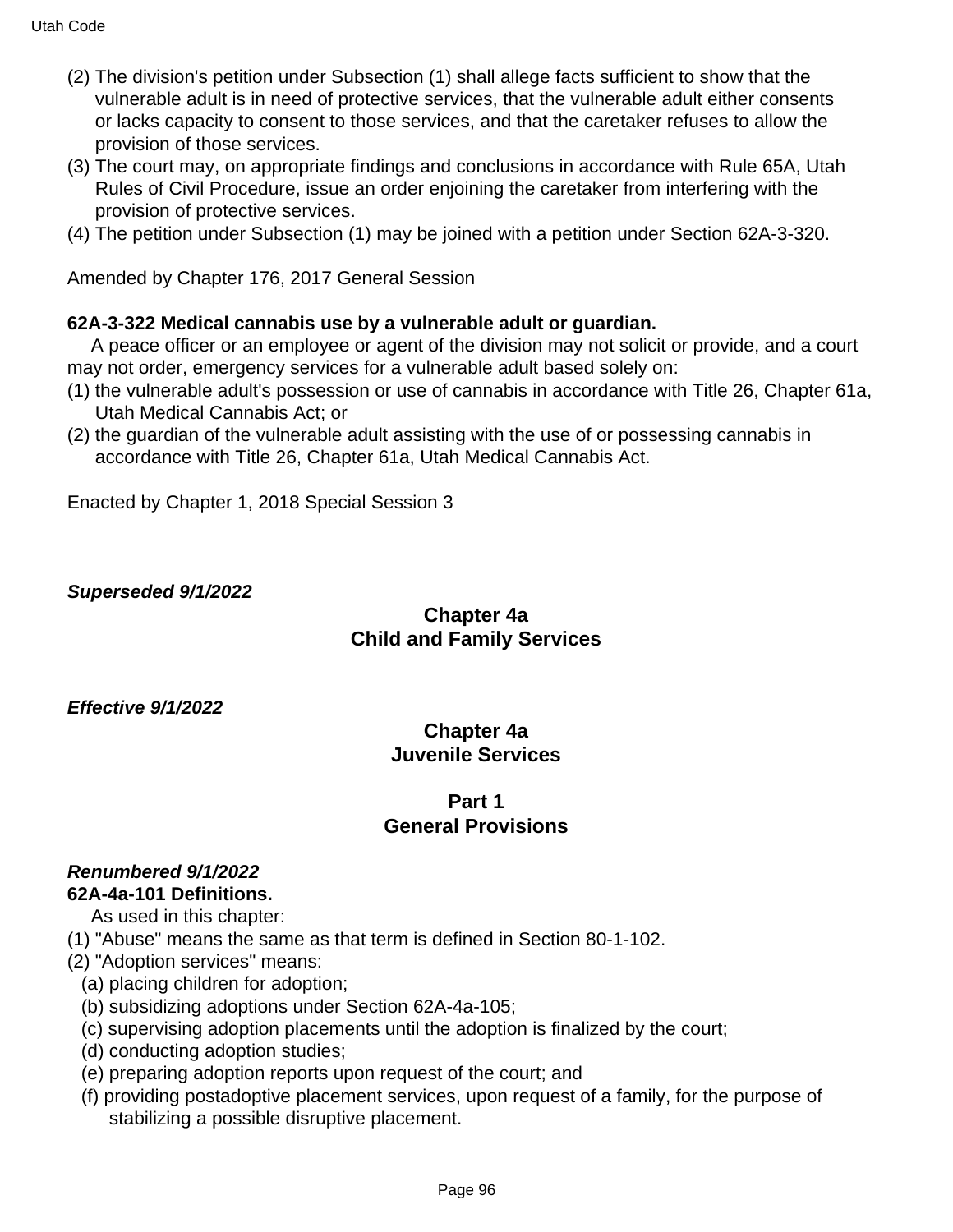- (3) "Child" means, except as provided in Part 7, Interstate Compact on Placement of Children, an individual under 18 years old.
- (4) "Child protection team" means a team consisting of:
	- (a) the caseworker assigned to the case;
	- (b) if applicable, the caseworker who made the decision to remove the child;
	- (c) a representative of the school or school district where the child attends school;
	- (d) if applicable, the law enforcement officer who removed the child from the home;
	- (e) a representative of the appropriate Children's Justice Center, if one is established within the county where the child resides;
	- (f) if appropriate, and known to the division, a therapist or counselor who is familiar with the child's circumstances;
	- (g) if appropriate, a representative of law enforcement selected by the chief of police or sheriff in the city or county where the child resides; and
	- (h) any other individuals determined appropriate and necessary by the team coordinator and chair.
- (5)
	- (a) "Chronic abuse" means repeated or patterned abuse.
- (b) "Chronic abuse" does not mean an isolated incident of abuse.
- (6)
	- (a) "Chronic neglect" means repeated or patterned neglect.
	- (b) "Chronic neglect" does not mean an isolated incident of neglect.
- (7) "Consult" means an interaction between two persons in which the initiating person:
	- (a) provides information to another person;
	- (b) provides the other person an opportunity to respond; and
	- (c) takes the other person's response, if any, into consideration.
- (8) "Consumer" means a person who receives services offered by the division in accordance with this chapter.
- (9) "Custody," with regard to the division, means the custody of a minor in the division as of the date of disposition.
- (10) "Day-care services" means care of a child for a portion of the day which is less than 24 hours:
	- (a) in the child's own home by a responsible individual; or
	- (b) outside of the child's home in a:
		- (i) day-care center;
		- (ii) family group home; or
		- (iii) family child care home.
- (11) "Dependent child" or "dependency" means a child, or the condition of a child, who is without proper care through no fault of the child's parent, guardian, or custodian.
- (12) "Director" means the director of the Division of Child and Family Services created in Section 62A-4a-103.
- (13) "Division" means the Division of Child and Family Services.
- (14) "Domestic violence services" means:
	- (a) temporary shelter, treatment, and related services to:
		- (i) an individual who is a victim of abuse, as defined in Section 78B-7-102; and
		- (ii) the dependent children of an individual who is a victim of abuse, as defined in Section 78B-7-102; and
	- (b) treatment services for an individual who is alleged to have committed, has been convicted of, or has pled guilty to, an act of domestic violence as defined in Section 77-36-1.
- (15) "Educational neglect" means the same as that term is defined in Section 80-1-102.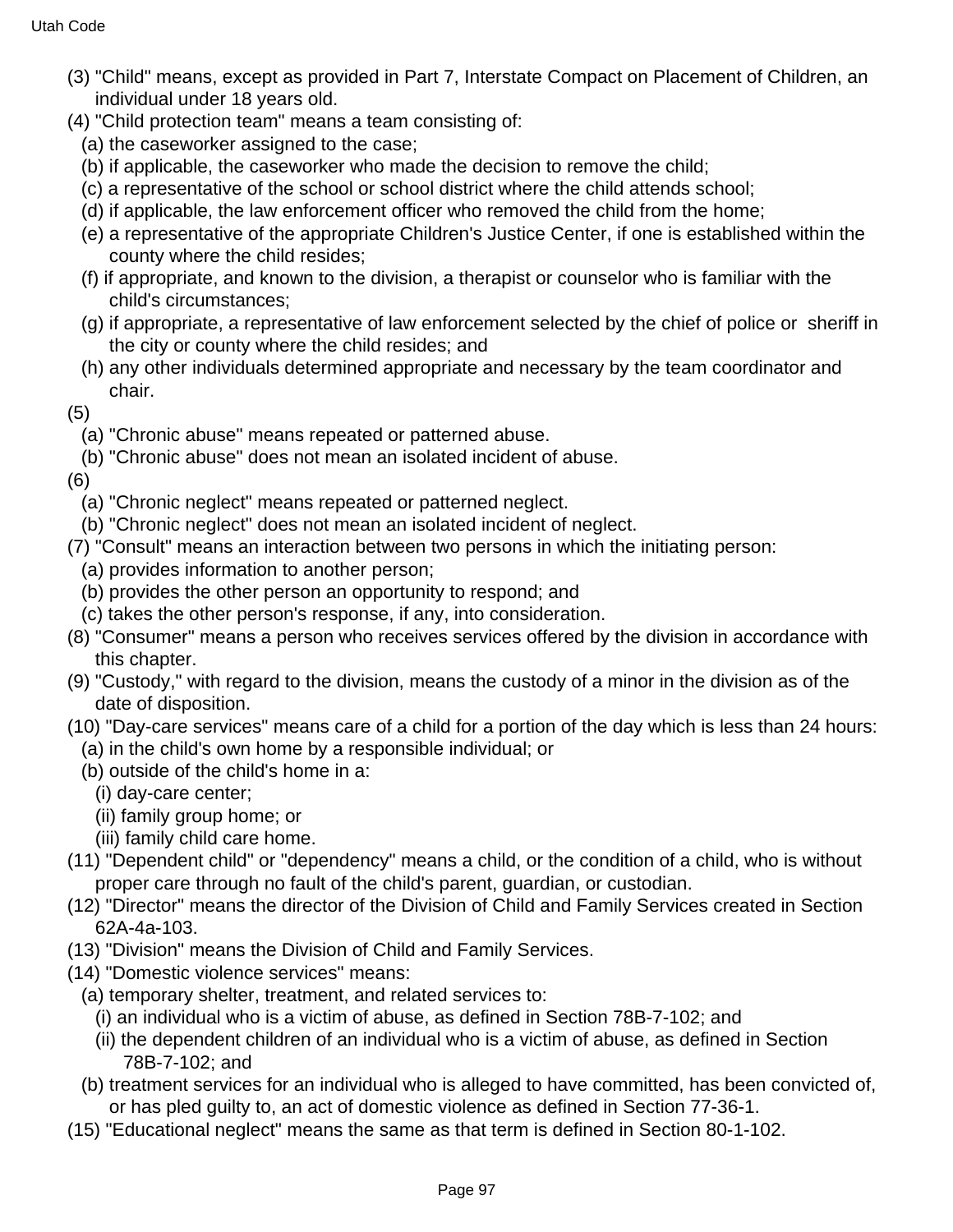- (16) "Harm" means the same as that term is defined in Section 80-1-102.
- (17) "Homemaking service" means the care of individuals in their domiciles, and help given to individual caretaker relatives to achieve improved household and family management through the services of a trained homemaker.
- (18) "Incest" means the same as that term is defined in Section 80-1-102.
- (19) "Indian child" means the same as that term is defined in 25 U.S.C. Sec. 1903.
- (20) "Indian tribe" means the same as that term is defined in 25 U.S.C. Sec. 1903.
- (21) "Minor" means, except as provided in Part 7, Interstate Compact on Placement of Children, the same as that term is defined in Section 80-1-102.
- (22) "Molestation" means the same as that term is defined in Section 80-1-102.
- (23) "Mutual case" means a case that has been:
	- (a) opened by the division under the division's discretion and procedures;
	- (b) opened by the law enforcement agency with jurisdiction over the case; and
- (c) accepted for investigation by a child protection team, as applicable.
- (24) "Natural parent" means the same as that term is defined in Section 80-1-102.
- (25) "Neglect" means the same as that term is defined in Section 80-1-102.
- (26) "Protective custody" means the same as that term is defined in Section 80-1-102.
- (27) "Protective services" means expedited services that are provided:
	- (a) in response to evidence of neglect, abuse, or dependency of a child;
	- (b) to a cohabitant who is neglecting or abusing a child, in order to:
		- (i) help the cohabitant develop recognition of the cohabitant's duty of care and of the causes of neglect or abuse; and
	- (ii) strengthen the cohabitant's ability to provide safe and acceptable care; and
	- (c) in cases where the child's welfare is endangered:
		- (i) to bring the situation to the attention of the appropriate juvenile court and law enforcement agency;
		- (ii) to cause a protective order to be issued for the protection of the child, when appropriate; and
		- (iii) to protect the child from the circumstances that endanger the child's welfare including, when appropriate:
			- (A) removal from the child's home;
			- (B) placement in substitute care; and
			- (C) petitioning the court for termination of parental rights.
- (28) "Severe abuse" means the same as that term is defined in Section 80-1-102.
- (29) "Severe neglect" means the same as that term is defined in Section 80-1-102.
- (30) "Sexual abuse" means the same as that term is defined in Section 80-1-102.
- (31) "Sexual exploitation" means the same as that term is defined in Section 80-1-102.
- (32) "Shelter care" means the temporary care of a minor in a nonsecure facility.
- (33) "Shelter facility" means a nonsecure facility that provides shelter care for a minor.
- (34) "Sibling" means a child who shares or has shared at least one parent in common either by blood or adoption.
- (35) "Sibling visitation" means services provided by the division to facilitate the interaction between a child in division custody with a sibling of that child.
- (36) "State" means:
	- (a) a state of the United States;
	- (b) the District of Columbia;
	- (c) the Commonwealth of Puerto Rico;
	- (d) the Virgin Islands;
	- (e) Guam;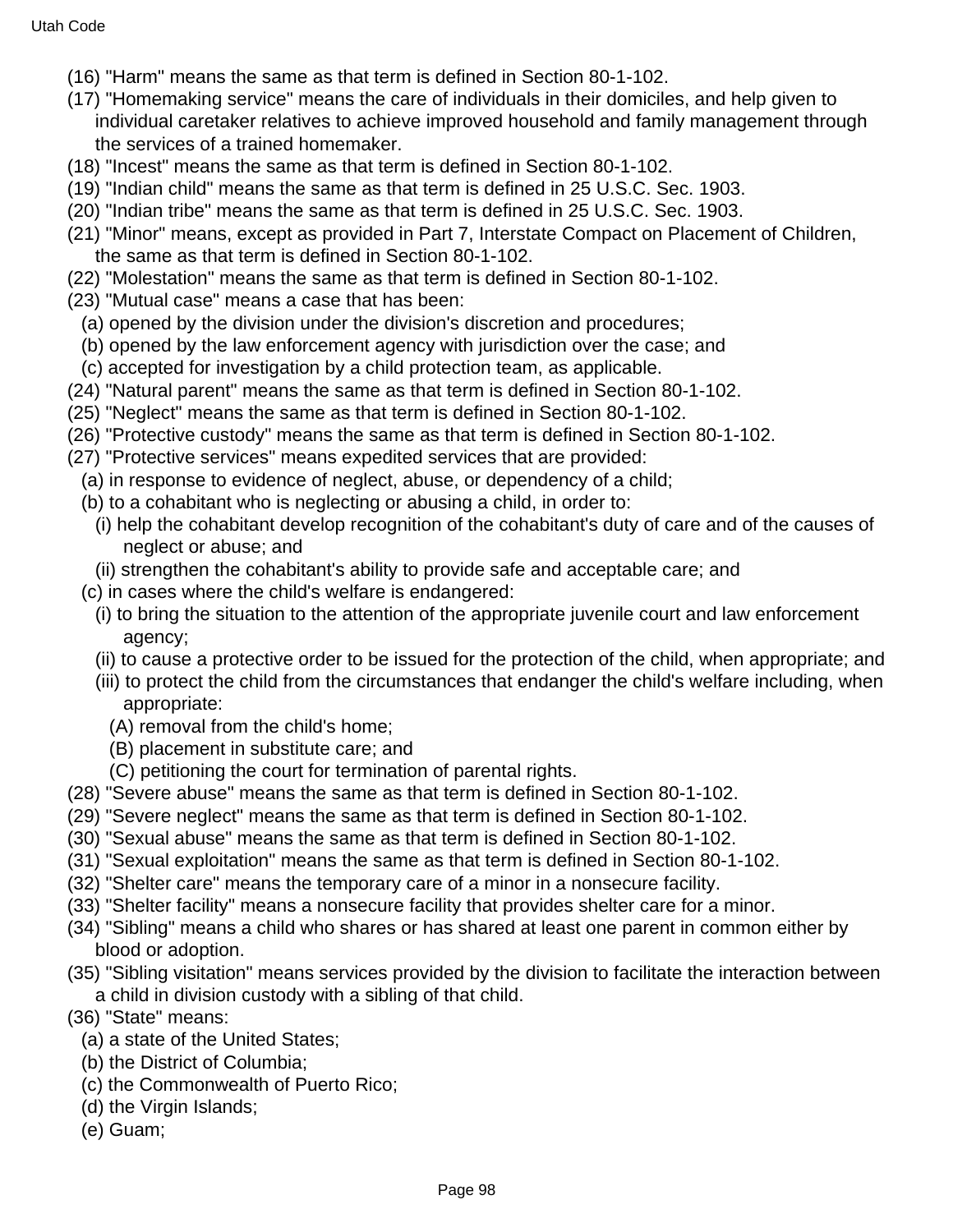- (f) the Commonwealth of the Northern Mariana Islands; or
- (g) a territory or possession administered by the United States.
- (37) "State plan" means the written description of the programs for children, youth, and family services administered by the division in accordance with federal law.
- (38) "Status offense" means the same as that term is defined in Section 80-1-102.
- (39) "Substance abuse" means, except as provided in Section 62A-4a-404, the same as that term is defined in Section 80-1-102.
- (40) "Substantiated" or "substantiation" means a judicial finding based on a preponderance of the evidence that abuse or neglect occurred. Each allegation made or identified in a given case shall be considered separately in determining whether there should be a finding of substantiated.
- (41) "Substitute care" means:
	- (a) the placement of a minor in a family home, group care facility, or other placement outside the minor's own home, either at the request of a parent or other responsible relative, or upon court order, when it is determined that continuation of care in the minor's own home would be contrary to the minor's welfare;
	- (b) services provided for a minor awaiting placement; and
	- (c) the licensing and supervision of a substitute care facility.
- (42) "Supported" means a finding by the division based on the evidence available at the completion of an investigation that there is a reasonable basis to conclude that abuse, neglect, or dependency occurred. Each allegation made or identified during the course of the investigation shall be considered separately in determining whether there should be a finding of supported.
- (43) "Temporary custody" means, with regard to the division, the custody of a child from the day on which the shelter hearing described in Section 80-3-301 is held until the day on which the juvenile court enters a disposition under Section 80-3-405.
- (44) "Threatened harm" means the same as that term is defined in Section 80-1-102.
- (45) "Transportation services" means travel assistance given to an individual with escort service, if necessary, to and from community facilities and resources as part of a service plan.
- (46) "Unsubstantiated" means a judicial finding that there is insufficient evidence to conclude that abuse or neglect occurred.
- (47) "Unsupported" means a finding by the division at the completion of an investigation that there is insufficient evidence to conclude that abuse, neglect, or dependency occurred. However, a finding of unsupported means also that the division did not conclude that the allegation was without merit.
- (48) "Without merit" means a finding at the completion of an investigation by the division, or a judicial finding, that the alleged abuse, neglect, or dependency did not occur, or that the alleged perpetrator was not responsible for the abuse, neglect, or dependency.

Amended by Chapter 29, 2021 General Session Amended by Chapter 231, 2021 General Session Amended by Chapter 261, 2021 General Session Amended by Chapter 261, 2021 General Session, (Coordination Clause)

### **Effective 9/1/2022**

### **62A-4a-101.5 Juvenile services.**

 Title 80, Utah Juvenile Code, governs the services provided by the Division of Juvenile Justice Services and the Division of Child and Family Services within the department.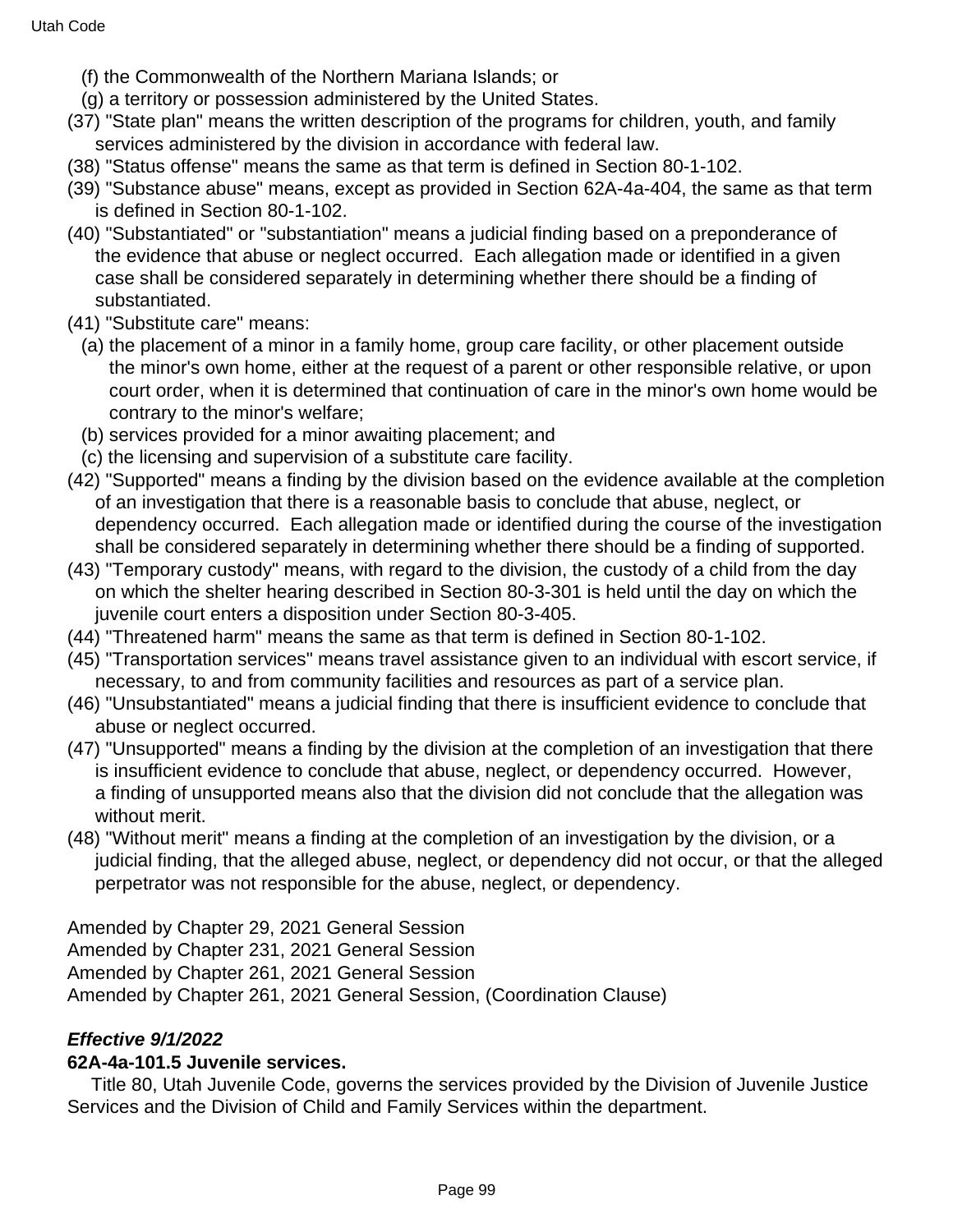Enacted by Chapter 334, 2022 General Session

# **Renumbered 9/1/2022**

### **62A-4a-102 Rulemaking responsibilities of division.**

- (1) The Division of Child and Family Services, created in Section 62A-4a-103, is responsible for establishing division rules under Title 63G, Chapter 3, Utah Administrative Rulemaking Act, in accordance with the requirements of this chapter and Title 80, Chapter 3, Abuse, Neglect, and Dependency Proceedings, regarding abuse, neglect, and dependency proceedings, and domestic violence services. The division is responsible to see that the legislative purposes for the division are carried out.
- (2) The division shall:
	- (a) approve fee schedules for programs within the division;
	- (b) in accordance with Title 63G, Chapter 3, Utah Administrative Rulemaking Act, establish rules to ensure that private citizens, consumers, foster parents, private contract providers, allied state and local agencies, and others are provided with an opportunity to comment and provide input regarding any new rule or proposed revision of an existing rule; and
	- (c) provide a mechanism for:
		- (i) systematic and regular review of existing rules, including an annual review of all division rules to ensure that rules comply with the Utah Code; and
		- (ii) consideration of rule changes proposed by the persons and agencies described in Subsection (2)(b).
- (3)
	- (a) The division shall establish rules for the determination of eligibility for services offered by the division in accordance with this chapter.
- (b) The division may, by rule, establish eligibility standards for consumers.
- (4) The division shall adopt and maintain rules regarding placement for adoption or foster care that are consistent with, and no more restrictive than, applicable statutory provisions.

Amended by Chapter 262, 2021 General Session

### **Renumbered 9/1/2022**

### **62A-4a-103 Division -- Creation -- Purpose.**

- (1)
	- (a) There is created the Division of Child and Family Services within the department, under the administration and general supervision of the executive director.
	- (b) The division is the child, youth, and family services authority of the state and has all functions, powers, duties, rights, and responsibilities created in accordance with this chapter, except those assumed by the department.
- (2)
	- (a) The primary purpose of the division is to provide child welfare services.
	- (b) The division shall, when possible and appropriate, provide in-home services for the preservation of families in an effort to protect the child from the trauma of separation from the child's family, protect the integrity of the family, and the constitutional rights of parents. In keeping with its ultimate goal and purpose of protecting children, however, when a child's welfare is endangered or reasonable efforts to maintain or reunify a child with the child's family have failed, the division shall act in a timely fashion in accordance with the requirements of this chapter and Title 80, Chapter 3, Abuse, Neglect, and Dependency Proceedings, to provide the child with a stable, permanent environment.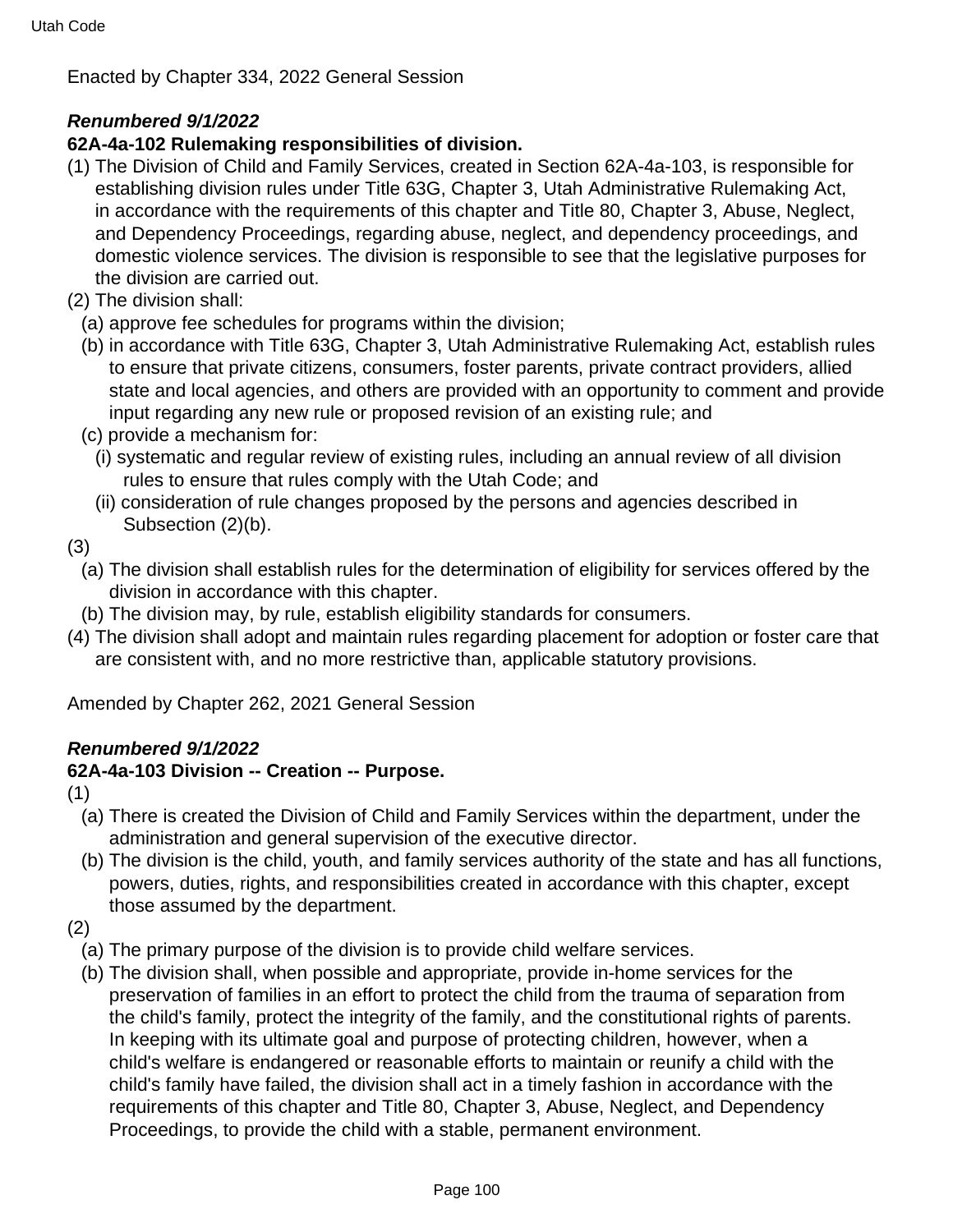(3) The division shall also provide domestic violence services in accordance with federal law.

Amended by Chapter 262, 2021 General Session

### **Renumbered 9/1/2022**

### **62A-4a-104 Director of division -- Qualifications.**

- (1) The director of the division shall be appointed by the executive director.
- (2) The director shall have a bachelor's degree from an accredited university or college, be experienced in administration, and be knowledgeable in the areas of child and family services, including child protective services, family preservation, and foster care.
- (3) The director is the administrative head of the division.

Amended by Chapter 75, 2009 General Session

### **Renumbered 9/1/2022**

### **62A-4a-105 Division responsibilities.**

- (1) The division shall:
	- (a) administer services to minors and families, including:
		- (i) child welfare services;
		- (ii) domestic violence services; and
		- (iii) all other responsibilities that the Legislature or the executive director may assign to the division;
	- (b) provide the following services:
		- (i) financial and other assistance to an individual adopting a child with special needs under Part 9, Adoption Assistance, not to exceed the amount the division would provide for the child as a legal ward of the state;
		- (ii) non-custodial and in-home services, including:
			- (A) services designed to prevent family break-up; and
			- (B) family preservation services;
		- (iii) reunification services to families whose children are in substitute care in accordance with the requirements of this chapter and Title 80, Chapter 3, Abuse, Neglect, and Dependency Proceedings;
		- (iv) protective supervision of a family, upon court order, in an effort to eliminate abuse or neglect of a child in that family;
		- (v) shelter care in accordance with the requirements of this chapter and Title 80, Chapter 3, Abuse, Neglect, and Dependency Proceedings;
		- (vi) domestic violence services, in accordance with the requirements of federal law;
		- (vii) protective services to victims of domestic violence, as defined in Section 77-36-1, and their children, in accordance with the provisions of this chapter and Title 80, Chapter 3, Abuse, Neglect, and Dependency Proceedings;
		- (viii) substitute care for dependent, abused, and neglected children;
		- (ix) services for minors who are victims of human trafficking or human smuggling as described in Sections 76-5-308 through 76-5-310.1 or who have engaged in prostitution or sexual solicitation as defined in Sections 76-10-1302 and 76-10-1313; and
		- (x) training for staff and providers involved in the administration and delivery of services offered by the division in accordance with this chapter;
	- (c) establish standards for all:
		- (i) contract providers of out-of-home care for minors and families;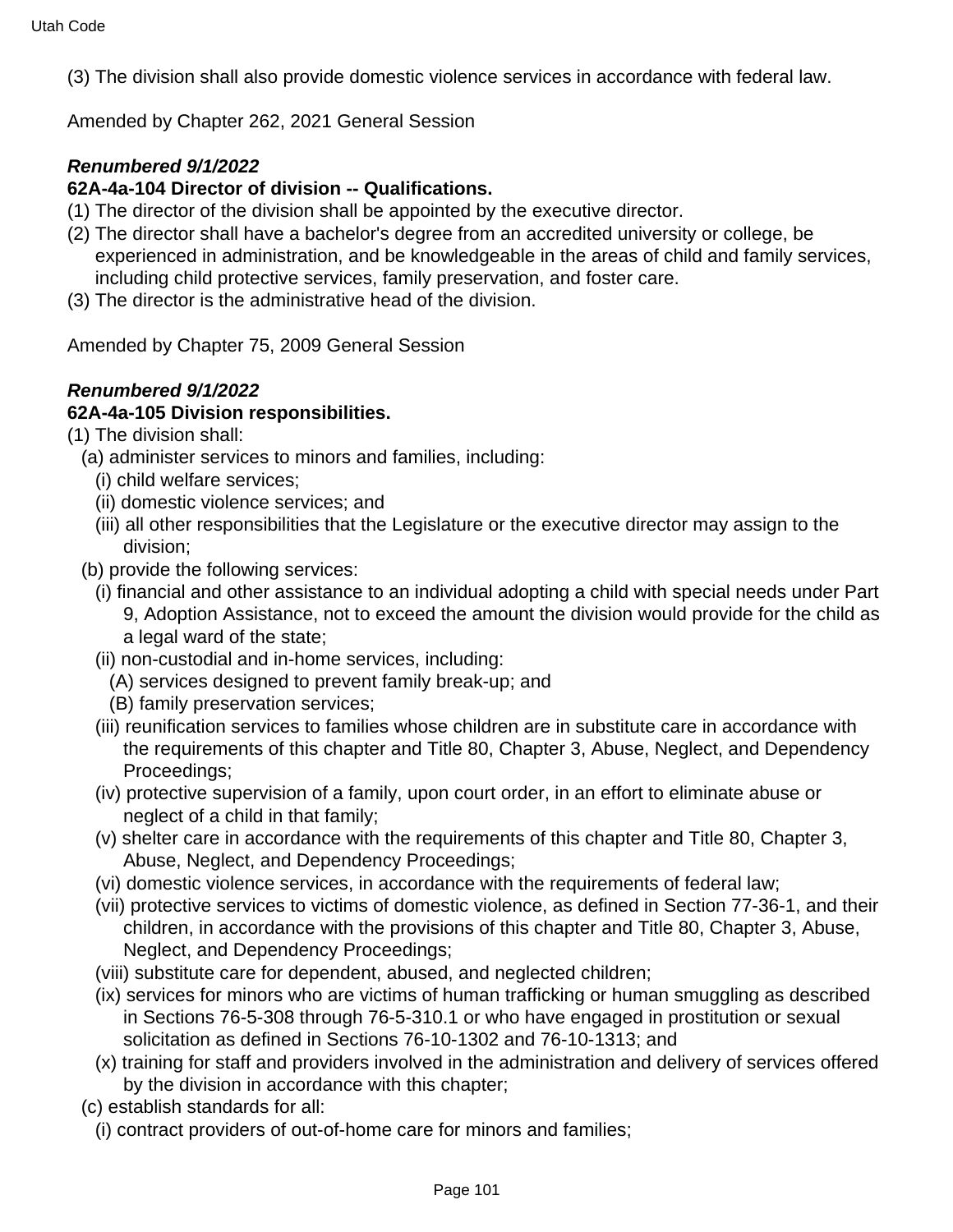- (ii) facilities that provide substitute care for dependent, abused, and neglected children placed in the custody of the division; and
- (iii) direct or contract providers of domestic violence services described in Subsection (1)(b)(vi);
- (d) have authority to:
	- (i) contract with a private, nonprofit organization to recruit and train foster care families and child welfare volunteers in accordance with Section 62A-4a-107.5; and
	- $(iii)$  approve facilities that meet the standards established under Subsection  $(1)(c)$  to provide substitute care for dependent, abused, and neglected children placed in the custody of the division;
- (e) cooperate with the federal government in the administration of child welfare and domestic violence programs and other human service activities assigned by the department;
- (f) if there is a privacy agreement with an Indian tribe to protect the confidentiality of division records to the same extent that the division is required to protect division records, cooperate with and share all appropriate information in the division's possession regarding an Indian child, the Indian child's parent or guardian, or a proposed placement for the Indian child with the Indian tribe that is affiliated with the Indian child;
- (g) in accordance with Subsection (2)(a), promote and enforce state and federal laws enacted for the protection of abused, neglected, and dependent children, in accordance with the requirements of this chapter, unless administration is expressly vested in another division or department of the state;
- (h) cooperate with the Workforce Development Division within the Department of Workforce Services in meeting the social and economic needs of an individual who is eligible for public assistance;
- (i) compile relevant information, statistics, and reports on child and family service matters in the state;
- (j) prepare and submit to the department, the governor, and the Legislature reports of the operation and administration of the division in accordance with the requirements of Sections 62A-4a-117 and 62A-4a-118;
- (k) within appropriations from the Legislature, provide or contract for a variety of domestic violence services and treatment methods;
- (l) ensure regular, periodic publication, including electronic publication, regarding the number of children in the custody of the division who:
	- (i) have a permanency goal of adoption; or
	- (ii) have a final plan of termination of parental rights, pursuant to Section 80-3-409, and promote adoption of those children;
- (m) subject to Subsections (2)(b) and (5), refer an individual receiving services from the division to the local substance abuse authority or other private or public resource for a court-ordered drug screening test;
- (n) report before November 30, 2020, and every third year thereafter, to the Social Services Appropriations Subcommittee regarding:
	- (i) the daily reimbursement rate that is provided to licensed foster parents based on level of care;
	- (ii) the amount of money spent on daily reimbursements for licensed foster parents in the state during the previous fiscal year; and
	- (iii) any recommended changes to the division's budget to support the daily reimbursement rates described in Subsection (1)(n)(i); and
- (o) perform other duties and functions required by law.

(2)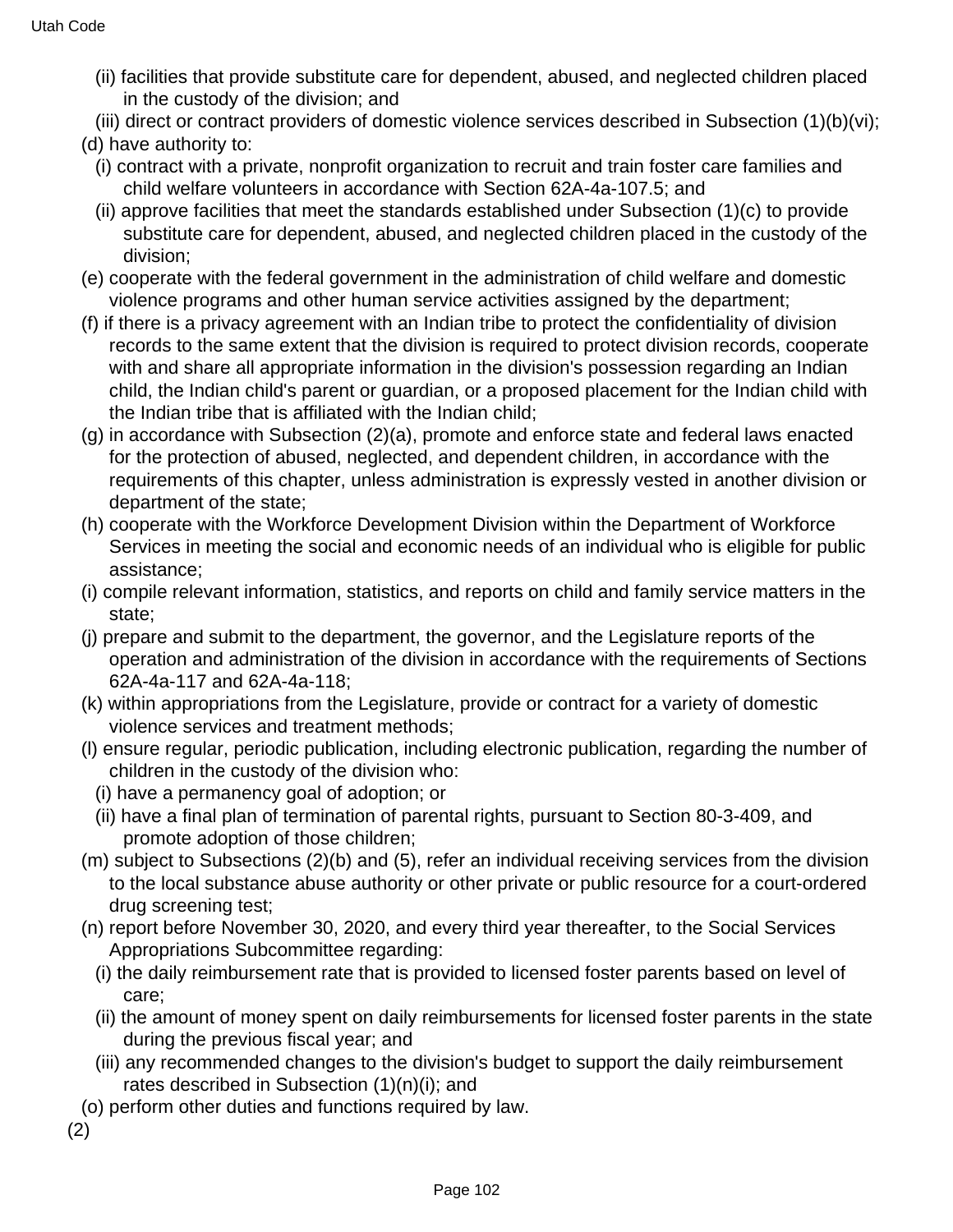- (a) In carrying out the requirements of Subsection  $(1)(g)$ , the division shall:
	- (i) cooperate with the juvenile courts, the Division of Juvenile Justice Services, and with all public and private licensed child welfare agencies and institutions to develop and administer a broad range of services and support;
	- (ii) take the initiative in all matters involving the protection of abused or neglected children, if adequate provisions have not been made or are not likely to be made; and
	- (iii) make expenditures necessary for the care and protection of the children described in this Subsection (2)(a), within the division's budget.
- (b) When an individual is referred to a local substance abuse authority or other private or public resource for court-ordered drug screening under Subsection (1)(m), the court shall order the individual to pay all costs of the tests unless:
	- (i) the cost of the drug screening is specifically funded or provided for by other federal or state programs;
	- (ii) the individual is a participant in a drug court; or
	- (iii) the court finds that the individual is impecunious.
- (3) Except to the extent provided by rule, the division is not responsible for investigating domestic violence in the presence of a child, as described in Section 76-5-114.
- (4) The division may not require a parent who has a child in the custody of the division to pay for some or all of the cost of any drug testing the parent is required to undergo.
- (5) The division may not refer an individual who is receiving services from the division for drug testing by means of a hair or fingernail test that is administered to detect the presence of drugs.

Amended by Chapter 430, 2022 General Session

### **Renumbered 9/1/2022**

### **62A-4a-105.5 Employees -- Failure to comply with division policy -- Termination.**

- (1) The director shall ensure that all employees are fully trained to comply with state law, federal law, administrative rules, and division policy in order to effectively carry out their assigned duties and functions.
- (2) If, after training and supervision, the employee consistently fails to comply with those laws, rules, or policies, the individual's employment with the division shall be terminated.

Amended by Chapter 335, 2019 General Session

### **Renumbered 9/1/2022**

### **62A-4a-106 Services provided by division.**

(1) The division may provide, directly or through contract, services that include the following:

- (a) adoptions;
- (b) day care for children;
- (c) out-of-home placements for minors;
- (d) health-related services;
- (e) homemaking services;
- (f) home management services;
- (g) protective services for minors;
- (h) transportation services; and
- (i) domestic violence services.
- (2) The division shall monitor services provided directly by the division or through contract to ensure compliance with applicable law and rule.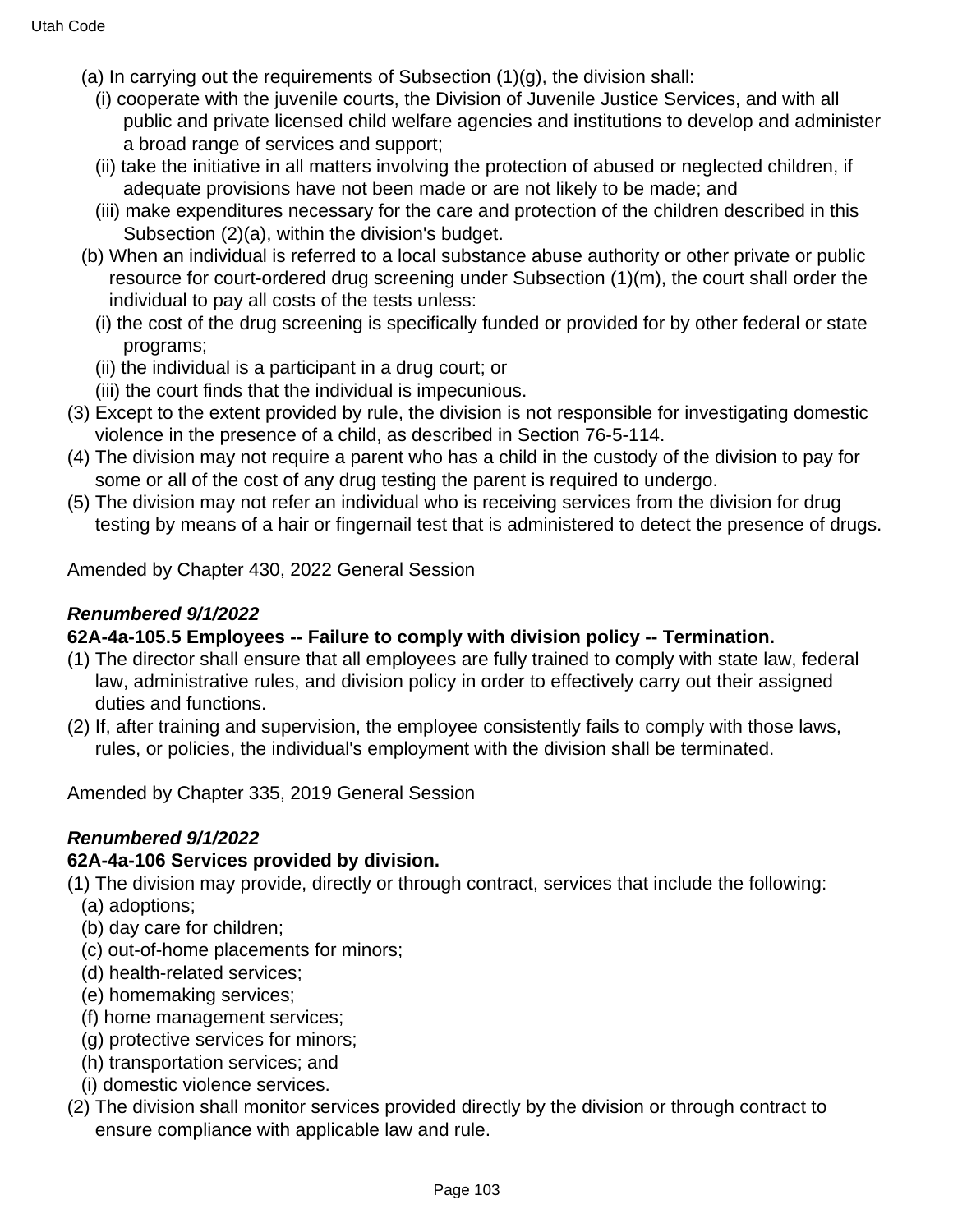- (3) When the division provides a service through a private contract, not including a foster parent placement, the division shall post the name of the service provider on the division's website.
- (4) Unless a parent or guardian of a child who is adopted from the custody of the division expressly requests otherwise, the division may not, solely on the basis that the parent or guardian contacts the division regarding services or requests services from the division:
	- (a) remove or facilitate the removal of a child from the child's home;
	- (b) file a petition for removal of a child from the child's home;
	- (c) file a petition for a child protective order;
	- (d) make a supported finding;
	- (e) seek a substantiated finding;
	- (f) file a petition alleging that a child is abused, neglected, dependent, or abandoned; or
	- (g) file a petition for termination of parental rights.
- (5)
	- (a) The division shall, to the extent that sufficient funds are available, use out-of-home funds or division-designated post-adopt funds to provide services to a child who is adopted from the custody of the division, without requiring that a parent terminate parental rights, or that a parent or legal guardian of the child transfer or surrender custodial rights, in order to receive the services.
	- (b) The division may not require, request, or recommend that a parent terminate parental rights, or that a parent or guardian transfer or surrender custodial rights, in order to receive services, using out-of-home funds, for a child who is adopted from the custody of the division.
- (6)
	- (a) As used in this Subsection (6), "vendor services" means services that a person provides under contract with the division.
	- (b) If a parent or guardian of a child who is adopted from the custody of the division requests vendor services from the division, the division shall refer the parent or guardian to a provider of vendor services, at the parent's or guardian's expense, if:
		- (i)
			- (A) the parent, guardian, or child is not eligible to receive the vendor services from the division; or
			- (B) the division does not have sufficient funds to provide the services to the parent, guardian, or child;
		- (ii) the parent, guardian, or child does not have insurance or other funds available to receive the services without the referral; and
		- (iii) the parent or guardian desires the referral.
	- (c) If the division awards, extends, or renews a contract with a vendor for vendor services, the division shall include in the contract a requirement that a vendor to whom the division makes a referral under Subsection (6)(b):
		- (i) provide services to the parent, guardian, or child at a rate that does not exceed the rate that the vendor charges the division for the services; and
		- (ii) may not charge the parent, guardian, or child any fee that the vendor does not charge the division.

Amended by Chapter 53, 2018 General Session

### **Renumbered 9/1/2022**

**62A-4a-107 Mandatory education and training of caseworkers -- Development of curriculum.**

(1) There is created within the division a full-time position of a child welfare training coordinator.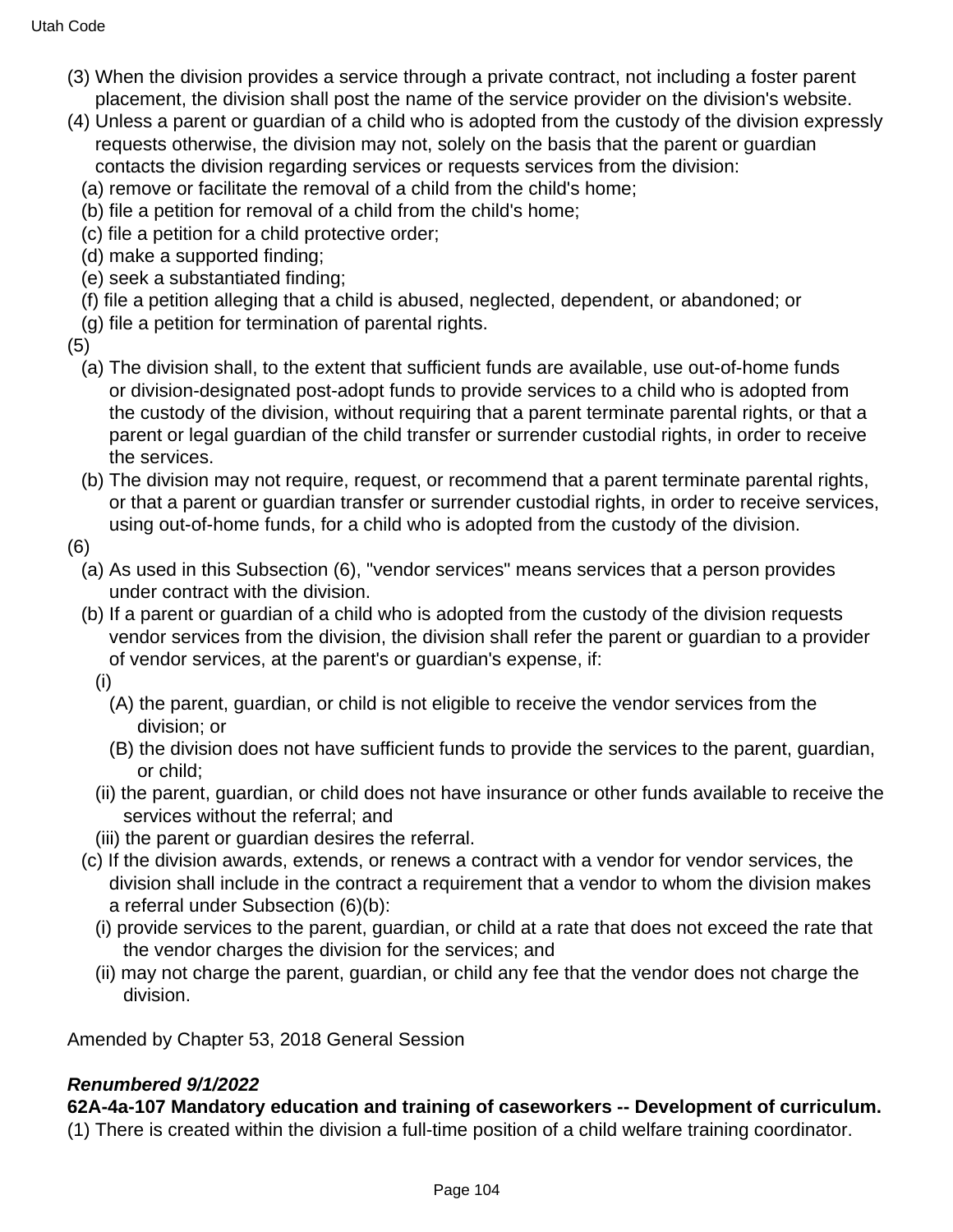- (2) The child welfare training coordinator is not responsible for direct casework services or the supervision of those services, but is required to:
	- (a) develop child welfare curriculum that:
		- (i) is current and effective, consistent with the division's mission and purpose for child welfare; and
		- (ii) utilizes curriculum and resources from a variety of sources including those from:
			- (A) the public sector;
			- (B) the private sector; and
			- (C) inside and outside of the state;
	- (b) recruit, select, and supervise child welfare trainers;
	- (c) develop a statewide training program, including a budget and identification of sources of funding to support that training;
	- (d) evaluate the efficacy of training in improving job performance;
	- (e) assist child protective services and foster care workers in developing and fulfilling their individual training plans;
	- (f) monitor staff compliance with division training requirements and individual training plans; and
	- (g) expand the collaboration between the division and schools of social work within institutions of higher education in developing child welfare services curriculum, and in providing and evaluating training.
- (3) The director shall, with the assistance of the child welfare training coordinator, establish and ensure caseworker competency regarding a core curriculum for child welfare services that:
	- (a) is driven by child safety and family well-being;
	- (b) emphasizes child and family voice;
	- (c) is trauma-informed, as defined in Section 63M-7-209; and
- (d) is consistent with national child welfare practice standards.
- (4) A child welfare caseworker shall complete training in:
- (a) the legal duties of a child welfare caseworker;
- (b) the responsibility of a child welfare caseworker to protect the safety and legal rights of children, parents, and families at all stages of a case, including:
	- (i) initial contact;
	- (ii) safety and risk assessment; and
	- (iii) intervention;
- (c) recognizing situations involving:
	- (i) substance abuse;
	- (ii) domestic violence;
	- (iii) abuse; and
	- (iv) neglect; and
- (d) the relationship of the Fourth and Fourteenth Amendments of the Constitution of the United States to the child welfare caseworker's job, including:
	- (i) search and seizure of evidence;
	- (ii) the warrant requirement;
	- (iii) exceptions to the warrant requirement; and
	- (iv) removing a child from the custody of the child's parent or guardian.
- (5) The division shall train the division's child welfare caseworkers to apply the safety, risk, needs, and strength assessment tools and rules described in Subsection 62A-4a-1002(2).
- (6) The division shall use the training of child welfare caseworkers to emphasize:
- (a) the importance of maintaining the parent-child relationship;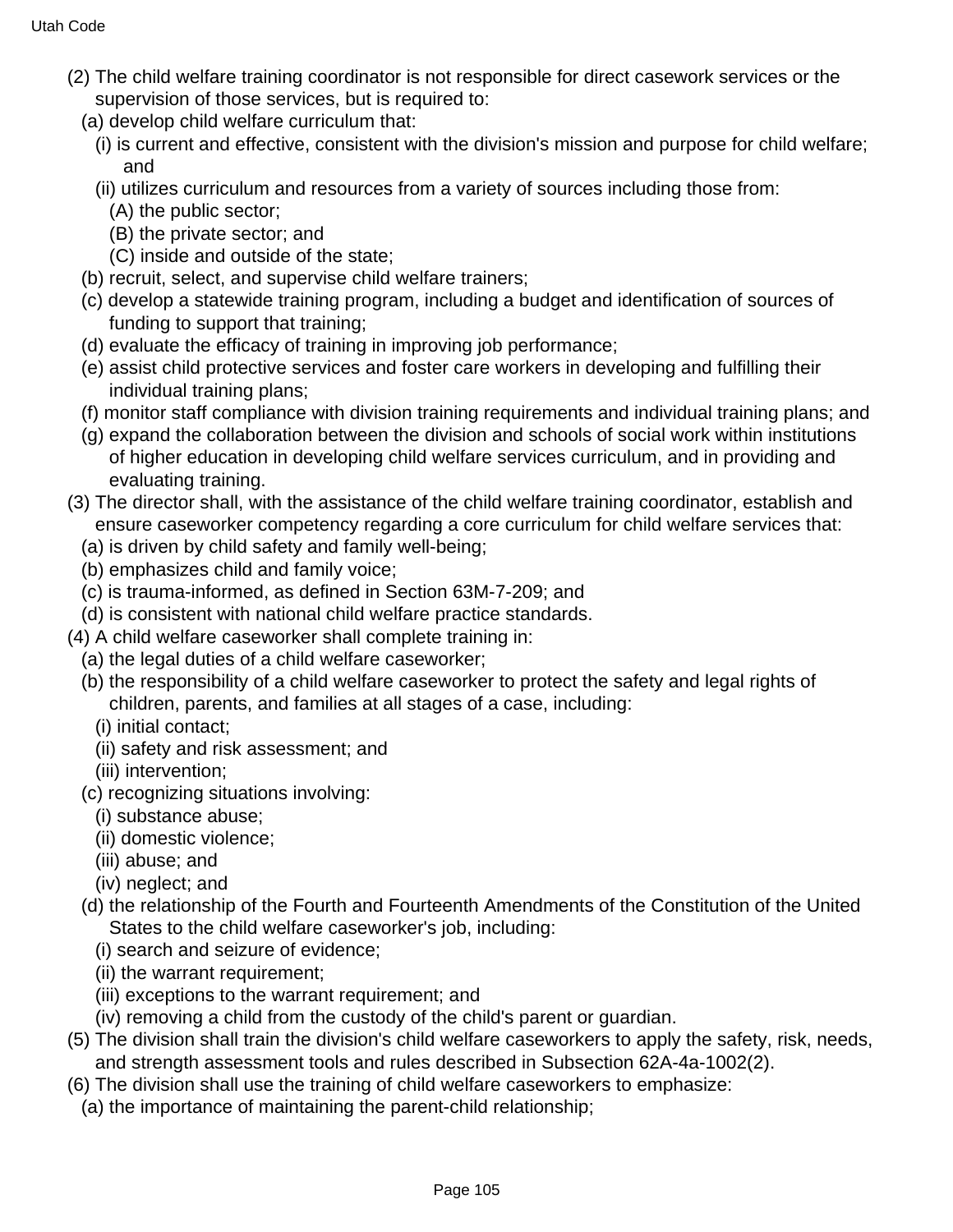- (b) the preference for providing in-home services over taking a child into protective custody, both for the emotional well-being of the child and the efficient allocation of resources; and
- (c) the importance and priority of:
	- (i) kinship placement in the event a child must be taken into protective custody; and
	- (ii) guardianship placement, in the event the parent-child relationship is legally terminated and no appropriate adoptive placement is available.
- (7) When a child welfare caseworker is hired, before assuming independent casework responsibilities, the division shall ensure that the child welfare caseworker has:
	- (a) completed the training described in Subsections (4), (5), and (6); and
	- (b) participated in sufficient skills development for a child welfare caseworker.

Amended by Chapter 231, 2021 General Session

# **Renumbered 9/1/2022**

## **62A-4a-107.5 Private recruitment and training of foster care parents and child welfare volunteers -- Extension of immunity.**

- (1) The division may contract with one or more private, nonprofit organizations to recruit and train foster care parents and child welfare volunteers on a statewide or regional basis.
- (2) An organization that contracts with the division pursuant to Subsection (1) shall agree to:
	- (a) increase the number of licensed and trained foster care parents in the geographic area covered by:
		- (i) developing a strategic plan;
		- (ii) assessing the needs, perceptions, and qualities of potential foster care parents;
		- (iii) assessing the needs, perceptions, and qualities of children in state custody;
		- (iv) identifying potential foster care parents through public and private resources;
		- (v) screening foster care parent applicants;
		- (vi) providing preservice, ongoing, and customized training to foster care parents;
		- (vii) developing a competency-based training curriculum with input from public and private resources and approved by the division;
		- (viii) focusing training exercises on skill development; and
		- (ix) supporting foster care parents by supplying staff support, identifying common issues, encouraging peer support, and connecting available resources;
	- (b) increase the number of child welfare volunteers in the geographical area covered by:
		- (i) developing a strategic plan;
		- (ii) seeking the participation of established volunteer organizations;
		- (iii) designing and offering initial orientation sessions to child welfare volunteers;
		- (iv) informing volunteers of options for service as specified by the division; and
		- (v) facilitating the placement and certification of child welfare volunteers;
	- (c) coordinate efforts, where appropriate, with the division;
	- (d) seek private contributions in furtherance of the organization's activities under this Subsection  $(2)$ ;
	- (e) perform other related services and activities as may be required by the division; and
	- (f) establish a system for evaluating performance and obtaining feedback on the activities performed pursuant to this Subsection (2).
- (3) Notwithstanding Subsection (2), the department shall retain ultimate authority over and responsibility for:
	- (a) initial and ongoing training content, material, curriculum, and techniques, and certification standards used by an organization; and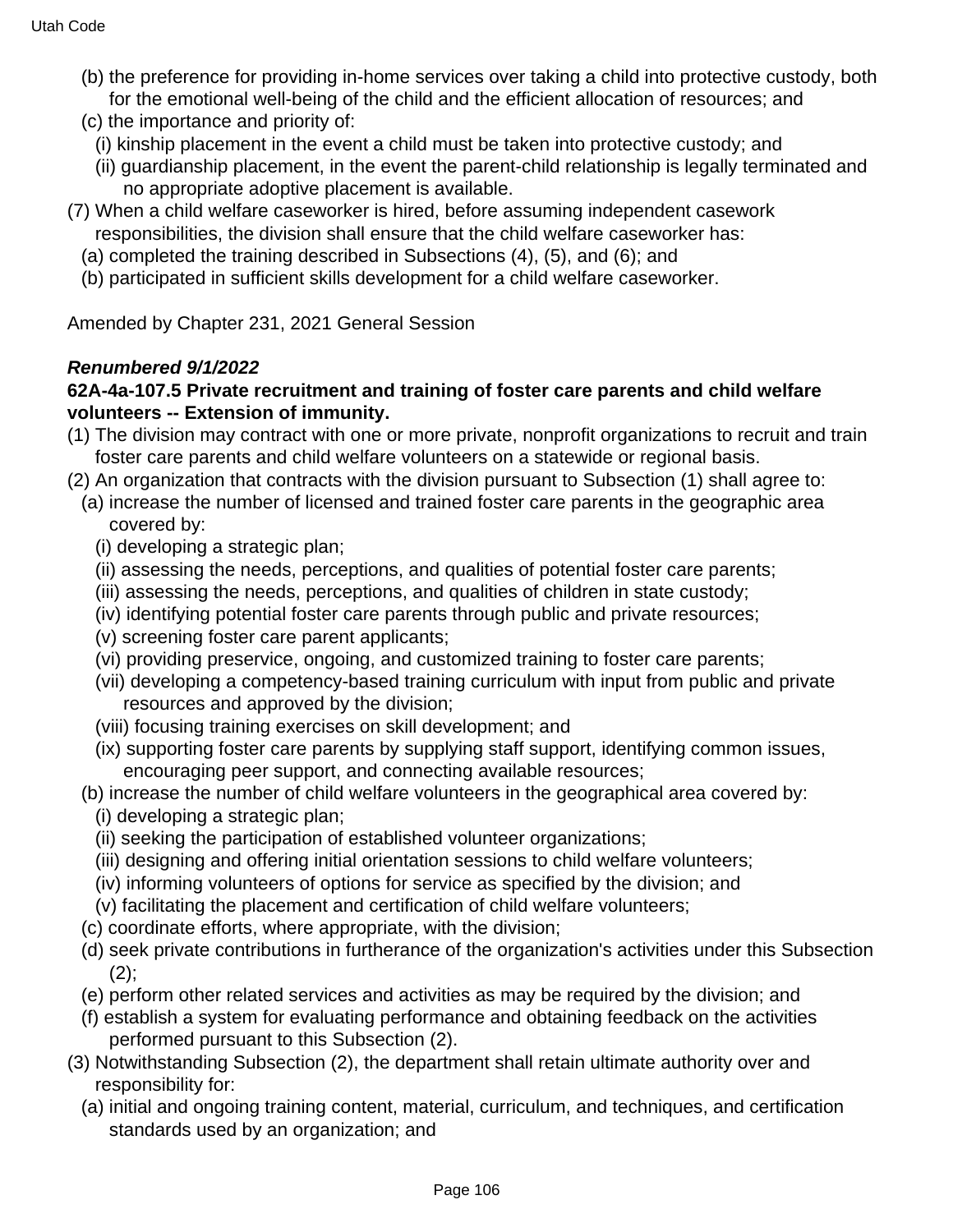- (b) screening, investigation, licensing, certification, referral, and placement decisions with respect to any person recruited or trained by an organization.
- (4)
	- (a) An organization under contract with the department and its directors, trustees, officers, employees, and agents, whether compensated or not, may not be held civilly liable for any act or omission on a matter for which the department retains ultimate authority and responsibility under Subsection (3).
	- (b) Nothing in Subsection (4)(a) may be construed as altering the abuse and neglect reporting requirements of Section 62A-4a-403, regardless of whether the facts that give rise to such a report occur before or after a screening, investigation, licensing, or placement decision of the department.
- (5) A referring entity or a referring individual that voluntarily and without remuneration assists the organization to identify and recruit foster care parents or child welfare volunteers is not liable in any civil action for any act or omission of:
	- (a) the referring entity or the referring individual, which is performed in good faith and in furtherance of the entity's assistance to the organization; or
	- (b) any person directly or indirectly referred to the organization by the entity as a foster care parent or child welfare volunteer, if the referring individual was without actual knowledge of any substantiated fact that would have disqualified the person from such a position at the time the referral was made.
- (6) As used in this section:
	- (a) "referring entity" means:
		- (i) an incorporated or unincorporated organization or association whether formally incorporated or otherwise established and operating for religious, charitable, or educational purposes which does not distribute any of its income or assets to its members, directors, officers, or other participants;
		- (ii) any organization which is described in Section 501(c)(3) of the Internal Revenue Code of 1986 and is exempt from tax under Section 501 of the Internal Revenue Code; or
		- (iii) any not-for-profit organization which is formed and conducted for public benefit and operated primarily for charitable, civic, educational, religious, benevolent, welfare, or health purposes; and
	- (b) "referring individual" means an individual:
		- (i) with the authority to act on behalf of a referring entity in making a referral; and
		- (ii) who may or may not be compensated by the referring entity.

Amended by Chapter 299, 2008 General Session

# **Repealed 9/1/2022**

# **62A-4a-109 Eligibility -- Fee schedules.**

- (1) The division may establish, by rule, eligibility standards for consumers.
- (2) The division shall assess a fee for services that it provides in accordance with this chapter, based on the fee schedule approved in accordance with Section 62A-4a-102.

Repealed by Chapter 334, 2022 General Session Amended by Chapter 75, 2009 General Session

# **Renumbered 9/1/2022**

**62A-4a-110 Receipt of gifts -- Volunteer services.**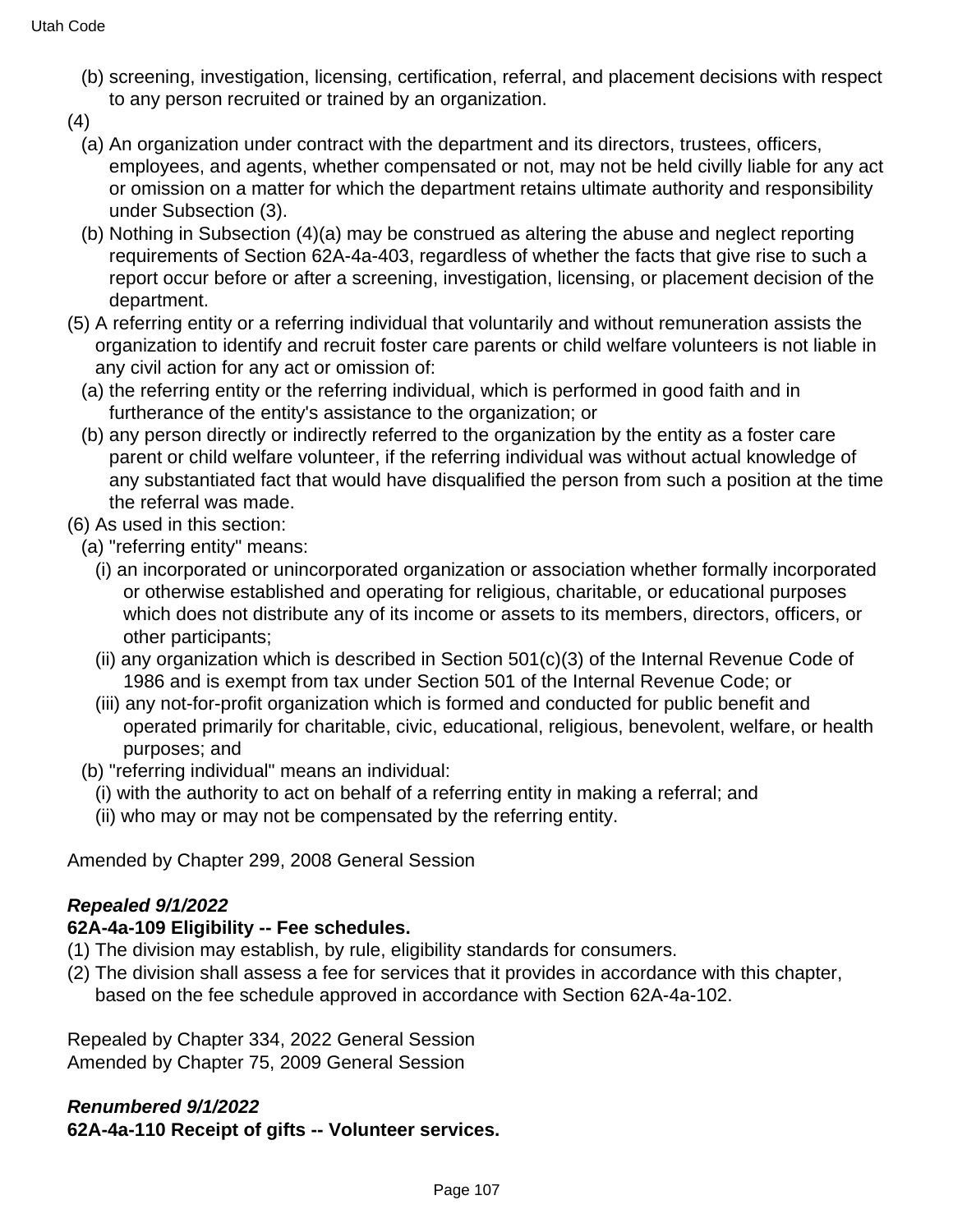- (1) The division may receive gifts, grants, devises, and donations. These gifts, grants, devises, donations, or their proceeds shall be credited to the program which the donor designates and may be used for the purposes requested by the donor, if the request conforms to state and federal law. If a donor makes no specific request, the division may use the gift, grant, devise, or donation for the best interest of the division.
- (2) The division may:
	- (a) accept and use volunteer labor or services of applicants, recipients, and other members of the community. The division may reimburse volunteers for necessary expenses, including transportation, and provide recognition awards and recognition meals for services rendered. The division may cooperate with volunteer organizations in collecting funds to be used in the volunteer program. Those donated funds shall be considered as private, nonlapsing funds until used by the division, and may be invested under guidelines established by the state treasurer;
	- (b) encourage merchants and providers of services to donate goods and services or to provide them at a nominal price or below cost;
	- (c) distribute goods to applicants or consumers free or for a nominal charge and tax free; and
	- (d) appeal to the public for funds to meet applicants' and consumers' needs which are not otherwise provided for by law. Those appeals may include Sub-for-Santa Programs, recreational programs for minors, and requests for household appliances and home repairs, under rules established by the division.

Amended by Chapter 335, 2019 General Session

### **Renumbered 9/1/2022**

### **62A-4a-111 Fraudulently obtained services -- Recovery.**

 If it is discovered that a person is fraudulently obtaining, or has fraudulently obtained, services offered by the division in accordance with this chapter, the division shall take all necessary steps, including legal action through the attorney general, to recover all money or the value of services fraudulently obtained. The division may establish an agreement with the Office of Recovery Services to fulfill the requirements of this section.

Renumbered and Amended by Chapter 260, 1994 General Session

### **Renumbered 9/1/2022**

### **62A-4a-112 Request to examine family services payment.**

- (1) An individual who is a taxpayer and resident of this state and who desires to examine a payment for services offered by the division in accordance with this chapter, shall sign a statement using a form prescribed by the division. That statement shall include the assertion that the individual is a taxpayer and a resident, and shall include a commitment that any information obtained will not be used for commercial or political purposes. No partial or complete list of names, addresses, or amounts of payment may be made by any individual under this subsection, and none of that information may be removed from the offices of the division.
- (2) The division shall, after due consideration of the public interest, define the nature of confidential information to be safeguarded by the division and shall establish rules to govern the custody and disclosure of confidential information, as well as to provide access to information regarding payments for services offered by the division.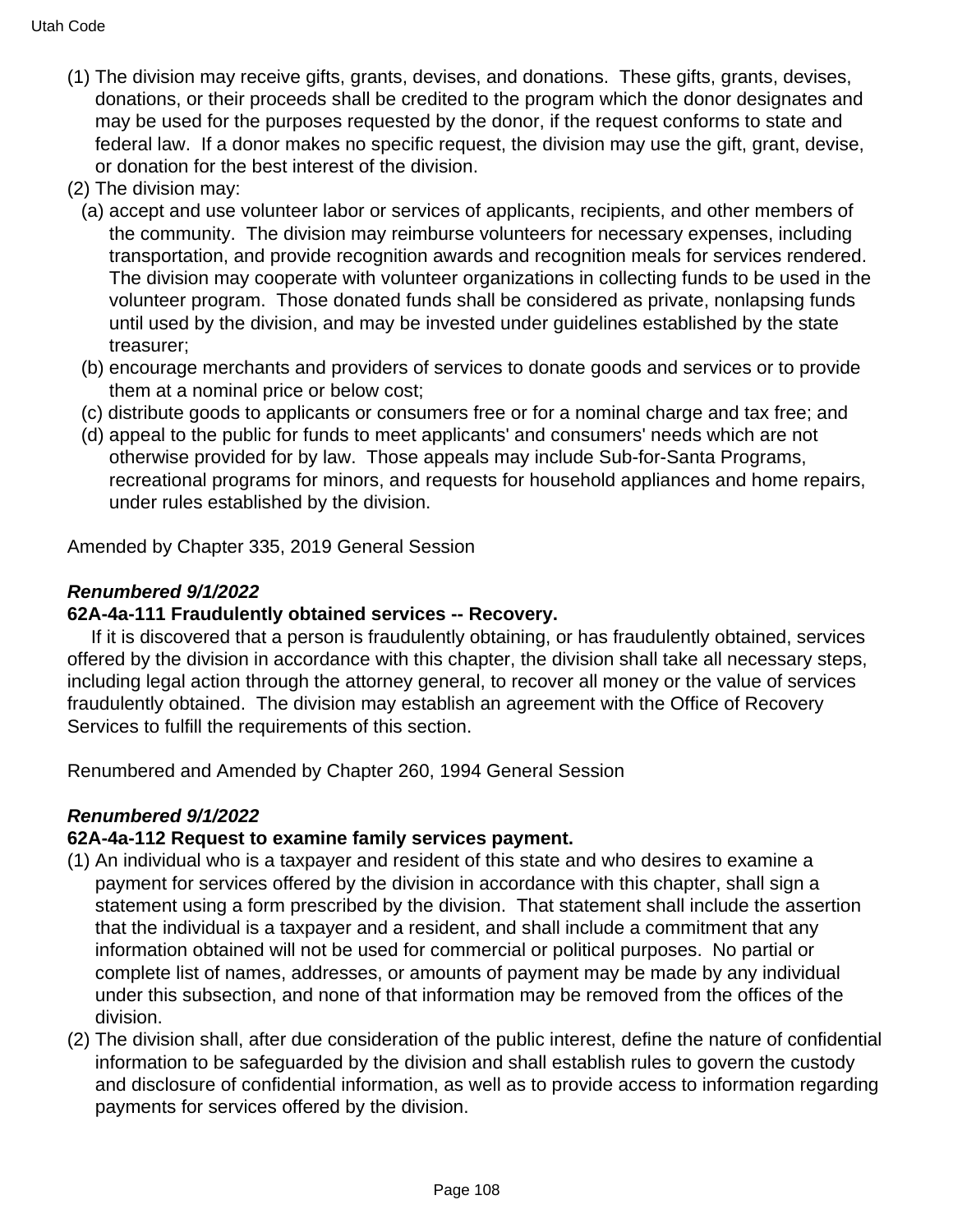- (3) This section does not prohibit the division or its agents, or individuals, commissions, or agencies duly authorized for the purpose, from making special studies or from issuing or publishing statistical material and reports of a general character. This section does not prohibit the division or its representatives or employees from conveying or providing to local, state, or federal governmental agencies written information that would affect an individual's eligibility or ineligibility for financial service, or other beneficial programs offered by that governmental agency. Access to the division's program plans, policies, and records, as well as consumer records and data, is governed by Title 63G, Chapter 2, Government Records Access and Management Act.
- (4) Violation of this section is a class B misdemeanor.

Amended by Chapter 335, 2019 General Session

## **Renumbered 9/1/2022**

## **62A-4a-113 Division's enforcement authority -- Responsibility of attorney general to represent division.**

- (1) The division shall take legal action that is necessary to enforce the provisions of this chapter. (2)
	- (a) Subject to Section 67-5-17 and the attorney general's prosecutorial discretion in civil enforcement actions, the attorney general shall enforce all provisions of this chapter, in addition to the requirements of Title 80, Chapter 3, Abuse, Neglect, and Dependency Proceedings, and Chapter 4, Termination and Restoration of Parental Rights, relating to protection, custody, and parental rights termination for abused, neglected, or dependent minors.
	- (b) The attorney general may contract with the local county attorney to enforce the provisions of this chapter and Title 80, Chapter 3, Abuse, Neglect, and Dependency Proceedings, and Chapter 4, Termination and Restoration of Parental Rights.
	- (c) It is the responsibility of the attorney general's office to:
		- (i) advise the division regarding decisions to remove a minor from the minor's home;
		- (ii) represent the division in all court and administrative proceedings related to abuse, neglect, and dependency including, but not limited to, shelter hearings, dispositional hearings, dispositional review hearings, periodic review hearings, and petitions for termination of parental rights; and
		- (iii) be available to and advise caseworkers on an ongoing basis.
	- (d)
		- (i) The attorney general shall designate no less than 16 full-time attorneys to advise and represent the division in abuse, neglect, and dependency proceedings, including petitions for termination of parental rights.
		- (ii) The attorneys described in Subsection (2)(d)(i) shall devote their full time and attention to the representation described in Subsection (2)(d)(i) and, insofar as it is practicable, shall be housed in or near various offices of the division statewide.
- (3)
	- (a) The attorney general's office shall represent the division with regard to actions involving minors who have not been adjudicated as abused or neglected, but who are otherwise committed to the custody of the division by the juvenile court, and who are placed in custody of the division primarily on the basis of delinquent behavior or a status offense.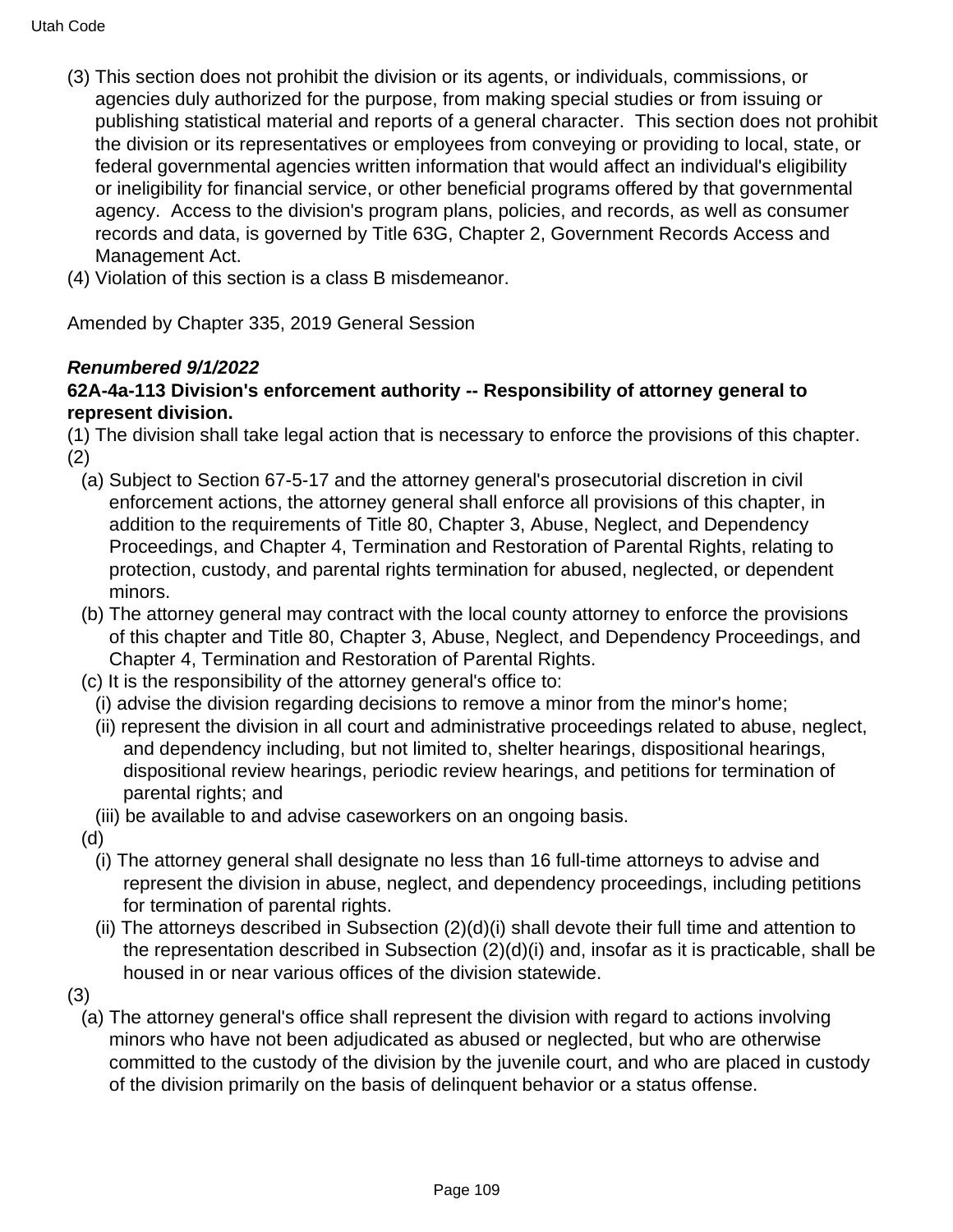(b) Nothing in this section may be construed to affect the responsibility of the county attorney or district attorney to represent the state in the matters described in Subsection (3)(a) in accordance with Sections 80-3-104 and 80-4-106.

Amended by Chapter 262, 2021 General Session

# **Repealed 9/1/2022**

## **62A-4a-114 Financial reimbursement by parent or legal guardian.**

- (1) Except as provided in Subsection (5), the division shall seek reimbursement of funds it has expended on behalf of a child in the protective custody, temporary custody, or custody of the division, from the child's parents or legal guardians in accordance with an order for child support under Section 78A-6-356.
- (2) A parent or any other obligated person is not responsible for support for periods of time that a child is removed upon a finding by the juvenile court that there were insufficient grounds for that removal and that child is returned to the home of the parent, parents, or legal guardians based upon that finding.
- (3) In the event that the juvenile court finds that there were insufficient grounds for the initial removal, but that the child is to remain in the custody of the state, the juvenile court shall order that the parents or any other obligated persons are responsible for support from the point at which it became improper to return the child to the home of the child's parent, parents, or legal guardians.
- (4) The attorney general shall represent the division in any legal action taken to enforce this section.
- (5)
	- (a) A parent or any other obligated person is not responsible for support if:
		- (i) the parent or other obligated person's only source of income is a government-issued disability benefit; and
		- (ii) the benefit described in Subsection  $(5)(a)(i)$  is issued because of the parent or other person's disability, and not the child's disability.
	- (b) A person who seeks to be excused from providing support under Subsection (5)(a) shall provide the division and the Office of Recovery Services with evidence that the person meets the requirements of Subsection (5)(a).

Repealed by Chapter 334, 2022 General Session Amended by Chapter 262, 2021 General Session

### **Renumbered 9/1/2022**

### **62A-4a-115 Administrative proceedings.**

 The department and division shall comply with the procedures and requirements of Title 63G, Chapter 4, Administrative Procedures Act, in their adjudicative proceedings.

Amended by Chapter 75, 2009 General Session

### **Renumbered 9/1/2022**

### **62A-4a-117 Performance monitoring system -- Annual report.**

(1) As used in this section:

(a) "Council" means the Child Welfare Improvement Council established under Section 62A-4a-311.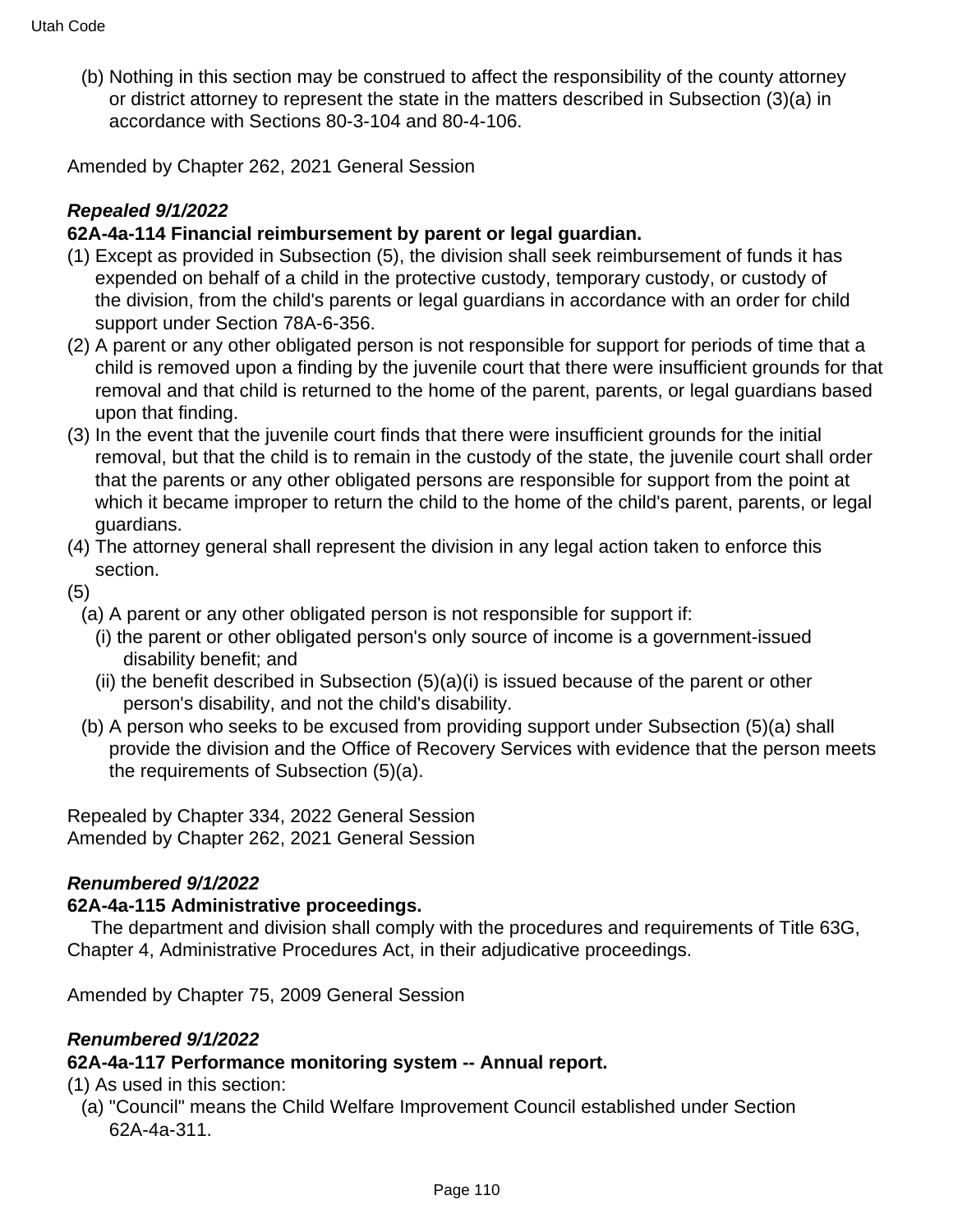- (b) "Performance indicators" means actual performance in a program, activity, or other function for which there is a performance standard.
- (c) "Performance standards" means the targeted or expected level of performance of each area in the child welfare system, including:
	- (i) child protection services;
	- (ii) adoption;
	- (iii) in-home services;
	- (iv) foster care;
	- (v) other substitute care;
	- (vi) qualitative case review; and
	- (vii) case process review.
- (2)
	- (a) The division may not amend the performance standards unless the amendment is:
		- (i) necessary and proper for the effective administration of the division; or
		- (ii) necessary to comply with, or implement changes in, the law.
	- (b) Before amending the performance standards, the division shall provide written notice of the proposed amendment to the council.
	- (c) The notice described in Subsection (2)(b) shall include:
		- (i) the proposed amendment;
		- (ii) a summary of the reason for the proposed amendment; and
		- (iii) the proposed effective date of the amendment.
	- (d) Within 45 days after the day on which the division provides the notice described in Subsection (2)(b) to the council, the council shall provide to the division written comments on the proposed amendment.
	- (e) The division may not implement a proposed amendment to the performance standards until the earlier of:
		- (i) seven days after the day on which the division receives the written comments regarding the proposed change described in Subsection (2)(d); or
		- (ii) 52 days after the day on which the division provides the notice described in Subsection (2) (b) to the council.
	- (f) The division shall:
		- (i) give full, fair, and good faith consideration to all comments and objections received from the council;
		- (ii) notify the council in writing of:
			- (A) the division's decision regarding the proposed amendment; and
			- (B) the reasons that support the decision;
		- (iii) include complete information on all amendments to the performance standards in the report described in Subsection (4); and
		- (iv) post the changes on the division's website.
- (3) The division shall maintain a performance monitoring system to regularly:
	- (a) collect information on performance indicators; and
	- (b) compare performance indicators to performance standards.
- (4) Before January 1 each year, the director shall submit a written report to the Child Welfare Legislative Oversight Panel and the Social Services Appropriations Subcommittee that includes:
	- (a) a comparison between the performance indicators for the prior fiscal year and the performance standards;
	- (b) for each performance indicator that does not meet the performance standard: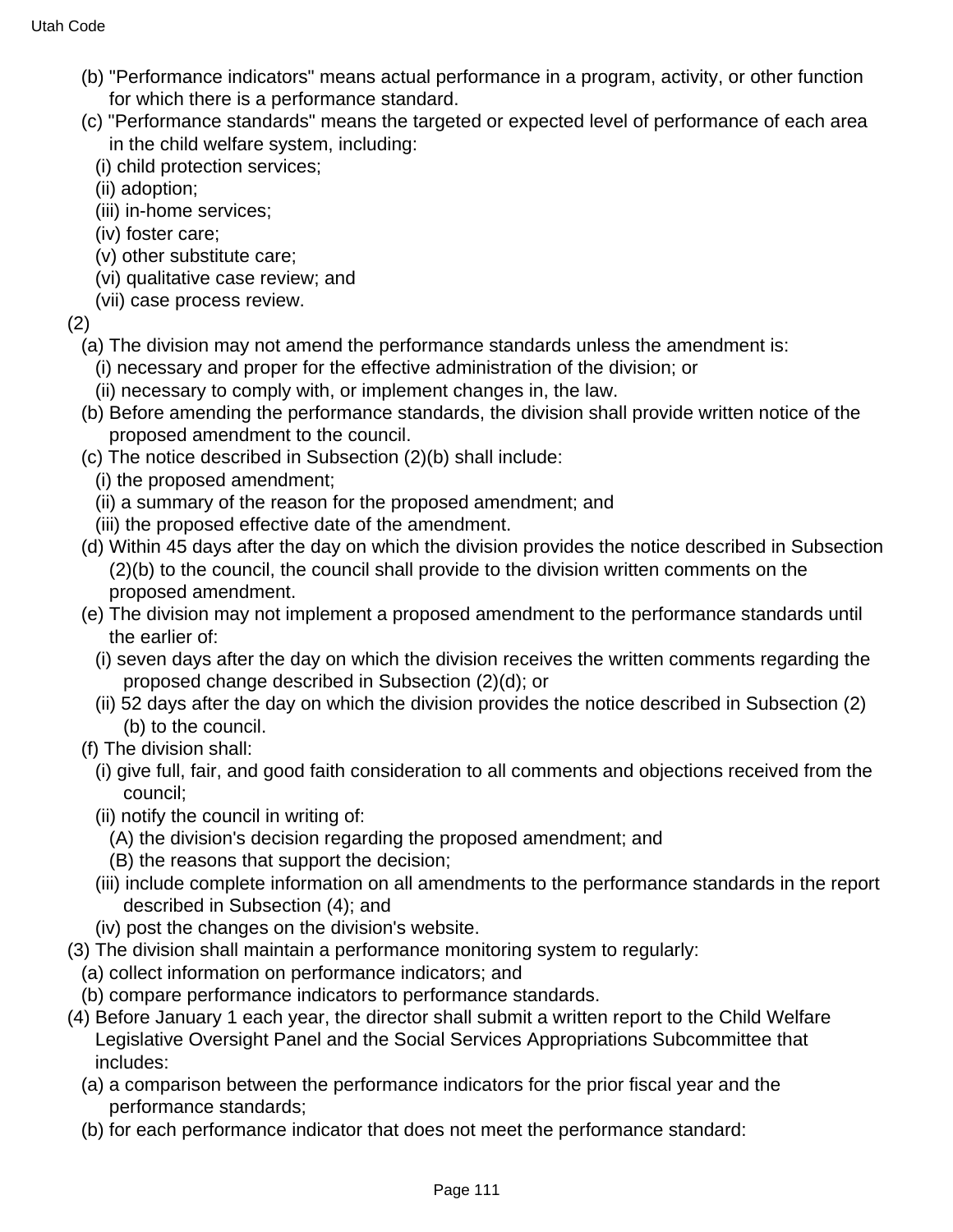- (i) the reason the standard was not met;
- (ii) the measures that need to be taken to meet the standard; and
- (iii) the division's plan to comply with the standard for the current fiscal year;
- (c) data on the extent to which new and experienced division employees have received training under statute, administrative rule, and division policy; and
- (d) an analysis of the use and efficacy of in-home services, both before and after removal of a child from the child's home.

Amended by Chapter 287, 2022 General Session

# **Renumbered 9/1/2022**

## **62A-4a-118 Annual review of child welfare referrals and cases by executive director -- Accountability to the Legislature -- Review by legislative auditor general.**

- (1) The division shall use principles of quality management systems, including statistical measures of processes of service, and the routine reporting of performance data to employees.
- (2)
	- (a) In addition to development of quantifiable outcome measures and performance measures in accordance with Section 62A-4a-117, the executive director, or the executive director's designee, shall annually review a randomly selected sample of child welfare referrals to and cases handled by the division. The purpose of that review shall be to assess whether the division is adequately protecting children and providing appropriate services to families, in accordance with the provisions of Title 62A, Chapter 4a, Child and Family Services, and Title 80, Chapter 3, Abuse, Neglect, and Dependency Proceedings, and Chapter 4, Termination and Restoration of Parental Rights. The review shall focus directly on the outcome of cases to children and families, and not simply on procedural compliance with specified criteria.
	- (b) The executive director shall report on the executive director's review to the legislative auditor general and the Child Welfare Legislative Oversight Panel.
	- (c) Information obtained as a result of the review shall be provided to caseworkers, supervisors, and division personnel involved in the respective cases, for purposes of education, training, and performance evaluation.
- (3) The executive director's review and report to the legislative auditor general and the Child Welfare Legislative Oversight Panel shall include:
	- (a) the criteria used by the executive director, or the executive director's designee, in making the evaluation;
	- (b) findings regarding whether state statutes, division rule, legislative policy, and division policy were followed in each sample case;
	- (c) findings regarding whether, in each sample case, referrals, removals, or cases were appropriately handled by the division and its employees, and whether children were adequately and appropriately protected and appropriate services provided to families, in accordance with the provisions of Title 62A, Chapter 4a, Child and Family Services, Title 80, Chapter 3, Abuse, Neglect, and Dependency Proceedings, and Chapter 4, Termination and Restoration of Parental Rights, and division rule;
	- (d) an assessment of the division's intake procedures and decisions, including an assessment of the appropriateness of decisions not to accept referrals; and
	- (e) an assessment of the appropriateness of the division's assignment of priority.
- (4)
	- (a) In addition to the executive director's review under Subsection (2), the legislative auditor general shall audit, subject to the prioritization of the Legislative Audit Subcommittee, a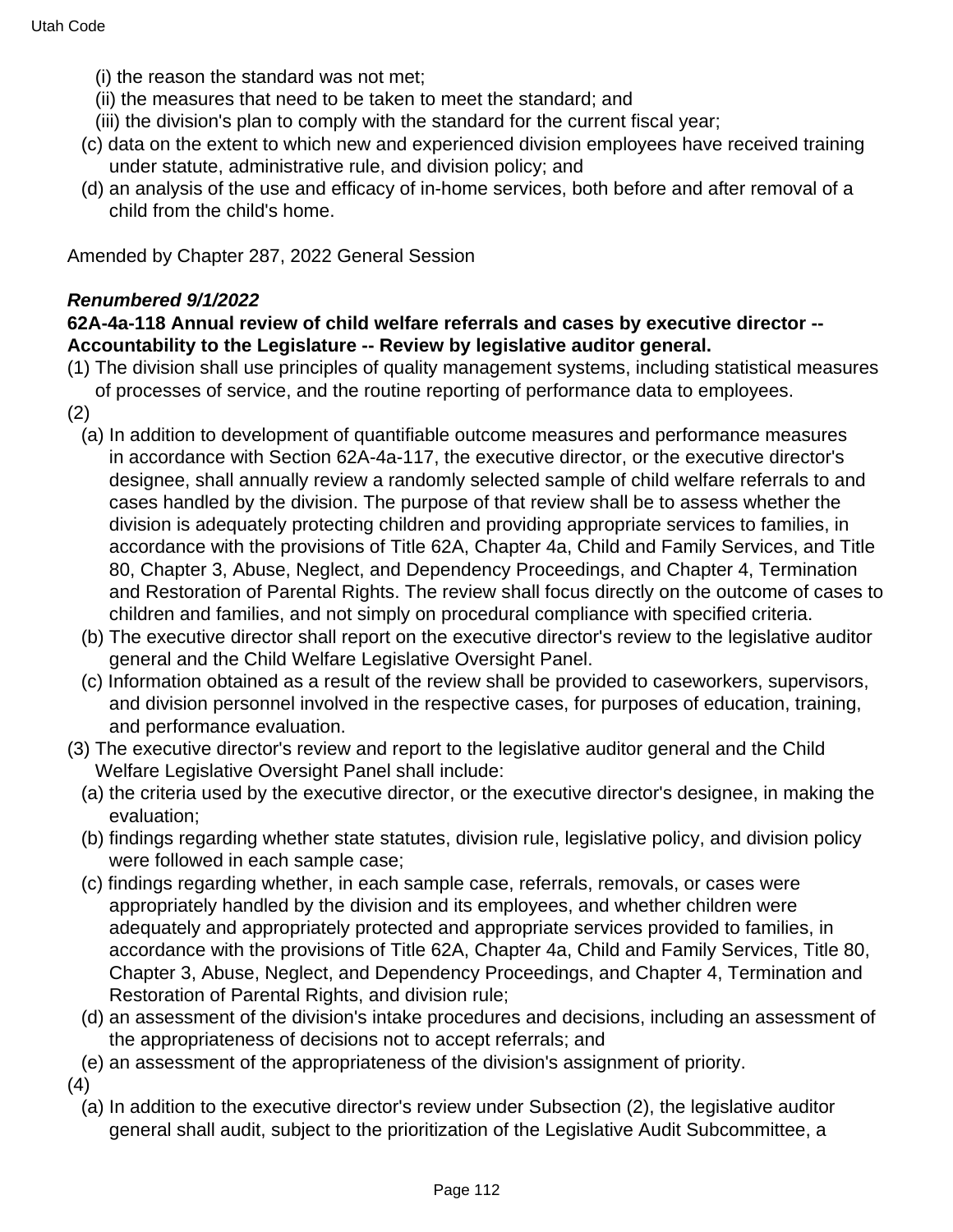sample of child welfare referrals to and cases handled by the division and report the findings to the Child Welfare Legislative Oversight Panel.

- (b) An audit under Subsection (4)(a) may be initiated by:
	- (i) the Audit Subcommittee of the Legislative Management Committee;
	- (ii) the Child Welfare Legislative Oversight Panel; or
	- (iii) the legislative auditor general, based on the results of the executive director's review under Subsection (2).
- (c) With regard to the sample of referrals, removals, and cases, the Legislative Auditor General's report may include:
	- (i) findings regarding whether state statutes, division rule, legislative policy, and division policy were followed by the division and its employees;
	- (ii) a determination regarding whether referrals, removals, and cases were appropriately handled by the division and its employees, and whether children were adequately and appropriately protected and appropriate services provided for families, in accordance with the provisions of Title 62A, Chapter 4a, Child and Family Services, Title 80, Chapter 3, Abuse, Neglect, and Dependency Proceedings, and Chapter 4, Termination and Restoration of Parental Rights, and division rule;
	- (iii) an assessment of the division's intake procedures and decisions, including an assessment of the appropriateness of decisions not to accept referrals;
	- (iv) an assessment of the appropriateness of the division's assignment of priority;
	- (v) a determination regarding whether the department's review process is effecting beneficial change within the division and accomplishing the mission established by the Legislature and the department for that review process; and
	- (vi) findings regarding any other issues identified by the auditor or others under this Subsection  $(4).$

Amended by Chapter 262, 2021 General Session

### **Repealed 9/1/2022**

### **62A-4a-119 Division required to produce "family impact statement" with regard to rules.**

 Beginning May 1, 2000, whenever the division establishes a rule, in accordance with Title 63G, Chapter 3, Utah Administrative Rulemaking Act, those processes shall include an assessment of the impact of that rule on families. Those assessments shall determine the impact of the rule on the authority of parents to oversee the care, supervision, upbringing, and education of children in the parents' custody. The division shall publish a family impact statement describing those assessments and determinations, within 90 days of the establishment of each rule.

Repealed by Chapter 334, 2022 General Session Amended by Chapter 75, 2009 General Session

# **Repealed 9/1/2022**

### **62A-4a-120 Accommodation of moral and religious beliefs and culture.**

- (1) The division shall adopt rules in accordance with Title 63G, Chapter 3, Utah Administrative Rulemaking Act, and establish procedures to accommodate the moral and religious beliefs, and culture, of the minors and families it serves, including:
	- (a) the immediate family and other relatives of a minor in any type of custody or otherwise under the jurisdiction of the court;
	- (b) foster and other out-of-home placement families; and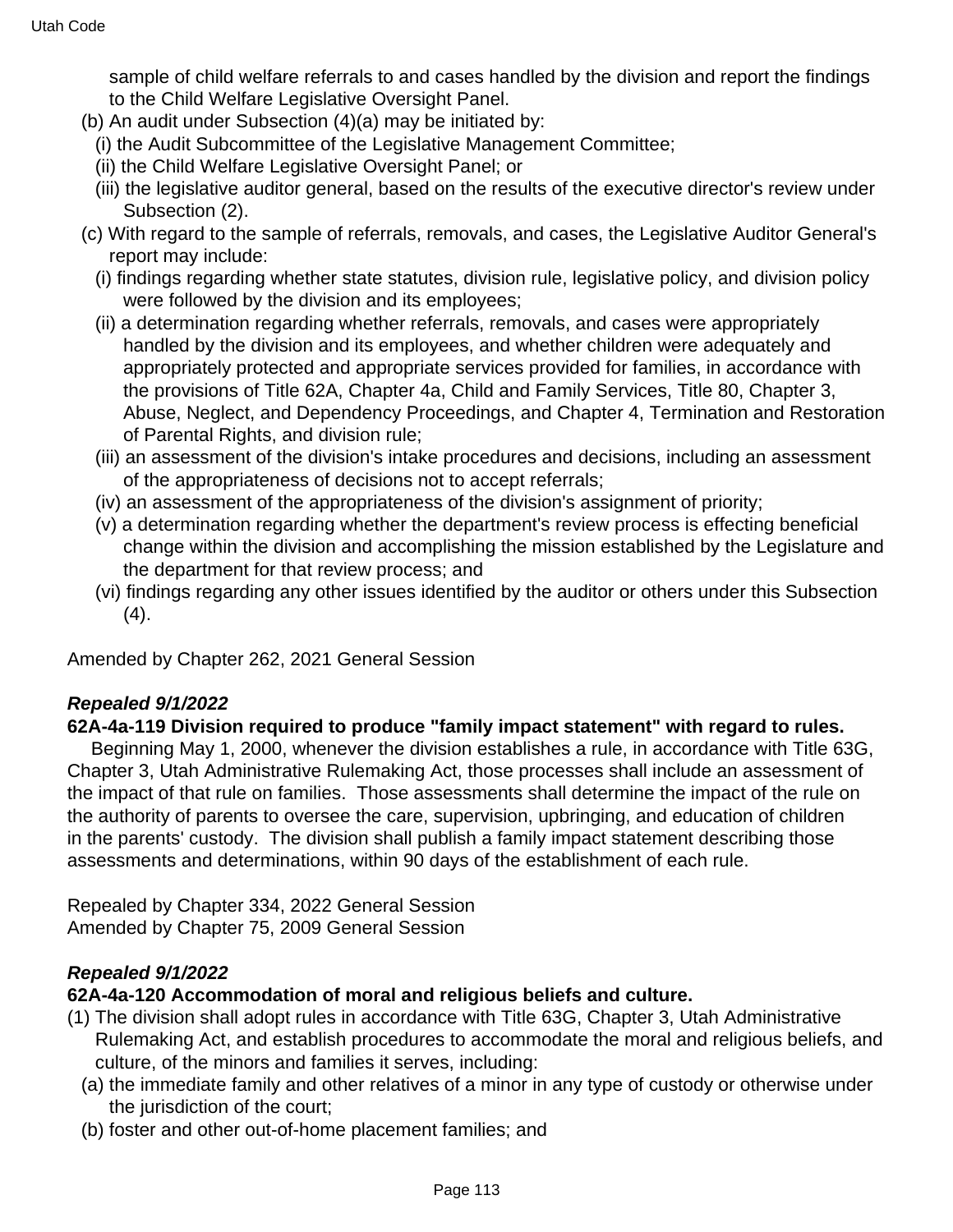(c) adoptive families.

(2) The accommodation under Subsection (1) applies to placements, treatment plans, services, and other activities of the division.

Repealed by Chapter 334, 2022 General Session Amended by Chapter 382, 2008 General Session

# **Renumbered 9/1/2022**

## **62A-4a-121 Reimbursement of motor vehicle insurance coverage for foster child.**

- (1) Within the amounts appropriated to the division for the purposes described in this section, the division may reimburse a foster parent for providing owner's or operator's security covering a foster child's operation of a motor vehicle in amounts required under Section 31A-22-304 if the foster child is in the legal custody of the division.
- (2) In accordance with Title 63G, Chapter 3, Utah Administrative Rulemaking Act, the division shall make rules establishing:
	- (a) a procedure for providing the reimbursement to a foster parent described in Subsection (1);
	- (b) eligibility requirements for a foster parent to qualify for a reimbursement under this section; and
	- (c) a method for determining the amount of reimbursement that a foster parent is eligible to receive under this section.
- (3) The division shall report to the Transportation Interim Committee no later than November 30, 2009:
	- (a) the number of foster children in the legal custody of the Division of Child and Family Services who have been issued a driver license;
	- (b) the results and impacts on the division and on foster parents signing for a foster child to receive a driver license; and
	- (c) the division's cost of reimbursing foster parents for providing owner's or operator's security in accordance with Subsection (1).

Enacted by Chapter 314, 2008 General Session

# **Repealed 9/1/2022**

# **Part 2 Child Welfare Services**

# **Renumbered 9/1/2022**

**62A-4a-201 Rights of parents -- Children's rights -- Interest and responsibility of state.** (1)

(a) Under both the United States Constitution and the constitution of this state, a parent possesses a fundamental liberty interest in the care, custody, and management of the parent's children. A fundamentally fair process must be provided to parents if the state moves to challenge or interfere with parental rights. A governmental entity must support any actions or allegations made in opposition to the rights and desires of a parent regarding the parent's children by sufficient evidence to satisfy a parent's constitutional entitlement to heightened protection against government interference with the parent's fundamental rights and liberty interests and, concomitantly, the right of the child to be reared by the child's natural parent.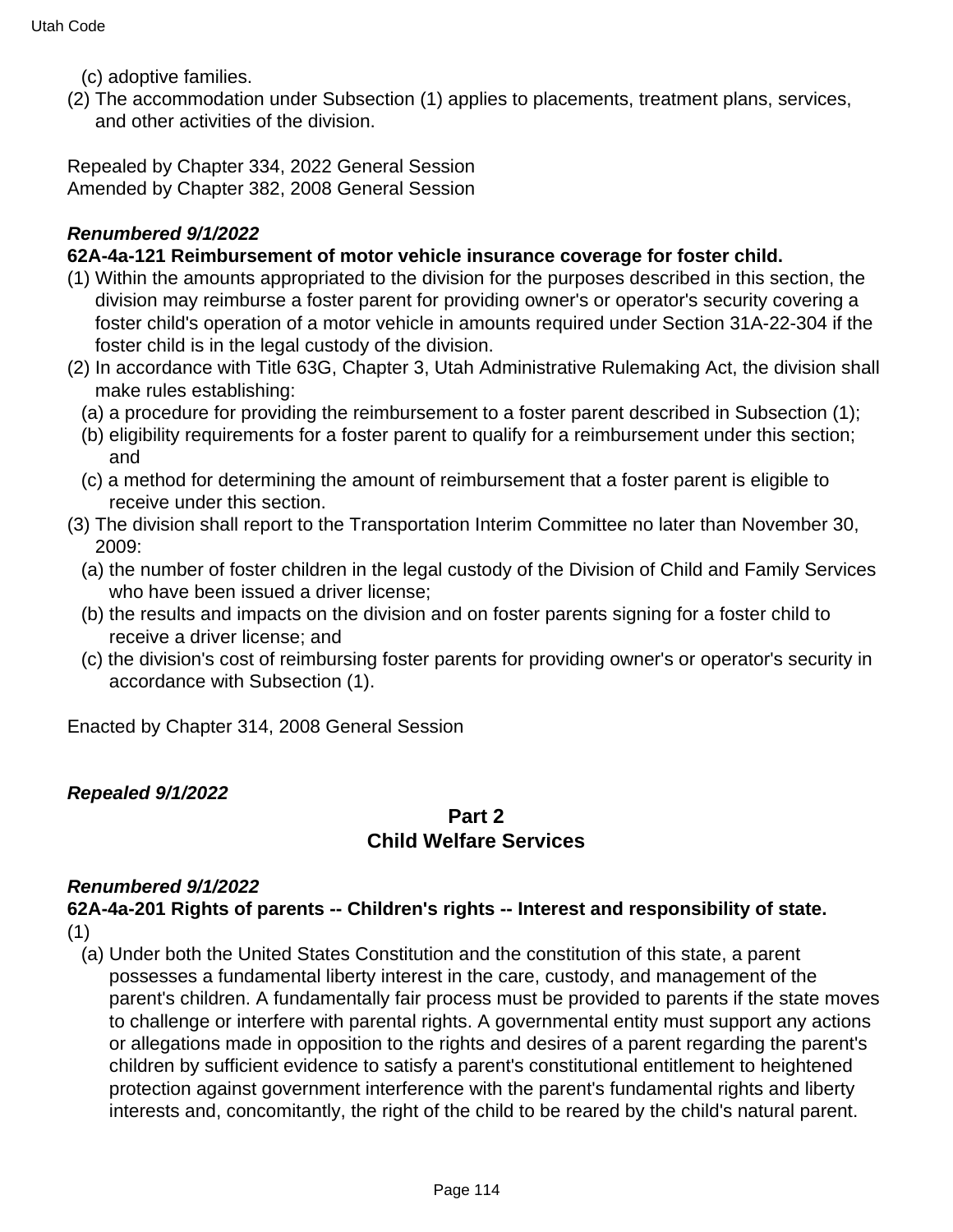- (b) The fundamental liberty interest of a parent concerning the care, custody, and management of the parent's children is recognized, protected, and does not cease to exist simply because a parent may fail to be a model parent or because the parent's child is placed in the temporary custody of the state. At all times, a parent retains a vital interest in preventing the irretrievable destruction of family life. Prior to an adjudication of unfitness, government action in relation to parents and their children may not exceed the least restrictive means or alternatives available to accomplish a compelling state interest. Until the state proves parental unfitness, and the child suffers, or is substantially likely to suffer, serious detriment as a result, the child and the child's parents share a vital interest in preventing erroneous termination of their natural relationship and the state cannot presume that a child and the child's parents are adversaries.
- (c) It is in the best interest and welfare of a child to be raised under the care and supervision of the child's natural parents. A child's need for a normal family life in a permanent home, and for positive, nurturing family relationships is usually best met by the child's natural parents. Additionally, the integrity of the family unit and the right of parents to conceive and raise their children are constitutionally protected. The right of a fit, competent parent to raise the parent's child without undue government interference is a fundamental liberty interest that has long been protected by the laws and Constitution and is a fundamental public policy of this state.
- (d) The state recognizes that:
	- (i) a parent has the right, obligation, responsibility, and authority to raise, manage, train, educate, provide and care for, and reasonably discipline the parent's children; and (ii) the state's role is secondary and supportive to the primary role of a parent.
- (e) It is the public policy of this state that parents retain the fundamental right and duty to exercise primary control over the care, supervision, upbringing, and education of their children.
- (f) Subsections (2) through (7) shall be interpreted and applied consistent with this Subsection  $(1).$
- (2) It is also the public policy of this state that children have the right to protection from abuse and neglect, and that the state retains a compelling interest in investigating, prosecuting, and punishing abuse and neglect. Therefore, the state, as parens patriae, has an interest in and responsibility to protect children whose parents abuse them or do not adequately provide for their welfare. There may be circumstances where a parent's conduct or condition is a substantial departure from the norm and the parent is unable or unwilling to render safe and proper parental care and protection. Under those circumstances, the state may take action for the welfare and protection of the parent's children.
- (3) When the division intervenes on behalf of an abused, neglected, or dependent child, it shall take into account the child's need for protection from immediate harm and the extent to which the child's extended family may provide needed protection. Throughout its involvement, the division shall utilize the least intrusive and least restrictive means available to protect a child, in an effort to ensure that children are brought up in stable, permanent families, rather than in temporary foster placements under the supervision of the state.
- (4) When circumstances within the family pose a threat to the child's immediate safety or welfare, the division may seek custody of the child for a planned, temporary period and place the child in a safe environment, subject to the requirements of this section and in accordance with the requirements of Title 80, Chapter 3, Abuse, Neglect, and Dependency Proceedings, and:
	- (a) when safe and appropriate, return the child to the child's parent; or
	- (b) as a last resort, pursue another permanency plan.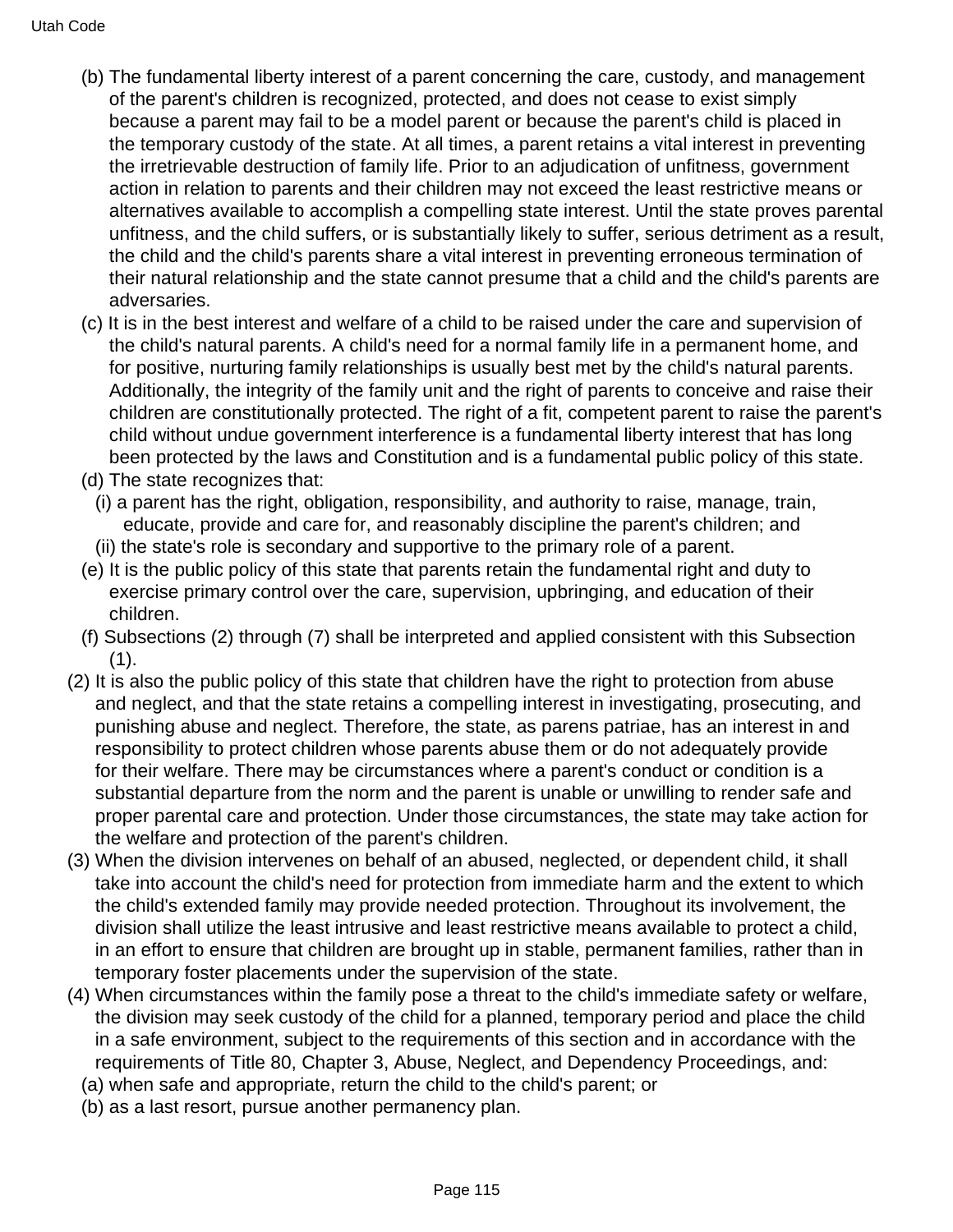- (5) In determining and making "reasonable efforts" with regard to a child, pursuant to the provisions of Section 62A-4a-203, both the division's and the court's paramount concern shall be the child's health, safety, and welfare. The desires of a parent for the parent's child, and the constitutionally protected rights of a parent, as described in this section, shall be given full and serious consideration by the division and the court.
- (6) In cases where actual sexual abuse, sexual exploitation, abandonment, severe abuse, or severe neglect are established, the state has no duty to make "reasonable efforts" or to, in any other way, attempt to maintain a child in the child's home, provide reunification services, or to attempt to rehabilitate the offending parent or parents. This Subsection (6) does not exempt the division from providing court-ordered services.
- (7)
	- (a) In accordance with Subsection (1), the division shall strive to achieve appropriate permanency for children who are abused, neglected, or dependent. The division shall provide in-home services, where appropriate and safe, in an effort to help a parent to correct the behavior that resulted in abuse, neglect, or dependency of the parent's child. The division may pursue a foster placement only if in-home services fail or are otherwise insufficient or inappropriate, kinship placement is not safe or appropriate, or in-home services and kinship placement fail and cannot be corrected. The division shall also seek qualified extended family support or a kinship placement to maintain a sense of security and stability for the child.
	- (b) If the use or continuation of "reasonable efforts," as described in Subsections (5) and (6), is determined to be inconsistent with the permanency plan for a child, then measures shall be taken, in a timely manner, to place the child in accordance with the permanency plan, and to complete whatever steps are necessary to finalize the permanent placement of the child.
	- (c) Subject to the parental rights recognized and protected under this section, if, because of a parent's conduct or condition, the parent is determined to be unfit or incompetent based on the grounds for termination of parental rights described in Title 80, Chapter 3, Abuse, Neglect, and Dependency Proceedings, the continuing welfare and best interest of the child is of paramount importance, and shall be protected in determining whether that parent's rights should be terminated.
- (8) The state's right to direct or intervene in the provision of medical or mental health care for a child is subject to Subsections 80-1-102(51)(b)(i) through (iii) and Sections 80-3-109 and 80-3-304.

Amended by Chapter 262, 2021 General Session

# **Renumbered 9/1/2022**

# **62A-4a-202 In-home services for the preservation of families.**

(1)

- (a) Within appropriations from the Legislature and money obtained under Subsection (5), the division shall provide in-home services for the purpose of family preservation to any family with a child whose health and safety is not immediately endangered, when:
	- (i)
		- (A) the child is at risk of being removed from the home; or
		- (B) the family is in crisis; and
- (ii) the division determines that in-home services are reasonable and appropriate.
- (b) In determining whether in-home services are reasonable and appropriate, in keeping with Subsection 62A-4a-201(1), the child's health, safety, and welfare shall be the paramount concern.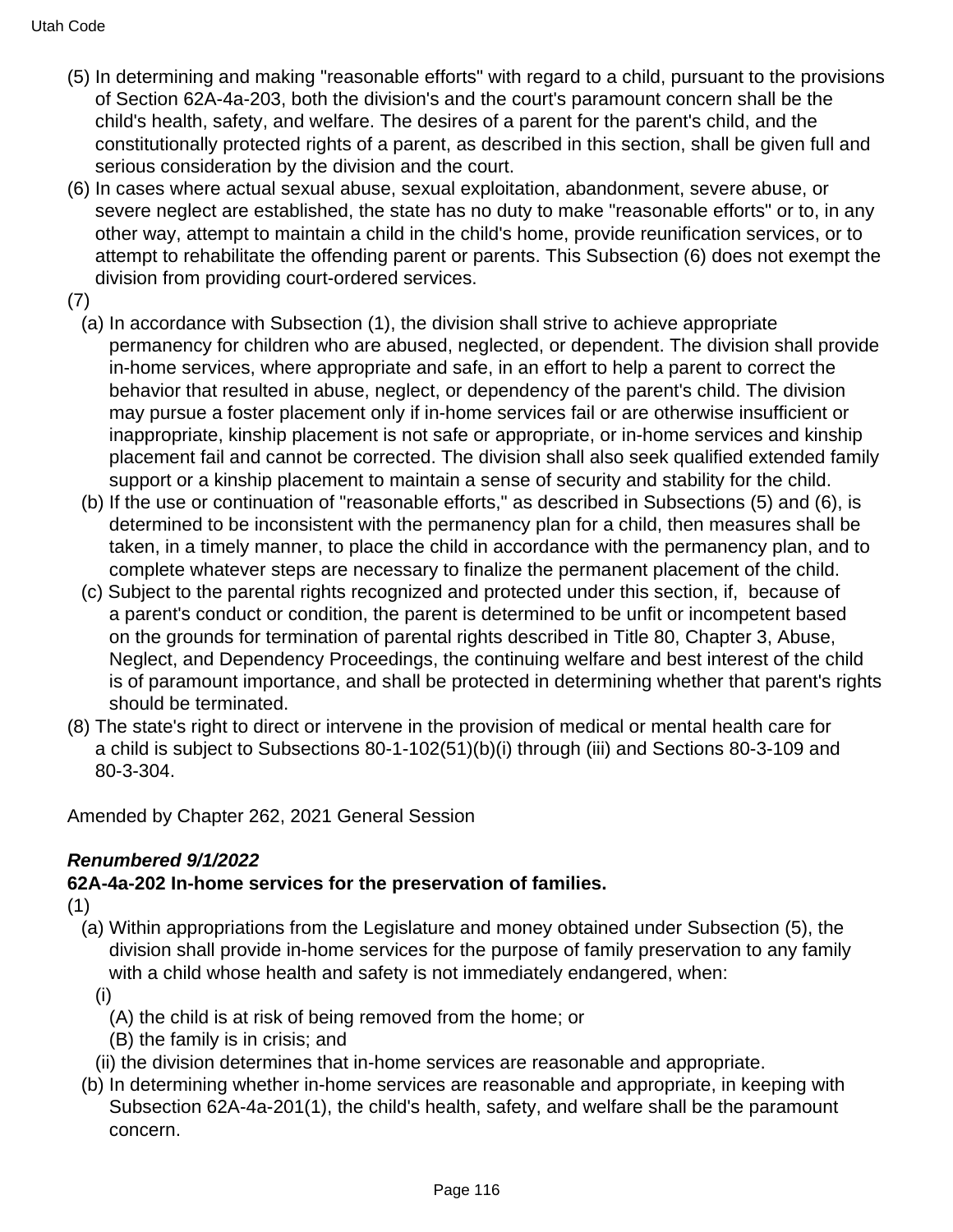- (c) The division shall consider whether the services described in Subsection (1)(b):
	- (i) will be effective within a six-month period; and
	- (ii) are likely to prevent continued abuse or neglect of the child.

(2)

- (a) The division shall maintain a statewide inventory of in-home services available through public and private agencies or individuals for use by caseworkers.
- (b) The inventory described in Subsection (2)(a) shall include:
	- (i) the method of accessing each service;
	- (ii) eligibility requirements for each service;
	- (iii) the geographic areas and the number of families that can be served by each service; and
	- (iv) information regarding waiting lists for each service.
- (3)
	- (a) As part of the division's in-home services for the preservation of families, the division shall provide in-home services in varying degrees of intensity and contact that are specific to the needs of each individual family.
	- (b) As part of the division's in-home services, the division shall:
		- (i) provide customized assistance;
		- (ii) provide support or interventions that are tailored to the needs of the family;
		- (iii) discuss the family's needs with the parent;
		- (iv) discuss an assistance plan for the family with the parent; and
		- (v) address:
			- (A) the safety of children;
			- (B) the needs of the family; and
			- (C) services necessary to aid in the preservation of the family and a child's ability to remain in the home.
	- (c) In-home services shall be, as practicable, provided within the region that the family resides, using existing division staff.
- (4)
	- (a) The division may use specially trained caseworkers, private providers, or other persons to provide the in-home services described in Subsection (3).
	- (b) The division shall allow a caseworker to be flexible in responding to the needs of each individual family, including:
		- (i) limiting the number of families assigned; and
		- (ii) being available to respond to assigned families within 24 hours.
- (5) To provide, expand, and improve the delivery of in-home services to prevent the removal of children from their homes and promote the preservation of families, the division shall make substantial effort to obtain funding, including:
	- (a) federal grants;
	- (b) federal waivers; and
	- (c) private money.

Amended by Chapter 250, 2020 General Session

# **Renumbered 9/1/2022**

**62A-4a-202.1 Removal or protective custody of a child -- Search warrants -- Temporary care of a child.**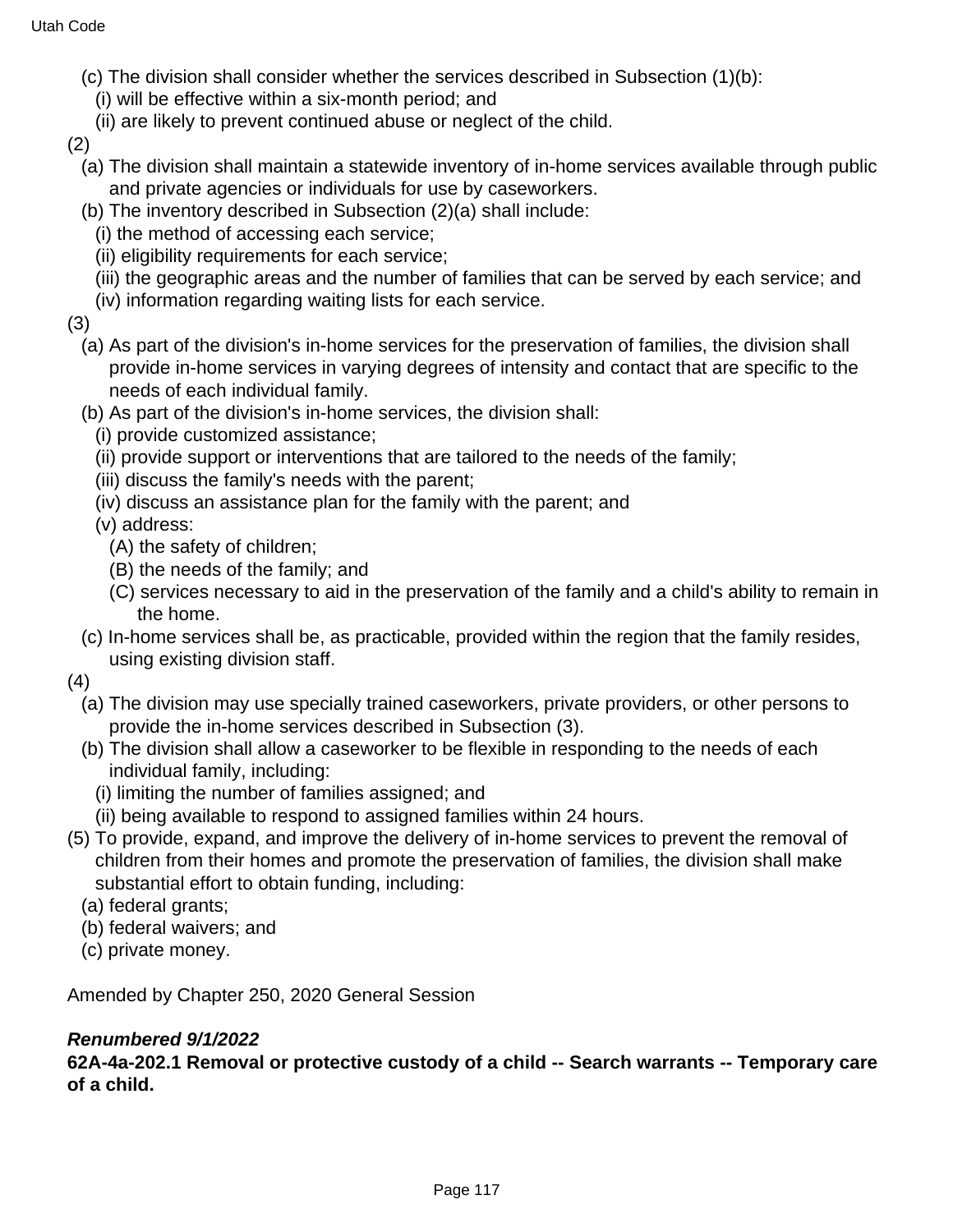- (1) A peace officer or a child welfare worker may not enter the home of a child whose case is not under the jurisdiction of the court, remove a child from the child's home or school, or take a child into protective custody unless:
	- (a) there exist exigent circumstances sufficient to relieve the peace officer or the child welfare worker of the requirement to obtain a search warrant under Subsection (4) or (8);
	- (b) the peace officer or the child welfare worker obtains a search warrant under Subsection (4) or  $(8)$ :
	- (c) the peace officer or the child welfare worker obtains a court order after the child's parent or guardian is given notice and an opportunity to be heard; or
	- (d) the peace officer or the child welfare worker obtains the consent of the child's parent or guardian.
- (2) A peace officer or a child welfare worker may not remove a child from the child's home or take a child into custody under this section solely on the basis of:
	- (a) educational neglect, truancy, or failure to comply with a court order to attend school; or
	- (b) the possession or use, in accordance with Title 26, Chapter 61a, Utah Medical Cannabis Act, of cannabis in a medicinal dosage form, a cannabis product in a medicinal dosage form, or a medical cannabis device, as those terms are defined in Section 26-61a-102.
- (3)
	- (a) A child welfare worker may take action under Subsection (1) accompanied by a peace officer or without a peace officer if a peace officer is not reasonably available.
	- (b) Before taking a child into protective custody, and if possible and if consistent with the child's safety and welfare, a child welfare worker shall determine whether there are services available that, if provided to a parent or guardian of the child, would eliminate the need to remove the child from the custody of the child's parent or guardian.
	- (c) If the services described in Subsection (3)(b) are reasonably available, the services described in Subsection (3)(b) shall be utilized.
	- (d) In determining whether the services described in Subsection (3)(b) are reasonably available, and in making reasonable efforts to provide the services described in Subsection (3)(b), the child's health, safety, and welfare shall be the child welfare worker's paramount concern.
- (4)
	- (a) The juvenile court may issue a warrant authorizing a peace officer or a child welfare worker to search for a child and take the child into protective custody if it appears to the juvenile court upon a verified petition, recorded sworn testimony or an affidavit sworn to by a peace officer or any other individual, and upon the examination of other witnesses if required by the juvenile court, that there is probable cause to believe that:
		- (i) there is a threat of substantial harm to the child's health or safety;
		- (ii) it is necessary to take the child into protective custody to avoid the harm described in Subsection (4)(a)(i); and
		- (iii) it is likely that the child will suffer substantial harm if the parent or guardian of the child is given notice and an opportunity to be heard before the child is taken into protective custody.
	- (b) In accordance with Section 77-23-210, a peace officer making the search may enter a house or premises by force, if necessary, in order to remove the child.
	- (c) The individual executing the warrant shall take the child to a shelter facility designated by the juvenile court or the division or to an emergency placement if the division makes an emergency placement under Section 62A-4a-209.
- (5) If a peace officer or a child welfare worker takes a child into protective custody under Subsection (1), the peace officer or the child welfare worker shall:
	- (a) notify the child's parent or guardian as described in Section 62A-4a-202.2;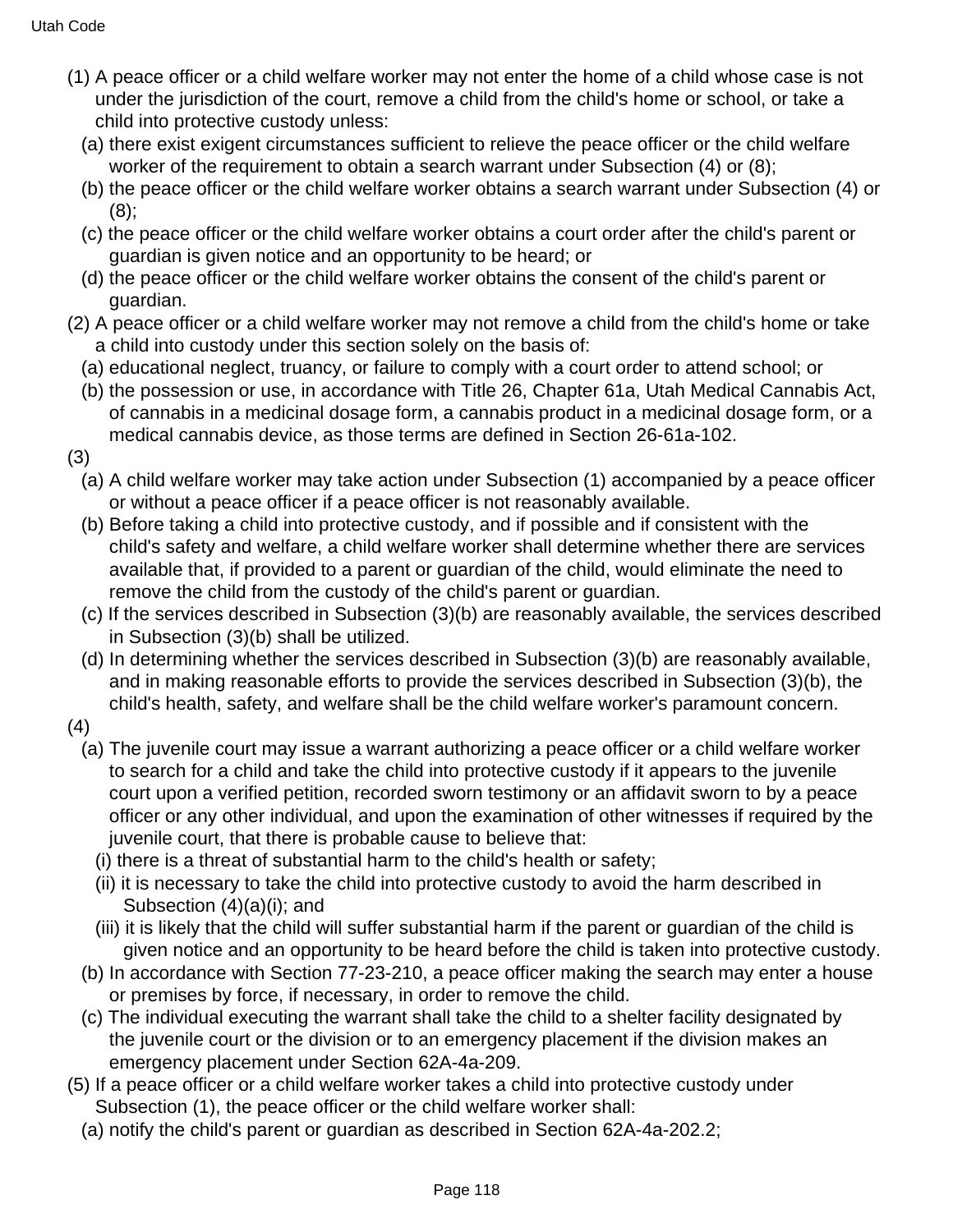- (b) release the child to the care of the child's parent, guardian, or another responsible adult, unless:
	- (i) the child's immediate welfare requires the child remain in protective custody; or
	- (ii) the protection of the community requires the child's detention in accordance with Title 80, Chapter 6, Part 2, Custody and Detention.
- (6) If a peace officer or a child welfare worker takes a child to a shelter facility, the peace officer or the child welfare worker shall promptly file a written report, on a form provided by the division, with the shelter facility.
- (7)
	- (a) A child removed or taken into protective custody under this section may not be placed or kept in detention, as defined in Section 80-1-102, pending court proceedings, unless the child may be held in detention under Title 80, Chapter 6, Part 2, Custody and Detention.
	- (b) A child removed from the custody of the child's parent or guardian but who does not require physical restriction shall be given temporary care in:
		- (i) a shelter facility; or
		- (ii) an emergency placement in accordance with Section 62A-4a-209.
	- (c) When making a placement under Subsection (7)(b), the division shall give priority to a placement with a noncustodial parent, relative, or friend in accordance with Section 62A-4a-209.
	- (d) If the child is not placed with a noncustodial parent, a relative, or a designated friend, the caseworker assigned to the child shall file a report with the caseworker's supervisor explaining why a different placement was in the child's best interest.
- (8) A juvenile court shall issue a warrant authorizing a peace officer or a child welfare worker to search for a child who is missing, has been abducted, or has run away, and take the child into custody if the court determines that:
	- (a) the child is in the legal custody of the division; and
	- (b) the child is missing, has been abducted, or has run away.
- (9) When a juvenile court issues a warrant under Subsection (8):
	- (a) the division shall notify the child's parent or guardian who has a right to parent-time with the child;
	- (b) the court shall order:
		- (i) the law enforcement agency that has jurisdiction over the location from which the child ran away to enter a record of the warrant into the National Crime Information Center database within 24 hours after the time in which the law enforcement agency receives a copy of the warrant; and
		- (ii) the division to notify the law enforcement agency described in Subsection (9)(b)(i) of the order described in Subsection (9)(b)(i); and
	- (c) the court shall specify the location to which the peace officer or the child welfare worker shall transport the child.
- (10)
	- (a) The parent or guardian to be notified under Subsection (9) must be:
		- (i) the child's primary caregiver; or
		- (ii) the parent or guardian who has custody of the child when the order is sought.
	- (b) The person required to provide notice under Subsection (9) shall make a good faith effort to provide notice to a parent or guardian who:
		- (i) is not required to be notified under Subsection (10)(a); and
		- (ii) has a right to parent-time with the child.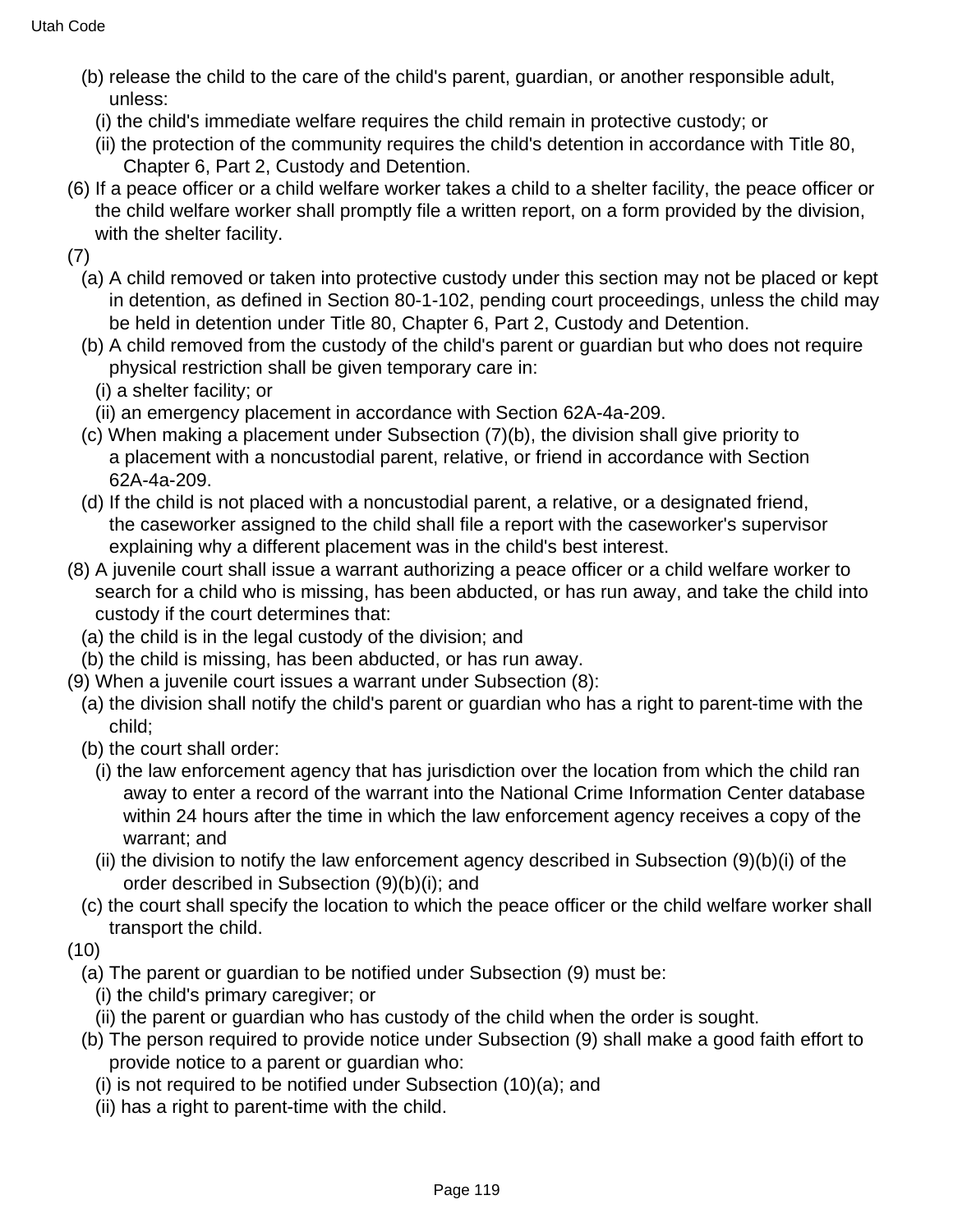Repealed and Re-enacted by Chapter 261, 2021 General Session

# **Renumbered 9/1/2022**

**62A-4a-202.2 Notice upon removal of a child -- Locating noncustodial parent -- Information provided to parent, guardian, or responsible adult.**

- (1)
	- (a) A peace officer or a child welfare worker who takes a child into protective custody under Subsection 62A-4a-202.1(1), shall immediately use reasonable efforts to locate and inform, through the most efficient means available, the parents, including a noncustodial parent, the guardian, or responsible relative:
		- (i) that the child has been taken into protective custody;
		- (ii) the reasons for removal and placement of the child in protective custody;
		- (iii) that the parent, guardian, or relative will be provided with information on:
			- (A) the parent's or guardian's procedural rights; and
			- (B) the preliminary stages of the investigation and shelter hearing;
		- (iv) of a telephone number where the parent or guardian may access further information;
		- (v) that the child and the child's parent or guardian are entitled to have an attorney present at the shelter hearing;
		- (vi) that if the child's parent or guardian is an indigent individual, as defined in Section 78B-22-102, and desires to have an attorney, one will be provided; and
		- (vii) that resources are available to assist the child's parent or guardian, including:
			- (A) a parent advocate;
			- (B) a qualified attorney; or
			- (C) potential expert witnesses to testify on behalf of the child, the child's parent or guardian, or the child's family.
	- (b) For purposes of locating and informing the noncustodial parent as required in Subsection (1) (a), the division shall search for the noncustodial parent through the national parent locator database if the division is unable to locate the noncustodial parent through other reasonable efforts.
- (2) At the time that a child is taken into protective custody under Subsection 62A-4a-202.1(1), the child's parent or a guardian shall be provided an informational packet with:
	- (a) all of the information described in Subsection (1);
	- (b) information on the conditions under which a child may be released;
	- (c) information on resources that are available to the parent or guardian, including:
		- (i) mental health resources;
		- (ii) substance abuse resources; and
		- (iii) parenting classes; and
	- (d) any other information considered relevant by the division.
- (3) The informational packet described in Subsection (2) shall be:
	- (a) evaluated periodically for the effectiveness of the informational packet at conveying necessary information and revised accordingly;
	- (b) written in simple, easy-to-understand language;
	- (c) available in English and other languages as the division determines to be appropriate and necessary; and
	- (d) made available for distribution in:
		- (i) schools;
		- (ii) health care facilities;
		- (iii) local police and sheriff's offices;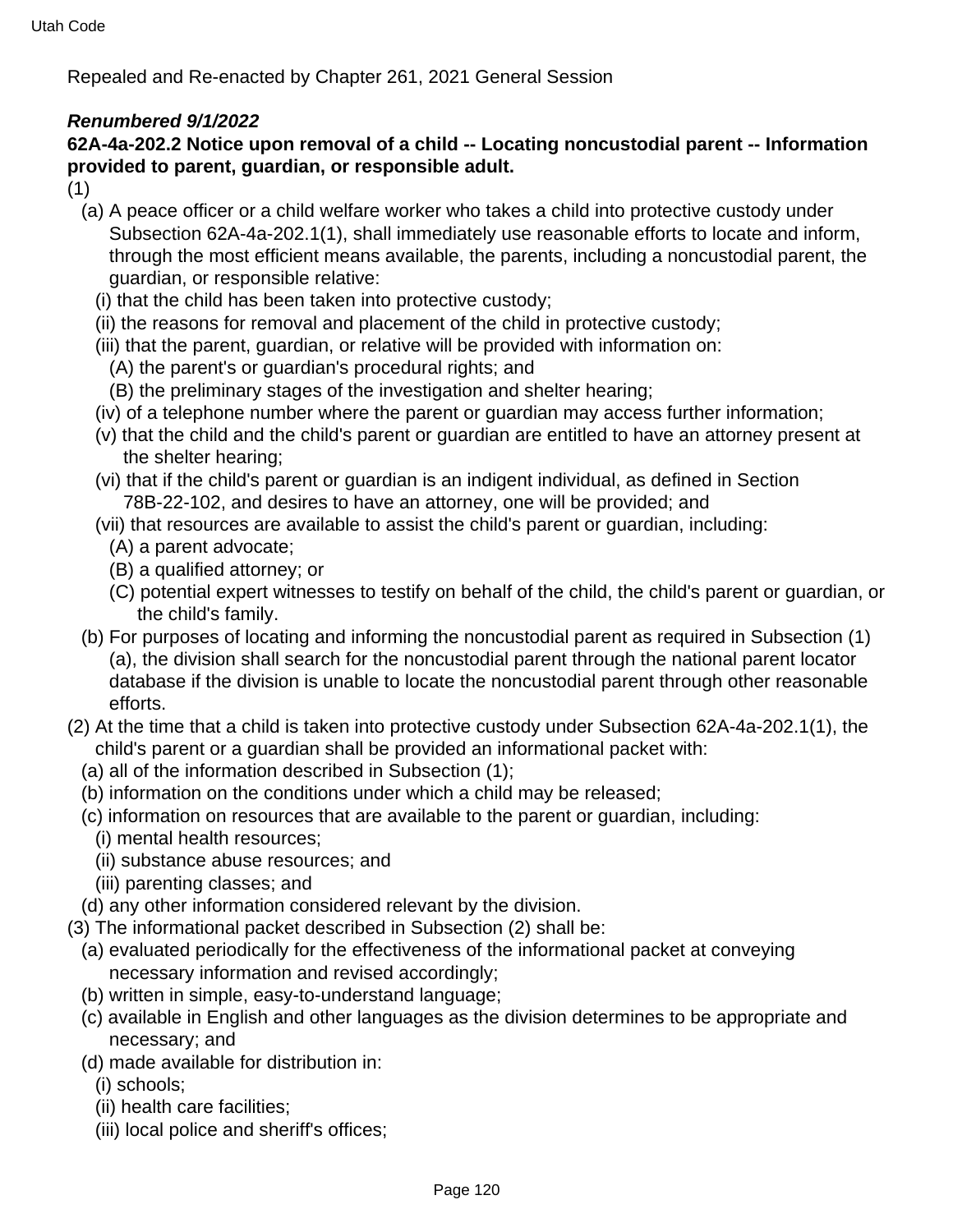- (iv) the division; and
- (v) any other appropriate office within the Department of Human Services.
- (4) If reasonable efforts are made by the peace officer or caseworker to notify the parent or guardian or a responsible relative in accordance with the requirements of Subsection (1), failure to notify:
	- (a) shall be considered to be due to circumstances beyond the control of the peace officer or caseworker; and
	- (b) may not be construed to:
		- (i) permit a new defense to any juvenile or judicial proceeding; or
		- (ii) interfere with any rights, procedures, or investigations provided for by this chapter or Title 80, Chapter 3, Abuse, Neglect, and Dependency Proceedings, or Chapter 4, Termination and Restoration of Parental Rights.

Amended by Chapter 261, 2021 General Session

# **Renumbered 9/1/2022**

## **62A-4a-202.3 Investigation -- Supported or unsupported reports -- Child in protective custody.**

- (1) When a child is taken into protective custody in accordance with Section 62A-4a-202.1 or 80-3-204 or when the division takes any other action that would require a shelter hearing under Subsection 80-3-301(1), the division shall immediately initiate an investigation of the:
	- (a) circumstances of the child; and
	- (b) grounds upon which the decision to place the child into protective custody was made.
- (2) The division's investigation under Subsection (1) shall conform to reasonable professional standards, and shall include:
	- (a) a search for and review of any records of past reports of abuse or neglect involving:
		- (i) the same child;
		- (ii) any sibling or other child residing in the same household as the child; and
		- (iii) the alleged perpetrator;
	- (b) if the child is five years old or older, a personal interview with the child:
		- (i) outside of the presence of the alleged perpetrator; and
		- (ii) conducted in accordance with Subsection (7);
	- (c) if a parent or guardian can be located, an interview with at least one of the child's parents or guardian;
	- (d) an interview with the person who reported the abuse, unless the report was made anonymously;
	- (e) if possible and appropriate, interviews with other third parties who have had direct contact with the child, including:
		- (i) school personnel; and
		- (ii) the child's health care provider;
	- (f) an unscheduled visit to the child's home, unless:
		- (i) there is a reasonable basis to believe that the reported abuse was committed by a person who:
			- (A) is not the child's parent; and
			- (B) does not:
				- (I) live in the child's home; or
			- (II) otherwise have access to the child in the child's home; or
		- (ii) an unscheduled visit is not necessary to obtain evidence for the investigation; and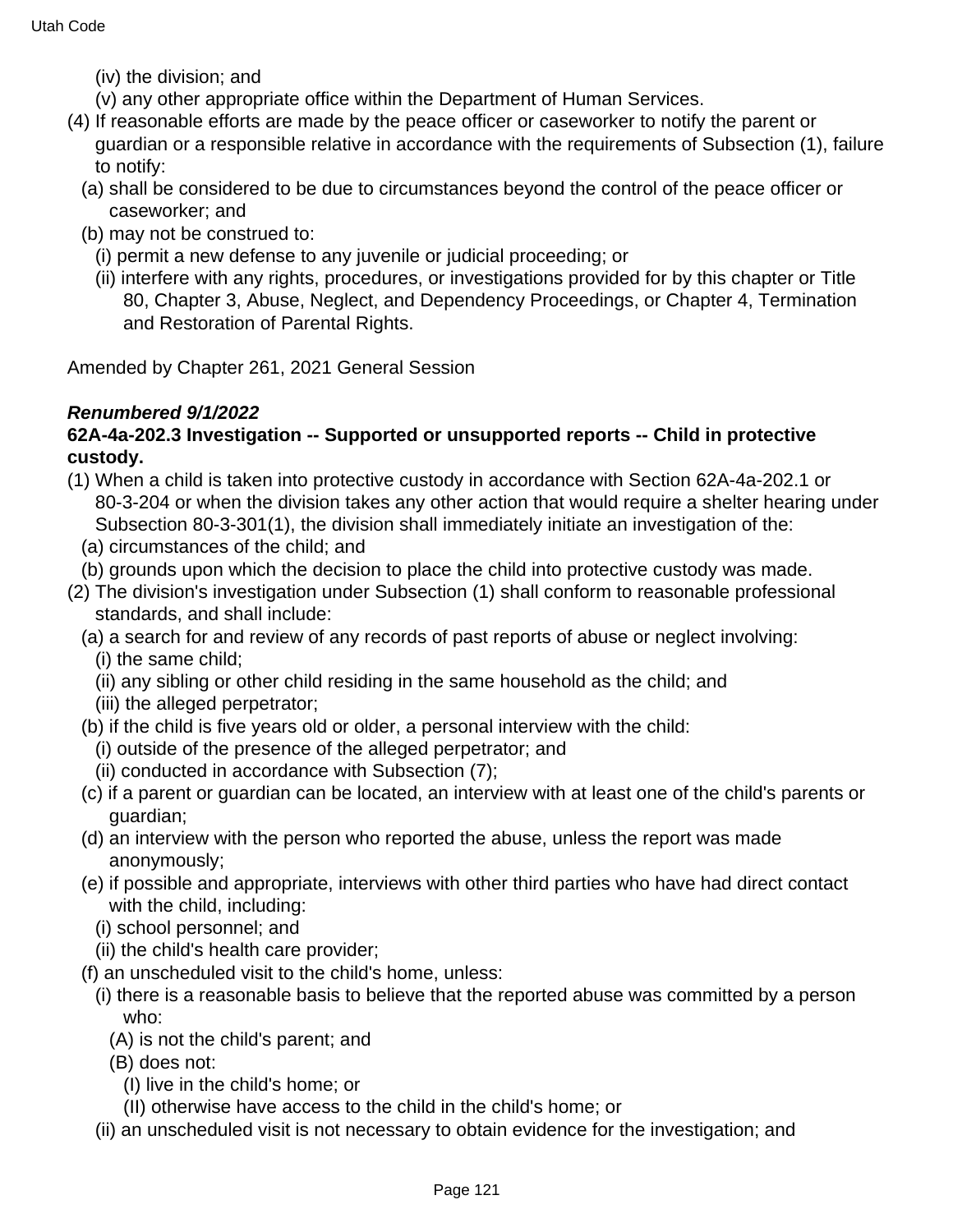- (g) if appropriate and indicated in any case alleging physical injury, sexual abuse, or failure to meet the child's medical needs, a medical examination, obtained no later than 24 hours after the child is placed in protective custody.
- (3) The division may rely on a written report of a prior interview rather than conducting an additional interview, if:
	- (a) law enforcement:
		- (i) previously conducted a timely and thorough investigation regarding the alleged abuse, neglect, or dependency; and
		- (ii) produced a written report;
	- (b) the investigation described in Subsection (3)(a)(i) included one or more of the interviews under Subsection (2); and
	- (c) the division finds that an additional interview is not in the best interest of the child.
- (4)
	- (a) The division's determination of whether a report is supported or unsupported may be based on the child's statements alone.
	- (b) Inability to identify or locate the perpetrator may not be used by the division as a basis for: (i) determining that a report is unsupported; or
		- (ii) closing the case.
	- (c) The division may not determine a case to be unsupported or identify a case as unsupported solely because the perpetrator is an out-of-home perpetrator.
	- (d) The division shall base the division's decision regarding whether a report is supported, unsupported, or without merit on the facts of the case at the time the report is made.
- (5) The division shall maintain protective custody of the child if the division finds that one or more of the following conditions exist:
	- (a) the child does not have a natural parent, guardian, or responsible relative who is able and willing to provide safe and appropriate care for the child;
	- (b)
		- (i) shelter of the child is a matter of necessity for the protection of the child; and
		- (ii) there are no reasonable means by which the child can be protected in:
			- (A) the child's home; or
			- (B) the home of a responsible relative;
	- (c) there is substantial evidence that the parent or guardian is likely to flee the jurisdiction of the court; or
	- (d) the child has left a previously court ordered placement.
- (6)
	- (a) Within 24 hours after receipt of a child into protective custody, excluding weekends and holidays, the division shall:
		- (i) convene a child protection team to review the circumstances regarding removal of the child from the child's home or school; and
		- (ii) prepare the testimony and evidence that is required of the division at the shelter hearing, in accordance with Section 80-3-301.
	- (b) At the 24-hour meeting, the division shall have available for review and consideration the complete child protective services and foster care history of the child and the child's parents and siblings.
- (7)
	- (a) Except as provided in Subsection (7)(b), after receipt of a child into protective custody and before the adjudication hearing, all investigative interviews with the child that are initiated by the division shall be audio or video taped.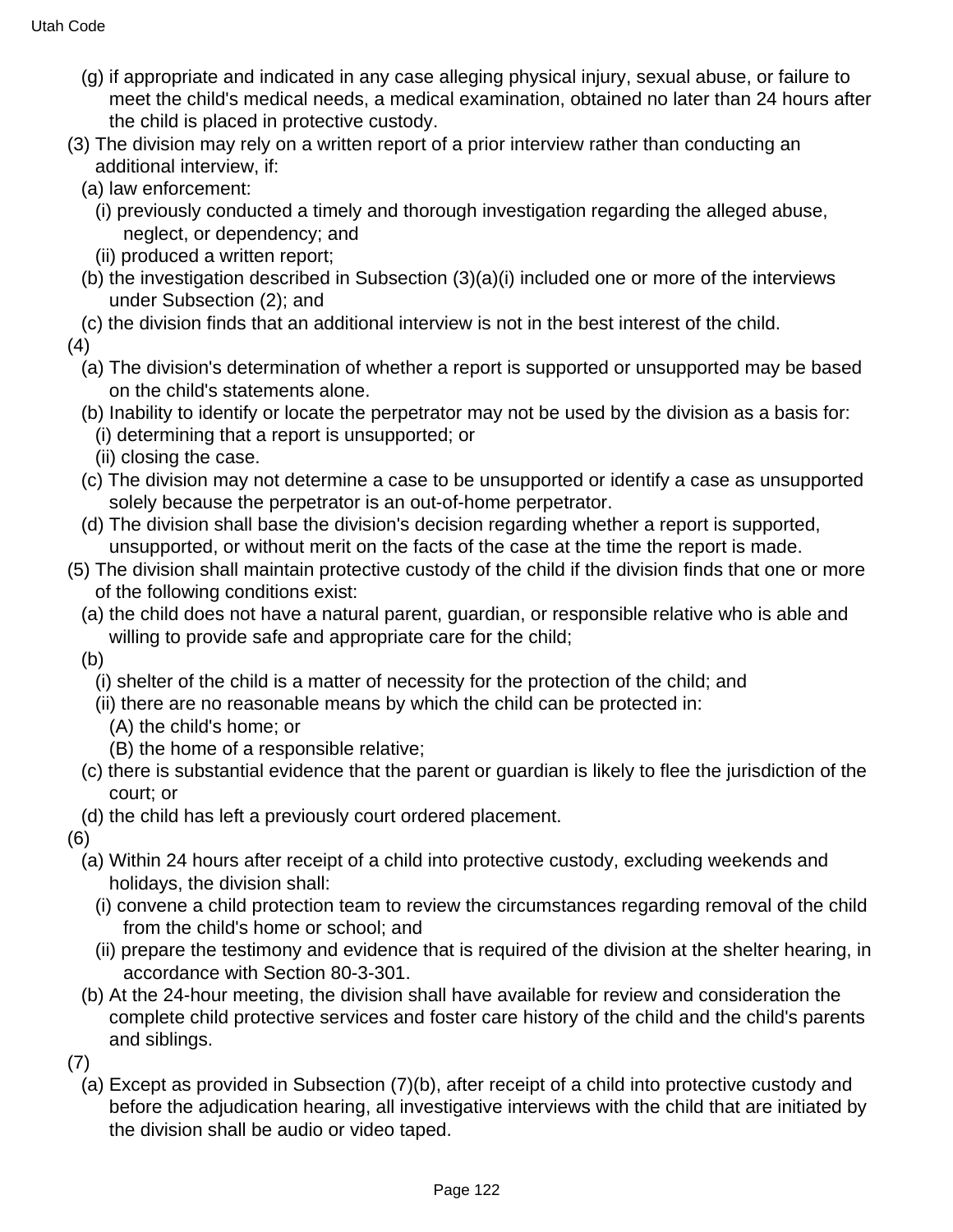- (b)
	- (i) Subject to Subsection (7)(b)(ii), an interview described in Subsection (7)(a) may be conducted without being taped if the child:
		- (A) is at least nine years old;
		- (B) refuses to have the interview audio taped; and
		- (C) refuses to have the interview video taped.
	- (ii) If, under Subsection (7)(b)(i), an interview is conducted without being taped, the child's refusal shall be documented, as follows:
		- (A) the interviewer shall attempt to get the child's refusal on tape, including the reasons for the refusal; or
		- (B) if the child does not allow the refusal, or the reasons for the refusal, to be taped, the interviewer shall:
			- (I) state on the tape that the child is present, but has refused to have the interview, refusal, or the reasons for the refusal taped; or
			- (II) if complying with Subsection  $(7)(b)(ii)(B)(I)$  will result in the child, who would otherwise consent to be interviewed, to refuse to be interviewed, the interviewer shall document, in writing, that the child refused to allow the interview to be taped and the reasons for that refusal.
	- (iii) The division shall track the number of interviews under this Subsection (7) that are not taped, and the number of refusals that are not taped, for each interviewer, in order to determine whether a particular interviewer has a higher incidence of refusals, or taped refusals, than other interviewers.
- (8)
	- (a) Before conducting an investigative interview described in Subsection (7)(a), the interviewer shall:
		- (i) assess the child's level of comfort with the interview and make reasonable efforts to ensure the child is comfortable during the interview; and
		- (ii) unless the interview is conducted at a Children's Justice Center, ask the child whether the child is comfortable being alone in the interview with the interviewer.
	- (b) If the child is not comfortable being alone in the interview with the interviewer, the interviewer shall conduct the interview with a support person of the child's choice present.
	- (c) The support person who is present during the interview of the child shall meet the requirements described in Subsections 62A-4a-409(8)(g)(i) and (iii) and may be an individual described in Subsection 62A-4a-409(8)(g)(ii).
- (9) The division shall cooperate with law enforcement investigations and with the members of a child protection team, if applicable, regarding the alleged perpetrator.
- (10) The division may not close an investigation solely on the grounds that the division investigator is unable to locate the child until all reasonable efforts have been made to locate the child and family members including:
	- (a) visiting the home at times other than normal work hours;
	- (b) contacting local schools;
	- (c) contacting local, county, and state law enforcement agencies; and
	- (d) checking public assistance records.

Amended by Chapter 308, 2022 General Session

# **Renumbered 9/1/2022 62A-4a-202.4 Access to criminal background information.**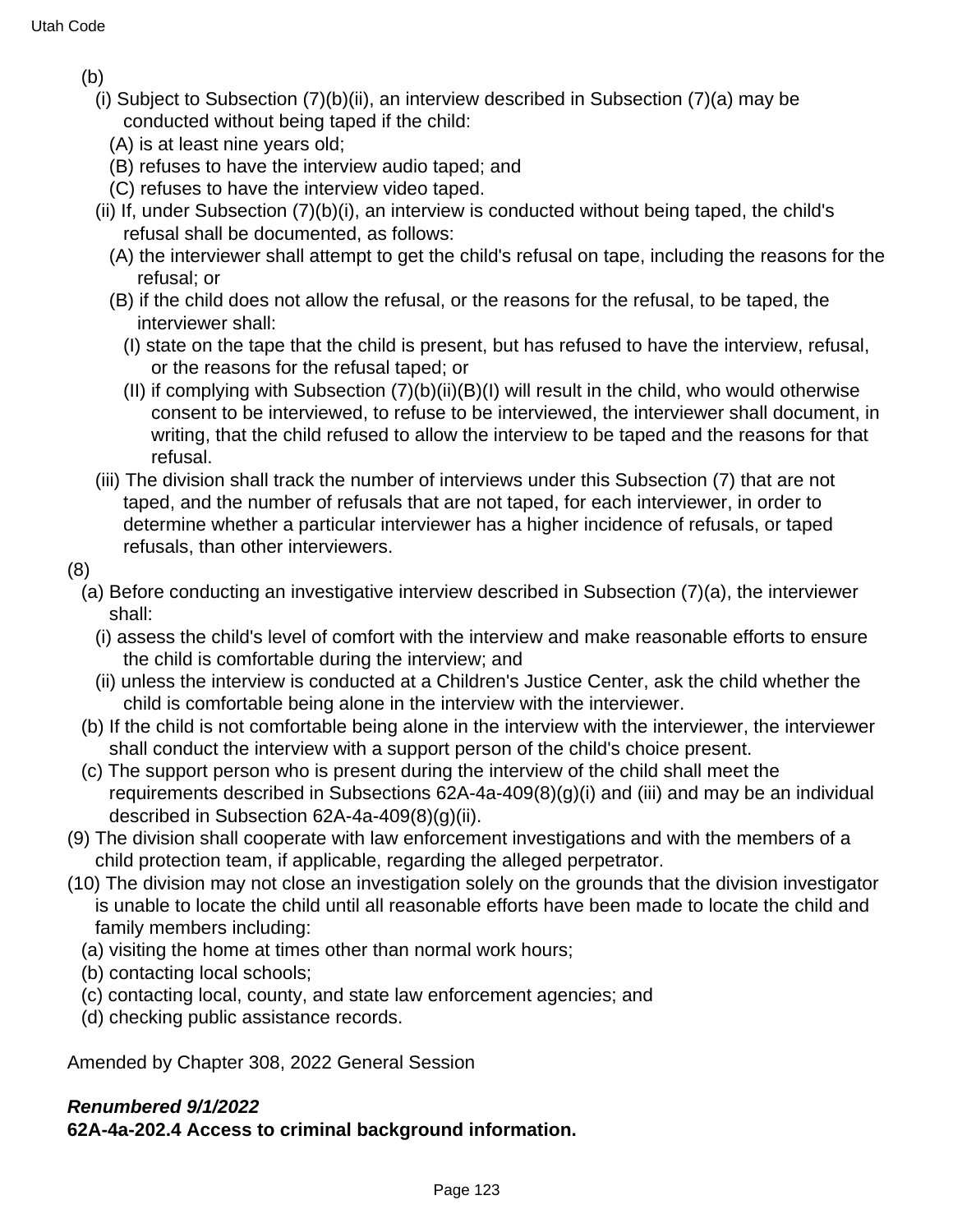- (1) For purposes of background screening and investigation of abuse or neglect under this chapter and Title 80, Chapter 3, Abuse, Neglect, and Dependency Proceedings, the division shall have direct access to criminal background information maintained pursuant to Title 53, Chapter 10, Part 2, Bureau of Criminal Identification.
- (2) The division and the Office of Guardian Ad Litem are authorized to request the Department of Public Safety to conduct a complete Federal Bureau of Investigation criminal background check through the national criminal history system (NCIC).

Amended by Chapter 262, 2021 General Session

# **Renumbered 9/1/2022**

**62A-4a-202.6 Conflict child protective services investigations -- Authority of investigators.** (1)

- (a) The department, through the Office of Quality and Design, shall conduct an independent child protective service investigation to investigate reports of abuse or neglect if:
	- (i) the report occurs while the child is in the custody of the division; or
	- (ii) the executive director determines that, if the division conducts the investigation, the division would have an actual or potential conflict of interest in the results of the investigation.
- (b) When a report is made while a child is in the custody of the division that indicates the child is abused or neglected:
	- (i) the attorney general may, in accordance with Section 67-5-16, and with the consent of the department, employ a child protective services investigator to conduct a conflict investigation of the report; or
	- (ii) a law enforcement officer, as defined in Section 53-13-103, may, with the consent of the department, conduct a conflict investigation of the report.
- (c) Subsection (1)(b)(ii) does not prevent a law enforcement officer from, without the consent of the department, conducting a criminal investigation of abuse or neglect under Title 53, Public Safety Code.
- (2) The investigators described in Subsection (1) may also investigate allegations of abuse or neglect of a child by a department employee or a licensed substitute care provider.
- (3) The investigators described in Subsection (1), if not law enforcement officers, shall have the same rights, duties, and authority of a child protective services investigator employed by the division to:
	- (a) make a thorough investigation upon receiving either an oral or written report of alleged abuse or neglect of a child, with the primary purpose of that investigation being the protection of the child;
	- (b) make an inquiry into the child's home environment, emotional, or mental health, the nature and extent of the child's injuries, and the child's physical safety;
	- (c) make a written report of their investigation, including determination regarding whether the alleged abuse or neglect was supported, unsupported, or without merit, and forward a copy of that report to the division within the time mandates for investigations established by the division; and
	- (d) immediately consult with school authorities to verify the child's status in accordance with Sections 53G-6-201 through 53G-6-206 when a report is based upon or includes an allegation of educational neglect.

Amended by Chapter 250, 2020 General Session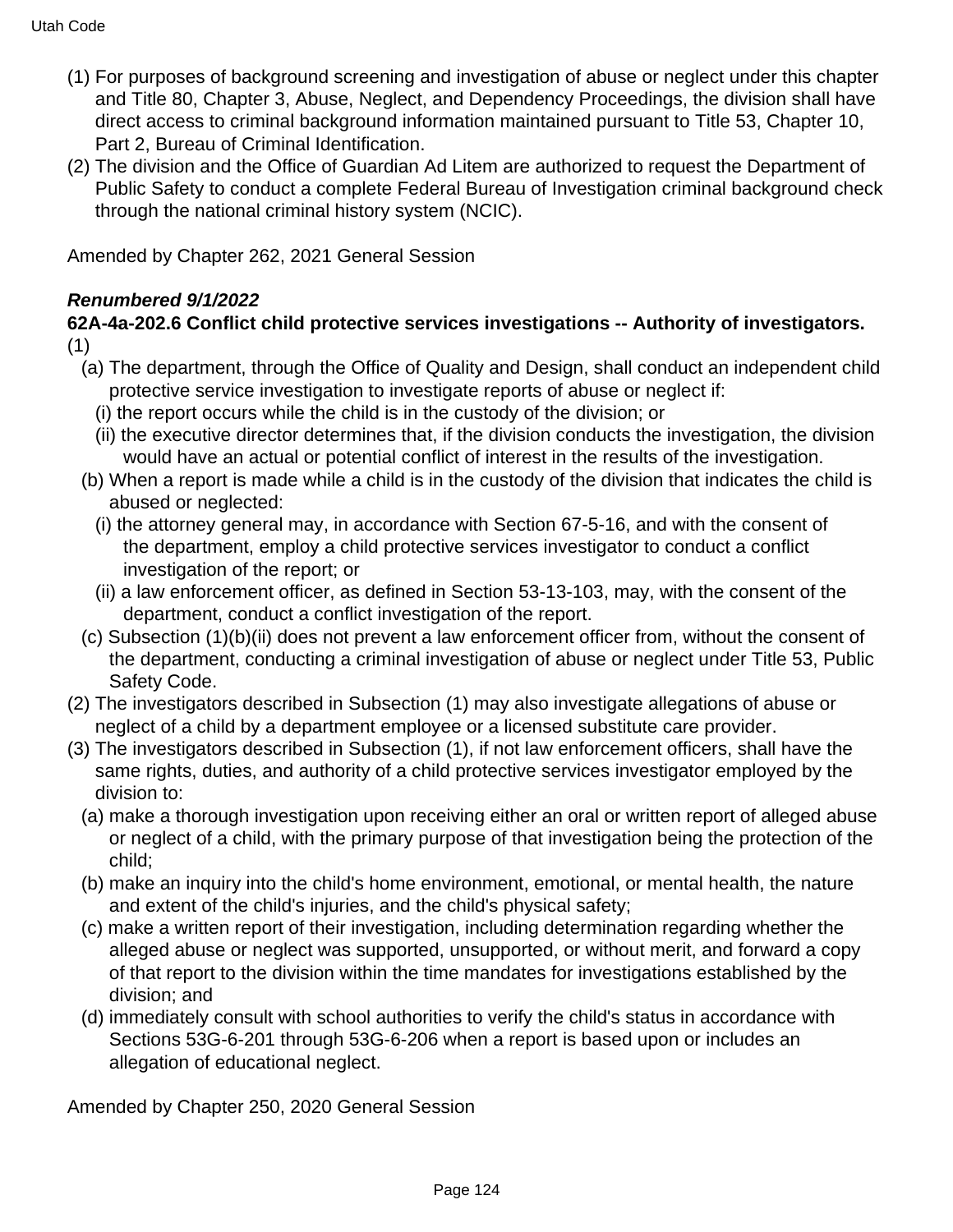# **Renumbered 9/1/2022**

## **62A-4a-202.8 Child protection team meeting -- Timing.**

- (1) A child protection team may assemble for a particular case when:
	- (a) the case demonstrates:
		- (i) the likelihood of severe child abuse or neglect; or
		- (ii) a high risk of repetition as evidenced by previous involvements with law enforcement or the division; and
	- (b) the child protection team is assembled for the purpose of information sharing and identification of resources, services, or actions that support the child and the child's family.
- (2) Subject to Subsection (3), if the division files a petition under Section 80-3-201, the division shall convene a child protection team meeting to:
	- (a) review the circumstances of the filing of the petition; and
	- (b) develop or review implementation of a safety plan to protect the child from further abuse, neglect, or dependency.
- (3) The child protection team meeting required under Subsection (2) shall be held within the shorter of:
	- (a) 14 days of the day on which the petition is filed under Section 80-3-201 if the conditions of Subsection (3)(b) or (c) are not met;
	- (b) 24 hours of the filing of the petition under Section 80-3-201, excluding weekends and holidays, if the child who is the subject of the petition will likely be taken into protective custody unless there is an expedited hearing and services ordered under the protective supervision of the court; or
	- (c) 24 hours after receipt of a child into protective custody, excluding weekends and holidays, if the child is taken into protective custody as provided in Section 62A-4a-202.3.
- (4) At its meeting the child protection team shall review the complete child protective services and foster care history of the child and the child's parents and siblings.

Amended by Chapter 29, 2021 General Session Amended by Chapter 262, 2021 General Session

# **Renumbered 9/1/2022**

# **62A-4a-203 Removal of a child from home -- Reasonable efforts to maintain child in home -- Exception -- Reasonable efforts for reunification.**

- (1) Because removal of a child from the child's home affects protected, constitutional rights of the parent and has a dramatic, long-term impact on a child, the division shall:
	- (a) when possible and appropriate, without danger to the child's welfare, make reasonable efforts to prevent or eliminate the need for removal of a child from the child's home prior to placement in substitute care;
	- (b) determine whether there is substantial cause to believe that a child has been or is in danger of abuse or neglect, in accordance with the guidelines described in Title 80, Chapter 3, Abuse, Neglect, and Dependency Proceedings, before removing the child from the child's home; and
	- (c) when it is possible and appropriate, and in accordance with the limitations and requirements of Sections 80-3-406 and 80-3-409, make reasonable efforts to make it possible for a child in substitute care to return to the child's home.

(2)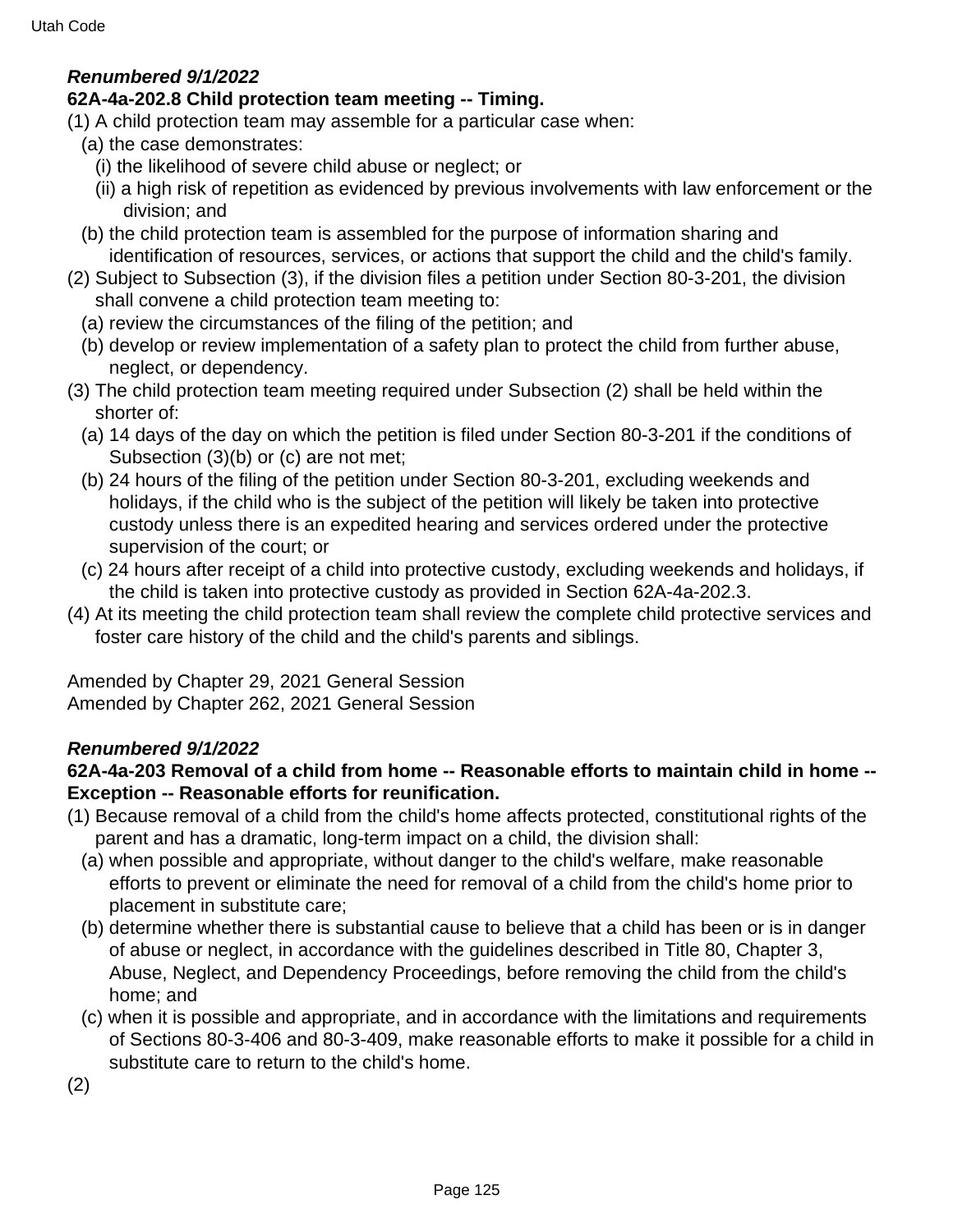- (a) In determining the reasonableness of efforts needed to maintain a child in the child's home or to return a child to the child's home, in accordance with Subsection (1)(a) or (c), the child's health, safety, and welfare shall be the paramount concern.
- (b) The division shall consider whether the efforts described in Subsections (1) and (2) are likely to prevent abuse or continued neglect of the child.
- (3) When removal and placement in substitute care is necessary to protect a child, the efforts described in Subsections (1) and (2):
	- (a) are not reasonable or appropriate; and
	- (b) should not be utilized.
- (4) Subject to Subsection (5), in cases where sexual abuse, sexual exploitation, abandonment, severe abuse, or severe neglect are involved, the state has no duty to make reasonable efforts to, in any way, attempt to:
	- (a) maintain a child in the child's home;
	- (b) provide reunification services; or
	- (c) rehabilitate the offending parent or parents.
- (5) Nothing in Subsection (4) exempts the division from providing court ordered services.

Amended by Chapter 262, 2021 General Session

# **Renumbered 9/1/2022**

# **62A-4a-203.1 Safety and risk assessments.**

- (1) Child welfare caseworkers within the division shall use evidence-informed or evidence-based safety and risk assessments to guide decisions concerning a child throughout a child protection investigation or proceeding.
- (2) As part of the evidence-informed or evidence-based safety and risk assessments, the division shall assess at least the following:
	- (a) threat to a child's safety;
	- (b) protective capabilities of a parent or guardian, including the parent or guardian's readiness, willingness, and ability to plan for the child's safety;
	- (c) a child's particular vulnerabilities;
	- (d) interventions required to protect a child; and
	- (e) likelihood of future harm to a child.

Enacted by Chapter 231, 2016 General Session

# **Renumbered 9/1/2022**

# **62A-4a-205 Child and family plan -- Parent-time and relative visitation.**

- (1) No more than 45 days after a child enters the temporary custody of the division, the child's child and family plan shall be finalized.
- (2)
	- (a) The division may use an interdisciplinary team approach in developing each child and family plan.
	- (b) The interdisciplinary team described in Subsection (2)(a) may include representatives from the following fields:
		- (i) mental health;
		- (ii) education; and
		- (iii) if appropriate, law enforcement.

(3)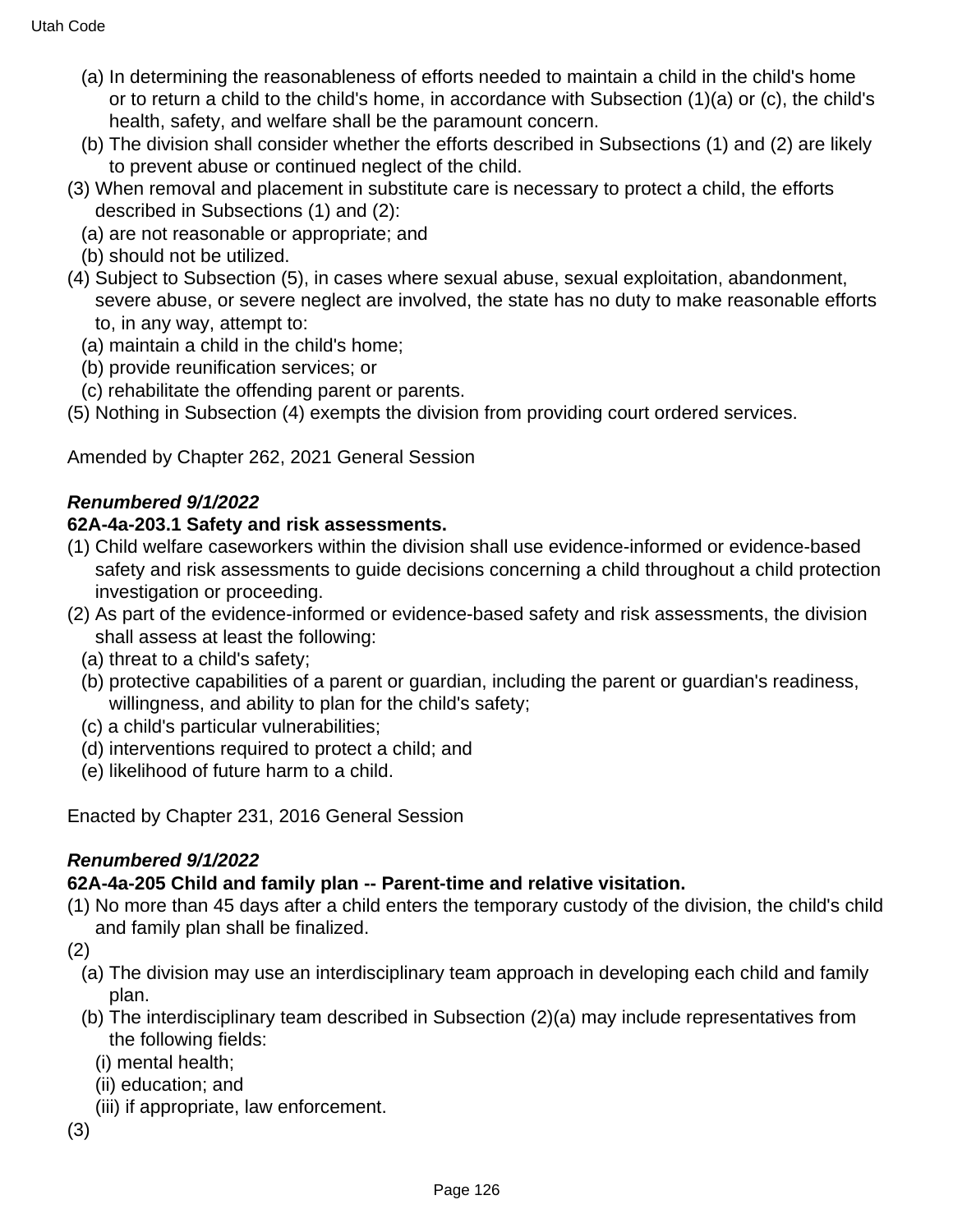- (a) The division shall involve all of the following in the development of a child's child and family plan:
	- (i) both of the child's natural parents, unless the whereabouts of a parent are unknown;
	- (ii) the child;
	- (iii) the child's foster parents; and
	- (iv) if appropriate, the child's stepparent.
- (b) Subsection (3)(a) does not prohibit any other party not listed in Subsection (3)(a) or a party's counsel from being involved in the development of a child's child and family plan if the party or counsel's participation is otherwise permitted by law.
- (c) In relation to all information considered by the division in developing a child and family plan, additional weight and attention shall be given to the input of the child's natural and foster parents upon their involvement pursuant to Subsections (3)(a)(i) and (iii).
- (d)
	- (i) The division shall make a substantial effort to develop a child and family plan with which the child's parents agree.
	- (ii) If a parent does not agree with a child and family plan:
		- (A) the division shall strive to resolve the disagreement between the division and the parent; and
		- (B) if the disagreement is not resolved, the division shall inform the court of the disagreement.
- (4) A copy of the child and family plan shall, immediately upon completion, or as soon as
	- reasonably possible thereafter, be provided to the:
	- (a) guardian ad litem;
	- (b) child's natural parents; and
	- (c) child's foster parents.
- (5) Each child and family plan shall:
	- (a) specifically provide for the safety of the child, in accordance with federal law; and
	- (b) clearly define what actions or precautions will, or may be, necessary to provide for the health, safety, protection, and welfare of the child.
- (6) The child and family plan shall set forth, with specificity, at least the following:
	- (a) the reason the child entered into the custody of the division;
	- (b) documentation of the:
		- (i) reasonable efforts made to prevent placement of the child in the custody of the division; or
	- (ii) emergency situation that existed and that prevented the reasonable efforts described in Subsection (6)(b)(i), from being made;
	- (c) the primary permanency plan for the child and the reason for selection of that plan;
	- (d) the concurrent permanency plan for the child and the reason for the selection of that plan;
	- (e) if the plan is for the child to return to the child's family:
		- (i) specifically what the parents must do in order to enable the child to be returned home;
		- (ii) specifically how the requirements described in Subsection  $(6)(e)(i)$  may be accomplished; and
		- (iii) how the requirements described in Subsection  $(6)(e)(i)$  will be measured;
	- (f) the specific services needed to reduce the problems that necessitated placing the child in the division's custody;
	- (g) the name of the person who will provide for and be responsible for case management;
	- (h) subject to Subsection (10), a parent-time schedule between the natural parent and the child;
	- (i) subject to Subsection (7), the health and mental health care to be provided to address any known or diagnosed mental health needs of the child;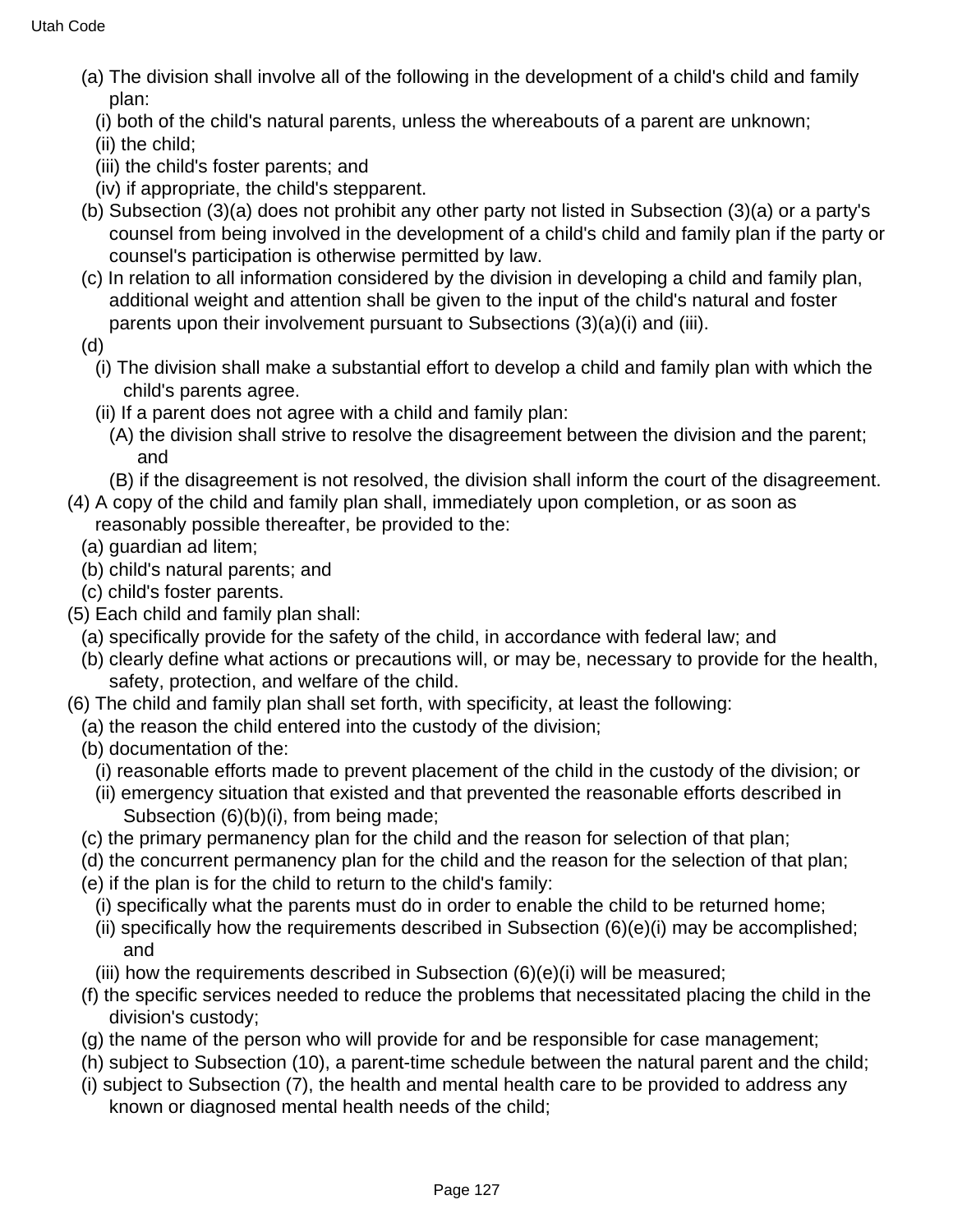- (j) if residential treatment rather than a foster home is the proposed placement, a requirement for a specialized assessment of the child's health needs including an assessment of mental illness and behavior and conduct disorders;
- (k) social summaries that include case history information pertinent to case planning; and
- (l) subject to Subsection (12), a sibling visitation schedule.
- (7)
	- (a) Subject to Subsection (7)(b), in addition to the information required under Subsection (6)(i), the plan shall include a specialized assessment of the medical and mental health needs of a child, if the child:
		- (i) is placed in residential treatment; and
	- (ii) has medical or mental health issues that need to be addressed.
	- (b) Notwithstanding Subsection (7)(a), a parent shall retain the right to seek a separate medical or mental health diagnosis of the parent's child from a licensed practitioner of the parent's choice.
- (8)
	- (a) Each child and family plan shall be specific to each child and the child's family, rather than general.
	- (b) The division shall train its workers to develop child and family plans that comply with: (i) federal mandates; and
		- (ii) the specific needs of the particular child and the child's family.
	- (c) All child and family plans and expectations shall be individualized and contain specific time frames.
	- (d) Subject to Subsection (8)(h), child and family plans shall address problems that:
		- (i) keep a child in placement; and
	- (ii) keep a child from achieving permanence in the child's life.
	- (e) Each child and family plan shall be designed to minimize disruption to the normal activities of the child's family, including employment and school.
	- (f) In particular, the time, place, and amount of services, hearings, and other requirements ordered by the court in the child and family plan shall be designed, as much as practicable, to help the child's parents maintain or obtain employment.
	- (g) The child's natural parents, foster parents, and where appropriate, stepparents, shall be kept informed of and supported to participate in important meetings and procedures related to the child's placement.
	- (h) For purposes of Subsection (8)(d), a child and family plan may only include requirements that:
		- (i) address findings made by the court; or
		- (ii)
			- (A) are requested or consented to by a parent or guardian of the child; and
			- (B) are agreed to by the division and the guardian ad litem.
- (9)
	- (a) Except as provided in Subsection (9)(b), with regard to a child who is three years old or younger, if the plan is not to return the child home, the primary permanency plan for that child shall be adoption.
	- (b) Notwithstanding Subsection (9)(a), if the division documents to the court that there is a compelling reason that adoption, reunification, guardianship, and a placement described in Subsection 80-3-301(6)(e) are not in the child's best interest, the court may order another planned permanent living arrangement in accordance with federal law.

(10)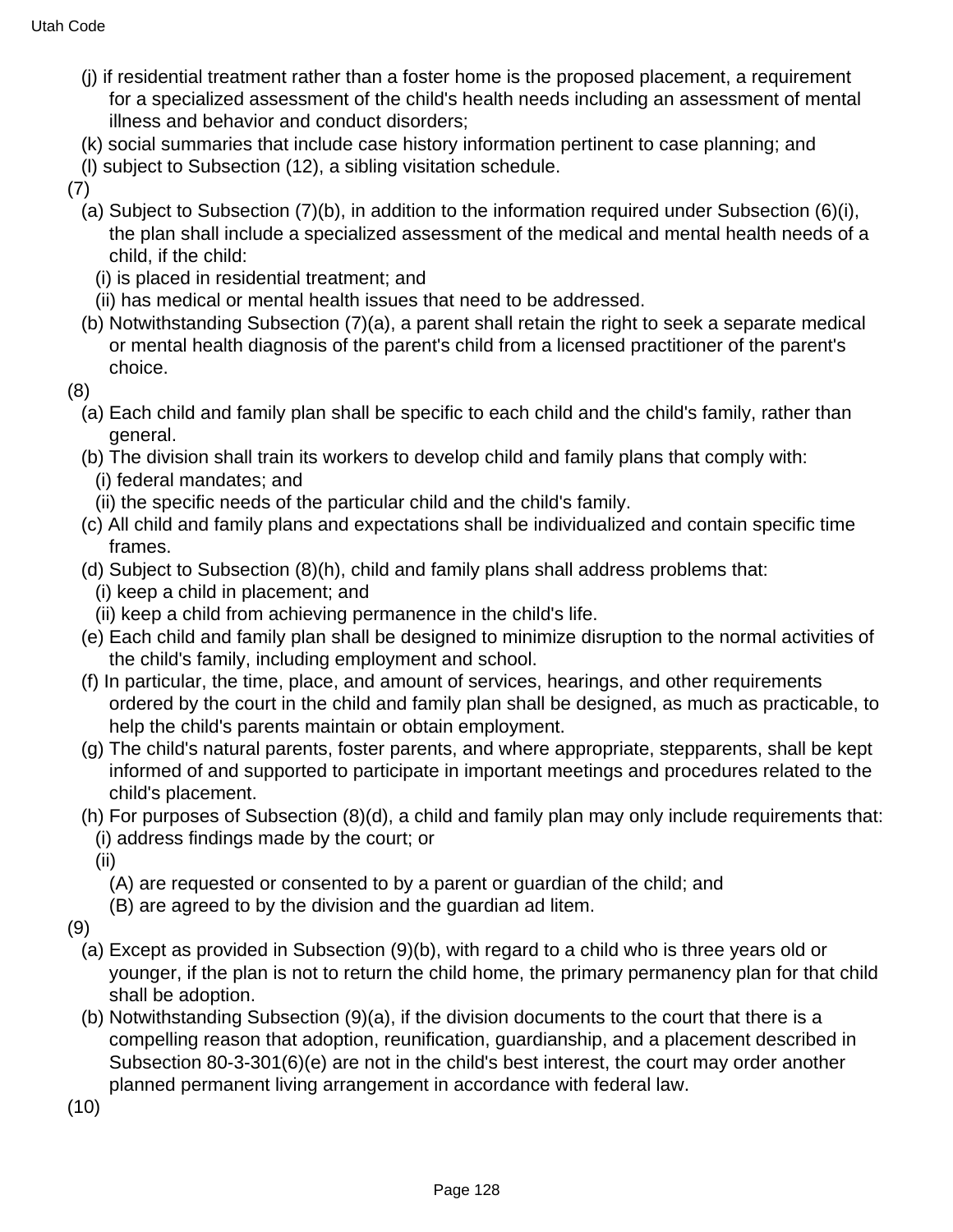- (a) Except as provided in Subsection (10)(b), parent-time may only be denied by a court order issued in accordance with Subsection 80-3-406(9).
- (b) Notwithstanding Subsection (10)(a), the person designated by the division or a court to supervise a parent-time session may deny parent-time for that session if the supervising person determines that, based on the parent's condition, it is necessary to deny parent-time in order to:
	- (i) protect the physical safety of the child;
	- (ii) protect the life of the child; or
	- (iii) consistent with Subsection (10)(c), prevent the child from being traumatized by contact with the parent.
- (c) In determining whether the condition of the parent described in Subsection (10)(b) will traumatize a child, the person supervising the parent-time session shall consider the impact that the parent's condition will have on the child in light of:
	- (i) the child's fear of the parent; and
	- (ii) the nature of the alleged abuse or neglect.
- (11) The division shall consider visitation with their grandparents for children in state custody if the division determines visitation to be in the best interest of the child and:
	- (a) there are no safety concerns regarding the behavior or criminal background of the grandparents;
	- (b) allowing visitation would not compete with or undermine the reunification plan;
	- (c) there is a substantial relationship between the grandparents and children; and
	- (d) the visitation will not unduly burden the foster parents.
- (12) The child and family plan shall incorporate reasonable efforts to:
	- (a) provide sibling visitation when:
		- (i) siblings are separated due to foster care or adoptive placement;
		- (ii) visitation is in the best interest of the child for whom the plan is developed; and
		- (iii) the division has consent for sibling visitation from the legal guardian of the sibling; and
	- (b) obtain consent for sibling visitation from the sibling's legal guardian when the criteria of Subsections (12)(a)(i) and (ii) are met.

Amended by Chapter 262, 2021 General Session

# **Repealed 9/1/2022**

# **62A-4a-205.5 Prohibition of discrimination based on race, color, or ethnicity.**

- (1) As used in this section, "adoptable children" means children:
	- (a) who are in the custody of the division; and
	- (b)
		- (i) who have permanency goals of adoption; or
		- (ii) for whom a final plan for pursuing termination of parental rights has been approved in accordance with Section 80-3-409.
- (2) Except as required under the Indian Child Welfare Act, 25 U.S.C. Secs. 1901-1963, the division may not base its decision for placement of adoptable children on the race, color, ethnicity, or national origin of either the child or the prospective adoptive parents.
- (3) The basis of a decision for placement of an adoptable child shall be the best interest of the child.

Repealed by Chapter 334, 2022 General Session Amended by Chapter 262, 2021 General Session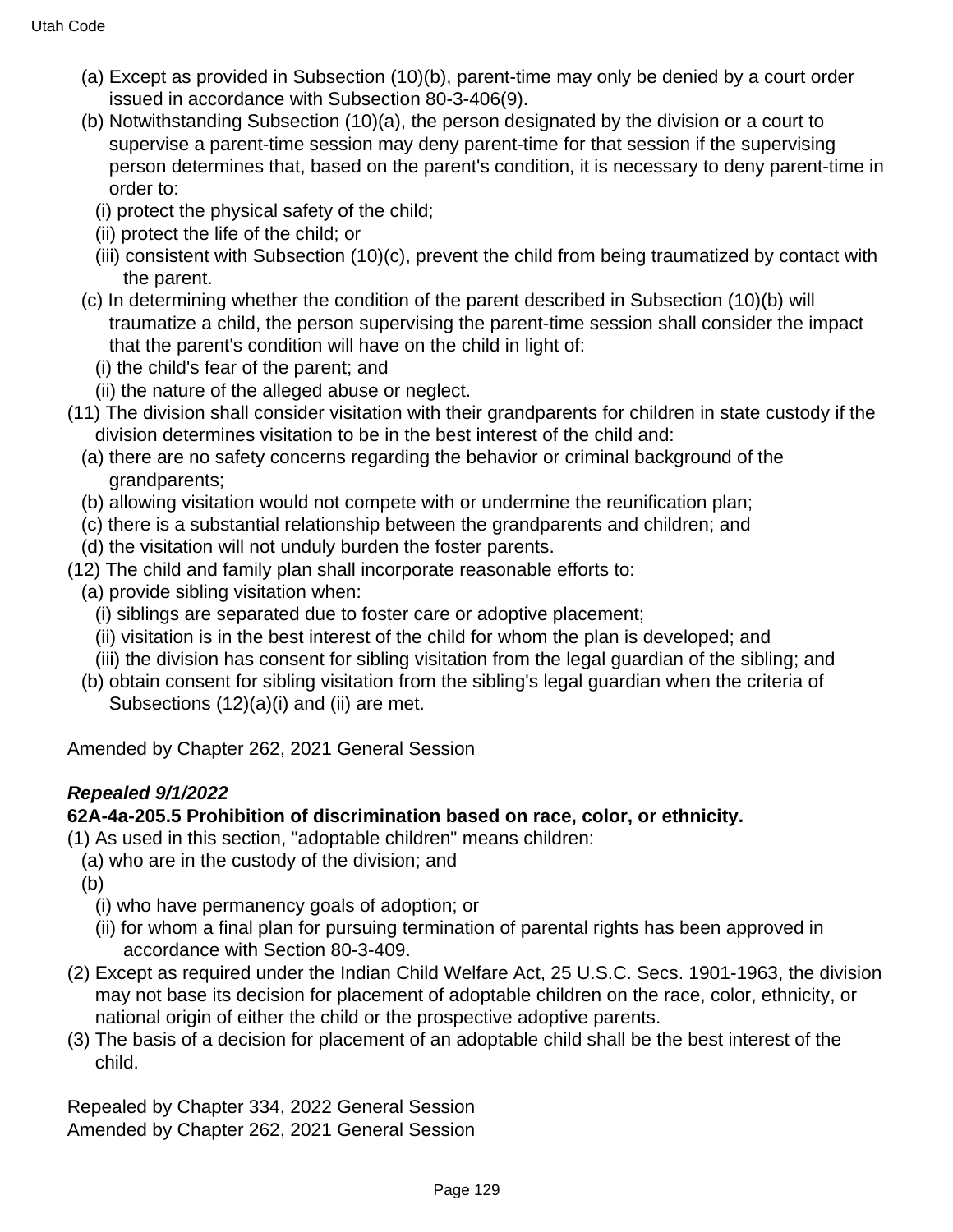# **Renumbered 9/1/2022**

# **62A-4a-205.6 Adoptive placement time frame -- Contracting with agencies.**

- (1) With regard to a child who has a primary permanency plan of adoption or for whom a final plan for pursuing termination of parental rights has been approved in accordance with Section 80-3-409, the division shall make intensive efforts to place the child in an adoptive home within 30 days of the earlier of:
	- (a) approval of the final plan; or
- (b) establishment of the primary permanency plan.
- (2) If within the time periods described in Subsection (1) the division is unable to locate a suitable adoptive home, it shall contract with licensed child-placing agencies to search for an appropriate adoptive home for the child, and to place the child for adoption. The division shall comply with the requirements of Section 62A-4a-607 and contract with a variety of child placing agencies licensed under Part 6, Child Placing. In accordance with federal law, the division shall develop plans for the effective use of cross-jurisdictional resources to facilitate timely adoptive or permanent placements for waiting children.
- (3) The division shall ensure that children who are adopted and were previously in its custody, continue to receive the medical and mental health coverage that they are entitled to under state and federal law.
- (4) The division may not consider a prospective adoptive parent's willingness or unwillingness to enter a postadoption contact agreement under Section 78B-6-146 as a condition of placing a child with the prospective adoptive parent.

Amended by Chapter 262, 2021 General Session

# **Renumbered 9/1/2022**

# **62A-4a-206 Process for removal of a child from foster family -- Procedural due process.** (1)

- (a) The Legislature finds that, except with regard to a child's natural parent or legal guardian, a foster family has a very limited but recognized interest in its familial relationship with a foster child who has been in the care and custody of that family. In making determinations regarding removal of a child from a foster home, the division may not dismiss the foster family as a mere collection of unrelated individuals.
- (b) The Legislature finds that children in the temporary custody and custody of the division are experiencing multiple changes in foster care placements with little or no documentation, and that numerous studies of child growth and development emphasize the importance of stability in foster care living arrangements.
- (c) For the reasons described in Subsections (1)(a) and (b), the division shall provide procedural due process for a foster family prior to removal of a foster child from their home, regardless of the length of time the child has been in that home, unless removal is for the purpose of:
	- (i) returning the child to the child's natural parent or legal guardian;
	- (ii) immediately placing the child in an approved adoptive home;
	- (iii) placing the child with a relative, as defined in Section 80-3-102, who obtained custody or asserted an interest in the child within the preference period described in Subsection 80-3-302(7); or
	- (iv) placing an Indian child in accordance with placement preferences and other requirements described in the Indian Child Welfare Act, 25 U.S.C. Sec. 1915.
- (2)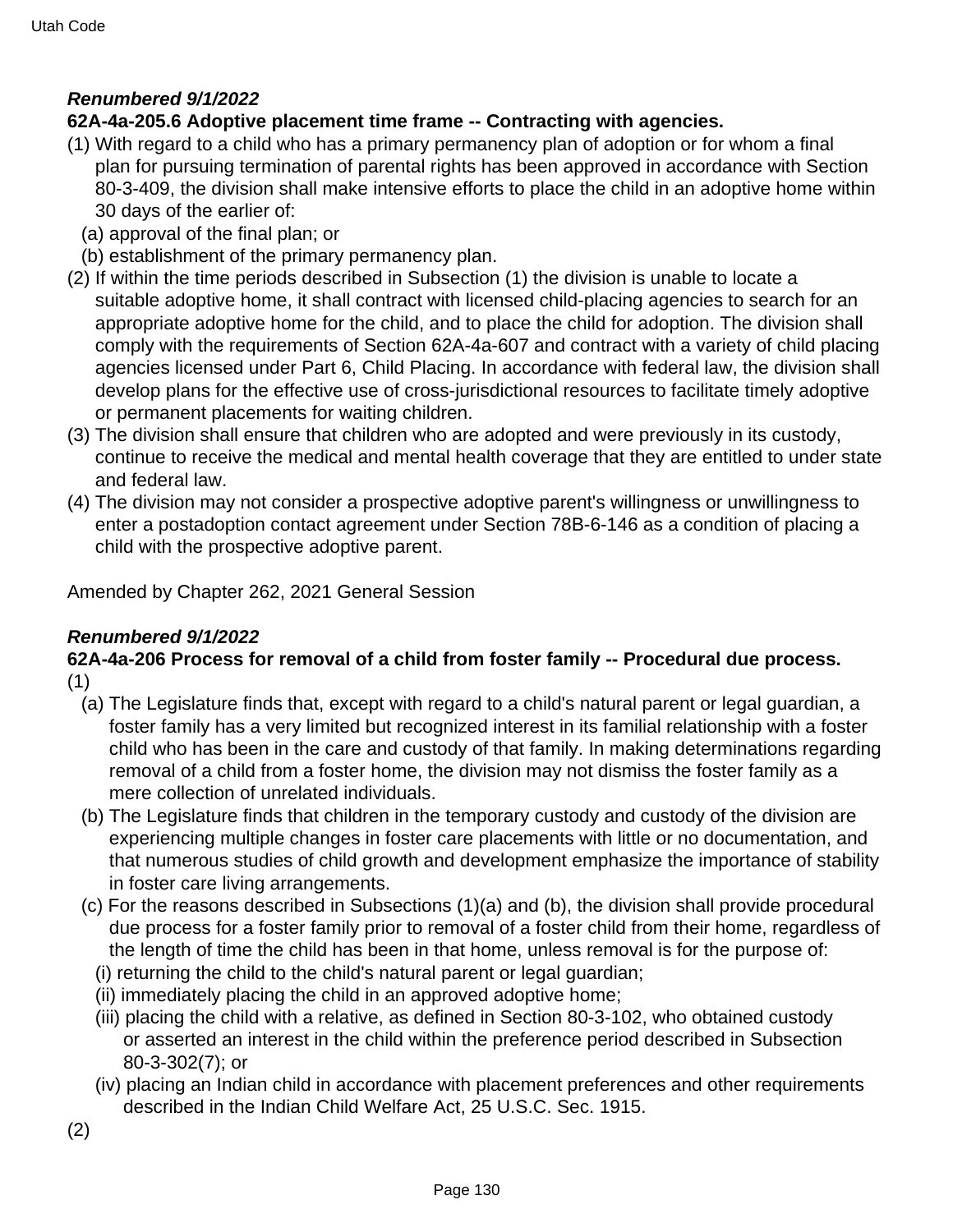- (a) The division shall maintain and utilize due process procedures for removal of a foster child from a foster home, in accordance with the procedures and requirements of Title 63G, Chapter 4, Administrative Procedures Act.
- (b) Those procedures shall include requirements for:
	- (i) personal communication with, and a written explanation of the reasons for the removal to, the foster parents prior to removal of the child; and
	- (ii) an opportunity for foster parents to present their information and concerns to the division and to:
		- (A) request a review, to be held before removal of the child, by a third party neutral fact finder; or
		- (B) if the child has been placed with the foster parents for a period of at least two years, request a review, to be held before removal of the child, by:
			- (I) the juvenile court judge currently assigned to the child's case; or
			- (II) if the juvenile court judge currently assigned to the child's case is not available, another juvenile court judge.
- (c) If the division determines that there is a reasonable basis to believe that the child is in danger or that there is a substantial threat of danger to the health or welfare of the child, it shall place the child in emergency foster care during the pendency of the procedures described in this subsection, instead of making another foster care placement.
- (3) If the division removes a child from a foster home based upon the child's statement alone, the division shall initiate and expedite the processes described in Subsection (2). The division may take no formal action with regard to that foster parent's license until after those processes, in addition to any other procedure or hearing required by law, have been completed.
- (4) When a complaint is made to the division by a foster child against a foster parent, the division shall, within 30 business days, provide the foster parent with information regarding the specific nature of the complaint, the time and place of the alleged incident, and who was alleged to have been involved.
- (5) Whenever the division places a child in a foster home, it shall provide the foster parents with:
	- (a) notification of the requirements of this section;
	- (b) a written description of the procedures enacted by the division pursuant to Subsection (2) and how to access those processes; and
	- (c) written notification of the foster parents' ability to petition the juvenile court directly for review of a decision to remove a foster child who has been in their custody for 12 months or longer, in accordance with the limitations and requirements of Section 80-3-502.
- (6) The requirements of this section do not apply to the removal of a child based on a foster parent's request for that removal.
- (7) It is unlawful for a person, with the intent to avoid compliance with the requirements of this section, to:
	- (a) take action, or encourage another to take action, against the license of a foster parent; or
	- (b) remove a child from a foster home before the child has been placed with the foster parents for two years.
- (8) The division may not remove a foster child from a foster parent who is a relative, as defined in Section 80-3-102, of the child on the basis of the age or health of the foster parent without determining by:
	- (a) clear and convincing evidence that the foster parent is incapable of caring for the foster child, if the alternative foster parent would not be another relative of the child; or
	- (b) a preponderance of the evidence that the foster parent is incapable of caring for the foster child, if the alternative foster parent would be another relative of the child.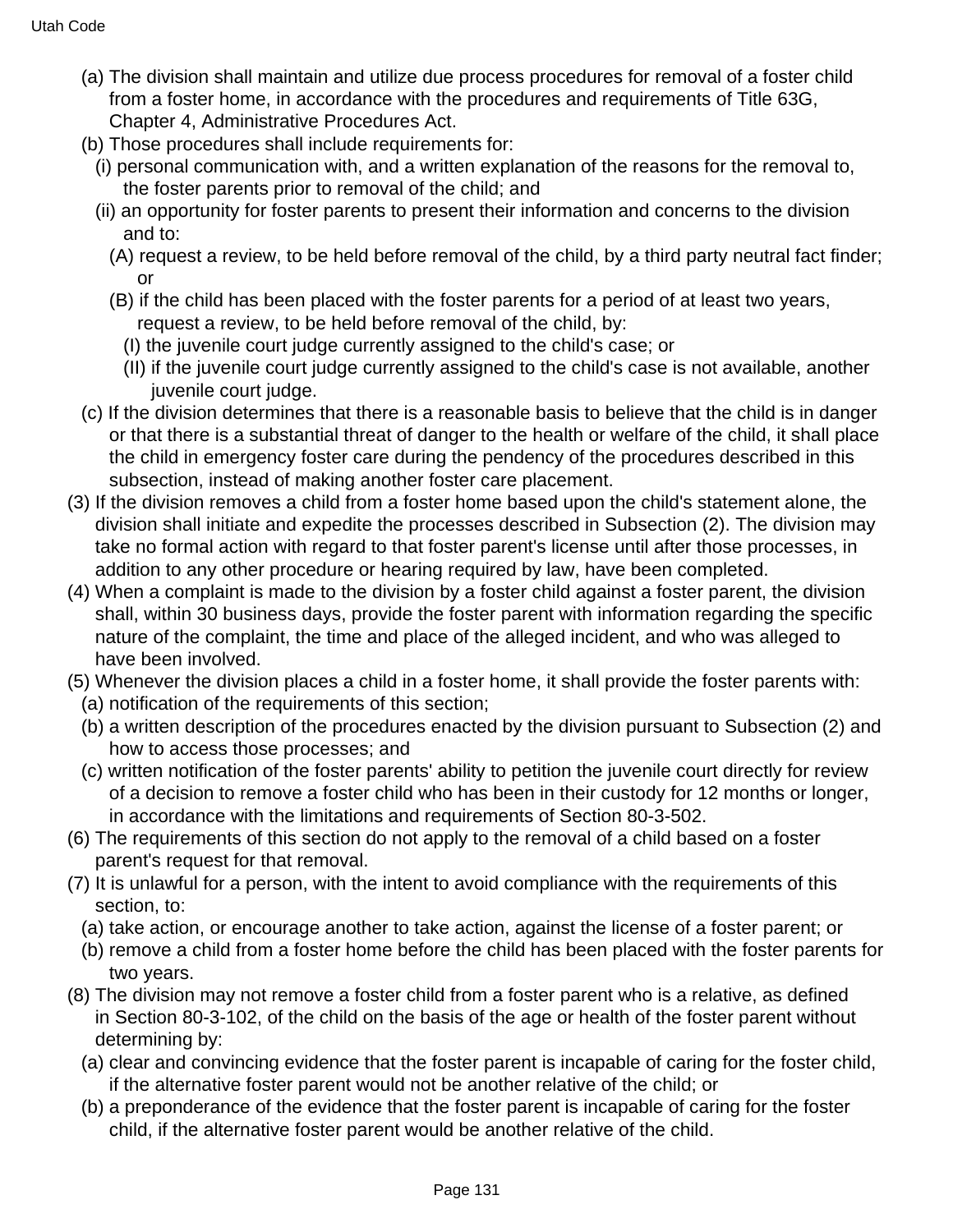Amended by Chapter 287, 2022 General Session

### **Repealed 9/1/2022**

#### **62A-4a-206.1 Foster parent's preference upon child's reentry into foster care.**

 When a child reenters the temporary custody or the custody of the division, and is to be placed in foster care, the child's former foster parents shall be notified. Upon a determination of their willingness and ability to safely and appropriately care for the child, those foster parents shall be given a preference for placement of the child.

Repealed by Chapter 334, 2022 General Session Amended by Chapter 169, 2007 General Session

### **Renumbered 9/1/2022**

#### **62A-4a-206.5 Child missing from state custody.**

- (1) When the division receives information that a child in the custody of the division is missing, has been abducted, or has run away, the division shall:
	- (a) within 24 hours after the time when the division has reason to believe that the information is accurate, notify the National Center for Missing and Exploited Children; and
- (b) pursue a warrant under Subsection 62A-4a-202.1(8).
- (2) When the division locates a child described in Subsection (1), the division shall:
	- (a) determine the primary factors that caused or contributed to the child's absence from care;
	- (b) determine the child's experiences while absent from care, including screening the child to determine if the child is a sex trafficking victim;
	- (c) to the extent possible, select a placement for the child that accommodates the child's needs and takes into consideration the factors and experiences described in Subsections (2)(a) and (b); and
	- (d) follow the requirements in Section 80-3-303 for determining an ongoing placement of the child.

Amended by Chapter 262, 2021 General Session

### **Renumbered 9/1/2022**

### **62A-4a-207 Legislative Oversight Panel -- Responsibilities.**

(1)

- (a) There is created the Child Welfare Legislative Oversight Panel composed of the following members:
	- (i) two members of the Senate, one from the majority party and one from the minority party, appointed by the president of the Senate; and
	- (ii) three members of the House of Representatives, two from the majority party and one from the minority party, appointed by the speaker of the House of Representatives.
- (b) Members of the panel shall serve for two-year terms, or until their successors are appointed.
- (c) A vacancy exists whenever a member ceases to be a member of the Legislature, or when a member resigns from the panel. Vacancies shall be filled by the appointing authority, and the replacement shall fill the unexpired term.
- (2) The president of the Senate shall designate one of the senators appointed to the panel under Subsection (1) as the Senate chair of the panel. The speaker of the House of Representatives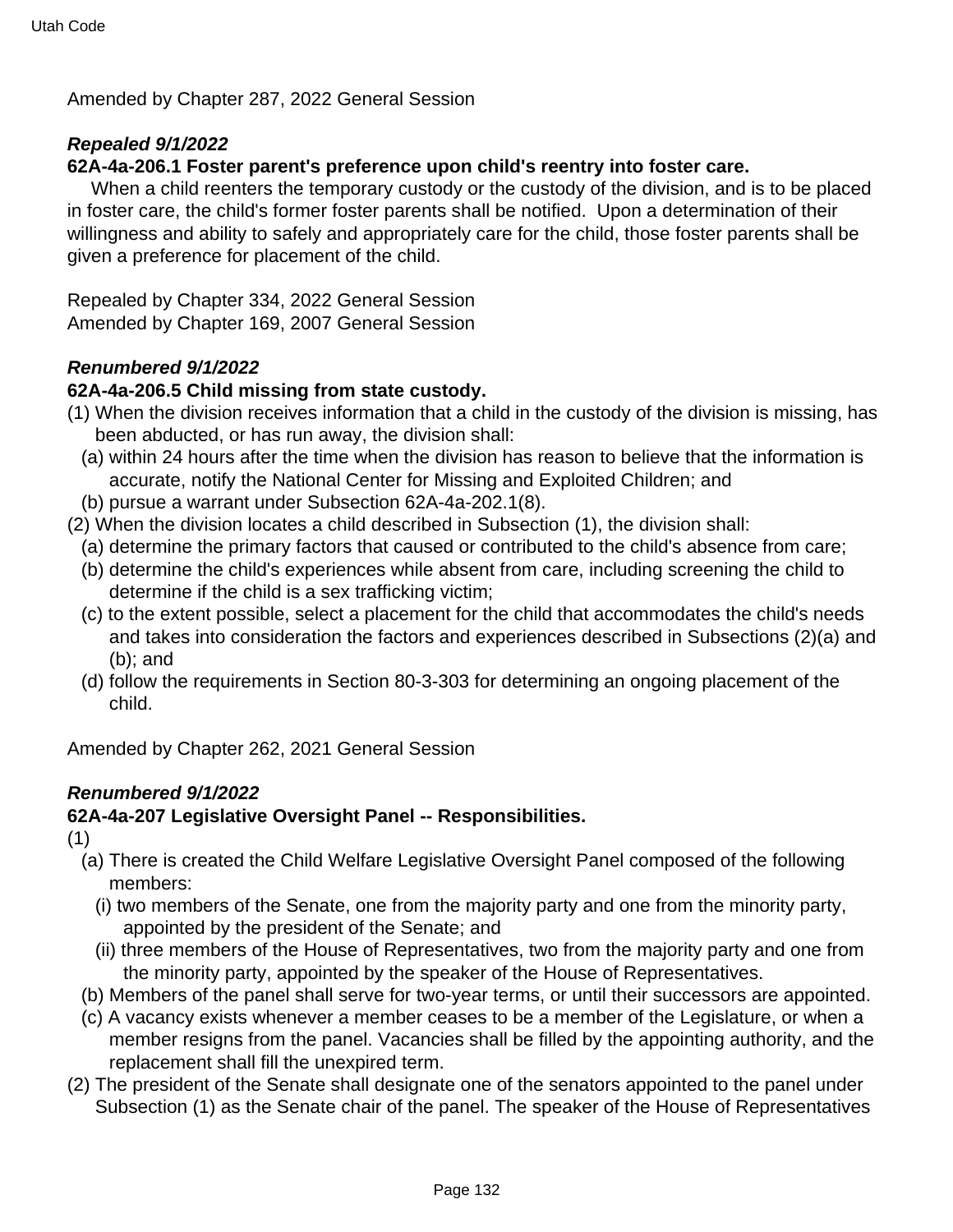shall designate one of the representatives appointed to the panel under Subsection (1) as the House chair of the panel.

- (3) The panel shall follow the interim committee rules established by the Legislature.
- (4) The panel shall:
	- (a) examine and observe the process and execution of laws governing the child welfare system by the executive branch and the judicial branch;
	- (b) upon request, receive testimony from the public, the juvenile court, and from all state agencies involved with the child welfare system, including the division, other offices and agencies within the department, the attorney general's office, the Office of Guardian Ad Litem, and school districts;
	- (c) before October 1 of each year, receive a report from the judicial branch identifying the cases not in compliance with the time limits established in the following sections, and the reasons for noncompliance:
		- (i) Subsection 80-3-301(1), regarding shelter hearings;
		- (ii) Section 80-3-401, regarding pretrial and adjudication hearings;
		- (iii) Section 80-3-406, regarding dispositional hearings and reunification services; and
		- (iv) Section 80-3-409, regarding permanency hearings and petitions for termination;
	- (d) receive recommendations from, and make recommendations to the governor, the Legislature, the attorney general, the division, the Office of Guardian Ad Litem, the juvenile court, and the public;
	- (e)
		- (i) receive reports from the executive branch and the judicial branch on budgetary issues impacting the child welfare system; and
		- (ii) recommend, as the panel considers advisable, budgetary proposals to the Social Services Appropriations Subcommittee and the Executive Offices and Criminal Justice Appropriations Subcommittee, which recommendation should be made before December 1 of each year;
	- (f) study and recommend proposed changes to laws governing the child welfare system;
	- (g) study actions the state can take to preserve, unify, and strengthen the child's family ties whenever possible in the child's best interest, including recognizing the constitutional rights and claims of parents whenever those family ties are severed or infringed;
	- (h) perform such other duties related to the oversight of the child welfare system as the panel considers appropriate; and
	- (i) annually report the panel's findings and recommendations to the president of the Senate, the speaker of the House of Representatives, the Health and Human Services Interim Committee, and the Judiciary Interim Committee.
- (5)
	- (a) The panel has authority to review and discuss individual cases.
	- (b) When an individual case is discussed, the panel's meeting may be closed pursuant to Title 52, Chapter 4, Open and Public Meetings Act.
	- (c) When discussing an individual case, the panel shall make reasonable efforts to identify and consider the concerns of all parties to the case.
- (6)
	- (a) The panel has authority to make recommendations to the Legislature, the governor, the Board of Juvenile Court Judges, the division, and any other statutorily created entity related to the policies and procedures of the child welfare system. The panel does not have authority to make recommendations to the court, the division, or any other public or private entity regarding the disposition of any individual case.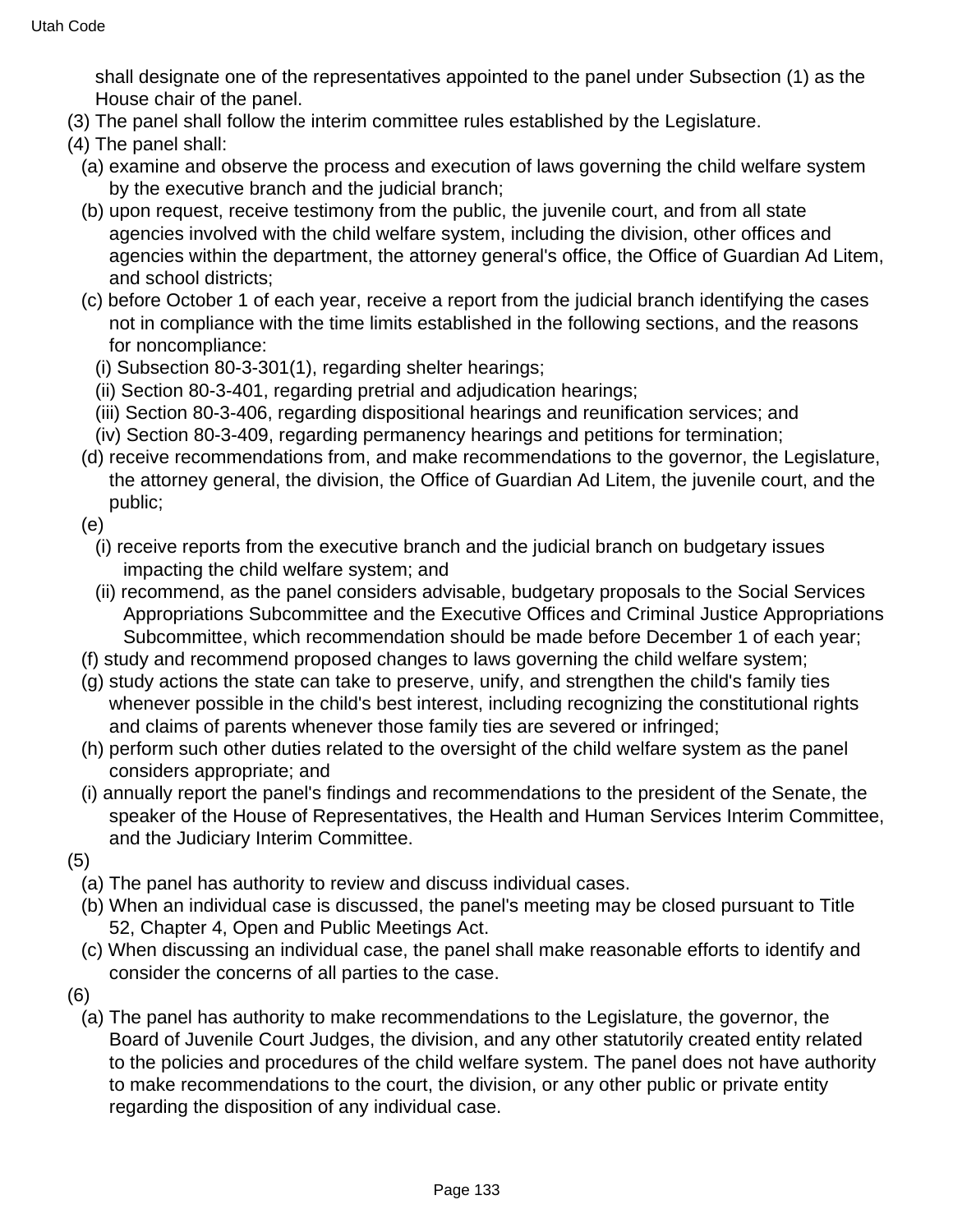- (b) The panel may hold public hearings, as it considers advisable, in various locations within the state in order to afford all interested persons an opportunity to appear and present their views regarding the child welfare system in this state.
- (7)
	- (a) All records of the panel regarding individual cases shall be classified private, and may be disclosed only in accordance with federal law and the provisions of Title 63G, Chapter 2, Government Records Access and Management Act.
	- (b) The panel shall have access to all of the division's records, including those regarding individual cases. In accordance with Title 63G, Chapter 2, Government Records Access and Management Act, all documents and information received by the panel shall maintain the same classification that was designated by the division.
- (8) In order to accomplish its oversight functions, the panel has:
	- (a) all powers granted to legislative interim committees in Section 36-12-11; and
	- (b) legislative subpoena powers under Title 36, Chapter 14, Legislative Subpoena Powers.
- (9) Compensation and expenses of a member of the panel who is a legislator are governed by Section 36-2-2 and Legislative Joint Rules, Title 5, Legislative Compensation and Expenses.
- (10)
	- (a) The Office of Legislative Research and General Counsel shall provide staff support to the panel.
	- (b) The panel is authorized to employ additional professional assistance and other staff members as it considers necessary and appropriate.

Amended by Chapter 262, 2021 General Session

# **Renumbered 9/1/2022**

# **62A-4a-208 Child protection ombudsman -- Responsibility -- Authority.**

(1) As used in this section:

- (a) "Complainant" means a person who initiates a complaint with the ombudsman.
- (b) "Ombudsman" means the child protection ombudsman appointed pursuant to this section. (2)
	- (a) There is created within the department the position of child protection ombudsman. The ombudsman shall be appointed by and serve at the pleasure of the executive director.
	- (b) The ombudsman shall be:
		- (i) an individual of recognized executive and administrative capacity;
		- (ii) selected solely with regard to qualifications and fitness to discharge the duties of ombudsman; and
		- (iii) have experience in child welfare, and in state laws and policies governing abused, neglected, and dependent children.
	- (c) The ombudsman shall devote full time to the duties of office.
- (3)
	- (a) Except as provided in Subsection (3)(b), the ombudsman shall, upon receipt of a complaint from any person, investigate whether an act or omission of the division with respect to a particular child:
		- (i) is contrary to statute, rule, or policy;
		- (ii) places a child's health or safety at risk;
		- (iii) is made without an adequate statement of reason; or
		- (iv) is based on irrelevant, immaterial, or erroneous grounds.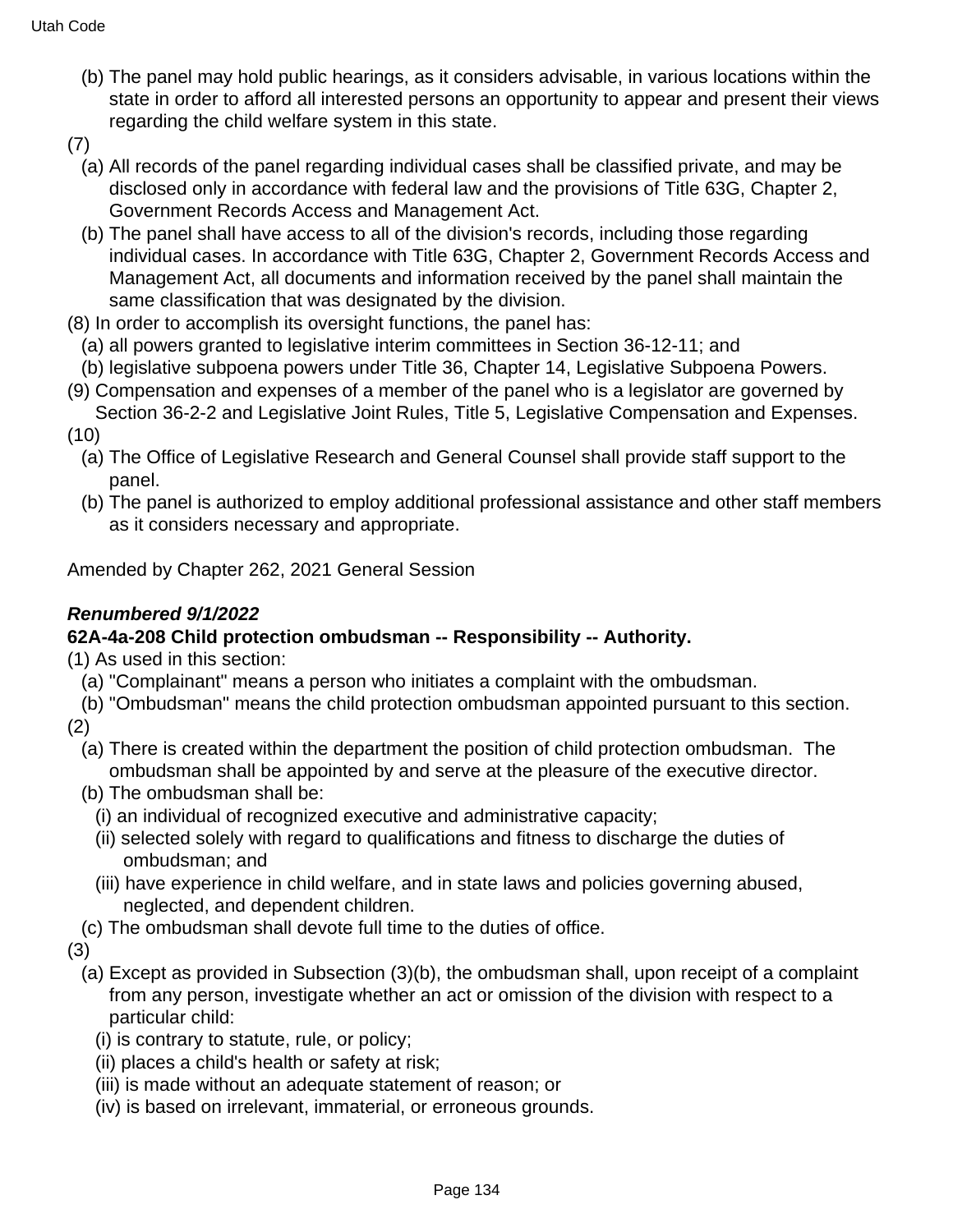- (b) The ombudsman may decline to investigate any complaint. If the ombudsman declines to investigate a complaint or continue an investigation, the ombudsman shall notify the complainant and the division of the decision and of the reasons for that decision.
- (c) The ombudsman may conduct an investigation on the ombudsman's own initiative.
- (4) The ombudsman shall:
	- (a) in accordance with Title 63G, Chapter 3, Utah Administrative Rulemaking Act, make rules that govern the following:
		- (i) receiving and processing complaints;
		- (ii) notifying complainants and the division regarding a decision to investigate or to decline to investigate a complaint;
		- (iii) prioritizing workload;
		- (iv) maximum time within which investigations shall be completed;
		- (v) conducting investigations;
		- (vi) notifying complainants and the division regarding the results of investigations; and
		- (vii) making recommendations based on the findings and results of recommendations;
	- (b) report findings and recommendations in writing to the complainant and the division, in accordance with the provisions of this section;
	- (c) within appropriations from the Legislature, employ staff as may be necessary to carry out the ombudsman's duties under this part;
	- (d) provide information regarding the role, duties, and functions of the ombudsman to public agencies, private entities, and individuals;
	- (e) annually report to the:
		- (i) Child Welfare Legislative Oversight Panel;
		- (ii) governor;
		- (iii) Division of Child and Family Services;
		- (iv) executive director of the department; and
		- (v) director of the division; and
	- (f) as appropriate, make recommendations to the division regarding individual cases, and the rules, policies, and operations of the division.
- (5)
	- (a) Upon rendering a decision to investigate a complaint, the ombudsman shall notify the complainant and the division of that decision.
	- (b) The ombudsman may advise a complainant to pursue all administrative remedies or channels of complaint before pursuing a complaint with the ombudsman. Subsequent to processing a complaint, the ombudsman may conduct further investigations upon the request of the complainant or upon the ombudsman's own initiative. Nothing in this subsection precludes a complainant from making a complaint directly to the ombudsman before pursuing an administrative remedy.
	- (c) If the ombudsman finds that an individual's act or omission violates state or federal criminal law, the ombudsman shall immediately report that finding to the appropriate county or district attorney or to the attorney general.
	- (d) The ombudsman shall immediately notify the division if the ombudsman finds that a child needs protective custody.
	- (e) The ombudsman shall immediately comply with Part 4, Child Abuse or Neglect Reporting Requirements.
- (6)
	- (a) All records of the ombudsman regarding individual cases shall be classified in accordance with federal law and the provisions of Title 63G, Chapter 2, Government Records Access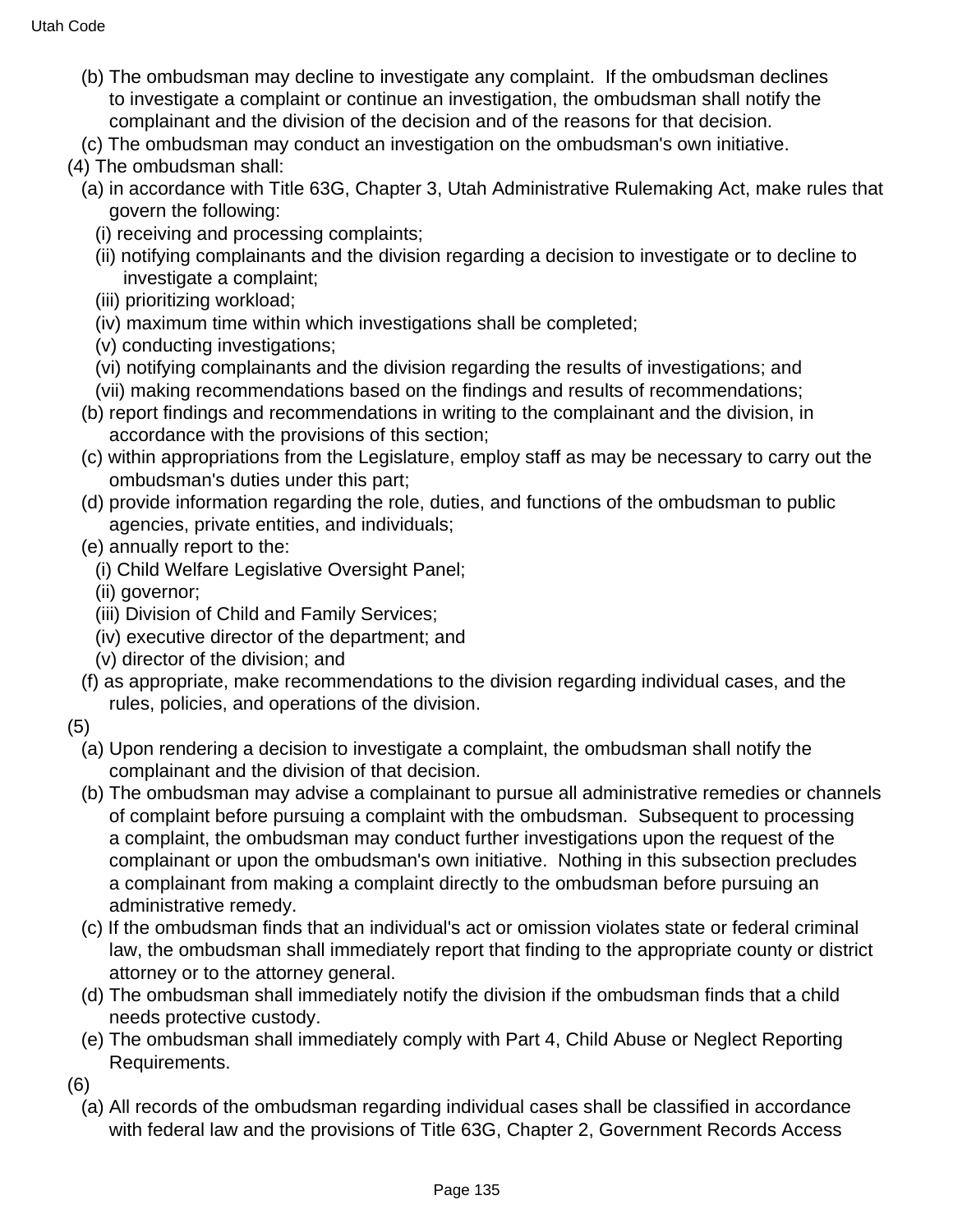and Management Act. The ombudsman may make public a report prepared pursuant to this section in accordance with the provisions of Title 63G, Chapter 2, Government Records Access and Management Act.

(b) The ombudsman shall have access to all of the department's written and electronic records and databases, including those regarding individual cases. In accordance with Title 63G, Chapter 2, Government Records Access and Management Act, all documents and information received by the ombudsman shall maintain the same classification that was designated by the department.

(7)

- (a) The ombudsman shall prepare a written report of the findings and recommendations, if any, of each investigation.
- (b) The ombudsman shall make recommendations to the division if the ombudsman finds that: (i) a matter should be further considered by the division;
	- (ii) an administrative act should be addressed, modified, or canceled;
	- (iii) action should be taken by the division with regard to one of its employees; or
	- (iv) any other action should be taken by the division.

Amended by Chapter 181, 2017 General Session Amended by Chapter 330, 2017 General Session Amended by Chapter 401, 2017 General Session

## **Renumbered 9/1/2022**

### **62A-4a-209 Emergency placement.**

(1) As used in this section:

- (a) "Friend" means the same as that term is defined in Section 80-3-102.
- (b) "Nonrelative" means an individual, other than a noncustodial parent or a relative.
- (c) "Relative" means the same as that term is defined in Section 80-3-102.
- (2) The division may use an emergency placement under Subsection 62A-4a-202.1(7)(b) when:
	- (a) the case worker has made the determination that:
		- (i) the child's home is unsafe;
		- (ii) removal is necessary under the provisions of Section 62A-4a-202.1; and
		- (iii) the child's custodial parent or guardian will agree to not remove the child from the home of the individual that serves as the placement and not have any contact with the child until after the shelter hearing required by Section 80-3-301;
	- (b) an individual, with preference being given in accordance with Subsection (4), can be identified who has the ability and is willing to provide care for the child who would otherwise be placed in shelter care, including:
		- (i) taking the child to medical, mental health, dental, and educational appointments at the request of the division; and
		- (ii) making the child available to division services and the guardian ad litem; and
	- (c) the individual described in Subsection (2)(b) agrees to care for the child on an emergency basis under the following conditions:
		- (i) the individual meets the criteria for an emergency placement under Subsection (3);
		- (ii) the individual agrees to not allow the custodial parent or guardian to have any contact with the child until after the shelter hearing unless authorized by the division in writing;
		- (iii) the individual agrees to contact law enforcement and the division if the custodial parent or guardian attempts to make unauthorized contact with the child;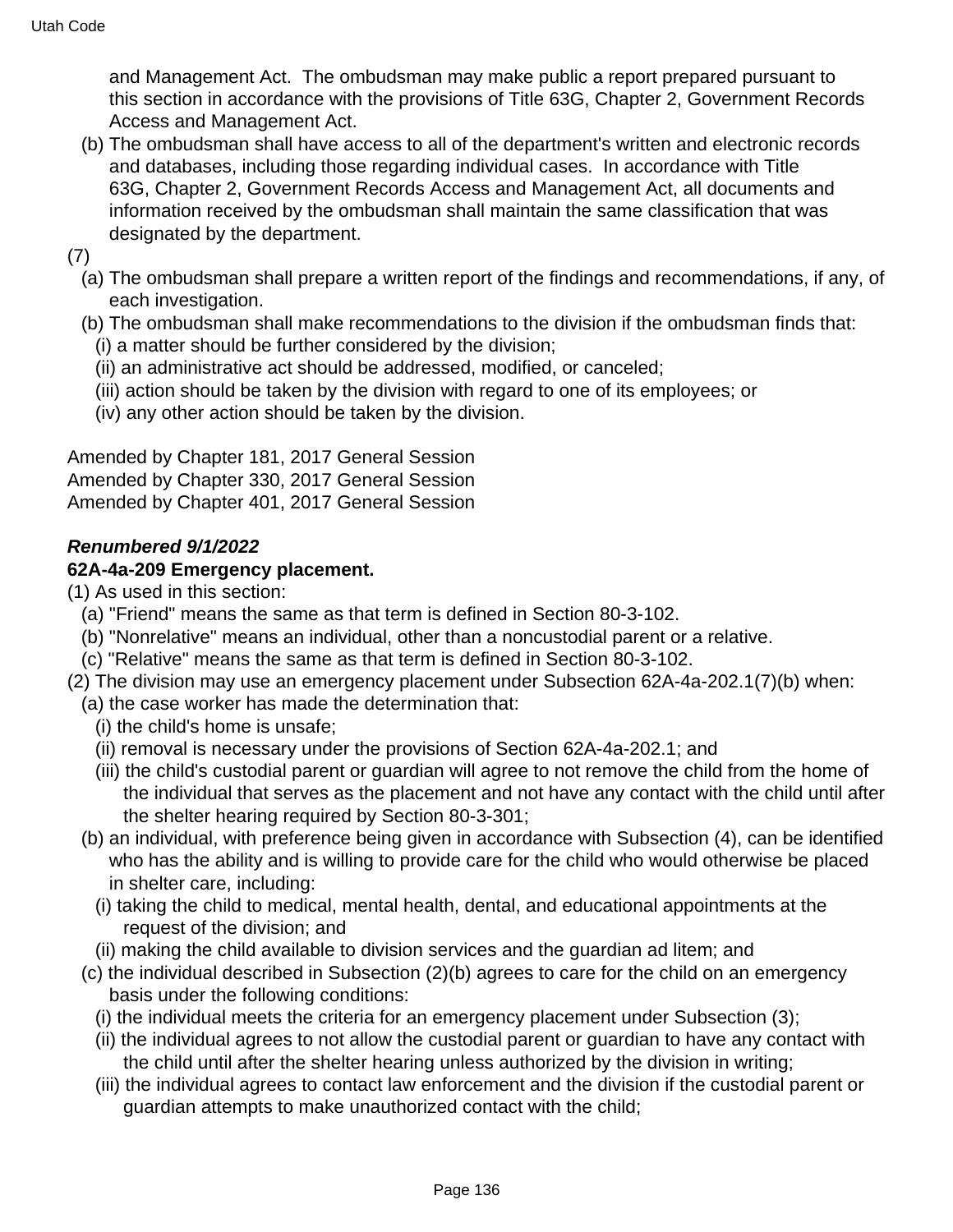- (iv) the individual agrees to allow the division and the child's guardian ad litem to have access to the child;
- (v) the individual has been informed and understands that the division may continue to search for other possible placements for long-term care, if needed;
- (vi) the individual is willing to assist the custodial parent or guardian in reunification efforts at the request of the division, and to follow all court orders; and
- (vii) the child is comfortable with the individual.
- (3) Except as otherwise provided in Subsection (5), before the division places a child in an emergency placement, the division:
	- (a) may request the name of a reference and may contact the reference to determine the answer to the following questions:
		- (i) would the individual identified as a reference place a child in the home of the emergency placement; and
		- (ii) are there any other relatives or friends to consider as a possible emergency or long-term placement for the child;
	- (b) shall have the custodial parent or guardian sign an emergency placement agreement form during the investigation;
	- (c)
		- (i) if the emergency placement will be with a relative, shall comply with the background check provisions described in Subsection (7); or
		- (ii) if the emergency placement will be with an individual other than a noncustodial parent or a relative, shall comply with the background check provisions described in Subsection (8) for adults living in the household where the child will be placed;
	- (d) shall complete a limited home inspection of the home where the emergency placement is made; and
	- (e) shall have the emergency placement approved by a family service specialist.

(4)

- (a) The following order of preference shall be applied when determining the individual with whom a child will be placed in an emergency placement described in this section, provided that the individual is willing, and has the ability, to care for the child:
	- (i) a noncustodial parent of the child in accordance with Section 80-3-302;
	- (ii) a relative;
	- (iii) subject to Subsection (4)(b), a friend designated by the custodial parent, guardian, or the child, if the child is of sufficient maturity to articulate the child's wishes in relation to a placement;
	- (iv) a former foster placement designated by the division;
	- (v) a foster placement, that is not a former foster placement, designated by the division; and
	- (vi) a shelter facility designated by the division.
- (b) In determining whether a friend is a willing and appropriate temporary emergency placement for a child, the division:
	- (i) subject to Subsections (4)(b)(ii) through (iv), shall consider the child's preferences or level of comfort with the friend;
	- (ii) is required to consider no more than one friend designated by each parent or legal guardian of the child and one friend designated by the child, if the child is of sufficient maturity to articulate the child's wishes in relation to a placement;
	- (iii) may limit the number of designated friends to two, one of whom shall be a friend designated by the child, if the child is of sufficient maturity to articulate the child's wishes in relation to a placement; and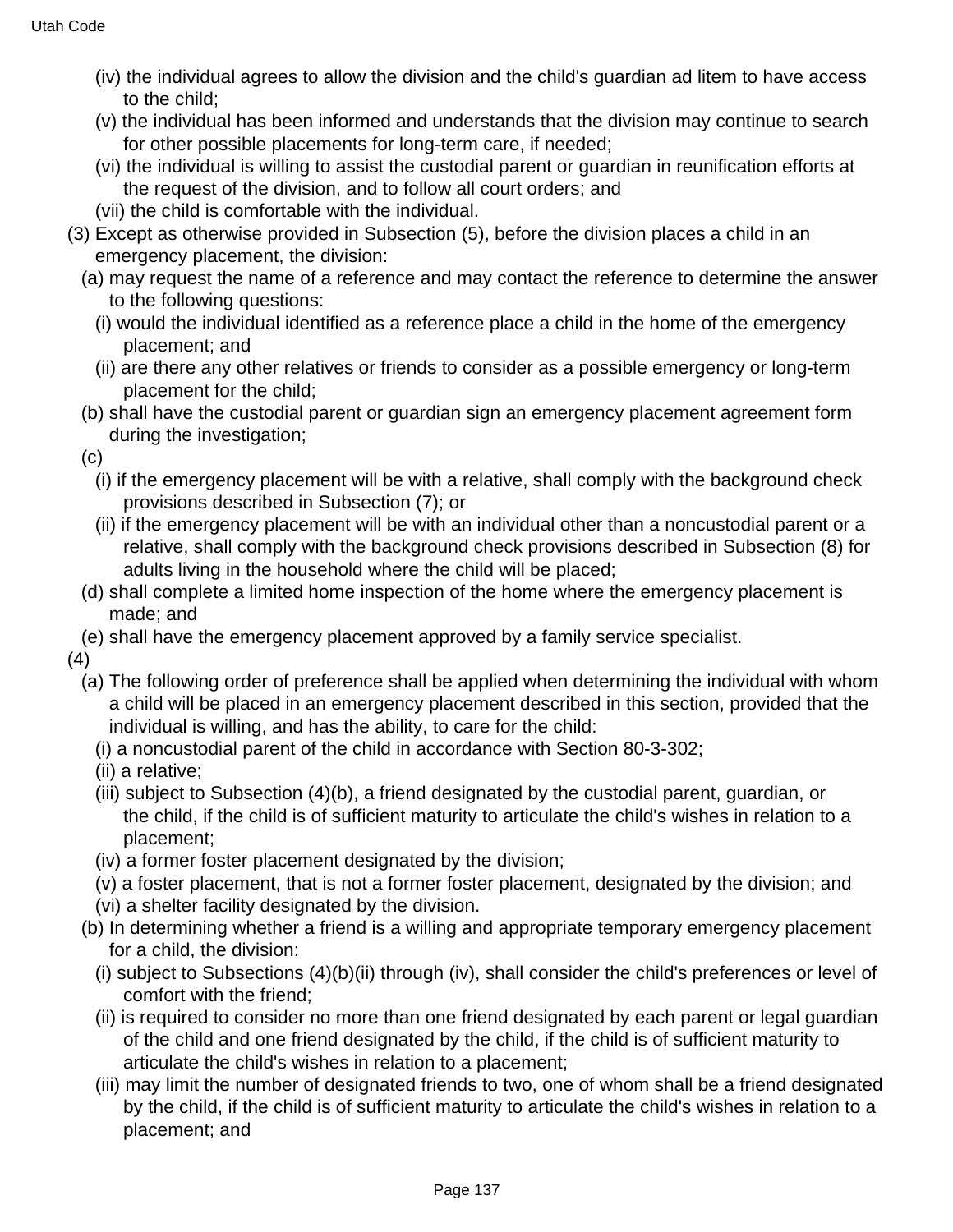- (iv) shall give preference to a friend designated by the child, if:
	- (A) the child is of sufficient maturity to articulate the child's wishes; and
	- (B) the division's basis for removing the child under Section 62A-4a-202.1 is sexual abuse of the child.
- (5)
	- (a) The division may, pending the outcome of the investigation described in Subsections (5)(b) and (c), place a child in emergency placement with the child's noncustodial parent if, based on a limited investigation, prior to making the emergency placement, the division:
		- (i) determines that the noncustodial parent has regular, unsupervised visitation with the child that is not prohibited by law or court order;
		- (ii) determines that there is not reason to believe that the child's health or safety will be endangered during the emergency placement; and
		- (iii) has the custodial parent or guardian sign an emergency placement agreement.
	- (b) Either before or after making an emergency placement with the noncustodial parent of the child, the division may conduct the investigation described in Subsection (3)(a) in relation to the noncustodial parent.
	- (c) Before, or within one day, excluding weekends and holidays, after a child is placed in an emergency placement with the noncustodial parent of the child, the division shall conduct a limited:
		- (i) background check of the noncustodial parent, under Subsection (7); and
		- (ii) inspection of the home where the emergency placement is made.
- (6) After an emergency placement, the division caseworker must:
	- (a) respond to the emergency placement's calls within one hour if the custodial parents or guardians attempt to make unauthorized contact with the child or attempt to remove the child;
	- (b) complete all removal paperwork, including the notice provided to the custodial parents and guardians under Section 80-3-301;
	- (c) contact the attorney general to schedule a shelter hearing;
	- (d) complete the placement procedures required in Section 80-3-302; and
	- (e) continue to search for other relatives as a possible long-term placement, if needed.
- (7)
	- (a) The background check described in Subsection (3)(c)(i) shall include completion of:
		- (i) a name-based, Utah Bureau of Criminal Identification background check; and
	- (ii) a search of the Management Information System described in Section 62A-4a-1003.
	- (b) The division shall determine whether an individual passes the background check described in this Subsection (7) in accordance with Section 62A-2-120.
	- (c) Notwithstanding Subsection (7)(b), the division may not place a child with an individual who is prohibited by court order from having access to that child.
- (8)
	- (a) The background check described in Subsection  $(3)(c)(ii)$  shall include completion of:
		- (i) a name-based, Utah Bureau of Criminal Identification background check;
		- (ii) a federal name-based criminal background check; and
		- (iii) a search of the Management Information System described in Section 62A-4a-1003.
	- (b) The division shall determine whether an individual passes the background check described in this Subsection (8) in accordance with Section 62A-2-120.
	- (c) If the division denies placement of a child as a result of a name-based criminal background check described in Subsection (8)(a), and the individual contests that denial, the individual shall submit a complete set of fingerprints with written permission to the Utah Bureau of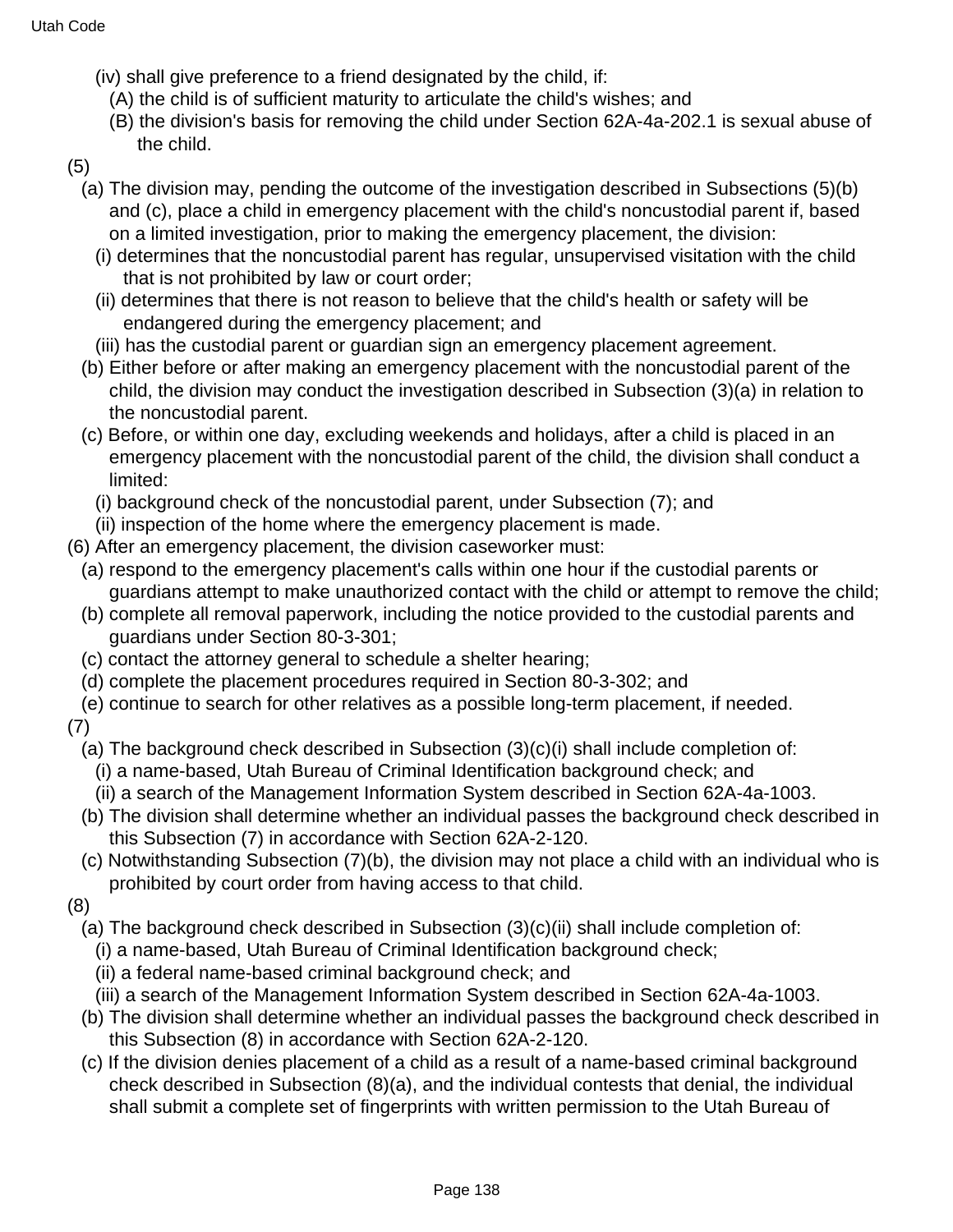Criminal Identification for submission to the Federal Bureau of Investigation for a fingerprintbased criminal background check.

(d)

- (i) Within 15 calendar days of the name-based background checks, the division shall require an individual to provide a complete set of fingerprints with written permission to the Utah Bureau of Criminal Identification for submission to the Federal Bureau of Investigation for a fingerprint-based criminal background check.
- (ii) If an individual fails to provide the fingerprints and written permission described in Subsection (8)(d)(i), the child shall immediately be removed from the home.

Amended by Chapter 287, 2022 General Session

# **62A-4a-210 Definitions.**

As used in this part:

- (1) "Activity" means an extracurricular, enrichment, or social activity.
- (2) "Age-appropriate" means a type of activity that is generally accepted as suitable for a child of the same age or level of maturity, based on the development of cognitive, emotional, physical, and behavioral capacity that is typical for the child's age or age group.
- (3) "Caregiver" means a person with whom a child is placed in an out-of-home placement.
- (4) "Division" means the Division of Child and Family Services.
- (5) "Out-of-home placement" means the placement of a child in the division's custody outside of the child's home, including placement in a foster home, a residential treatment program, proctor care, or with kin.
- (6) "Reasonable and prudent parent standard" means the standard characterized by careful and sensible parental decisions to maintain a child's health, safety, and best interest while at the same time encouraging the child's emotional and developmental growth.

Enacted by Chapter 67, 2014 General Session

# **62A-4a-211 Division responsibilities -- Normalizing lives of children.**

- (1) A child who comes into care under this chapter is entitled to participate in age-appropriate activities for the child's emotional well-being and development of valuable life-coping skills.
- (2) The division shall make efforts to normalize the lives of children in the division's custody and to empower a caregiver to approve or disapprove a child's participation in activities based on the caregiver's own assessment using a reasonable and prudent parent standard, without prior approval of the division.
- (3) The division shall allow a caregiver to make important decisions, similar to the decisions that a parent is entitled to make, regarding the child's participation in activities.

Enacted by Chapter 67, 2014 General Session

### **Renumbered 9/1/2022**

### **62A-4a-212 Requirements for decision making -- Rulemaking authority.**

(1)

- (a) A caregiver shall use a reasonable and prudent parent standard in determining whether to permit a child to participate in an activity.
- (b) A caregiver shall consider: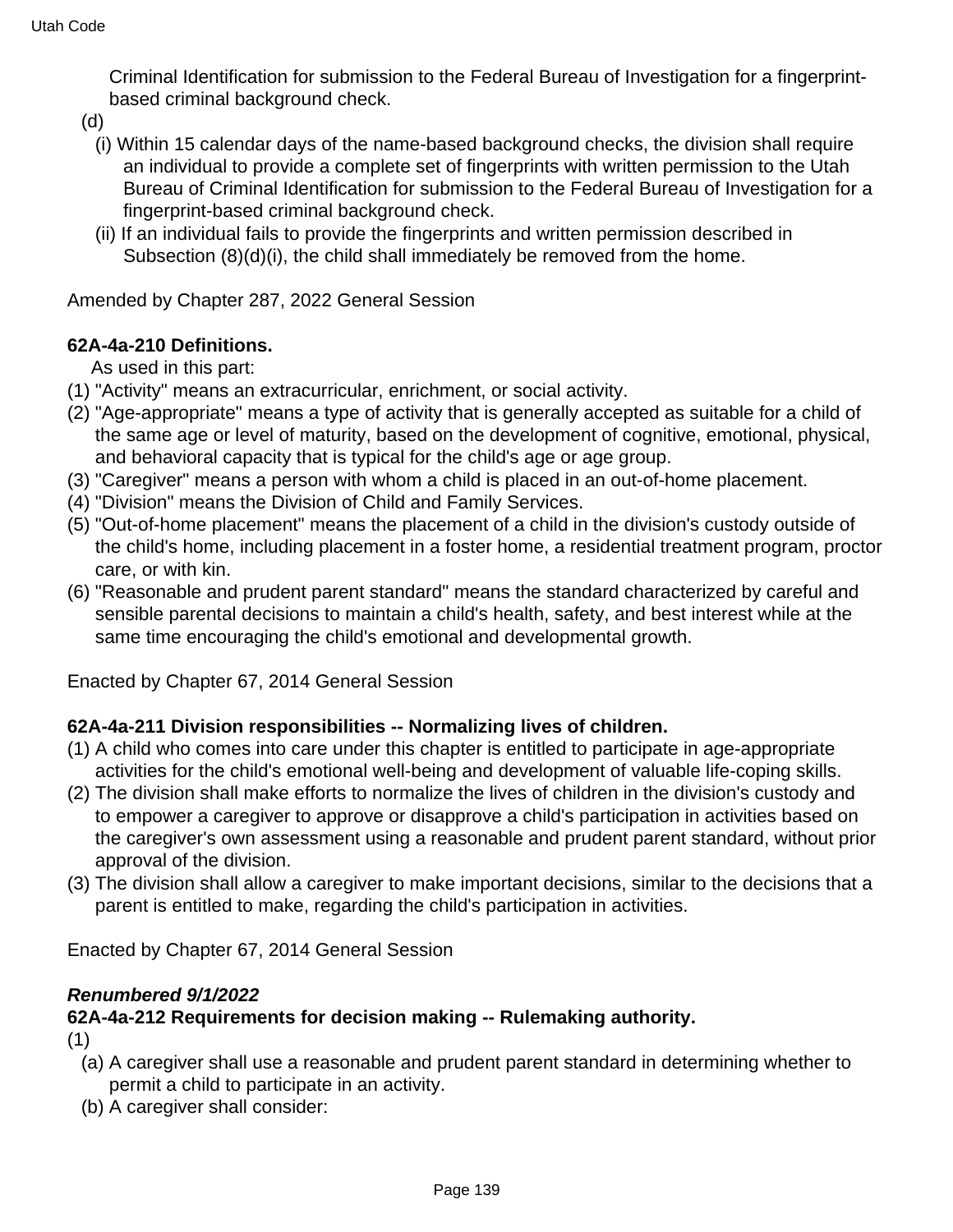- (i) the child's age, maturity, and developmental level to maintain the overall health and safety of the child;
- (ii) potential risk factors and the appropriateness of the activity;
- (iii) the best interest of the child based on the caregiver's knowledge of the child;
- (iv) the importance of encouraging the child's emotional and developmental growth;
- (v) the importance of providing the child with the most family-like living experience possible; and
- (vi) the behavioral history of the child and the child's ability to safely participate in the proposed activity.
- (c) The division shall verify that private agencies providing out-of-home placement under contract with the division:
	- (i) promote and protect the ability of a child to participate in age-appropriate activities; and
	- (ii) implement policies consistent with this section.
- (d)
	- (i) A caregiver is not liable for harm caused to a child in an out-of-home placement if the child participates in an activity approved by the caregiver, when the caregiver has acted in accordance with a reasonable and prudent parent standard.
- (ii) This section does not remove or limit any existing liability protection afforded by statute.
- (2) In accordance with Title 63G, Chapter 3, Utah Administrative Rulemaking Act, the division shall adopt rules establishing the procedures for verifying that private agencies providing out-ofhome placement under contract with the division comply with and promote this part.

Enacted by Chapter 67, 2014 General Session

# **Renumbered 9/1/2022**

# **62A-4a-213 Psychotropic medication oversight pilot program.**

- (1) As used in this section, "psychotropic medication" means medication prescribed to affect or alter thought processes, mood, or behavior, including antipsychotic, antidepressant, anxiolytic, or behavior medication.
- (2) The division shall, through contract with the Department of Health, establish and operate a psychotropic medication oversight pilot program for children in foster care to ensure that foster children are being prescribed psychotropic medication consistent with their needs.
- (3) The division shall establish an oversight team to manage the psychotropic medication oversight program, composed of at least the following individuals:
	- (a) an "advanced practice registered nurse," as defined in Section 58-31b-102, employed by the Department of Health; and
	- (b) a child psychiatrist.
- (4) The oversight team shall monitor foster children:
	- (a) six years old or younger who are being prescribed one or more psychotropic medications; and
- (b) seven years old or older who are being prescribed two or more psychotropic medications.
- (5) The oversight team shall, upon request, be given information or records related to the foster child's health care history, including psychotropic medication history and mental and behavioral health history, from:
	- (a) the foster child's current or past caseworker;
	- (b) the foster child; or
	- (c) the foster child's:
		- (i) current or past health care provider;
		- (ii) natural parents; or
		- (iii) foster parents.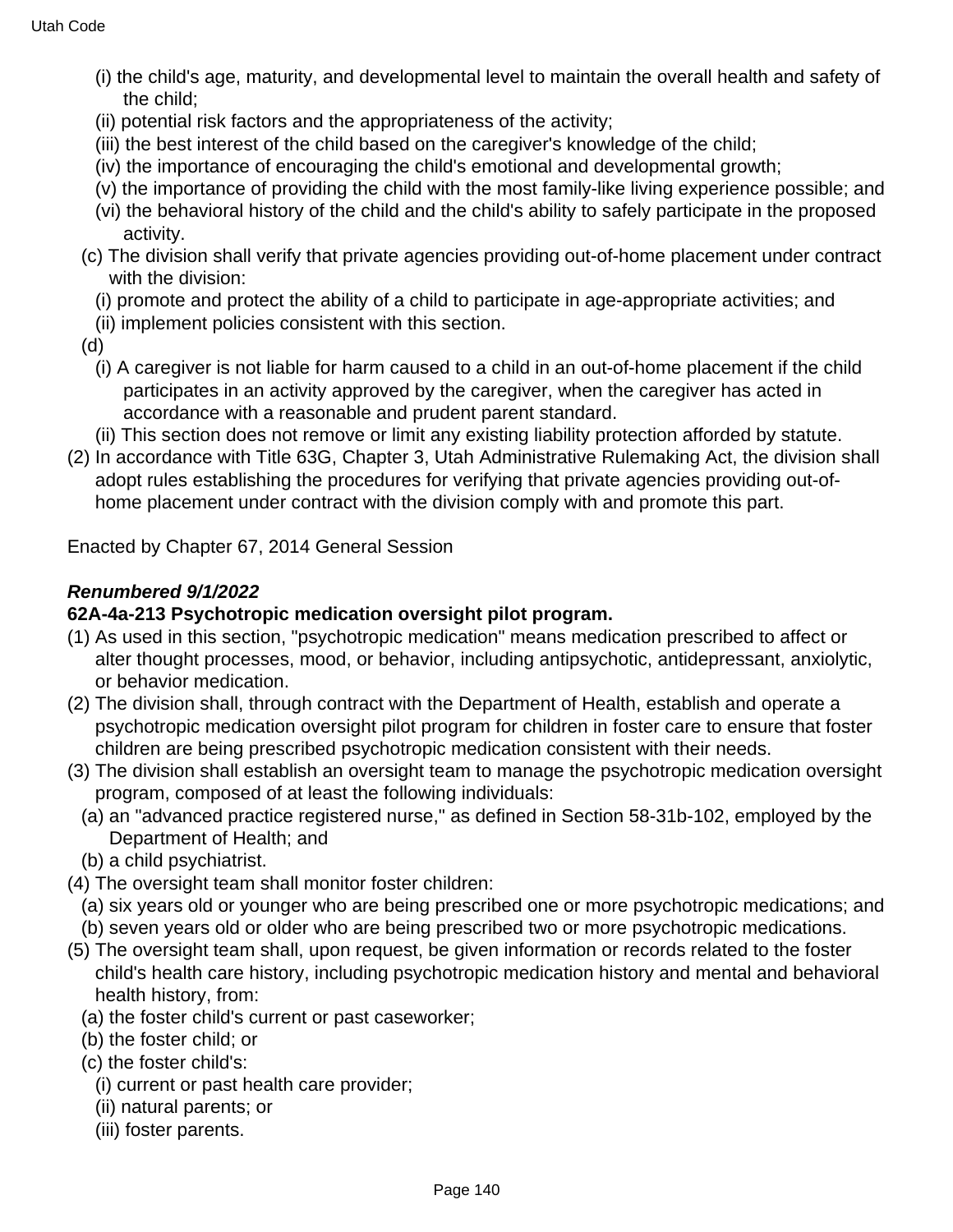- (6) The oversight team may review and monitor the following information about a foster child:
	- (a) the foster child's history;
	- (b) the foster child's health care, including psychotropic medication history and mental or behavioral health history;
	- (c) whether there are less invasive treatment options available to meet the foster child's needs;
	- (d) the dosage or dosage range and appropriateness of the foster child's psychotropic medication;
	- (e) the short-term or long-term risks associated with the use of the foster child's psychotropic medication; or
	- (f) the reported benefits of the foster child's psychotropic medication.
- (7)
	- (a) The oversight team may make recommendations to the foster child's health care providers concerning the foster child's psychotropic medication or the foster child's mental or behavioral health.
	- (b) The oversight team shall provide the recommendations made in Subsection (7)(a) to the foster child's parent or guardian after discussing the recommendations with the foster child's current health care providers.
- (8) The division may adopt administrative rules in accordance with Title 63G, Chapter 3, Utah Administrative Rulemaking Act, necessary to administer this section.
- (9) The division shall report to the Child Welfare Legislative Oversight Panel regarding the psychotropic medication oversight pilot program by October 1 of each even numbered year.

Amended by Chapter 263, 2021 General Session

# **Repealed 9/1/2022**

# **Part 3 Child Abuse and Neglect Prevention and Treatment**

# **Repealed 9/1/2022**

# **62A-4a-301 Legislative finding.**

 The Legislature finds that there is a need to assist private and public agencies in identifying and establishing community-based education, service, and treatment programs to prevent the occurrence and recurrence of abuse and neglect.

 It is the purpose of this part to provide a means to increase prevention and treatment programs designed to reduce the occurrence or recurrence of child abuse and neglect.

Repealed by Chapter 334, 2022 General Session Amended by Chapter 299, 2008 General Session

# **Repealed 9/1/2022**

# **62A-4a-302 Definitions.**

 As used in this part, "council" means the Child Welfare Improvement Council established under Section 62A-4a-311.

Repealed by Chapter 334, 2022 General Session Amended by Chapter 231, 2016 General Session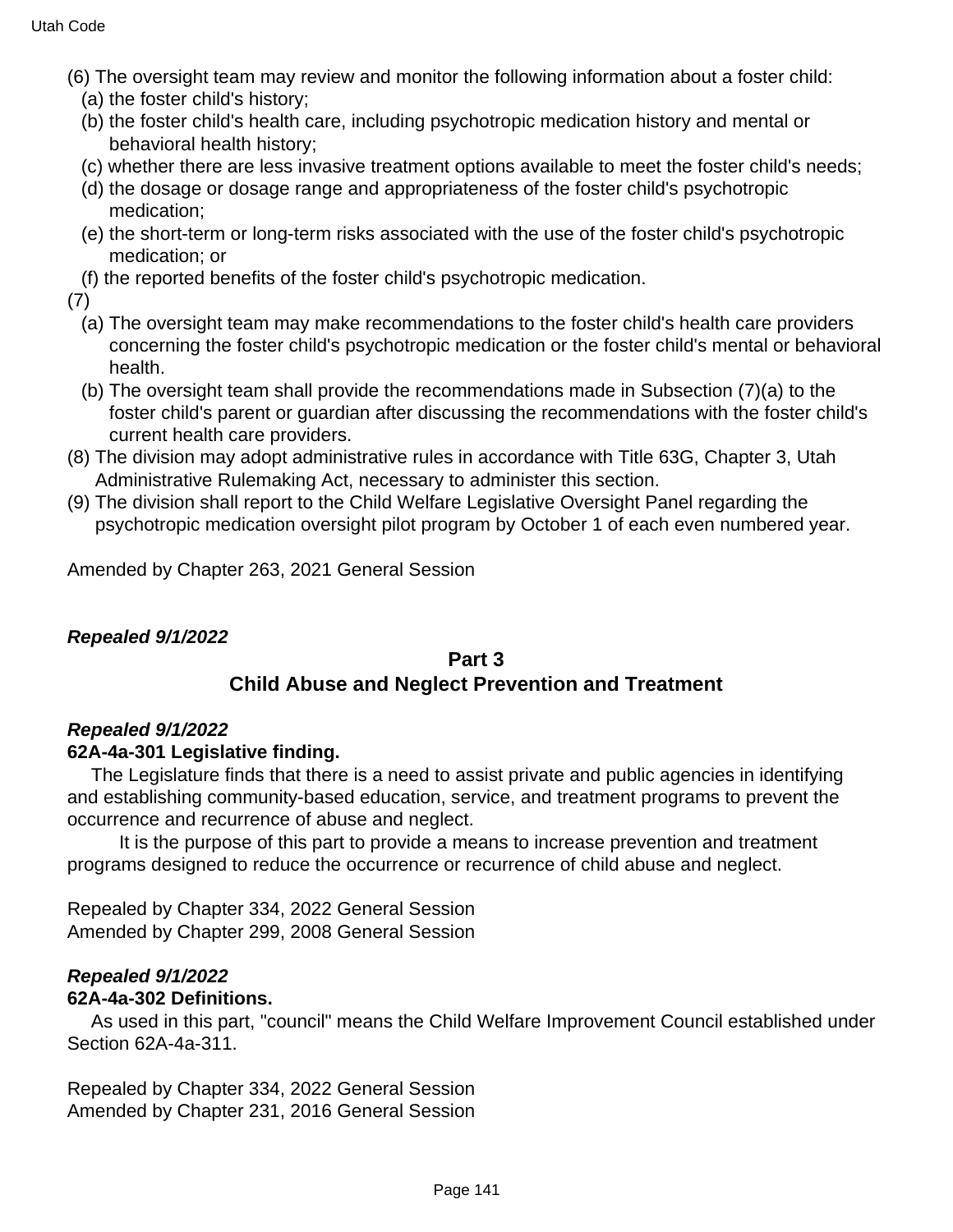# **Repealed 9/1/2022**

# **62A-4a-303 Director's responsibility.**

The director shall:

- (1) contract with public or private nonprofit organizations, agencies, schools, or with qualified individuals to establish voluntary community-based educational and service programs designed to reduce the occurrence or recurrence of abuse and neglect;
- (2) facilitate the exchange of information between and among groups concerned with families and children;
- (3) consult with appropriate state agencies, commissions, and boards to help determine the probable effectiveness, fiscal soundness, and need for proposed education and service programs for the prevention and treatment of abuse and neglect;
- (4) develop policies to determine whether programs will be discontinued or will receive continuous funding;
- (5) establish flexible fees and fee schedules based on the recipient's ability to pay for part or all of the costs of service received; and
- (6) adopt rules under Title 63G, Chapter 3, Utah Administrative Rulemaking Act, as necessary to carry out the purposes of this part.

Repealed by Chapter 334, 2022 General Session Amended by Chapter 75, 2009 General Session

# **Repealed 9/1/2022**

# **62A-4a-304 Contracts for services.**

(1)

- (a) Contracts for services to prevent child abuse and neglect shall be awarded on the basis of probability of success, based in part on sound research data.
- (b) Each contract entered into by the director under Section 62A-4a-303 shall contain a provision for the evaluation of services provided under the contract.
- (2) Contract funds awarded for the treatment of victims of abuse and neglect are not a collateral source as described in Section 63M-7-502.

Repealed by Chapter 334, 2022 General Session Amended by Chapter 299, 2008 General Session Amended by Chapter 382, 2008 General Session

# **Repealed 9/1/2022**

# **62A-4a-305 Prevention and treatment programs.**

 Programs contracted under this part shall be designed to provide voluntary primary abuse and neglect prevention, and voluntary or court-ordered treatment services, including, without limiting the generality of the foregoing, the following community-based programs:

- (1) those relating to prenatal care, perinatal bonding, child growth and development, basic child care, care of children with special needs, and coping with family stress;
- (2) those relating to crisis care, aid to parents, abuse counseling, support groups for abusive or potentially abusive parents and their children, and early identification of families where the potential for abuse and neglect exists;
- (3) those clearly designed to prevent the occurrence or recurrence of abuse, neglect, sexual abuse, sexual exploitation, medical or educational neglect, and such other programs as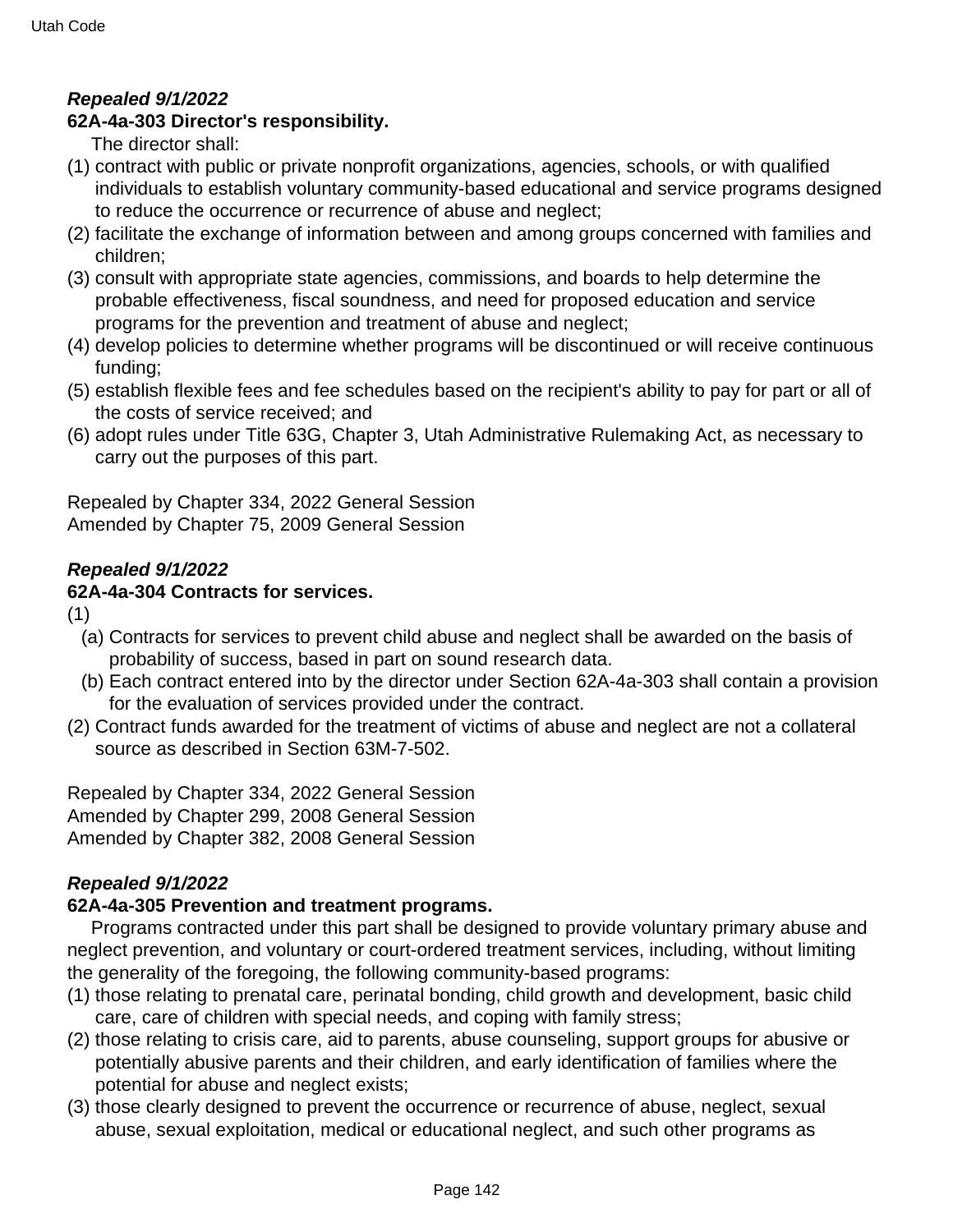the division and council may from time to time consider potentially effective in reducing the incidence of family problems leading to abuse or neglect; and

(4) those designed to establish and assist community resources that prevent abuse and neglect.

Repealed by Chapter 334, 2022 General Session Amended by Chapter 75, 2009 General Session

## **Repealed 9/1/2022**

## **62A-4a-306 Programs and services -- Public hearing requirements -- Review by local board of education.**

- (1) Before any abuse or neglect prevention or treatment program or service may be purchased or contracted for, the division shall conduct a public hearing and the council shall conduct a public hearing, to receive public comment on the specific program or service.
- (2) Before any abuse or neglect prevention or treatment program or service which is intended for presentation in public schools may be purchased or contracted for, evidence shall be submitted to the division that the program or service has been approved by the local board of education of each school district which will be utilizing that program or service. The local board of education may grant the approval authority to the superintendent.

Repealed by Chapter 334, 2022 General Session Amended by Chapter 75, 2009 General Session

## **Repealed 9/1/2022**

#### **62A-4a-307 Factors considered in award of contracts.**

 In awarding contracts under this part, consideration shall be given to factors such as need, diversity of geographic locations, coordination with or enhancement of existing services, and the extensive use of volunteers.

Repealed by Chapter 334, 2022 General Session Renumbered and Amended by Chapter 260, 1994 General Session

### **Repealed 9/1/2022**

### **62A-4a-308 Portion of funding provided by contractor.**

 The director may require that 25% of the funding for individual programs contracted by the director under this part be provided by the contractor operating the program. Contributions of materials, supplies, or physical facilities may be considered as all or part of the funding provided by the contractor.

Repealed by Chapter 334, 2022 General Session Renumbered and Amended by Chapter 260, 1994 General Session

### **Renumbered 9/1/2022**

# **62A-4a-309 Children's Account.**

(1) There is created a restricted account within the General Fund known as the "Children's Account." The restricted account is for crediting of contributions from private sources and from appropriate revenues received under Section 26-2-12.5 for abuse and neglect prevention programs described in Section 62A-4a-305.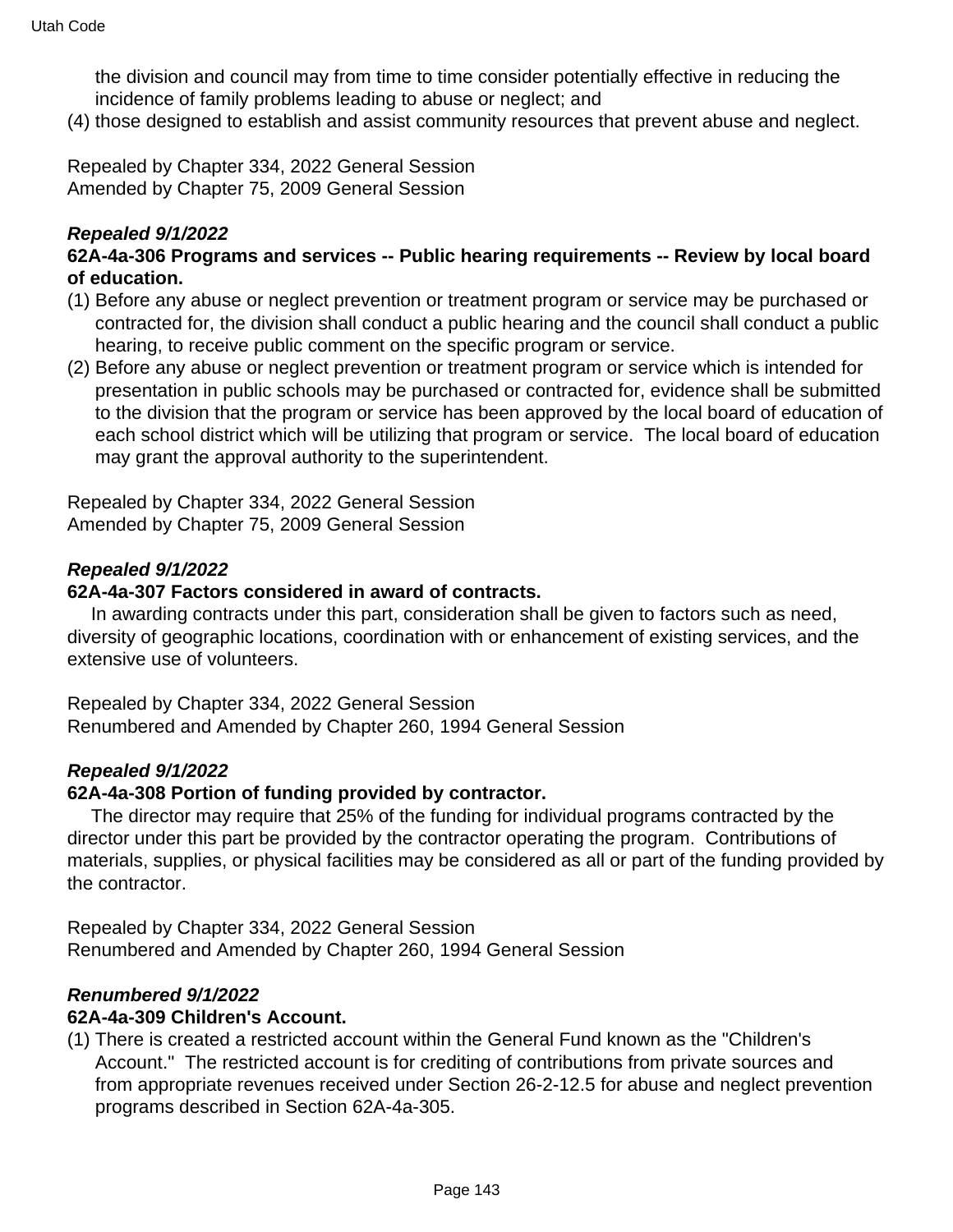- (2) Money shall be appropriated from the account to the division by the Legislature under the Utah Budgetary Procedures Act, and shall be drawn upon by the director in consultation with the executive director of the department.
- (3) Except as provided in Subsection (4), the Children's Account may be used only to implement prevention programs described in Section 62A-4a-305, and may only be allocated to an entity that provides a one-to-one match, comprising a match from the community of at least 50% in cash and up to 50% in in-kind donations, which is 25% of the total funding received from the Children's Account.

(4)

- (a) The entity that receives the statewide evaluation contract is excepted from the cash-match provisions of Subsection (3).
- (b) Upon recommendation of the executive director and the council, the division may reduce or waive the match requirements described in Subsection (3) for an entity, if the division determines that imposing the requirements would prohibit or limit the provision of services needed in a particular geographic area.

Amended by Chapter 278, 2010 General Session

## **Repealed 9/1/2022**

## **62A-4a-310 Funds -- Transfers and gifts.**

 On behalf of the Children's Account, the department, through the division, may accept transfers, grants, gifts, bequests, or any money made available from any source to implement this part.

Repealed by Chapter 334, 2022 General Session Amended by Chapter 278, 2010 General Session

# **Renumbered 9/1/2022**

# **62A-4a-311 Child Welfare Improvement Council -- Creation -- Membership -- Expenses.** (1)

- (a) There is established the Child Welfare Improvement Council composed of no more than 25 members who are appointed by the division.
- (b) Except as required by Subsection (1)(c), as terms of current council members expire, the division shall appoint each new member or reappointed member to a four-year term.
- (c) Notwithstanding the requirements of Subsection (1)(b), the division shall, at the time of appointment or reappointment, adjust the length of terms to ensure that the terms of council members are staggered so that approximately half of the council is appointed every two years.
- (d) The council shall have geographic, economic, gender, cultural, and philosophical diversity.
- (e) When a vacancy occurs in the membership for any reason, the replacement shall be appointed for the unexpired term.
- (2) The council shall elect a chairperson from its membership at least biannually.
- (3) A member may not receive compensation or benefits for the member's service, but may receive per diem and travel expenses in accordance with:
	- (a) Section 63A-3-106;
	- (b) Section 63A-3-107; and
- (c) rules made by the Division of Finance pursuant to Sections 63A-3-106 and 63A-3-107. (4)
	- (a) The council shall hold a public meeting quarterly.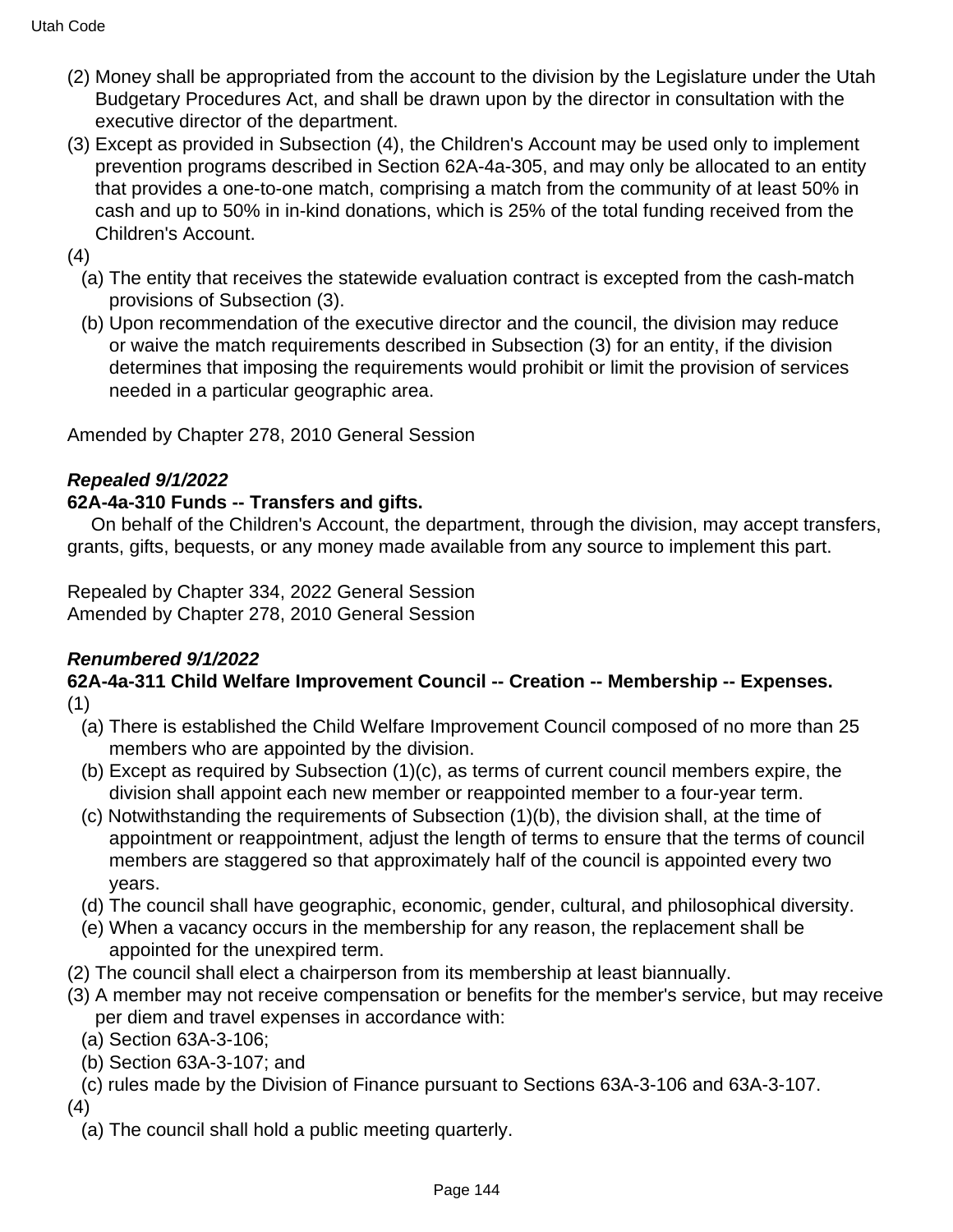- (b) Within budgetary constraints, meetings may also be held on the call of the chair, or of a majority of the members.
- (c) A majority of the members currently appointed to the council constitute a quorum at any meeting and the action of the majority of the members present shall be the action of the council.
- (5) The council shall:
	- (a) advise the division on matters relating to abuse and neglect;
	- (b) recommend to the division how funds contained in the Children's Account should be allocated; and
	- (c) provide community and professional input on the performance of the division.

Amended by Chapter 231, 2016 General Session

#### **Repealed 9/1/2022**

### **Part 4 Child Abuse or Neglect Reporting Requirements**

#### **Renumbered 9/1/2022**

### **62A-4a-401 Legislative purpose.**

 It is the purpose of this part to protect the best interests of children, offer protective services to prevent harm to children, stabilize the home environment, preserve family life whenever possible, and encourage cooperation among the states in dealing with the problem of abuse or neglect.

Amended by Chapter 168, 2016 General Session

#### **Repealed 9/1/2022 62A-4a-402 Definitions.**

As used in this part:

- (1) "A person responsible for a child's care" means the child's parent, guardian, or other person responsible for the child's care, whether in the same home as the child, a relative's home, a group, family, or center day care facility, a foster care home, or a residential institution.
- (2) "Newborn child" means a child who is 30 days old or younger.
- (3) "Subject" or "subject of the report" means any person reported under this part, including, but not limited to, a child, parent, guardian, or other person responsible for a child's care.

Repealed by Chapter 334, 2022 General Session Amended by Chapter 231, 2021 General Session

### **Renumbered 9/1/2022**

#### **62A-4a-403 Reporting requirements -- Exceptions.**

(1) Except as provided in Subsection (3), if an individual, including an individual licensed under Title 58, Chapter 31b, Nurse Practice Act, or Title 58, Chapter 67, Utah Medical Practice Act, has reason to believe that a child is, or has been, the subject of abuse or neglect, or observes a child being subjected to conditions or circumstances that would reasonably result in abuse or neglect, the individual shall immediately report the suspected abuse or neglect to the division or to the nearest peace officer or law enforcement agency.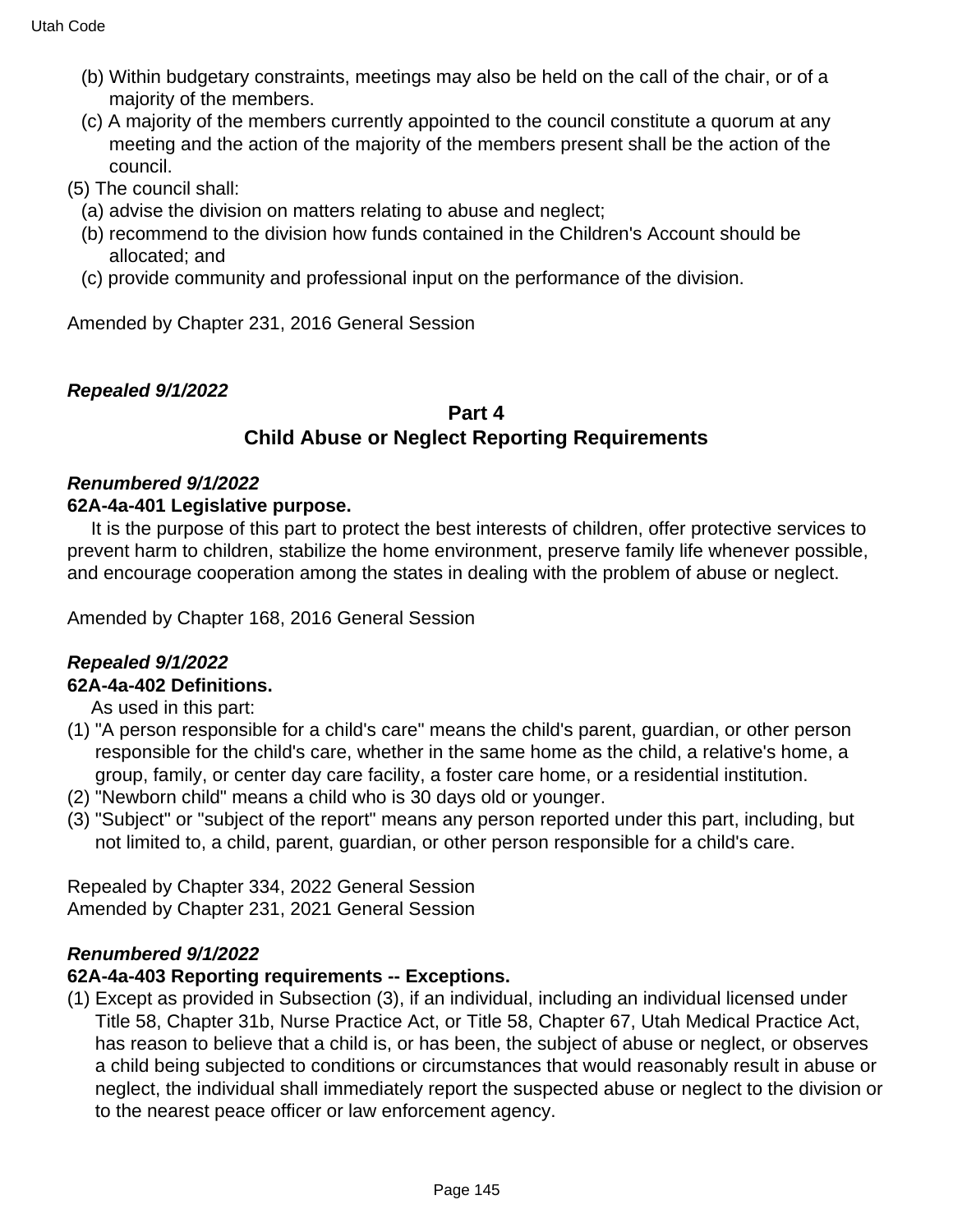(2)

(a)

- (i) If a peace officer or a law enforcement agency receives a report under Subsection (1), the peace officer or law enforcement agency shall immediately notify the nearest office of the division.
- (ii) If the division receives a report under Subsection (1), the division shall immediately notify the appropriate local law enforcement agency.
- (b)
	- (i) The division shall, in addition to the division's own investigation in accordance with Section 62A-4a-409, coordinate with the law enforcement agency on investigations undertaken by the law enforcement agency to investigate the report of abuse or neglect under Subsection  $(1).$
	- (ii) If a law enforcement agency undertakes an investigation of a report under Subsection (1), the law enforcement agency shall provide a final investigatory report to the division upon request.
- (3) Subject to Subsection (4), the reporting requirement described in Subsection (1) does not apply to:
	- (a) a member of the clergy, with regard to any confession made to the member of the clergy while functioning in the ministerial capacity of the member of the clergy and without the consent of the individual making the confession, if:
		- (i) the perpetrator made the confession directly to the member of the clergy; and
		- (ii) the member of the clergy is, under canon law or church doctrine or practice, bound to maintain the confidentiality of that confession; or
	- (b) an attorney, or an individual employed by the attorney, if the knowledge or belief of the suspected abuse or neglect of a child arises from the representation of a client, unless the attorney is permitted to reveal the suspected abuse or neglect of the child to prevent reasonably certain death or substantial bodily harm in accordance with Utah Rules of Professional Conduct, Rule 1.6.
- (4)
	- (a) When a member of the clergy receives information about abuse or neglect from any source other than confession of the perpetrator, the member of the clergy is required to report that information even though the member of the clergy may have also received information about abuse or neglect from the confession of the perpetrator.
	- (b) Exemption of the reporting requirement for an individual described in Subsection (3) does not exempt the individual from any other efforts required by law to prevent further abuse or neglect by the perpetrator.

Amended by Chapter 419, 2021 General Session

# **Renumbered 9/1/2022**

# **62A-4a-404 Fetal alcohol syndrome or spectrum disorder and drug dependency -- Reporting requirements.**

- (1) As used in this section:
	- (a) "Health care provider" means:
		- (i) an individual licensed under:
			- (A)Title 58, Chapter 31b, Nurse Practice Act;
			- (B)Title 58, Chapter 44a, Nurse Midwife Practice Act;
			- (C)Title 58, Chapter 67, Utah Medical Practice Act;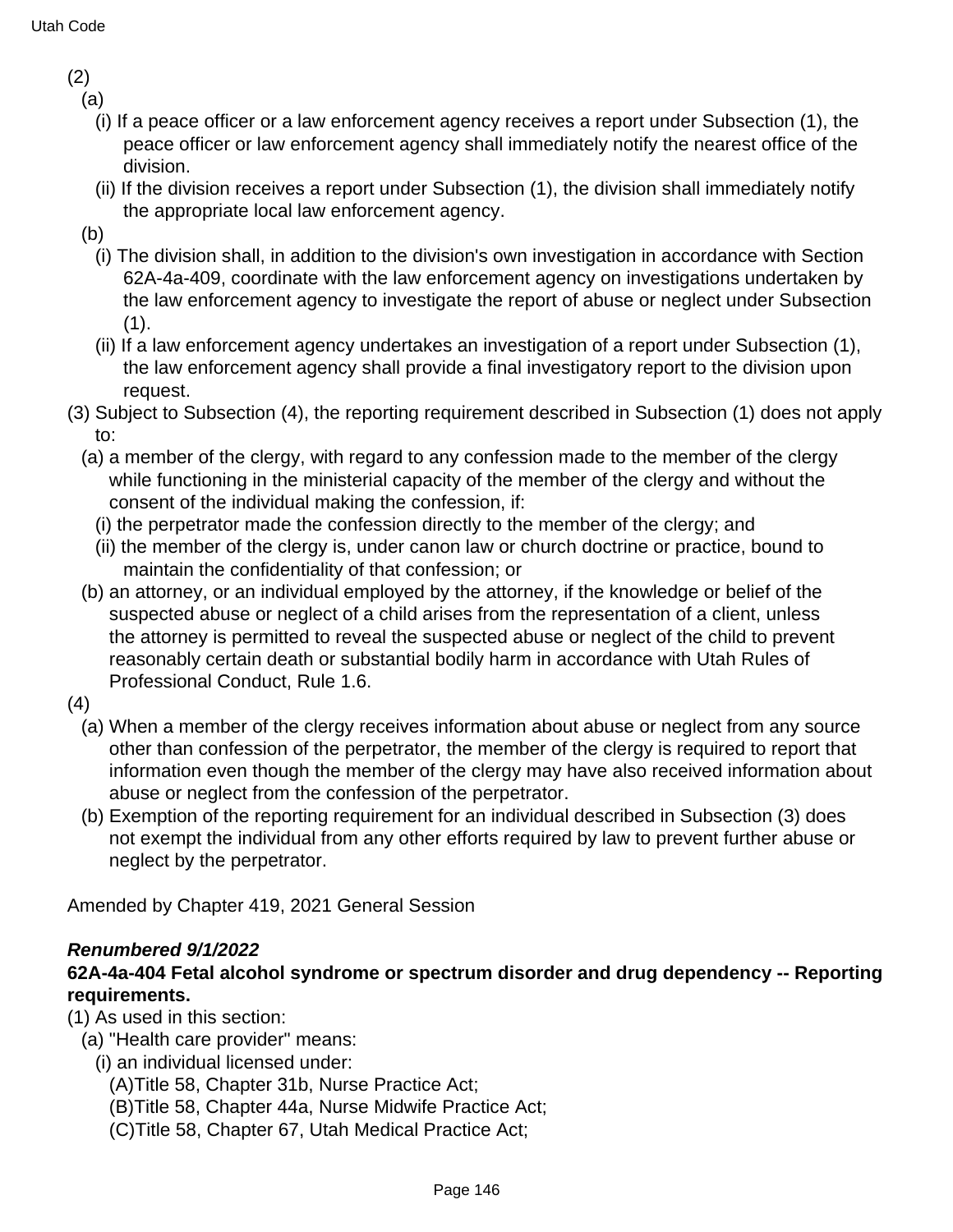- (D)Title 58, Chapter 68, Utah Osteopathic Medical Practice Act;
- (E)Title 58, Chapter 70a, Utah Physician Assistant Act; or
- (F)Title 58, Chapter 77, Direct-Entry Midwife Act; or
- (ii) an unlicensed individual who practices midwifery.
- (b) "Recommending medical provider" means the same as that term is defined in Section 26-61a-102.

 $(c)$ 

- (i) "Substance abuse" means, except as provided in Subsection  $(1)(c)(ii)$ , the same as that term is defined in Section 80-1-102.
- (ii) "Substance abuse" does not include use of drugs or other substances that are:
	- (A) obtained by lawful prescription and used as prescribed; or
	- (B) obtained in accordance with Title 26, Chapter 61a, Utah Medical Cannabis Act, and used as recommended by a recommending medical provider.
- (2) A health care provider who attends the birth of a newborn child or cares for a newborn child and determines the following, shall report the determination to the division as soon as possible:
	- (a) the newborn child:
		- (i) is adversely affected by the child's mother's substance abuse during pregnancy;
		- (ii) has fetal alcohol syndrome or fetal alcohol spectrum disorder; or
		- (iii) demonstrates drug or alcohol withdrawal symptoms; or
	- (b) the parent of the newborn child or a person responsible for the child's care demonstrates functional impairment or an inability to care for the child as a result of the parent's or person's substance abuse.

Amended by Chapter 231, 2021 General Session Amended by Chapter 337, 2021 General Session

### **Renumbered 9/1/2022**

### **62A-4a-405 Death of child -- Reporting requirements.**

- (1) Any person who has reason to believe that a child has died as a result of abuse or neglect shall report that fact to:
	- (a) the local law enforcement agency, who shall report to the county attorney or district attorney as provided under Section 17-18a-202 or 17-18a-203; and
	- (b) the appropriate medical examiner in accordance with Title 26, Chapter 4, Utah Medical Examiner Act.
- (2) After receiving a report described in Subsection (1), the medical examiner shall investigate and report the medical examiner's findings to:
	- (a) the police;
	- (b) the appropriate county attorney or district attorney;
	- (c) the attorney general's office;
	- (d) the division; and
	- (e) if the institution making the report is a hospital, to that hospital.

Amended by Chapter 237, 2013 General Session

**Renumbered 9/1/2022 62A-4a-406 Photographs.**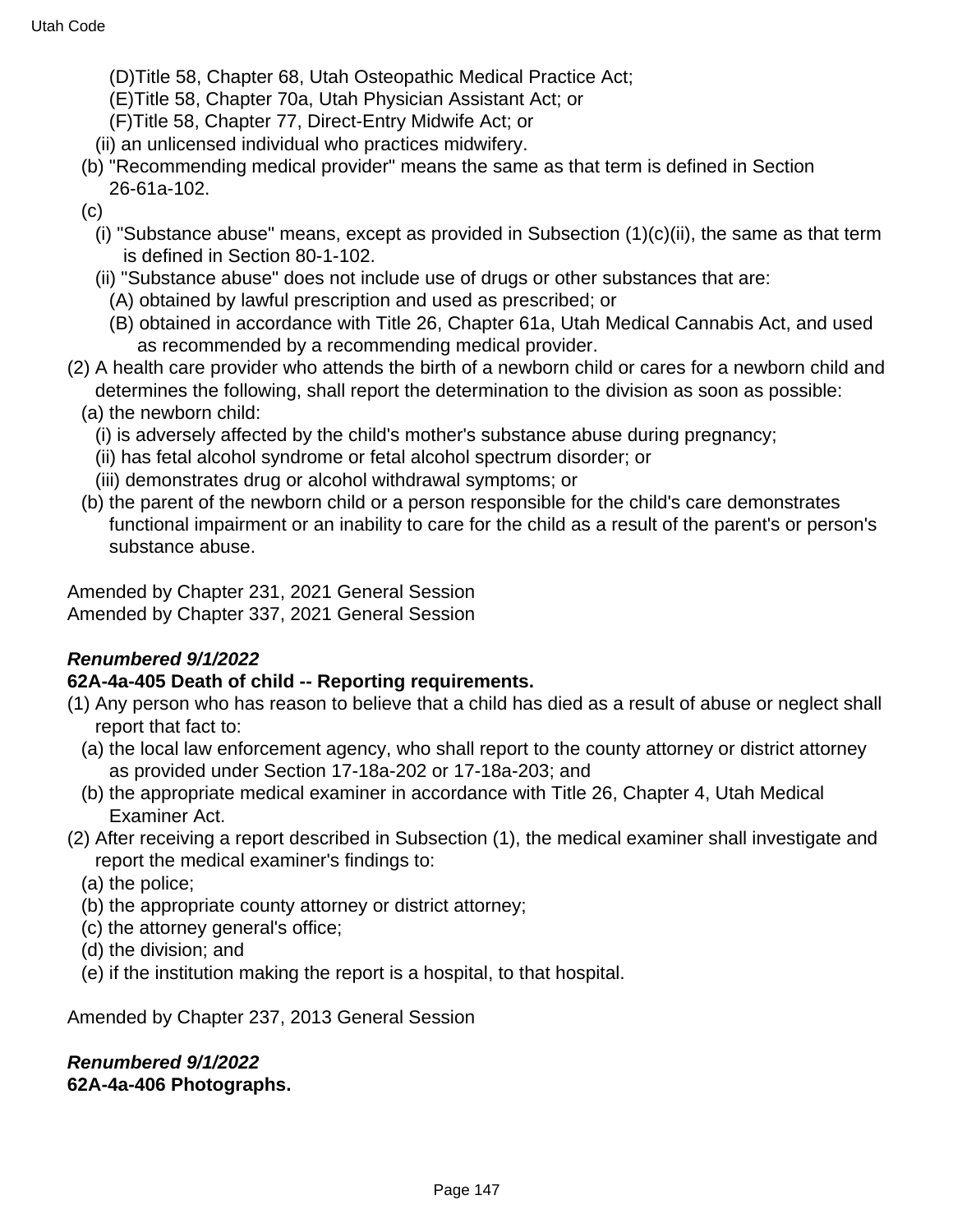- (1) Any physician, surgeon, physician assistant, medical examiner, peace officer, law enforcement official, or public health officer or official may take photographs of the areas of trauma visible on a child and, if medically indicated, perform radiological examinations.
- (2) Photographs may be taken of the premises or of objects relevant to a reported circumstance of abuse or neglect.
- (3) Photographs or X-rays, and all other medical records pertinent to an investigation for abuse or neglect shall be made available to the division, law enforcement officials, and the court.

Amended by Chapter 349, 2019 General Session

### **Renumbered 9/1/2022**

### **62A-4a-407 Protective custody.**

- (1) A physician examining or treating a child may take the child into protective custody not to exceed 72 hours, without the consent of the child's parent, guardian, or any other person responsible for the child's care or exercising temporary or permanent control over the child, when the physician has reason to believe that the child's life or safety will be in danger unless protective custody is exercised.
- (2) The person in charge of a hospital or similar medical facility may retain protective custody of a child suspected of being abused or neglected, when he reasonably believes the facts warrant that retention. This action may be taken regardless of whether additional medical treatment is required, and regardless of whether the person responsible for the child's care requests the child's return.
- (3) The division shall be immediately notified of protective custody exercised under this section. Protective custody under this section may not exceed 72 hours without an order of the district or juvenile court.
- (4) A person who takes a child into, or retains a child in, protective custody under this section shall document:
	- (a) the grounds upon which the child was taken into, or retained in, protective custody; and
	- (b) the nature of, and necessity for, any medical care or treatment provided to the child.

Amended by Chapter 75, 2006 General Session

# **Renumbered 9/1/2022**

### **62A-4a-408 Written reports.**

- (1) Reports made pursuant to this part shall be followed by a written report within 48 hours, if requested by the division. The division shall immediately forward a copy of that report to the statewide central register, on forms supplied by the register.
- (2) If, in connection with an intended or completed abortion by a minor, a physician is required to make a report of incest or abuse of a minor, the report may not include information that would in any way disclose that the report was made in connection with:

(a) an abortion; or

(b) a consultation regarding an abortion.

Amended by Chapter 207, 2006 General Session

### **Renumbered 9/1/2022**

**62A-4a-409 Investigation by division -- Temporary protective custody -- Preremoval interview of a child.**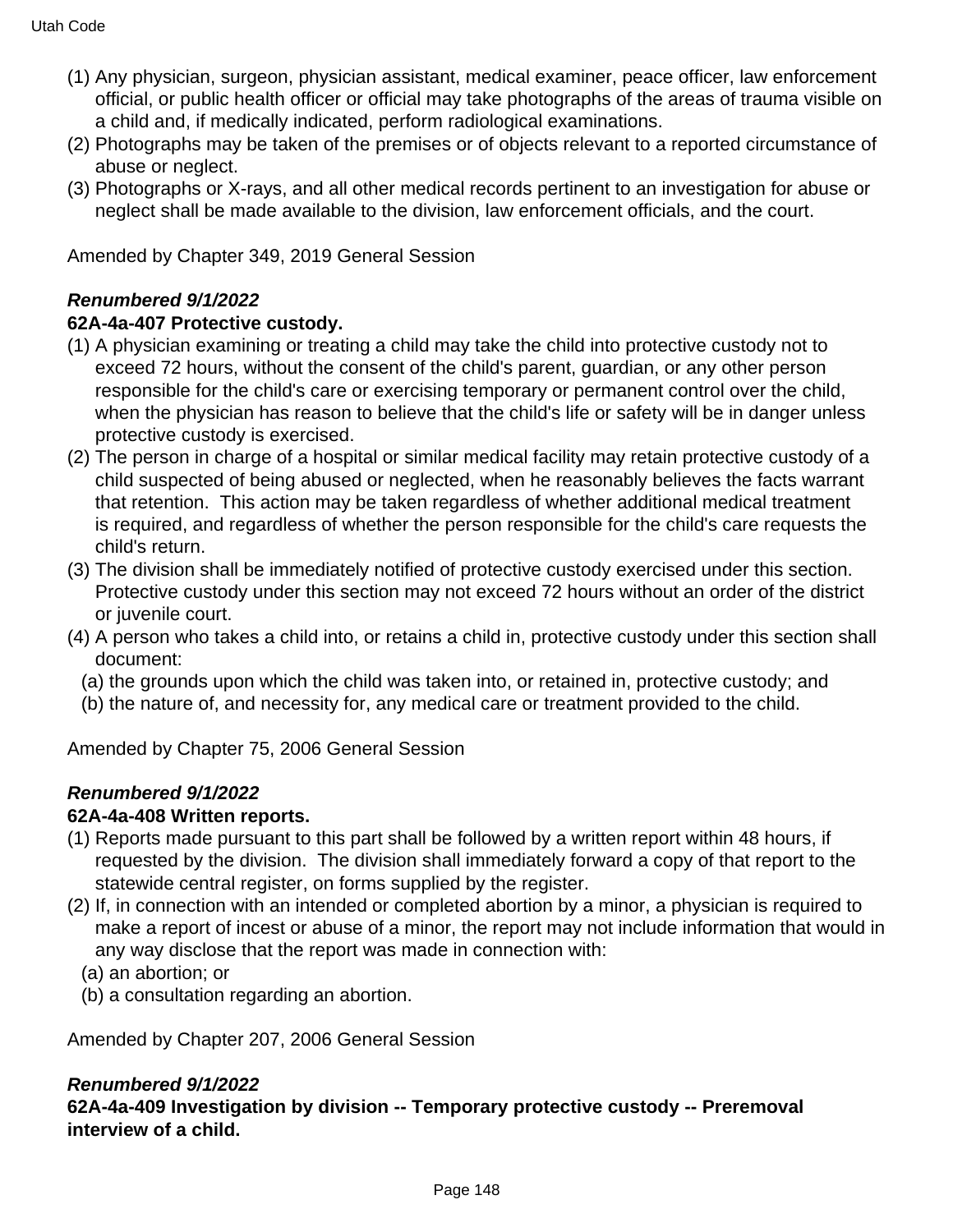(1)

- (a) The division shall conduct a thorough preremoval investigation upon receiving either an oral or written report of alleged abuse or neglect, or an oral or written report under Subsection 62A-4a-404(2), when there is reasonable cause to suspect that a situation of abuse, neglect, or the circumstances described under Subsection 62A-4a-404(2) exist.
- (b) The primary purpose of the preremoval investigation described in Subsection (1)(a) shall be protection of the child.
- (2) The preremoval investigation described in Subsection (1)(a) shall include the same investigative requirements described in Section 62A-4a-202.3.
- (3) The division shall make a written report of the division's investigation that includes a determination regarding whether the alleged abuse or neglect is supported, unsupported, or without merit.
- (4)
	- (a) The division shall use an interdisciplinary approach if appropriate in dealing with a report made under this part.
	- (b) The division shall convene a child protection team to assist the division in the division's protective, diagnostic, assessment, treatment, and coordination services.
	- (c) The division may include a member of a child protection team in the division's protective, diagnostic, assessment, treatment, and coordination services.
	- (d)
		- (i) A representative of the division shall serve as the child protection team's coordinator and chair.
		- (ii) A member of the child protection team shall serve at the coordinator's invitation.
		- (iii) If possible, the child protection team shall include a representative of:
			- (A) health, mental health, education, and law enforcement agencies;
			- (B) the child;
			- (C) parent and family support groups unless the parent is alleged to be the perpetrator; and
			- (D) other appropriate agencies or individuals.
- (5) If a report of neglect is based upon or includes an allegation of educational neglect, the division shall immediately consult with school authorities to verify the child's status in accordance with Sections 53G-6-201 through 53G-6-206.
- (6) When the division completes the division's initial investigation under this part, the division shall give notice of that completion to the person who made the initial report.
- (7) A division worker or child protection team member has authority to enter upon public or private premises, using appropriate legal processes, to investigate reports of alleged abuse or neglect, upon notice to parents of the parents' rights under the Child Abuse Prevention and Treatment Act, 42 U.S.C. Sec. 5106, or any successor thereof.
- (8) With regard to any interview of a child prior to removal of that child from the child's home:
	- (a) except as provided in Subsection (8)(b) or (c), the division shall inform a parent of the child before the interview of:
		- (i) the specific allegations concerning the child; and
		- (ii) the time and place of the interview;
	- (b) if a child's parent or stepparent, or a parent's paramour is identified as the alleged perpetrator, the division is not required to comply with Subsection (8)(a);
	- (c) if the perpetrator is unknown, or if the perpetrator's relationship to the child's family is unknown, the division may conduct a minimal interview or conversation, not to exceed 15 minutes, with the child before complying with Subsection (8)(a);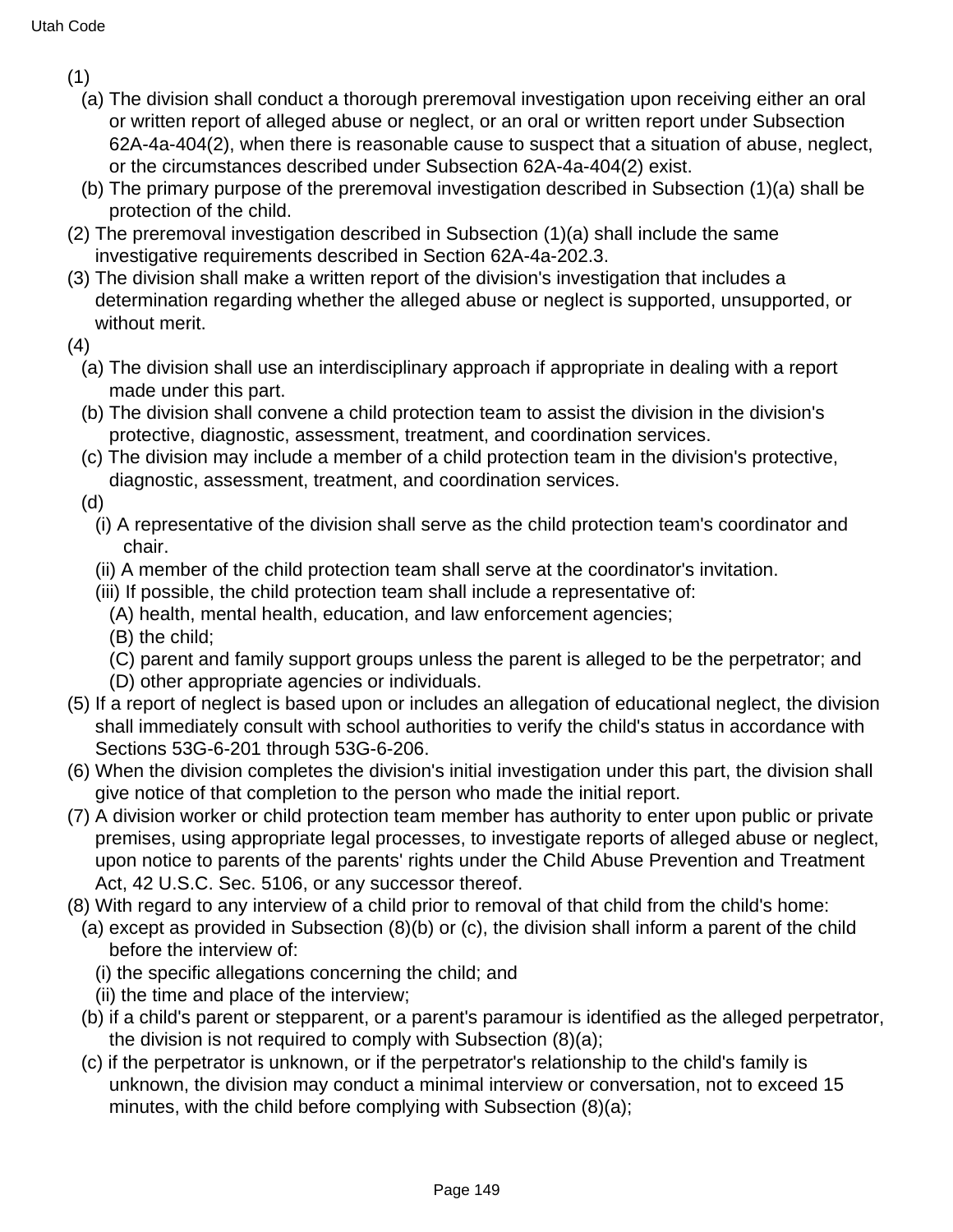- (d) in a case described in Subsection (8)(b) or (c), the division shall notify a parent of the child as soon as practicable after the child is interviewed, but in no case later than 24 hours after the interview takes place;
- (e) the division shall notify the child's parent of the time and place of all subsequent interviews with the child;
- (f) before conducting the interview, the interviewer shall:
	- (i) assess the child's level of comfort with the interview and make reasonable efforts to ensure the child is comfortable during the interview; and
	- (ii) unless the interview is conducted at a Children's Justice Center, ask the child whether the child is comfortable being alone in the interview with the interviewer; and
- (g) if the child is not comfortable being alone in the interview with the interviewer, the child is allowed to have a support person of the child's choice present, who:

(i) is:

- (A) 18 years old or older;
- (B) readily available; and
- (C) willing and able to be present in the interview without influencing the child through statements or reactions;
- (ii) may be:
	- (A) a school teacher;
	- (B) an administrator;
	- (C) a guidance counselor;
	- (D) a child care provider;
	- (E) a family member;
	- (F) a family advocate; or
	- (G) a member of the clergy; and
- (iii) may not be an individual who:
	- (A) is alleged to be, or potentially may be, the perpetrator; or
	- (B) is protective of the perpetrator or unsupportive of the child.

(9)

- (a) In accordance with the procedures and requirements of Sections 62A-4a-202.1 through 62A-4a-202.3, a division worker or child protection team member may take a child into protective custody and deliver the child to a law enforcement officer, or place the child in an emergency shelter facility approved by the juvenile court, at the earliest opportunity after the child's removal from the child's original environment.
- (b) Control and jurisdiction over the child is determined by Title 78A, Chapter 6, Juvenile Court, and Title 80, Utah Juvenile Code, and as otherwise provided by law.
- (10) In a case in which law enforcement has or is conducting an investigation of alleged abuse or neglect of a child:
	- (a) the division shall coordinate with law enforcement to ensure that there is an adequate safety plan to protect the child from further abuse or neglect; and
	- (b) the division is not required to duplicate an aspect of the investigation that, in the division's determination, has been satisfactorily completed by law enforcement.
- (11) In a mutual case in which a child protection team is involved in the investigation of alleged abuse or neglect of a child, the division shall consult with the child protection team before closing the case.

Amended by Chapter 308, 2022 General Session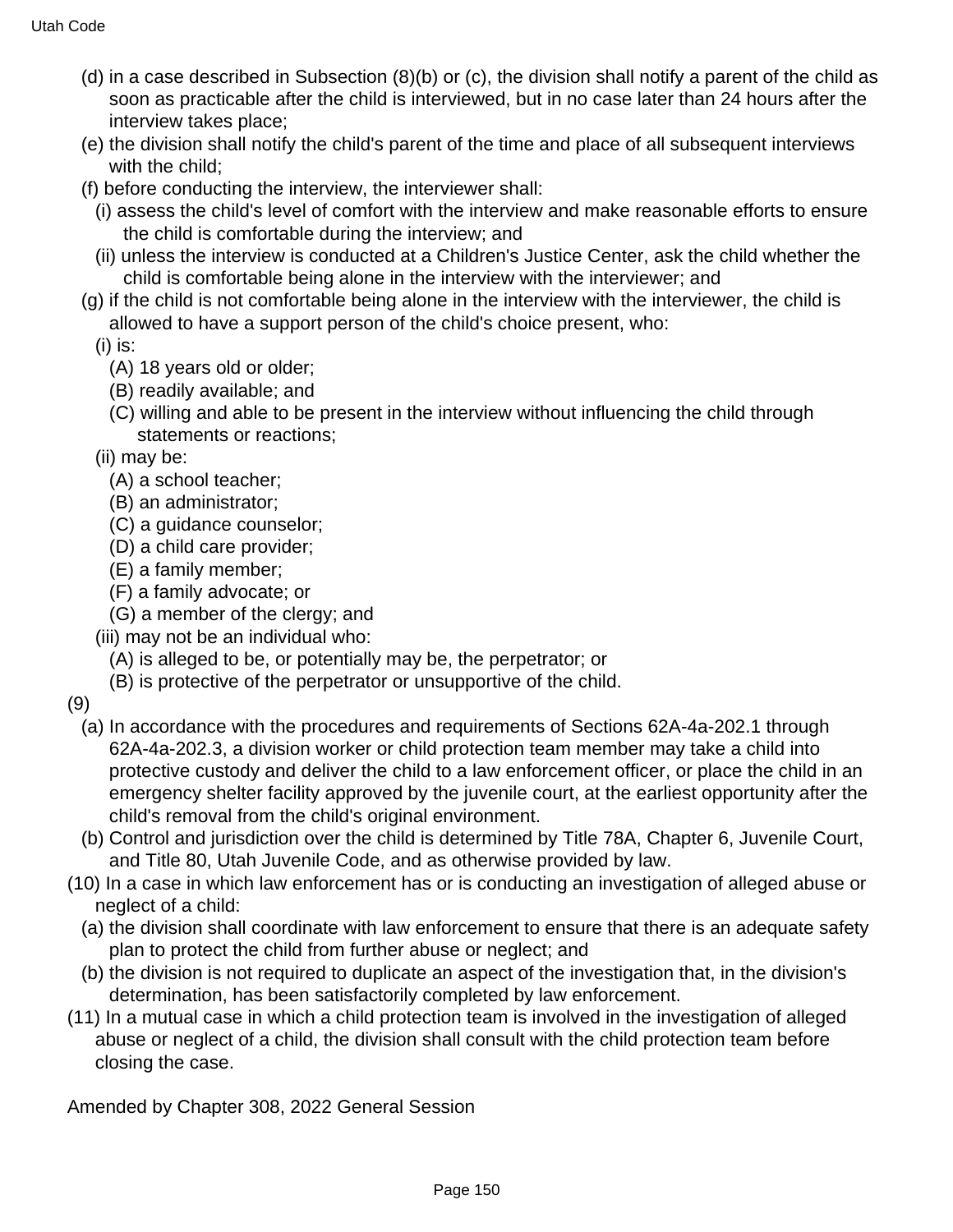# **Renumbered 9/1/2022**

### **62A-4a-410 Immunity from liability -- Exception.**

- (1)
	- (a) Any person who in good faith makes a report under Section 62A-4a-403, 62A-4a-404, or 62A-4a-405, or who otherwise notifies the division or a peace officer or law enforcement agency of suspected abuse or neglect of a child, is immune from civil and criminal liability in connection with the report or notification.
	- (b) Except as provided in Subsection (3), any person, official, or institution taking photographs or X-rays, assisting an investigator from the division, serving as a member of a child protection team, or taking a child into protective custody in accordance with this part, is immune from civil or criminal liability in connection with those actions.
- (2) This section does not provide immunity with respect to acts or omissions of a governmental employee except as provided in Title 63G, Chapter 7, Governmental Immunity Act of Utah.
- (3) The immunity described in Subsection (1)(b) does not apply if the person, official, or institution:
- (a) acted or failed to act through fraud or willful misconduct;
- (b) in a judicial or administrative proceeding, intentionally or knowingly gave, upon a lawful oath or in any form allowed by law as a substitute for an oath, false testimony material to the issue or matter of inquiry in the proceeding; or
- (c) intentionally or knowingly:
	- (i) fabricated evidence; or
	- (ii) except as provided in Subsection (4), with a conscious disregard for the rights of others, failed to disclose evidence that:
		- (A) was known to the person, official, or institution; and
		- (B)
			- (I) was known by the person, official, or institution to be relevant to a material issue or matter of inquiry in a pending judicial or administrative proceeding if the person, official, or institution knew of the pending judicial or administrative proceeding; or
			- (II) was known by the person, official, or institution to be relevant to a material issue or matter of inquiry in a judicial or administrative proceeding, if disclosure of the evidence was requested of the employee by a party to the proceeding or counsel for a party to the proceeding.
- (4) Immunity is not lost under Subsection (3)(c)(ii), if the person, official, or institution:
	- (a) failed to disclose evidence described in Subsection (3)(c)(ii), because the person, official, or institution is prohibited by law from disclosing the evidence; or
	- (b)
		- (i) in accordance with the provisions of 45 C.F.R.  $164.502(g)(5)$ , refused to disclose evidence described in Subsection (3)(c)(ii) to a person who requested the evidence; and
		- (ii) after refusing to disclose the evidence under Subsection  $(4)(b)(i)$ , complied with or responded to a valid court order or valid subpoena received by the person, official, or institution to disclose the evidence described in Subsection (3)(c)(ii).

Amended by Chapter 419, 2021 General Session

### **Renumbered 9/1/2022**

### **62A-4a-411 Failure to report -- Threats and intimidation -- Penalties.**

(1) If the division has substantial grounds to believe that an individual has knowingly failed to report suspected abuse, neglect, fetal alcohol syndrome, or fetal drug dependency in accordance with this part, the division shall file a complaint with: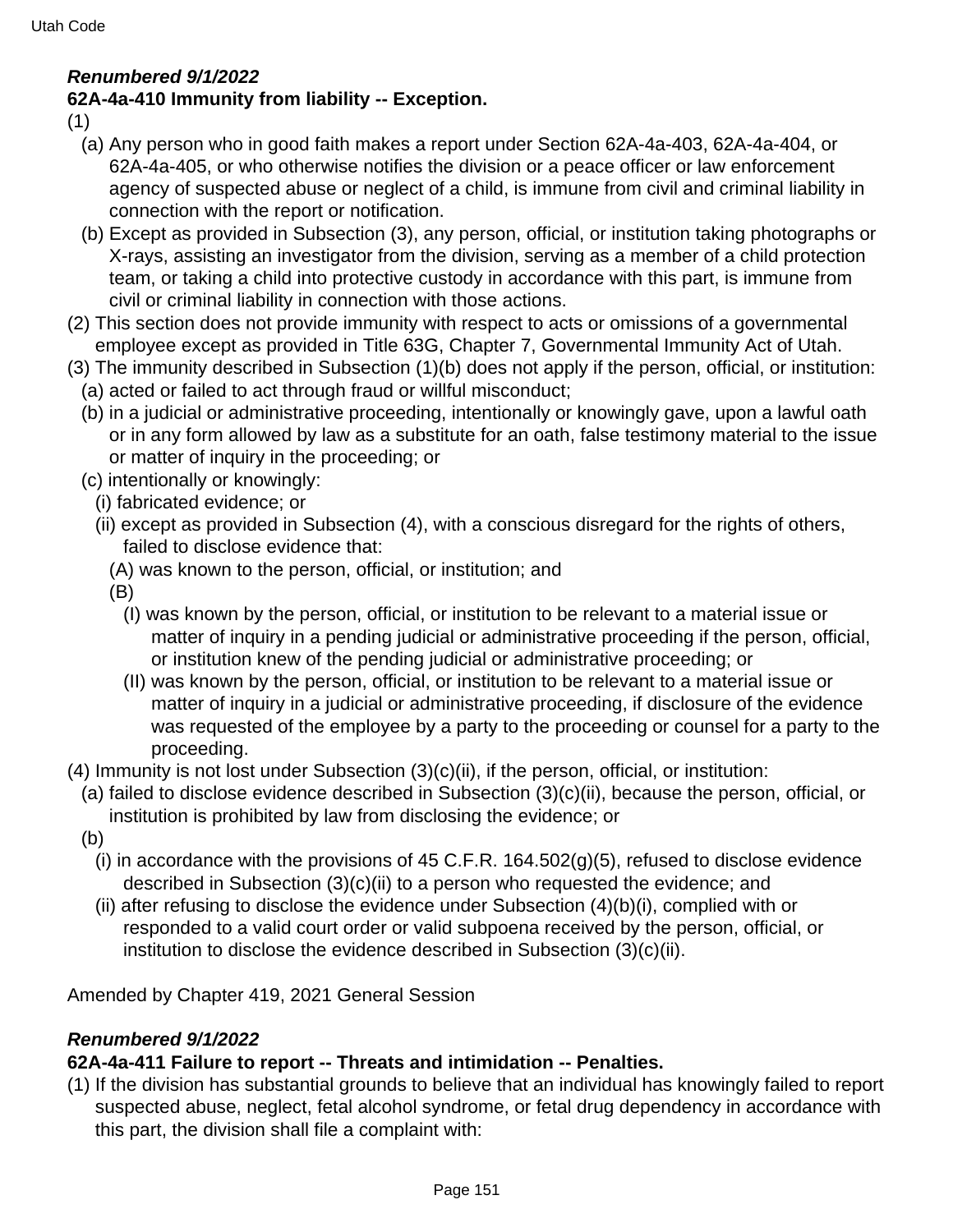- (a) the Division of Professional Licensing if the individual is a health care provider, as defined in Section 62A-4a-404, or a mental health therapist, as defined in Section 58-60-102;
- (b) the appropriate law enforcement agency if the individual is a law enforcement officer, as defined in Section 53-13-103; and
- (c) the State Board of Education if the individual is an educator, as defined in Section 53E-6-102. (2)
	- (a) An individual is guilty of a class B misdemeanor if the individual willfully fails to report the suspected abuse, neglect, fetal alcohol syndrome, or fetal drug dependency in accordance with this part.
	- (b) If an individual is convicted under Subsection (2)(a), the court may order the individual, in addition to any other sentence the court imposes, to:
		- (i) complete community service hours; or
		- (ii) complete a program on preventing abuse and neglect of children.
	- (c) In determining whether it would be appropriate to charge an individual with a violation of Subsection (2)(a), the prosecuting attorney shall take into account whether a reasonable individual would not have reported suspected abuse or neglect of a child because reporting would have placed the individual in immediate danger of death or serious bodily injury.
	- (d) Notwithstanding any contrary provision of law, a prosecuting attorney may not use an individual's violation of Subsection (2)(a) as the basis for charging the individual with another offense.
	- (e) A prosecution for failure to report under Subsection (2)(a) shall be commenced within two years after the day on which the individual had knowledge of the suspected abuse, neglect, fetal alcohol syndrome, or fetal drug dependency and willfully failed to report.
- (3) Under circumstances not amounting to a violation of Section 76-8-508, an individual is guilty of a class B misdemeanor if the individual threatens, intimidates, or attempts to intimidate a child who is the subject of a report under this part, the individual who made the report, a witness, or any other person cooperating with an investigation conducted in accordance with this chapter.

Amended by Chapter 415, 2022 General Session

# **Superseded 7/1/2022**

# **62A-4a-412 Reports, information, and referrals confidential.**

- (1) Except as otherwise provided in this chapter, reports made under this part, as well as any other information in the possession of the division obtained as the result of a report are private, protected, or controlled records under Title 63G, Chapter 2, Government Records Access and Management Act, and may only be made available to:
	- (a) a police or law enforcement agency investigating a report of known or suspected abuse or neglect, including members of a child protection team;
	- (b) a physician who reasonably believes that a child may be the subject of abuse or neglect;
	- (c) an agency that has responsibility or authority to care for, treat, or supervise a minor who is the subject of a report;
	- (d) a contract provider that has a written contract with the division to render services to a minor who is the subject of a report;
	- (e) a subject of the report, the natural parents of the child, and the guardian ad litem;
	- (f) a court, upon a finding that access to the records may be necessary for the determination of an issue before the court, provided that in a divorce, custody, or related proceeding between private parties, the record alone is:
		- (i) limited to objective or undisputed facts that were verified at the time of the investigation; and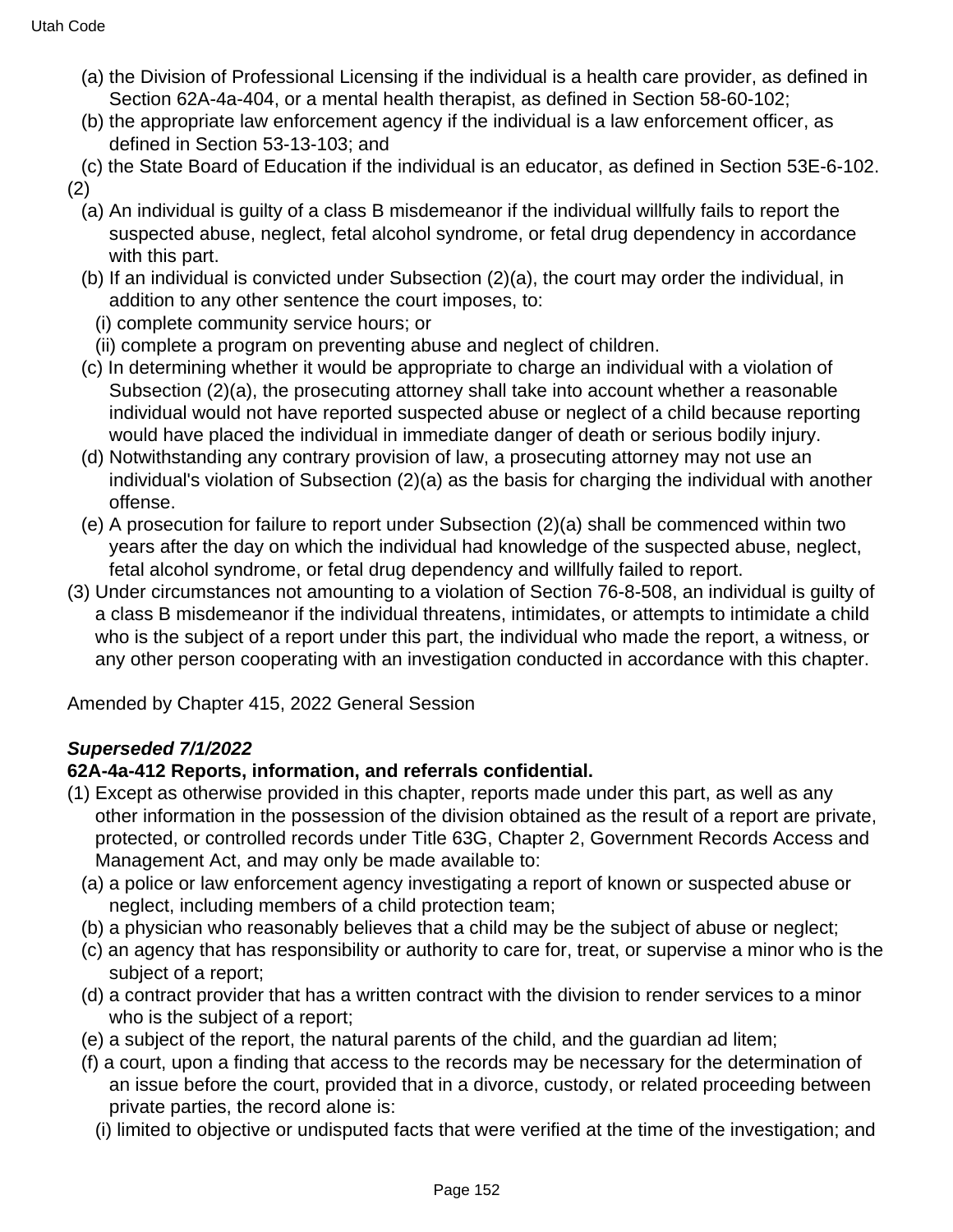- (ii) devoid of conclusions drawn by the division or any of the division's workers on the ultimate issue of whether or not an individual's acts or omissions constituted any level of abuse or neglect of another individual;
- (g) an office of the public prosecutor or its deputies in performing an official duty;
- (h) a person authorized by a Children's Justice Center, for the purposes described in Section 67-5b-102;
- (i) a person engaged in bona fide research, when approved by the director of the division, if the information does not include names and addresses;
- (j) the State Board of Education, acting on behalf of itself or on behalf of a local education agency, as defined in Section 63J-5-102, for the purpose of evaluating whether an individual should be permitted to obtain or retain a license as an educator or serve as an employee or volunteer in a school, limited to information with substantiated or supported findings involving an alleged sexual offense, an alleged felony or class A misdemeanor drug offense, or any alleged offense against the person under Title 76, Chapter 5, Offenses Against the Individual, and with the understanding that the office must provide the subject of a report received under Subsection (1)(k) with an opportunity to respond to the report before making a decision concerning licensure or employment;
- (k) any individual identified in the report as a perpetrator or possible perpetrator of abuse or neglect, after being advised of the screening prohibition in Subsection (2);
- (l) a person filing a petition for a child protective order on behalf of a child who is the subject of the report;
- (m) a licensed child-placing agency or person who is performing a preplacement adoptive evaluation in accordance with the requirements of Sections 78B-6-128 and 78B-6-130;
- (n) an Indian tribe to:
	- (i) certify or license a foster home;
	- (ii) render services to a subject of a report; or
	- (iii) investigate an allegation of abuse, neglect, or dependency; or
- (o) the Division of Substance Abuse and Mental Health, the Department of Health, or a local substance abuse authority, described in Section 17-43-201, for the purpose of providing substance abuse treatment to a pregnant woman or a parent of a newborn child, or the services described in Subsection 62A-15-103(2)(p).
- (2)
	- (a) A person, unless listed in Subsection (1), may not request another person to obtain or release a report or any other information in the possession of the division obtained as a result of the report that is available under Subsection (1)(k) to screen for potential perpetrators of abuse or neglect.
	- (b) A person who requests information knowing that the request is a violation of Subsection (2)(a) is subject to the criminal penalty in Subsection (4).
- (3)
	- (a) Except as provided in Section 62A-4a-1007, the division and law enforcement officials shall ensure the anonymity of the person or persons making the initial report and any others involved in the division's or law enforcement officials' subsequent investigation.
	- (b) Notwithstanding any other provision of law, excluding Section 80-3-107, but including this chapter and Title 63G, Chapter 2, Government Records Access and Management Act, when the division makes a report or other information in the division's possession available under Subsection (1)(e) to a subject of the report or a parent of a child, the division shall remove from the report or other information only the names, addresses, and telephone numbers of individuals or specific information that could: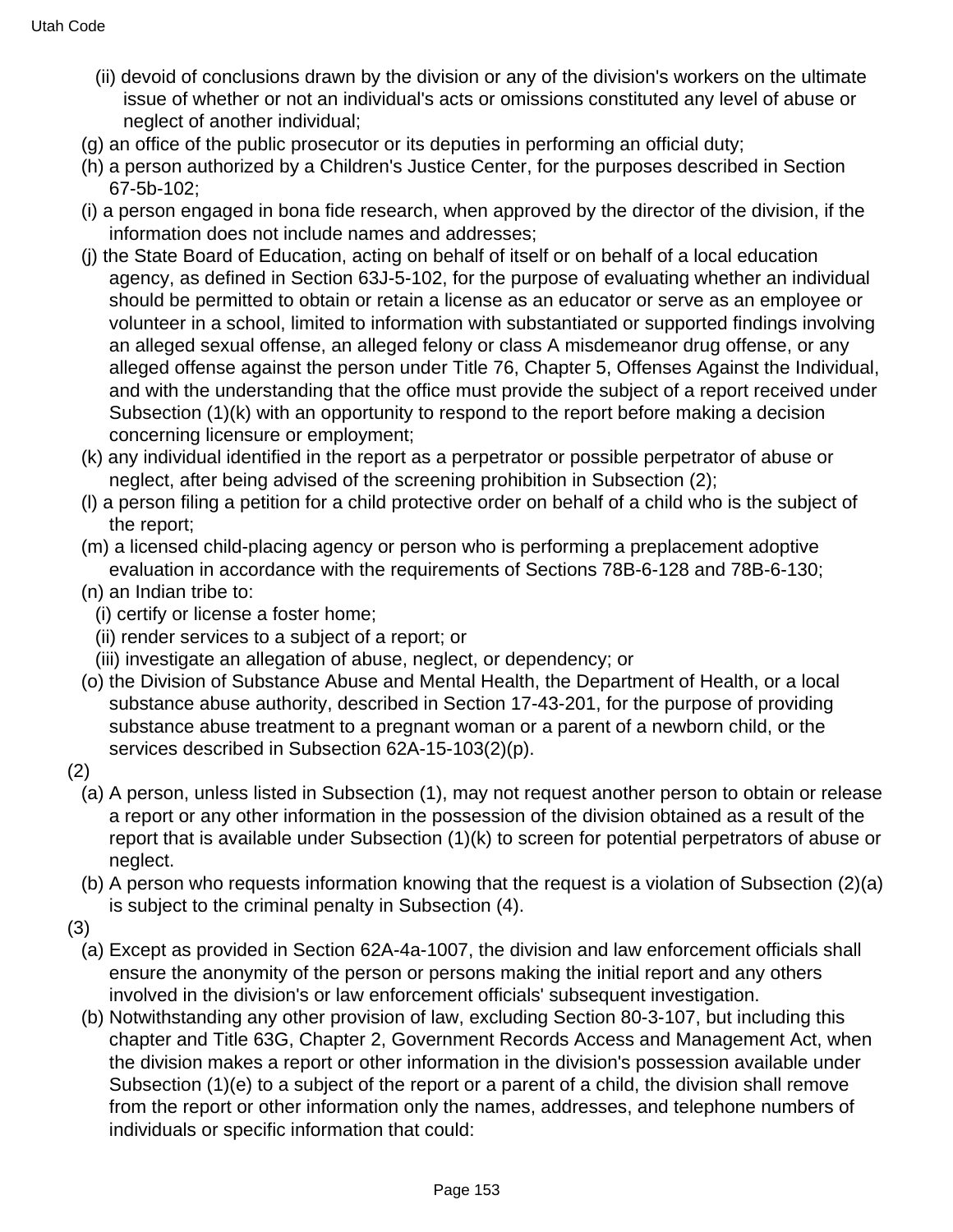- (i) identify the referent;
- (ii) impede a criminal investigation; or
- (iii) endanger an individual's safety.
- (4) Any person who willfully permits, or aides and abets the release of data or information obtained as a result of this part, in the possession of the division or contained on any part of the Management Information System, in violation of this part or Sections 62A-4a-1003 through 62A-4a-1007, is guilty of a class C misdemeanor.
- (5)
	- (a) As used in this Subsection (5), "physician" means an individual licensed to practice as a physician or osteopath in this state under Title 58, Chapter 67, Utah Medical Practice Act, or Title 58, Chapter 68, Utah Osteopathic Medical Practice Act.
	- (b) The physician-patient privilege does not:
		- (i) excuse a physician from reporting suspected abuse, neglect, fetal alcohol syndrome, or fetal drug dependency under this part; and
		- (ii) constitute grounds for excluding evidence regarding a child's injuries, or the cause of the child's injuries, in any judicial or administrative proceeding resulting from a report under this part.
- (6) A child-placing agency or person who receives a report in connection with a preplacement adoptive evaluation under Sections 78B-6-128 and 78B-6-130:
	- (a) may provide this report to the person who is the subject of the report; and
	- (b) may provide this report to a person who is performing a preplacement adoptive evaluation in accordance with the requirement of Sections 78B-6-128 and 78B-6-130, or to a licensed child-placing agency or to an attorney seeking to facilitate an adoption.
- (7) A member of a child protection team may, before the day on which the child is removed, share case-specific information obtained from the division under this section with other members of the child protection team.
- (8)
	- (a) Except as provided in Subsection (8)(b), in a divorce, custody, or related proceeding between private parties, a court may not receive into evidence a report that:
		- (i) is provided to the court:
			- (A) under Subsection (1)(f); or
			- (B) by a parent of the child after the record is made available to the parent under Subsection  $(1)(e);$
		- (ii) describes a parent of the child as the alleged perpetrator; and
		- (iii) is found to be unsubstantiated, unsupported, or without merit.
	- (b)
		- (i) After a motion to admit the report described in Subsection (8)(a) is made, the court shall allow sufficient time for all subjects of the record to respond before making a finding on the motion.
		- (ii) After considering the motion described in Subsection (8)(b)(i), the court may receive the report into evidence upon a finding on the record of good cause.

Amended by Chapter 187, 2022 General Session Amended by Chapter 430, 2022 General Session

# **Effective 7/1/2022 Renumbered 9/1/2022 62A-4a-412 Reports, information, and referrals confidential.**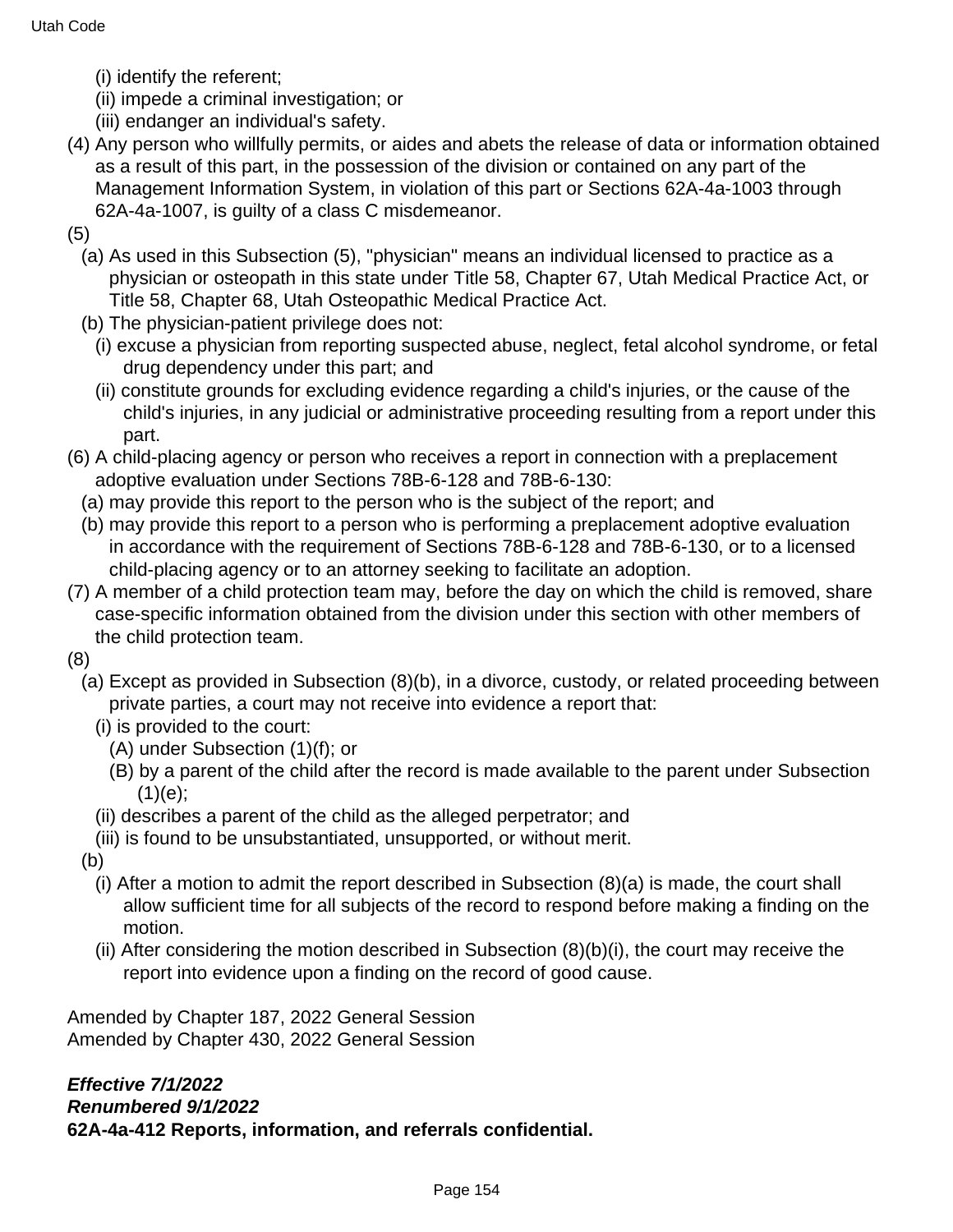- (1) Except as otherwise provided in this chapter, reports made under this part, as well as any other information in the possession of the division obtained as the result of a report are private, protected, or controlled records under Title 63G, Chapter 2, Government Records Access and Management Act, and may only be made available to:
	- (a) a police or law enforcement agency investigating a report of known or suspected abuse or neglect, including members of a child protection team;
	- (b) a physician who reasonably believes that a child may be the subject of abuse or neglect;
	- (c) an agency that has responsibility or authority to care for, treat, or supervise a minor who is the subject of a report;
	- (d) a contract provider that has a written contract with the division to render services to a minor who is the subject of a report;
	- (e) a subject of the report, the natural parents of the child, and the guardian ad litem;
	- (f) a court, upon a finding that access to the records may be necessary for the determination of an issue before the court, provided that in a divorce, custody, or related proceeding between private parties, the record alone is:
		- (i) limited to objective or undisputed facts that were verified at the time of the investigation; and
		- (ii) devoid of conclusions drawn by the division or any of the division's workers on the ultimate issue of whether or not an individual's acts or omissions constituted any level of abuse or neglect of another individual;
	- (g) an office of the public prosecutor or its deputies in performing an official duty;
	- (h) a person authorized by a Children's Justice Center, for the purposes described in Section 67-5b-102;
	- (i) a person engaged in bona fide research, when approved by the director of the division, if the information does not include names and addresses;
	- (j) the State Board of Education, acting on behalf of itself or on behalf of a local education agency, as defined in Section 63J-5-102, for the purpose of evaluating whether an individual should be permitted to obtain or retain a license as an educator or serve as an employee or volunteer in a school, limited to information with substantiated or supported findings involving an alleged sexual offense, an alleged felony or class A misdemeanor drug offense, or any alleged offense against the person under Title 76, Chapter 5, Offenses Against the Individual, and with the understanding that the office must provide the subject of a report received under Subsection (1)(k) with an opportunity to respond to the report before making a decision concerning licensure or employment;
	- (k) any individual identified in the report as a perpetrator or possible perpetrator of abuse or neglect, after being advised of the screening prohibition in Subsection (2);
	- (l) a person filing a petition for a child protective order on behalf of a child who is the subject of the report;
	- (m) a licensed child-placing agency or person who is performing a preplacement adoptive evaluation in accordance with the requirements of Sections 78B-6-128 and 78B-6-130;
	- (n) an Indian tribe to:
		- (i) certify or license a foster home;
		- (ii) render services to a subject of a report; or
		- (iii) investigate an allegation of abuse, neglect, or dependency; or
	- (o) the department or a local substance abuse authority, described in Section 17-43-201, for the purpose of providing substance abuse treatment to a pregnant woman or a parent of a newborn child, or the services described in Subsection 62A-15-103(2)(p).
- (2)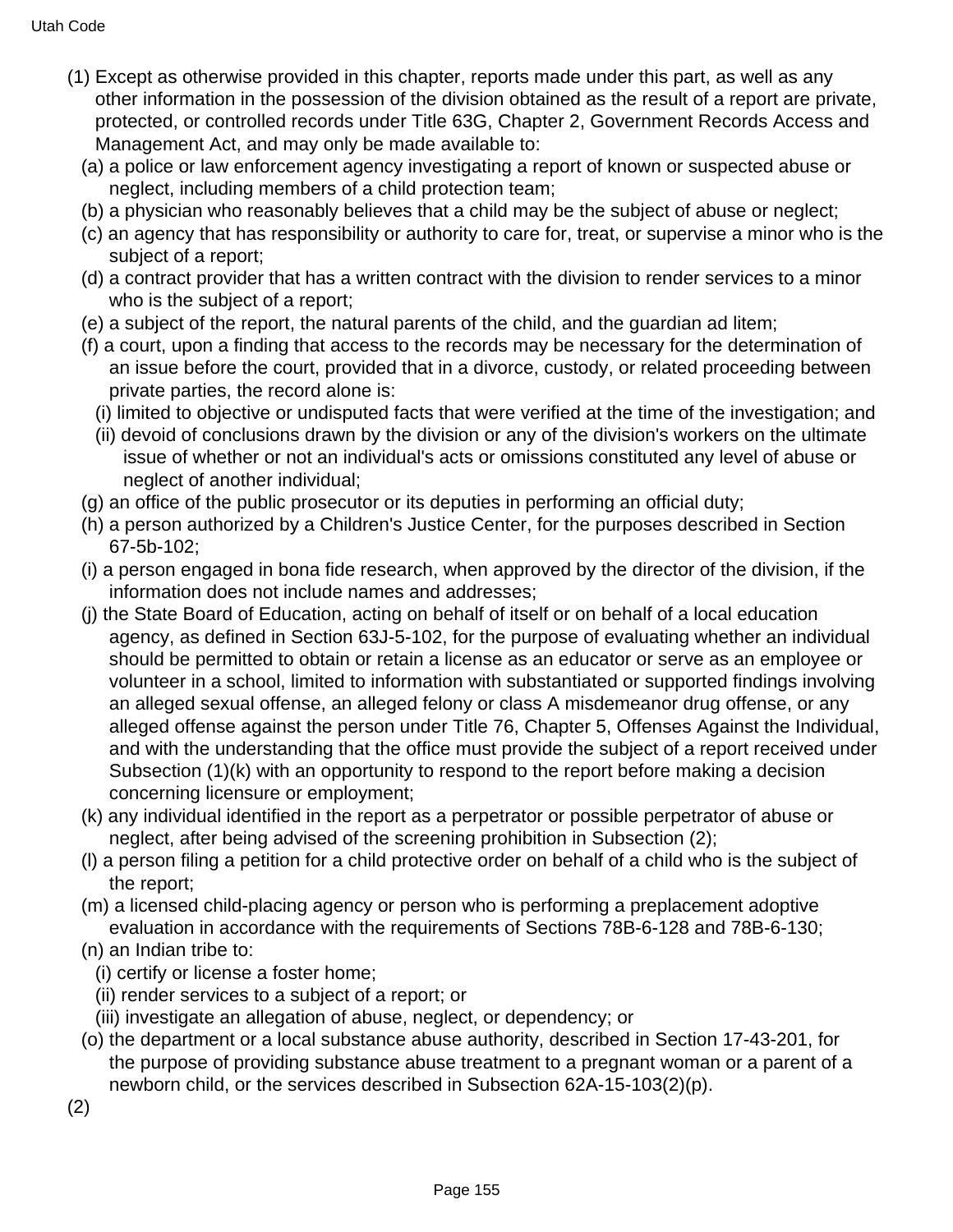- (a) A person, unless listed in Subsection (1), may not request another person to obtain or release a report or any other information in the possession of the division obtained as a result of the report that is available under Subsection (1)(k) to screen for potential perpetrators of abuse or neglect.
- (b) A person who requests information knowing that the request is a violation of Subsection (2)(a) is subject to the criminal penalty in Subsection (4).
- (3)
	- (a) Except as provided in Section 62A-4a-1007, the division and law enforcement officials shall ensure the anonymity of the person or persons making the initial report and any others involved in the division's or law enforcement officials' subsequent investigation.
	- (b) Notwithstanding any other provision of law, excluding Section 80-3-107, but including this chapter and Title 63G, Chapter 2, Government Records Access and Management Act, when the division makes a report or other information in the division's possession available under Subsection (1)(e) to a subject of the report or a parent of a child, the division shall remove from the report or other information only the names, addresses, and telephone numbers of individuals or specific information that could:
		- (i) identify the referent;
		- (ii) impede a criminal investigation; or
		- (iii) endanger an individual's safety.
- (4) Any person who willfully permits, or aides and abets the release of data or information obtained as a result of this part, in the possession of the division or contained on any part of the Management Information System, in violation of this part or Sections 62A-4a-1003 through 62A-4a-1007, is guilty of a class C misdemeanor.
- (5)
	- (a) As used in this Subsection (5), "physician" means an individual licensed to practice as a physician or osteopath in this state under Title 58, Chapter 67, Utah Medical Practice Act, or Title 58, Chapter 68, Utah Osteopathic Medical Practice Act.
	- (b) The physician-patient privilege does not:
		- (i) excuse a physician from reporting suspected abuse, neglect, fetal alcohol syndrome, or fetal drug dependency under this part; and
		- (ii) constitute grounds for excluding evidence regarding a child's injuries, or the cause of the child's injuries, in any judicial or administrative proceeding resulting from a report under this part.
- (6) A child-placing agency or person who receives a report in connection with a preplacement adoptive evaluation under Sections 78B-6-128 and 78B-6-130:
	- (a) may provide this report to the person who is the subject of the report; and
	- (b) may provide this report to a person who is performing a preplacement adoptive evaluation in accordance with the requirement of Sections 78B-6-128 and 78B-6-130, or to a licensed child-placing agency or to an attorney seeking to facilitate an adoption.
- (7) A member of a child protection team may, before the day on which the child is removed, share case-specific information obtained from the division under this section with other members of the child protection team.
- (8)
	- (a) Except as provided in Subsection (8)(b), in a divorce, custody, or related proceeding between private parties, a court may not receive into evidence a report that:
		- (i) is provided to the court:
			- (A) under Subsection (1)(f); or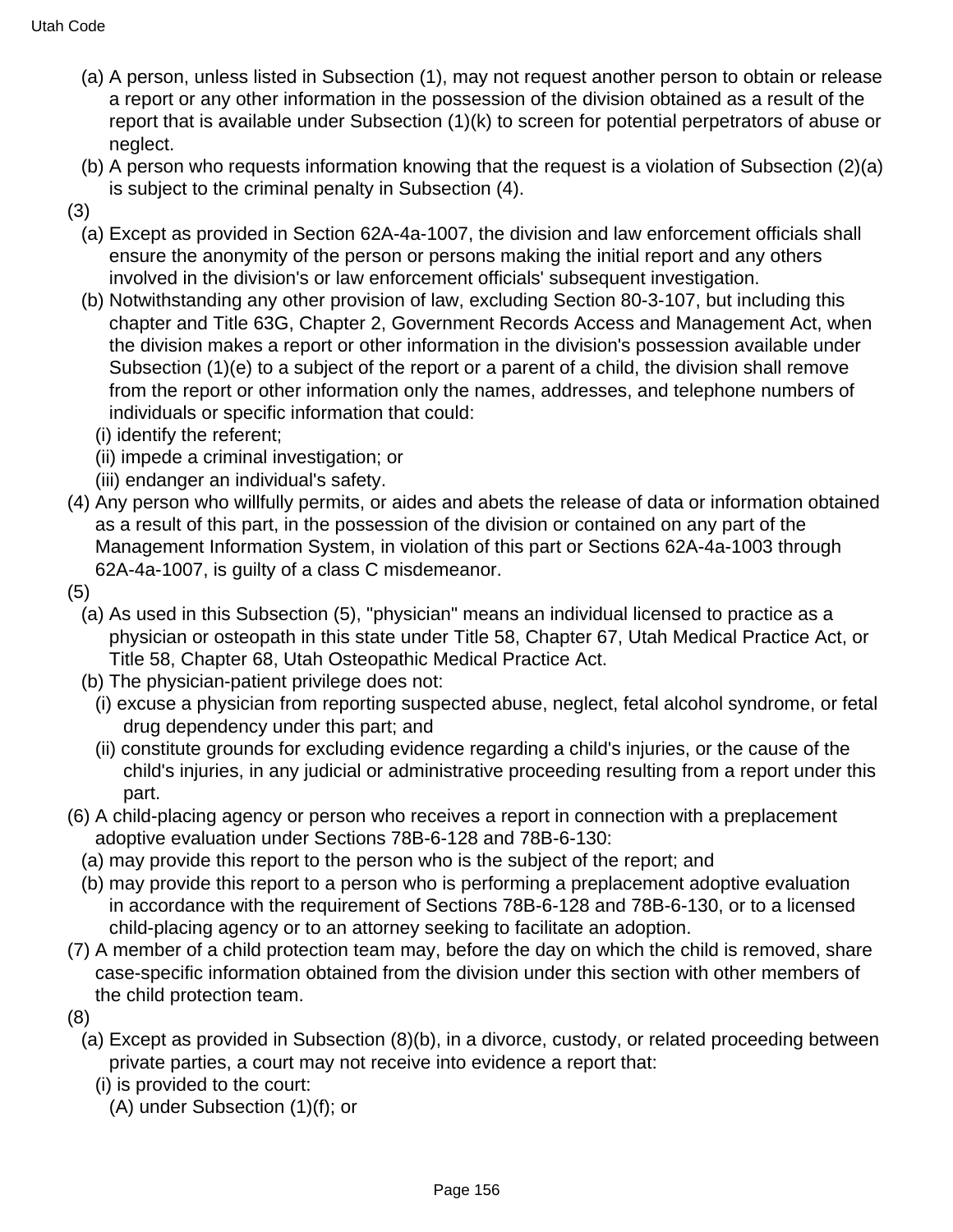- (B) by a parent of the child after the record is made available to the parent under Subsection  $(1)(e)$ ;
- (ii) describes a parent of the child as the alleged perpetrator; and
- (iii) is found to be unsubstantiated, unsupported, or without merit.

(b)

- (i) After a motion to admit the report described in Subsection (8)(a) is made, the court shall allow sufficient time for all subjects of the record to respond before making a finding on the motion.
- (ii) After considering the motion described in Subsection (8)(b)(i), the court may receive the report into evidence upon a finding on the record of good cause.

Amended by Chapter 187, 2022 General Session Amended by Chapter 255, 2022 General Session Amended by Chapter 430, 2022 General Session

# **Renumbered 9/1/2022**

# **62A-4a-414 Interviews of children -- Recording required -- Exceptions.**

- (1)
	- (a) Except as provided in Subsection (4), interviews of children during an investigation in accordance with Section 62A-4a-409, and involving allegations of sexual abuse, sexual exploitation, severe abuse, or severe neglect of a child, shall be conducted only under the following conditions:
		- (i) the interview shall be recorded visually and aurally on film, videotape, or by other electronic means;
		- (ii) both the interviewer and the child shall be simultaneously recorded and visible on the final product;
		- (iii) the time and date of the interview shall be continuously and clearly visible to any subsequent viewer of the recording; and
		- (iv) the recording equipment shall run continuously for the duration of the interview.
	- (b) This Subsection (1) does not apply to initial or minimal interviews conducted in accordance with Subsection 62A-4a-409(8)(b) or (c).
- (2) Interviews conducted in accordance with Subsection (1) shall be carried out in an existing Children's Justice Center or in a soft interview room, when available.
	- (a) If the Children's Justice Center or a soft interview room is not available, the interviewer shall use the best setting available under the circumstances.
	- (b) Except as provided in Subsection (4), if the equipment required under Subsection (1) is not available, the interview shall be audiotaped, provided that the interviewer shall clearly state at the beginning of the tape:
		- (i) the time, date, and place of the interview;
		- (ii) the full name and age of the child being interviewed; and
		- (iii) that the equipment required under Subsection (1) is not available and why.
- (3) Except as provided in Subsection (4), all other investigative interviews shall be audiotaped using electronic means. At the beginning of the tape, the worker shall state clearly the time, date, and place of the meeting, and the full name and age of the child in attendance.
- (4)
	- (a) Subject to Subsection (4)(b), an interview described in this section may be conducted without being taped if the child:
		- (i) is at least nine years old;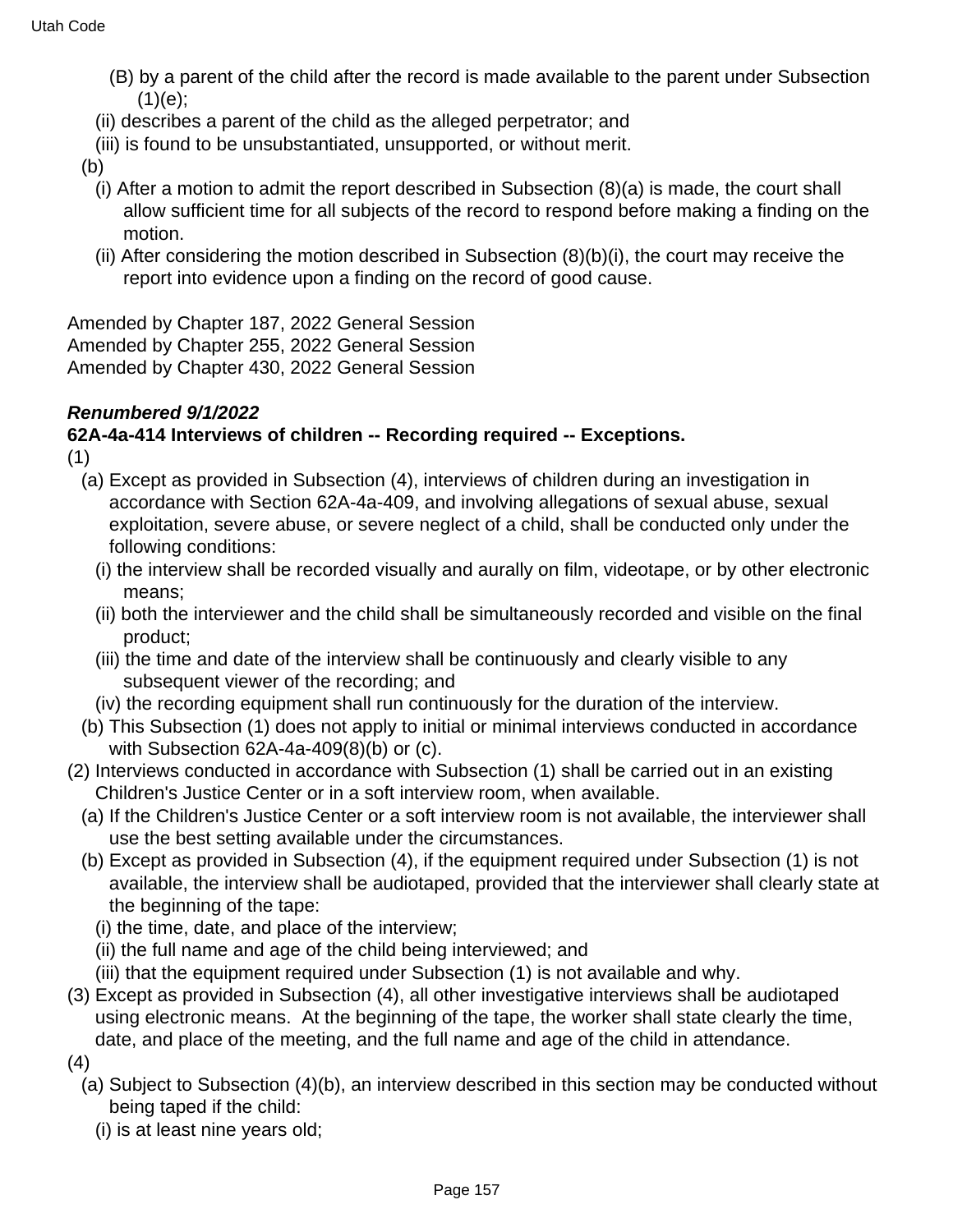- (ii) refuses to have the interview audio taped; and
- (iii) refuses to have the interview video taped.
- (b) If, pursuant to Subsection (4)(a), an interview is conducted without being taped, the child's refusal shall be documented as follows:
	- (i) the interviewer shall attempt to get the child's refusal on tape, including the reasons for the refusal; or
	- (ii) if the child does not allow the refusal, or the reasons for the refusal, to be taped, the interviewer shall:
		- (A) state on the tape that the child is present, but has refused to have the interview, refusal, or the reasons for the refusal taped; or
		- (B) if complying with Subsection (4)(b)(ii)(A) will result in the child, who would otherwise consent to be interviewed, to refuse to be interviewed, the interviewer shall document, in writing, that the child refused to allow the interview to be taped and the reasons for that refusal.
- (c) The division shall track the number of interviews under this section that are not taped, and the number of refusals that are not taped, for each interviewer, in order to determine whether a particular interviewer has a higher incidence of refusals, or taped refusals, than other interviewers.

Amended by Chapter 239, 2010 General Session

#### **Renumbered 9/1/2022**

#### **62A-4a-415 Law enforcement interviews of children in state custody.**

- (1) Except as provided in Subsection (2), the division may not consent to the interview of a child in the division's custody by a law enforcement officer, unless consent for the interview is obtained from the child's guardian ad litem.
- (2) Subsection (1) does not apply if a guardian ad litem is not appointed for the child.

Enacted by Chapter 322, 2010 General Session

#### **Repealed 9/1/2022**

# **Part 6 Child Placing**

#### **Repealed 9/1/2022 62A-4a-601 Definitions.**

As used in this part:

- (1) "Child placing" means the same as that term is defined in Section 62A-2-101.
- (2) "Child-placing agency" means the same as that term is defined in Section 62A-2-101.

Amended by Chapter 326, 2022 General Session Repealed by Chapter 334, 2022 General Session

#### **Renumbered 9/1/2022**

**62A-4a-602 Licensure requirements -- Prohibited acts.**

(1) As used in this section: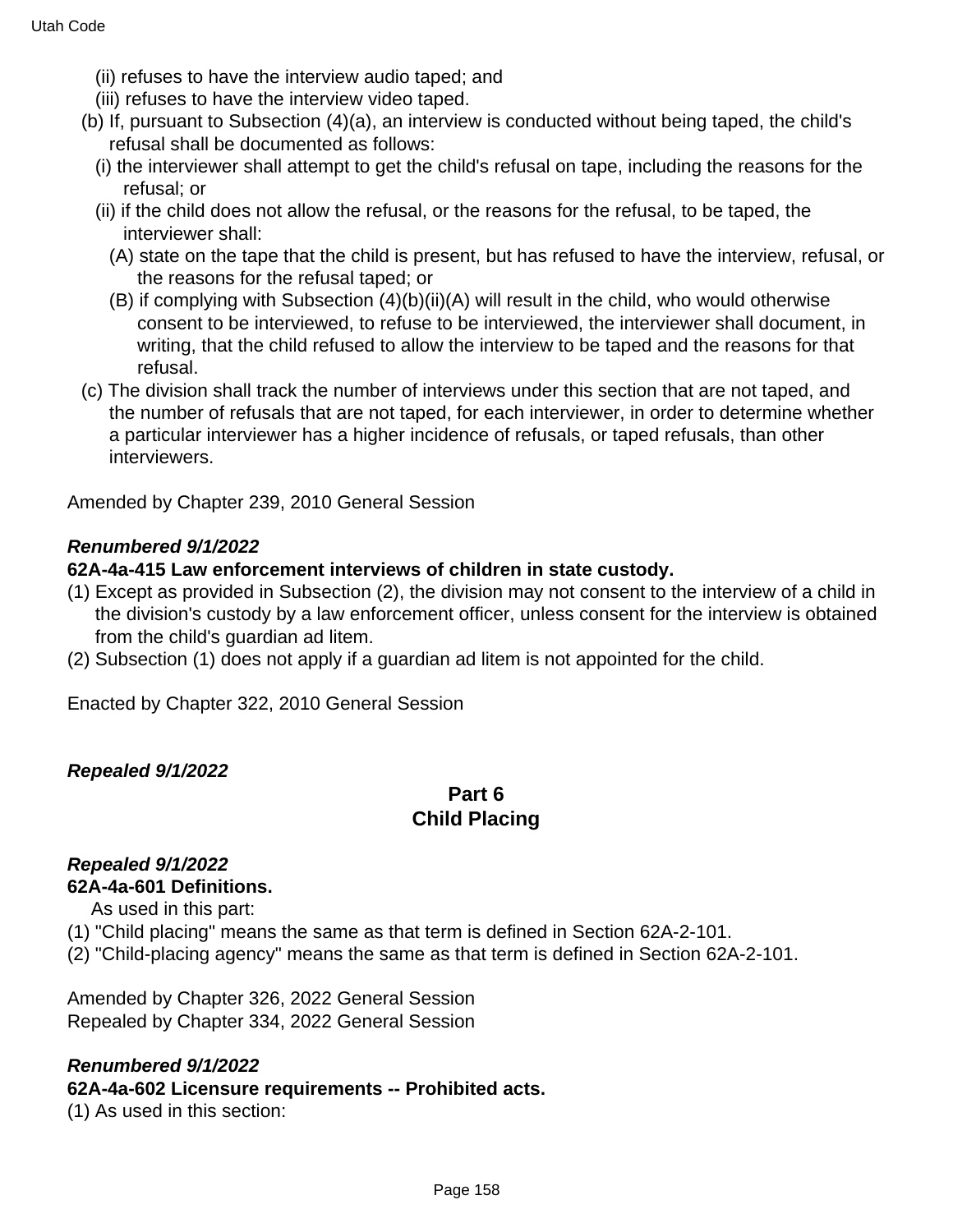(a)

- (i) "Advertisement" means any written, oral, or graphic statement or representation made in connection with a solicitation of business.
- (ii) "Advertisement" includes a statement or representation described in Subsection  $(1)(a)(i)$ by a noncable television system, radio, printed brochure, newspaper, leaflet, flyer, circular, billboard, banner, Internet website, social media, or sign.
- (b) "Clearly and conspicuously disclose" means the same as that term is defined in Section 13-11a-2.
- (c)
	- (i) "Matching advertisement" means any written, oral, or graphic statement or representation made in connection with a solicitation of business to provide the assistance described in Subsection (3)(a)(i), regardless of whether there is or will be an exchange described in Subsection (3)(a)(ii).
	- (ii) "Matching advertisement" includes a statement or representation described in Subsection (1)(c)(i) by a noncable television system, radio, printed brochure, newspaper, leaflet, flyer, circular, billboard, banner, Internet website, social media, or sign.
- (2)
	- (a) A person may not engage in child placing, or solicit money or other assistance for child placing, without a valid license issued by the Office of Licensing, in accordance with Chapter 2, Licensure of Programs and Facilities.
	- (b) When a child-placing agency's license is suspended or revoked in accordance with that chapter, the care, control, or custody of any child who has been in the care, control, or custody of that agency shall be transferred to the division.
- (3)
	- (a)
		- (i) An attorney, physician, or other person may assist a parent in identifying or locating a person interested in adopting the parent's child, or in identifying or locating a child to be adopted.
		- (ii) No payment, charge, fee, reimbursement of expense, or exchange of value of any kind, or promise or agreement to make the same, may be made for the assistance described in Subsection (3)(a)(i).
	- (b) An attorney, physician, or other person may not:
		- (i) issue or cause to be issued to any person a card, sign, or device indicating that the attorney, physician, or other person is available to provide the assistance described in Subsection (3)  $(a)(i)$ ;
		- (ii) cause, permit, or allow any sign or marking indicating that the attorney, physician, or other person is available to provide the assistance described in Subsection (3)(a)(i), on or in any building or structure;
		- (iii) announce, cause, permit, or allow an announcement indicating that the attorney, physician, or other person is available to provide the assistance described in Subsection (3)(a)(i), to appear in any newspaper, magazine, directory, on radio or television, or an Internet website relating to a business;
		- (iv) announce, cause, permit, or allow a matching advertisement; or
		- (v) announce, cause, permit, or allow an advertisement that indicates or implies the attorney, physician, or other person is available to provide the assistance described in Subsection (3) (a)(i) as part of, or related to, other adoption-related services by using any of the following terms:
			- (A) "comprehensive";
			- (B) "complete";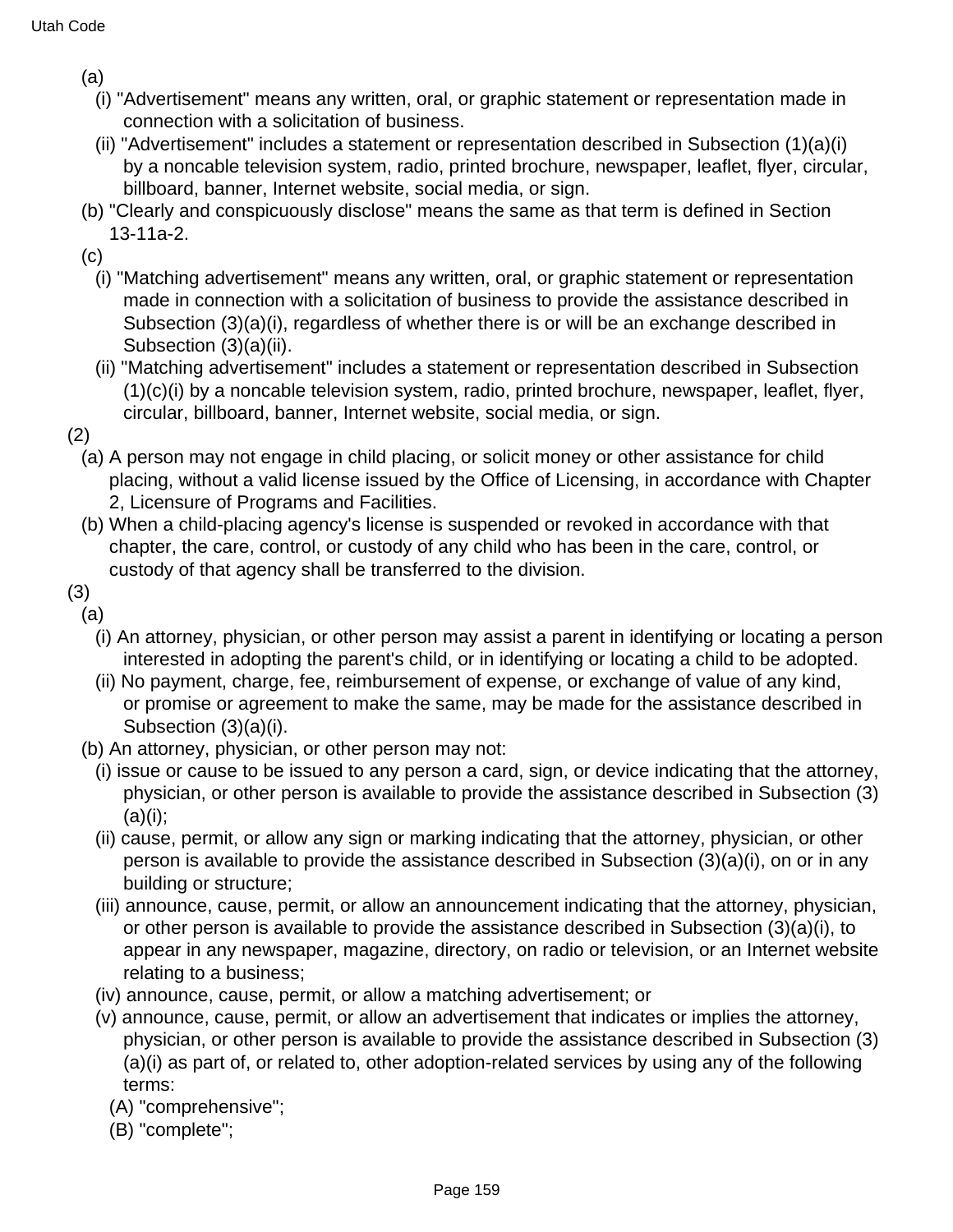- (C) "one-stop";
- (D) "all-inclusive"; or
- $(E)$  any other term similar to the terms described in Subsections  $(3)(b)(v)(A)$  through  $(D)$ .
- (c) An attorney, physician, or other person who is not licensed by the Office of Licensing within the department shall clearly and conspicuously disclose in any print media advertisement or written contract regarding adoption services or adoption-related services that the attorney, physician, or other person is not licensed to provide adoption services by the Office of Licensing within the department.
- (4) Nothing in this part:
	- (a) precludes payment of fees for medical, legal, or other lawful services rendered in connection with the care of a mother, delivery and care of a child, or lawful adoption proceedings; or
	- (b) abrogates the right of procedures for independent adoption as provided by law.
- (5) In accordance with federal law, only agents or employees of the division and of licensed child placing agencies may certify to the United States Immigration and Naturalization Service that a family meets the division's preadoption requirements.
- (6)
	- (a) Neither a licensed child-placing agency nor any attorney practicing in this state may place a child for adoption, either temporarily or permanently, with any individual or individuals that would not be qualified for adoptive placement pursuant to the provisions of Sections 78B-6-117, 78B-6-102, and 78B-6-137.
	- (b) The division, as a licensed child-placing agency, may not place a child in foster care with any individual or individuals that would not be qualified for adoptive placement pursuant to the provisions of Sections 78B-6-117, 78B-6-102, and 78B-6-137. However, nothing in this Subsection (6)(b) limits the placement of a child in foster care with the child's biological or adoptive parent, a relative, or in accordance with the Indian Child Welfare Act, 25 U.S.C. Sec. 1901 et seq.
	- (c) With regard to children who are in the custody of the state, the division shall establish a rule providing that priority for placement shall be provided to families in which a couple is legally married under the laws of this state. However, nothing in this Subsection (6)(c) limits the placement of a child with the child's biological or adoptive parent, a relative, or in accordance with the Indian Child Welfare Act, 25 U.S.C. Sec. 1901 et seq.

Amended by Chapter 287, 2022 General Session Amended by Chapter 326, 2022 General Session

# **Renumbered 9/1/2022**

# **62A-4a-603 Injunction -- Enforcement by county attorney or attorney general.**

- (1) The Office of Licensing within the department or any interested person may commence an action in district court to enjoin any person, agency, firm, corporation, or association violating Section 62A-4a-602.
- (2) The Office of Licensing shall:
	- (a) solicit information from the public relating to violations of Section 62A-4a-602; and
	- (b) upon identifying a violation of Section 62A-4a-602:
		- (i) send a written notice to the person who violated Section 62A-4a-602 that describes the alleged violation; and
		- (ii) notify the following persons of the alleged violation:
			- (A) the local county attorney; and
			- (B) the Division of Professional Licensing.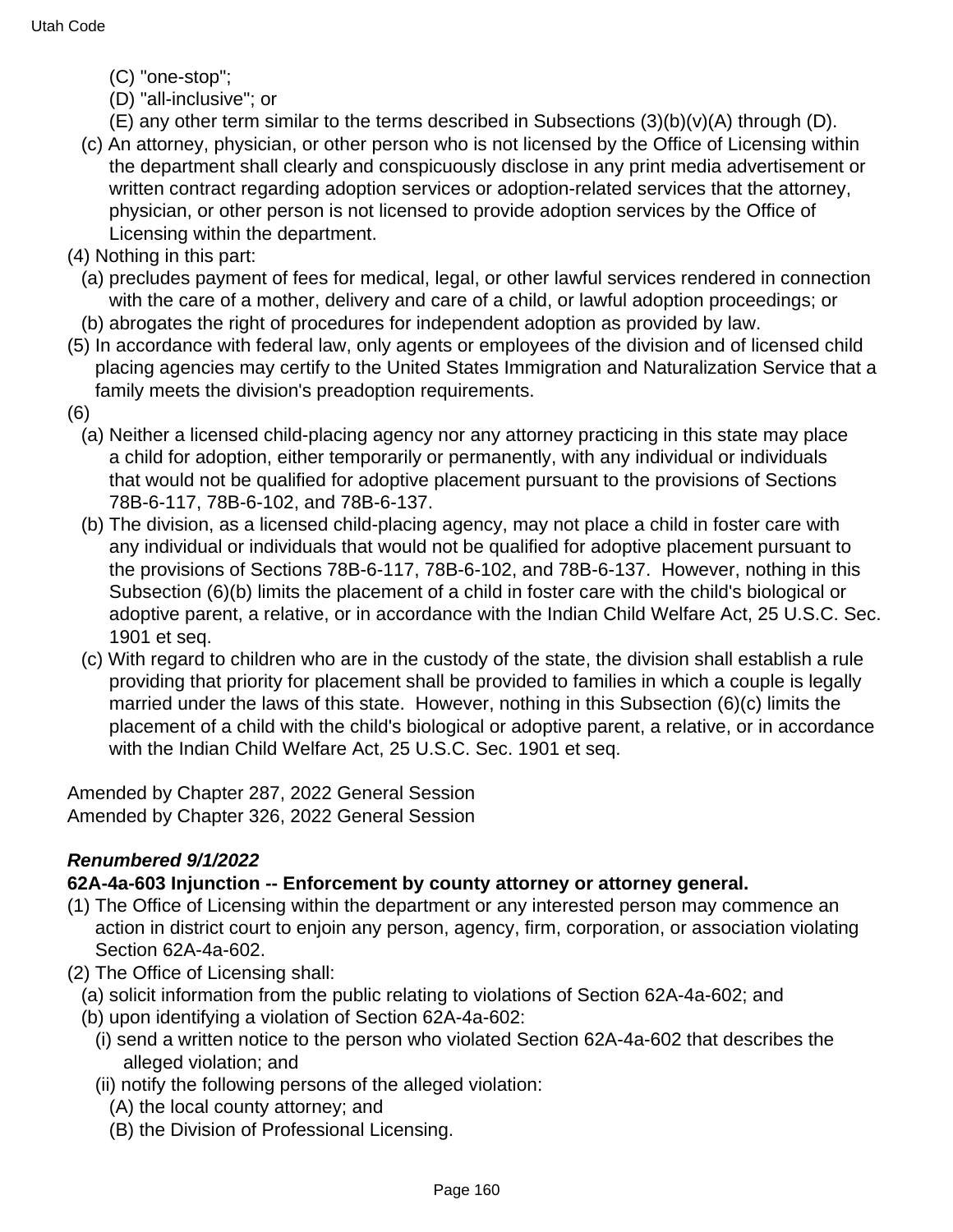(3)

- (a) A county attorney or the attorney general shall institute legal action as necessary to enforce the provisions of Section 62A-4a-602 after being informed of an alleged violation.
- (b) If a county attorney does not take action within 30 days after the day on which the county attorney is informed of an alleged violation of Section 62A-4a-602, the attorney general may be requested to take action, and shall then institute legal proceedings in place of the county attorney.
- (4)
	- (a) In addition to the remedies provided in Subsections (1) and (3), any person, agency, firm, corporation, or association found to be in violation of Section 62A-4a-602 shall forfeit all proceeds identified as resulting from the transaction, and may also be assessed a civil penalty of not more than \$10,000 for each violation.
	- (b) Each act in violation of Section 62A-4a-602, including each placement or attempted placement of a child, is a separate violation.
- (5)
	- (a) All amounts recovered as penalties under Subsection (4) shall be placed in the General Fund of the prosecuting county, or in the state General Fund if the attorney general prosecutes.
	- (b) If two or more governmental entities are involved in the prosecution, the penalty amounts recovered shall be apportioned by the court among the entities, according to their involvement.
- (6) A judgment ordering the payment of any penalty or forfeiture under Subsection (4) is a lien when recorded in the judgment docket, and has the same effect and is subject to the same rules as a judgment for money in a civil action.

Amended by Chapter 415, 2022 General Session

# **Renumbered 9/1/2022**

### **62A-4a-605 Establishing proof of authority.**

 A child-placing agency is not required to present its license, issued under Chapter 2, Licensure of Programs and Facilities, or its certificate of incorporation, or proof of its authority to consent to adoption, as proof of its authority in any proceeding in which it is an interested party, unless the court or a party to the proceeding requests that the agency or its representative establish proof of authority.

Amended by Chapter 148, 2017 General Session

# **Renumbered 9/1/2022**

### **62A-4a-606 Child-placing agency responsibility for educational services -- Payment of costs.**

- (1) A child-placing agency shall ensure that the requirements of Subsections 53G-6-202(2) and 53G-6-203(1) are met through the provision of appropriate educational services for all children served in the state by the agency.
- (2) If the educational services are to be provided through a public school, and:
	- (a) the custodial parent or legal guardian resides outside the state, then the child placing agency shall pay all educational costs required under Sections 53G-6-306 and 53G-7-503; or
	- (b) the custodial parent or legal guardian resides within the state, then the child placing agency shall pay all educational costs required under Section 53G-7-503.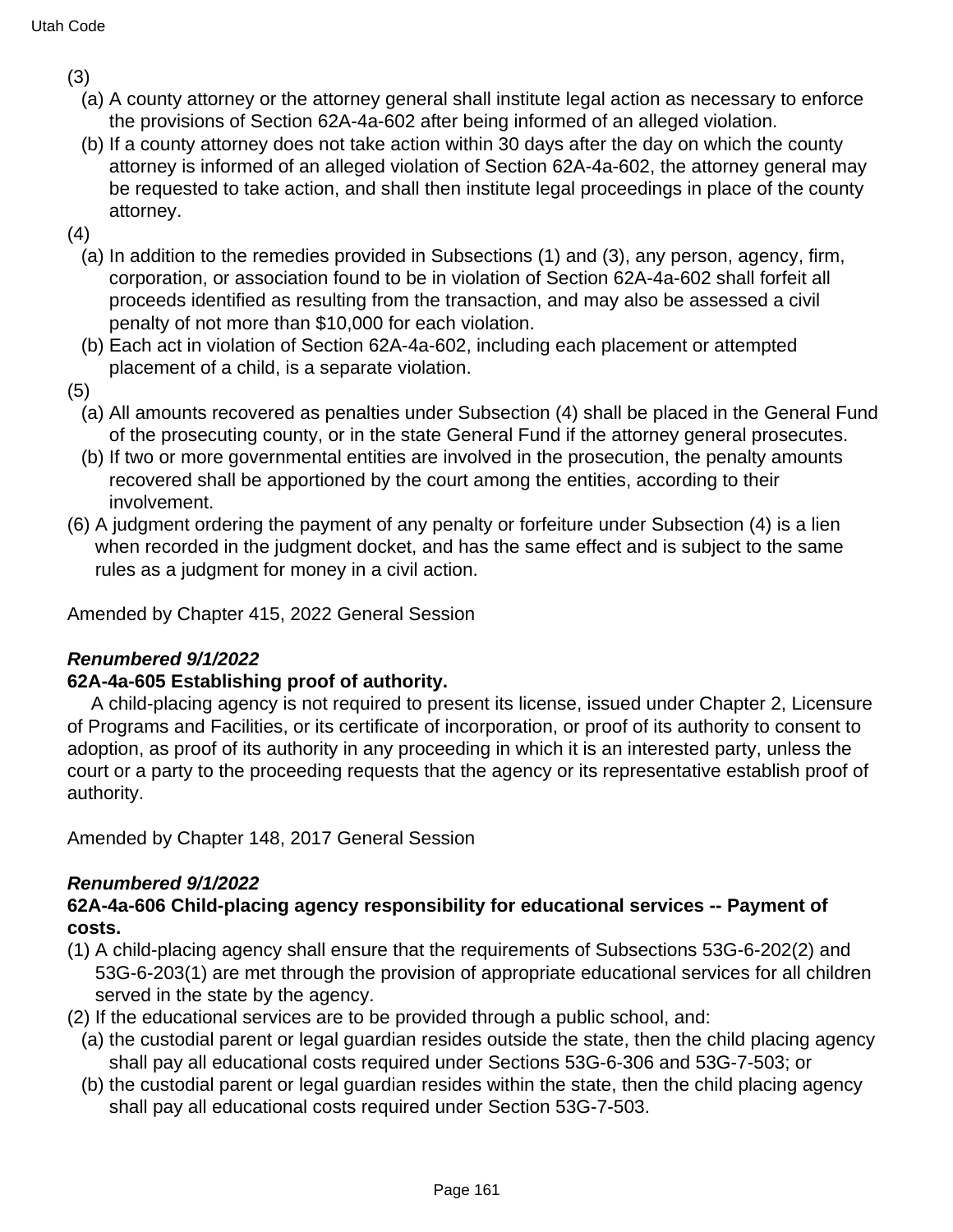- (3) Children in the custody or under the care of a Utah state agency are exempt from the payment of fees required under Subsection (2).
- (4) A public school shall admit any child living within its school boundaries who is under the supervision of a child placing agency upon payment by the agency of the tuition and fees required under Subsection (2).

Amended by Chapter 415, 2018 General Session

# **Renumbered 9/1/2022**

# **62A-4a-608 Choose Life Adoption Support Restricted Account.**

- (1) There is created in the General Fund the "Choose Life Adoption Support Restricted Account."
- (2) The account shall be funded by:
	- (a) contributions deposited into the Choose Life Adoption Support Restricted Account in accordance with Section 41-1a-422;
	- (b) appropriations to the account by the Legislature;
	- (c) private contributions; and
	- (d) donations or grants from public or private entities.
- (3) The Legislature shall appropriate money in the account to the division.
- (4) The division shall distribute the funds in the account to one or more charitable organizations that:
	- (a) qualify as being tax exempt under Section 501(c)(3) of the Internal Revenue Code;
	- (b) have as part of their primary mission the support, promotion, and education of adoption programs; and
- (c) are licensed or registered to do business within the state in accordance with state law.
- (5)
	- (a) An organization described in Subsection (4) may apply to the division to receive a distribution in accordance with Subsection (4).
	- (b) An organization that receives a distribution from the division in accordance with Subsection (4) shall expend the distribution only to:
		- (i) produce and distribute educational and promotional materials on adoption;
		- (ii) conduct educational courses on adoption; and
		- (iii) provide other programs that support adoption.
	- (c) In accordance with Title 63G, Chapter 3, Utah Administrative Rulemaking Act, the division may make rules providing procedures and requirements for an organization to apply to the division to receive a distribution under Subsection (4).

Enacted by Chapter 438, 2011 General Session

# **Repealed 9/1/2022**

# **62A-4a-609 Preplacement disclosure and training before high needs child adoption.**

 Before referring a high needs child for adoption or entering into a contract to provide adoption services to a prospective adoptive parent of a high needs child, the child placing agency shall ensure that the prospective adoptive parent receives:

- (1) at a minimum, to the extent available, the following information:
	- (a) a social history of the high needs child to be adopted, including:
		- (i) a history of the high needs child's cultural, racial, religious, ethnic, linguistic, and educational background; and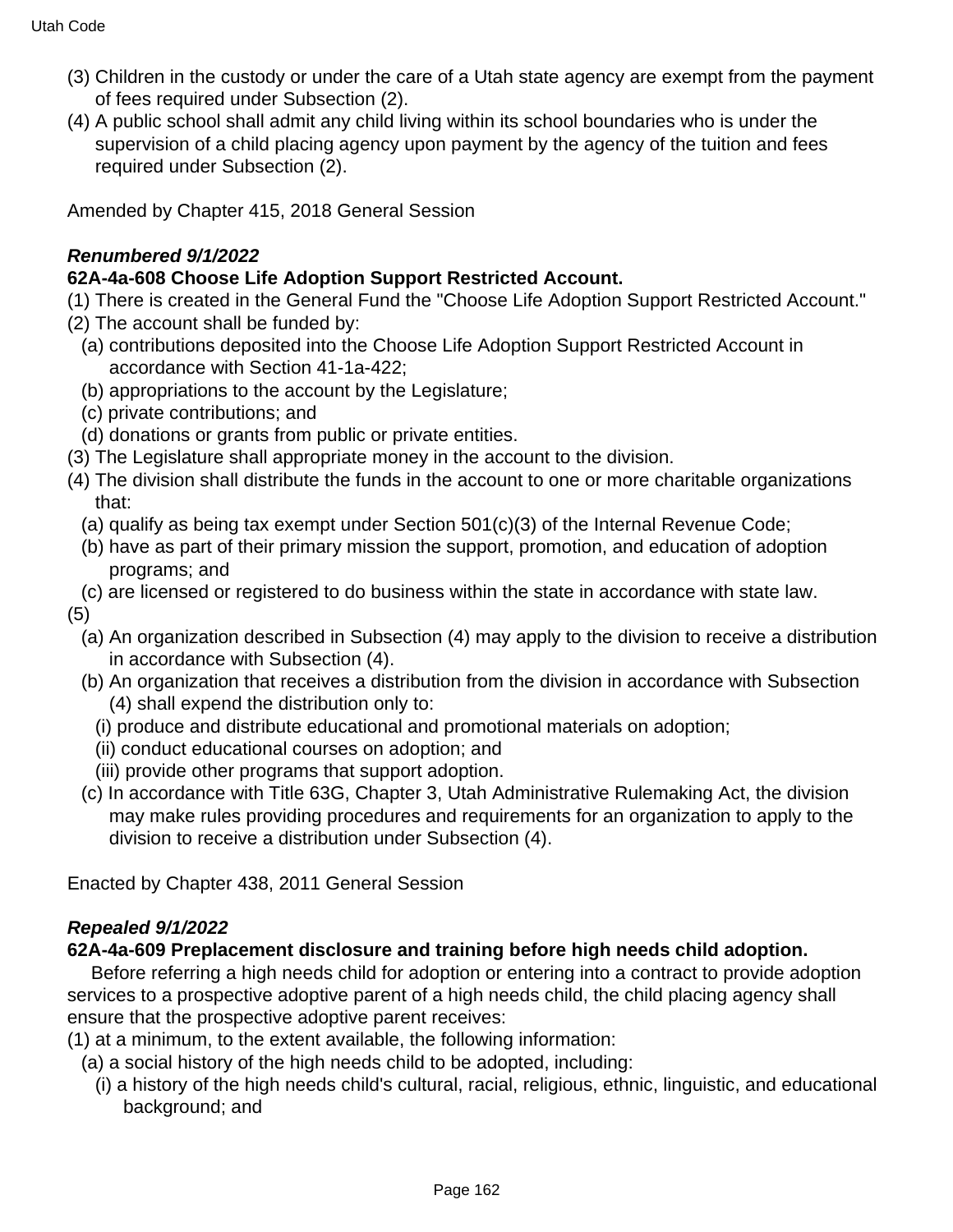- (ii) any conditions in the high needs child's country of origin, if applicable, to which the child may have been exposed and that may have an impact on the child's physical or mental health; and
- (b) a record, if available, of the high needs child's:
	- (i) physical health, mental health, behavioral issues, or exposure to trauma, including whether the child placing agency knows or suspects that the high needs child has been exposed to alcohol or drugs in utero; and
	- (ii) history of institutionalization or previous adoptive or foster placements and, if applicable, the reason a previous placement was terminated; and
- (2) at a minimum, training on the following issues:
	- (a) the impact leaving familiar ties and surroundings may have on a high needs child, and the grief, loss, and identity issues that a high needs child may experience in adoption;
	- (b) the potential impact of an institutional setting on a high needs child;
	- (c) attachment disorders, trauma-related disorders, fetal alcohol spectrum disorders, and other emotional problems that a high needs child may suffer, particularly when the high needs child has been institutionalized, traumatized, or cared for by multiple caregivers;
	- (d) the general characteristics of a successful adoption placement, including information on the financial resources, time, and insurance coverage necessary for handling the adoptive family's and the high needs child's adjustment following placement;
	- (e) the medical, therapeutic, and educational needs a high needs child may require, including language acquisition training;
	- (f) how to access post-placement and post-adoption services that may assist the family to respond effectively to adjustment, behavioral, and other difficulties that may arise after the high needs child is placed or adopted;
	- (g) issues that may lead to the disruption of an adoptive placement or the dissolution of an adoption, including how an adoptive parent may access resources to avoid disruption or dissolution;
	- (h) the long-term implications for a family that becomes multicultural through adoption;
	- (i) for a prospective adoptive parent who is seeking to adopt two or more unrelated children, the differing needs of children based on their respective ages, backgrounds, length of time outside of family care, and the time management requirements and other challenges that may be presented in a multi-child adoption; and
	- (j) the prohibition against an unregulated custody transfer of a child.

Enacted by Chapter 401, 2017 General Session

#### **Repealed 9/1/2022**

# **Part 7**

### **Interstate Compact on Placement of Children**

#### **Renumbered 9/1/2022**

#### **62A-4a-701 Interstate Compact on Placement of Children -- Text.**

 The Interstate Compact on the Placement of Children is hereby enacted and entered into with all other jurisdictions that legally join in the compact which is, in form, substantially as follows: INTERSTATE COMPACT ON PLACEMENT OF CHILDREN

ARTICLE I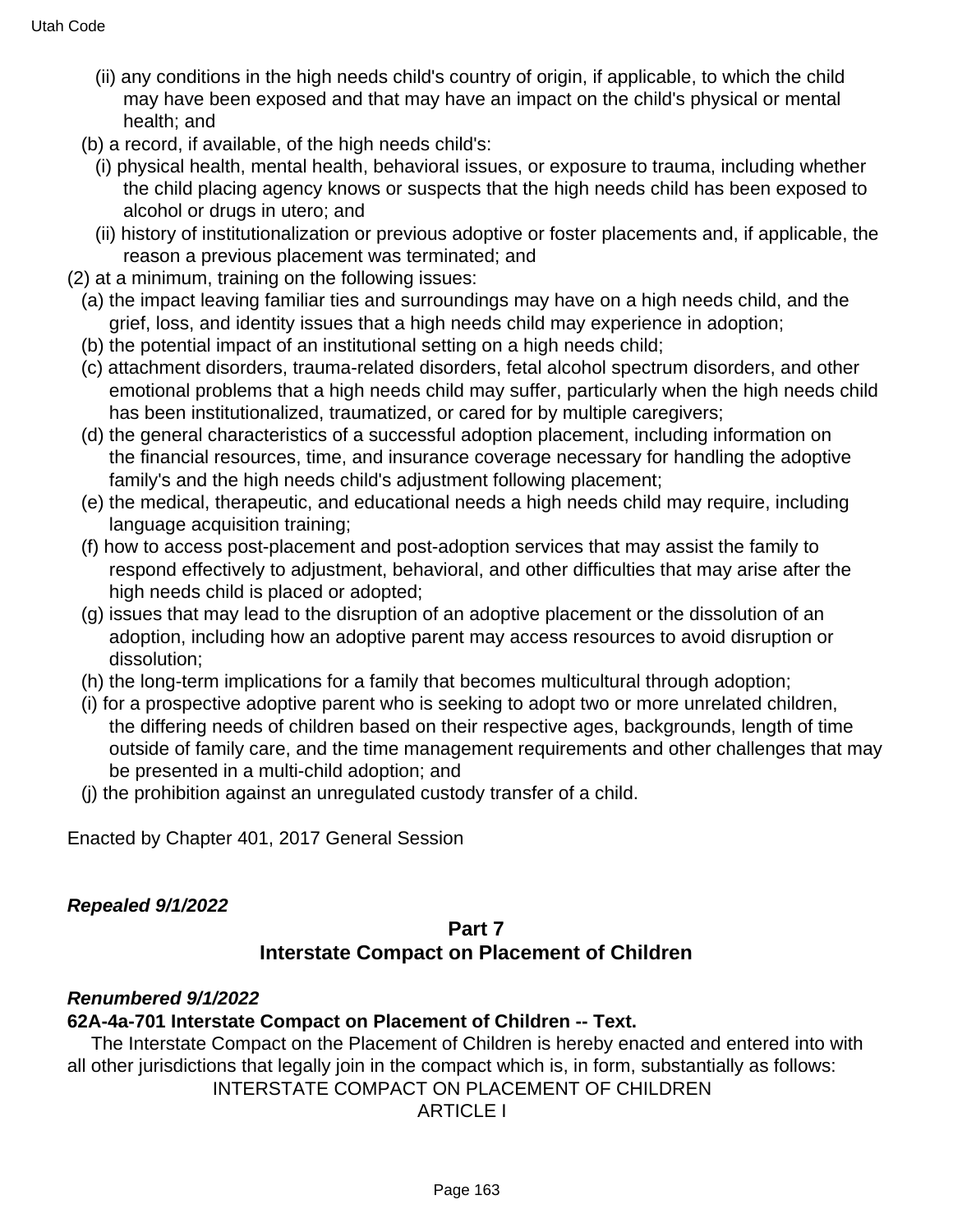### Purpose and Policy

 It is the purpose and policy of the party states to cooperate with each other in the interstate placement of children so that:

 (1) Each child requiring placement shall receive the maximum opportunity to be placed in a suitable environment and with persons or institutions having appropriate qualifications and facilities to provide necessary and desirable care.

 (2) The appropriate authorities in a state where a child is to be placed may have full opportunity to ascertain the circumstances of the proposed placement, thereby promoting full compliance with applicable requirements for the protection of the child.

 (3) The proper authorities of the state from which the placement is made may obtain the most complete information on the basis of which to evaluate a projected placement before it is made.

(4) Appropriate jurisdictional arrangements for the care of the children will be promoted.

### ARTICLE II

#### **Definitions**

As used in this compact:

 (1) "Child" means a person who, by reason of minority, is legally subject to parental, guardianship, or similar control.

 (2) "Sending agency" means a party state, officer, or employee thereof; a subdivision of a party state, or officer or employee thereof; a court of a party state; a person, corporation, association, Indian tribe, charitable agency, or other entity which sends, brings, or causes to be sent or brought any child to another party state.

 (3) "Receiving state" means the state to which a child is sent, brought or caused to be sent or brought, whether by public authorities or private persons or agencies, and whether for placement with state or local public authorities or for placement with private agencies or persons.

 (4) "Placement" means the arrangement for the care of a child in a family free, adoptive, or boarding home, or in a child-caring agency or institution but does not include any institution caring for the mentally ill, mentally defective or epileptic or any institution, primarily educational in character, and any hospital or other medical facility.

### ARTICLE III

### Conditions for Placement

 (1) No sending agency shall send, bring, or cause to be sent or brought into any other party state any child for placement in foster care or as a preliminary to a possible adoption unless the sending agency shall comply with each and every requirement set forth in this article and with the applicable laws of the receiving state governing the placement of children therein.

 (2) Prior to sending, bringing, or causing any child to be sent or brought into a receiving state for placement in foster care or as a preliminary to a possible adoption, the sending agency shall furnish the appropriate public authorities in the receiving state written notice of the intention to send, bring, or place the child in the receiving state. The notice shall contain:

(a) The name, date, and place of birth of the child.

(b) The identity and address or addresses of the parents or legal guardian.

 (c) The name and address of the person, agency, or institution to or with which the sending agency proposes to send, bring, or place the child.

 (d) A full statement of the reasons for such proposed action and evidence of the authority pursuant to which the placement is proposed to be made.

 (e) Any public officer or agency in a receiving agency state which is in receipt of a notice pursuant to Paragraph (2) of this article may request of the sending agency, or any other appropriate officer or agency of or in the sending agency's state, and shall be entitled to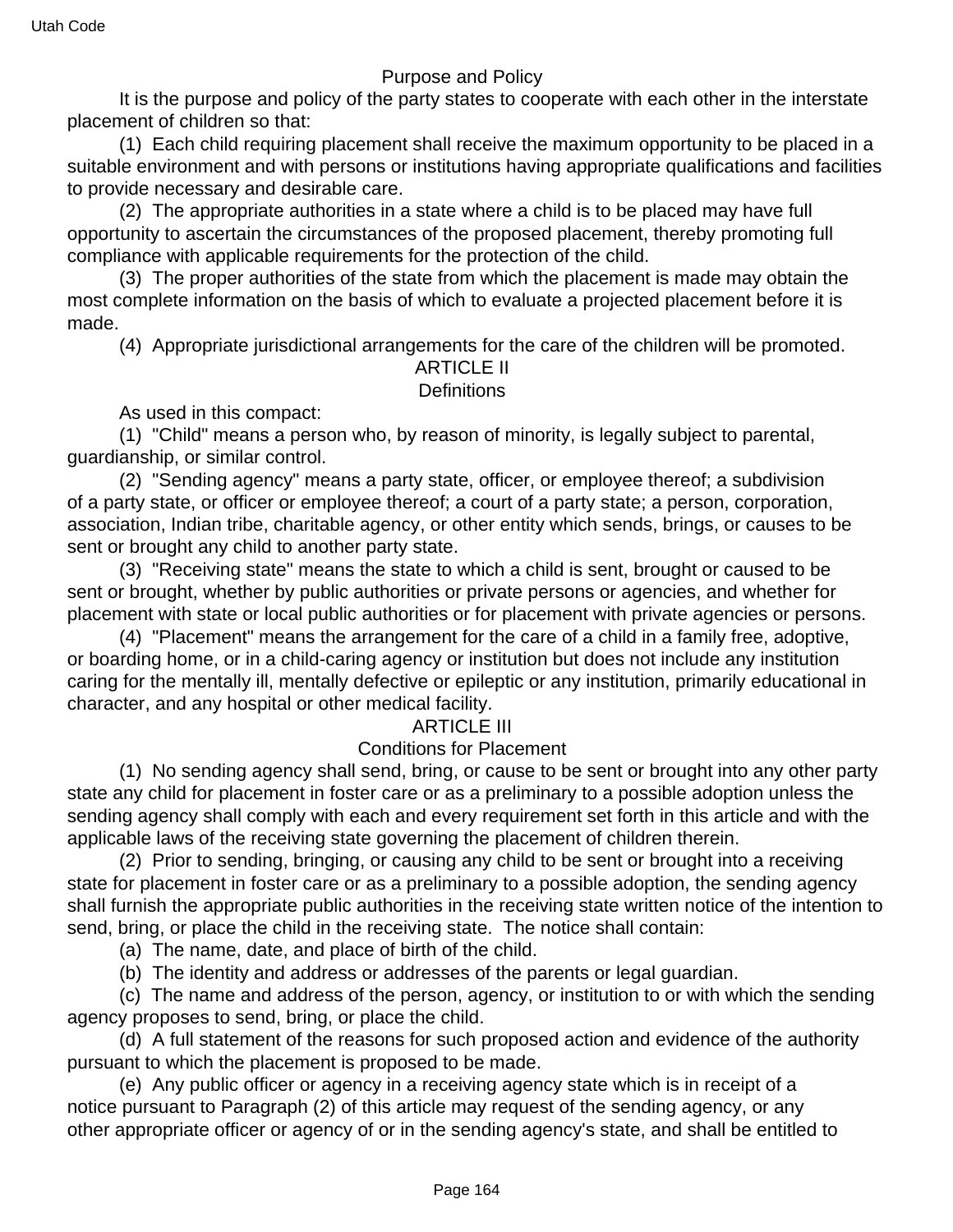receive therefrom, such supporting or additional information as it may deem necessary under the circumstances to carry out the purpose and policy of this compact.

 (f) The child shall not be sent, brought, or caused to be sent or brought into the receiving state until the appropriate public authorities in the receiving state shall notify the sending agency, in writing, to the effect that the proposed placement does not appear to be contrary to the interests of the child.

### **ARTICLE IV**

### Penalty for Illegal Placement

 The sending, bringing, or causing to be sent or brought into any receiving state of a child in violation of the terms of this compact shall constitute a violation of the laws respecting the placement of children of both the state in which the sending agency is located or from which it sends or brings the child and of the receiving state. Such violation may be punished or subjected to penalty in either jurisdiction in accordance with its laws. In addition to liability for any such punishment or penalty, any violation shall constitute full and sufficient grounds for the suspension or revocation of any license, permit, or other legal authorization held by the sending agency which empowers or allows it to place, or care for children.

### ARTICLE V

### Retention of Jurisdiction

 (1) The sending agency shall retain jurisdiction over the child sufficient to determine all matters in relation to the custody, supervision, care, treatment, and disposition of the child which it would have had if the child had remained in the sending agency's state, until the child is adopted, reaches majority, becomes self-supporting, or is discharged with the concurrence of the appropriate authority in the receiving state. Such jurisdiction shall also include the power to effect or cause the return of the child or its transfer to another location and custody pursuant to law. The sending agency shall continue to have financial responsibility for support and maintenance of the child during the period of the placement. Nothing contained herein shall defeat a claim of jurisdiction by a receiving state sufficient to deal with an act of delinquency or crime committed therein.

 (2) When the sending agency is a public agency, it may enter into an agreement with an authorized public or private agency in the receiving state providing for the performance of one or more services in respect of such case by the latter as agent for the sending agency.

 (3) Nothing in this compact shall be construed to prevent any agency authorized to place children in the receiving agency from performing services or acting as agent in the receiving agency jurisdiction for a private charitable agency of the sending agency; nor to prevent the receiving agency from discharging financial responsibility for the support and maintenance of a child who has been placed on behalf of the sending agency without relieving the responsibility set forth in Paragraph (1) above.

### ARTICLE VI

#### Institutional Care of Delinquent Children

 A child adjudicated delinquent may be placed in an institution in another party jurisdiction pursuant to this compact, but no such placement shall be made unless the child is given a court hearing on notice to the parent or guardian with opportunity to be heard, prior to his being sent to such other party jurisdiction for institutional care and the court finds that:

 (1) equivalent facilities for the child are not available in the sending agency's jurisdiction; and

 (2) institutional care in the other jurisdiction is in the best interest of the child and will not produce undue hardship.

#### ARTICLE VII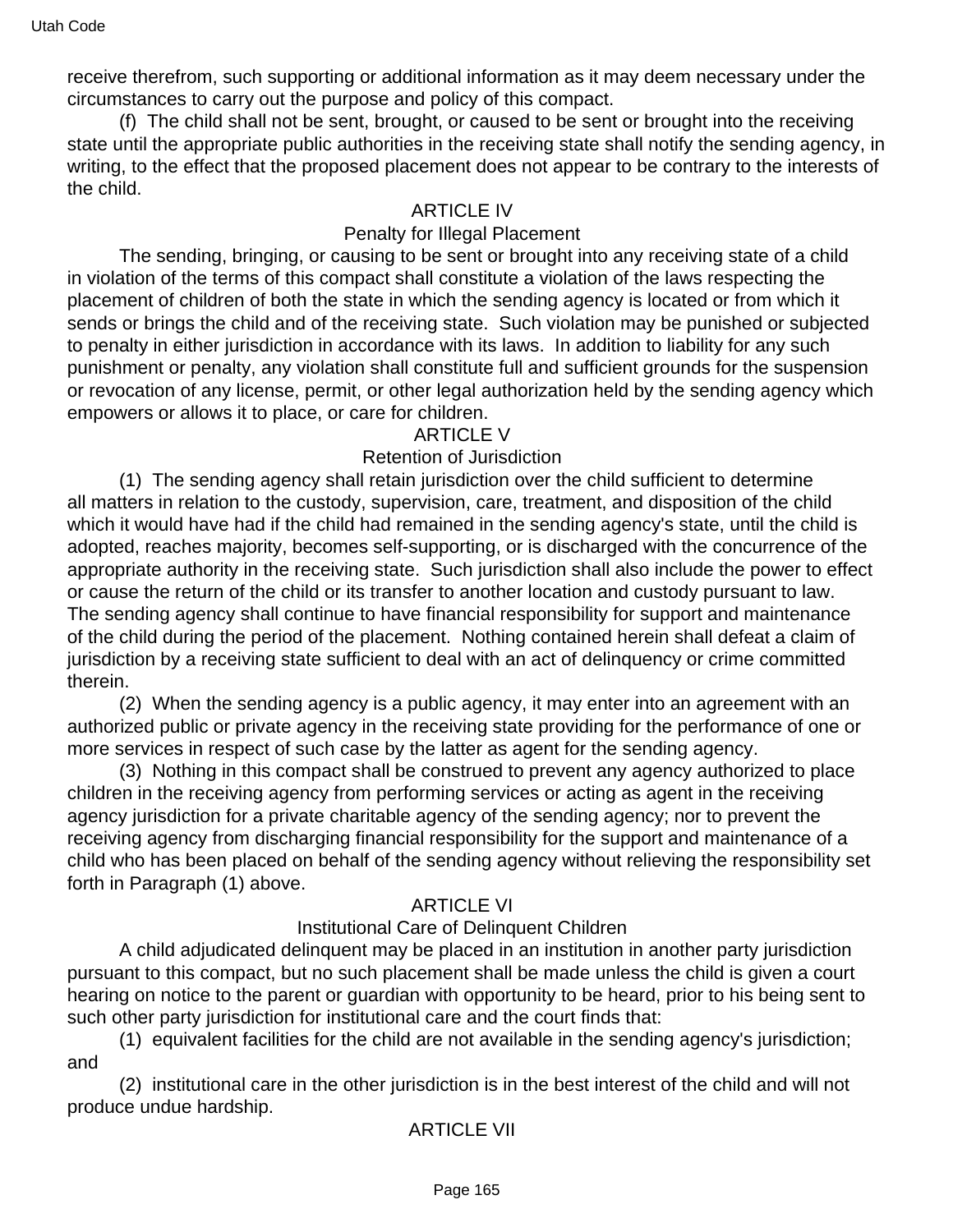### Compact Administrator

 The executive head of each jurisdiction party to this compact shall designate an officer who shall be general coordinator of activities under this compact in his jurisdiction and who, acting jointly with like officers of the party jurisdictions, shall have power to promulgate rules and regulations to carry out more effectively the terms and provisions of this compact.

#### ARTICLE VIII

#### Limitations

This compact shall not apply to:

 (1) The sending or bringing of a child into a receiving state by his parent, step-parent, grandparent, adult brother or sister, adult uncle or aunt, or his guardian and leaving the child with any such relative or nonagency guardian in the receiving state.

 (2) Any placement, sending or bringing of a child into a receiving state pursuant to any other interstate compact to which both the state from which the child is sent or brought and the receiving state are party or to any other agreement between said states which has the force of law.

#### ARTICLE IX

### Enactment and Withdrawal

 This compact shall be open to joinder by any state, territory, or possession of the United States, the District of Columbia, the commonwealth of Puerto Rico, and with the consent of Congress, the government of Canada or any province thereof. It shall become effective with respect to any such jurisdiction when such jurisdiction has enacted the same into law. Withdrawal from this compact shall be by the enactment of a statute repealing the same but shall not take effect until two years after the effective date of such statute and until written notice of the withdrawal has been given by the withdrawing state to the governor of each other party jurisdiction. Withdrawal of a party state shall not affect the rights, duties, and obligations under this compact of any sending agency therein with respect to a placement made prior to the effective date of withdrawal.

#### ARTICLE X

#### Construction and Severability

 The provisions of this compact shall be liberally construed to effectuate the purposes thereof. The provisions of this compact shall be severable, and if any phrase, clause, sentence, or provision of this compact is declared to be contrary to the constitution of any party state or of the United States, the applicability thereof to any government, agency, person, or circumstance shall not be affected thereby. If this compact shall be held contrary to the constitution of any state party thereto, the compact shall remain in full force and effect as to the remaining states and in full force and effect as to the state affected as to all severable matters.

Renumbered and Amended by Chapter 260, 1994 General Session

### **Renumbered 9/1/2022**

#### **62A-4a-702 Financial responsibility.**

 Financial responsibility for a child placed pursuant to the provisions of the Interstate Compact on the Placement of Children shall, in the first instance, be determined in accordance with the provisions of Article V of the compact. However, in the event of partial or complete default of performance thereunder, the provisions of Title 78B, Chapter 12, Utah Child Support Act, may also be invoked.

Amended by Chapter 3, 2008 General Session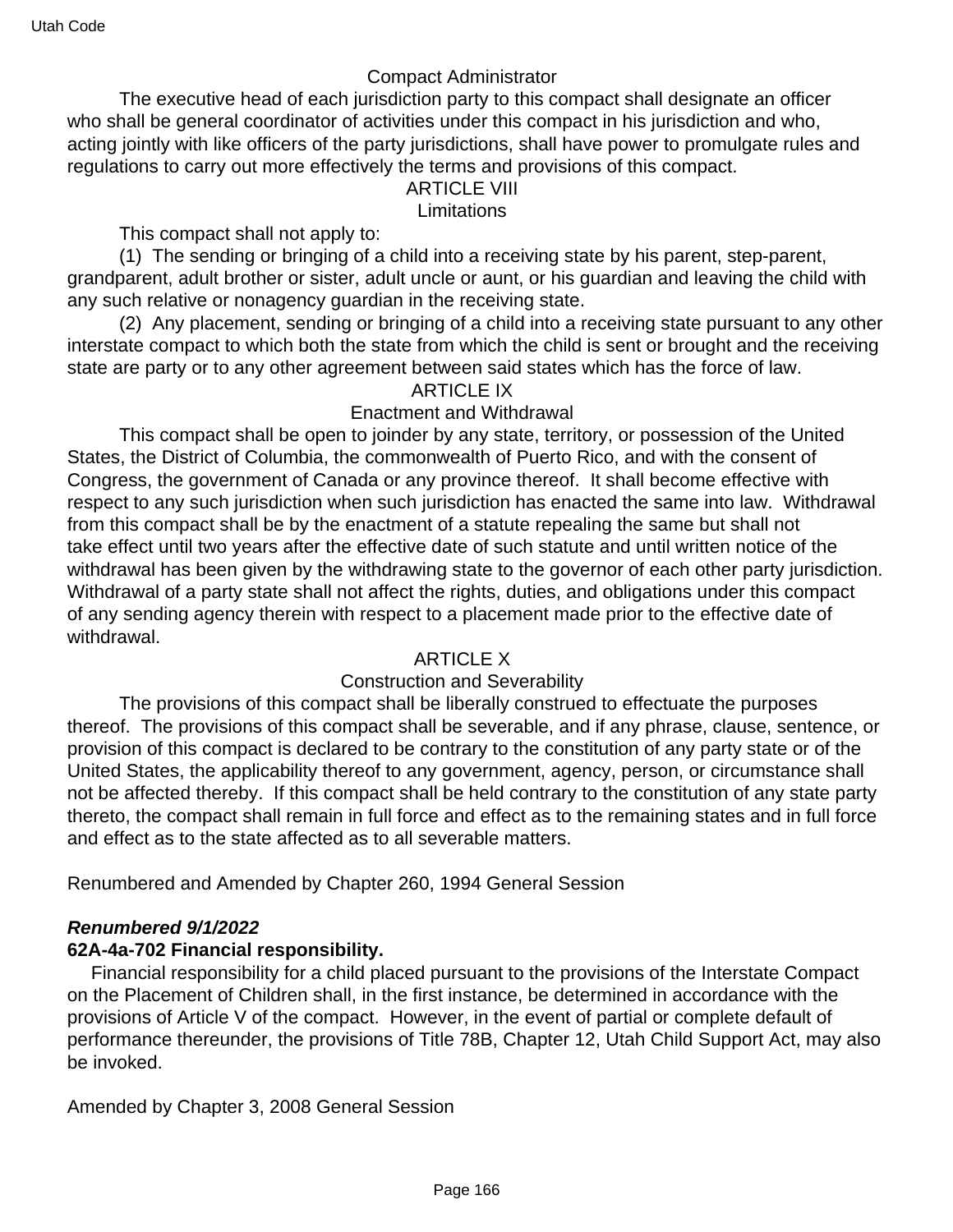### **Renumbered 9/1/2022**

#### **62A-4a-703 Division as public authority.**

 The "appropriate public authorities," as used in Article III of the Interstate Compact on the Placement of Children shall, with reference to this state, mean the division. The division shall receive and act with reference to notices required by Article III of the compact.

Renumbered and Amended by Chapter 260, 1994 General Session

#### **Renumbered 9/1/2022**

#### **62A-4a-704 Director as authority.**

 As used in Paragraph (1) of Article V of the Interstate Compact on the Placement of Children, "appropriate authority in the receiving state," with reference to this state, means the director of the division.

Renumbered and Amended by Chapter 260, 1994 General Session

#### **Renumbered 9/1/2022**

#### **62A-4a-705 Fulfillment of requirements.**

 Requirements for visitation, inspection, or supervision of children, homes, institutions, or other agencies in another party state which may apply under Part 2, Child Welfare Services, shall be deemed to be met if performed pursuant to an agreement entered into by appropriate officers or agencies of this state, or a subdivision thereof, as contemplated by Paragraph (2) of Article V of the Interstate Compact on the Placement of Children.

Renumbered and Amended by Chapter 260, 1994 General Session

#### **Renumbered 9/1/2022**

#### **62A-4a-706 Jurisdiction over delinquent children.**

 Any court having jurisdiction to place delinquent children may place such a child in an institution in another state, pursuant to Article VI of the Interstate Compact on the Placement of Children, and shall retain jurisdiction as provided in Article V of the compact.

Renumbered and Amended by Chapter 260, 1994 General Session

#### **Renumbered 9/1/2022**

#### **62A-4a-707 Executive -- Authority.**

 As used in Article VII of the Interstate Compact on the Placement of Children, "executive" means the executive director of the department. The executive director is authorized to appoint a compact administrator in accordance with the terms of Article VII of the compact.

Renumbered and Amended by Chapter 260, 1994 General Session

#### **Renumbered 9/1/2022**

### **62A-4a-708 Existing authority for child placement continues.**

 Any person who, under any law of this state other than this part or the interstate compact established under Section 62A-4a-701, has authority to make or assist in making the placement of a child, shall continue to have the ability lawfully to make or assist in making that placement,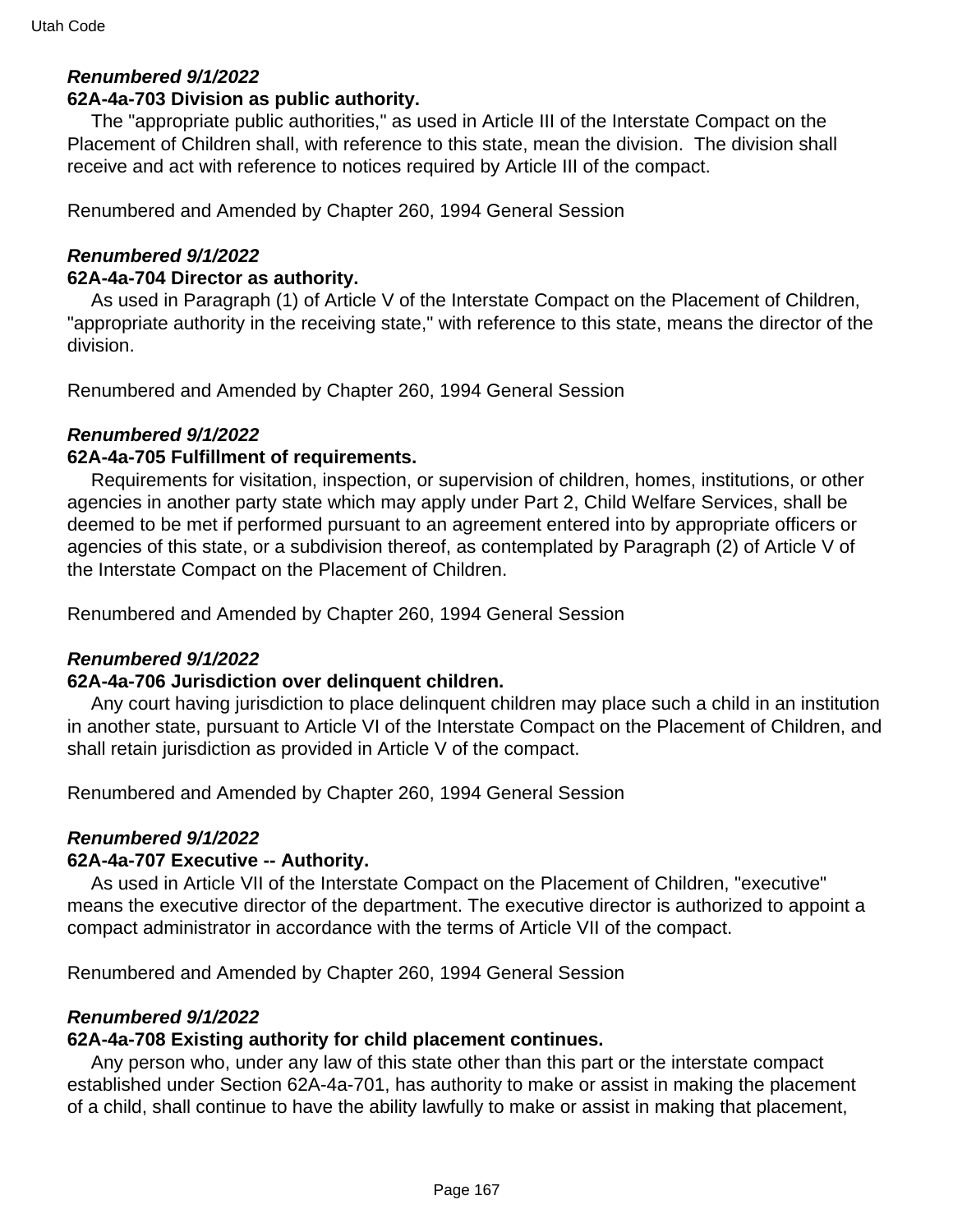and the provisions of Part 6, Child Placing, and of Title 78B, Chapter 6, Part 1, Utah Adoption Act, continue to apply.

Amended by Chapter 3, 2008 General Session

### **Renumbered 9/1/2022**

### **62A-4a-709 Medical assistance identification.**

(1) As used in this section:

- (a) "Adoption assistance" means financial support to adoptive parents provided under the Adoption Assistance and Child Welfare Act of 1980, Titles IV (e) and XIX of the Social Security Act.
- (b) "Adoption assistance agreement" means a written agreement between the division and adoptive parents or between any state and adoptive parents, providing for adoption assistance.
- (c) "Interstate compact" means an agreement executed by the division with any other state, under the authority granted in Section 62A-4a-907.
- (2) The Workforce Development Division in the Department of Workforce Services and the Division of Health Care Financing shall cooperate with the division and comply with interstate compacts.
- (3) A child who is a resident of this state and is the subject of an interstate compact is entitled to receive medical assistance identification from the Workforce Development Division in the Department of Workforce Services and the Division of Health Care Financing by filing a certified copy of his adoption assistance agreement with that office. The adoptive parents shall annually provide that office with evidence, verifying that the adoption assistance agreement is still effective.
- (4) The Workforce Development Division in the Department of Workforce Services shall consider the holder of medical assistance identification received under this section as it does any other holder of medical assistance identification received under an adoption assistance agreement executed by the division.
- (5) The submission of any claim for payment or reimbursement under this section that is known to be false, misleading, or fraudulent is punishable as a third degree felony.

Amended by Chapter 296, 2016 General Session

### **Renumbered 9/1/2022**

#### **62A-4a-710 Interjurisdictional home study report.**

- (1) The state of Utah may request a home study report from another state or an Indian Tribe for purposes of assessing the safety and suitability of placing a child in a home outside of the jurisdiction of the state of Utah.
- (2) The state of Utah may not impose any restriction on the ability of a state agency administering, or supervising the administration of, a state program operated under a state plan approved under Section 42 U.S.C. 671 to contract with a private agency to conduct a home study report described in Subsection (1).
- (3) When the state of Utah receives a home study report described in Subsection (1), the home study report shall be considered to meet all requirements imposed by the state of Utah for completion of a home study before a child is placed in a home, unless, within 14 days after the day on which the report is received, the state of Utah determines, based on grounds that are specific to the content of the report, that making a decision in reliance on the report would be contrary to the welfare of the child.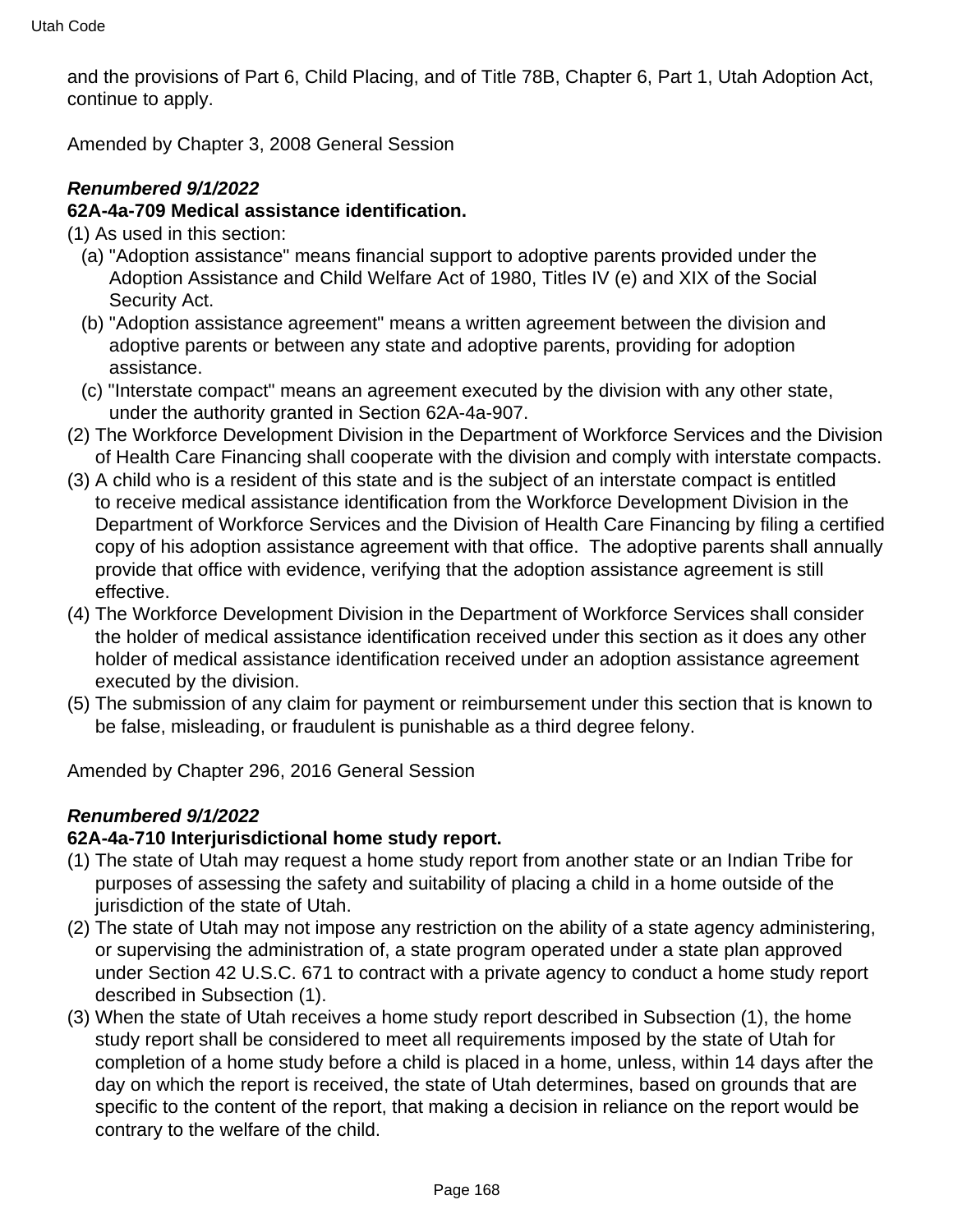Enacted by Chapter 152, 2007 General Session

### **Repealed 9/1/2022**

### **Part 8 Safe Relinquishment of a Newborn Child**

#### **Renumbered 9/1/2022 62A-4a-801 Definitions.**

As used in this part:

- (1) "Hospital" means a general acute hospital, as that term is defined in Section 26-21-2, that is:
	- (a) equipped with an emergency room;
	- (b) open 24 hours a day, seven days a week; and
	- (c) employs full-time health care professionals who have emergency medical services training.
- (2) "Newborn child" means a child who is approximately 30 days of age or younger, as determined within a reasonable degree of medical certainty.

Amended by Chapter 170, 2020 General Session

### **Renumbered 9/1/2022**

### **62A-4a-802 Safe relinquishment of a newborn child.**

(1)

- (a) A parent or a parent's designee may safely relinquish a newborn child at a hospital in accordance with the provisions of this part and retain complete anonymity, so long as the newborn child has not been subject to abuse or neglect.
- (b) Safe relinquishment of a newborn child who has not otherwise been subject to abuse or neglect shall not, in and of itself, constitute neglect, and the newborn child shall not be considered a neglected child, as defined in Section 80-1-102, so long as the relinquishment is carried out in substantial compliance with the provisions of this part.

(2)

- (a) Personnel employed by a hospital shall accept a newborn child who is relinquished pursuant to the provisions of this part, and may presume that the individual relinquishing is the newborn child's parent or the parent's designee.
- (b) The person receiving the newborn child may request information regarding the parent and newborn child's medical histories, and identifying information regarding the nonrelinquishing parent of the newborn child.
- (c) If the newborn child's parent or the parent's designee provides the person receiving the newborn child with any of the information described in Subsection (2)(b) or any other personal items, the person shall provide the information or personal items to the division.
- (d) Personnel employed by the hospital shall:
	- (i) provide any necessary medical care to the newborn child;
	- (ii) notify the division of receipt of the newborn child as soon as possible, but no later than 24 hours after receipt of the newborn child; and
	- (iii) prepare a birth certificate or foundling birth certificate if parentage is unknown for the newborn child and file the certificate with the Office of Vital Records and Statistics within the Department of Health.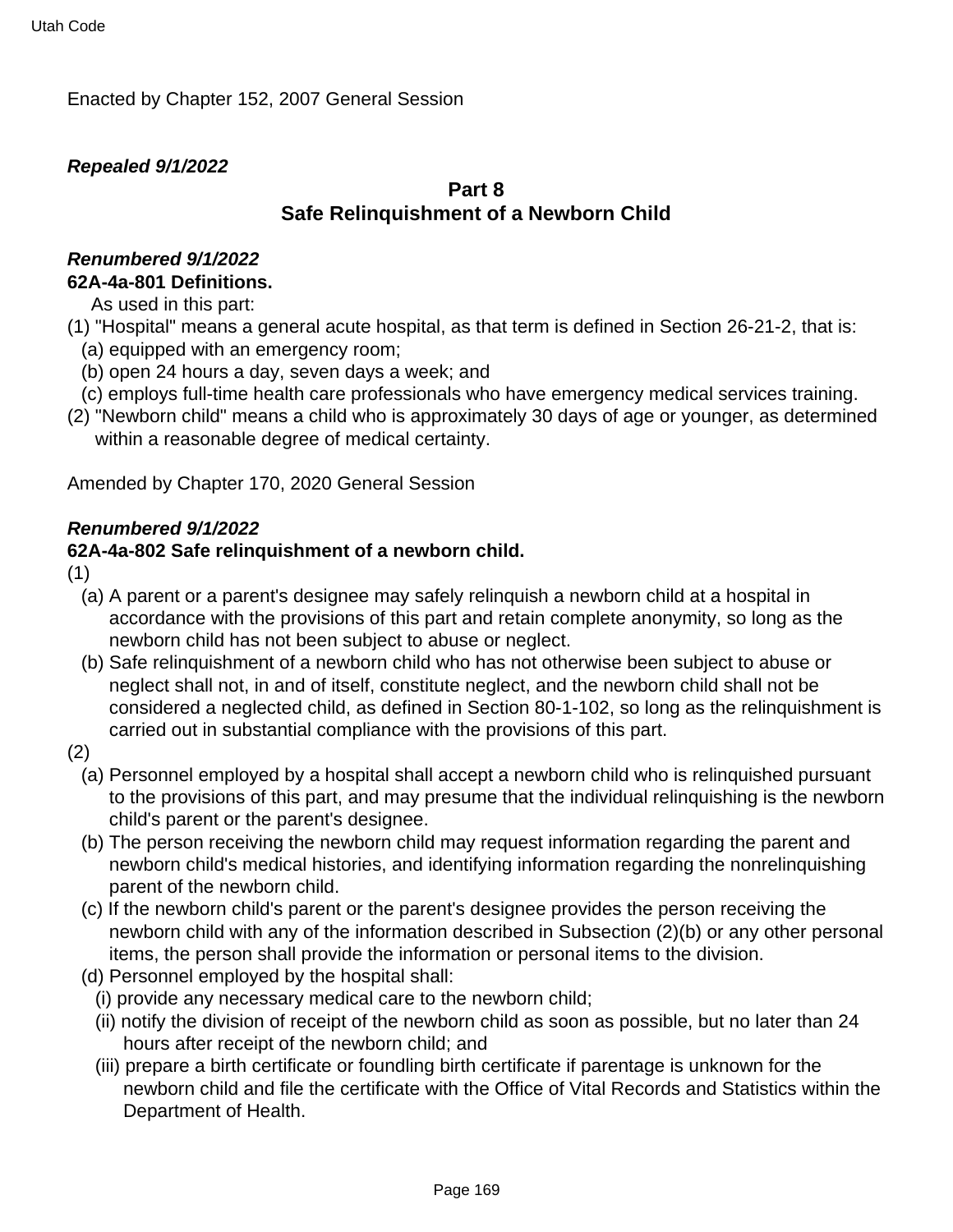- (e) A hospital and personnel employed by a hospital are immune from any civil or criminal liability arising from accepting a newborn child if the personnel employed by the hospital substantially comply with the provisions of this part and medical treatment is administered according to standard medical practice.
- (3) The division shall assume care and custody of the newborn child immediately upon notice from the hospital.
- (4) So long as the division determines there is no abuse or neglect of the newborn child, neither the newborn child nor the child's parents are subject to:
	- (a) the provisions of Part 2, Child Welfare Services;
	- (b) the investigation provisions contained in Section 62A-4a-409; or
	- (c) the provisions of Title 80, Chapter 3, Abuse, Neglect, and Dependency Proceedings.
- (5)
	- (a) Unless identifying information relating to the nonrelinquishing parent of the newborn child has been provided, the division shall:
		- (i) work with local law enforcement and the Bureau of Criminal Identification within the Department of Public Safety in an effort to ensure that the newborn child has not been identified as a missing child;
		- (ii) immediately place or contract for placement of the newborn child in a potential adoptive home and, within 10 days after the day on which the child is received, file a petition for termination of parental rights in accordance with Title 80, Chapter 4, Termination and Restoration of Parental Rights;
		- (iii) direct the Office of Vital Records and Statistics within the Department of Health to conduct a search for:
			- (A) a birth certificate for the newborn child; and
		- (B) unmarried biological fathers in the registry maintained by the Office of Vital Records and Statistics in accordance with Title 78B, Chapter 15, Part 4, Registry; and
		- (iv) provide notice to each potential father identified on the registry described in Subsection (5) (a)(iii) in accordance with Title 78B, Chapter 15, Part 4, Registry.
	- (b)
		- (i) If no individual has affirmatively identified himself or herself within two weeks after the day on which notice under Subsection (5)(a)(iv) is complete and established paternity by scientific testing within as expeditious a time frame as practicable, a hearing on the petition for termination of parental rights shall be scheduled and notice provided in accordance with Title 80, Chapter 4, Termination and Restoration of Parental Rights.
		- (ii) If a nonrelinquishing parent is not identified, relinquishment of a newborn child pursuant to the provisions of this part shall be considered grounds for termination of parental rights of both the relinquishing and nonrelinquishing parents under Section 80-4-301.
- (6) If at any time prior to the adoption, a court finds it is in the best interest of the newborn child, the court shall deny the petition for termination of parental rights.
- (7) The division shall provide for, or contract with a licensed child-placing agency to provide for expeditious adoption of the newborn child.
- (8) So long as the individual relinquishing a newborn child is the newborn child's parent or designee, and there is no abuse or neglect, safe relinquishment of a newborn child in substantial compliance with the provisions of this part is an affirmative defense to any potential criminal liability for abandonment or neglect relating to that relinquishment.

Amended by Chapter 262, 2021 General Session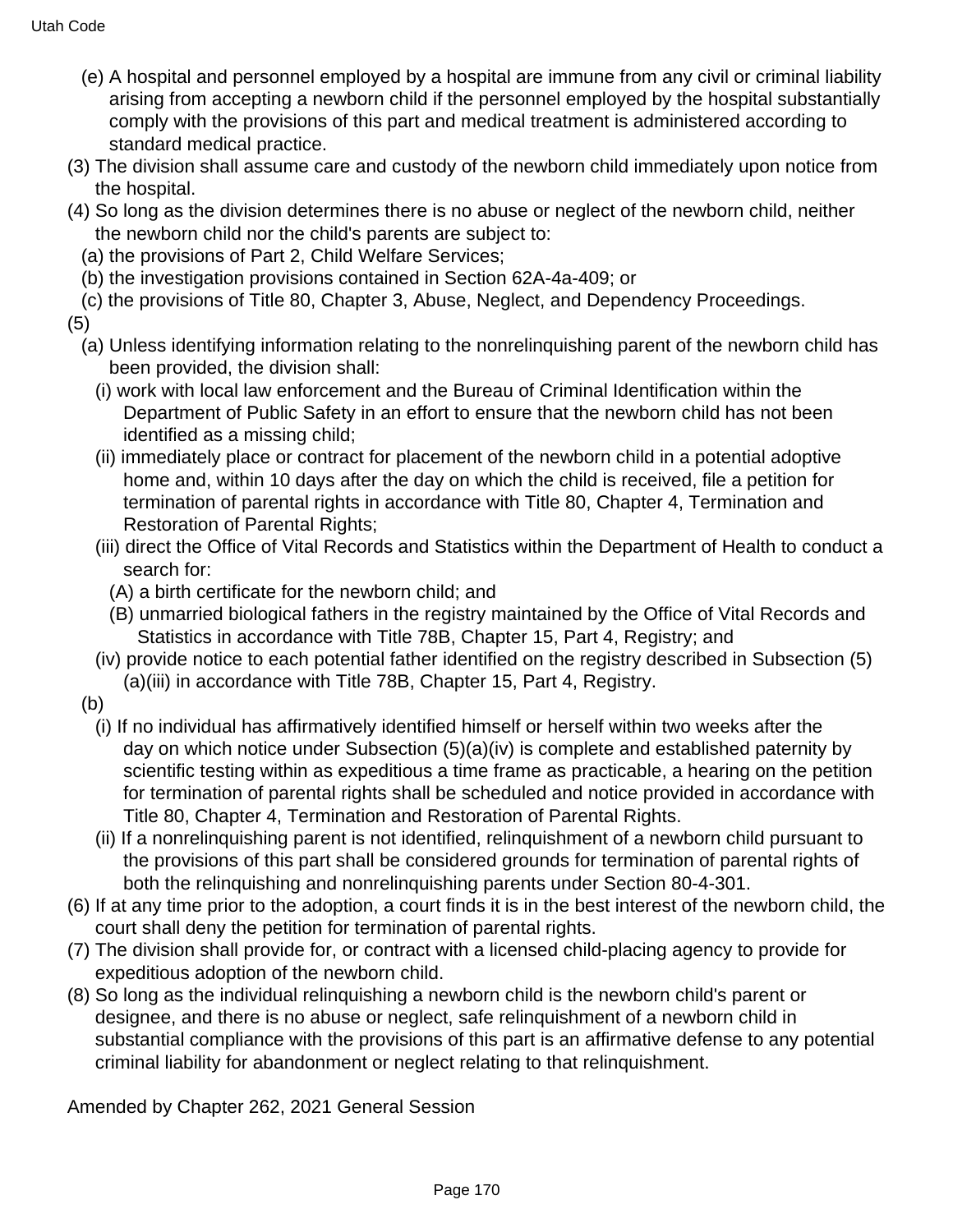#### **Repealed 9/1/2022**

# **Part 9 Adoption Assistance**

#### **Repealed 9/1/2022**

#### **62A-4a-901 Legislative purpose.**

 The purpose of this part is to provide adoption assistance to eligible adoptive families to establish and maintain a permanent adoptive placement for a child who has a special need and who qualifies under state and federal law.

Repealed by Chapter 334, 2022 General Session Enacted by Chapter 115, 2001 General Session

#### **Renumbered 9/1/2022 62A-4a-902 Definitions.**

(1)

- (a) "Adoption assistance" means direct financial subsidies and support to adoptive parents of a child with special needs or whose need or condition has created a barrier that would prevent a successful adoption.
- (b) "Adoption assistance" may include state medical assistance, reimbursement of nonrecurring adoption expenses, or monthly subsidies.
- (2) "Child who has a special need" means a child who cannot or should not be returned to the home of his biological parents and who meets at least one of the following conditions:
	- (a) the child is five years of age or older;
	- (b) the child is under the age of 18 with a physical, emotional, or mental disability; or
	- (c) the child is a member of a sibling group placed together for adoption.
- (3) "Monthly subsidy" means financial support to assist with the costs of adopting and caring for a child who has a special need.
- (4) "Nonrecurring adoption expenses" means reasonably necessary adoption fees, court costs, attorney's fees, and other expenses which are directly related to the legal adoption of a child who has a special need.
- (5) "State medical assistance" means the Medicaid program and medical assistance as those terms are defined in Section 26-18-2.
- (6) "Supplemental adoption assistance" means financial support for extraordinary, infrequent, or uncommon documented needs not otherwise covered by a monthly subsidy, state medical assistance, or other public benefits for which a child who has a special need is eligible.

Amended by Chapter 393, 2019 General Session

### **Renumbered 9/1/2022**

#### **62A-4a-903 Eligibility.**

- (1) The Division of Child and Family Services shall establish, by rule, eligibility criteria for the receipt of adoption assistance and supplemental adoption assistance.
- (2) Eligibility determination shall be based upon:
	- (a) the needs of the child;
	- (b) the resources available to the child; and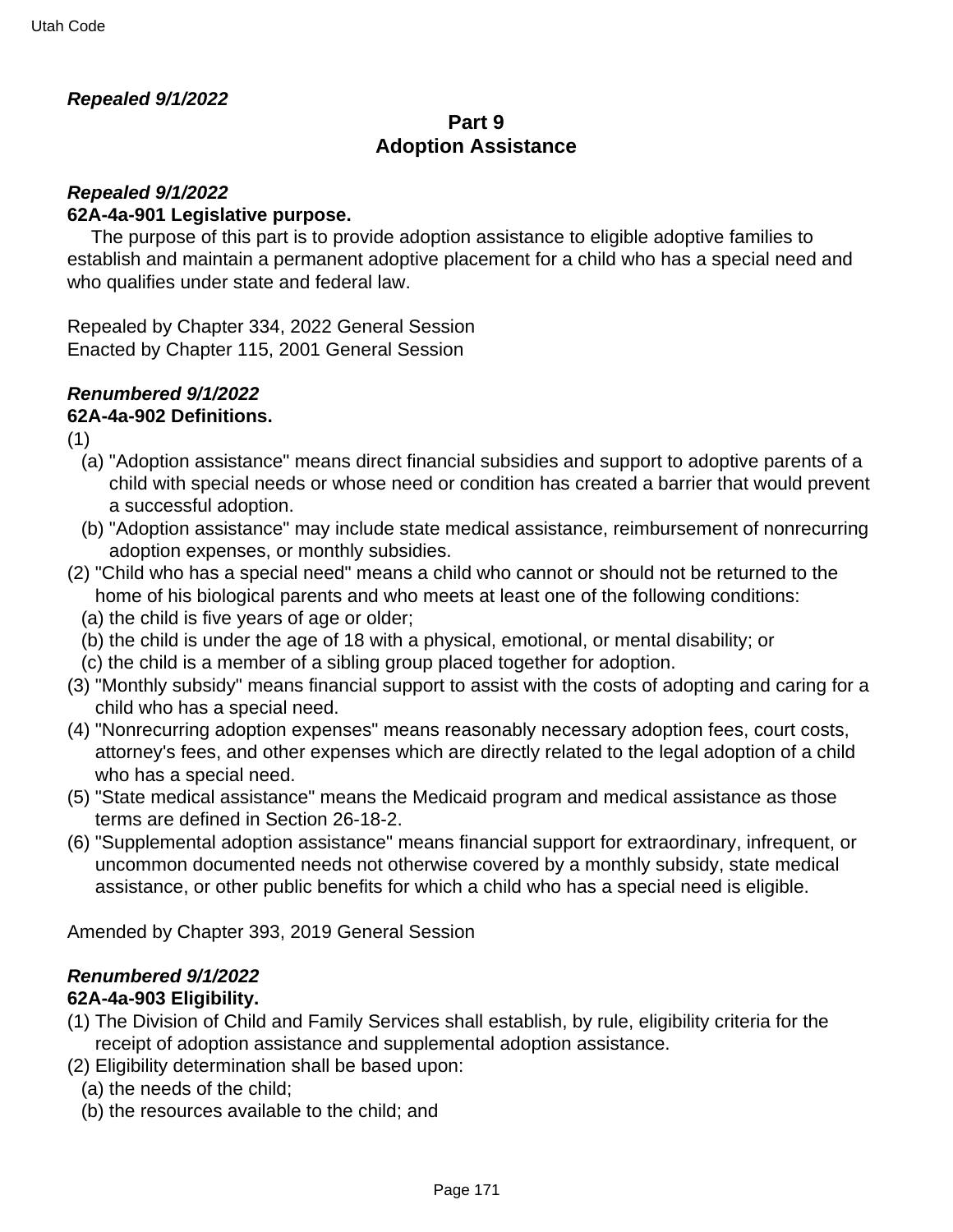(c) the federal requirements of Section 473, Social Security Act.

- (3) The division:
	- (a) may, to the extent funds are available, use state funds appropriated for adoption assistance to provide post-adoption services to a child who is adopted from the custody of the division; and
	- (b) unless a parent or guardian of a child who is adopted from the custody of the division expressly requests otherwise, may not require, request, or recommend that a parent terminate parental rights, or that a parent or guardian transfer or surrender custodial rights, in order to receive post-adoption services for the child, regardless of whether funds for the postadoption services come from funds appropriated for adoption assistance or post-adoption services.

Amended by Chapter 219, 2016 General Session

### **Repealed 9/1/2022**

### **62A-4a-904 Adoption assistance.**

- (1) Pursuant to federal requirements of 42 U.S.C. Sec. 670 et seq., Social Security Act, the Division of Child and Family Services:
	- (a) shall provide for:
		- (i) payment of nonrecurring adoption expenses for an eligible child who has a special need; and
		- (ii) state medical assistance when required by federal law; and
	- (b) may provide for monthly subsidies for an eligible child who has a special need.
- (2) Payment of nonrecurring adoption expenses may not exceed \$2,000 and shall be limited to costs incurred prior to finalization of an adoption.
- (3) The level of monthly subsidy under Subsection (1)(b) shall be based on:
	- (a) the child's present and long-term treatment and care needs; and
	- (b) the family's ability to meet the needs of the child.
- (4)
	- (a) The level of monthly subsidy may increase or decrease when the child's level of need or the family's ability to meet the child's need changes.
- (b) Either the family or the division may initiate changes to the monthly subsidy.
- (5) Financial support provided under Subsection (1)(b) may not exceed the maximum foster care payment or residential room and board payment that would be paid at the time the subsidy amount is initiated or revised.

Repealed by Chapter 334, 2022 General Session Enacted by Chapter 115, 2001 General Session

### **Renumbered 9/1/2022**

### **62A-4a-905 Supplemental adoption assistance.**

- (1) The division may, based upon annual legislative appropriations for adoption assistance and division rules, provide supplemental adoption assistance for a child who has a special need. Supplemental adoption assistance shall be provided only after all other resources for which a child is eligible have been exhausted.
- (2)
	- (a) The department shall, by rule, establish in each region at least one advisory committee to review and make recommendations to the division on individual requests for supplemental adoption assistance. The committee shall be comprised of:
		- (i) an adoption expert;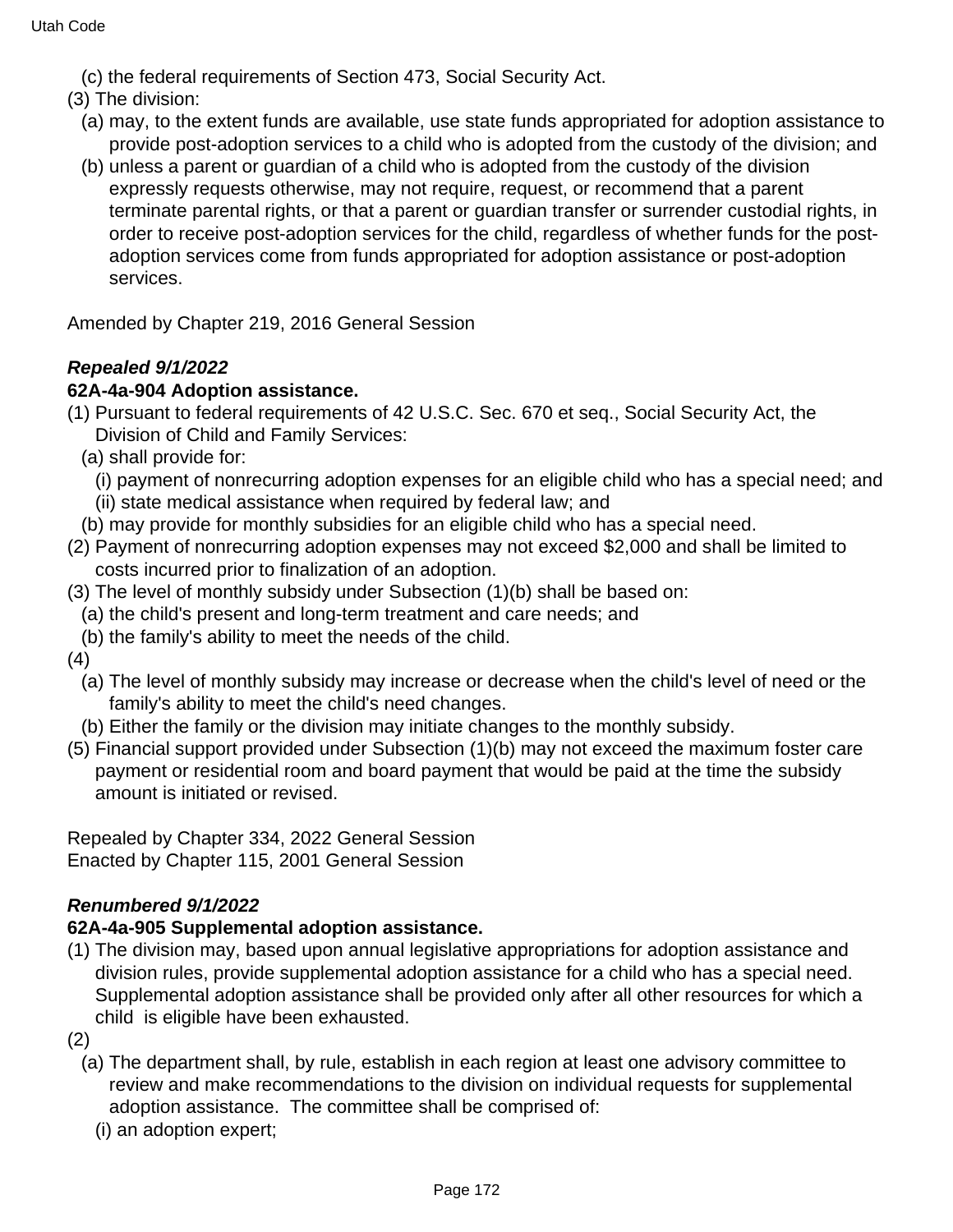- (ii) an adoptive parent;
- (iii) a division representative;
- (iv) a foster parent; and
- (v) an adoption caseworker.
- (b) The division rule required in Subsection (1) shall include a provision that establishes a threshold amount for requests for supplemental adoption assistance that require review by the committee established in this Subsection (2).

Amended by Chapter 335, 2019 General Session

### **Renumbered 9/1/2022**

#### **62A-4a-906 Termination or modification of adoption assistance.**

- (1) Adoption assistance may not be terminated or modified unless the division has given adoptive parents notice and opportunity for a hearing as required in Title 63G, Chapter 4, Administrative Procedures Act.
- (2) Adoption assistance shall be terminated if any of the following occur:
	- (a) the adoptive parents request termination;
	- (b) the child reaches 18 years of age, unless approval has been given by the division to continue beyond the age of 18 due to mental or physical disability, but in no case shall assistance continue after a child reaches 21 years of age;
	- (c) the child dies;
	- (d) the adoptive parents die;
	- (e) the adoptive parent's legal responsibility for the child ceases;
	- (f) the state determines that the child is no longer receiving support from the adoptive parents;
	- (g) the child marries; or
	- (h) the child enters military service.

Amended by Chapter 382, 2008 General Session

### **Renumbered 9/1/2022**

#### **62A-4a-907 Interstate compact adoption assistance agreements.**

(1) As used in this section:

- (a) "Adoption assistance" means financial support to adoptive parents provided under the Adoption Assistance and Child Welfare Act of 1980, Title IV (e) of the Social Security Act, and Title XIX of the Social Security Act.
- (b) "Adoption assistance agreement" means a written agreement between the division and adoptive parents, or between any other state and adoptive parents, providing for adoption assistance.
- (2) The division may develop and negotiate interstate compacts for the provision of medical identification and assistance to adoptive parents who receive adoption assistance. An interstate compact shall include:
	- (a) a provision for joinder by all states;
	- (b) a provision for withdrawal from the compact upon written notice to the parties, with a period of one year between the date of the notice and the effective date of withdrawal;
	- (c) a requirement that each instance of adoption assistance to which the compact applies be covered by a written adoption assistance agreement between the adoptive parents and the agency of the state which initially agrees to provide adoption assistance, and that any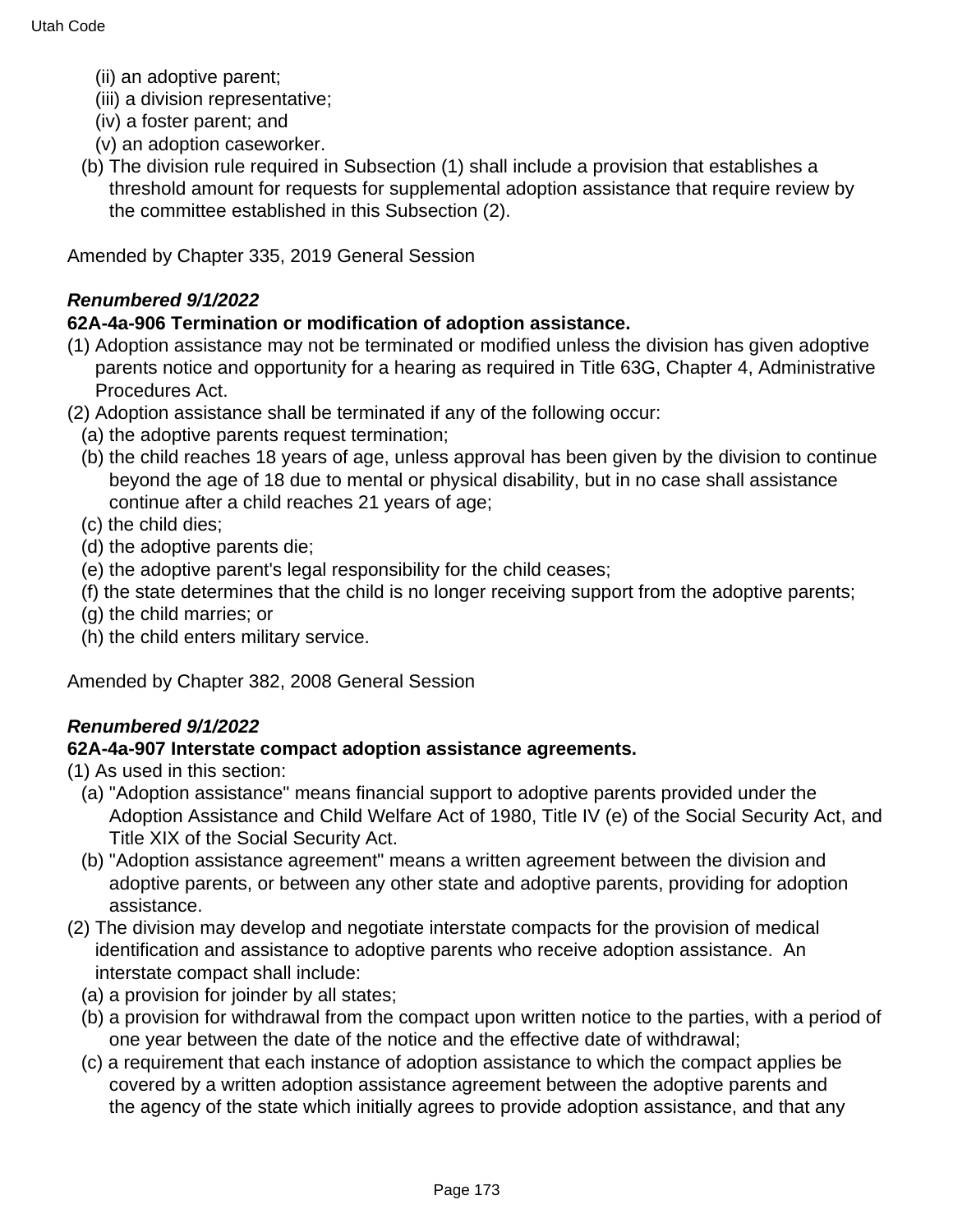agreement is expressly for the benefit of the adopted child and is enforceable by the adoptive parents, and by the state agency providing adoption assistance;

- (d) a provision that a child who is the subject of an adoption assistance agreement with another party state, and who subsequently becomes a resident of this state, shall receive medical identification and assistance in this state under the Adoption Assistance and Child Welfare Act of 1980, Title IV (e) of the Social Security Act, and Title XIX of the Social Security Act, based on his adoption assistance agreement;
- (e) a provision that a child who is the subject of an adoption assistance agreement with the division, and who subsequently becomes a resident of another party state, shall receive medical identification and assistance from that state under the Adoption and Child Welfare Act of 1980, Title IV (e) of the Social Security Act, and Title XIX of the Social Security Act, based on his adoption assistance agreement; and
- (f) a requirement that the protections of the compact continue for the duration of the adoption assistance and apply to all children and their adoptive parents who receive adoption assistance from a party state other than the state in which they reside.
- (3)
	- (a) The division shall provide services to a child who is the subject of an adoption assistance agreement executed by the division, and who is a resident of another state, if those services are not provided by the child's residence state under an interstate compact.
	- (b) The division may reimburse the adoptive parents upon receipt of evidence of their payment for services for which the child is eligible, which were not paid by the residence state, and are not covered by insurance or other third party medical contract. The services provided under this subsection are those for which there is no federal contribution, or which, if federally aided, are not provided by the residence state.

Renumbered and Amended by Chapter 115, 2001 General Session

### **Repealed 9/1/2022**

# **Part 10**

# **Management Information System and Licensing Information System**

### **Repealed 9/1/2022**

### **62A-4a-1001 Title.**

This part is known as the "Management Information System and Licensing Information System."

Repealed by Chapter 334, 2022 General Session Enacted by Chapter 77, 2006 General Session

#### **Repealed 9/1/2022 62A-4a-1002 Definitions.**

As used in this part:

(1)

- (a) Except as provided in Subsection (1)(b), "severe type of child abuse or neglect" means:
	- (i) if committed by a person 18 years of age or older:
		- (A) chronic abuse;
		- (B) severe abuse;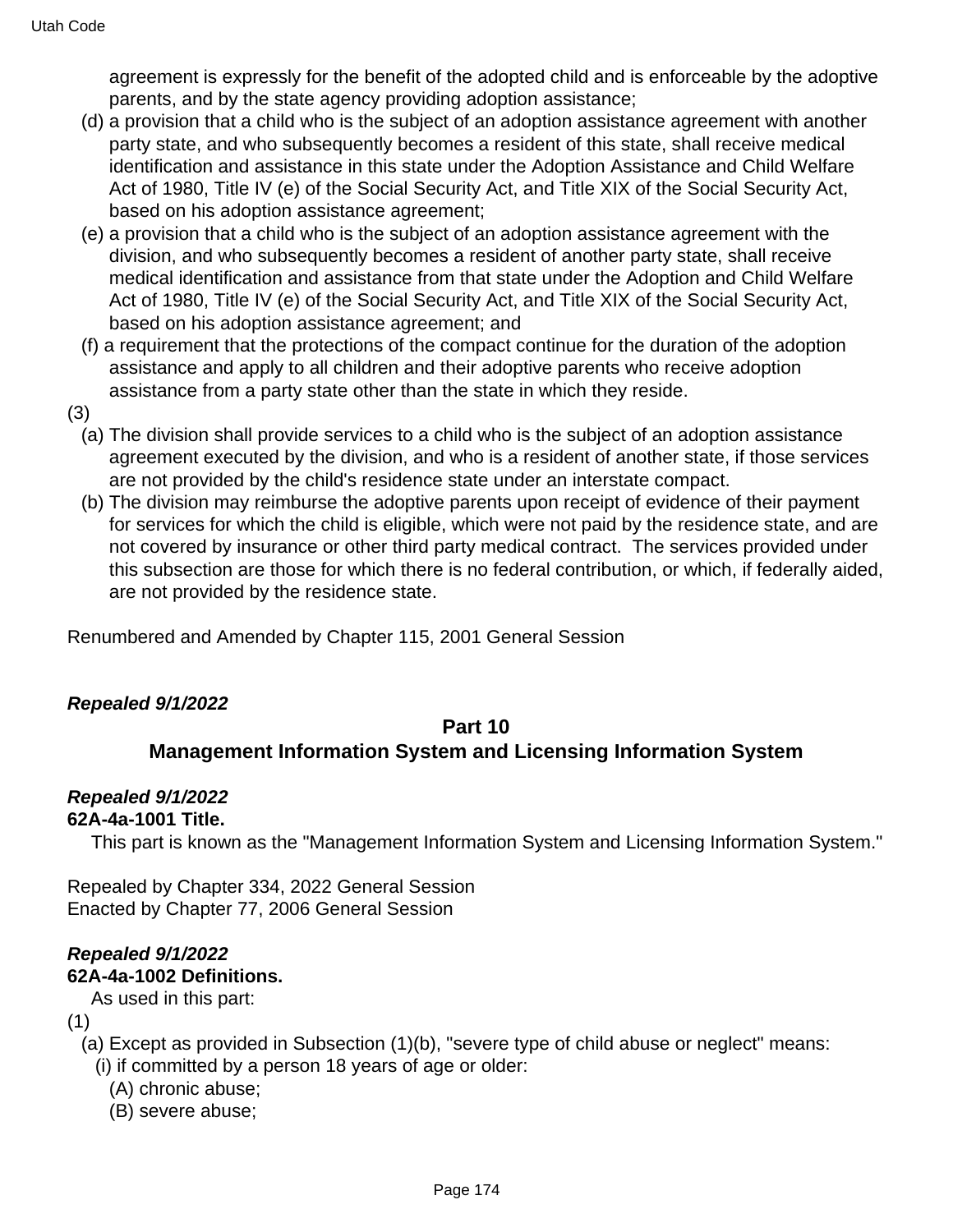- (C) sexual abuse;
- (D) sexual exploitation;
- (E) abandonment;
- (F) chronic neglect; or
- (G) severe neglect; or
- (ii) if committed by a person under the age of 18:
	- (A) serious physical injury, as defined in Subsection 76-5-109(1), to another child which indicates a significant risk to other children; or
	- (B) sexual behavior with or upon another child which indicates a significant risk to other children.
- (b) "Severe type of child abuse or neglect" does not include:
- (i) the use of reasonable and necessary physical restraint by an educator in accordance with Subsection 53G-8-302(2) or Section 76-2-401;
- (ii) a person's conduct that:
	- (A) is justified under Section 76-2-401; or
	- (B) constitutes the use of reasonable and necessary physical restraint or force in self-defense or otherwise appropriate to the circumstances to obtain possession of a weapon or other dangerous object in the possession or under the control of a child or to protect the child or another person from physical injury; or
- (iii) a health care decision made for a child by the child's parent or guardian, unless, subject to Subsection 62A-4a-1004(2), the state or other party to the proceeding shows, by clear and convincing evidence, that the health care decision is not reasonable and informed.
- (2) "Significant risk" means a risk of harm that is determined to be significant in accordance with risk assessment tools and rules established by the division that focus on:
	- (a) age;
	- (b) social factors;
	- (c) emotional factors;
	- (d) sexual factors;
	- (e) intellectual factors;
	- (f) family risk factors; and
	- (g) other related considerations.

Repealed by Chapter 334, 2022 General Session Amended by Chapter 415, 2018 General Session

# **Renumbered 9/1/2022**

### **62A-4a-1003 Management Information System -- Requirements -- Contents -- Purpose -- Access.**

- (1)
	- (a) The division shall develop and implement a Management Information System that meets the requirements of this section and the requirements of federal law and regulation.
	- (b) The information and records contained in the Management Information System:
		- (i) are private, controlled, or protected records under Title 63G, Chapter 2, Government Records Access and Management Act; and
		- (ii) except as provided in Subsections (1)(c) and (d), are available only to a person or government entity with statutory authorization under Title 63G, Chapter 2, Government Records Access and Management Act, to review the information and records described in this Subsection (1)(b).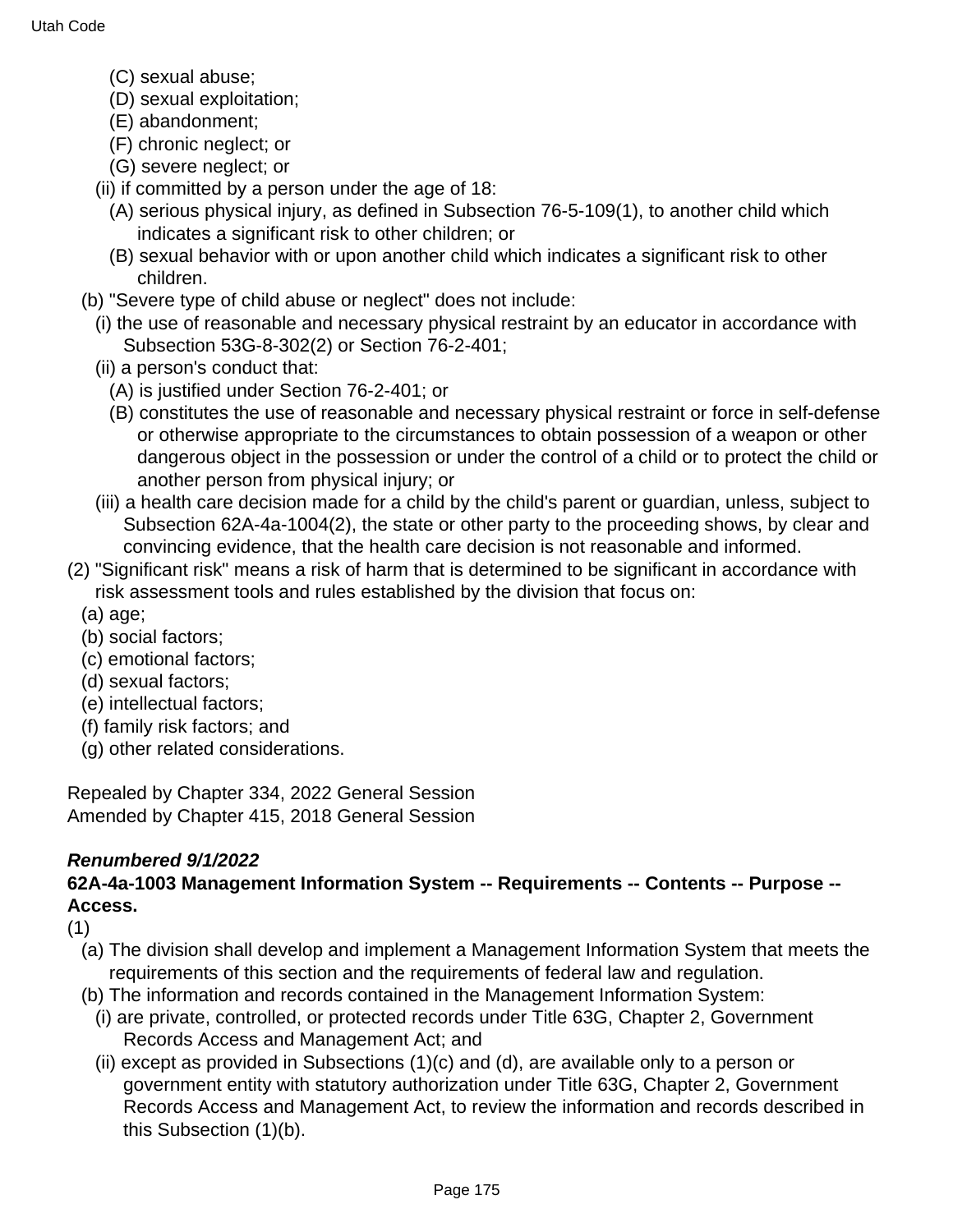- (c) Notwithstanding Subsection (1)(b)(ii), the information and records described in Subsection (1) (b) are available to a person:
	- (i) as provided under Subsection (6) or Section 62A-4a-1006; or
	- (ii) who has specific statutory authorization to access the information or records for the purpose of assisting the state with state and federal requirements to maintain information solely for the purpose of protecting minors and providing services to families in need.
- (d) Notwithstanding Subsection (1)(b)(ii), the information and records described in Subsection (1) (b) may, to the extent required by Title IV-B or IV-E of the Social Security Act, be provided by the division:
	- (i) to comply with abuse and neglect registry checks requested by other states; and
	- (ii) to the United States Department of Health and Human Services for purposes of maintaining an electronic national registry of supported or substantiated cases of abuse and neglect.
- (2) With regard to all child welfare cases, the Management Information System shall provide each caseworker and the department's office of licensing, exclusively for the purposes of foster parent licensure and monitoring, with a complete history of each child in that worker's caseload, including:
	- (a) a record of all past action taken by the division with regard to that child and the child's siblings;
	- (b) the complete case history and all reports and information in the control or keeping of the division regarding that child and the child's siblings;
	- (c) the number of times the child has been in the custody of the division;
	- (d) the cumulative period of time the child has been in the custody of the division;
	- (e) a record of all reports of abuse or neglect received by the division with regard to that child's parent, parents, or guardian including:
		- (i) for each report, documentation of the:
			- (A) latest status; or
			- (B) final outcome or determination; and
		- (ii) information that indicates whether each report was found to be:
			- (A) supported;
			- (B) unsupported;
			- (C) substantiated;
			- (D) unsubstantiated; or
			- (E) without merit;
	- (f) the number of times the child's parent or parents failed any child and family plan; and
	- (g) the number of different caseworkers who have been assigned to that child in the past.
- (3) The division's Management Information System shall:
	- (a) contain all key elements of each family's current child and family plan, including:
		- (i) the dates and number of times the plan has been administratively or judicially reviewed;
		- (ii) the number of times the parent or parents have failed that child and family plan; and
		- (iii) the exact length of time the child and family plan has been in effect; and
	- (b) alert caseworkers regarding deadlines for completion of and compliance with policy, including child and family plans.
- (4) With regard to all child protective services cases, the Management Information System shall:
	- (a) monitor the compliance of each case with:
		- (i) division rule;
		- (ii) state law; and
		- (iii) federal law and regulation; and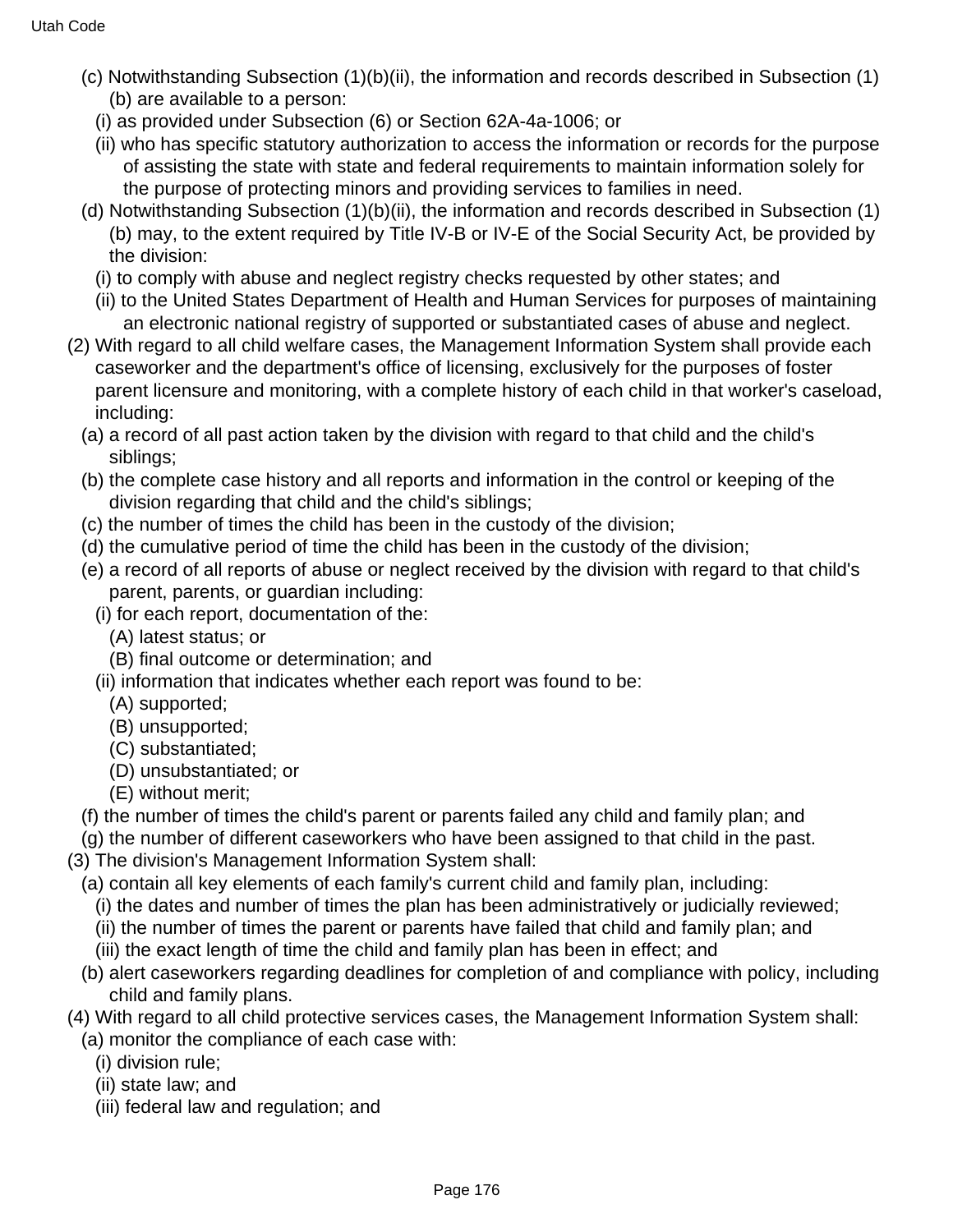- (b) include the age and date of birth of the alleged perpetrator at the time the abuse or neglect is alleged to have occurred, in order to ensure accuracy regarding the identification of the alleged perpetrator.
- (5) Except as provided in Subsection (6) regarding contract providers and Section 62A-4a-1006 regarding limited access to the Licensing Information System, all information contained in the division's Management Information System is available to the department, upon the approval of the executive director, on a need-to-know basis.
- (6)
	- (a) Subject to this Subsection (6), the division may allow the division's contract providers, court clerks designated by the Administrative Office of the Courts, the Office of Guardian Ad Litem, or an Indian tribe to have limited access to the Management Information System.
	- (b) A division contract provider or Indian tribe has access only to information about a person who is currently receiving services from that specific contract provider or Indian tribe.
	- (c)
		- (i) Designated court clerks may only have access to information necessary to comply with Subsection 78B-7-202(2).
		- (ii) The Office of Guardian Ad Litem may access only the information that:
			- (A) relates to children and families where the Office of Guardian Ad Litem is appointed by a court to represent the interests of the children; and
			- (B) except as provided in Subsection (6)(d), is entered into the Management Information System on or after July 1, 2004.
	- (d) Notwithstanding Subsection (6)(c)(ii)(B), the Office of Guardian Ad Litem shall have access to all abuse and neglect referrals about children and families where the office has been appointed by a court to represent the interests of the children, regardless of the date that the information is entered into the Management Information System.
	- (e) Each contract provider, designated representative of the Office of Guardian Ad Litem, and Indian tribe who requests access to information contained in the Management Information System shall:
		- (i) take all necessary precautions to safeguard the security of the information contained in the Management Information System;
		- (ii) train its employees regarding:
			- (A) requirements for protecting the information contained in the Management Information System as required by this chapter and under Title 63G, Chapter 2, Government Records Access and Management Act; and
			- (B) the criminal penalties under Sections 62A-4a-412 and 63G-2-801 for improper release of information; and
		- (iii) monitor its employees to ensure that they protect the information contained in the Management Information System as required by law.
	- (f) The division shall take reasonable precautions to ensure that its contract providers comply with the requirements of this Subsection (6).
- (7) The division shall take all necessary precautions, including password protection and other appropriate and available technological techniques, to prevent unauthorized access to or release of information contained in the Management Information System.

Amended by Chapter 231, 2021 General Session

### **62A-4a-1003.5 Use of Management Information System information at request of the Office of Guardian Ad Litem.**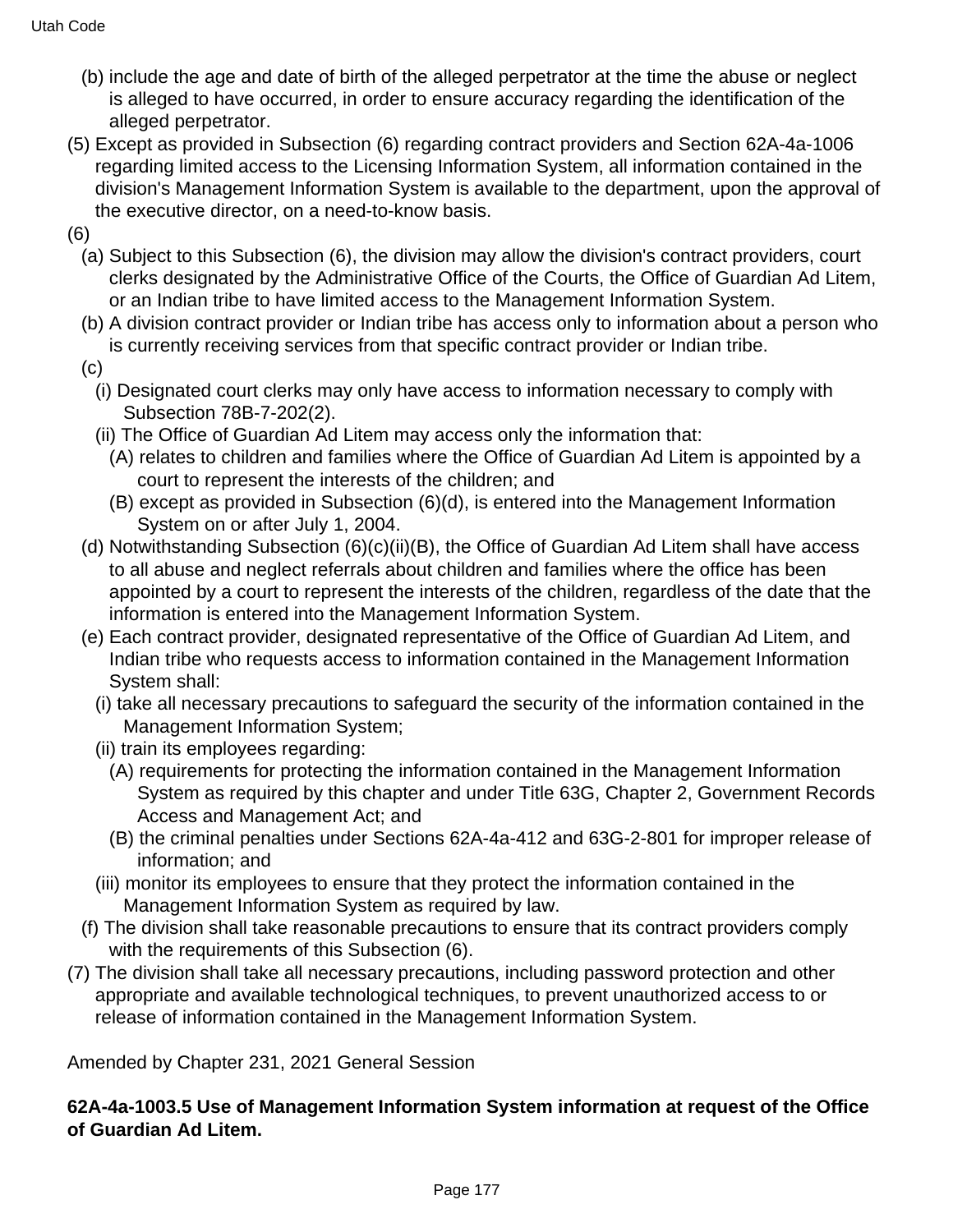Notwithstanding Section 62A-4a-1003(6)(c), the division may use information in the Management Information System to screen an individual as described in Subsection 62A-4a-1006(4)(c)(ii)(A) at the request of the Office of Guardian Ad Litem.

Enacted by Chapter 334, 2022 General Session

### **Repealed 9/1/2022**

#### **62A-4a-1004 Risk assessment training -- Second health care opinion.**

- (1) The division shall train its child protection workers to apply the risk assessment tools and rules established under Subsection 62A-4a-1002(2).
- (2) Nothing in Subsection 62A-4a-1002(1)(b)(iii) may prohibit a parent or guardian from exercising the right to obtain a second health care opinion.

Repealed by Chapter 334, 2022 General Session Enacted by Chapter 77, 2006 General Session

### **Renumbered 9/1/2022**

**62A-4a-1005 Supported finding of a severe type of child abuse or neglect -- Notation in Licensing Information System -- Juvenile court petition or notice to alleged perpetrator -- Rights of alleged perpetrator -- Juvenile court finding.**

- (1) If the division makes a supported finding that a person committed a severe type of child abuse or neglect, the division shall:
	- (a) serve notice of the finding on the alleged perpetrator;
	- (b) enter the following information into the Licensing Information System created in Section 62A-4a-1006:
		- (i) the name and other identifying information of the perpetrator with the supported finding, without identifying the person as a perpetrator or alleged perpetrator; and
		- (ii) a notation to the effect that an investigation regarding the person is pending; and
	- (c) if the division considers it advisable, file a petition for substantiation within one year of the supported finding.
- (2) The notice referred to in Subsection  $(1)(a)$ :
	- (a) shall state that:
		- (i) the division has conducted an investigation regarding alleged abuse or neglect;
		- (ii) the division has made a supported finding that the alleged perpetrator described in Subsection (1) committed a severe type of child abuse or neglect;
		- (iii) facts gathered by the division support the supported finding;
		- (iv) as a result of the supported finding, the alleged perpetrator's name and other identifying information have been listed in the Licensing Information System in accordance with Subsection (1)(b);
		- (v) the alleged perpetrator may be disqualified from adopting a child, receiving state funds as a child care provider, or being licensed by:
			- (A) the department;
			- (B) a human services licensee;
			- (C) a child care provider or program; or
			- (D) a covered health care facility;
		- (vi) the alleged perpetrator has the rights described in Subsection (3); and
		- (vii) failure to take either action described in Subsection (3)(a) within one year after service of the notice will result in the action described in Subsection (3)(b);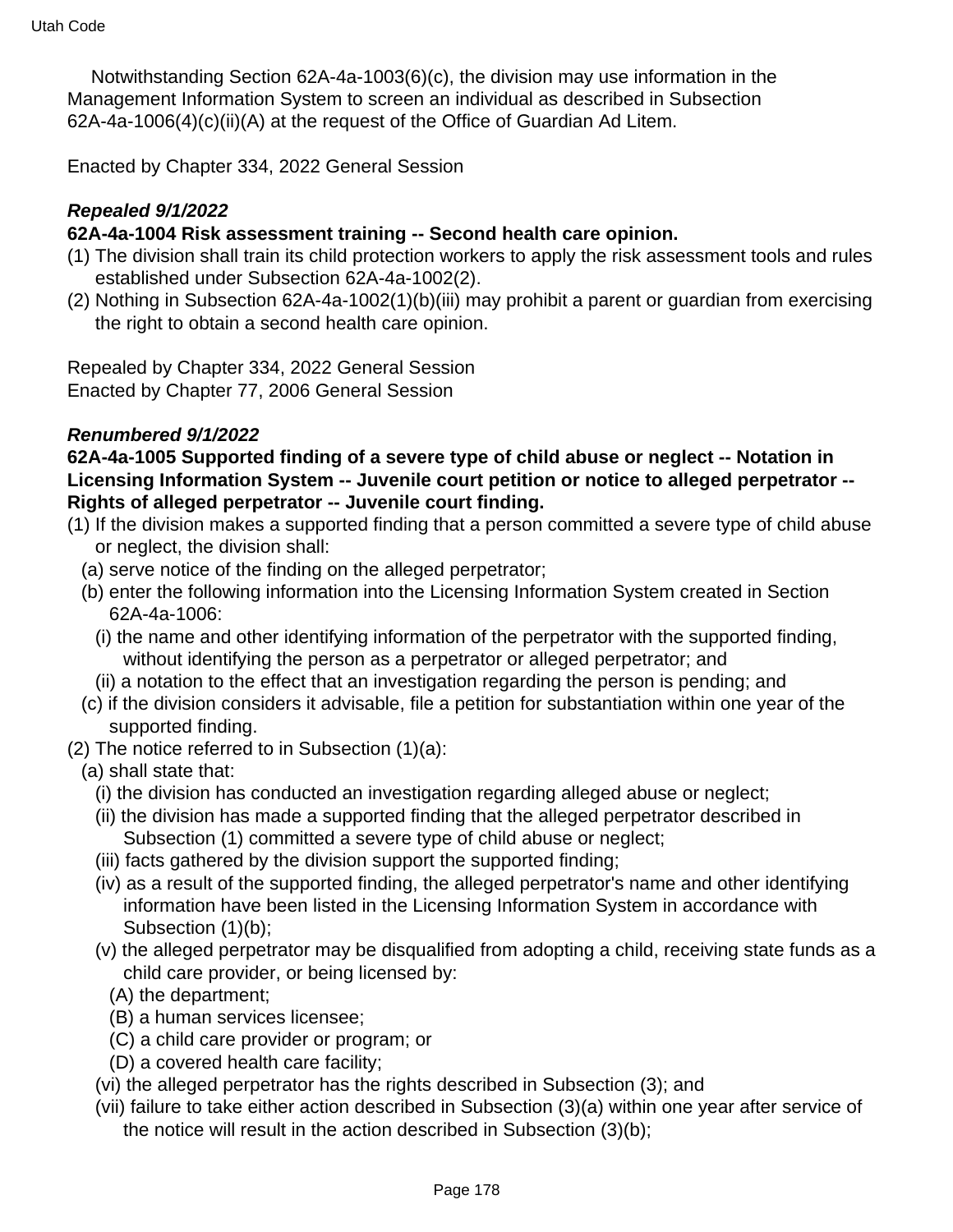- (b) shall include a general statement of the nature of the findings; and
- (c) may not include:
	- (i) the name of a victim or witness; or
	- (ii) any privacy information related to the victim or a witness.

(3)

- (a) Upon receipt of the notice described in Subsection (2), the alleged perpetrator has the right to:
	- (i) file a written request asking the division to review the findings made under Subsection (1);
	- (ii) except as provided in Subsection (3)(c), immediately petition the juvenile court under Section 80-3-404; or
	- (iii) sign a written consent to:
		- (A) the supported finding made under Subsection (1); and
		- (B) entry into the Licensing Information System of:
			- (I) the alleged perpetrator's name; and
			- (II) other information regarding the supported finding made under Subsection (1).
- (b) Except as provided in Subsection (3)(e), the alleged perpetrator's name and the information described in Subsection (1)(b) shall remain in the Licensing Information System:
	- (i) if the alleged perpetrator fails to take the action described in Subsection (3)(a) within one year after service of the notice described in Subsections (1)(a) and (2);
	- (ii) during the time that the division awaits a response from the alleged perpetrator pursuant to Subsection (3)(a); and
	- (iii) until a court determines that the severe type of child abuse or neglect upon which the Licensing Information System entry was based is unsubstantiated or without merit.
- (c) The alleged perpetrator has no right to petition the juvenile court under Subsection (3)(a)(ii) if the court previously held a hearing on the same alleged incident of abuse or neglect pursuant to the filing of a petition under Section 80-3-201 by some other party.
- (d) Consent under Subsection (3)(a)(iii) by a child shall be given by the child's parent or guardian.
- (e) Regardless of whether an appeal on the matter is pending:
	- (i) the division shall remove an alleged perpetrator's name and the information described in Subsection (1)(b) from the Licensing Information System if the severe type of child abuse or neglect upon which the Licensing Information System entry was based:
		- (A) is found to be unsubstantiated or without merit by the juvenile court under Section 80-3-404; or
		- (B) is found to be substantiated, but is subsequently reversed on appeal; and
	- (ii) the division shall place back on the Licensing Information System an alleged perpetrator's name and information that is removed from the Licensing Information System under Subsection  $(3)(e)(i)$  if the court action that was the basis for removing the alleged perpetrator's name and information is subsequently reversed on appeal.
- (4) Upon the filing of a petition under Subsection (1)(c), the juvenile court shall make a finding of substantiated, unsubstantiated, or without merit as provided in Subsections 80-3-404(1) and  $(2).$
- (5) Service of the notice described in Subsections (1)(a) and (2):
	- (a) shall be personal service in accordance with Utah Rules of Civil Procedure, Rule 4; and
	- (b) does not preclude civil or criminal action against the alleged perpetrator.

Amended by Chapter 262, 2021 General Session

# **Renumbered 9/1/2022**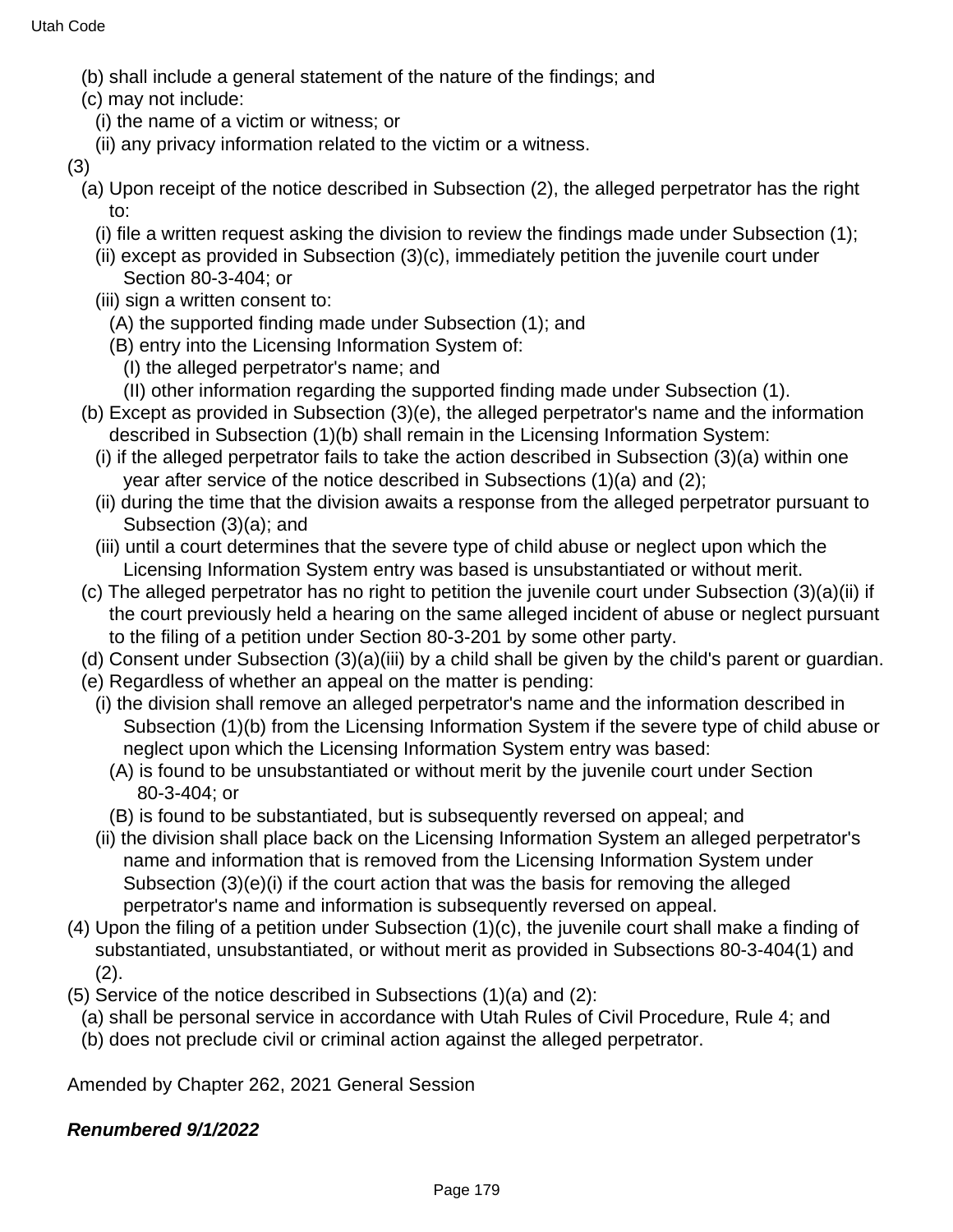# **62A-4a-1006 Licensing Information System -- Contents -- Juvenile court finding -- Protected record -- Access -- Criminal penalty.**

(1)

- (a) The division shall maintain a sub-part of the Management Information System established pursuant to Section 62A-4a-1003, to be known as the Licensing Information System, to be used:
	- (i) for licensing purposes; or
	- (ii) as otherwise specifically provided for by law.
- (b) The Licensing Information System shall include only the following information:
	- (i) the information described in Subsections  $62A-4a-1005(1)(b)$  and  $(3)(b)$ ;
	- (ii) consented-to supported findings by alleged perpetrators under Subsection 62A-4a-1005(3) (a)(iii); and
	- (iii) the information in the licensing part of the division's Management Information System as of May 6, 2002.
- (2) Notwithstanding Subsection (1), the department's access to information in the Management Information System for the licensure and monitoring of foster parents is governed by Sections 62A-4a-1003 and 62A-2-121.
- (3) Subject to Subsection 62A-4a-1005(3)(e), upon receipt of a finding from the juvenile court under Section 80-3-404, the division shall:
	- (a) promptly amend the Licensing Information System; and
	- (b) enter the information in the Management Information System.
- (4)
	- (a) Information contained in the Licensing Information System is classified as a protected record under Title 63G, Chapter 2, Government Records Access and Management Act.
	- (b) Notwithstanding the disclosure provisions of Title 63G, Chapter 2, Government Records Access and Management Act, the information contained in the Licensing Information System may only be used or disclosed as specifically provided in this chapter and Section 62A-2-121.
	- (c) The information described in Subsection (4)(b) is accessible only to:
		- (i) the Office of Licensing within the department:
			- (A) for licensing purposes; or
			- (B) as otherwise specifically provided for by law;
		- (ii) the division to:
			- (A) screen an individual at the request of the Office of Guardian Ad Litem:
				- (I) at the time that individual seeks a paid or voluntary position with the Office of Guardian Ad Litem; and
				- (II) on an annual basis, throughout the time that the individual remains with the Office of Guardian Ad Litem; and
			- (B) respond to a request for information from a person whose name is listed in the Licensing Information System;
		- (iii) persons designated by the Department of Health and approved by the Department of Human Services, only for the following purposes:
			- (A) licensing a child care program or provider;
			- (B) determining whether an individual associated with a child care facility, program, or provider, who is exempt from being licensed or certified by the Department of Health under Title 26, Chapter 39, Utah Child Care Licensing Act, has a supported finding of a severe type of child abuse or neglect; or
			- (C) determining whether an individual who is seeking an emergency medical services license has a supported finding of a severe type of child abuse or neglect;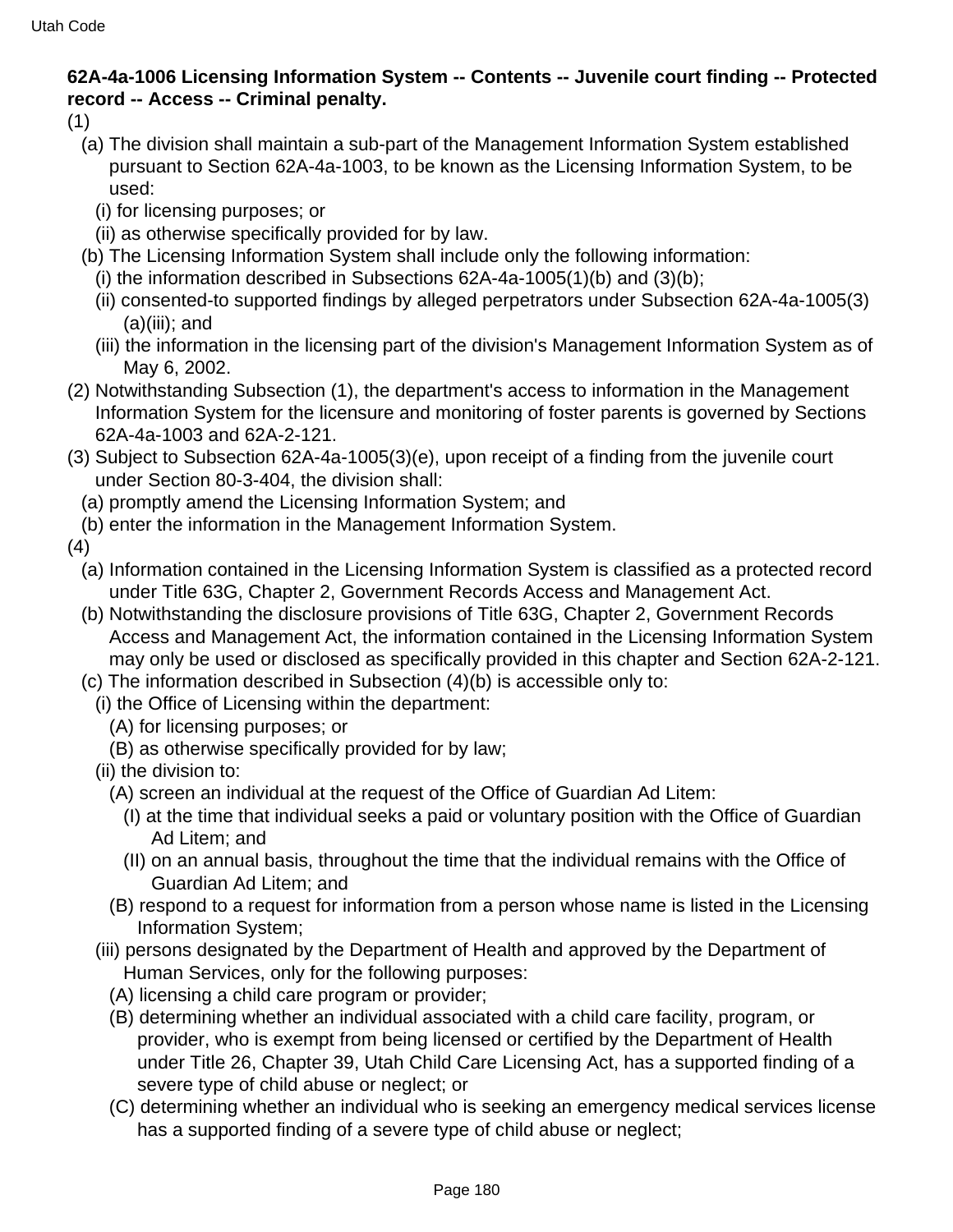- (iv) persons designated by the Department of Workforce Services and approved by the Department of Human Services for the purpose of qualifying child care providers under Section 35A-3-310.5; and
- (v) the department, as specifically provided in this chapter.
- (5) The persons designated by the Department of Health under Subsection (4)(c)(iii) and the persons designated by the Department of Workforce Services under Subsection (4)(c)(iv) shall adopt measures to:
	- (a) protect the security of the Licensing Information System; and
	- (b) strictly limit access to the Licensing Information System to those persons designated by statute.
- (6) All persons designated by statute as having access to information contained in the Licensing Information System shall be approved by the Department of Human Services and receive training from the department with respect to:
	- (a) accessing the Licensing Information System;
	- (b) maintaining strict security; and
	- (c) the criminal provisions of Sections 62A-4a-412 and 63G-2-801 pertaining to the improper release of information.
- (7)
	- (a) A person, except those authorized by this chapter, may not request another person to obtain or release any other information in the Licensing Information System to screen for potential perpetrators of abuse or neglect.
	- (b) A person who requests information knowing that the request is a violation of this Subsection (7) is subject to the criminal penalty described in Sections 62A-4a-412 and 63G-2-801.

Amended by Chapter 262, 2021 General Session

## **Renumbered 9/1/2022**

#### **62A-4a-1007 False reports -- Penalties.**

- (1) The division shall send a certified letter to any person who submits a report of abuse or neglect that is placed into or included in any part of the Management Information System, if the division determines, at the conclusion of its investigation, that:
	- (a) the report is false;
	- (b) it is more likely than not that the person knew the report was false at the time that person submitted the report; and
	- (c) the reporting person's address is known or reasonably available.
- (2) The letter shall inform the reporting person of:
	- (a) the division's determination made under Subsection (1);
	- (b) the penalty for submitting false information under Section 76-8-506 and other applicable laws; and
	- (c) the obligation of the division to inform law enforcement and the person alleged to have committed abuse or neglect:
		- (i) in the present instance if law enforcement considers an immediate referral of the reporting person to law enforcement to be justified by the facts; or
		- (ii) if the reporting person submits a subsequent false report involving the same alleged perpetrator or victim.
- (3) The division may inform law enforcement and the alleged perpetrator of a report for which a letter is required to be sent under Subsection (1), if an immediate referral is justified by the facts.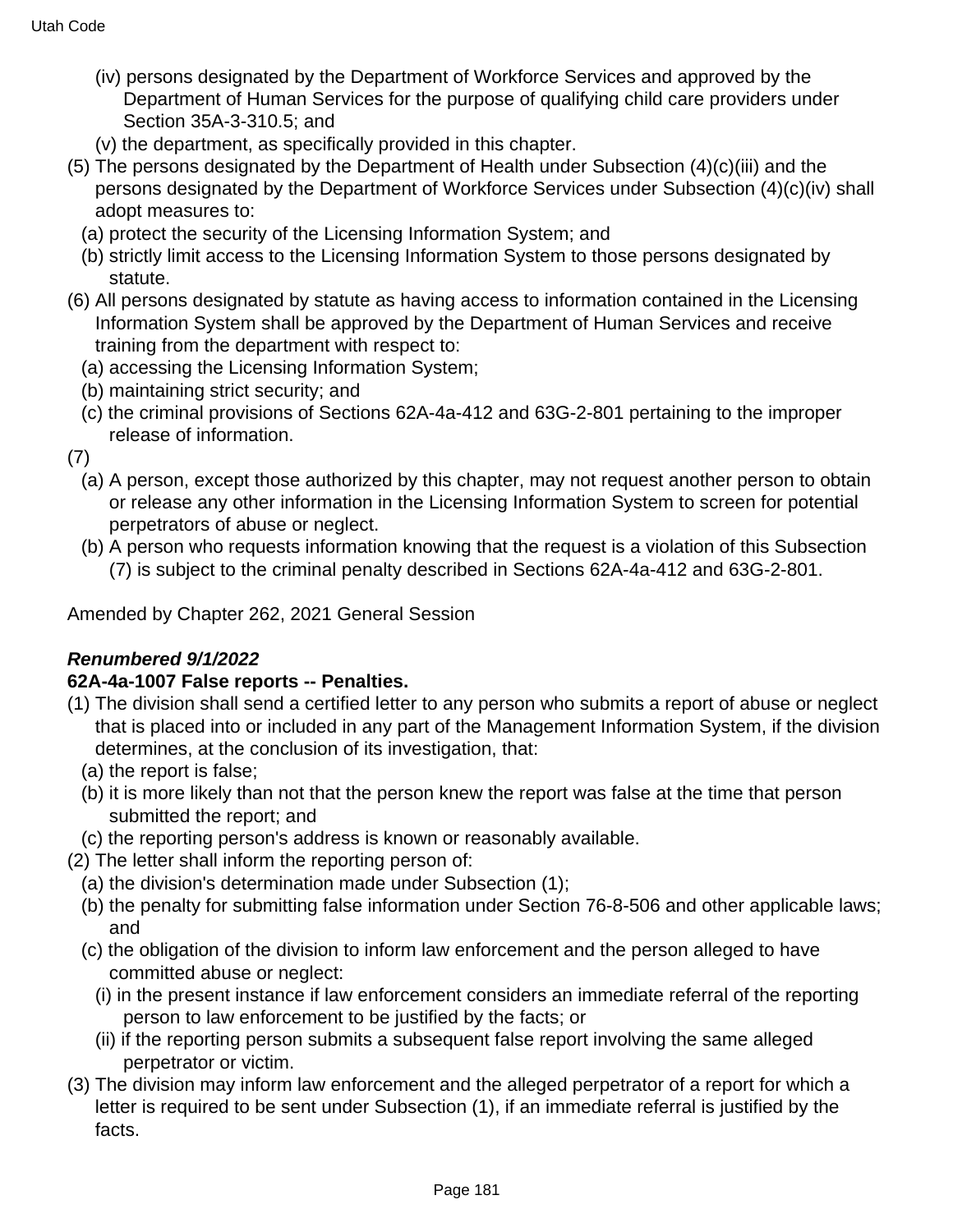- (4) The division shall inform law enforcement and the alleged perpetrator of a report for which a letter is required to be sent under Subsection (1) if a second letter is sent to the reporting person involving the same alleged perpetrator or victim.
- (5) The division shall determine, in consultation with law enforcement:
	- (a) what information should be given to an alleged perpetrator relating to a false report; and
	- (b) whether good cause exists, as defined by the division by rule, for not informing an alleged perpetrator about a false report.
- (6) Nothing in this section may be construed as requiring the division to conduct an investigation beyond what is described in Subsection (1), to determine whether or not a report is false.

Amended by Chapter 299, 2008 General Session

# **Renumbered 9/1/2022**

# **62A-4a-1008 Time frames for deletion or expungement of specified information or reports.**

- (1) The division shall delete any reference in the Management Information System or Licensing Information System to:
	- (a) a report that is determined by the division to be without merit, if no subsequent report involving the same alleged perpetrator has occurred within one year; or
	- (b) a report that is determined by a court of competent jurisdiction to be unsubstantiated or without merit, if no subsequent report involving the same alleged perpetrator has occurred within five years.
- (2) The division shall maintain a separation of reports as follows:
	- (a) those that are supported;
	- (b) those that are unsupported;
	- (c) those that are without merit;
	- (d) those that are unsubstantiated under the law in effect before May 6, 2002;
	- (e) those that are substantiated under the law in effect before May 6, 2002; and
	- (f) those that are consented-to supported findings under Subsection 62A-4a-1005(3)(a)(iii).
- (3) On or before May 1, 2018, the division shall make rules, in accordance with Title 63G, Chapter 3, Utah Administrative Rulemaking Act, for the expungement of supported reports or unsupported reports in the Management Information System and the Licensing Information System.
- (4) The rules described in Subsection (3) shall:
	- (a) in relation to an unsupported report or a supported report, identify the types of child abuse or neglect reports that:
		- (i) the division shall expunge within five years after the last date on which the individual's name was placed in the information system, without requiring the subject of the report to request expungement;
		- (ii) the division shall expunge within 10 years after the last date on which the individual's name was placed in the information system, without requiring the subject of the report to request expungement;
		- (iii) the division may expunge following an individual's request for expungement; and
		- (iv) the division may not expunge due to the serious nature of the specified types of child abuse or neglect;
	- (b) establish an administrative process and a standard of review for the subject of a report to make an expungement request; and
	- (c) define the term "expunge" or "expungement" to clarify the administrative process for removing a record from the information system.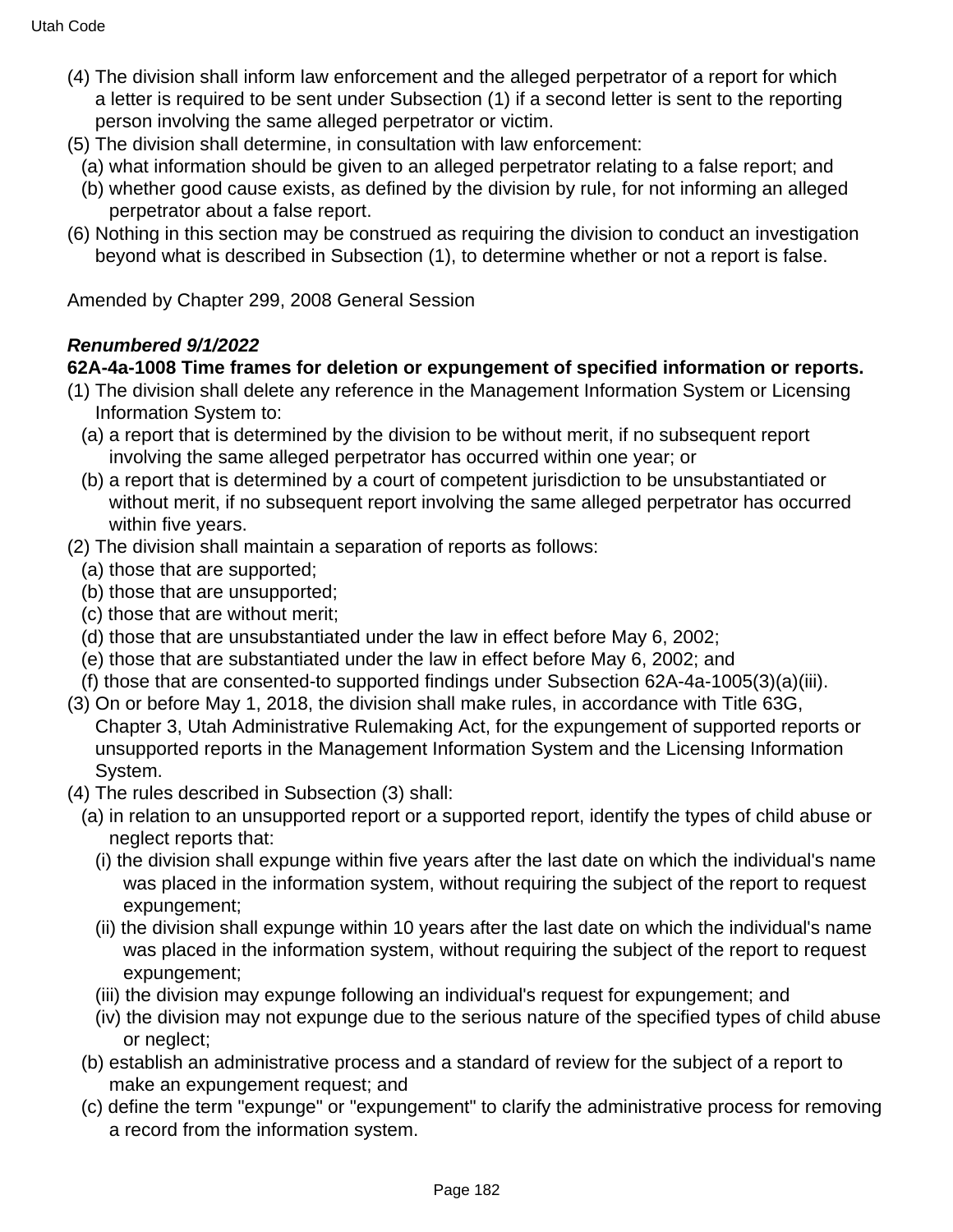- (5) If an individual's name is in the information system for a type of child abuse or neglect report identified under Subsection (4)(a)(iii), the individual may request to have the report expunged 10 years after the last date on which the individual's name was placed in the information system for a supported or unsupported report.
- (6) If an individual's expungement request is denied, the individual shall wait at least one year after the issuance of the denial before the individual may again request to have the individual's report expunged.
- (7) Only persons with statutory authority may access the information contained in any of the reports identified in Subsection (2).

Amended by Chapter 38, 2018 General Session

## **Renumbered 9/1/2022**

## **62A-4a-1009 Notice and opportunity to challenge supported finding in Management Information System -- Right of judicial review.**

- (1)
	- (a) Except as provided in Subsection (2), the division shall send a notice of agency action to a person with respect to whom the division makes a supported finding. In addition, if the alleged perpetrator is under the age of 18, the division shall:
		- (i) make reasonable efforts to identify the alleged perpetrator's parent or guardian; and
		- (ii) send a notice to each parent or guardian identified under Subsection (1)(a)(i) that lives at a different address, unless there is good cause, as defined by rule, for not sending a notice to a parent or guardian.
	- (b) Nothing in this section may be construed as affecting:
		- (i) the manner in which the division conducts an investigation; or
		- (ii) the use or effect, in any other setting, of a supported finding by the division at the completion of an investigation for any purpose other than for notification under Subsection (1) (a).
- (2) Subsection (1) does not apply to a person who has been served with notice under Subsection 62A-4a-1005(1)(a).
- (3) The notice described in Subsection (1) shall state:
	- (a) that the division has conducted an investigation regarding alleged abuse, neglect, or dependency;
	- (b) that the division has made a supported finding of abuse, neglect, or dependency;
	- (c) that facts gathered by the division support the supported finding;
	- (d) that the person has the right to request:
		- (i) a copy of the report; and
		- (ii) an opportunity to challenge the supported finding by the division; and
	- (e) that failure to request an opportunity to challenge the supported finding within 30 days of receiving the notice will result in an unappealable supported finding of abuse, neglect, or dependency unless the person can show good cause for why compliance within the 30-day requirement was virtually impossible or unreasonably burdensome.
- (4)
	- (a) A person may make a request to challenge a supported finding within 30 days of a notice being received under this section.
	- (b) Upon receipt of a request under Subsection (4)(a), the Office of Administrative Hearings shall hold an adjudicative proceeding pursuant to Title 63G, Chapter 4, Administrative Procedures Act.
- (5)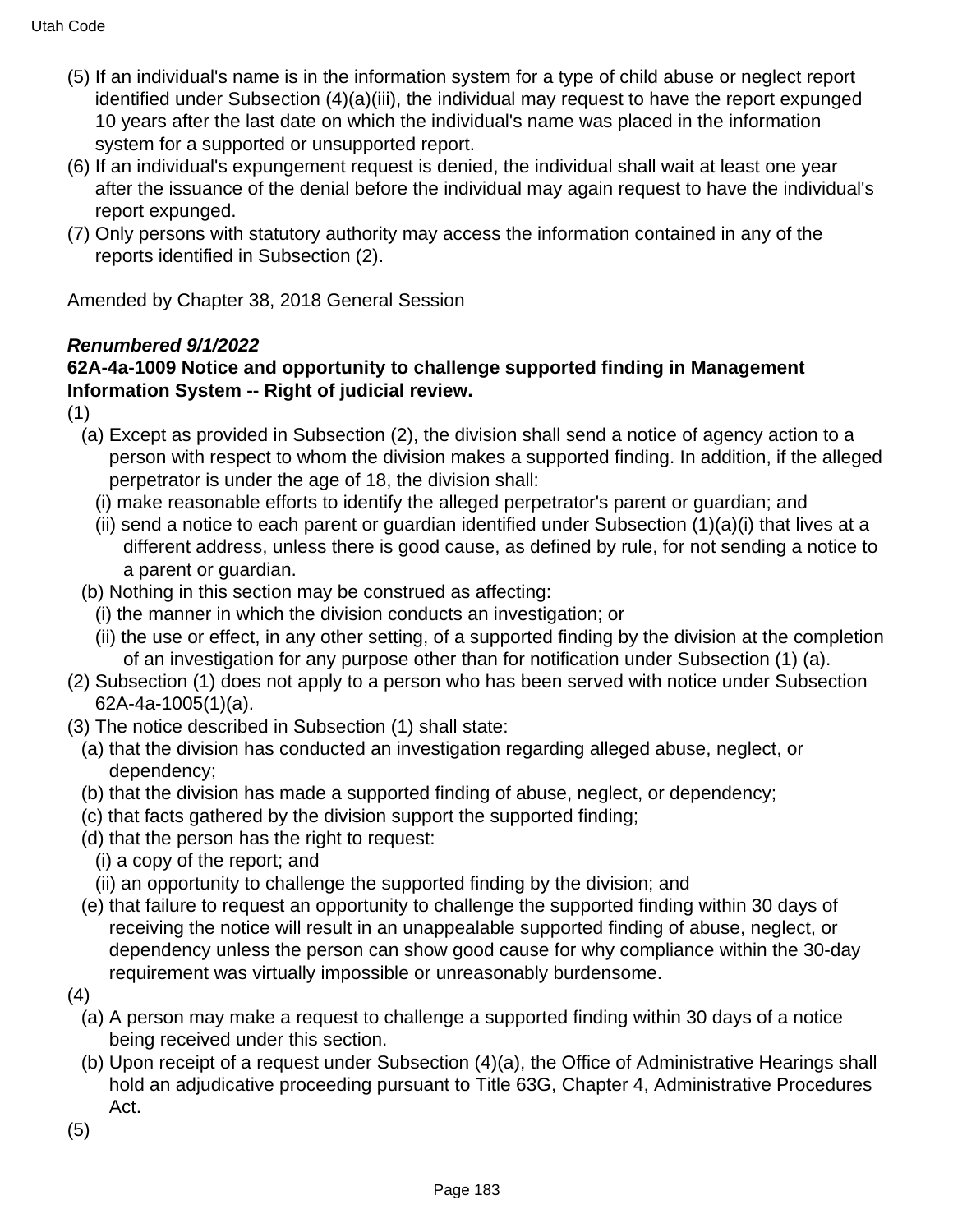- (a) In an adjudicative proceeding held pursuant to this section, the division shall have the burden of proving, by a preponderance of the evidence, that abuse, neglect, or dependency occurred and that the alleged perpetrator was substantially responsible for the abuse or neglect that occurred.
- (b) Any party shall have the right of judicial review of final agency action, in accordance with Title 63G, Chapter 4, Administrative Procedures Act.
- (c) Proceedings for judicial review of a final agency action under this section shall be closed to the public.
- (d) The Judicial Council shall make rules that ensure the confidentiality of the proceedings described in Subsection (5)(c) and the records related to the proceedings.
- (6) Except as otherwise provided in this chapter, an alleged perpetrator who, after receiving notice, fails to challenge a supported finding in accordance with this section:
	- (a) may not further challenge the finding; and
	- (b) shall have no right to:
		- (i) agency review of the finding;
		- (ii) an adjudicative hearing on the finding; or
	- (iii) judicial review of the finding.
- (7)
	- (a) Except as provided in Subsection (7)(b), an alleged perpetrator may not make a request under Subsection (4) to challenge a supported finding if a court of competent jurisdiction entered a finding, in a proceeding in which the alleged perpetrator was a party, that the alleged perpetrator is substantially responsible for the abuse, neglect, or dependency which was also the subject of the supported finding.
	- (b) Subsection (7)(a) does not apply to pleas in abeyance or diversion agreements.
	- (c) An adjudicative proceeding under Subsection (5) may be stayed during the time a judicial action on the same matter is pending.
- (8) Pursuant to Section 80-3-404, an adjudicative proceeding on a supported finding of a type of abuse or neglect that does not constitute a severe type of child abuse or neglect may be joined in the juvenile court with an adjudicative proceeding on a supported finding of a severe type of child abuse or neglect.

Amended by Chapter 262, 2021 General Session

## **Renumbered 9/1/2022**

## **62A-4a-1010 Notice and opportunity for court hearing for persons listed in Licensing Information System.**

- (1) Persons whose names were listed on the Licensing Information System as of May 6, 2002 and who have not been the subject of a court determination with respect to the alleged incident of abuse or neglect may at any time:
	- (a) request review by the division of their case and removal of their name from the Licensing Information System pursuant to Subsection (3); or
	- (b) file a petition for an evidentiary hearing and a request for a finding of unsubstantiated or without merit.
- (2) Subsection (1) does not apply to an individual who has been the subject of any of the following court determinations with respect to the alleged incident of abuse or neglect:
	- (a) conviction;
	- (b) adjudication under Section 80-3-402 or 80-6-701;
	- (c) plea of guilty;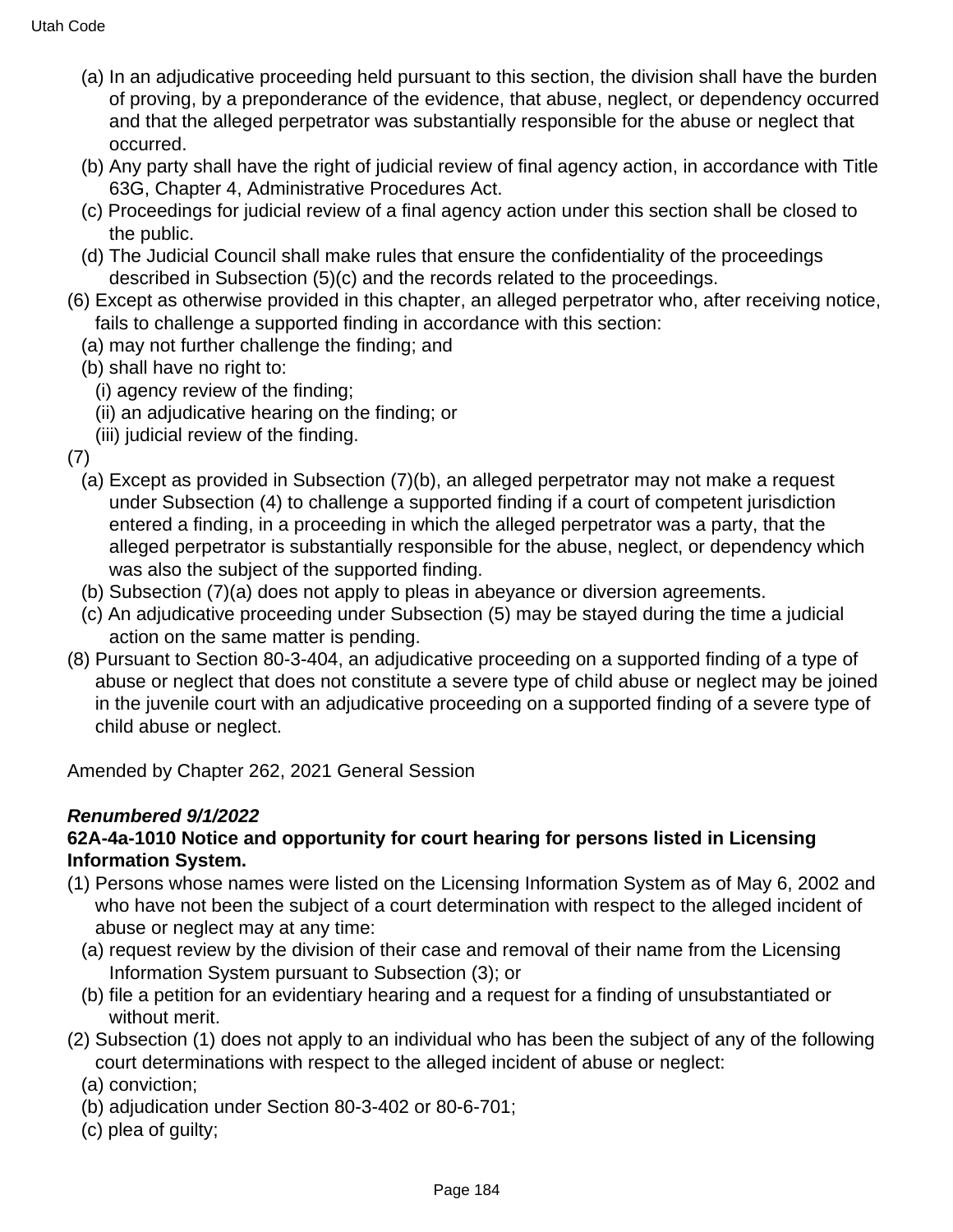- (d) plea of guilty with a mental illness; or
- (e) no contest.
- (3) If an alleged perpetrator listed on the Licensing Information System prior to May 6, 2002, requests removal of the alleged perpetrator's name from the Licensing Information System, the division shall, within 30 days:
	- (a)
		- (i) review the case to determine whether the incident of alleged abuse or neglect qualifies as:
		- (A) a severe type of child abuse or neglect;
		- (B) chronic abuse; or
		- (C) chronic neglect; and
		- (ii) if the alleged abuse or neglect does not qualify as a type of abuse or neglect described in Subsections (3)(a)(i)(A) through (C), remove the alleged perpetrator's name from the Licensing Information System; or
	- (b) determine whether to file a petition for substantiation.
- (4) If the division decides to file a petition, that petition must be filed no more than 14 days after the decision.
- (5) The juvenile court shall act on the petition as provided in Subsection 80-3-404(3).
- (6) If a person whose name appears on the Licensing Information System prior to May 6, 2002 files a petition pursuant to Section 80-3-404 during the time that an alleged perpetrator's application for clearance to work with children or vulnerable adults is pending, the court shall hear the matter on an expedited basis.

Amended by Chapter 262, 2021 General Session

# **Chapter 5 Services for People with Disabilities**

# **Part 1**

# **Services for People with Disabilities**

# **62A-5-101 Definitions.**

As used in this chapter:

- (1) "Approved provider" means a person approved by the division to provide home-based services.
- (2) "Board" means the Utah State Developmental Center Board created under Section 62A-5-202.5.
- (3)
	- (a) "Brain injury" means an acquired injury to the brain that is neurological in nature, including a cerebral vascular accident.
- (b) "Brain injury" does not include a deteriorating disease.
- (4) "Designated intellectual disability professional" means:
	- (a) a psychologist licensed under Title 58, Chapter 61, Psychologist Licensing Act, who: (i)
		- (A) has at least one year of specialized training in working with persons with an intellectual disability; or
		- (B) has at least one year of clinical experience with persons with an intellectual disability; and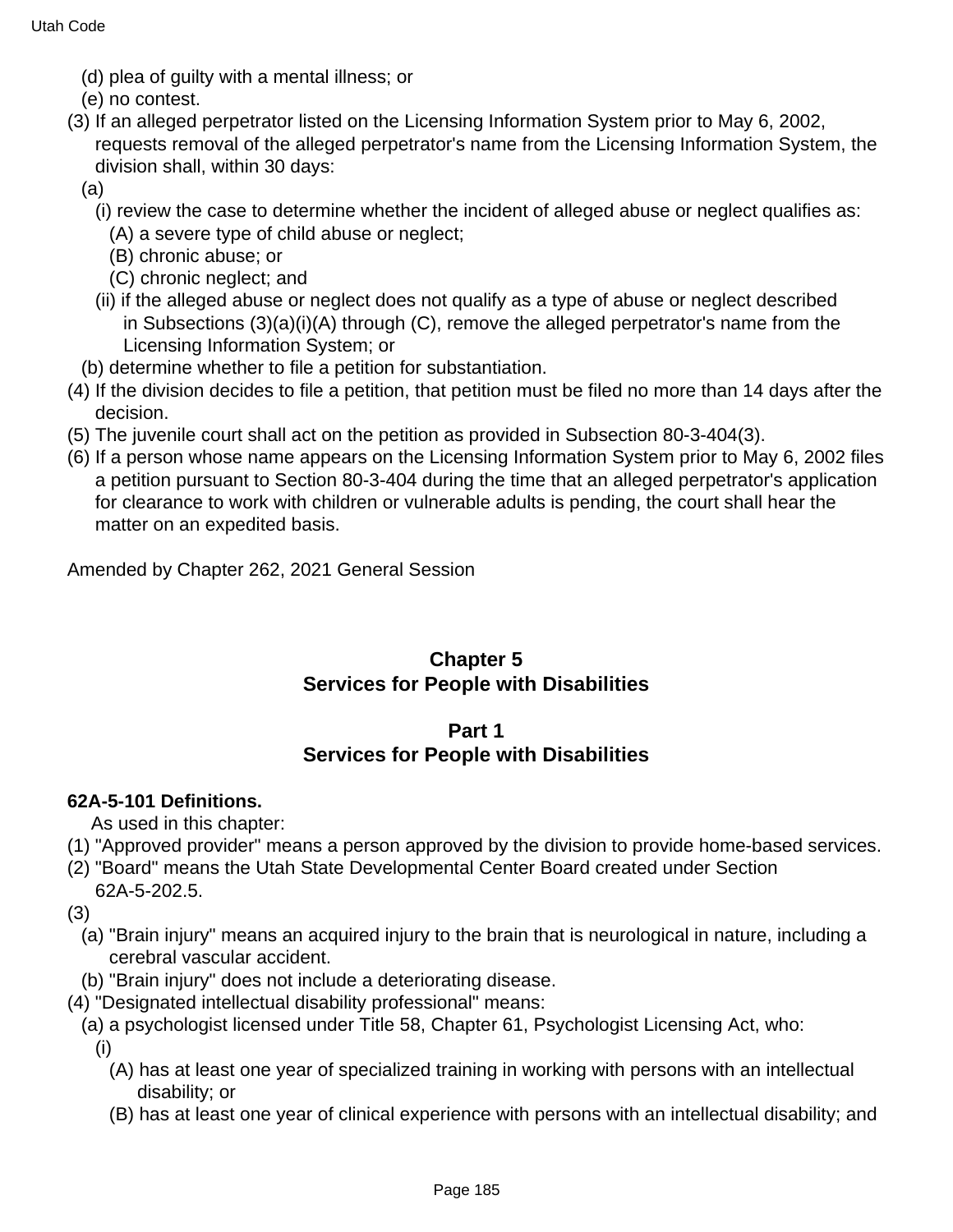- (ii) is designated by the division as specially qualified, by training and experience, in the treatment of an intellectual disability; or
- (b) a clinical social worker, certified social worker, marriage and family therapist, or professional counselor, licensed under Title 58, Chapter 60, Mental Health Professional Practice Act, who:
	- (i) has at least two years of clinical experience with persons with an intellectual disability; and
	- (ii) is designated by the division as specially qualified, by training and experience, in the treatment of an intellectual disability.
- (5) "Deteriorating disease" includes:
	- (a) multiple sclerosis;
	- (b) muscular dystrophy;
	- (c) Huntington's chorea;
	- (d) Alzheimer's disease;
	- (e) ataxia; or
	- (f) cancer.
- (6) "Developmental center" means the Utah State Developmental Center, established in accordance with Part 2, Utah State Developmental Center.
- (7) "Director" means the director of the Division of Services for People with Disabilities.
- (8) "Direct service worker" means a person who provides services to a person with a disability:
- (a) when the services are rendered in:
	- (i) the physical presence of the person with a disability; or
	- (ii) a location where the person rendering the services has access to the physical presence of the person with a disability; and
- (b)
	- (i) under a contract with the division;
	- (ii) under a grant agreement with the division; or
	- (iii) as an employee of the division.
- (9)
	- (a) "Disability" means a severe, chronic disability that:
		- (i) is attributable to:
			- (A) an intellectual disability;
			- (B) a condition that qualifies a person as a person with a related condition, as defined in 42 C.F.R. 435.1010;
			- (C) a physical disability; or
			- (D) a brain injury;
		- (ii) is likely to continue indefinitely;

(iii)

- (A) for a condition described in Subsection  $(9)(a)(i)(A)$ ,  $(B)$ , or  $(C)$ , results in a substantial functional limitation in three or more of the following areas of major life activity:
	- (I) self-care;
	- (II) receptive and expressive language;
	- (III) learning;
	- (IV) mobility;
	- (V) self-direction;
	- (VI) capacity for independent living; or
	- (VII) economic self-sufficiency; or
- (B) for a condition described in Subsection (9)(a)(i)(D), results in a substantial limitation in three or more of the following areas:
	- (I) memory or cognition;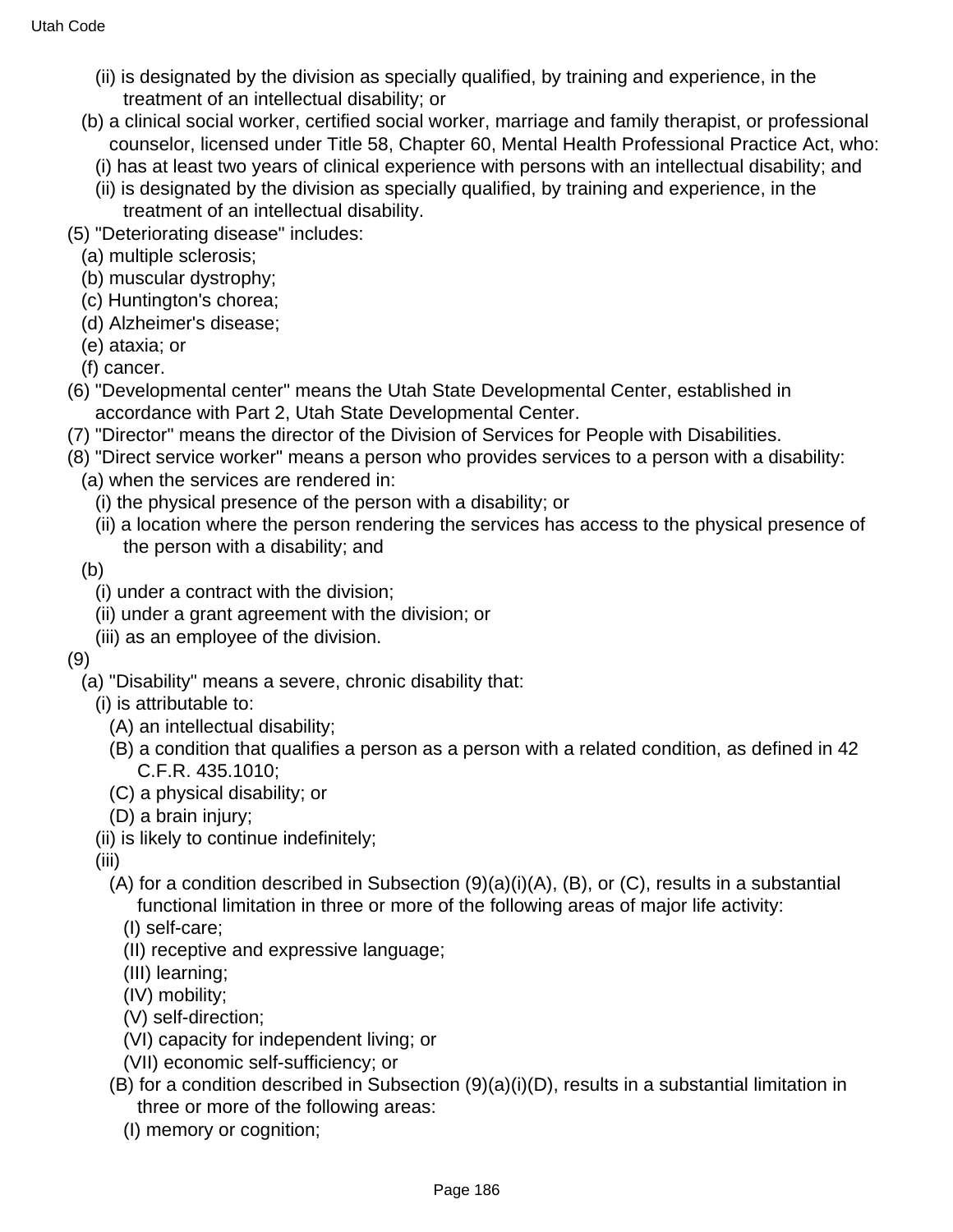- (II) activities of daily life;
- (III) judgment and self-protection;
- (IV) control of emotions;
- (V) communication;
- (VI) physical health; or
- (VII) employment; and
- (iv) requires a combination or sequence of special interdisciplinary or generic care, treatment, or other services that:
	- (A) may continue throughout life; and
	- (B) must be individually planned and coordinated.
- (b) "Disability" does not include a condition due solely to:
	- (i) mental illness;
	- (ii) personality disorder;
	- (iii) deafness or being hard of hearing;
	- (iv) visual impairment;
	- (v) learning disability;
	- (vi) behavior disorder;
	- (vii) substance abuse; or
	- (viii) the aging process.
- (10) "Division" means the Division of Services for People with Disabilities.
- (11) "Eligible to receive division services" or "eligibility" means qualification, based on criteria established by the division, to receive services that are administered by the division.
- (12) "Endorsed program" means a facility or program that:
	- (a) is operated:
		- (i) by the division; or
		- (ii) under contract with the division; or
	- (b) provides services to a person committed to the division under Part 3, Admission to an Intermediate Care Facility for People with an Intellectual Disability.
- (13) "Licensed physician" means:
	- (a) an individual licensed to practice medicine under:
		- (i)Title 58, Chapter 67, Utah Medical Practice Act; or
		- (ii)Title 58, Chapter 68, Utah Osteopathic Medical Practice Act; or
	- (b) a medical officer of the United States Government while in this state in the performance of official duties.
- (14) "Limited support services" means services that are administered by the division to individuals with a disability:
	- (a) under a waiver authorized under 42 U.S.C. Sec. 1396n(c) by the Centers for Medicare and Medicaid Services that permits the division to limit services to an individual who is eligible to receive division services; and
	- (b) through a program that:
		- (i) was not operated by the division on or before January 1, 2020; and (ii)
			- (A) limits the kinds of services that an individual may receive; or
			- (B) sets a maximum total dollar amount for program services provided to each individual.
- (15) "Physical disability" means a medically determinable physical impairment that has resulted in the functional loss of two or more of a person's limbs.
- (16) "Public funds" means state or federal funds that are disbursed by the division.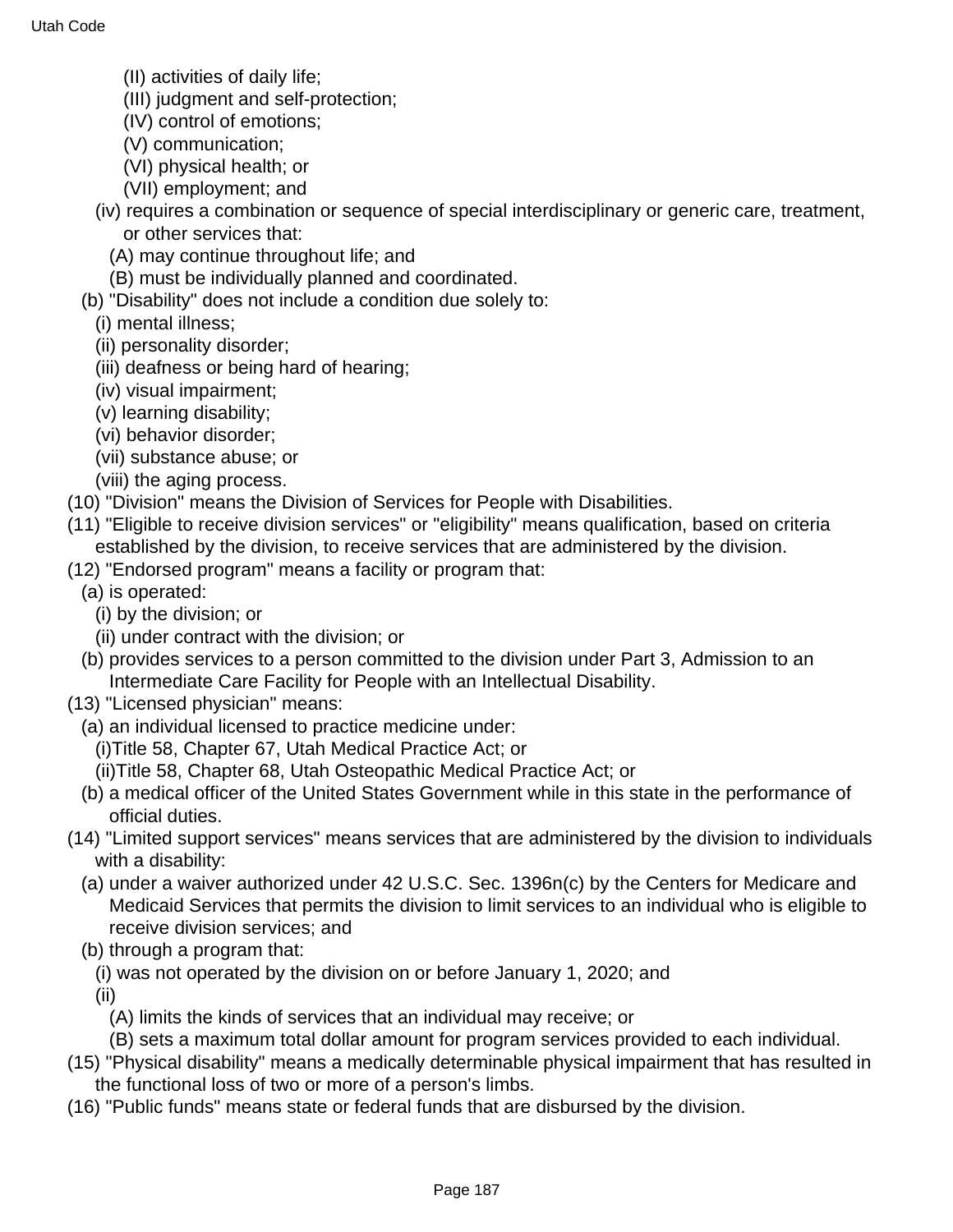- (17) "Resident" means an individual under observation, care, or treatment in an intermediate care facility for people with an intellectual disability.
- (18) "Sustainability fund" means the Utah State Developmental Center Long-Term Sustainability Fund created in Section 62A-5-206.7.

Amended by Chapter 444, 2020 General Session

## **62A-5-102 Division of Services for People with Disabilities -- Creation -- Authority -- Direction -- Provision of services.**

- (1) There is created within the department the Division of Services for People with Disabilities, under the administrative direction of the executive director of the department.
- (2) In accordance with this chapter, the division has the responsibility to plan and deliver an appropriate array of services and supports to persons with disabilities and their families in this state.
- (3) Within appropriations from the Legislature, the division shall provide services to any individual with a disability who is eligible to receive division services.
- (4)
	- (a) Except as provided in Subsection (4)(c), any new appropriations designated to serve eligible individuals waiting for services from the division shall be allocated, as determined by the division by rule based on the:
		- (i) severity of the disability;
		- (ii) urgency of the need for services;
		- (iii) ability of a parent or guardian to provide the individual with appropriate care and supervision; and
		- (iv) length of time during which the individual has not received services from the division.
	- (b) Funds from Subsection (4)(a) that are not spent by the division at the end of the fiscal year may be used as set forth in Subsection (7).
	- (c) Subsections (4)(a) and (b) do not apply to any new appropriations designated to provide limited support services.
- (5) The division:
	- (a) has the functions, powers, duties, rights, and responsibilities described in Section 62A-5-103; and
	- (b) is authorized to work in cooperation with other state, governmental, and private agencies to carry out the responsibilities described in Subsection (5)(a).
- (6) Within appropriations authorized by the Legislature, and to the extent allowed under Title XIX of the Social Security Act, the division shall ensure that the services and support that the division provides to an individual with a disability:
	- (a) are provided in the least restrictive and most enabling environment;
	- (b) ensure opportunities to access employment; and
	- (c) enable reasonable personal choice in selecting services and support that:
	- (i) best meet individual needs; and
	- (ii) promote:
		- (A) independence;
		- (B) productivity; and
		- (C) integration in community life.

(7)

(a) Appropriations to the division are nonlapsing.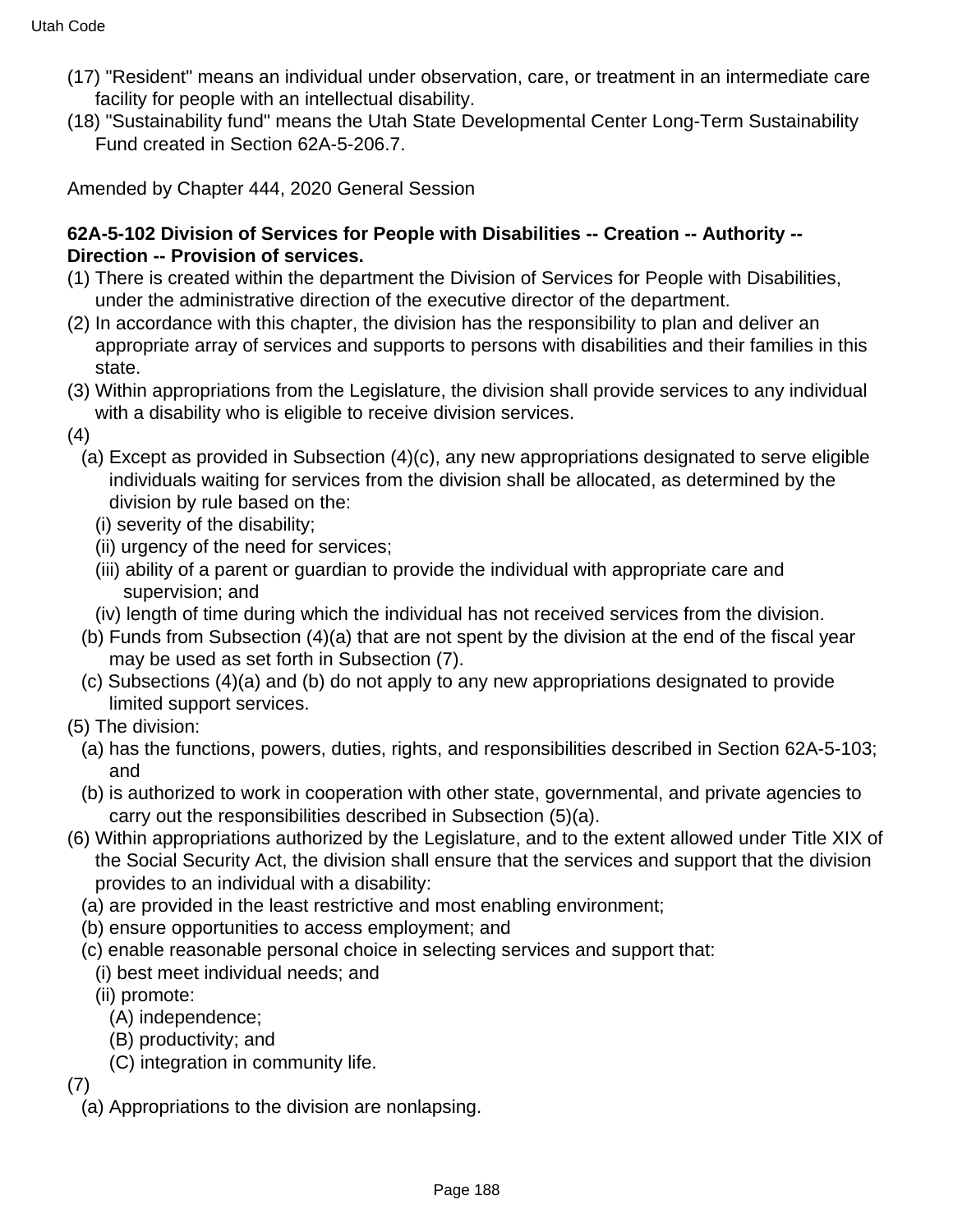- (b) After an individual stops receiving services under this section, the division shall use the funds that paid for the individual's services to provide services under this section to another eligible individual in an intermediate care facility transitioning to division services, if the funds were allocated under a program established under Section 26-18-3 to transition individuals with intellectual disabilities from an intermediate care facility.
- (c) Except as provided in Subsection (7)(b), if an individual receiving services under Subsection (4)(a) ceases to receive those services, the division shall use the funds that were allocated to that individual to provide services to another eligible individual waiting for services as described in Subsection (4)(a).
- (d) Funds unexpended by the division at the end of the fiscal year may be used only for one-time expenditures unless otherwise authorized by the Legislature.
- (e) A one-time expenditure under this section:
	- (i) is not an entitlement;
	- (ii) may be withdrawn at any time; and
	- (iii) may provide short-term, limited services, including:
		- (A) respite care;
		- (B) service brokering;
		- (C) family skill building and preservation classes;
		- (D) after school group services; and
		- (E) other professional services.

Amended by Chapter 444, 2020 General Session

## **62A-5-103 Responsibility and authority of division.**

(1) For purposes of this section "administer" means to:

- (a) plan;
- (b) develop;
- (c) manage;
- (d) monitor; and
- (e) conduct certification reviews.
- (2) The division has the authority and responsibility to:
	- (a) administer an array of services and supports for persons with disabilities and their families throughout the state;
	- (b) make rules in accordance with Title 63G, Chapter 3, Utah Administrative Rulemaking Act, that establish eligibility criteria for the services and supports described in Subsection (2)(a);
	- (c) consistent with Section 62A-5-206, supervise the programs and facilities of the Developmental Center;
	- (d) in order to enhance the quality of life for a person with a disability, establish either directly, or by contract with private, nonprofit organizations, programs of:
		- (i) outreach;
		- (ii) information and referral;
		- (iii) prevention;
		- (iv) technical assistance; and
		- (v) public awareness;
	- (e) supervise the programs and facilities operated by, or under contract with, the division;
	- (f) cooperate with other state, governmental, and private agencies that provide services to a person with a disability;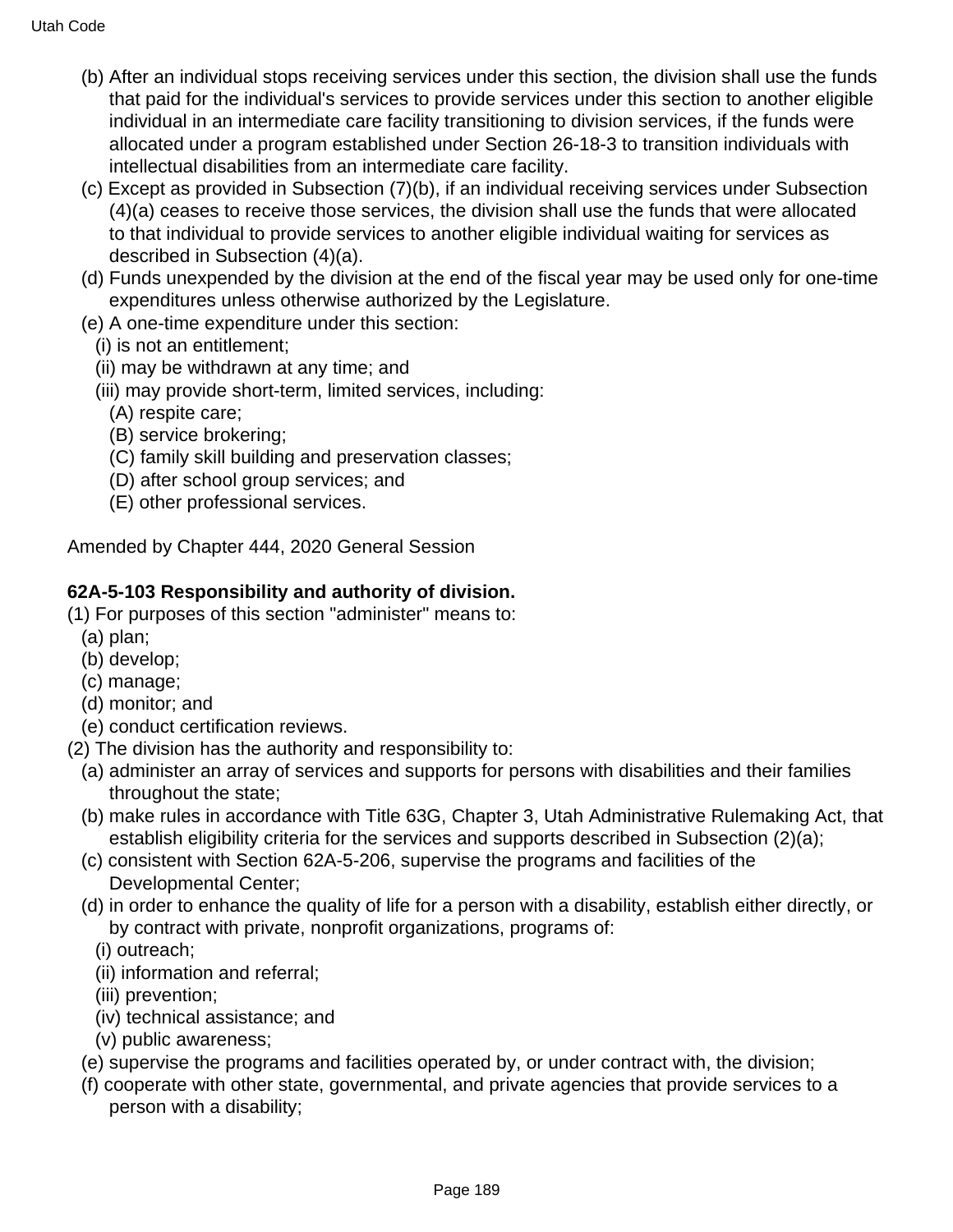- (g) subject to Subsection (3), ensure that a person with a disability is not deprived of that person's constitutionally protected rights without due process procedures designed to minimize the risk of error when a person with a disability is admitted to an intermediate care facility for people with an intellectual disability, including:
	- (i) the developmental center; and
	- (ii) facilities within the community;
- (h) determine whether to approve providers;
- (i) monitor and sanction approved providers, as specified in the providers' contract;
- (j) subject to Section 62A-5-103.5, receive and disburse public funds;
- (k) review financial actions of a provider who is a representative payee appointed by the Social Security Administration;
- (l) establish standards and rules for the administration and operation of programs conducted by, or under contract with, the division;
- (m) approve and monitor division programs to insure compliance with the board's rules and standards;
- (n) establish standards and rules necessary to fulfill the division's responsibilities under Part 2, Utah State Developmental Center, and Part 3, Admission to an Intermediate Care Facility for People with an Intellectual Disability, with regard to an intermediate care facility for people with an intellectual disability;
- (o) assess and collect equitable fees for a person who receives services provided under this chapter;
- (p) maintain records of, and account for, the funds described in Subsection (2)(o);
- (q) establish and apply rules to determine whether to approve, deny, or defer the division's services to a person who is:
	- (i) applying to receive the services; or
	- (ii) currently receiving the services;
- (r) in accordance with state law, establish rules:
	- (i) relating to an intermediate care facility for people with an intellectual disability that is an endorsed program; and
- (ii) governing the admission, transfer, and discharge of a person with a disability;
- (s) manage funds for a person residing in a facility operated by the division:
	- (i) upon request of a parent or guardian of the person; or
	- (ii) under administrative or court order; and
- (t) fulfill the responsibilities described in Chapter 5a, Coordinating Council for Persons with Disabilities.
- (3) The due process procedures described in Subsection (2)(g):
	- (a) shall include initial and periodic reviews to determine the constitutional appropriateness of the placement; and
	- (b) with regard to facilities in the community, do not require commitment to the division.

Amended by Chapter 366, 2011 General Session

# **62A-5-103.1 Program for provision of supported employment services.**

- (1) There is established a program for the provision of supported employment services to be administered by the division.
- (2) The division shall make rules, in accordance with Title 63G, Chapter 3, Utah Administrative Rulemaking Act, as necessary for the implementation and administration of the program described in this section.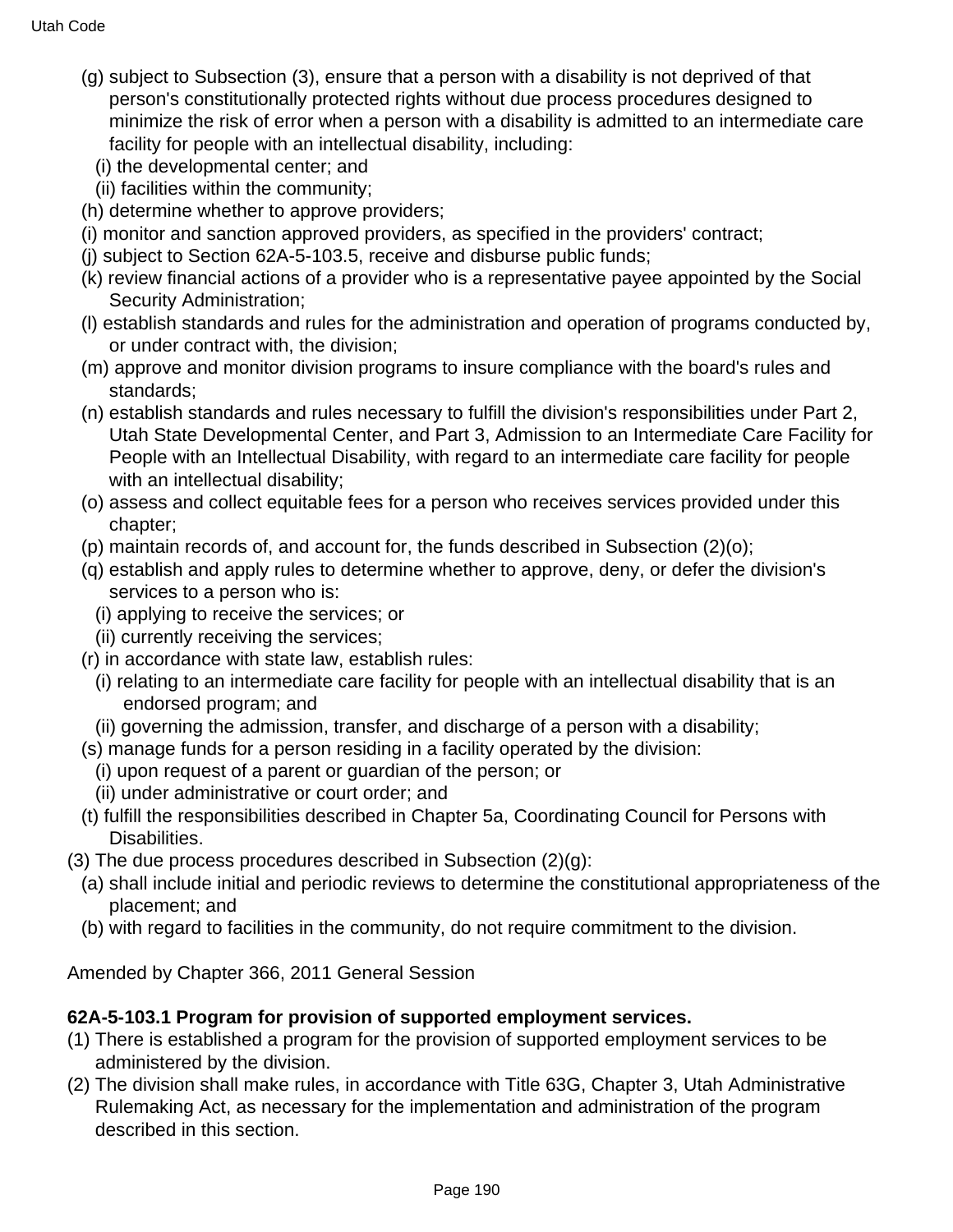- (3) In accordance with Subsection (4), within funds appropriated by the Legislature for the program described in this section, the division shall provide supported employment services to a person with a disability who:
	- (a) is eligible to receive services from the division;
	- (b) has applied for, and is waiting to, receive services from the division;
	- (c) is not receiving other ongoing services from the division;
	- (d) is not able to receive sufficient supported employment services from other sources;
	- (e) the division determines would substantially benefit from the provision of supported employment services; and
	- (f) does not require the provision of other ongoing services from the division in order to substantially benefit from the provision of supported employment services.
- (4)
	- (a) The division shall provide supported employment services under this section outside of the prioritization criteria established by the division for the receipt of other services from the division.
	- (b) The division shall establish criteria to determine the priority, between persons eligible for services under this section, for receiving services under this section.
- (5) It is the intent of the Legislature that the services provided under the program described in this section:
	- (a) shall be provided separately from the Medicaid program described in Title XIX of the Social Security Act;
	- (b) may not be supported with Medicaid funds;
	- (c) may not be provided as part of a Medicaid waiver;
	- (d) do not constitute an entitlement of any kind; and
	- (e) may be withdrawn from a person at any time.
- (6) The division shall report to the Health and Human Services Interim Committee in even calendar years regarding the success and progress of employment services offered under this section.

Amended by Chapter 125, 2013 General Session

## **62A-5-103.2 Pilot Program for the Provision of Family Preservation Services.**

- (1) There is established a pilot program for the provision of family preservation services to a person with a disability and that person's family, beginning on July 1, 2007, and ending on July 1, 2009.
- (2) The family preservation services described in Subsection (1) may include:
	- (a) family skill building classes;
	- (b) respite hours for class attendance; or
	- (c) professional intervention.
- (3) The division shall make rules, in accordance with Title 63G, Chapter 3, Utah Administrative Rulemaking Act, as necessary for the implementation and administration of this section.
- (4) In accordance with Subsection (5), within funds appropriated by the Legislature for the pilot program described in this section, the division shall provide family preservation services to a person with a disability, and that person's family, if that person:
	- (a) is eligible to receive services from the division;
	- (b) has applied for, and is willing to receive, services from the division;
	- (c) is not receiving other ongoing services from the division;
	- (d) is not able to receive sufficient family preservation services from other sources;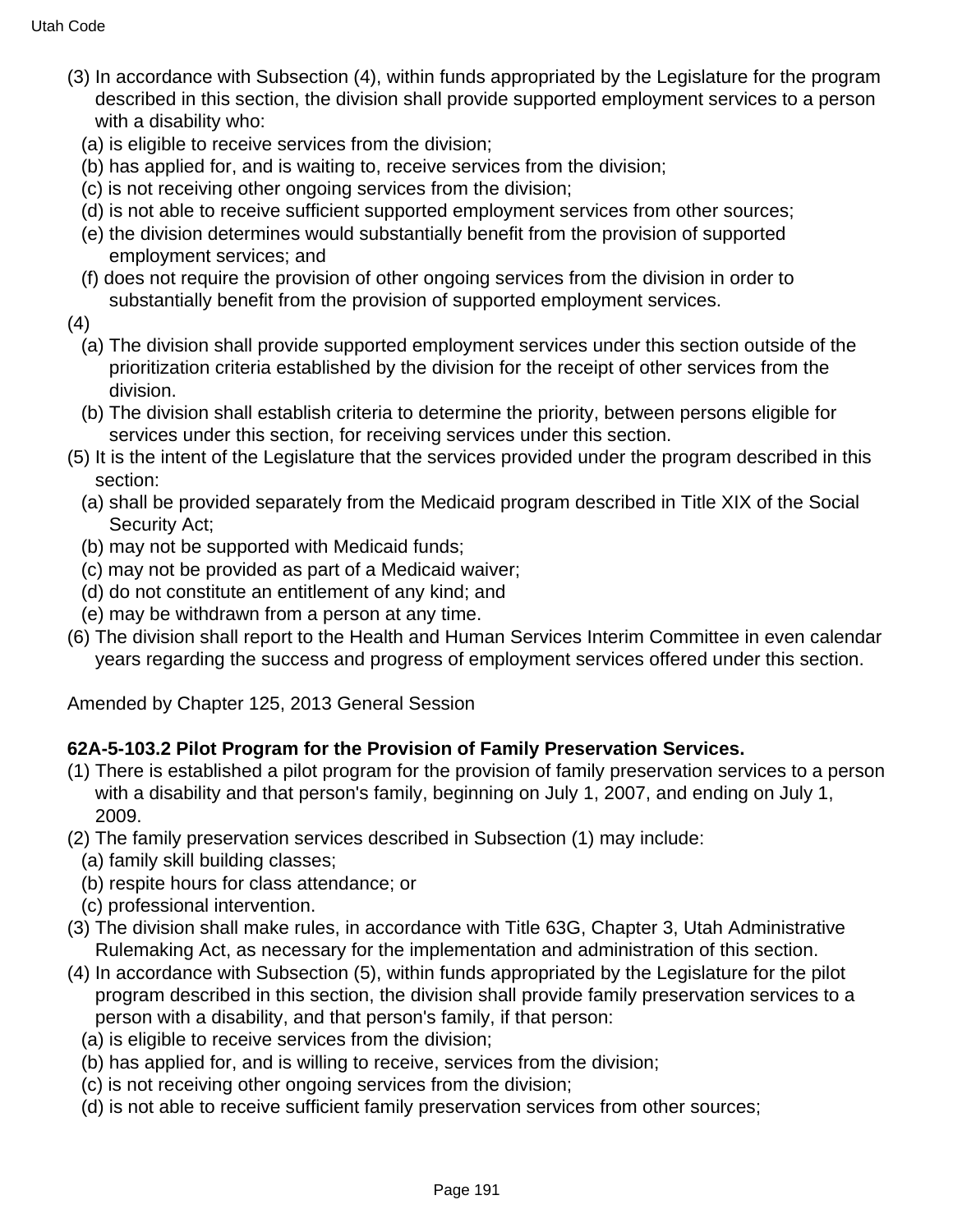- (e) is determined by the division to be a person who would substantially benefit from the provision of family preservation services; and
- (f) does not require the provision of other ongoing services from the division in order to substantially benefit from the provision of family preservation services.
- (5)
	- (a) The division shall provide family preservation services under this section outside of the prioritization criteria established by the division for the receipt of other services from the division.
	- (b) The division shall establish criteria to determine the priority, between persons eligible for services under this section, for receiving services under this section.
- (6) It is the intent of the Legislature that the services provided under the pilot program described in this section:
	- (a) shall be provided separately from the Medicaid program described in Title XIX of the Social Security Act;
	- (b) may not be supported with Medicaid funds;
	- (c) may not be provided as part of a Medicaid waiver;
	- (d) do not constitute an entitlement of any kind; and
	- (e) may be withdrawn from a person at any time.

Amended by Chapter 29, 2009 General Session

## **62A-5-103.3 Employment first emphasis on the provision of services.**

- (1) When providing services to a person with a disability under this chapter, the division shall, within funds appropriated by the Legislature and in accordance with the requirements of federal and state law, give priority to providing services that assist the person in obtaining and retaining meaningful and gainful employment that enables the person to:
	- (a) purchase goods and services;
	- (b) establish self-sufficiency; and
	- (c) exercise economic control of the person's life.
- (2) The division shall develop a written plan to implement the policy described in Subsection (1) that includes:
	- (a) assessing the strengths and needs of a person with a disability;
	- (b) customizing strength-based approaches to obtaining employment;
	- (c) expecting, encouraging, providing, and rewarding:
		- (i) integrated employment in the workplace at competitive wages and benefits; and (ii) self-employment;
	- (d) developing partnerships with potential employers;
	- (e) maximizing appropriate employment training opportunities;
	- (f) coordinating services with other government agencies and community resources;
	- (g) to the extent possible, eliminating practices and policies that interfere with the policy described in Subsection (1); and
	- (h) arranging sub-minimum wage work or volunteer work when employment at market rates cannot be obtained.
- (3) The division shall, on an annual basis:
	- (a) set goals to implement the policy described in Subsection (1) and the plan described in Subsection (2);
	- (b) determine whether the goals for the previous year have been met; and
	- (c) modify the plan described in Subsection (2) as needed.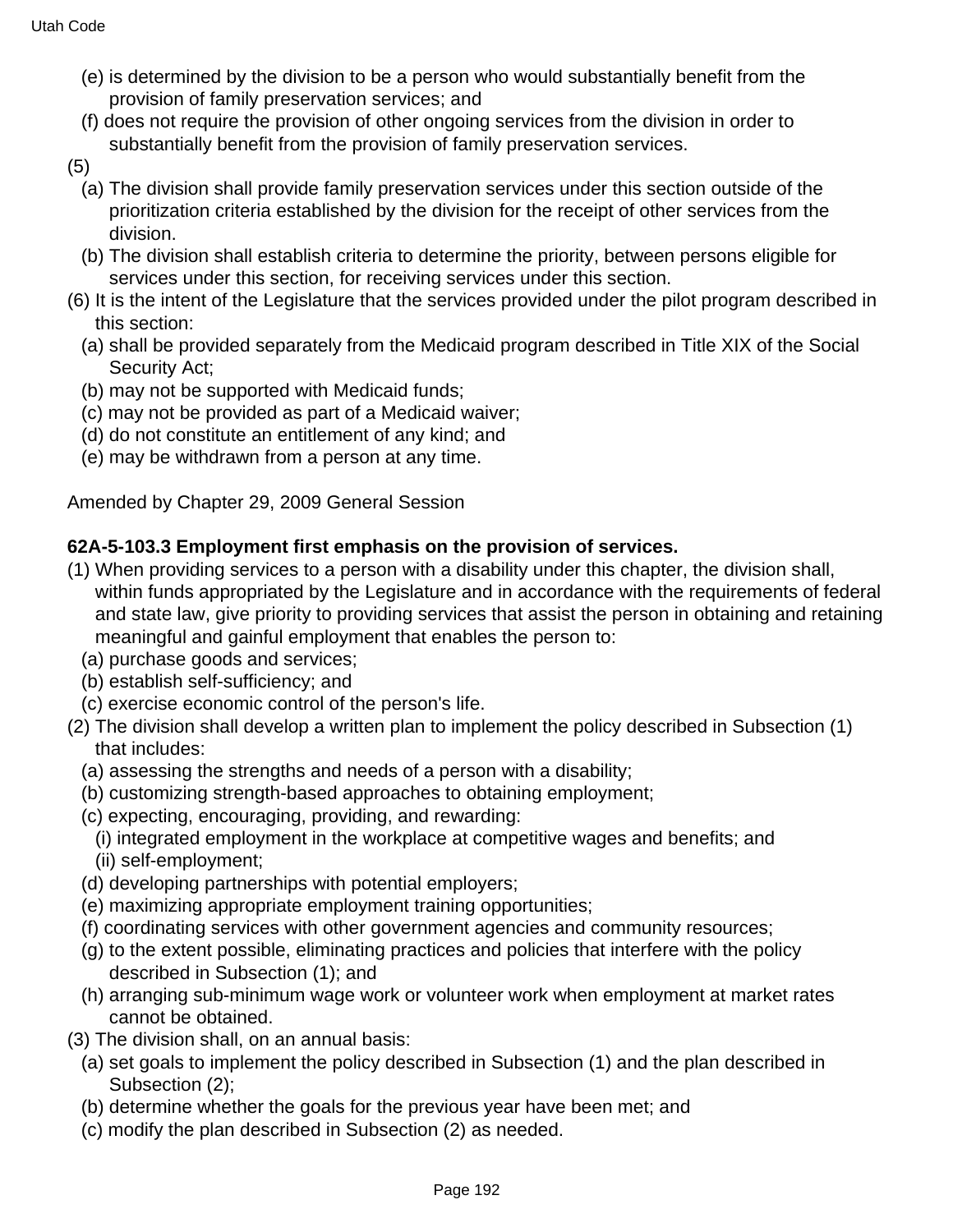Enacted by Chapter 169, 2011 General Session

#### **62A-5-103.5 Disbursal of public funds -- Background check of a direct service worker.**

- (1) For purposes of this section, "office" means the same as that term is defined in Section 62A-2-101.
- (2) Public funds may not be disbursed to pay a direct service worker for personal services rendered to a person unless the office approves the direct service worker to have direct access and provide services to a child or a vulnerable adult pursuant to Section 62A-2-120.
- (3) For purposes of Subsection (2), the office shall conduct a background check of a direct service worker:
	- (a) before public funds are disbursed to pay the direct service worker for the personal services described in Subsection (2); and
	- (b) using the same procedures established for a background check of an applicant for a license under Section 62A-2-120.
- (4) A child who is in the legal custody of the department or any of the department's divisions may not be placed with a direct service worker unless, before the child is placed with the direct service worker, the direct service worker passes a background check, pursuant to the requirements of Subsection 62A-2-120(14).
- (5) If a public transit district, as described in Title 17B, Chapter 2a, Part 8, Public Transit District Act, contracts with the division to provide services:
	- (a) the provisions of this section are not applicable to a direct service worker employed by the public transit district; and
	- (b) the division may not reimburse the public transit district for services provided unless a direct service worker hired or transferred internally after July 1, 2013, by the public transit district to drive a paratransit route:
		- (i) is approved by the office to have direct access to children and vulnerable adults in accordance with Section 62A-2-120; and
		- (ii) is subject to a background check established in a statute or rule governing a public transit district or other public transit district policy.

Amended by Chapter 181, 2017 General Session

#### **62A-5-104 Director -- Qualifications -- Responsibilities.**

- (1) The director of the division shall be appointed by the executive director.
- (2) The director shall have a bachelor's degree from an accredited university or college, be experienced in administration, and be knowledgeable in developmental disabilities, intellectual disabilities, and other disabilities.
- (3) The director is the administrative head of the division.
- (4) The director shall appoint the superintendent of the developmental center and the necessary and appropriate administrators for other facilities operated by the division with the concurrence of the executive director.

Amended by Chapter 369, 2012 General Session

#### **62A-5-105 Division responsibilities -- Policy mediation.**

- (1) The division shall establish its rules in accordance with:
	- (a) the policy of the Legislature as set forth by this chapter; and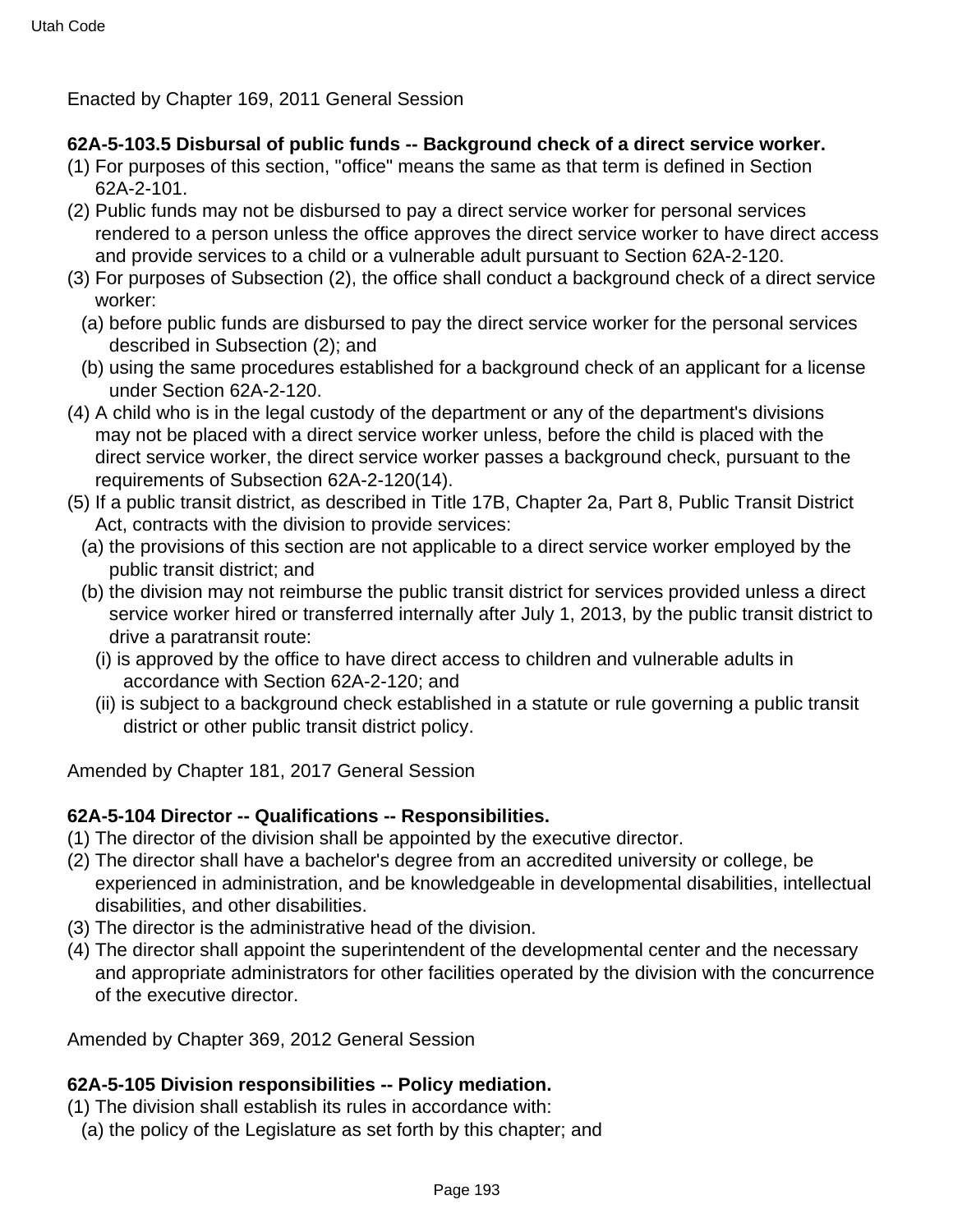(b)Title 63G, Chapter 3, Utah Administrative Rulemaking Act.

- (2) The division shall:
	- (a) establish program policy for the division, the developmental center, and programs and facilities operated by or under contract with the division;
	- (b) establish rules for the assessment and collection of fees for programs within the division;
	- (c) no later than July 1, 2003, establish a graduated fee schedule based on ability to pay and implement the schedule with respect to service recipients and their families where not otherwise prohibited by federal law or regulation or not otherwise provided for in Section 62A-5-109;
	- (d) establish procedures to ensure that private citizens, consumers, private contract providers, allied state and local agencies, and others are provided with an opportunity to comment and provide input regarding any new policy or proposed revision to an existing policy;
	- (e) provide a mechanism for systematic and regular review of existing policy and for consideration of policy changes proposed by the persons and agencies described under Subsection (2)(d);
	- (f) establish and periodically review the criteria used to determine who may receive services from the division and how the delivery of those services is prioritized within available funding;
	- (g) review implementation and compliance by the division with policies established by the board to ensure that the policies established by the Legislature in this chapter are carried out; and
	- (h) annually report to the executive director.
- (3) The executive director shall mediate any differences which arise between the policies of the division and those of any other policy board or division in the department.

Amended by Chapter 167, 2013 General Session

#### **62A-5-106 Powers of other state agencies -- Severability.**

 Nothing in this part shall be construed to supersede or limit the authority granted by law to any other state agency. If any provision of this part, or the application of any provision to the person or circumstance, is held invalid, the remainder of this part shall not be affected.

Enacted by Chapter 1, 1988 General Session

## **62A-5-109 Parent liable for cost and support of minor -- Guardian liable for costs.**

- (1) Parents of a person who receives services or support from the division, who are financially responsible, are liable for the cost of the actual care and maintenance of that person and for the support of the child in accordance with Title 78B, Chapter 12, Utah Child Support Act, and Title 62A, Chapter 11, Recovery Services, until the person reaches 18 years of age.
- (2) A guardian of a person who receives services or support from the division is liable for the cost of actual care and maintenance of that person, regardless of his age, where funds are available in the guardianship estate established on his behalf for that purpose. However, if the person who receives services is a beneficiary of a trust created in accordance with Section 62A-5-110, or if the guardianship estate meets the requirements of a trust described in that section, the trust income prior to distribution to the beneficiary, and the trust principal are not subject to payment for services or support for that person.
- (3) If, at the time a person who receives services or support from the division is discharged from a facility or program owned or operated by or under contract with the division, or after the death and burial of a resident of the developmental center, there remains in the custody of the division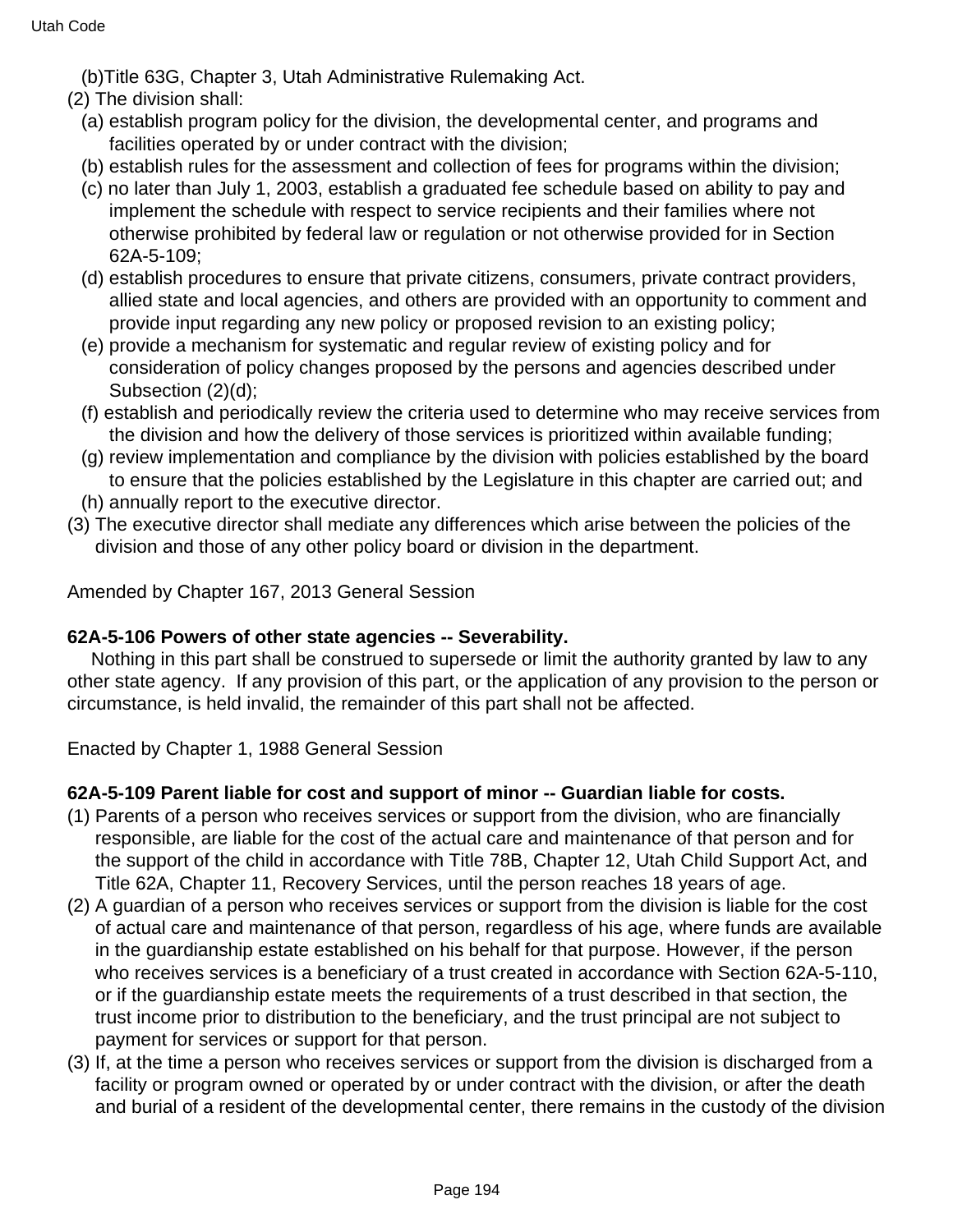or the superintendent any money paid by a parent or guardian for the support or maintenance of that person, it shall be repaid upon demand.

Amended by Chapter 3, 2008 General Session

## **62A-5-110 Discretionary trust for an individual with a disability -- Impact on state services.**

(1) For purposes of this section:

- (a) "Discretionary trust for an individual with a disability" means a trust:
	- (i) that is established for the benefit of an individual who, at the time the trust is created, is under age 65 and has a disability, as defined in 42 U.S.C. Sec. 1382c;
	- (ii) under which the trustee has discretionary power to determine distributions;
	- (iii) under which the individual may not control or demand payments unless an abuse of the trustee's duties or discretion is shown;
	- (iv) that contains the assets of the individual and is established for the benefit of the individual by the individual, a court, or a parent, grandparent, or legal guardian of the individual;
	- (v) that is irrevocable, except that the trust document may provide that the trust be terminated if the individual no longer has a disability, as defined in 42 U.S.C. Sec. 1382c;
	- (vi) that is invalid as to any portion funded by property that is or may be subject to a lien by the state; and
	- (vii) that provides that, upon the death of the individual, the state will receive all amounts remaining in the trust, up to an amount equal to the total medical assistance paid on behalf of the individual.
- (b) "Medical assistance" means the same as that term is defined in Section 26-18-2.
- (2) A state agency providing services or support to an individual with a disability may:
	- (a) waive application of Subsection  $(1)(a)(v)$  with respect to that individual if the state agency determines that application of the criteria would place an undue hardship upon that individual; and
	- (b) define, by rule, what constitutes "undue hardship" for purposes of this section.
- (3) A discretionary trust for an individual with a disability is not liable for reimbursement or payment to the state or any state agency, for financial aid or services provided to that individual except:
	- (a) to the extent that the trust property has been distributed directly to or is otherwise under the control of the beneficiary with a disability; or
- (b) as provided in Subsection (1)(a)(vi).
- (4) Property, goods, and services that are purchased or owned by a discretionary trust for an individual with a disability and that are used or consumed by a beneficiary with a disability shall not be considered trust property that is distributed to or under the control of the beneficiary.
- (5) The benefits that an individual with a disability is otherwise legally entitled to may not be reduced, impaired, or diminished in any way because of contribution to a discretionary trust for that individual.
- (6) All state agencies shall disregard a discretionary trust for an individual with a disability as a resource when determining eligibility for services or support except as, and only to the extent that it is otherwise prohibited by federal law.
- (7) This section applies to all discretionary trusts that meet the requirements contained in Subsection (1) created before, on, or after July 1, 1994.

Amended by Chapter 88, 2018 General Session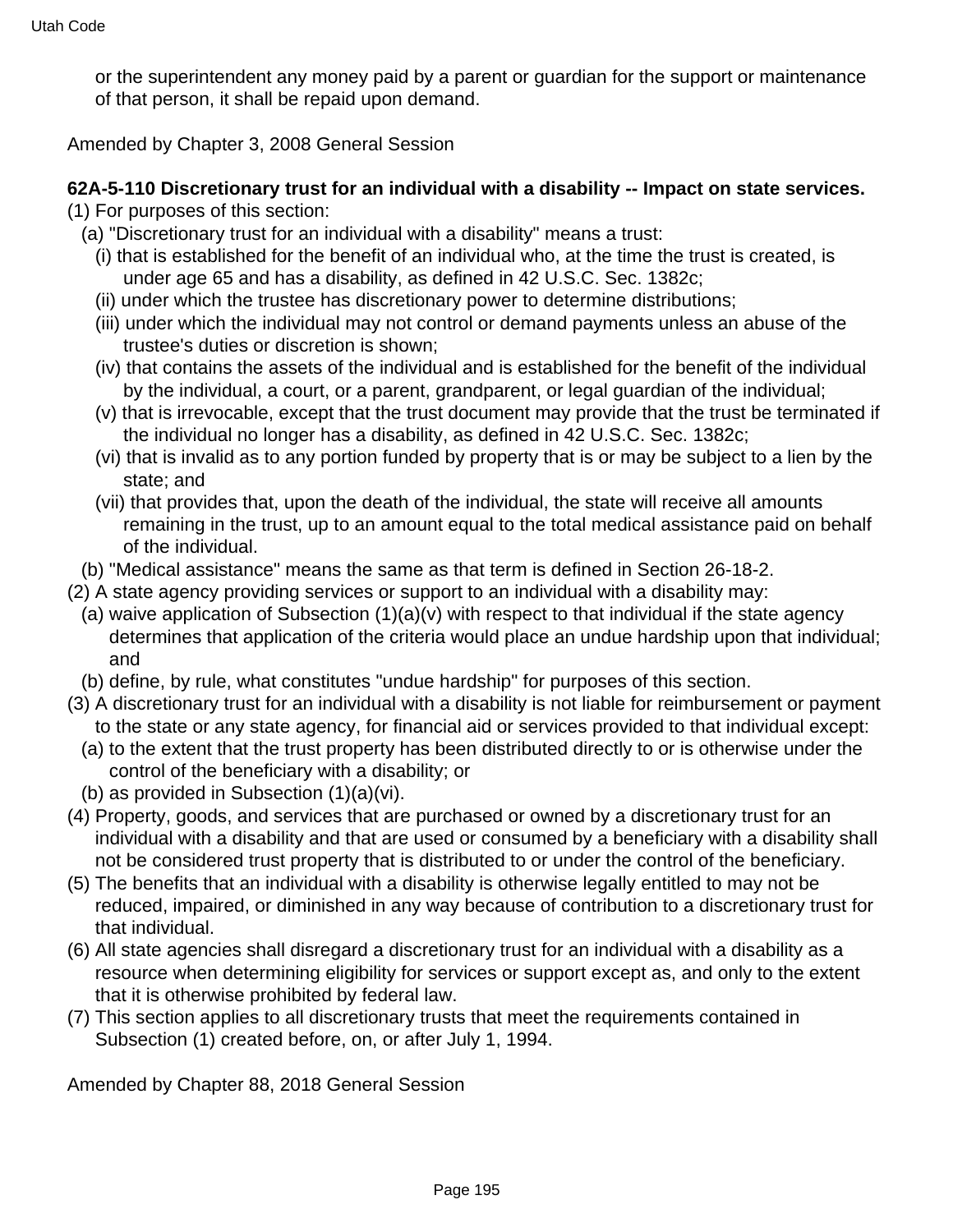# **Part 2 Utah State Developmental Center**

## **62A-5-201 Utah State Developmental Center.**

- (1) The intermediate care facility for people with an intellectual disability located in American Fork City, Utah County, shall be known as the "Utah State Developmental Center."
- (2) Within appropriations authorized by the Legislature, the role and function of the developmental center is to:
	- (a) provide care, services, and treatment to persons described in Subsection (3); and
	- (b) provide the following services and support to persons with disabilities who do not reside at the developmental center:
		- (i) psychiatric testing;
		- (ii) specialized medical treatment and evaluation;
		- (iii) specialized dental treatment and evaluation;
		- (iv) family and client special intervention;
		- (v) crisis management;
		- (vi) occupational, physical, speech, and audiology services; and
		- (vii) professional services, such as education, evaluation, and consultation, for families, public organizations, providers of community and family support services, and courts.
- (3) Except as provided in Subsection (6), within appropriations authorized by the Legislature, and notwithstanding the provisions of Part 3, Admission to an Intermediate Care Facility for People with an Intellectual Disability, only the following persons may be residents of, be admitted to, or receive care, services, or treatment at the developmental center:
	- (a) persons with an intellectual disability;
	- (b) persons who receive services and supports under Subsection (2)(b); and
	- (c) persons who require at least one of the following services from the developmental center: (i) continuous medical care;
		- (ii) intervention for conduct that is dangerous to self or others; or
		- (iii) temporary residential assessment and evaluation.
- (4)
	- (a) Except as provided in Subsection (6), the division shall, in the division's discretion:
		- (i) place residents from the developmental center into appropriate less restrictive placements; and
		- (ii) determine each year the number to be placed based upon the individual assessed needs of the residents.
	- (b) The division shall confer with parents and guardians to ensure the most appropriate placement for each resident.
- (5) Except as provided in Subsection (7), within appropriations authorized by the Legislature, and notwithstanding the provisions of Subsection (3) and Part 3, Admission to an Intermediate Care Facility for People with an Intellectual Disability, a person who is under 18 years of age may be a resident of, admitted to, or receive care, services, or treatment at the developmental center only if the director certifies in writing that the developmental center is the most appropriate placement for that person.
- (6)
	- (a) If the division determines, pursuant to Utah's Community Supports Waiver for Individuals with Intellectual Disabilities and Other Related Conditions, that a person who otherwise qualifies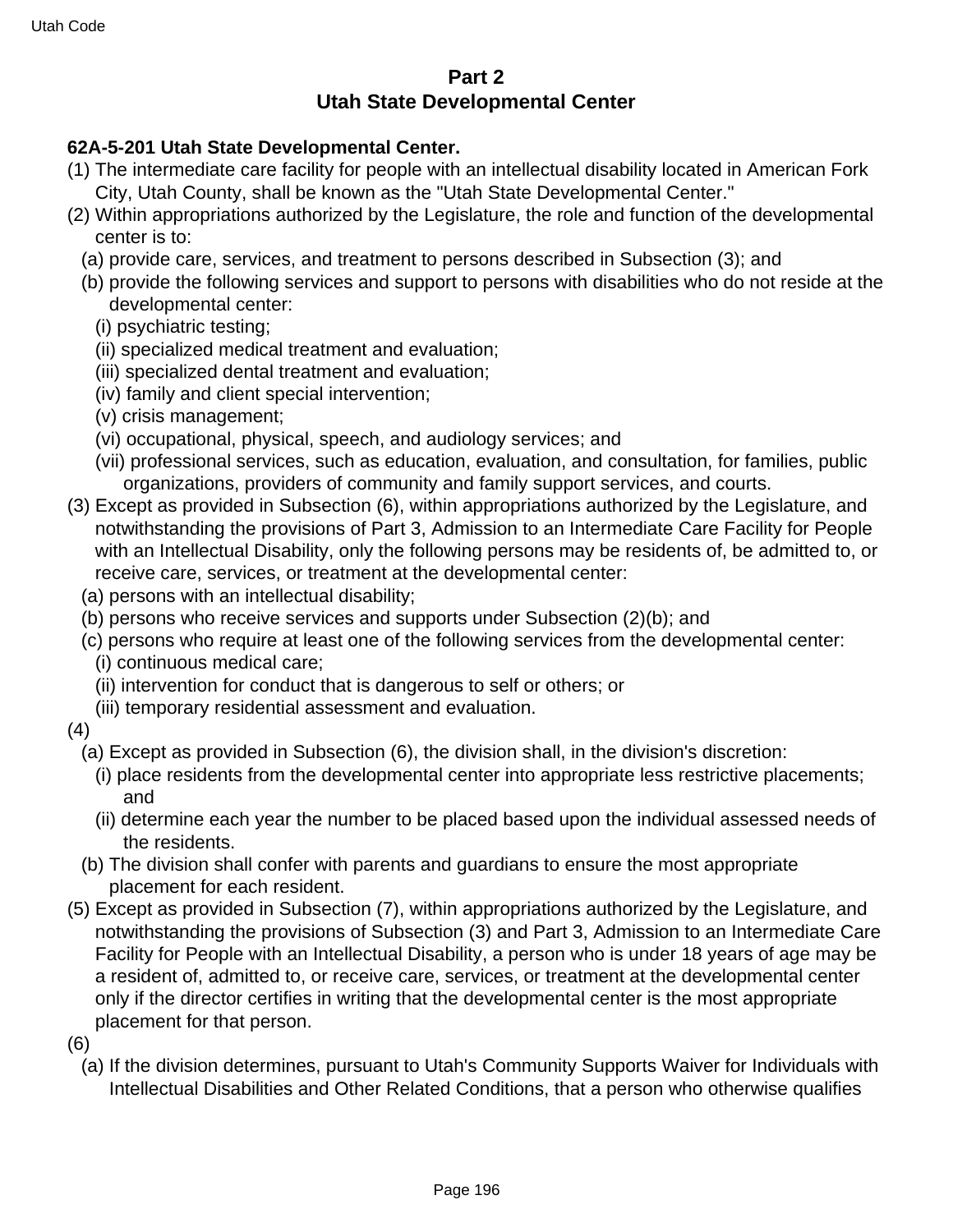for placement in an intermediate care facility for people with an intellectual disability should receive services in a home or community-based setting, the division shall:

- (i) if the person does not have a legal representative or legal guardian:
	- (A) inform the person of any feasible alternatives under the waiver; and
	- (B) give the person the choice of being placed in an intermediate care facility for people with an intellectual disability or receiving services in a home or community-based setting; or
- (ii) if the person has a legal representative or legal guardian:
	- (A) inform the legal representative or legal guardian of any feasible alternatives under the waiver; and
	- (B) give the legal representative or legal guardian the choice of having the person placed in an intermediate care facility for people with an intellectual disability or receiving services in a home or community-based setting.
- (b) If a person chooses, under Subsection (6)(a)(i), to be placed in an intermediate care facility for people with an intellectual disability instead of receiving services in a home or communitybased setting, the division shall:
	- (i) ask the person whether the person prefers to be placed in the developmental center rather than a private intermediate care facility for people with an intellectual disability; and
	- (ii) if the person expresses a preference to be placed in the developmental center:
		- (A) place the person in the developmental center if the cost of placing the person in the developmental center is equal to, or less than, the cost of placing the person in a private intermediate care facility for people with an intellectual disability; or
		- (B)
			- (I) strongly consider the person's preference to be placed in the developmental center if the cost of placing the person in the developmental center exceeds the cost of placing the person in a private intermediate care facility for people with an intellectual disability; and
			- (II) place the person in the developmental center or a private intermediate care facility for people with an intellectual disability.
- (c) If a legal representative or legal guardian chooses, under Subsection (6)(a)(ii), to have the person placed in an intermediate care facility for people with an intellectual disability instead of receiving services in a home or community-based setting, the division shall:
	- (i) ask the legal representative or legal guardian whether the legal representative or legal guardian prefers to have the person placed in the developmental center rather than a private intermediate care facility for people with an intellectual disability; and
	- (ii) if the legal representative or legal guardian expresses a preference to have the person placed in the developmental center:
		- (A) place the person in the developmental center if the cost of placing the person in the developmental center is equal to, or less than, the cost of placing the person in a private intermediate care facility for people with an intellectual disability; or
		- (B)
			- (I) strongly consider the legal representative's or legal guardian's preference for the person's placement if the cost of placing the person in the developmental center exceeds the cost of placing the person in a private intermediate care facility for people with an intellectual disability; and
			- (II) place the person in the developmental center or a private intermediate care facility for people with an intellectual disability.
- (7) The certification described in Subsection (5) is not required for a person who receives services and support under Subsection (2)(b).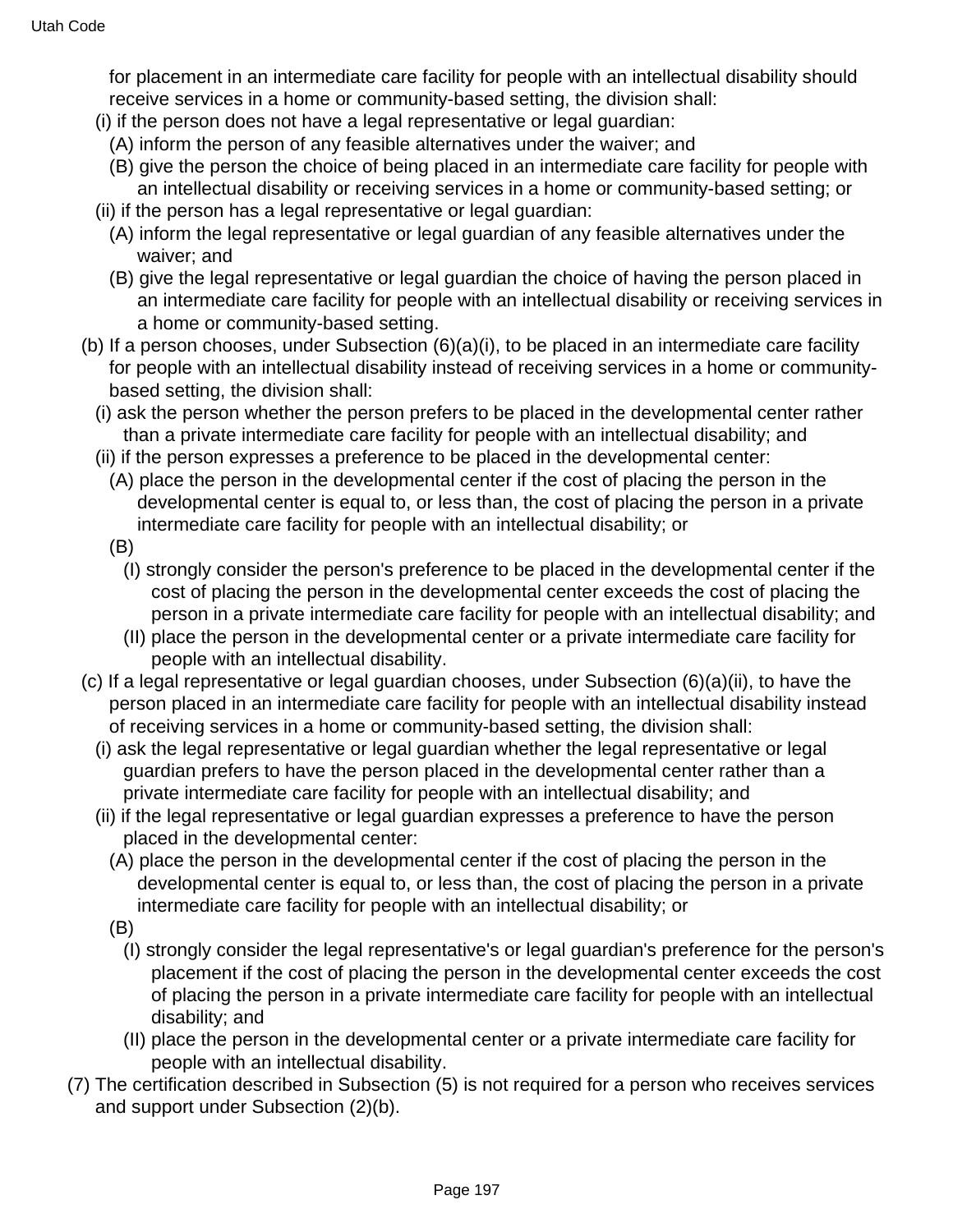Amended by Chapter 211, 2017 General Session

## **62A-5-202 Developmental center within division.**

 The programs and facilities of the developmental center are within the division, and under the policy direction of the division.

Amended by Chapter 75, 2009 General Session

## **62A-5-202.5 Utah State Developmental Center Board -- Creation -- Membership -- Duties -- Powers.**

- (1) There is created the Utah State Developmental Center Board within the Department of Human Services.
- (2) The board is composed of nine members as follows:
	- (a) the director of the division or the director's designee;
	- (b) the superintendent of the developmental center or the superintendent's designee;
	- (c) the executive director of the Department of Human Services or the executive director's designee;
	- (d) a resident of the developmental center selected by the superintendent; and
	- (e) five members appointed by the governor with the advice and consent of the Senate as follows:
		- (i) three members of the general public; and
		- (ii) two members who are parents or guardians of individuals who receive services at the developmental center.
- (3) In making appointments to the board, the governor shall ensure that:
	- (a) no more than three members have immediate family residing at the developmental center; and
	- (b) members represent a variety of geographic areas and economic interests of the state.
- (4)
	- (a) The governor shall appoint each member described in Subsection (2)(e) for a term of four years.
	- (b) An appointed member may not serve more than two full consecutive terms unless the governor determines that an additional term is in the best interest of the state.
	- (c) Notwithstanding the requirements of Subsections (4)(a) and (b), the governor shall, at the time of appointment or reappointment, adjust the length of terms to ensure that the terms of appointed members are staggered so that approximately half of the appointed members are appointed every two years.
	- (d) Appointed members shall continue in office until the expiration of their terms and until their successors are appointed, which may not exceed 120 days after the formal expiration of a term.
	- (e) When a vacancy occurs in the membership for any reason, the replacement shall be appointed for the unexpired term.
- (5)
	- (a) The director shall serve as the chair.
	- (b) The board shall appoint a member to serve as vice chair.
	- (c) The board shall hold meetings quarterly or as needed.
	- (d) Five members are necessary to constitute a quorum at any meeting, and, if a quorum exists, the action of the majority of members present shall be the action of the board.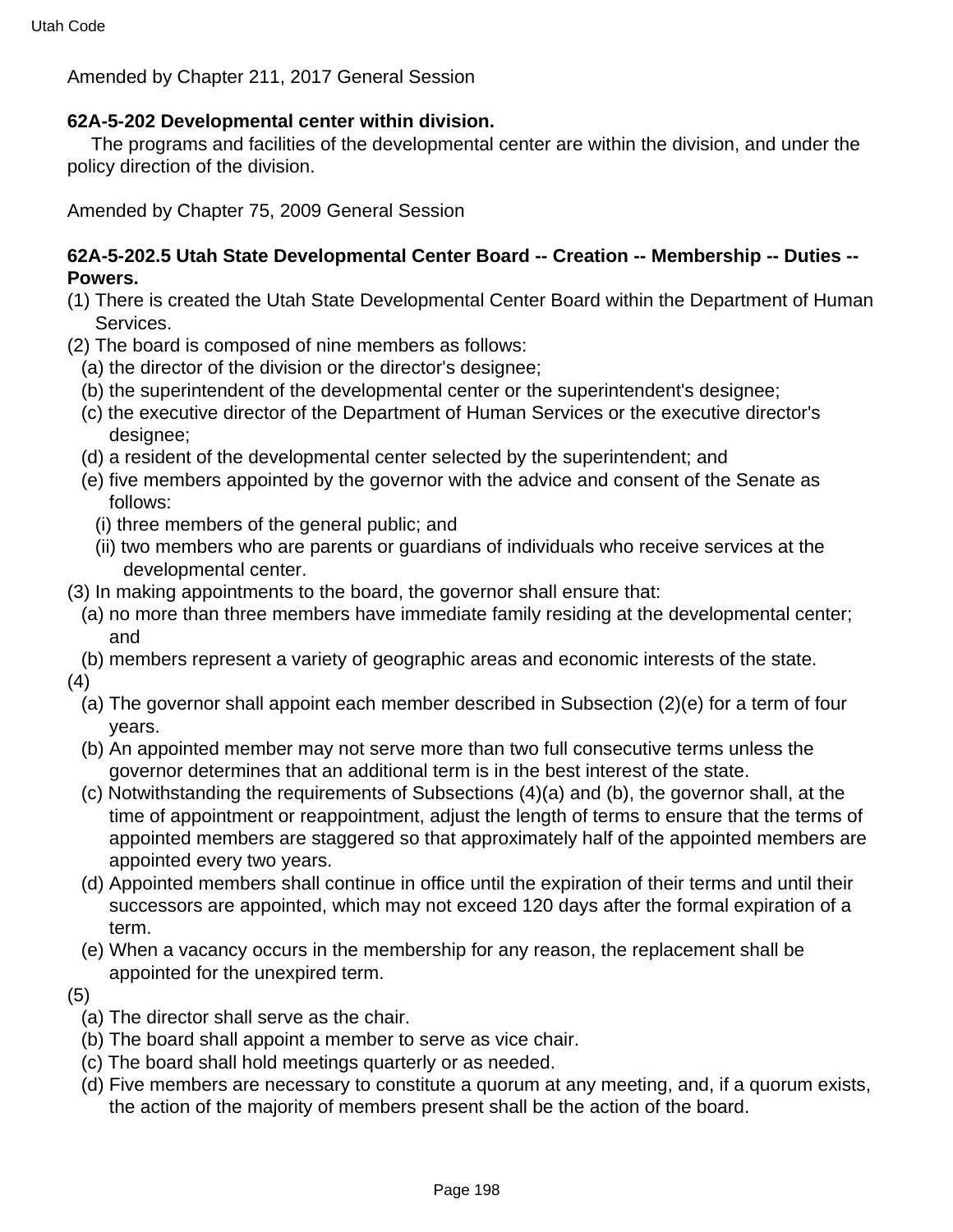- (e) The chair shall be a non-voting member except that the chair may vote to break a tie vote between the voting members.
- (6) An appointed member may not receive compensation or benefits for the member's service, but, at the executive director's discretion, may receive per diem and travel expenses in accordance with:
	- (a) Section 63A-3-106;
	- (b) Section 63A-3-107; and
- (c) rules made by the Division of Finance pursuant to Sections 63A-3-106 and 63A-3-107. (7)
	- (a) The board shall adopt bylaws governing the board's activities.
	- (b) Bylaws shall include procedures for removal of a member who is unable or unwilling to fulfill the requirements of the member's appointment.
- (8) The board shall:
	- (a) act for the benefit of the developmental center and the division;
	- (b) advise and assist the division with the division's functions, operations, and duties related to the developmental center, described in Sections 62A-5-102, 62A-5-103, 62A-5-201, 62A-5-203, and 62A-5-206;
	- (c) administer the Utah State Developmental Center Miscellaneous Donation Fund, as described in Section 62A-5-206.5;
	- (d) administer the Utah State Developmental Center Land Fund, as described in Section 62A-5-206.6;
	- (e) approve the sale, lease, or other disposition of real property or water rights associated with the developmental center, as described in Subsection 62A-5-206.6(2); and
	- (f) within 21 days after the day on which the board receives the notice required under Subsection 10-2-419(3)(c), provide a written opinion regarding the proposed boundary adjustment to:
		- (i) the director of the Division of Facilities and Construction Management; and
		- (ii) the Legislative Management Committee.

Amended by Chapter 355, 2021 General Session

## **62A-5-203 Operation, maintenance, and repair of developmental center buildings and grounds.**

- (1) The division shall operate, maintain, and repair the buildings, grounds, and physical properties of the developmental center. However, the roads and driveways on the grounds of the developmental center shall be maintained by the Department of Transportation.
- (2) The division has authority to make improvements to the buildings, grounds, and physical properties of the developmental center, as it deems necessary for the care and safety of the residents.

Amended by Chapter 207, 1991 General Session

## **62A-5-205 State Board of Education -- Education of children at developmental center.**

- (1) The State Board of Education is responsible for the education of school-aged children at the developmental center.
- (2) In order to fulfill its responsibility under Subsection (1), the State Board of Education shall, where feasible, contract with local school districts or other appropriate agencies to provide educational and related administrative services.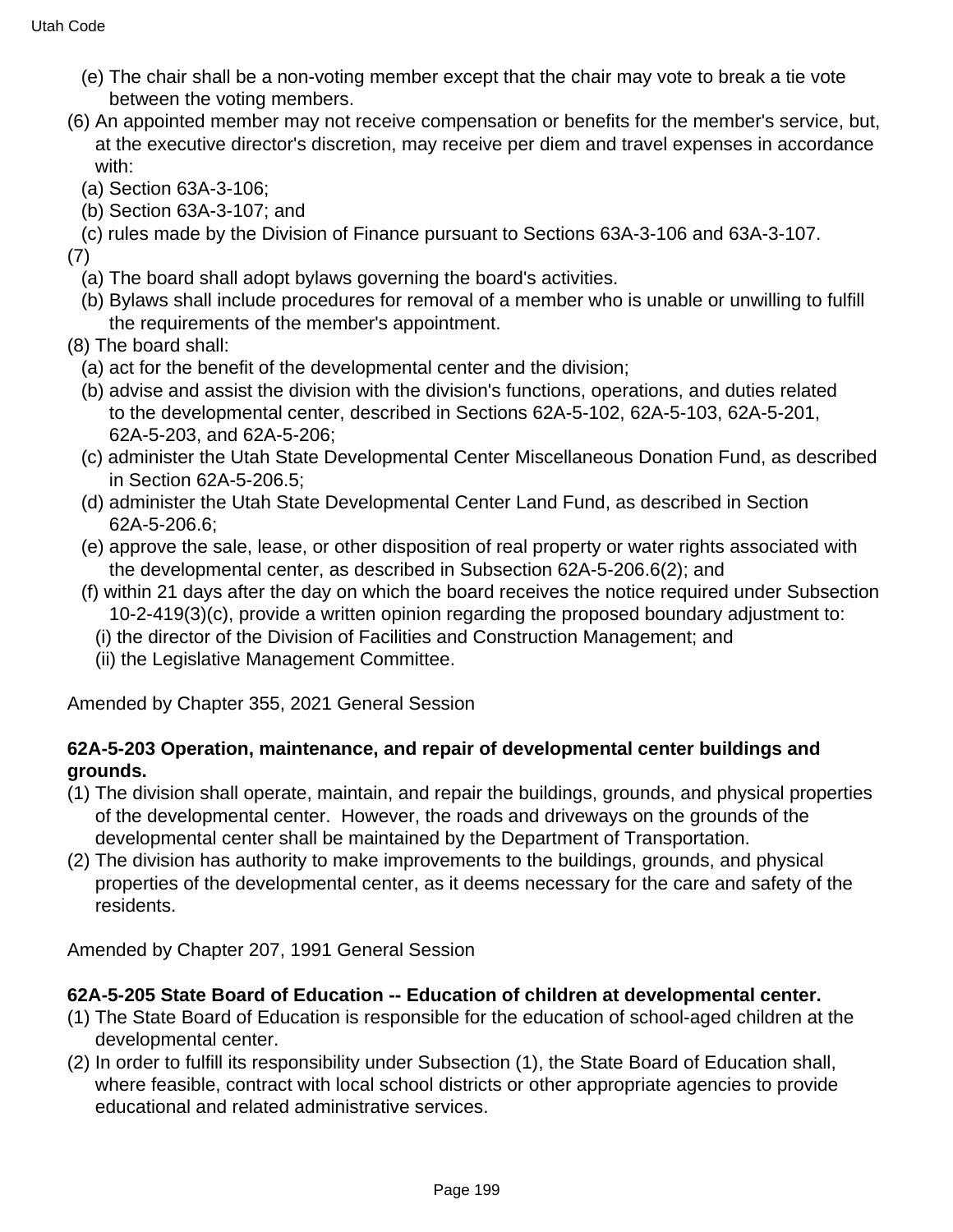(3) Medical, residential, and other services that are not the responsibility of the State Board of Education or other state agencies are the responsibility of the division.

Amended by Chapter 207, 1991 General Session

## **62A-5-206 Powers and duties of division.**

The powers and duties of the division, with respect to the developmental center are as follows:

- (1) to establish rules, not inconsistent with law, for the government of the developmental center;
- (2) to establish rules governing the admission and discharge of persons with an intellectual disability in accordance with state law;
- (3) to employ necessary medical and other professional personnel to assist in establishing rules relating to the developmental center and to the treatment and training of persons with an intellectual disability at the center;
- (4) to transfer a person who has been committed to the developmental center under Part 3, Admission to an Intermediate Care Facility for People with an Intellectual Disability, to any other facility or program operated by or under contract with the division, after careful evaluation of the treatment needs of that person, if the facilities or programs available meet the needs indicated, and if transfer would be in the best interest of that person. A person transferred shall remain under the jurisdiction of the division;
- (5) the developmental center may receive a person who meets the requirements of Subsection 62A-5-201(3) from any other facility or program operated by or under contract with the division, after careful evaluation of the treatment needs of that person, if the facility or programs of the developmental center meet those needs, and if transfer would be in the best interest of that person. A person so received by the developmental center remains under the jurisdiction of the division;
- (6) to manage funds for a person residing in the developmental center, upon request by that person's parent or guardian, or upon administrative or court order;
- (7) to charge and collect a fair and equitable fee from developmental center residents, parents who have the ability to pay, or guardians where funds for that purpose are available; and
- (8) supervision and administration of security responsibilities for the developmental center is vested in the division. The executive director may designate, as special function officers, individuals to perform special security functions for the developmental center that require peace officer authority. Those special function officers may not become or be designated as members of the Public Safety Retirement System.

Amended by Chapter 300, 2016 General Session

## **62A-5-206.5 Utah State Developmental Center Miscellaneous Donation Fund -- Use.**

- (1) There is created an expendable special revenue fund known as the "Utah State Developmental Center Miscellaneous Donation Fund."
- (2) The board shall deposit donations made to the Utah State Developmental Center under Section 62A-1-111 into the expendable special revenue fund described in Subsection (1).
- (3) The state treasurer shall invest the money in the fund described in Subsection (1) according to the procedures and requirements of Title 51, Chapter 7, State Money Management Act, and the revenue received from the investment shall remain with the fund described in Subsection (1).

(4)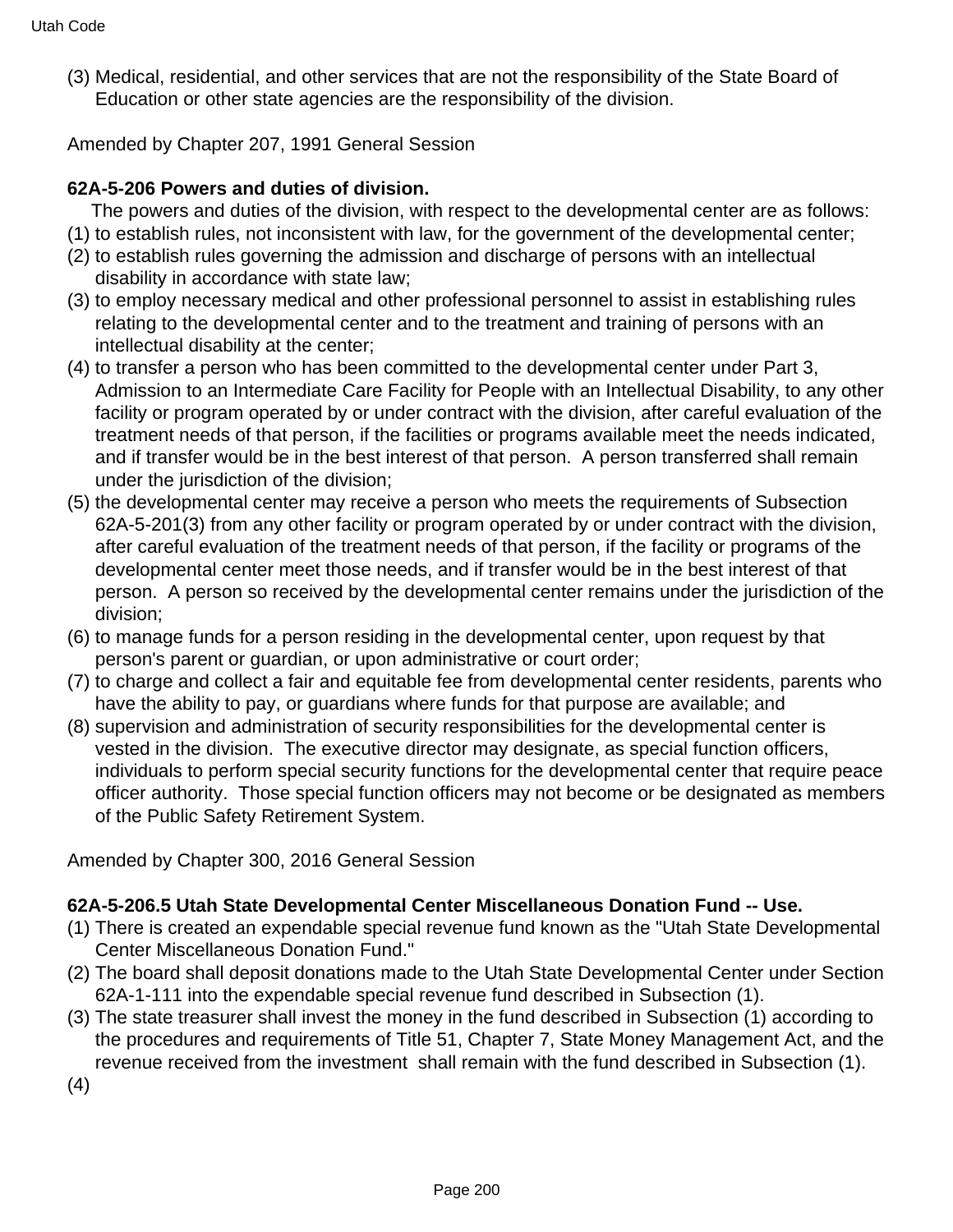- (a) Except as provided in Subsection (5), the money or revenue in the fund described in Subsection (1) may not be diverted, appropriated, expended, or committed to be expended for a purpose that is not listed in this section.
- (b) Notwithstanding Section 63J-1-211, the Legislature may not appropriate money or revenue from the fund described in Subsection (1) to eliminate or otherwise reduce an operating deficit if the money or revenue appropriated from the fund is expended or committed to be expended for a purpose other than one listed in this section.
- (c) The Legislature may not amend the purposes for which money or revenue in the fund described in Subsection (1) may be expended or committed to be expended except by the affirmative vote of two-thirds of all the members elected to each house.
- (5)
	- (a) The board shall approve expenditures of money and revenue in the fund described in Subsection (1).
	- (b) The board may expend money and revenue in the fund described in Subsection (1) only: (i) as designated by the donor; or
		- (ii) for the benefit of:
			- (A) residents of the developmental center; or
			- (B) individuals with disabilities who receive services and support from the Utah State Developmental Center, as described in Subsection 62A-5-201(2)(b).
	- (c) Money and revenue in the fund described in Subsection (1) may not be used for items normally paid for by operating revenues or for items related to personnel costs without specific legislative authorization.

Amended by Chapter 300, 2016 General Session

#### **62A-5-206.6 Utah State Developmental Center land and water rights.**

(1) As used in this section, "long-term lease" means:

- (a) a lease with a term of five years or more; or
- (b) a lease with a term of less than five years that may be unilaterally renewed by the lessee.
- (2)
	- (a) Notwithstanding Section 65A-4-1, any sale, long-term lease, or other disposition of real property, water rights, or water shares associated with the developmental center shall be conducted as provided in this Subsection (2).
	- (b) The board shall:
		- (i) approve the sale, long-term lease, or other disposition of real property, water rights, or water shares associated with the developmental center;
		- (ii) secure the approval of the Legislature before offering the real property, water rights, or water shares for sale, long-term lease, or other disposition; and
		- (iii) if the Legislature's approval is secured, as described in Subsection (2)(b)(ii), direct the Division of Facilities Construction and Management to convey, lease, or dispose of the real property, water rights, or water shares associated with the developmental center according to the board's determination.

Amended by Chapter 404, 2018 General Session

## **62A-5-206.7 Utah State Developmental Center Long-Term Sustainability Fund.**

(1) There is created a special revenue fund entitled the "Utah State Developmental Center Long-Term Sustainability Fund."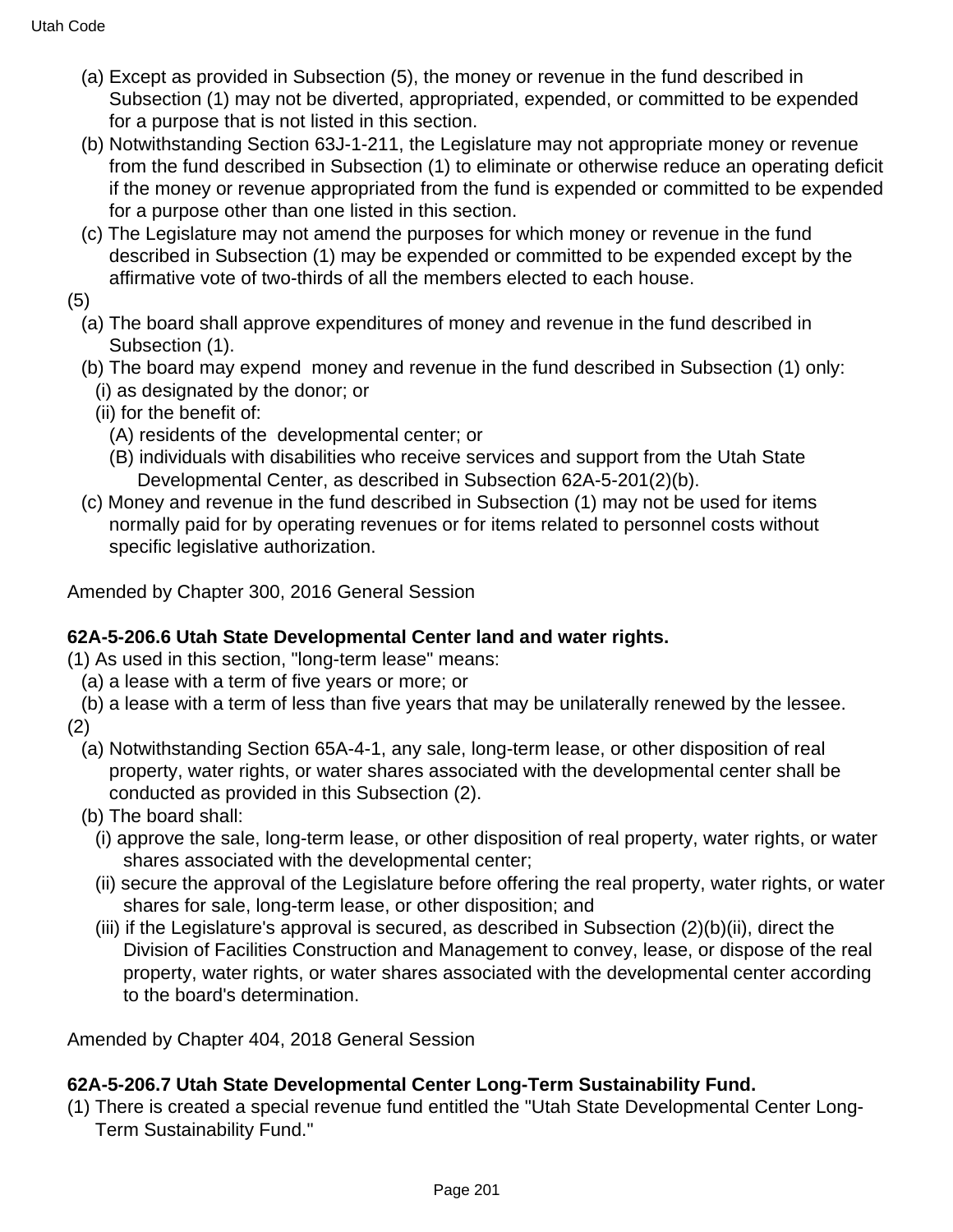- (2) The sustainability fund consists of:
	- (a) revenue generated from the lease, except any lease existing on May 1, 1995, of land associated with the Utah State Developmental Center;
	- (b) all proceeds from the sale or other disposition of real property, water rights, or water shares associated with the Utah State Developmental Center; and
	- (c) all existing money in the Utah State Developmental Center Land Fund, created in Section 62A-5-206.6.
- (3) The state treasurer shall invest sustainability fund money by following the procedures and requirements in Section 62A-5-206.8.
- (4)
	- (a) The board shall ensure that money or revenue deposited into the sustainability fund is irrevocable and is expended only as provided in Subsection (5).
	- (b) The Legislature may not amend the purposes in Subsection (5) for which money or revenue in the fund may be expended or committed to be expended, except by the affirmative vote of two-thirds of all the members elected to each house.
- (5)
	- (a) Money may be expended from the sustainability fund to:
		- (i) fulfill the functions of the Utah State Developmental Center described in Sections 62A-5-201 and 62A-5-203; and
		- (ii) assist the division in the division's administration of services and supports described in Sections 62A-5-102 and 62A-5-103.
	- (b) Money from the sustainability fund may not be expended:
		- (i) for a purpose other than the purposes described in Subsection (5)(a); or
		- (ii) to reduce the amount of money that the Legislature appropriates from the General Fund for the purposes described in Subsection (5)(a).
- (6) Money may be expended from the sustainability fund only under the following conditions:
	- (a) if the balance of the sustainability fund is at least \$5,000,000 at the end of the fiscal year, the board may expend the earnings generated by the sustainability fund during the fiscal year for a purpose described in Subsection (5)(a);
	- (b) if the balance of the sustainability fund is at least \$50,000,000 at the end of the fiscal year, the Legislature may appropriate to the division up to 5% of the balance of the sustainability fund for a purpose described in Subsection (5)(a); and
	- (c) the board or the division may not expend any money from the sustainability fund, except as provided in Subsection (6)(a), without legislative appropriation.
- (7) The sustainability fund is revocable only by the affirmative vote of two-thirds of all the members elected to each house of the Legislature.

Enacted by Chapter 404, 2018 General Session

#### **62A-5-206.8 Management of the Utah State Developmental Center Sustainability Fund.**

- (1) The state treasurer shall invest the assets of the sustainability fund with the primary goal of providing for the stability, income, and growth of the principal.
- (2) Nothing in this section requires a specific outcome in investing.
- (3) The state treasurer may deduct any administrative costs incurred in managing sustainability fund assets from earnings before depositing earnings into the sustainability fund.
- (4)
	- (a) The state treasurer may employ professional asset managers to assist in the investment of assets of the sustainability fund.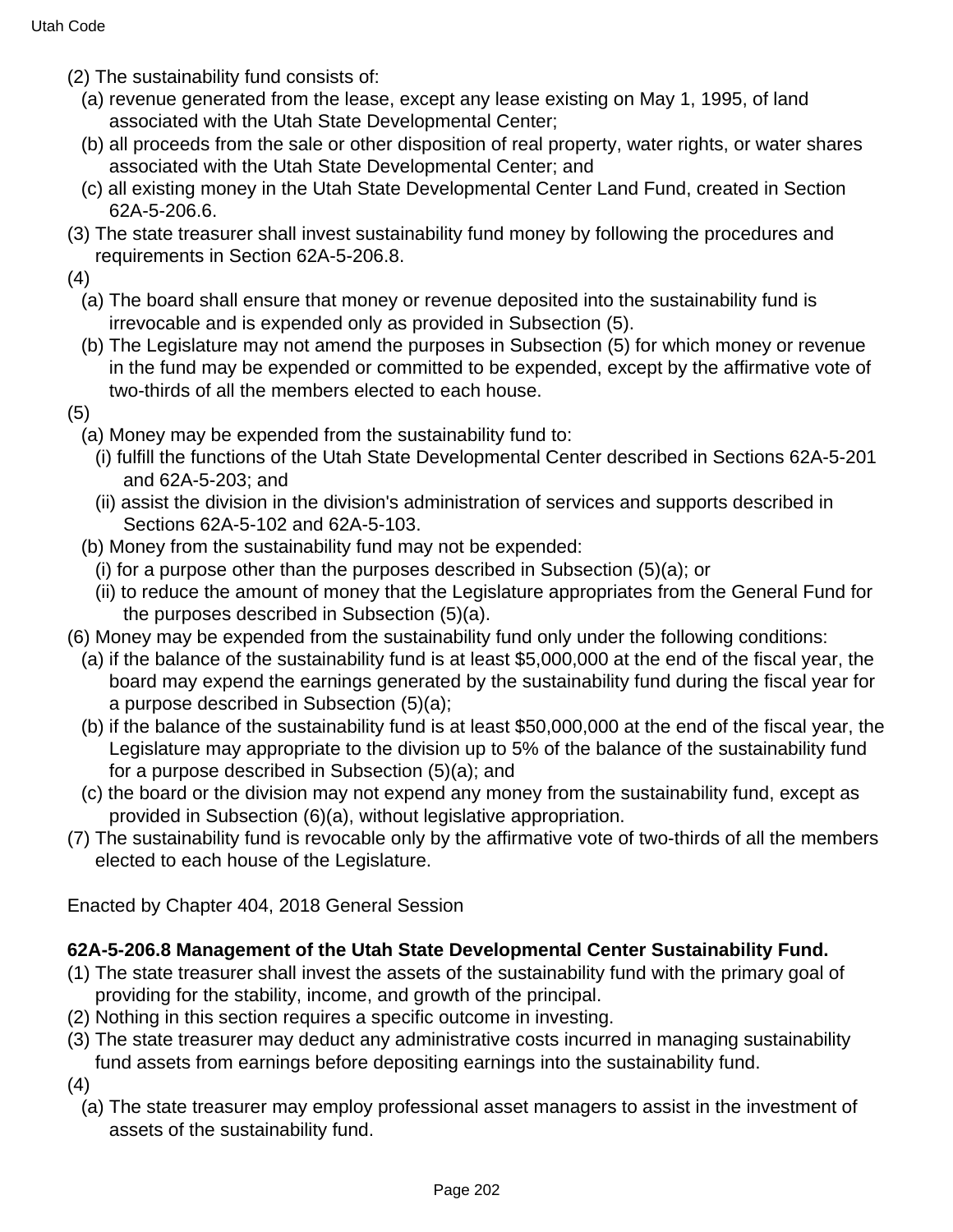- (b) The state treasurer may only provide compensation to asset managers from earnings generated by the sustainability fund's investments.
- (5) The state treasurer shall invest and manage the sustainability fund assets as a prudent investor would under Section 67-19d-302.

Enacted by Chapter 404, 2018 General Session

#### **62A-5-207 Superintendent -- Qualifications.**

 The superintendent of the developmental center, appointed in accordance with Subsection 62A-5-104(4), shall have a bachelor's degree from an accredited university or college, be experienced in administration, and be knowledgeable in developmental disabilities and intellectual disability.

Amended by Chapter 366, 2011 General Session

#### **62A-5-208 Powers and duties of superintendent.**

 The chief administrative officer of the developmental center is the superintendent, and has the following powers and duties:

- (1) to manage the developmental center and administer the division's rules governing the developmental center;
- (2) to hire, control, and remove all employees, and to fix their compensation according to state law; and
- (3) with the approval of the division, to make any expenditures necessary in the performance of his duties.

Amended by Chapter 207, 1991 General Session

#### **62A-5-211 Dental services reporting.**

 The superintendent of the developmental center shall provide to the Health and Human Services Interim Committee an annual report that contains:

- (1) a statewide assessment of resources that provide dental services for individuals with intellectual disabilities;
- (2) an accounting of the funds appropriated to provide specialized dental treatment and evaluation under Subsection 62A-5-201(2)(b)(iii), including the number of individuals served and the services provided; and
- (3) the progress toward the establishment of a financially independent dental clinic that:
	- (a) has a full-time dentist who has specialized training to treat an individual with an intellectual disability; and
	- (b) has the facility, equipment, and staff necessary to legally and safely perform dental procedures and examinations and to administer general anesthesia.

Enacted by Chapter 211, 2017 General Session

## **Part 3**

## **Admission to an Intermediate Care Facility for People with an Intellectual Disability**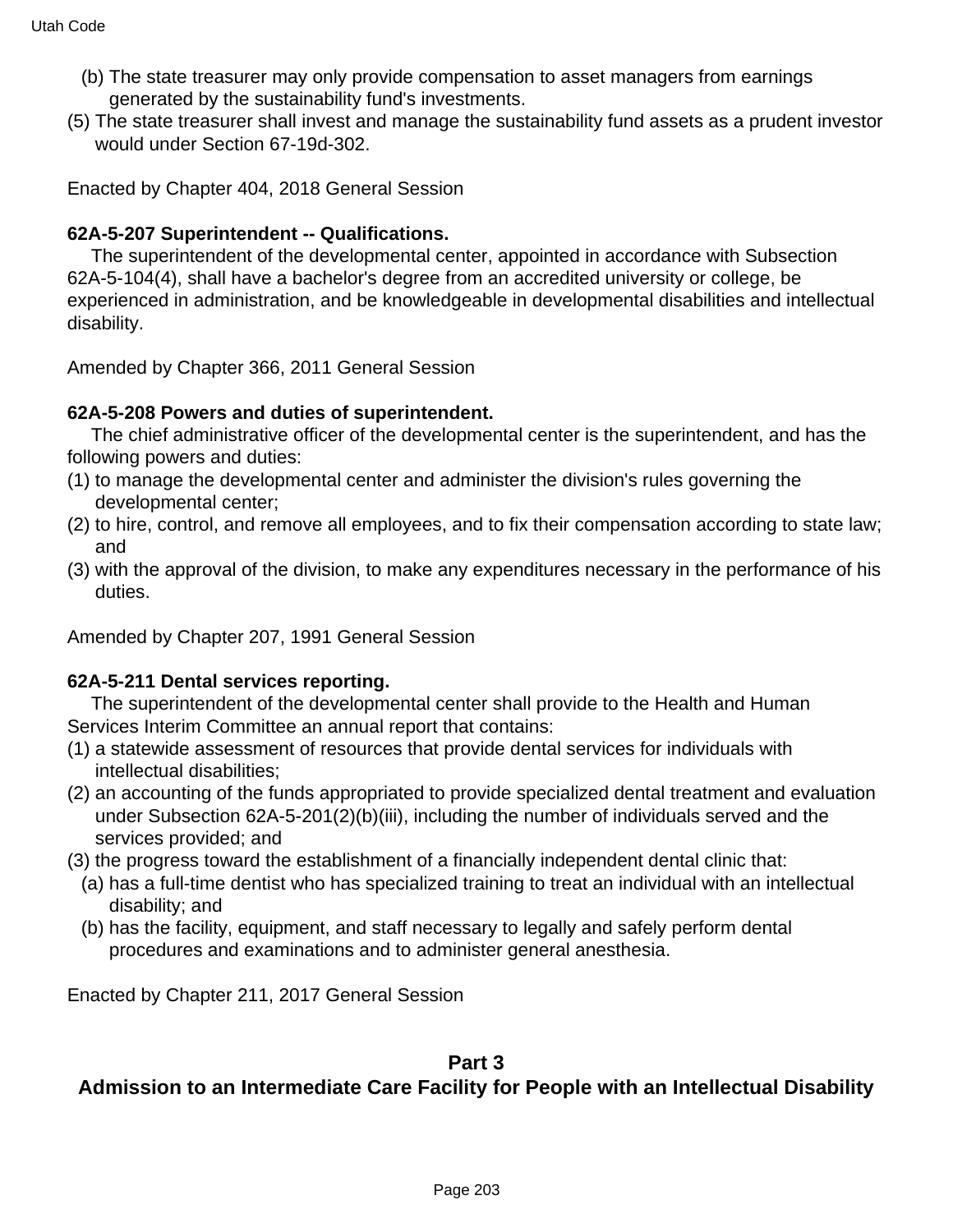## **62A-5-302 Division responsibility.**

The division is responsible:

- (1) for the supervision, care, and treatment of persons with an intellectual disability in this state who are committed to the division's jurisdiction under the provisions of this part; and
- (2) to evaluate and determine the most appropriate, least restrictive setting for an individual with an intellectual disability.

Amended by Chapter 366, 2011 General Session

## **Repealed 7/1/2022**

## **62A-5-304 Limited admission of persons convicted of felony offenses.**

 A person with an intellectual disability who has been convicted of a felony, or if a minor, of a crime that would constitute a felony if committed by an adult, may not be admitted to an intermediate care facility for people with an intellectual disability unless it is determined by the division, in accordance with the provisions of this part and other state law, that the person may benefit from treatment in that facility.

Repealed by Chapter 255, 2022 General Session Amended by Chapter 366, 2011 General Session

#### **62A-5-305 Residency requirements -- Transportation of person to another state.**

- (1) A person with an intellectual disability who has a parent or guardian residing in this state may be admitted to an intermediate care facility for people with an intellectual disability in accordance with the provisions of this part.
- (2) If a person with an intellectual disability enters Utah from another state, the division may have that person transported to the home of a relative or friend located outside of this state, or to an appropriate facility in the state where the person with the intellectual disability is domiciled. This section does not prevent a person with an intellectual disability who is temporarily located in this state from being temporarily admitted or committed to an intermediate care facility for people with an intellectual disability in this state.

Amended by Chapter 366, 2011 General Session

#### **62A-5-308 Commitment -- Individual who is under 18 years old.**

- (1) The director of the division, or the director's designee, may commit an individual under 18 years old who has an intellectual disability or symptoms of an intellectual disability, to the division for observation, diagnosis, care, and treatment if that commitment is based on:
	- (a) an emergency commitment in accordance with Section 62A-5-311; or
	- (b) involuntary commitment in accordance with Section 62A-5-312.
- (2) A proceeding for involuntary commitment under Subsection (1)(a) may be commenced by filing a written petition with the juvenile court under Section 62A-5-312.
- (3)
	- (a) A juvenile court has jurisdiction over the proceeding under Subsection (2) as described in Subsection 78A-6-103(2)(f).
	- (b) A juvenile court shall proceed with the written petition in the same manner and with the same authority as the district court.
- (4) If an individual who is under 18 years old is committed to the custody of the Utah State Developmental Center by the juvenile court, the director or the director's designee shall give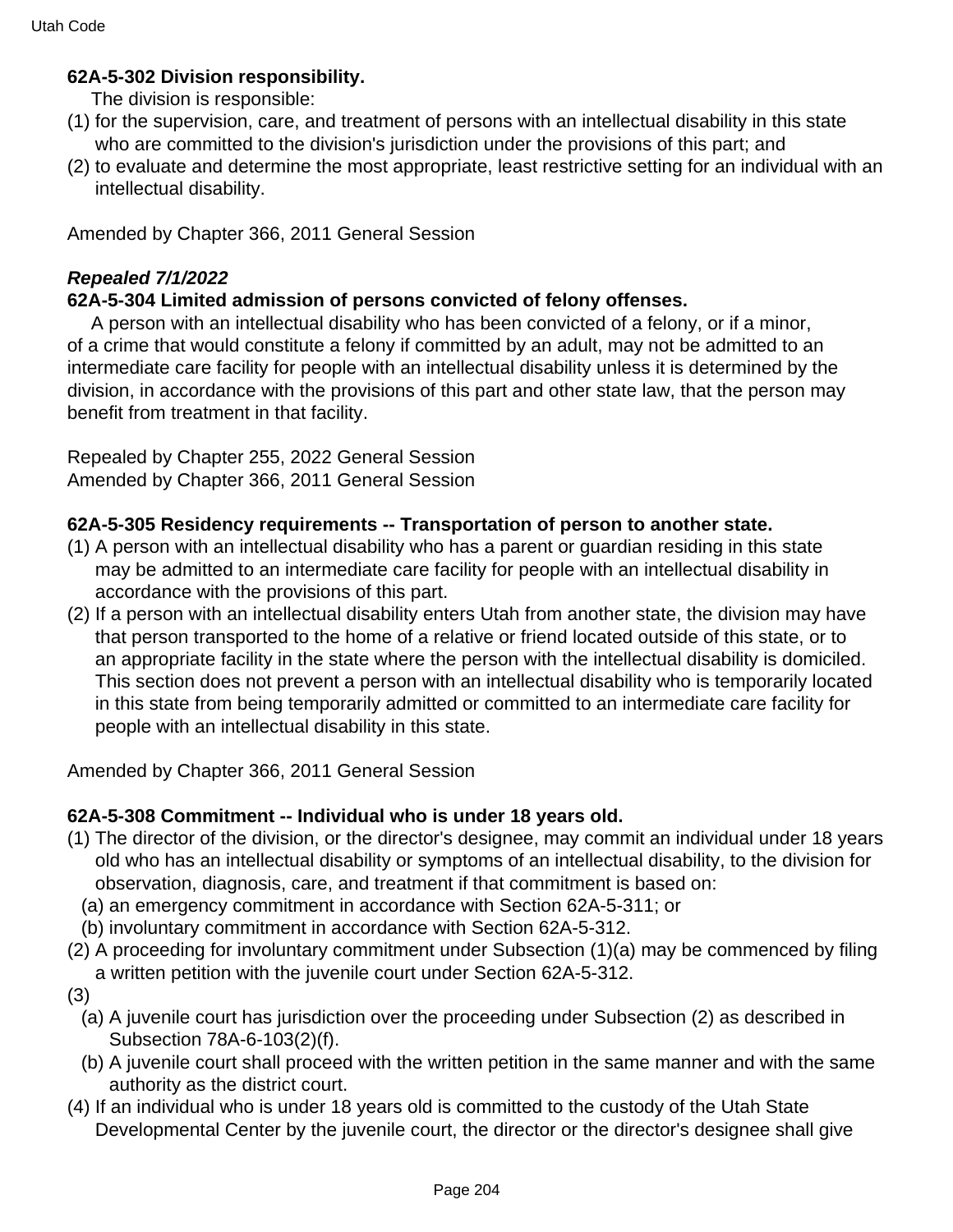the juvenile court written notice of the intention to release the individual not fewer than five days before the day on which the individual is released.

Amended by Chapter 261, 2021 General Session

## **62A-5-309 Commitment -- Individual who is 18 years old or older.**

- (1) The director, or the director's designee may commit to the division an individual 18 years old or older who has an intellectual disability, for observation, diagnosis, care, and treatment if that commitment is based on:
	- (a) involuntary commitment in accordance with Section 62A-5-312; or
- (b) temporary emergency commitment in accordance with Section 62A-5-311.
- (2) If an individual who is 18 years old or older is committed to the custody of the Utah State Developmental Center by the juvenile court, the director or the director's designee shall give the juvenile court written notice of the intention to release the individual not fewer than five days before the day on which the individual is released.

Amended by Chapter 261, 2021 General Session

## **62A-5-310 Involuntary commitment.**

 An individual may not be involuntarily committed to an intermediate care facility for people with an intellectual disability except in accordance with Sections 62A-5-311 and 62A-5-312.

Amended by Chapter 366, 2011 General Session

## **62A-5-311 Temporary emergency commitment -- Observation and evaluation.**

- (1) The director of the division or his designee may temporarily commit an individual to the division and therefore, as a matter of course, to an intermediate care facility for people with an intellectual disability for observation and evaluation upon:
	- (a) written application by a responsible person who has reason to know that the individual is in need of commitment, stating:
		- (i) a belief that the individual has an intellectual disability and is likely to cause serious injury to self or others if not immediately committed;
		- (ii) personal knowledge of the individual's condition; and
	- (iii) the circumstances supporting that belief; or
	- (b) certification by a licensed physician or designated intellectual disability professional stating that the physician or designated intellectual disability professional:
		- (i) has examined the individual within a three-day period immediately preceding the certification; and
		- (ii) is of the opinion that the individual has an intellectual disability, and that because of the individual's intellectual disability is likely to injure self or others if not immediately committed.
- (2) If the individual in need of commitment is not placed in the custody of the director or the director's designee by the person submitting the application, the director's or the director's designee may certify, either in writing or orally that the individual is in need of immediate commitment to prevent injury to self or others.
- (3) Upon receipt of the application required by Subsection (1)(a) and the certifications required by Subsections (1)(b) and (2), a peace officer may take the individual named in the application and certificates into custody, and may transport the individual to a designated intermediate care facility for people with an intellectual disability.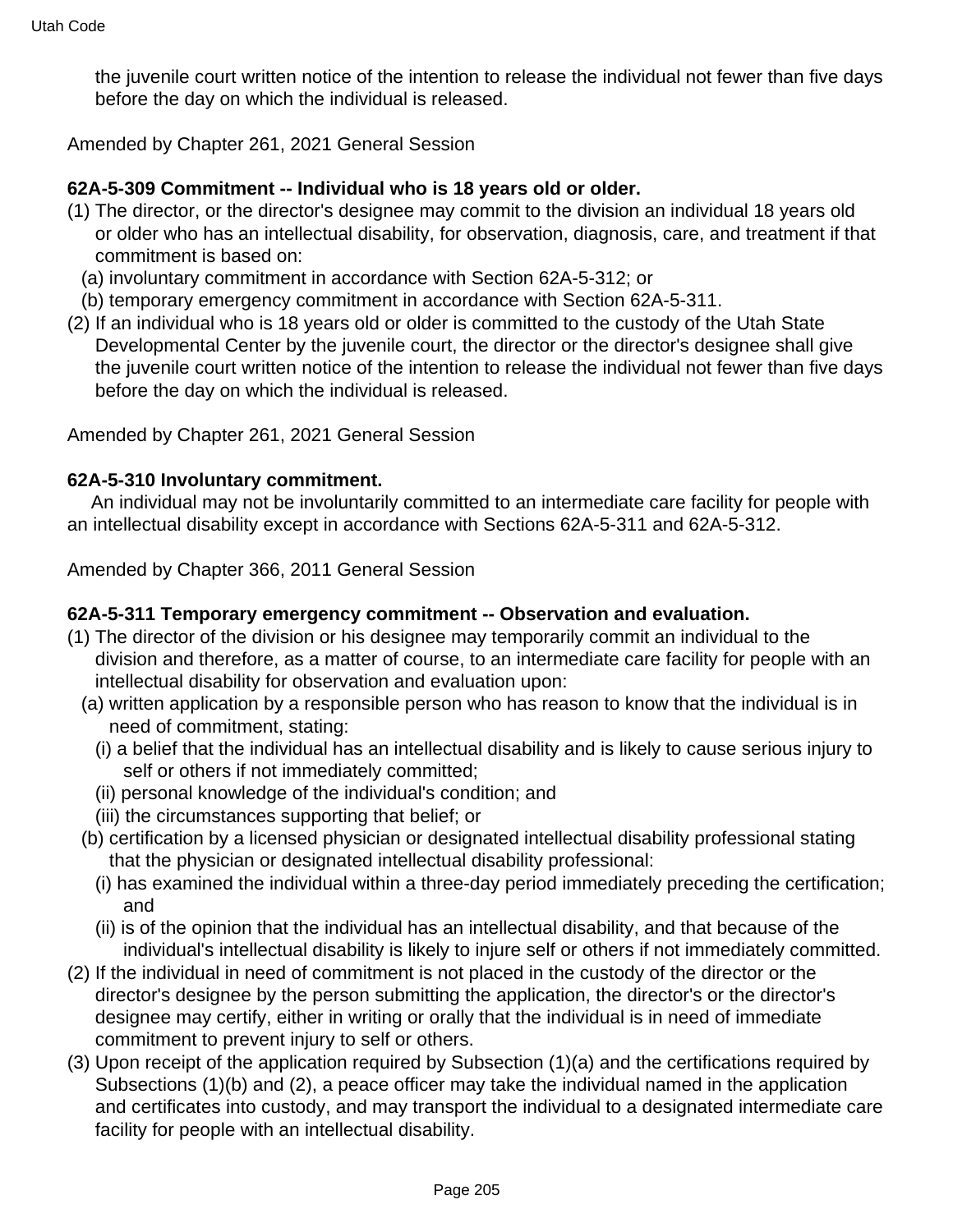(4)

- (a) An individual committed under this section may be held for a maximum of 24 hours, excluding Saturdays, Sundays, and legal holidays. At the expiration of that time, the individual shall be released unless proceedings for involuntary commitment have been commenced under Section 62A-5-312.
- (b) After proceedings for involuntary commitment have been commenced the individual shall be released unless an order of detention is issued in accordance with Section 62A-5-312.
- (5) If an individual is committed to the division under this section on the application of any person other than the individual's legal guardian, spouse, parent, or next of kin, the director or his designee shall immediately give notice of the commitment to the individual's legal guardian, spouse, parent, or next of kin, if known.

Amended by Chapter 366, 2011 General Session

# **62A-5-312 Involuntary commitment -- Procedures -- Necessary findings -- Periodic review.**

- (1) Any responsible person who has reason to know that an individual is in need of commitment, who has a belief that the individual has an intellectual disability, and who has personal knowledge of the conditions and circumstances supporting that belief, may commence proceedings for involuntary commitment by filing a written petition with the district court, or if the subject of the petition is less than 18 years of age with the juvenile court, of the county in which the individual to be committed is physically located at the time the petition is filed. The application shall be accompanied by:
	- (a) a certificate of a licensed physician or a designated intellectual disability professional, stating that within a seven-day period immediately preceding the certification, the physician or designated intellectual disability professional examined the individual and believes that the individual has an intellectual disability and is in need of involuntary commitment; or
	- (b) a written statement by the petitioner that:
		- (i) states that the individual was requested to, but refused to, submit to an examination for an intellectual disability by a licensed physician or designated intellectual disability professional, and that the individual refuses to voluntarily go to the division or an intermediate care facility for people with an intellectual disability recommended by the division for treatment;
		- (ii) is under oath; and
	- (iii) sets forth the facts on which the statement is based.
- (2) Before issuing a detention order, the court may require the petitioner to consult with personnel at the division or at an intermediate care facility for people with an intellectual disability and may direct a designated intellectual disability professional to interview the petitioner and the individual to be committed, to determine the existing facts, and to report them to the court.
- (3) The court may issue a detention order and may direct a peace officer to immediately take the individual to an intermediate care facility for people with an intellectual disability to be detained for purposes of an examination if the court finds from the petition, from other statements under oath, or from reports of physicians or designated intellectual disability professionals that there is a reasonable basis to believe that the individual to be committed:
	- (a) poses an immediate danger of physical injury to self or others;
	- (b) requires involuntary commitment pending examination and hearing;
	- (c) the individual was requested but refused to submit to an examination by a licensed physician or designated intellectual disability professional; or
	- (d) the individual refused to voluntarily go to the division or to an intermediate care facility for people with an intellectual disability recommended by the division.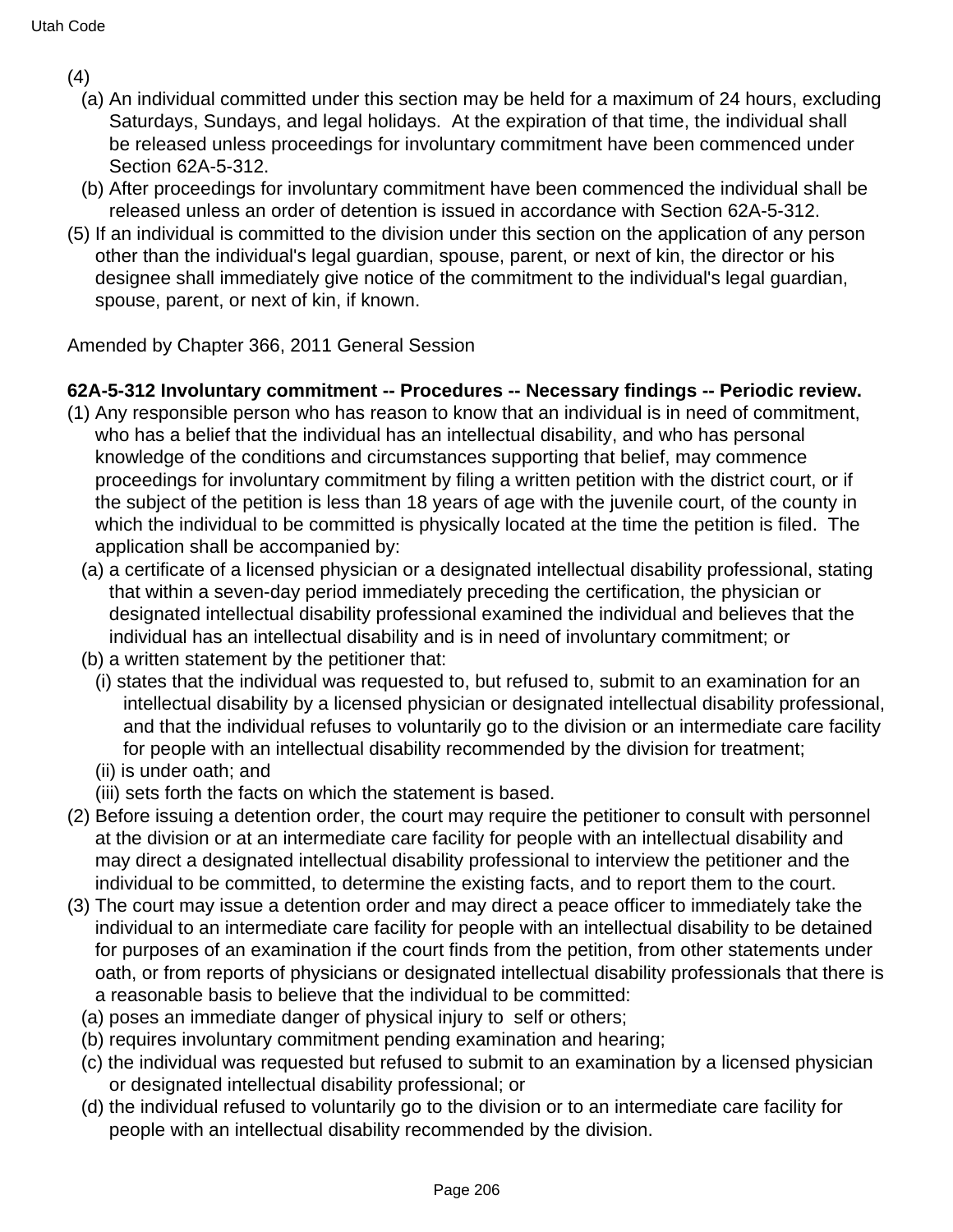(4)

- (a) If the court issues a detention order based on an application that did not include a certification by a designated intellectual disability professional or physician in accordance with Subsection (1)(a), the director or his designee shall within 24 hours after issuance of the detention order, excluding Saturdays, Sundays, and legal holidays, examine the individual, report the results of the examination to the court and inform the court:
	- (i) whether the director or his designee believes that the individual has an intellectual disability; and
	- (ii) whether appropriate treatment programs are available and will be used by the individual without court proceedings.
- (b) If the report of the director or his designee is based on an oral report of the examiner, the examiner shall immediately send the results of the examination in writing to the clerk of the court.
- (5) Immediately after an individual is involuntarily committed under a detention order or under Section 62A-5-311, the director or his designee shall inform the individual, orally and in writing, of his right to communicate with an attorney. If an individual desires to communicate with an attorney, the director or his designee shall take immediate steps to assist the individual in contacting and communicating with an attorney.

(6)

- (a) Immediately after commencement of proceedings for involuntary commitment, the court shall give notice of commencement of the proceedings to:
	- (i) the individual to be committed;
	- (ii) the applicant;
	- (iii) any legal guardian of the individual;
	- (iv) adult members of the individual's immediate family;
	- (v) legal counsel of the individual to be committed, if any;
	- (vi) the division; and
	- (vii) any other person to whom the individual requests, or the court designates, notice to be given.
- (b) If an individual cannot or refuses to disclose the identity of persons to be notified, the extent of notice shall be determined by the court.
- (7) That notice shall:
	- (a) set forth the allegations of the petition and all supporting facts;
	- (b) be accompanied by a copy of any detention order issued under Subsection (3); and
	- (c) state that a hearing will be held within the time provided by law, and give the time and place for that hearing.
- (8) The court may transfer the case and the custody of the individual to be committed to any other district court within the state, if:
	- (a) there are no appropriate facilities for persons with an intellectual disability within the judicial district; and
- (b) the transfer will not be adverse to the interests of the individual.
- (9)
	- (a) Within 24 hours, excluding Saturdays, Sundays, and legal holidays, after any order or commitment under a detention order, the court shall appoint two designated intellectual disability professionals to examine the individual. If requested by the individual's counsel, the court shall appoint a reasonably available, qualified person designated by counsel to be one of the examining designated intellectual disability professionals. The examinations shall be conducted: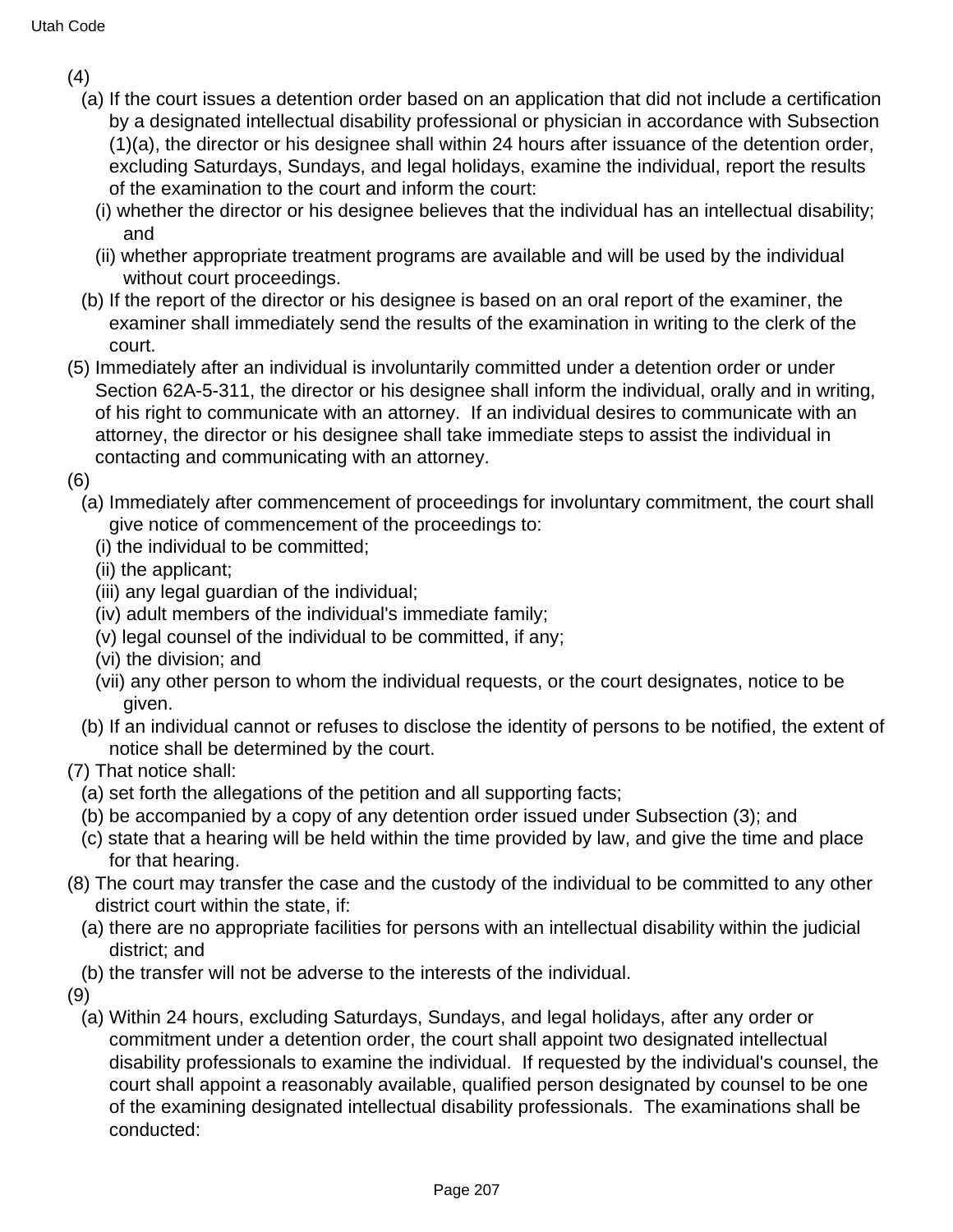- (i) separately;
- (ii) at the home of the individual to be committed, a hospital, an intermediate care facility for people with an intellectual disability, or any other suitable place not likely to have a harmful effect on the individual; and
- (iii) within a reasonable period of time after appointment of the examiners by the court.
- (b) The court shall set a time for a hearing to be held within 10 court days of the appointment of the examiners. However, the court may immediately terminate the proceedings and dismiss the application if, prior to the hearing date, the examiners, the director, or his designee informs the court that:
	- (i) the individual does not have an intellectual disability; or
	- (ii) treatment programs are available and will be used by the individual without court proceedings.
- (10)
	- (a) Each individual has the right to be represented by counsel at the commitment hearing and in all preliminary proceedings. If neither the individual nor others provide counsel, the court shall appoint counsel and allow sufficient time for counsel to consult with the individual prior to any hearing.
	- (b) If the individual is indigent, the county in which the individual was physically located when taken into custody shall pay reasonable attorney fees as determined by the court.
- (11) The division or a designated intellectual disability professional in charge of the individual's care shall provide all documented information on the individual to be committed and to the court at the time of the hearing. The individual's attorney shall have access to all documented information on the individual at the time of and prior to the hearing.
- (12)
	- (a) The court shall provide an opportunity to the individual, the petitioner, and all other persons to whom notice is required to be given to appear at the hearing, to testify, and to present and cross-examine witnesses.
	- (b) The court may, in its discretion:
		- (i) receive the testimony of any other person;
		- (ii) allow a waiver of the right to appear only for good cause shown;
		- (iii) exclude from the hearing all persons not necessary to conduct the proceedings; and
		- (iv) upon motion of counsel, require the testimony of each examiner to be given out of the presence of any other examiner.
	- (c) The hearing shall be conducted in as informal a manner as may be consistent with orderly procedure, and in a physical setting that is not likely to have a harmful effect on the individual. The Utah Rules of Evidence apply, and the hearing shall be a matter of court record. A verbatim record of the proceedings shall be maintained.
- (13) The court may order commitment if, upon completion of the hearing and consideration of the record, it finds by clear and convincing evidence that all of the following conditions are met:
	- (a) the individual to be committed has an intellectual disability;
	- (b) because of the individual's intellectual disability one or more of the following conditions exist: (i) the individual poses an immediate danger of physical injury to self or others;
		- (ii) the individual lacks the capacity to provide the basic necessities of life, such as food, clothing, or shelter; or
		- (iii) the individual is in immediate need of habilitation, rehabilitation, care, or treatment to minimize the effects of the condition which poses a threat of serious physical or psychological injury to the individual, and the individual lacks the capacity to engage in a rational decision-making process concerning the need for habilitation, rehabilitation, care, or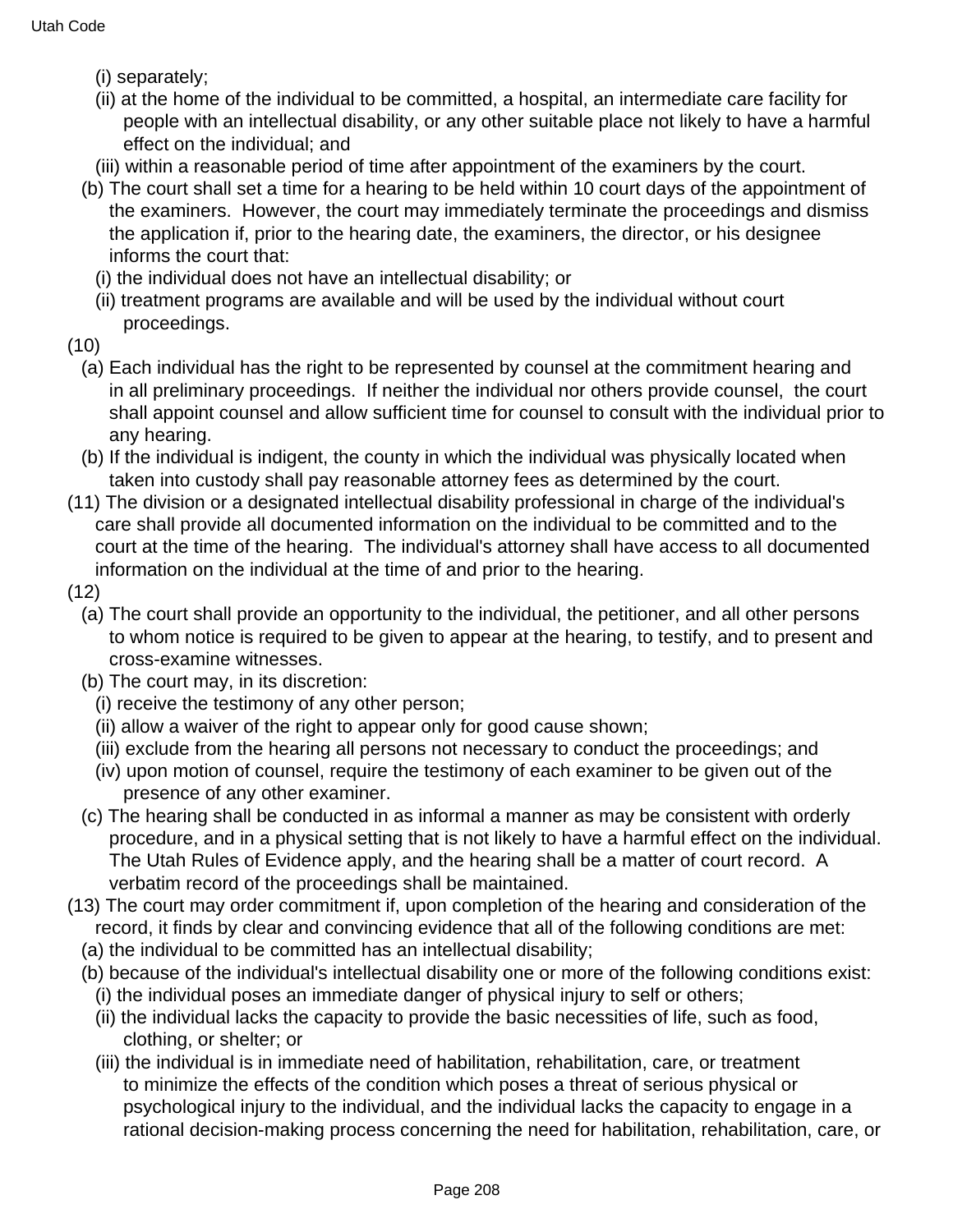treatment, as evidenced by an inability to weigh the possible costs and benefits of the care or treatment and the alternatives to it;

- (c) there is no appropriate, less restrictive alternative reasonably available; and
- (d) the division or the intermediate care facility for people with an intellectual disability recommended by the division in which the individual is to be committed can provide the individual with treatment, care, habilitation, or rehabilitation that is adequate and appropriate to the individual's condition and needs.
- (14) In the absence of any of the required findings by the court, described in Subsection (13), the court shall dismiss the proceedings.
- (15)
	- (a) The order of commitment shall designate the period for which the individual will be committed. An initial commitment may not exceed six months. Before the end of the initial commitment period, the administrator of the intermediate care facility for people with an intellectual disability shall commence a review hearing on behalf of the individual.
	- (b) At the conclusion of the review hearing, the court may issue an order of commitment for up to a one-year period.
- (16) An individual committed under this part has the right to a rehearing, upon filing a petition with the court within 30 days after entry of the court's order. If the petition for rehearing alleges error or mistake in the court's findings, the court shall appoint one impartial licensed physician and two impartial designated intellectual disability professionals who have not previously been involved in the case to examine the individual. The rehearing shall, in all other respects, be conducted in accordance with this part.
- (17)
	- (a) The court shall maintain a current list of all individuals under its orders of commitment. That list shall be reviewed in order to determine those patients who have been under an order of commitment for the designated period.
	- (b) At least two weeks prior to the expiration of the designated period of any commitment order still in effect, the court that entered the original order shall inform the director of the division of the impending expiration of the designated commitment period.
	- (c) The staff of the division shall immediately:
		- (i) reexamine the reasons upon which the order of commitment was based and report the results of the examination to the court;
		- (ii) discharge the resident from involuntary commitment if the conditions justifying commitment no longer exist; and
		- (iii) immediately inform the court of any discharge.
	- (d) If the director of the division reports to the court that the conditions justifying commitment no longer exist, and the administrator of the intermediate care facility for people with an intellectual disability does not discharge the individual at the end of the designated period, the court shall order the immediate discharge of the individual, unless involuntary commitment proceedings are again commenced in accordance with this section.
	- (e) If the director of the division, or the director's designee reports to the court that the conditions designated in Subsection (13) still exist, the court may extend the commitment order for up to one year. At the end of any extension, the individual must be reexamined in accordance with this section, or discharged.
- (18) When a resident is discharged under this subsection, the division shall provide any further support services available and required to meet the resident's needs.

Amended by Chapter 366, 2011 General Session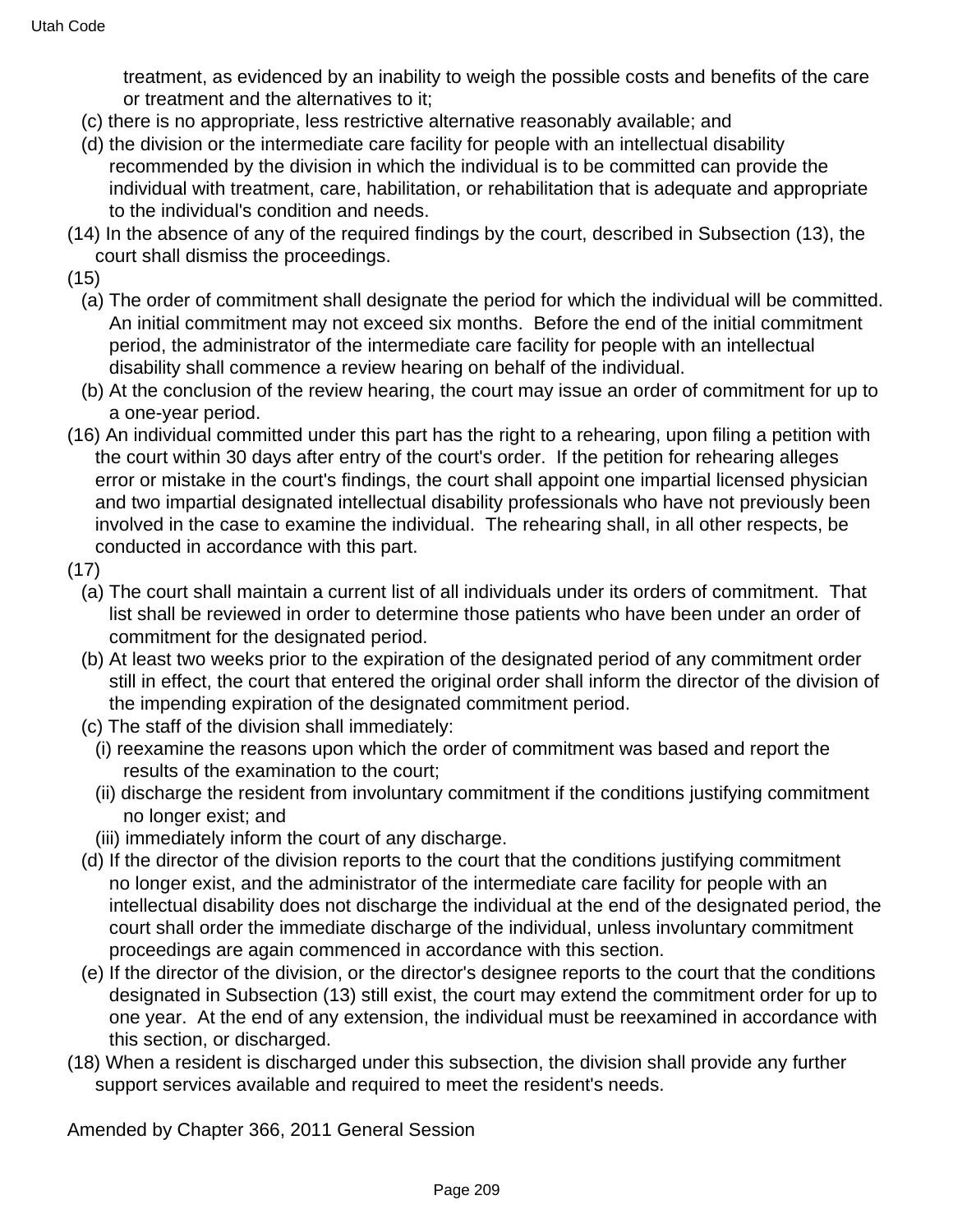## **62A-5-313 Transfer -- Procedures.**

- (1) The director of the division, or the director's designee, may place an involuntarily committed resident in appropriate care or treatment outside the intermediate care facility for people with an intellectual disability. During that placement, the order of commitment shall remain in effect, until the resident is discharged or the order is terminated.
- (2) If the resident, or the resident's parent or guardian, objects to a proposed placement under this section, the resident may appeal the decision to the executive director or the executive director's designee. Those appeals shall be conducted in accordance with the procedures and requirements of Title 63G, Chapter 4, Administrative Procedures Act. If an objection is made, the proposed placement may not take effect until the committee holds that hearing and the executive director makes a final decision on the placement.

Amended by Chapter 366, 2011 General Session

## **62A-5-315 Petition for reexamination.**

- (1) A resident committed under Section 62A-5-312, or his parent, spouse, legal guardian, relative, or attorney, may file a petition for reexamination with the district court of the county in which the resident is domiciled or detained.
- (2) Upon receipt of that petition, the court shall conduct proceedings under Section 62A-5-312.

Amended by Chapter 114, 2004 General Session

## **62A-5-316 Temporary detention.**

 Pending removal to an intermediate care facility for people with an intellectual disability, an individual taken into custody or ordered to be committed under this part may be detained in the individual's home, or in some other suitable facility. The individual shall not, however, be detained in a nonmedical facility used for detention of individuals charged with or convicted of penal offenses, except in a situation of extreme emergency. The division shall take reasonable measures, as may be necessary, to assure proper care of an individual temporarily detained under this part.

Amended by Chapter 366, 2011 General Session

#### **62A-5-317 Authority to transfer resident.**

- (1) The administrator of an intermediate care facility for people with an intellectual disability, or the administrator's designee, may transfer or authorize the transfer of a resident to another intermediate care facility for people with an intellectual disability if, before the transfer, the administrator conducts a careful evaluation of the resident and the resident's treatment needs, and determines that a transfer would be in the best interest of that resident. If a resident is transferred, the administrator shall give immediate notice of the transfer to the resident's spouse, guardian, parent, or advocate or, if none of those persons are known, to the resident's nearest known relative.
- (2) If a resident, or the resident's parent or guardian, objects to a proposed transfer under this section, the administrator shall conduct a hearing on the objection before a committee composed of persons selected by the administrator. That committee shall hear all evidence and make a recommendation to the administrator concerning the proposed transfer. The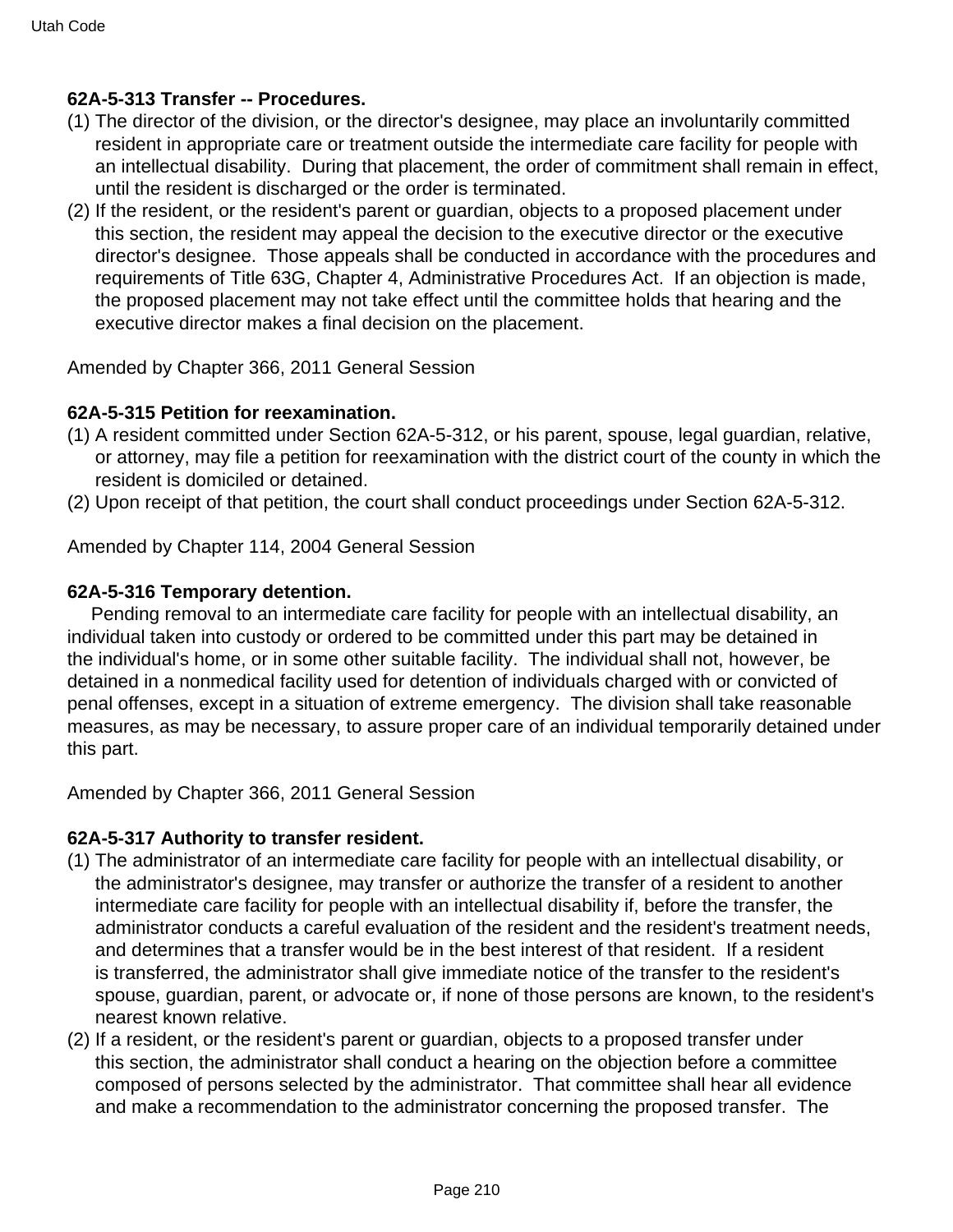transfer may not take effect until the committee holds that hearing and the administrator renders a final decision on the proposed transfer.

Amended by Chapter 366, 2011 General Session

#### **62A-5-318 Involuntary treatment with medication -- Committee -- Findings.**

- (1) If, after commitment, a resident elects to refuse treatment with medication, the director, the administrator of the intermediate care facility for people with an intellectual disability, or a designee, shall submit documentation regarding the resident's proposed treatment to a committee composed of:
	- (a) a licensed physician experienced in treating persons with an intellectual disability, who is not directly involved in the resident's treatment or diagnosis, and who is not biased toward any one facility;
	- (b) a psychologist who is a designated intellectual disability professional who is not directly involved in the resident's treatment or diagnosis; and
	- (c) another designated intellectual disability professional of the facility for persons with an intellectual disability, or a designee.
- (2) Based upon the court's finding, under Subsection 62A-5-312(13), that the resident lacks the ability to engage in a rational decision-making process regarding the need for habilitation, rehabilitation, care, or treatment, as demonstrated by evidence of inability to weigh the possible costs and benefits of treatment, the committee may authorize involuntary treatment with medication if it determines that:
	- (a) the proposed treatment is in the medical best interest of the resident, taking into account the possible side effects as well as the potential benefits of the medication; and
	- (b) the proposed treatment is in accordance with prevailing standards of accepted medical practice.
- (3) In making the determination described in Subsection (2), the committee shall consider the resident's general history and present condition, the specific need for medication and its possible side effects, and any previous reaction to the same or comparable medication.
- (4) Any authorization of involuntary treatment under this section shall be periodically reviewed in accordance with rules promulgated by the division.

Amended by Chapter 366, 2011 General Session

## **Part 4 Home-based Services**

#### **62A-5-401 Purpose.**

 The purpose of this part is to provide support to families in their role as primary caregivers for family members with disabilities.

Enacted by Chapter 207, 1991 General Session

#### **62A-5-402 Scope of services -- Principles.**

(1)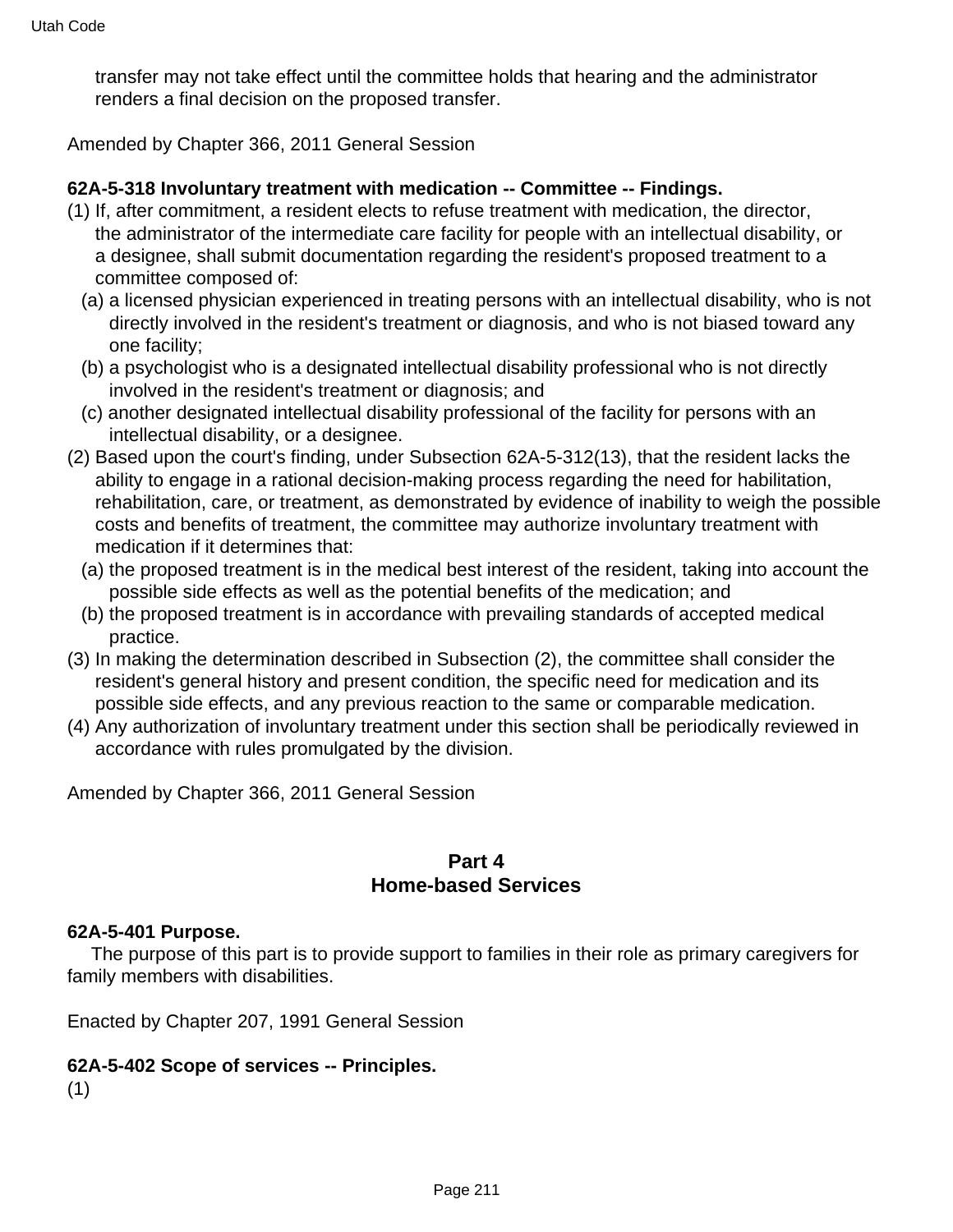- (a) To enable a person with a disability and the person's family to select services and supports that best suit their needs and preferences, the division shall, within appropriations from the Legislature, provide services and supports under this part by giving direct financial assistance to the parent or guardian of a person with a disability who resides at home.
- (b) The dollar value of direct financial assistance is determined by the division based on:
	- (i) appropriations from the Legislature; and
	- (ii) the needs of the person with a disability.
- (c) In determining whether to provide direct financial assistance to the family, the division shall consider:
	- (i) the family's preference; and
- (ii) the availability of approved providers in the area where the family resides.
- (d) If the division provides direct financial assistance, the division:
	- (i) shall require the family to account for the use of that financial assistance; and
	- (ii) shall tell the person with a disability or the person's parent or guardian how long the direct financial assistance is intended to provide services and supports before additional direct financial assistance is issued.
- (e) Except for eligibility determination services directly connected to the provision of direct financial assistance, service coordination is not provided under this part by the division unless the person with a disability or the person's parent or guardian uses the direct financial assistance to purchase such services.
- (2) The following principles shall be used as the basis for supporting families who care for family members with disabilities:
	- (a) all children, regardless of disability, should reside in a family-like environment;
	- (b) families should receive the support they need to care for their children at home;
	- (c) services should:
		- (i) focus on the person with a disability;
		- (ii) take into consideration the family of the person described in Subsection  $(2)(c)(i)$ ;
		- (iii) be sensitive to the unique needs, preferences, and strengths of individual families; and
		- (iv) complement and reinforce existing sources of help and support that are available to each family.

Amended by Chapter 61, 2005 General Session

# **62A-5-403 Services for persons under 11 years of age.**

- (1) Except as provided in Subsection (2), after June 30, 1996, the division may not provide residential services to persons with disabilities who are under 11 years of age.
- (2) The prohibition of Subsection (1) does not include residential services that are provided:
	- (a) for persons in the custody of the Division of Child and Family Services;
	- (b) under a plan for home-based services, including respite and temporary residential care or services provided by a professional parent under contract with the division; or
	- (c) after a written finding by the director that out-of-home residential placement is the most appropriate way to meet the needs of the person with disabilities and his family.

Amended by Chapter 179, 1996 General Session Amended by Chapter 318, 1996 General Session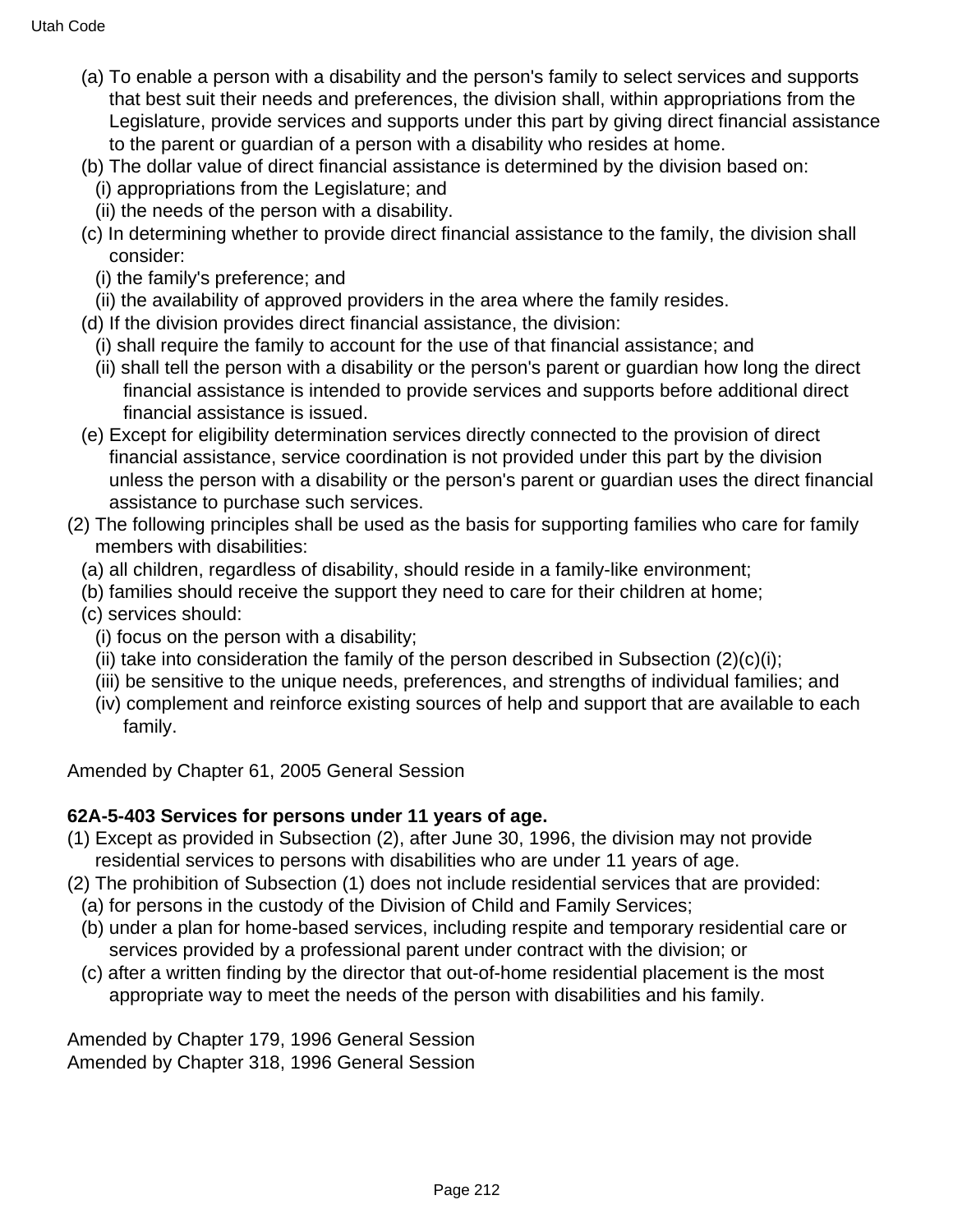# **Part 5 Disability Ombudsman Program**

#### **62A-5-501 Definitions.**

As used in this part:

- (1) "Complainant" means a person who initiates a complaint.
- (2) "Complaint" means a complaint initiated with the ombudsman identifying a person who has violated the rights and privileges of an individual with a disability.
- (3) "Ombudsman" means the ombudsman appointed in Section 62A-5-502.
- (4) "Rights and privileges of an individual with a disability" means the rights and privileges of an individual with a disability described in Subsections 62A-5b-103(1) through (3).

Enacted by Chapter 220, 2022 General Session

## **62A-5-502 Disability ombudsman -- Purpose -- Appointment -- Qualifications -- Staff.**

- (1) There is created within the division the position of disability ombudsman for the purpose of promoting, advocating, and ensuring the rights and privileges of an individual with a disability are upheld.
- (2) The director shall appoint an ombudsman who has:
	- (a) recognized executive and administrative capacity; and
	- (b) experience in laws and policies regarding individuals with a disability.
- (3) The ombudsman may hire staff as necessary to carry out the duties of the ombudsman under this part.

Enacted by Chapter 220, 2022 General Session

#### **62A-5-503 Powers and duties of ombudsman.**

The ombudsman shall:

- (1) develop and maintain expertise in laws and policies governing the rights and privileges of an individual with a disability;
- (2) provide training and information to private citizens, civic groups, governmental entities, and other interested parties across the state regarding:
	- (a) the role and duties of the ombudsman;
	- (b) the rights and privileges of an individual with a disability; and
	- (c) services available in the state to an individual with a disability;
- (3) develop a website to provide the information described in Subsection (2) in a form that is easily accessible;
- (4) receive, process, and investigate complaints in accordance with this part;
- (5) review periodically the procedures of state entities that serve individuals with a disability;
- (6) cooperate and coordinate with governmental entities and other organizations in the community in exercising the duties under this section, including the long-term care ombudsman program, created in Section 62A-3-203, and the child protection ombudsman, appointed under Section 62A-4a-208, when there is overlap between the responsibilities of the ombudsman and the long-term care ombudsman program or the child protection ombudsman;
- (7) as appropriate, make recommendations to the division regarding rules to be made in accordance with Title 63G, Chapter 3, Utah Administrative Rulemaking Act, that the ombudsman considers necessary to carry out the ombudsman's duties under this part;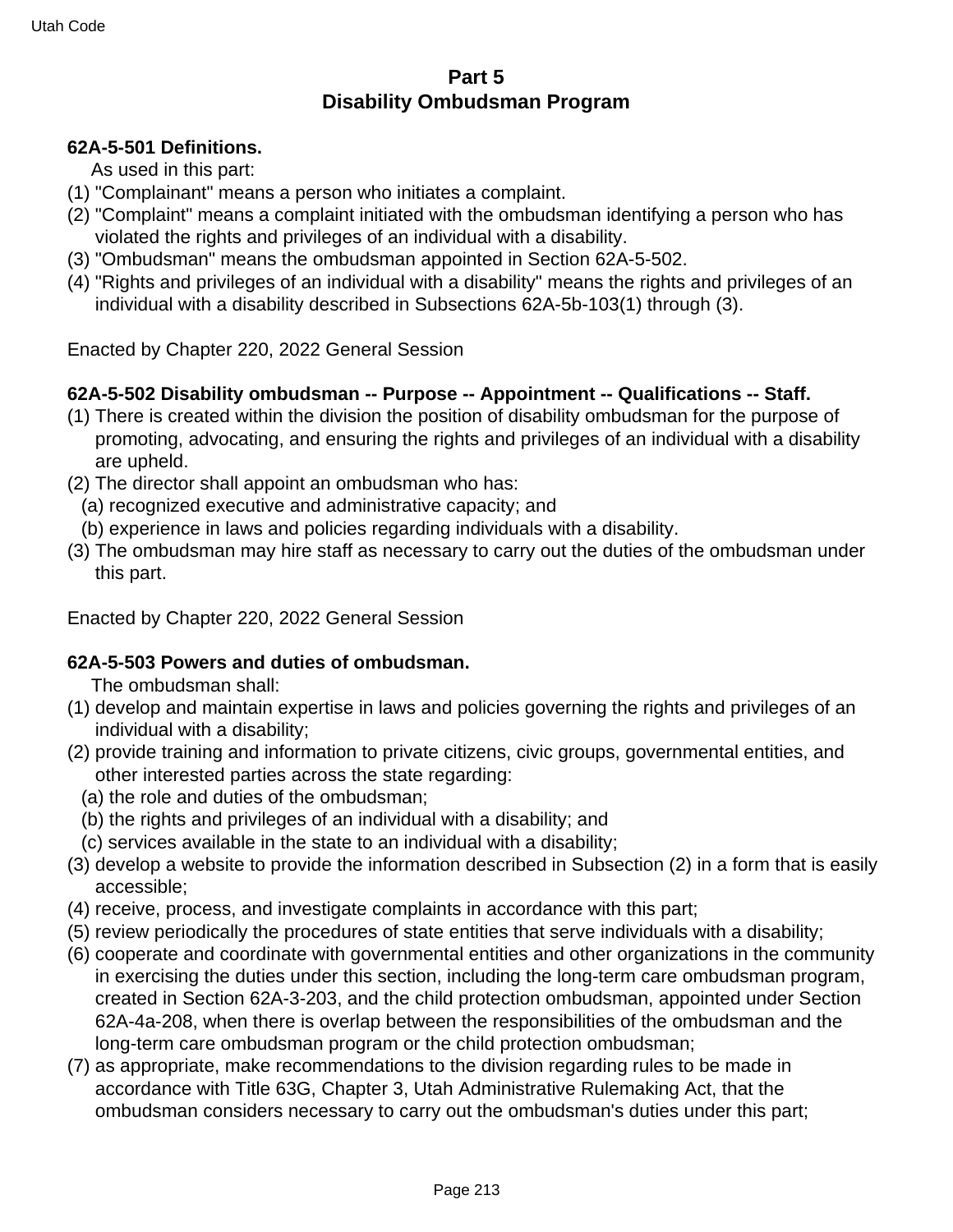- (8) submit annually, by July 1, to the Health and Human Services Interim Committee, a report describing:
	- (a) the work of the ombudsman; and
	- (b) any recommendations for statutory changes to improve the effectiveness of the ombudsman in performing the duties under this section; and
- (9) perform other duties required by law.

Enacted by Chapter 220, 2022 General Session

## **62A-5-504 Investigation of complaints -- Procedures -- Rulemaking.**

- (1) Except as provided in Subsection (3), the ombudsman shall, upon receipt of a complaint, investigate the complaint.
- (2) An ombudsman's investigation of a complaint may include:
	- (a) a referral to a governmental entity or other services;
	- (b) the collection of facts, information, or documentation;
	- (c) holding an investigatory hearing; or
- (d) an inspection of the premises of the person named in the complaint.

(3)

- (a) The ombudsman may decline to investigate a complaint.
- (b) If the ombudsman declines to investigate a complaint, the ombudsman shall notify the complainant and the division of the declination.
- (4) The division shall make rules, in accordance with Title 63G, Chapter 3, Utah Administrative Rulemaking Act, that govern the ombudsman's process for:
	- (a) receiving and processing complaints; and
	- (b) conducting an investigation in accordance with this section.

Enacted by Chapter 220, 2022 General Session

## **62A-5-505 Confidentiality of materials relating to complaints or investigations -- Rulemaking.**

- (1) The division shall establish procedures by rule made in accordance with Title 63G, Chapter 3, Utah Administrative Rulemaking Act, to ensure that a record maintained by the ombudsman is disclosed only at the discretion of and under the authority of the ombudsman.
- (2) The identity of a complainant or a party named in the complaint may not be disclosed by the ombudsman unless:
	- (a) the complainant or a legal representative of the complainant consents to the disclosure;
	- (b) disclosure is ordered by a court of competent jurisdiction; or
	- (c) the disclosure is approved by the ombudsman and is made, as part of an investigation involving the complainant, to an agency or entity in the community that:
		- (i) has statutory responsibility for the complainant, over the action alleged in the complaint, or another party named in the complaint;
		- (ii) is able to assist the ombudsman to achieve resolution of the complaint; or
		- (iii) is able to provide expertise that would benefit the complainant.
- (3) Neither the ombudsman nor the ombudsman's designee may be required to testify in court with respect to confidential matters, except as the court finds necessary to enforce this part.

Enacted by Chapter 220, 2022 General Session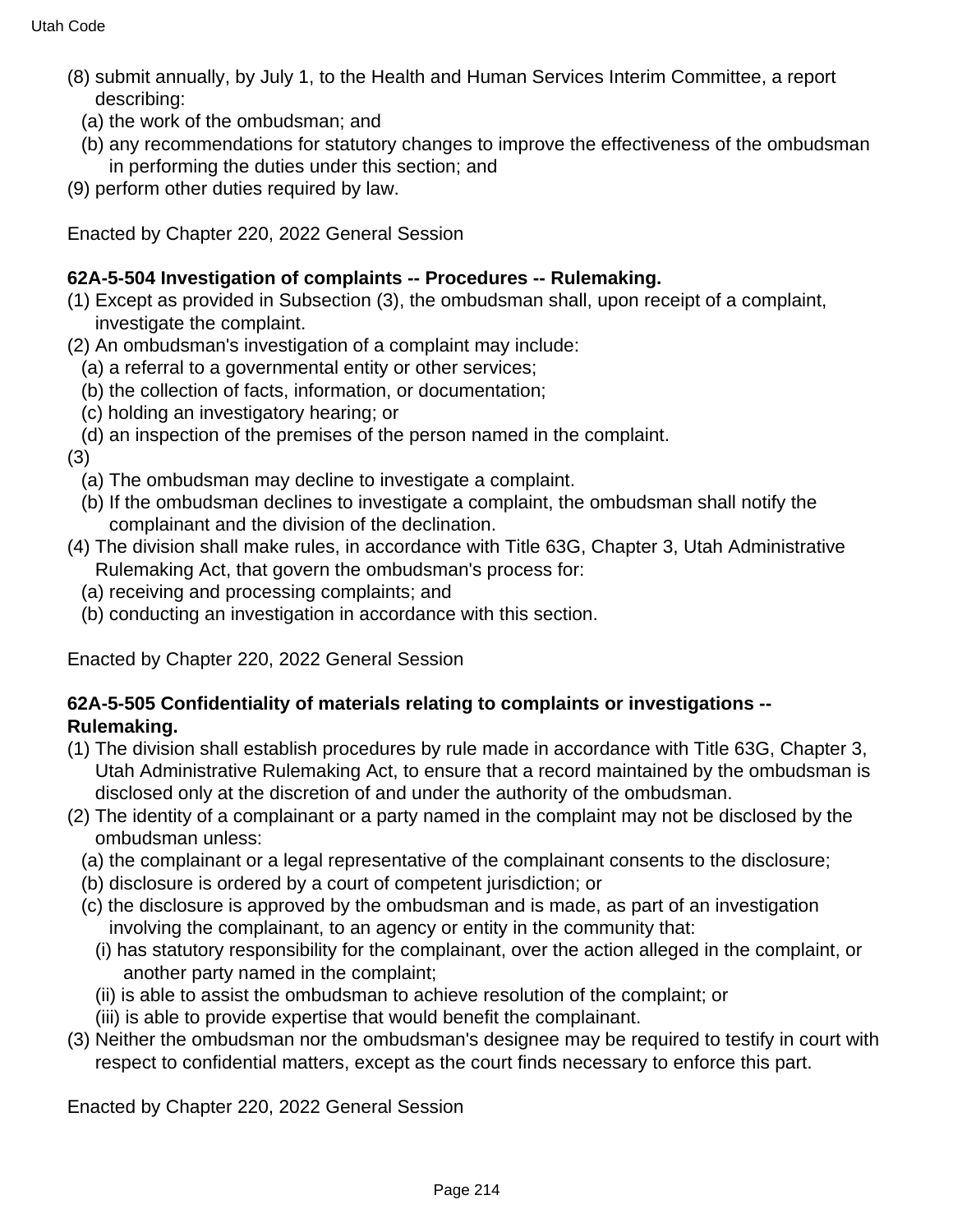# **Chapter 5a Coordinating Council for Persons with Disabilities**

#### **62A-5a-101 Policy statement.**

It is the policy of this state that all agencies that provide services to persons with disabilities:

- (1) coordinate and ensure that services and supports are provided in a cost-effective manner. It is the intent of the Legislature that services and supports provided under this chapter be coordinated to meet the individual needs of persons with disabilities; and
- (2) whenever possible, regard an individual's personal choices concerning services and supports that are best suited to his individual needs and that promote his independence, productivity, and integration in community life.

Enacted by Chapter 207, 1991 General Session

#### **62A-5a-102 Definitions.**

As used in this chapter:

- (1) "Council" means the Coordinating Council for Persons with Disabilities.
- (2) "State agencies" means:
	- (a) the Division of Services for People with Disabilities and the Division of Substance Abuse and Mental Health, within the Department of Human Services;
	- (b) the Division of Health Care Financing within the Department of Health;
	- (c) family health services programs established under Title 26, Chapter 10, Family Health Services, operated by the Department of Health;
	- (d) the Utah State Office of Rehabilitation created in Section 35A-1-202; and
	- (e) special education programs operated by the State Board of Education or an LEA under Title 53E, Chapter 7, Part 2, Special Education Program.

Amended by Chapter 187, 2019 General Session

## **62A-5a-103 Coordinating Council for Persons with Disabilities -- Creation -- Membership -- Expenses.**

- (1) There is created the Coordinating Council for Persons with Disabilities.
- (2) The council shall consist of:
	- (a) the director of the Division of Services for People with Disabilities within the Department of Human Services, or the director's designee;
	- (b) the director of family health services programs, appointed under Section 26-10-3, or the director's designee;
	- (c) the director of the Utah State Office of Rehabilitation created in Section 35A-1-202, or the director's designee;
	- (d) the state director of special education, or the director's designee;
	- (e) the director of the Division of Health Care Financing within the Department of Health, or the director's designee;
	- (f) the director of the Division of Substance Abuse and Mental Health within the Department of Human Services, or the director's designee;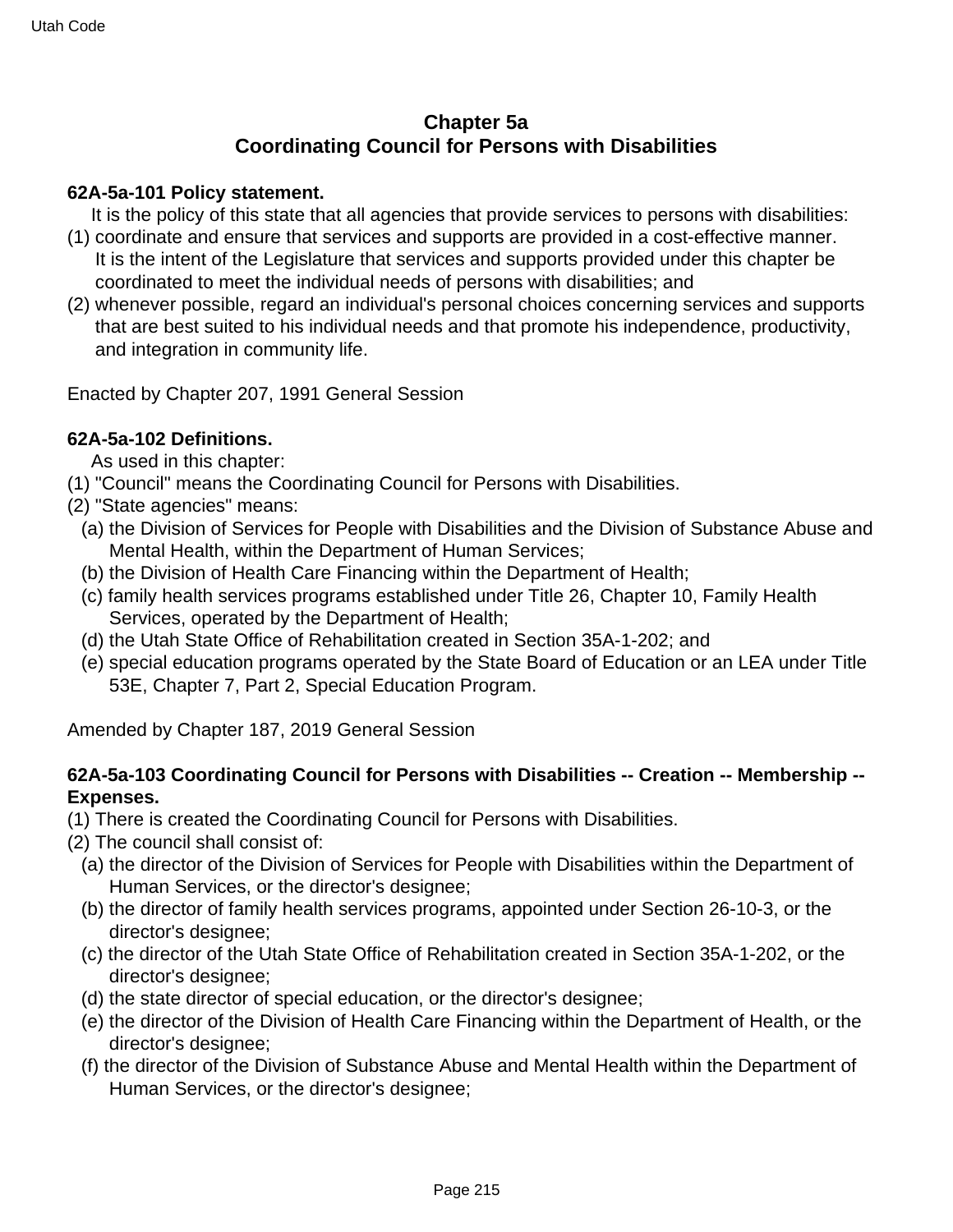- (g) the superintendent of Schools for the Deaf and the Blind, or the superintendent's designee; and
- (h) a person with a disability, a family member of a person with a disability, or an advocate for persons with disabilities, appointed by the members listed in Subsections (2)(a) through (g).

(3)

- (a) The council shall annually elect a chair from its membership.
- (b) Five members of the council are a quorum.
- (4) A member may not receive compensation or benefits for the member's service, but may receive per diem and travel expenses in accordance with:
	- (a) Section 63A-3-106;
	- (b) Section 63A-3-107; and
	- (c) rules made by the Division of Finance pursuant to Sections 63A-3-106 and 63A-3-107.

Amended by Chapter 271, 2016 General Session

## **62A-5a-104 Powers of council.**

- (1) The council has authority, after local or individual efforts have failed, to:
	- (a) coordinate the appropriate transition of persons with disabilities who receive services and support from one state agency to receive services and support from another state agency;
	- (b) coordinate policies governing the provision of services and support for persons with disabilities by state agencies; and
	- (c) consider issues regarding eligibility for services and support and, where possible, develop uniform eligibility standards for state agencies.
- (2) The council may receive appropriations from the Legislature to purchase services and supports for persons with disabilities as the council deems appropriate.

Amended by Chapter 167, 2013 General Session Amended by Chapter 413, 2013 General Session

# **62A-5a-105 Coordination of services for school-age children.**

- (1) Within appropriations authorized by the Legislature, the state director of special education, the director of the Utah State Office of Rehabilitation created in Section 35A-1-202, the executive director of the Department of Human Services, and the family health services director within the Department of Health, or their designees, and the affected LEA, as defined in Section 53E-1-102, shall cooperatively develop a single coordinated education program, treatment services, and individual and family supports for students entitled to a free appropriate education under Title 53E, Chapter 7, Part 2, Special Education Program, who also require services from the Department of Human Services, the Department of Health, or the Utah State Office of Rehabilitation.
- (2) Distribution of costs for services and supports described in Subsection (1) shall be determined through a process established by the State Board of Education, the Department of Human Services, and the Department of Health.

Amended by Chapter 187, 2019 General Session

# **Chapter 5b**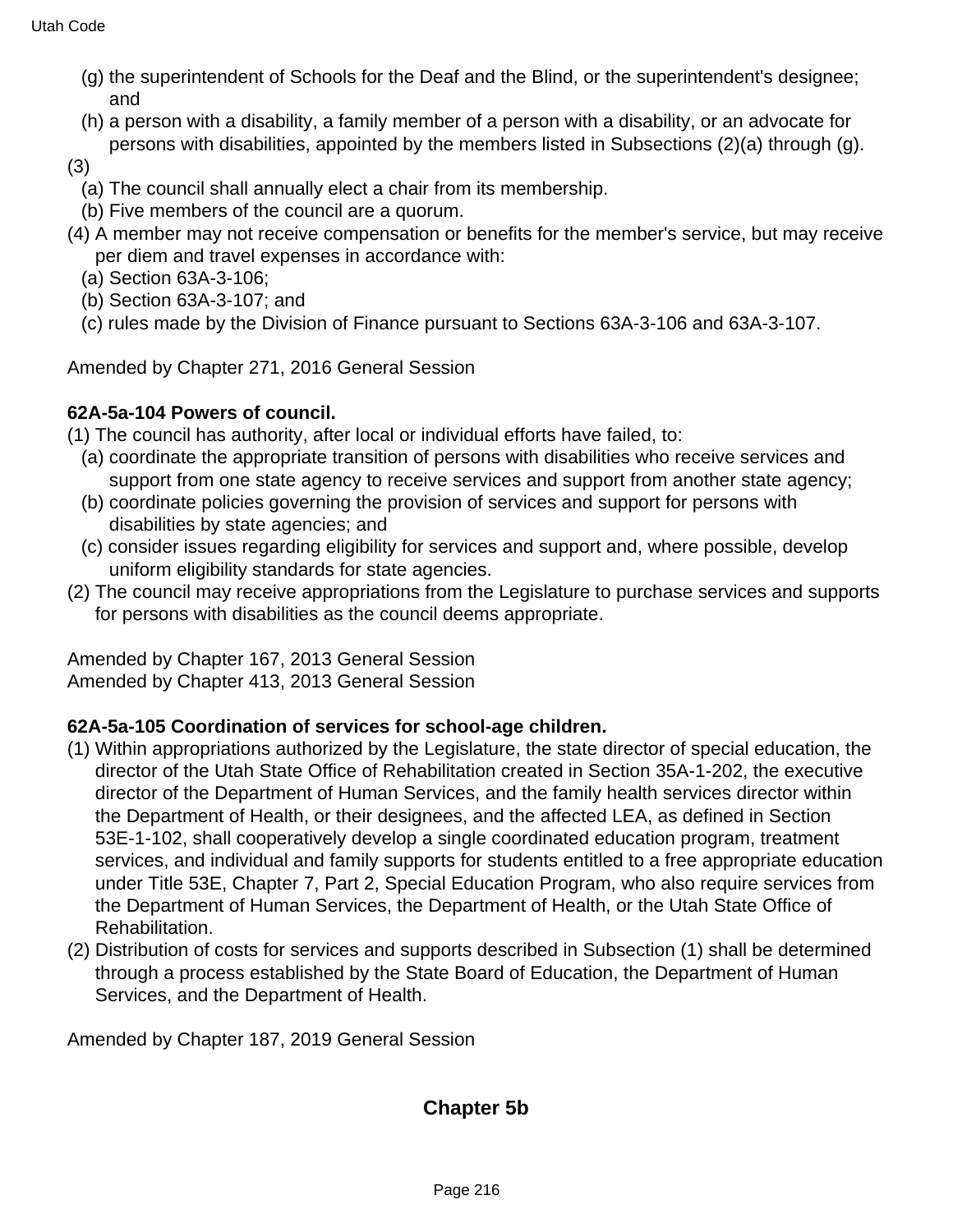## **Rights and Privileges of an Individual with a Disability**

#### **62A-5b-101 Title.**

This chapter is known as "Rights and Privileges of an Individual with a Disability."

Amended by Chapter 190, 2019 General Session

#### **62A-5b-102 Definitions.**

As used in this chapter:

- (1) "Disability" has the same meaning as defined in 42 U.S.C. 12102 of the Americans With Disabilities Act of 1990, as may be amended in the future, and 28 C.F.R. 36.104 of the Code of Federal Regulations, as may be amended in the future.
- (2)
	- (a) "Service animal" includes any dog that:
		- (i) is trained, or is in training, to do work or perform tasks for the benefit of an individual with a disability, including a physical, sensory, psychiatric, intellectual, or other mental disability; and
		- (ii) performs work or tasks, or is in training to perform work or tasks, that are directly related to the individual's disability, including:
			- (A) assisting an individual who is blind or has low vision with navigation or other tasks;
			- (B) alerting an individual who is deaf or hard of hearing to the presence of people or sounds;
			- (C) providing non-violent protection or rescue work;
			- (D) pulling a wheelchair;
			- (E) assisting an individual during a seizure;
			- (F) alerting an individual to the presence of an allergen;
			- (G) retrieving an item for the individual;
			- (H) providing physical support and assistance with balance and stability; or
			- (I) helping an individual with a psychiatric or neurological disability by preventing or interrupting impulsive or destructive behaviors.
	- (b) "Service animal" does not include:
		- (i) an animal other than a dog, whether wild or domestic, trained or untrained; or
		- (ii) an animal used solely to provide:
			- (A) a crime deterrent;
			- (B) emotional support;
			- (C) well-being;
			- (D) comfort; or
			- (E) companionship.
- (3) "Support animal" means an animal, other than a service animal, that qualifies as a reasonable accommodation under federal law for an individual with a disability.

Amended by Chapter 190, 2019 General Session

#### **62A-5b-103 Rights and privileges of an individual with a disability.**

(1) An individual with a disability has the same rights and privileges in the use of highways, streets, sidewalks, walkways, public buildings, public facilities, and other public areas as an individual who is not an individual with a disability.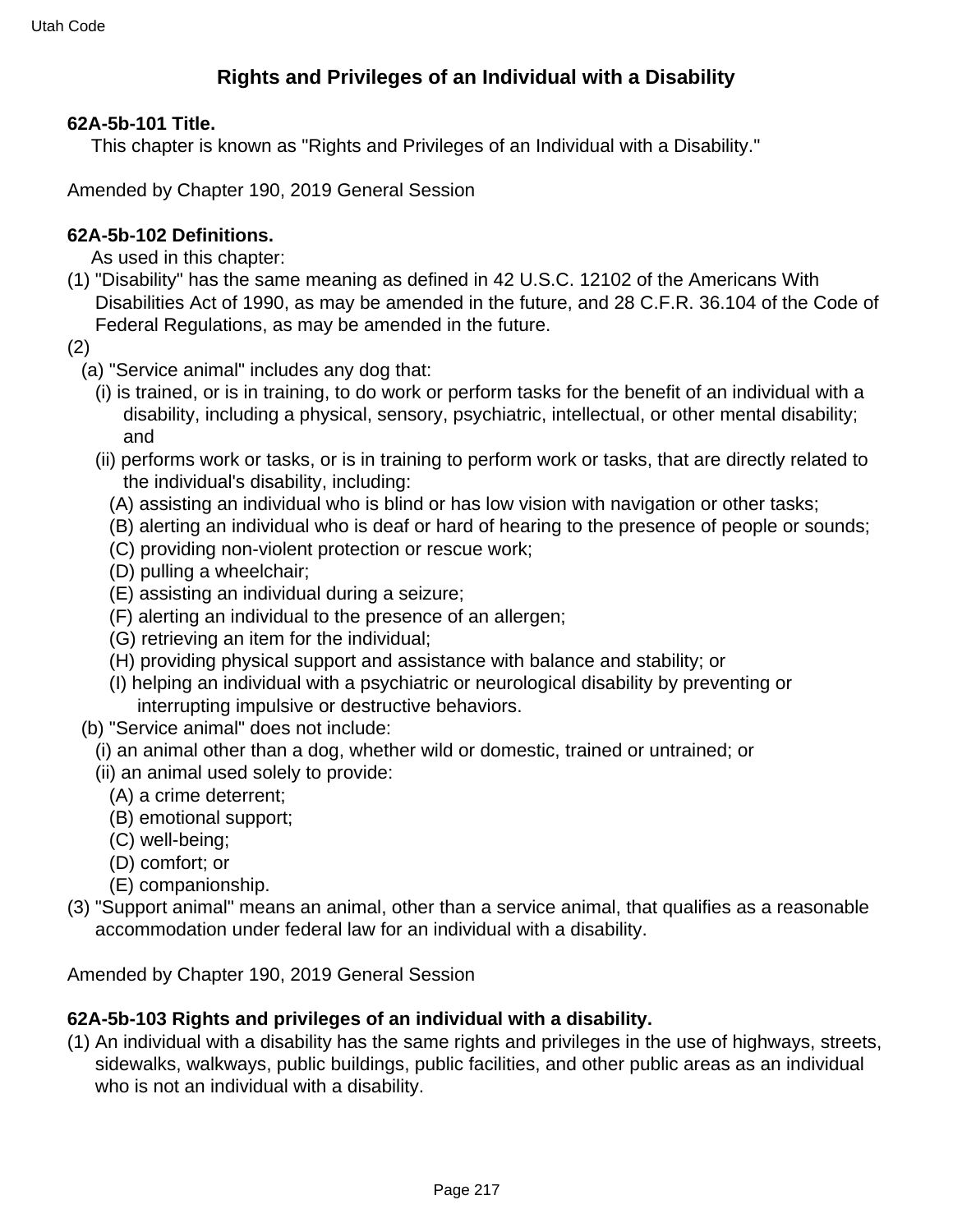- (2) An individual with a disability has equal rights to accommodations, advantages, and facilities offered by common carriers, including air carriers, railroad carriers, motor buses, motor vehicles, water carriers, and all other modes of public conveyance in this state.
- (3) An individual with a disability has equal rights to accommodations, advantages, and facilities offered by hotels, motels, lodges, and all other places of public accommodation in this state, and to places of amusement or resort to which the public is invited.
- (4)
	- (a) An individual with a disability has equal rights and access to public and private housing accommodations offered for rent, lease, or other compensation in this state.
	- (b) This chapter does not require a person renting, leasing, or selling private housing or real property to modify the housing or property in order to accommodate an individual with a disability or to provide a higher degree of care for that individual than for someone who is not an individual with a disability.
	- (c) A person renting, leasing, or selling private housing or real property to an individual with a disability shall comply with the provisions of Section 62A-5b-104.

Amended by Chapter 190, 2019 General Session

### **62A-5b-104 Right to be accompanied by service animal or support animal -- Security deposits -- Discrimination -- Liability.**

(1)

- (a) An individual with a disability has the right to be accompanied by a service animal, unless the service animal is a danger or nuisance to others as interpreted under the Americans with Disabilities Act of 1990, 42 U.S.C. Sec. 12102:
	- (i) in any of the places specified in Section 62A-5b-103; and
	- (ii) without additional charge for the service animal.
- (b) An owner or lessor of private housing accommodations:
	- (i) may not, in any manner, discriminate against an individual with a disability on the basis of the individual's possession of a service animal or a support animal, including by charging an extra fee or deposit for a service animal or a support animal; and
	- (ii) may recover a reasonable cost to repair damage caused by a service animal or a support animal.
- (2) An individual who is not an individual with a disability has the right to be accompanied by an animal that is in training to become a service animal or a police service canine, as defined in Section 53-16-102:
	- (a) in any of the places specified in Section 62A-5b-103; and
	- (b) without additional charge for the animal.
- (3) An individual described in Subsection (1) or (2) is liable for any loss or damage the individual's accompanying service animal, support animal, or animal described in Subsection (2) causes or inflicts to the premises of a place specified in Section 62A-5b-103.
- (4) Nothing in this section prohibits the exclusion, as permitted under federal law, of a service animal or a support animal from a place described in Section 62A-5b-103.

Amended by Chapter 190, 2019 General Session

## **62A-5b-105 Policy of state to employ individuals with a disability.**

 It is the policy of this state that an individual with a disability is employed in the state service, the service of the political subdivisions of the state, in the public schools, and in all other employment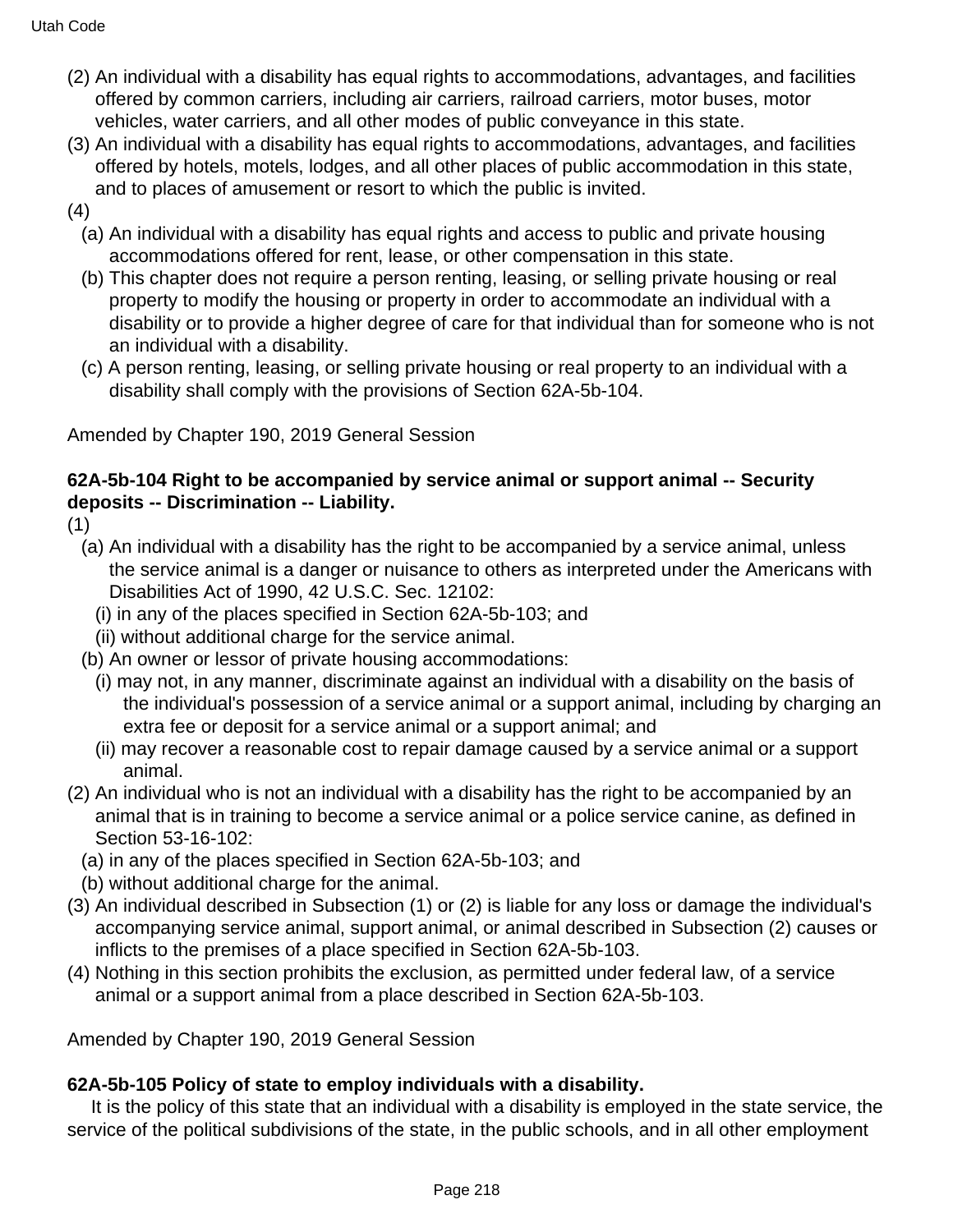supported in whole or in part by public funds on the same terms and conditions as an individual who is not an individual with a disability, unless it is shown that the particular disability prevents the performance of the work involved.

Amended by Chapter 190, 2019 General Session

#### **62A-5b-106 Interference with rights provided in this chapter -- Misrepresentation of rights under this chapter.**

- (1) Any individual, or agent of any individual, who denies or interferes with the rights provided in this chapter is guilty of a class C misdemeanor.
- (2) An individual is guilty of a class C misdemeanor if:
	- (a) the individual intentionally and knowingly falsely represents to another person that an animal is a service animal or a support animal;
	- (b) the individual knowingly and intentionally misrepresents a material fact to a health care provider for the purpose of obtaining documentation from the health care provider necessary to designate an animal as a service animal or a support animal; or
	- (c) the individual, except for an individual with a disability, uses an animal to gain treatment or benefits only provided for an individual with a disability.
- (3) This section does not affect the enforceability of any criminal law, including Subsection 76-6-501(2).
- (4) An agent of a protection and advocacy agency, acting in the agent's professional capacity and in compliance with 29 U.S.C. Sec. 794e et seq., 42 U.S.C. Sec. 15041 et seq., and 42 U.S.C. Sec. 1801 et seq., is not criminally liable under Subsection (2).

Amended by Chapter 190, 2019 General Session

#### **62A-5b-107 Annual "White Cane Safety Day" proclaimed.**

Each year the governor shall take notice of October 15 as White Cane Safety Day.

Renumbered and Amended by Chapter 22, 2007 General Session

#### **Chapter 6 Sterilization of a Person with a Disability**

#### **62A-6-101 Definitions.**

As used in this chapter:

- (1) "Informed consent" means consent that is voluntary and based on an understanding by the person to be sterilized of the nature and consequences of sterilization, the reasonably foreseeable risks and benefits of sterilization, and the available alternative methods of contraception.
- (2) "Institutionalized" means residing in the Utah State Developmental Center, the Utah State Hospital, a residential facility for persons with a disability as defined in Sections 10-9a-103 and 17-27a-103, a group home for persons with a disability, a nursing home, or a foster care home or facility.
- (3) "Sterilization" means any medical procedure, treatment, or operation rendering an individual permanently incapable of procreation.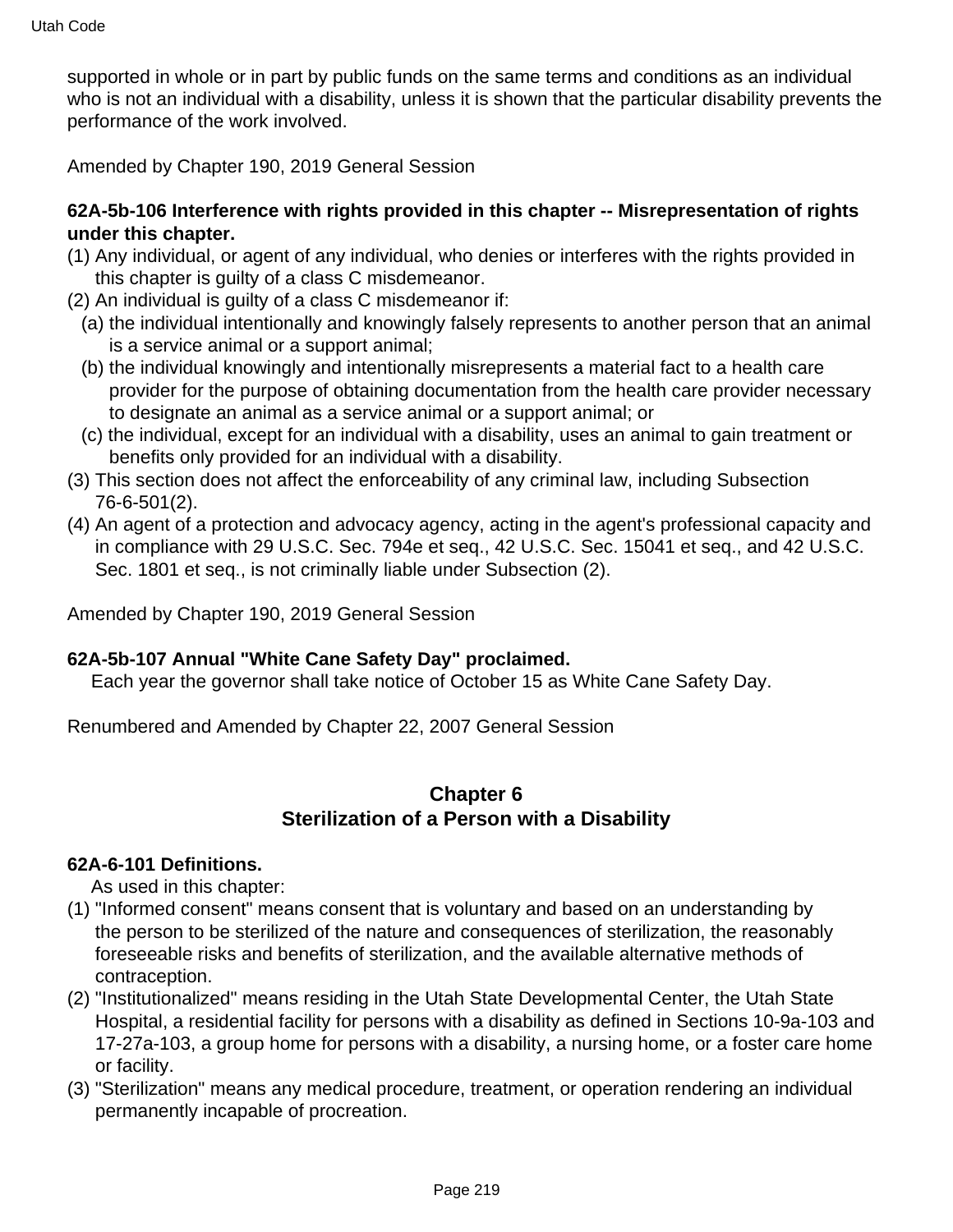Amended by Chapter 366, 2011 General Session

## **62A-6-102 Sterilization of persons 18 years of age or older.**

- (1) It is lawful for a physician to sterilize a person who is 18 years of age or older and who has the capacity to give informed consent.
- (2) It is unlawful for a physician to sterilize a person who is 18 years of age or older and who is institutionalized, unless:
	- (a) the physician, through careful examination and counseling, ensures that the person is capable of giving informed consent and that no undue influence or coercion to consent has been placed on that person by nature of the fact that he is institutionalized; or
	- (b) the person is not capable of giving informed consent, a petition has been filed in accordance with Section 62A-6-107, and an order authorizing the sterilization has been entered by a court of competent jurisdiction.
- (3) It is unlawful for a physician to sterilize a person who is 18 years of age or older and who is not capable of giving informed consent unless a petition has been filed in accordance with Section 62A-6-107 and an order authorizing sterilization has been entered by a court of competent jurisdiction.

Enacted by Chapter 1, 1988 General Session

## **62A-6-103 Sterilization of persons under 18 years of age.**

It is unlawful for a physician to sterilize a person who is under 18 years of age unless:

- (1) the person is married or otherwise emancipated and the physician, through careful examination and counseling, ensures that the person is capable of giving informed consent. If that person is institutionalized, the physician shall also ensure that no undue influence or coercion to consent has been placed on the person by nature of the fact that he is institutionalized; or
- (2) a petition has been filed in accordance with Section 62A-6-107, and an order authorizing sterilization has been entered by a court of competent jurisdiction.

Enacted by Chapter 1, 1988 General Session

## **62A-6-104 Emergency -- Medical necessity.**

 If an emergency situation exists that prevents compliance with Section 62A-6-102 or 62A-6-103 because of medical necessity, if delay in performing the sterilization could result in serious physical injury or death to the person, the attending physician shall certify, in writing, the specific medical reasons that necessitated suspension of those requirements. That certified statement shall become a permanent part of the sterilized person's medical record.

Enacted by Chapter 1, 1988 General Session

## **62A-6-105 Persons who may give informed consent.**

For purposes of this chapter, the following persons may give informed consent to sterilization:

- (1) a person who is the subject of sterilization, if he is capable of giving informed consent; and
- (2) a person appointed by the court to give informed consent on behalf of a subject of sterilization who is incapable of giving informed consent.

Enacted by Chapter 1, 1988 General Session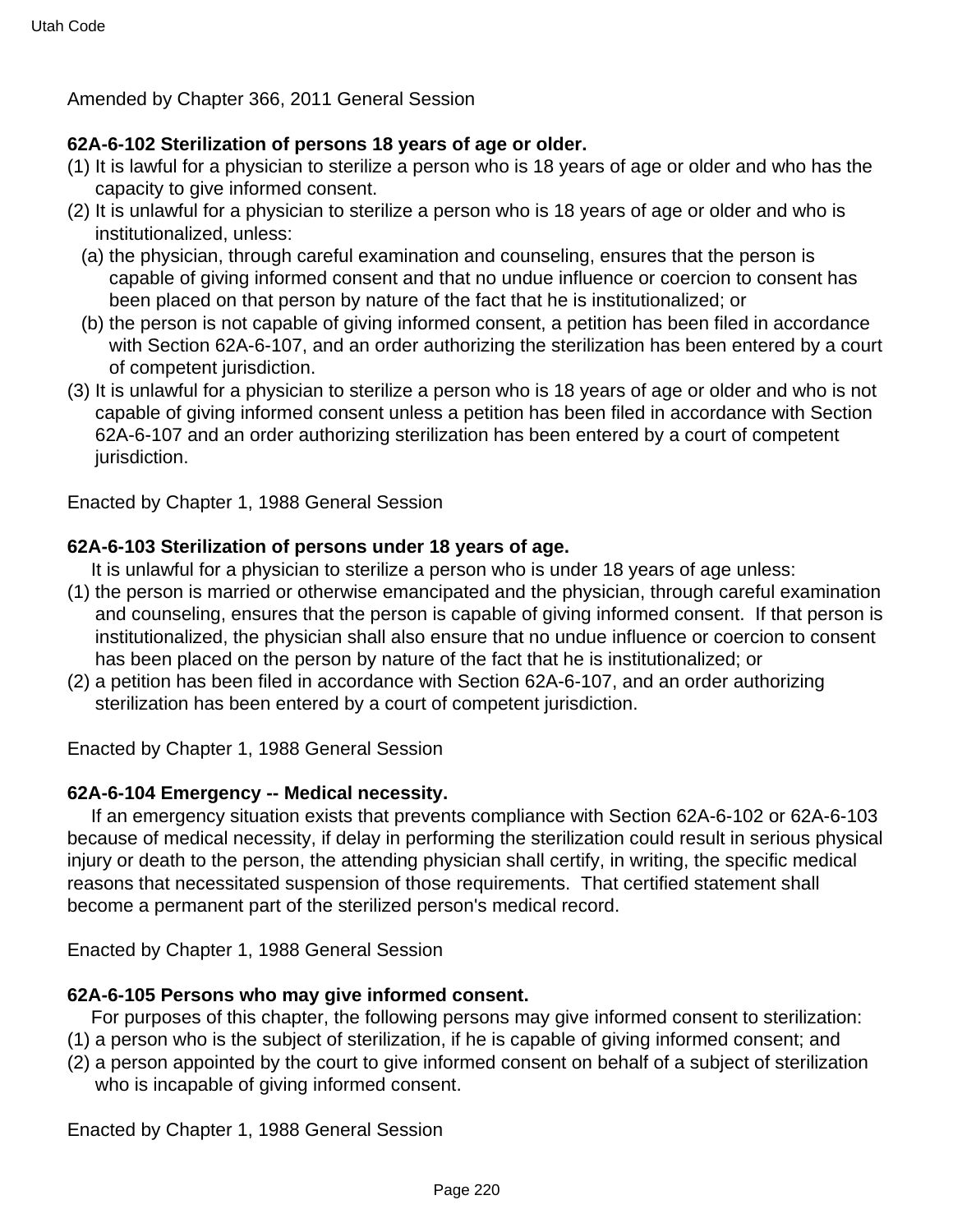#### **62A-6-106 Declaration of capacity to give informed consent -- Hearing.**

- (1) A person who desires sterilization but whose capacity to give informed consent is questioned by any interested party may file a petition for declaration of capacity to give informed consent.
- (2) If, after hearing all the relevant evidence, the court finds by a preponderance of the evidence that the person is capable of giving informed consent, the court shall enter an order declaring that the person has the capacity to give informed consent.

Enacted by Chapter 1, 1988 General Session

#### **62A-6-107 Petition for order authorizing sterilization.**

 A petition for an order authorizing sterilization may be filed by a person who desires sterilization, or by his parent, spouse, guardian, custodian, or other interested party. The court shall adjudicate the petition for sterilization in accordance with Section 62A-6-108.

Enacted by Chapter 1, 1988 General Session

#### **62A-6-108 Factors to be considered by court -- Evaluations -- Interview -- Findings of fact.**

- (1) If the court finds that the subject of sterilization is not capable of giving informed consent, the court shall consider, but not by way of limitation, the following factors concerning that person:
	- (a) the nature and degree of his mental impairment, and the likelihood that the condition is permanent;
	- (b) the level of his understanding regarding the concepts of reproduction and contraception, and whether his ability to understand those concepts is likely to improve;
	- (c) his capability for procreation or reproduction. It is a rebuttable presumption that the ability to procreate and reproduce exists in a person of normal physical development;
	- (d) the potentially injurious physical and psychological effects from sterilization, pregnancy, childbirth, and parenthood;
	- (e) the alternative methods of birth control presently available including, but not limited to, drugs, intrauterine devices, education and training, and the feasibility of one or more of those methods as an alternative to sterilization;
	- (f) the likelihood that he will engage in sexual activity or could be sexually abused or exploited;
	- (g) the method of sterilization that is medically advisable, and least intrusive and destructive of his rights to bodily and psychological integrity;
	- (h) the advisability of postponing sterilization until a later date; and
	- (i) the likelihood that he could adequately care and provide for a child.
- (2) The court may require that independent medical, psychological, and social evaluations of the subject of sterilization be made prior to ruling on a petition for sterilization. The court may appoint experts to perform those examinations and evaluations and may require the petitioner, to the extent of the petitioner's ability, to bear the costs incurred.
- (3) The court shall interview the subject of sterilization to determine his understanding of and desire for sterilization. The expressed preference of the person shall be made a part of the record, and shall be considered by the court in rendering its decision. The court is not bound by the expressed preference of the subject of sterilization; however, if the person expresses a preference not to be sterilized, the court shall deny the petition unless the petitioner proves beyond a reasonable doubt that the person will suffer serious physical or psychological injury if the petition is denied.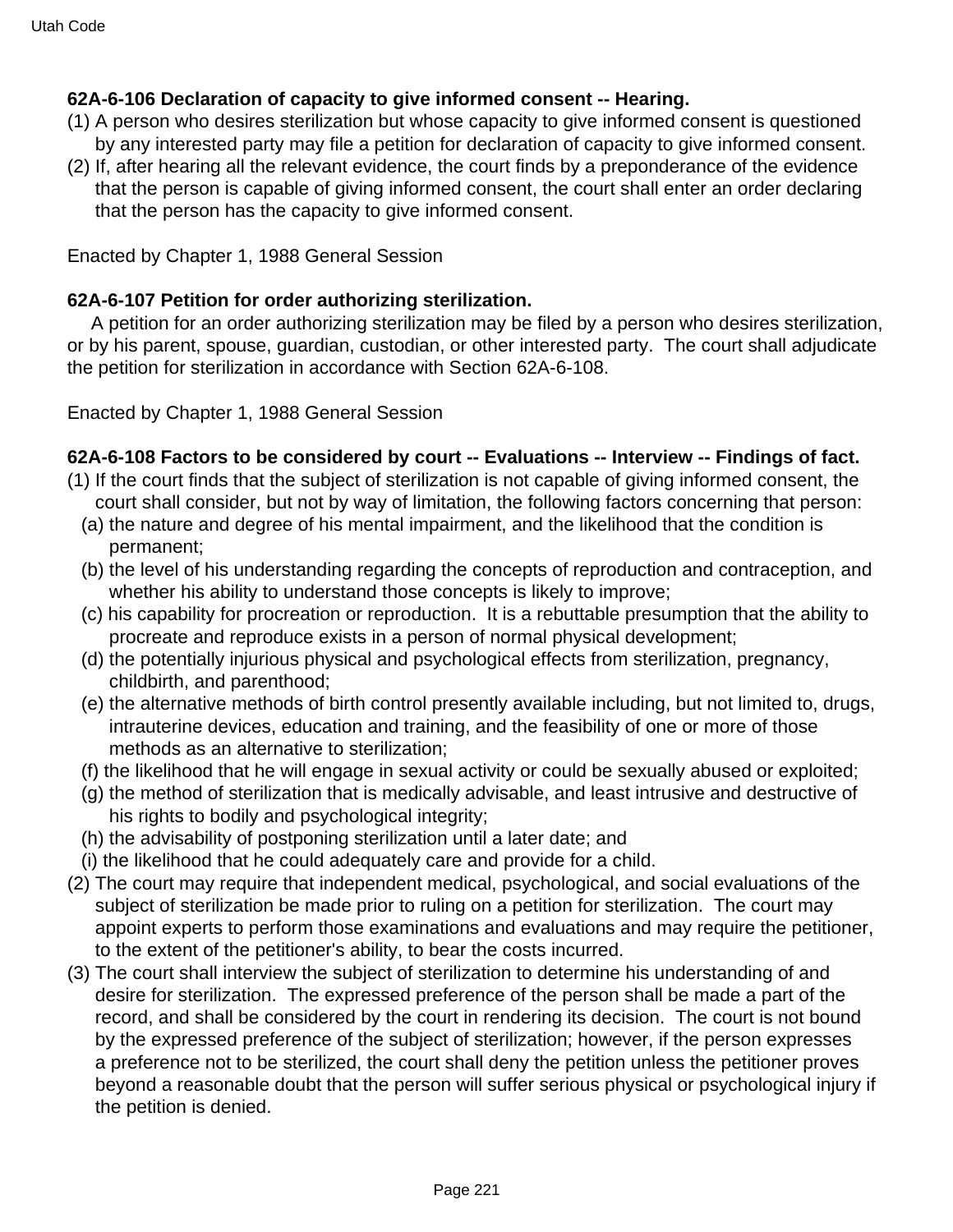- (4) When adjudicating a petition for sterilization the court shall determine, on the basis of all the evidence, what decision regarding sterilization would have been made by the subject of sterilization, if he were capable of giving informed consent to sterilization. The decision regarding sterilization shall be in the best interest of the person to be sterilized.
- (5) If the court grants a petition for sterilization, it shall make appropriate findings of fact in support of its order.

Enacted by Chapter 1, 1988 General Session

#### **62A-6-109 Advanced hearing.**

 On motion by the person seeking sterilization or by any other party to the proceeding, the court may advance hearing on the petition.

Enacted by Chapter 1, 1988 General Session

#### **62A-6-110 Notice of hearing -- Service.**

 A copy of the petition and notice of the hearing shall be served personally on the person to be sterilized not less than 20 days before the hearing date. The notice shall state the date, time, and place of the hearing, and shall specifically state that the hearing is to adjudicate either a petition for declaration of capacity to give informed consent to sterilization or a petition for sterilization. Notice shall be served on that person's parents, spouse, guardian, or custodian and on his attorney by the clerk of the court, by certified mail, not less than 10 days before the hearing date.

Enacted by Chapter 1, 1988 General Session

#### **62A-6-111 Guardian ad litem -- Procedural rights.**

- (1) The court shall appoint an attorney to act as guardian ad litem to defend the rights and interests of the person to be sterilized.
- (2) The person to be sterilized is entitled to appear and testify at the hearing, to examine and cross examine witnesses, and to compel the attendance of witnesses.
- (3) The person who is the subject of a sterilization proceeding may, on motion to the court and for good cause shown, waive the right to be present at the hearing. If the court grants that motion, the person shall be represented by a guardian ad litem at the hearing.

Enacted by Chapter 1, 1988 General Session

#### **62A-6-112 Jury -- Rules of evidence -- Transcript -- Burden of proof.**

- (1) The petitioner is entitled to request a jury to hear the petition. The rules of evidence apply in any hearing on a petition for sterilization. A transcript shall be made of the hearing and shall be made a permanent part of the record.
- (2) The burden of producing evidence and the burden of proof shall be upon the petitioner to prove by clear and convincing evidence that the petition for or order authorizing sterilization should be granted.

Enacted by Chapter 1, 1988 General Session

#### **62A-6-113 Appeal to Supreme Court -- Stay.**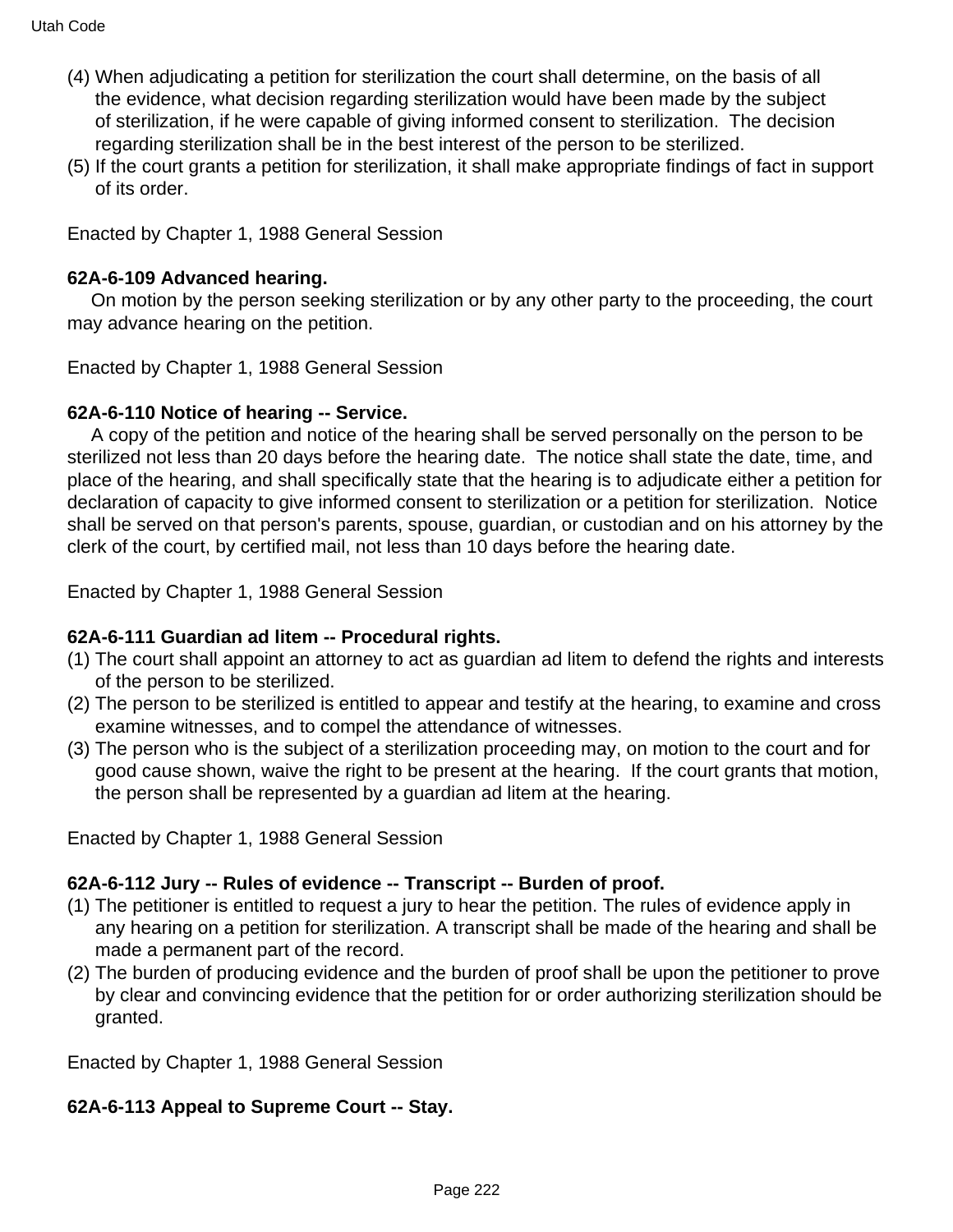Any party to a proceeding under this chapter may file a notice of appeal from any adverse decision with the Supreme Court in accordance with Rule 73, Utah Rules of Civil Procedure. The pendency of an appeal in the Supreme Court shall stay the proceedings until the appeal is finally determined.

Enacted by Chapter 1, 1988 General Session

#### **62A-6-114 Treatment for therapeutic reasons unaffected.**

 Nothing in this chapter shall be construed to prevent the medical or surgical treatment, for sound therapeutic reasons, of any person by a physician or surgeon licensed by this state, which treatment may incidentally involve destruction of reproductive functions.

Enacted by Chapter 1, 1988 General Session

#### **62A-6-115 Immunity.**

 A physician, assistant, or any other person acting pursuant to an order authorizing sterilization, as provided in this chapter, is not civilly or criminally liable for participation in or assistance to sterilization. This section does not apply to negligent acts committed in the performance of sterilization.

Enacted by Chapter 1, 1988 General Session

#### **62A-6-116 Unauthorized sterilization -- Criminal penalty.**

 Except as authorized by this chapter, any person who intentionally performs, encourages, assists in, or otherwise promotes the performance of a sterilization procedure for the purpose of destroying the power to procreate the human species, with knowledge that the provisions of this chapter have not been met, is guilty of a third degree felony.

Enacted by Chapter 1, 1988 General Session

#### **Chapter 11 Recovery Services**

#### **Part 1 Office of Recovery Services**

#### **62A-11-101 Legislative intent -- Liberal construction.**

 It is the intent of the Legislature that the integrity of the public assistance programs of this state be maintained and that the taxpayers support only those persons in need and only as a resource of last resort. To this end, this part should be liberally construed.

Enacted by Chapter 1, 1988 General Session

#### **62A-11-102 Office of Recovery Services -- Creation.**

(1) There is created within the department the Office of Recovery Services which has the powers and duties provided by law.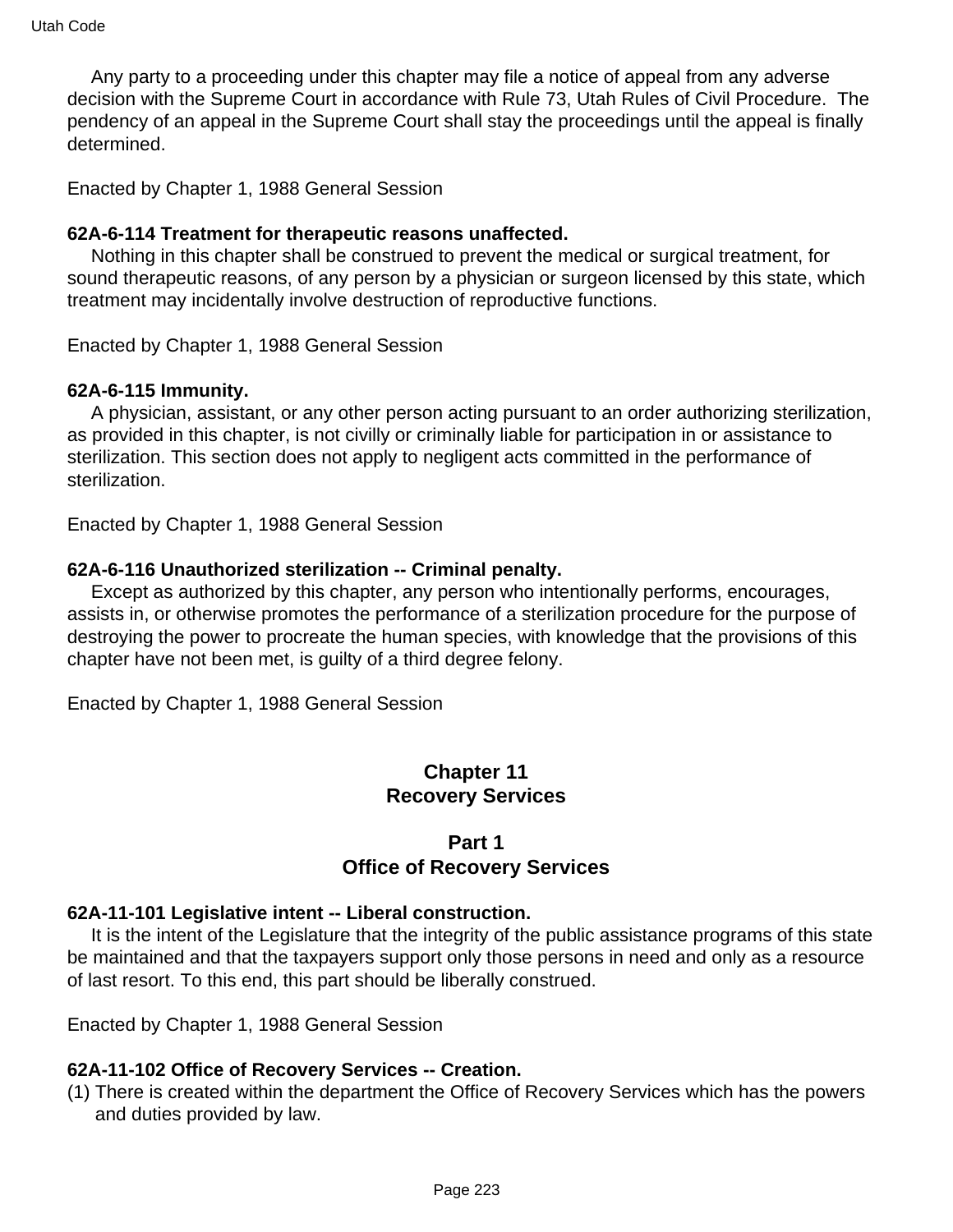(2) The office is under the administrative and general supervision of the executive director.

Enacted by Chapter 1, 1988 General Session

## **62A-11-103 Definitions.**

As used in this part:

- (1) "Account" means a demand deposit account, checking or negotiable withdrawal order account, savings account, time deposit account, or money-market mutual fund account.
- (2) "Cash medical support" means an obligation to equally share all reasonable and necessary medical and dental expenses of children.
- (3) "Child support services" or "IV-D child support services" means services provided pursuant to Part D of Title IV of the Social Security Act, 42 U.S.C. Sec. 651, et seq.
- (4) "Director" means the director of the Office of Recovery Services.
- (5) "Disposable earnings" means that part of the earnings of an individual remaining after the deduction of all amounts required by law to be withheld.
- (6) "Financial institution" means:
	- (a) a depository institution as defined in Section 7-1-103 or the Federal Deposit Insurance Act, 12 U.S.C. Sec. 1813(c);
	- (b) an institution-affiliated party as defined in the Federal Deposit Insurance Act, 12 U.S.C. Sec. 1813(u);
	- (c) any federal credit union or state credit union as defined in the Federal Credit Union Act, 12 U.S.C. Sec. 1752, including an institution-affiliated party of such a credit union as defined in 12 U.S.C. Sec. 1786(r);
	- (d) a broker-dealer as defined in Section 61-1-13; or
	- (e) any benefit association, insurance company, safe deposit company, money-market mutual fund, or similar entity authorized to do business in the state.
- (7) "Financial record" is defined in the Right to Financial Privacy Act of 1978, 12 U.S.C. Sec. 3401.
- (8) "Income" means earnings, compensation, or other payment due to an individual, regardless of source, whether denominated as wages, salary, commission, bonus, pay, or contract payment, or denominated as advances on future wages, salary, commission, bonus, pay, allowances, contract payment, or otherwise, including severance pay, sick pay, and incentive pay. "Income" includes:
	- (a) all gain derived from capital assets, labor, or both, including profit gained through sale or conversion of capital assets;
	- (b) interest and dividends;
	- (c) periodic payments made under pension or retirement programs or insurance policies of any type;
	- (d) unemployment compensation benefits;
	- (e) workers' compensation benefits; and
	- (f) disability benefits.
- (9) "IV-D" means Part D of Title IV of the Social Security Act, 42 U.S.C. Sec. 651 et seq.
- (10) "New hire registry" means the centralized new hire registry created in Section 35A-7-103.
- (11) "Obligee" means an individual, this state, another state, or other comparable jurisdiction to whom a debt is owed or who is entitled to reimbursement of child support or public assistance.
- (12) "Obligor" means a person, firm, corporation, or the estate of a decedent owing money to this state, to an individual, to another state, or other comparable jurisdiction in whose behalf this state is acting.
- (13) "Office" means the Office of Recovery Services.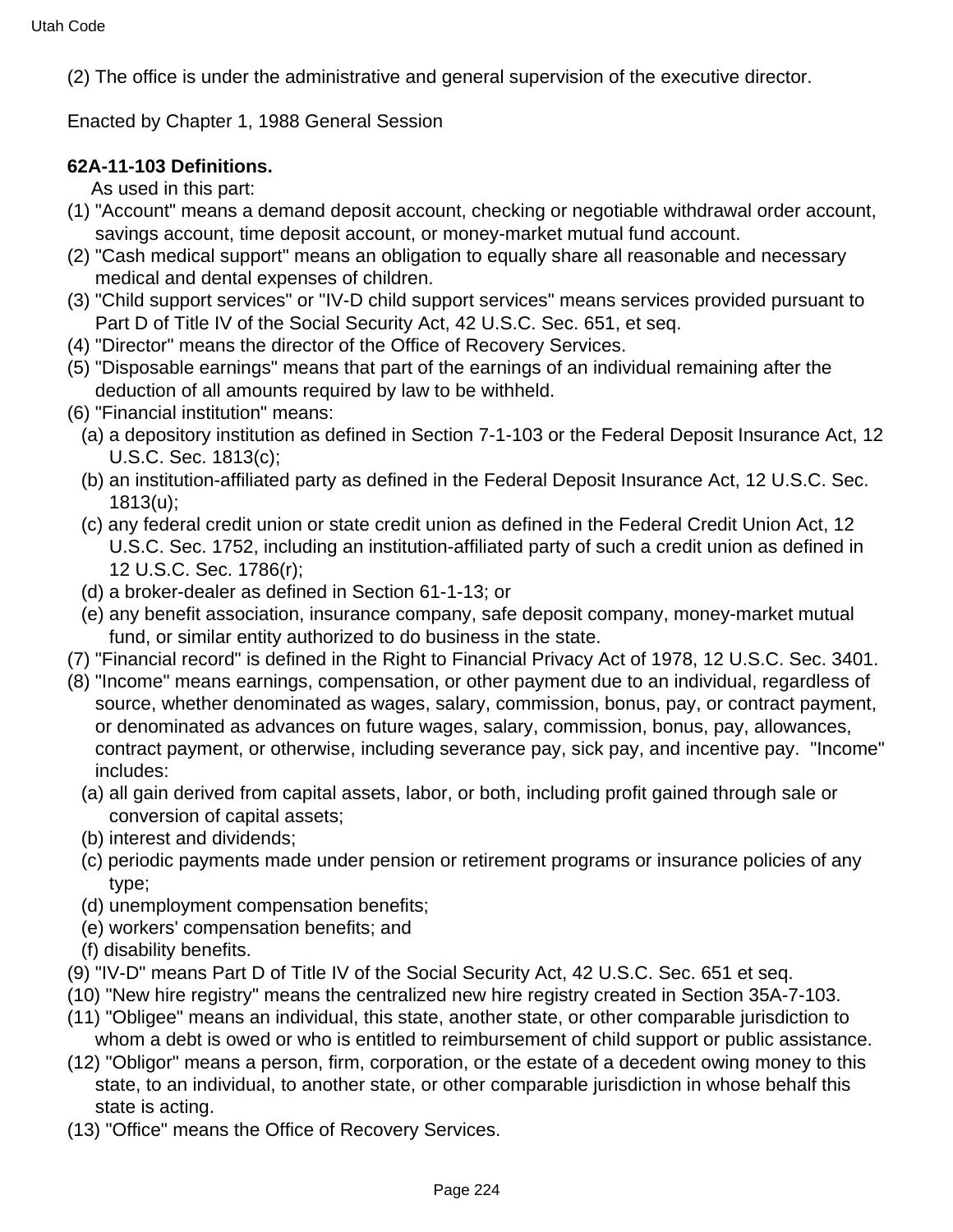- (14) "Provider" means a person or entity that receives compensation from any public assistance program for goods or services provided to a public assistance recipient.
- (15) "Public assistance" or "assistance" means:
	- (a) services or benefits provided under Title 35A, Chapter 3, Employment Support Act;
	- (b) medical assistance provided under Title 26, Chapter 18, Medical Assistance Act;
	- (c) foster care maintenance payments under Part E of Title IV of the Social Security Act, 42 U.S.C. Sec. 670, et seq.;
	- (d) SNAP benefits as defined in Section 35A-1-102; or
	- (e) any other public funds expended for the benefit of a person in need of financial, medical, food, housing, or related assistance.
- (16) "State case registry" means the central, automated record system maintained by the office and the central, automated district court record system maintained by the Administrative Office of the Courts, that contains records which use standardized data elements, such as names, Social Security numbers and other uniform identification numbers, dates of birth, and case identification numbers, with respect to:
	- (a) each case in which services are being provided by the office under the state IV-D child support services plan; and
	- (b) each support order established or modified in the state on or after October 1, 1998.

Amended by Chapter 41, 2012 General Session

# **62A-11-104 Duties of office.**

- (1) The office has the following duties:
	- (a) except as provided in Subsection (2), to provide child support services if:
		- (i) the office has received an application for child support services;
		- (ii) the state has provided public assistance; or
		- (iii) a child lives out of the home in the protective custody, temporary custody, or custody or care of the state;
	- (b) to carry out the obligations of the department contained in this chapter and in Title 78B, Chapter 12, Utah Child Support Act; Chapter 14, Utah Uniform Interstate Family Support Act; and Chapter 15, Utah Uniform Parentage Act, for the purpose of collecting child support;
	- (c) to collect money due the department which could act to offset expenditures by the state;
	- (d) to cooperate with the federal government in programs designed to recover health and social service funds;
	- (e) to collect civil or criminal assessments, fines, fees, amounts awarded as restitution, and reimbursable expenses owed to the state or any of its political subdivisions, if the office has contracted to provide collection services;
	- (f) to implement income withholding for collection of child support in accordance with Part 4, Income Withholding in IV-D Cases, of this chapter;
	- (g) to enter into agreements with financial institutions doing business in the state to develop and operate, in coordination with such financial institutions, a data match system in the manner provided for in Section 62A-11-304.5;
	- (h) to establish and maintain the state case registry in the manner required by the Social Security Act, 42 U.S.C. Sec. 654a, which shall include a record in each case of:
		- (i) the amount of monthly or other periodic support owed under the order, and other amounts, including arrearages, interest, late payment penalties, or fees, due or overdue under the order;
		- (ii) any amount described in Subsection (1)(h)(i) that has been collected;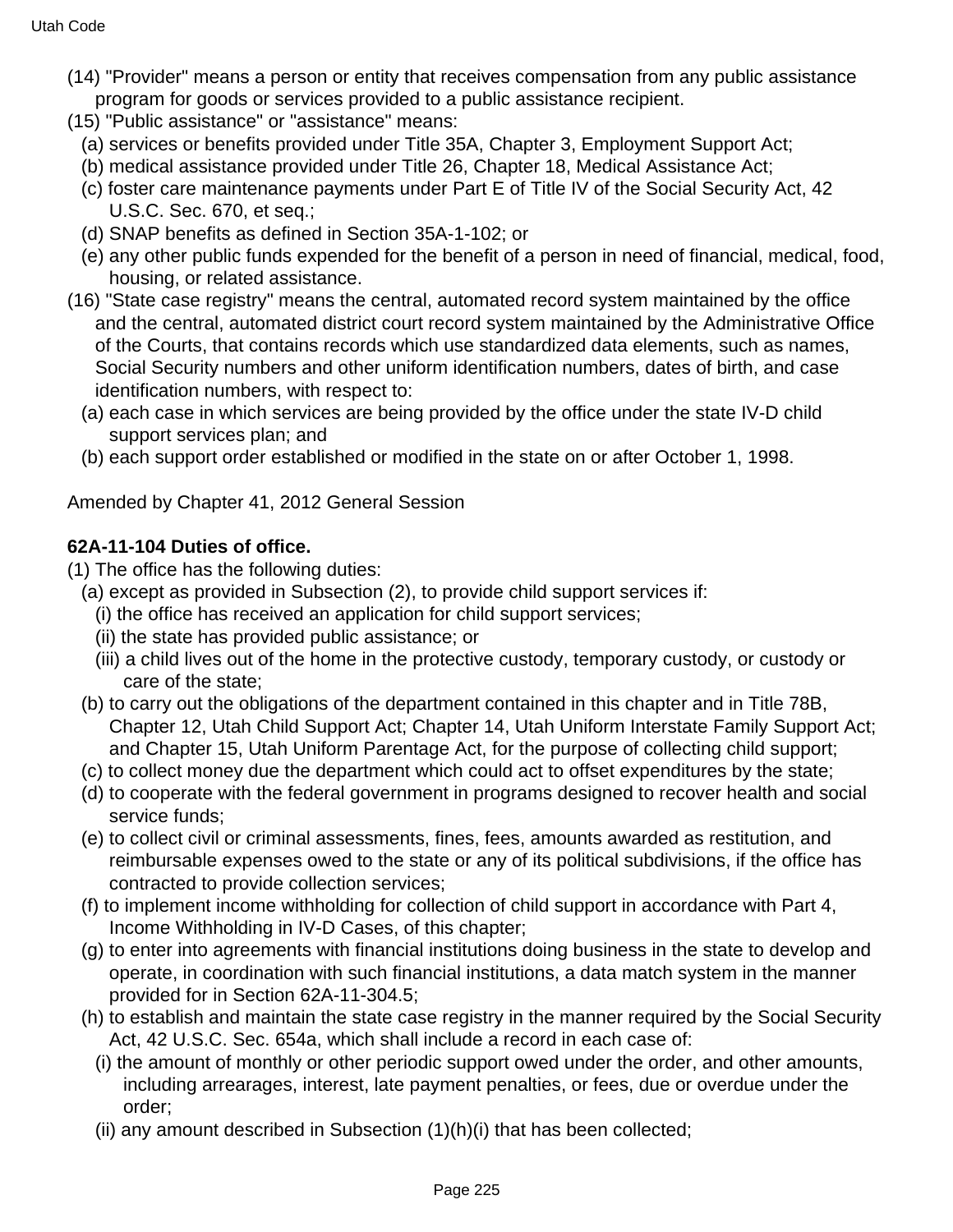- (iii) the distribution of collected amounts;
- (iv) the birth date of any child for whom the order requires the provision of support; and
- (v) the amount of any lien imposed with respect to the order pursuant to this part;
- (i) to contract with the Department of Workforce Services to establish and maintain the new hire registry created under Section 35A-7-103;
- (j) to determine whether an individual who has applied for or is receiving cash assistance or Medicaid is cooperating in good faith with the office as required by Section 62A-11-307.2;
- (k) to finance any costs incurred from collections, fees, General Fund appropriation, contracts, and federal financial participation; and
- (l) to provide notice to a noncustodial parent in accordance with Section 62A-11-304.4 of the opportunity to contest the accuracy of allegations by a custodial parent of nonpayment of past-due child support, prior to taking action against a noncustodial parent to collect the alleged past-due support.
- (2) The office may not provide child support services to the Division of Child and Family Services for a calendar month when the child to whom the child support services relate is:
	- (a) in the custody of the Division of Child and Family Services; and
	- (b) lives in the home of a custodial parent of the child for more than seven consecutive days, regardless of whether:
		- (i) the greater than seven consecutive day period starts during one month and ends in the next month; and
		- (ii) the child is living in the home on a trial basis.
- (3) The Division of Child and Family Services is not entitled to child support, for a child to whom the child support relates, for a calendar month when child support services may not be provided under Subsection (2).

Amended by Chapter 45, 2015 General Session

#### **62A-11-104.1 Disclosure of information regarding employees.**

- (1) Upon request by the office, for purposes of an official investigation made in connection with its duties under Section 62A-11-104, the following disclosures shall be made to the office:
	- (a) a public or private employer shall disclose an employee's name, address, date of birth, income, social security number, and health insurance information pertaining to the employee and the employee's dependents;
	- (b) an insurance organization subject to Title 31A, Insurance Code, or the insurance administrators of a self-insured employer shall disclose health insurance information pertaining to an insured or an insured's dependents, if known; and
	- (c) a financial institution subject to Title 7, Financial Institutions Act, shall disclose financial record information of a customer named in the request.
- (2) The office shall specify by rule the type of health insurance and financial record information required to be disclosed under this section.
- (3) All information received under this section is subject to Title 63G, Chapter 2, Government Records Access and Management Act.
- (4) An employer, financial institution, or insurance organization, or its agent or employee, is not civilly or criminally liable for providing information to the office in accordance with this section, whether the information is provided pursuant to oral or written request.

Amended by Chapter 382, 2008 General Session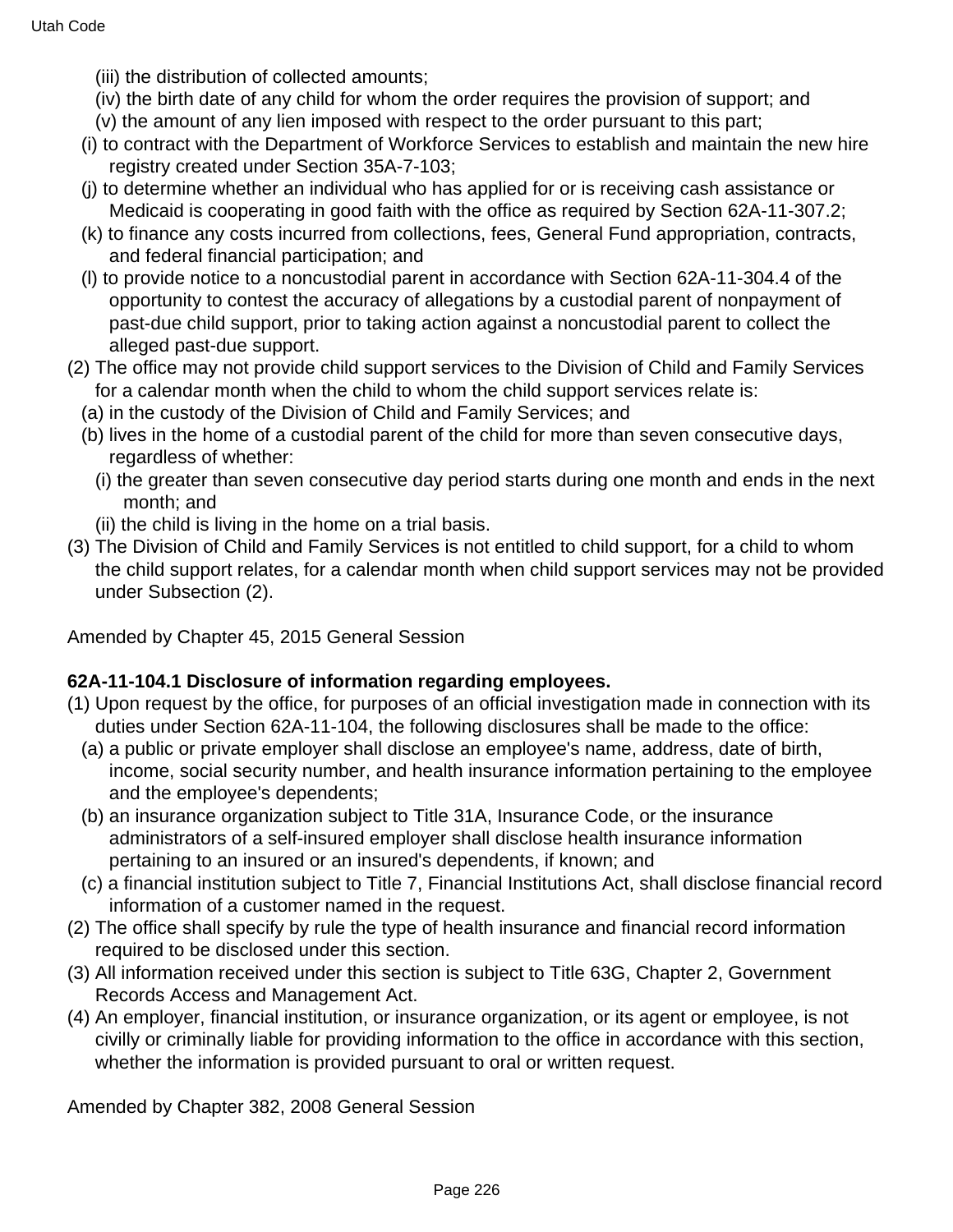#### **62A-11-105 Adjudicative proceedings.**

 The office and the department shall comply with the procedures and requirements of Title 63G, Chapter 4, Administrative Procedures Act, in their adjudicative proceedings.

Amended by Chapter 382, 2008 General Session

#### **62A-11-106 Office may file as real party in interest -- Written consent to payment agreements -- Money judgment in favor of obligee considered to be in favor of office to extent of right to recover.**

- (1) The office may file judicial proceedings as a real party in interest to establish, modify, and enforce a support order in the name of the state, any department of the state, the office, or an obligee.
- (2) No agreement between an obligee and an obligor as to past, present, or future obligations, reduces or terminates the right of the office to recover from that obligor on behalf of the department for public assistance provided, unless the department has consented to the agreement in writing.
- (3) Any court order that includes a money judgment for support to be paid to an obligee by any person is considered to be in favor of the office to the extent of the amount of the office's right to recover public assistance from the judgment debtor.

Amended by Chapter 140, 1994 General Session

#### **62A-11-107 Director -- Powers of office -- Representation by county attorney or attorney general -- Receipt of grants -- Rulemaking and enforcement.**

- (1) The director of the office shall be appointed by the executive director.
- (2) The office has power to administer oaths, certify to official acts, issue subpoenas, and to compel witnesses and the production of books, accounts, documents, and evidence.
- (3) The office has the power to seek administrative and judicial orders to require an obligor who owes past-due support and is obligated to support a child receiving public assistance to participate in appropriate work activities if the obligor is unemployed and is not otherwise incapacitated.
- (4) The office has the power to enter into reciprocal child support enforcement agreements with foreign countries consistent with federal law and cooperative enforcement agreements with Indian Tribes.
- (5) The office has the power to pursue through court action the withholding, suspension, and revocation of driver's licenses, professional and occupational licenses, and recreational licenses of individuals owing overdue support or failing, after receiving appropriate notice, to comply with subpoenas or orders relating to paternity or child support proceedings pursuant to Section 78B-6-315.
- (6) It is the duty of the attorney general or the county attorney of any county in which a cause of action can be filed, to represent the office. Neither the attorney general nor the county attorney represents or has an attorney-client relationship with the obligee or the obligor in carrying out the duties arising under this chapter.
- (7) The office, with department approval, is authorized to receive any grants or stipends from the federal government or other public or private source designed to aid the efficient and effective operation of the recovery program.
- (8) The office may adopt, amend, and enforce rules as may be necessary to carry out the provisions of this chapter.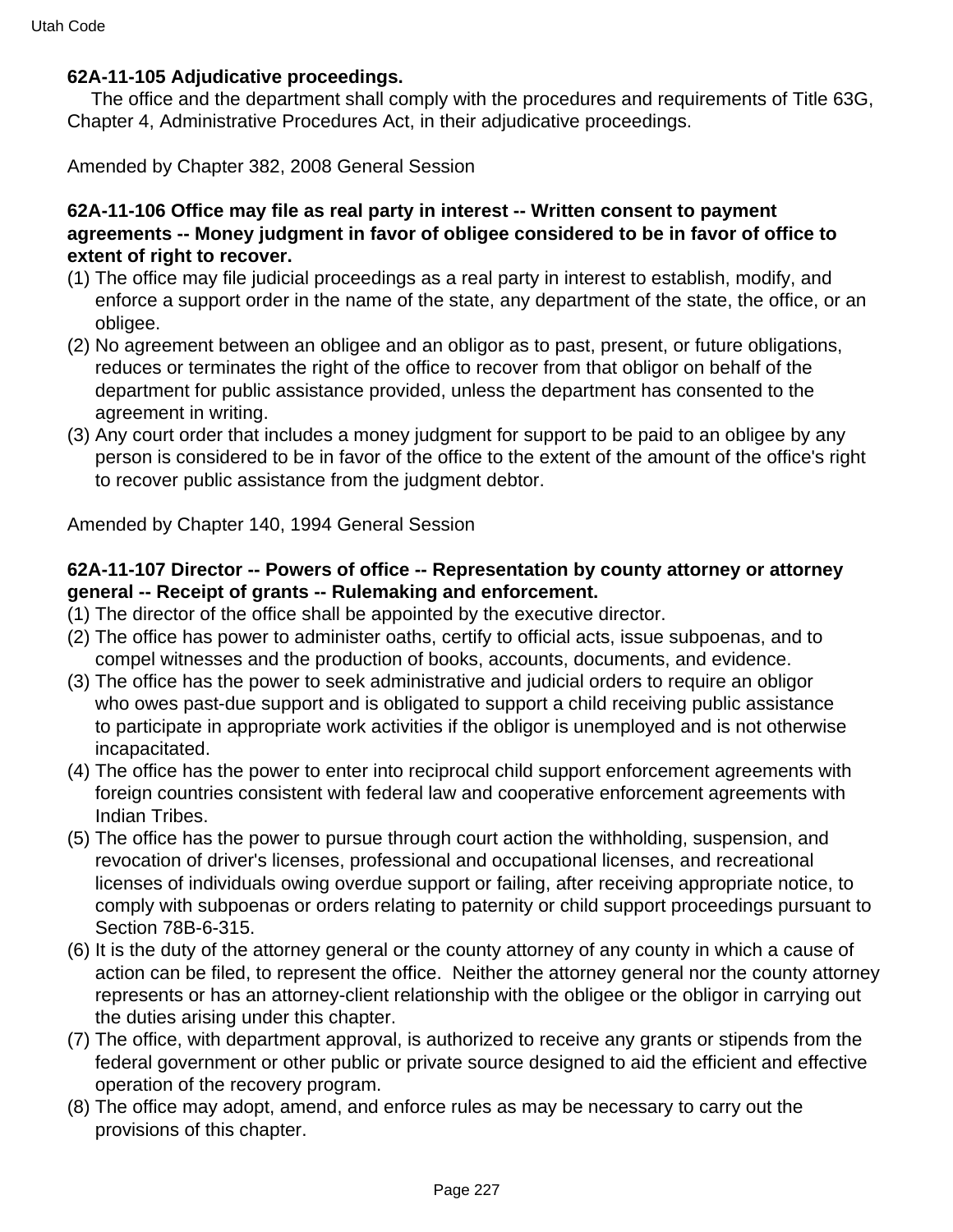Amended by Chapter 3, 2008 General Session

#### **62A-11-108 Office designated as criminal justice agency -- Access by IV-D agencies to motor vehicle and law enforcement data through the office.**

- (1) The office is designated as a criminal justice agency for the purpose of requesting and obtaining access to criminal justice information, subject to appropriate federal, state, and local agency restrictions governing the dissemination of that information.
- (2) All federal and state agencies conducting activities under Title IV-D of the Social Security Act shall have access through the office to any system used by this state to locate an individual for purposes relating to motor vehicles or law enforcement.

Amended by Chapter 232, 1997 General Session

#### **62A-11-111 Lien provisions.**

 Provisions for collection of any lien placed as a condition of eligibility for any federally or statefunded public assistance program are as follows:

- (1) Any assistance granted after July 1, 1953 to the spouse of an old-age recipient who was not eligible for old-age assistance but who participated in the assistance granted to the family is recoverable in the same manner as old-age assistance granted to the old-age recipient.
- (2) At the time of the settlement of a lien given as a condition of eligibility for the old-age assistance program, there shall be allowed a cash exemption of \$1,000, less any additional money invested by the department in the home of an old-age recipient or recipients of other assistance programs either as payment of taxes, home and lot improvements, or to protect the interest of the state in the property for necessary improvements to make the home habitable, to be deducted from the market or appraised value of the real property. When it is necessary to sell property or to settle an estate the department may grant reasonable costs of sale and settlement of an estate as follows:
	- (a) When the total cost of probate, including the sale of property when it is sold, and the cost of burial and last illness do not exceed \$1,000, the exemption of \$1,000 shall be the total exemption, which shall be the only amount deductible from the market or appraised value of the property.
	- (b) Subject to Subsection (2)(c), when \$1,000 is not sufficient to pay for the costs of probate, the following expenditures are authorized:
		- (i) cost of funeral expenses not exceeding \$1,500;
		- (ii) costs of terminal illness, provided the medical expenses have not been paid from any state or federally-funded assistance program;
		- (iii) realty fees, if any;
		- (iv) costs of revenue stamps, if any;
		- (v) costs of abstract or title insurance, whichever is the least costly;
		- (vi) attorney fees not exceeding the recommended fee established by the Utah State Bar;
		- (vii) administrator's fee not to exceed \$150;
		- (viii) court costs; and
		- (ix) delinquent taxes, if any.
	- (c) An attorney, who sells the property in an estate that the attorney is probating, is entitled to the lesser of:
		- (i) a real estate fee; or
		- (ii) an attorney fee.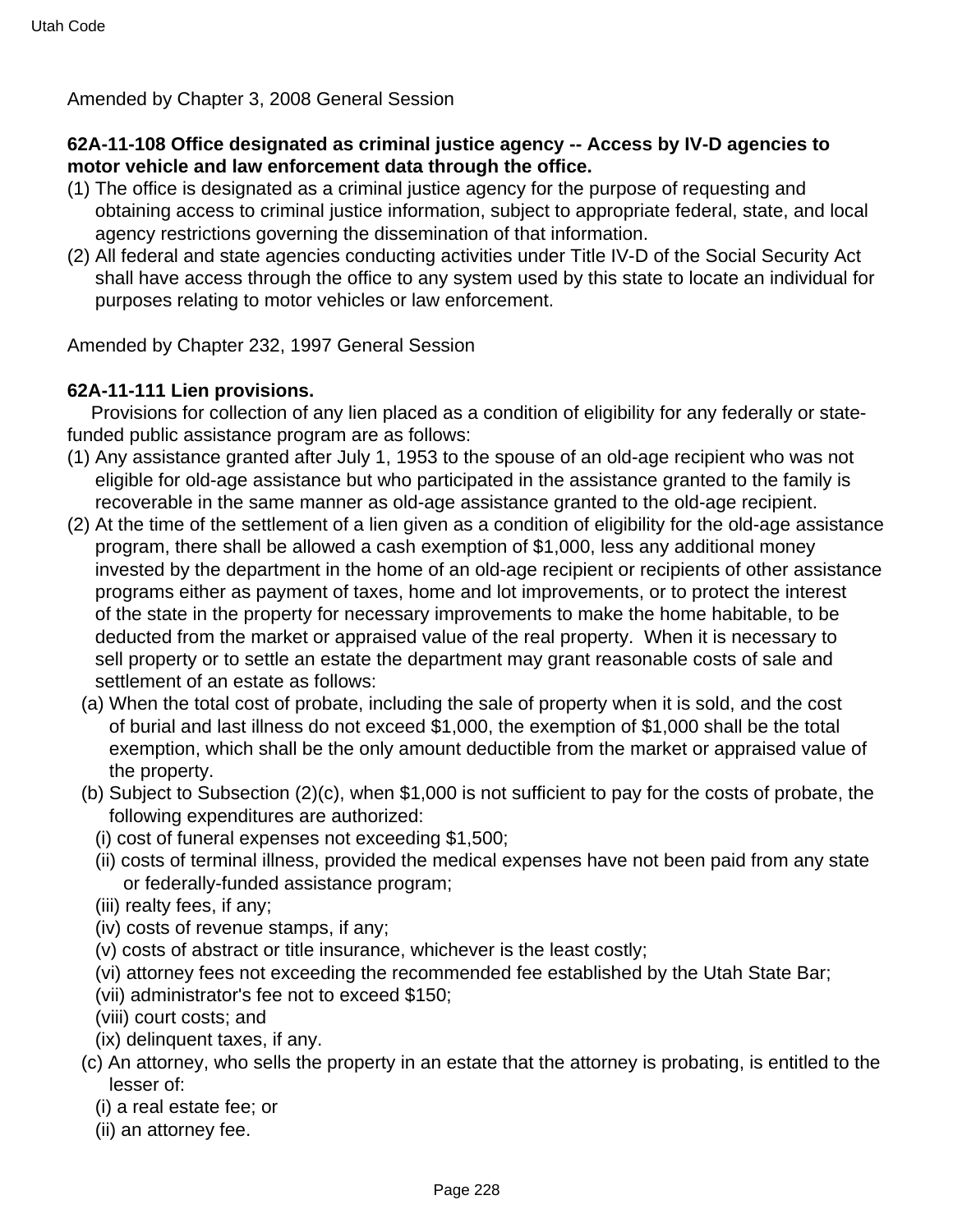- (3) The amounts listed in Subsection (2)(b) are to be considered only when the total costs of probate exceed \$1,000, and those amounts are to be deducted from the market or appraised value of the property in lieu of the exemption of \$1,000 and are not in addition to the \$1,000 exemption.
- (4) When both husband and wife are recipients and one or both of them own an interest in real property, the lien attaches to the interests of both for the reimbursement of assistance received by either or both spouses. Only one exemption, as provided in this section, is allowed.
- (5) When a lien was executed by one party on property that is owned in joint tenancy with full rights of survivorship, the execution of the lien severs the joint tenancy and a tenancy in common results, insofar as a department lien is affected, unless the recipients are husband and wife. When recipients are husband and wife who own property in joint tenancy with full rights of survivorship, the execution of a lien does not sever the joint tenancy, insofar as a department lien might be affected, and settlement of the lien shall be in accordance with the provisions of Subsection (4).
- (6) The amount of the lien given for old-age assistance shall be the total amount of assistance granted up to the market or appraised value of the real or personal property, less the amount of the legal maximum property limitations from the execution of the lien until settlement thereof. There shall be no exemption of any kind or nature allowed against real or personal property liens granted for old-age assistance except assistance in the form of medical care, and nursing home care, other types of congregate care, and similar plans for persons with a physical or mental disability.
- (7) When it is necessary to sell property or to settle an estate, the department is authorized to approve payment of the reasonable costs of sale and settlement of an estate on which a lien has been given for old-age assistance.
- (8) The amount of reimbursement of all liens held by the department shall be determined on the basis of the formulas described in this section, when they become due and payable.
- (9) All lien agreements shall be recorded with the county recorder of the county in which the real property is located, and that recording has the same effect as a judgment lien on any real property in which the recipient has any title or interest. All such real property including but not limited to, joint tenancy interests, shall, from the time a lien agreement is recorded, be and become charged with a lien for all assistance received by the recipient or his spouse as provided in this section. That lien has priority over all unrecorded encumbrances. No fees or costs shall be paid for such recording.
- (10) Liens shall become due and payable, and the department shall seek collection of each lien now held:
	- (a) when the property to which the lien attaches is transferred to a third party prior to the recipient's death, provided, that if other property is purchased by the recipient to be used by the recipient as a home, the department may transfer the amount of the lien from the property sold to the property purchased;
	- (b) upon the death of the recipient and the recipient's spouse, if any. When the heirs or devisees of the property are also recipients of public assistance, or when other hardship circumstances exist, the department may postpone settlement of the lien if that would be in the best interest of the recipient and the state;
	- (c) when a recipient voluntarily offers to settle the lien; or
	- (d) when property subject to a lien is no longer used by a recipient and appears to be abandoned.
- (11) When a lien becomes due and payable, a certificate in a form approved by the department certifying to the amount of assistance provided to the recipient and the amount of the lien,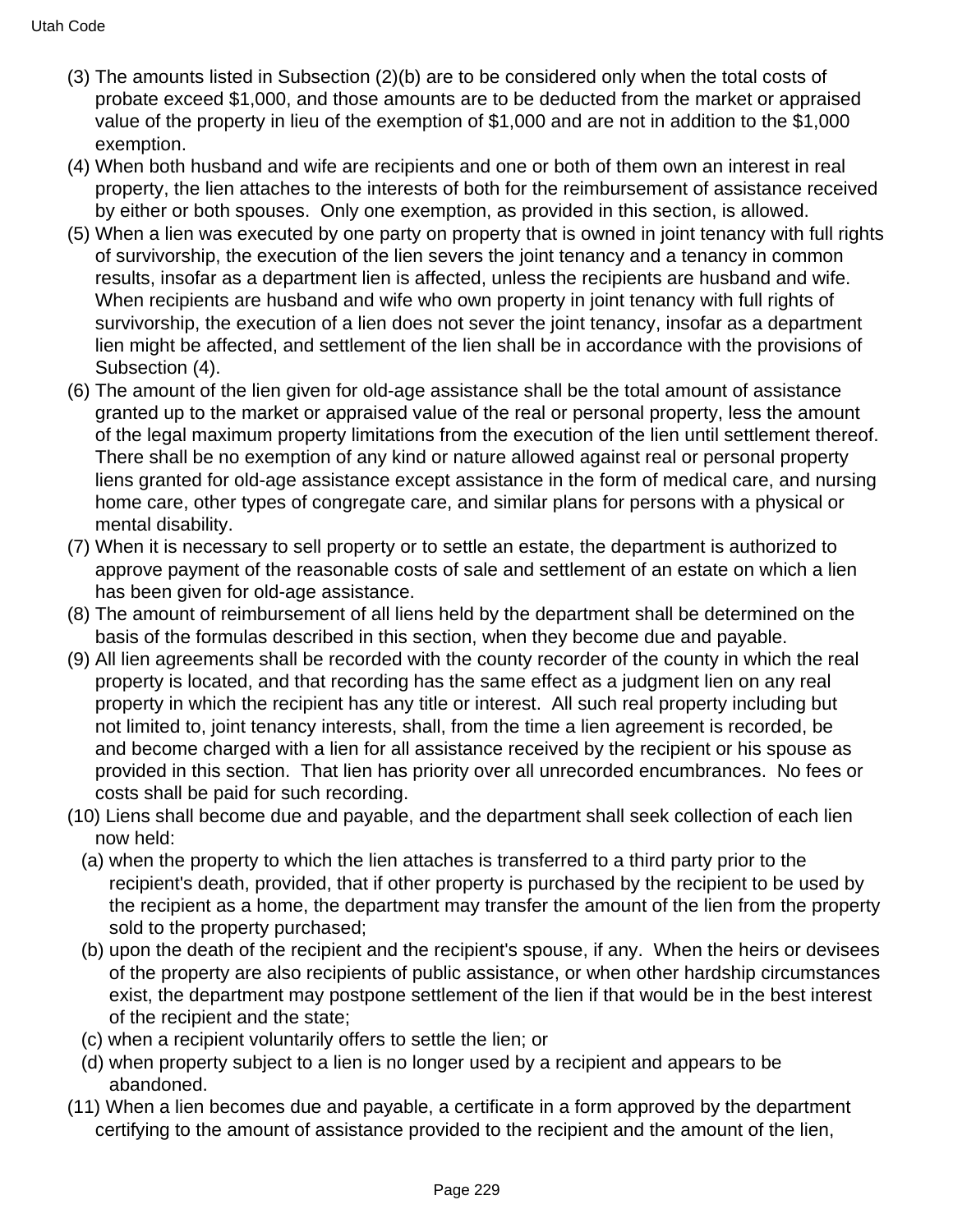shall be mailed to the recipient, the recipient's heirs, or administrators of the estate, and the same shall be allowed, approved, filed, and paid as a preferred claim, as provided in Subsection 75-3-805(1)(e) in the administration of the decedent's estate. The amount so certified constitutes the entire claim, as of the date of the certificate, against the real or personal property of the recipient or the recipient's spouse. Any person dealing with the recipient, heirs, or administrators, may rely upon that certificate as evidence of the amount of the existing lien against that real or personal property. That amount, however, shall increase by accruing interest until time of final settlement, at the rate of 6% per annum, commencing six months after the lien becomes due and payable, or at the termination of probate proceedings, whichever occurs later.

- (12) If heirs are unable to make a lump-sum settlement of the lien at the time it becomes due and payable, the department may permit settlement based upon periodic repayments in a manner prescribed by the department, with interest as provided in Subsection (11).
- (13) All sums so recovered, except those credited to the federal government, shall be retained by the department.
- (14) The department is empowered to accept voluntary conveyance of real or personal property in satisfaction of its interest therein. All property acquired by the department under the provisions of this section may be disposed of by public or private sale under rules prescribed by the department. The department is authorized to execute and deliver any document necessary to convey title to all property that comes into its possession, as though the department constituted a corporate entity.
- (15) Any real property acquired by the department, either by foreclosure or voluntary conveyance, is tax exempt, so long as it is so held.

Amended by Chapter 366, 2011 General Session

## **Part 3 Child Support Services Act**

#### **62A-11-301 Title.**

This part is known as the "Child Support Services Act."

Amended by Chapter 161, 2000 General Session

#### **62A-11-302 Common-law and statutory remedies augmented by act -- Public policy.**

 The state of Utah, exercising its police and sovereign power, declares that the common-law and statutory remedies pertaining to family desertion and nonsupport of minor dependent children shall be augmented by this part, which is directed to the real and personal property resources of the responsible parents. In order to render resources more immediately available to meet the needs of minor children, it is the legislative intent that the remedies provided in this part are in addition to, and not in lieu of, existing law. It is declared to be the public policy of this state that this part be liberally construed and administered to the end that children shall be maintained from the resources of responsible parents, thereby relieving or avoiding, at least in part, the burden often borne by the general citizenry through public assistance programs.

Enacted by Chapter 1, 1988 General Session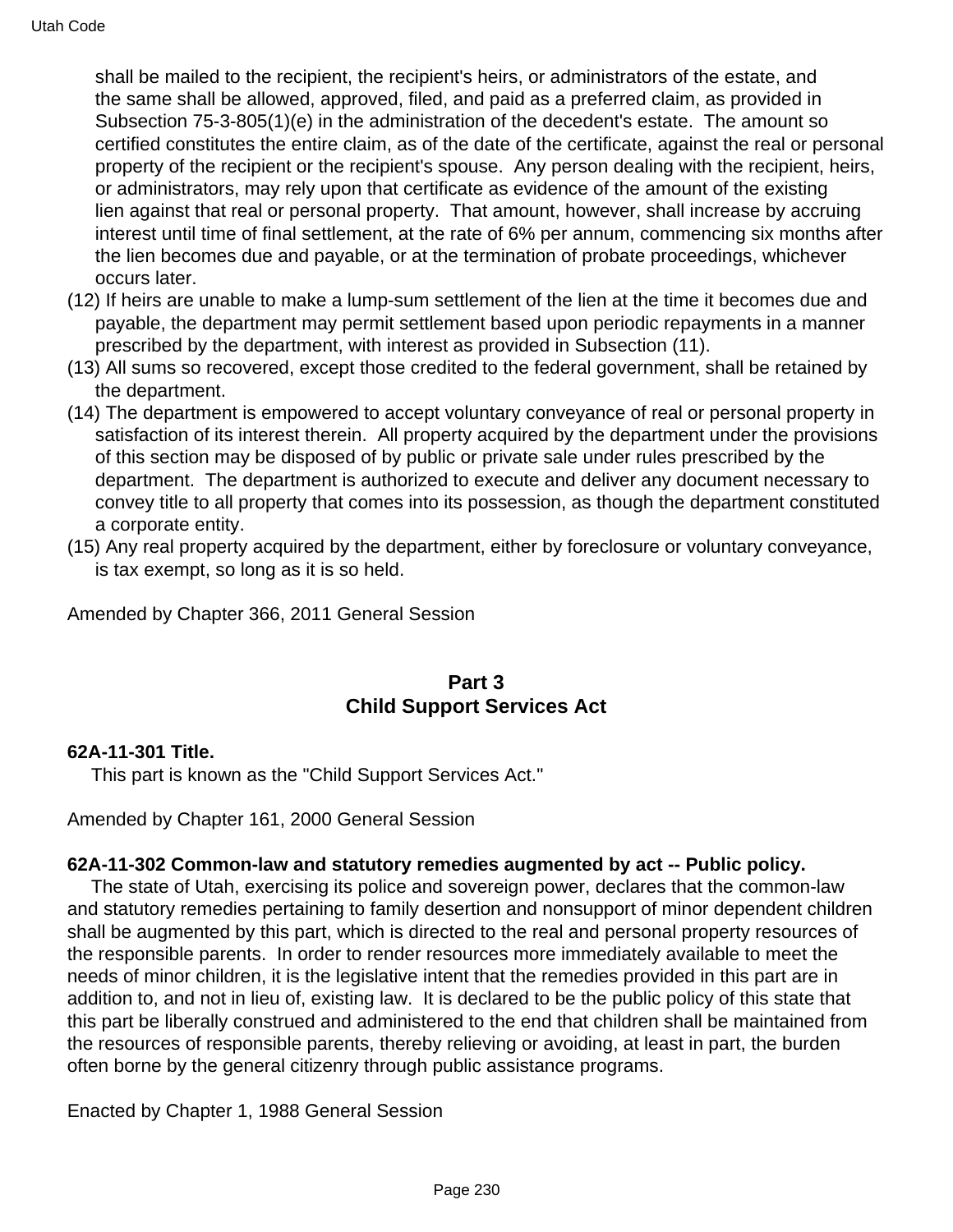#### **62A-11-303 Definitions.**

As used in this part:

- (1) "Adjudicative proceeding" means an action or proceeding of the office conducted in accordance with Title 63G, Chapter 4, Administrative Procedures Act.
- (2) "Administrative order" means an order that has been issued by the office, the department, or an administrative agency of another state or other comparable jurisdiction with similar authority to that of the office.
- (3) "Assistance" or "public assistance" is defined in Section 62A-11-103.
- (4) "Business day" means a day on which state offices are open for regular business.
- (5) "Child" means:
	- (a) a son or daughter under the age of 18 years who is not otherwise emancipated, selfsupporting, married, or a member of the armed forces of the United States;
	- (b) a son or daughter over the age of 18 years, while enrolled in high school during the normal and expected year of graduation and not otherwise emancipated, self-supporting, married, or a member of the armed forces of the United States; or
	- (c) a son or daughter of any age who is incapacitated from earning a living and is without sufficient means.
- (6) "Child support" is defined in Section 62A-11-401.
- (7) "Child support guidelines" or "guidelines" is defined in Section 78B-12-102.
- (8) "Child support order" or "support order" is defined in Section 62A-11-401.
- (9) "Child support services" or "IV-D child support services" is defined in Section 62A-11-103.
- (10) "Court order" means a judgment or order of a tribunal of appropriate jurisdiction of this state, another state, Native American tribe, the federal government, or any other comparable jurisdiction.
- (11) "Director" means the director of the Office of Recovery Services.
- (12) "Disposable earnings" is defined in Section 62A-11-103.
- (13) "High-volume automated administrative enforcement" in interstate cases means, on the request of another state, the identification by the office, through automatic data matches with financial institutions and other entities where assets may be found, of assets owned by persons who owe child support in the requesting state, and the seizure of the assets by the office, through levy or other appropriate processes.
- (14) "Income" is defined in Section 62A-11-103.
- (15) "Notice of agency action" means the notice required to commence an adjudicative proceeding in accordance with Section 63G-4-201.
- (16) "Obligee" means an individual, this state, another state, or other comparable jurisdiction to whom a duty of child support is owed, or who is entitled to reimbursement of child support or public assistance.
- (17) "Obligor" means a person, firm, corporation, or the estate of a decedent owing a duty of support to this state, to an individual, to another state, or other corporate jurisdiction in whose behalf this state is acting.
- (18) "Office" is defined in Section 62A-11-103.
- (19) "Parent" means a natural parent or an adoptive parent of a dependent child.
- (20) "Person" includes an individual, firm, corporation, association, political subdivision, department, or office.
- (21) "Presiding officer" means a presiding officer described in Section 63G-4-103.
- (22) "Support" includes past-due, present, and future obligations established by: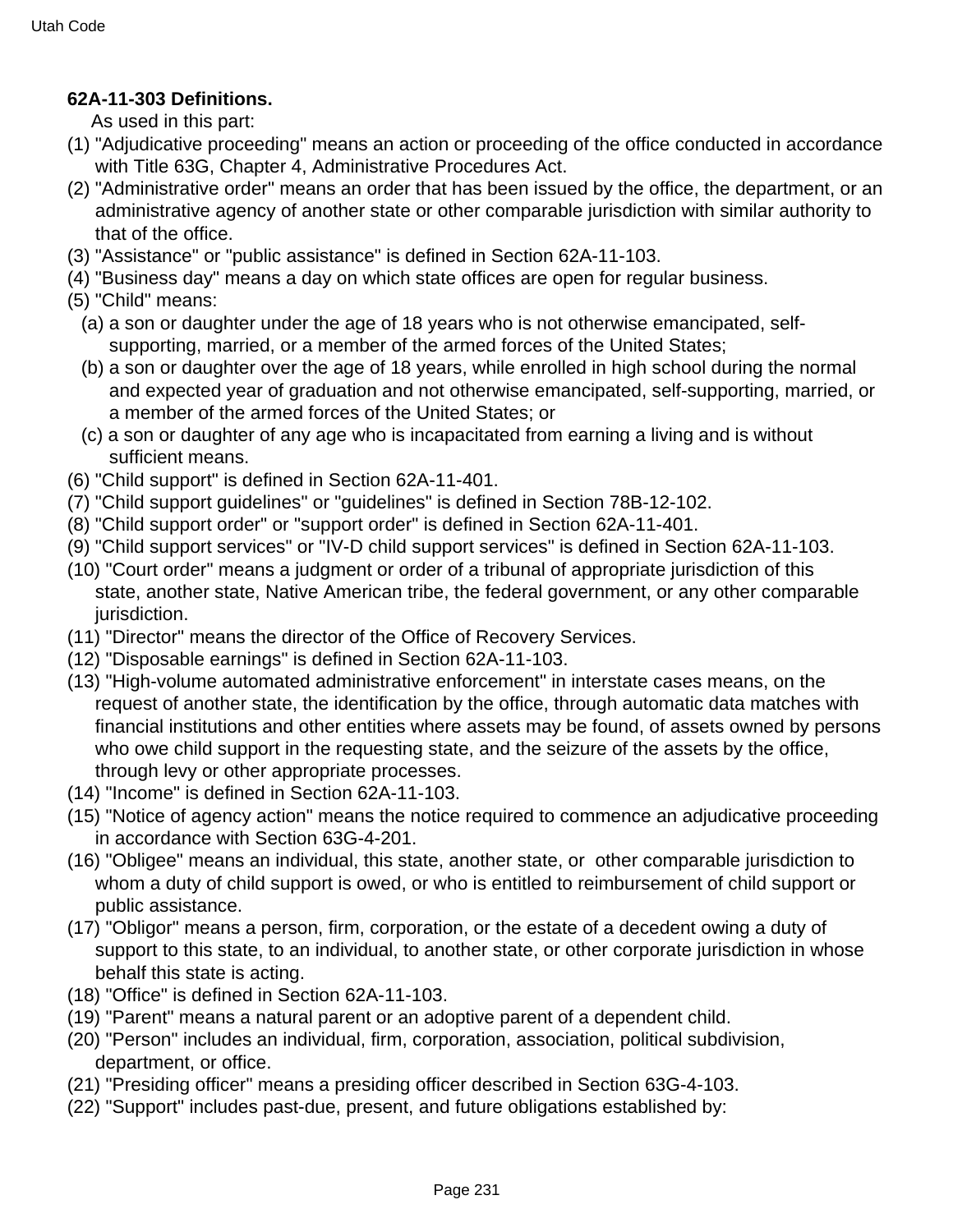- (a) a tribunal or imposed by law for the financial support, maintenance, medical, or dental care of a dependent child; and
- (b) a tribunal for the financial support of a spouse or former spouse with whom the obligor's dependent child resides if the obligor also owes a child support obligation that is being enforced by the state.
- (23) "Support debt," "past-due support," or "arrears" means the debt created by nonpayment of support.
- (24) "Tribunal" means the district court, the Department of Human Services, the Office of Recovery Services, or court or administrative agency of any state, territory, possession of the United States, the District of Columbia, the Commonwealth of Puerto Rico, Native American Tribe, or other comparable domestic or foreign jurisdiction.

Amended by Chapter 3, 2008 General Session Amended by Chapter 382, 2008 General Session

#### **62A-11-303.5 Application for child support services.**

 Any person applying to the office for child support services shall be required to attest to the truthfulness of the information contained in the application. The attestation shall indicate that the person believes that all information provided is true and correct to the best of their knowledge and that knowingly providing false or misleading information is a violation of Section 76-8-504 and may result in prosecution, case closure for failure to cooperate, or both.

Enacted by Chapter 60, 2002 General Session

#### **62A-11-303.7 Annual fee for child support services to a custodial parent who has not received TANF assistance.**

- (1) The office shall impose an annual fee of \$35 in each case in which services are provided by the office if:
	- (a) the custodial parent who received the services has never received assistance under a state program funded under Title IV, Part A of the Social Security Act; and
	- (b) the office has collected at least \$550 of child support in the case.
- (2) The fee described in Subsection (1) shall be:
	- (a) subject to Subsection (3), retained by the office from child support collected on behalf of the custodial parent described in Subsection (1)(a); or
- (b) paid by the custodial parent described in Subsection (1)(a).
- (3) A fee retained under Subsection (2)(a) may not be retained from the first \$550 of child support collected in the case.
- (4) The fees collected under this section shall be deposited in the General Fund as a dedicated credit to be used by the office for the purpose of collecting child support.

Amended by Chapter 285, 2019 General Session

#### **62A-11-304.1 Expedited procedures for establishing paternity or establishing, modifying, or enforcing a support order.**

(1) The office may, without the necessity of initiating an adjudicative proceeding or obtaining an order from any other judicial or administrative tribunal, take the following actions related to the establishment of paternity or the establishment, modification, or enforcement of a support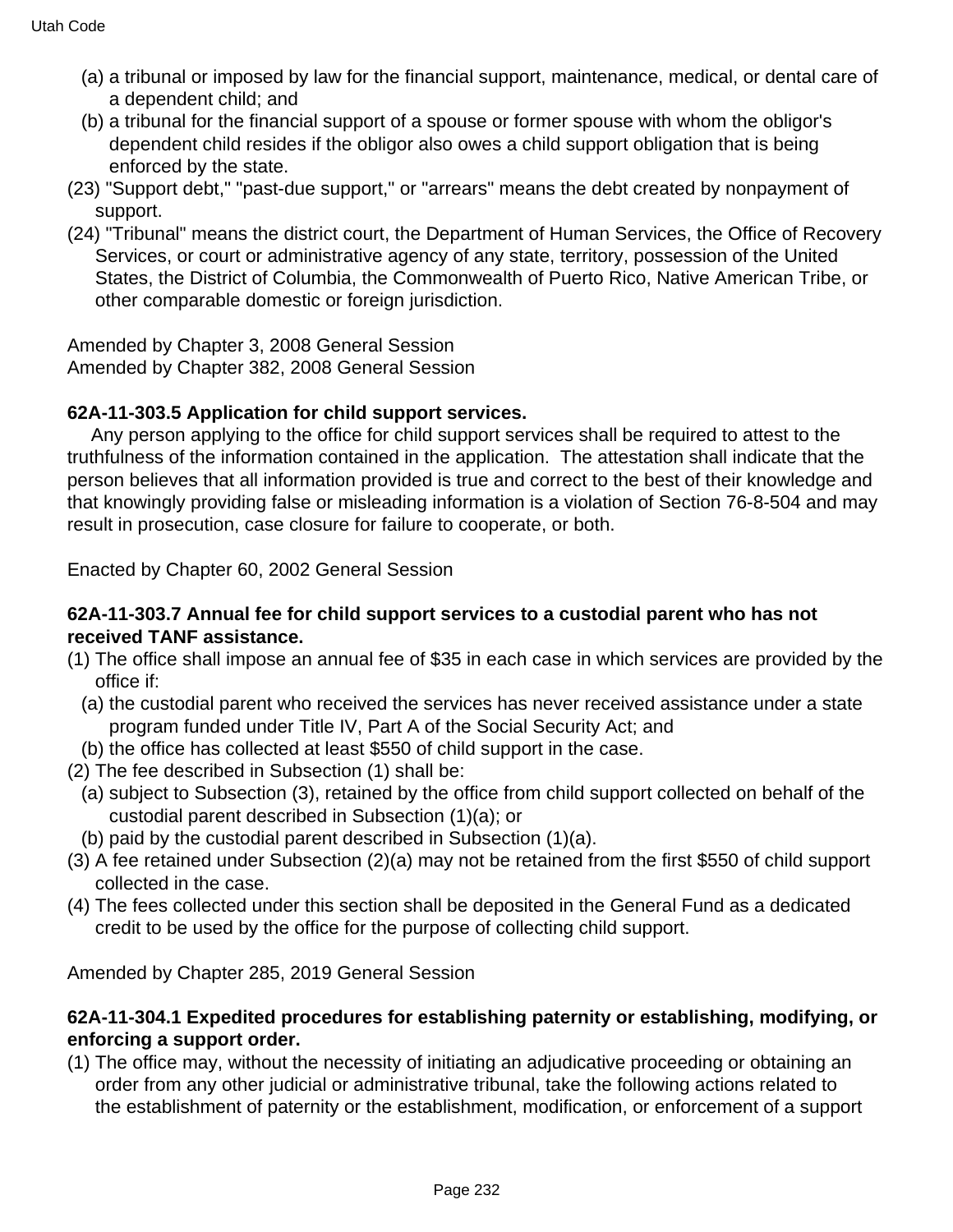order, and to recognize and enforce the authority of state agencies of other states to take the following actions:

- (a) require a child, mother, and alleged father to submit to genetic testing;
- (b) subpoena financial or other information needed to establish, modify, or enforce a support order, including:
	- (i) the name, address, and employer of a person who owes or is owed support that appears on the customer records of public utilities and cable television companies; and
	- (ii) information held by financial institutions on such things as the assets and liabilities of a person who owes or is owed support;
- (c) require a public or private employer to promptly disclose information to the office on the name, address, date of birth, social security number, employment status, compensation, and benefits, including health insurance, of any person employed as an employee or contractor by the employer;
- (d) require an insurance organization subject to Title 31A, Insurance Code, or an insurance administrator of a self-insured employer to promptly disclose to the office health insurance information pertaining to an insured or an insured's dependents, if known;
- (e) obtain access to information in the records and automated databases of other state and local government agencies, including:
	- (i) marriage, birth, and divorce records;
	- (ii) state and local tax and revenue records providing information on such things as residential and mailing addresses, employers, income, and assets;
	- (iii) real and titled personal property records;
	- (iv) records concerning occupational and professional licenses and the ownership and control of corporations, partnerships, and other business entities;
	- (v) employment security records;
	- (vi) records of agencies administering public assistance programs;
	- (vii) motor vehicle department records; and
	- (viii) corrections records;
- (f) upon providing notice to the obligor and obligee, direct an obligor or other payor to change the payee to the office if support has been assigned to the office under Section 35A-7-108 or if support is paid through the office pursuant to the Social Security Act, 42 U.S.C. Sec. 654B;
- (g) order income withholding in accordance with Part 4, Income Withholding in IV-D Cases;
- (h) secure assets to satisfy past-due support by:
- (i) intercepting or seizing periodic or lump-sum payments from:
	- (A) a state or local government agency, including unemployment compensation, workers' compensation, and other benefits; and
	- (B) judgments, settlements, and lotteries;
- (ii) attaching and seizing assets of an obligor held in financial institutions;
- (iii) attaching public and private retirement funds, if the obligor presently:
	- (A) receives periodic payments; or
	- (B) has the authority to withdraw some or all of the funds; and
- (iv) imposing liens against real and personal property in accordance with this section and Section 62A-11-312.5; and
- (i) increase monthly payments in accordance with Section 62A-11-320.

(2)

(a) When taking action under Subsection (1), the office shall send notice under this Subsection (2)(a) to the person or entity who is required to comply with the action if not a party to a case receiving IV-D services.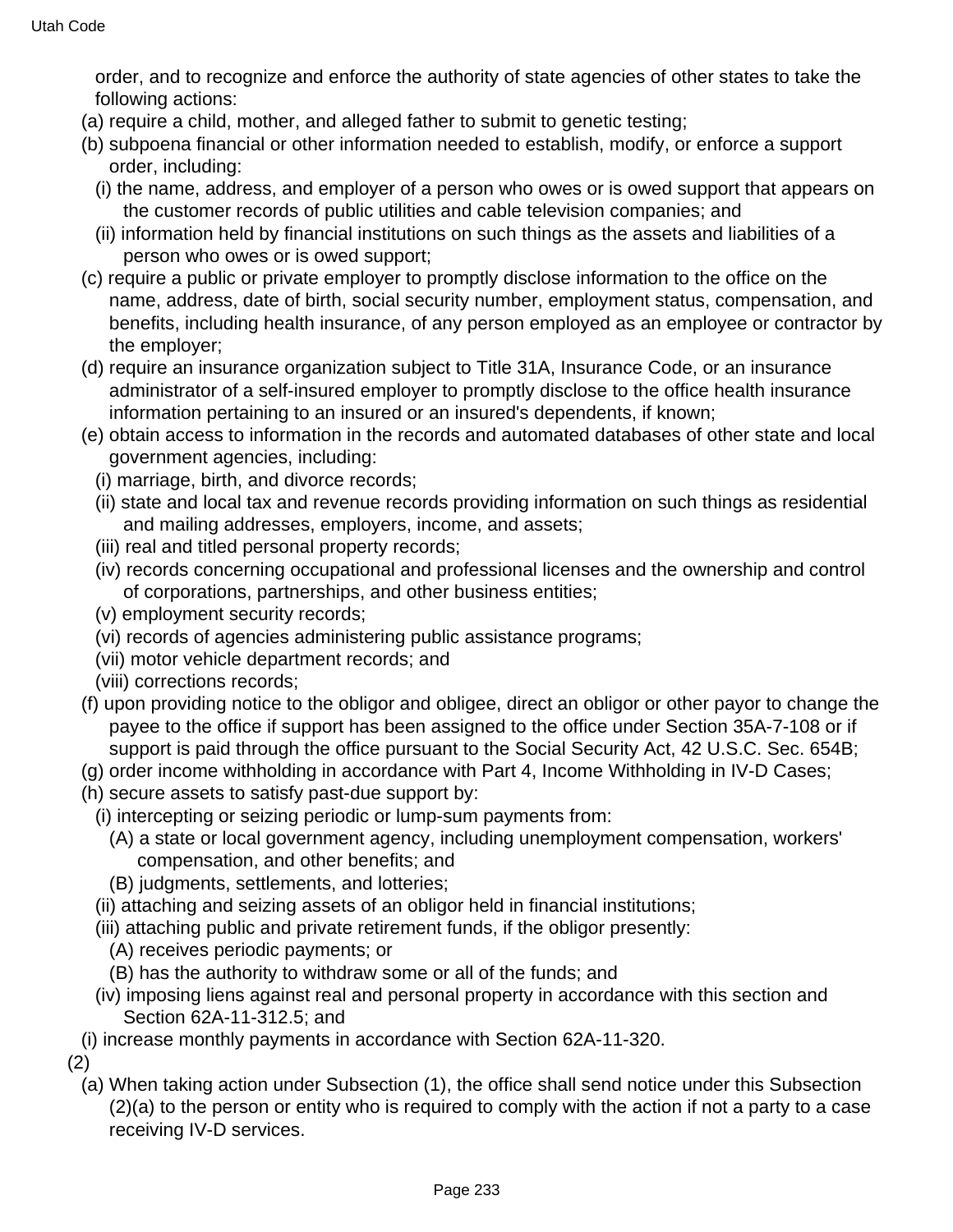- (b) The notice described in Subsection (2)(a) shall include:
	- (i) the authority of the office to take the action;
	- (ii) the response required by the recipient;
	- (iii) the opportunity to provide clarifying information to the office under Subsection  $(2)(c)$ ;
	- (iv) the name and telephone number of a person in the office who can respond to inquiries; and
	- (v) the protection from criminal and civil liability extended under Subsection (7).
- (c) The recipient of a notice sent under this Subsection (2) shall promptly comply with the terms of the notice and may, if the recipient believes the office's request is in error, send clarifying information to the office setting forth the basis for the recipient's belief.
- (3) The office shall in any case in which it requires genetic testing under Subsection (1)(a):
	- (a) consider clarifying information if submitted by the obligee and alleged father;
	- (b) proceed with testing as the office considers appropriate;
	- (c) pay the cost of the tests, subject to recoupment from the alleged father if paternity is established;
	- (d) order a second test if the original test result is challenged, and the challenger pays the cost of the second test in advance; and
	- (e) require that the genetic test is:
		- (i) of a type generally acknowledged as reliable by accreditation bodies designated by the federal Secretary of Health and Human Services; and
		- (ii) performed by a laboratory approved by such an accreditation body.
- (4) The office may impose a penalty against an entity for failing to provide information requested in a subpoena issued under Subsection (1) as follows:
	- (a) \$25 for each failure to provide requested information; or
	- (b) \$500 if the failure to provide requested information is the result of a conspiracy between the entity and the obligor to not supply the requested information or to supply false or incomplete information.
- (5)
	- (a) Unless a court or administrative agency has reduced past-due support to a sum certain judgment, the office shall provide concurrent notice to an obligor in accordance with Section 62A-11-304.4 of:
		- (i) any action taken pursuant to Subsections  $(1)(h)(i)(B)$ ,  $(1)(h)(ii)$ ,  $(1)(h)(iii)$ , or Subsection  $62A-11-304.5(1)(b)$  if Subsection  $(5)(b)(iii)$  does not apply; and
		- (ii) the opportunity of the obligor to contest the action and the amount claimed to be past-due by filing a written request for an adjudicative proceeding with the office within 15 days of notice being sent.
	- (b)
		- (i) Upon receipt of a notice of levy from the office for an action taken pursuant to Subsections  $(1)(h)(i)(B)$ ,  $(1)(h)(ii)$ ,  $(1)(h)(iii)$ , or Subsection 62A-11-304.5(1)(b), a person in possession of personal property of the obligor shall:
			- (A) secure the property from unauthorized transfer or disposition as required by Section 62A-11-313; and
			- (B) surrender the property to the office after 21 days of receiving the notice unless the office has notified the person to release all or part of the property to the obligor.
		- (ii) Unless released by the office, a notice of levy upon personal property shall be:
			- (A) valid for 60 days; and
			- (B) effective against any additional property which the obligor may deposit or transfer into the possession of the person up to the amount of the levy.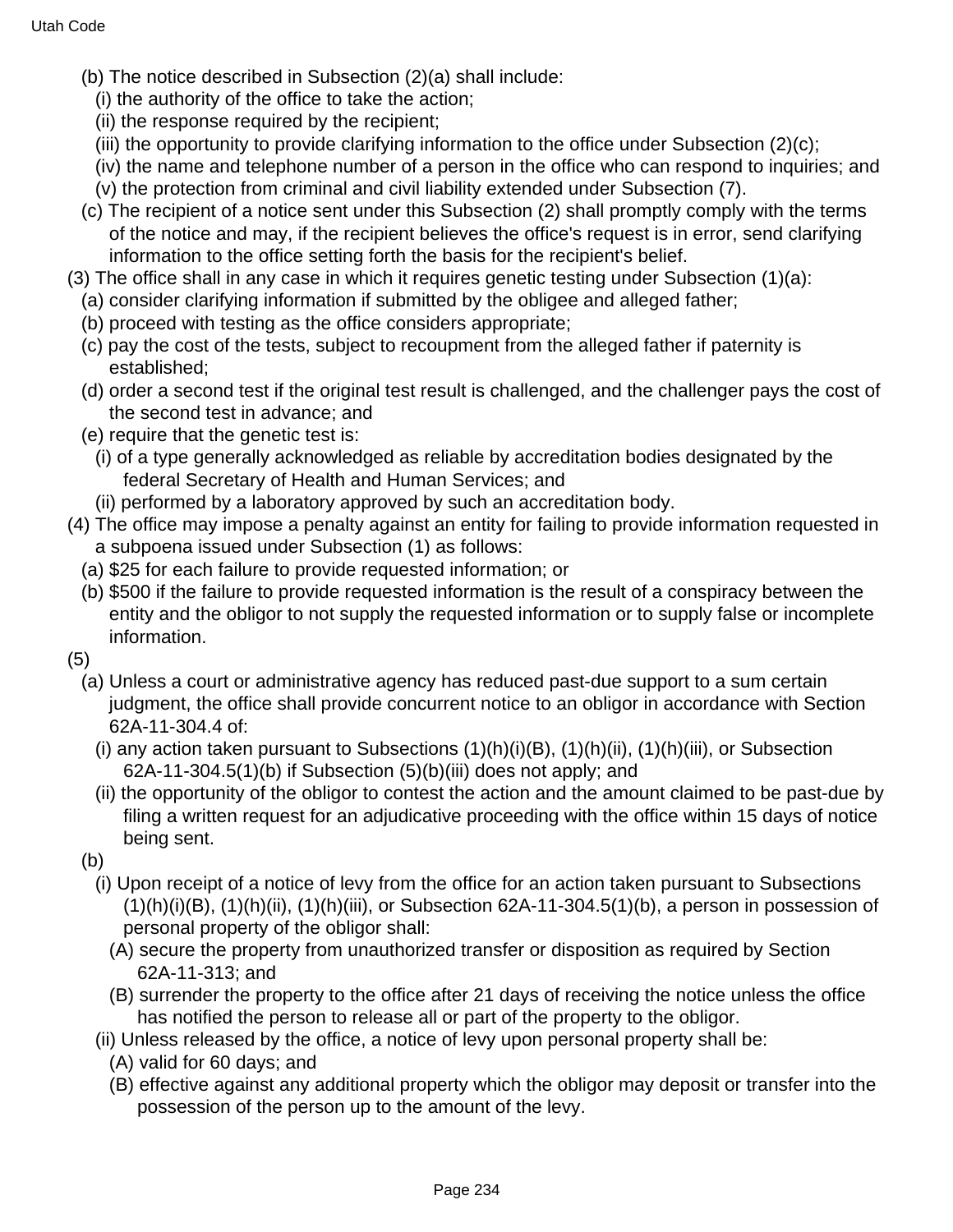- (iii) If the property upon which the office imposes a levy is insufficient to satisfy the specified amount of past-due support and the obligor fails to contest that amount under Subsection  $(5)(a)(ii)$ , the office may proceed under Subsections  $(1)(h)(i)(B)$ ,  $(1)(h)(ii)$ ,  $(1)(h)(iii)$ , or Subsection 62A-11-304.5(1)(b) against additional property of the obligor until the amount specified and the reasonable costs of collection are fully paid.
- (c) Except as provided in Subsection (5)(b)(iii), the office may not disburse funds resulting from action requiring notice under Subsection (5)(a)(i) until:
	- (i) 21 days after notice was sent to the obligor; and
	- (ii) the obligor, if the obligor contests the action under Subsection (5)(a)(ii), has exhausted the obligor's administrative remedies and, if appealed to a district court, the district court has rendered a final decision.
- (d) Before intercepting or seizing any periodic or lump-sum payment under Subsection (1)(h)(i) (A), the office shall:
	- (i) comply with Subsection  $59-10-529(4)(a)$ ; and
	- (ii) include in the notice required by Subsection 59-10-529(4)(a) reference to Subsection (1)(h)  $(i)(A)$ .
- (e) If Subsection (5)(a) or (5)(d) does not apply, an action against the real or personal property of the obligor shall be in accordance with Section 62A-11-312.5.
- (6) All information received under this section is subject to Title 63G, Chapter 2, Government Records Access and Management Act.
- (7) No employer, financial institution, public utility, cable company, insurance organization, its agent or employee, or related entity may be civilly or criminally liable for providing information to the office or taking any other action requested by the office pursuant to this section.
- (8) The actions the office may take under Subsection (1) are in addition to the actions the office may take pursuant to Part 4, Income Withholding in IV-D Cases.

Amended by Chapter 212, 2009 General Session

## **62A-11-304.2 Issuance or modification of administrative order -- Compliance with court order -- Authority of office -- Stipulated agreements -- Notification requirements.**

- (1) Through an adjudicative proceeding the office may issue or modify an administrative order that:
	- (a) determines paternity;
	- (b) determines whether an obligor owes support;
	- (c) determines temporary orders of child support upon clear and convincing evidence of paternity in the form of genetic test results or other evidence;
	- (d) requires an obligor to pay a specific or determinable amount of present and future support;
	- (e) determines the amount of past-due support;
	- (f) orders an obligor who owes past-due support and is obligated to support a child receiving public assistance to participate in appropriate work activities if the obligor is unemployed and is not otherwise incapacitated;
	- (g) imposes a penalty authorized under this chapter;
	- (h) determines an issue that may be specifically contested under this chapter by a party who timely files a written request for an adjudicative proceeding with the office; and
	- (i) renews an administrative judgment.
- (2)
	- (a) An abstract of a final administrative order issued under this section or a notice of judgmentlien under Section 62A-11-312.5 may be filed with the clerk of any district court.
	- (b) Upon a filing under Subsection (2)(a), the clerk of the court shall: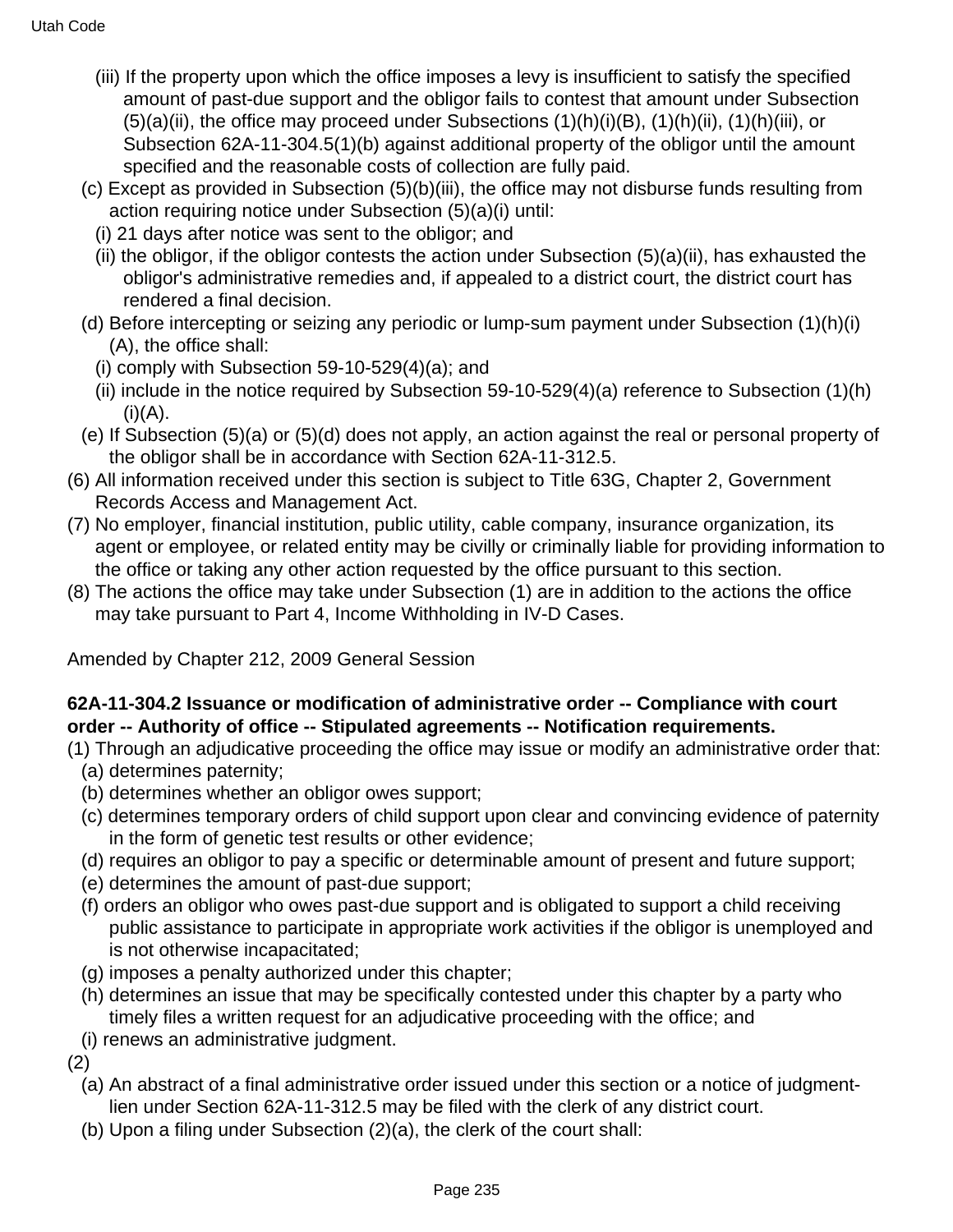- (i) docket the abstract or notice in the judgment docket of the court and note the time of receipt on the abstract or notice and in the judgment docket; and
- (ii) at the request of the office, place a copy of the abstract or notice in the file of a child support action involving the same parties.
- (3) If a judicial order has been issued, the office may not issue an order under Subsection (1) that is not based on the judicial order, except:
	- (a) the office may establish a new obligation in those cases in which the juvenile court has ordered the parties to meet with the office to determine the support pursuant to Section 78A-6-356; or
	- (b) the office may issue an order of current support in accordance with the child support guidelines if the conditions of Subsection 78B-14-207(2)(c) are met.
- (4) The office may proceed under this section in the name of this state, another state under Section 62A-11-305, any department of this state, the office, or the obligee.
- (5) The office may accept voluntary acknowledgment of a support obligation and enter into stipulated agreements providing for the issuance of an administrative order under this part.
- (6) The office may act in the name of the obligee in endorsing and cashing any drafts, checks, money orders, or other negotiable instruments received by the office for support.
- (7) The obligor shall, after a notice of agency action has been served on the obligor in accordance with Section 63G-4-201, keep the office informed of:
	- (a) the obligor's current address;
	- (b) the name and address of current payors of income;
	- (c) availability of or access to health insurance coverage; and
	- (d) applicable health insurance policy information.

Amended by Chapter 262, 2021 General Session

# **Superseded 9/1/2022**

# **62A-11-304.4 Filing of location information -- Service of process.**

(1)

- (a) Upon the entry of an order in a proceeding to establish paternity or to establish, modify, or enforce a support order, each party shall file identifying information and shall update that information as changes occur:
	- (i) with the court or administrative agency that conducted the proceeding; and
	- (ii) after October 1, 1998, with the state case registry.
- (b) The identifying information required under Subsection (1)(a) shall include the person's Social Security number, driver's license number, residential and mailing addresses, telephone numbers, the name, address, and telephone number of employers, and any other data required by the United States Secretary of Health and Human Services.
- (c) In any subsequent child support action involving the office or between the parties, state due process requirements for notice and service of process shall be satisfied as to a party upon:
	- (i) a sufficient showing that diligent effort has been made to ascertain the location of the party; and
	- (ii) delivery of notice to the most recent residential or employer address filed with the court, administrative agency, or state case registry under Subsection (1)(a).
- (2)
	- (a) The office shall provide individuals who are applying for or receiving services under this chapter or who are parties to cases in which services are being provided under this chapter: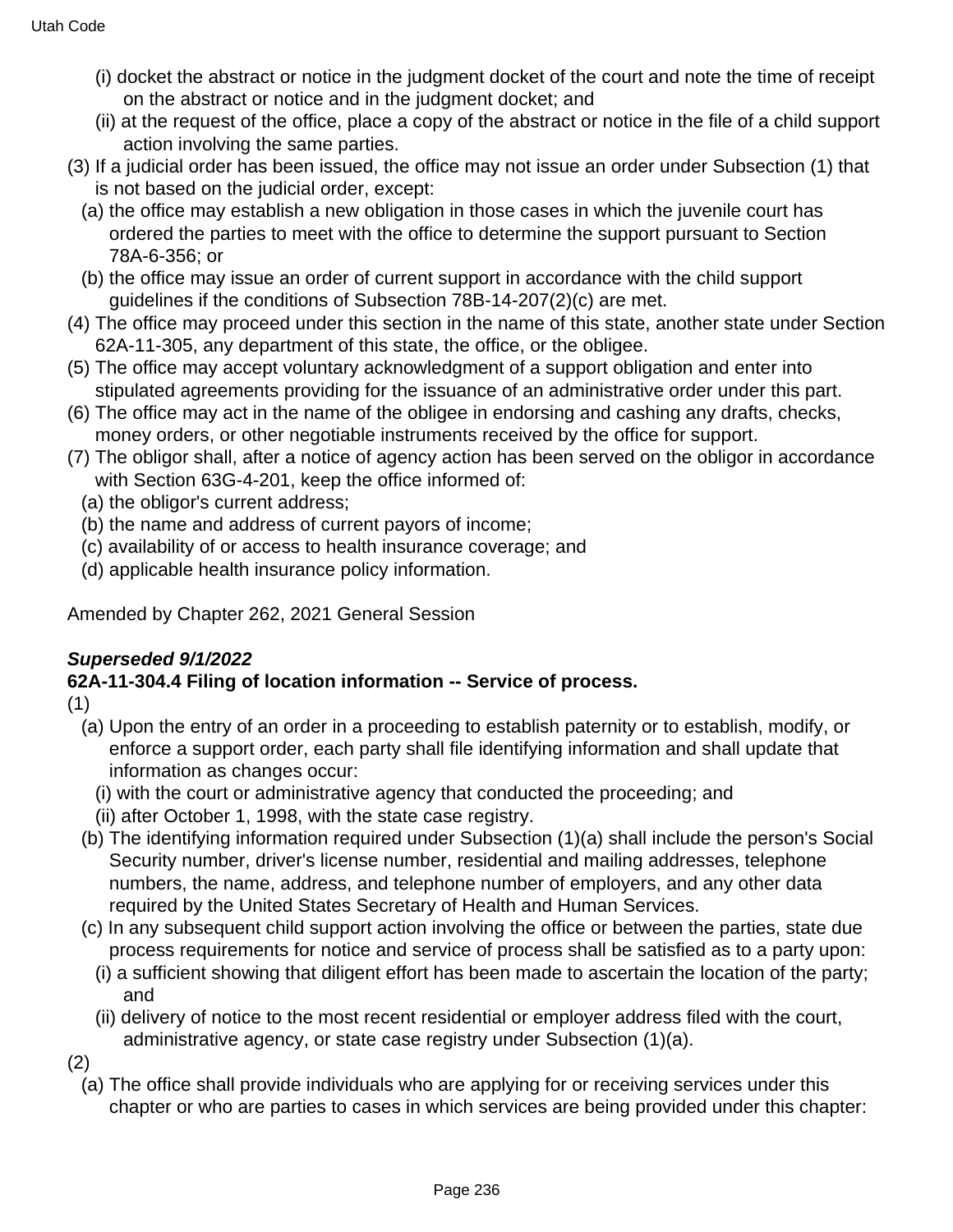- (i) with notice of all proceedings in which support obligations might be established or modified; and
- (ii) with a copy of any order establishing or modifying a child support obligation, or in the case of a petition for modification, a notice of determination that there should be no change in the amount of the child support award, within 14 days after issuance of such order or determination.
- (b) Notwithstanding Subsection (2)(a)(ii), notice in the case of an interstate order shall be provided in accordance with Section 78B-14-614.
- (3) Service of all notices and orders under this part shall be made in accordance with Title 63G, Chapter 4, Administrative Procedures Act, the Utah Rules of Civil Procedure, or this section.
- (4) Consistent with Title 63G, Chapter 2, Government Records Access and Management Act, the office shall adopt procedures to classify records to prohibit the unauthorized use or disclosure of information relating to a proceeding to:
	- (a) establish paternity; or
	- (b) establish or enforce support.
- (5)
	- (a) The office shall, upon written request, provide location information available in its files on a custodial or noncustodial parent to the other party or the other party's legal counsel provided that:
		- (i) the party seeking the information produces a copy of the parent-time order signed by the court;
		- (ii) the information has not been safeguarded in accordance with Section 454 of the Social Security Act;
		- (iii) the party whose location is being sought has been afforded notice in accordance with this section of the opportunity to contest release of the information;
		- (iv) the party whose location is being sought has not provided the office with a copy of a protective order, a current court order prohibiting disclosure, a current court order limiting or prohibiting the requesting person's contact with the party or child whose location is being sought, a criminal order, an administrative order pursuant to Section 62A-4a-1009, or documentation of a pending proceeding for any of the above; and
	- (v) there is no other state or federal law that would prohibit disclosure.
	- (b) "Location information" shall consist of the current residential address of the custodial or noncustodial parent and, if different and known to the office, the current residence of any children who are the subject of the parent-time order. If there is no current residential address available, the person's place of employment and any other location information shall be disclosed.
	- (c) For the purposes of this section, "reason to believe" under Section 454 of the Social Security Act means that the person seeking to safeguard information has provided to the office a copy of a protective order, current court order prohibiting disclosure, current court order prohibiting or limiting the requesting person's contact with the party or child whose location is being sought, criminal order signed by a court of competent jurisdiction, an administrative order pursuant to Section 62A-4a-1009, or documentation of a pending proceeding for any of the above.
	- (d) Neither the state, the department, the office nor its employees shall be liable for any information released in accordance with this section.
- (6) Custodial or noncustodial parents or their legal representatives who are denied location information in accordance with Subsection (5) may serve the Office of Recovery Services to initiate an action to obtain the information.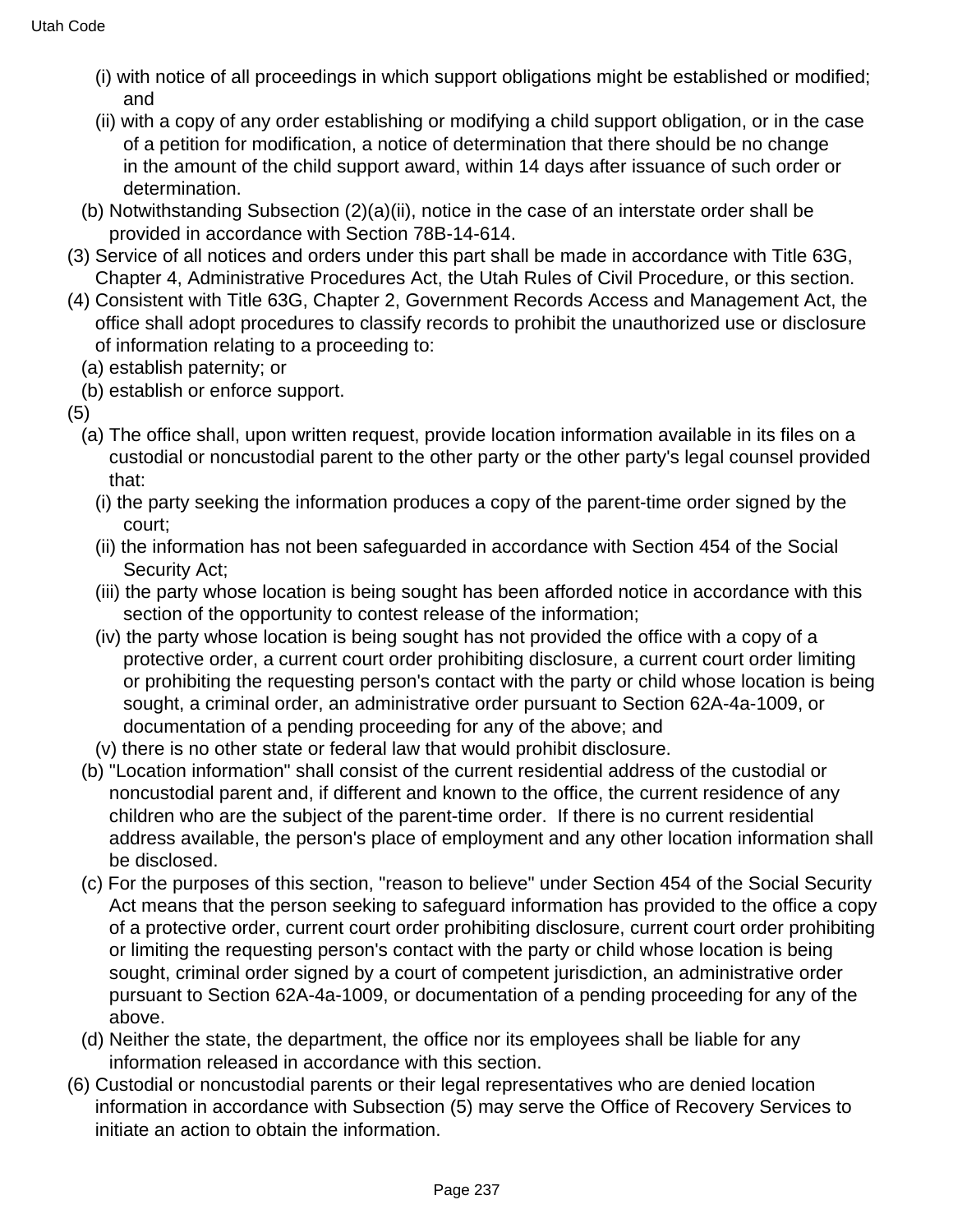Amended by Chapter 3, 2008 General Session Amended by Chapter 382, 2008 General Session

## **Effective 9/1/2022**

#### **62A-11-304.4 Filing of location information -- Service of process.**

(1)

- (a) Upon the entry of an order in a proceeding to establish paternity or to establish, modify, or enforce a support order, each party shall file identifying information and shall update that information as changes occur:
	- (i) with the court or administrative agency that conducted the proceeding; and
	- (ii) after October 1, 1998, with the state case registry.
- (b) The identifying information required under Subsection (1)(a) shall include the person's Social Security number, driver's license number, residential and mailing addresses, telephone numbers, the name, address, and telephone number of employers, and any other data required by the United States Secretary of Health and Human Services.
- (c) In any subsequent child support action involving the office or between the parties, state due process requirements for notice and service of process shall be satisfied as to a party upon:
	- (i) a sufficient showing that diligent effort has been made to ascertain the location of the party; and
	- (ii) delivery of notice to the most recent residential or employer address filed with the court, administrative agency, or state case registry under Subsection (1)(a).
- (2)
	- (a) The office shall provide individuals who are applying for or receiving services under this chapter or who are parties to cases in which services are being provided under this chapter:
		- (i) with notice of all proceedings in which support obligations might be established or modified; and
		- (ii) with a copy of any order establishing or modifying a child support obligation, or in the case of a petition for modification, a notice of determination that there should be no change in the amount of the child support award, within 14 days after issuance of such order or determination.
	- (b) Notwithstanding Subsection (2)(a)(ii), notice in the case of an interstate order shall be provided in accordance with Section 78B-14-614.
- (3) Service of all notices and orders under this part shall be made in accordance with Title 63G, Chapter 4, Administrative Procedures Act, the Utah Rules of Civil Procedure, or this section.
- (4) Consistent with Title 63G, Chapter 2, Government Records Access and Management Act, the office shall adopt procedures to classify records to prohibit the unauthorized use or disclosure of information relating to a proceeding to:
	- (a) establish paternity; or
	- (b) establish or enforce support.

(5)

- (a) The office shall, upon written request, provide location information available in its files on a custodial or noncustodial parent to the other party or the other party's legal counsel provided that:
	- (i) the party seeking the information produces a copy of the parent-time order signed by the court;
	- (ii) the information has not been safeguarded in accordance with Section 454 of the Social Security Act;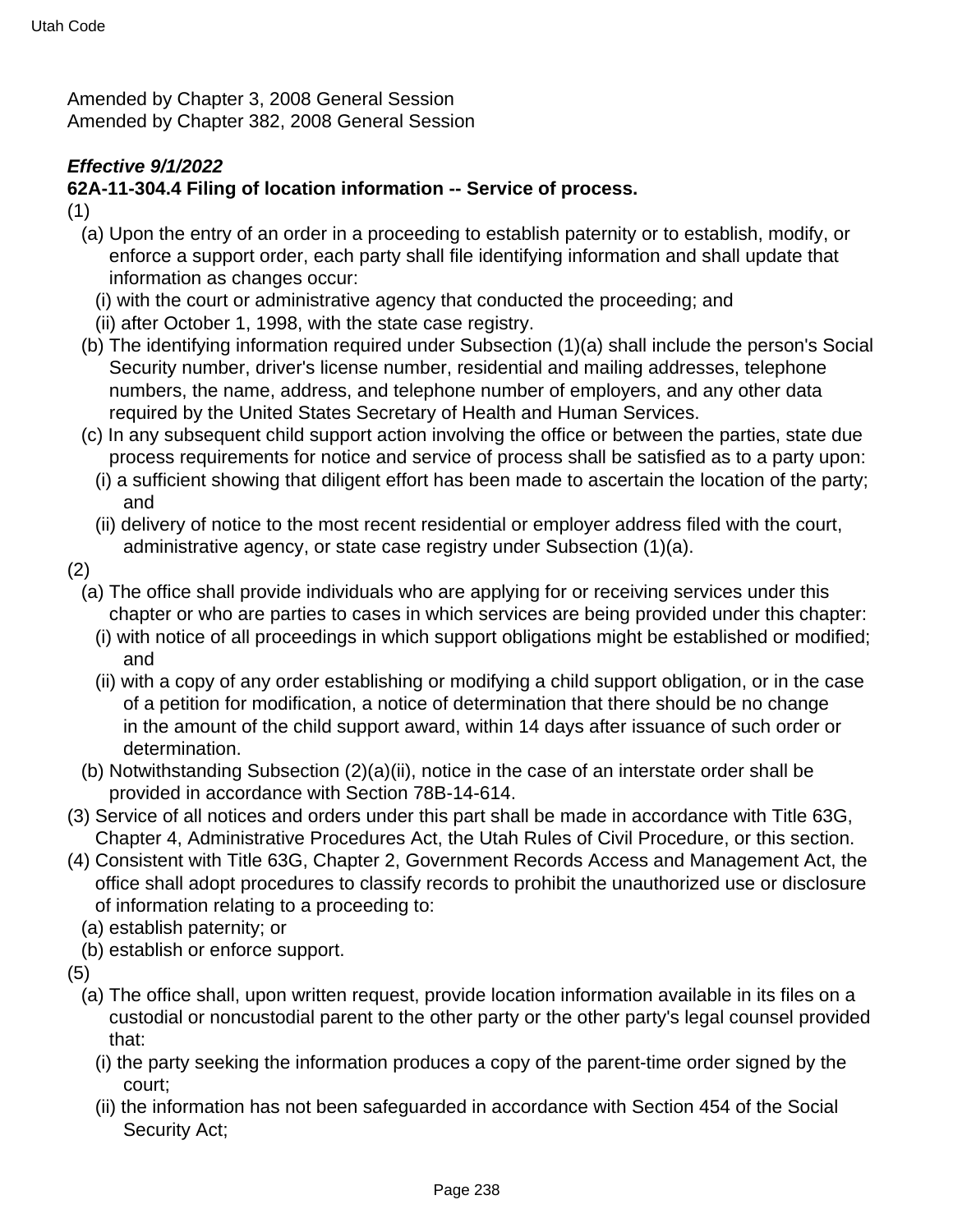- (iii) the party whose location is being sought has been afforded notice in accordance with this section of the opportunity to contest release of the information;
- (iv) the party whose location is being sought has not provided the office with a copy of a protective order, a current court order prohibiting disclosure, a current court order limiting or prohibiting the requesting person's contact with the party or child whose location is being sought, a criminal order, an administrative order pursuant to Section 80-2-707, or documentation of a pending proceeding for any of the above; and
- (v) there is no other state or federal law that would prohibit disclosure.
- (b) "Location information" shall consist of the current residential address of the custodial or noncustodial parent and, if different and known to the office, the current residence of any children who are the subject of the parent-time order. If there is no current residential address available, the person's place of employment and any other location information shall be disclosed.
- (c) For the purposes of this section, "reason to believe" under Section 454 of the Social Security Act means that the person seeking to safeguard information has provided to the office a copy of a protective order, current court order prohibiting disclosure, current court order prohibiting or limiting the requesting person's contact with the party or child whose location is being sought, criminal order signed by a court of competent jurisdiction, an administrative order pursuant to Section 80-2-707, or documentation of a pending proceeding for any of the above.
- (d) Neither the state, the department, the office nor its employees shall be liable for any information released in accordance with this section.
- (6) Custodial or noncustodial parents or their legal representatives who are denied location information in accordance with Subsection (5) may serve the Office of Recovery Services to initiate an action to obtain the information.

Amended by Chapter 335, 2022 General Session

#### **62A-11-304.5 Financial institutions.**

- (1) The office shall enter into agreements with financial institutions doing business in the state:
	- (a) to develop and operate, in coordination with such financial institutions, a data match system that:
		- (i) uses automated data exchanges to the maximum extent feasible; and
		- (ii) requires a financial institution each calendar quarter to provide the name, record address, social security number, other taxpayer identification number, or other identifying information for each obligor who:
			- (A) maintains an account at the institution; and
			- (B) owes past-due support as identified by the office by name and social security number or other taxpayer identification number; and
	- (b) to require a financial institution upon receipt of a notice of lien to encumber or surrender assets held by the institution on behalf of an obligor who is subject to a child support lien in accordance with Section 62A-11-304.1.
- (2) The office may pay a reasonable fee to a financial institution for compliance with Subsection (1) (a), which may not exceed the actual costs incurred.
- (3) A financial institution may not be liable under any federal or state law to any person for any disclosure of information or action taken in good faith under Subsection (1).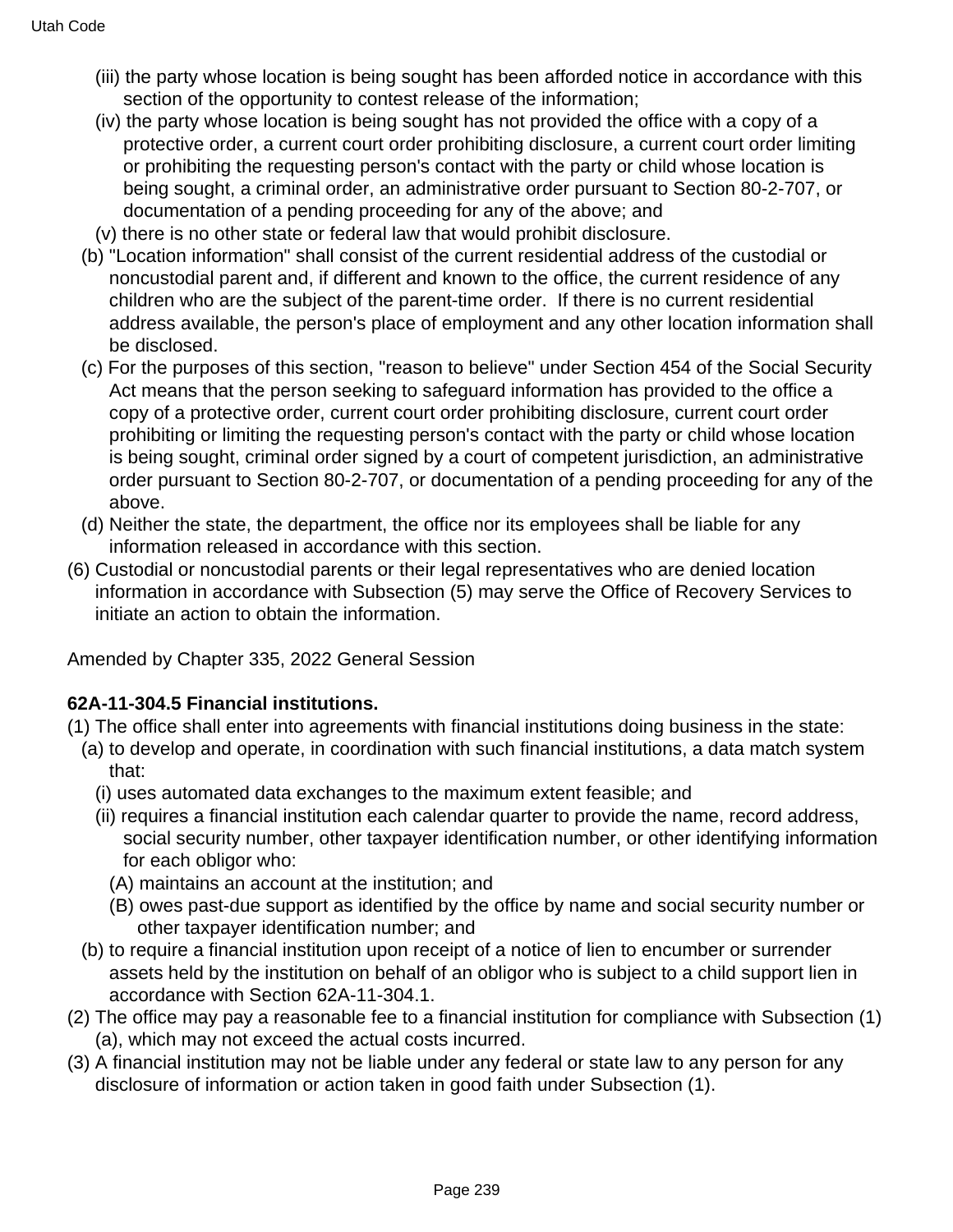- (4) The office may disclose a financial record obtained from a financial institution under this section only for the purpose of, and to the extent necessary in, establishing, modifying, or enforcing a child support obligation.
- (5) If an employee of the office knowingly, or by reason of negligence, discloses a financial record of an individual in violation of Subsection (4), the individual may bring a civil action for damages in a district court of the United States as provided for in the Social Security Act, 42 U.S.C. Sec. 669A.
- (6) The office shall provide notice and disburse funds seized or encumbered under this section in accordance with Section 62A-11-304.1.

Enacted by Chapter 232, 1997 General Session

## **62A-11-305 Support collection services requested by agency of another state.**

- (1) In accordance with Title 78B, Chapter 14, Utah Uniform Interstate Family Support Act, the office may proceed to issue or modify an order under Section 62A-11-304.2 to collect under this part from an obligor who is located in or is a resident of this state regardless of the presence or residence of the obligee if:
	- (a) support collection services are requested by an agency of another state that is operating under Part IV-D of the Social Security Act; or
	- (b) an individual applies for services.
- (2) The office shall use high-volume automated administrative enforcement, to the same extent it is used for intrastate cases, in response to a request made by another state's IV-D child support agency to enforce support orders.
- (3) A request by another state shall constitute a certification by the requesting state:
	- (a) of the amount of support under the order of payment of which is in arrears; and
	- (b) that the requesting state has complied with procedural due process requirements applicable to the case.
- (4) The office shall give automated administrative interstate enforcement requests the same priority as a two-state referral received from another state to enforce a support order.
- (5) The office shall promptly report the results of the enforcement procedures to the requesting state.
- (6) As required by the Social Security Act, 42 U.S.C. Sec. 666(a)(14), the office shall maintain records of:
	- (a) the number of requests for enforcement assistance received by the office under this section;
	- (b) the number of cases for which the state collected support in response to those requests; and
	- (c) the amount of support collected.

Amended by Chapter 45, 2015 General Session

## **62A-11-306.1 Issuance or modification of an order to collect support for persons not receiving public assistance.**

 The office may proceed to issue or modify an order under Section 62A-11-304.2 and collect under this part even though public assistance is not being provided on behalf of a dependent child if the office provides support collection services in accordance with:

- (1) an application for services provided under Title IV-D of the federal Social Security Act;
- (2) the continued service provisions of Subsection 62A-11-307.2(5); or
- (3) the interstate provisions of Section 62A-11-305.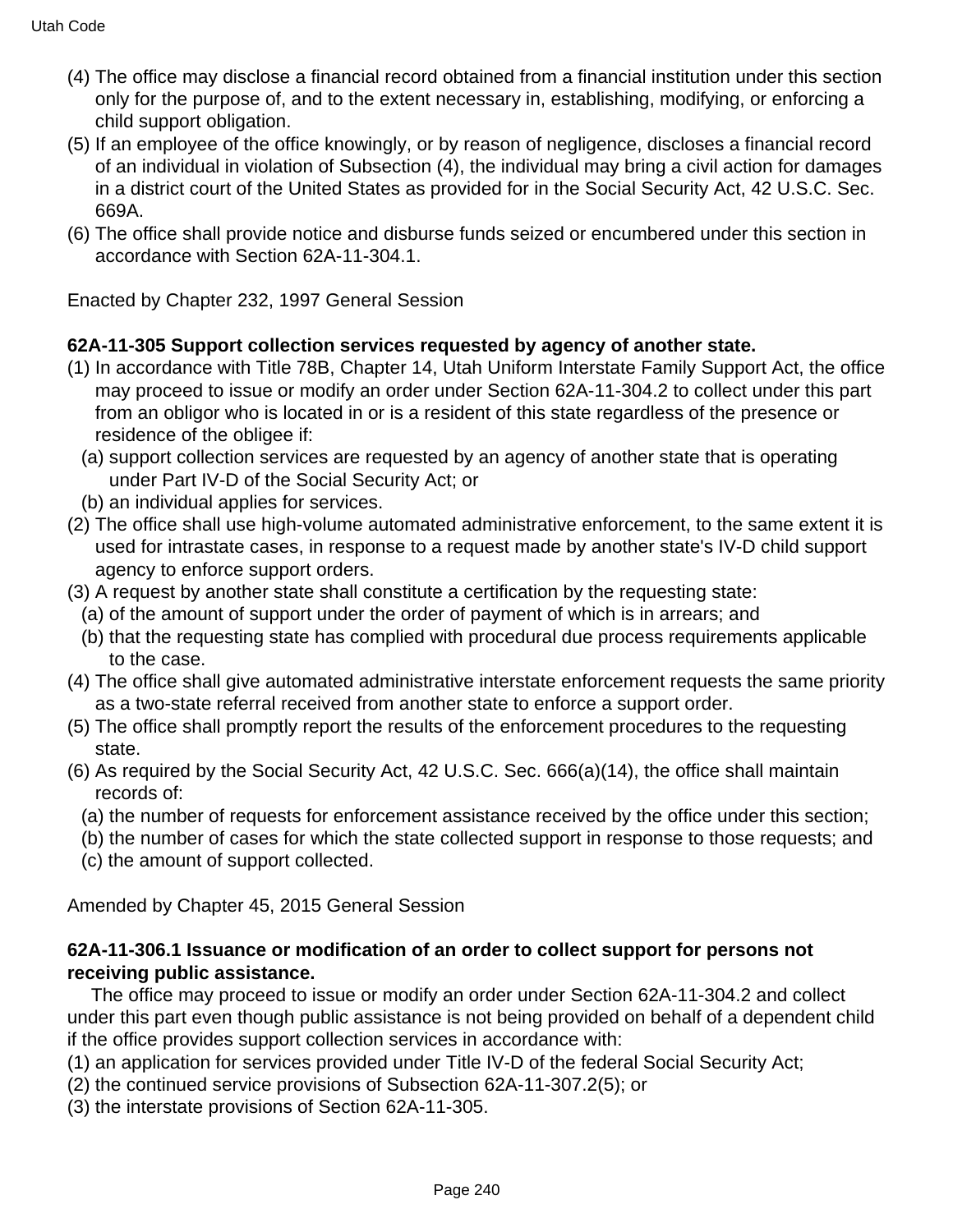Amended by Chapter 232, 1997 General Session

## **62A-11-306.2 Mandatory review and adjustment of child support orders for TANF recipients.**

 If a child support order has not been issued, adjusted, or modified within the previous three years and the children who are the subject of the order currently receive TANF funds, the office shall review the order, and if appropriate, move the tribunal to adjust the amount of the order if there is a difference of 10% or more between the payor's ordered support amount and the payor's support amount required under the guidelines.

Enacted by Chapter 282, 2007 General Session

## **62A-11-307.1 Collection directly from responsible parent.**

- (1) The office may issue or modify an order under Section 62A-11-304.2 and collect under this part directly from a responsible parent if the procedural requirements of applicable law have been met and if public assistance is provided on behalf of that parent's dependent child. The direct right to issue an order under this Subsection (1) is independent of and in addition to the right derived from that assigned under Section 35A-3-108.
- (2) An order issuing or modifying a support obligation under Subsection (1), issued while public assistance was being provided for a dependent child, remains in effect and may be enforced by the office under Section 62A-11-306.1 after provision of public assistance ceases.

(3)

- (a) The office may issue or modify an administrative order, subject to the procedural requirements of applicable law, that requires that obligee to pay to the office assigned support that an obligee receives and retains in violation of Subsection 62A-11-307.2(4) and may reduce to judgment any unpaid balance due.
- (b) The office may collect the judgment debt in the same manner as it collects any judgment for past-due support owed by an obligor.
- (4) Notwithstanding any other provision of law, the Office of Recovery Services shall have full standing and authority to establish and enforce child support obligations against an alleged parent currently or formerly in a same-sex marriage on the same terms as the Office of Recovery Services' authority against other mothers and fathers.

Amended by Chapter 156, 2017 General Session

#### **62A-11-307.2 Duties of obligee after assignment of support rights.**

- (1) An obligee whose rights to support have been assigned under Section 35A-3-108 as a condition of eligibility for public assistance has the following duties:
- (a) Unless a good cause or other exception applies, the obligee shall, at the request of the office:
	- (i) cooperate in good faith with the office by providing the name and other identifying information of the other parent of the obligee's child for the purpose of:
		- (A) establishing paternity; or
		- (B) establishing, modifying, or enforcing a child support order;
	- (ii) supply additional necessary information and appear at interviews, hearings, and legal proceedings; and
	- (iii) submit the obligee's child and himself to judicially or administratively ordered genetic testing.
- (b) The obligee may not commence an action against an obligor or file a pleading to collect or modify support without the office's written consent.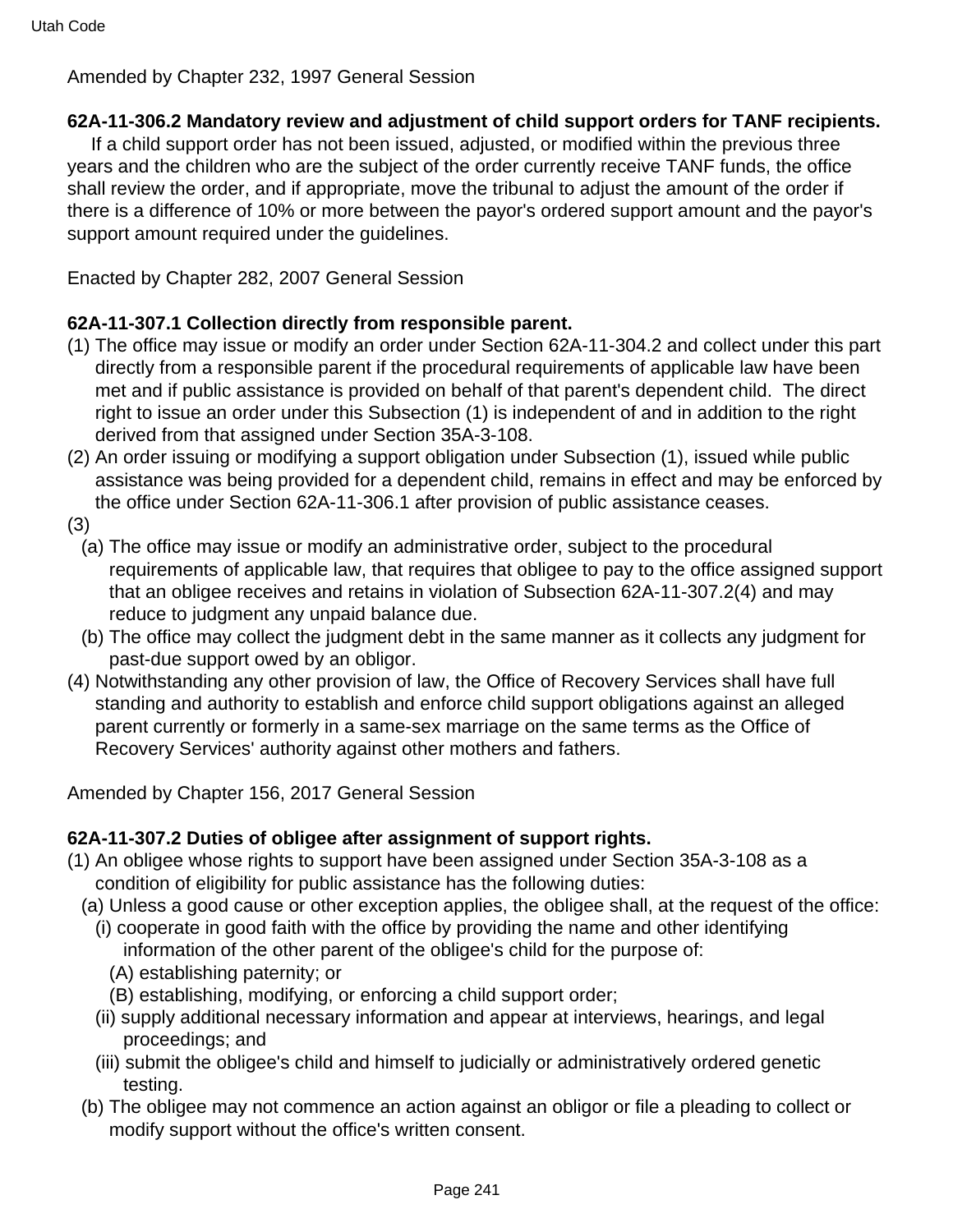- (c) The obligee may not do anything to prejudice the rights of the office to establish paternity, enforce provisions requiring health insurance, or to establish and collect support.
- (d) The obligee may not agree to allow the obligor to change the court or administratively ordered manner or amount of payment of past, present, or future support without the office's written consent.
- (2)
	- (a) The office shall determine and redetermine, when appropriate, whether an obligee has cooperated with the office as required by Subsection (1)(a).
	- (b) If the office determines that an obligee has not cooperated as required by Subsection (1)(a), the office shall:
		- (i) forward the determination and the basis for it to the Department of Workforce Services, which shall inform the Department of Health of the determination, for a determination of whether compliance by the obligee should be excused on the basis of good cause or other exception; and
		- (ii) send to the obligee:
			- (A) a copy of the notice; and
			- (B) information that the obligee may, within 15 days of notice being sent:
				- (I) contest the office's determination of noncooperation by filing a written request for an adjudicative proceeding with the office; or
				- (II) assert that compliance should be excused on the basis of good cause or other exception by filing a written request for a good cause exception with the Department of Workforce Services.
- (3) The office's right to recover is not reduced or terminated if an obligee agrees to allow the obligor to change the court or administratively ordered manner or amount of payment of support regardless of whether that agreement is entered into before or after public assistance is furnished on behalf of a dependent child.
- (4)
	- (a) If an obligee receives direct payment of assigned support from an obligor, the obligee shall immediately deliver that payment to the office.
	- (b)
		- (i) If an obligee agrees with an obligor to receive payment of support other than in the court or administratively ordered manner and receives payment as agreed with the obligor, the obligee shall immediately deliver the cash equivalent of the payment to the office.
		- (ii) If the amount delivered to the office by the obligee under Subsection (4)(b)(i) exceeds the amount of the court or administratively ordered support due, the office shall return the excess to the obligee.
- (5) If public assistance furnished on behalf of a dependent child is terminated, the office may continue to provide paternity establishment and support collection services. Unless the obligee notifies the office to discontinue these services, the obligee is considered to have accepted and is bound by the rights, duties, and liabilities of an obligee who has applied for those services.

Amended by Chapter 174, 1997 General Session Amended by Chapter 232, 1997 General Session

## **62A-11-312.5 Liens by operation of law and writs of garnishment.**

(1) Each payment or installment of child support is, on and after the date it is due, a judgment with the same attributes and effect of any judgment of a district court in accordance with Section 78B-12-112 and for purposes of Section 78B-5-202.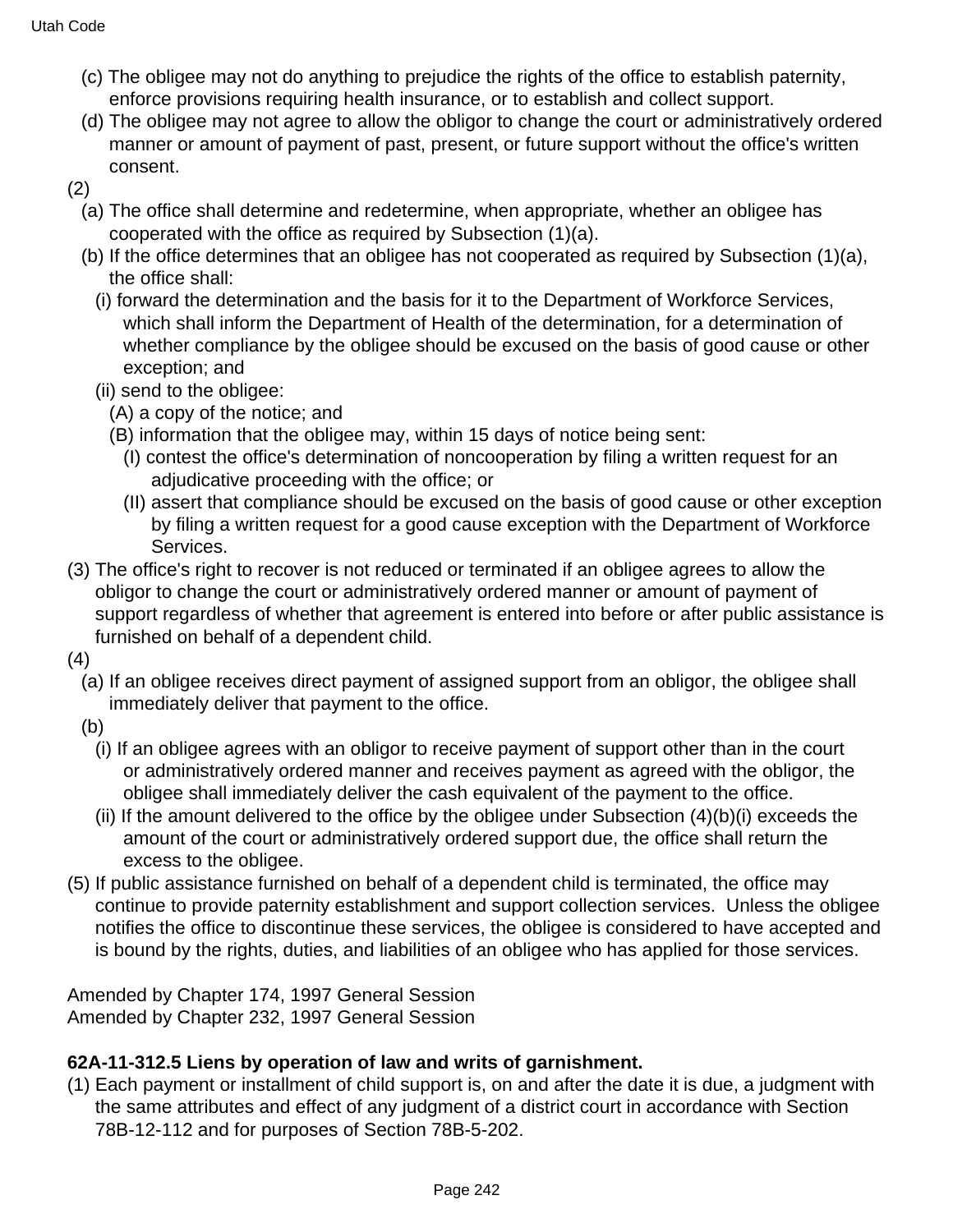(2)

- (a) A judgment under Subsection (1) or final administrative order shall constitute a lien against the real property of the obligor upon the filing of a notice of judgment-lien in the district court where the obligor's real property is located if the notice:
	- (i) specifies the amount of past-due support; and
	- (ii) complies with the procedural requirements of Section 78B-5-202.
- (b) Rule 69, Utah Rules of Civil Procedure, shall apply to any action brought to execute a judgment or final administrative order under this section against real or personal property in the obligor's possession.

(3)

- (a) The office may issue a writ of garnishment against the obligor's personal property in the possession of a third party for a judgment under Subsection (1) or a final administrative order in the same manner and with the same effect as if the writ were issued on a judgment of a district court if:
	- (i) the judgment or final administrative order is recorded on the office's automated case registry; and
	- (ii) the writ is signed by the director or the director's designee and served by certified mail, return receipt requested, or as prescribed by Rule 4, Utah Rules of Civil Procedure.
- (b) A writ of garnishment issued under Subsection (3)(a) is subject to the procedures and due process protections provided by Rule 64D, Utah Rules of Civil Procedure, except as provided by Section 62A-11-316.

Amended by Chapter 3, 2008 General Session

## **62A-11-313 Effect of Lien.**

- (1) After receiving notice that a support lien has been filed under this part by the office, no person in possession of any property which may be subject to that lien may pay over, release, sell, transfer, encumber, or convey that property to any person other than the office, unless he first receives:
	- (a) a release or waiver thereof from the office; or
	- (b) a court order that orders release of the lien on the basis that the debt does not exist or has been satisfied.
- (2) Whenever any such person has in his possession earnings, deposits, accounts, or balances in excess of \$100 over the amount of the debt claimed by the office, that person may, without liability under this part, release that excess to the obligor.

Amended by Chapter 62, 1989 General Session

#### **62A-11-315.5 Enforcement of liens arising in another state.**

 A lien arising in another state shall be accorded full faith and credit in this state, without any additional requirement of judicial notice or hearing prior to the enforcement of the lien, if the office, parent, or state IV-D agency who seeks to enforce the lien complies with Section 62A-11-304.1 or Section 62A-11-312.5.

Enacted by Chapter 232, 1997 General Session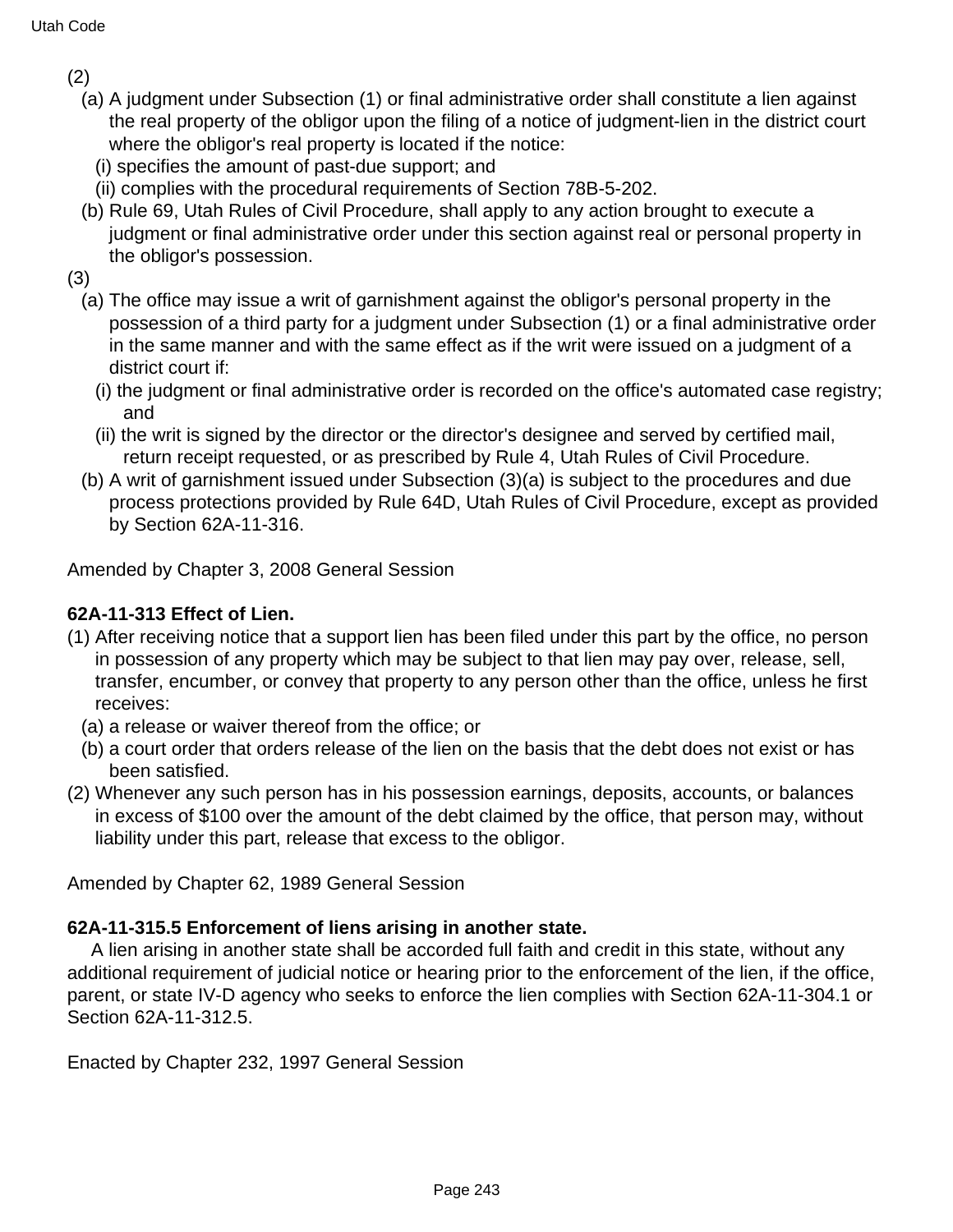## **62A-11-316 Requirement to honor voluntary assignment of earnings -- Discharge of employee prohibited -- Liability for discharge -- Earnings subject to support lien or garnishment.**

- (1)
	- (a) Every person, firm, corporation, association, political subdivision, or department of the state shall honor, according to its terms, a duly executed voluntary assignment of earnings which is presented by the office as a plan to satisfy or retire a support debt or obligation.
	- (b) The requirement to honor an assignment of earnings, and the assignment of earnings itself, are applicable whether the earnings are to be paid presently or in the future, and continue in effect until released in writing by the office.
	- (c) Payment of money pursuant to an assignment of earnings presented by the office shall serve as full acquittance under any contract of employment, and the state shall defend the employer and hold him harmless for any action taken pursuant to the assignment of earnings.
	- (d) The office shall be released from liability for improper receipt of money under an assignment of earnings upon return of any money so received.
- (2) An employer may not discharge or prejudice any employee because his earnings have been subjected to support lien, wage assignment, or garnishment for any indebtedness under this part.
- (3) If a person discharges an employee in violation of Subsection (2), he is liable to the employee for the damages he may suffer, and, additionally, to the office in an amount equal to the debt which is the basis of the assignment or garnishment, plus costs, interest, and attorneys' fees, or a maximum of \$1,000, whichever is less.
- (4) The maximum part of the aggregate disposable earnings of an individual for any work pay period which may be subjected to a garnishment to enforce payment of a judicial or administrative judgment arising out of failure to support dependent children may not exceed 50% of his disposable earnings for the work pay period.
- (5) The support lien or garnishment shall continue to operate and require that person to withhold the nonexempt portion of earnings at each succeeding earnings disbursement interval until released in writing by the court or office.

Amended by Chapter 203, 1988 General Session

#### **62A-11-319 Release of lien, attachment, or garnishment by department.**

 The office may, at any time, release a support lien, wage assignment, attachment, or garnishment on all or part of the property of the obligor, or return seized property without liability, if assurance of payment is considered adequate by the office, or if that action will facilitate collection of the support debt. However, that release or return does not prevent future action to collect from the same or other property. The office may also waive provisions providing for the collection of interest on accounts due, if that waiver would facilitate collection of the support debt.

Enacted by Chapter 1, 1988 General Session

#### **62A-11-320 Payment schedules.**

- (1) The office may:
	- (a) set or reset a level and schedule of payments at any time consistent with the income, earning capacity, and resources of the obligor; or
	- (b) demand payment in full.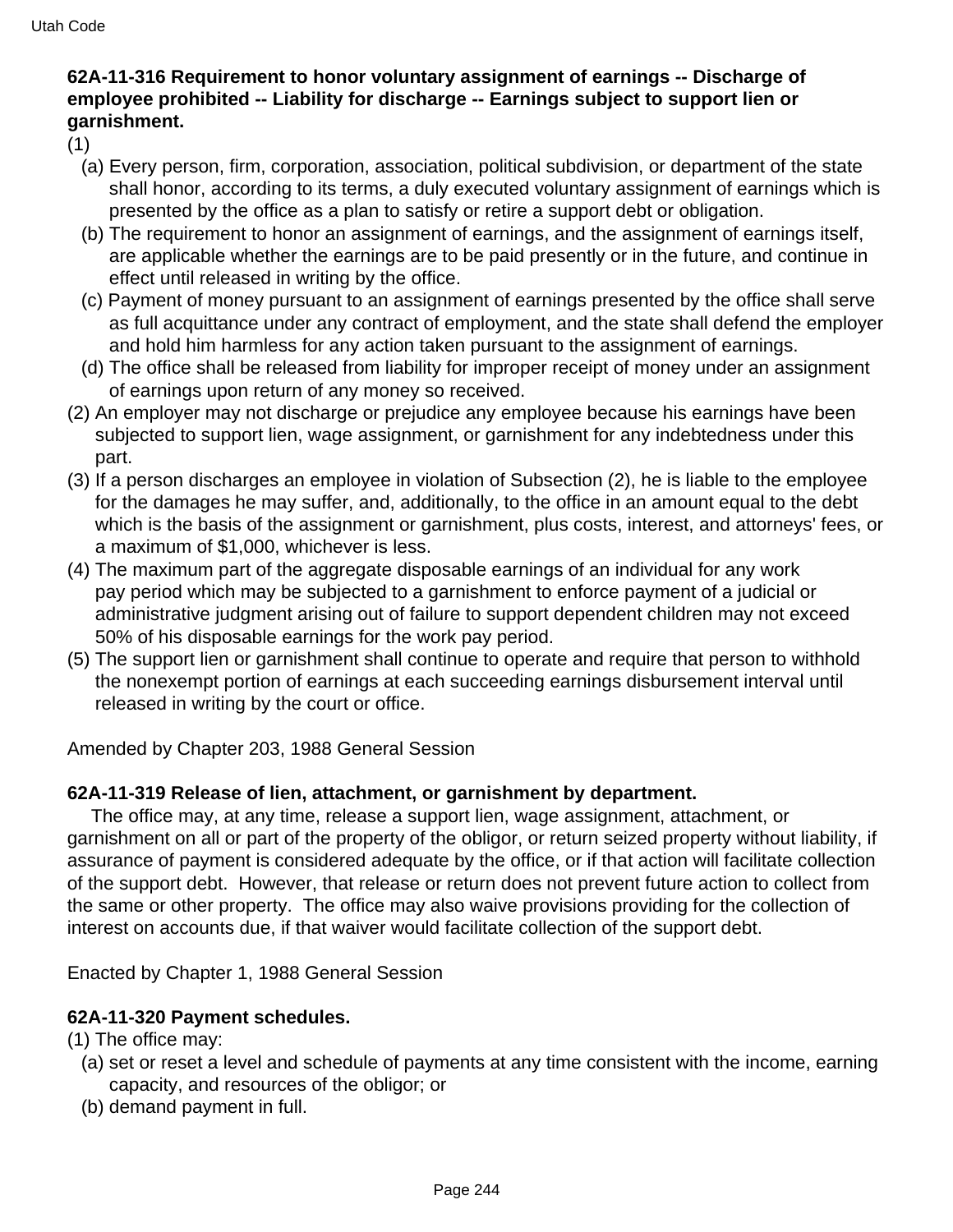- (2) If a support debt is reduced to a schedule of payments and made subject to income withholding, the total monthly amount of the scheduled payment, current support payment, and cost of health insurance attributable to a child for whom the obligor has been ordered may only be subject to income withholding in an amount that does not exceed the maximum amount permitted under Section 303(b) of the Consumer Credit Protection Act, 15 U.S.C. Sec. 1673(b).
- (3)
	- (a) Within 15 days of receiving notice, an obligor may contest a payment schedule as inconsistent with Subsection (2) or the rules adopted by the office to establish payment schedules under Subsection (1) by filing a written request for an adjudicative proceeding.
	- (b) For purposes of Subsection (3)(a), notice includes:
		- (i) notice sent to the obligor by the office in accordance with Section 62A-11-304.4;
		- (ii) participation by the obligor in the proceedings related to the establishment of the payment schedule; and
		- (iii) receiving a paycheck in which a reduction has been made in accordance with a payment schedule established under Subsection (1).

Amended by Chapter 232, 1997 General Session

#### **62A-11-320.5 Review and adjustment of child support order in three-year cycle -- Substantial change in circumstances not required.**

- (1) If a child support order has not been issued, modified, or reviewed within the previous three years, the office shall review a child support order, taking into account the best interests of the child involved, if:
	- (a) requested by a parent or legal guardian involved in a case receiving IV-D services; or
	- (b) there has been an assignment under Section 35A-3-108 and the office determines that a review is appropriate.
- (2) If the office conducts a review under Subsection (1), the office shall determine if there is a difference of 10% or more between the amount ordered and the amount that would be required under the child support guidelines. If there is such a difference and the difference is not of a temporary nature, the office shall:
	- (a) with respect to a child support order issued or modified by the office, adjust the amount to that which is provided for in the guidelines; or
	- (b) with respect to a child support order issued or modified by a court, file a petition with the court to adjust the amount to that which is provided for in the guidelines.
- (3) The office may use automated methods to:
	- (a) collect information and conduct reviews under Subsection (2); and
	- (b) identify child support orders in which there is a difference of 10% or more between the amount of child support ordered and the amount that would be required under the child support guidelines for review under Subsection (1)(b).
- (4)
	- (a) A parent or legal guardian who requests a review under Subsection (1)(a) shall provide notice of the request to the other parent within five days and in accordance with Section 62A-11-304.4.
	- (b) If the office conducts a review under Subsections (1)(b) and (3)(b), the office shall provide notice to the parties of:
		- (i) a proposed adjustment under Subsection (2)(a); or
		- (ii) a proposed petition to be filed in court under Subsection (2)(b).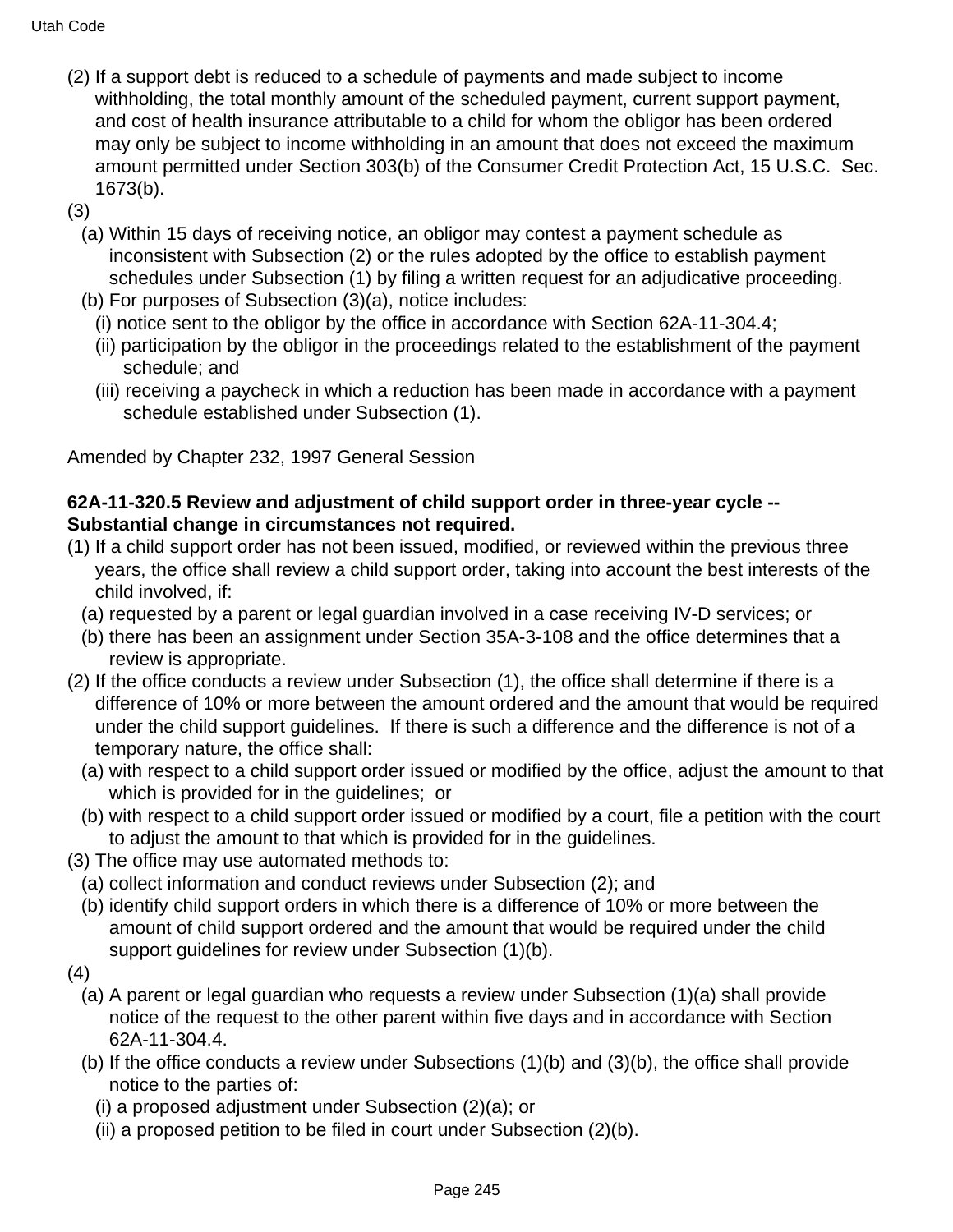(5)

- (a) Within 30 days of notice being sent under Subsection (4)(a), a parent or legal guardian may respond to a request for review filed with the office.
- (b) Within 30 days of notice being sent under Subsection (4)(b), a parent or legal guardian may contest a proposed adjustment or petition by requesting a review under Subsection (1)(a) and providing documentation that refutes the adjustment or petition.
- (6) A showing of a substantial change in circumstances is not necessary for an adjustment under this section.

Repealed and Re-enacted by Chapter 232, 1997 General Session

## **62A-11-320.6 Review and adjustment of support order for substantial change in circumstances outside three-year cycle.**

- (1)
	- (a) A parent or legal guardian involved in a case receiving IV-D services or the office, if there has been an assignment under Section 35A-3-108, may at any time request the office to review a child support order if there has been a substantial change in circumstances.
	- (b) For purposes of Subsection (1)(a), a substantial change in circumstances may include:
		- (i) material changes in custody;
		- (ii) material changes in the relative wealth or assets of the parties;
		- (iii) material changes of 30% or more in the income of a parent;
		- (iv) material changes in the ability of a parent to earn;
		- (v) material changes in the medical needs of the child; and
	- (vi) material changes in the legal responsibilities of either parent for the support of others.
- (2) Upon receiving a request under Subsection (1), the office shall review the order, taking into account the best interests of the child involved, to determine whether the substantial change in circumstance has occurred, and if so, whether the change resulted in a difference of 15% or more between the amount of child support ordered and the amount that would be required under the child support guidelines. If there is such a difference and the difference is not of a temporary nature, the office shall:
	- (a) with respect to a support order issued or modified by the office, adjust the amount in accordance with the guidelines; or
	- (b) with respect to a support order issued or modified by a court, file a petition with the court to adjust the amount in accordance with the guidelines.
- (3) The office may use automated methods to collect information for a review conducted under Subsection (2).
- (4)
	- (a) A parent or legal guardian who requests a review under Subsection (1) shall provide notice of the request to the other parent within five days and in accordance with Section 62A-11-304.4.
	- (b) If the office initiates and conducts a review under Subsection (1), the office shall provide notice of the request to any parent or legal guardian within five days and in accordance with Section 62A-11-304.4.
- (5) Within 30 days of notice being sent under Subsection (4), a parent or legal guardian may file a response to a request for review with the office.

Enacted by Chapter 232, 1997 General Session

## **62A-11-320.7 Three-year notice of opportunity to review.**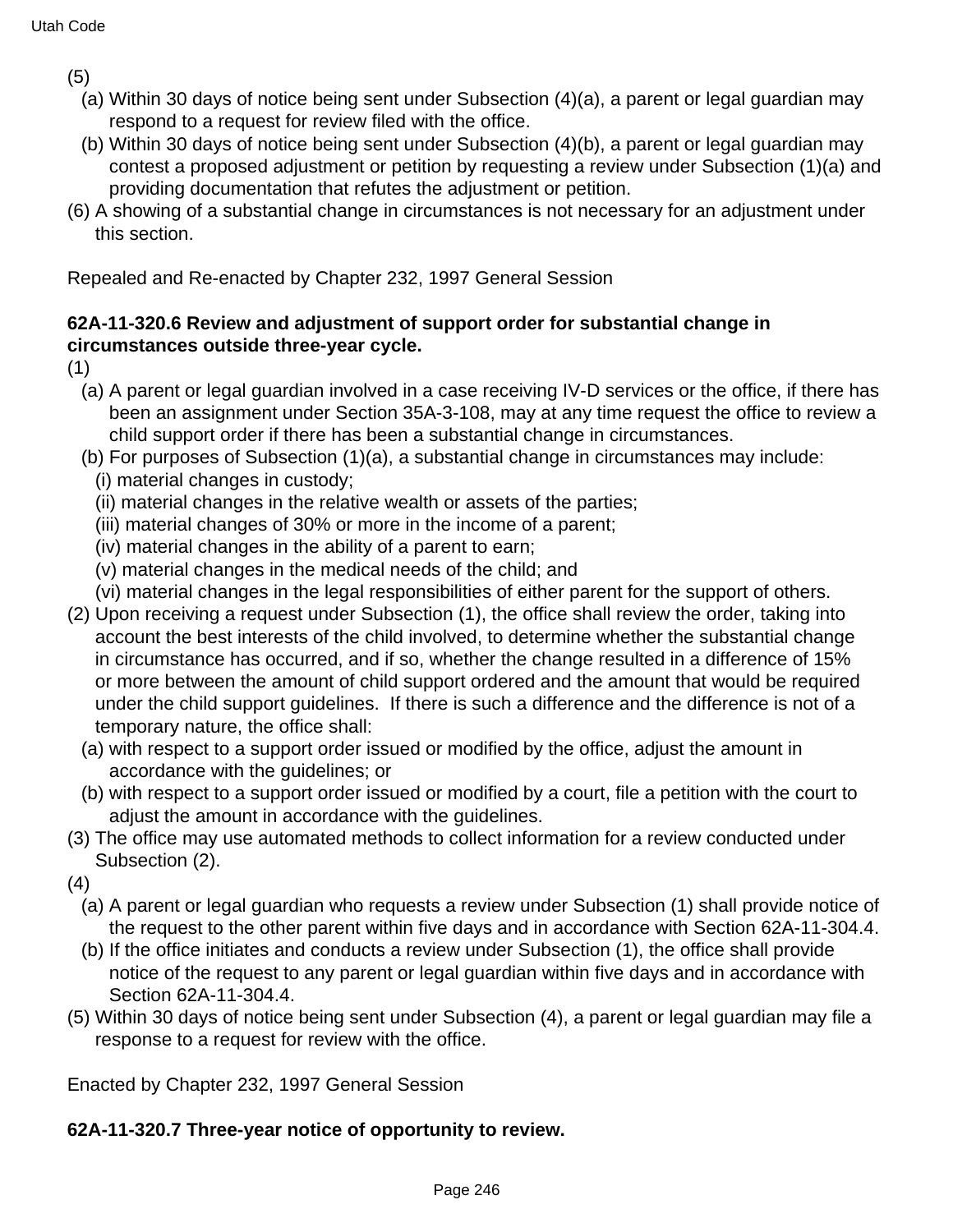- (1) Once every three years, the office shall give notice to each parent or legal guardian involved in a case receiving IV-D services of the opportunity to request a review and, if appropriate, adjustment of a child support order under Sections 62A-11-320.5 and 62A-11-320.6.
- (2)
	- (a) The notice required by Subsection (1) may be included in an issued or modified order of support.
	- (b) Notwithstanding Subsection (2)(a), the office shall comply with Subsection (1), three years after the date of the order issued or modified under Subsection (2)(a).

Enacted by Chapter 232, 1997 General Session

#### **62A-11-321 Posting bond or security for payment of support debt -- Procedure.**

- (1) The office shall, or an obligee may, petition the court for an order requiring an obligor to post a bond or provide other security for the payment of a support debt, if the office or an obligee determines that action is appropriate, and if the payments are more than 90 days delinquent. The office shall establish rules for determining when it shall seek an order for bond or other security.
- (2) When the office or an obligee petitions the court under this section, it shall give written notice to the obligor, stating:
	- (a) the amount of support debt;
	- (b) that it has petitioned the court for an order requiring the obligor to post security; and
	- (c) that the obligor has the right to appear before the court and contest the office's or obligee's petition.
- (3) After notice to the obligor and an opportunity for a hearing, the court shall order a bond posted or other security to be deposited upon the office's or obligee's showing of a support debt and of a reasonable basis for the security.

Enacted by Chapter 1, 1988 General Session

#### **62A-11-326 Medical and dental expenses of dependent children.**

In any action under this part, the office and the department in their orders shall:

- (1) include a provision assigning responsibility for cash medical support;
- (2) include a provision requiring the purchase and maintenance of appropriate medical, hospital, and dental care insurance for those children, if:
	- (a) insurance coverage is or becomes available at a reasonable cost; and
	- (b) the insurance coverage is accessible to the children; and
- (3) include a designation of which health, dental or hospital insurance plan, is primary and which is secondary in accordance with the provisions of Section 30-3-5.4 which will take effect if at any time the dependent children are covered by both parents' health, hospital, or dental insurance plans.

Amended by Chapter 285, 2010 General Session

#### **62A-11-326.1 Enrollment of child in accident and health insurance plan -- Order -- Notice.**

(1) The office may issue a notice to existing and future employers or unions to enroll a dependent child in an accident and health insurance plan that is available through the dependent child's parent or legal guardian's employer or union, when the following conditions are satisfied: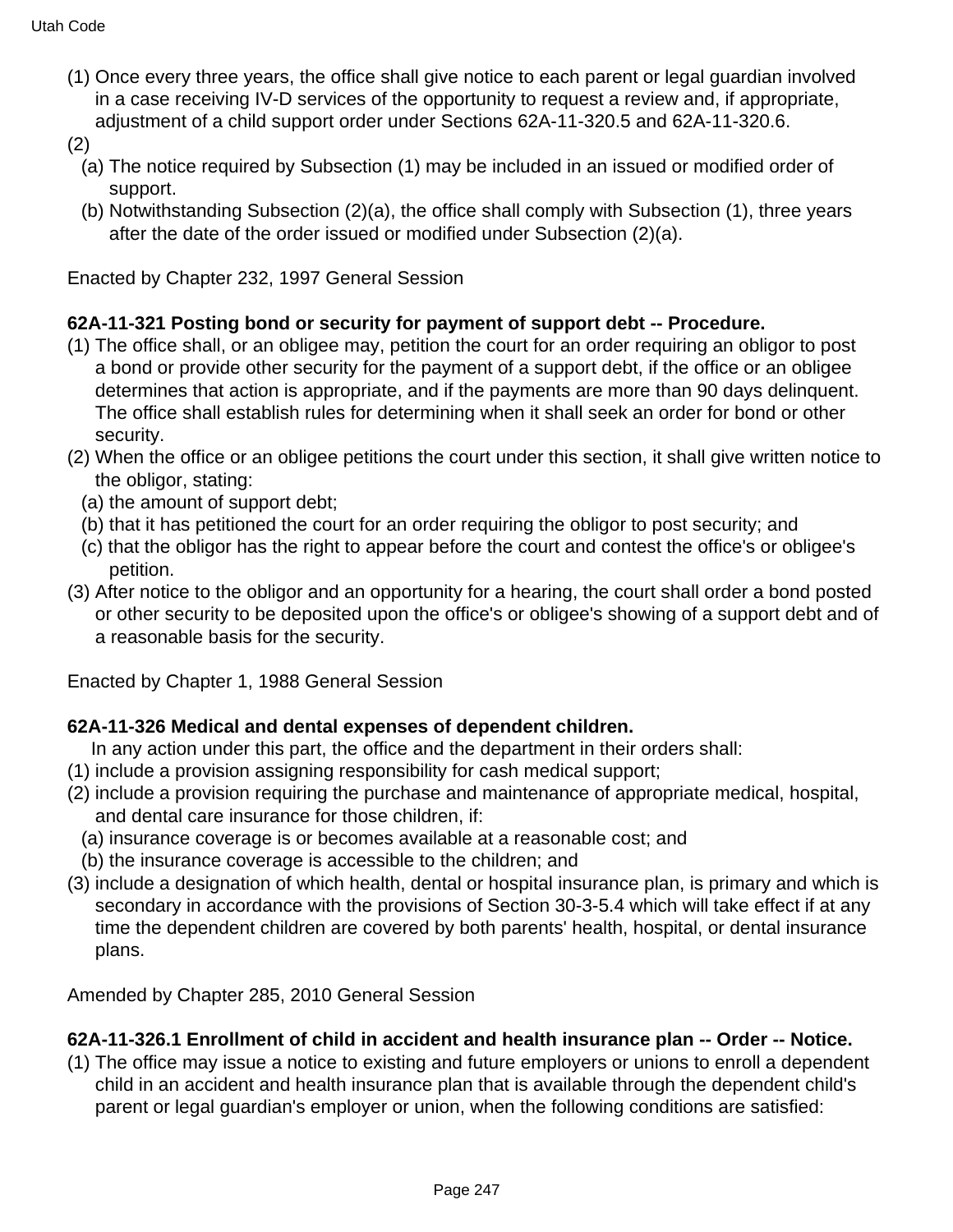- (a) the parent or legal guardian is already required to obtain insurance coverage for the child by a prior court or administrative order; and
- (b) the parent or legal guardian has failed to provide written proof to the office that:
- (i) the child has been enrolled in an accident and health insurance plan in accordance with the court or administrative order; or
- (ii) the coverage required by the order was not available at group rates through the employer or union 30 or more days prior to the date of the mailing of the notice to enroll.
- (2) The office shall provide concurrent notice to the parent or legal guardian in accordance with Section 62A-11-304.4 of:
	- (a) the notice to enroll sent to the employer or union; and
	- (b) the opportunity to contest the enrollment due to a mistake of fact by filing a written request for an adjudicative proceeding with the office within 15 days of the notice being sent.
- (3) A notice to enroll shall result in the enrollment of the child in the parent's accident and health insurance plan, unless the parent successfully contests the notice based on a mistake of fact.
- (4) A notice to enroll issued under this section may be considered a "qualified medical support order" for the purposes of enrolling a dependent child in a group accident and health insurance plan as defined in Section 609(a), Federal Employee Retirement Income Security Act of 1974.

Amended by Chapter 116, 2001 General Session

# **62A-11-326.2 Compliance with order -- Enrollment of dependent child for insurance.**

- (1) An employer or union shall comply with a notice to enroll issued by the office under Section 62A-11-326.1 by enrolling the dependent child that is the subject of the notice in the:
	- (a) accident and health insurance plan in which the parent or legal guardian is enrolled, if the plan satisfies the prior court or administrative order; or
	- (b) least expensive plan, assuming equivalent benefits, offered by the employer or union that complies with the prior court or administrative order which provides coverage that is reasonably accessible to the dependent child.
- (2) The employer, union, or insurer may not refuse to enroll a dependent child pursuant to a notice to enroll because a parent or legal guardian has not signed an enrollment application.
- (3) Upon enrollment of the dependent child, the employer shall deduct the appropriate premiums from the parent or legal guardian's wages and remit them directly to the insurer.
- (4) The insurer shall provide proof of insurance to the office upon request.
- (5) The signature of the custodial parent of the insured dependent is a valid authorization to the insurer for purposes of processing any insurance reimbursement claim.

Amended by Chapter 116, 2001 General Session

# **62A-11-326.3 Determination of parental liability.**

- (1) In accordance with Title 63G, Chapter 4, Administrative Procedures Act, the office may determine by order the amount of a parent's liability for uninsured medical, hospital, and dental expenses of a dependent child, when the parent:
	- (a) is required by a prior court or administrative order to:
		- (i) share those expenses with the other parent of the dependent child; or
		- (ii) obtain medical, hospital, or dental care insurance but fails to do so; or
	- (b) receives direct payment from an insurer under insurance coverage obtained after the prior court or administrative order was issued.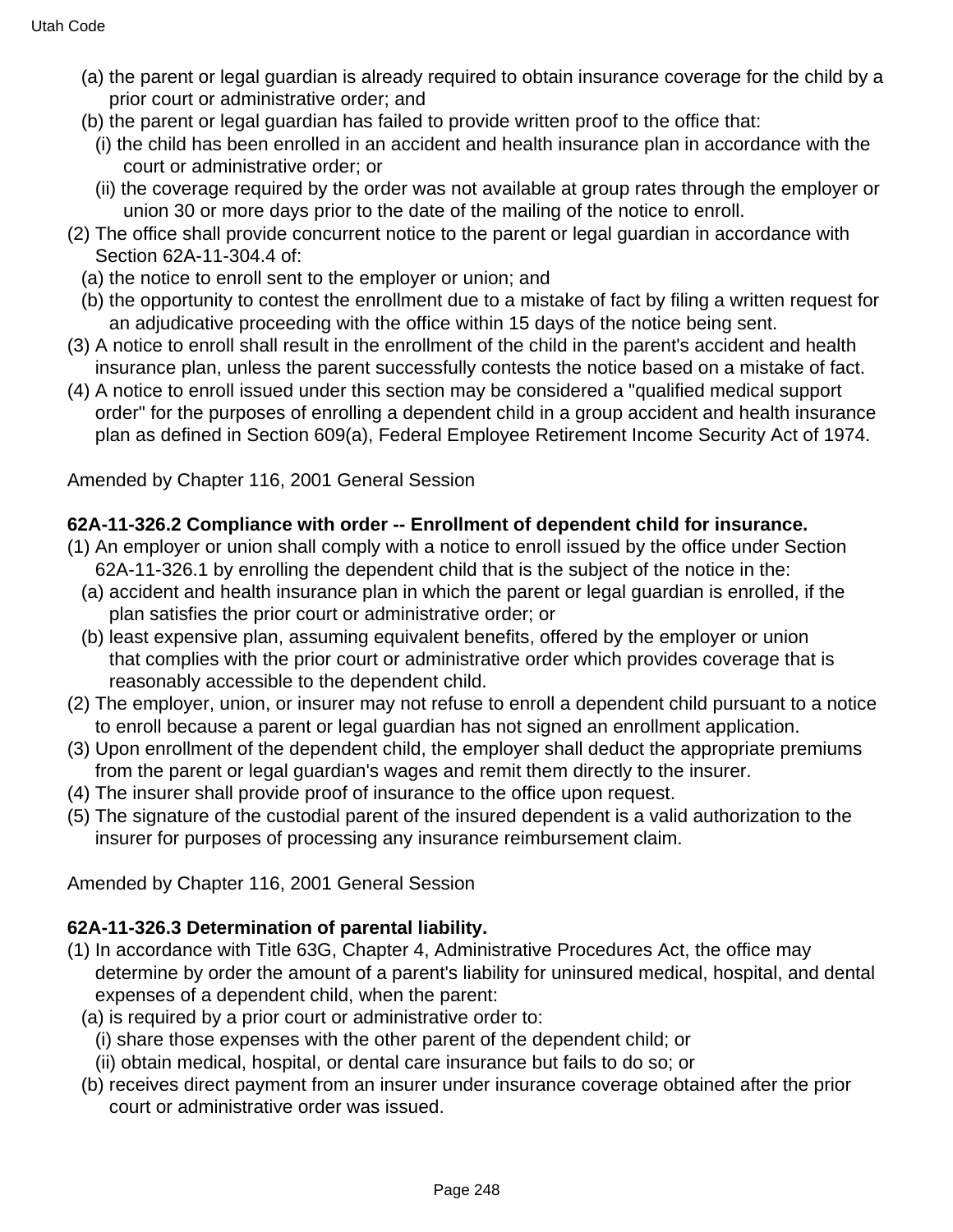- (2) If the prior court or administrative order does not specify what proportions of the expenses are to be shared, the office may determine the amount of liability in accordance with established rules.
- (3) This section applies to an order without regard to when it was issued.

Amended by Chapter 382, 2008 General Session

## **62A-11-327 Reporting past-due support to consumer reporting agency.**

 The office shall periodically report the name of any obligor who is delinquent in the payment of support and the amount of overdue support owed by the obligor to consumer reporting agencies as defined in the Fair Credit Reporting Act, 15 U.S.C. Sec. 1681a(f):

- (1) only after the obligor has been afforded notice and a reasonable opportunity to contest the accuracy of the information; and
- (2) only to an entity that has provided satisfactory evidence that it is a consumer reporting agency under 15 U.S.C. Sec. 1681a(f).

Repealed and Re-enacted by Chapter 232, 1997 General Session

## **62A-11-328 Information received from State Tax Commission provided to other states' child support collection agencies.**

 The office shall, upon request, provide to any other state's child support collection agency the information which it receives from the State Tax Commission under Subsection 59-1-403(4)(l), with regard to a support debt which that agency is involved in enforcing.

Amended by Chapter 367, 2021 General Session

## **62A-11-333 Right to judicial review.**

(1)

- (a) Within 30 days of notice of any administrative action on the part of the office to establish paternity or establish, modify or enforce a child support order, the obligor may file a petition for de novo review with the district court.
- (b) For purposes of Subsection (1)(a), notice includes:
	- (i) notice actually received by the obligor in accordance with Section 62A-11-304.4;
	- (ii) participation by the obligor in the proceedings related to the establishment of the paternity or the modification or enforcement of child support; or
	- (iii) receiving a paycheck in which a reduction has been made for child support.
- (2) The petition shall name the office and all other appropriate parties as respondents and meet the form requirements specified in Section 63G-4-402.
- (3) A copy of the petition shall be served upon the Child and Family Support Division of the Office of Attorney General.

(4)

- (a) If the petition is regarding the amount of the child support obligation established in accordance with Title 78B, Chapter 12, Utah Child Support Act, the court may issue a temporary order for child support until a final order is issued.
- (b) The petitioner may file an affidavit stating the amount of child support reasonably believed to be due and the court may issue a temporary order for that amount. The temporary order shall be valid for 60 days, unless extended by the court while the action is being pursued.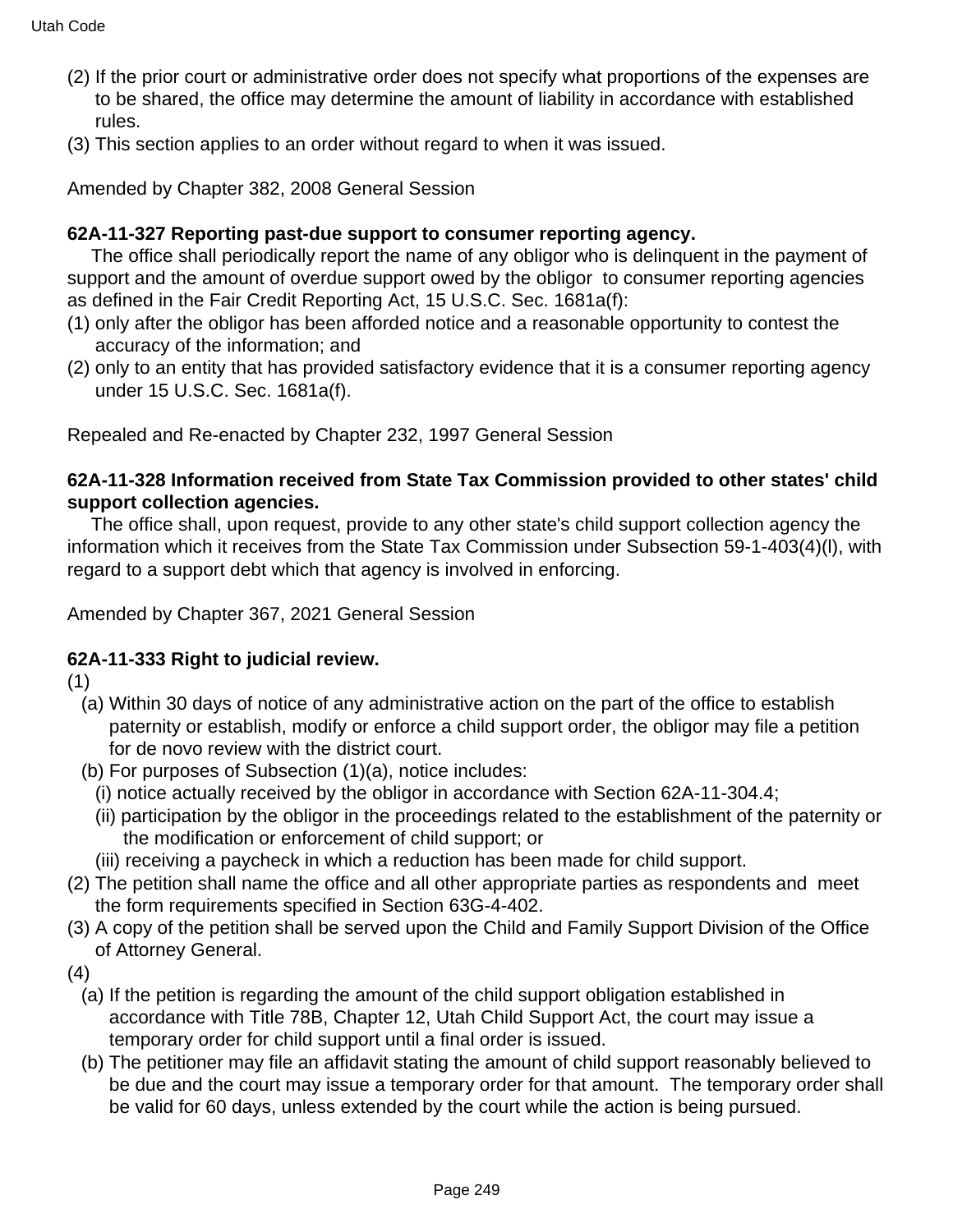- (c) If the court upholds the amount of support established in Subsection (4)(a), the petitioner shall be ordered to make up the difference between the amount originally ordered in Subsection (4) (a) and the amount temporarily ordered under Subsection (4)(b).
- (d) This Subsection (4) does not apply to an action for the court-ordered modification of a judicial child support order.
- (5) The court may, on its own initiative and based on the evidence before it, determine whether the petitioner violated U.R. Civ. P. Rule 11 by filing the action. If the court determines that U.R.Civ.P. Rule 11 was violated, it shall, at a minimum, award to the office attorney fees and costs for the action.
- (6) Nothing in this section precludes the obligor from seeking administrative remedies as provided in this chapter.

Amended by Chapter 3, 2008 General Session Amended by Chapter 382, 2008 General Session

## **62A-11-334 Reporting past-due support for criminal prosecution.**

- (1)
	- (a) Upon request from an official described in Subsection (1)(b), the office shall report the name of an obligor who is over \$10,000 delinquent in the payment of support and the amount of overdue support owed by the obligor to an obligee.
	- (b) The following officials may request the information described in Subsection (1)(a): (i) the attorney general;
		- (ii) a county attorney in whose jurisdiction the obligor's obligee resides; or
		- (iii) a district attorney in whose jurisdiction the obligor's obligee resides.
- (2) The office shall make the report described in Subsection (1) no later than 30 days after the day on which the office receives the request for information.

Enacted by Chapter 132, 2021 General Session

## **Part 4 Income Withholding in IV-D Cases**

#### **62A-11-401 Definitions.**

 As used in this part, Part 5, Income Withholding in Non IV-D Cases, and Part 7, Electronic Funds Transfer:

- (1) "Business day" means a day on which state offices are open for regular business.
- (2) "Child" is defined in Section 62A-11-303.
- (3) "Child support" means a base child support award as defined in Section 78B-12-102, or a financial award for uninsured monthly medical expenses, ordered by a tribunal for the support of a child, including current periodic payments, all arrearages which accrue under an order for current periodic payments, and sum certain judgments awarded for arrearages, medical expenses, and child care costs. Child support includes obligations ordered by a tribunal for the support of a spouse or former spouse with whom the child resides if the spousal support is collected with the child support.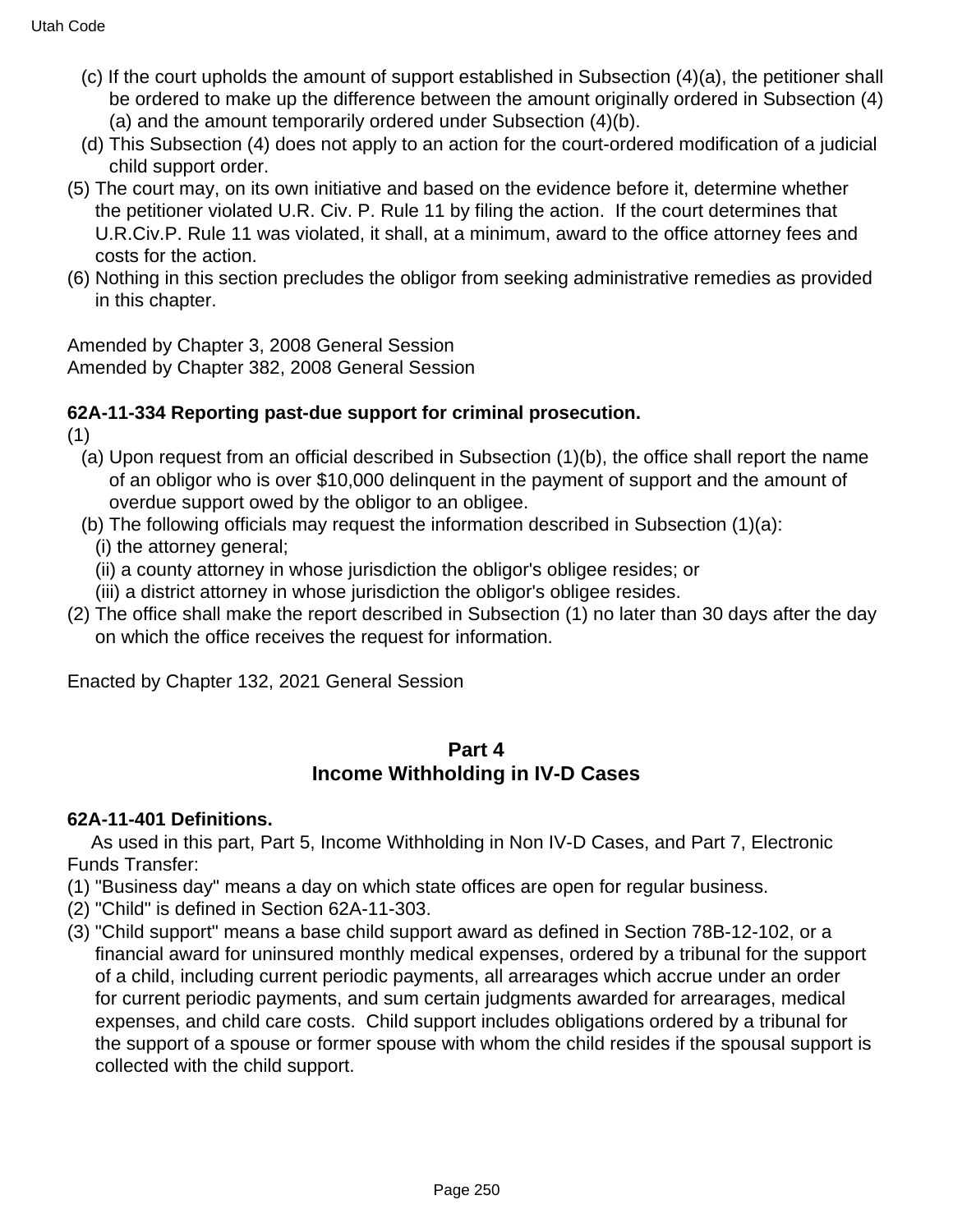- (4) "Child support order" or "support order" means a judgment, decree, or order, whether temporary, final, or subject to modification, issued by a tribunal for child support and related costs and fees, interest and penalties, income withholding, attorney fees, and other relief.
- (5) "Child support services" is defined in Section 62A-11-103.
- (6) "Delinquent" or "delinquency" means that child support in an amount at least equal to current child support payable for one month is overdue.
- (7) "Immediate income withholding" means income withholding without regard to whether a delinquency has occurred.
- (8) "Income" is defined in Section 62A-11-103.
- (9) "Jurisdiction" means a state or political subdivision of the United States, a territory or possession of the United States, the District of Columbia, the Commonwealth of Puerto Rico, an Indian tribe or tribal organization, or any comparable foreign nation or political subdivision.
- (10) "Obligee" is defined in Section 62A-11-303.
- (11) "Obligor" is defined in Section 62A-11-303.
- (12) "Office" is defined in Section 62A-11-103.
- (13) "Payor" means an employer or any person who is a source of income to an obligor.

Amended by Chapter 3, 2008 General Session Amended by Chapter 73, 2008 General Session

#### **62A-11-402 Administrative procedures.**

 Because the procedures of this part are mandated by federal law they shall be applied for the purposes specified in this part and control over any other statutory administrative procedures.

Enacted by Chapter 1, 1988 General Session

#### **62A-11-403 Provision for income withholding in child support order -- Immediate income withholding.**

- (1) Whenever a child support order is issued or modified in this state the obligor's income is subject to immediate income withholding for the child support described in the order in accordance with the provisions of this chapter, unless:
	- (a) the court or administrative body which entered the order finds that one of the parties has demonstrated good cause so as not to require immediate income withholding; or
	- (b) a written agreement which provides an alternative payment arrangement is executed by the obligor and obligee, and reviewed and entered in the record by the court or administrative body.
- (2) In every child support order issued or modified on or after January 1, 1994, the court or administrative body shall include a provision that the income of an obligor is subject to immediate income withholding in accordance with this chapter. If for any reason other than the provisions of Subsection (1) that provision is not included in the child support order the obligor's income is nevertheless subject to immediate income withholding.
- (3) In determining "good cause," the court or administrative body may, in addition to any other requirement it considers appropriate, consider whether the obligor has:
	- (a) obtained a bond, deposited money in trust for the benefit of the dependent children, or otherwise made arrangements sufficient to guarantee child support payments for at least two months;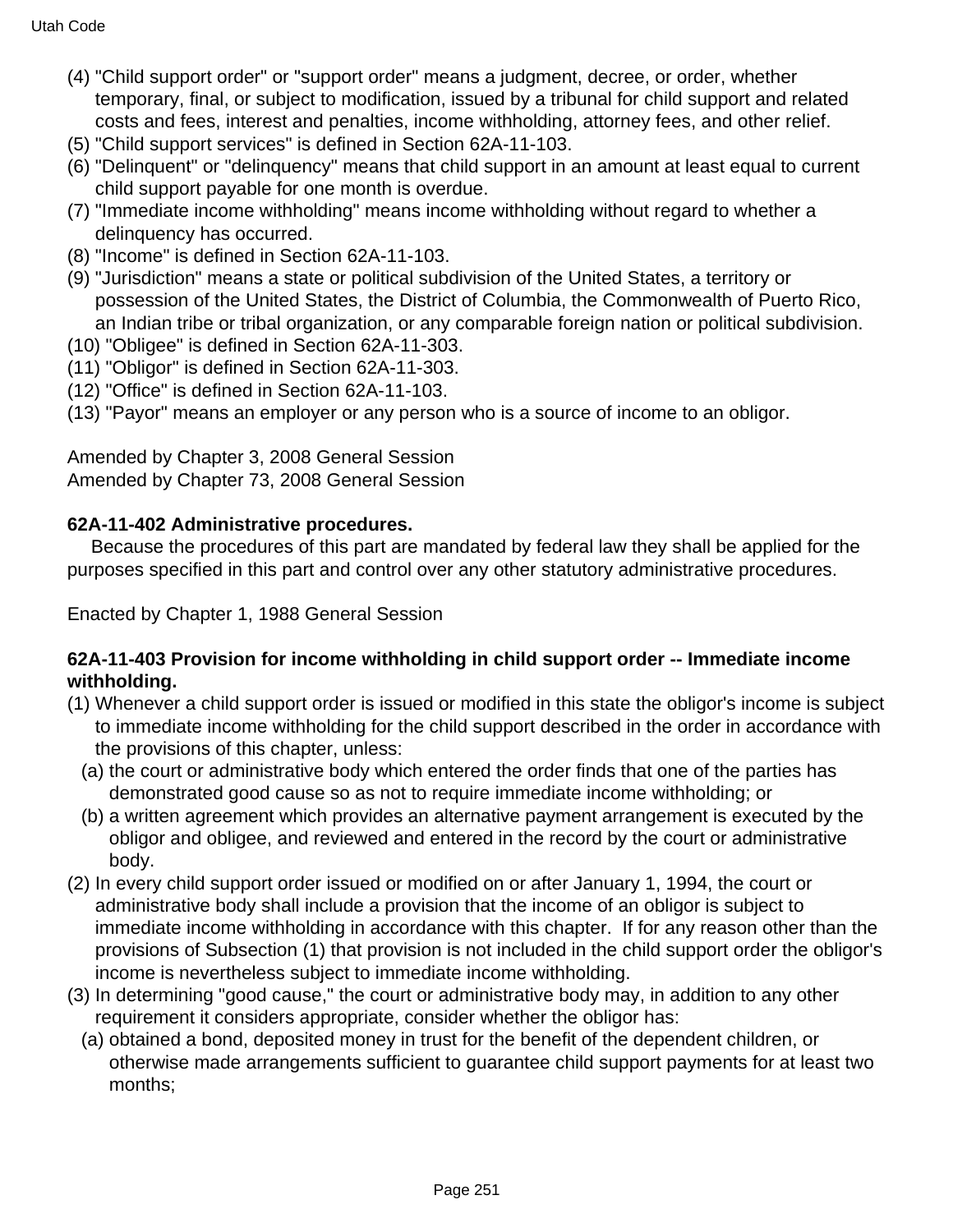- (b) arranged to deposit all child support payments into a checking account belonging to the obligee, or made arrangements insuring that a reliable and independent record of the date and place of child support payments will be maintained; or
- (c) arranged for electronic transfer of funds on a regular basis to meet court-ordered child support obligations.

Amended by Chapter 131, 2007 General Session

#### **62A-11-404 Office procedures for income withholding for orders issued or modified on or after October 13, 1990.**

- (1) With regard to obligees or obligors who are receiving IV-D services, each child support order issued or modified on or after October 13, 1990, subjects the income of an obligor to immediate income withholding as of the effective date of the order, regardless of whether a delinquency occurs unless:
	- (a) the court or administrative body that entered the order finds that one of the parties has demonstrated good cause not to require immediate income withholding; or
	- (b) a written agreement that provides an alternative arrangement is executed by the obligor and obligee, and by the office, if there is an assignment under Section 35A-3-108, and reviewed and entered in the record by the court or administrative body.
- (2) For purposes of this section:
	- (a) "good cause" shall be based on, at a minimum:
		- (i) a determination and explanation on the record by the court or administrative body that implementation of income withholding would not be in the best interest of the child; and (ii) proof of timely payment of any previously ordered support;
	- (b) in determining "good cause," the court or administrative body may, in addition to any other requirement that it determines appropriate, consider whether the obligor has:
		- (i) obtained a bond, deposited money in trust for the benefit of the dependent children, or otherwise made arrangements sufficient to guarantee child support payments for at least two months; and
		- (ii) arranged to deposit all child support payments into a checking account belonging to the obligee or made arrangements insuring that a reliable and independent record of the date and place of child support payments will be maintained.
- (3) An exception from immediate income withholding shall be:
- (a) included in the court or administrative agency's child support order; and
- (b) negated without further administrative or judicial action:
	- (i) upon a delinquency;
	- (ii) upon the obligor's request; or
	- (iii) if the office, based on internal procedures and standards, or a party requests immediate income withholding for a case in which the parties have entered into an alternative arrangement to immediate income withholding pursuant to Subsection (1)(b).
- (4) If an exception to immediate income withholding has been ordered on the basis of good cause under Subsection (1)(a), the office may commence income withholding under this part:
	- (a) in accordance with Subsection (3)(b); or
	- (b) if the administrative or judicial body that found good cause determines that circumstances no longer support that finding.
- (5)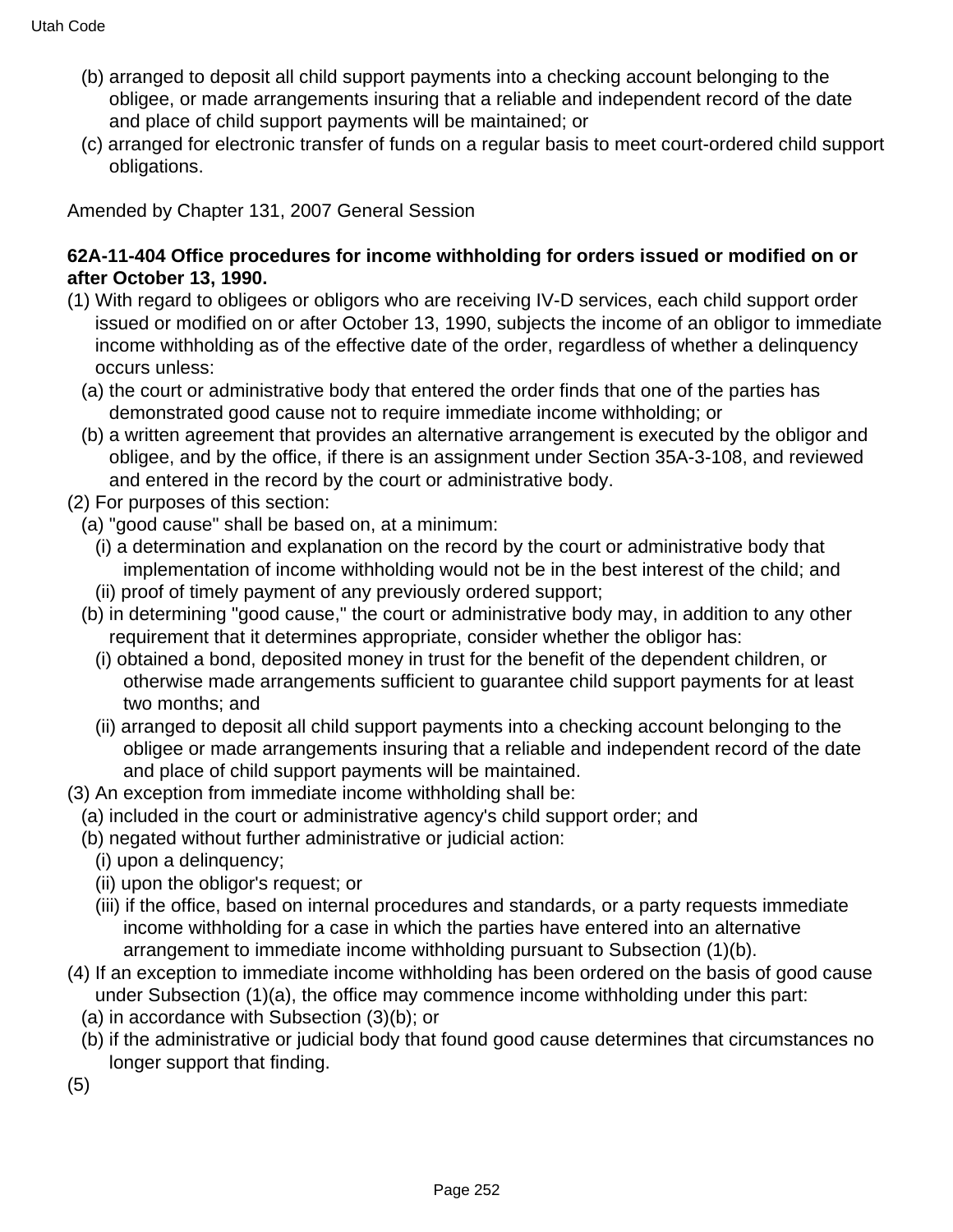- (a) A party may contest income withholding due to a mistake of fact by filing a written objection with the office within 15 days of the commencement of income withholding under Subsection  $(4).$
- (b) If a party contests income withholding under Subsection (5)(a), the office shall proceed with the objection as it would an objection filed under Section 62A-11-405.
- (6) Income withholding implemented under this section is subject to termination under Section 62A-11-408.
- (7)
	- (a) Income withholding under the order may be effective until the obligor no longer owes child support to the obligee.
	- (b) Appropriate income withholding procedures apply to existing and future payors and all withheld income shall be submitted to the office.

Repealed and Re-enacted by Chapter 232, 1997 General Session

#### **62A-11-405 Office procedures for income withholding for orders issued or modified before October 13, 1990.**

- (1) With regard to child support orders issued prior to October 13, 1990, and not otherwise modified after that date, and for which an obligor or obligee is receiving IV-D services, the office shall proceed to withhold income as a means of collecting child support if a delinquency occurs under the order, regardless of whether the relevant child support order includes authorization for income withholding.
- (2) Upon receipt of a verified statement or affidavit alleging that a delinquency has occurred, the office shall:
	- (a) send notice to the payor for income withholding in accordance with Section 62A-11-406; and
	- (b) send notice to the obligor under Section 62A-11-304.4 that includes:
		- (i) a copy of the notice sent to the payor; and
		- (ii) information regarding:
			- (A) the commencement of income withholding; and
			- (B) the opportunity to contest the withholding or the amount withheld due to mistake of fact by filing a written request for review under this section with the office within 15 days.
- (3) If the obligor contests the withholding, the office shall:
	- (a) provide an opportunity for the obligor to provide documentation and, if necessary, to present evidence supporting the obligor's claim of mistake of fact;
	- (b) decide whether income withholding shall continue;
	- (c) notify the obligor of its decision and the obligor's right to appeal under Subsection (4); and
	- (d) at the obligor's option, return, if in the office's possession, or credit toward the most current and future support obligations of the obligor any amount mistakenly withheld and, if the mistake is attributable to the office, interest at the legal rate.
- (4)
	- (a) An obligor may appeal the office's decision to withhold income under Subsection (3) by filing an appeal with the district court within 30 days after service of the notice under Subsection (3) and immediately notifying the office in writing of the obligor's decision to appeal.
	- (b) The office shall proceed with income withholding under this part during the appeal, but shall hold all funds it receives, except current child support, in a reserve account pending the court's decision on appeal. The funds, plus interest at the legal rate, shall be paid to the party determined by the court.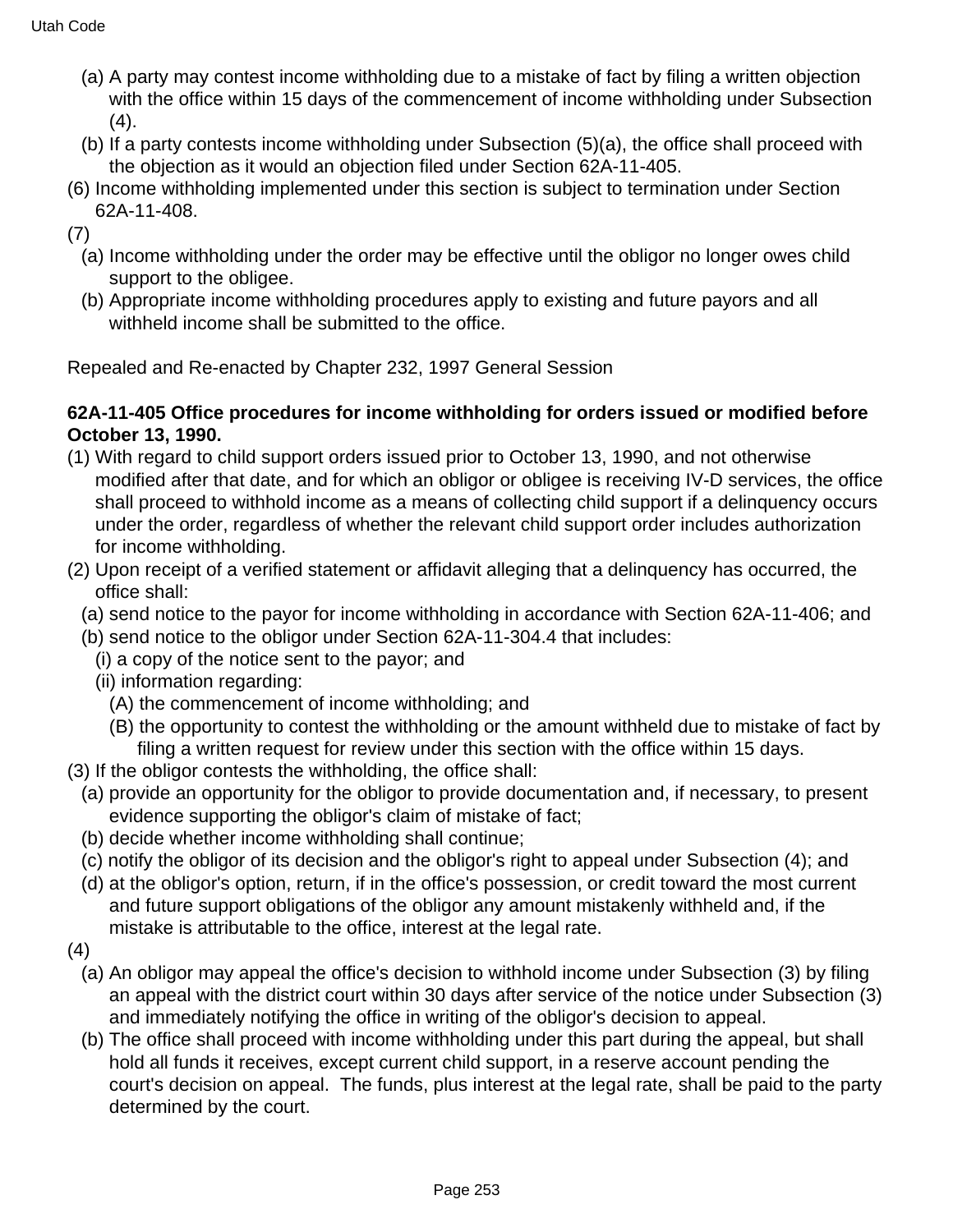- (c) If an obligor appeals a decision of the office to a district court under Subsection (4)(a), the obligor shall provide to the obligee:
	- (i) notice of the obligor's appeal; and
	- (ii) a copy of any documents filed by the obligor upon the office in connection with the appeal.
- (5) An obligor's payment of overdue child support may not be the sole basis for not implementing income withholding in accordance with this part.

Amended by Chapter 232, 1997 General Session

### **62A-11-406 Notice to payor.**

 Upon compliance with the applicable provisions of this part the office shall mail or deliver to each payor at the payor's last-known address written notice stating:

- (1) the amount of child support to be withheld from income;
- (2) that the child support must be withheld from the obligor's income each time the obligor is paid, but that the amount withheld may not exceed the maximum amount permitted under Section 303 (b) of the Consumer Credit Protection Act, 15 U.S.C. Sec. 1673(b);
- (3) that the payor must mail or deliver the withheld income to the office within seven business days of the date the amount would have been paid or credited to the employee but for this section;
- (4) that the payor may deduct from the obligor's income an additional amount which is equal to the amount payable to a garnishee under Rule 64D of the Utah Rules of Civil Procedure, as the payor's fee for administrative costs, but the total amount withheld may not exceed the maximum amount permitted under Section 303(b) of the Consumer Credit Protection Act, 15 U.S.C. Sec. 1673(b);
- (5) that the notice to withhold is binding on the payor and on any future payor until further notice by the office or a court;
- (6)
	- (a) that if the payor fails to mail or deliver withheld income to the office within the time period set in Subsection (3), the payor is liable to the office for a late fee of \$50 or 10% of the withheld income, whichever is greater, for each payment that is late, per obligor; and
	- (b) that if the payor willfully fails to withhold income in accordance with the notice, the payor is liable to the office for \$1,000 or the accumulated amount the payor should have withheld, whichever is greater, plus interest on that amount;
- (7) that the notice to withhold is prior to any other legal process under state law;
- (8) that the payor must begin to withhold income no later than the first time the obligor's earnings are normally paid after five working days from the date the payor receives the notice;
- (9) that the payor must notify the office within five days after the obligor terminates employment or the periodic income payment is terminated, and provide the obligor's last-known address and the name and address of any new payor, if known;
- (10) that if the payor discharges, refuses to employ, or takes disciplinary action against an obligor because of the notice to withhold, the payor is liable to the obligor as provided in Section 62A-11-316, and to the office for the greater of \$1,000 or the amount of child support accumulated to the date of discharge which the payor should have withheld, plus interest on that amount; and
- (11) that, in addition to any other remedy provided in this section, the payor is liable for costs and reasonable attorneys' fees incurred in enforcing any provision in a notice to withhold mailed or delivered to the payor's last-known address.

Amended by Chapter 161, 2000 General Session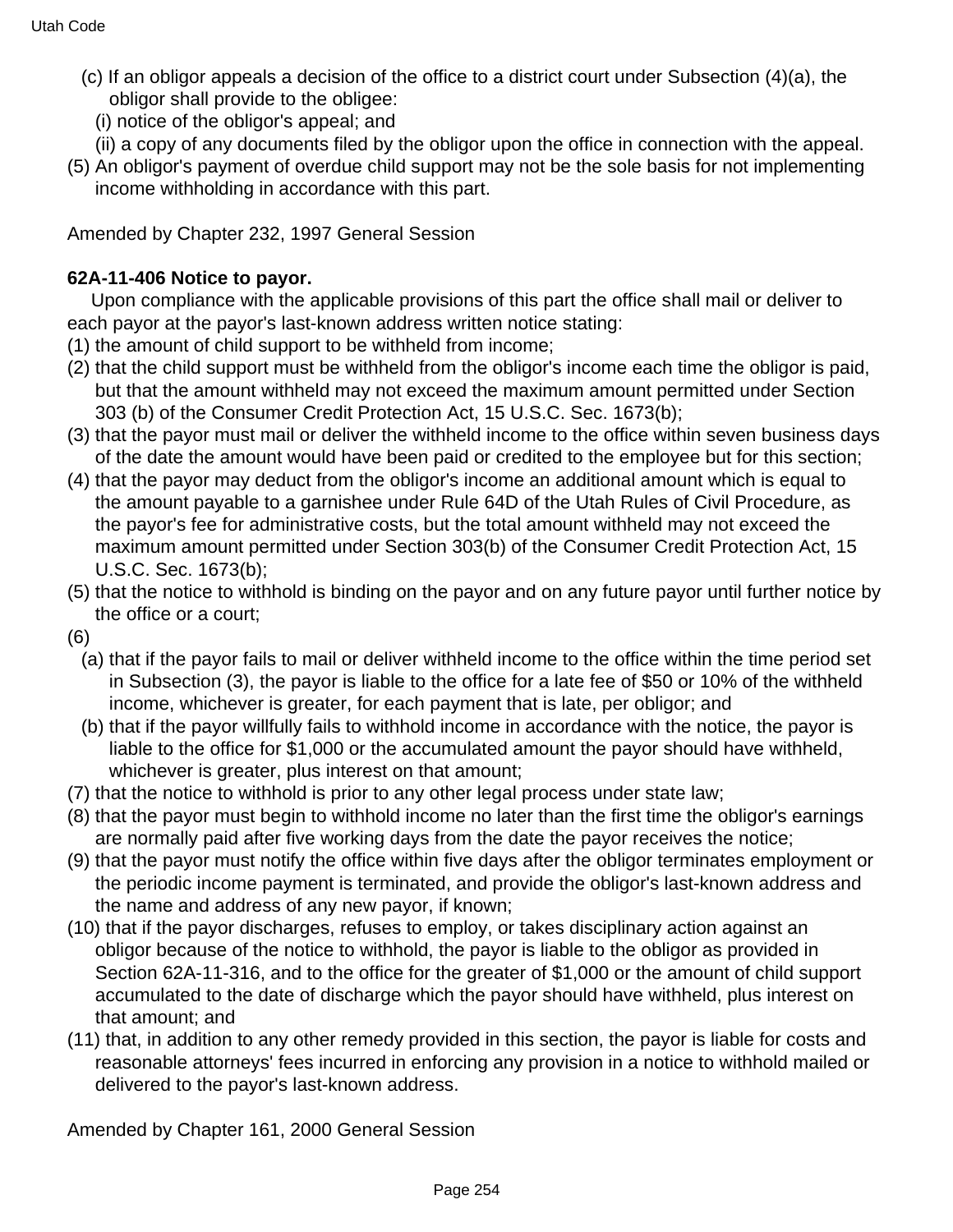## **62A-11-407 Payor's procedures for income withholding.**

(1)

- (a) A payor is subject to the requirements, penalties, and effects of a notice served on the payor under Section 62A-11-406.
- (b) A payment of withheld income mailed to the office in an envelope postmarked within seven business days of the date the amount would have been paid or credited to the obligor but for this section satisfies Subsection 62A-11-406(3).
- (2)
	- (a) If a payor fails to comply with a notice served upon him under Section 62A-11-406, the office, the obligee, if an assignment has not been made under Section 35A-7-108, or the obligor may proceed with a civil action against the payor to enforce a provision of the notice.
	- (b) In addition to a civil action under Subsection (2)(a), the office may bring an administrative action pursuant to Title 63G, Chapter 4, Administrative Procedures Act, to enforce a provision of the notice.
	- (c) If an obligee or obligor brings a civil action under Subsection (2)(a) to enforce a provision of the notice, the obligee or obligor may recover any penalty related to that provision under Section 62A-11-406 in place of the office.
- (3) If the obligor's child support is owed monthly and the payor's pay periods are at more frequent intervals, the payor, with the consent of the office may withhold an equal amount at each pay period cumulatively sufficient to pay the monthly child support obligation.
- (4) A payor may combine amounts which the payor has withheld from the incomes of multiple obligors into a single payment to the office. If such a combined payment is made, the payor shall specify the amount attributable to each individual obligor by name and Social Security number.
- (5) In addition to any other remedy provided in this section, a payor is liable to the office, obligee, or obligor for costs and reasonable attorneys' fees incurred in enforcing a provision in the notice mailed or delivered under Section 62A-11-406.
- (6) Notwithstanding this section or Section 62A-11-406, if a payor receives an income withholding order or notice issued by another state, the payor shall apply the income withholding law of the state of the obligor's principal place of employment in determining:
	- (a) the payor's fee for processing income withholding;
	- (b) the maximum amount permitted to be withheld from the obligor's income;
	- (c) the time periods within which the payor must implement income withholding and forward child support payments;
	- (d) the priorities for withholding and allocating withheld income for multiple child support obligees; and
	- (e) any term or condition for withholding not specified in the notice.

Amended by Chapter 382, 2008 General Session

## **62A-11-408 Termination of income withholding.**

(1)

- (a) At any time after the date income withholding begins, a party to the child support order may request a judicial hearing or administrative review to determine whether income withholding should be terminated due to:
	- (i) good cause under Section 62A-11-404;
	- (ii) the execution of a written agreement under Section 62A-11-404; or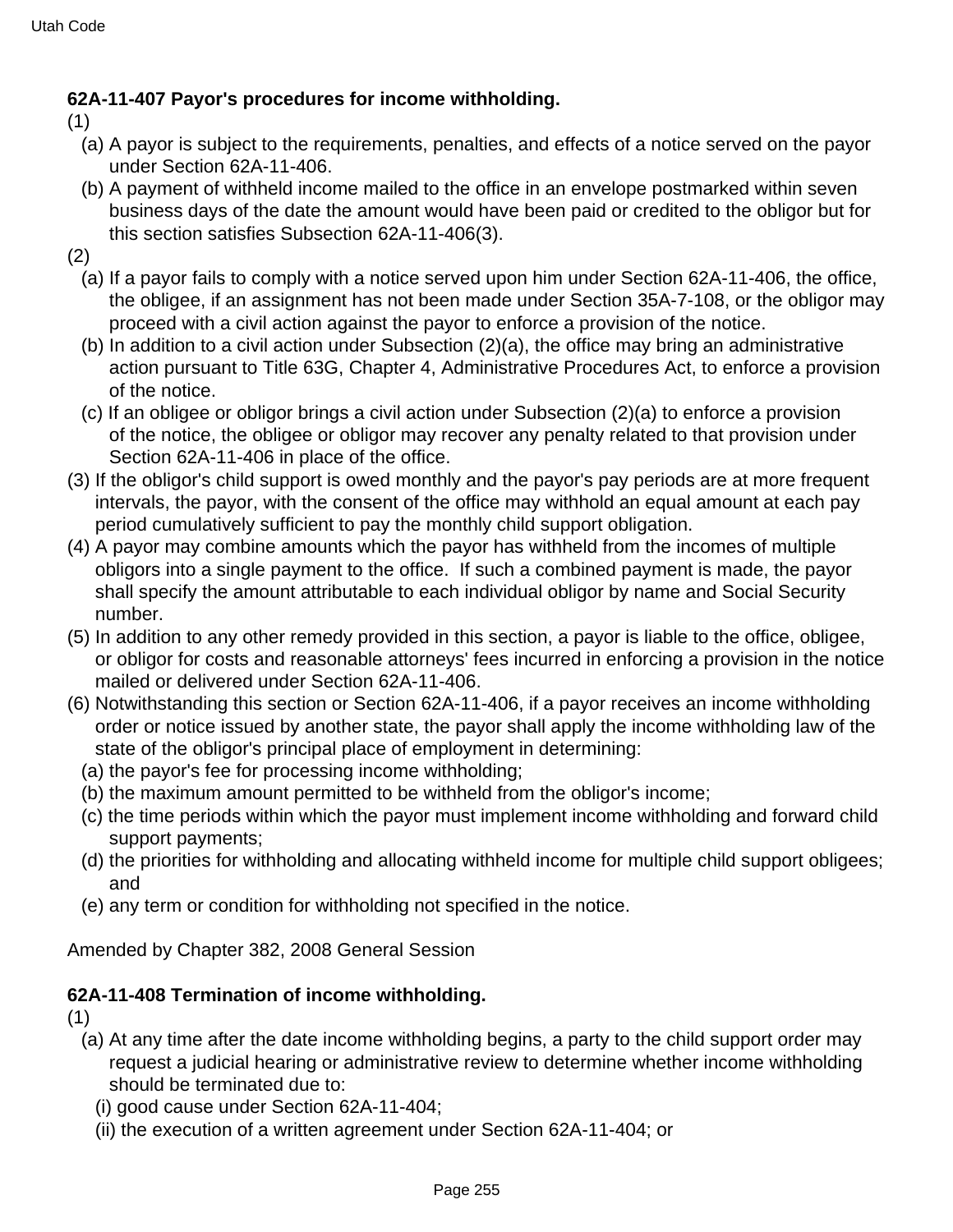(iii) the completion of an obligor's support obligation.

- (b) An obligor's payment of overdue child support may not be the sole basis for termination of income withholding.
- (c) If it is determined by a court or the office that income withholding should be terminated, the office shall give written notice of termination to each payor within 10 days after receipt of notice of that decision.
- (d) If, after termination of income withholding by court or administrative order, an obligor's child support obligation becomes delinquent or subject to immediate and automatic income withholding under Section 62A-11-404, the office shall reinstate income withholding procedures in accordance with the provisions of this part.
- (e) If the office terminates income withholding through an agreement with a party, the office may reinstate income withholding if:
	- (i) a delinquency occurs;
	- (ii) the obligor requests reinstatement;
	- (iii) the obligee requests reinstatement; or
	- (iv) the office, based on internal procedures and standards, determines reinstatement is appropriate.
- (2) The office shall give written notice of termination to each payor when the obligor no longer owes child support to the obligee.
- (3) A notice to withhold income, served by the office, is binding on a payor until the office notifies the payor that the obligation to withhold income has been terminated.

Amended by Chapter 232, 1997 General Session

#### **62A-11-409 Payor's compliance with income withholding.**

- (1) Payment by a payor under this part satisfies the terms for payment of income under any contract between a payor and obligor.
- (2) A payor who complies with an income withholding notice that is regular on its face may not be subject to civil liability to any person for conduct in compliance with the notice.

Amended by Chapter 232, 1997 General Session

## **62A-11-410 Violations by payor.**

- (1) A payor may not discharge, refuse to hire, or discipline any obligor because of a notice to withhold served by the office under this part, or because of a notice or order served by an obligee in a civil action for income withholding.
- (2) If the payor violates Subsection (1), that payor is liable to the office, or to the obligee seeking income withholding in a civil action, for the greater of \$1,000 or the amount of child support accumulated to the date of discharge which he should have withheld, plus interest on that amount and costs incurred in collection of the amount from the payor, including a reasonable attorney's fee.

Enacted by Chapter 1, 1988 General Session

## **62A-11-411 Priority of notice or order to withhold income.**

 The notice to withhold provided by Section 62A-11-406, and a notice or order to withhold issued by the court in a civil action for income withholding, are prior to all other legal collection processes provided by state law, including garnishment, attachment, execution, and wage assignment.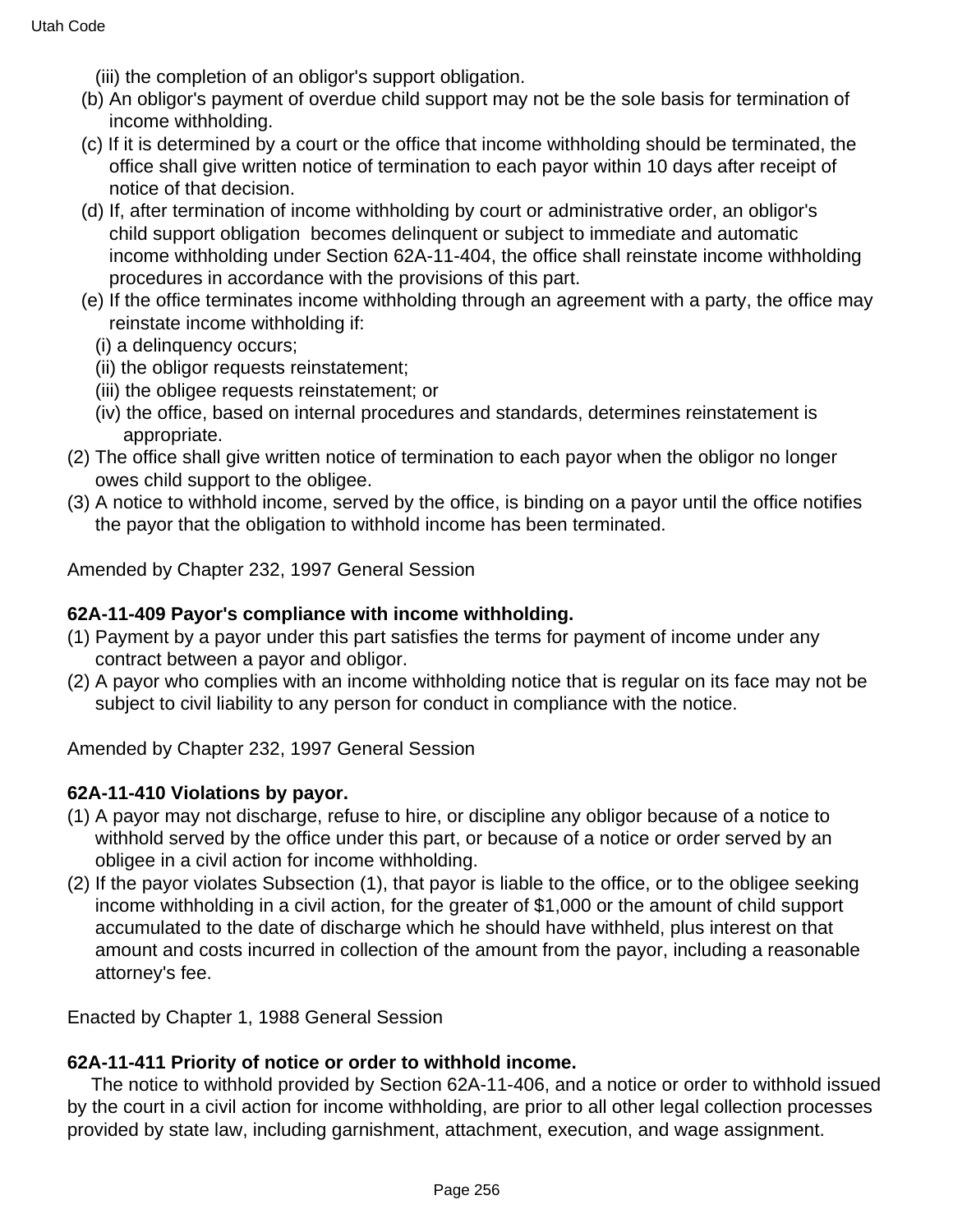Enacted by Chapter 1, 1988 General Session

#### **62A-11-413 Records and documentation -- Distribution or refund of collected income -- Allocation of payments among multiple notices to withhold.**

- (1) The office shall keep adequate records to document and monitor all child support payments received under this part.
- (2) The office shall promptly distribute child support payments which it receives from a payor, to the obligee, unless those payments are owed to the department.
- (3) The office shall promptly refund any improperly withheld income to the obligor.
- (4) The office may allocate child support payments received from an obligor under this part among multiple notices to withhold which it has issued with regard to that obligor, in accordance with rules promulgated by the office to govern that procedure.

Enacted by Chapter 1, 1988 General Session

#### **62A-11-414 Income withholding upon obligor's request.**

 Whether or not a delinquency has occurred, an obligor may request that the office implement income withholding procedures under this part for payment of his child support obligations.

Enacted by Chapter 1, 1988 General Session

## **Part 5 Income Withholding in Non IV-D Cases**

#### **62A-11-501 Definitions -- Application.**

- (1) The requirements of this part apply only to cases in which neither the obligee nor the obligor is receiving IV-D services.
- (2) For purposes of this part the definitions contained in Section 62A-11-401 apply.

Amended by Chapter 232, 1997 General Session

#### **62A-11-502 Child support orders issued or modified on or after January 1, 1994 -- Immediate income withholding.**

- (1) With regard to obligees or obligors who are not receiving IV-D services, each child support order issued or modified on or after January 1, 1994, subjects the income of an obligor to immediate income withholding as of the effective date of the order, regardless of whether a delinquency occurs unless:
	- (a) the court or administrative body that entered the order finds that one of the parties has demonstrated good cause so as not to require immediate income withholding; or
	- (b) a written agreement which provides an alternative payment arrangement is executed by the obligor and obligee, and reviewed and entered in the record by the court or administrative body.
- (2) For purposes of this section: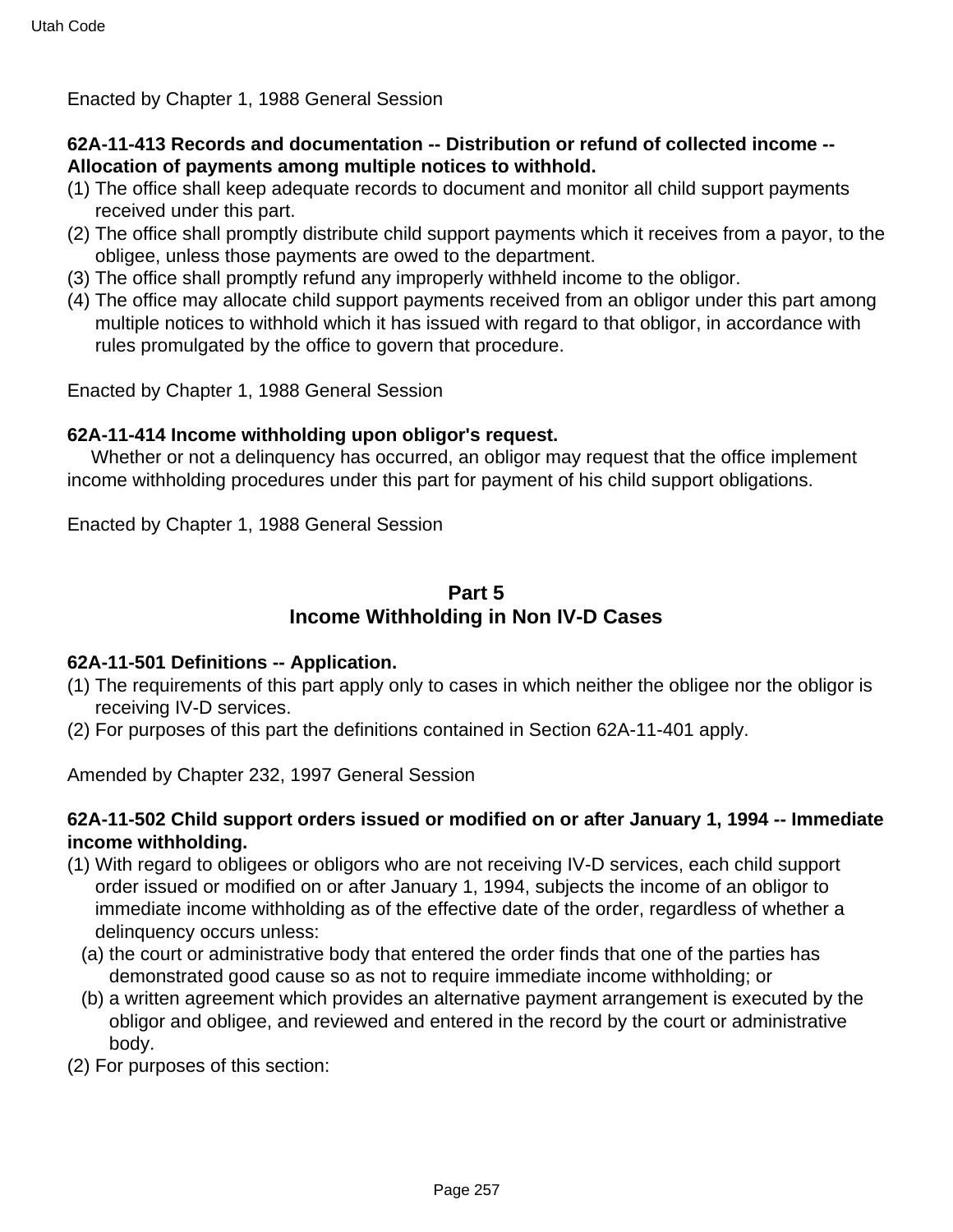- (a) an action on or after January 1, 1994, to reduce child support arrears to judgment, without a corresponding establishment of or modification to a base child support amount, is not sufficient to trigger immediate income withholding;
- (b) "good cause" shall be based on, at a minimum:
- (i) a determination and explanation on the record by the court or administrative body that implementation of income withholding would not be in the best interest of the child; and
- (ii) proof of timely payment of any previously ordered support;
- (c) in determining "good cause," the court or administrative body may, in addition to any other requirement it considers appropriate, consider whether the obligor has:
	- (i) obtained a bond, deposited money in trust for the benefit of the dependent children, or otherwise made arrangements sufficient to guarantee child support payments for at least two months;
	- (ii) arranged to deposit all child support payments into a checking account belonging to the obligee, or made arrangements insuring that a reliable and independent record of the date and place of child support payments will be maintained; or
	- (iii) arranged for electronic transfer of funds on a regular basis to meet court-ordered child support obligations.
- (3) In cases where the court or administrative body that entered the order finds a demonstration of good cause or enters a written agreement that immediate income withholding is not required, in accordance with this section, any party may subsequently pursue income withholding on the earliest of the following dates:
	- (a) the date payment of child support becomes delinquent;
	- (b) the date the obligor requests;
	- (c) the date the obligee requests if a written agreement under Subsection (1)(b) exists; or
- (d) the date the court or administrative body so modifies that order.
- (4) The court shall include in every child support order issued or modified on or after January 1, 1994, a provision that the income of an obligor is subject to income withholding in accordance with this chapter; however, if for any reason that provision is not included in the child support order, the obligor's income is nevertheless subject to income withholding.
- (5)
	- (a) In any action to establish or modify a child support order after July 1, 1997, the court, upon request by the obligee or obligor, shall commence immediate income withholding by ordering the clerk of the court or the requesting party to:
		- (i) mail written notice to the payor at the payor's last-known address that contains the information required by Section 62A-11-506; and
		- (ii) mail a copy of the written notice sent to the payor under Subsection (5)(a)(i) and a copy of the support order to the office.
	- (b) If neither the obligee nor obligor requests commencement of income withholding under Subsection (5)(a), the court shall include in the order to establish or modify child support a provision that the obligor or obligee may commence income withholding by:
		- (i) applying for IV-D services with the office; or
		- (ii) filing an ex parte motion with a district court of competent jurisdiction pursuant to Section 62A-11-504.
	- (c) A payor who receives written notice under Subsection (5)(a)(i) shall comply with the requirements of Section 62A-11-507.

Amended by Chapter 131, 2007 General Session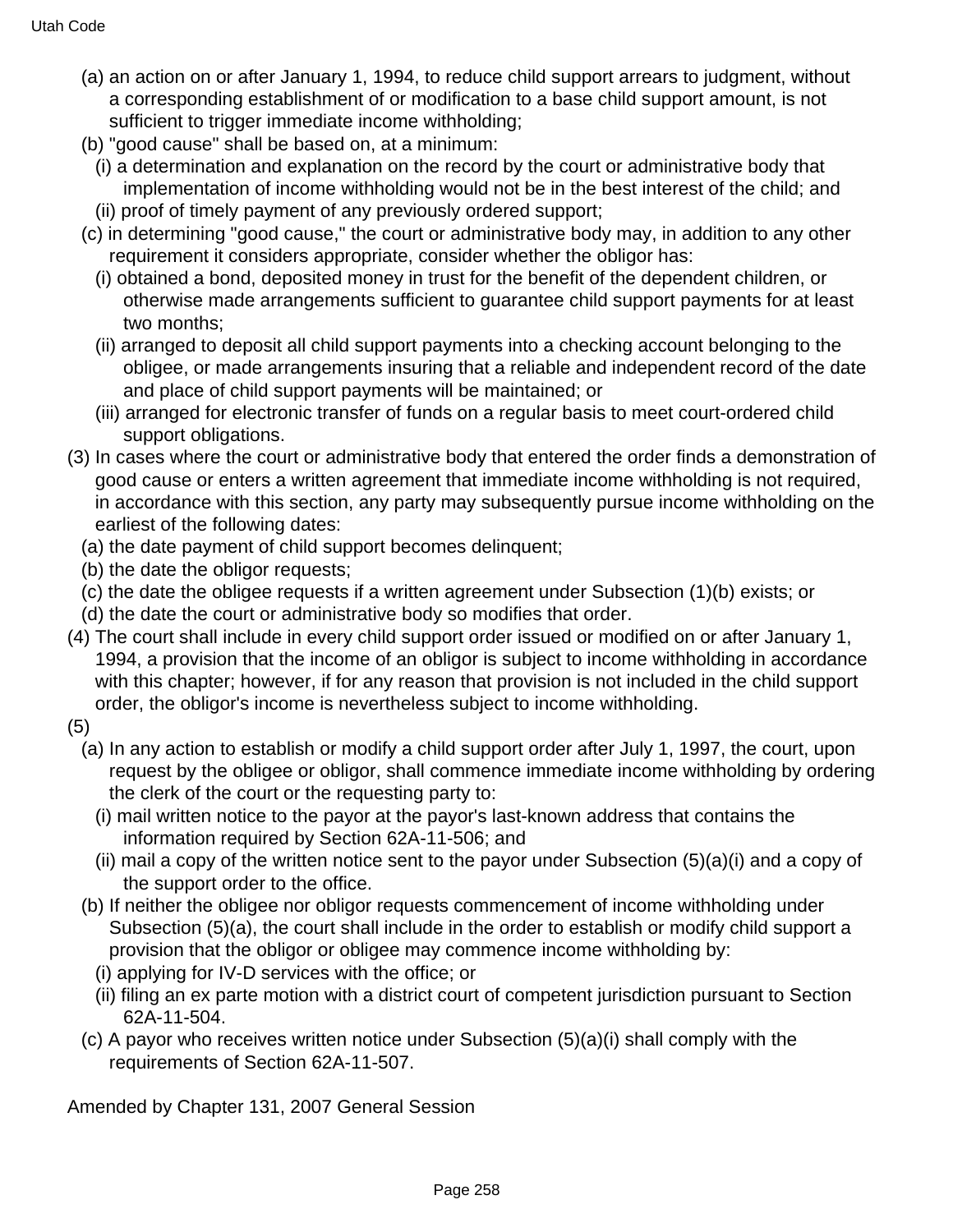## **62A-11-503 Requirement of employment and location information.**

- (1) As of July 1, 1997, a court, before issuing or modifying an order of support, shall require the parties to file the information required under Section 62A-11-304.4.
- (2) If a party fails to provide the information required by Section 62A-11-304.4, the court shall issue or modify an order upon receipt of a verified representation of employment or source of income for that party based on the best evidence available if:
	- (a) that party has participated in the current proceeding;
	- (b) the notice and service of process requirements of the Utah Rules of Civil Procedure have been met if the case is before the court to establish an original order of support; or
	- (c) the notice requirements of Section 62A-11-304.4 have been met if the case is before the court to modify an existing order.
- (3) A court may restrict the disclosure of information required by Section 62A-11-304.4:
	- (a) in accordance with a protective order involving the parties; or
	- (b) if the court has reason to believe that the release of information may result in physical or emotional harm by one party to the other party.

Repealed and Re-enacted by Chapter 232, 1997 General Session

#### **62A-11-504 Procedures for commencing income withholding.**

- (1) If income withholding has not been commenced in connection with a child support order, an obligee or obligor may commence income withholding by:
	- (a) applying for IV-D services from the office; or
- (b) filing an ex parte motion for income withholding with a district court of competent jurisdiction.
- (2) The office shall commence income withholding in accordance with Part 4, Income Withholding in IV-D Cases, upon receipt of an application for IV-D services under Subsection (1)(a).
- (3) A court shall grant an ex parte motion to commence income withholding filed under Subsection (1)(b) regardless of whether the child support order provided for income withholding, if the obligee provides competent evidence showing:
	- (a) the child support order was issued or modified after January 1, 1994, and the obligee or obligor expresses a desire to commence income withholding;
	- (b) the child support order was issued or modified after January 1, 1994, and the order contains a good cause exception to income withholding as provided for in Section 62A-11-502, and a delinquency has occurred; or
	- (c) the child support order was issued or modified before January 1, 1994, and a delinquency has occurred.
- (4) If a court grants an ex parte motion under Subsection (3), the court shall order the clerk of the court or the requesting party to:
	- (a) mail written notice to the payor at the payor's last-known address that contains the information required by Section 62A-11-506;
	- (b) mail a copy of the written notice sent to the payor under Subsection (4)(a) to the nonrequesting party's address and a copy of the support order and the notice to the payor to the office; and
	- (c) if the obligee is the requesting party, send notice to the obligor under Section 62A-11-304.4 that includes:
		- (i) a copy of the notice sent to the payor; and
		- (ii) information regarding:
			- (A) the commencement of income withholding; and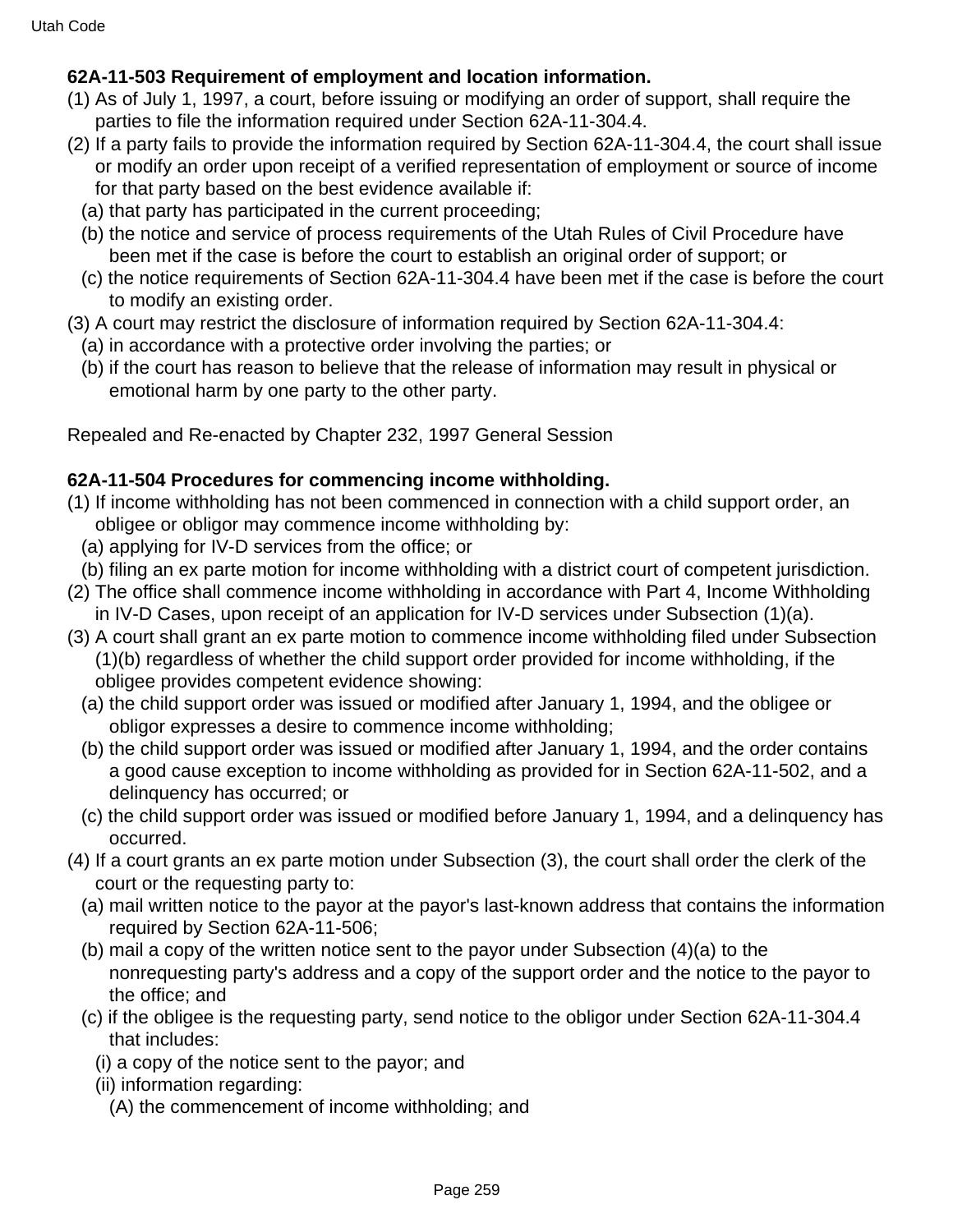- (B) the opportunity to contest the withholding or the amount withheld due to mistake of fact by filing an objection with the court within 20 days.
- (5) A payor who receives written notice under Subsection (4)(a) shall comply with the requirements of Section 62A-11-507.
- (6) If an obligor contests withholding, the court shall:
	- (a) provide an opportunity for the obligor to present evidence supporting his claim of a mistake of fact;
	- (b) decide whether income withholding should continue;
	- (c) notify the parties of the decision; and
	- (d) at the obligor's option, return or credit toward the most current and future support payments of the obligor any amount mistakenly withheld plus interest at the legal rate.

Amended by Chapter 188, 1998 General Session

# **62A-11-505 Responsibilities of the office.**

 The office shall document and distribute payments in the manner provided for and in the time required by Section 62A-11-413 and federal law upon receipt of:

(1) a copy of the written notice sent to the payor under Section 62A-11-502 or Section 62A-11-504;

- (2) the order of support;
- (3) the obligee's address; and
- (4) withheld income from the payor.

Enacted by Chapter 232, 1997 General Session

# **62A-11-506 Notice to payor.**

(1) A notice mailed or delivered to a payor under this part shall state in writing:

- (a) the amount of child support to be withheld from income;
- (b) that the child support must be withheld from the obligor's income each time the obligor is paid, but that the amount withheld may not exceed the maximum amount permitted under Section 303(b) of the Consumer Credit Protection Act, 15 U.S.C. Section 1673(b);
- (c) that the payor must mail or deliver the withheld income to the office within seven business days of the date the amount would have been paid or credited to the employee but for this section;
- (d) that the payor may deduct from the obligor's income an additional amount which is equal to the amount payable to a garnishee under Rule 64D of the Utah Rules of Civil Procedure, as the payor's fee for administrative costs, but the total amount withheld may not exceed the maximum amount permitted under Section 303(b) of the Consumer Credit Protection Act, 15 U.S.C. Section 1673(b);
- (e) that the notice to withhold is binding on the payor and on any future payor until further notice by the office or a court;
- (f)
	- (i) that if the payor fails to mail or deliver withheld income to the office within the time period set in Subsection (1)(c), the payor is liable to the obligee for a late fee of \$50 or 10% of the withheld income, whichever is greater, for each payment that is late; and
	- (ii) that if the payor willfully fails to withhold income in accordance with the notice, the payor is liable to the obligee for \$1,000 or the accumulated amount the payor should have withheld, whichever is greater, plus interest on that amount;
- (g) that the notice to withhold is prior to any other legal process under state law;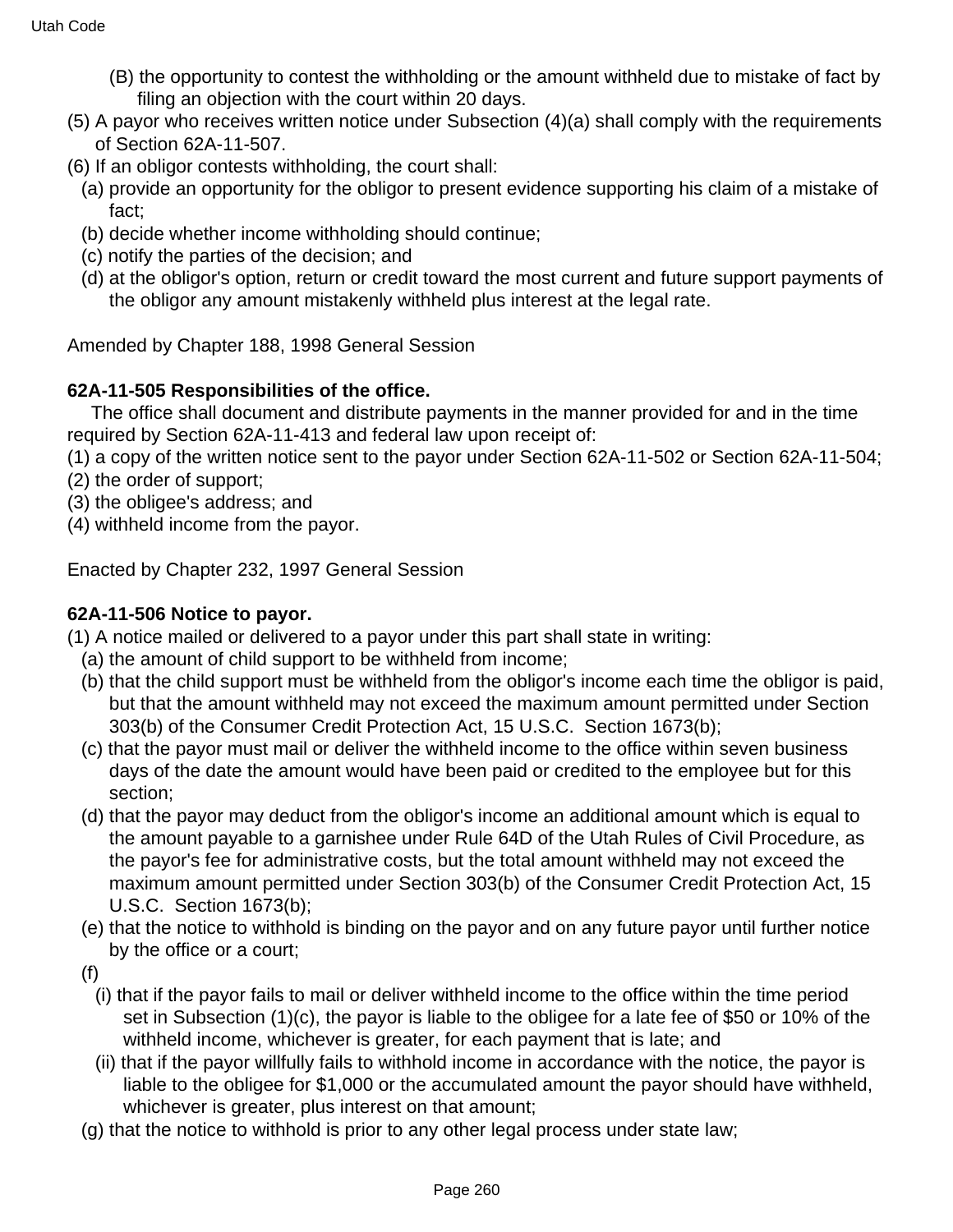- (h) that the payor must begin to withhold income no later than the first time the obligor's earnings are normally paid after five working days from the date the payor receives the notice;
- (i) that the payor must notify the office within five days after the obligor terminates employment or the periodic income payment is terminated, and provide the obligor's last-known address and the name and address of any new payor, if known;
- (j) that if the payor discharges, refuses to employ, or takes disciplinary action against an obligor because of the notice to withhold, the payor is liable to the obligor as provided in Section 62A-11-316 and the obligee for the greater of \$1,000 or the amount of child support accumulated to the date of discharge which the payor should have withheld plus interest on that amount; and
- (k) that, in addition to any other remedy provided in this section, the payor is liable to the obligee or obligor for costs and reasonable attorneys' fees incurred in enforcing a provision in a notice to withhold mailed or delivered under Section 62A-11-502 or 62A-11-504.
- (2) If the obligor's employment with a payor is terminated, the office shall, if known and if contacted by the obligee, inform the obligee of:
	- (a) the obligor's last-known address; and
	- (b) the name and address of any new payor.

Amended by Chapter 161, 2000 General Session

# **62A-11-507 Payor's procedures for income withholding.**

(1)

- (a) A payor is subject to the requirements, penalties, and effects of a notice mailed or delivered to him under Section 62A-11-506.
- (b) A payment of withheld income mailed to the office in an envelope postmarked within seven business days of the date the amount would have been paid or credited to the obligor but for this section satisfies Subsection 62A-11-506(1)(c).
- (2) If a payor fails to comply with the requirements of a notice served upon him under Section 62A-11-506, the obligee, or obligor may proceed with a civil action against the payor to enforce a provision of the notice.
- (3) If the obligor's child support is owed monthly and the payor's pay periods are at more frequent intervals, the payor, with the consent of the office or obligee, may withhold an equal amount at each pay period cumulatively sufficient to pay the monthly child support obligation.
- (4) A payor may combine amounts which he has withheld from the income of multiple obligors into a single payment to the office. If such a combined payment is made, the payor shall specify the amount attributable to each individual obligor by name and Social Security number.
- (5) In addition to any other remedy provided in this section, a payor is liable to the obligee or obligor for costs and reasonable attorneys' fees incurred in enforcing a provision of the notice mailed or delivered under Section 62A-11-506.
- (6) Notwithstanding this section or Section 62A-11-506, if a payor receives an income withholding order or notice issued by another state, the payor shall apply the income withholding law of the state of the obligor's principal place of business in determining:
	- (a) the payor's fee for processing income withholding;
	- (b) the maximum amount permitted to be withheld from the obligor's income;
	- (c) the time periods within which the payor must implement income withholding and forward child support payments;
	- (d) the priorities for withholding and allocating withheld income for multiple child support obligees; and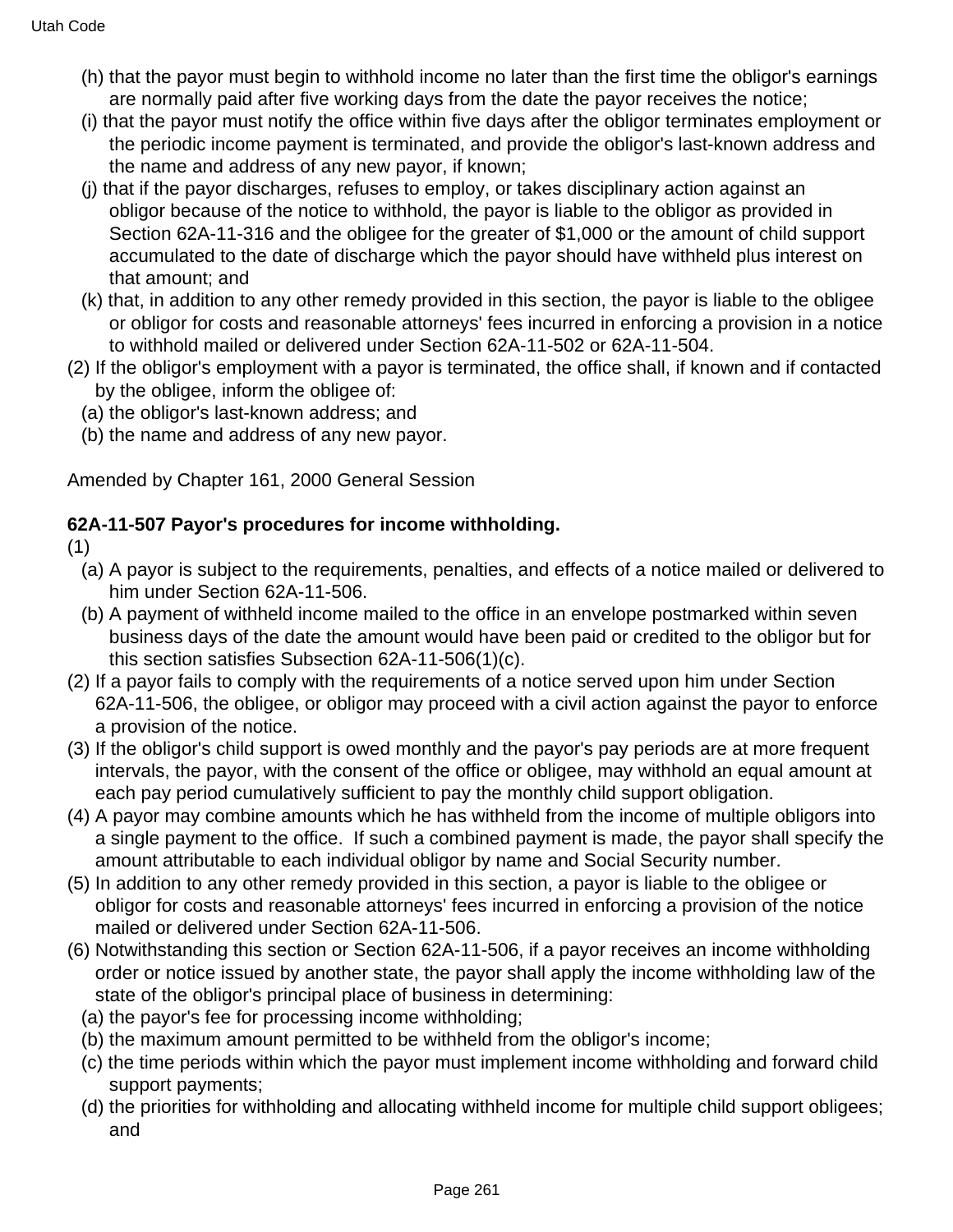(e) any terms or conditions for withholding not specified in the notice.

Enacted by Chapter 232, 1997 General Session

# **62A-11-508 Termination of income withholding.**

(1)

- (a) At any time after the date income withholding begins, a party to the child support order may request a court to determine whether income withholding should be terminated due to:
	- (i) good cause under Section 62A-11-502; or
	- (ii) the completion of an obligor's support obligation.
- (b) An obligor's payment of overdue child support may not be the sole basis for termination of income withholding.
- (c) After termination of income withholding under this section, a party may seek reinstatement of income withholding under Section 62A-11-504.
- (2)
	- (a) If it is determined that income withholding should be terminated under Subsection (1)(a)(i), the court shall order written notice of termination be given to each payor within 10 days after receipt of notice of that decision.
	- (b) The obligee shall give written notice of termination to each payor:
	- (i) when the obligor no longer owes child support to the obligee; or
	- (ii) if the obligee and obligor enter into a written agreement that provides an alternative arrangement, which may be filed with the court.
- (3) A notice to withhold income is binding on a payor until the court or the obligee notifies the payor that his obligation to withhold income has been terminated.

Enacted by Chapter 232, 1997 General Session

## **62A-11-509 Payor's compliance with income withholding.**

- (1) Payment by a payor under this part satisfies the terms for payment of income under any contract between a payor and obligor.
- (2) A payor who complies with an income withholding notice that is regular on its face may not be subject to civil liability to any person for conduct in compliance with the notice.

Enacted by Chapter 232, 1997 General Session

## **62A-11-510 Violations by payor.**

- (1) A payor may not discharge, refuse to hire, or discipline any obligor because of a notice to withhold under this part.
- (2) If a payor violates Subsection (1), the payor is liable to the obligor as provided in Section 62A-11-316 and the obligee for the greater of \$1,000 or the amount of child support accumulated to the date of discharge which should have been withheld plus interest on that amount and costs incurred in collecting the amount, including reasonable attorneys' fees.

Enacted by Chapter 232, 1997 General Session

## **62A-11-511 Priority of notice or order to withhold income.**

 The notice to withhold under this part is prior to all other legal collection processes provided by state law, including garnishment, attachment, execution, and wage assignment.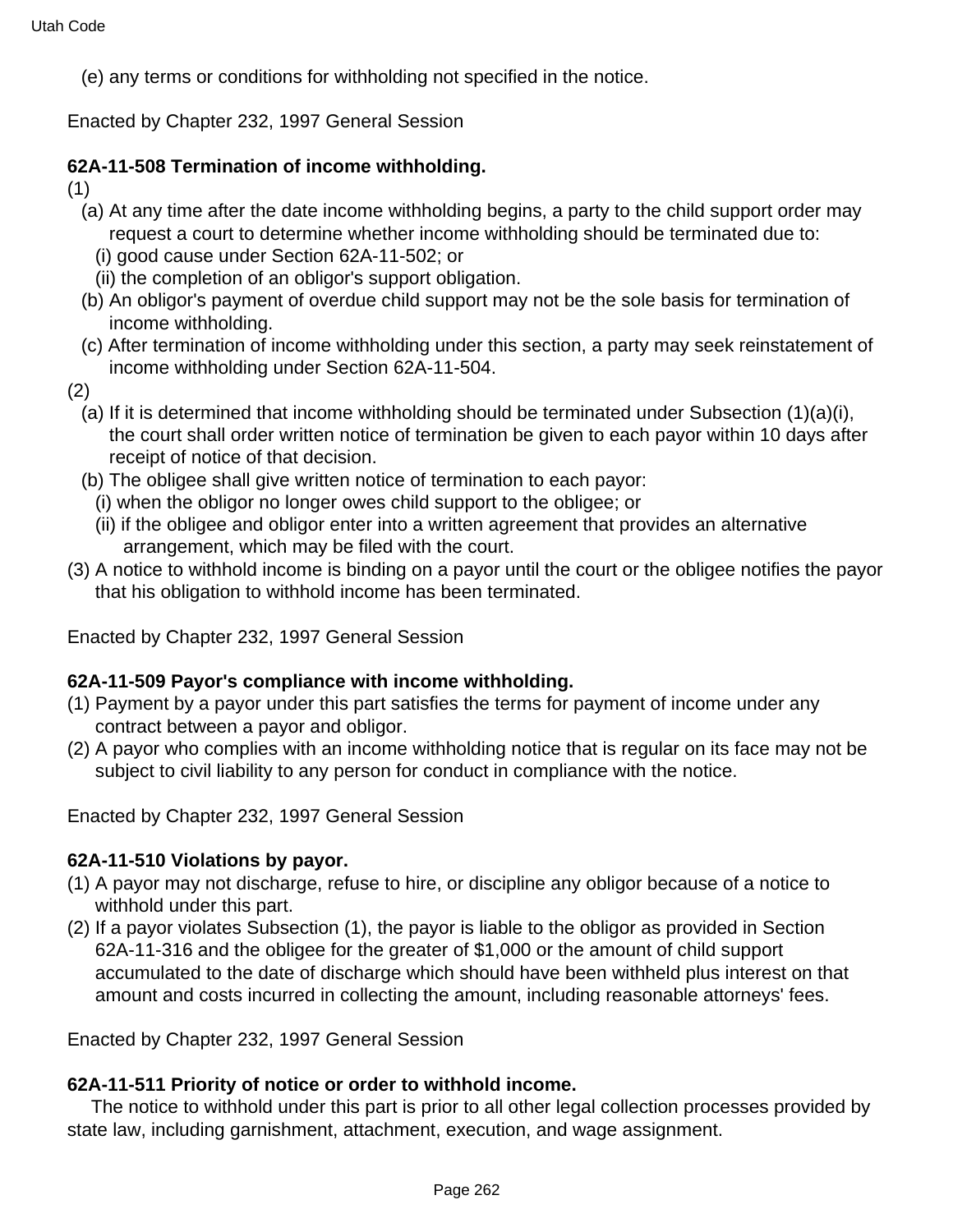Enacted by Chapter 232, 1997 General Session

## **Part 6**

## **Administrative License Suspension Child Support Enforcement Act**

#### **62A-11-601 Title.**

This part is known as the "Administrative License Suspension Child Support Enforcement Act."

Enacted by Chapter 338, 2007 General Session

#### **62A-11-602 Definitions.**

As used in this part:

- (1) "Child support" is as defined in Section 62A-11-401.
- (2) "Delinquent on a child support obligation" means that a person:

(a)

- (i) made no payment for 60 days on a current child support obligation as set forth in an administrative or court order;
- (ii) after the 60-day period described in Subsection (2)(a)(i), failed to make a good faith effort under the circumstances to make payment on the child support obligation in accordance with the order; and
- (iii) has not obtained a judicial order staying enforcement of the person's child support obligation, or the amount in arrears; or
- (b)

(i) made no payment for 60 days on an arrearage obligation of child support as set forth in:

- (A) a payment schedule;
- (B) a written agreement with the office; or
- (C) an administrative or judicial order;
- (ii) after the 60-day period described in Subsection (2)(b)(i), failed to make a good faith effort under the circumstances to make payment on the child support obligation in accordance with the payment schedule, agreement, or order; and
- (iii) has not obtained a judicial order staying enforcement of the person's child support obligation, or the amount in arrears.
- (3) "Driver license" means a license, as defined in Section 53-3-102.
- (4) "Driver License Division" means the Driver License Division of the Department of Public Safety created in Section 53-3-103.
- (5) "Office" means the Office of Recovery Services created in Section 62A-11-102.

Enacted by Chapter 338, 2007 General Session

#### **62A-11-603 Suspension of driver license for child support delinquency -- Reinstatement.**

- (1) Subject to the provisions of this section, the office may order the suspension of a person's driver license if the person is delinquent on a child support obligation.
- (2) Before ordering a suspension of a person's driver license, the office shall serve the person with a "notice of intent to suspend driver license."
- (3) The notice described in Subsection (2) shall: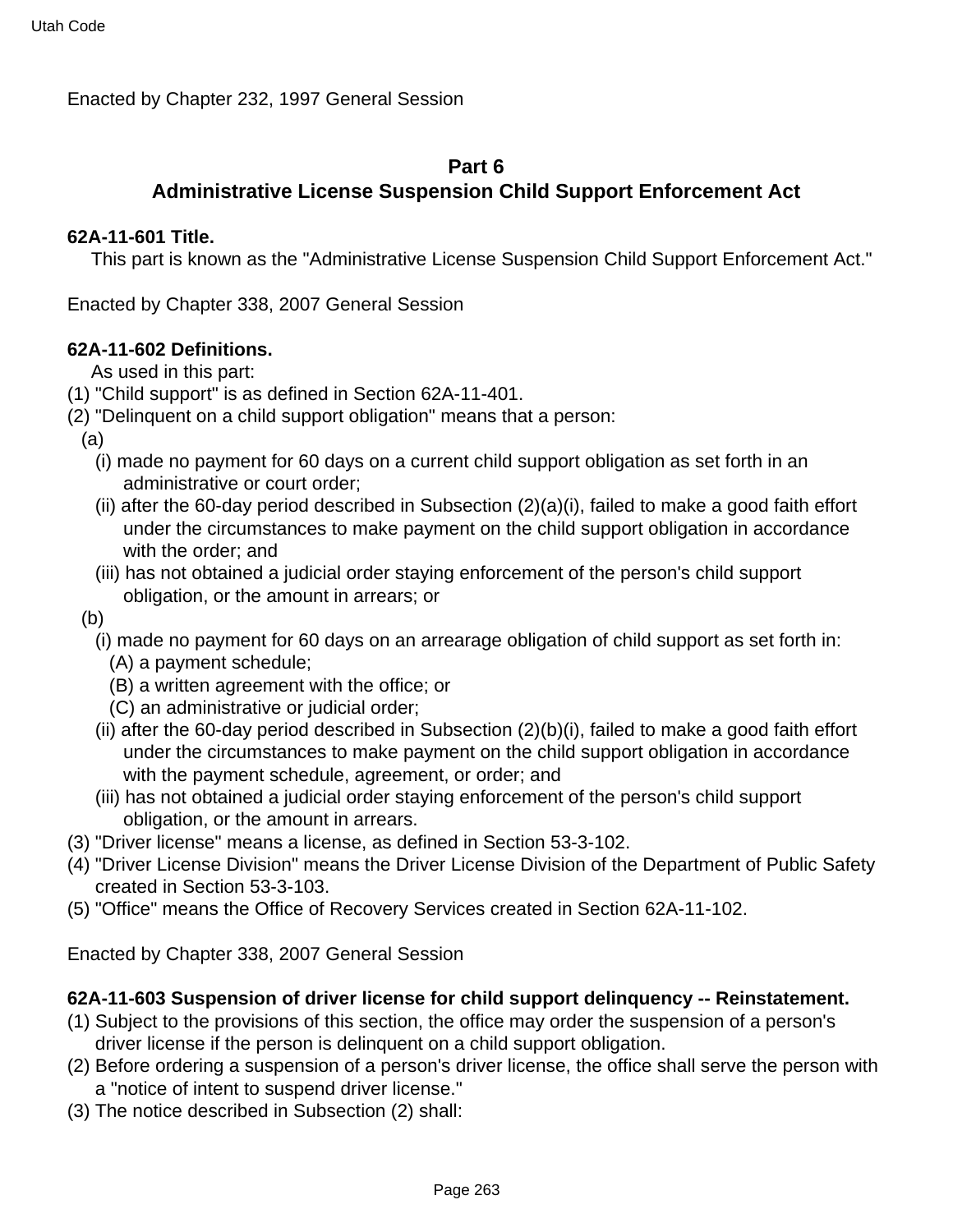- (a) be personally served or served by certified mail;
- (b) except as otherwise provided in this section, comply with Title 63G, Chapter 4, Administrative Procedures Act;
- (c) state the amount that the person is in arrears on the person's child support obligation; and
- (d) state that, if the person desires to contest the suspension of the person's driver license, the person must request an informal adjudicative proceeding with the office within 30 days after the day on which the notice is mailed or personally served.
- (4)
	- (a) The office shall hold an informal adjudicative proceeding to determine whether a person's driver license should be suspended if the person requests a hearing within 30 days after the day on which the notice described in Subsection (2) is mailed or personally served on the person.
	- (b) The informal adjudicative proceeding described in Subsection (4)(a), and any appeal of the decision rendered in that proceeding, shall comply with Title 63G, Chapter 4, Administrative Procedures Act.
- (5) Except as provided in Subsection (6), the office may order that a person's driver license be suspended:
	- (a) if, after the notice described in Subsection (2) is mailed or personally served, the person fails to request an informal adjudicative proceeding within the time period described in Subsection  $(4)(a)$ ; or
	- (b) following the informal adjudicative proceeding described in Subsection (4)(a), if:
		- (i) the presiding officer finds that the person is delinquent on a child support obligation; and
		- (ii) the finding described in Subsection  $(5)(b)(i)$ :
			- (A) is not timely appealed; or
			- (B) is upheld after a timely appeal becomes final.
- (6) The office may not order the suspension of a person's driver license if the person:
- (a) pays the full amount that the person is in arrears on the person's child support obligation;
- (b) subject to Subsection (8):
	- (i) enters into a payment agreement with the office for the payment of the person's current child support obligation and all arrears; and
	- (ii) complies with the agreement described in Subsection  $(6)(b)(i)$  for any initial compliance period required by the agreement;
- (c) obtains a judicial order staying enforcement of the person's child support obligation or the amount in arrears; or
- (d) is not currently delinquent on a child support obligation.
- (7) The office shall rescind an order made by the office to suspend a driver license if the person:
	- (a) pays the full amount that the person is in arrears on the person's child support obligation;
	- (b) subject to Subsection (8):
		- (i) enters into a payment agreement with the office for the payment of the person's current child support obligation and all arrears; and
		- (ii) complies with the agreement described in Subsection  $(7)(b)(i)$  for any initial compliance period required by the agreement;
	- (c) obtains a judicial order staying enforcement of the person's child support obligation or the amount in arrears; or
	- (d) is not currently delinquent on a child support obligation.
- (8) For purposes of Subsections (6)(b) and (7)(b), the office shall diligently strive to enter into a fair and reasonable payment agreement that takes into account the person's employment and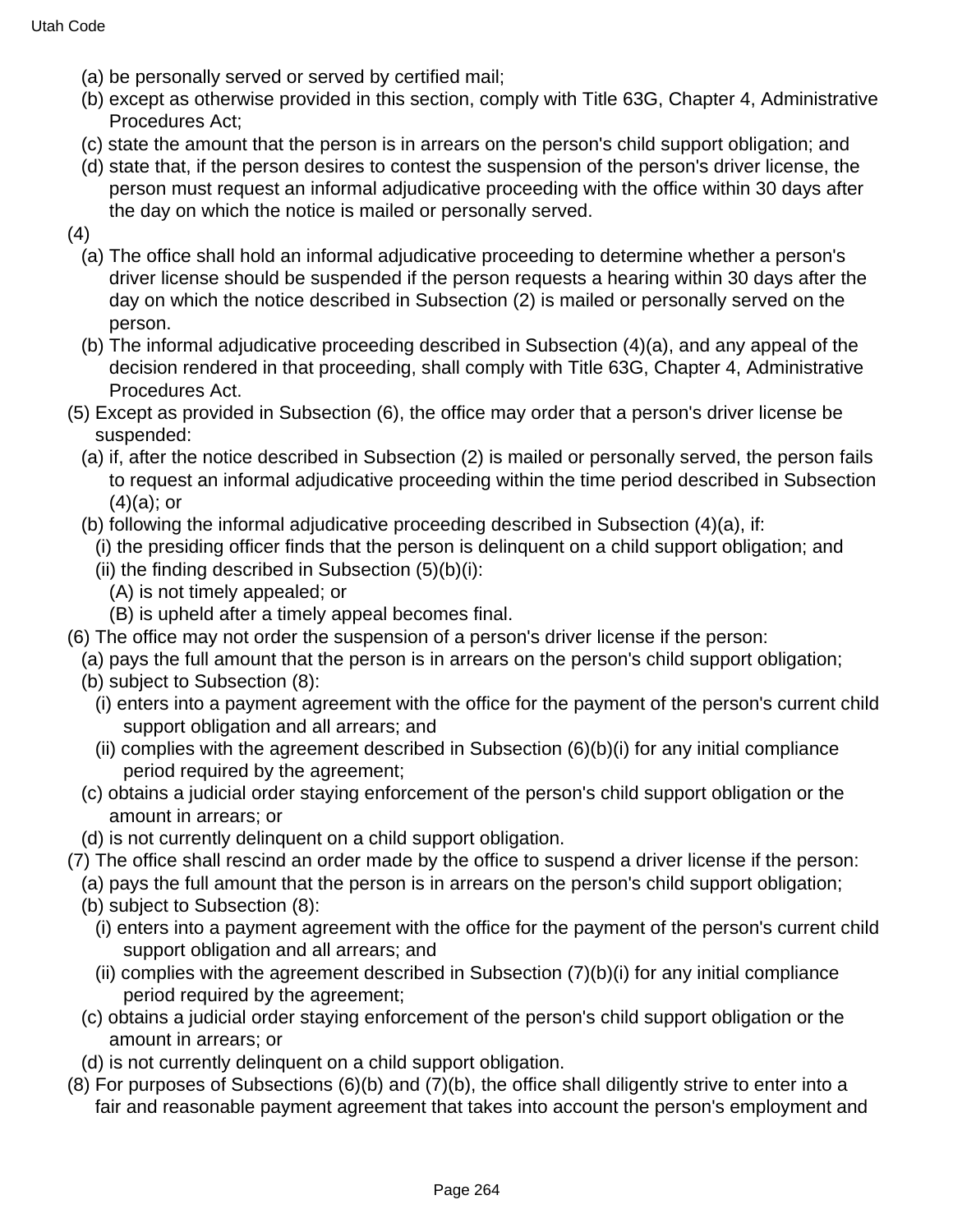financial ability to make payments, provided that there is a reasonable basis to believe that the person will comply with the agreement.

(9)

- (a) If, after the office seeks to suspend a person's driver license under this section, it is determined that the person is not delinquent, the office shall refund to the person any noncustodial parent income withholding fee that was collected from the person during the erroneously alleged delinquency.
- (b) Subsection (9)(a) does not apply if the person described in Subsection (9)(a) is otherwise in arrears on a child support obligation.

(10)

- (a) A person whose driver license is ordered suspended pursuant to this section may file a request with the office, on a form provided by the office, to have the office rescind the order of suspension if:
	- (i) the person claims that, since the time of the suspension, circumstances have changed such that the person is entitled to have the order of suspension rescinded under Subsection (7); and
- (ii) the office has not rescinded the order of suspension.
- (b) The office shall respond, in writing, to a person described in Subsection (10), within 10 days after the day on which the request is filed with the office, stating whether the person is entitled to have the order of suspension rescinded.
- (c) If the office determines, under Subsection (10)(b), that an order to suspend a person's license should be rescinded, the office shall immediately rescind the order.
- (d) If the office determines, under Subsection (10)(b), that an order to suspend a person's license should not be rescinded:
	- (i) the office shall, as part of the response described in Subsection (10)(b), notify the person, in writing, of the reasons for that determination; and
	- (ii) the person described in this Subsection (10)(d) may, within 15 days after the day on which the office sends the response described in Subsection (10)(b), appeal the determination of the office to district court.
- (e) The office may not require that a person file the request described in Subsection (10)(a) before the office orders that an order of suspension is rescinded, if the office has already determined that the order of suspension should be rescinded under Subsection (7).
- (11) The office may make rules, in accordance with Title 63G, Chapter 3, Utah Administrative Rulemaking Act, to:
	- (a) implement the provisions of this part; and
	- (b) determine when the arrears described in Subsections (6) and (7) are considered paid.

Amended by Chapter 382, 2008 General Session

## **62A-11-604 Notification of order to suspend or rescission of order.**

- (1) When, pursuant to this part, the office orders the suspension of a person's driver license, or rescinds an order suspending a person's driver license, the office shall, within five business days after the day on which the order or rescission is made, notify:
	- (a) the Driver License Division; and
	- (b) the person to whom the order or rescission applies.

(2)

(a) The notification described in Subsections (1)(a) and (b) shall include the name and identifying information of the person described in Subsection (1).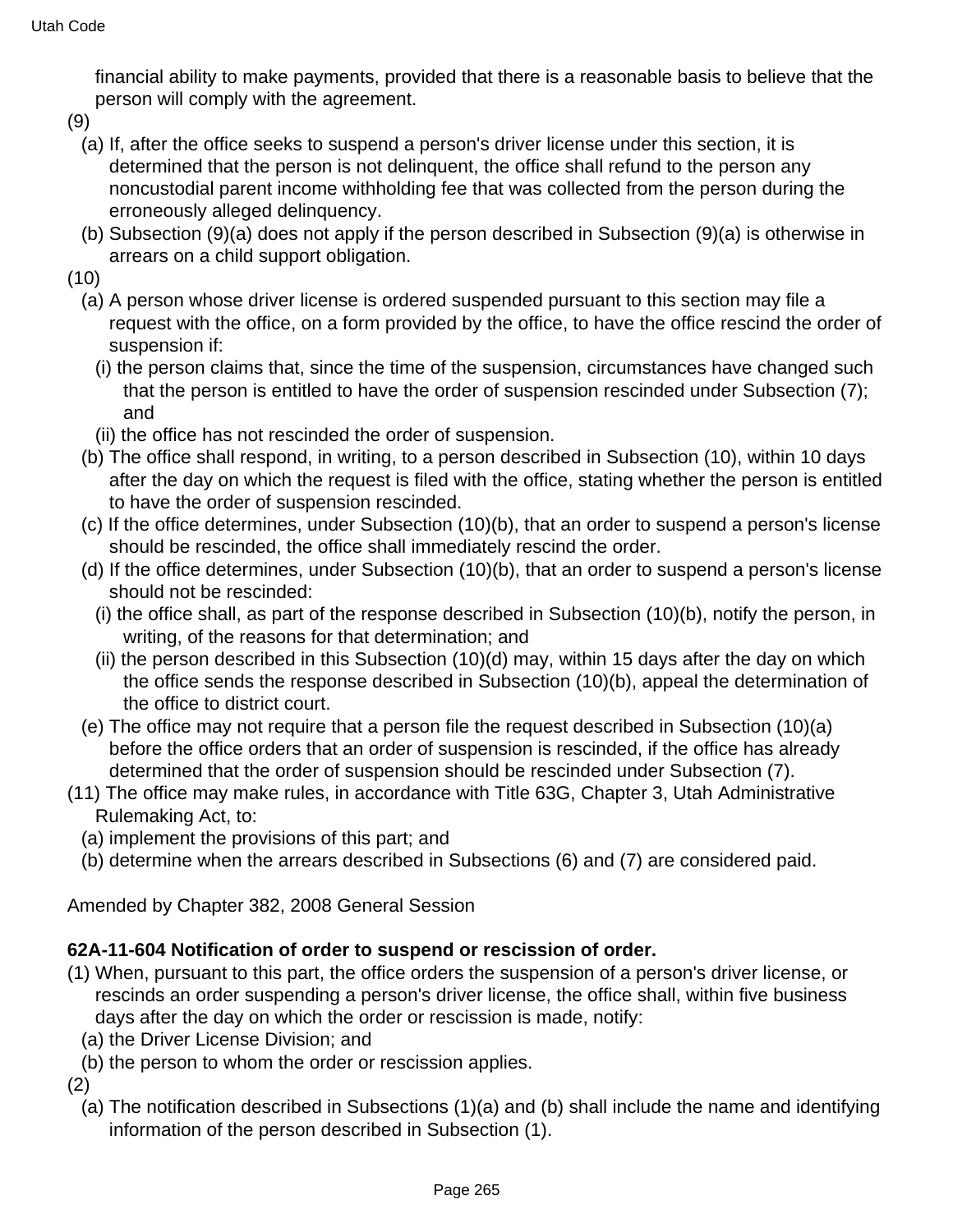(b) The notification to a person described in Subsection (1)(b) shall include a statement indicating that the person must reinstate the person's driver license with the Driver License Division before driving a motor vehicle.

Enacted by Chapter 338, 2007 General Session

## **Part 7 Electronic Funds Transfer**

#### **62A-11-701 Title.**

This part is known as "Electronic Funds Transfer."

Enacted by Chapter 73, 2008 General Session

#### **62A-11-702 Definitions.**

- (1) The definitions in Section 62A-11-401 apply to this section.
- (2) As used in this section, "account" is as defined in Section 62A-11-103.

Enacted by Chapter 73, 2008 General Session

#### **62A-11-703 Alternative payment by obligor through electronic funds transfer.**

- (1) The office may enter into a written alternative payment agreement with an obligor which provides for electronic payment of child support under Part 4, Income Withholding in IV-D Cases, or Part 5, Income Withholding in Non IV-D Cases. Electronic payment shall be accomplished through an automatic withdrawal from the obligor's account at a financial institution.
- (2) The alternative payment agreement shall:
	- (a) provide for electronic payment of child support in lieu of income withholding;
	- (b) specify the date on which electronic payments will be withdrawn from an obligor's account; and
	- (c) specify the amount which will be withdrawn.
- (3) The office may terminate the agreement and initiate immediate income withholding if:
	- (a) required to meet federal or state requirements or guidelines;
	- (b) funds available in the account at the scheduled time of withdrawal are insufficient to satisfy the agreement; or
	- (c) requested by the obligor.
- (4) If the payment amount requires adjusting, the office may initiate a new written agreement with the obligor. If, for any reason, the office and obligor fail to agree on the terms, the office may terminate the agreement and initiate income withholding.
- (5) If an agreement is terminated for insufficient funds, a new agreement may not be entered into between the office and obligor for a period of at least 12 months.
- (6) The office shall make rules specifying eligibility requirements for obligors to enter into alternative payment agreements.

Renumbered and Amended by Chapter 73, 2008 General Session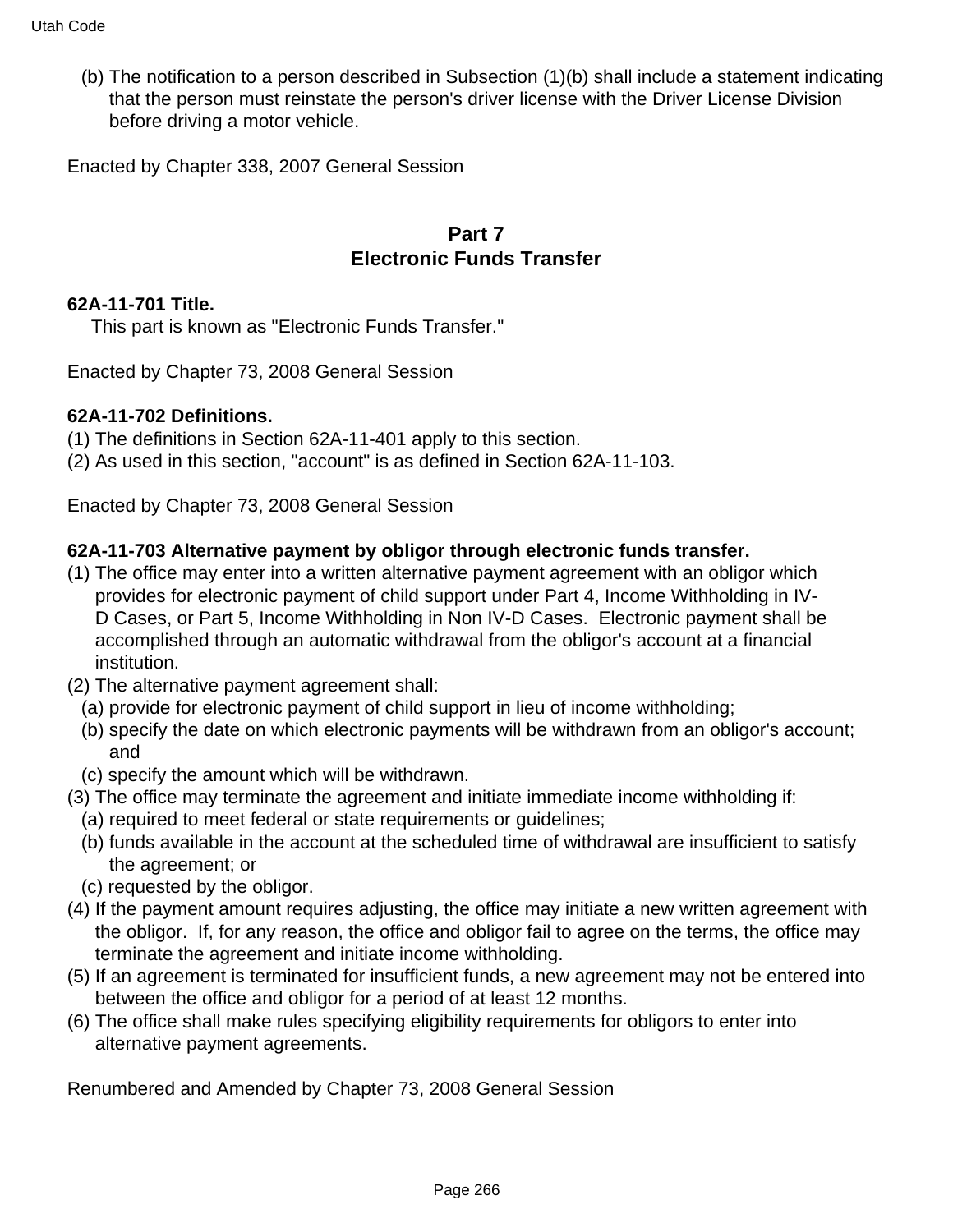## **62A-11-704 Mandatory distribution to obligee through electronic funds transfer.**

- (1) Notwithstanding any provision of this chapter to the contrary, the office shall, except as provided in Subsection (3), distribute child support payments, under Subsection 62A-11-413(2) or Section 62A-11-505, by electronic funds transfer.
- (2) Distribution of child support payments by electronic payment under this section shall be made to:
	- (a) an account of the obligee; or
	- (b) an account that may be accessed by the obligee through the use of an electronic access card.

(3)

- (a) Subject to Subsection (3)(b), the office may make rules, pursuant to Title 63G, Chapter 3, Utah Administrative Rulemaking Act, to allow exceptions to the requirement to make distributions by electronic funds transfer under Subsection (1).
- (b) The rules described in Subsection (3)(a) may only allow exceptions under circumstances where:
	- (i) requiring distribution by electronic funds transfer would result in an undue hardship to the office or a person; or
	- (ii) it is not likely that distribution will be made to the obligee on a recurring basis.

Enacted by Chapter 73, 2008 General Session

## **Chapter 14 Office of Public Guardian Act**

#### **62A-14-101 Title.**

This chapter is known as the "Office of Public Guardian Act."

Enacted by Chapter 69, 1999 General Session

## **62A-14-102 Definitions.**

As used in this chapter:

- (1) "Conservator" is as defined in Section 75-1-201.
- (2) "Court" is as defined in Section 75-1-201.
- (3) "Estate" is as defined in Section 75-1-201.
- (4) "Guardian" is as defined in Section 75-1-201.
- (5) "Incapacitated" means a person who has been determined by a court, pursuant to Section 75-5-303, to be incapacitated, as defined in Section 75-1-201, after the office has determined that the person is 18 years of age or older and suffers from a mental or physical impairment as part of the prepetition assessment in Section 62A-14-107.
- (6) "Office" means the Office of Public Guardian.
- (7) "Property" is as defined in Section 75-1-201.
- (8) "Ward" means an incapacitated person for whom the office has been appointed as guardian or conservator.

Amended by Chapter 364, 2013 General Session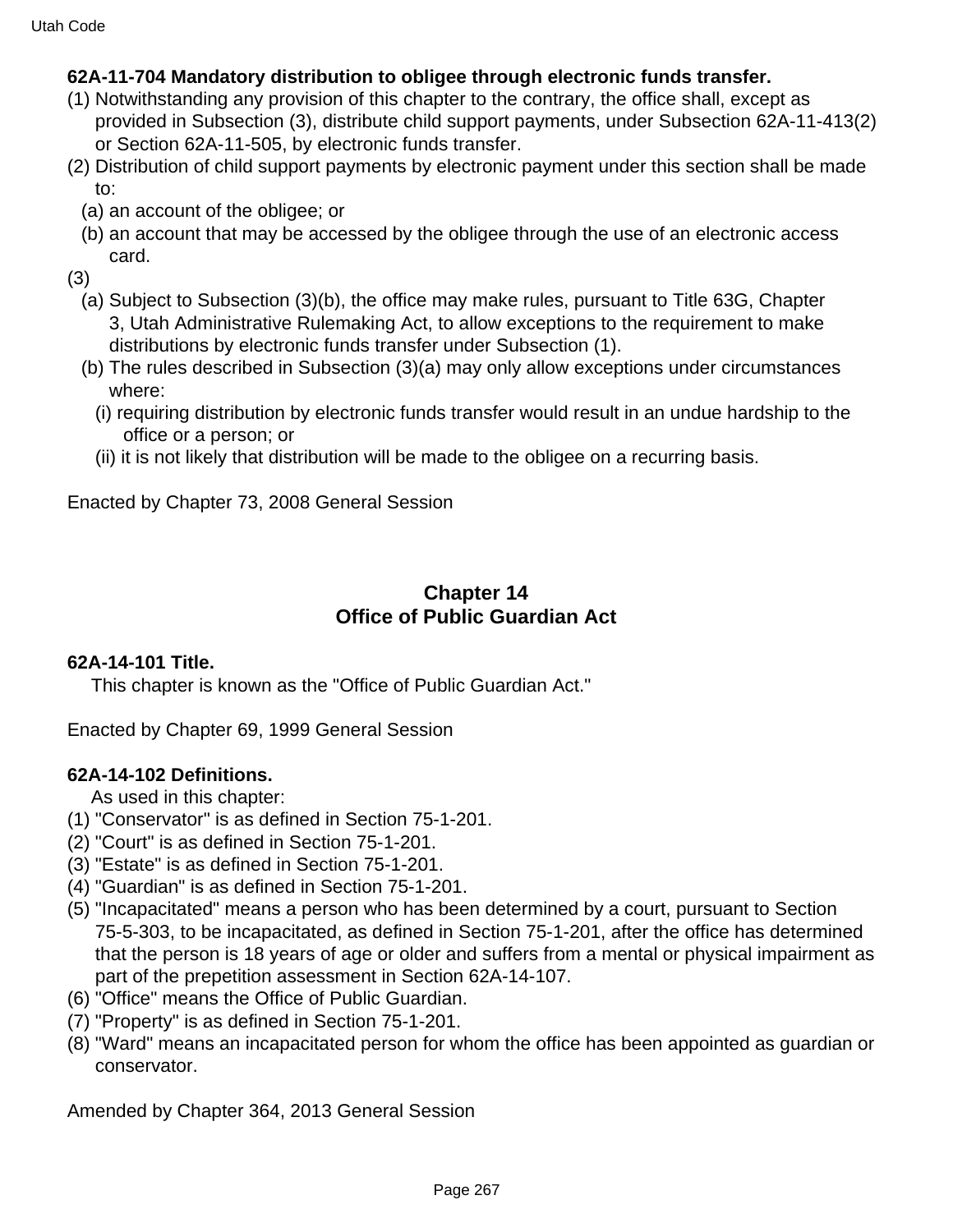## **62A-14-103 Office of Public Guardian -- Creation.**

- (1) There is created within the department the Office of Public Guardian which has the powers and duties provided in this chapter.
- (2) The office is under the administrative and general supervision of the executive director.

Enacted by Chapter 69, 1999 General Session

### **62A-14-104 Director of the office -- Appointment -- Qualifications.**

- (1) The director of the office shall be appointed by the executive director.
- (2) The director shall have a bachelor's degree from an accredited university or college, be experienced in administration, and be knowledgeable in matters concerning guardianship and conservatorship.
- (3) The director is the administrative head of the office.

Amended by Chapter 75, 2009 General Session

#### **62A-14-105 Powers and duties of the office.**

- (1) The office shall:
	- (a) develop and operate a statewide program to:
		- (i) educate the public about the role and function of guardians and conservators;
		- (ii) educate guardians and conservators on:
			- (A) the duties of a guardian and a conservator; and
			- (B) standards set by the National Guardianship Association for guardians and conservators; and
		- (iii) serve as a guardian, conservator, or both for a ward upon appointment by a court when no other person is able and willing to do so and the office petitioned for or agreed in advance to the appointment;
	- (b) possess and exercise all the powers and duties specifically given to the office by virtue of being appointed as guardian or conservator of a ward, including the power to access a ward's records;
	- (c) review and monitor the personal and, if appropriate, financial status of each ward for whom the office has been appointed to serve as guardian or conservator;
	- (d) train and monitor each employee and volunteer, and monitor each contract provider to whom the office has delegated a responsibility for a ward;
	- (e) retain all court-delegated powers and duties for a ward;
	- (f) report on the personal and financial status of a ward as required by a court in accordance with Title 75, Chapter 5, Protection of Persons Under Disability and Their Property;
	- (g) handle a ward's funds in accordance with the department's trust account system;
	- (h) request that the department's audit plan, established pursuant to Section 63I-5-401, include the requirement of an annual audit of all funds and property held by the office on behalf of wards;
	- (i) maintain accurate records concerning each ward, the ward's property, and office services provided to the ward;
	- (j) make reasonable and continuous efforts to find a family member, friend, or other person to serve as a ward's guardian or conservator;
	- (k) after termination as guardian or conservator, distribute a ward's property in accordance with Title 75, Chapter 5, Protection of Persons Under Disability and Their Property; and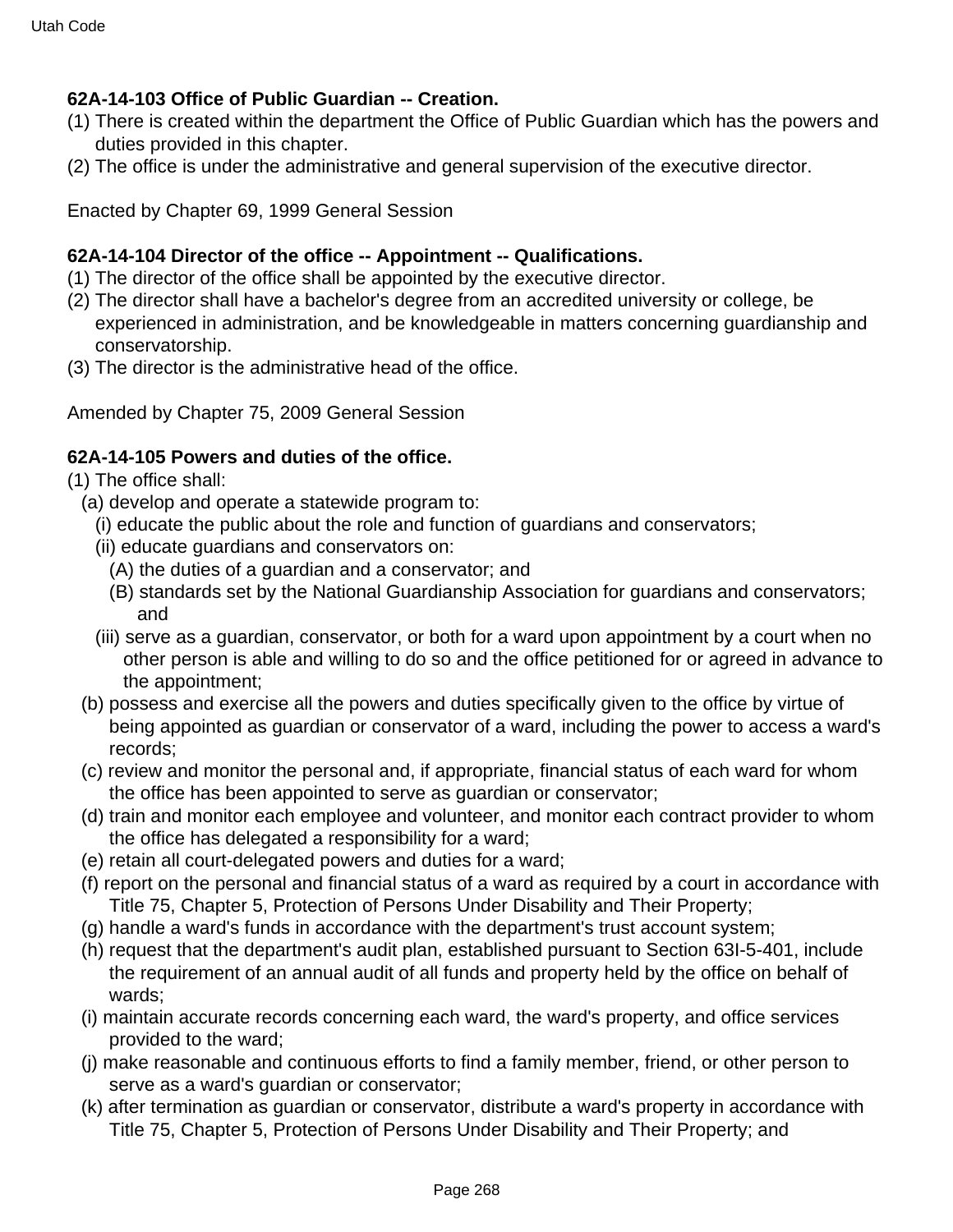- (l) submit recommendations for changes in state law and funding to the governor and the Legislature and report to the governor and Legislature, upon request.
- (2) The office may:
	- (a) petition a court pursuant to Title 75, Chapter 5, Protection of Persons Under Disability and Their Property, to be appointed an incapacitated person's guardian, conservator, or both after conducting a prepetition assessment under Section 62A-14-107;
	- (b) develop and operate a statewide program to recruit, train, supervise, and monitor volunteers to assist the office in providing guardian and conservator services;
	- (c) delegate one or more responsibilities for a ward to an employee, volunteer, or contract provider, except as provided in Subsection 62A-14-107(1);
	- (d) solicit and receive private donations to provide guardian and conservator services under this chapter; and
	- (e) adopt rules, in accordance with Title 63G, Chapter 3, Utah Administrative Rulemaking Act, to: (i) effectuate policy; and
	- (ii) carry out the office's role as guardian and conservator of wards as provided in this chapter.

Amended by Chapter 441, 2022 General Session

#### **62A-14-107 Prepetition assessment and plan.**

- (1) Before the office may file a petition in court to be appointed guardian or conservator of a person, the office shall:
	- (a) conduct a face-to-face needs assessment, by someone other than a volunteer, to determine whether the person suffers from a mental or physical impairment that renders the person substantially incapable of:
		- (i) caring for his personal safety;
		- (ii) managing his financial affairs; or
		- (iii) attending to and providing for such necessities as food, shelter, clothing, and medical care, to the extent that physical injury or illness may result;
	- (b) assess the financial resources of the person based on information supplied to the office at the time of assessment;
	- (c) inquire and, if appropriate, search to determine whether any other person may be willing and able to serve as the person's guardian or conservator; and
	- (d) determine the form of guardianship or conservatorship to request of a court, if any, giving preference to the least intensive form of guardianship or conservatorship, consistent with the best interests of the person.
- (2) The office shall prepare an individualized guardianship or conservator plan for each ward within 60 days of appointment.

Enacted by Chapter 69, 1999 General Session

## **Superseded 7/1/2022**

#### **62A-14-108 Office volunteers.**

- (1) A person who desires to be an office volunteer shall:
	- (a) possess demonstrated personal characteristics of honesty, integrity, compassion, and concern for incapacitated persons; and
	- (b) upon request, submit information for a background check pursuant to Section 62A-1-118.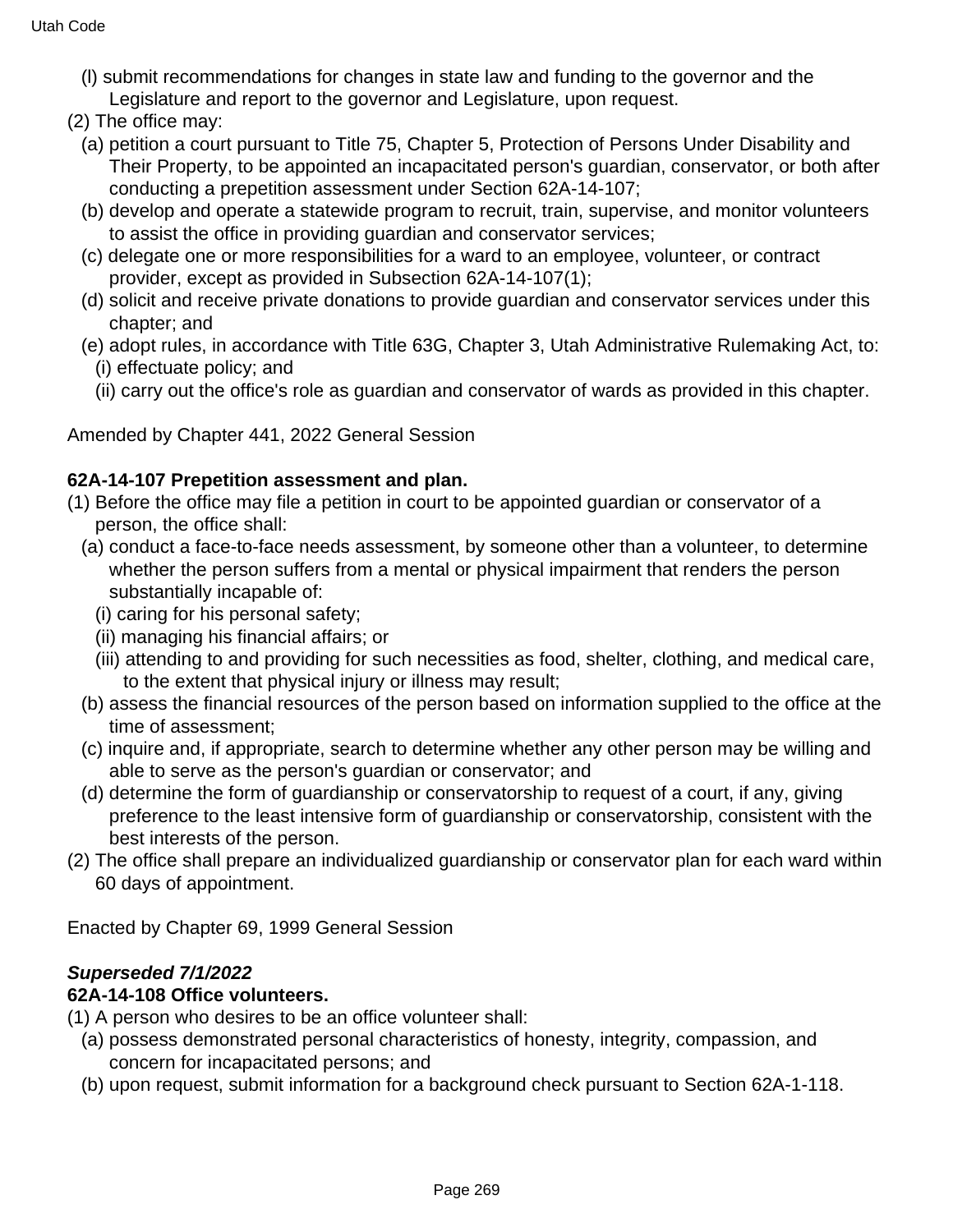- (2) An office volunteer may not receive compensation or benefits, but may be reimbursed by the office for expenses actually and reasonably incurred, consistent with Title 67, Chapter 20, Volunteer Government Workers Act.
- (3) An office volunteer is immune from civil liability pursuant to Title 63G, Chapter 8, Immunity for Persons Performing Voluntary Services Act.

Amended by Chapter 382, 2008 General Session

### **Effective 7/1/2022**

#### **62A-14-108 Office volunteers.**

- (1) A person who desires to be an office volunteer shall:
- (a) possess demonstrated personal characteristics of honesty, integrity, compassion, and concern for incapacitated persons; and
- (b) upon request, submit information for a background check pursuant to Section 26B-1-211.
- (2) An office volunteer may not receive compensation or benefits, but may be reimbursed by the office for expenses actually and reasonably incurred, consistent with Title 67, Chapter 20, Volunteer Government Workers Act.
- (3) An office volunteer is immune from civil liability pursuant to Title 63G, Chapter 8, Immunity for Persons Performing Voluntary Services Act.

Amended by Chapter 255, 2022 General Session

#### **62A-14-109 Contract for services.**

- (1) In accordance with Title 63G, Chapter 6a, Utah Procurement Code, the office may contract with one or more providers to perform guardian and conservator duties.
- (2) The office shall review and monitor the services provided by a contract provider to a ward for whom the office has been appointed guardian or conservator.

Amended by Chapter 347, 2012 General Session

#### **62A-14-110 Court, legal, and other costs.**

- (1) The office may not be appointed as the guardian or conservator of a person unless the office petitioned for or agreed in advance to the appointment.
- (2) Except as provided in Subsection (4), the court shall order the ward or the ward's estate to pay for the cost of services rendered under this chapter, including court costs and reasonable attorneys' fees.
- (3) If the office recovers attorneys' fees under Subsection (2), the office shall transmit those fees to the attorneys who represented the ward or the office in connection with the ward's case.
- (4) If a ward is indigent, the office shall provide guardian and conservator services free of charge and shall make reasonable efforts to secure pro bono legal services for the ward.
- (5) Under no circumstances may court costs or attorneys' fees be assessed to the office.

Enacted by Chapter 69, 1999 General Session

#### **62A-14-111 Duty of the county attorney or district attorney.**

(1) The attorney general shall advise the office on legal matters and represent the office in legal proceedings.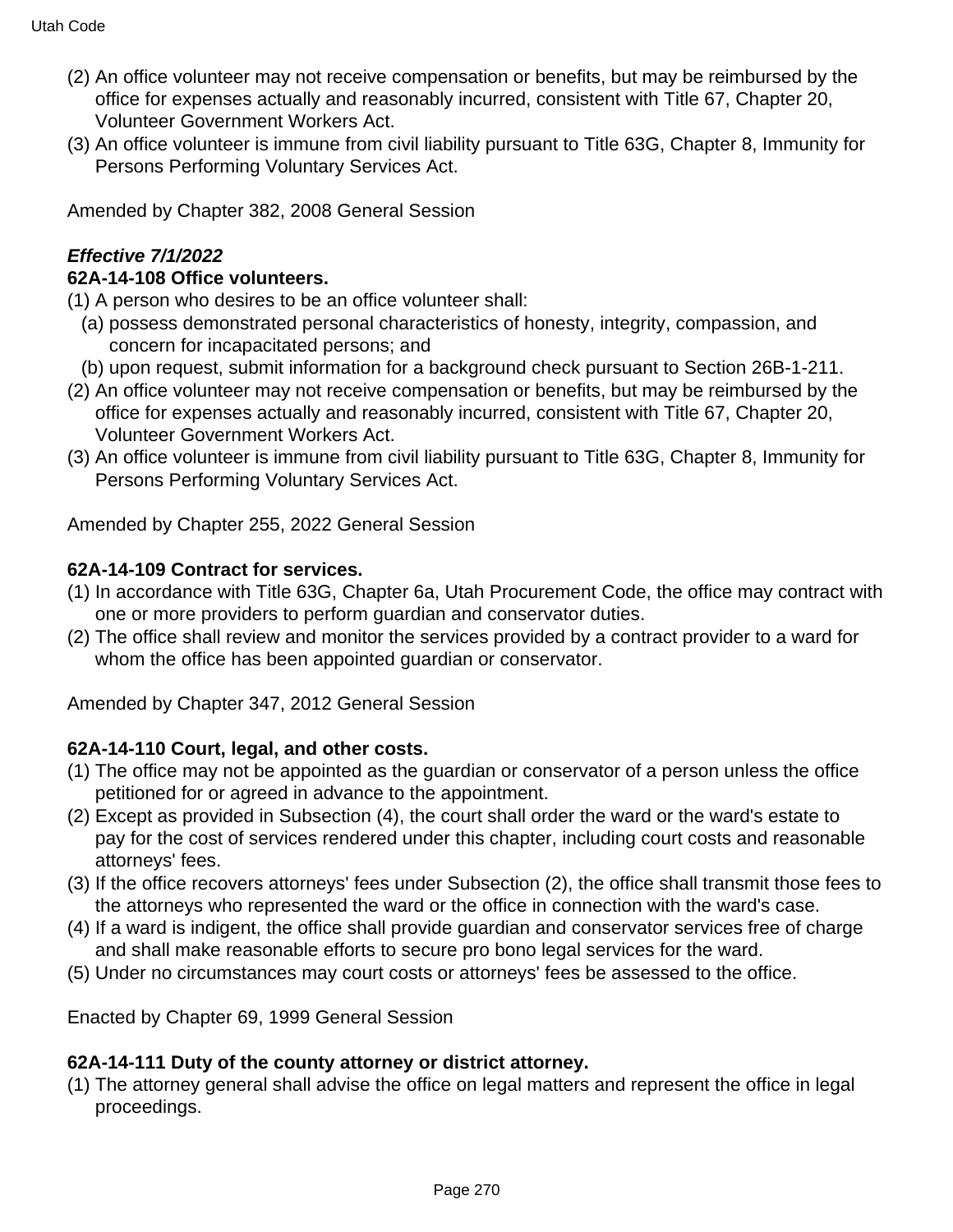(2) Upon the request of the attorney general, a county attorney may represent the office in connection with the filing of a petition for appointment as guardian or conservator of an incapacitated person and with routine, subsequent appearances.

Enacted by Chapter 69, 1999 General Session

## **Chapter 15 Substance Abuse and Mental Health Act**

## **Part 1 Division of Substance Abuse and Mental Health**

#### **62A-15-101 Title.**

- (1) This chapter is known as the "Substance Abuse and Mental Health Act."
- (2) This part is known as the "Division of Substance Abuse and Mental Health."

Amended by Chapter 75, 2009 General Session

## **Superseded 7/1/2022**

#### **62A-15-102 Definitions.**

As used in this chapter:

- (1) "Criminal risk factors" means a person's characteristics and behaviors that:
- (a) affect the person's risk of engaging in criminal behavior; and
- (b) are diminished when addressed by effective treatment, supervision, and other support resources, resulting in reduced risk of criminal behavior.
- (2) "Director" means the director of the Division of Substance Abuse and Mental Health.
- (3) "Division" means the Division of Substance Abuse and Mental Health established in Section 62A-15-103.
- (4) "Local mental health authority" means a county legislative body.
- (5) "Local substance abuse authority" means a county legislative body.
- (6) "Mental health crisis" means:
	- (a) a mental health condition that manifests in an individual by symptoms of sufficient severity that a prudent layperson who possesses an average knowledge of mental health issues could reasonably expect the absence of immediate attention or intervention to result in:
		- (i) serious danger to the individual's health or well-being; or
		- (ii) a danger to the health or well-being of others; or
	- (b) a mental health condition that, in the opinion of a mental health therapist or the therapist's designee, requires direct professional observation or intervention.
- (7) "Mental health crisis response training" means community-based training that educates laypersons and professionals on the warning signs of a mental health crisis and how to respond.
- (8) "Mental health crisis services" means an array of services provided to an individual who experiences a mental health crisis, which may include:
	- (a) direct mental health services;
	- (b) on-site intervention provided by a mobile crisis outreach team;
	- (c) the provision of safety and care plans;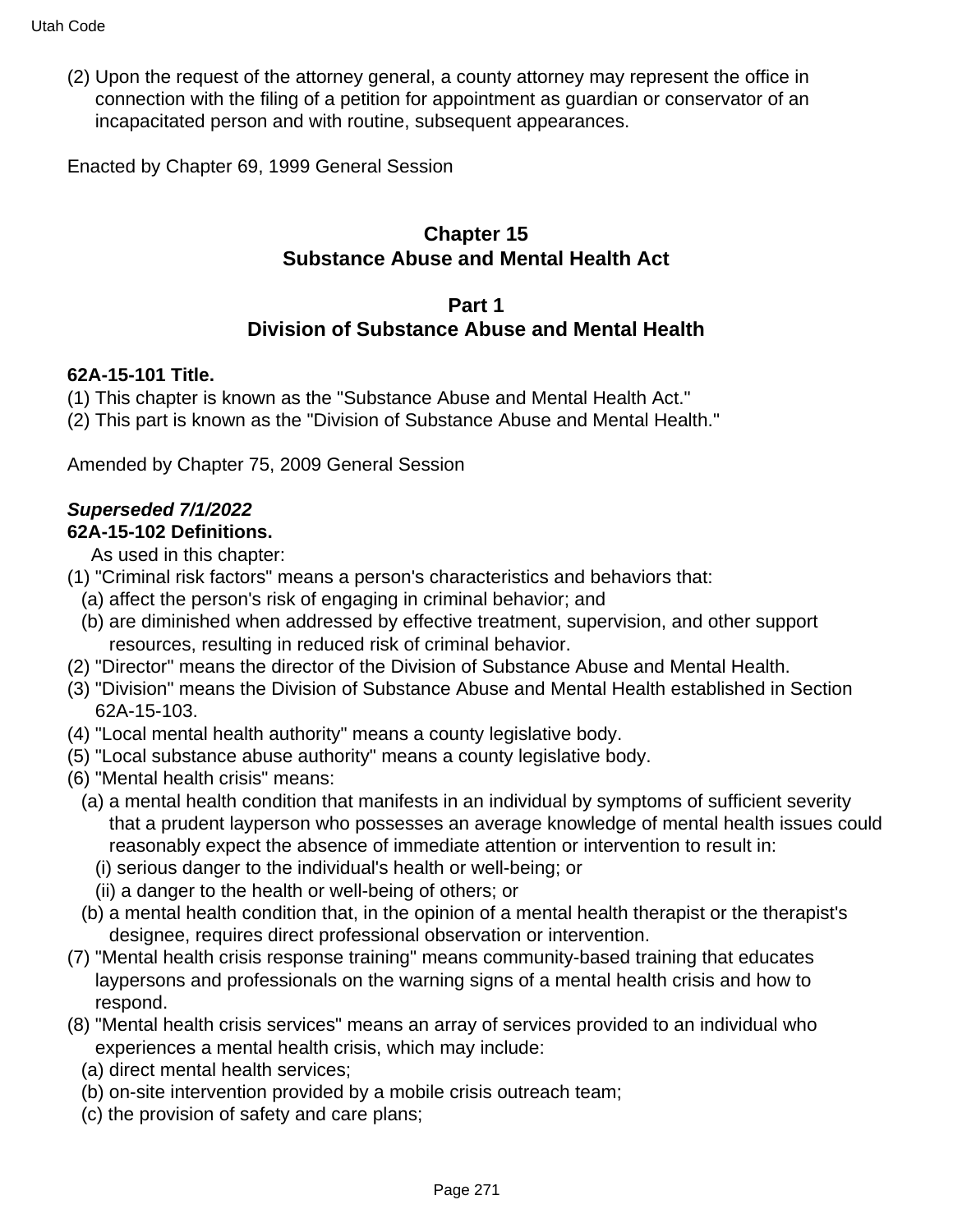- (d) prolonged mental health services for up to 90 days after the day on which an individual experiences a mental health crisis;
- (e) referrals to other community resources;
- (f) local mental health crisis lines; and
- (g) the statewide mental health crisis line.
- (9) "Mental health therapist" means the same as that term is defined in Section 58-60-102.
- (10) "Mobile crisis outreach team" or "MCOT" means a mobile team of medical and mental health professionals that, in coordination with local law enforcement and emergency medical service personnel, provides mental health crisis services.
- (11)
	- (a) "Public funds" means federal money received from the Department of Human Services or the Department of Health, and state money appropriated by the Legislature to the Department of Human Services, the Department of Health, a county governing body, or a local substance abuse authority, or a local mental health authority for the purposes of providing substance abuse or mental health programs or services.
	- (b) "Public funds" include federal and state money that has been transferred by a local substance abuse authority or a local mental health authority to a private provider under an annual or otherwise ongoing contract to provide comprehensive substance abuse or mental health programs or services for the local substance abuse authority or local mental health authority. The money maintains the nature of "public funds" while in the possession of the private entity that has an annual or otherwise ongoing contract with a local substance abuse authority or a local mental health authority to provide comprehensive substance abuse or mental health programs or services for the local substance abuse authority or local mental health authority.
	- (c) Public funds received for the provision of services pursuant to substance abuse or mental health service plans may not be used for any other purpose except those authorized in the contract between the local mental health or substance abuse authority and provider for the provision of plan services.
- (12) "Severe mental disorder" means schizophrenia, major depression, bipolar disorders, delusional disorders, psychotic disorders, and other mental disorders as defined by the division.
- (13) "Statewide mental health crisis line" means the same as that term is defined in Section 62A-15-1301.

Amended by Chapter 303, 2020 General Session

# **Effective 7/1/2022**

#### **62A-15-102 Definitions.**

As used in this chapter:

- (1) "Criminal risk factors" means a person's characteristics and behaviors that:
	- (a) affect the person's risk of engaging in criminal behavior; and
	- (b) are diminished when addressed by effective treatment, supervision, and other support resources, resulting in reduced risk of criminal behavior.
- (2) "Director" means the director appointed under Section 62A-15-104.
- (3) "Division" means the Division of Integrated Healthcare created in Section 26B-1-202.
- (4) "Local mental health authority" means a county legislative body.
- (5) "Local substance abuse authority" means a county legislative body.
- (6) "Mental health crisis" means: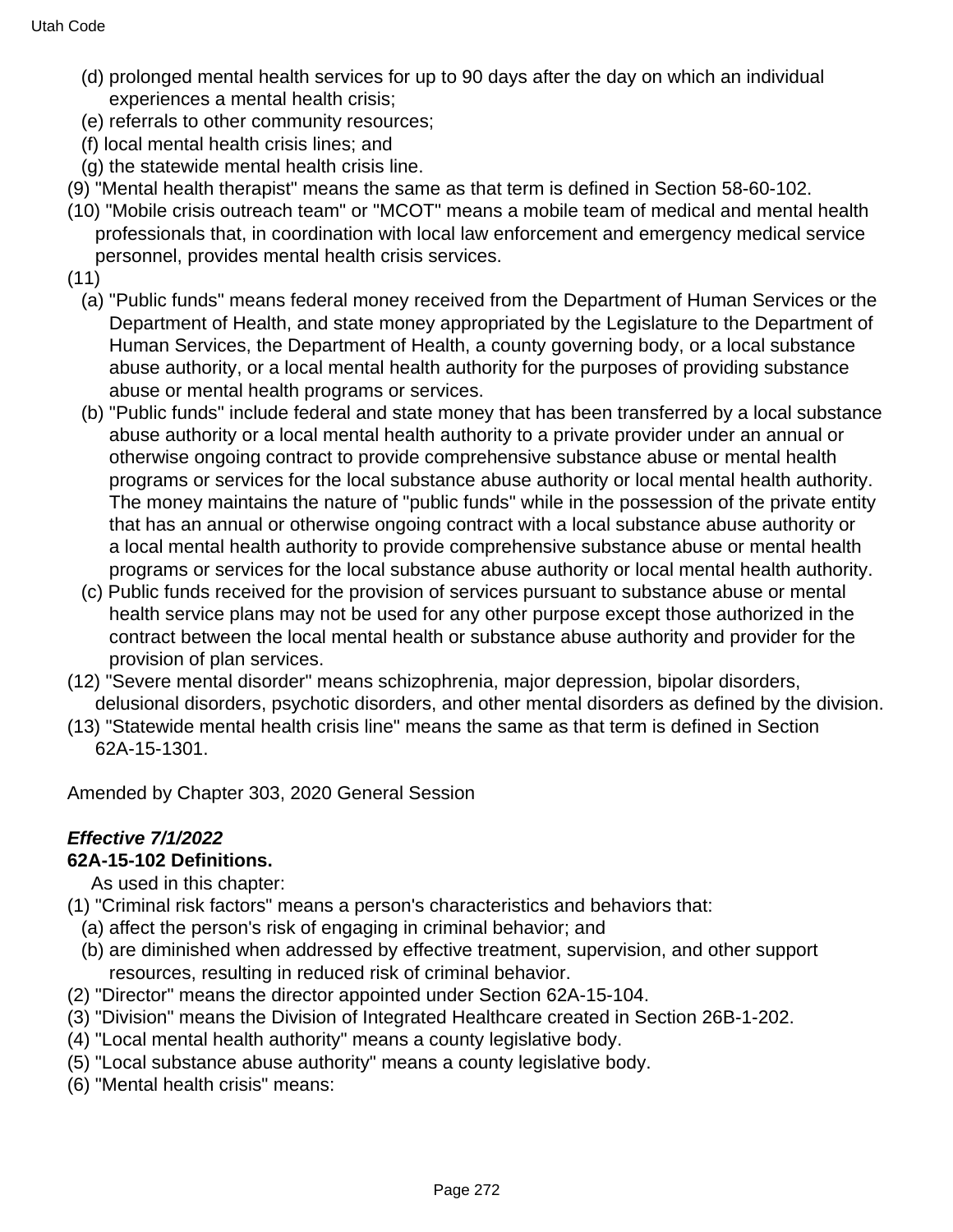- (a) a mental health condition that manifests in an individual by symptoms of sufficient severity that a prudent layperson who possesses an average knowledge of mental health issues could reasonably expect the absence of immediate attention or intervention to result in:
	- (i) serious danger to the individual's health or well-being; or
	- (ii) a danger to the health or well-being of others; or
- (b) a mental health condition that, in the opinion of a mental health therapist or the therapist's designee, requires direct professional observation or intervention.
- (7) "Mental health crisis response training" means community-based training that educates laypersons and professionals on the warning signs of a mental health crisis and how to respond.
- (8) "Mental health crisis services" means an array of services provided to an individual who experiences a mental health crisis, which may include:
	- (a) direct mental health services;
	- (b) on-site intervention provided by a mobile crisis outreach team;
	- (c) the provision of safety and care plans;
	- (d) prolonged mental health services for up to 90 days after the day on which an individual experiences a mental health crisis;
	- (e) referrals to other community resources;
	- (f) local mental health crisis lines; and
	- (g) the statewide mental health crisis line.
- (9) "Mental health therapist" means the same as that term is defined in Section 58-60-102.
- (10) "Mobile crisis outreach team" or "MCOT" means a mobile team of medical and mental health professionals that, in coordination with local law enforcement and emergency medical service personnel, provides mental health crisis services.
- (11)
	- (a) "Public funds" means federal money received from the department, and state money appropriated by the Legislature to the department, a county governing body, or a local substance abuse authority, or a local mental health authority for the purposes of providing substance abuse or mental health programs or services.
	- (b) "Public funds" include federal and state money that has been transferred by a local substance abuse authority or a local mental health authority to a private provider under an annual or otherwise ongoing contract to provide comprehensive substance abuse or mental health programs or services for the local substance abuse authority or local mental health authority. The money maintains the nature of "public funds" while in the possession of the private entity that has an annual or otherwise ongoing contract with a local substance abuse authority or a local mental health authority to provide comprehensive substance abuse or mental health programs or services for the local substance abuse authority or local mental health authority.
	- (c) Public funds received for the provision of services under substance abuse or mental health service plans may not be used for any other purpose except those authorized in the contract between the local mental health or substance abuse authority and provider for the provision of plan services.
- (12) "Severe mental disorder" means schizophrenia, major depression, bipolar disorders, delusional disorders, psychotic disorders, and other mental disorders as defined by the division.
- (13) "Statewide mental health crisis line" means the same as that term is defined in Section 62A-15-1301.

Amended by Chapter 255, 2022 General Session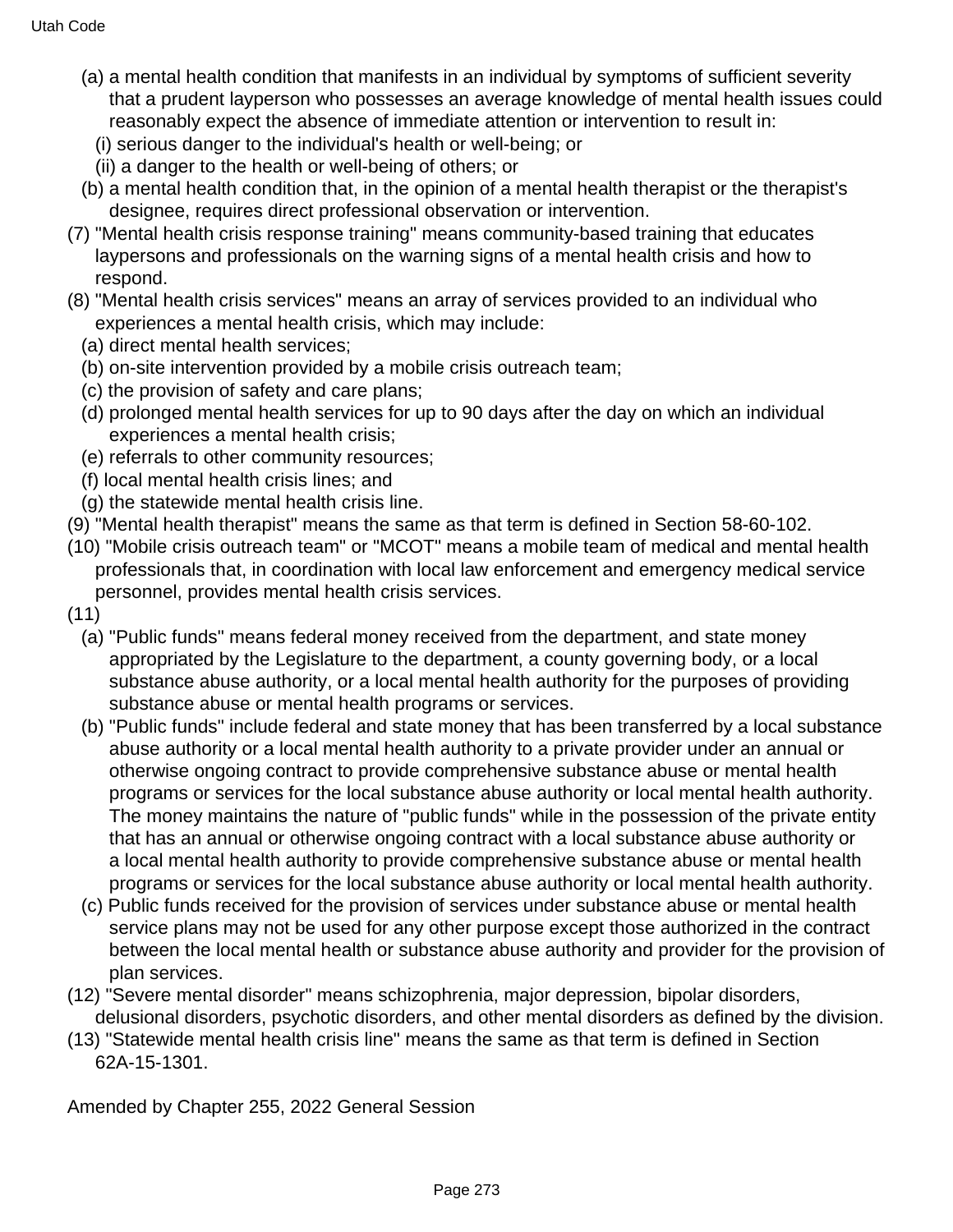## **Superseded 7/1/2022**

### **62A-15-103 Division -- Creation -- Responsibilities.**

- (1)
	- (a) There is created the Division of Substance Abuse and Mental Health within the department, under the administration and general supervision of the executive director.
	- (b) The division is the substance abuse authority and the mental health authority for this state.
- (2) The division shall:
	- (a)
		- (i) educate the general public regarding the nature and consequences of substance abuse by promoting school and community-based prevention programs;
		- (ii) render support and assistance to public schools through approved school-based substance abuse education programs aimed at prevention of substance abuse;
		- (iii) promote or establish programs for the prevention of substance abuse within the community setting through community-based prevention programs;
		- (iv) cooperate with and assist treatment centers, recovery residences, and other organizations that provide services to individuals recovering from a substance abuse disorder, by identifying and disseminating information about effective practices and programs;
		- (v) promote integrated programs that address an individual's substance abuse, mental health, and physical health;
		- (vi) establish and promote an evidence-based continuum of screening, assessment, prevention, treatment, and recovery support services in the community for individuals with a substance use disorder or mental illness;
		- (vii) evaluate the effectiveness of programs described in this Subsection (2);
		- (viii) consider the impact of the programs described in this Subsection (2) on:
			- (A) emergency department utilization;
			- (B) jail and prison populations;
			- (C) the homeless population; and
			- (D) the child welfare system; and
		- (ix) promote or establish programs for education and certification of instructors to educate individuals convicted of driving under the influence of alcohol or drugs or driving with any measurable controlled substance in the body;
	- (b)
		- (i) collect and disseminate information pertaining to mental health;
		- (ii) provide direction over the state hospital including approval of the state hospital's budget, administrative policy, and coordination of services with local service plans;
		- (iii) make rules in accordance with Title 63G, Chapter 3, Utah Administrative Rulemaking Act, to educate families concerning mental illness and promote family involvement, when appropriate, and with patient consent, in the treatment program of a family member; and
		- (iv) make rules in accordance with Title 63G, Chapter 3, Utah Administrative Rulemaking Act, to direct that an individual receiving services through a local mental health authority or the Utah State Hospital be informed about and, if desired by the individual, provided assistance in the completion of a declaration for mental health treatment in accordance with Section 62A-15-1002;
	- (c)
		- (i) consult and coordinate with local substance abuse authorities and local mental health authorities regarding programs and services;
		- (ii) provide consultation and other assistance to public and private agencies and groups working on substance abuse and mental health issues;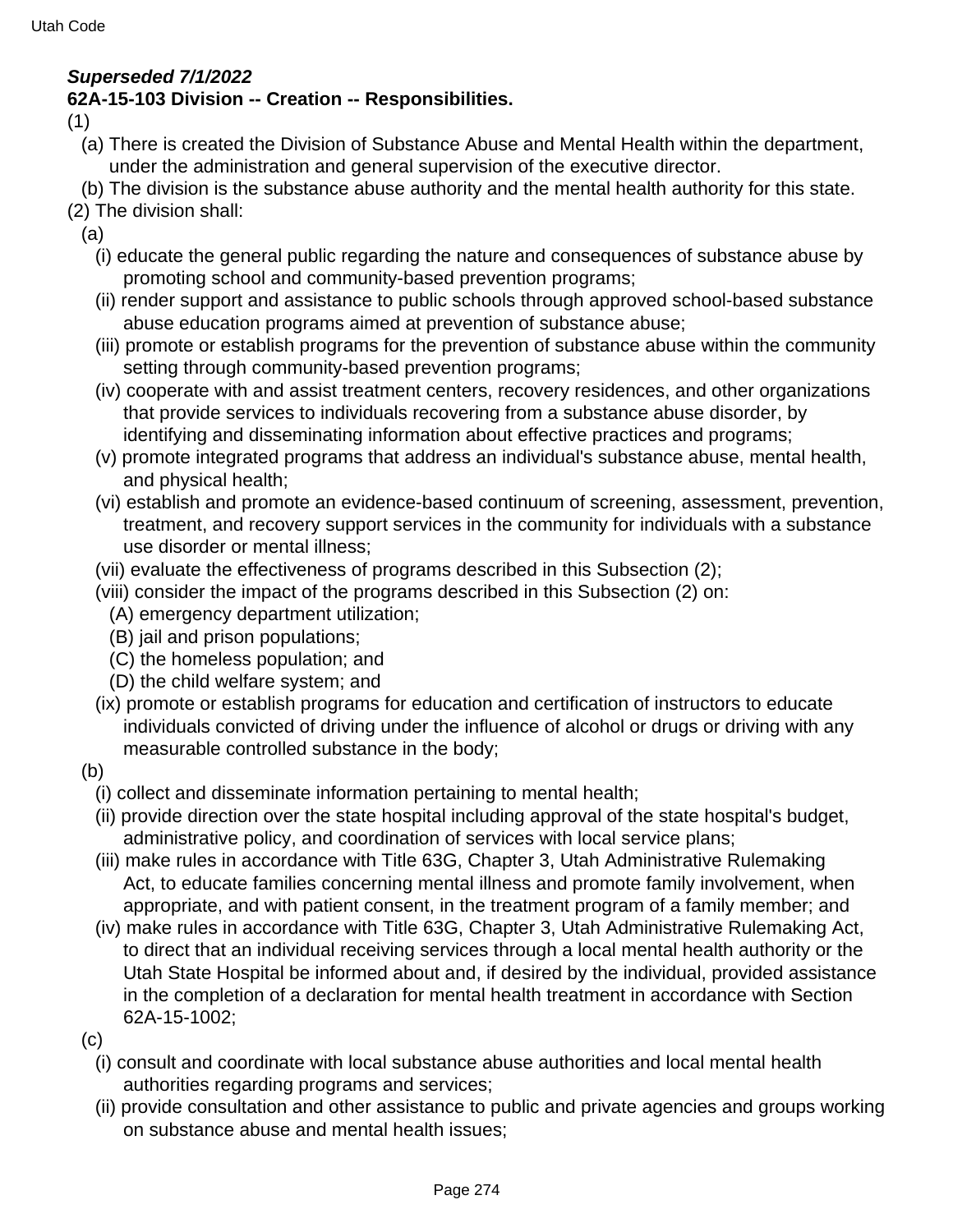- (iii) promote and establish cooperative relationships with courts, hospitals, clinics, medical and social agencies, public health authorities, law enforcement agencies, education and research organizations, and other related groups;
- (iv) promote or conduct research on substance abuse and mental health issues, and submit to the governor and the Legislature recommendations for changes in policy and legislation;
- (v) receive, distribute, and provide direction over public funds for substance abuse and mental health services;
- (vi) monitor and evaluate programs provided by local substance abuse authorities and local mental health authorities;
- (vii) examine expenditures of local, state, and federal funds;
- (viii) monitor the expenditure of public funds by:
	- (A) local substance abuse authorities;
	- (B) local mental health authorities; and
	- (C) in counties where they exist, a private contract provider that has an annual or otherwise ongoing contract to provide comprehensive substance abuse or mental health programs or services for the local substance abuse authority or local mental health authority;
- (ix) contract with local substance abuse authorities and local mental health authorities to provide a comprehensive continuum of services that include community-based services for individuals involved in the criminal justice system, in accordance with division policy, contract provisions, and the local plan;
- (x) contract with private and public entities for special statewide or nonclinical services, or services for individuals involved in the criminal justice system, according to division rules;
- (xi) review and approve each local substance abuse authority's plan and each local mental health authority's plan in order to ensure:
	- (A) a statewide comprehensive continuum of substance abuse services;
	- (B) a statewide comprehensive continuum of mental health services;
	- (C) services result in improved overall health and functioning;
	- (D) a statewide comprehensive continuum of community-based services designed to reduce criminal risk factors for individuals who are determined to have substance abuse or mental illness conditions or both, and who are involved in the criminal justice system;
	- (E) compliance, where appropriate, with the certification requirements in Subsection (2)(j); and
- (F) appropriate expenditure of public funds;
- (xii) review and make recommendations regarding each local substance abuse authority's contract with the local substance abuse authority's provider of substance abuse programs and services and each local mental health authority's contract with the local mental health authority's provider of mental health programs and services to ensure compliance with state and federal law and policy;
- (xiii) monitor and ensure compliance with division rules and contract requirements; and
- (xiv) withhold funds from local substance abuse authorities, local mental health authorities, and public and private providers for contract noncompliance, failure to comply with division directives regarding the use of public funds, or for misuse of public funds or money;
- (d) ensure that the requirements of this part are met and applied uniformly by local substance abuse authorities and local mental health authorities across the state;
- (e) require each local substance abuse authority and each local mental health authority, in accordance with Subsections 17-43-201(5)(b) and 17-43-301(6)(a)(ii), to submit a plan to the division on or before May 15 of each year;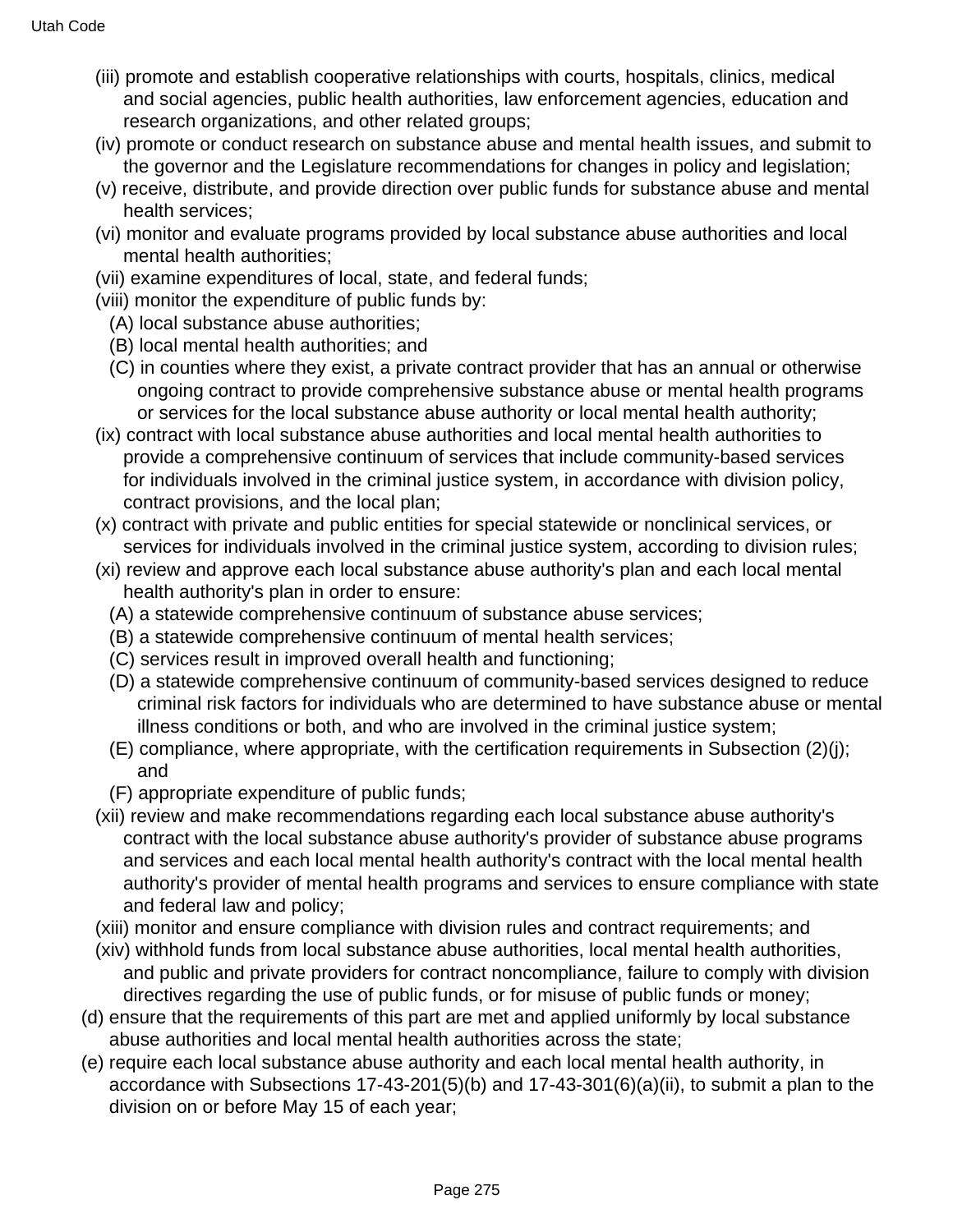- (f) conduct an annual program audit and review of each local substance abuse authority and each local substance abuse authority's contract provider, and each local mental health authority and each local mental health authority's contract provider, including:
	- (i) a review and determination regarding whether:
		- (A) public funds allocated to the local substance abuse authority or the local mental health authorities are consistent with services rendered by the authority or the authority's contract provider, and with outcomes reported by the authority's contract provider; and
		- (B) each local substance abuse authority and each local mental health authority is exercising sufficient oversight and control over public funds allocated for substance use disorder and mental health programs and services; and
- (ii) items determined by the division to be necessary and appropriate;
- (g) define "prevention" by rule as required under Title 32B, Chapter 2, Part 4, Alcoholic Beverage and Substance Abuse Enforcement and Treatment Restricted Account Act;
- (h)
	- (i) train and certify an adult as a peer support specialist, qualified to provide peer supports services to an individual with:
		- (A) a substance use disorder;
		- (B) a mental health disorder; or
		- (C) a substance use disorder and a mental health disorder;
	- (ii) certify a person to carry out, as needed, the division's duty to train and certify an adult as a peer support specialist;
	- (iii) make rules in accordance with Title 63G, Chapter 3, Utah Administrative Rulemaking Act, that:
		- (A) establish training and certification requirements for a peer support specialist;
		- (B) specify the types of services a peer support specialist is qualified to provide;
		- (C) specify the type of supervision under which a peer support specialist is required to operate; and
		- (D) specify continuing education and other requirements for maintaining or renewing certification as a peer support specialist; and
	- (iv) make rules in accordance with Title 63G, Chapter 3, Utah Administrative Rulemaking Act, that:
		- (A) establish the requirements for a person to be certified to carry out, as needed, the division's duty to train and certify an adult as a peer support specialist; and
		- (B) specify how the division shall provide oversight of a person certified to train and certify a peer support specialist;
- (i) collaborate with the State Commission on Criminal and Juvenile Justice to analyze and provide recommendations to the Legislature regarding:
	- (i) pretrial services and the resources needed to reduce recidivism;
	- (ii) county jail and county behavioral health early-assessment resources needed for an individual convicted of a class A or class B misdemeanor; and
	- (iii) the replacement of federal dollars associated with drug interdiction law enforcement task forces that are reduced;
- (j) establish performance goals and outcome measurements for a mental health or substance use treatment program that is licensed under Chapter 2, Licensure of Programs and Facilities, and contracts with the department, including goals and measurements related to employment and reducing recidivism of individuals receiving mental health or substance use treatment who are involved with the criminal justice system;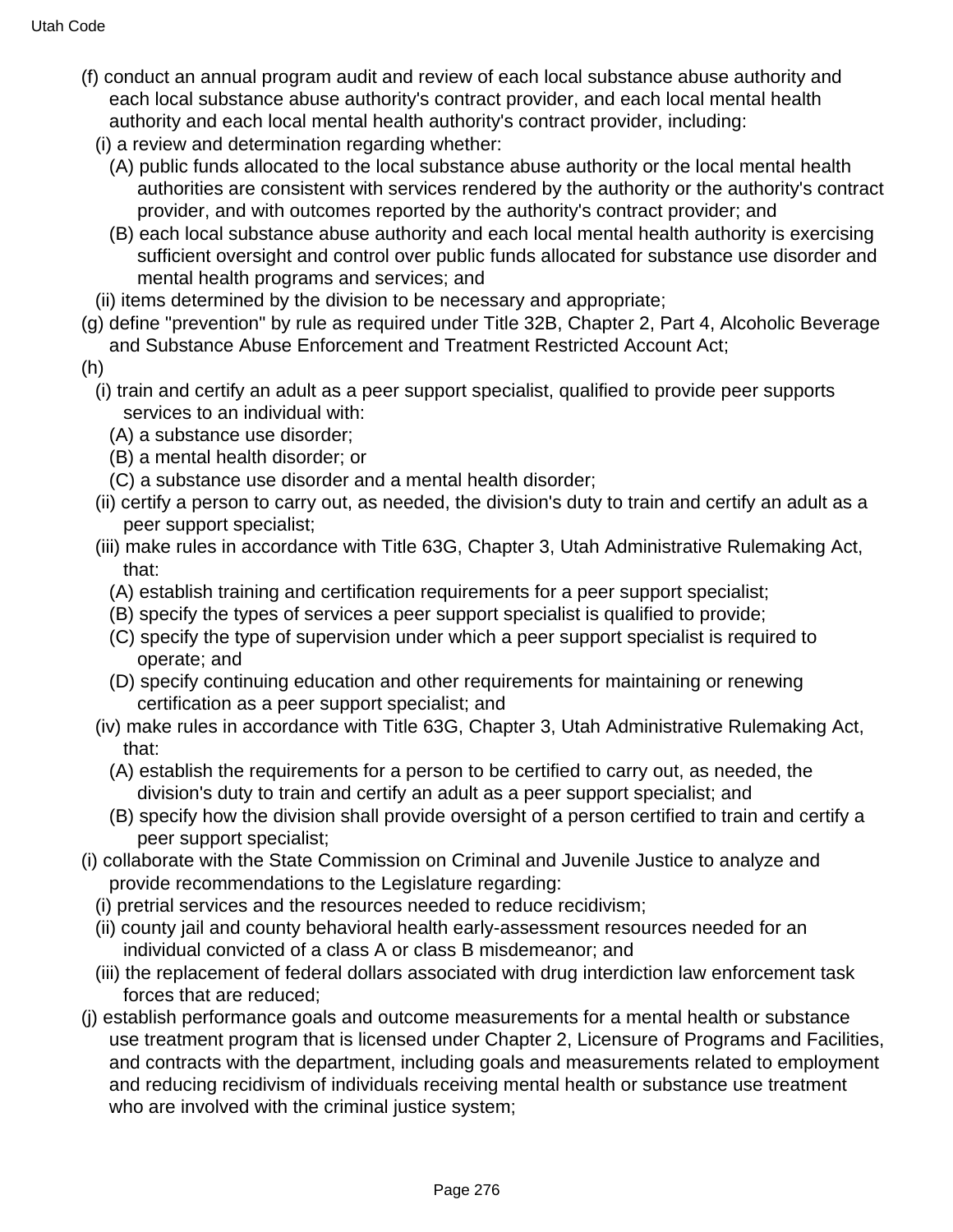- (k) annually, on or before November 30, submit a written report to the Judiciary Interim Committee, the Health and Human Services Interim Committee, and the Law Enforcement and Criminal Justice Interim Committee, that includes:
	- (i) a description of the performance goals and outcome measurements described in Subsection  $(2)(i)$ ; and
	- (ii) information on the effectiveness of the goals and measurements in ensuring appropriate and adequate mental health or substance use treatment is provided in a treatment program described in Subsection (2)(j);
- (l) collaborate with the Administrative Office of the Courts, the Department of Corrections, the Department of Workforce Services, and the Board of Pardons and Parole to collect data on recidivism, including data on:
	- (i) individuals who participate in a mental health or substance use treatment program while incarcerated and are convicted of another offense within two years after release from incarceration;
	- (ii) individuals who are ordered by a criminal court or the Board of Pardons and Parole to participate in a mental health or substance use treatment program and are convicted of another offense while participating in the treatment program or within two years after the day on which the treatment program ends;
	- (iii) the type of treatment provided to, and employment of, the individuals described in Subsections (2)(I)(i) and (ii); and
	- (iv) cost savings associated with recidivism reduction and the reduction in the number of inmates in the state;
- (m) at the division's discretion, use the data described in Subsection (2)(l) to make decisions regarding the use of funds allocated to the division to provide treatment;
- (n) annually, on or before August 31, submit the data collected under Subsection (2)(l) and any recommendations to improve the data collection to the State Commission on Criminal and Juvenile Justice to be included in the report described in Subsection 63M-7-204(1)(x);
- (o) publish the following on the division's website:
	- (i) the performance goals and outcome measurements described in Subsection (2)(j); and
	- (ii) a description of the services provided and the contact information for the mental health and substance use treatment programs described in Subsection (2)(j) and residential, vocational and life skills programs, as defined in Section 13-53-102; and
- (p) consult and coordinate with the Department of Health and the Division of Child and Family Services to develop and manage the operation of a program designed to reduce substance abuse during pregnancy and by parents of a newborn child that includes:
	- (i) providing education and resources to health care providers and individuals in the state regarding prevention of substance abuse during pregnancy;
	- (ii) providing training to health care providers in the state regarding screening of a pregnant woman or pregnant minor to identify a substance abuse disorder; and
	- (iii) providing referrals to pregnant women, pregnant minors, or parents of a newborn child in need of substance abuse treatment services to a facility that has the capacity to provide the treatment services.
- (3) In addition to the responsibilities described in Subsection (2), the division shall, within funds appropriated by the Legislature for this purpose, implement and manage the operation of a firearm safety and suicide prevention program, in consultation with the Bureau of Criminal Identification created in Section 53-10-201, including:
	- (a) coordinating with the Department of Health, local mental health and substance abuse authorities, a nonprofit behavioral health advocacy group, and a representative from a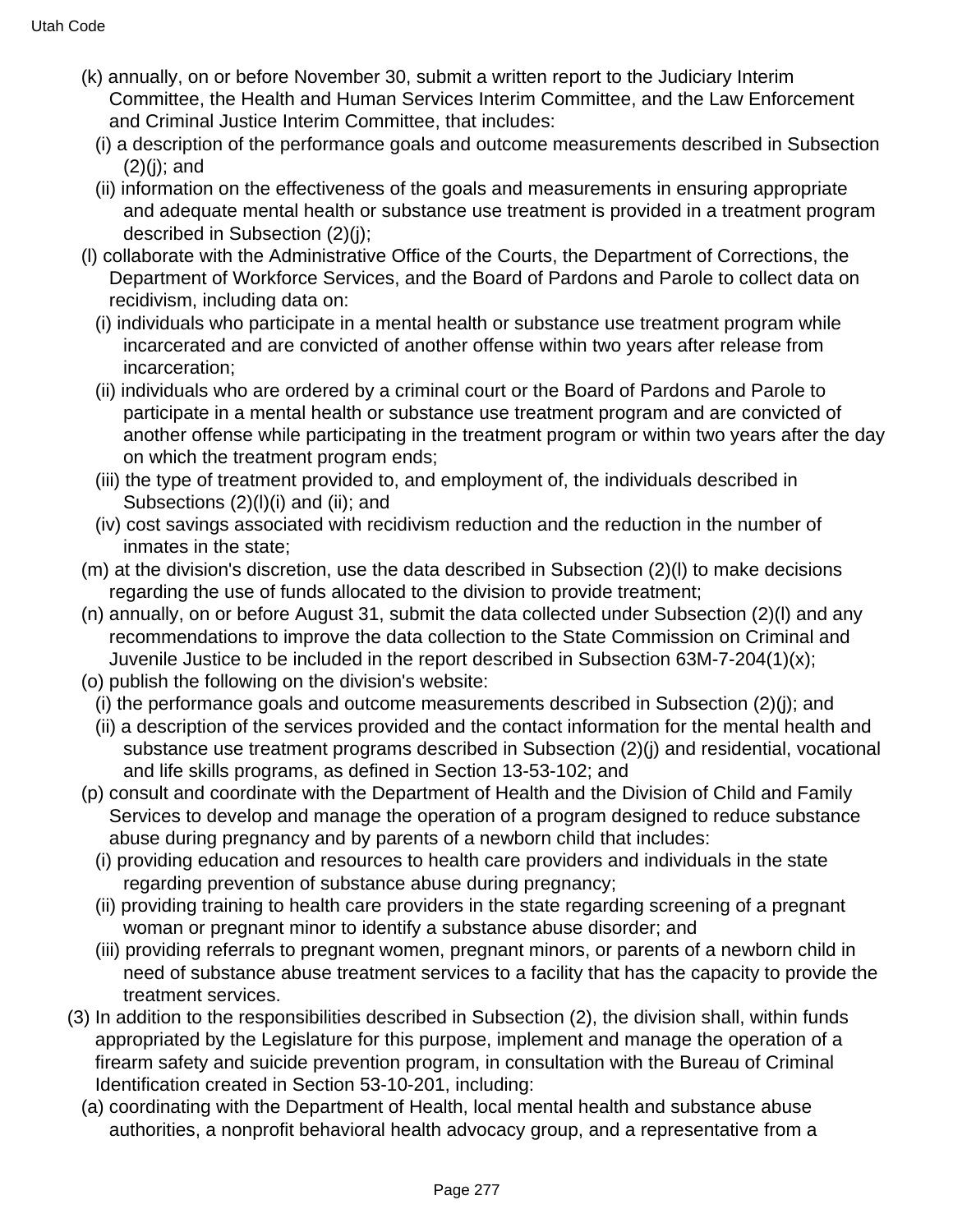Utah-based nonprofit organization with expertise in the field of firearm use and safety that represents firearm owners, to:

- (i) produce and periodically review and update a firearm safety brochure and other educational materials with information about the safe handling and use of firearms that includes:
	- (A) information on safe handling, storage, and use of firearms in a home environment;
	- (B) information about at-risk individuals and individuals who are legally prohibited from possessing firearms;
	- (C) information about suicide prevention awareness; and
	- (D) information about the availability of firearm safety packets;
- (ii) procure cable-style gun locks for distribution under this section;
- (iii) produce a firearm safety packet that includes the firearm safety brochure and the cablestyle gun lock described in this Subsection (3); and
- (iv) create a suicide prevention education course that:
	- (A) provides information for distribution regarding firearm safety education;
	- (B) incorporates current information on how to recognize suicidal behaviors and identify individuals who may be suicidal; and
- (C) provides information regarding crisis intervention resources;
- (b) distributing, free of charge, the firearm safety packet to the following persons, who shall make the firearm safety packet available free of charge:
	- (i) health care providers, including emergency rooms;
	- (ii) mobile crisis outreach teams;
	- (iii) mental health practitioners;
	- (iv) other public health suicide prevention organizations;
	- (v) entities that teach firearm safety courses;
	- (vi) school districts for use in the seminar, described in Section 53G-9-702, for parents of students in the school district; and
	- (vii) firearm dealers to be distributed in accordance with Section 76-10-526;
- (c) creating and administering a rebate program that includes a rebate that offers between \$10 and \$200 off the purchase price of a firearm safe from a participating firearms dealer or a person engaged in the business of selling firearm safes in Utah, by a Utah resident;
- (d) in accordance with Title 63G, Chapter 3, Utah Administrative Rulemaking Act, making rules that establish procedures for:
	- (i) producing and distributing the suicide prevention education course and the firearm safety brochures and packets;
	- (ii) procuring the cable-style gun locks for distribution; and
	- (iii) administering the rebate program; and
- (e) reporting to the Health and Human Services Interim Committee regarding implementation and success of the firearm safety program and suicide prevention education course at or before the November meeting each year.
- (4)
	- (a) The division may refuse to contract with and may pursue legal remedies against any local substance abuse authority or local mental health authority that fails, or has failed, to expend public funds in accordance with state law, division policy, contract provisions, or directives issued in accordance with state law.
	- (b) The division may withhold funds from a local substance abuse authority or local mental health authority if the authority's contract provider of substance abuse or mental health programs or services fails to comply with state and federal law or policy.
- (5)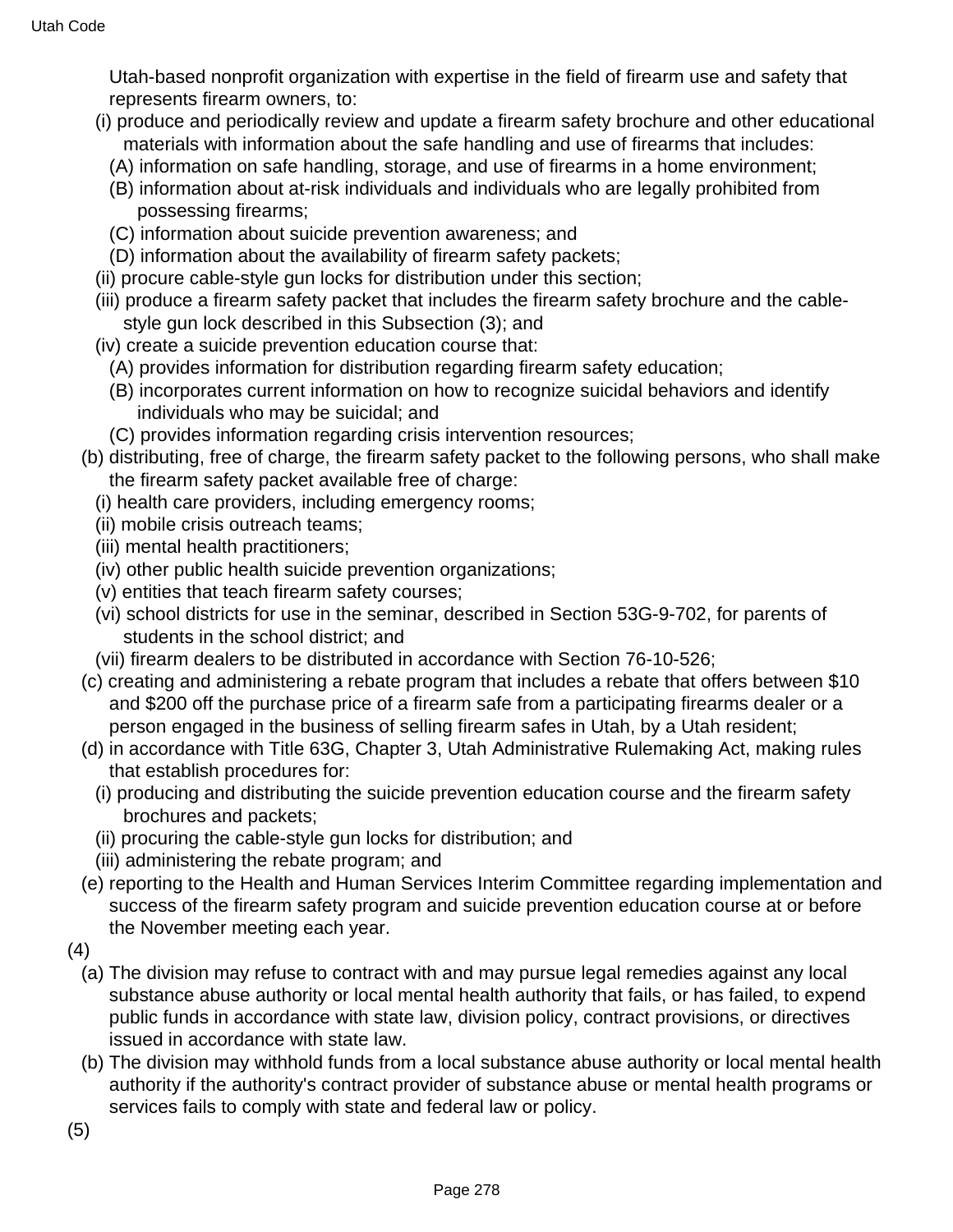- (a) Before reissuing or renewing a contract with any local substance abuse authority or local mental health authority, the division shall review and determine whether the local substance abuse authority or local mental health authority is complying with the oversight and management responsibilities described in Sections 17-43-201, 17-43-203, 17-43-303, and 17-43-309.
- (b) Nothing in this Subsection (5) may be used as a defense to the responsibility and liability described in Section 17-43-303 and to the responsibility and liability described in Section 17-43-203.
- (6) In carrying out the division's duties and responsibilities, the division may not duplicate treatment or educational facilities that exist in other divisions or departments of the state, but shall work in conjunction with those divisions and departments in rendering the treatment or educational services that those divisions and departments are competent and able to provide.
- (7) The division may accept in the name of and on behalf of the state donations, gifts, devises, or bequests of real or personal property or services to be used as specified by the donor.
- (8) The division shall annually review with each local substance abuse authority and each local mental health authority the authority's statutory and contract responsibilities regarding:
	- (a) use of public funds;
	- (b) oversight of public funds; and
	- (c) governance of substance use disorder and mental health programs and services.
- (9) The Legislature may refuse to appropriate funds to the division upon the division's failure to comply with the provisions of this part.
- (10) If a local substance abuse authority contacts the division under Subsection 17-43-201(10) for assistance in providing treatment services to a pregnant woman or pregnant minor, the division shall:
	- (a) refer the pregnant woman or pregnant minor to a treatment facility that has the capacity to provide the treatment services; or
	- (b) otherwise ensure that treatment services are made available to the pregnant woman or pregnant minor.
- (11) The division shall employ a school-based mental health specialist to be housed at the State Board of Education who shall work with the State Board of Education to:
	- (a) provide coordination between a local education agency and local mental health authority;
	- (b) recommend evidence-based and evidence informed mental health screenings and intervention assessments for a local education agency; and
	- (c) coordinate with the local community, including local departments of health, to enhance and expand mental health related resources for a local education agency.

Amended by Chapter 187, 2022 General Session Amended by Chapter 415, 2022 General Session

## **Effective 7/1/2022**

## **62A-15-103 Division -- Creation -- Responsibilities.**

- (1)
	- (a) The division shall exercise responsibility over the policymaking functions, regulatory and enforcement powers, rights, duties, and responsibilities outlined in state law that were previously vested in the Division of Substance Abuse and Mental Health within the department, under the administration and general supervision of the executive director.

(b) The division is the substance abuse authority and the mental health authority for this state.

(2) The division shall: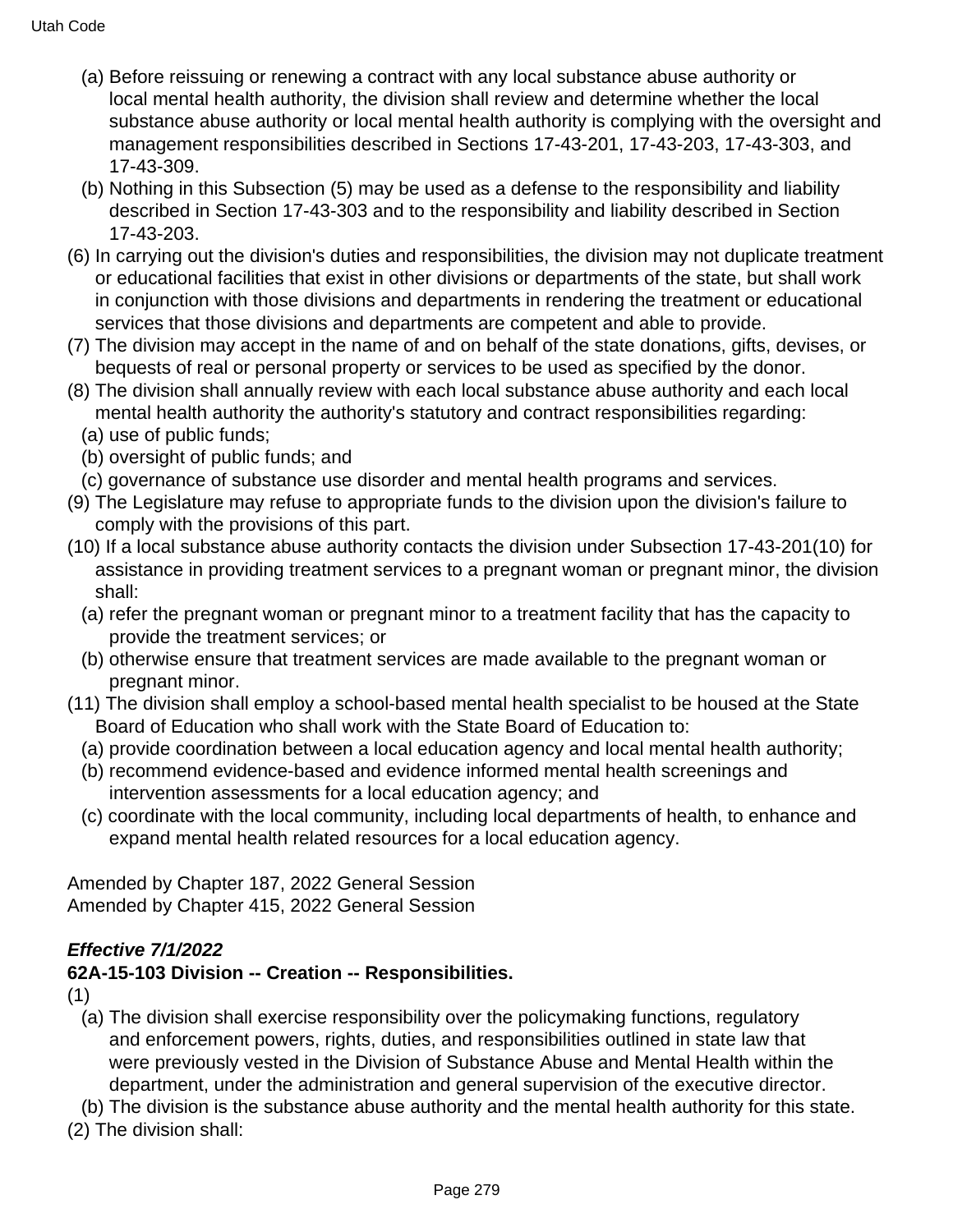(a)

- (i) educate the general public regarding the nature and consequences of substance abuse by promoting school and community-based prevention programs;
- (ii) render support and assistance to public schools through approved school-based substance abuse education programs aimed at prevention of substance abuse;
- (iii) promote or establish programs for the prevention of substance abuse within the community setting through community-based prevention programs;
- (iv) cooperate with and assist treatment centers, recovery residences, and other organizations that provide services to individuals recovering from a substance abuse disorder, by identifying and disseminating information about effective practices and programs;
- (v) promote integrated programs that address an individual's substance abuse, mental health, and physical health;
- (vi) establish and promote an evidence-based continuum of screening, assessment, prevention, treatment, and recovery support services in the community for individuals with a substance use disorder or mental illness;
- (vii) evaluate the effectiveness of programs described in this Subsection (2);
- (viii) consider the impact of the programs described in this Subsection (2) on:
	- (A) emergency department utilization;
	- (B) jail and prison populations;
	- (C) the homeless population; and
	- (D) the child welfare system; and
- (ix) promote or establish programs for education and certification of instructors to educate individuals convicted of driving under the influence of alcohol or drugs or driving with any measurable controlled substance in the body;
- (b)
	- (i) collect and disseminate information pertaining to mental health;
	- (ii) provide direction over the state hospital including approval of the state hospital's budget, administrative policy, and coordination of services with local service plans;
	- (iii) make rules in accordance with Title 63G, Chapter 3, Utah Administrative Rulemaking Act, to educate families concerning mental illness and promote family involvement, when appropriate, and with patient consent, in the treatment program of a family member; and
	- (iv) make rules in accordance with Title 63G, Chapter 3, Utah Administrative Rulemaking Act, to direct that an individual receiving services through a local mental health authority or the Utah State Hospital be informed about and, if desired by the individual, provided assistance in the completion of a declaration for mental health treatment in accordance with Section 62A-15-1002;
- $(c)$ 
	- (i) consult and coordinate with local substance abuse authorities and local mental health authorities regarding programs and services;
	- (ii) provide consultation and other assistance to public and private agencies and groups working on substance abuse and mental health issues;
	- (iii) promote and establish cooperative relationships with courts, hospitals, clinics, medical and social agencies, public health authorities, law enforcement agencies, education and research organizations, and other related groups;
	- (iv) promote or conduct research on substance abuse and mental health issues, and submit to the governor and the Legislature recommendations for changes in policy and legislation;
	- (v) receive, distribute, and provide direction over public funds for substance abuse and mental health services;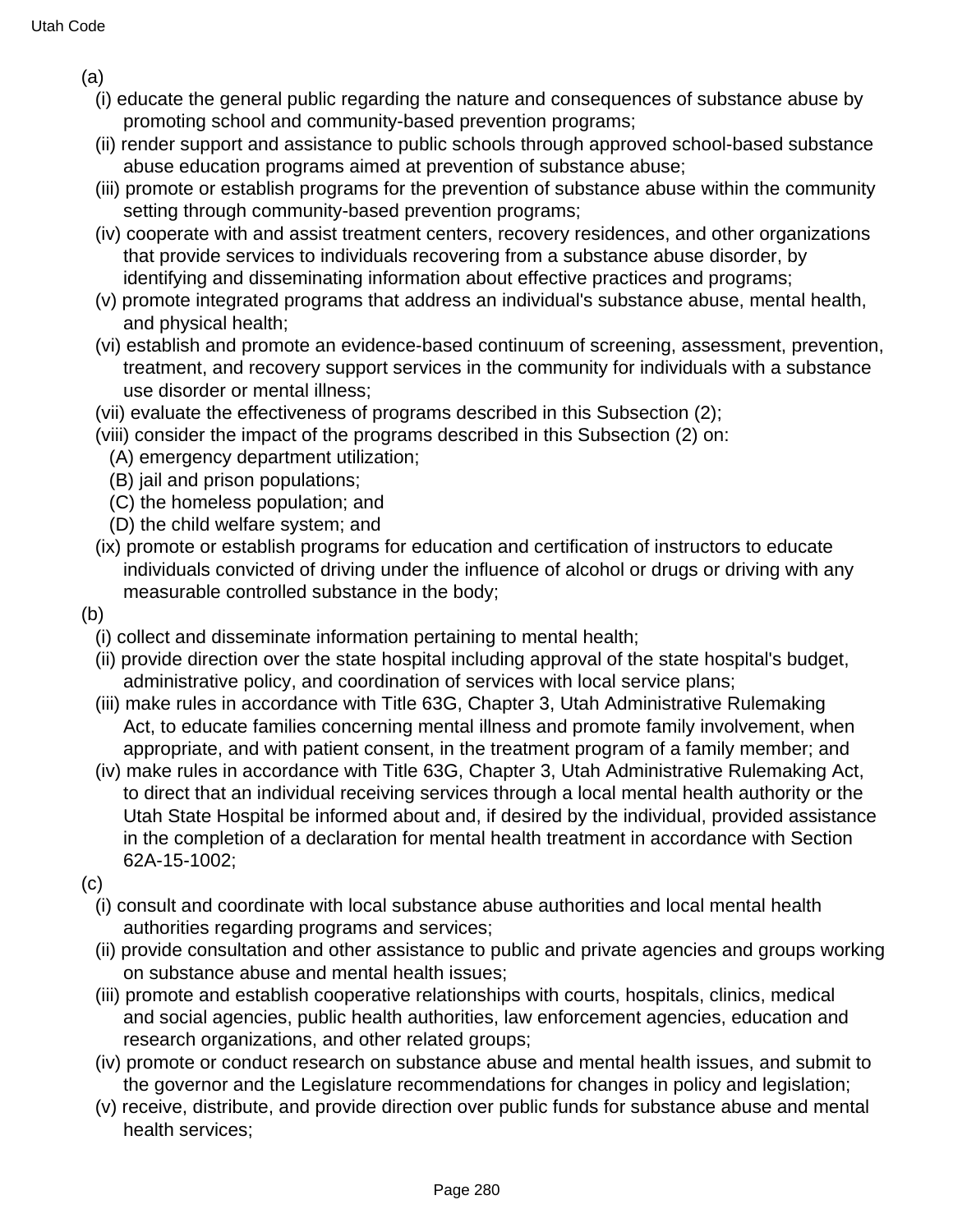- (vi) monitor and evaluate programs provided by local substance abuse authorities and local mental health authorities;
- (vii) examine expenditures of local, state, and federal funds;
- (viii) monitor the expenditure of public funds by:
	- (A) local substance abuse authorities;
	- (B) local mental health authorities; and
	- (C) in counties where they exist, a private contract provider that has an annual or otherwise ongoing contract to provide comprehensive substance abuse or mental health programs or services for the local substance abuse authority or local mental health authority;
- (ix) contract with local substance abuse authorities and local mental health authorities to provide a comprehensive continuum of services that include community-based services for individuals involved in the criminal justice system, in accordance with division policy, contract provisions, and the local plan;
- (x) contract with private and public entities for special statewide or nonclinical services, or services for individuals involved in the criminal justice system, according to division rules;
- (xi) review and approve each local substance abuse authority's plan and each local mental health authority's plan in order to ensure:
	- (A) a statewide comprehensive continuum of substance abuse services;
	- (B) a statewide comprehensive continuum of mental health services;
	- (C) services result in improved overall health and functioning;
	- (D) a statewide comprehensive continuum of community-based services designed to reduce criminal risk factors for individuals who are determined to have substance abuse or mental illness conditions or both, and who are involved in the criminal justice system;
	- (E) compliance, where appropriate, with the certification requirements in Subsection (2)(j); and
	- (F) appropriate expenditure of public funds;
- (xii) review and make recommendations regarding each local substance abuse authority's contract with the local substance abuse authority's provider of substance abuse programs and services and each local mental health authority's contract with the local mental health authority's provider of mental health programs and services to ensure compliance with state and federal law and policy;
- (xiii) monitor and ensure compliance with division rules and contract requirements; and
- (xiv) withhold funds from local substance abuse authorities, local mental health authorities, and public and private providers for contract noncompliance, failure to comply with division directives regarding the use of public funds, or for misuse of public funds or money;
- (d) ensure that the requirements of this part are met and applied uniformly by local substance abuse authorities and local mental health authorities across the state;
- (e) require each local substance abuse authority and each local mental health authority, in accordance with Subsections 17-43-201(5)(b) and 17-43-301(6)(a)(ii), to submit a plan to the division on or before May 15 of each year;
- (f) conduct an annual program audit and review of each local substance abuse authority and each local substance abuse authority's contract provider, and each local mental health authority and each local mental health authority's contract provider, including:
	- (i) a review and determination regarding whether:
		- (A) public funds allocated to the local substance abuse authority or the local mental health authorities are consistent with services rendered by the authority or the authority's contract provider, and with outcomes reported by the authority's contract provider; and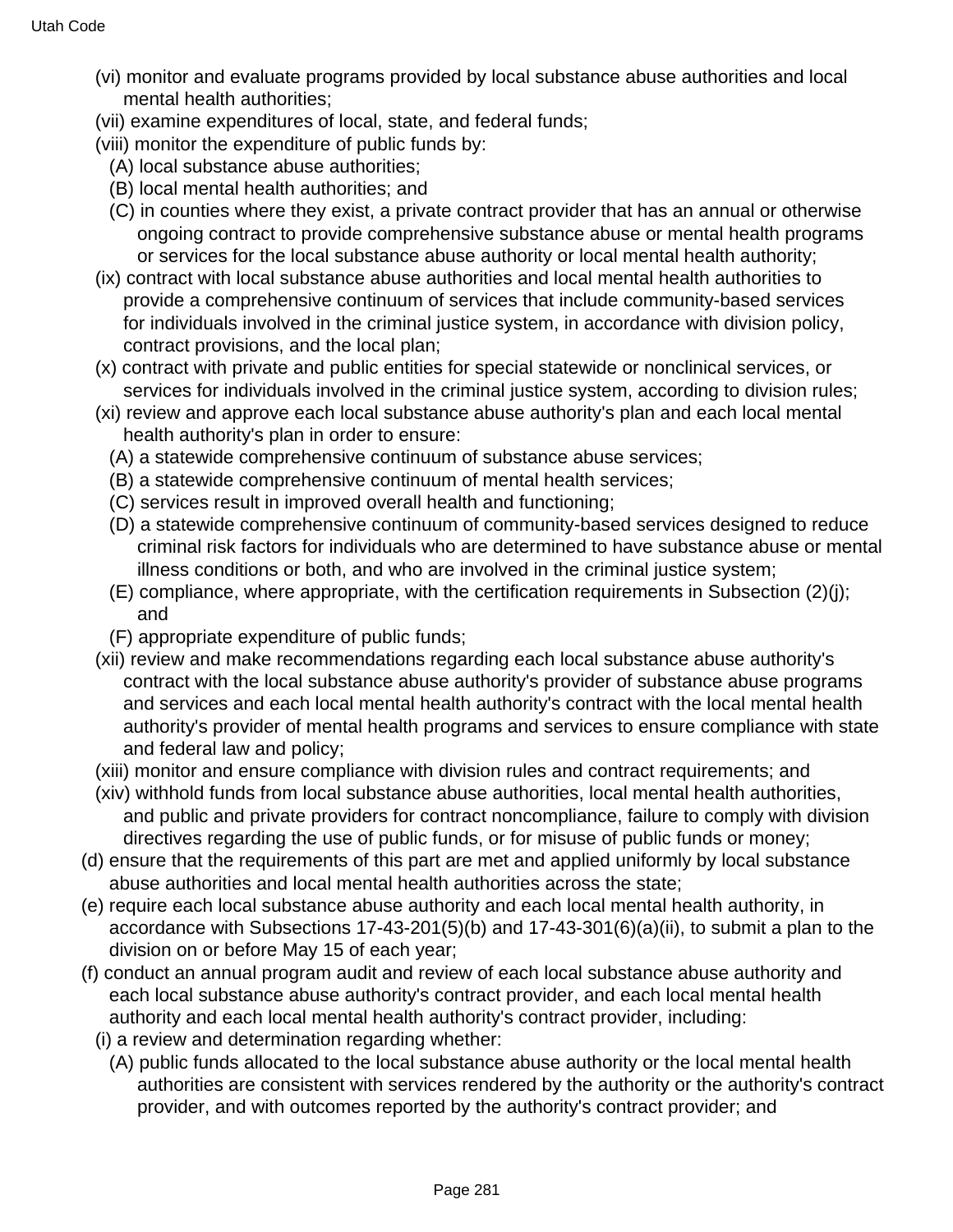- (B) each local substance abuse authority and each local mental health authority is exercising sufficient oversight and control over public funds allocated for substance use disorder and mental health programs and services; and
- (ii) items determined by the division to be necessary and appropriate;
- (g) define "prevention" by rule as required under Title 32B, Chapter 2, Part 4, Alcoholic Beverage and Substance Abuse Enforcement and Treatment Restricted Account Act;
- (h)
	- (i) train and certify an adult as a peer support specialist, qualified to provide peer supports services to an individual with:
		- (A) a substance use disorder;
		- (B) a mental health disorder; or
		- (C) a substance use disorder and a mental health disorder;
	- (ii) certify a person to carry out, as needed, the division's duty to train and certify an adult as a peer support specialist;
	- (iii) make rules in accordance with Title 63G, Chapter 3, Utah Administrative Rulemaking Act, that:
		- (A) establish training and certification requirements for a peer support specialist;
		- (B) specify the types of services a peer support specialist is qualified to provide;
		- (C) specify the type of supervision under which a peer support specialist is required to operate; and
		- (D) specify continuing education and other requirements for maintaining or renewing certification as a peer support specialist; and
	- (iv) make rules in accordance with Title 63G, Chapter 3, Utah Administrative Rulemaking Act, that:
		- (A) establish the requirements for a person to be certified to carry out, as needed, the division's duty to train and certify an adult as a peer support specialist; and
		- (B) specify how the division shall provide oversight of a person certified to train and certify a peer support specialist;
- (i) collaborate with the State Commission on Criminal and Juvenile Justice to analyze and provide recommendations to the Legislature regarding:
	- (i) pretrial services and the resources needed to reduce recidivism;
	- (ii) county jail and county behavioral health early-assessment resources needed for an individual convicted of a class A or class B misdemeanor; and
	- (iii) the replacement of federal dollars associated with drug interdiction law enforcement task forces that are reduced;
- (j) establish performance goals and outcome measurements for a mental health or substance use treatment program that is licensed under Chapter 2, Licensure of Programs and Facilities, and contracts with the department, including goals and measurements related to employment and reducing recidivism of individuals receiving mental health or substance use treatment who are involved with the criminal justice system;
- (k) annually, on or before November 30, submit a written report to the Judiciary Interim Committee, the Health and Human Services Interim Committee, and the Law Enforcement and Criminal Justice Interim Committee, that includes:
	- (i) a description of the performance goals and outcome measurements described in Subsection  $(2)(i)$ ; and
	- (ii) information on the effectiveness of the goals and measurements in ensuring appropriate and adequate mental health or substance use treatment is provided in a treatment program described in Subsection (2)(j);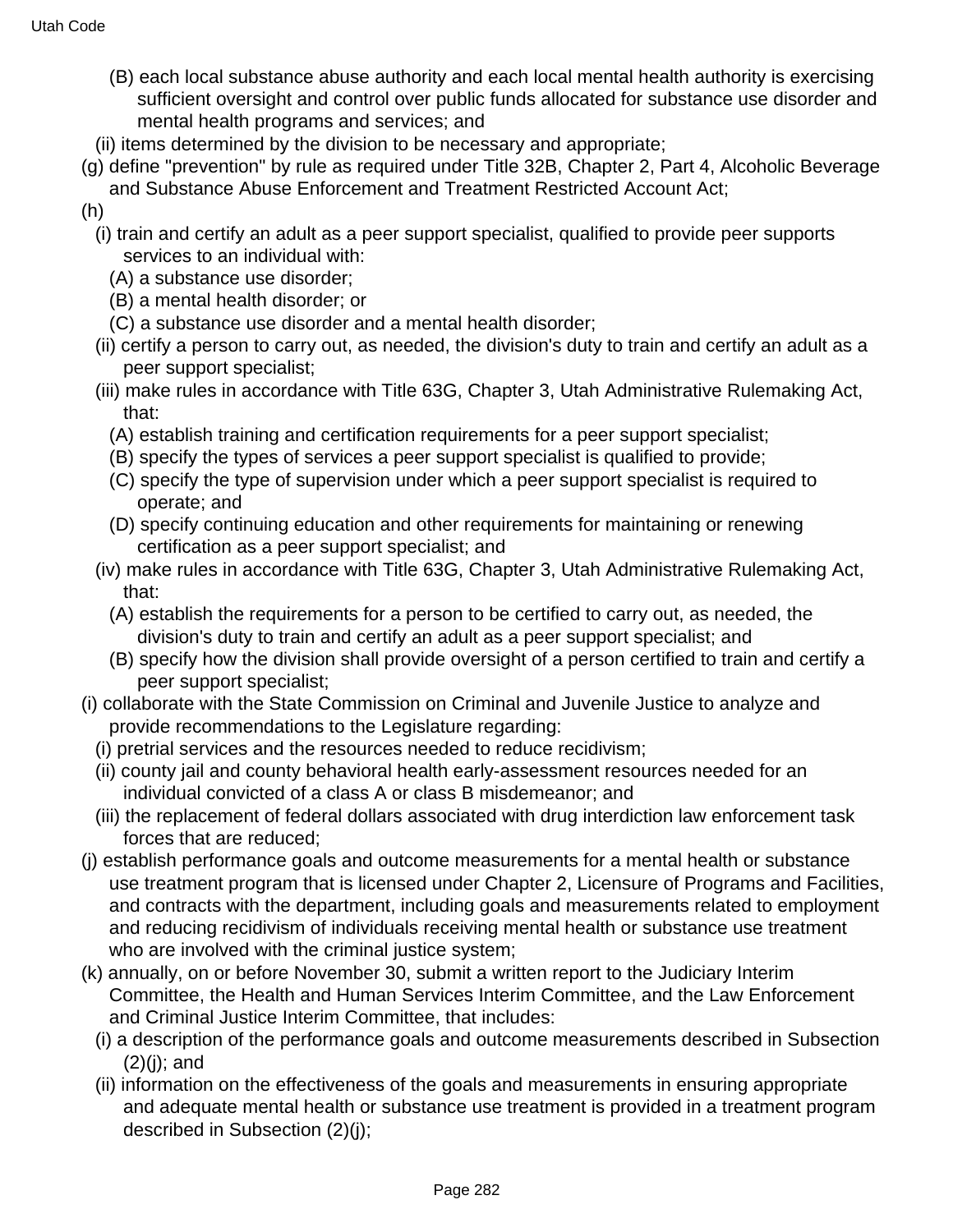- (l) collaborate with the Administrative Office of the Courts, the Department of Corrections, the Department of Workforce Services, and the Board of Pardons and Parole to collect data on recidivism, including data on:
	- (i) individuals who participate in a mental health or substance use treatment program while incarcerated and are convicted of another offense within two years after release from incarceration;
	- (ii) individuals who are ordered by a criminal court or the Board of Pardons and Parole to participate in a mental health or substance use treatment program and are convicted of another offense while participating in the treatment program or within two years after the day on which the treatment program ends;
	- (iii) the type of treatment provided to, and employment of, the individuals described in Subsections (2)(I)(i) and (ii); and
	- (iv) cost savings associated with recidivism reduction and the reduction in the number of inmates in the state;
- (m) at the division's discretion, use the data described in Subsection (2)(l) to make decisions regarding the use of funds allocated to the division to provide treatment;
- (n) annually, on or before August 31, submit the data collected under Subsection (2)(l) and any recommendations to improve the data collection to the State Commission on Criminal and Juvenile Justice to be included in the report described in Subsection 63M-7-204(1)(x);
- (o) publish the following on the division's website:
	- (i) the performance goals and outcome measurements described in Subsection (2)(j); and
	- (ii) a description of the services provided and the contact information for the mental health and substance use treatment programs described in Subsection (2)(j) and residential, vocational and life skills programs, as defined in Section 13-53-102; and
- (p) consult and coordinate with the Division of Child and Family Services to develop and manage the operation of a program designed to reduce substance abuse during pregnancy and by parents of a newborn child that includes:
	- (i) providing education and resources to health care providers and individuals in the state regarding prevention of substance abuse during pregnancy;
	- (ii) providing training to health care providers in the state regarding screening of a pregnant woman or pregnant minor to identify a substance abuse disorder; and
	- (iii) providing referrals to pregnant women, pregnant minors, or parents of a newborn child in need of substance abuse treatment services to a facility that has the capacity to provide the treatment services.
- (3) In addition to the responsibilities described in Subsection (2), the division shall, within funds appropriated by the Legislature for this purpose, implement and manage the operation of a firearm safety and suicide prevention program, in consultation with the Bureau of Criminal Identification created in Section 53-10-201, including:
	- (a) coordinating with local mental health and substance abuse authorities, a nonprofit behavioral health advocacy group, and a representative from a Utah-based nonprofit organization with expertise in the field of firearm use and safety that represents firearm owners, to:
		- (i) produce and periodically review and update a firearm safety brochure and other educational materials with information about the safe handling and use of firearms that includes:
			- (A) information on safe handling, storage, and use of firearms in a home environment;
			- (B) information about at-risk individuals and individuals who are legally prohibited from possessing firearms;
			- (C) information about suicide prevention awareness; and
			- (D) information about the availability of firearm safety packets;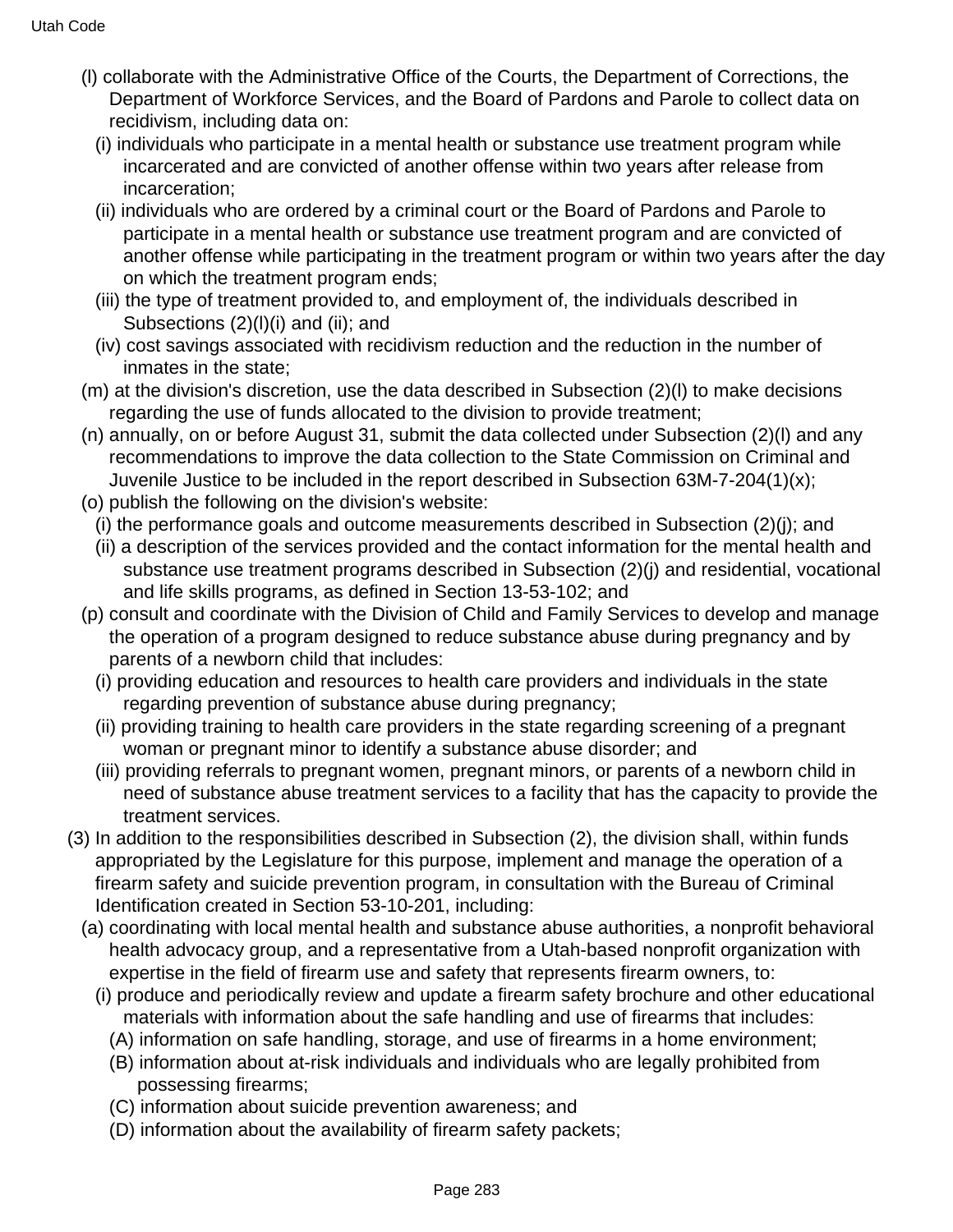- (ii) procure cable-style gun locks for distribution under this section;
- (iii) produce a firearm safety packet that includes the firearm safety brochure and the cablestyle gun lock described in this Subsection (3); and
- (iv) create a suicide prevention education course that:
- (A) provides information for distribution regarding firearm safety education;
- (B) incorporates current information on how to recognize suicidal behaviors and identify individuals who may be suicidal; and
- (C) provides information regarding crisis intervention resources;
- (b) distributing, free of charge, the firearm safety packet to the following persons, who shall make the firearm safety packet available free of charge:
	- (i) health care providers, including emergency rooms;
	- (ii) mobile crisis outreach teams;
	- (iii) mental health practitioners;
	- (iv) other public health suicide prevention organizations;
	- (v) entities that teach firearm safety courses;
	- (vi) school districts for use in the seminar, described in Section 53G-9-702, for parents of students in the school district; and
	- (vii) firearm dealers to be distributed in accordance with Section 76-10-526;
- (c) creating and administering a rebate program that includes a rebate that offers between \$10 and \$200 off the purchase price of a firearm safe from a participating firearms dealer or a person engaged in the business of selling firearm safes in Utah, by a Utah resident;
- (d) in accordance with Title 63G, Chapter 3, Utah Administrative Rulemaking Act, making rules that establish procedures for:
	- (i) producing and distributing the suicide prevention education course and the firearm safety brochures and packets;
	- (ii) procuring the cable-style gun locks for distribution; and
	- (iii) administering the rebate program; and
- (e) reporting to the Health and Human Services Interim Committee regarding implementation and success of the firearm safety program and suicide prevention education course at or before the November meeting each year.
- (4)
	- (a) The division may refuse to contract with and may pursue legal remedies against any local substance abuse authority or local mental health authority that fails, or has failed, to expend public funds in accordance with state law, division policy, contract provisions, or directives issued in accordance with state law.
	- (b) The division may withhold funds from a local substance abuse authority or local mental health authority if the authority's contract provider of substance abuse or mental health programs or services fails to comply with state and federal law or policy.
- (5)
	- (a) Before reissuing or renewing a contract with any local substance abuse authority or local mental health authority, the division shall review and determine whether the local substance abuse authority or local mental health authority is complying with the oversight and management responsibilities described in Sections 17-43-201, 17-43-203, 17-43-303, and 17-43-309.
	- (b) Nothing in this Subsection (5) may be used as a defense to the responsibility and liability described in Section 17-43-303 and to the responsibility and liability described in Section 17-43-203.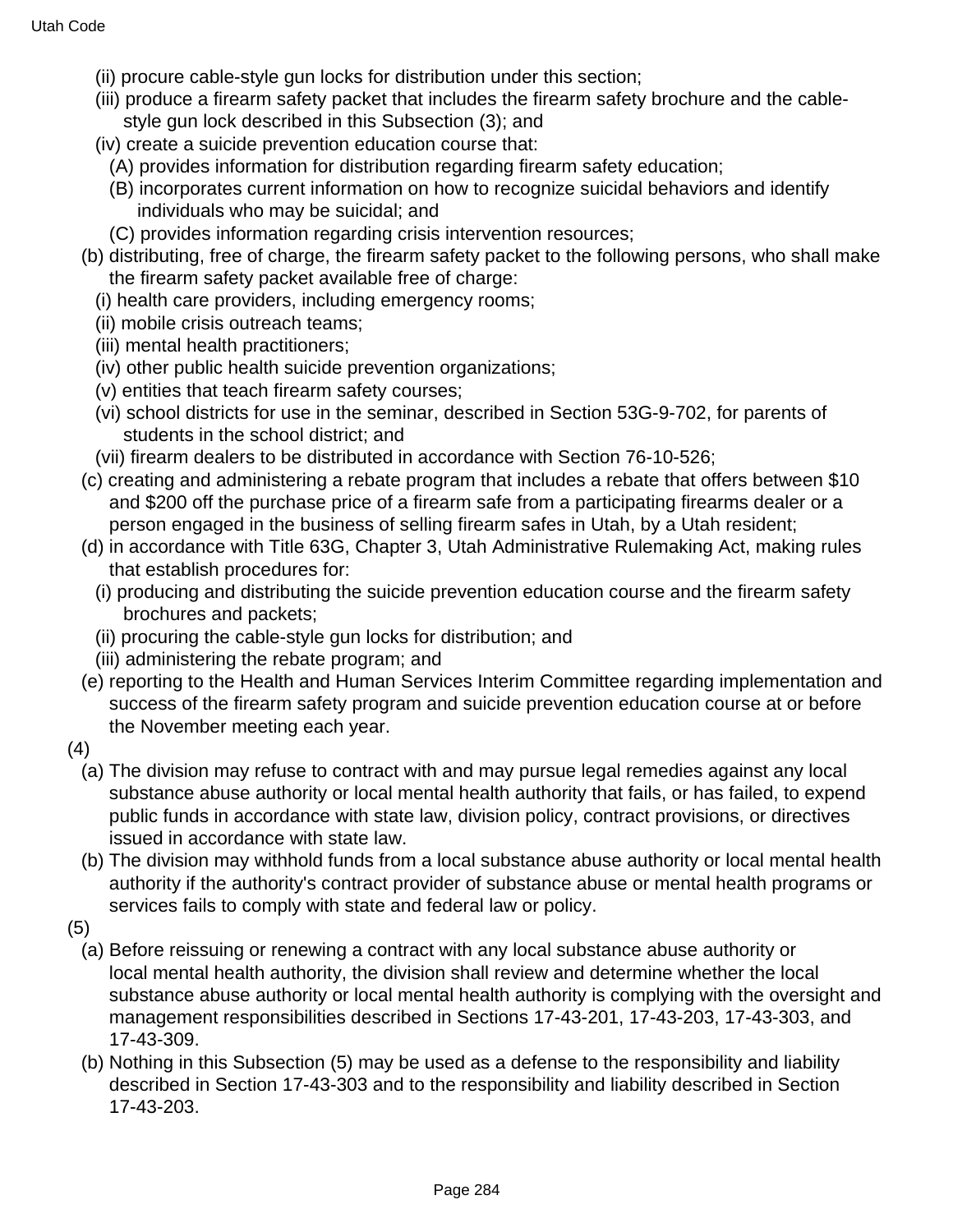- (6) In carrying out the division's duties and responsibilities, the division may not duplicate treatment or educational facilities that exist in other divisions or departments of the state, but shall work in conjunction with those divisions and departments in rendering the treatment or educational services that those divisions and departments are competent and able to provide.
- (7) The division may accept in the name of and on behalf of the state donations, gifts, devises, or bequests of real or personal property or services to be used as specified by the donor.
- (8) The division shall annually review with each local substance abuse authority and each local mental health authority the authority's statutory and contract responsibilities regarding:
	- (a) use of public funds;
	- (b) oversight of public funds; and
- (c) governance of substance use disorder and mental health programs and services.
- (9) The Legislature may refuse to appropriate funds to the division upon the division's failure to comply with the provisions of this part.
- (10) If a local substance abuse authority contacts the division under Subsection 17-43-201(10) for assistance in providing treatment services to a pregnant woman or pregnant minor, the division shall:
	- (a) refer the pregnant woman or pregnant minor to a treatment facility that has the capacity to provide the treatment services; or
	- (b) otherwise ensure that treatment services are made available to the pregnant woman or pregnant minor.
- (11) The division shall employ a school-based mental health specialist to be housed at the State Board of Education who shall work with the State Board of Education to:
	- (a) provide coordination between a local education agency and local mental health authority;
	- (b) recommend evidence-based and evidence informed mental health screenings and intervention assessments for a local education agency; and
	- (c) coordinate with the local community, including local departments of health, to enhance and expand mental health related resources for a local education agency.

Amended by Chapter 187, 2022 General Session Amended by Chapter 255, 2022 General Session Amended by Chapter 415, 2022 General Session

# **62A-15-103.1 Suicide Prevention Education Program -- Definitions -- Grant requirements.**

- (1) As used in this section, "bureau" means the Bureau of Criminal Identification created in Section 53-10-201 within the Department of Public Safety.
- (2) There is created a Suicide Prevention Education Program to fund suicide prevention education opportunities for federally licensed firearms dealers who operate a retail establishment open to the public and the dealers' employees.
- (3) The division, in conjunction with the bureau, shall provide a grant to an employer described in Subsection (2) in accordance with the criteria provided in Subsection 62A-15-1101(7)(b).
- (4) An employer may apply for a grant of up to \$2,500 under the program.

Enacted by Chapter 440, 2019 General Session

# **Superseded 7/1/2022**

# **62A-15-104 Director -- Qualifications.**

(1) The director of the division shall be appointed by the executive director.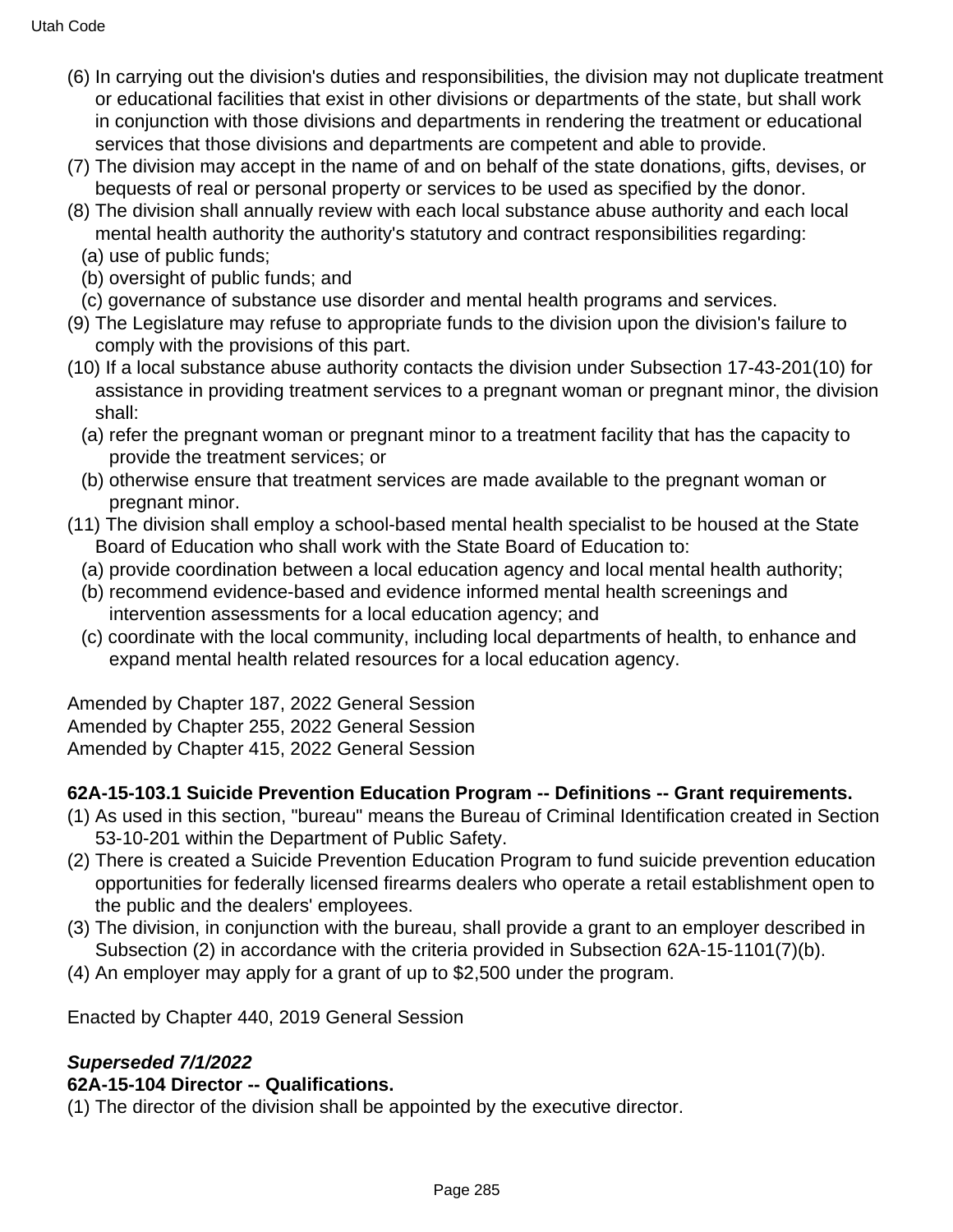- (2) The director shall have a bachelor's degree from an accredited university or college, be experienced in administration, and be knowledgeable in matters concerning substance abuse and mental health.
- (3) The director is the administrative head of the division.

Amended by Chapter 75, 2009 General Session

# **Effective 7/1/2022**

# **62A-15-104 Director -- Qualifications.**

- (1) The executive director shall appoint a director within the division to carry out all or part of the duties and responsibilities described in this part.
- (2) The director appointed under Subsection (1) shall have a bachelor's degree from an accredited university or college, be experienced in administration, and be knowledgeable in matters concerning substance abuse and mental health.

Amended by Chapter 255, 2022 General Session

# **62A-15-105 Authority and responsibilities of division.**

 The division shall set policy for its operation and for programs funded with state and federal money under Sections 17-43-201, 17-43-301, 17-43-304, and 62A-15-110. The division shall:

- (1) in establishing rules, seek input from local substance abuse authorities, local mental health authorities, consumers, providers, advocates, division staff, and other interested parties as determined by the division;
- (2) establish, by rule, minimum standards for local substance abuse authorities and local mental health authorities;
- (3) establish, by rule, procedures for developing policies that ensure that local substance abuse authorities and local mental health authorities are given opportunity to comment and provide input on any new policy of the division or proposed changes in existing rules of the division;
- (4) provide a mechanism for review of its existing policy, and for consideration of policy changes that are proposed by local substance abuse authorities or local mental health authorities;
- (5) develop program policies, standards, rules, and fee schedules for the division; and
- (6) in accordance with Title 63G, Chapter 3, Utah Administrative Rulemaking Act, make rules approving the form and content of substance abuse treatment, educational series, screening, and assessment that are described in Section 41-6a-501.

Amended by Chapter 75, 2009 General Session

# **62A-15-105.2 Employment first emphasis on the provision of services.**

- (1) As used in this section, "recipient" means an individual who is:
	- (a) undergoing treatment for a substance abuse problem; or
	- (b) suffers from a mental illness.
- (2) When providing services to a recipient, the division shall, within funds appropriated by the Legislature and in accordance with the requirements of federal and state law and memorandums of understanding between the division and other state entities that provide services to a recipient, give priority to providing services that assist an eligible recipient in obtaining and retaining meaningful and gainful employment that enables the recipient to earn sufficient income to:
	- (a) purchase goods and services;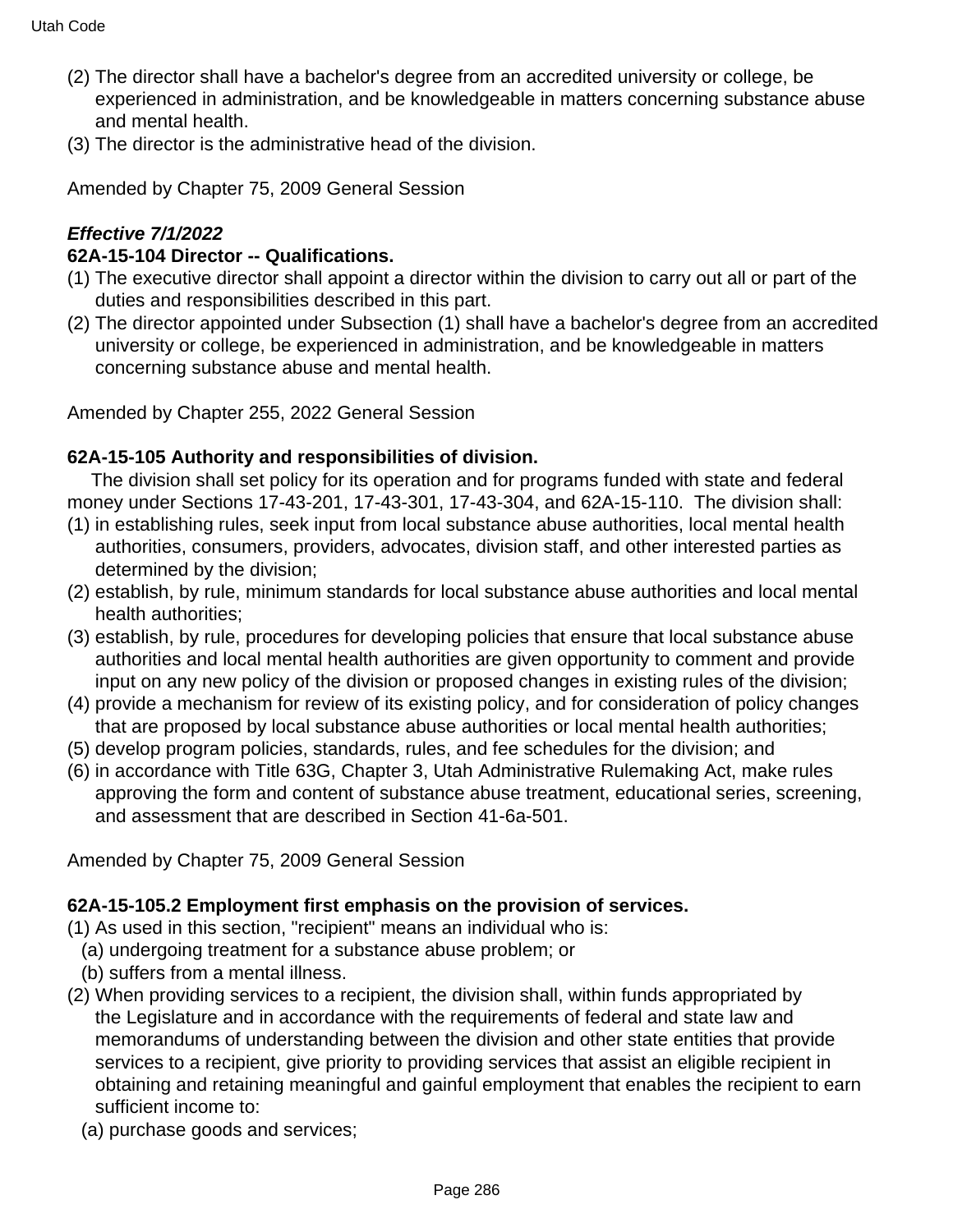- (b) establish self-sufficiency; and
- (c) exercise economic control of the recipient's life.
- (3) The division shall develop a written plan to implement the policy described in Subsection (2) that includes:
	- (a) assessing the strengths and needs of a recipient;
	- (b) customizing strength-based approaches to obtaining employment;
	- (c) expecting, encouraging, providing, and rewarding:
		- (i) integrated employment in the workplace at competitive wages and benefits; and (ii) self-employment;
	- (d) developing partnerships with potential employers;
	- (e) maximizing appropriate employment training opportunities;
	- (f) coordinating services with other government agencies and community resources;
	- (g) to the extent possible, eliminating practices and policies that interfere with the policy described in Subsection (2); and
	- (h) arranging sub-minimum wage work or volunteer work for an eligible recipient when employment at market rates cannot be obtained.
- (4) The division shall, on an annual basis:
	- (a) set goals to implement the policy described in Subsection (2) and the plan described in Subsection (3);
	- (b) determine whether the goals for the previous year have been met; and
	- (c) modify the plan described in Subsection (3) as needed.

Enacted by Chapter 305, 2012 General Session

## **62A-15-107 Authority to assess fees.**

 The division may, with the approval of the Legislature and the executive director, establish fee schedules and assess fees for services rendered by the division.

Amended by Chapter 75, 2009 General Session

## **62A-15-108 Formula for allocation of funds to local substance abuse authorities and local mental health authorities.**

- (1) The division shall establish, by rule, formulas for allocating funds to local substance abuse authorities and local mental health authorities through contracts, to provide substance abuse prevention and treatment services in accordance with the provisions of this chapter and Title 17, Chapter 43, Part 2, Local Substance Abuse Authorities, and mental health services in accordance with the provisions of this chapter and Title 17, Chapter 43, Part 3, Local Mental Health Authorities. The formulas shall provide for allocation of funds based on need. Determination of need shall be based on population unless the division establishes, by valid and accepted data, that other defined factors are relevant and reliable indicators of need. The formulas shall include a differential to compensate for additional costs of providing services in rural areas.
- (2) The formulas established under Subsection (1) apply to all state and federal funds appropriated by the Legislature to the division for local substance abuse authorities and local mental health authorities, but does not apply to:
	- (a) funds that local substance abuse authorities and local mental health authorities receive from sources other than the division;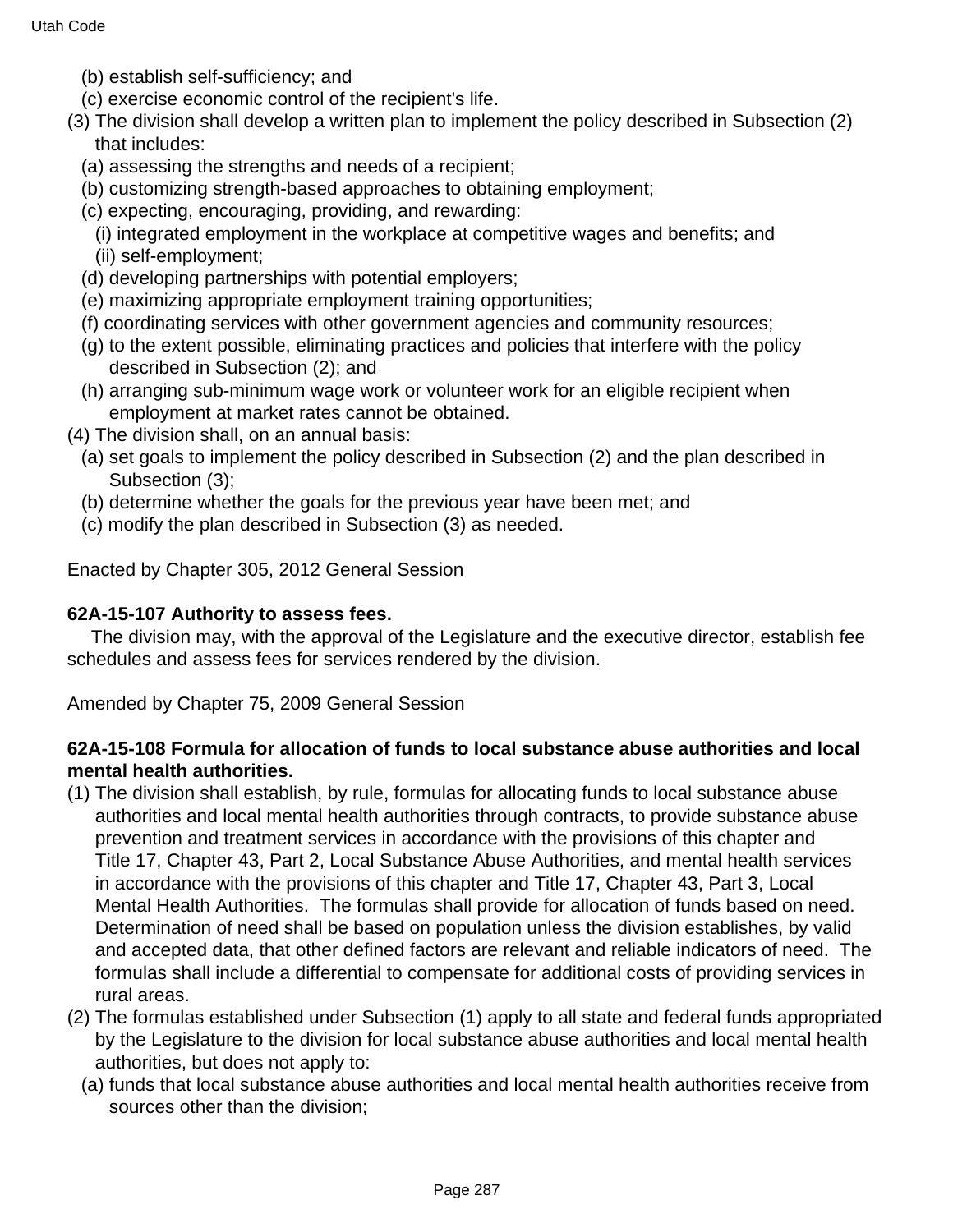- (b) funds that local substance abuse authorities and local mental health authorities receive from the division to operate specific programs within their jurisdictions which are available to all residents of the state;
- (c) funds that local substance abuse authorities and local mental health authorities receive from the division to meet needs that exist only within their local areas; and
- (d) funds that local substance abuse authorities and local mental health authorities receive from the division for research projects.

Amended by Chapter 75, 2009 General Session

## **62A-15-110 Contracts for substance abuse and mental health services -- Provisions -- Responsibilities.**

- (1) If the division contracts with a local substance abuse authority or a local mental health authority to provide substance abuse or mental health programs and services in accordance with the provisions of this chapter and Title 17, Chapter 43, Part 2, Local Substance Abuse Authorities, or Title 17, Chapter 43, Part 3, Local Mental Health Authorities, it shall ensure that those contracts include at least the following provisions:
	- (a) that an independent auditor shall conduct any audit of the local substance abuse authority or its contract provider's programs or services and any audit of the local mental health authority or its contract provider's programs or services, pursuant to the provisions of Title 51, Chapter 2a, Accounting Reports from Political Subdivisions, Interlocal Organizations, and Other Local Entities Act;
	- (b) in addition to the requirements described in Title 51, Chapter 2a, Accounting Reports from Political Subdivisions, Interlocal Organizations, and Other Local Entities Act, the division:
		- (i) shall prescribe guidelines and procedures, in accordance with those formulated by the state auditor pursuant to Section 67-3-1, for auditing the compensation and expenses of officers, directors, and specified employees of the private contract provider, to assure the state that no personal benefit is gained from travel or other expenses; and
		- (ii) may prescribe specific items to be addressed by that audit, depending upon the particular needs or concerns relating to the local substance abuse authority, local mental health authority, or contract provider at issue;
	- (c) the local substance abuse authority or its contract provider and the local mental health authority and its contract provider shall invite and include all funding partners in its auditor's pre- and exit conferences;
	- (d) each member of the local substance abuse authority and each member of the local mental health authority shall annually certify that he has received and reviewed the independent audit and has participated in a formal interview with the provider's executive officers;
	- (e) requested information and outcome data will be provided to the division in the manner and within the time lines defined by the division; and
	- (f) all audit reports by state or county persons or entities concerning the local substance abuse authority or its contract provider, or the local mental health authority or its contract provider shall be provided to the executive director of the department, the local substance abuse authority or local mental health authority, and members of the contract provider's governing board.
- (2) Each contract between the division and a local substance abuse authority or a local mental health authority shall authorize the division to withhold funds, otherwise allocated under Section 62A-15-108, to cover the costs of audits, attorney fees, and other expenditures associated with reviewing the expenditure of public funds by a local substance abuse authority or its contract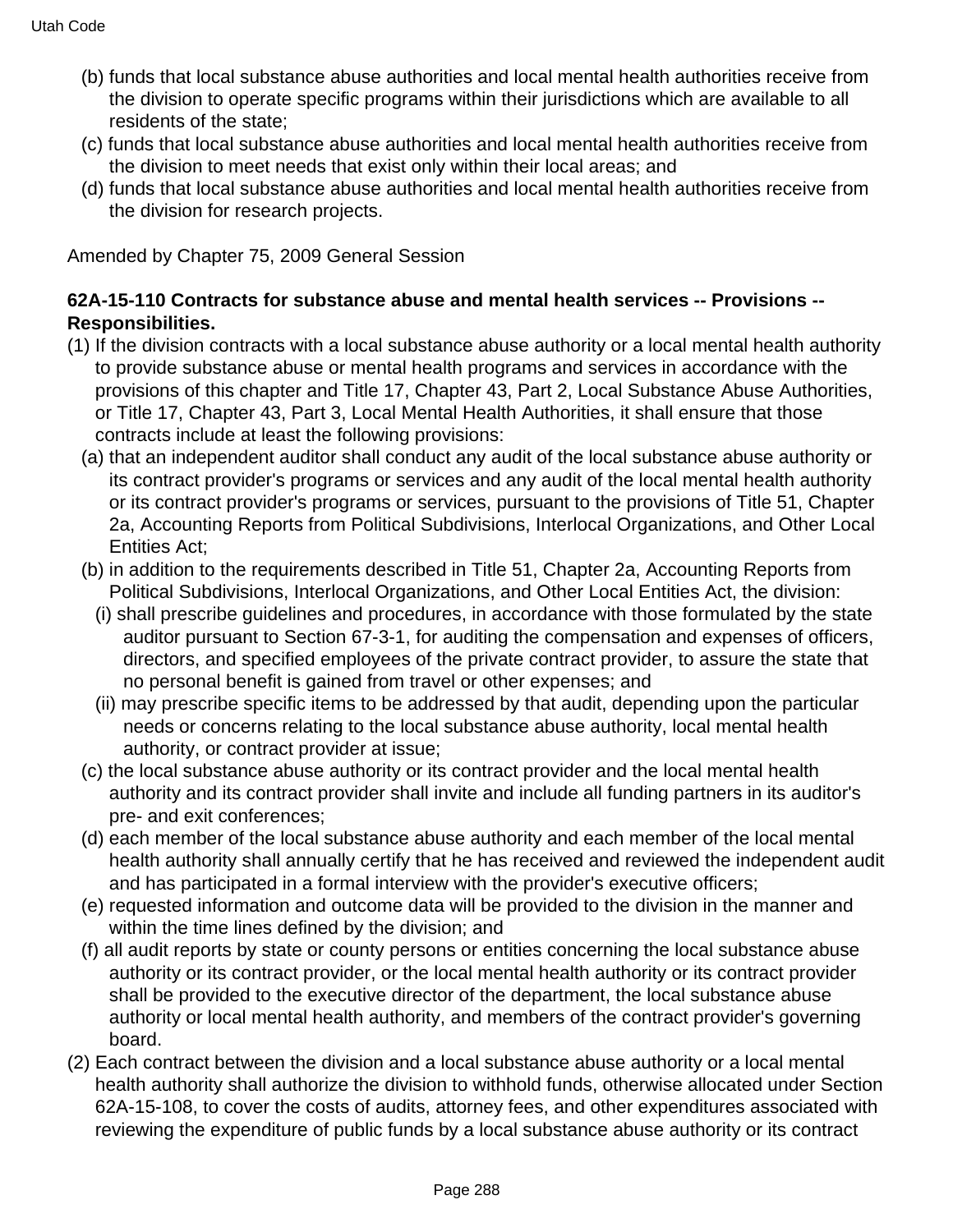provider or a local mental health authority or its contract provider, if there has been an audit finding or judicial determination that public funds have been misused by the local substance abuse authority or its contract provider or the local mental health authority or its contract provider.

Amended by Chapter 71, 2005 General Session

### **62A-15-113 Local plan program funding.**

- (1) To facilitate the distribution of newly appropriated funds beginning from fiscal year 2018 for prevention, treatment, and recovery support services that reduce recidivism or reduce the per capita number of incarcerated offenders with a substance use disorder or a mental health disorder, the division shall:
	- (a) form an application review and fund distribution committee that includes:
		- (i) one representative of the Utah Sheriffs' Association;
		- (ii) one representative of the Statewide Association of Prosecutors of Utah;
		- (iii) two representatives from the division; and
	- (iv) two representatives from the Utah Association of Counties; and
	- (b) require the application review and fund distribution committee to:
	- (i) establish a competitive application process for funding of a local plan, as described in Sections 17-43-201(5)(b) and 17-43-301(6)(a)(ii);
	- (ii) establish criteria in accordance with Subsection (1) for the evaluation of an application;
	- (iii) ensure that the committee members' affiliate groups approve of the application process and criteria;
	- (iv) evaluate applications; and
	- (v) distribute funds to programs implemented by counties, local mental health authorities, or local substance abuse authorities.
- (2) Demonstration of matching county funds is not a requirement to receive funds, but the application review committee may take into consideration the existence of matching funds when determining which programs to fund.

Enacted by Chapter 315, 2017 General Session

### **62A-15-115 Mental health crisis response training.**

- (1) The division shall award grants to communities to conduct mental health crisis response training.
- (2) For the application and award of the grants described in Subsection (1), the division shall make rules, in accordance with Title 63G, Chapter 3, Utah Administrative Rulemaking Act, that determine:
	- (a) the requirements and process for a community to apply for a grant; and
	- (b) the substantive mental health crisis response programs that qualify for the award of a grant.

Enacted by Chapter 414, 2018 General Session

#### **62A-15-116 Mobile crisis outreach team expansion.**

- (1) In consultation with the Behavioral Health Crisis Response Commission, established in Section 63C-18-202, the division shall award grants for the development of:
	- (a) five mobile crisis outreach teams:
		- (i) in counties of the second, third, fourth, fifth, or sixth class; or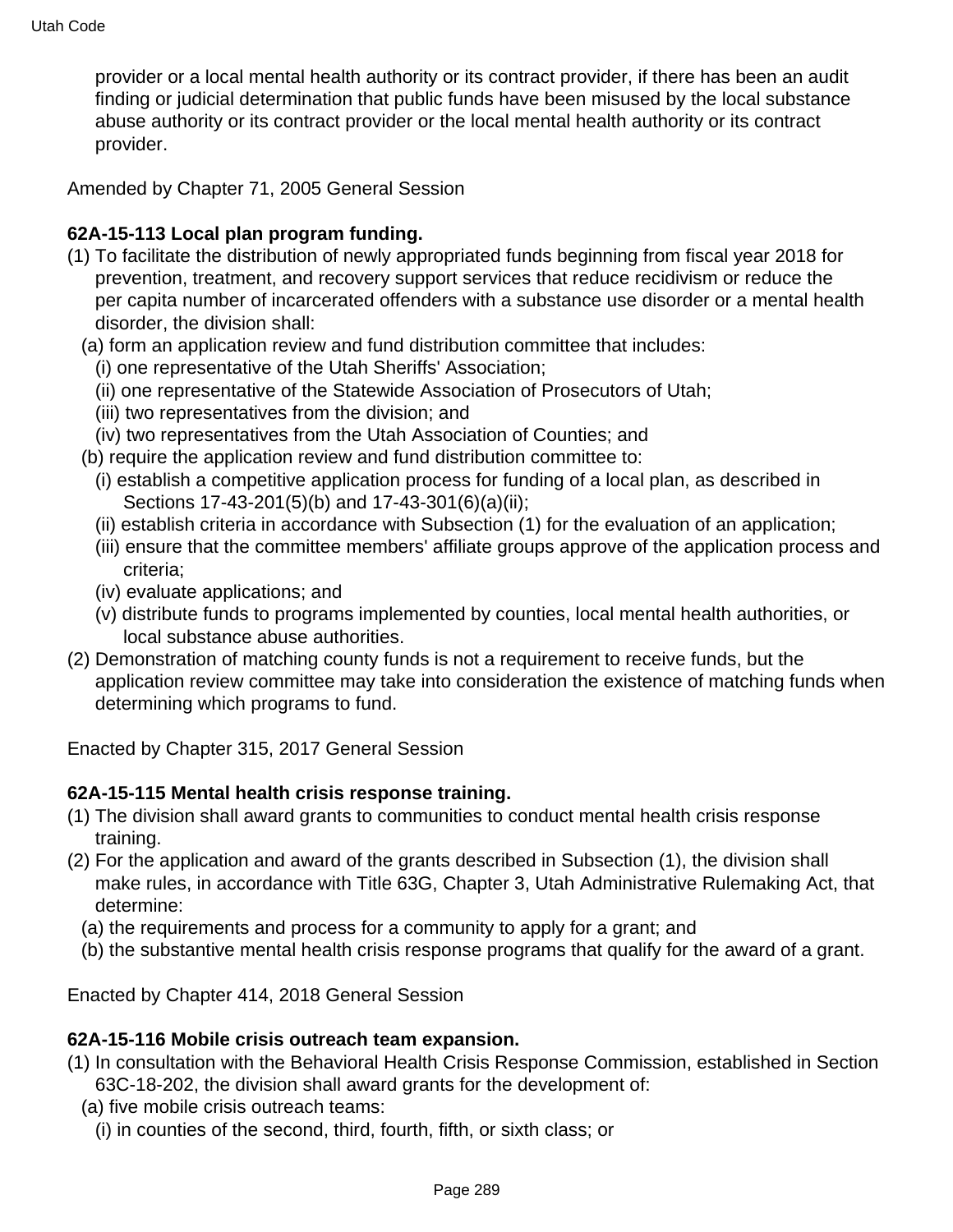- (ii) in counties of the first class, if no more than two mobile crisis outreach teams are operating or have been awarded a grant to operate in the county; and
- (b) at least three mobile crisis outreach teams in counties of the third, fourth, fifth, or sixth class.
- (2) A mobile crisis outreach team awarded a grant under Subsection (1) shall provide mental health crisis services 24 hours per day, 7 days per week, and every day of the year.
- (3) The division shall prioritize the award of a grant described in Subsection (1) to entities, based on:
	- (a) the number of individuals the proposed mobile crisis outreach team will serve; and
	- (b) the percentage of matching funds the entity will provide to develop the proposed mobile crisis outreach team.
- (4) An entity does not need to have resources already in place to be awarded a grant described in Subsection (1).
- (5) In consultation with the Behavioral Health Crisis Response Commission, established in Section 63C-18-202, the division shall make rules, in accordance with Title 63G, Chapter 3, Utah Administrative Rulemaking Act, for the application and award of the grants described in Subsection (1).

Amended by Chapter 303, 2020 General Session

## **62A-15-117 Medicaid reimbursement for school-based health services -- Report to Legislature.**

- (1) As used in this section, "individualized education program" or "IEP" means a written statement for a student with a disability that is developed, reviewed, and revised in accordance with the Individuals with Disabilities Education Act, 20 U.S.C. Sec. 1400 et seq.
- (2) The division shall coordinate with the State Board of Education, the Department of Health, and stakeholders to address and develop recommendations related to:
	- (a) the expansion of Medicaid reimbursement for school-based health services, including how to expand Medicaid-eligible school-based services beyond the services for students with IEPs; and
	- (b) other areas concerning Medicaid reimbursement for school-based health services, including the time threshold for medically necessary IEP services.
- (3) The division, the State Board of Education, and the Department of Health shall jointly report the recommendations described in Subsection (2) to the Education Interim Committee on or before August 15, 2019.

Enacted by Chapter 446, 2019 General Session

# **62A-15-118 Behavioral Health Receiving Center Grant Program.**

(1) As used in this section:

- (a) "Behavioral health receiving center" means a 23-hour nonsecure program or facility that is responsible for, and provides mental health crisis services to, an individual experiencing a mental health crisis.
- (b) "Project" means a behavioral health receiving center project described in Subsection (2)(a).

(2)

(a)

(i) Before July 1, 2020, the division shall issue a request for proposals in accordance with this section to award a grant to one or more counties of the first or second class, as classified in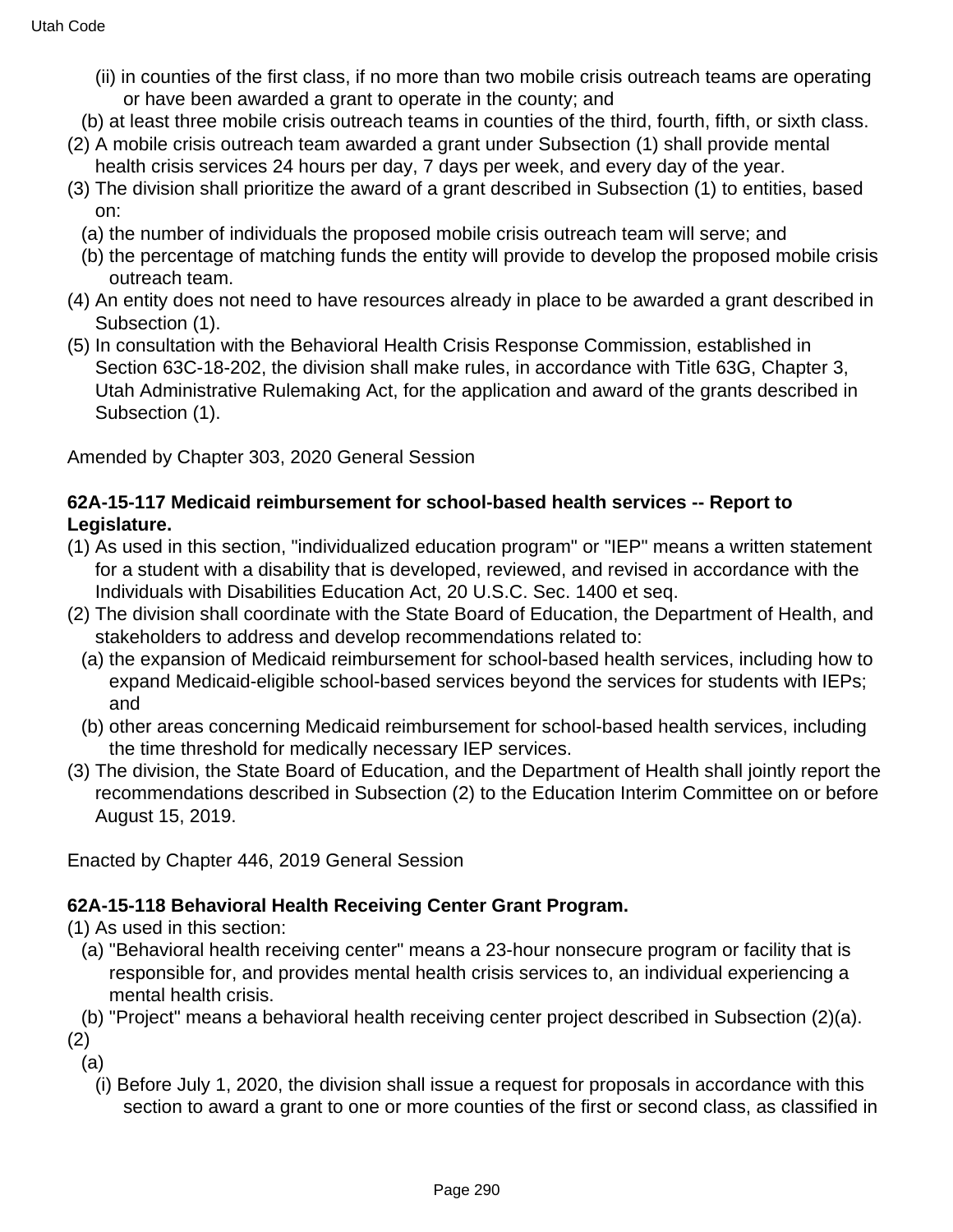Section 17-50-501, to, except as provided in Subsection (2)(a)(ii), develop and implement a behavioral health receiving center.

- (ii) A grant awarded under Subsection (2)(a)(i) may not be used to purchase land for the behavioral health receiving center.
- (b) The division shall award all grants under this section before December 31, 2020.
- (3) The purpose of a project is to:
	- (a) increase access to mental health crisis services for individuals in the state who are experiencing a mental health crisis; and
	- (b) reduce the number of individuals in the state who are incarcerated or in a hospital emergency room while experiencing a mental health crisis.
- (4) An application for a grant under this section shall:
	- (a) identify the population to which the behavioral health receiving center will provide mental health crisis services;
	- (b) identify the type of mental health crisis services the behavioral health receiving center will provide;
	- (c) explain how the population described in Subsection (4)(a) will benefit from the provision of mental health crisis services;
	- (d) provide details regarding:
		- (i) how the proposed project plans to provide mental health crisis services;
		- (ii) how the proposed project will ensure that consideration is given to the capacity of the behavioral health receiving center;
		- (iii) how the proposed project will ensure timely and effective provision of mental health crisis services;
		- (iv) the cost of the proposed project;
		- (v) any existing or planned contracts or partnerships between the applicant and other individuals or entities to develop and implement the proposed project;
		- (vi) any plan to use funding sources in addition to a grant under this section for the proposed project;
		- (vii) the sustainability of the proposed project; and
		- (viii) the methods the proposed project will use to:
			- (A) protect the privacy of each individual who receives mental health crisis services from the behavioral health receiving center;
			- (B) collect nonidentifying data relating to the proposed project; and
			- (C) provide transparency on the costs and operation of the proposed project; and
	- (e) provide other information requested by the division to ensure that the proposed project satisfies the criteria described in Subsection (5).
- (5) In evaluating an application for the grant, the division shall consider:
	- (a) the extent to which the proposed project will fulfill the purposes described in Subsection (3);
	- (b) the extent to which the population described in Subsection (4)(a) is likely to benefit from the proposed project;
	- (c) the cost of the proposed project;
	- (d) the extent to which any existing or planned contracts or partnerships between the applicant and other individuals or entities to develop and implement the project, or additional funding sources available to the applicant for the proposed project, are likely to benefit the proposed project; and
	- (e) the viability and innovation of the proposed project.
- (6) Before June 30, 2021, the division shall report to the Health and Human Services Interim Committee regarding: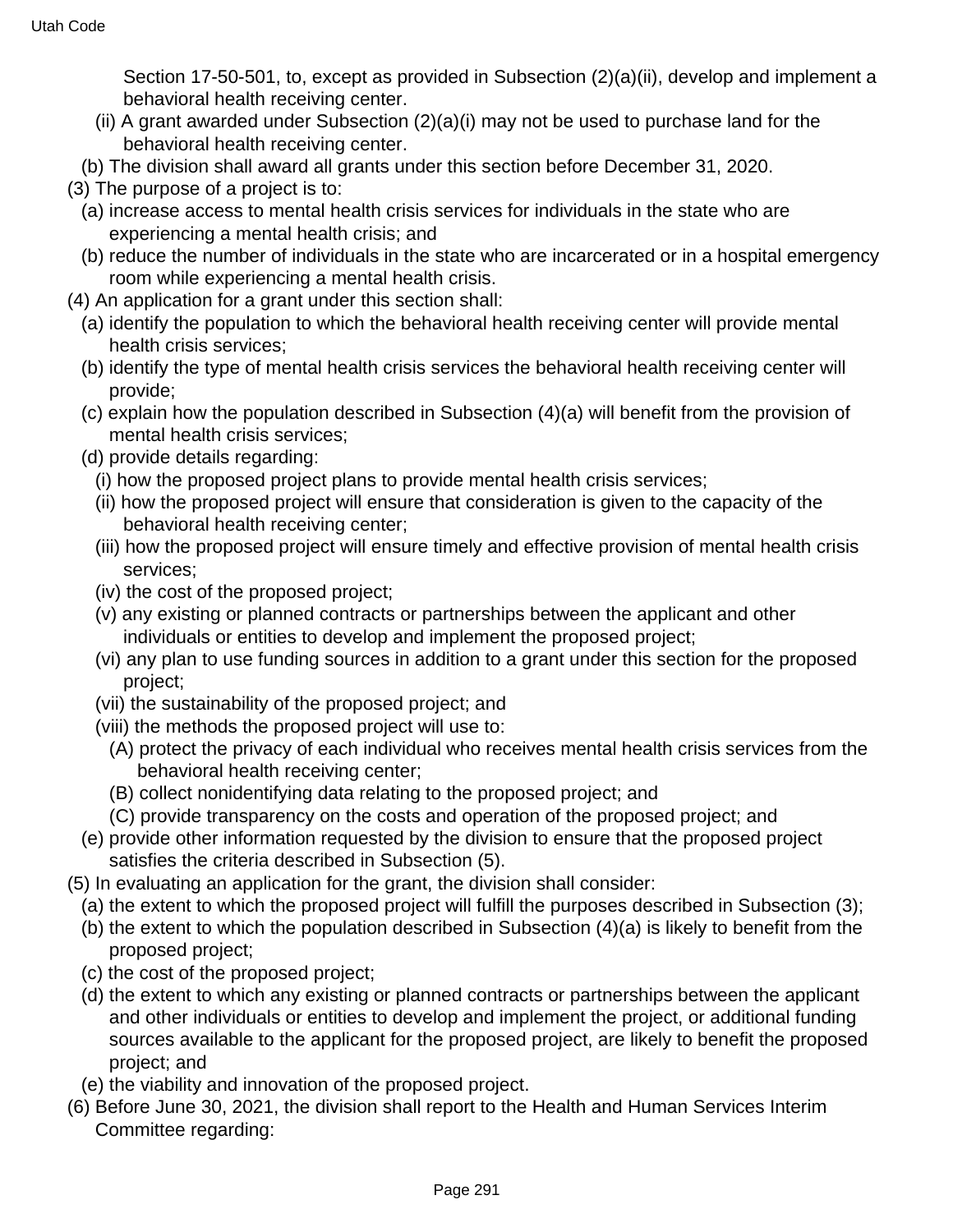- (a) each county awarded a grant under this section; and
- (b) the details of each project.
- (7) Before June 30, 2023, the division shall report to the Health and Human Services Interim Committee regarding:
	- (a) data gathered in relation to each project;
	- (b) knowledge gained relating to the provision of mental health crisis services in a behavioral health receiving center;
	- (c) recommendations for the future use of mental health crisis services in behavioral health receiving centers; and
	- (d) obstacles encountered in the provision of mental health crisis services in a behavioral health receiving center.

Enacted by Chapter 303, 2020 General Session

## **62A-15-119 Safety Net Initiative.**

- (1) As used in this section, "individuals in underserved communities" means individuals living in culturally isolated communities in the state who may lack access to public assistance and other government services.
- (2) There is created within the division the Safety Net Initiative to:
	- (a) implement strategies to increase awareness and reduce risk factors in order to improve the safety and well-being of individuals in underserved communities;
	- (b) coordinate with government agencies, nonprofit organizations, and interested individuals to provide open communication with individuals in underserved communities; and
	- (c) coordinate efforts to give individuals in underserved communities needed access to public assistance and other government services.
- (3) The division may employ or contract with individuals, entities, and support staff as necessary to administer the duties required by this section.

Renumbered and Amended by Chapter 29, 2020 General Session

## **62A-15-121 Suicide technical assistance program.**

(1) As used in this section, "technical assistance" means training for the prevention of suicide. (2)

- (a) Before July 1, 2021, and each subsequent July 1, the division shall solicit applications from health care organizations to receive technical assistance provided by the division.
- (b) The division shall approve at least one but not more than six applications each year.
- (c) The division shall determine which applicants receive the technical assistance before December 31 of each year.
- (3) An application for technical assistance under this section shall:
	- (a) identify the population to whom the health care organization will provide suicide prevention services;
	- (b) identify how the health care organization plans to implement the skills and knowledge gained from the technical assistance;
	- (c) identify the health care organization's current resources used for the prevention of suicide;
	- (d) explain how the population described in Subsection (3)(a) will benefit from the health care organization receiving technical assistance;
	- (e) provide details regarding:
		- (i) how the health care organization will provide timely and effective suicide prevention services;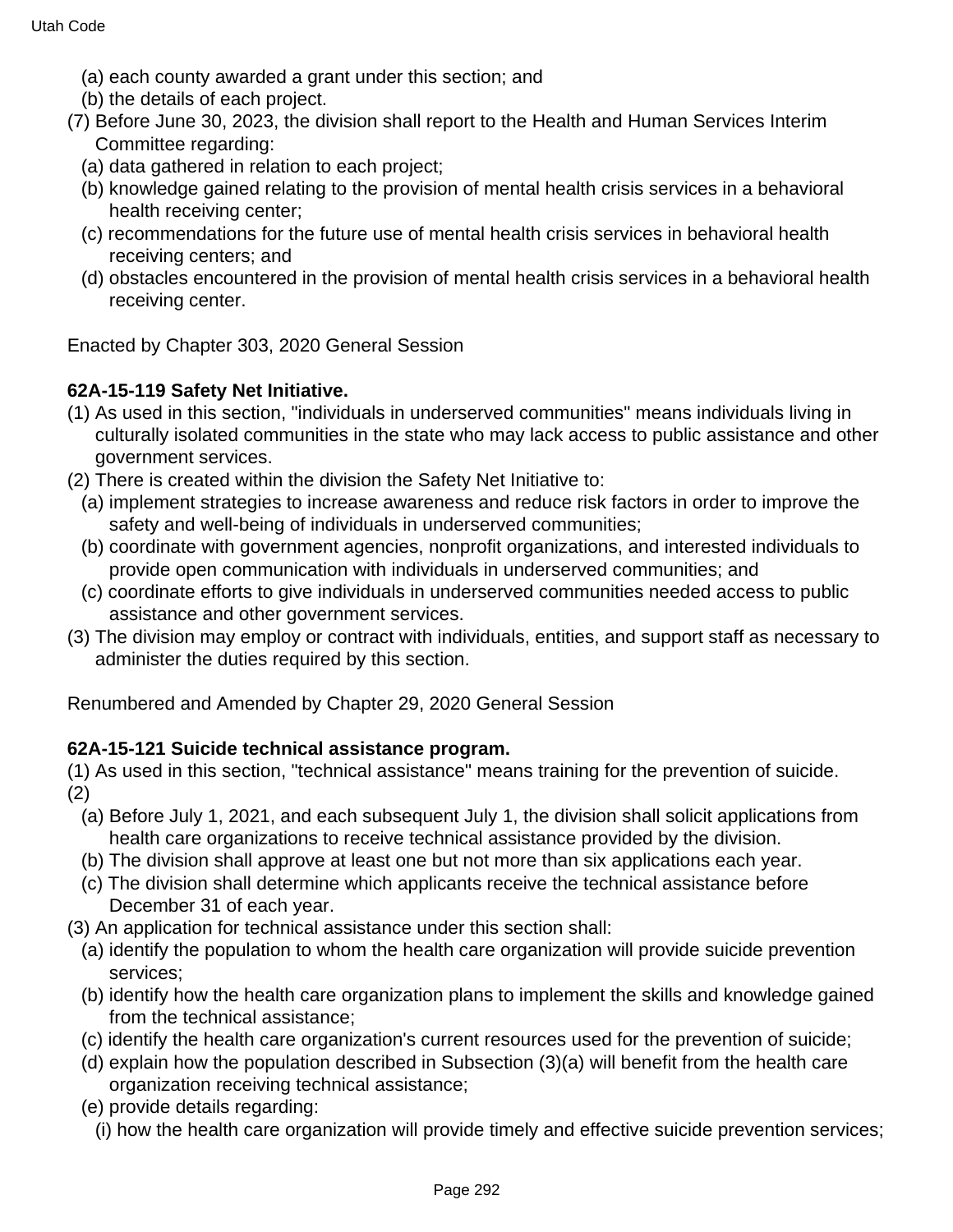- (ii) any existing or planned contracts or partnerships between the health care organization and other persons that are related to suicide prevention;
- (iii) the methods the health care organization will use to:
- (A) protect the privacy of each individual to whom the health care organization provides suicide prevention services; and
- (B) collect non-identifying data; and
- (f) provide other information requested by the division for the division to evaluate the application.
- (4) In evaluating an application for technical assistance, the division shall consider:
	- (a) the extent to which providing technical assistance to the health care organization will fulfill the purpose of preventing suicides in the state;
	- (b) the extent to which the population described in Subsection (3)(a) is likely to benefit from the health care organization receiving the technical assistance;
	- (c) the cost of providing the technical assistance to the health care organization; and
	- (d) the extent to which any of the following are likely to benefit the heath care organization's ability to assist in preventing suicides in the state:
		- (i) existing or planned contracts or partnerships between the applicant and other persons to develop and implement other initiatives; or
	- (ii) additional funding sources available to the applicant for suicide prevention services.
- (5) Before June 30, 2022, and each subsequent June 30, the division shall submit a written report to the Health and Human Services Interim Committee regarding each health care organization the division provided technical assistance to in the preceding year under this section.
- (6) Before June 30, 2024, the division shall submit a written report to the Health and Human Services Interim Committee regarding:
	- (a) data gathered in relation to providing technical assistance to a health care organization;
	- (b) knowledge gained relating to providing technical assistance;
	- (c) recommendations for the future regarding how the state can better prevent suicides; and
	- (d) obstacles encountered when providing technical assistance.

Enacted by Chapter 277, 2021 General Session

## **62A-15-122 Early childhood mental health support grant program.**

(1) As used in this section:

- (a) "Child care" means the child care services defined in Section 35A-3-102 for a child during early childhood.
- (b) "Child care provider" means a person who provides child care or mental health support or interventions to a child during early childhood.
- (c) "Early childhood" means the time during which a child is zero to six years old.
- (d) "Project" means a project to provide education and training to child care providers regarding evidence-based best practices for delivery of mental health support and interventions during early childhood.
- (2) On or before July 1, 2021, the division shall issue a request for proposals in accordance with this section to award a grant to a public or nonprofit entity to implement a project.
- (3) The purpose of a project is to facilitate education about early childhood mental health support and interventions.
- (4) An application for a grant under this section shall provide details regarding:
	- (a) the education and training regarding early childhood mental health support and interventions that the proposed project will provide to child care providers;
	- (b) how the proposed project plans to provide the education and training to child care providers;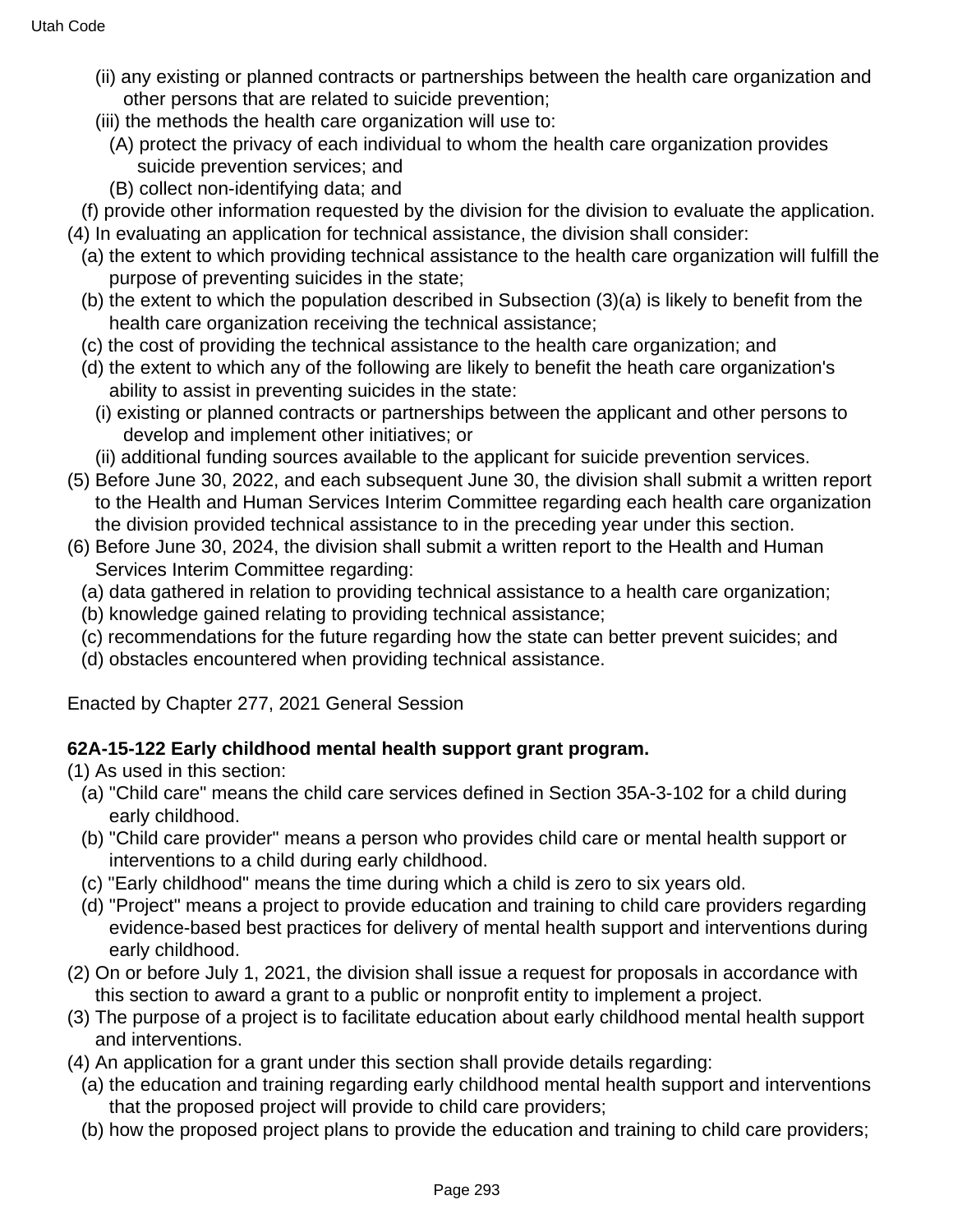- (c) the number of child care providers served by the proposed project;
- (d) how the proposed project will ensure the education and training is effectively provided to child care providers;
- (e) the cost of the proposed project; and
- (f) the sustainability of the proposed project.
- (5) In evaluating a project proposal for a grant under this section, the division shall consider:
	- (a) the extent to which the proposed project will fulfill the purpose described in Subsection (3);
	- (b) the extent to which child care providers that will be served by the proposed project are likely to benefit from the proposed project;
	- (c) the cost of the proposed project; and
	- (d) the viability of the proposed project.
- (6) Before June 30, 2022, the division shall report to the Health and Human Services Interim Committee regarding:
	- (a) each entity awarded a grant under this section; and
	- (b) the details of each project.
- (7) Before June 30, 2024, the division shall report to the Health and Human Services Interim Committee regarding:
	- (a) any knowledge gained from providing the education and training regarding early childhood mental health support to child care providers;
	- (b) data gathered in relation to each project;
	- (c) recommendations for the future use of the education and training provided to child care providers; and
	- (d) obstacles encountered in providing the education and training to child care providers.

Enacted by Chapter 278, 2021 General Session

## **62A-15-123 Statewide Behavioral Health Crisis Response Account -- Creation -- Administration -- Permitted uses.**

- (1) There is created a restricted account within the General Fund known as the "Statewide Behavioral Health Crisis Response Account," consisting of:
	- (a) money appropriated or otherwise made available by the Legislature; and
	- (b) contributions of money, property, or equipment from federal agencies, political subdivisions of the state, or other persons.
- (2)
	- (a) Subject to appropriations by the Legislature and any contributions to the account described in Subsection (1)(b), the division shall disburse funds in the account only for the purpose of support or implementation of services or enhancements of those services in order to rapidly, efficiently, and effectively deliver 988 services in the state.
	- (b) Funds distributed from the account to county local mental health and substance abuse authorities for the provision of crisis services are not subject to the 20% county match described in Sections 17-43-201 and 17-43-301.
	- (c) Except as provided in Subsection (2)(d), the division shall prioritize expending funds from the account as follows:
		- (i) the Statewide Mental Health Crisis Line, as defined in Section 62A-15-1301, including coordination with 911 emergency service, as defined in Section 69-2-102, and coordination with local substance abuse authorities as described in Section 17-43-201, and local mental health authorities, described in Section 17-43-301;
		- (ii) mitigation of any negative impacts on 911 emergency service from 988 services;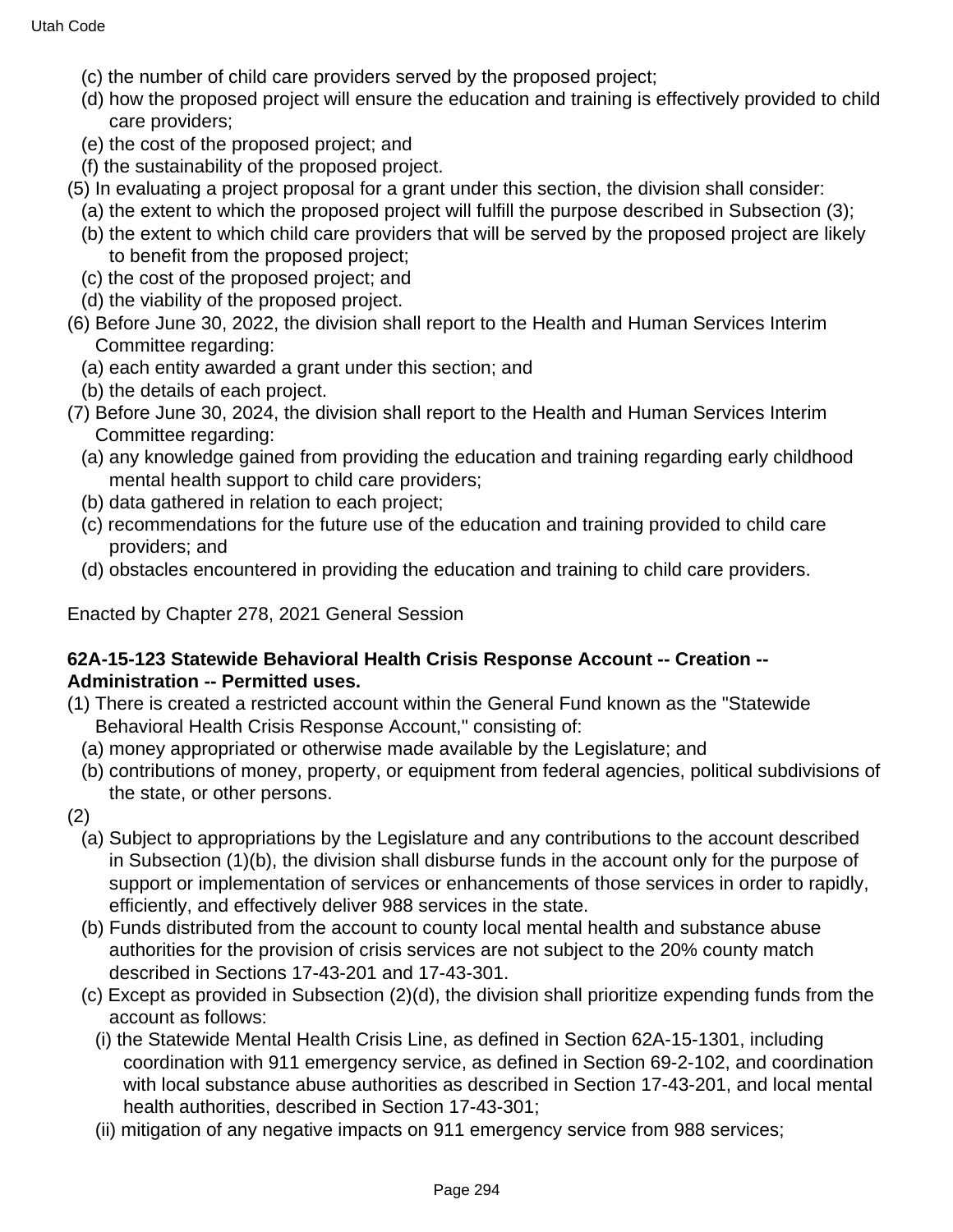- (iii) mobile crisis outreach teams as defined in Section 62A-15-1401, distributed in accordance with rules made by the division in accordance with Title 63G, Chapter 3, Utah Administrative Rulemaking Act;
- (iv) behavioral health receiving centers as defined in Section 62A-15-118;
- (v) stabilization services as described in Section 62A-1-104; and
- (vi) mental health crisis services provided by local substance abuse authorities as described in Section 17-43-201 and local mental health authorities described in Section 17-43-301 to provide prolonged mental health services for up to 90 days after the day on which an individual experiences a mental health crisis.
- (d) If the Legislature appropriates money to the account for a purpose described in Subsection (2)(c), the division shall use the appropriation for that purpose.
- (3) Subject to appropriations by the Legislature and any contributions to the account described in Subsection (1)(b), the division may expend funds in the account for administrative costs that the division incurs related to administering the account.
- (4) The division director shall submit and make available to the public a report before December of each year to the Behavioral Health Crisis Response Commission, as defined in Section 63C-18-202, the Social Services Appropriations Subcommittee, and the Legislative Management Committee that includes:
	- (a) the amount of each disbursement from the account;
	- (b) the recipient of each disbursement, the goods and services received, and a description of the project funded by the disbursement;
	- (c) any conditions placed by the division on the disbursements from the account;
	- (d) the anticipated expenditures from the account for the next fiscal year;
	- (e) the amount of any unexpended funds carried forward;
	- (f) the number of Statewide Mental Health Crisis Line calls received;
	- (g) the progress towards accomplishing the goals of providing statewide mental health crisis service; and
	- (h) other relevant justification for ongoing support from the account.

Amended by Chapter 187, 2022 General Session

# **62A-15-124 Collaborative care grant program.**

(1) As used in this section:

- (a) "Applicant" means a small primary health care practice that applies for a grant under this section.
- (b) "Care manager" means an individual who plans, directs, and coordinates health care services for a patient.
- (c) "Collaborative care model" means a formal collaborative arrangement between a primary care physician, a mental health professional, and a care manager, to provide integrated physical and behavioral health services.
- (d) "Mental health professional" means an individual licensed under Title 58, Chapter 60, Mental Health Professional Practice Act, or Title 58, Chapter 61, Psychologist Licensing Act, or a psychiatrist.
- (e) "Physician" means an individual licensed to practice as a physician or osteopath under Title 58, Chapter 67, Utah Medical Practice Act, or Title 58, Chapter 68, Utah Osteopathic Medical Practice Act.
- (f) "Primary care physician" means a physician that provides health services related to family medicine, internal medicine, pediatrics, obstetrics, gynecology, or geriatrics.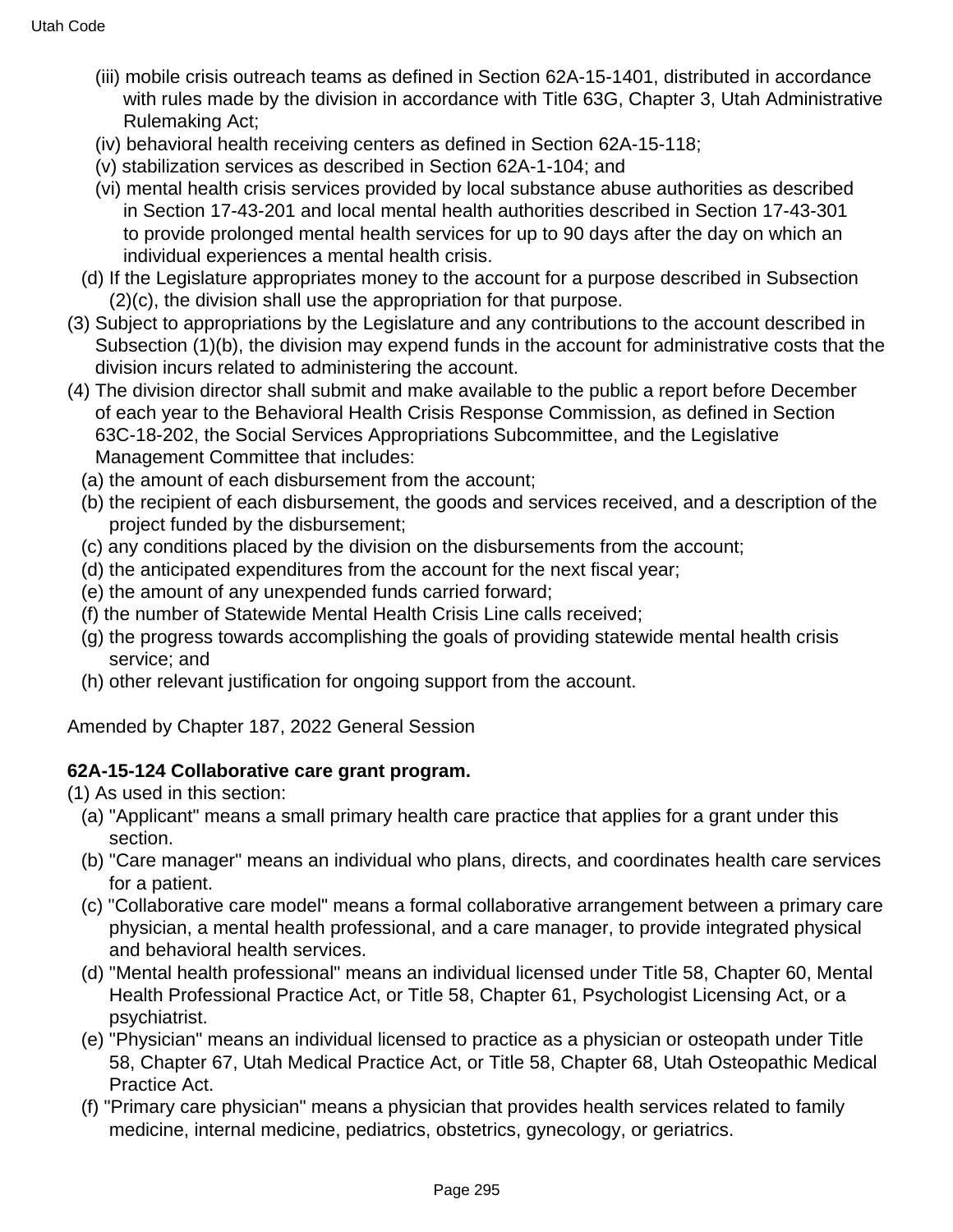- (g) "Program" means a program described in Subsection (2)(a).
- (h) "Psychiatrist" means a physician who is board eligible for a psychiatry specialization recognized by the American Board of Medical Specialists or the American Osteopathic Association's Bureau of Osteopathic Specialists.
- (i) "Small primary health care practice" means a medical practice of primary health care physicians that:
	- (i) includes 10 or fewer primary care physicians; or
	- (ii) is primarily based in a county of the third through sixth class, as classified in Section 17-50-501.

(2)

- (a) Before July 1, 2022, the division shall solicit applications from small primary health care practices for a grant to support or implement a program to provide integrated physical and behavioral health services under a collaborative care model.
- (b) A grant under this section may be used to:
	- (i) hire and train staff to administer a program;
	- (ii) identify and formalize contractual relationships with mental health professionals and case managers to implement a program; or
	- (iii) purchase or upgrade software and other resources necessary to support or implement a program.
- (c) The division shall approve at least one but not more than six applications each year.
- (d) The division shall determine which applicants receive a grant under this section before December 31, 2022.
- (3) An application for a grant under this section shall:
	- (a) identify the population to whom the applicant will provide services under a program;
	- (b) identify the small primary health care practice's current resources that are used to provide integrated physical and behavioral health services;
	- (c) explain how the population described in Subsection (3)(a) will benefit from the program;
	- (d) provide details regarding:
		- (i) how the applicant will provide timely and effective services under the program;
		- (ii) any existing or planned contracts or partnerships between the applicant and other persons that are related to a collaborative care model;
		- (iii) the methods the applicant will use to:
		- (A) protect the privacy of each individual to whom the applicant provides services under the program; and
		- (B) collect non-identifying data; and
- (e) provide other information requested by the division for the division to evaluate the application.
- (4) In evaluating an application for a grant under this section, the division shall consider:
	- (a) the extent to which providing the grant to the applicant will fulfill the purpose of providing increased integrated physical and behavioral health services; and
	- (b) the extent to which the population described in Subsection (3)(a) is likely to benefit from the applicant receiving the grant.
- (5) Before July 1, 2023, the division shall submit a written report to the Health and Human Services Interim Committee regarding each applicant the division provided a grant to in the preceding year under this section.
- (6) Before July 1, 2024, the division shall submit a written report to the Health and Human Services Interim Committee regarding:
	- (a) data gathered and knowledge gained in relation to providing grants to an applicant; and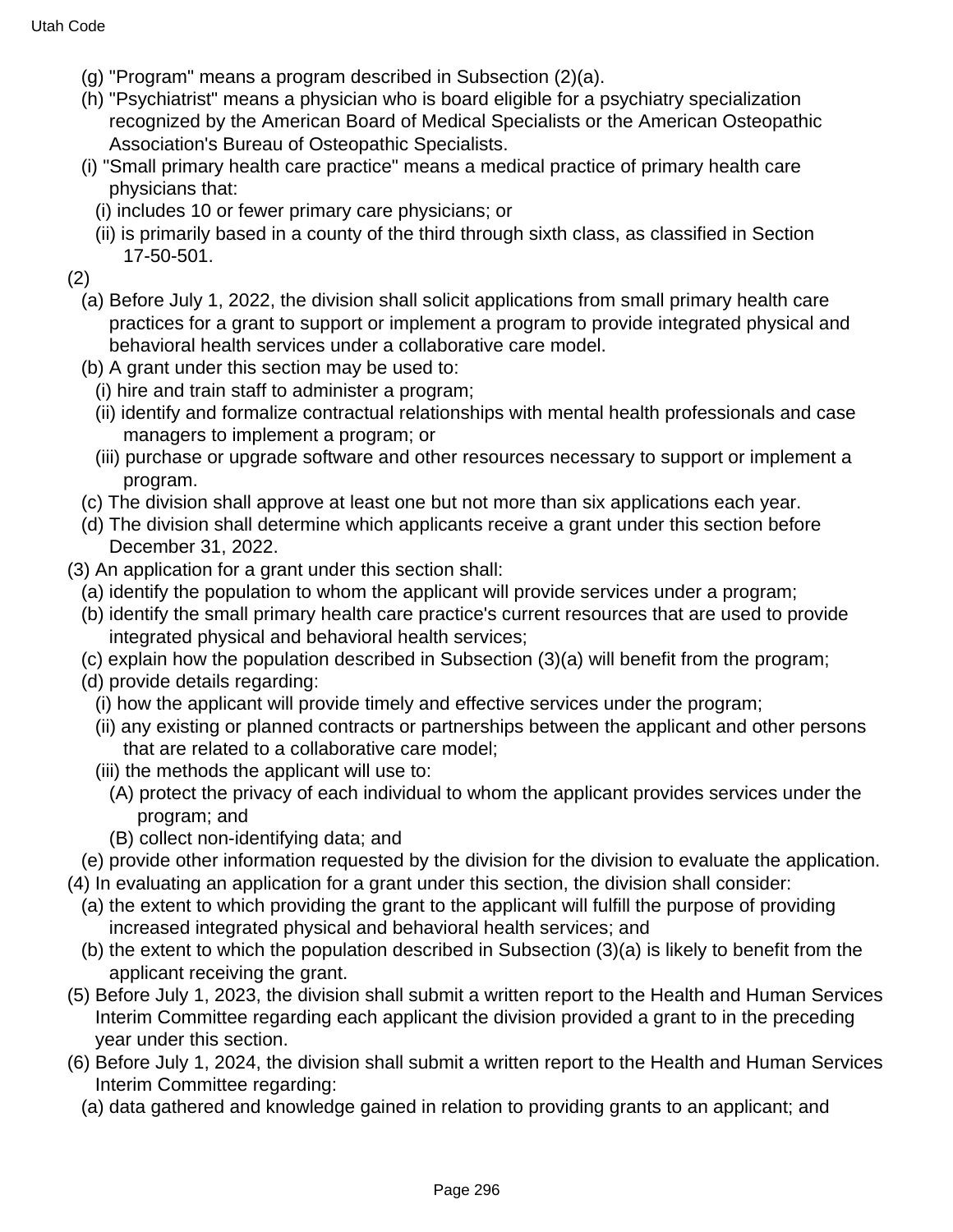(b) recommendations for how the state can better implement integrated physical and behavioral health services.

Enacted by Chapter 149, 2022 General Session

### **Part 2 Teen Substance Abuse Intervention and Prevention Act**

#### **62A-15-201 Title.**

This part is known as the "Teen Substance Abuse Intervention and Prevention Act."

Renumbered and Amended by Chapter 8, 2002 Special Session 5 Renumbered and Amended by Chapter 8, 2002 Special Session 5

#### **62A-15-202 Definitions.**

As used in this part:

- (1) "Juvenile substance abuse offender" means any minor who has committed a drug or alcohol related offense under the jurisdiction of the juvenile court in accordance with Section 78A-6-103.
- (2) "Local substance abuse authority" means a county legislative body designated to provide substance abuse services in accordance with Section 17-43-201.
- (3) "Minor" means the same as that term is defined in Section 80-1-102.
- (4) "Teen substance abuse school" means any school established by the local substance abuse authority, in cooperation with the Board of Juvenile Court Judges, that provides an educational, interpersonal, skill-building experience for juvenile substance abuse offenders and their parents or legal guardians.

Amended by Chapter 155, 2022 General Session

#### **62A-15-203 Teen substance abuse schools -- Establishment.**

 The division or a local substance abuse authority, in cooperation with the Board of Juvenile Court Judges, may establish teen substance abuse schools in the districts of the juvenile court.

Renumbered and Amended by Chapter 8, 2002 Special Session 5 Renumbered and Amended by Chapter 8, 2002 Special Session 5

#### **62A-15-204 Court order to attend substance abuse school -- Assessments.**

- (1) In addition to any other disposition ordered by the juvenile court under Section 80-6-701, the court may order:
	- (a) a minor and the minor's parent or legal guardian to attend a teen substance abuse school; and
- (b) payment of an assessment in addition to any other fine imposed.
- (2) All assessments collected shall be forwarded to the county treasurer of the county where the minor resides, to be used exclusively for the operation of a teen substance abuse program.

Amended by Chapter 155, 2022 General Session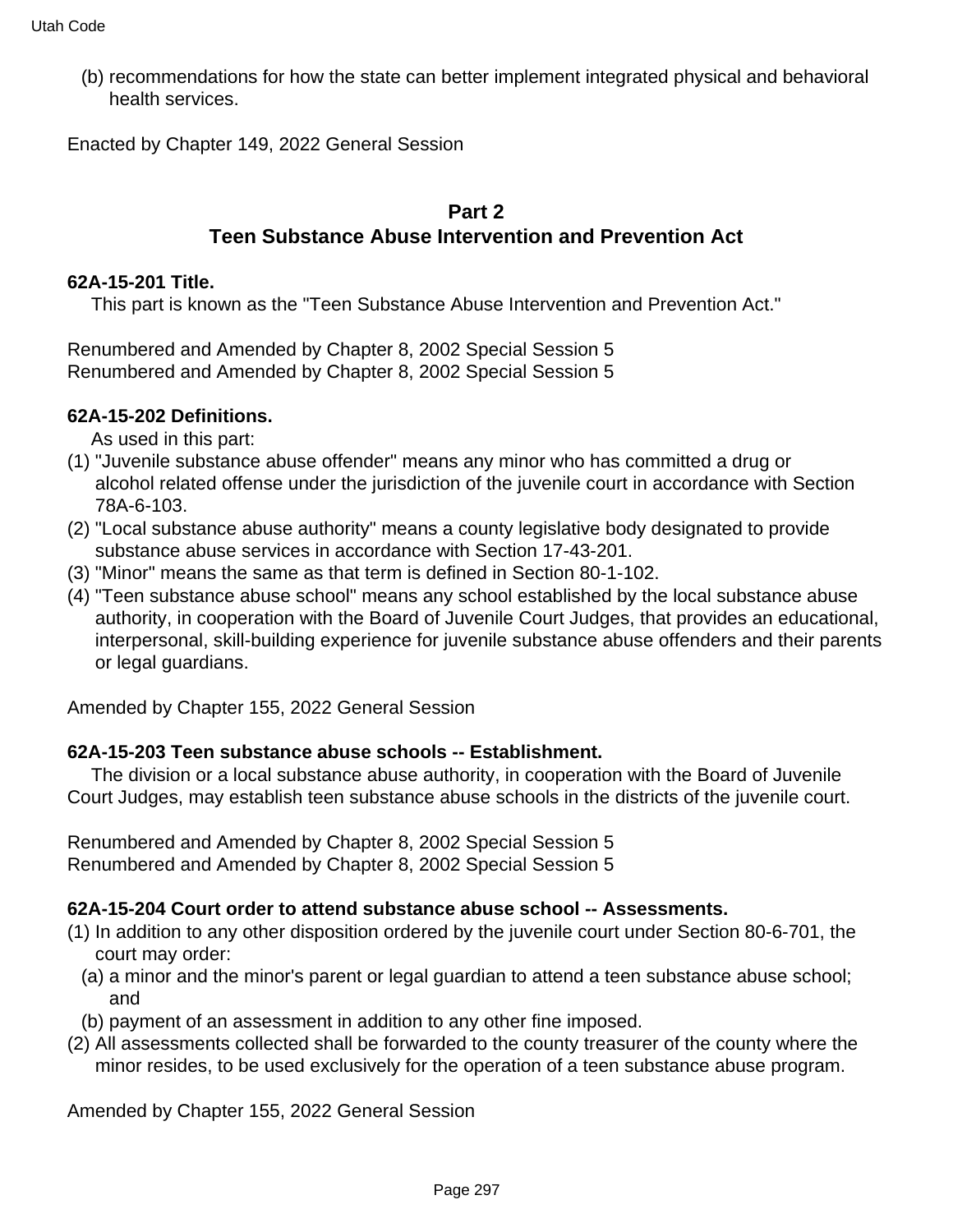## **Part 3**

# **Commitment of Minors to Drug or Alcohol Programs or Facilities**

### **62A-15-301 Commitment of minor to secure drug or alcohol facility or program -- Procedures -- Review.**

(1) For purposes of this part:

- (a) "Approved treatment facility or program" means a public or private secure, inpatient facility or program that is licensed or operated by the department or by the Department of Health to provide drug or alcohol treatment or rehabilitation.
- (b) "Drug or alcohol addiction" means that the person has a physical or psychological dependence on drugs or alcohol in a manner not prescribed by a physician.
- (2) The parent or legal guardian of a minor under the age of 18 years may submit that child, without the child's consent, to an approved treatment facility or program for treatment or rehabilitation of drug or alcohol addiction, upon application to a facility or program, and after a careful diagnostic inquiry is made by a neutral and detached fact finder, in accordance with the requirements of this section.
- (3) The neutral fact finder who conducts the inquiry:
	- (a) shall be either a physician, psychologist, marriage and family therapist, psychiatric and mental health nurse specialist, or social worker licensed to practice in this state, who is trained and practicing in the area of substance abuse; and
	- (b) may not profit, financially or otherwise, from the commitment of the child and may not be employed by the proposed facility or program.
- (4) The review by a neutral fact finder may be conducted on the premises of the proposed treatment facility or program.
- (5) The inquiry conducted by the neutral fact finder shall include a private interview with the child, and an evaluation of the child's background and need for treatment.
- (6) The child may be committed to the approved treatment facility or program if it is determined by the neutral fact finder that:
	- (a) the child is addicted to drugs or alcohol and because of that addiction poses a serious risk of harm to himself or others;
	- (b) the proposed treatment or rehabilitation is in the child's best interest; and
	- (c) there is no less restrictive alternative that would be equally as effective, from a clinical standpoint, as the proposed treatment facility or program.
- (7) Any approved treatment facility or program that receives a child under this section shall conduct a periodic review, at intervals not to exceed 30 days, to determine whether the criteria described in Subsection (6) continue to exist.
- (8) A minor committed under this section shall be released from the facility or program upon the request of his parent or legal guardian.
- (9) Commitment of a minor under this section terminates when the minor reaches the age of 18 years.
- (10) Nothing in this section requires a program or facility to accept any person for treatment or rehabilitation.
- (11) The parent or legal guardian who requests commitment of a minor under this section is responsible to pay any fee associated with the review required by this section and any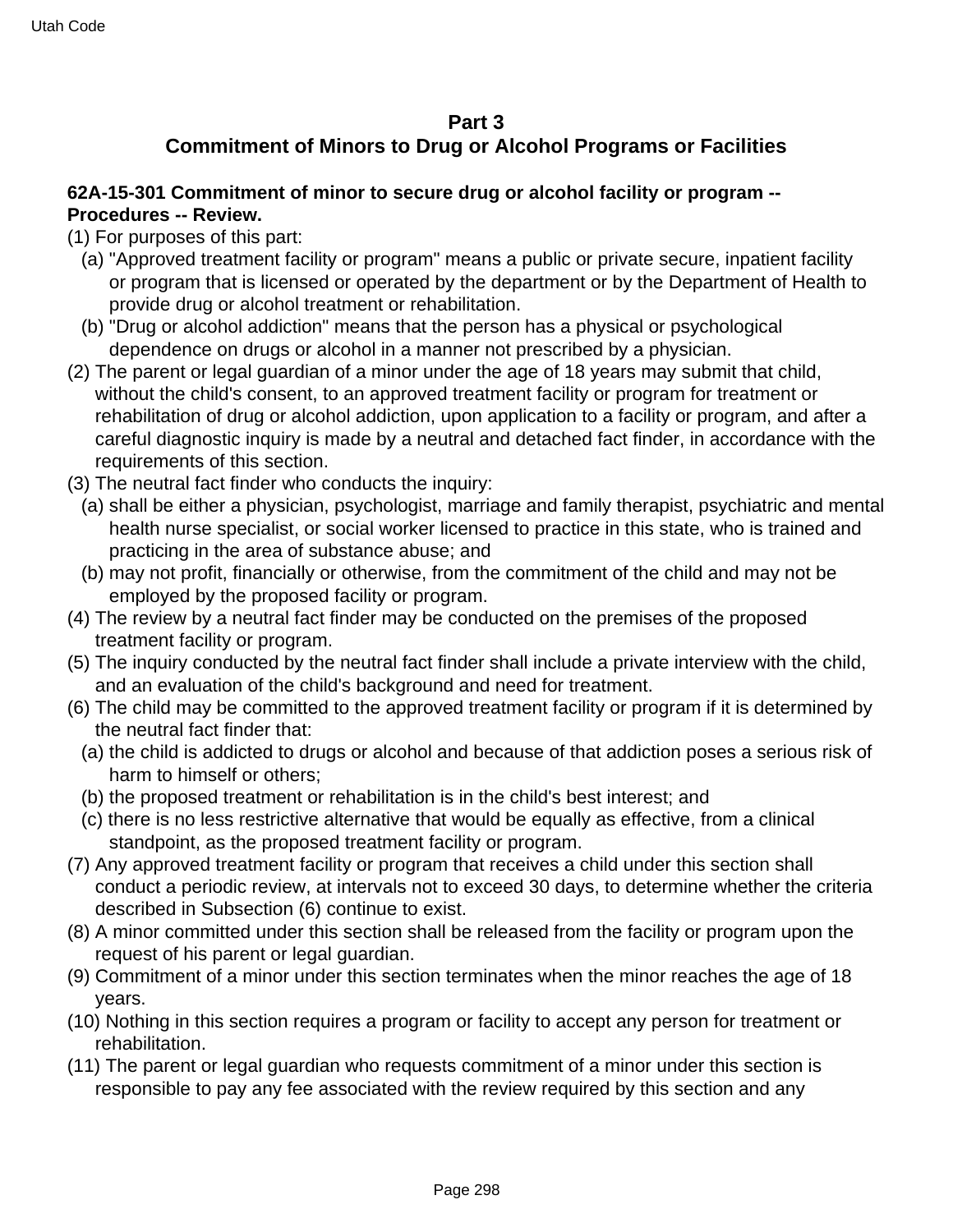necessary charges for commitment, treatment, or rehabilitation for a minor committed under this section.

(12) The child shall be released from commitment unless the report of the neutral fact finder is submitted to the juvenile court within 72 hours of commitment and approved by the court.

Renumbered and Amended by Chapter 8, 2002 Special Session 5 Renumbered and Amended by Chapter 8, 2002 Special Session 5

## **Part 4 Alcohol Training and Education**

### **62A-15-401 Alcohol training and education seminar.**

(1) As used in this part:

- (a) "Instructor" means a person that directly provides the instruction during an alcohol training and education seminar for a seminar provider.
- (b) "Licensee" means a person who is:

(i)

- (A) a new or renewing licensee under Title 32B, Alcoholic Beverage Control Act; and
- (B) engaged in the retail sale of an alcoholic product for consumption on the premises of the licensee; or
- (ii) a business that is:
	- (A) a new or renewing licensee licensed by a city, town, or county; and
	- (B) engaged in the retail sale of beer for consumption off the premises of the licensee.
- (c) "Off-premise beer retailer" is as defined in Section 32B-1-102.
- (d) "Seminar provider" means a person other than the division who provides an alcohol training and education seminar meeting the requirements of this section.
- (2)
	- (a) This section applies to:
		- (i) a retail manager as defined in Section 32B-1-701;
		- (ii) retail staff as defined in Section 32B-1-701; and
		- (iii) an individual who, as defined by division rule:
			- (A) directly supervises the sale of beer to a customer for consumption off the premises of an off-premise beer retailer; or
		- (B) sells beer to a customer for consumption off the premises of an off-premise beer retailer.
	- (b) If the individual does not have a valid record that the individual has completed an alcohol training and education seminar, an individual described in Subsection (2)(a) shall:

(i)

- (A) complete an alcohol training and education seminar within 30 days of the following if the individual is described in Subsection (2)(a)(i) or (ii):
	- (I) if the individual is an employee, the day the individual begins employment;
	- (II) if the individual is an independent contractor, the day the individual is first hired; or
	- (III) if the individual holds an ownership interest in the licensee, the day that the individual first engages in an activity that would result in that individual being required to complete an alcohol training and education seminar; or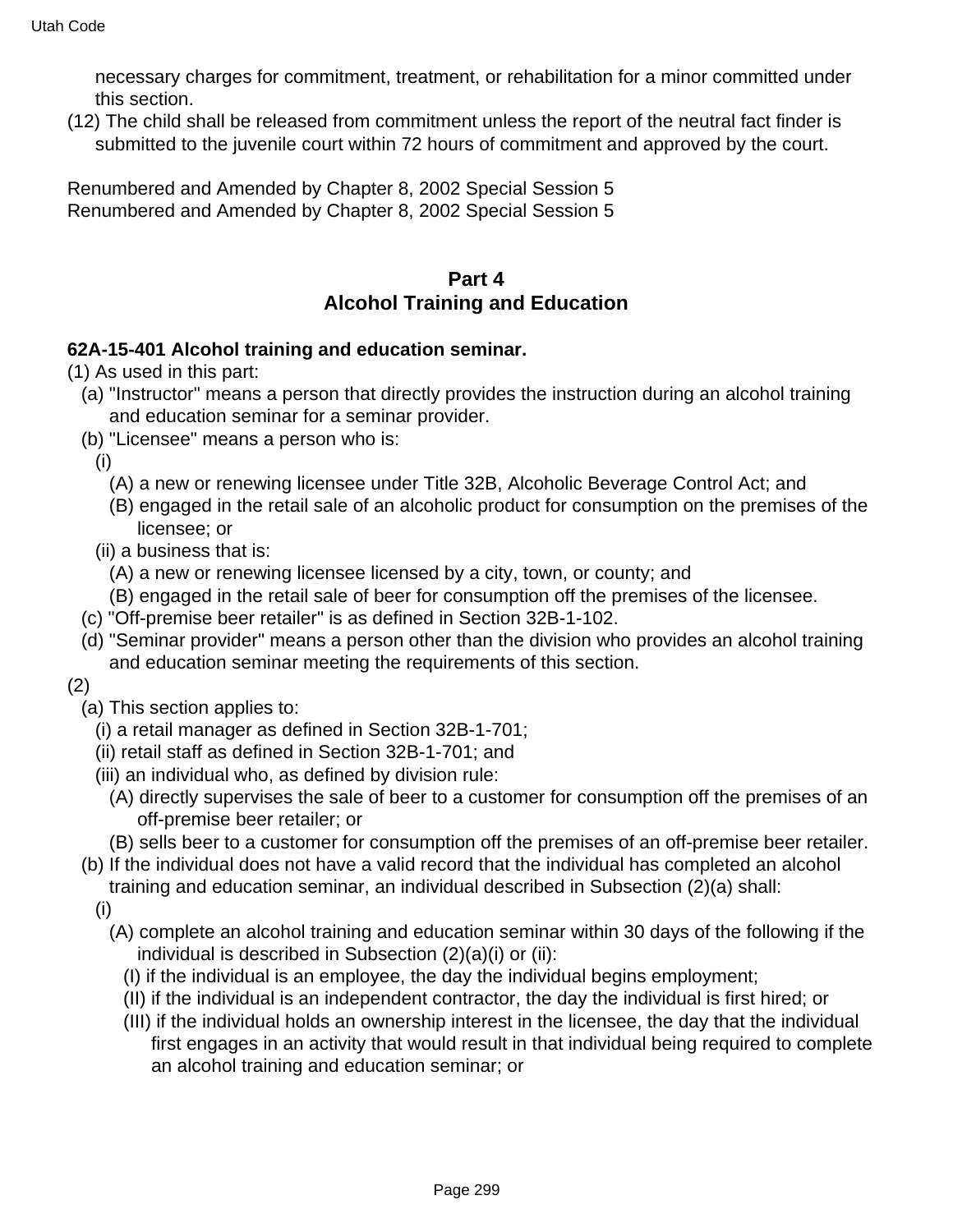- (B) complete an alcohol training and education seminar within the time periods specified in Subsection 32B-1-703(1) if the individual is described in Subsection (2)(a)(iii)(A) or (B); and
- (ii) pay a fee:
	- (A) to the seminar provider; and
	- (B) that is equal to or greater than the amount established under Subsection (4)(h).
- (c) An individual shall have a valid record that the individual completed an alcohol training and education seminar within the time period provided in this Subsection (2) to engage in an activity described in Subsection (2)(a).
- (d) A record that an individual has completed an alcohol training and education seminar is valid for:
	- (i) three years from the day on which the record is issued for an individual described in Subsection (2)(a)(i) or (ii); and
	- (ii) five years from the day on which the record is issued for an individual described in Subsection  $(2)(a)(iii)(A)$  or  $(B)$ .
- (e) On and after July 1, 2011, to be considered as having completed an alcohol training and education seminar, an individual shall:
	- (i) attend the alcohol training and education seminar and take any test required to demonstrate completion of the alcohol training and education seminar in the physical presence of an instructor of the seminar provider; or
	- (ii) complete the alcohol training and education seminar and take any test required to demonstrate completion of the alcohol training and education seminar through an online course or testing program that meets the requirements described in Subsection (2)(f).
- (f) The division shall by rule made in accordance with Title 63G, Chapter 3, Utah Administrative Rulemaking Act, establish one or more requirements for an online course or testing program described in Subsection (2)(e) that are designed to inhibit fraud in the use of the online course or testing program. In developing the requirements by rule the division shall consider whether to require:
	- (i) authentication that the an individual accurately identifies the individual as taking the online course or test;
	- (ii) measures to ensure that an individual taking the online course or test is focused on training material throughout the entire training period;
	- (iii) measures to track the actual time an individual taking the online course or test is actively engaged online;
	- (iv) a seminar provider to provide technical support, such as requiring a telephone number, email, or other method of communication that allows an individual taking the online course or test to receive assistance if the individual is unable to participate online because of technical difficulties;
	- (v) a test to meet quality standards, including randomization of test questions and maximum time limits to take a test;
	- (vi) a seminar provider to have a system to reduce fraud as to who completes an online course or test, such as requiring a distinct online certificate with information printed on the certificate that identifies the person taking the online course or test, or requiring measures to inhibit duplication of a certificate;
	- (vii) measures for the division to audit online courses or tests;
	- (viii) measures to allow an individual taking an online course or test to provide an evaluation of the online course or test;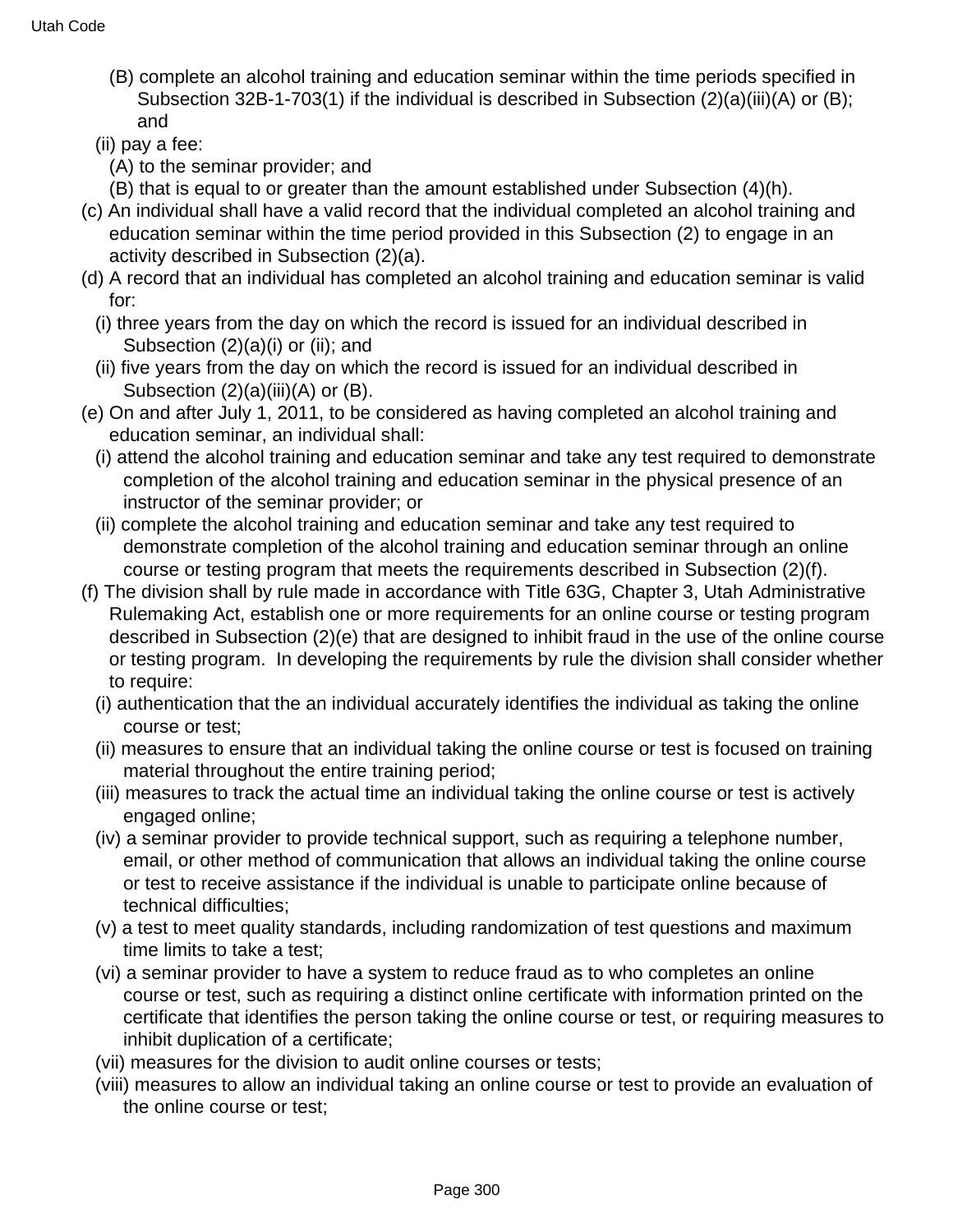- (ix) a seminar provider to track the Internet protocol address or similar electronic location of an individual who takes an online course or test;
- (x) an individual who takes an online course or test to use an e-signature; or
- (xi) a seminar provider to invalidate a certificate if the seminar provider learns that the certificate does not accurately reflect the individual who took the online course or test.
- (3)
	- (a) A licensee may not permit an individual who is not in compliance with Subsection (2) to:
		- (i) serve or supervise the serving of an alcoholic product to a customer for consumption on the premises of the licensee;
		- (ii) engage in any activity that would constitute managing operations at the premises of a licensee that engages in the retail sale of an alcoholic product for consumption on the premises of the licensee;
		- (iii) directly supervise the sale of beer to a customer for consumption off the premises of an offpremise beer retailer; or
		- (iv) sell beer to a customer for consumption off the premises of an off-premise beer retailer.
	- (b) A licensee that violates Subsection (3)(a) is subject to Section 32B-1-702.
- (4) The division shall:

(a)

- (i) provide alcohol training and education seminars; or
- (ii) certify one or more seminar providers;
- (b) establish the curriculum for an alcohol training and education seminar that includes the following subjects:
	- (i)
		- (A) alcohol as a drug; and
		- (B) alcohol's effect on the body and behavior;
	- (ii) recognizing the problem drinker or signs of intoxication;
	- (iii) an overview of state alcohol laws related to responsible beverage sale or service, as determined in consultation with the Department of Alcoholic Beverage Services;
	- (iv) dealing with the problem customer, including ways to terminate sale or service; and
	- (v) for those supervising or engaging in the retail sale of an alcoholic product for consumption on the premises of a licensee, alternative means of transportation to get the customer safely home;
- (c) recertify each seminar provider every three years;
- (d) monitor compliance with the curriculum described in Subsection (4)(b);
- (e) maintain for at least five years a record of every person who has completed an alcohol training and education seminar;
- (f) provide the information described in Subsection (4)(e) on request to:
	- (i) the Department of Alcoholic Beverage Services;
	- (ii) law enforcement; or
	- (iii) a person licensed by the state or a local government to sell an alcoholic product;
- (g) provide the Department of Alcoholic Beverage Services on request a list of any seminar provider certified by the division; and
- (h) establish a fee amount for each person attending an alcohol training and education seminar that is sufficient to offset the division's cost of administering this section.
- (5) The division shall by rule made in accordance with Title 63G, Chapter 3, Utah Administrative Rulemaking Act:
	- (a) define what constitutes under this section an individual who: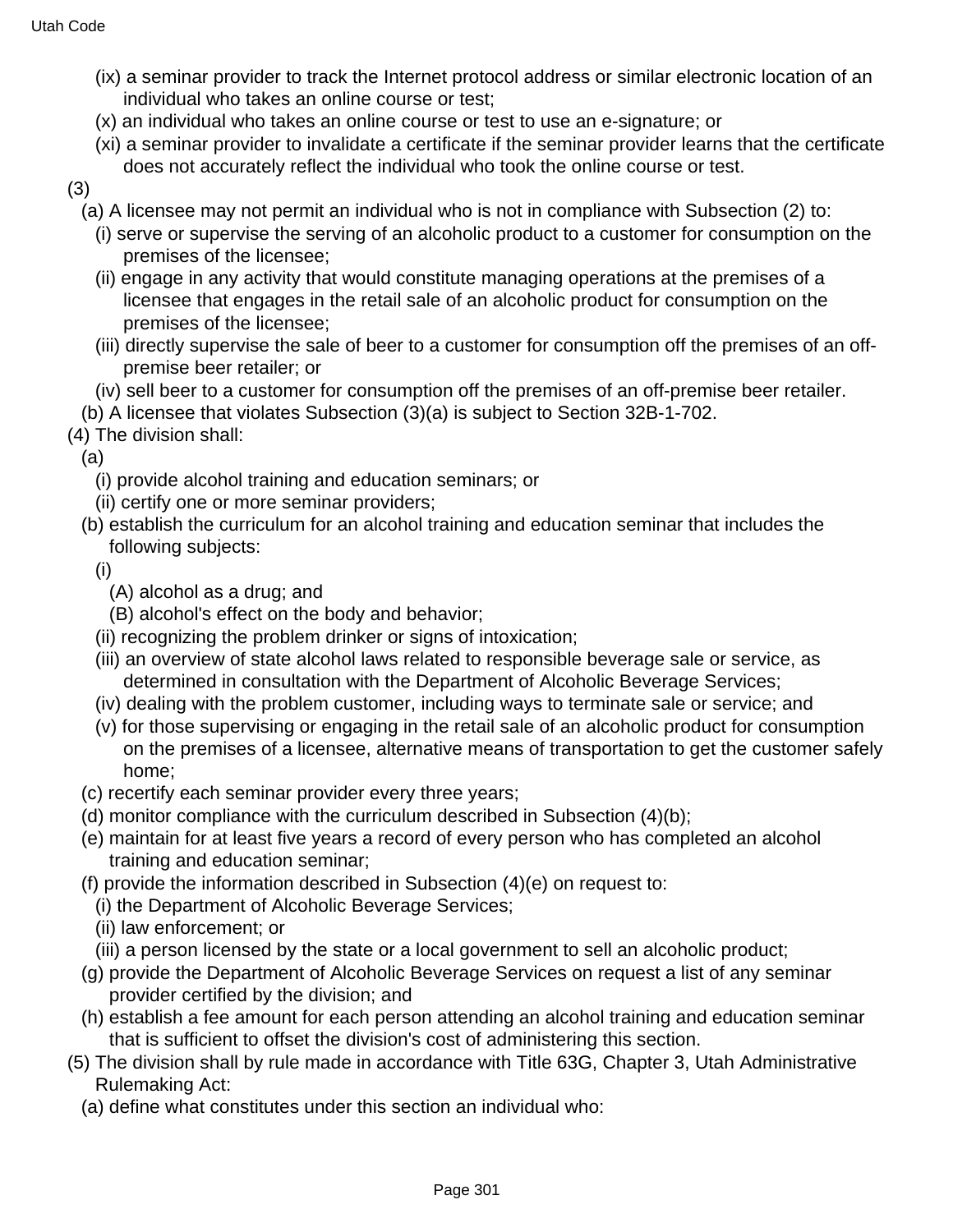- (i) manages operations at the premises of a licensee engaged in the retail sale of an alcoholic product for consumption on the premises of the licensee;
- (ii) supervises the serving of an alcoholic product to a customer for consumption on the premises of a licensee;
- (iii) serves an alcoholic product to a customer for consumption on the premises of a licensee;
- (iv) directly supervises the sale of beer to a customer for consumption off the premises of an off-premise beer retailer; or
- (v) sells beer to a customer for consumption off the premises of an off-premise beer retailer;
- (b) establish criteria for certifying and recertifying a seminar provider; and
- (c) establish guidelines for the manner in which an instructor provides an alcohol education and training seminar.
- (6) A seminar provider shall:
	- (a) obtain recertification by the division every three years;
	- (b) ensure that an instructor used by the seminar provider:
		- (i) follows the curriculum established under this section; and
		- (ii) conducts an alcohol training and education seminar in accordance with the guidelines established by rule;
	- (c) ensure that any information provided by the seminar provider or instructor of a seminar provider is consistent with:
		- (i) the curriculum established under this section; and
		- (ii) this section;
	- (d) provide the division with the names of all persons who complete an alcohol training and education seminar provided by the seminar provider;
	- (e)
		- (i) collect a fee for each person attending an alcohol training and education seminar in accordance with Subsection (2); and
		- (ii) forward to the division the portion of the fee that is equal to the amount described in Subsection (4)(h); and
	- (f) issue a record to an individual that completes an alcohol training and education seminar provided by the seminar provider.
- (7)
	- (a) If after a hearing conducted in accordance with Title 63G, Chapter 4, Administrative Procedures Act, the division finds that a seminar provider violates this section or that an instructor of the seminar provider violates this section, the division may:
		- (i) suspend the certification of the seminar provider for a period not to exceed 90 days;
		- (ii) revoke the certification of the seminar provider;
		- (iii) require the seminar provider to take corrective action regarding an instructor; or
		- (iv) prohibit the seminar provider from using an instructor until such time that the seminar provider establishes to the satisfaction of the division that the instructor is in compliance with Subsection (6)(b).
	- (b) The division may certify a seminar provider whose certification is revoked:
		- (i) no sooner than 90 days from the date the certification is revoked; and
		- (ii) if the seminar provider establishes to the satisfaction of the division that the seminar provider will comply with this section.

Amended by Chapter 447, 2022 General Session

## **62A-15-403 Drinking while pregnant prevention media and education campaign.**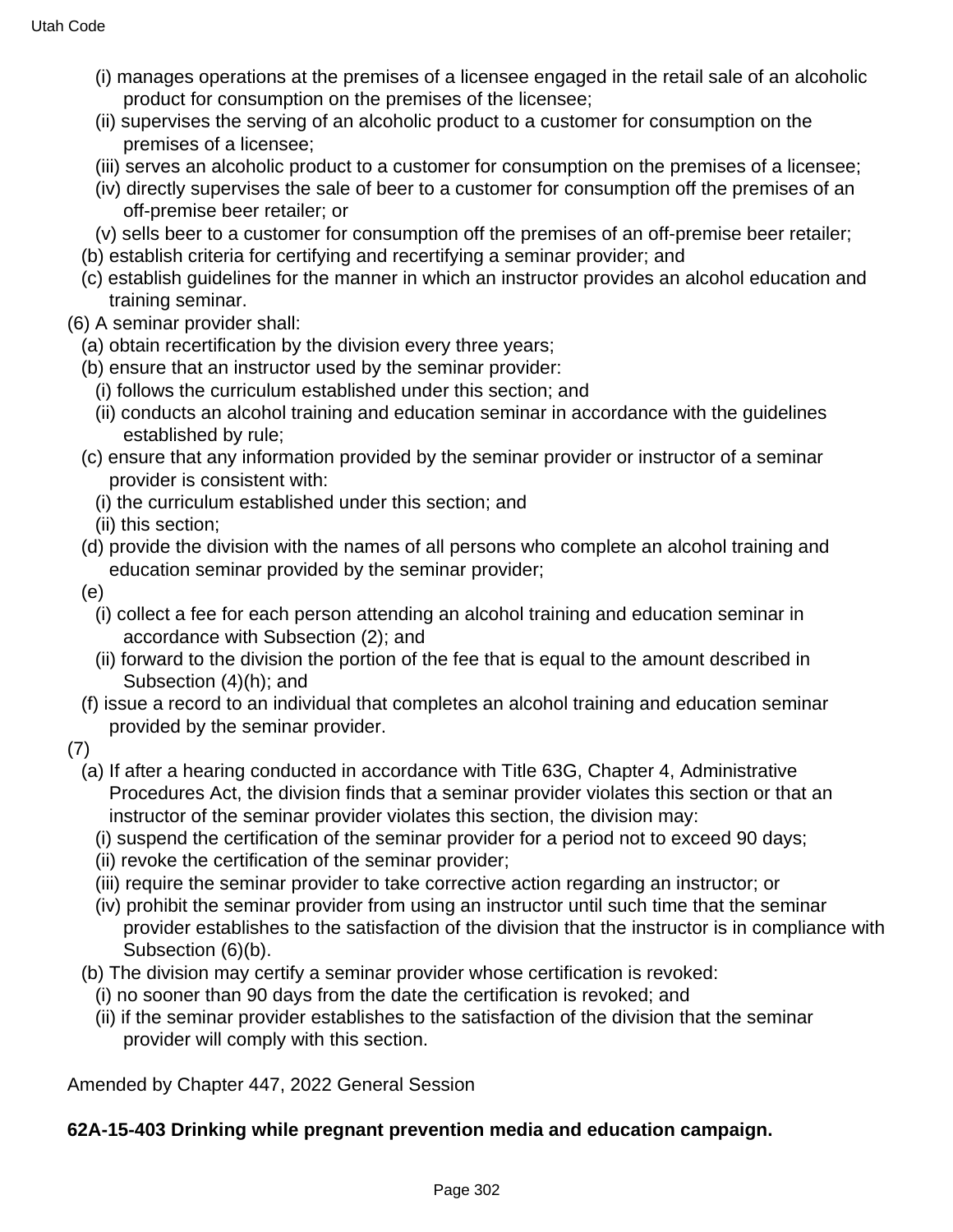- (1) As used in this section:
	- (a) "Advisory council" means the Utah Substance Use and Mental Health Advisory Council created in Section 63M-7-301.
	- (b) "Restricted account" means the Drinking While Pregnant Prevention Media and Education Campaign Restricted Account created in Section 32B-2-308.
- (2) The advisory council shall:
	- (a) provide ongoing oversight of each media and education campaign funded through the restricted account;
	- (b) create a drinking while pregnant prevention workgroup consistent with guidelines the advisory council proposes related to the workgroup's membership and duties;
	- (c) create guidelines for how money appropriated for a media and education campaign can be used;
	- (d) include in the guidelines created under this Subsection (2) that a media and education campaign funded through the restricted account shall be:
		- (i) carefully researched;
		- (ii) developed for target groups; and
		- (iii) appropriate for target groups; and
	- (e) approve or deny each plan the division submits in accordance with Subsection (3).

(3)

- (a) Subject to appropriation from the Legislature and in accordance with this section, the division shall expend money from the restricted account to direct and fund one or more media and education campaigns designed to reduce the consumption of alcohol while pregnant.
- (b) Before the division expends money from the restricted account for a media and education campaign, the division shall, in cooperation with the drinking while pregnant prevention workgroup created in accordance with Subsection (2), prepare and submit a plan to the advisory council that:
	- (i) describes the media and education campaign; and
	- (ii) details how the division intends to use money from the restricted account to fund the media and education campaign.
- (c) If the advisory council approves the plan described in Subsection (3)(b), the division shall conduct the media and education campaign in accordance with the guidelines described in Subsection (2).
- (4) The division shall submit to the Health and Human Services Interim Committee and the advisory council annually by no later than October 1, a written report detailing:
	- (a) the use of the money for the media and education campaigns conducted in accordance with Subsection (3); and
	- (b) the impact and result of the use of the money during the previous fiscal year ending June 30.

Renumbered and Amended by Chapter 211, 2022 General Session

### **Part 5 Programs for DUI Drivers**

**62A-15-501 DUI -- Legislative policy -- Rehabilitation treatment and evaluation -- Use of victim impact panels.**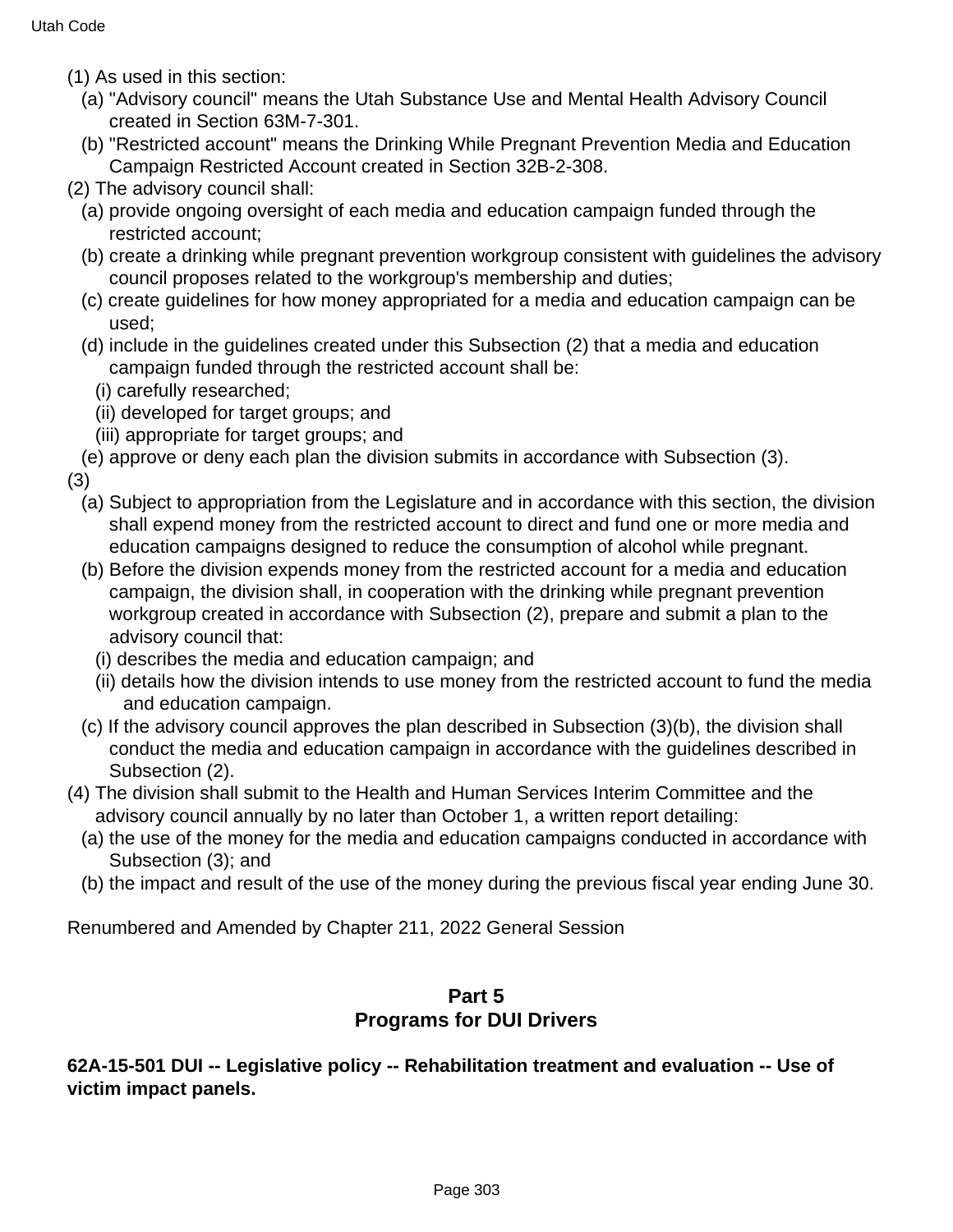The Legislature finds that drivers impaired by alcohol or drugs constitute a major problem in this state and that the problem demands a comprehensive detection, intervention, education, and treatment program including emergency services, outpatient treatment, detoxification, residential care, inpatient care, medical and psychological care, social service care, vocational rehabilitation, and career counseling through public and private agencies. It is the policy of this state to provide those programs at the expense of persons convicted of driving while under the influence of intoxicating liquor or drugs. It is also the policy of this state to utilize victim impact panels to assist persons convicted of driving under the influence of intoxicating liquor or drugs to gain a full understanding of the severity of their offense.

Amended by Chapter 81, 2009 General Session

#### **62A-15-502 Penalty for DUI conviction -- Amounts.**

- (1) Courts of record and not of record may at sentencing assess against the defendant, in addition to any fine, an amount that will fully compensate agencies that treat the defendant for their costs in each case where a defendant is convicted of violating:
	- (a) Section 41-6a-502 or 41-6a-517;
	- (b) a criminal prohibition resulting from a plea bargain after an original charge of violating Section 41-6a-502; or
	- (c) an ordinance that complies with the requirements of Subsection 41-6a-510(1).
- (2) The fee assessed shall be collected by the court or an entity appointed by the court.

Amended by Chapter 2, 2005 General Session

## **62A-15-503 Assessments for DUI -- Use of money for rehabilitation programs, including victim impact panels -- Rulemaking power granted.**

(1)

- (a) Assessments imposed under Section 62A-15-502 may, pursuant to court order:
- (i) be collected by the clerk of the court in which the person was convicted; or
- (ii) be paid directly to the licensed alcohol or drug treatment program.
- (b) Assessments collected by the court under Subsection (1)(a)(i) shall be forwarded to a special nonlapsing account created by the county treasurer of the county in which the fee is collected.
- (2) Assessments under Subsection (1) shall be used exclusively for the operation of licensed alcohol or drug rehabilitation programs and education, assessment, supervision, and other activities related to and supporting the rehabilitation of persons convicted of driving while under the influence of intoxicating liquor or drugs. A requirement of the rehabilitation program shall be participation with a victim impact panel or program providing a forum for victims of alcohol or drug related offenses and defendants to share experiences on the impact of alcohol or drug related incidents in their lives. The Division of Substance Abuse and Mental Health shall establish guidelines to implement victim impact panels where, in the judgment of the licensed alcohol or drug program, appropriate victims are available, and shall establish guidelines for other programs where such victims are not available.
- (3) None of the assessments shall be maintained for administrative costs by the division.

Amended by Chapter 230, 2020 General Session

#### **62A-15-504 Policy -- Alternatives to incarceration.**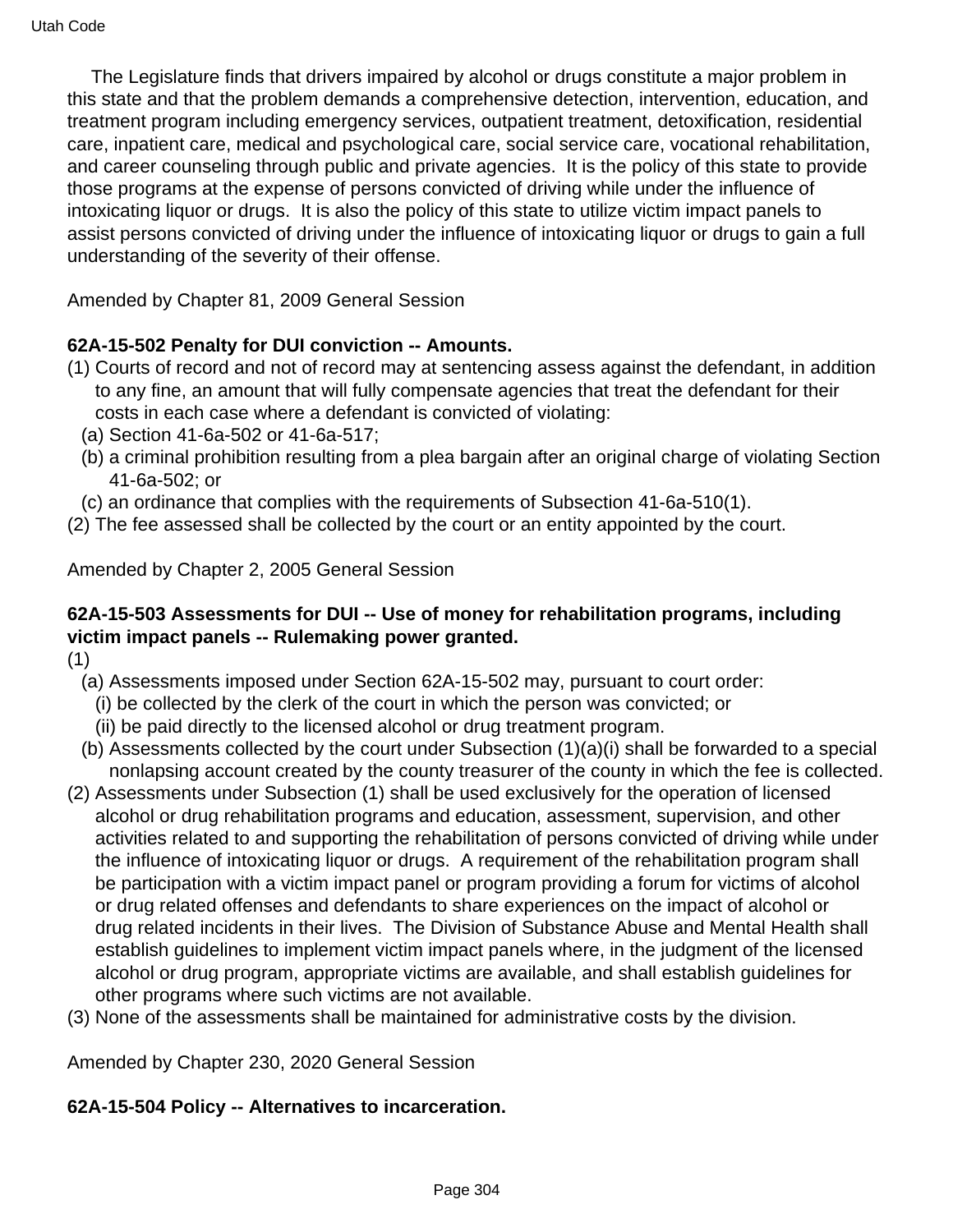It is the policy of this state to provide adequate and appropriate health and social services as alternatives to incarceration for public intoxication.

Renumbered and Amended by Chapter 8, 2002 Special Session 5 Renumbered and Amended by Chapter 8, 2002 Special Session 5

### **Part 6 Utah State Hospital and Other Mental Health Facilities**

#### **62A-15-601 Utah State Hospital.**

 The Utah State Hospital is established and located in Provo, in Utah county. For purposes of this part it is referred to as the "state hospital."

Renumbered and Amended by Chapter 8, 2002 Special Session 5 Renumbered and Amended by Chapter 8, 2002 Special Session 5

#### **62A-15-602 Definitions.**

 As used in this part, Part 7, Commitment of Persons Under Age 18 to Division of Substance Abuse and Mental Health, Part 8, Interstate Compact on Mental Health, Part 9, Utah Forensic Mental Health Facility, Part 10, Declaration for Mental Health Treatment, and Part 12, Essential Treatment and Intervention Act:

- (1) "Adult" means an individual 18 years old or older.
- (2) "Approved treatment facility or program" means a mental health or substance use treatment provider that meets the goals and measurements described in Subsection 62A-15-103(2)(j).
- (3) "Assisted outpatient treatment" means involuntary outpatient mental health treatment ordered under Section 62A-15-630.5.
- (4) "Commitment to the custody of a local mental health authority" means that an adult is committed to the custody of the local mental health authority that governs the mental health catchment area where the adult resides or is found.
- (5) "Community mental health center" means an entity that provides treatment and services to a resident of a designated geographical area, that operates by or under contract with a local mental health authority, and that complies with state standards for community mental health centers.
- (6) "Designated examiner" means:
	- (a) a licensed physician, preferably a psychiatrist, who is designated by the division as specially qualified by training or experience in the diagnosis of mental or related illness; or
	- (b) a licensed mental health professional designated by the division as specially qualified by training and who has at least five years' continual experience in the treatment of mental illness.
- (7) "Designee" means a physician who has responsibility for medical functions including admission and discharge, an employee of a local mental health authority, or an employee of a person that has contracted with a local mental health authority to provide mental health services under Section 17-43-304.
- (8) "Essential treatment" and "essential treatment and intervention" mean court-ordered treatment at a local substance abuse authority or an approved treatment facility or program for the treatment of an adult's substance use disorder.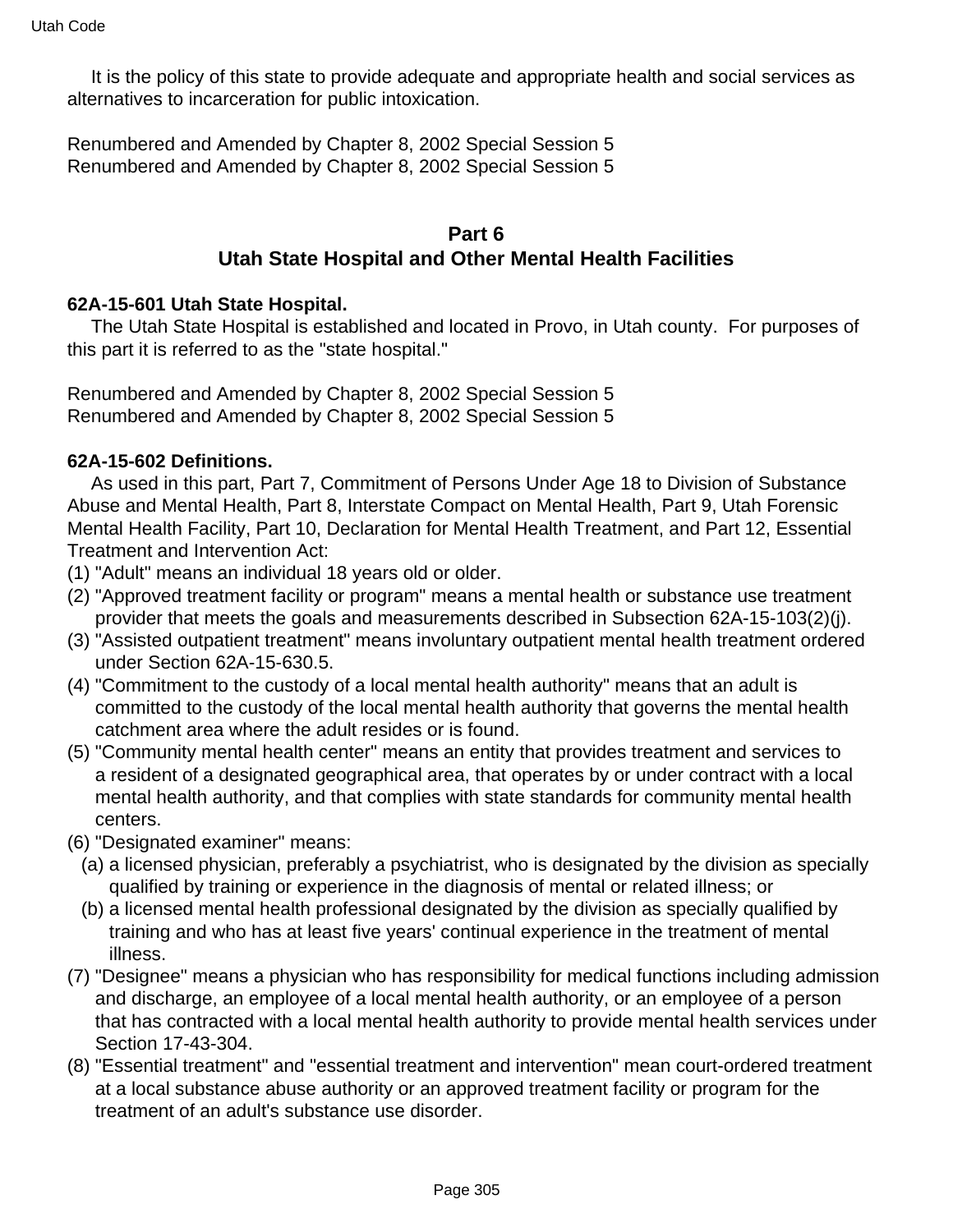- (9) "Harmful sexual conduct" means the following conduct upon an individual without the individual's consent, including the nonconsensual circumstances described in Subsections 76-5-406(2)(a) through (l):
	- (a) sexual intercourse;
	- (b) penetration, however slight, of the genital or anal opening of the individual;
	- (c) any sexual act involving the genitals or anus of the actor or the individual and the mouth or anus of either individual, regardless of the gender of either participant; or
	- (d) any sexual act causing substantial emotional injury or bodily pain.
- (10) "Informed waiver" means the patient was informed of a right and, after being informed of that right and the patient's right to waive the right, expressly communicated his or her intention to waive that right.
- (11) "Institution" means a hospital or a health facility licensed under Section 26-21-8.
- (12) "Local substance abuse authority" means the same as that term is defined in Section 62A-15-102 and described in Section 17-43-201.
- (13) "Mental health facility" means the Utah State Hospital or other facility that provides mental health services under contract with the division, a local mental health authority, a person that contracts with a local mental health authority, or a person that provides acute inpatient psychiatric services to a patient.
- (14) "Mental health officer" means an individual who is designated by a local mental health authority as qualified by training and experience in the recognition and identification of mental illness, to:
	- (a) apply for and provide certification for a temporary commitment; or
	- (b) assist in the arrangement of transportation to a designated mental health facility.
- (15) "Mental illness" means:
	- (a) a psychiatric disorder that substantially impairs an individual's mental, emotional, behavioral, or related functioning; or
	- (b) the same as that term is defined in:
		- (i) the current edition of the Diagnostic and Statistical Manual of Mental Disorders published by the American Psychiatric Association; or
		- (ii) the current edition of the International Statistical Classification of Diseases and Related Health Problems.
- (16) "Patient" means an individual who is:
	- (a) under commitment to the custody or to the treatment services of a local mental health authority; or
	- (b) undergoing essential treatment and intervention.
- (17) "Physician" means an individual who is:
	- (a) licensed as a physician under Title 58, Chapter 67, Utah Medical Practice Act; or
	- (b) licensed as a physician under Title 58, Chapter 68, Utah Osteopathic Medical Practice Act.
- (18) "Serious bodily injury" means bodily injury that involves a substantial risk of death, unconsciousness, extreme physical pain, protracted and obvious disfigurement, or protracted loss or impairment of the function of a bodily member, organ, or mental faculty.
- (19) "Substantial danger" means that due to mental illness, an individual is at serious risk of: (a) suicide;
	- (b) serious bodily self-injury;
	- (c) serious bodily injury because the individual is incapable of providing the basic necessities of life, including food, clothing, or shelter;
	- (d) causing or attempting to cause serious bodily injury to another individual;
	- (e) engaging in harmful sexual conduct; or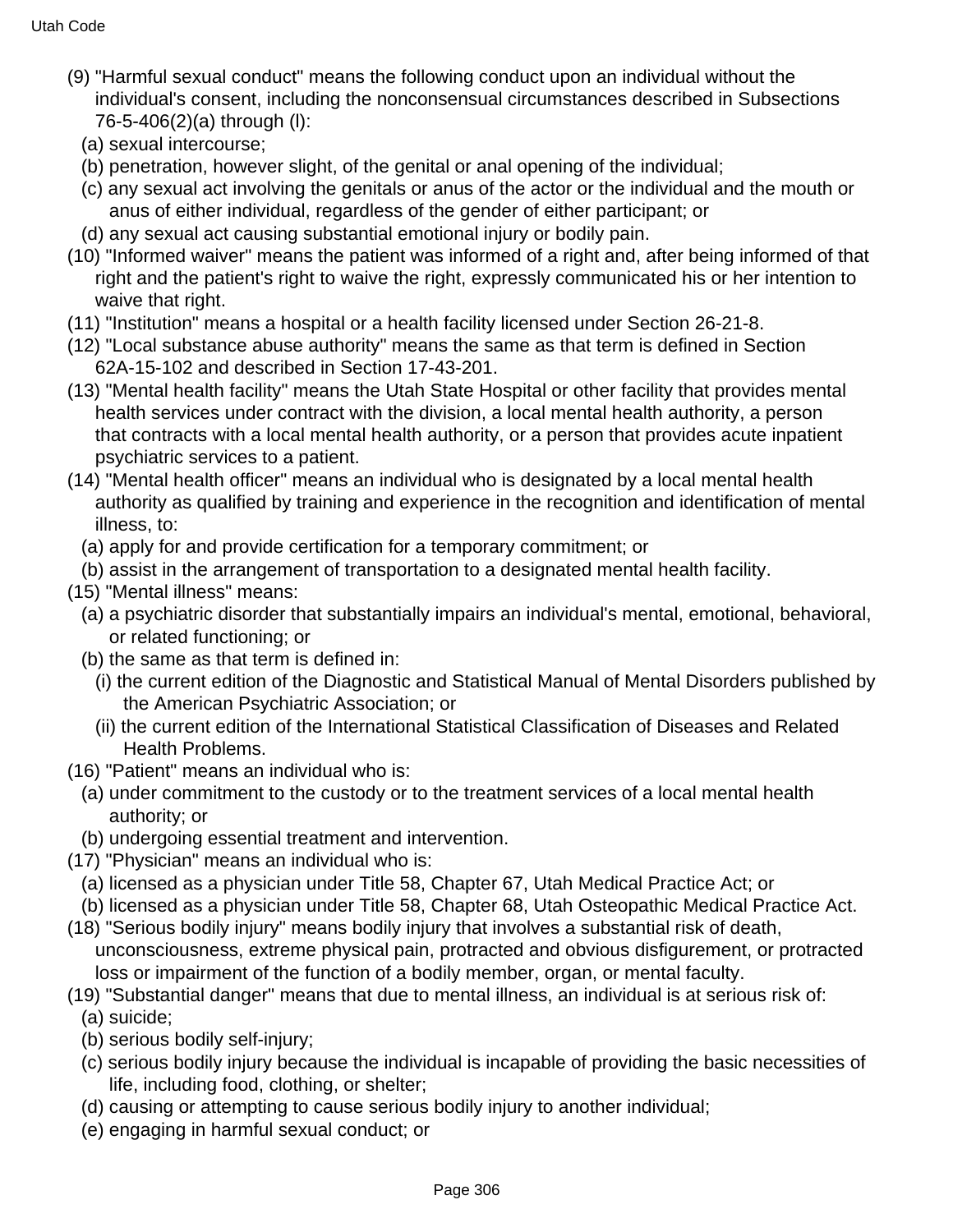- (f) if not treated, suffering severe and abnormal mental, emotional, or physical distress that:
	- (i) is associated with significant impairment of judgment, reason, or behavior; and
	- (ii) causes a substantial deterioration of the individual's previous ability to function independently.
- (20) "Treatment" means psychotherapy, medication, including the administration of psychotropic medication, or other medical treatments that are generally accepted medical or psychosocial interventions for the purpose of restoring the patient to an optimal level of functioning in the least restrictive environment.

Amended by Chapter 187, 2022 General Session Amended by Chapter 374, 2022 General Session

### **62A-15-603 Administration of state hospital -- Division -- Authority.**

- (1) The division shall administer the state hospital as part of the state's comprehensive mental health program and, to the fullest extent possible, shall, as the state hospital's administrator, coordinate with local mental health authority programs.
- (2) The division has the same powers, duties, rights, and responsibilities as, and shall perform the same functions that by law are conferred or required to be discharged or performed by, the state hospital.
- (3) Supervision and administration of security responsibilities for the state hospital is vested in the division. The executive director shall designate, as special function officers, individuals with peace officer authority to perform special security functions for the state hospital.
- (4) A director of a mental health facility that houses an involuntary patient or a patient committed by judicial order may establish secure areas, as provided in Section 76-8-311.1, within the mental health facility for the patient.

Amended by Chapter 322, 2018 General Session

## **62A-15-604 Receipt of gift -- Transfer of persons from other institutions.**

- (1) The division may take and hold by gift, devise, or bequest real and personal property required for the use of the state hospital. With the approval of the governor the division may convert that property that is not suitable for the state hospital's use into money or property that is suitable for the state hospital's use.
- (2) The state hospital is authorized to receive from any other institution within the department an individual committed to that institution, when a careful evaluation of the treatment needs of the individual and of the treatment programs available at the state hospital indicates that the transfer would be in the interest of that individual.
- (3)
	- (a) For the purposes of this Subsection (3), "contributions" means gifts, grants, devises, and donations.
	- (b) Notwithstanding the provisions of Subsection 62A-1-111(10), the state hospital is authorized to receive contributions and deposit the contributions into an interest-bearing restricted special revenue fund. The state treasurer may invest the fund, and all interest will remain in the fund.
	- $(c)$ 
		- (i) Single expenditures from the fund in amounts of \$5,000 or less shall be approved by the superintendent.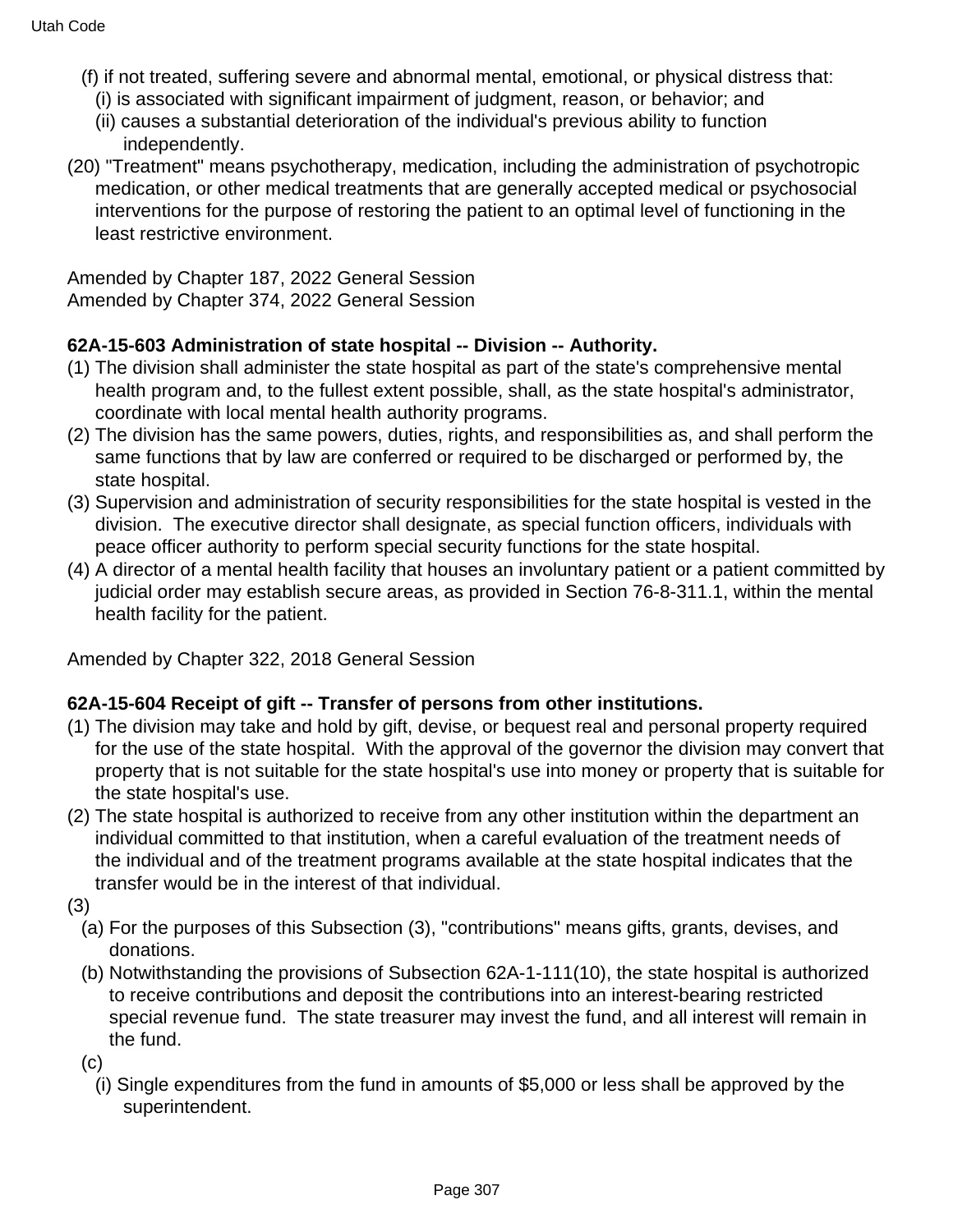- (ii) Single expenditures exceeding \$5,000 must be preapproved by the superintendent and the division director.
- (iii) Expenditures described in this Subsection (3) shall be used for the benefit of patients at the state hospital.
- (d) Money and interest in the fund may not be used for items normally paid for by operating revenues or for items related to personnel costs without specific legislative authorization.

Amended by Chapter 121, 2015 General Session

### **62A-15-605 Forensic Mental Health Coordinating Council -- Establishment and purpose.**

- (1) There is established the Forensic Mental Health Coordinating Council composed of the following members:
	- (a) the director of the Division of Substance Abuse and Mental Health or the director's appointee;
	- (b) the superintendent of the state hospital or the superintendent's appointee;
	- (c) the executive director of the Department of Corrections or the executive director's appointee;
	- (d) a member of the Board of Pardons and Parole or its appointee;
	- (e) the attorney general or the attorney general's appointee;
	- (f) the director of the Division of Services for People with Disabilities or the director's appointee;
	- (g) the director of the Division of Juvenile Justice Services or the director's appointee;
	- (h) the director of the Commission on Criminal and Juvenile Justice or the director's appointee;
	- (i) the state court administrator or the administrator's appointee;
	- (j) the state juvenile court administrator or the administrator's appointee;
	- (k) a representative from a local mental health authority or an organization, excluding the state hospital that provides mental health services under contract with the Division of Substance Abuse and Mental Health or a local mental health authority, as appointed by the director of the division;
	- (l) the executive director of the Utah Developmental Disabilities Council or the director's appointee; and
	- (m) other individuals, including individuals from appropriate advocacy organizations with an interest in the mission described in Subsection (3), as appointed by the members described in Subsections (1)(a) through (l).
- (2) A member may not receive compensation or benefits for the member's service, but may receive per diem and travel expenses in accordance with:
	- (a) Section 63A-3-106;
	- (b) Section 63A-3-107; and
	- (c) rules made by the Division of Finance pursuant to Sections 63A-3-106 and 63A-3-107.
- (3) The purpose of the Forensic Mental Health Coordinating Council is to:
	- (a) advise the director regarding the state hospital admissions policy for individuals in the custody of the Department of Corrections;
	- (b) develop policies for coordination between the division and the Department of Corrections;
	- (c) advise the executive director of the Department of Corrections regarding department policy related to the care of individuals in the custody of the Department of Corrections who are mentally ill;
	- (d) promote communication between and coordination among all agencies dealing with individuals with an intellectual disability or mental illness who become involved in the civil commitment system or in the criminal or juvenile justice system;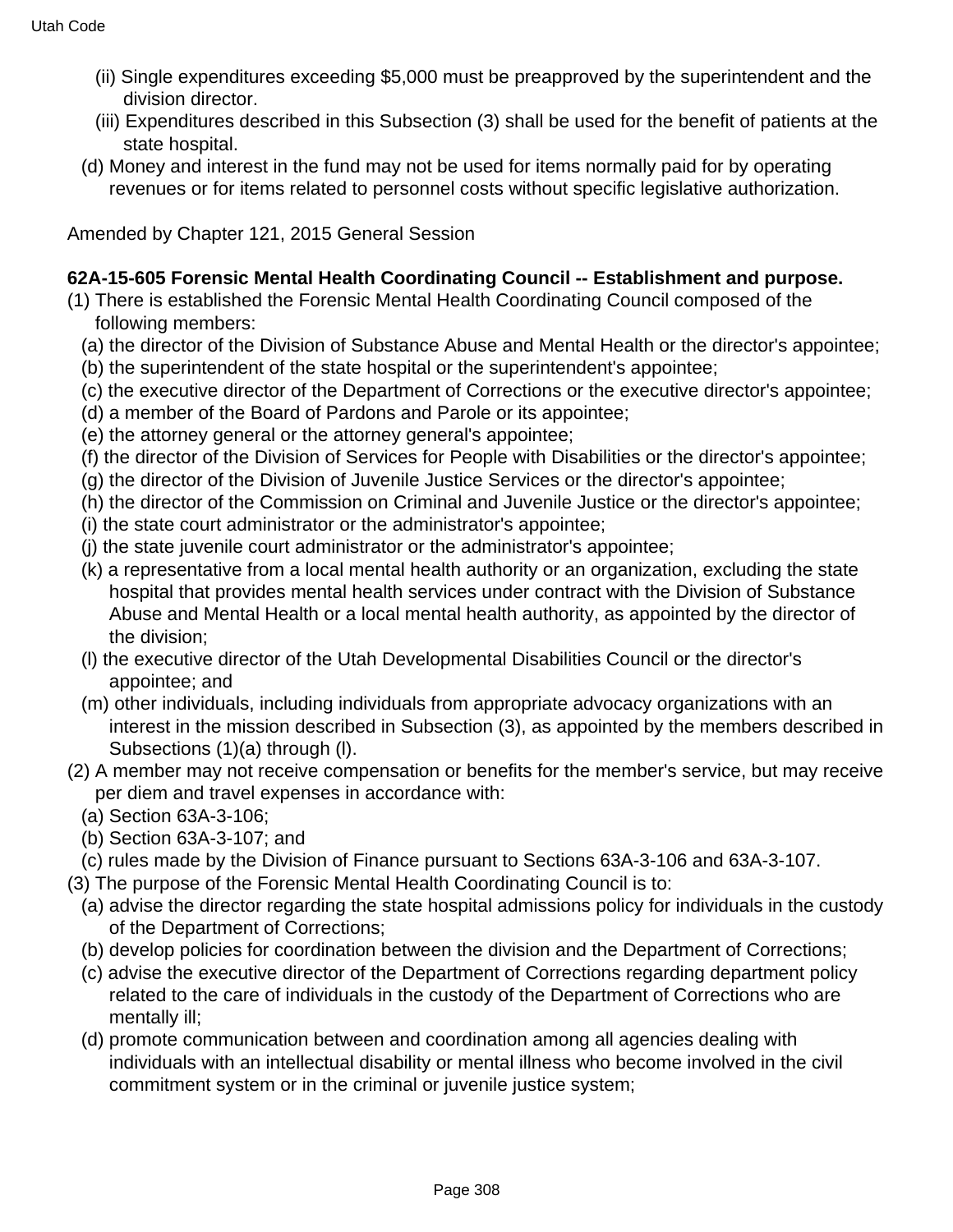- (e) study, evaluate, and recommend changes to laws and procedures relating to individuals with an intellectual disability or mental illness who become involved in the civil commitment system or in the criminal or juvenile justice system;
- (f) identify and promote the implementation of specific policies and programs to deal fairly and efficiently with individuals with an intellectual disability or mental illness who become involved in the civil commitment system or in the criminal or juvenile justice system;
- (g) promote judicial education relating to individuals with an intellectual disability or mental illness who become involved in the civil commitment system or in the criminal or juvenile justice system; and
- (h) in consultation with the Utah Substance Abuse Advisory Council created in Section 63M-7-301, study the long-term need for adult patient beds at the state hospital, including:
	- (i) the total number of beds currently in use in the adult general psychiatric unit of the state hospital;
	- (ii) the current bed capacity at the state hospital;
	- (iii) the projected total number of beds needed in the adult general psychiatric unit of the state hospital over the next three, five, and 10 years based on:
		- (A) the state's current and projected population growth;
		- (B) current access to mental health resources in the community; and
		- (C) any other factors the Forensic Mental Health Coordinating Council finds relevant to projecting the total number of beds; and
	- (iv) the cost associated with the projected total number of beds described in Subsection (3)(h) (iii).
- (4) The Forensic Mental Health Coordinating Council shall report the results of the study described in Subsection (3)(h) and any recommended changes to laws or procedures based on the results to the Health and Human Services Interim Committee before November 30 of each year.

Amended by Chapter 304, 2020 General Session

## **62A-15-605.5 Admission of person in custody of Department of Corrections to state hospital -- Retransfer of person to Department of Corrections.**

- (1) The executive director of the Department of Corrections may request the director to admit a person who is in the custody of the Department of Corrections to the state hospital, if the clinical director within the Department of Corrections finds that the inmate has mentally deteriorated to the point that admission to the state hospital is necessary to ensure adequate mental health treatment. In determining whether that inmate should be placed in the state hospital, the director of the division shall consider:
	- (a) the mental health treatment needs of the inmate;
	- (b) the treatment programs available at the state hospital; and
	- (c) whether the inmate meets the requirements of Subsection 62A-15-610(2).
- (2) If the director denies the admission of an inmate as requested by the clinical director within the Department of Corrections, the Board of Pardons and Parole shall determine whether the inmate will be admitted to the state hospital. The Board of Pardons and Parole shall consider:
	- (a) the mental health treatment needs of the inmate;
	- (b) the treatment programs available at the state hospital; and
	- (c) whether the inmate meets the requirements of Subsection 62A-15-610(2).
- (3) The state hospital shall receive any person in the custody of the Department of Corrections when ordered by either the director or the Board of Pardons and Parole, pursuant to Subsection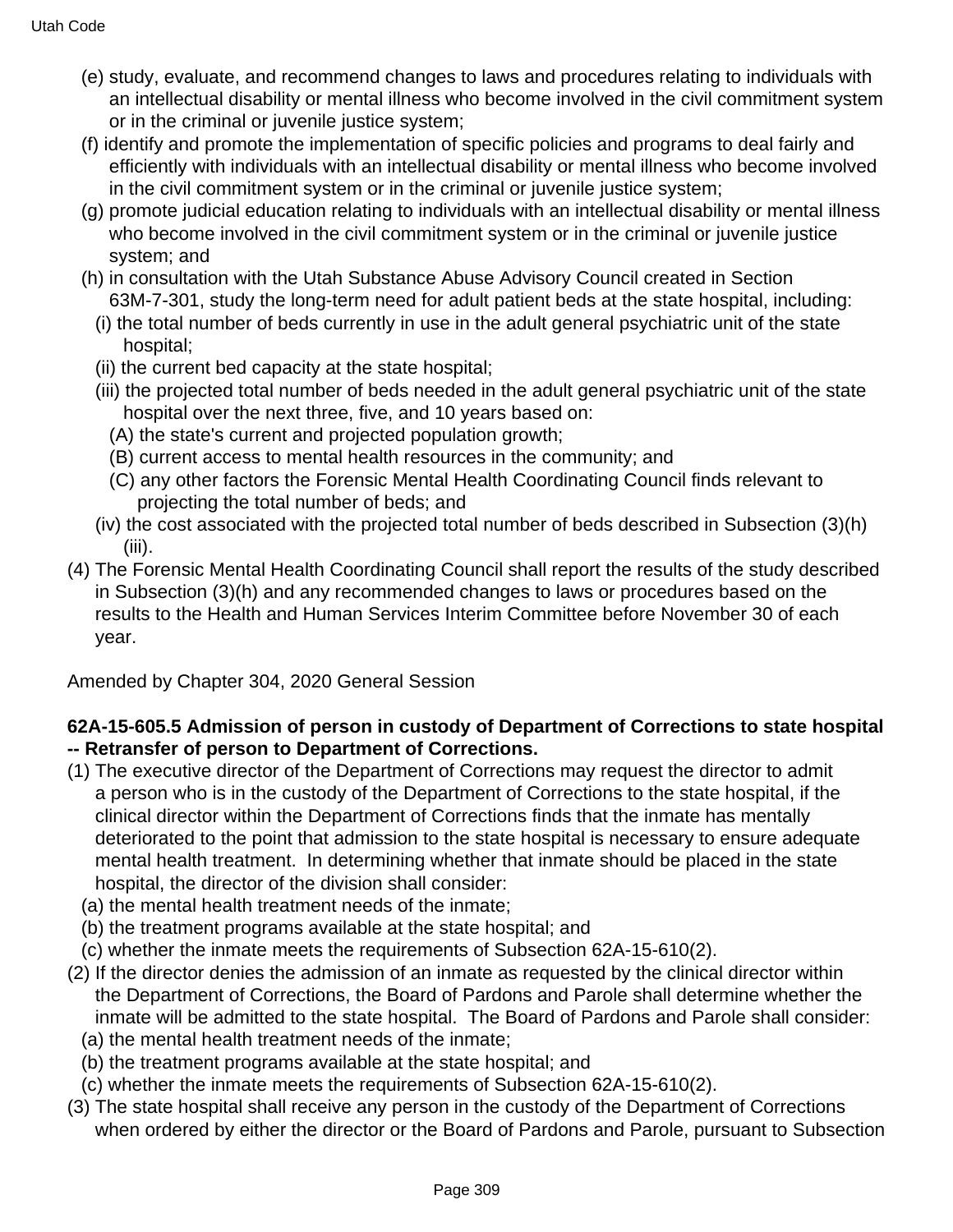(1) or (2). Any person so transferred to the state hospital shall remain in the custody of the Department of Corrections, and the state hospital shall act solely as the agent of the Department of Corrections.

- (4) Inmates transferred to the state hospital pursuant to this section shall be transferred back to the Department of Corrections through negotiations between the director and the director of the Department of Corrections. If agreement between the director and the director of the Department of Corrections cannot be reached, the Board of Pardons and Parole shall have final authority in determining whether a person will be transferred back to the Department of Corrections. In making that determination, that board shall consider:
	- (a) the mental health treatment needs of the inmate;
	- (b) the treatment programs available at the state hospital;
	- (c) whether the person continues to meet the requirements of Subsection 62A-15-610(2);
	- (d) the ability of the state hospital to provide adequate treatment to the person, as well as safety and security to the public; and
	- (e) whether, in the opinion of the director, in consultation with the clinical director of the state hospital, the person's treatment needs have been met.

Renumbered and Amended by Chapter 8, 2002 Special Session 5 Renumbered and Amended by Chapter 8, 2002 Special Session 5

### **62A-15-607 Responsibility for cost of care.**

- (1) The division shall estimate and determine, as nearly as possible, the actual expense per annum of caring for and maintaining a patient in the state hospital, and that amount or portion of that amount shall be assessed to and paid by the applicant, patient, spouse, parents, child or children who are of sufficient financial ability to do so, or by the guardian of the patient who has funds of the patient that may be used for that purpose.
- (2) In addition to the expenses described in Subsection (1), parents are responsible for the support of their child while the child is in the care of the state hospital pursuant to Title 78B, Chapter 12, Utah Child Support Act, and Title 62A, Chapter 11, Recovery Services.

Amended by Chapter 3, 2008 General Session

### **62A-15-608 Local mental health authority -- Supervision and treatment of persons with a mental illness.**

- (1) Each local mental health authority has responsibility for supervision and treatment of persons with a mental illness who have been committed to its custody under the provisions of this part, whether residing in the state hospital or elsewhere.
- (2) The division, in administering and supervising the security responsibilities of the state hospital under its authority provided by Section 62A-15-603, shall enforce Sections 62A-15-620 through 62A-15-624 to the extent they pertain to the state hospital.

Amended by Chapter 366, 2011 General Session

#### **62A-15-609 Responsibility for education of school-aged children at the hospital -- Responsibility for noninstructional services.**

(1) The State Board of Education is responsible for the education of school-aged children committed to the division.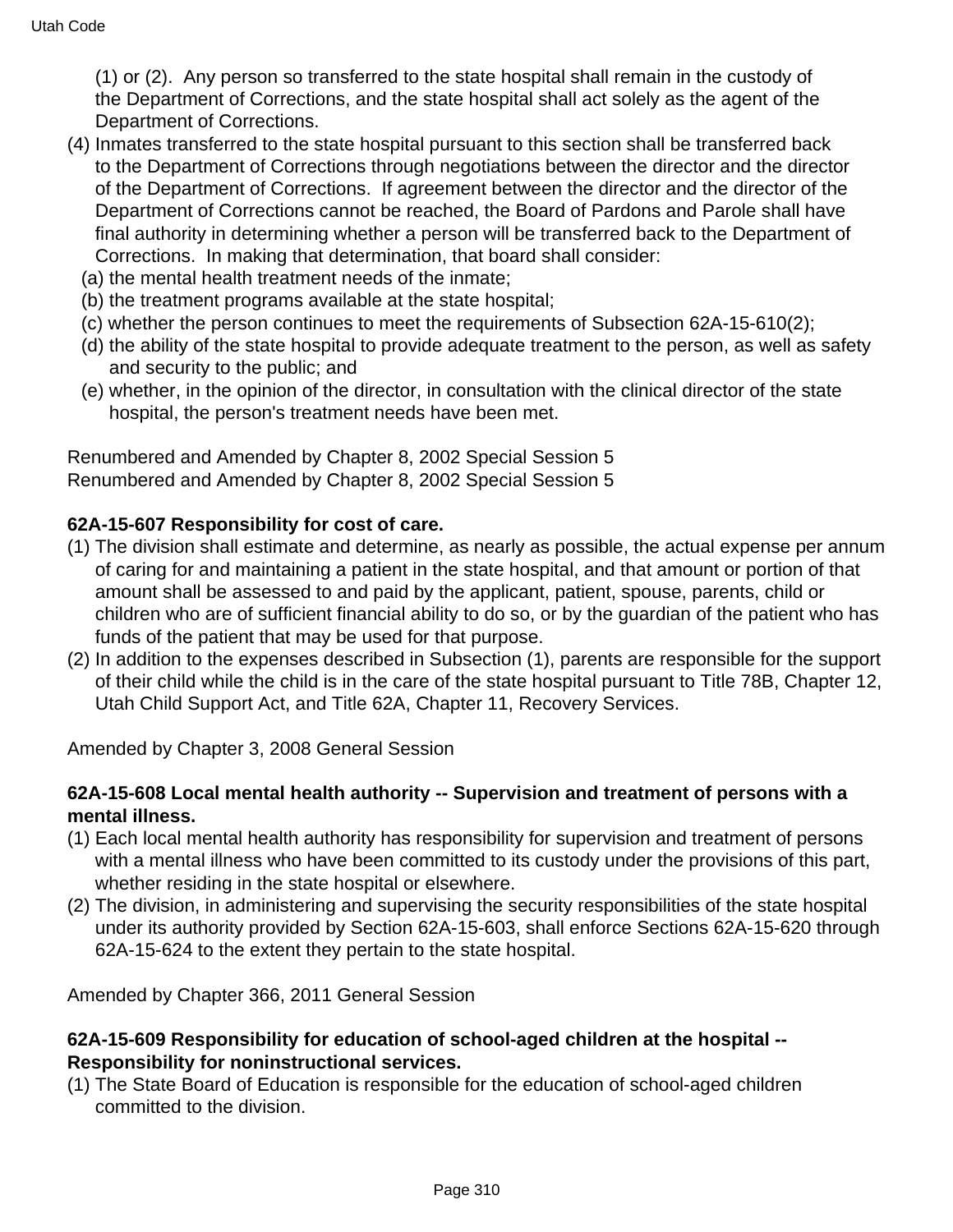- (2) In order to fulfill its responsibility under Subsection (1), the board may contract with local school districts or other appropriate agencies to provide educational and related administrative services.
- (3) Medical, residential, and other noninstructional services at the state hospital are the responsibility of the division.

Renumbered and Amended by Chapter 8, 2002 Special Session 5 Renumbered and Amended by Chapter 8, 2002 Special Session 5

## **62A-15-610 Objectives of state hospital and other facilities -- Persons who may be admitted to state hospital.**

- (1) The objectives of the state hospital and other mental health facilities shall be to care for all persons within this state who are subject to the provisions of this chapter; and to furnish them with the proper attendance, medical treatment, seclusion, rest, restraint, amusement, occupation, and support that is conducive to their physical and mental well-being.
- (2) Only the following persons may be admitted to the state hospital:
	- (a) persons 18 years of age and older who meet the criteria necessary for commitment under this part and who have severe mental disorders for whom no appropriate, less restrictive treatment alternative is available;
	- (b) persons under 18 years of age who meet the criteria necessary for commitment under Part 7, Commitment of Persons Under Age 18 to Division of Substance Abuse and Mental Health, and for whom no less restrictive alternative is available;
	- (c) persons adjudicated and found to be guilty with a mental illness under Title 77, Chapter 16a, Commitment and Treatment of Persons with a Mental Illness;
	- (d) persons adjudicated and found to be not guilty by reason of insanity who are under a subsequent commitment order because they have a mental illness and are a danger to themselves or others, under Section 77-16a-302;
	- (e) persons found incompetent to proceed under Section 77-15-6;
	- (f) persons who require an examination under Title 77, Utah Code of Criminal Procedure; and
	- (g) persons in the custody of the Department of Corrections, admitted in accordance with Section 62A-15-605.5, giving priority to those persons with severe mental disorders.

Amended by Chapter 366, 2011 General Session

# **62A-15-611 Allocation of state hospital beds -- Formula.**

(1) As used in this section:

- (a) "Adult beds" means the total number of patient beds located in the adult general psychiatric unit and the geriatric unit at the state hospital, as determined by the superintendent of the state hospital.
- (b) "Mental health catchment area" means a county or group of counties governed by a local mental health authority.
- (2)
	- (a) The division shall establish by rule a formula to separately allocate to local mental health authorities adult beds for persons who meet the requirements of Subsection 62A-15-610(2) (a). Beginning on May 10, 2011, and ending on June 30, 2011, 152 beds shall be allocated to local mental health authorities under this section.
	- (b) The number of beds shall be reviewed and adjusted as necessary:
		- (i) on July 1, 2011, to restore the number of beds allocated to 212 beds as funding permits; and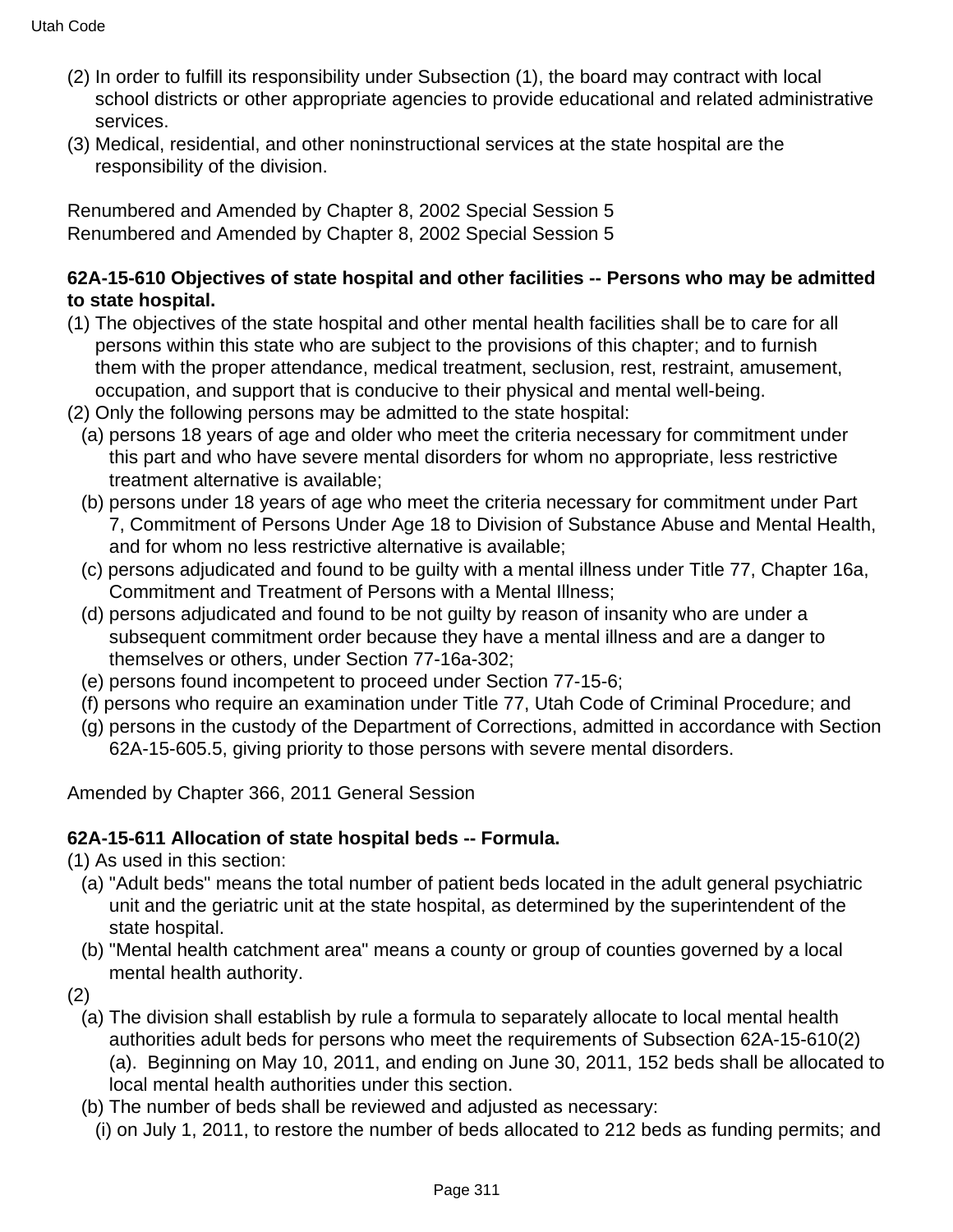- (ii) on July 1, 2011, and every three years after July 1, 2011, according to the state's population.
- (c) All population figures utilized shall reflect the most recent available population estimates from the Utah Population Committee.
- (3) The formula established under Subsection (2) shall provide for allocation of beds based on:
	- (a) the percentage of the state's adult population located within a mental health catchment area; and
	- (b) a differential to compensate for the additional demand for hospital beds in mental health catchment areas that are located in urban areas.
- (4) A local mental health authority may sell or loan its allocation of beds to another local mental health authority.
- (5) The division shall allocate adult beds at the state hospital to local mental health authorities for their use in accordance with the formula established under this section. If a local mental health authority is unable to access a bed allocated to it under the formula established under Subsection (2), the division shall provide that local mental health authority with funding equal to the reasonable, average daily cost of an acute care bed purchased by the local mental health authority.
- (6) The board shall periodically review and make changes in the formula established under Subsection (2) as necessary to accurately reflect changes in population.

Amended by Chapter 330, 2018 General Session

## **62A-15-612 Allocation of pediatric state hospital beds -- Formula.**

(1) As used in this section:

- (a) "Mental health catchment area" means a county or group of counties governed by a local mental health authority.
- (b) "Pediatric beds" means the total number of patient beds located in the children's unit and the youth units at the state hospital, as determined by the superintendent of the state hospital.
- (2) On July 1, 1996, 72 pediatric beds shall be allocated to local mental health authorities under this section. The division shall review and adjust the number of pediatric beds as necessary every three years according to the state's population of persons under 18 years of age. All population figures utilized shall reflect the most recent available population estimates from the Governor's Office of Planning and Budget.
- (3) The allocation of beds shall be based on the percentage of the state's population of persons under the age of 18 located within a mental health catchment area. Each community mental health center shall be allocated at least one bed.
- (4) A local mental health authority may sell or loan its allocation of beds to another local mental health authority.
- (5) The division shall allocate 72 pediatric beds at the state hospital to local mental health authorities for their use in accordance with the formula established under this section. If a local mental health authority is unable to access a bed allocated to it under that formula, the division shall provide that local mental health authority with funding equal to the reasonable, average daily cost of an acute care bed purchased by the local mental health authority.

Amended by Chapter 382, 2021 General Session

### **62A-15-613 Appointment of superintendent -- Qualifications -- Powers and responsibilities.**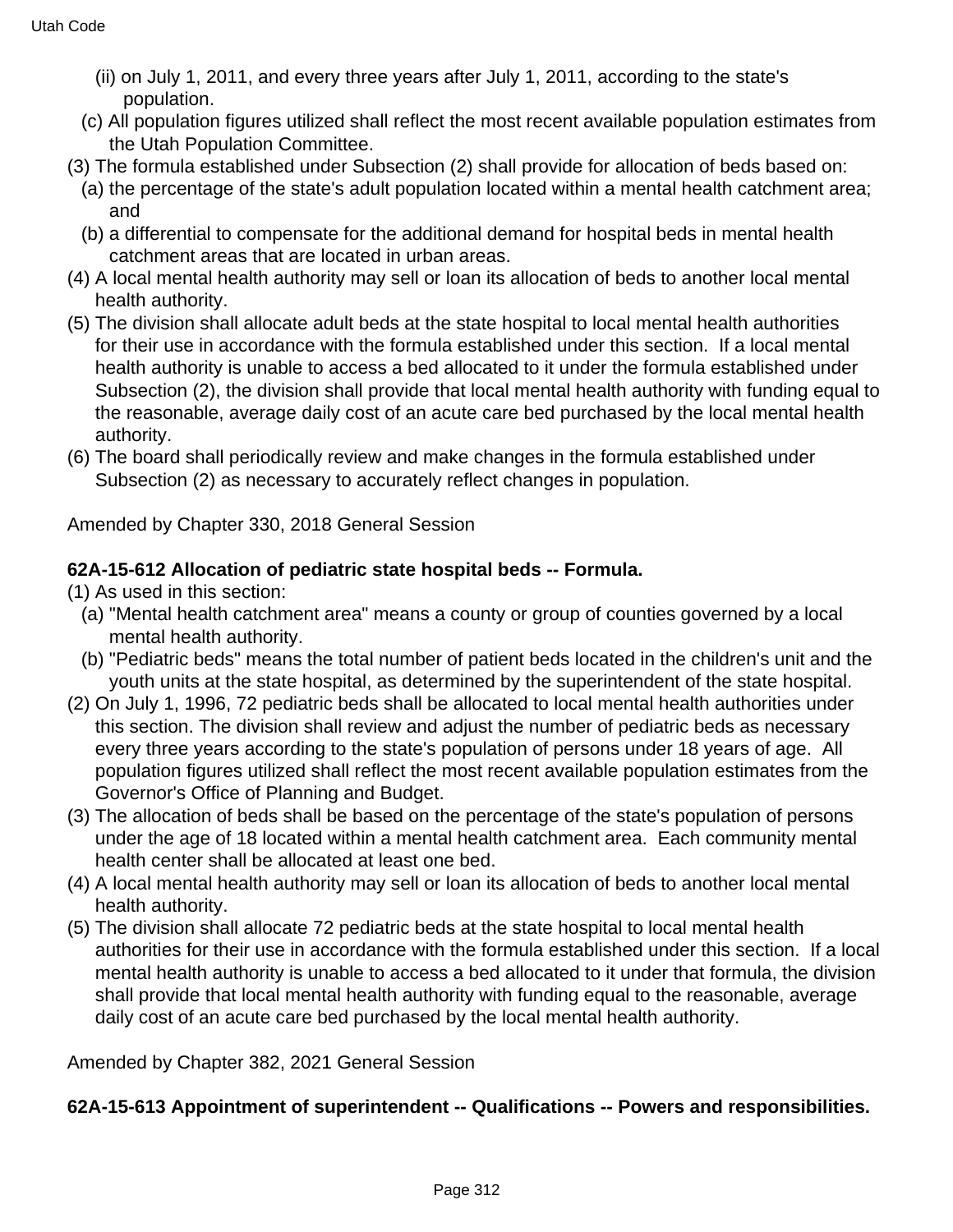- (1) The director, with the consent of the executive director, shall appoint a superintendent of the state hospital, who shall hold office at the will of the director.
- (2) The superintendent shall have a bachelor's degree from an accredited university or college, be experienced in administration, and be knowledgeable in matters concerning mental health.
- (3) The superintendent has general responsibility for the buildings, grounds, and property of the state hospital. The superintendent shall appoint, with the approval of the director, as many employees as necessary for the efficient and economical care and management of the state hospital, and shall fix the employees' compensation and administer personnel functions according to the standards of the Division of Human Resource Management.

Amended by Chapter 344, 2021 General Session

#### **62A-15-614 Clinical director -- Appointment -- Conditions and procedure -- Duties.**

- (1) Whenever the superintendent is not qualified to be the clinical director of the state hospital under this section, he shall, with the approval of the director of the division, appoint a clinical director who is licensed to practice medicine and surgery in this state, and who has had at least three years' training in a psychiatric residency program approved by the American Board of Psychiatry and Neurology, Inc., and who is eligible for certification by that board.
- (2) The salary of the clinical director of the state hospital shall be fixed by the standards of the Division of Finance, to be paid in the same manner as the salaries of other employees. The clinical director shall perform such duties as directed by the superintendent and prescribed by the rules of the board, and shall prescribe and direct the treatment of patients and adopt sanitary measures for their welfare.
- (3) If the superintendent is qualified to be the clinical director, he may assume the duties of the clinical director.

Renumbered and Amended by Chapter 8, 2002 Special Session 5 Renumbered and Amended by Chapter 8, 2002 Special Session 5

#### **62A-15-615 Forms.**

 The division shall furnish the clerks of the district courts with forms, blanks, warrants, and certificates, to enable the district court judges, with regularity and facility, to comply with the provisions of this chapter.

Renumbered and Amended by Chapter 8, 2002 Special Session 5 Renumbered and Amended by Chapter 8, 2002 Special Session 5

#### **62A-15-616 Persons entering state mentally ill.**

- (1) A person who enters this state while mentally ill may be returned by a local mental health authority to the home of relatives or friends of that person with a mental illness, if known, or to a hospital in the state where that person with a mental illness is domiciled, in accordance with Title 62A, Chapter 15, Part 8, Interstate Compact on Mental Health.
- (2) This section does not prevent commitment of persons who are traveling through or temporarily residing in this state.

Amended by Chapter 366, 2011 General Session

#### **62A-15-617 Expenses of voluntary patients.**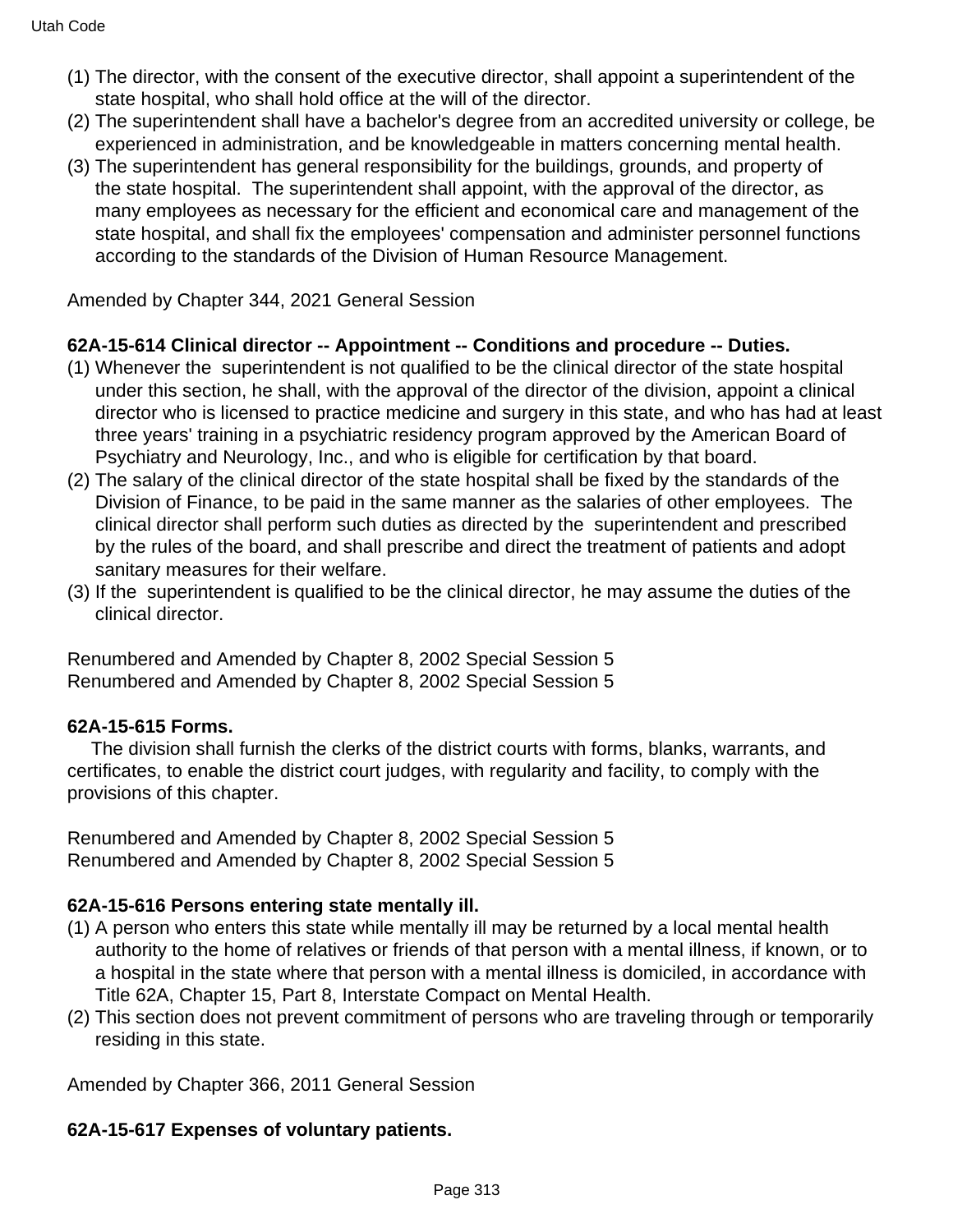The expense for the care and treatment of voluntary patients shall be assessed to and paid in the same manner and to the same extent as is provided for involuntary patients under the provisions of Section 62A-15-607.

Renumbered and Amended by Chapter 8, 2002 Special Session 5 Renumbered and Amended by Chapter 8, 2002 Special Session 5

### **62A-15-618 Designated examiners.**

- (1) A designated examiner shall consider a proposed patient's mental health history when evaluating a proposed patient.
- (2) A designated examiner may request a court order to obtain a proposed patient's mental health records if a proposed patient refuses to share this information with the designated examiner.
- (3) A designated examiner, when evaluating a proposed patient for civil commitment, shall consider whether:
	- (a) a proposed patient has been under a court order for assisted outpatient treatment;
	- (b) the proposed patient complied with the terms of the assisted outpatient treatment order, if any; and
- (c) whether assisted outpatient treatment is sufficient to meet the proposed patient's needs.
- (4) A designated examiner shall be allowed a reasonable fee by the county legislative body of the county in which the proposed patient resides or is found, unless the designated examiner is otherwise paid.

Amended by Chapter 256, 2019 General Session Amended by Chapter 419, 2019 General Session

#### **62A-15-619 Liability of estate of person with a mental illness.**

 The provisions made in this part for the support of persons with a mental illness at public expense do not release the estates of those persons from liability for their care and treatment, and the division is authorized and empowered to collect from the estates of those persons any sums paid by the state in their behalf.

Amended by Chapter 366, 2011 General Session

#### **62A-15-620 Attempt to commit person contrary to requirements -- Penalty.**

 Any person who attempts to place another person in the custody of a local mental health authority contrary to the provisions of this part is guilty of a class B misdemeanor, in addition to liability in an action for damages, or subject to other criminal charges.

Renumbered and Amended by Chapter 8, 2002 Special Session 5 Renumbered and Amended by Chapter 8, 2002 Special Session 5

#### **62A-15-621 Trespass -- Disturbance -- Penalty.**

 Any person who, without permission, enters any of the buildings or enclosures appropriated to the use of patients, or makes any attempt to do so, or enters anywhere upon the premises belonging to or used by the division, a local mental health authority, or the state hospital and commits, or attempts to commit, any trespass or depredation thereon, or any person who, either from within or without the enclosures, willfully annoys or disturbs the peace or quiet of the premises or of any patient therein, is guilty of a class B misdemeanor.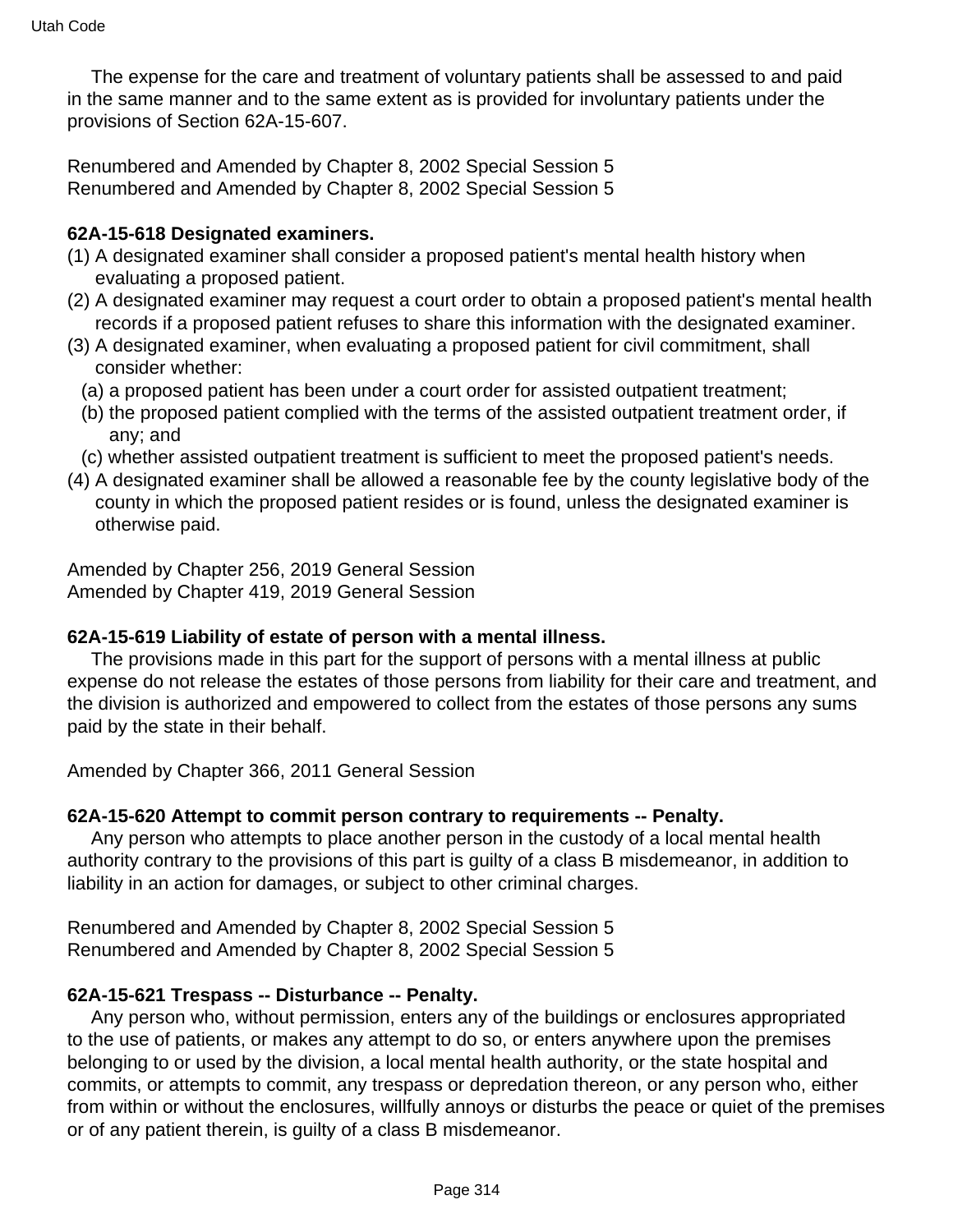Renumbered and Amended by Chapter 8, 2002 Special Session 5 Renumbered and Amended by Chapter 8, 2002 Special Session 5

#### **62A-15-622 Abduction of patient -- Penalty.**

 Any person who abducts a patient who is in the custody of a local mental health authority, or induces any patient to elope or escape from that custody, or attempts to do so, or aids or assists therein, is guilty of a class B misdemeanor, in addition to liability for damages, or subject to other criminal charges.

Renumbered and Amended by Chapter 8, 2002 Special Session 5 Renumbered and Amended by Chapter 8, 2002 Special Session 5

#### **62A-15-623 Criminal's escape -- Penalty.**

 Any person committed to the state hospital under the provisions of Title 77, Chapter 15, Inquiry into Sanity of Defendant, or Chapter 16a, Commitment and Treatment of Persons with a Mental Illness, who escapes or leaves the state hospital without proper legal authority is guilty of a class A misdemeanor.

Renumbered and Amended by Chapter 8, 2002 Special Session 5

#### **62A-15-624 Violations of this part -- Penalty.**

 Any person who willfully and knowingly violates any provision of this part, except where another penalty is provided by law, is guilty of a class C misdemeanor.

Renumbered and Amended by Chapter 8, 2002 Special Session 5 Renumbered and Amended by Chapter 8, 2002 Special Session 5

#### **62A-15-625 Voluntary admission of adults.**

- (1) A local mental health authority, a designee of a local mental health authority, or another mental health facility may admit for observation, diagnosis, care, and treatment an adult who applies for voluntary admission and who has a mental illness or exhibits the symptoms of a mental illness.
- (2) No adult may be committed to a local mental health authority against that adult's will except as provided in this chapter.
- (3) An adult may be voluntarily admitted to a local mental health authority for treatment at the Utah State Hospital as a condition of probation or stay of sentence only after the requirements of Section 77-18-106 have been met.

Amended by Chapter 260, 2021 General Session

#### **62A-15-626 Release from commitment.**

(1)

(a) Subject to Subsection (1)(b), a local mental health authority or the mental health authority's designee shall release from commitment any individual who, in the opinion of the local mental health authority or the mental health authority's designee, has recovered or no longer meets the criteria specified in Section 62A-15-631.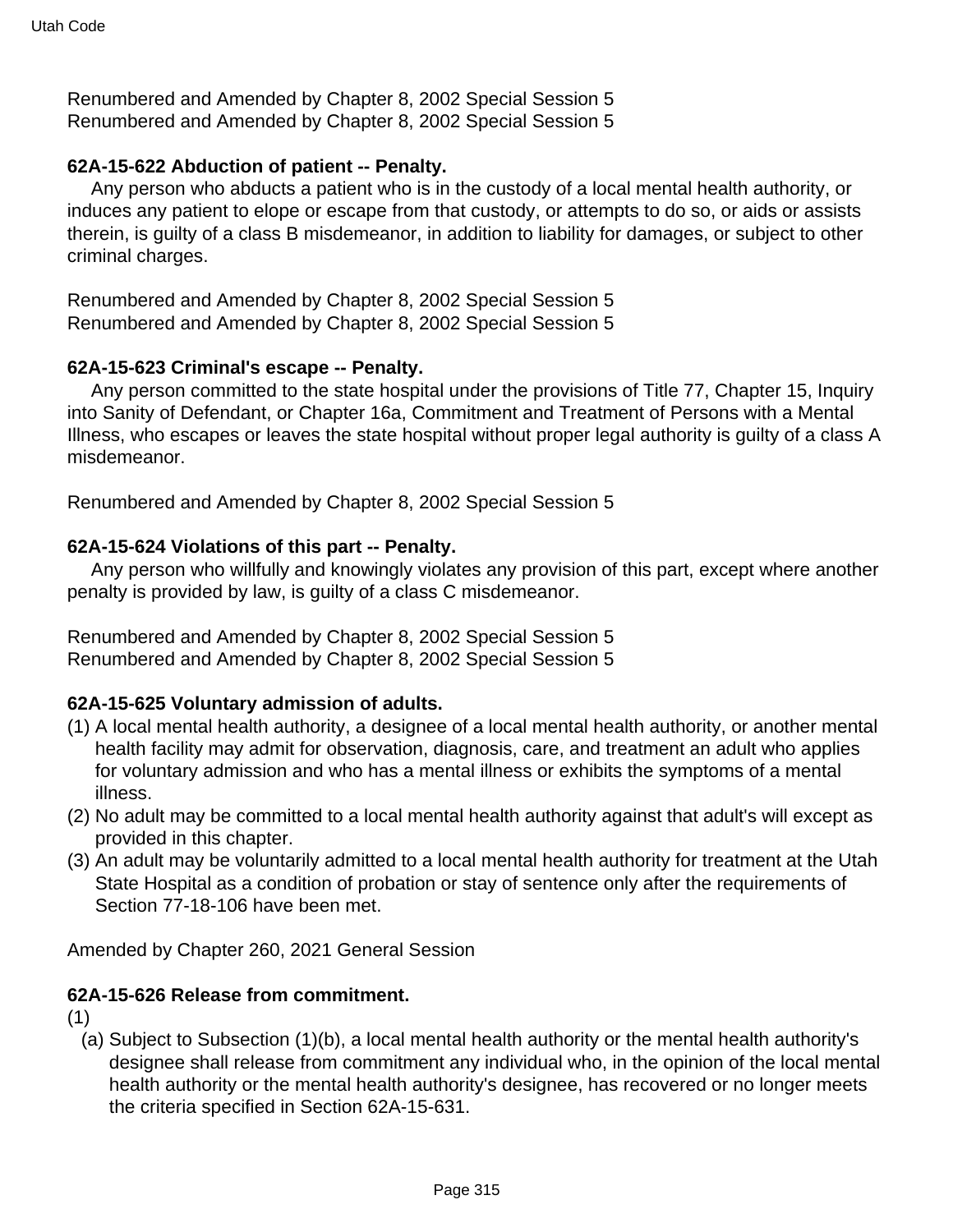- (b) A local mental health authority's inability to locate a committed individual may not be the basis for the individual's release, unless the court orders the release of the individual after a hearing.
- (2) A local mental health authority or the mental health authority's designee may release from commitment any patient whose commitment is determined to be no longer advisable except as provided by Section 62A-15-705, but an effort shall be made to assure that any further supportive services required to meet the patient's needs upon release will be provided.
- (3) When a patient has been committed to a local mental health authority by judicial process, the local mental health authority shall follow the procedures described in Sections 62A-15-636 and 62A-15-637.

Amended by Chapter 262, 2021 General Session

### **62A-15-627 Release of voluntary adult -- Exceptions.**

- (1) Except as provided in Subsection (2), a mental health facility shall immediately release an adult patient:
	- (a) who is voluntarily admitted, as described in Section 62A-15-625, and who requests release, verbally or in writing; or
	- (b) whose release is requested in writing by the patient's legal guardian, parent, spouse, or adult next of kin.

(2)

- (a) An adult patient's release under Subsection (1) may be conditioned upon the agreement of the patient, if:
	- (i) the request for release is made by an individual other than the patient; or
	- (ii) the admitting local mental health authority, the designee of the local mental health authority, or the admitting mental health facility has cause to believe that release of the patient would be unsafe for the patient or others.
- (b)
	- (i) An adult patient's release may be postponed for up to 48 hours, excluding weekends and holidays, if the admitting local mental health authority, the designee of the local mental health authority, or the admitting mental health facility causes involuntary commitment proceedings to be commenced with the district court within the specified time period.
	- (ii) The admitting local mental health authority, the designee of the local mental health authority, or the admitting mental health facility shall provide written notice of the postponement and the reasons for the postponement to the patient without undue delay.
- (3) A judicial proceeding for involuntary commitment may not be commenced with respect to a voluntary patient unless the patient requests release.

Amended by Chapter 374, 2022 General Session

### **62A-15-628 Involuntary commitment -- Procedures.**

- (1) An adult may not be involuntarily committed to the custody of a local mental health authority except under the following provisions:
	- (a) emergency procedures for temporary commitment upon medical or designated examiner certification, as provided in Subsection 62A-15-629(1)(a);
	- (b) emergency procedures for temporary commitment without endorsement of medical or designated examiner certification, as provided in Subsection 62A-15-629(1)(b); or
	- (c) commitment on court order, as provided in Section 62A-15-631.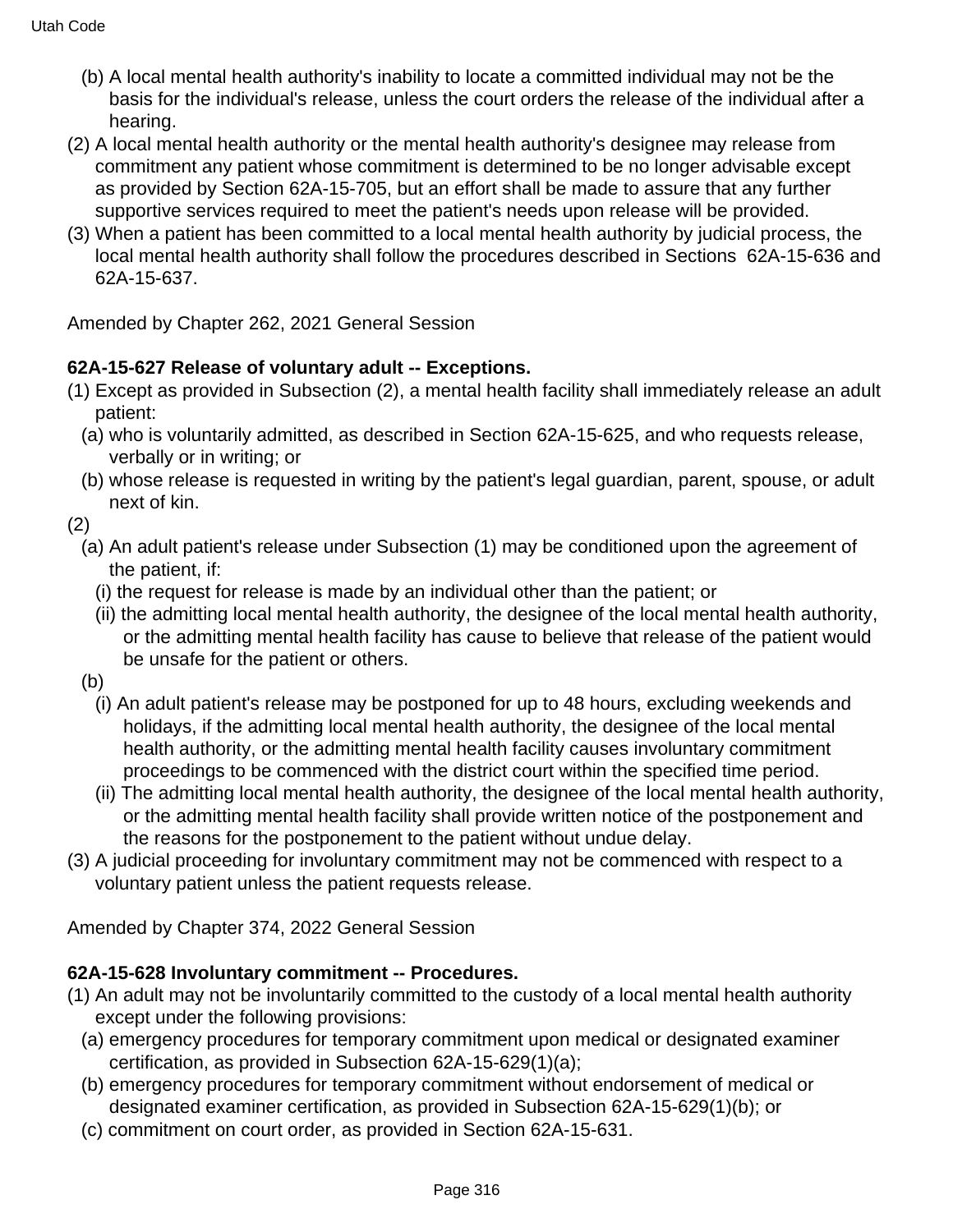(2) A person under 18 years of age may be committed to the physical custody of a local mental health authority only in accordance with the provisions of Part 7, Commitment of Persons Under Age 18 to Division of Substance Abuse and Mental Health.

Amended by Chapter 322, 2018 General Session

# **62A-15-629 Temporary commitment -- Requirements and procedures -- Rights.**

- (1) An adult shall be temporarily, involuntarily committed to a local mental health authority upon:
	- (a) a written application that:
		- (i) is completed by a responsible individual who has reason to know, stating a belief that the adult, due to mental illness, is likely to pose substantial danger to self or others if not restrained and stating the personal knowledge of the adult's condition or circumstances that lead to the individual's belief; and
		- (ii) includes a certification by a licensed physician, licensed physician assistant, licensed nurse practitioner, or designated examiner stating that the physician, physician assistant, nurse practitioner, or designated examiner has examined the adult within a three-day period immediately preceding the certification, and that the physician, physician assistant, nurse practitioner, or designated examiner is of the opinion that, due to mental illness, the adult poses a substantial danger to self or others; or
	- (b) a peace officer or a mental health officer:
		- (i) observing an adult's conduct that gives the peace officer or mental health officer probable cause to believe that:
			- (A) the adult has a mental illness; and
			- (B) because of the adult's mental illness and conduct, the adult poses a substantial danger to self or others; and
		- (ii) completing a temporary commitment application that:
			- (A) is on a form prescribed by the division;
			- (B) states the peace officer's or mental health officer's belief that the adult poses a substantial danger to self or others;
			- (C) states the specific nature of the danger;
			- (D) provides a summary of the observations upon which the statement of danger is based; and
			- (E) provides a statement of the facts that called the adult to the peace officer's or mental health officer's attention.
- (2) If at any time a patient committed under this section no longer meets the commitment criteria described in Subsection (1), the local mental health authority or the local mental health authority's designee shall document the change and release the patient.
- (3)
	- (a) A patient committed under this section may be held for a maximum of 24 hours after commitment, excluding Saturdays, Sundays, and legal holidays, unless:
		- (i) as described in Section 62A-15-631, an application for involuntary commitment is commenced, which may be accompanied by an order of detention described in Subsection 62A-15-631(4);
		- (ii) the patient makes a voluntary application for admission; or
		- (iii) before expiration of the 24 hour period, a licensed physician, licensed physician assistant, licensed nurse practitioner, or designated examiner examines the patient and certifies in writing that:
			- (A) the patient, due to mental illness, poses a substantial danger to self or others;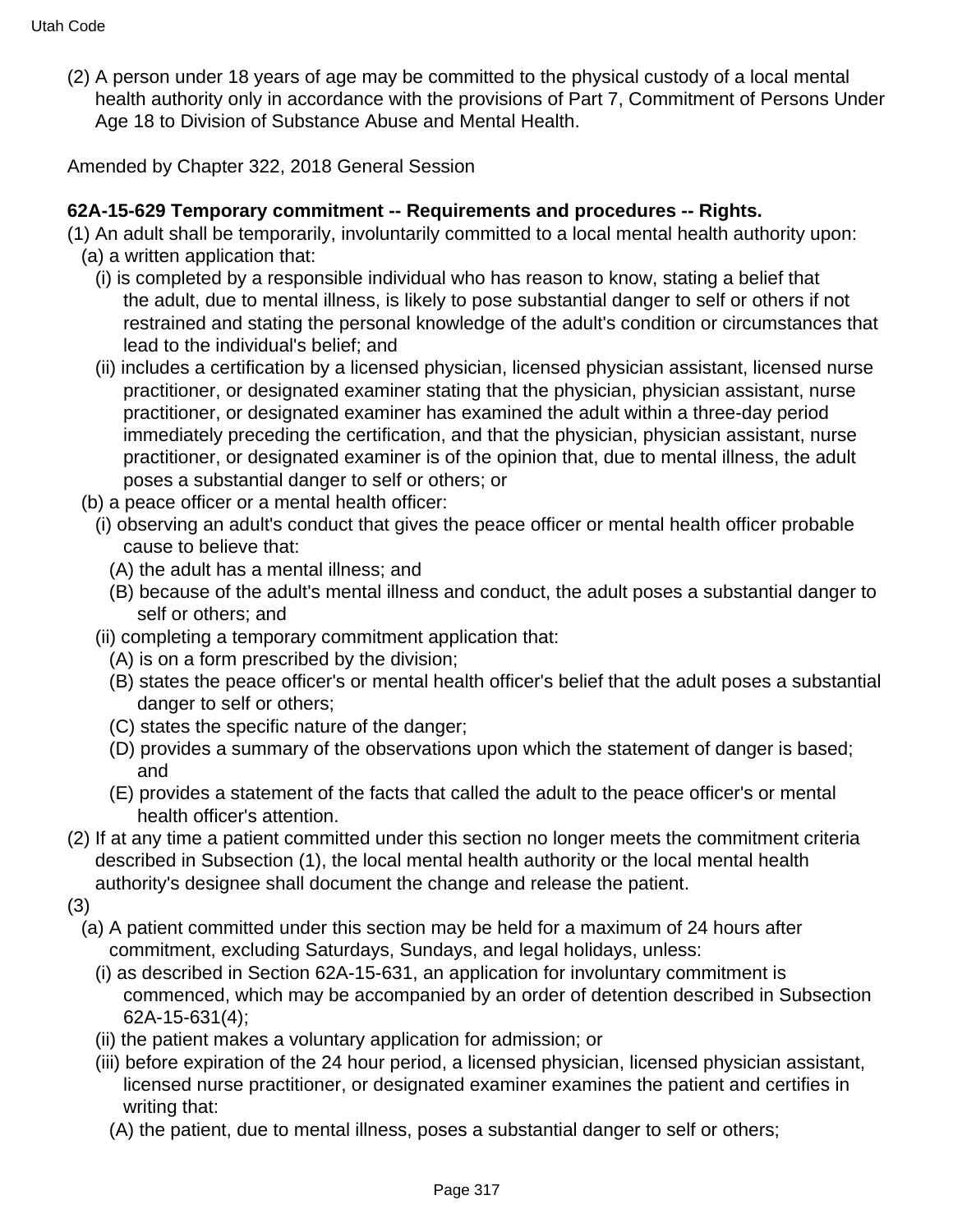- (B) additional time is necessary for evaluation and treatment of the patient's mental illness; and
- (C) there is no appropriate less-restrictive alternative to commitment to evaluate and treat the patient's mental illness.
- (b) A patient described in Subsection (3)(a)(iii) may be held for a maximum of 48 hours after the 24 hour period described in Subsection (3)(a) expires, excluding Saturdays, Sundays, and legal holidays.
- (c) Subsection (3)(a)(iii) applies to an adult patient.
- (4) Upon a written application described in Subsection (1)(a) or the observation and belief described in Subsection (1)(b)(i), the adult shall be:
	- (a) taken into a peace officer's protective custody, by reasonable means, if necessary for public safety; and
	- (b) transported for temporary commitment to a facility designated by the local mental health authority, by means of:
		- (i) an ambulance, if the adult meets any of the criteria described in Section 26-8a-305;
		- (ii) an ambulance, if a peace officer is not necessary for public safety, and transportation arrangements are made by a physician, physician assistant, nurse practitioner, designated examiner, or mental health officer;
		- (iii) the city, town, or municipal law enforcement authority with jurisdiction over the location where the adult is present, if the adult is not transported by ambulance;
		- (iv) the county sheriff, if the designated facility is outside of the jurisdiction of the law enforcement authority described in Subsection (4)(b)(iii) and the adult is not transported by ambulance; or
		- (v) nonemergency secured behavioral health transport as that term is defined in Section 26-8a-102.
- (5) Notwithstanding Subsection (4):
	- (a) an individual shall be transported by ambulance to an appropriate medical facility for treatment if the individual requires physical medical attention;
	- (b) if an officer has probable cause to believe, based on the officer's experience and deescalation training that taking an individual into protective custody or transporting an individual for temporary commitment would increase the risk of substantial danger to the individual or others, a peace officer may exercise discretion to not take the individual into custody or transport the individual, as permitted by policies and procedures established by the officer's law enforcement agency and any applicable federal or state statute, or case law; and
	- (c) if an officer exercises discretion under Subsection (4)(b) to not take an individual into protective custody or transport an individual, the officer shall document in the officer's report the details and circumstances that led to the officer's decision.
- (6)
	- (a) The local mental health authority shall inform an adult patient committed under this section of the reason for commitment.
	- (b) An adult patient committed under this section has the right to:
	- (i) within three hours after arrival at the local mental health authority, make a telephone call, at the expense of the local mental health authority, to an individual of the patient's choice; and
	- (ii) see and communicate with an attorney.
- (7)

(a)Title 63G, Chapter 7, Governmental Immunity Act of Utah, applies to this section.

(b) This section does not create a special duty of care.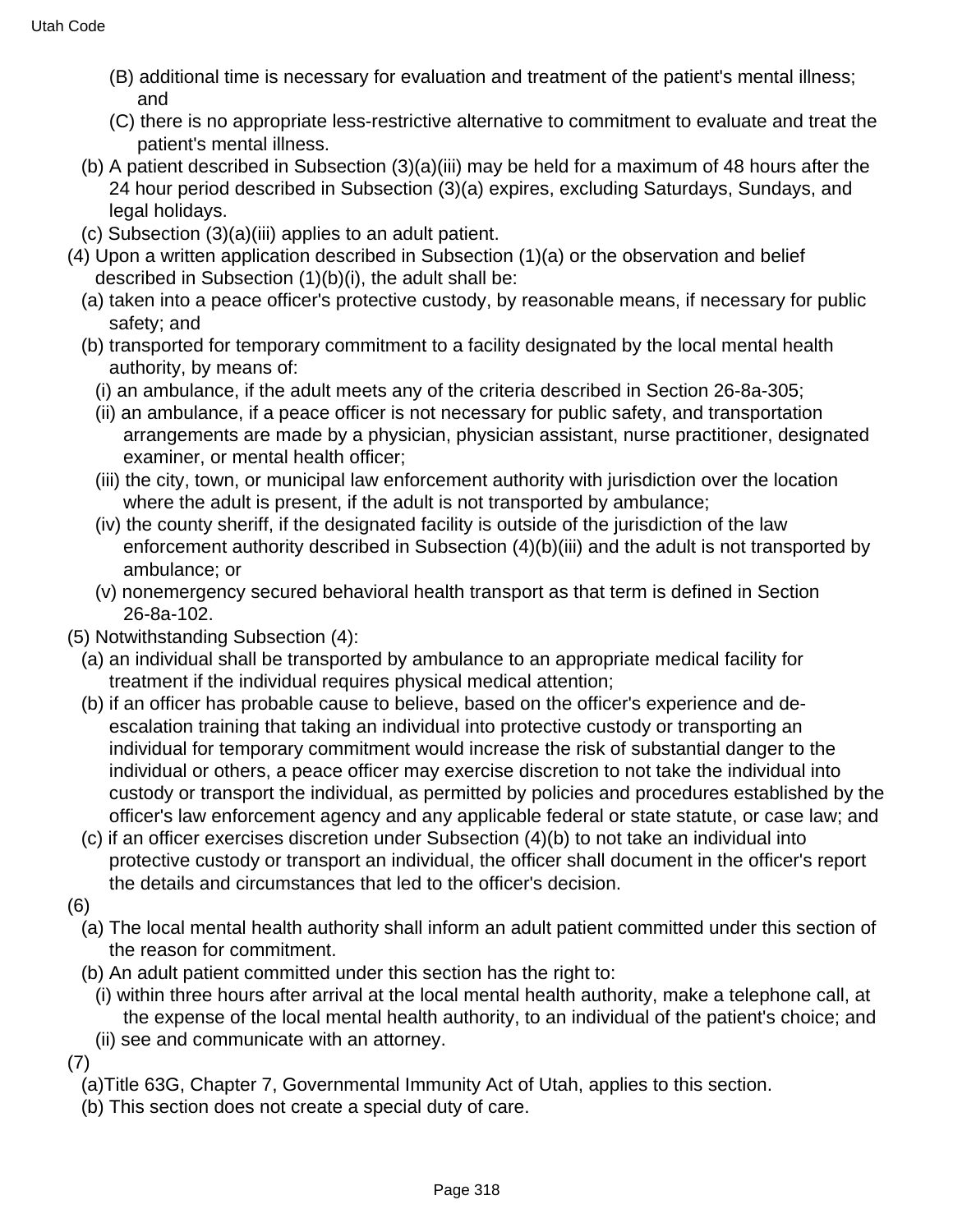Amended by Chapter 341, 2022 General Session Amended by Chapter 374, 2022 General Session

### **62A-15-630 Mental health commissioners.**

 The court may appoint a mental health commissioner to assist in conducting commitment proceedings in accordance with Section 78A-5-107.

Amended by Chapter 3, 2008 General Session

#### **62A-15-630.4 Assisted outpatient treatment services.**

- (1) The local mental health authority or its designee shall provide assisted outpatient treatment, which shall include:
	- (a) case management; and
	- (b) an individualized treatment plan, created with input from the proposed patient when possible.
- (2) A court order for assisted outpatient treatment does not create independent authority to forcibly medicate a patient.

Enacted by Chapter 256, 2019 General Session

#### **62A-15-630.5 Assisted outpatient treatment proceedings.**

(1) A responsible individual who has credible knowledge of an adult's mental illness and the condition or circumstances that have led to the adult's need for assisted outpatient treatment may file, in the district court in the county where the proposed patient resides or is found, a written application that includes:

#### (a) unless the court finds that the information is not reasonably available, the proposed patient's: (i) name;

- (ii) date of birth; and
- (iii) social security number; and
- (b)
	- (i) a certificate of a licensed physician or a designated examiner stating that within the sevenday period immediately preceding the certification, the physician or designated examiner examined the proposed patient and is of the opinion that the proposed patient has a mental illness and should be involuntarily committed; or
	- (ii) a written statement by the applicant that:
		- (A) the proposed patient has been requested to, but has refused to, submit to an examination of mental condition by a licensed physician or designated examiner;
		- (B) is sworn to under oath; and
		- (C) states the facts upon which the application is based.
- (2)
	- (a) Subject to Subsection (2)(b), before issuing a judicial order, the court may require the applicant to consult with the appropriate local mental health authority, and the court may direct a mental health professional from that local mental health authority to interview the applicant and the proposed patient to determine the existing facts and report them to the court.
	- (b) The consultation described in Subsection (2)(a):
		- (i) may take place at or before the hearing; and
		- (ii) is required if the local mental health authority appears at the hearing.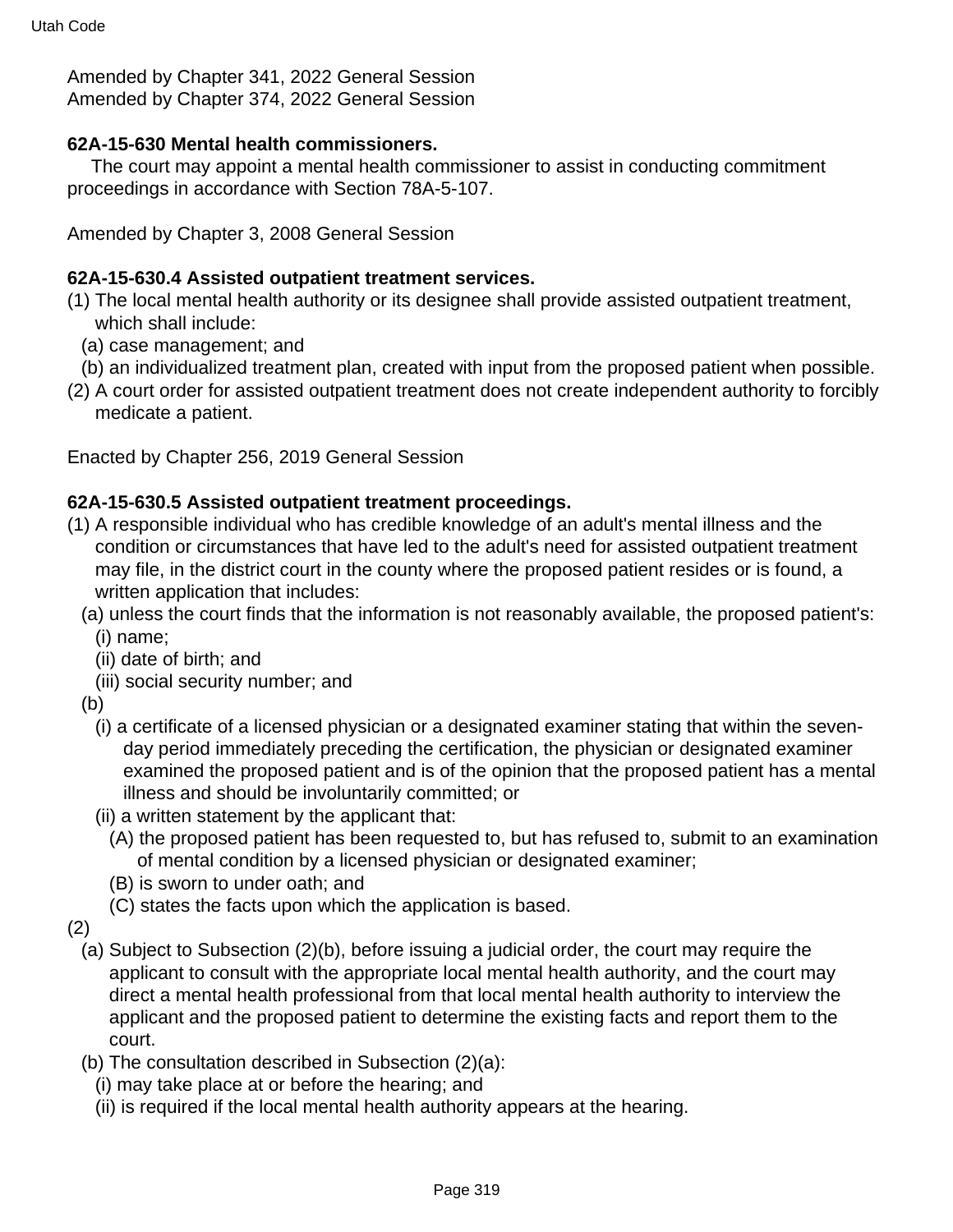- (3) If the proposed patient refuses to submit to an interview described in Subsection (2)(a) or an examination described in Subsection (8), the court may issue an order, directed to a mental health officer or peace officer, to immediately place the proposed patient into the custody of a local mental health authority or in a temporary emergency facility, as provided in Section 62A-15-634, to be detained for the purpose of examination.
- (4) Notice of commencement of proceedings for assisted outpatient treatment, setting forth the allegations of the application and any reported facts, together with a copy of any official order of detention, shall:
	- (a) be provided by the court to a proposed patient before, or upon, placement into the custody of a local mental health authority or, with respect to any proposed patient presently in the custody of a local mental health authority;
	- (b) be maintained at the proposed patient's place of detention, if any;
	- (c) be provided by the court as soon as practicable to the applicant, any legal guardian, any immediate adult family members, legal counsel for the parties involved, the local mental health authority or its designee, and any other person whom the proposed patient or the court shall designate; and
- (d) advise that a hearing may be held within the time provided by law.
- (5) The district court may, in its discretion, transfer the case to any other district court within this state, provided that the transfer will not be adverse to the interest of the proposed patient.
- (6) Within 24 hours, excluding Saturdays, Sundays, and legal holidays, of the issuance of a judicial order, or after commitment of a proposed patient to a local mental health authority or its designee under court order for detention in order to complete an examination, the court shall appoint two designated examiners:
	- (a) who did not sign the assisted outpatient treatment application nor the certification described in Subsection (1);
	- (b) one of whom is a licensed physician; and
	- (c) one of whom may be designated by the proposed patient or the proposed patient's counsel, if that designated examiner is reasonably available.
- (7) The court shall schedule a hearing to be held within 10 calendar days of the day on which the designated examiners are appointed.
- (8) The designated examiners shall:
	- (a) conduct their examinations separately;
	- (b) conduct the examinations at the home of the proposed patient, at a hospital or other medical facility, or at any other suitable place that is not likely to have a harmful effect on the proposed patient's health;
	- (c) inform the proposed patient, if not represented by an attorney:
		- (i) that the proposed patient does not have to say anything;
		- (ii) of the nature and reasons for the examination;
		- (iii) that the examination was ordered by the court;
		- (iv) that any information volunteered could form part of the basis for the proposed patient to be ordered to receive assisted outpatient treatment; and
		- (v) that findings resulting from the examination will be made available to the court; and
	- (d) within 24 hours of examining the proposed patient, report to the court, orally or in writing, whether the proposed patient is mentally ill. If the designated examiner reports orally, the designated examiner shall immediately send a written report to the clerk of the court.
- (9) If a designated examiner is unable to complete an examination on the first attempt because the proposed patient refuses to submit to the examination, the court shall fix a reasonable compensation to be paid to the examiner.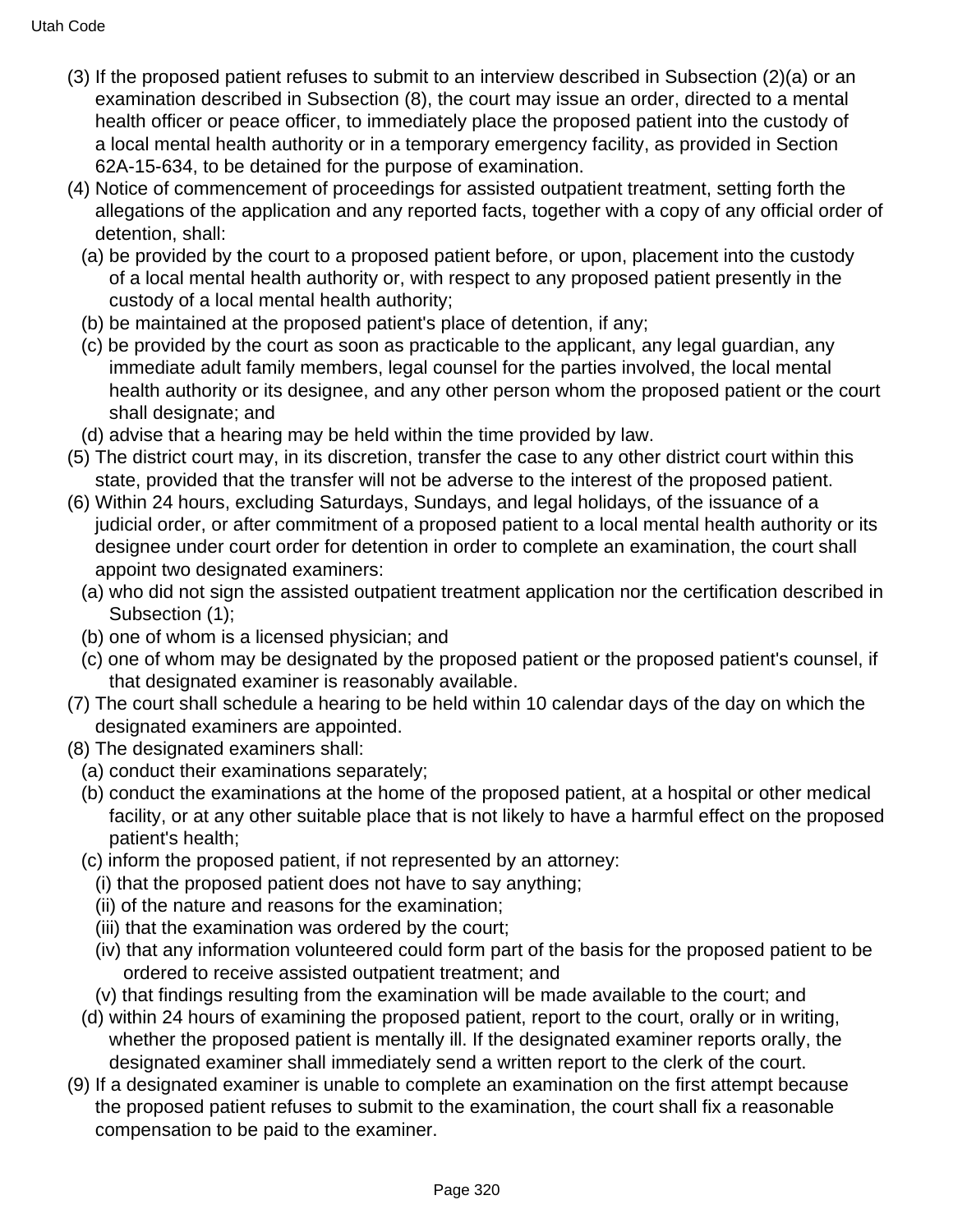- (10) If the local mental health authority, its designee, or a medical examiner determines before the court hearing that the conditions justifying the findings leading to an assisted outpatient treatment hearing no longer exist, the local mental health authority, its designee, or the medical examiner shall immediately report that determination to the court.
- (11) The court may terminate the proceedings and dismiss the application at any time, including prior to the hearing, if the designated examiners or the local mental health authority or its designee informs the court that the proposed patient does not meet the criteria in Subsection  $(14).$
- (12) Before the hearing, an opportunity to be represented by counsel shall be afforded to the proposed patient, and if neither the proposed patient nor others provide counsel, the court shall appoint counsel and allow counsel sufficient time to consult with the proposed patient before the hearing. In the case of an indigent proposed patient, the payment of reasonable attorney fees for counsel, as determined by the court, shall be made by the county in which the proposed patient resides or is found.
- (13)
	- (a) All persons to whom notice is required to be given shall be afforded an opportunity to appear at the hearing, to testify, and to present and cross-examine witnesses. The court may, in its discretion, receive the testimony of any other individual. The court may allow a waiver of the proposed patient's right to appear for good cause, which cause shall be set forth in the record, or an informed waiver by the patient, which shall be included in the record.
	- (b) The court is authorized to exclude all individuals not necessary for the conduct of the proceedings and may, upon motion of counsel, require the testimony of each examiner to be given out of the presence of any other examiners.
	- (c) The hearing shall be conducted in as informal a manner as may be consistent with orderly procedure, and in a physical setting that is not likely to have a harmful effect on the mental health of the proposed patient.
	- (d) The court shall consider all relevant historical and material information that is offered, subject to the rules of evidence, including reliable hearsay under Rule 1102, Utah Rules of Evidence.
	- (e)
		- (i) A local mental health authority or its designee, or the physician in charge of the proposed patient's care shall, at the time of the hearing, provide the court with the following information:
			- (A) the detention order, if any;
			- (B) admission notes, if any;
			- (C) the diagnosis, if any;
			- (D) doctor's orders, if any;
			- (E) progress notes, if any;
			- (F) nursing notes, if any; and
			- (G) medication records, if any.
		- (ii) The information described in Subsection (13)(e)(i) shall also be provided to the proposed patient's counsel:
			- (A) at the time of the hearing; and
			- (B) at any time prior to the hearing, upon request.
- (14) The court shall order a proposed patient to assisted outpatient treatment if, upon completion of the hearing and consideration of the information presented, the court finds by clear and convincing evidence that:
	- (a) the proposed patient has a mental illness;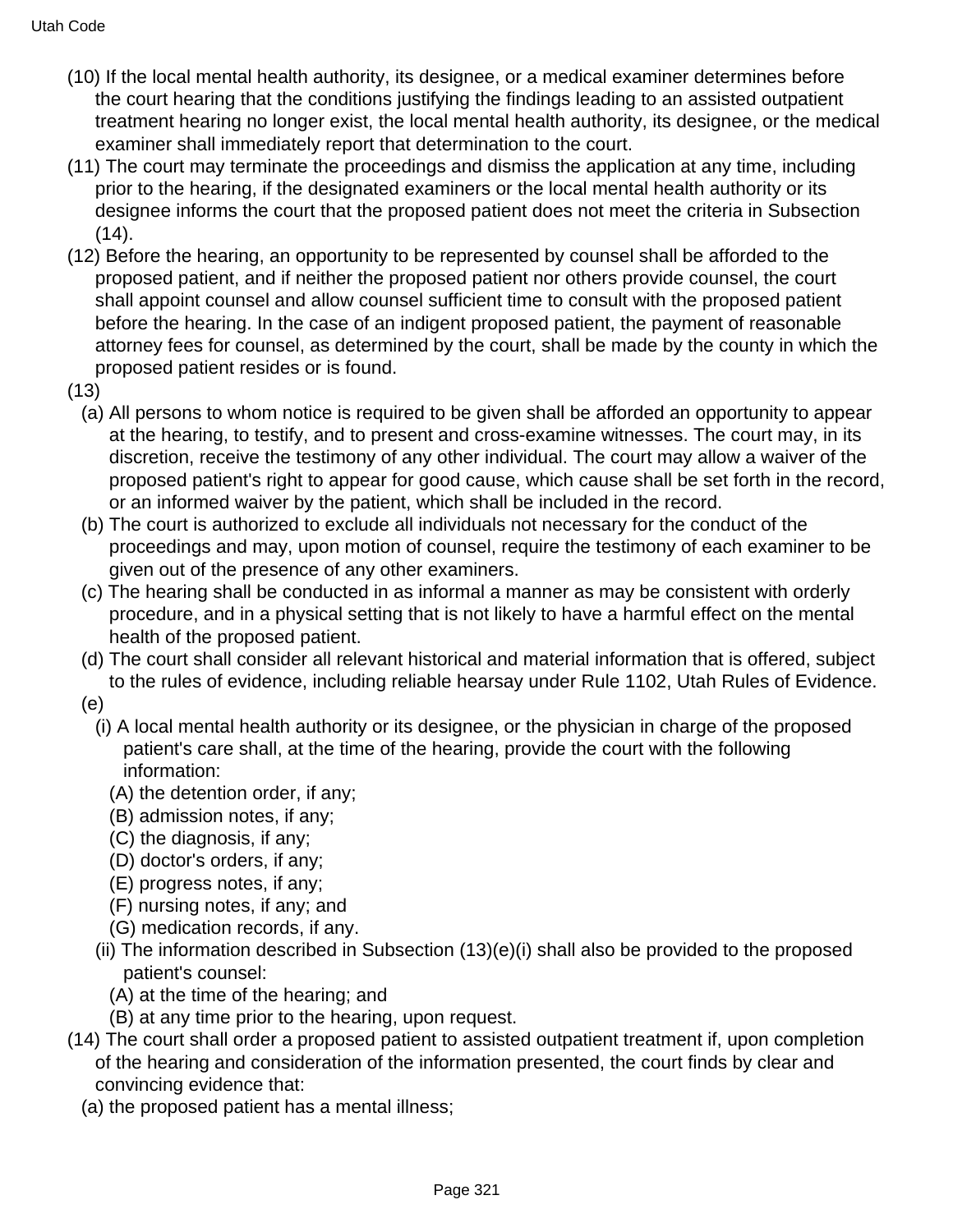- (b) there is no appropriate less-restrictive alternative to a court order for assisted outpatient treatment; and
- (c)
	- (i) the proposed patient lacks the ability to engage in a rational decision-making process regarding the acceptance of mental health treatment, as demonstrated by evidence of inability to weigh the possible risks of accepting or rejecting treatment; or
	- (ii) the proposed patient needs assisted outpatient treatment in order to prevent relapse or deterioration that is likely to result in the proposed patient posing a substantial danger to self or others.
- (15) The court may order the applicant or a close relative of the patient to be the patient's personal representative, as described in 45 C.F.R. Sec. 164.502(g), for purposes of the patient's mental health treatment.
- (16) In the absence of the findings described in Subsection (14), the court, after the hearing, shall dismiss the proceedings.
- (17)
	- (a) The assisted outpatient treatment order shall designate the period for which the patient shall be treated, which may not exceed 12 months without a review hearing.
	- (b) At a review hearing, the court may extend the duration of an assisted outpatient treatment order by up to 12 months, if:
		- (i) the court finds by clear and convincing evidence that the patient meets the conditions described in Subsection (14); or
		- (ii)
			- (A) the patient does not appear at the review hearing;
			- (B) notice of the review hearing was provided to the patient's last known address by the applicant described in Subsection (1) or by a local mental health authority; and
			- (C) the patient has appeared in court or signed an informed waiver within the previous 18 months.
	- (c) The court shall maintain a current list of all patients under its order of assisted outpatient treatment.
	- (d) At least two weeks prior to the expiration of the designated period of any assisted outpatient treatment order still in effect, the court that entered the original order shall inform the appropriate local mental health authority or its designee.
- (18) Costs of all proceedings under this section shall be paid by the county in which the proposed patient resides or is found.
- (19) A court may not hold an individual in contempt for failure to comply with an assisted outpatient treatment order.
- (20) As provided in Section 31A-22-651, a health insurance provider may not deny an insured the benefits of the insured's policy solely because the health care that the insured receives is provided under a court order for assisted outpatient treatment.

Amended by Chapter 122, 2021 General Session

### **62A-15-631 Involuntary commitment under court order -- Examination -- Hearing -- Power of court -- Findings required -- Costs.**

(1) A responsible individual who has credible knowledge of an adult's mental illness and the condition or circumstances that have led to the adult's need to be involuntarily committed may initiate an involuntary commitment court proceeding by filing, in the district court in the county where the proposed patient resides or is found, a written application that includes: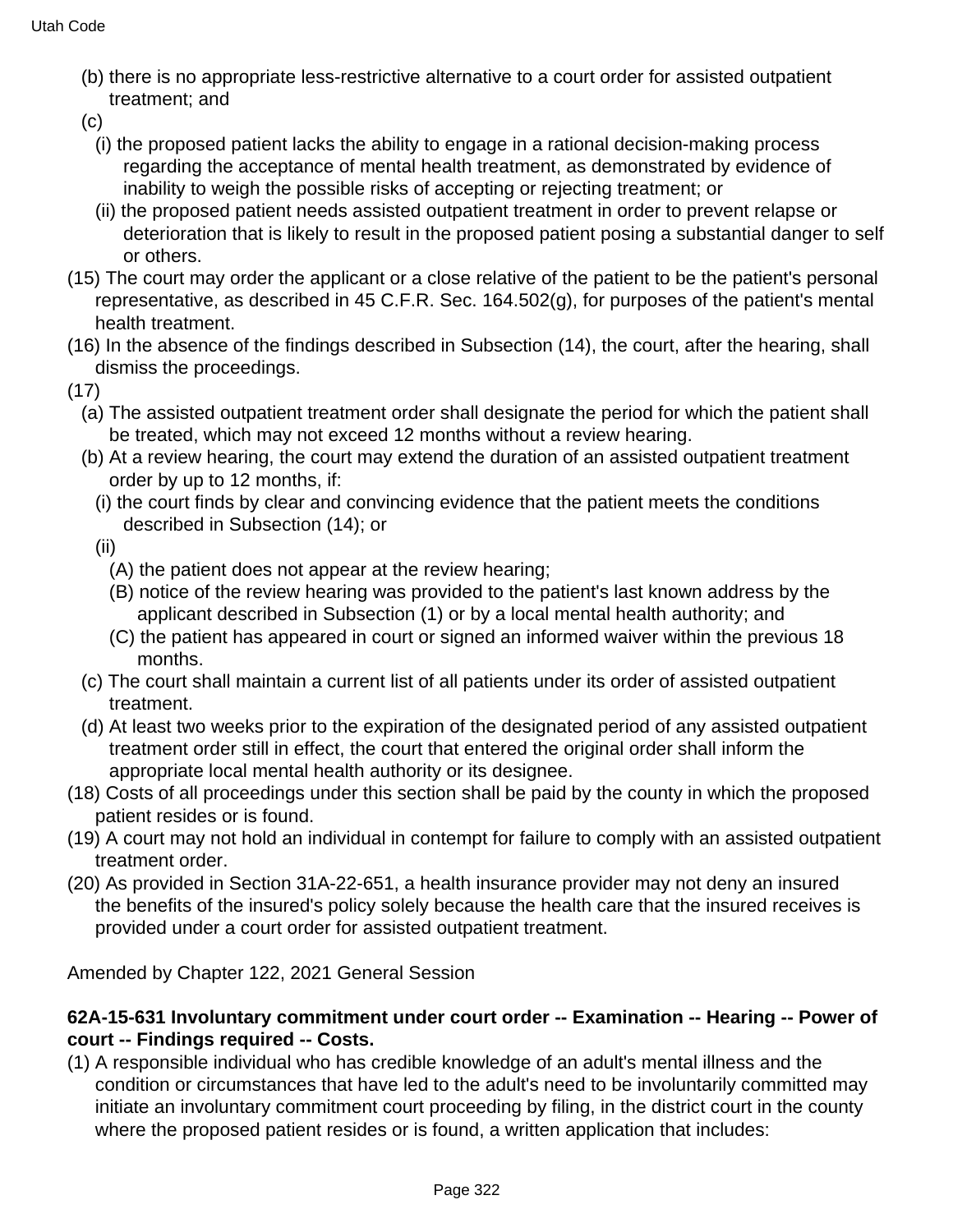- (a) unless the court finds that the information is not reasonably available, the proposed patient's: (i) name;
	- (ii) date of birth; and
	- (iii) social security number;
- (b)
	- (i) a certificate of a licensed physician or a designated examiner stating that within the sevenday period immediately preceding the certification, the physician or designated examiner examined the proposed patient and is of the opinion that the proposed patient has a mental illness and should be involuntarily committed; or
	- (ii) a written statement by the applicant that:
		- (A) the proposed patient has been requested to, but has refused to, submit to an examination of mental condition by a licensed physician or designated examiner;
		- (B) is sworn to under oath; and
		- (C) states the facts upon which the application is based; and
- (c) a statement whether the proposed patient has previously been under an assisted outpatient treatment order, if known by the applicant.
- (2) Before issuing a judicial order, the court:
	- (a) shall require the applicant to consult with the appropriate local mental health authority at or before the hearing; and
	- (b) may direct a mental health professional from the local mental health authority to interview the applicant and the proposed patient to determine the existing facts and report the existing facts to the court.
- (3) The court may issue an order, directed to a mental health officer or peace officer, to immediately place a proposed patient in the custody of a local mental health authority or in a temporary emergency facility, as described in Section 62A-15-634, to be detained for the purpose of examination if:
	- (a) the court finds from the application, any other statements under oath, or any reports from a mental health professional that there is a reasonable basis to believe that the proposed patient has a mental illness that poses a danger to self or others and requires involuntary commitment pending examination and hearing; or
	- (b) the proposed patient refuses to submit to an interview with a mental health professional as directed by the court or to go to a treatment facility voluntarily.
- (4)
	- (a) The court shall provide notice of commencement of proceedings for involuntary commitment, setting forth the allegations of the application and any reported facts, together with a copy of any official order of detention, to a proposed patient before, or upon, placement of the proposed patient in the custody of a local mental health authority or, with respect to any proposed patient presently in the custody of a local mental health authority whose status is being changed from voluntary to involuntary, upon the filing of an application for that purpose with the court.
	- (b) The place of detention shall maintain a copy of the order of detention.
- (5)
	- (a) The court shall provide notice of commencement of proceedings for involuntary commitment as soon as practicable to the applicant, any legal guardian, any immediate adult family members, legal counsel for the parties involved, the local mental health authority or the local mental health authority's designee, and any other persons whom the proposed patient or the court designates.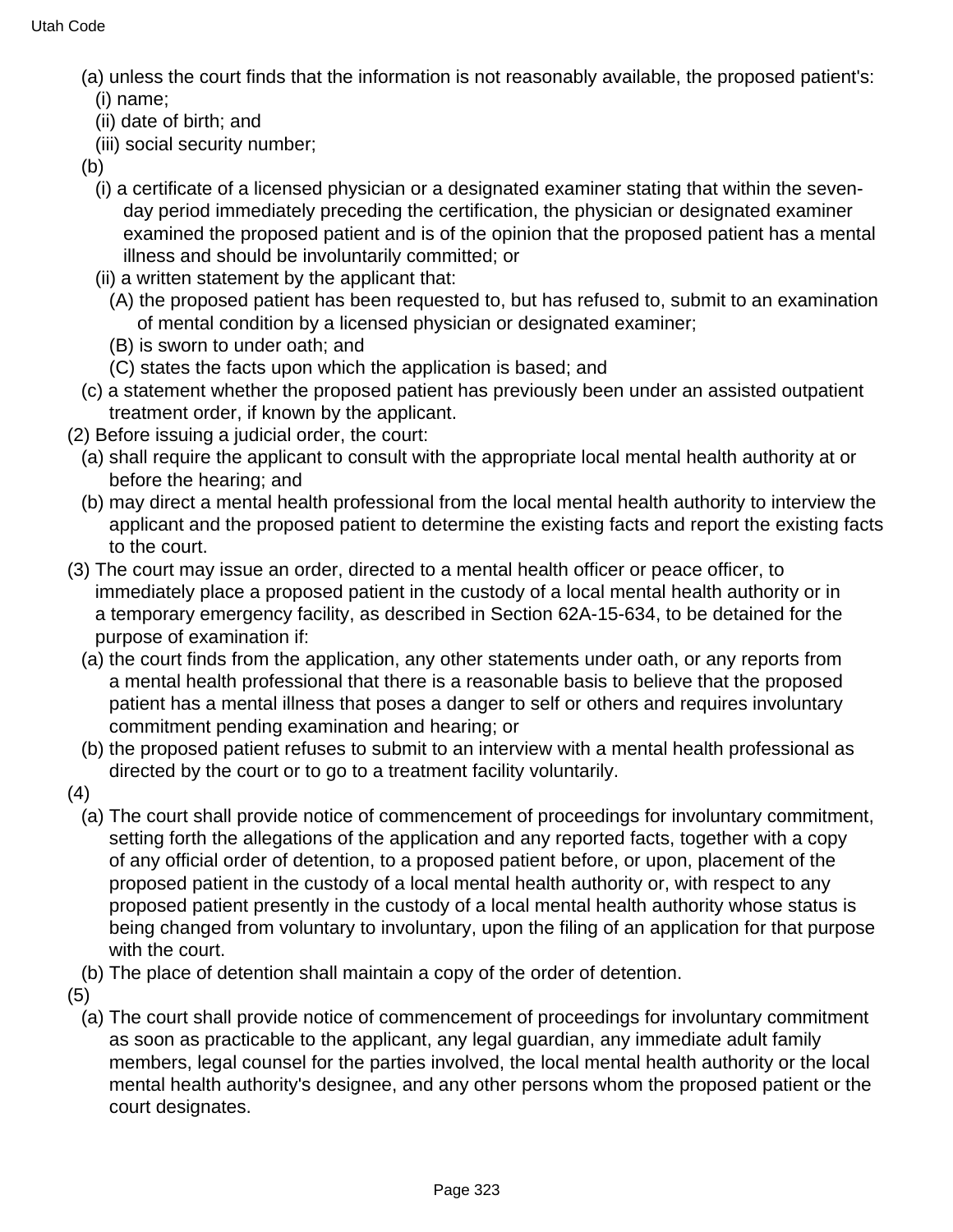- (b) Except as provided in Subsection (5)(c), the notice under Subsection (5)(a) shall advise the persons that a hearing may be held within the time provided by law.
- (c) If the proposed patient refuses to permit release of information necessary for provisions of notice under this subsection, the court shall determine the extent of notice.
- (6) Proceedings for commitment of an individual under 18 years old to a local mental health authority may be commenced in accordance with Part 7, Commitment of Persons Under Age 18 to Division of Substance Abuse and Mental Health.
- (7)
	- (a) The district court may, in the district court's discretion, transfer the case to any other district court within this state, if the transfer will not be adverse to the interest of the proposed patient.
	- (b) If a case is transferred under Subsection (7)(a), the parties to the case may be transferred and the local mental health authority may be substituted in accordance with Utah Rules of Civil Procedure, Rule 25.
- (8) Within 24 hours, excluding Saturdays, Sundays, and legal holidays, of the issuance of a judicial order, or after commitment of a proposed patient to a local mental health authority or the local mental health authority's designee under court order for detention or examination, the court shall appoint two designated examiners:
	- (a) who did not sign the civil commitment application nor the civil commitment certification under Subsection (1);
	- (b) one of whom is a licensed physician; and
	- (c) one of whom may be designated by the proposed patient or the proposed patient's counsel, if that designated examiner is reasonably available.
- (9) The court shall schedule a hearing to be held within 10 calendar days after the day on which the designated examiners are appointed.
- (10)
	- (a) The designated examiners shall:
		- (i) conduct the examinations separately;
		- (ii) conduct the examinations at the home of the proposed patient, at a hospital or other medical facility, or at any other suitable place, including through telehealth, that is not likely to have a harmful effect on the proposed patient's health;
		- (iii) inform the proposed patient, if not represented by an attorney:
			- (A) that the proposed patient does not have to say anything;
			- (B) of the nature and reasons for the examination;
			- (C) that the examination was ordered by the court;
			- (D) that any information volunteered could form part of the basis for the proposed patient's involuntary commitment;
			- (E) that findings resulting from the examination will be made available to the court; and
			- (F) that the designated examiner may, under court order, obtain the proposed patient's mental health records; and
		- (iv) within 24 hours of examining the proposed patient, report to the court, orally or in writing, whether the proposed patient is mentally ill, has agreed to voluntary commitment, as described in Section 62A-15-625, or has acceptable programs available to the proposed patient without court proceedings.
	- (b) If a designated examiner reports orally under Subsection (10)(a), the designated examiner shall immediately send a written report to the clerk of the court.
- (11) If a designated examiner is unable to complete an examination on the first attempt because the proposed patient refuses to submit to the examination, the court shall fix a reasonable compensation to be paid to the examiner.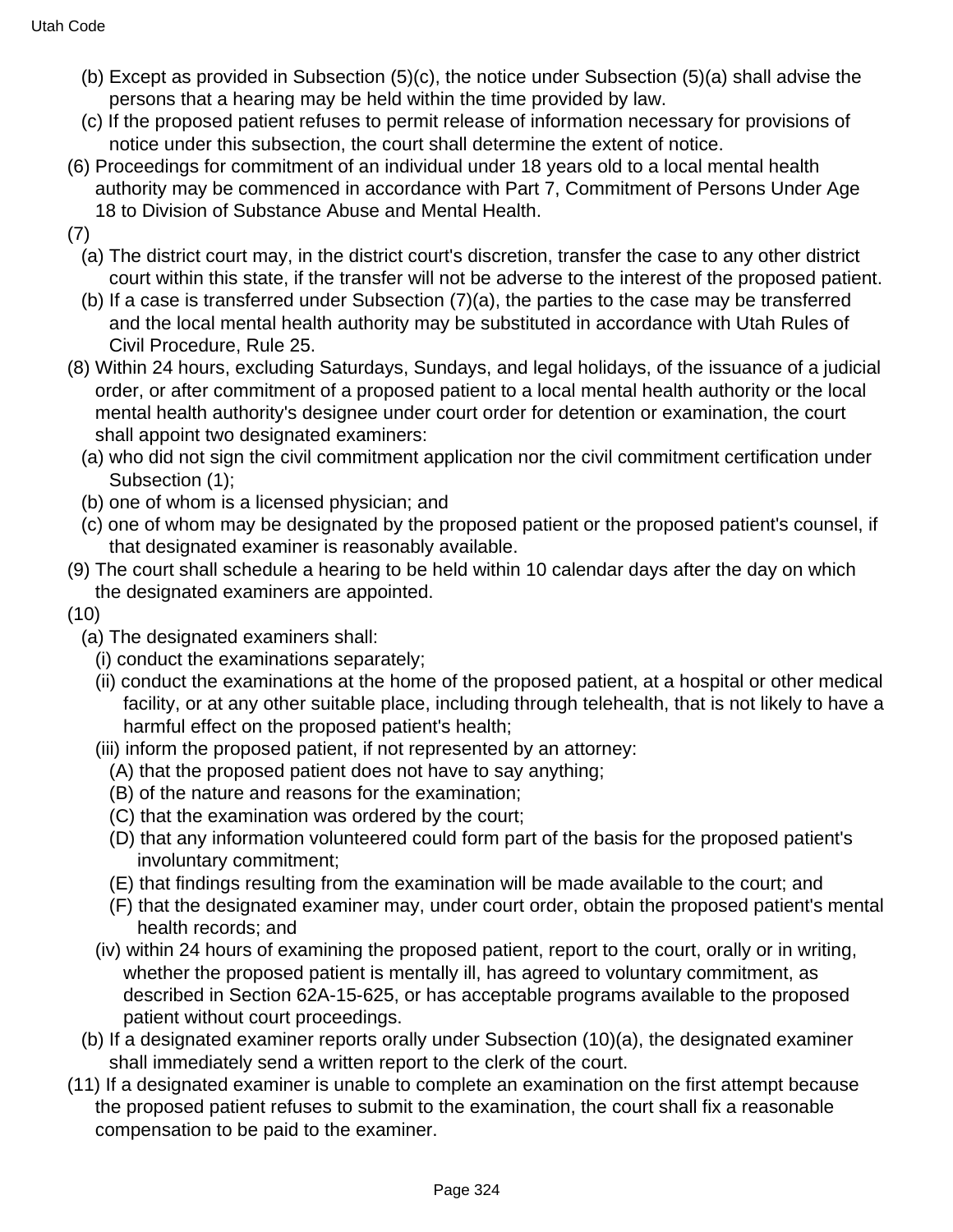- (12) If the local mental health authority, the local mental health authority's designee, or a medical examiner determines before the court hearing that the conditions justifying the findings leading to a commitment hearing no longer exist, the local mental health authority, the local mental health authority's designee, or the medical examiner shall immediately report the determination to the court.
- (13) The court may terminate the proceedings and dismiss the application at any time, including before the hearing, if the designated examiners or the local mental health authority or the local mental health authority's designee informs the court that the proposed patient:
	- (a) does not meet the criteria in Subsection (16);
	- (b) has agreed to voluntary commitment, as described in Section 62A-15-625;
	- (c) has acceptable options for treatment programs that are available without court proceedings; or
	- (d) meets the criteria for assisted outpatient treatment described in Section 62A-15-630.5.
- (14)
	- (a) Before the hearing, the court shall provide the proposed patient an opportunity to be represented by counsel, and if neither the proposed patient nor others provide counsel, the court shall appoint counsel and allow counsel sufficient time to consult with the proposed patient before the hearing.
	- (b) In the case of an indigent proposed patient, the county in which the proposed patient resides or is found shall make payment of reasonable attorney fees for counsel, as determined by the court.

## (15)

(a)

- (i) The court shall afford the proposed patient, the applicant, and any other person to whom notice is required to be given an opportunity to appear at the hearing, to testify, and to present and cross-examine witnesses.
- (ii) The court may, in the court's discretion, receive the testimony of any other person.
- (iii) The court may allow a waiver of the proposed patient's right to appear for good cause, which cause shall be set forth in the record, or an informed waiver by the patient, which shall be included in the record.
- (b) The court is authorized to exclude any person not necessary for the conduct of the proceedings and may, upon motion of counsel, require the testimony of each designated examiner to be given out of the presence of any other designated examiners.
- (c) The court shall conduct the hearing in as informal a manner as may be consistent with orderly procedure, and in a physical setting that is not likely to have a harmful effect on the mental health of the proposed patient, while preserving the due process rights of the proposed patient.
- (d) The court shall consider any relevant historical and material information that is offered, subject to the rules of evidence, including reliable hearsay under Rule 1102, Utah Rules of Evidence.
- (e)
	- (i) A local mental health authority or the local mental health authority's designee or the physician in charge of the proposed patient's care shall, at the time of the hearing, provide the court with the following information:
		- (A) the detention order;
		- (B) admission notes;
		- (C) the diagnosis;
		- (D) any doctors' orders;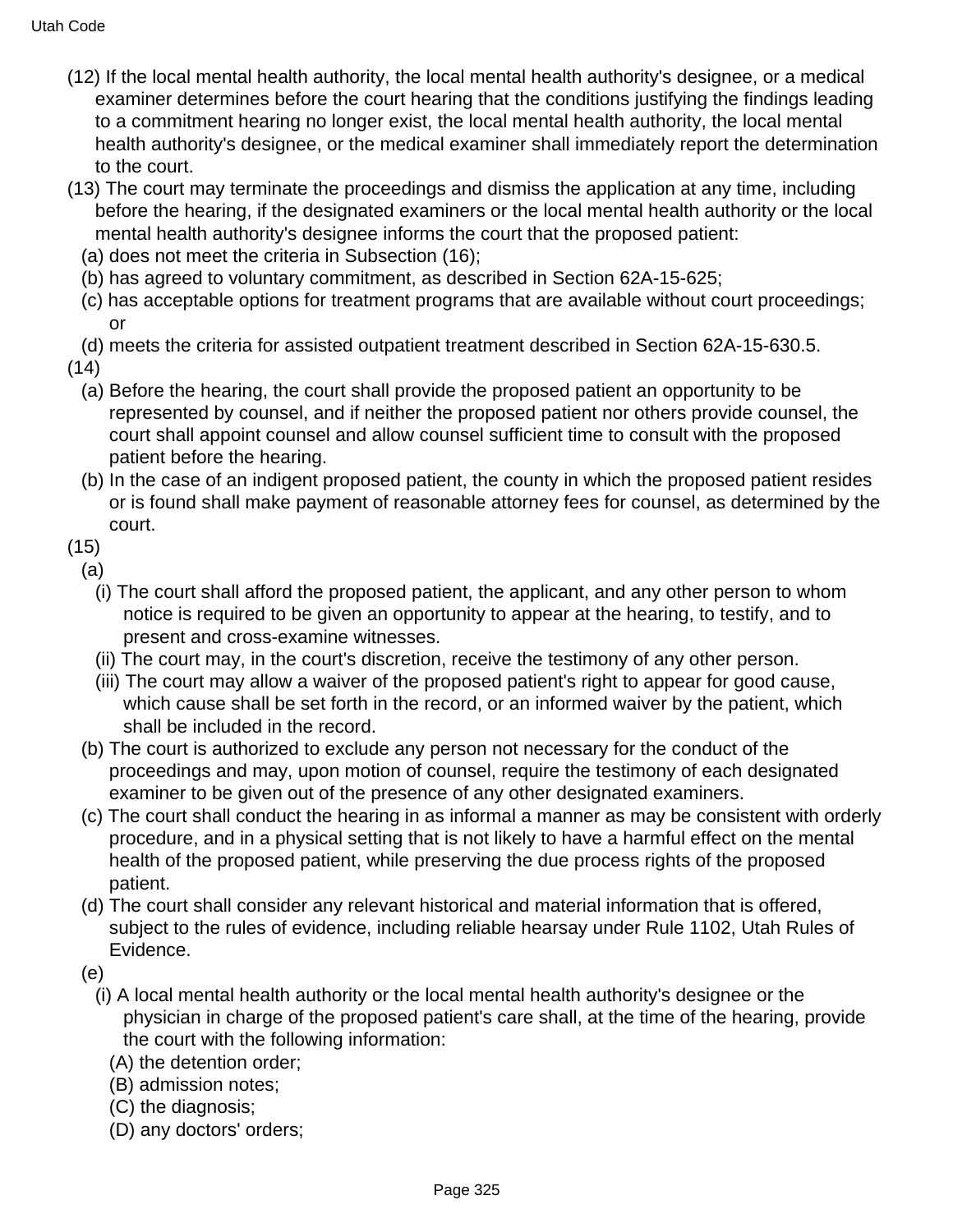- (E) progress notes;
- (F) nursing notes;
- (G) medication records pertaining to the current commitment; and
- (H) whether the proposed patient has previously been civilly committed or under an order for assisted outpatient treatment.
- (ii) The information described in Subsection (15)(e)(i) shall also be supplied to the proposed patient's counsel at the time of the hearing, and at any time prior to the hearing upon request.
- (16)
	- (a) The court shall order commitment of an adult proposed patient to a local mental health authority if, upon completion of the hearing and consideration of the information presented, the court finds by clear and convincing evidence that:
		- (i) the proposed patient has a mental illness;
		- (ii) because of the proposed patient's mental illness the proposed patient poses a substantial danger to self or others;
		- (iii) the proposed patient lacks the ability to engage in a rational decision-making process regarding the acceptance of mental treatment as demonstrated by evidence of inability to weigh the possible risks of accepting or rejecting treatment;
		- (iv) there is no appropriate less-restrictive alternative to a court order of commitment; and
		- (v) the local mental health authority can provide the proposed patient with treatment that is adequate and appropriate to the proposed patient's conditions and needs.
	- (b)
		- (i) If, at the hearing, the court determines that the proposed patient has a mental illness but does not meet the other criteria described in Subsection (16)(a), the court may consider whether the proposed patient meets the criteria for assisted outpatient treatment under Section 62A-15-630.5.
		- (ii) The court may order the proposed patient to receive assisted outpatient treatment in accordance with Section 62A-15-630.5 if, at the hearing, the court finds the proposed patient meets the criteria for assisted outpatient treatment under Section 62A-15-630.5.
		- (iii) If the court determines that neither the criteria for commitment under Subsection (16)(a) nor the criteria for assisted outpatient treatment under Section 62A-15-630.5 are met, the court shall dismiss the proceedings after the hearing.

# (17)

- (a)
	- (i) The order of commitment shall designate the period for which the patient shall be treated.
	- (ii) If the patient is not under an order of commitment at the time of the hearing, the patient's treatment period may not exceed six months without a review hearing.
	- (iii) Upon a review hearing, to be commenced before the expiration of the previous order of commitment, an order for commitment may be for an indeterminate period, if the court finds by clear and convincing evidence that the criteria described in Subsection (16) will last for an indeterminate period.
- (b)
	- (i) The court shall maintain a current list of all patients under the court's order of commitment and review the list to determine those patients who have been under an order of commitment for the court designated period.
	- (ii) At least two weeks before the expiration of the designated period of any order of commitment still in effect, the court that entered the original order of commitment shall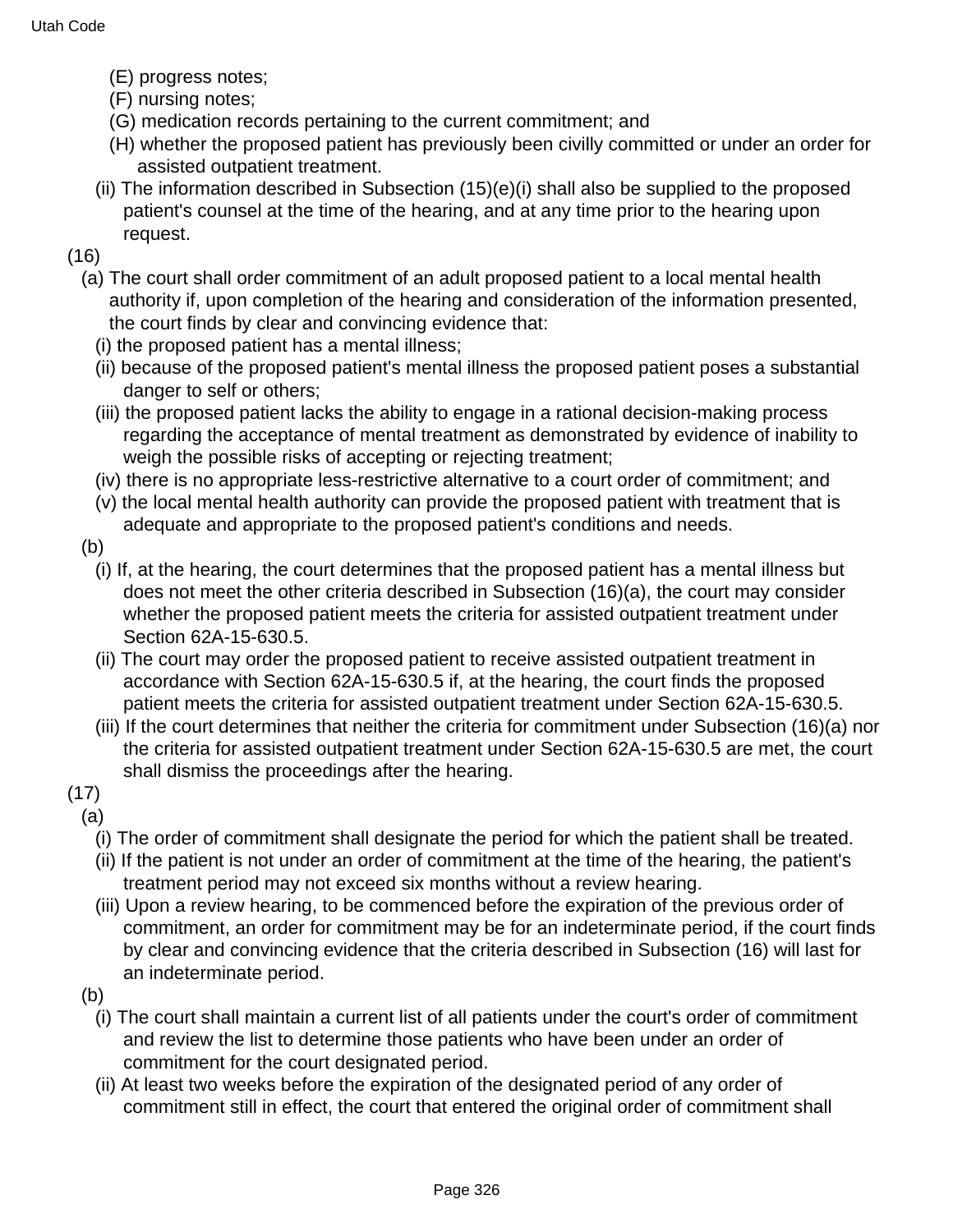inform the appropriate local mental health authority or the local mental health authority's designee of the expiration.

- (iii) Upon receipt of the information described in Subsection (17)(b)(ii), the local mental health authority or the local mental health authority's designee shall immediately reexamine the reasons upon which the order of commitment was based.
- (iv) If, after reexamination under Subsection (17)(b)(iii), the local mental health authority or the local mental health authority's designee determines that the conditions justifying commitment no longer exist, the local mental health authority or the local mental health authority's designee shall discharge the patient from involuntary commitment and immediately report the discharge to the court.
- (v) If, after reexamination under Subsection (17)(b)(iii), the local mental health authority or the local mental health authority's designee determines that the conditions justifying commitment continue to exist, the court shall immediately appoint two designated examiners and proceed under Subsections (8) through (14).
- (c)
	- (i) The local mental health authority or the local mental health authority's designee responsible for the care of a patient under an order of commitment for an indeterminate period shall, at six-month intervals, reexamine the reasons upon which the order of indeterminate commitment was based.
	- (ii) If the local mental health authority or the local mental health authority's designee determines that the conditions justifying commitment no longer exist, the local mental health authority or the local mental health authority's designee shall discharge the patient from the local mental health authority's or the local mental health authority designee's custody and immediately report the discharge to the court.
	- (iii) If the local mental health authority or the local mental health authority's designee determines that the conditions justifying commitment continue to exist, the local mental health authority or the local mental health authority's designee shall send a written report of the findings to the court.
	- (iv) A patient and the patient's counsel of record shall be notified in writing that the involuntary commitment will be continued under Subsection (17)(c)(iii), the reasons for the decision to continue, and that the patient has the right to a review hearing by making a request to the court.
	- (v) Upon receiving a request under Subsection (17)(c)(iv), the court shall immediately appoint two designated examiners and proceed under Subsections (8) through (14).
- (18)
	- (a) Any patient committed as a result of an original hearing or a patient's legally designated representative who is aggrieved by the findings, conclusions, and order of the court entered in the original hearing has the right to a new hearing upon a petition filed with the court within 30 days after the day on which the court order is entered.
	- (b) The petition shall allege error or mistake in the findings, in which case the court shall appoint three impartial designated examiners previously unrelated to the case to conduct an additional examination of the patient.
	- (c) Except as provided in Subsection (18)(b), the court shall, in all other respects, conduct the new hearing in the manner otherwise permitted.
- (19) The county in which the proposed patient resides or is found shall pay the costs of all proceedings under this section.

Amended by Chapter 374, 2022 General Session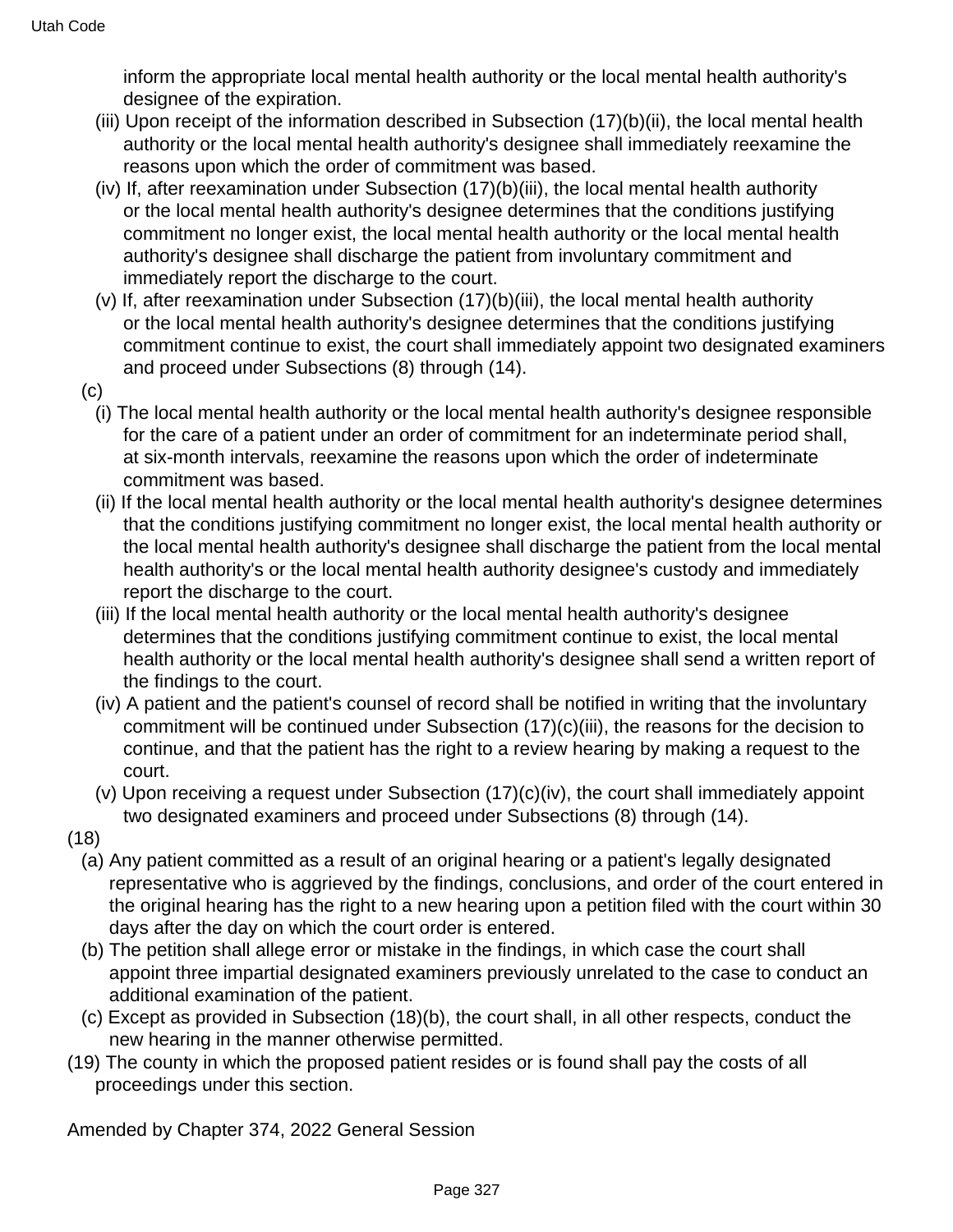## **62A-15-632 Circumstances under which conditions justifying initial involuntary commitment shall be considered to continue to exist.**

- (1) When an individual is involuntarily committed to the custody of a local mental health authority under Subsection 62A-15-631(16), the conditions justifying commitment under that Subsection shall be considered to continue to exist for purposes of continued treatment under Subsection 62A-15-631(17) or conditional release under Section 62A-15-637 if the court finds that:
	- (a) the patient is still mentally ill;
	- (b) there is no appropriate less restrictive alternative to a court order of involuntary commitment; and
	- (c) absent an order of involuntary commitment, the patient will likely pose a substantial danger to self or others.
- (2) When an individual has been ordered to assisted outpatient treatment under Subsection 62A-15-630.5(14), the individual may be involuntarily committed to the custody of a local mental health authority under Subsection 62A-15-631(16) for purposes of continued treatment under Subsection 62A-15-631(17) or conditional release under Section 62A-15-637, if the court finds that:
	- (a) the patient is still mentally ill;
	- (b) there is no appropriate less-restrictive alternative to a court order of involuntary commitment; and
	- (c) based upon the patient's conduct and statements during the preceding six months, or the patient's failure to comply with treatment recommendations during the preceding six months, the court finds that absent an order of involuntary commitment, the patient is likely to pose a substantial danger to self or others.
- (3) A patient whose treatment is continued or who is conditionally released under the terms of this section shall be maintained in the least restrictive environment available that can provide the patient with treatment that is adequate and appropriate.

Repealed and Re-enacted by Chapter 122, 2021 General Session

## **62A-15-633 Persons eligible for care or treatment by federal agency -- Continuing jurisdiction of state courts.**

- (1) If an individual committed pursuant to Section 62A-15-631 is eligible for care or treatment by any agency of the United States, the court, upon receipt of a certificate from a United States agency, showing that facilities are available and that the individual is eligible for care or treatment therein, may order the individual to be placed in the custody of that agency for care.
- (2) When admitted to any facility or institution operated by a United States agency, within or without this state, the individual shall be subject to the rules and regulations of that agency.
- (3) The chief officer of any facility or institution operated by a United States agency and in which the individual is hospitalized, shall, with respect to that individual, be vested with the same powers as the superintendent or director of a mental health facility, regarding detention, custody, transfer, conditional release, or discharge of patients. Jurisdiction is retained in appropriate courts of this state at any time to inquire into the mental condition of an individual so hospitalized, and to determine the necessity for continuance of hospitalization, and every order of hospitalization issued pursuant to this section is so conditioned.

Renumbered and Amended by Chapter 8, 2002 Special Session 5 Renumbered and Amended by Chapter 8, 2002 Special Session 5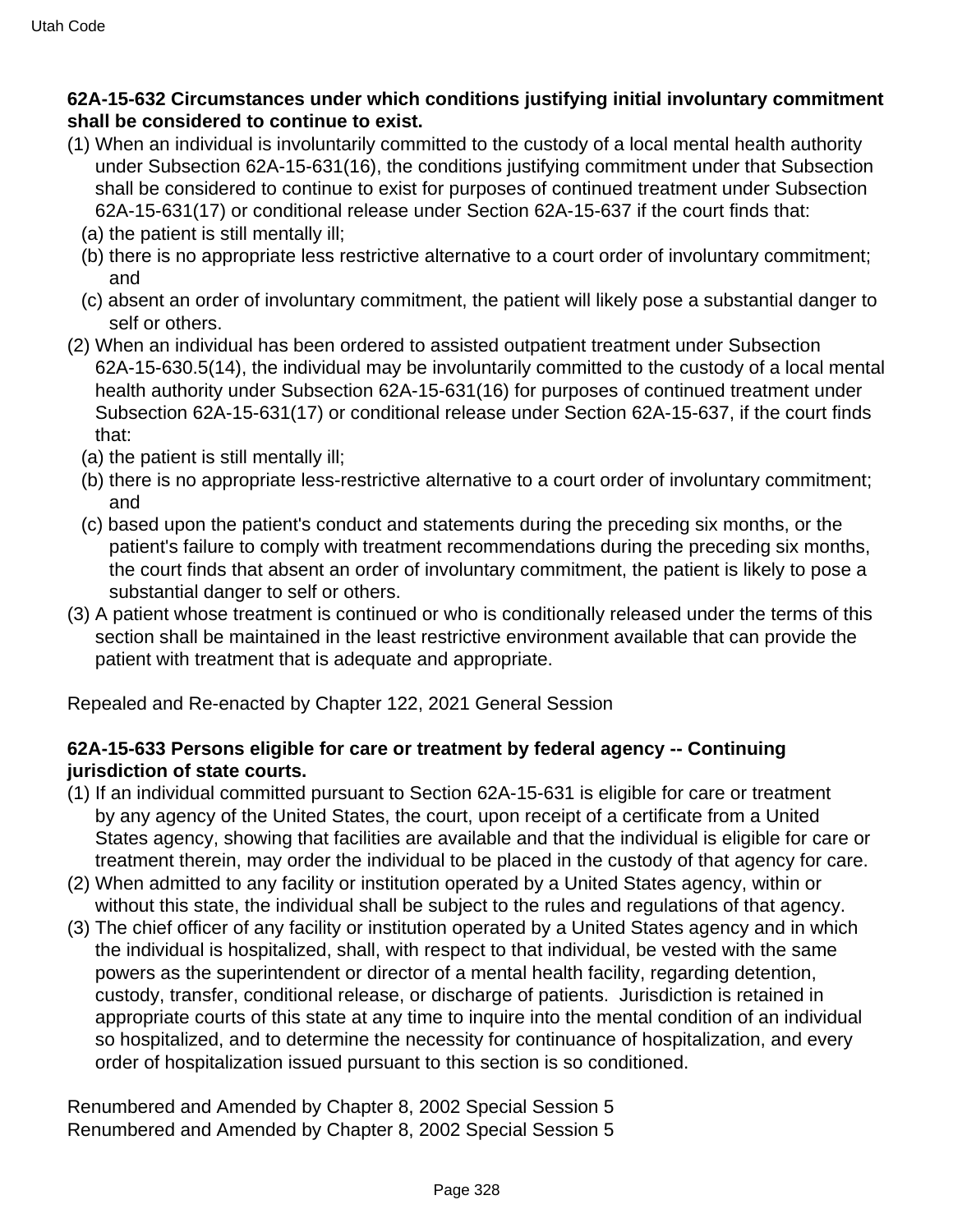## **62A-15-634 Detention pending placement in custody.**

 Pending commitment to a local mental health authority, a patient taken into custody or ordered to be committed pursuant to this part may be detained in the patient's home, a licensed foster home, or any other suitable facility under reasonable conditions prescribed by the local mental health authority. Except in an extreme emergency, the patient may not be detained in a nonmedical facility used for the detention of individuals charged with or convicted of criminal offenses. The local mental health authority shall take reasonable measures, including provision of medical care, as may be necessary to assure proper care of an individual temporarily detained pursuant to this section.

Renumbered and Amended by Chapter 8, 2002 Special Session 5 Renumbered and Amended by Chapter 8, 2002 Special Session 5

### **62A-15-635 Notice of commitment.**

 Whenever a patient has been temporarily, involuntarily committed to a local mental health authority under Section 62A-15-629 on the application of an individual other than the patient's legal guardian, spouse, or next of kin, the local mental health authority or a designee of the local mental health authority shall immediately notify the patient's legal guardian, spouse, or next of kin, if known.

Amended by Chapter 322, 2018 General Session

### **62A-15-636 Periodic review -- Discharge.**

 Each local mental health authority or its designee shall, as frequently as practicable, examine or cause to be examined every person who has been committed to it. Whenever the local mental health authority or its designee determines that the conditions justifying involuntary commitment no longer exist, it shall discharge the patient. If the patient has been committed through judicial proceedings, a report describing that determination shall be sent to the clerk of the court where the proceedings were held.

Renumbered and Amended by Chapter 8, 2002 Special Session 5 Renumbered and Amended by Chapter 8, 2002 Special Session 5

#### **62A-15-637 Release of patient to receive other treatment -- Placement in more restrictive environment -- Procedures.**

- (1) A local mental health authority or a designee of a local mental health authority may conditionally release an improved patient to less restrictive treatment when:
	- (a) the authority specifies the less restrictive treatment; and
- (b) the patient agrees in writing to the less restrictive treatment.

(2)

- (a) Whenever a local mental health authority or a designee of a local mental health authority determines that the conditions justifying commitment no longer exist, the local mental health authority or the designee shall discharge the patient.
- (b) If the discharged patient has been committed through judicial proceedings, the local mental health authority or the designee shall prepare a report describing the determination and shall send the report to the clerk of the court where the proceedings were held.

(3)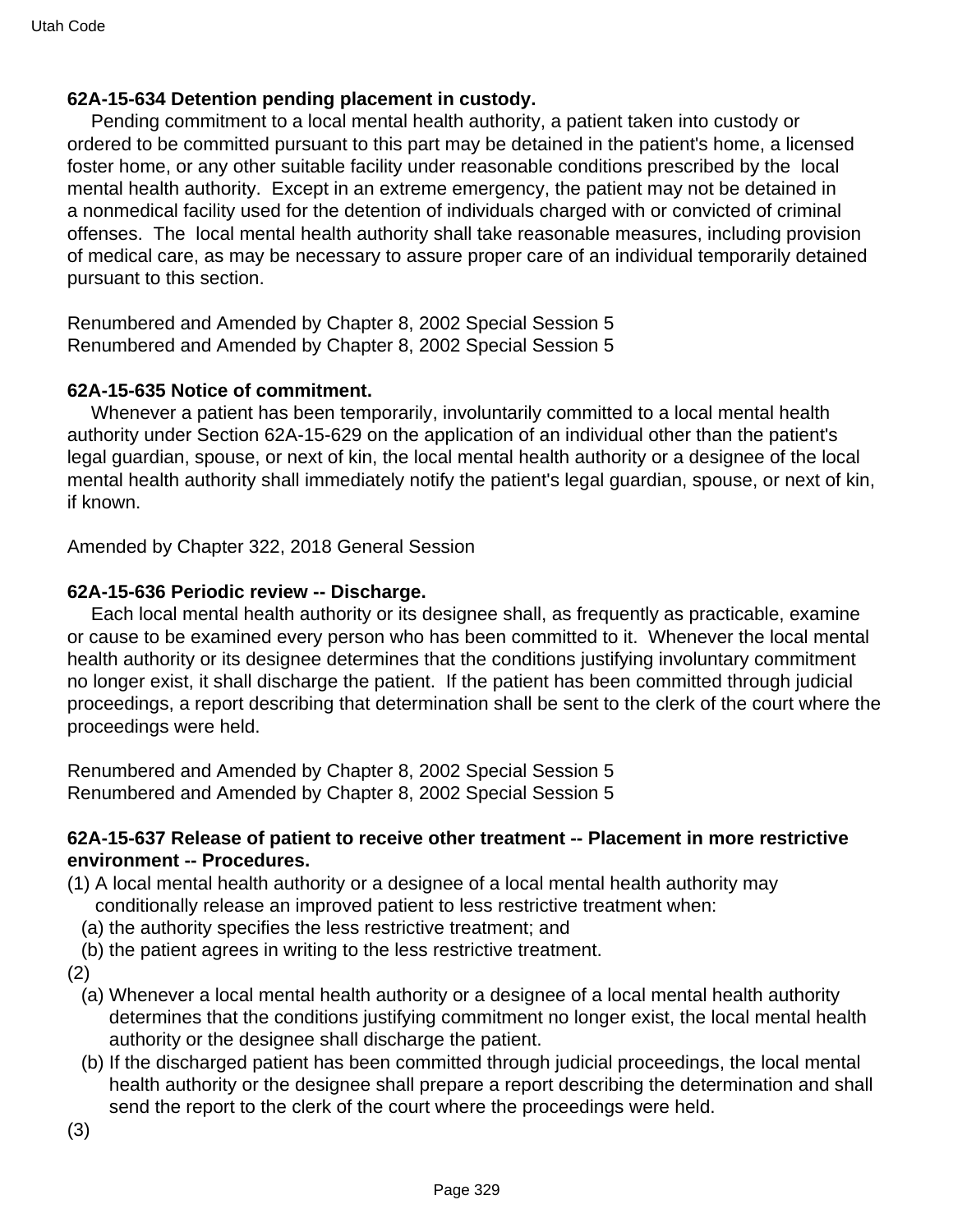- (a) A local mental health authority or a designee of a local mental health authority is authorized to issue an order for the immediate placement of a current patient into a more restrictive environment, if:
	- (i) the local mental health authority or a designee of a local mental health authority has reason to believe that the patient's current environment is aggravating the patient's mental illness; or
	- (ii) the patient has failed to comply with the specified treatment plan to which the patient agreed in writing.
- (b) An order for a more restrictive environment shall:
	- (i) state the reasons for the order;
	- (ii) authorize any peace officer to take the patient into physical custody and transport the patient to a facility designated by the local mental health authority;
	- (iii) inform the patient of the right to a hearing, the right to appointed counsel, and the other procedures described in Subsection 62A-15-631(14); and
	- (iv) prior to or upon admission to the more restrictive environment, or upon imposition of additional or different requirements as conditions for continued conditional release from inpatient care, copies of the order shall be delivered to:
		- (A) the patient;
		- (B) the person in whose care the patient is placed;
		- (C) the patient's counsel of record; and
		- (D) the court that entered the original order of commitment.
- (c) If the patient was in a less restrictive environment for more than 30 days and is aggrieved by the change to a more restrictive environment, the patient or the patient's representative may request a hearing within 30 days of the change. Upon receiving the request, the court shall immediately appoint two designated examiners and proceed pursuant to Section 62A-15-631, with the exception of Subsection 62A-15-631(16), unless, by the time set for the hearing, the patient is returned to the less restrictive environment or the patient withdraws the request for a hearing, in writing.
- (d) The court shall:
	- (i) make findings regarding whether the conditions described in Subsections (3)(a) and (b) were met and whether the patient is in the least restrictive environment that is appropriate for the patient's needs; and
	- (ii) designate, by order, the environment for the patient's care and the period for which the patient shall be treated, which may not extend beyond expiration of the original order of commitment.
- (4) Nothing contained in this section prevents a local mental health authority or its designee, pursuant to Section 62A-15-636, from discharging a patient from commitment or from placing a patient in an environment that is less restrictive than that ordered by the court.

Amended by Chapter 419, 2019 General Session

# **62A-15-638 Reexamination of court order for commitment -- Procedures -- Costs.**

- (1) Any patient committed pursuant to Section 62A-15-631 is entitled to a reexamination of the order for commitment on the patient's own petition, or on that of the legal guardian, parent, spouse, relative, or friend, to the district court of the county in which the patient resides or is detained.
- (2) Upon receipt of the petition, the court shall conduct or cause to be conducted by a mental health commissioner proceedings in accordance with Section 62A-15-631, except that those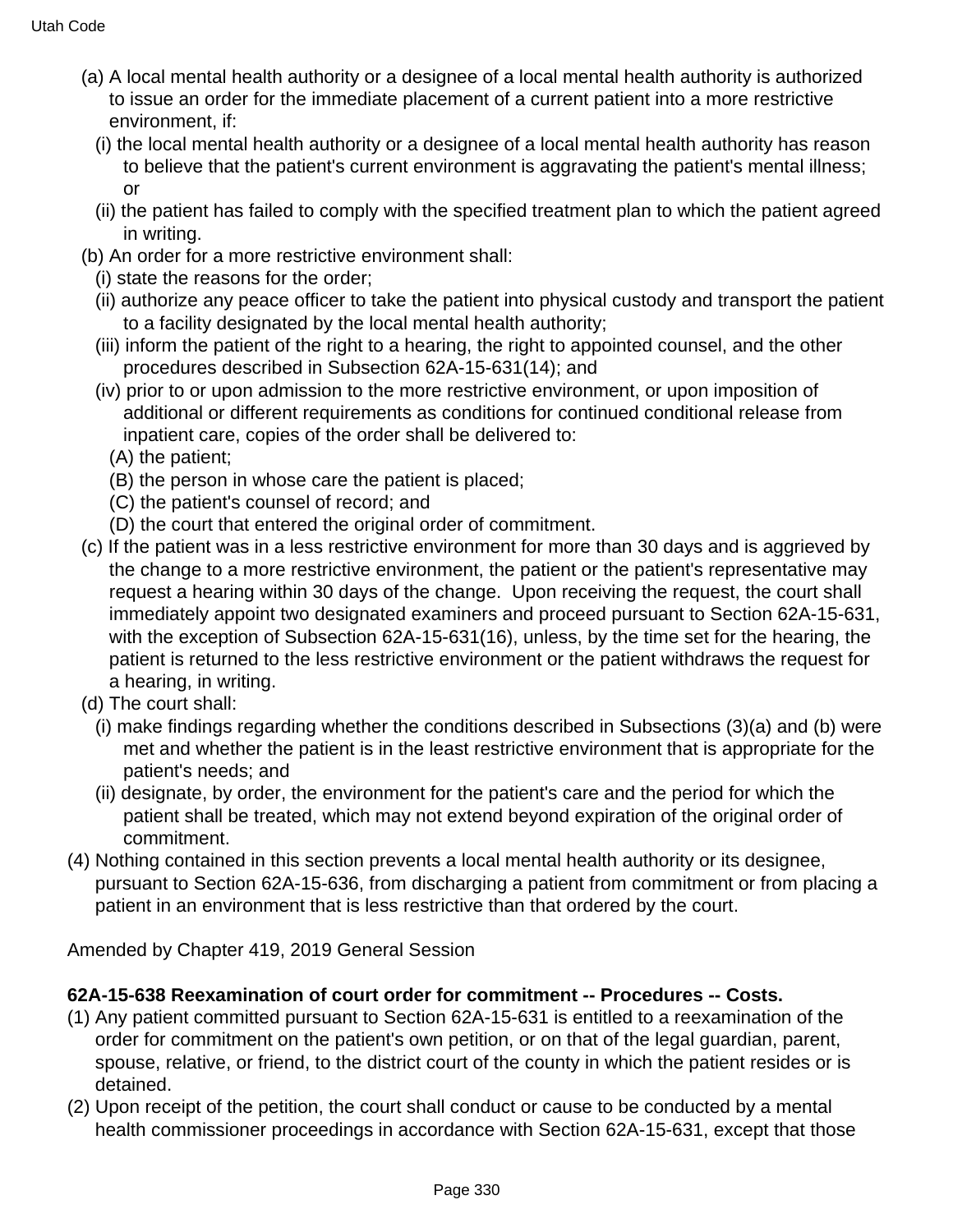proceedings shall not be required to be conducted if the petition is filed sooner than six months after the issuance of the order of commitment or the filing of a previous petition under this section, provided that the court may hold a hearing within a shorter period of time if good cause appears. The costs of proceedings for such judicial determination shall be paid by the county in which the patient resided or was found prior to commitment, upon certification, by the clerk of the district court in the county where the proceedings are held, to the county legislative body that those proceedings were held and the costs incurred.

Renumbered and Amended by Chapter 8, 2002 Special Session 5 Renumbered and Amended by Chapter 8, 2002 Special Session 5

### **62A-15-639 Standards for care and treatment.**

 Every patient is entitled to humane care and treatment and to medical care and treatment in accordance with the prevailing standards accepted in medical practice, psychiatric nursing practice, social work practice, and the practice of clinical psychology.

Renumbered and Amended by Chapter 8, 2002 Special Session 5 Renumbered and Amended by Chapter 8, 2002 Special Session 5

#### **62A-15-640 Mechanical restraints and medication -- Clinical record.**

- (1) Mechanical restraints may not be applied to a patient unless it is determined by the director or his designee to be required by the needs of the patient. Every use of a mechanical restraint and the reasons therefor shall be made a part of the patient's clinical record, under the signature of the director or his designee, and shall be reviewed regularly.
- (2) In no event shall medication be prescribed for a patient unless it is determined by a physician to be required by the patient's medical needs. Every use of a medication and the reasons therefor shall be made a part of the patient's clinical record.

Renumbered and Amended by Chapter 8, 2002 Special Session 5 Renumbered and Amended by Chapter 8, 2002 Special Session 5

#### **62A-15-641 Restrictions and limitations -- Civil rights and privileges.**

- (1) Subject to the general rules of the division, and except to the extent that the director or his designee determines that it is necessary for the welfare of the patient to impose restrictions, every patient is entitled to:
	- (a) communicate, by sealed mail or otherwise, with persons, including official agencies, inside or outside the facility;
	- (b) receive visitors; and
	- (c) exercise all civil rights, including the right to dispose of property, execute instruments, make purchases, enter contractual relationships, and vote, unless the patient has been adjudicated to be incompetent and has not been restored to legal capacity.
- (2) When any right of a patient is limited or denied, the nature, extent, and reason for that limitation or denial shall be entered in the patient's treatment record. Any continuing denial or limitation shall be reviewed every 30 days and shall also be entered in that treatment record. Notice of that continuing denial in excess of 30 days shall be sent to the division, the appropriate local mental health authority, the appropriate local substance abuse authority, or an approved treatment facility or program, whichever is most applicable to the patient.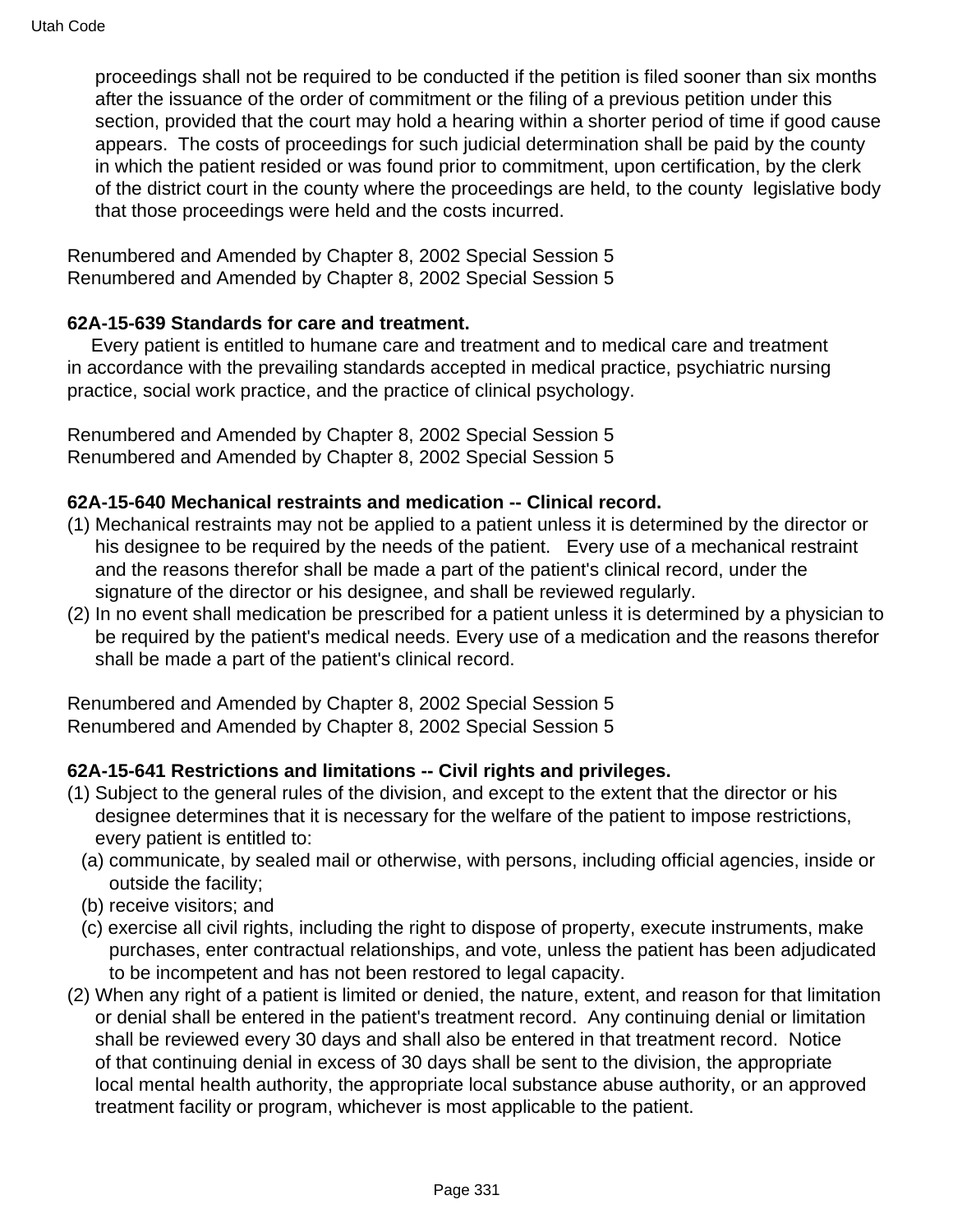- (3) Notwithstanding any limitations authorized under this section on the right of communication, each patient is entitled to communicate by sealed mail with the appropriate local mental health authority, the appropriate local substance abuse authority, an approved treatment facility or program, the division, the patient's attorney, and the court, if any, that ordered the patient's commitment or essential treatment. In no case may the patient be denied a visit with the legal counsel or clergy of the patient's choice.
- (4) Local mental health authorities, local substance abuse authorities, and approved treatment facilities or programs shall provide reasonable means and arrangements for informing involuntary patients of their right to release as provided in this chapter, and for assisting them in making and presenting requests for release.
- (5) Mental health facilities, local substance abuse authorities, and approved treatment facilities or programs shall post a statement, created by the division, describing a patient's rights under Utah law.
- (6) Notwithstanding Section 53B-17-303, an individual committed under this chapter has the right to determine the final disposition of that individual's body after death.

Amended by Chapter 408, 2017 General Session

# **62A-15-642 Habeas corpus.**

 Any individual detained pursuant to this part is entitled to the writ of habeas corpus upon proper petition by himself or a friend, to the district court in the county in which he is detained.

Renumbered and Amended by Chapter 8, 2002 Special Session 5 Renumbered and Amended by Chapter 8, 2002 Special Session 5

## **62A-15-643 Confidentiality of information and records -- Exceptions -- Penalty.**

- (1) All certificates, applications, records, and reports made for the purpose of this part, including those made on judicial proceedings for involuntary commitment, that directly or indirectly identify a patient or former patient or an individual whose commitment has been sought under this part, shall be kept confidential and may not be disclosed by any person except insofar as:
	- (a) the individual identified or his legal guardian, if any, or, if a minor, his parent or legal guardian shall consent;
	- (b) disclosure may be necessary to carry out the provisions of:
		- (i) this part; or
		- (ii) Section 53-10-208.1; or
	- (c) a court may direct, upon its determination that disclosure is necessary for the conduct of proceedings before it, and that failure to make the disclosure would be contrary to the public interest.
- (2) A person who knowingly or intentionally discloses any information not authorized by this section is guilty of a class B misdemeanor.

Renumbered and Amended by Chapter 8, 2002 Special Session 5 Renumbered and Amended by Chapter 8, 2002 Special Session 5

## **62A-15-644 Additional powers of director -- Reports and records of division.**

(1) In addition to specific authority granted by other provisions of this part, the director has authority to prescribe the form of applications, records, reports, and medical certificates provided for under this part, and the information required to be contained therein, and to adopt rules that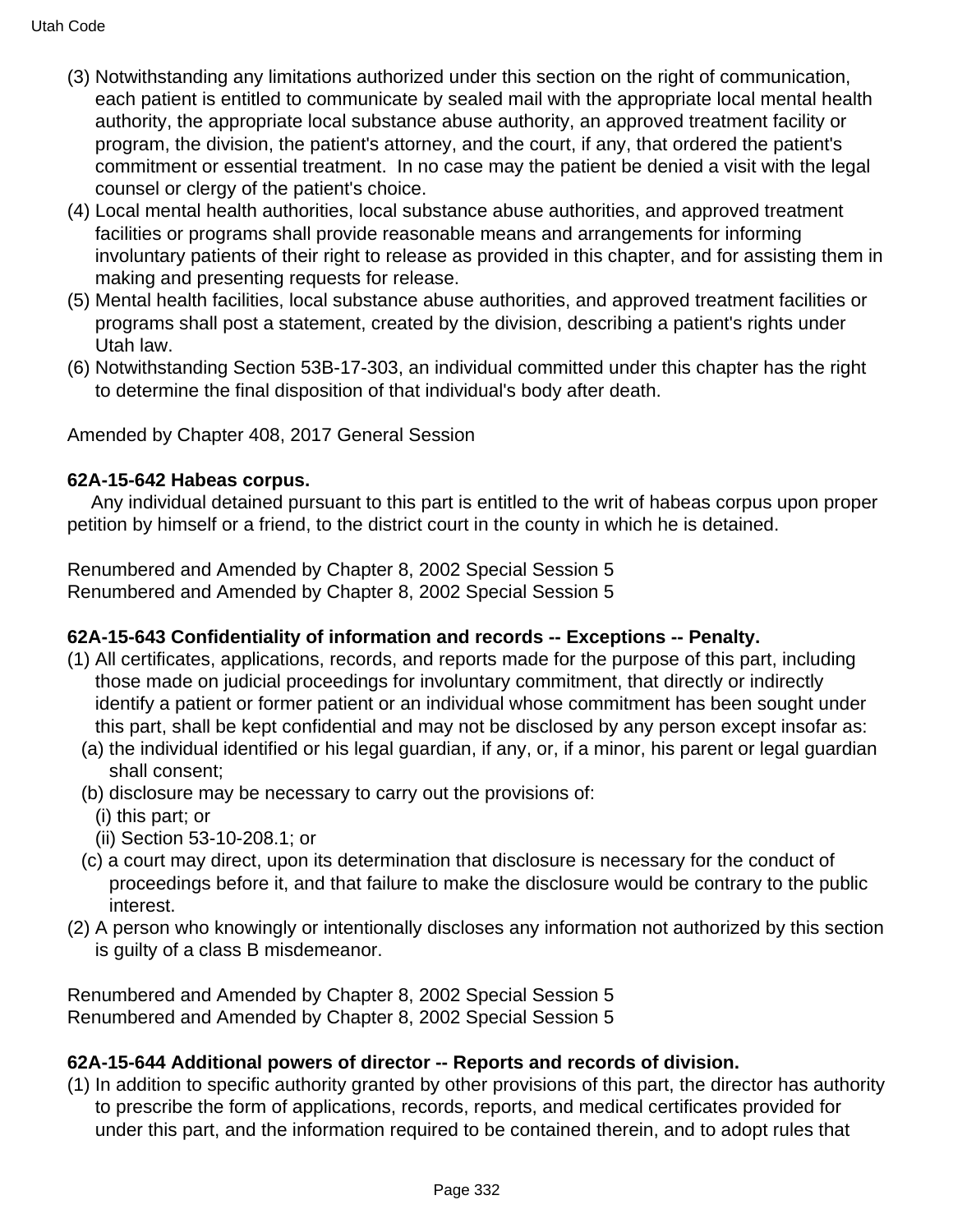are not inconsistent with the provisions of this part that the director finds to be reasonably necessary for the proper and efficient commitment of persons with a mental illness.

- (2) The division shall require reports relating to the admission, examination, diagnosis, release, or discharge of any patient and investigate complaints made by any patient or by any person on behalf of a patient.
- (3) A local mental health authority shall keep a record of the names and current status of all persons involuntarily committed to it under this chapter.

Amended by Chapter 366, 2011 General Session

#### **62A-15-645 Retrospective effect of provisions.**

 Patients who were in a mental health facility on May 8, 1951, shall be deemed to have been admitted under the provisions of this part appropriate in each instance, and their care, custody, and rights shall be governed by this part.

Renumbered and Amended by Chapter 8, 2002 Special Session 5 Renumbered and Amended by Chapter 8, 2002 Special Session 5

#### **62A-15-646 Commitment and care of criminally insane.**

 Nothing contained in this part may be construed to alter or change the method presently employed for the commitment and care of the criminally insane as provided in Title 77, Chapter 15, Inquiry into Sanity of Defendant.

Renumbered and Amended by Chapter 8, 2002 Special Session 5 Renumbered and Amended by Chapter 8, 2002 Special Session 5

#### **62A-15-647 Severability.**

 If any one or more provision, section, subsection, sentence, clause, phrase, or word of this part, or the application thereof to any person or circumstance, is found to be unconstitutional the same is hereby declared to be severable and the balance of this part shall remain effective notwithstanding that unconstitutionality. The Legislature hereby declares that it would have passed this part, and each provision, section, subsection, sentence, clause, phrase, or word thereof, irrespective of the fact that any one or more provision, section, subsection, sentence, clause, phrase, or word be declared unconstitutional.

Renumbered and Amended by Chapter 8, 2002 Special Session 5 Renumbered and Amended by Chapter 8, 2002 Special Session 5

## **Part 7 Commitment of Persons Under Age 18 to Division of Substance Abuse and Mental Health**

#### **62A-15-701 Definitions.**

As used in this part:

(1) "Child" means a person under 18 years of age.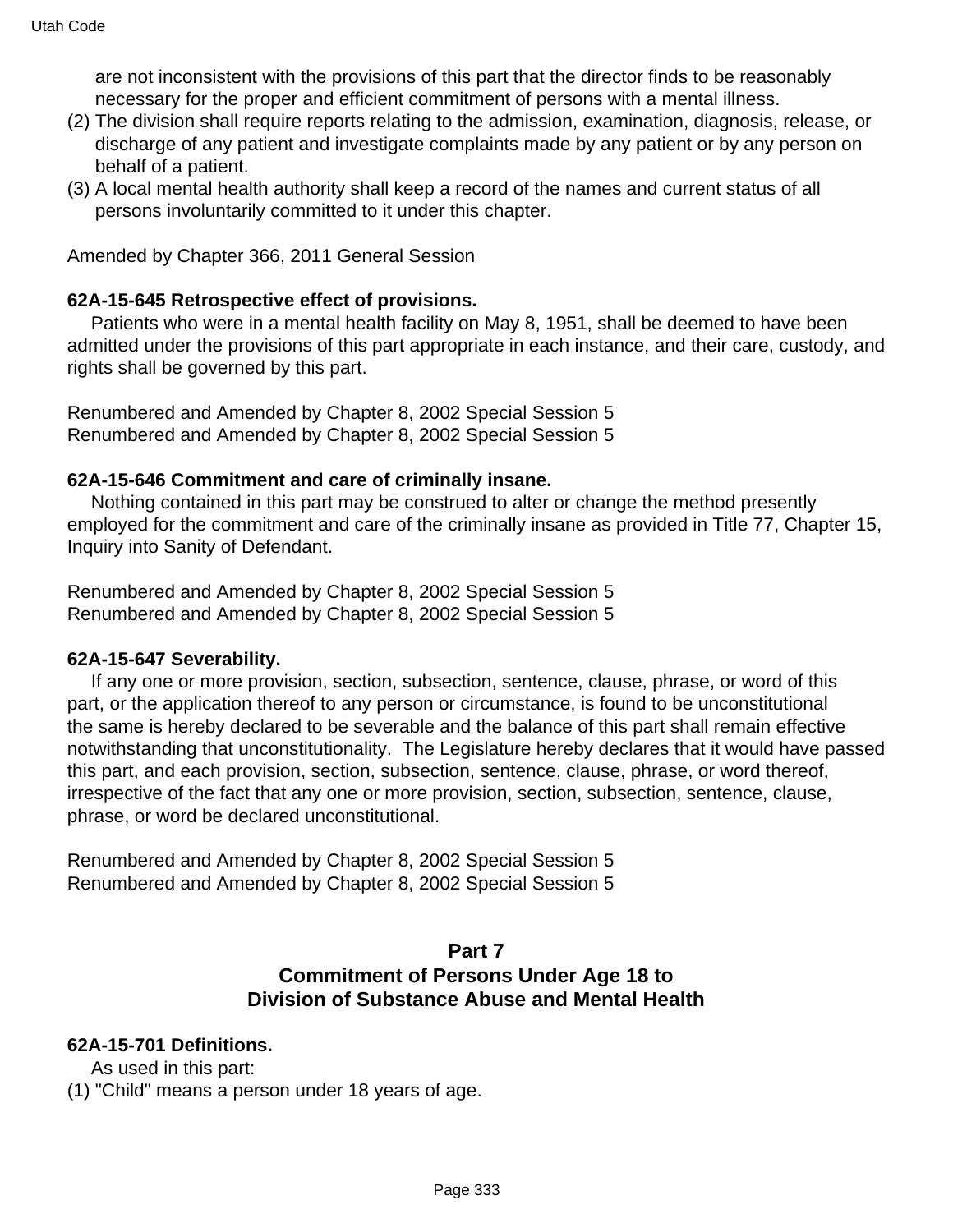- (2) "Commit" and "commitment" mean the transfer of physical custody in accordance with the requirements of this part.
- (3) "Legal custody" means:
- (a) the right to determine where and with whom the child shall live;
- (b) the right to participate in all treatment decisions and to consent or withhold consent for treatment in which a constitutionally protected liberty or privacy interest may be affected, including antipsychotic medication, electroshock therapy, and psychosurgery; and
- (c) the right to authorize surgery or other extraordinary medical care.
- (4) "Physical custody" means:
	- (a) placement of a child in any residential or inpatient setting;
	- (b) the right to physical custody of a child;
	- (c) the right and duty to protect the child; and
	- (d) the duty to provide, or insure that the child is provided with, adequate food, clothing, shelter, and ordinary medical care.
- (5) "Residential" means any out-of-home placement made by a local mental health authority, but does not include out-of-home respite care.
- (6) "Respite care" means temporary, periodic relief provided to parents or guardians from the daily care of children with serious emotional disorders for the limited time periods designated by the division.

Amended by Chapter 195, 2003 General Session

#### **62A-15-702 Treatment and commitment of minors in the public mental health system.**

 A child is entitled to due process proceedings, in accordance with the requirements of this part, whenever the child:

- (1) may receive or receives services through the public mental health system and is placed, by a local mental health authority, in a physical setting where his liberty interests are restricted, including residential and inpatient placements; or
- (2) receives treatment in which a constitutionally protected privacy or liberty interest may be affected, including the administration of antipsychotic medication, electroshock therapy, and psychosurgery.

Renumbered and Amended by Chapter 8, 2002 Special Session 5 Renumbered and Amended by Chapter 8, 2002 Special Session 5

### **62A-15-703 Residential and inpatient settings -- Commitment proceeding -- Child in physical custody of local mental health authority.**

- (1) A child may receive services from a local mental health authority in an inpatient or residential setting only after a commitment proceeding, for the purpose of transferring physical custody, has been conducted in accordance with the requirements of this section.
- (2) That commitment proceeding shall be initiated by a petition for commitment, and shall be a careful, diagnostic inquiry, conducted by a neutral and detached fact finder, pursuant to the procedures and requirements of this section. If the findings described in Subsection (4) exist, the proceeding shall result in the transfer of physical custody to the appropriate local mental health authority, and the child may be placed in an inpatient or residential setting.
- (3) The neutral and detached fact finder who conducts the inquiry:
- (a) shall be a designated examiner, as defined in Section 62A-15-602; and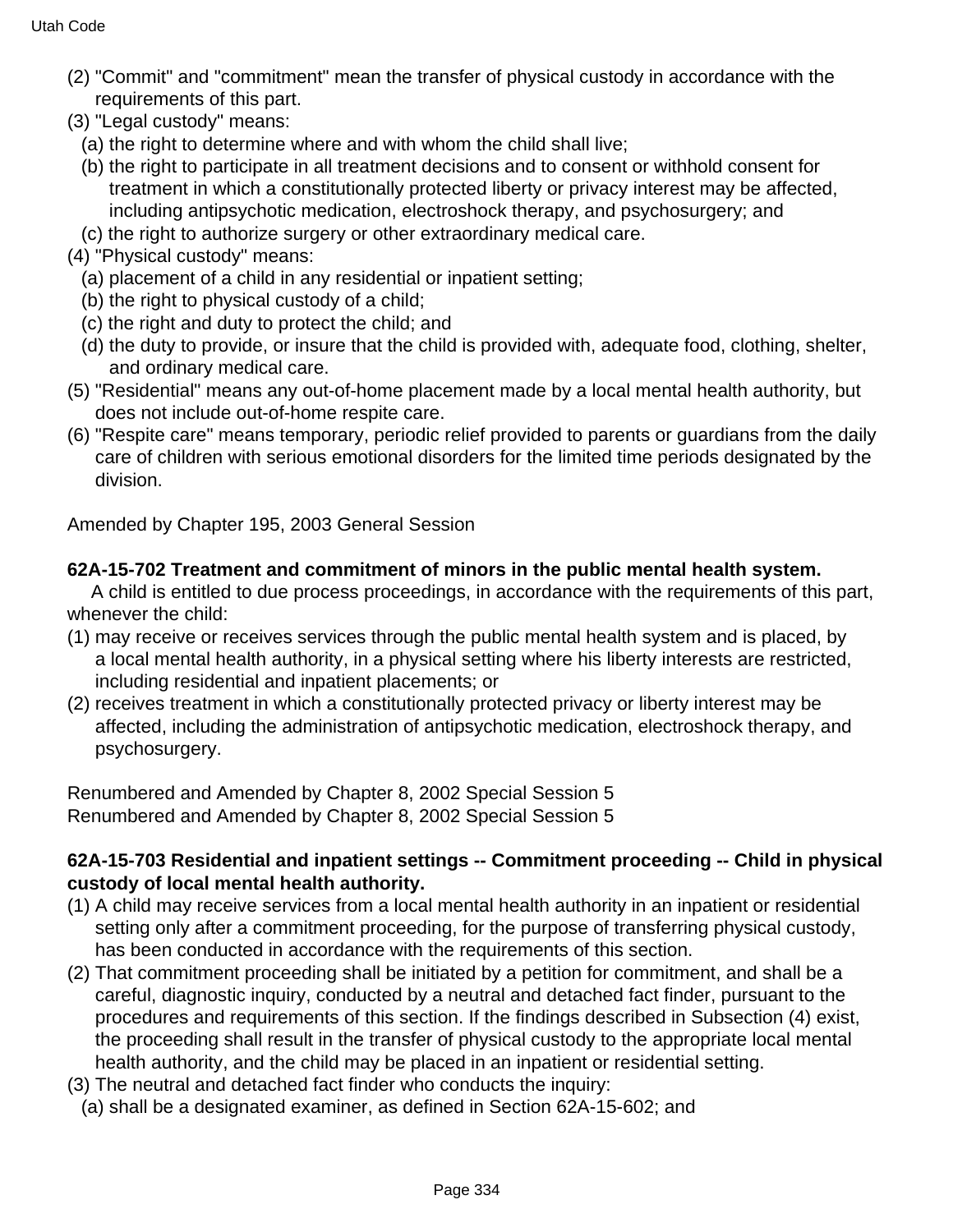- (b) may not profit, financially or otherwise, from the commitment or physical placement of the child in that setting.
- (4) Upon determination by a fact finder that the following circumstances clearly exist, the fact finder may order that the child be committed to the physical custody of a local mental health authority: (a) the child has a mental illness, as defined in Section 62A-15-602;
	- (b) the child demonstrates a reasonable fear of the risk of substantial danger to self or others;
	- (c) the child will benefit from care and treatment by the local mental health authority; and
	- (d) there is no appropriate less-restrictive alternative.

(5)

- (a) The commitment proceeding before the neutral and detached fact finder shall be conducted in as informal manner as possible and in a physical setting that is not likely to have a harmful effect on the child.
- (b) The child, the child's parent or legal guardian, the petitioner, and a representative of the appropriate local mental health authority:
	- (i) shall receive informal notice of the date and time of the proceeding; and
	- (ii) may appear and address the petition for commitment.
- (c) The neutral and detached fact finder may, in the fact finder's discretion, receive the testimony of any other person.
- (d) The fact finder may allow a child to waive the child's right to be present at the commitment proceeding, for good cause shown. If that right is waived, the purpose of the waiver shall be made a matter of record at the proceeding.
- (e) At the time of the commitment proceeding, the appropriate local mental health authority, its designee, or the psychiatrist who has been in charge of the child's care prior to the commitment proceeding, shall provide the neutral and detached fact finder with the following information, as it relates to the period of current admission:
	- (i) the petition for commitment;
	- (ii) the admission notes;
	- (iii) the child's diagnosis;
	- (iv) physicians' orders;
	- (v) progress notes;
	- (vi) nursing notes; and
	- (vii) medication records.
- (f) The information described in Subsection (5)(e) shall also be provided to the child's parent or legal guardian upon written request.
- (g)
	- (i) The neutral and detached fact finder's decision of commitment shall state the duration of the commitment. Any commitment to the physical custody of a local mental health authority may not exceed 180 days. Prior to expiration of the commitment, and if further commitment is sought, a hearing shall be conducted in the same manner as the initial commitment proceeding, in accordance with the requirements of this section.
	- (ii) At the conclusion of the hearing and subsequently in writing, when a decision for commitment is made, the neutral and detached fact finder shall inform the child and the child's parent or legal guardian of that decision and of the reasons for ordering commitment.
	- (iii) The neutral and detached fact finder shall state in writing the basis of the decision, with specific reference to each of the criteria described in Subsection (4), as a matter of record.
- (6) A child may be temporarily committed for a maximum of 72 hours, excluding Saturdays, Sundays, and legal holidays, to the physical custody of a local mental health authority in accordance with the procedures described in Section 62A-15-629 and upon satisfaction of the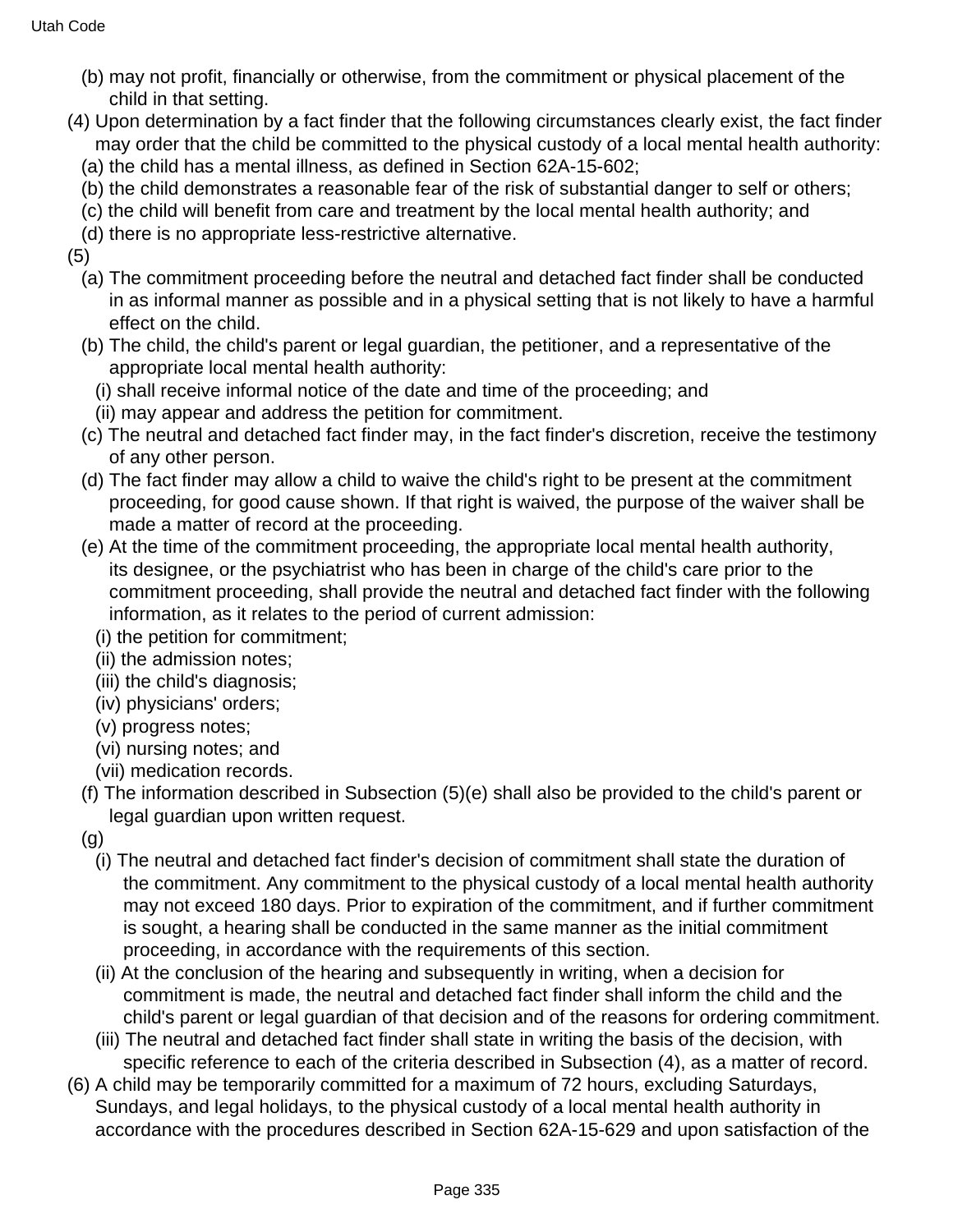risk factors described in Subsection (4). A child who is temporarily committed shall be released at the expiration of the 72 hours unless the procedures and findings required by this section for the commitment of a child are satisfied.

- (7) A local mental health authority shall have physical custody of each child committed to it under this section. The parent or legal guardian of a child committed to the physical custody of a local mental health authority under this section, retains legal custody of the child, unless legal custody has been otherwise modified by a court of competent jurisdiction. In cases when the Division of Child and Family Services or the Division of Juvenile Justice Services has legal custody of a child, that division shall retain legal custody for purposes of this part.
- (8) The cost of caring for and maintaining a child in the physical custody of a local mental health authority shall be assessed to and paid by the child's parents, according to their ability to pay. For purposes of this section, the Division of Child and Family Services or the Division of Juvenile Justice Services shall be financially responsible, in addition to the child's parents, if the child is in the legal custody of either of those divisions at the time the child is committed to the physical custody of a local mental health authority under this section, unless Medicaid regulation or contract provisions specify otherwise. The Office of Recovery Services shall assist those divisions in collecting the costs assessed pursuant to this section.
- (9) Whenever application is made for commitment of a minor to a local mental health authority under any provision of this section by a person other than the child's parent or guardian, the local mental health authority or its designee shall notify the child's parent or guardian. The parents shall be provided sufficient time to prepare and appear at any scheduled proceeding.
- (10)
	- (a) Each child committed pursuant to this section is entitled to an appeal within 30 days after any order for commitment. The appeal may be brought on the child's own petition or on petition of the child's parent or legal guardian, to the juvenile court in the district where the child resides or is currently physically located. With regard to a child in the custody of the Division of Child and Family Services or the Division of Juvenile Justice Services, the attorney general's office shall handle the appeal, otherwise the appropriate county attorney's office is responsible for appeals brought pursuant to this Subsection (10)(a).
	- (b) Upon receipt of the petition for appeal, the court shall appoint a designated examiner previously unrelated to the case, to conduct an examination of the child in accordance with the criteria described in Subsection (4), and file a written report with the court. The court shall then conduct an appeal hearing to determine whether the findings described in Subsection (4) exist by clear and convincing evidence.
	- (c) Prior to the time of the appeal hearing, the appropriate local mental health authority, its designee, or the mental health professional who has been in charge of the child's care prior to commitment, shall provide the court and the designated examiner for the appeal hearing with the following information, as it relates to the period of current admission:
		- (i) the original petition for commitment;
		- (ii) admission notes;
		- (iii) diagnosis;
		- (iv) physicians' orders;
		- (v) progress notes;
		- (vi) nursing notes; and
		- (vii) medication records.
	- (d) Both the neutral and detached fact finder and the designated examiner appointed for the appeal hearing shall be provided with an opportunity to review the most current information described in Subsection (10)(c) prior to the appeal hearing.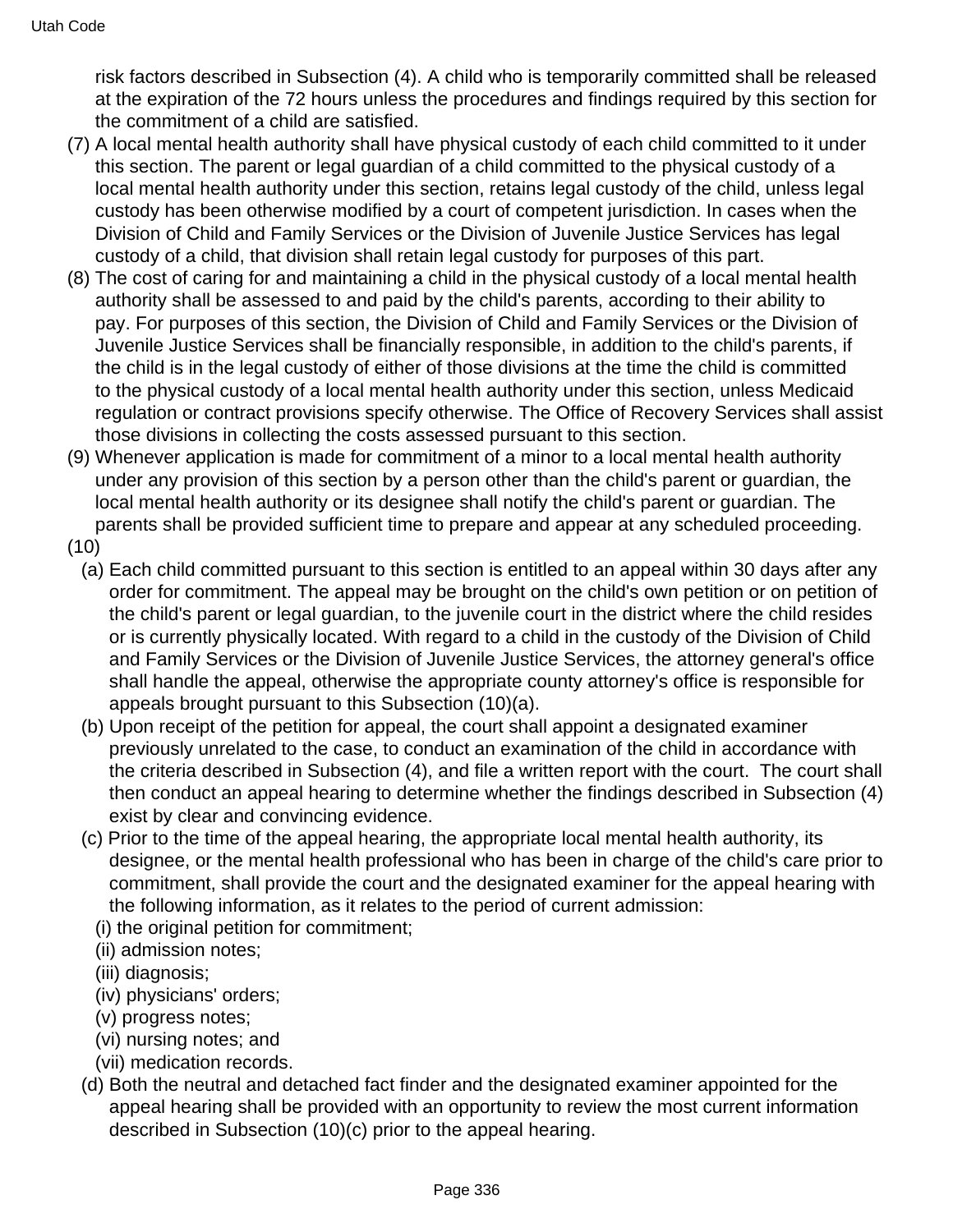- (e) The child, the child's parent or legal guardian, the person who submitted the original petition for commitment, and a representative of the appropriate local mental health authority shall be notified by the court of the date and time of the appeal hearing. Those persons shall be afforded an opportunity to appear at the hearing. In reaching its decision, the court shall review the record and findings of the neutral and detached fact finder, the report of the designated examiner appointed pursuant to Subsection (10)(b), and may, in its discretion, allow or require the testimony of the neutral and detached fact finder, the designated examiner, the child, the child's parent or legal guardian, the person who brought the initial petition for commitment, or any other person whose testimony the court deems relevant. The court may allow the child to waive the right to appear at the appeal hearing, for good cause shown. If that waiver is granted, the purpose shall be made a part of the court's record.
- (11) Each local mental health authority has an affirmative duty to conduct periodic evaluations of the mental health and treatment progress of every child committed to its physical custody under this section, and to release any child who has sufficiently improved so that the criteria justifying commitment no longer exist.
- (12)
	- (a) A local mental health authority or its designee, in conjunction with the child's current treating mental health professional may release an improved child to a less restrictive environment, as they determine appropriate. Whenever the local mental health authority or its designee, and the child's current treating mental health professional, determine that the conditions justifying commitment no longer exist, the child shall be discharged and released to the child's parent or legal guardian. With regard to a child who is in the physical custody of the State Hospital, the treating psychiatrist or clinical director of the State Hospital shall be the child's current treating mental health professional.
	- (b) A local mental health authority or its designee, in conjunction with the child's current treating mental health professional, is authorized to issue a written order for the immediate placement of a child not previously released from an order of commitment into a more restrictive environment, if the local authority or its designee and the child's current treating mental health professional has reason to believe that the less restrictive environment in which the child has been placed is exacerbating the child's mental illness, or increasing the risk of harm to self or others.
	- (c) The written order described in Subsection (12)(b) shall include the reasons for placement in a more restrictive environment and shall authorize any peace officer to take the child into physical custody and transport the child to a facility designated by the appropriate local mental health authority in conjunction with the child's current treating mental health professional. Prior to admission to the more restrictive environment, copies of the order shall be personally delivered to the child, the child's parent or legal guardian, the administrator of the more restrictive environment, or the administrator's designee, and the child's former treatment provider or facility.
	- (d) If the child has been in a less restrictive environment for more than 30 days and is aggrieved by the change to a more restrictive environment, the child or the child's representative may request a review within 30 days of the change, by a neutral and detached fact finder as described in Subsection (3). The fact finder shall determine whether:
		- (i) the less restrictive environment in which the child has been placed is exacerbating the child's mental illness or increasing the risk of harm to self or others; or
		- (ii) the less restrictive environment in which the child has been placed is not exacerbating the child's mental illness or increasing the risk of harm to self or others, in which case the fact finder shall designate that the child remain in the less restrictive environment.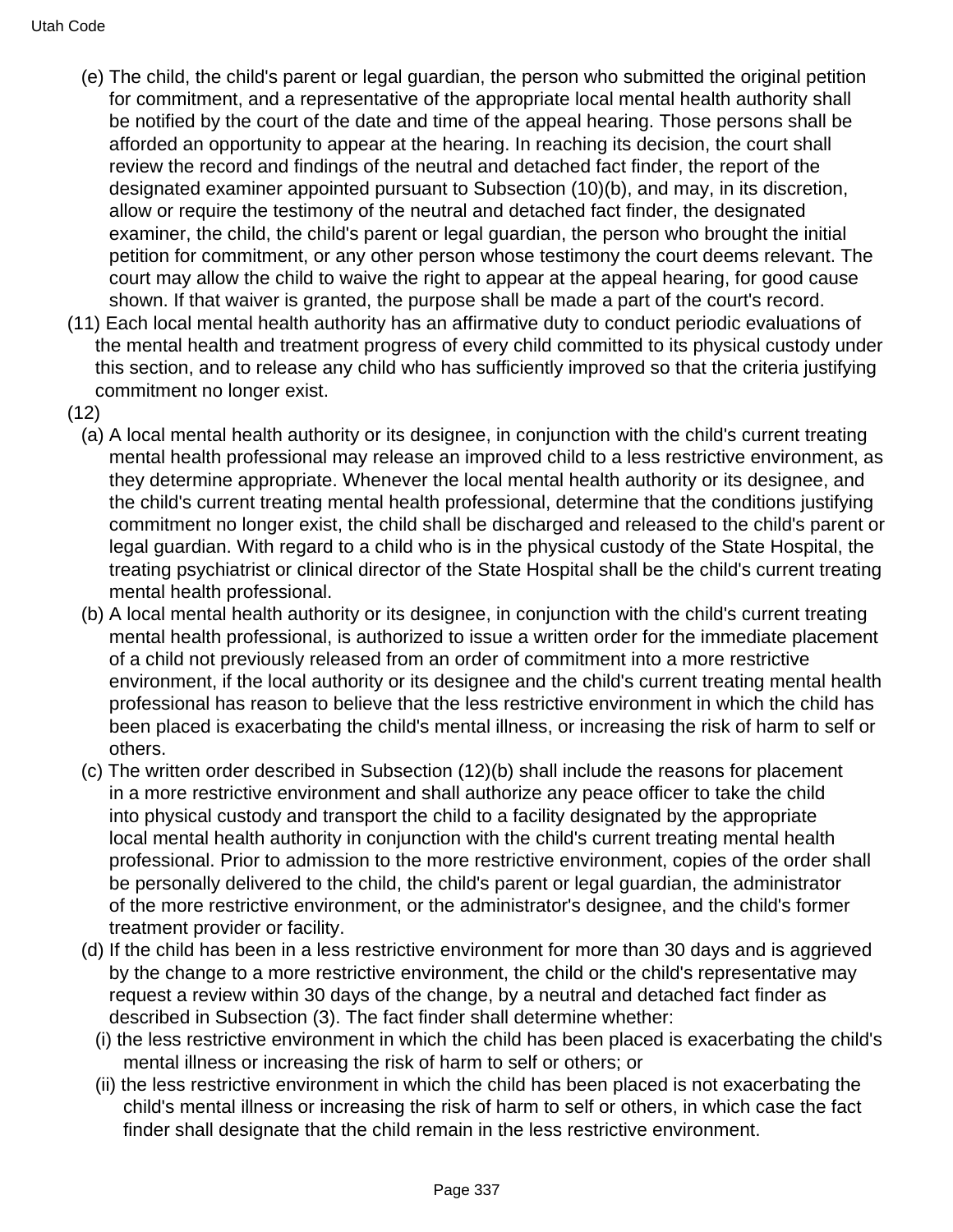- (e) Nothing in this section prevents a local mental health authority or its designee, in conjunction with the child's current mental health professional, from discharging a child from commitment or from placing a child in an environment that is less restrictive than that designated by the neutral and detached fact finder.
- (13) Each local mental health authority or its designee, in conjunction with the child's current treating mental health professional shall discharge any child who, in the opinion of that local authority, or its designee, and the child's current treating mental health professional, no longer meets the criteria specified in Subsection (4), except as provided by Section 62A-15-705. The local authority and the mental health professional shall assure that any further supportive services required to meet the child's needs upon release will be provided.
- (14) Even though a child has been committed to the physical custody of a local mental health authority under this section, the child is still entitled to additional due process proceedings, in accordance with Section 62A-15-704, before any treatment that may affect a constitutionally protected liberty or privacy interest is administered. Those treatments include, but are not limited to, antipsychotic medication, electroshock therapy, and psychosurgery.

Amended by Chapter 262, 2021 General Session

# **62A-15-704 Invasive treatment -- Due process proceedings.**

- (1) For purposes of this section, "invasive treatment" means treatment in which a constitutionally protected liberty or privacy interest may be affected, including antipsychotic medication, electroshock therapy, and psychosurgery.
- (2) The requirements of this section apply to all children receiving services or treatment from a local mental health authority, its designee, or its provider regardless of whether a local mental health authority has physical custody of the child or the child is receiving outpatient treatment from the local authority, its designee, or provider.
- (3)
	- (a) The division shall promulgate rules, in accordance with Title 63G, Chapter 3, Utah Administrative Rulemaking Act, establishing due process procedures for children prior to any invasive treatment as follows:
		- (i) with regard to antipsychotic medications, if either the parent or child disagrees with that treatment, a due process proceeding shall be held in compliance with the procedures established under this Subsection (3);
		- (ii) with regard to psychosurgery and electroshock therapy, a due process proceeding shall be conducted pursuant to the procedures established under this Subsection (3), regardless of whether the parent or child agree or disagree with the treatment; and
		- (iii) other possible invasive treatments may be conducted unless either the parent or child disagrees with the treatment, in which case a due process proceeding shall be conducted pursuant to the procedures established under this Subsection (3).
	- (b) In promulgating the rules required by Subsection (3)(a), the division shall consider the advisability of utilizing an administrative law judge, court proceedings, a neutral and detached fact finder, and other methods of providing due process for the purposes of this section. The division shall also establish the criteria and basis for determining when invasive treatment should be administered.

Amended by Chapter 382, 2008 General Session

## **62A-15-705 Commitment proceedings in juvenile court -- Criteria -- Custody.**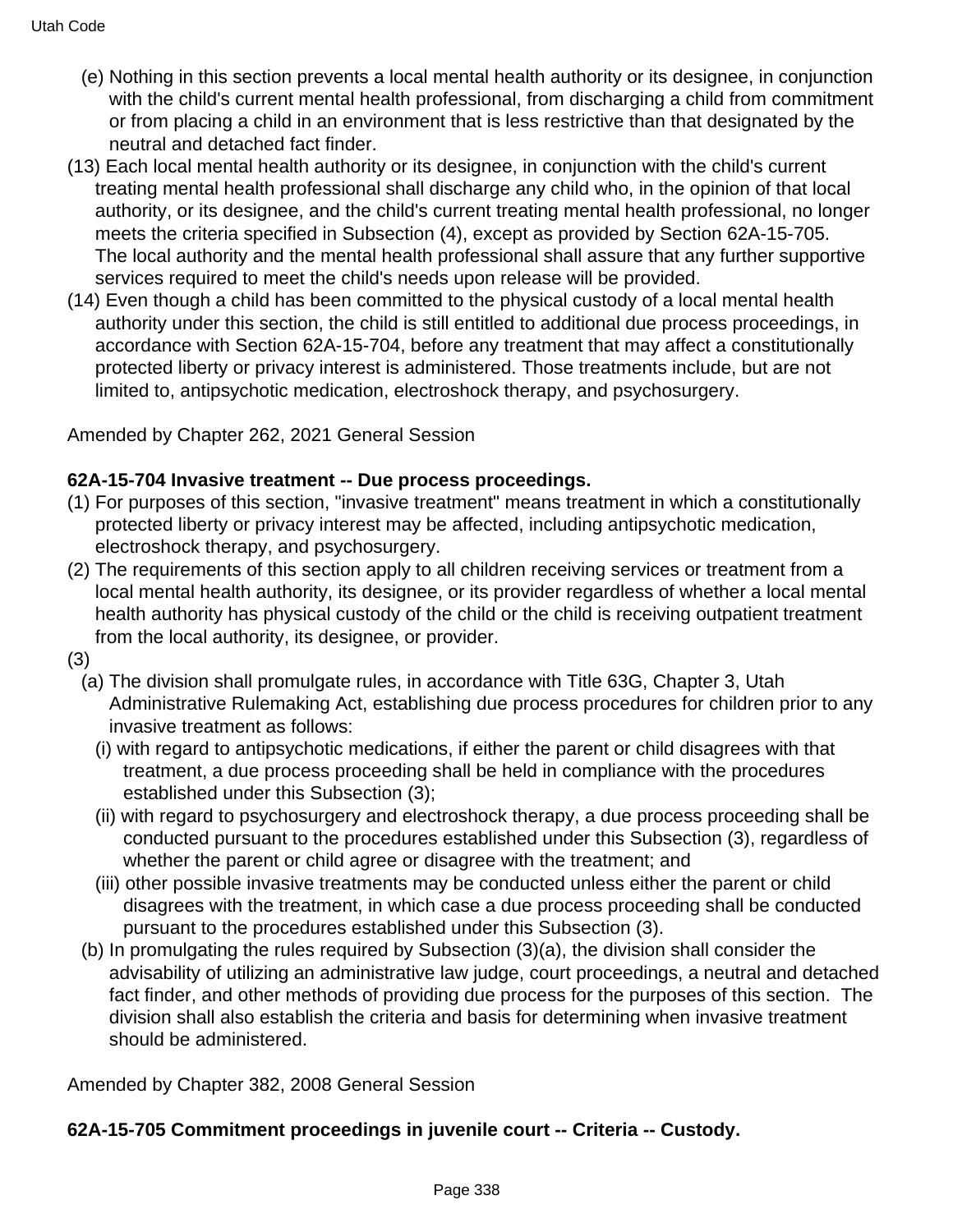(1)

- (a) Subject to Subsection (1)(b), a commitment proceeding for a child may be commenced by filing a written application with the juvenile court of the county in which the child resides or is found, in accordance with the procedures described in Section 62A-15-631.
- (b) A commitment proceeding under this section may be commenced only after a commitment proceeding under Section 62A-15-703 has concluded without the child being committed.
- (2) The juvenile court shall order commitment to the physical custody of a local mental health authority if, upon completion of the hearing and consideration of the record, the juvenile court finds by clear and convincing evidence that:
	- (a) the child has a mental illness, as defined in Section 62A-15-602;
	- (b) the child demonstrates a risk of harm to the child or others;
	- (c) the child is experiencing significant impairment in the child's ability to perform socially;
	- (d) the child will benefit from the proposed care and treatment; and
	- (e) there is no appropriate less restrictive alternative.
- (3) The juvenile court may not commit a child under Subsection (1) directly to the Utah State Hospital.
- (4) The local mental health authority has an affirmative duty to:
	- (a) conduct periodic reviews of children committed to the local mental health authority's custody in accordance with this section; and
	- (b) release any child who has sufficiently improved so that the local mental health authority, or the local mental authority's designee, determines that commitment is no longer appropriate.
- (5) If a child is committed to the custody of a local mental health authority, or the local mental health authority's designee, by the juvenile court, the local mental health authority, or the local mental health authority's designee, shall give the juvenile court written notice of the intention to release the child not fewer than five days before the day on which the child is released.

Amended by Chapter 261, 2021 General Session

# **62A-15-706 Parent advocate.**

 The division shall establish the position of a parent advocate to assist parents of children with a mental illness who are subject to the procedures required by this part.

Amended by Chapter 366, 2011 General Session

# **62A-15-707 Confidentiality of information and records -- Exceptions -- Penalty.**

- (1) Notwithstanding the provisions of Title 63G, Chapter 2, Government Records Access and Management Act, all certificates, applications, records, and reports made for the purpose of this part that directly or indirectly identify a patient or former patient or an individual whose commitment has been sought under this part, shall be kept confidential and may not be disclosed by any person except as follows:
	- (a) the individual identified consents after reaching 18 years of age;
	- (b) the child's parent or legal guardian consents;
	- (c) disclosure is necessary to carry out any of the provisions of this part; or
	- (d) a court may direct, upon its determination that disclosure is necessary for the conduct of proceedings before it, and that failure to make the disclosure would be contrary to the public interest.
- (2) A person who violates any provision of this section is guilty of a class B misdemeanor.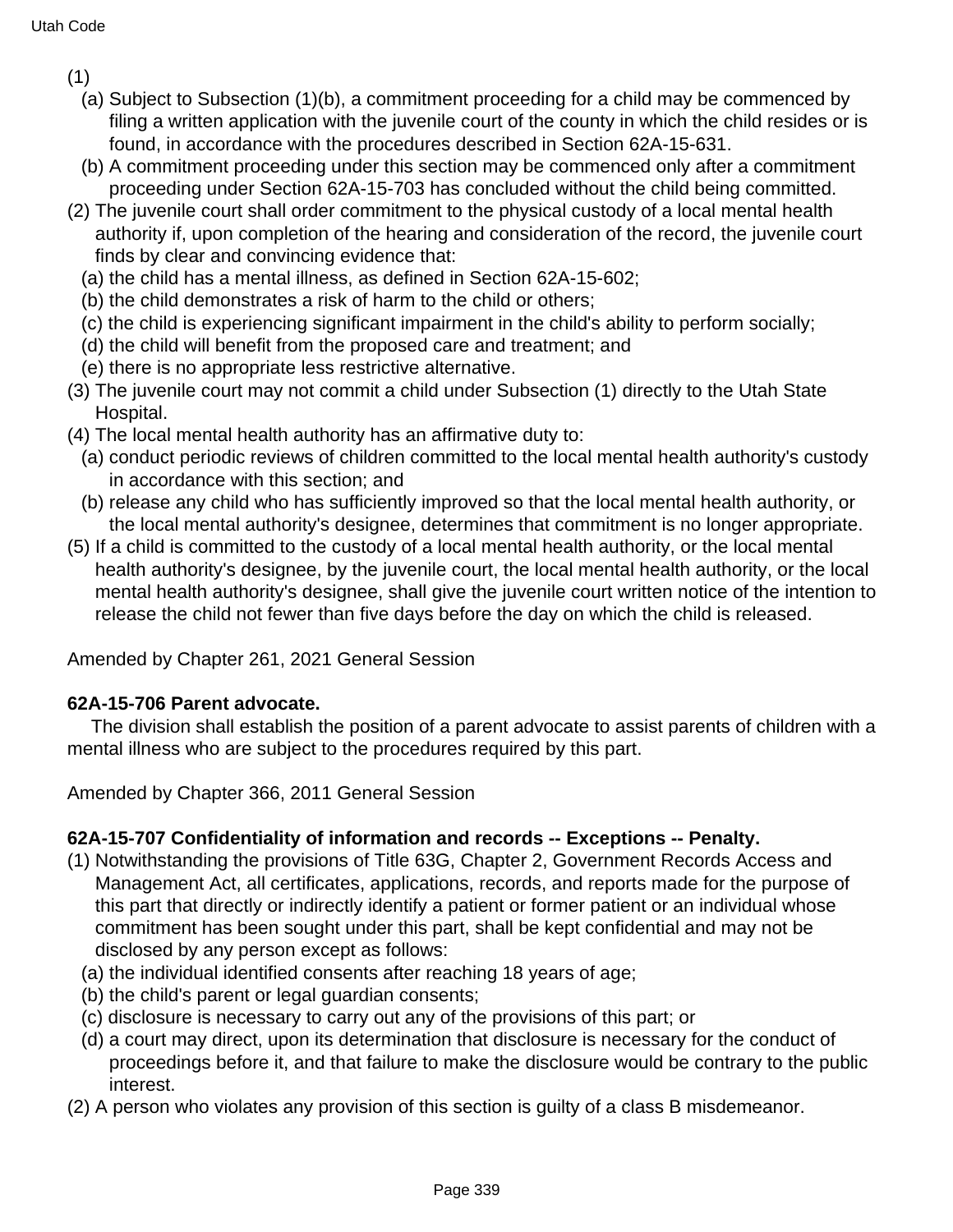Amended by Chapter 382, 2008 General Session

## **62A-15-708 Mechanical restraints -- Clinical record.**

 Mechanical restraints may not be applied to a child unless it is determined, by the local mental health authority or its designee in conjunction with the child's current treating mental health professional, that they are required by the needs of that child. Every use of a mechanical restraint and the reasons for that use shall be made a part of the child's clinical record, under the signature of the local mental health authority, its designee, and the child's current treating mental health professional.

Renumbered and Amended by Chapter 8, 2002 Special Session 5 Renumbered and Amended by Chapter 8, 2002 Special Session 5

### **62A-15-709 Habeas corpus.**

 Any child committed in accordance with Section 62A-15-703 is entitled to a writ of habeas corpus upon proper petition by himself or next of friend to the district court in the district in which he is detained.

Renumbered and Amended by Chapter 8, 2002 Special Session 5 Renumbered and Amended by Chapter 8, 2002 Special Session 5

## **62A-15-710 Restrictions and limitations -- Civil rights and privileges.**

- (1) Subject to the specific rules of the division, and except to the extent that the local mental health authority or its designee, in conjunction with the child's current treating mental health professional, determines that it is necessary for the welfare of the person to impose restrictions, every child committed to the physical custody of a local mental health authority under Section 62A-15-703 is entitled to:
	- (a) communicate, by sealed mail or otherwise, with persons, including official agencies, inside or outside of the facility;
	- (b) receive visitors; and
	- (c) exercise his civil rights.
- (2) When any right of a child is limited or denied, the nature, extent, and reason for that limitation or denial shall be entered in the child's treatment record. Any continuing denial or limitation shall be reviewed every 30 days and shall also be entered in that treatment record. Notice of that continuing denial in excess of 30 days shall be sent to the division.
- (3) Notwithstanding any limitations authorized under this section on the right of communication, each child committed to the physical custody of a local mental health authority is entitled to communicate by sealed mail with his attorney, the local mental health authority, its designee, his current treating mental health professional, and the court, if commitment was court ordered. In no case may the child be denied a visit with the legal counsel or clergy of his choice.
- (4) Each local mental health authority shall provide appropriate and reasonable means and arrangements for informing children and their parents or legal guardians of their rights as provided in this part, and for assisting them in making and presenting requests for release.
- (5) All local mental health facilities shall post a statement, promulgated by the division, describing patient's rights under Utah law.

Renumbered and Amended by Chapter 8, 2002 Special Session 5 Renumbered and Amended by Chapter 8, 2002 Special Session 5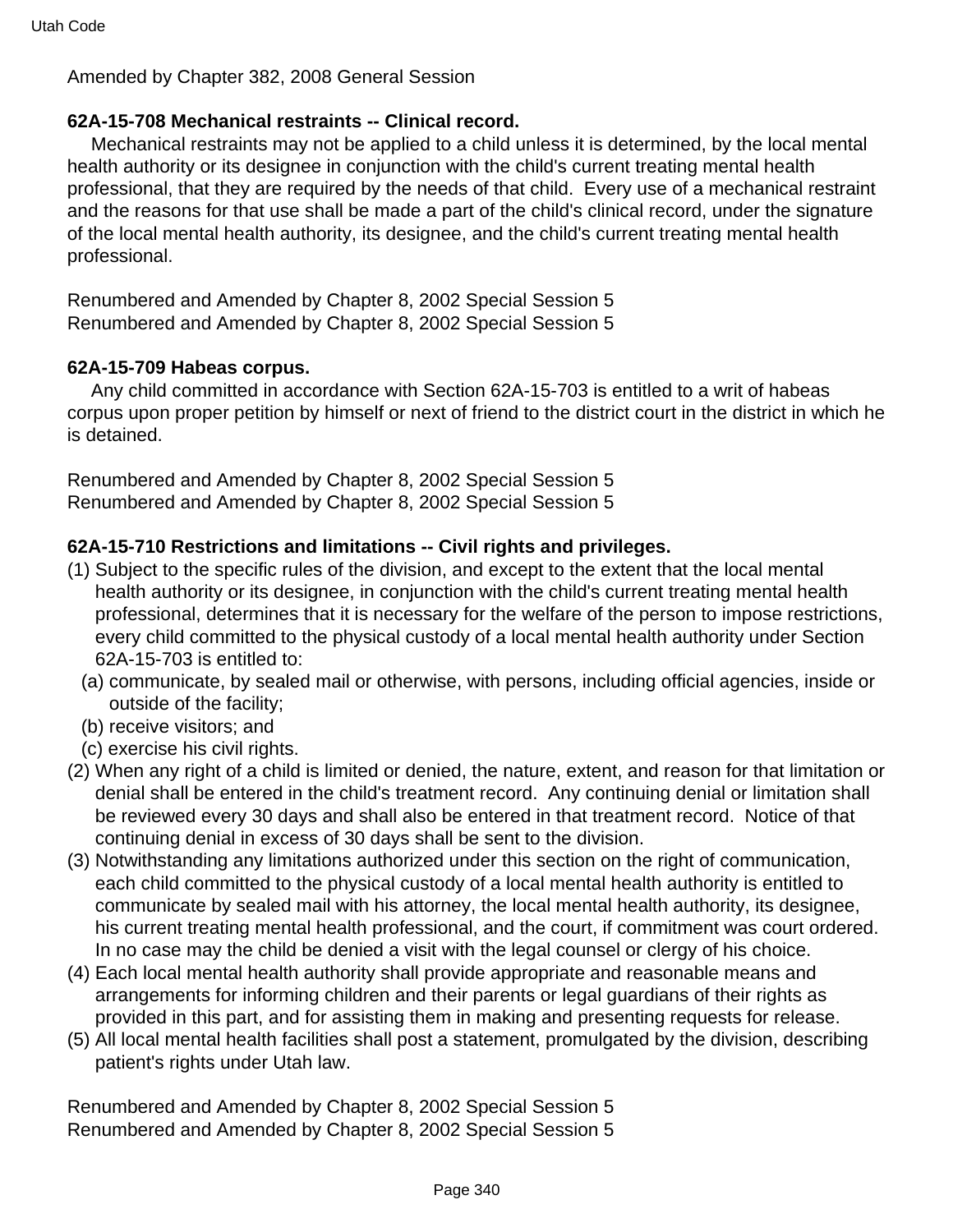### **62A-15-711 Standards for care and treatment.**

 Every child is entitled to humane care and treatment and to medical care and treatment in accordance with the prevailing standards accepted in medical practice, psychiatric nursing practice, social work practice, and the practice of clinical psychology.

Renumbered and Amended by Chapter 8, 2002 Special Session 5 Renumbered and Amended by Chapter 8, 2002 Special Session 5

#### **62A-15-712 Responsibilities of the Division of Substance Abuse and Mental Health.**

- (1) The division shall ensure that the requirements of this part are met and applied uniformly by local mental health authorities across the state.
- (2) Because the division must, under Section 62A-15-103, contract with, review, approve, and oversee local mental health authority plans, and withhold funds from local mental health authorities and public and private providers for contract noncompliance or misuse of public funds, the division shall:
	- (a) require each local mental health authority to submit its plan to the division by May 1 of each year; and
	- (b) conduct an annual program audit and review of each local mental health authority in the state, and its contract provider.
- (3) The annual audit and review described in Subsection (2)(b) shall, in addition to items determined by the division to be necessary and appropriate, include a review and determination regarding whether or not:
	- (a) public funds allocated to local mental health authorities are consistent with services rendered and outcomes reported by it or its contract provider; and
	- (b) each local mental health authority is exercising sufficient oversight and control over public funds allocated for mental health programs and services.
- (4) The Legislature may refuse to appropriate funds to the division if the division fails to comply with the procedures and requirements of this section.

Amended by Chapter 167, 2013 General Session

## **62A-15-713 Contracts with local mental health authorities -- Provisions.**

 When the division contracts with a local mental health authority to provide mental health programs and services in accordance with the provisions of this chapter and Title 17, Chapter 43, Part 3, Local Mental Health Authorities, it shall ensure that those contracts include at least the following provisions:

- (1) that an independent auditor shall conduct any audit of the local mental health authority or its contract provider's programs or services, pursuant to the provisions of Title 51, Chapter 2a, Accounting Reports from Political Subdivisions, Interlocal Organizations, and Other Local Entities Act;
- (2) in addition to the requirements described in Title 51, Chapter 2a, Accounting Reports from Political Subdivisions, Interlocal Organizations, and Other Local Entities Act, the division:
	- (a) shall prescribe guidelines and procedures, in accordance with those formulated by the state auditor pursuant to Section 67-3-1, for auditing the compensation and expenses of officers, directors, and specified employees of the private contract provider, to assure the state that no personal benefit is gained from travel or other expenses; and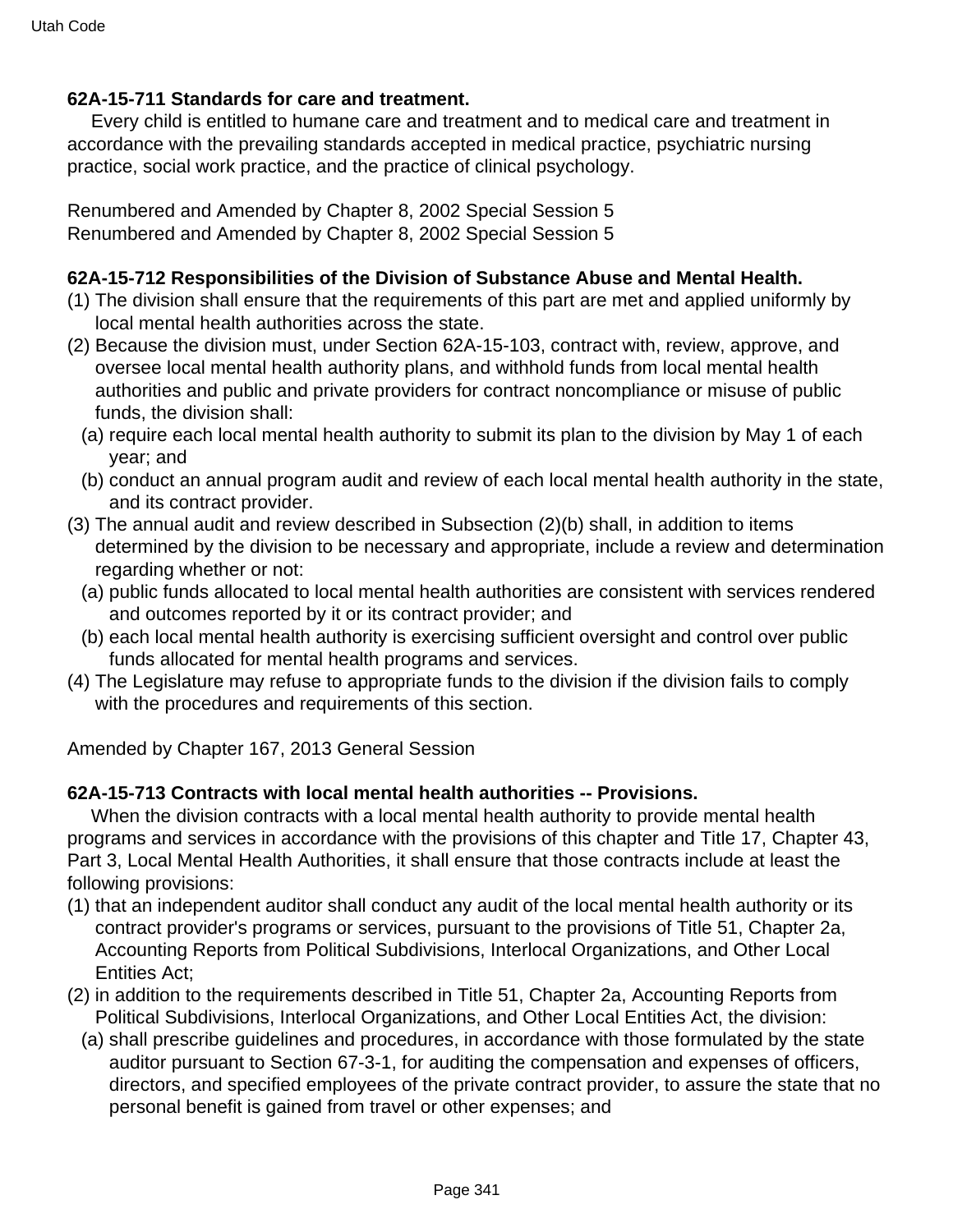- (b) may prescribe specific items to be addressed by that audit, depending upon the particular needs or concerns relating to the local mental health authority or contract provider at issue;
- (3) the local mental health authority or its contract provider shall invite and include all funding partners in its auditor's pre- and exit conferences;
- (4) each member of the local mental health authority shall annually certify that he has received and reviewed the independent audit and has participated in a formal interview with the provider's executive officers;
- (5) requested information and outcome data will be provided to the division in the manner and within the timelines defined by the division;
- (6) all audit reports by state or county persons or entities concerning the local mental health authority or its contract provider shall be provided to the executive director of the department, the local mental health authority, and members of the contract provider's governing board; and
- (7) the local mental health authority or its contract provider will offer and provide mental health services to residents who are indigent and who meet state criteria for serious and persistent mental illness or severe emotional disturbance.

Amended by Chapter 71, 2005 General Session

## **Part 8 Interstate Compact on Mental Health**

### **62A-15-801 Interstate compact on mental health -- Compact provisions.**

 The Interstate Compact on Mental Health is hereby enacted and entered into with all other jurisdictions that legally join in the compact, which is, in form, substantially as follows:

INTERSTATE COMPACT ON MENTAL HEALTH

The contracting states solemnly agree that:

### Article I

 The proper and expeditious treatment of the mentally ill can be facilitated by cooperative action, to the benefit of the patients, their families, and society as a whole. Further, the party states find that the necessity of and desirability of furnishing that care and treatment bears no primary relation to the residence or citizenship of the patient but that the controlling factors of community safety and humanitarianism require that facilities and services be made available for all who are in need of them. Consequently, it is the purpose of this compact and of the party states to provide the necessary legal and constitutional basis for commitment or other appropriate care and treatment of the mentally ill under a system that recognizes the paramount importance of patient welfare and to establish the responsibilities of the party states.

 The appropriate authority in this state for making determinations under this compact is the director of the division or his designee.

#### Article II

As used in this compact:

 (1) "After-care" means care, treatment, and services provided to a patient on convalescent status or conditional release.

 (2) "Institution" means any hospital, program, or facility maintained by a party state or political subdivision for the care and treatment of persons with a mental illness.

 (3) "Mental illness" means a psychiatric disorder as defined by the current Diagnostic and Statistical Manual of Mental Disorders, that substantially impairs a person's mental, emotional,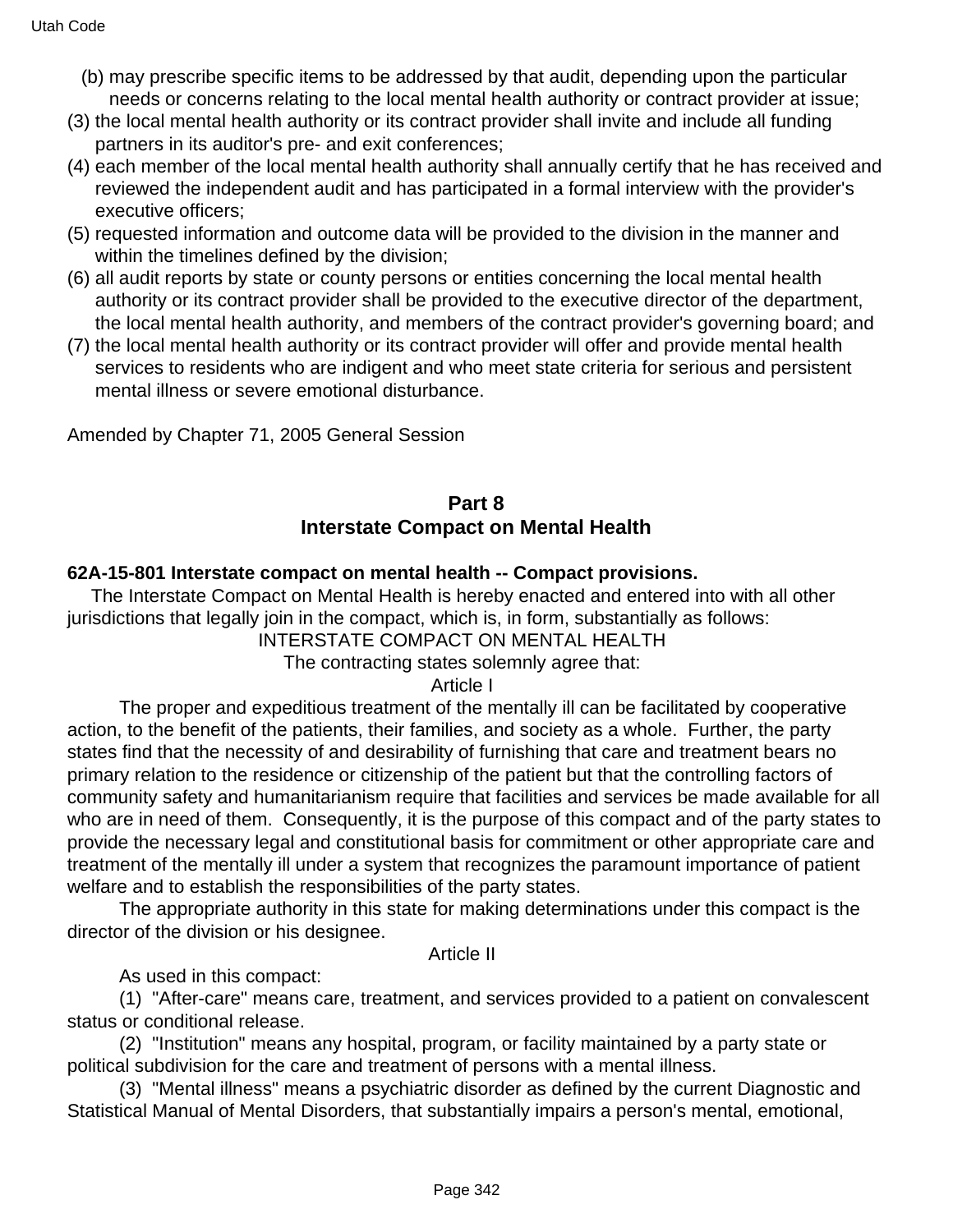behavioral, or related functioning to such an extent that he requires care and treatment for his own welfare, the welfare of others, or the community.

 (4) "Patient" means any person subject to or eligible, as determined by the laws of the sending state, for institutionalization or other care, treatment, or supervision pursuant to the provisions of this compact and constitutional due process requirements.

 (5) "Receiving state" means a party state to which a patient is transported pursuant to the provisions of the compact or to which it is contemplated that a patient may be sent.

 (6) "Sending state" means a party state from which a patient is transported pursuant to the provisions of the compact or from which it is contemplated that a patient may be sent.

 (7) "State" means any state, territory, or possession of the United States, the District of Columbia, and the Commonwealth of Puerto Rico.

#### Article III

 (1) Whenever a person physically present in any party state is in need of institutionalization because of mental illness, he shall be eligible for care and treatment in an institution in that state, regardless of his residence, settlement, or citizenship qualifications.

 (2) Notwithstanding the provisions of Subsection (1) of this article, any patient may be transferred to an institution in another state whenever there are factors, based upon clinical determinations, indicating that the care and treatment of that patient would be facilitated or improved by that action. Any such institutionalization may be for the entire period of care and treatment or for any portion or portions thereof. The factors to be considered include the patient's full record with due regard for the location of the patient's family, the character of his illness and its probable duration, and other factors considered appropriate by authorities in the party state and the director of the division, or his designee.

 (3) No state is obliged to receive any patient pursuant to the provisions of Subsection (2) of this article unless the sending state has:

(a) given advance notice of its intent to send the patient;

(b) furnished all available medical and other pertinent records concerning the patient;

 (c) given the qualified medical or other appropriate clinical authorities of the receiving state an opportunity to examine the patient; and

(d) determined that the receiving state agrees to accept the patient.

 (4) In the event that the laws of the receiving state establish a system of priorities for the admission of patients, an interstate patient under this compact shall receive the same priority as a local patient and shall be taken in the same order and at the same time that he would be taken if he were a local patient.

 (5) Pursuant to this compact, the determination as to the suitable place of institutionalization for a patient may be reviewed at any time and further transfer of the patient may be made as is deemed to be in the best interest of the patient, as determined by appropriate authorities in the receiving and sending states.

#### Article IV

 (1) Whenever, pursuant to the laws of the state in which a patient is physically present, it is determined that the patient should receive after-care or supervision, that care or supervision may be provided in the receiving state. If the medical or other appropriate clinical authorities who have responsibility for the care and treatment of the patient in the sending state believe that aftercare in another state would be in the best interest of the patient and would not jeopardize the public safety, they shall request the appropriate authorities in the receiving state to investigate the desirability of providing the patient with after-care in the receiving state. That request for investigation shall be accompanied by complete information concerning the patient's intended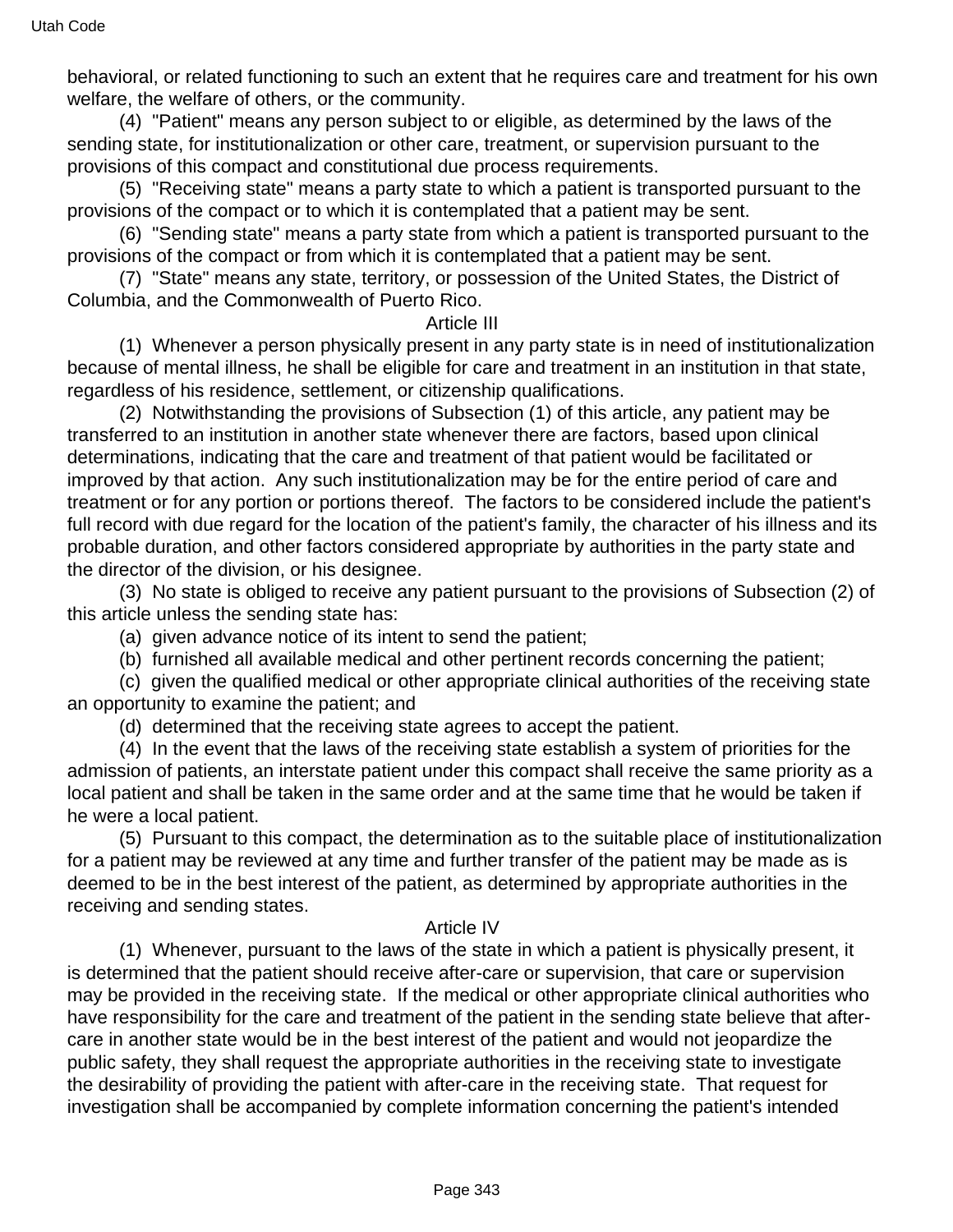place of residence and the identity of the person in whose charge the patient would be placed, the complete medical history of the patient, and other pertinent documents.

 (2) If the medical or other appropriate clinical authorities who have responsibility for the care and treatment of the patient in the sending state, and the appropriate authorities in the receiving state find that the best interest of the patient would be served, and if the public safety would not be jeopardized, the patient may receive after-care or supervision in the receiving state.

 (3) In supervising, treating, or caring for a patient on after-care pursuant to the terms of this article, a receiving state shall employ the same standards of visitation, examination, care, and treatment as for similar local patients.

#### Article V

 Whenever a dangerous or potentially dangerous patient escapes from an institution in any party state, that state shall promptly notify all appropriate authorities both within and without the jurisdiction of the escape in a manner reasonably calculated to facilitate the speedy apprehension of the escapee. Immediately upon the apprehension and identification of that patient, he shall be detained in the state where found, pending disposition in accordance with the laws of that state.

#### Article VI

 Accredited officers of any party state, upon the establishment of their authority and the identity of the patient, shall be permitted to transport any patient being moved pursuant to this compact through any and all states party to this compact, without interference.

#### Article VII

 (1) No person may be deemed a patient of more than one institution at any given time. Completion of transfer of any patient to an institution in a receiving state has the effect of making the person a patient of the institution in the receiving state.

 (2) The sending state shall pay all costs of and incidental to the transportation of any patient pursuant to this compact, but any two or more party states may, by making a specific agreement for that purpose, arrange for a different allocation of costs among themselves.

 (3) No provision of this compact may be construed to alter or affect any internal relationships among the departments, agencies, and officers of a party state, or between a party state and its subdivisions, as to the payment of costs or responsibilities.

 (4) Nothing in this compact may be construed to prevent any party state or any of its subdivisions from asserting any right against any person, agency, or other entity with regard to costs for which that party state or its subdivision may be responsible under this compact.

 (5) Nothing in this compact may be construed to invalidate any reciprocal agreement between a party state and a nonparty state relating to institutionalization, care, or treatment of the mentally ill, or any statutory authority under which those agreements are made.

#### Article VIII

 (1) Nothing in this compact may be construed to abridge, diminish, or in any way impair the rights, duties, and responsibilities of any patient's guardian on his own behalf or with respect to any patient for whom he serves, except that when the transfer of a patient to another jurisdiction makes advisable the appointment of a supplemental or substitute guardian, a court of competent jurisdiction in the receiving state may make supplemental or substitute appointments. In that case, the court that appointed the previous guardian shall, upon being advised of the new appointment and upon the satisfactory completion of accounting and other acts as the court may require, relieve the previous guardian of power and responsibility to whatever extent is appropriate in the circumstances.

 However, in the case of any patient having settlement in the sending state, a court of competent jurisdiction in the sending state has the sole discretion to relieve a guardian appointed by it or to continue his power and responsibility, as it deems advisable. The court in the receiving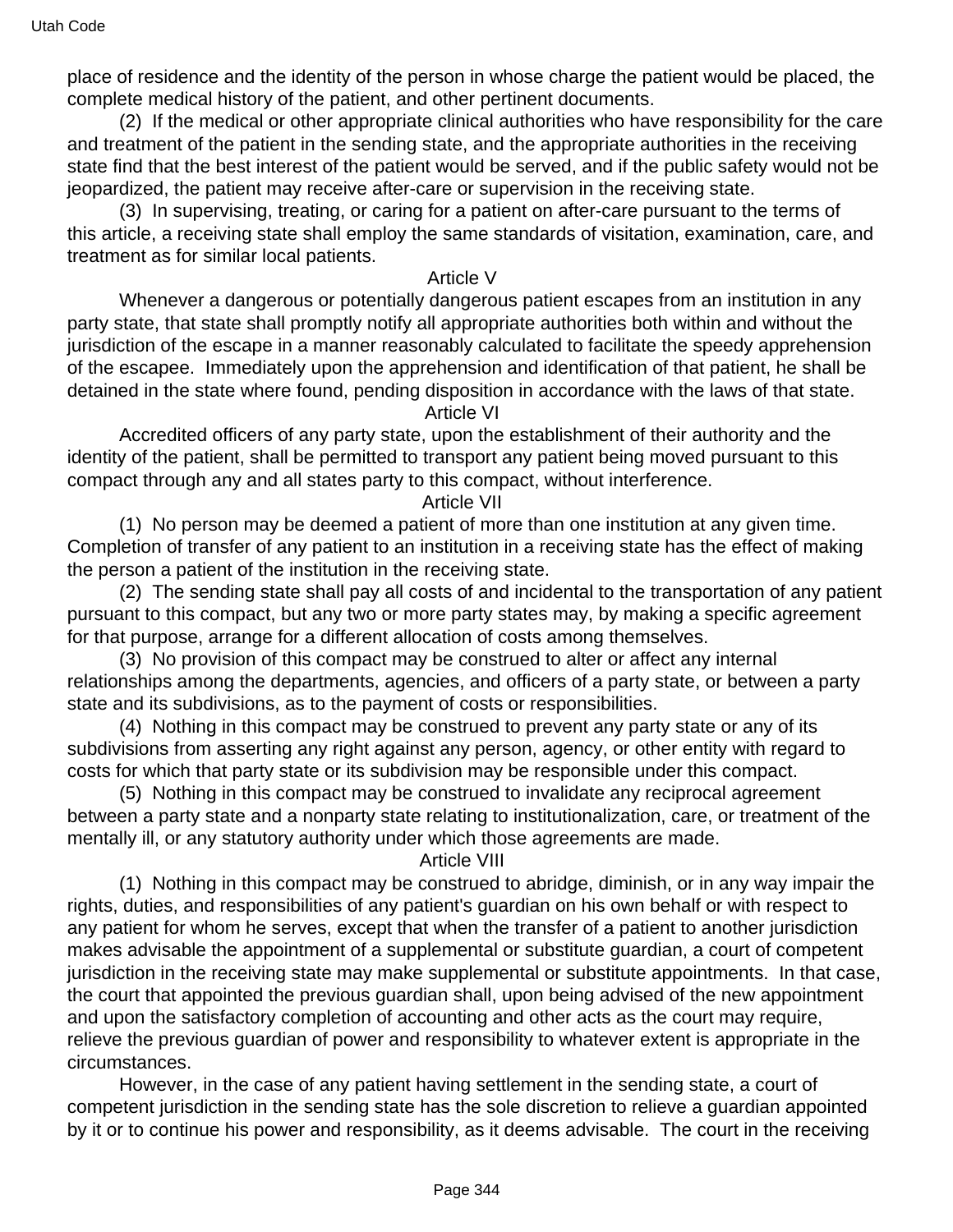state may, in its discretion, confirm or reappoint the person or persons previously serving as guardian in the sending state in lieu of making a supplemental or substitute appointment.

 (2) The term "guardian" as used in Subsection (1) of this article includes any guardian, trustee, legal committee, conservator, or other person or agency however denominated, who is charged by law with power to act for the person or property of a patient.

### Article IX

 (1) No provision of this compact except Article V applies to any person institutionalized while under sentence in a penal or correctional institution, while subject to trial on a criminal charge, or whose institutionalization is due to the commission of an offense for which, in the absence of mental illness, he would be subject to incarceration in a penal or correctional institution.

 (2) To every extent possible, it shall be the policy of party states that no patient be placed or detained in any prison, jail, or lockup, but shall, with all expedition, be taken to a suitable institutional facility for mental illness.

#### Article X

 (1) Each party state shall appoint a "compact administrator" who, on behalf of his state, shall act as general coordinator of activities under the compact in his state and receive copies of all reports, correspondence, and other documents relating to any patient processed under the compact by his state, either in the capacity of sending or receiving state. The compact administrator, or his designee, shall deal with all matters relating to the compact and patients processed under the compact. In this state the director of the division, or his designee shall act as the "compact administrator."

 (2) The compact administrators of the respective party states have power to promulgate reasonable rules and regulations as are necessary to carry out the terms and provisions of this compact. In this state, the division has authority to establish those rules in accordance with the Utah Administrative Rulemaking Act.

 (3) The compact administrator shall cooperate with all governmental departments, agencies, and officers in this state and its subdivisions in facilitating the proper administration of the compact and any supplementary agreement or agreements entered into by this state under the compact.

 (4) The compact administrator is hereby authorized and empowered to enter into supplementary agreements with appropriate officials of other states pursuant to Articles VII and XI of this compact. In the event that supplementary agreements require or contemplate the use of any institution or facility of this state or require or contemplate the provision of any service by this state, that agreement shall have no force unless approved by the director of the department or agency under whose jurisdiction the institution or facility is operated, or whose department or agency will be charged with the rendering of services.

 (5) The compact administrator may make or arrange for any payments necessary to discharge financial obligations imposed upon this state by the compact or by any supplementary agreement entered into under the compact.

#### Article XI

 Administrative authorities of any two or more party states may enter into supplementary agreements for the provision of any service or facility, or for the maintenance of any institution on a joint or cooperative basis whenever the states concerned find that those agreements will improve services, facilities, or institutional care and treatment of persons who are mentally ill. A supplementary agreement may not be construed to relieve a party state of any obligation that it otherwise would have under other provisions of this compact.

## Article XII

 This compact has full force and effect in any state when it is enacted into law in that state. Thereafter, that state is a party to the compact with any and all states that have legally joined.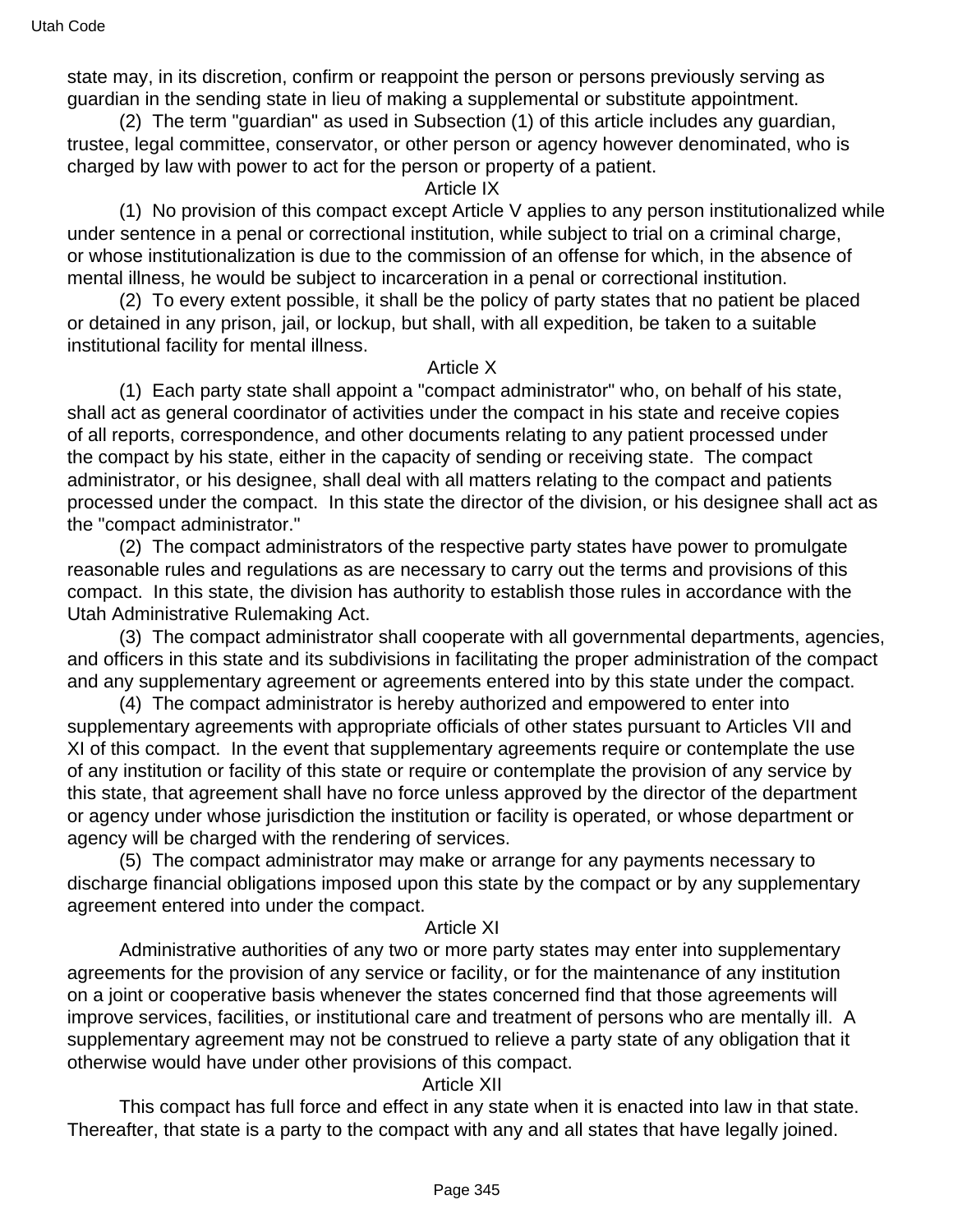## Article XIII

 A party state may withdraw from the compact by enacting a statute repealing the compact. Withdrawal takes effect one year after notice has been communicated officially and in writing to the compact administrators of all other party states. However, the withdrawal of a state does not change the status of any patient who has been sent to that state or sent out of that state pursuant to the compact.

#### Article XIV

 This compact shall be liberally construed so as to effectuate its purposes. The provisions of this compact are severable, and if any phrase, clause, sentence or provision is declared to be contrary to the constitution of the United States or the applicability to any government, agency, person, or circumstance is held invalid, the validity of the remainder of this compact and its applicability to any government, agency, person, or circumstance shall not be affected thereby. If this compact is held to be contrary to the constitution of any party state the compact shall remain in full force and effect as to the remaining states and in full force and effect as to the state affected as to all severable matters.

Renumbered and Amended by Chapter 8, 2002 Special Session 5 Renumbered and Amended by Chapter 8, 2002 Special Session 5

#### **62A-15-802 Requirement of conformity with this chapter.**

 All actions and proceedings taken under authority of this compact shall be in accordance with the procedures and constitutional requirements described in Part 6, Utah State Hospital and Other Mental Health Facilities.

Renumbered and Amended by Chapter 8, 2002 Special Session 5

## **Part 9 Utah Forensic Mental Health Facility**

#### **62A-15-901 Establishment.**

 The Utah Forensic Mental Health Facility is hereby established and shall be located on state land on the campus of the Utah State Hospital in Provo, Utah County.

Renumbered and Amended by Chapter 8, 2002 Special Session 5 Renumbered and Amended by Chapter 8, 2002 Special Session 5

## **62A-15-902 Design and operation -- Security.**

(1) The forensic mental health facility is a secure treatment facility.

(2)

- (a) The forensic mental health facility accommodates the following populations:
	- (i) prison inmates displaying mental illness, as defined in Section 62A-15-602, necessitating treatment in a secure mental health facility;
	- (ii) criminally adjudicated persons found guilty with a mental illness or guilty with a mental illness at the time of the offense undergoing evaluation for mental illness under Title 77, Chapter 16a, Commitment and Treatment of Persons with a Mental Illness;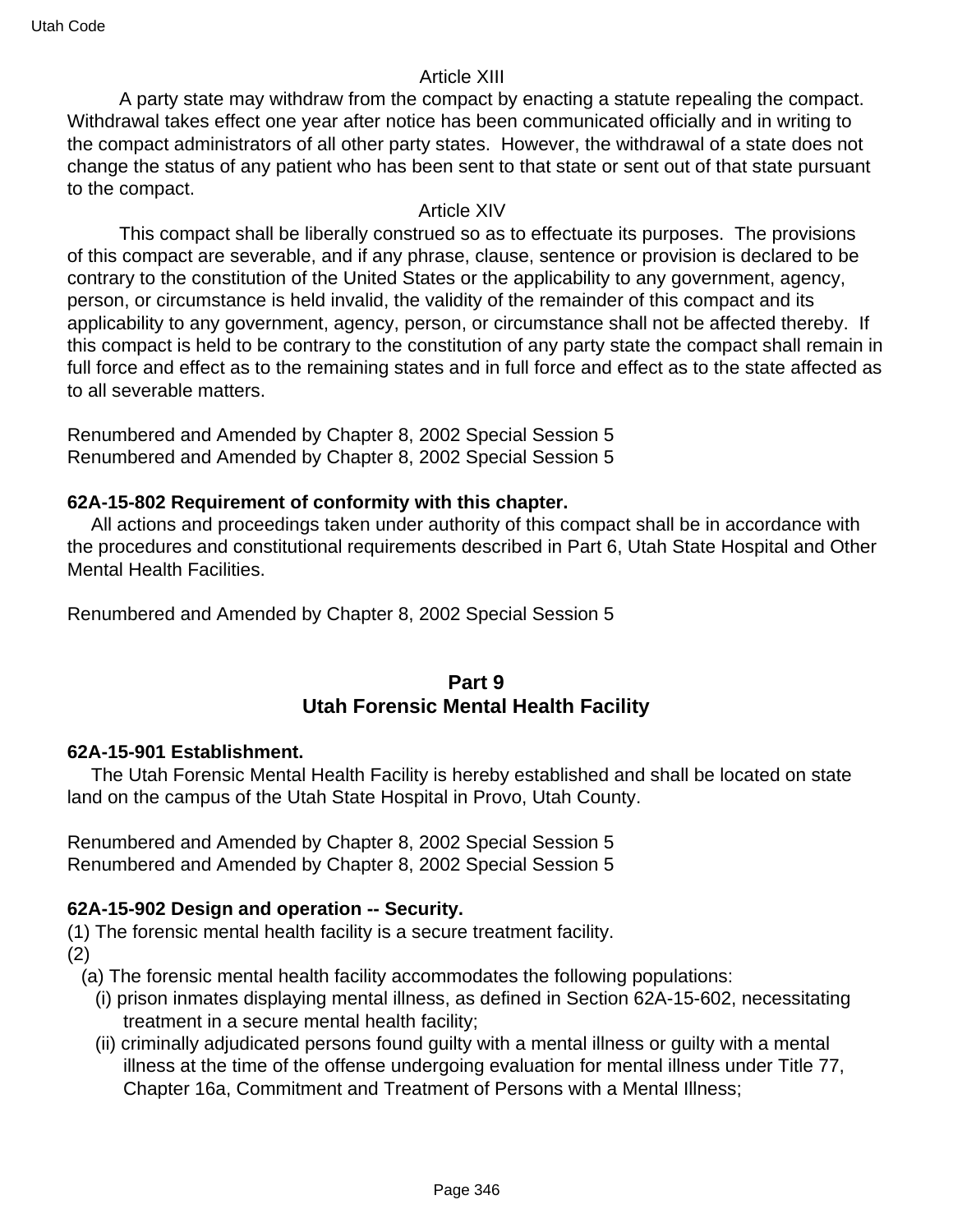- (iii) criminally adjudicated persons undergoing evaluation for competency or found guilty with a mental illness or guilty with a mental illness at the time of the offense under Title 77, Chapter 16a, Commitment and Treatment of Persons with a Mental Illness, who also have an intellectual disability;
- (iv) persons undergoing evaluation for competency or found by a court to be incompetent to proceed in accordance with Title 77, Chapter 15, Inquiry into Sanity of Defendant, or not guilty by reason of insanity under Title 77, Chapter 14, Defenses;
- (v) persons who are civilly committed to the custody of a local mental health authority in accordance with Title 62A, Chapter 15, Part 6, Utah State Hospital and Other Mental Health Facilities, and who may not be properly supervised by the Utah State Hospital because of a lack of necessary security, as determined by the superintendent or the superintendent's designee; and
- (vi) persons ordered to commit themselves to the custody of the Division of Substance Abuse and Mental Health for treatment at the Utah State Hospital as a condition of probation or stay of sentence pursuant to Title 77, Chapter 18, The Judgment.
- (b) Placement of an offender in the forensic mental health facility under any category described in Subsection (2)(a)(ii), (iii), (iv), or (vi) shall be made on the basis of the offender's status as established by the court at the time of adjudication.
- (c) In accordance with Title 63G, Chapter 3, Utah Administrative Rulemaking Act, the department shall make rules providing for the allocation of beds to the categories described in Subsection  $(2)(a)$ .
- (3) The department shall:
	- (a) own and operate the forensic mental health facility;
	- (b) provide and supervise administrative and clinical staff; and
- (c) provide security staff who are trained as psychiatric technicians.
- (4) Pursuant to Subsection 62A-15-603(3) the executive director shall designate individuals to perform security functions for the state hospital.

Amended by Chapter 366, 2011 General Session

### **Part 10 Declaration for Mental Health Treatment**

## **62A-15-1001 Definitions.**

As used in this part:

- (1) "Attending physician" means a physician licensed to practice medicine in this state who has primary responsibility for the care and treatment of the declarant.
- (2) "Attorney-in-fact" means an adult properly appointed under this part to make mental health treatment decisions for a declarant under a declaration for mental health treatment.
- (3) "Incapable" means that, in the opinion of the court in a guardianship proceeding under Title 75, Utah Uniform Probate Code, or in the opinion of two physicians, a person's ability to receive and evaluate information effectively or communicate decisions is impaired to such an extent that the person currently lacks the capacity to make mental health treatment decisions.
- (4) "Mental health facility" means the same as that term is defined in Section 62A-15-602.
- (5) "Mental health treatment" means convulsive treatment, treatment with psychoactive medication, or admission to and retention in a facility for a period not to exceed 17 days.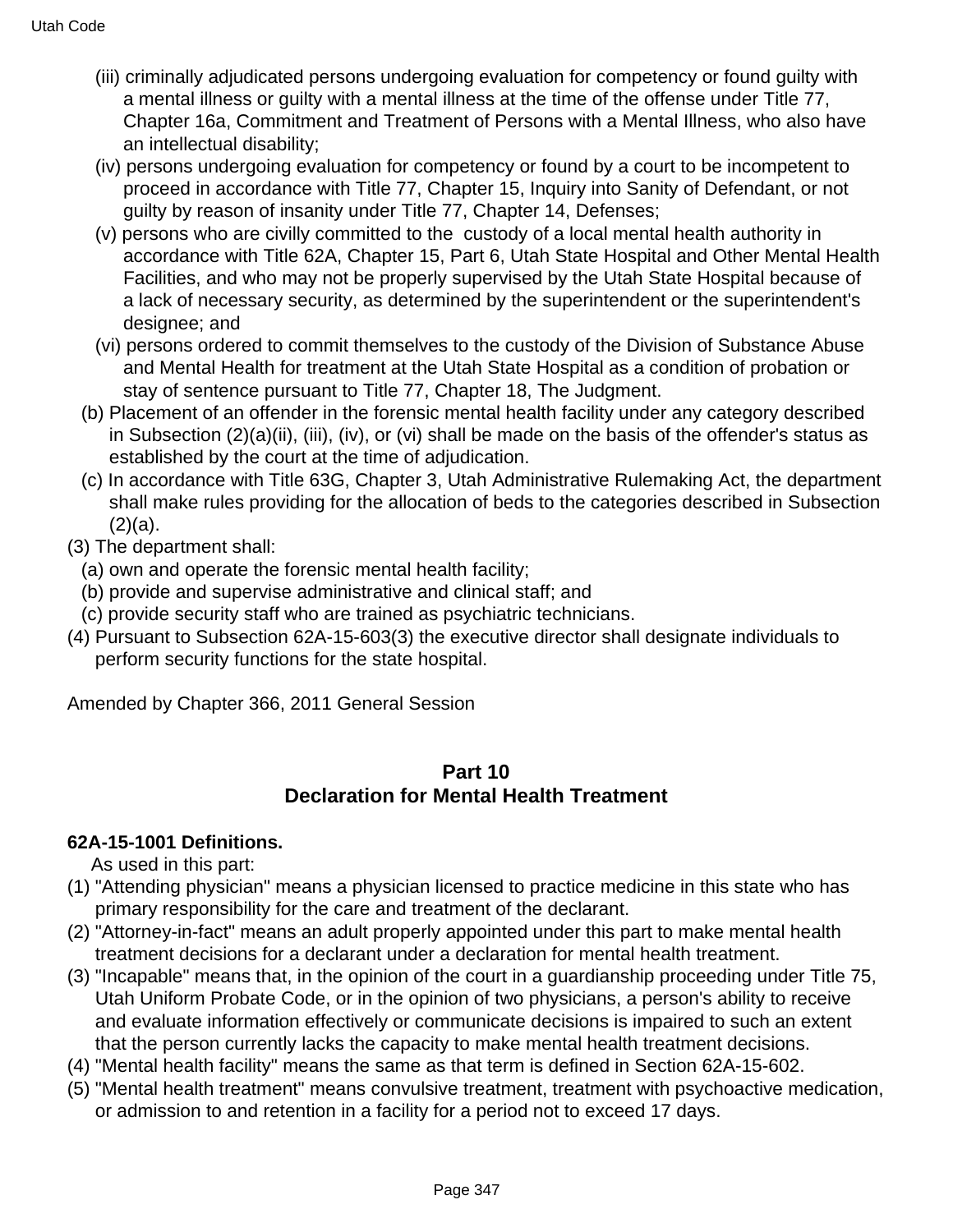Renumbered and Amended by Chapter 8, 2002 Special Session 5 Renumbered and Amended by Chapter 8, 2002 Special Session 5

#### **62A-15-1002 Declaration for mental health treatment.**

- (1) An adult who is not incapable may make a declaration of preferences or instructions regarding his mental health treatment. The declaration may include, but is not limited to, consent to or refusal of specified mental health treatment.
- (2) A declaration for mental health treatment shall designate a capable adult to act as attorney-infact to make decisions about mental health treatment for the declarant. An alternative attorneyin-fact may also be designated to act as attorney-in-fact if the original designee is unable or unwilling to act at any time. An attorney-in-fact who has accepted the appointment in writing may make decisions about mental health treatment on behalf of the declarant only when the declarant is incapable. The decisions shall be consistent with any instructions or desires the declarant has expressed in the declaration.
- (3) A declaration is effective only if it is signed by the declarant and two capable adult witnesses. The witnesses shall attest that the declarant is known to them, signed the declaration in their presence, appears to be of sound mind and is not under duress, fraud, or undue influence. Persons specified in Subsection 62A-15-1003(6) may not act as witnesses.
- (4) A declaration becomes operative when it is delivered to the declarant's physician or other mental health treatment provider and remains valid until it expires or is revoked by the declarant. The physician or provider is authorized to act in accordance with an operative declaration when the declarant has been found to be incapable. The physician or provider shall continue to obtain the declarant's informed consent to all mental health treatment decisions if the declarant is capable of providing informed consent or refusal.
- (5)
	- (a) An attorney-in-fact does not have authority to make mental health treatment decisions unless the declarant is incapable.
	- (b) An attorney-in-fact is not, solely as a result of acting in that capacity, personally liable for the cost of treatment provided to the declarant.
	- (c) Except to the extent that a right is limited by a declaration or by any federal law, an attorneyin-fact has the same right as the declarant to receive information regarding the proposed mental health treatment and to receive, review, and consent to disclosure of medical records relating to that treatment. This right of access does not waive any evidentiary privilege.
	- (d) In exercising authority under the declaration, the attorney-in-fact shall act consistently with the instructions and desires of the declarant, as expressed in the declaration. If the declarant's desires are unknown, the attorney-in-fact shall act in what he, in good faith, believes to be the best interest of the declarant.
	- (e) An attorney-in-fact is not subject to criminal prosecution, civil liability, or professional disciplinary action for any action taken in good faith pursuant to a declaration for mental health treatment.
- (6)
	- (a) A declaration for mental health treatment remains effective for a period of three years or until revoked by the declarant. If a declaration for mental health treatment has been invoked and is in effect at the expiration of three years after its execution, the declaration remains effective until the declarant is no longer incapable.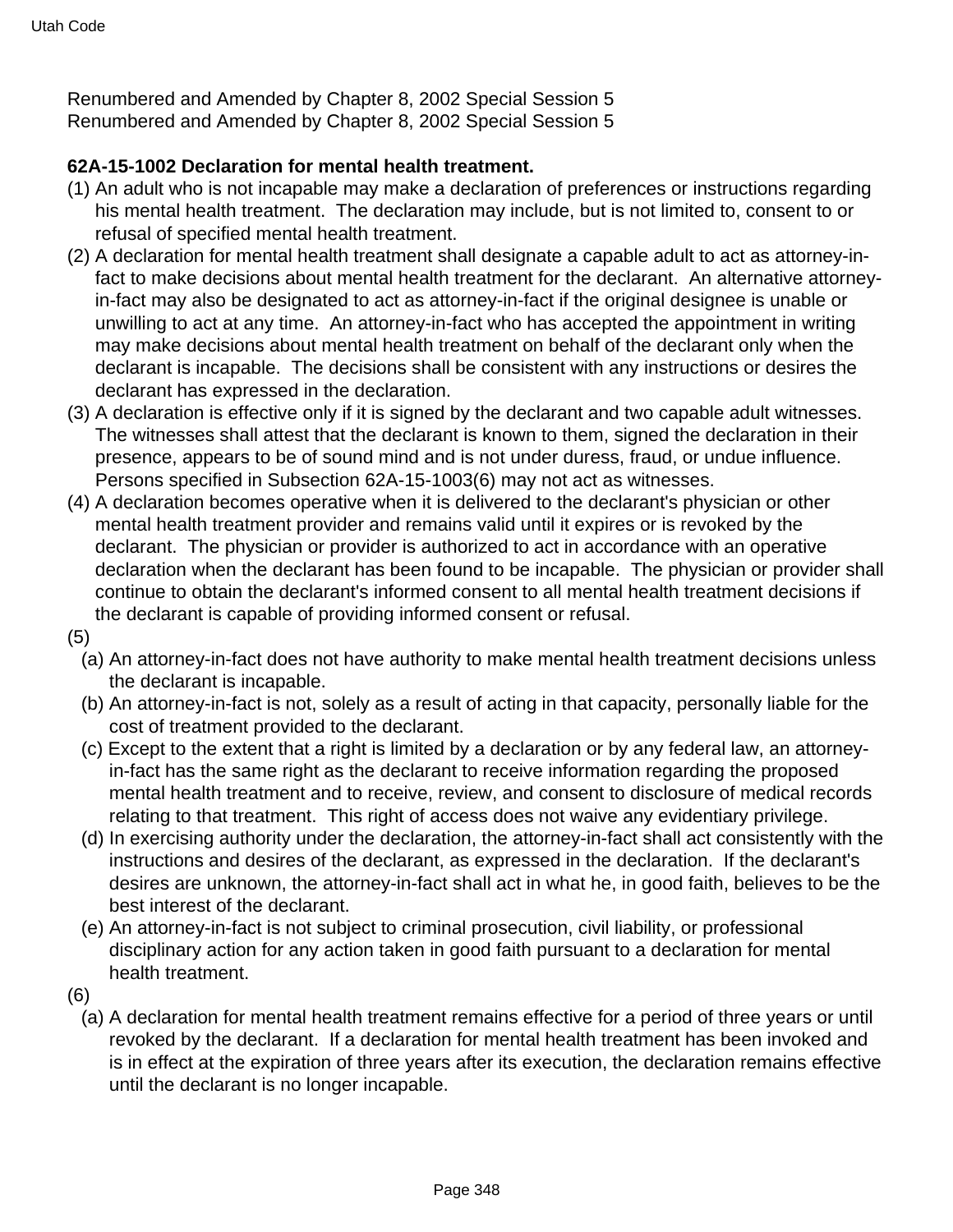- (b) The authority of a named attorney-in-fact and any alternative attorney-in-fact continues in effect as long as the declaration appointing the attorney-in-fact is in effect or until the attorney-in-fact has withdrawn.
- (7) A person may not be required to execute or to refrain from executing a declaration as a criterion for insurance, as a condition for receiving mental or physical health services, or as a condition of discharge from a facility.

Renumbered and Amended by Chapter 8, 2002 Special Session 5 Renumbered and Amended by Chapter 8, 2002 Special Session 5

### **62A-15-1003 Physician and provider responsibilities -- Provision of services contrary to declaration -- Revocation.**

- (1) Upon being presented with a declaration, a physician shall make the declaration a part of the declarant's medical record. When acting under authority of a declaration, a physician shall comply with it to the fullest extent possible, consistent with reasonable medical practice, the availability of treatments requested, and applicable law. If the physician or other provider is unwilling at any time to comply with the declaration, the physician or provider shall promptly notify the declarant and the attorney-in-fact, and document the notification in the declarant's medical record.
- (2) A physician or provider may subject a declarant to intrusive treatment in a manner contrary to the declarant's wishes, as expressed in a declaration for mental health treatment if:
	- (a) the declarant has been committed to the custody of a local mental health authority in accordance with Part 6, Utah State Hospital and Other Mental Health Facilities; or (b) in cases of emergency endangering life or health.
- (3) A declaration does not limit any authority provided in Part 6, Utah State Hospital and Other Mental Health Facilities, to take a person into custody, or admit or retain a person in the custody of a local mental health authority.
- (4) A declaration may be revoked in whole or in part by the declarant at any time so long as the declarant is not incapable. That revocation is effective when the declarant communicates the revocation to the attending physician or other provider. The attending physician or other provider shall note the revocation as part of the declarant's medical record.
- (5) A physician who administers or does not administer mental health treatment according to and in good faith reliance upon the validity of a declaration is not subject to criminal prosecution, civil liability, or professional disciplinary action resulting from a subsequent finding that a declaration is invalid.
- (6) None of the following persons may serve as an attorney-in-fact or as witnesses to the signing of a declaration:
	- (a) the declarant's attending physician or mental health treatment provider, or an employee of that physician or provider;
	- (b) an employee of the division; or
	- (c) an employee of a local mental health authority or any organization that contracts with a local mental health authority.
- (7) An attorney-in-fact may withdraw by giving notice to the declarant. If a declarant is incapable, the attorney-in-fact may withdraw by giving notice to the attending physician or provider. The attending physician shall note the withdrawal as part of the declarant's medical record.

Renumbered and Amended by Chapter 8, 2002 Special Session 5 Renumbered and Amended by Chapter 8, 2002 Special Session 5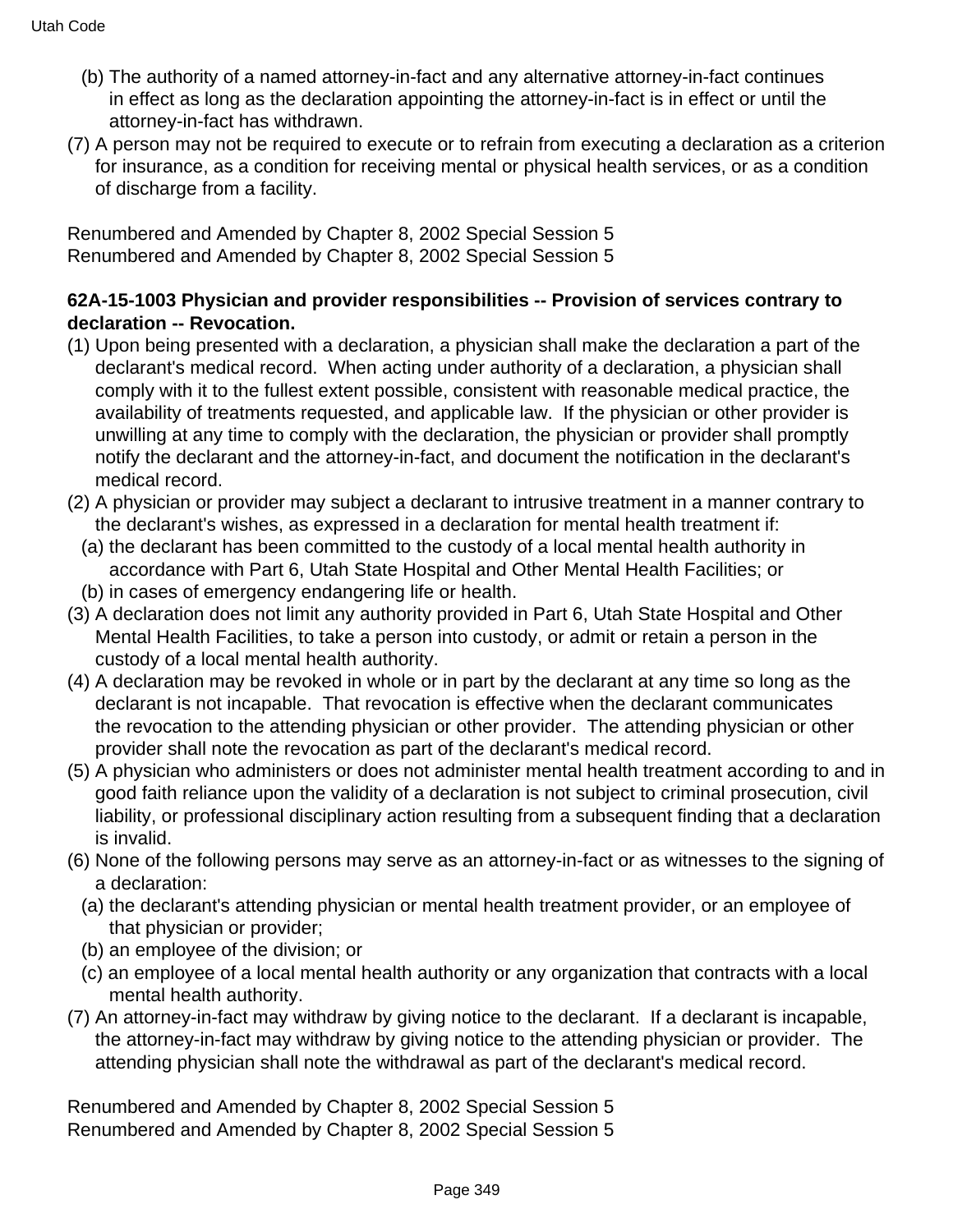## **62A-15-1004 Declaration for mental health treatment -- Form.**

 A declaration for mental health treatment shall be in substantially the following form: DECLARATION FOR MENTAL HEALTH TREATMENT

 I, \_\_\_\_\_\_\_\_\_\_\_\_\_\_\_\_\_\_\_\_\_\_\_\_\_\_\_\_\_\_\_\_, being an adult of sound mind, willfully and voluntarily make this declaration for mental health treatment, to be followed if it is determined by a court or by two physicians that my ability to receive and evaluate information effectively or to communicate my decisions is impaired to such an extent that I lack the capacity to refuse or consent to mental health treatment. "Mental health treatment" means convulsive treatment, treatment with psychoactive medication, and admission to and retention in a mental health facility for a period up to 17 days.

 I understand that I may become incapable of giving or withholding informed consent for mental health treatment due to the symptoms of a diagnosed mental disorder. These symptoms may include:

\_\_\_\_\_\_\_\_\_\_\_\_\_\_\_\_\_\_\_\_\_\_\_\_\_\_\_\_\_\_\_\_\_\_\_\_\_\_\_\_\_\_\_\_\_\_\_\_\_\_\_\_\_\_\_\_\_\_\_\_\_\_\_\_\_\_\_\_\_\_\_\_\_\_\_\_\_\_

#### \_\_\_\_\_\_\_\_\_\_\_\_\_\_\_\_\_\_\_\_\_\_\_\_\_\_\_\_\_\_\_\_\_\_\_\_\_\_\_\_\_\_\_\_\_\_\_\_\_\_\_\_\_\_\_\_\_\_\_\_\_\_\_\_\_\_\_\_\_\_\_\_\_\_\_\_\_\_ PSYCHOACTIVE MEDICATIONS

 If I become incapable of giving or withholding informed consent for mental health treatment, my wishes regarding psychoactive medications are as follows:

\_\_\_\_\_\_\_\_\_\_\_\_\_\_\_\_\_\_\_\_\_\_\_\_\_\_\_\_\_\_\_\_\_\_\_\_\_\_\_\_\_\_\_\_\_\_\_\_\_\_\_\_\_\_\_\_\_\_\_\_\_\_\_\_\_\_\_\_\_\_\_\_\_\_\_\_\_\_

\_\_\_\_\_\_\_\_\_\_ I consent to the administration of the following medications:

#### in the dosages:

\_\_\_\_\_\_\_\_\_\_ considered appropriate by my attending physician.

\_\_\_\_\_\_\_\_\_\_ approved by \_\_\_\_\_\_\_\_\_\_\_\_\_\_\_\_\_\_\_\_\_\_\_\_\_\_\_\_\_\_\_\_\_\_\_\_\_\_\_\_

as I hereby direct:  $\blacksquare$ 

I do not consent to the administration of the following medications:

#### \_\_\_\_\_\_\_\_\_\_\_\_\_\_\_\_\_\_\_\_\_\_\_\_\_\_\_\_\_\_\_\_\_\_\_\_\_\_\_\_\_\_\_\_\_\_\_\_\_\_\_\_\_\_\_\_\_\_\_\_\_\_\_\_\_\_\_\_\_\_\_\_\_\_\_\_\_\_ CONVULSIVE TREATMENT

 If I become incapable of giving or withholding informed consent for mental health treatment, my wishes regarding convulsive treatment are as follows:

\_\_\_\_\_\_\_\_\_\_\_\_\_\_\_\_\_\_\_\_\_\_\_\_\_\_\_\_\_\_\_\_\_\_\_\_\_\_\_\_\_\_\_\_\_\_\_\_\_\_\_\_\_\_\_\_\_\_\_\_\_\_\_\_\_\_\_\_\_\_\_\_\_\_\_\_\_\_ \_\_\_\_\_\_\_\_\_\_\_\_\_\_\_\_\_\_\_\_\_\_\_\_\_\_\_\_\_\_\_\_\_\_\_\_\_\_\_\_\_\_\_\_\_\_\_\_\_\_\_\_\_\_\_\_\_\_\_\_\_\_\_\_\_\_\_\_\_\_\_\_\_\_\_\_\_\_

\_\_\_\_\_\_\_\_\_\_ I consent to the administration of convulsive treatment of the following type:

\_\_\_\_\_\_\_\_\_\_\_\_\_\_\_\_\_\_\_\_\_\_\_\_\_\_\_\_\_\_\_\_\_\_\_\_\_\_\_\_\_\_\_\_\_\_, the number of treatments to be:

\_\_\_\_\_\_\_\_\_\_ determined by my attending physician.

\_\_\_\_\_\_\_\_\_\_ approved by \_\_\_\_\_\_\_\_\_\_\_\_\_\_\_\_\_\_\_\_\_\_\_\_\_\_\_\_\_\_\_\_\_\_\_\_\_\_\_

 $\mathsf{as}$  follows:

\_\_\_\_\_\_\_\_\_\_ I do not consent to the administration of convulsive treatment.

My reasons for consenting to or refusing convulsive treatment are as follows;

\_\_\_\_\_\_\_\_\_\_\_\_\_\_\_\_\_\_\_\_\_\_\_\_\_\_\_\_\_\_\_\_\_\_\_\_\_\_\_\_\_\_\_\_\_\_\_\_\_\_\_\_\_\_\_\_\_\_\_\_\_\_\_\_\_\_\_\_\_\_\_\_\_

#### ADMISSION TO AND RETENTION IN A MENTAL HEALTH FACILITY

\_\_\_\_\_\_\_\_\_\_\_\_\_\_\_\_\_\_\_\_\_\_\_\_\_\_\_\_\_\_\_\_\_\_\_\_\_\_\_\_\_\_\_\_\_\_\_\_\_\_\_\_\_\_\_\_\_\_\_\_\_\_\_\_\_\_\_\_\_\_\_\_\_\_\_\_\_\_ \_\_\_\_\_\_\_\_\_\_\_\_\_\_\_\_\_\_\_\_\_\_\_\_\_\_\_\_\_\_\_\_\_\_\_\_\_\_\_\_\_\_\_\_\_\_\_\_\_\_\_\_\_\_\_\_\_\_\_\_\_\_\_\_\_\_\_\_\_\_\_\_\_\_\_\_\_\_

 If I become incapable of giving or withholding informed consent for mental health treatment, my wishes regarding admission to and retention in a mental health facility are as follows: \_\_\_\_\_\_\_\_\_\_ I consent to being admitted to the following mental health facilities:

\_\_\_\_\_\_\_\_\_\_\_\_\_\_\_\_\_\_\_\_\_\_\_\_\_\_\_\_\_\_\_\_\_\_\_\_\_\_\_\_\_\_\_\_\_\_\_\_\_\_\_\_\_\_\_\_\_\_\_\_\_\_\_\_\_\_\_\_\_\_\_\_\_\_\_\_

I may be retained in the facility for a period of time: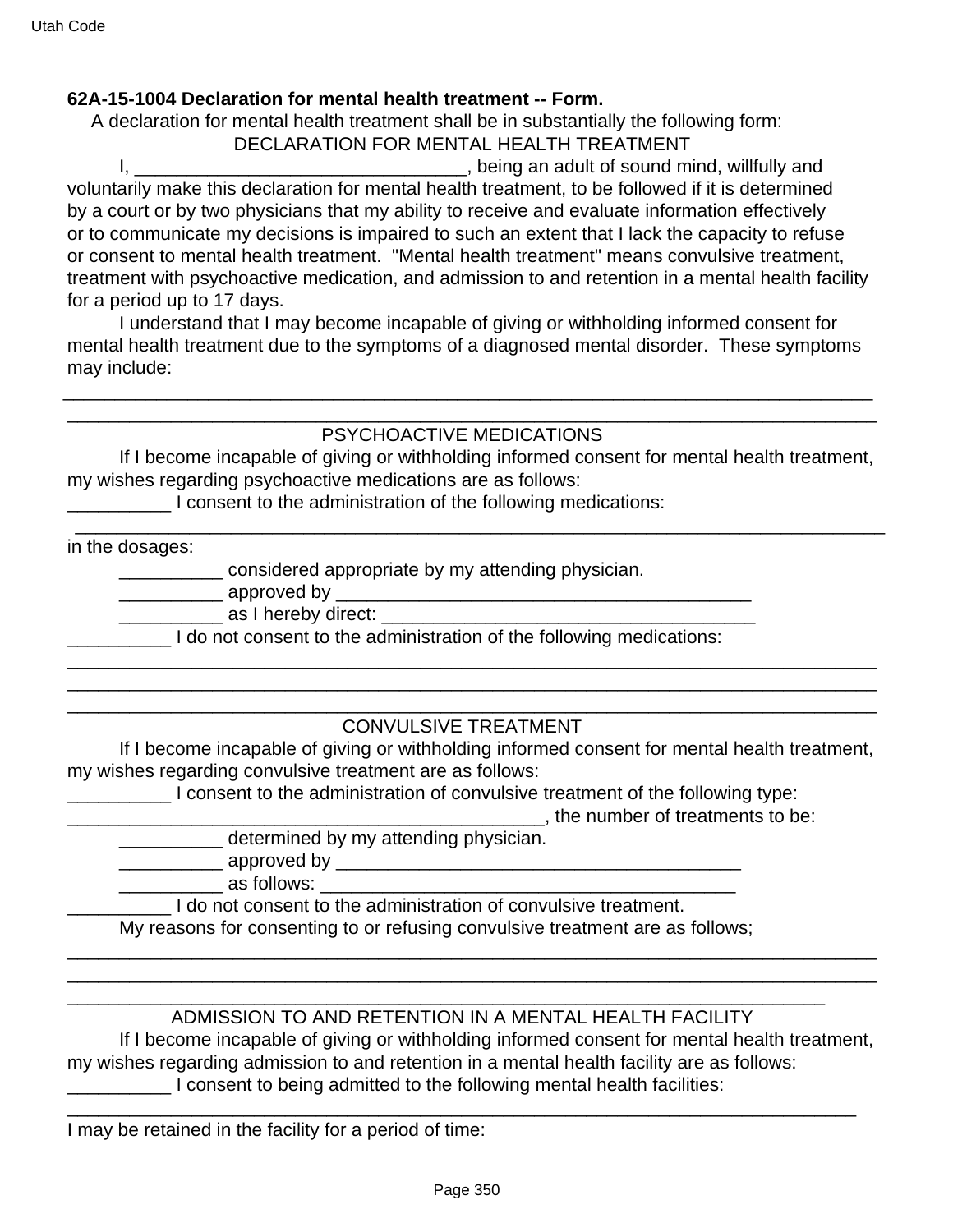determined by my attending physician.

\_\_\_\_\_\_\_\_\_\_ approved by \_\_\_\_\_\_\_\_\_\_\_\_\_\_\_\_\_\_\_\_\_\_\_\_\_\_\_\_\_\_\_\_\_\_\_\_\_\_\_

\_\_\_\_\_\_\_\_\_\_ no longer than \_\_\_\_\_\_\_\_\_\_\_\_\_\_\_\_\_\_\_\_\_\_\_\_\_\_\_\_\_\_\_\_\_\_\_\_\_

This directive cannot, by law, provide consent to retain me in a facility for more than 17 days. ADDITIONAL REFERENCES OR INSTRUCTIONS

#### ATTORNEY-IN-FACT

\_\_\_\_\_\_\_\_\_\_\_\_\_\_\_\_\_\_\_\_\_\_\_\_\_\_\_\_\_\_\_\_\_\_\_\_\_\_\_\_\_\_\_\_\_\_\_\_\_\_\_\_\_\_\_\_\_\_\_\_\_\_\_\_\_\_\_\_\_\_\_\_\_\_\_\_\_\_ \_\_\_\_\_\_\_\_\_\_\_\_\_\_\_\_\_\_\_\_\_\_\_\_\_\_\_\_\_\_\_\_\_\_\_\_\_\_\_\_\_\_\_\_\_\_\_\_\_\_\_\_\_\_\_\_\_\_\_\_\_\_\_\_\_\_\_\_\_\_\_\_\_\_\_\_\_\_ \_\_\_\_\_\_\_\_\_\_\_\_\_\_\_\_\_\_\_\_\_\_\_\_\_\_\_\_\_\_\_\_\_\_\_\_\_\_\_\_\_\_\_\_\_\_\_\_\_\_\_\_\_\_\_\_\_\_\_\_\_\_\_\_\_\_\_\_\_\_\_\_\_\_\_\_\_\_

 I hereby appoint:  $NAME$  ADDRESS \_\_\_\_\_\_\_\_\_\_\_\_\_\_\_\_\_\_\_\_\_\_\_\_\_\_\_\_\_\_\_\_\_\_\_\_\_\_\_\_\_\_\_\_\_ TELEPHONE #  $\blacksquare$ 

to act as my attorney-in-fact to make decisions regarding my mental health treatment if I become incapable of giving or withholding informed consent for that treatment.

 If the person named above refuses or is unable to act on my behalf, or if I revoke that person's authority to act as my attorney-in-fact, I authorize the following person to act as my alternative attorney-in-fact:

| NAME           |  |   |   |  |
|----------------|--|---|---|--|
| <b>ADDRESS</b> |  |   |   |  |
| TELEPHONE #    |  |   |   |  |
| .              |  | . | . |  |

 My attorney-in-fact is authorized to make decisions which are consistent with the wishes I have expressed in this declaration. If my wishes are not expressed, my attorney-in-fact is to act in good faith according to what he or she believes to be in my best interest.

\_\_\_\_\_\_\_\_\_\_\_\_\_\_\_\_\_\_\_\_\_\_\_\_\_\_\_\_\_\_\_\_\_\_\_\_\_\_\_\_\_

(Signature of Declarant/Date)

## AFFIRMATION OF WITNESSES

 We affirm that the declarant is personally known to us, that the declarant signed or acknowledged the declarant's signature on this declaration for mental health treatment in our presence, that the declarant appears to be of sound mind and does not appear to be under duress, fraud, or undue influence. Neither of us is the person appointed as attorney-in-fact by this document, the attending physician, an employee of the attending physician, an employee of the Division of Substance Abuse and Mental Health within the Department of Human Services, an employee of a local mental health authority, or an employee of any organization that contracts with a local mental health authority.

Witnessed By:

| (Signature of Witness/Date) | (Printed Name of Witness) |  |  |
|-----------------------------|---------------------------|--|--|
|                             |                           |  |  |

(Signature of Witness/Date) (Printed Name of Witness)

ACCEPTANCE OF APPOINTMENT AS ATTORNEY-IN-FACT

 I accept this appointment and agree to serve as attorney-in-fact to make decisions about mental health treatment for the declarant. I understand that I have a duty to act consistently with the desires of the declarant as expressed in the declaration. I understand that this document gives me authority to make decisions about mental health treatment only while the declarant is incapable as determined by a court or two physicians. I understand that the declarant may revoke this appointment, or the declaration, in whole or in part, at any time and in any manner, when the declarant is not incapable.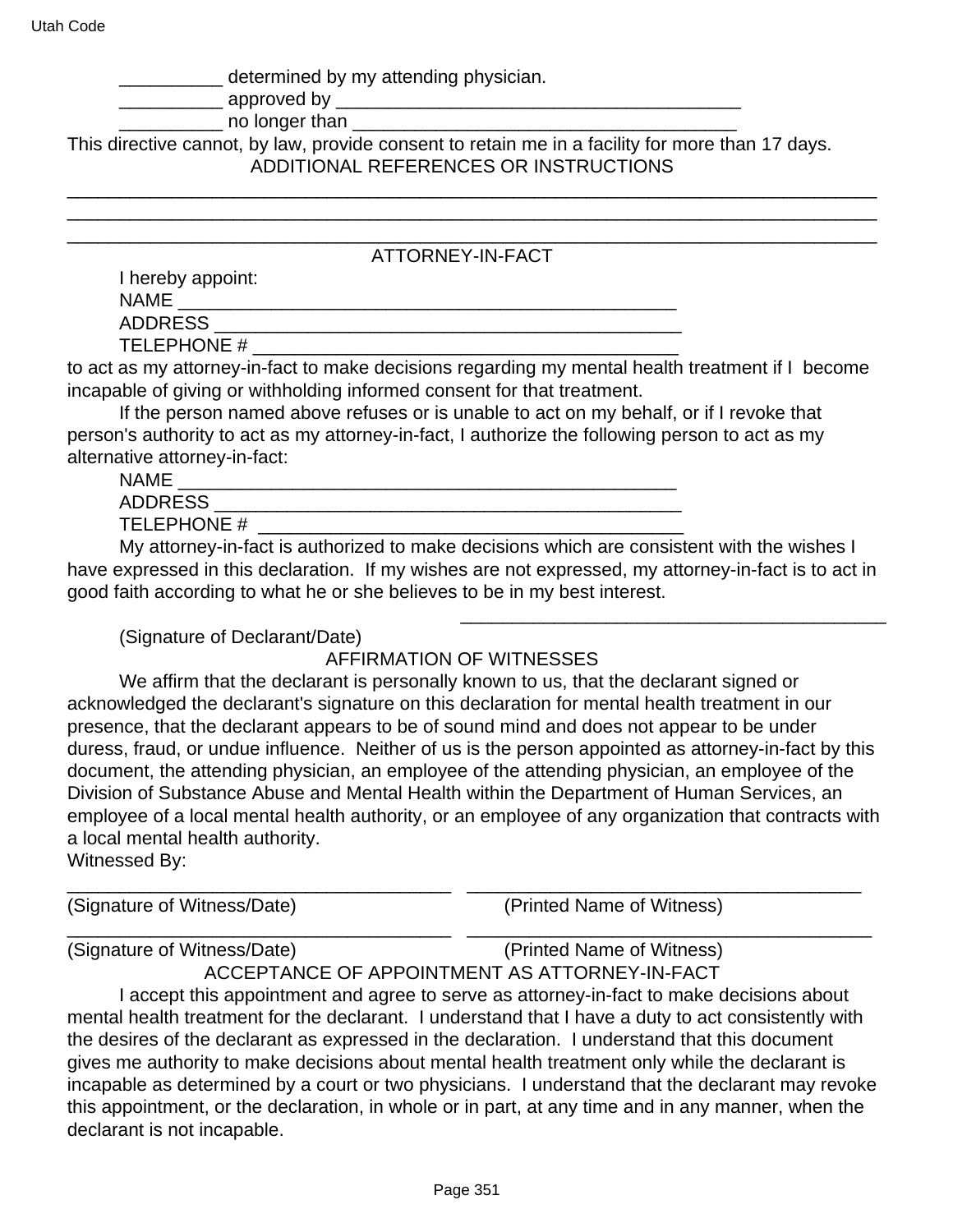(Signature of Attorney-in-fact/Date) (Printed name)

\_\_\_\_\_\_\_\_\_\_\_\_\_\_\_\_\_\_\_\_\_\_\_\_\_\_\_\_\_\_\_\_\_\_\_\_ \_\_\_\_\_\_\_\_\_\_\_\_\_\_\_\_\_\_\_\_\_\_\_\_\_\_\_\_\_\_\_\_\_\_\_\_\_\_\_\_ (Signature of Alternate Attorney-in-fact/Date) (Printed name) NOTICE TO PERSON MAKING A DECLARATION FOR MENTAL HEALTH TREATMENT

 This is an important legal document. It is a declaration that allows, or disallows, mental health treatment. Before signing this document, you should know that:

\_\_\_\_\_\_\_\_\_\_\_\_\_\_\_\_\_\_\_\_\_\_\_\_\_\_\_\_\_\_\_\_\_\_\_\_ \_\_\_\_\_\_\_\_\_\_\_\_\_\_\_\_\_\_\_\_\_\_\_\_\_\_\_\_\_\_\_\_\_\_\_\_\_\_\_

 (1) this document allows you to make decisions in advance about three types of mental health treatment: psychoactive medication, convulsive therapy, and short-term (up to 17 days) admission to a mental health facility;

 (2) the instructions that you include in this declaration will be followed only if a court or two physicians believe that you are incapable of otherwise making treatment decisions. Otherwise, you will be considered capable to give or withhold consent for treatment;

 (3) you may also appoint a person as your attorney-in-fact to make these treatment decisions for you if you become incapable. The person you appoint has a duty to act consistently with your desires as stated in this document or, if not stated, to make decisions in accordance with what that person believes, in good faith, to be in your best interest. For the appointment to be effective, the person you appoint must accept the appointment in writing. The person also has the right to withdraw from acting as your attorney-in-fact at any time;

 (4) this document will continue in effect for a period of three years unless you become incapable of participating in mental health treatment decisions. If this occurs, the directive will continue in effect until you are no longer incapable;

 (5) you have the right to revoke this document in whole or in part, or the appointment of an attorney-in-fact, at any time you have not been determined to be incapable. YOU MAY NOT REVOKE THE DECLARATION OR APPOINTMENT WHEN YOU ARE CONSIDERED INCAPABLE BY A COURT OR TWO PHYSICIANS. A revocation is effective when it is communicated to your attending physician or other provider; and

 (6) if there is anything in this document that you do not understand, you should ask an attorney to explain it to you. This declaration is not valid unless it is signed by two qualified witnesses who are personally known to you and who are present when you sign or acknowledge your signature.

Renumbered and Amended by Chapter 8, 2002 Special Session 5 Renumbered and Amended by Chapter 8, 2002 Special Session 5

## **Part 11 Suicide Prevention Programs**

## **62A-15-1100 Definitions.**

As used in this part:

- (1) "Advisory Council" means the Utah Substance Use and Mental Health Advisory Council created in Section 63M-7-301.
- (2) "Bureau" means the Bureau of Criminal Identification created in Section 53-10-201 within the Department of Public Safety.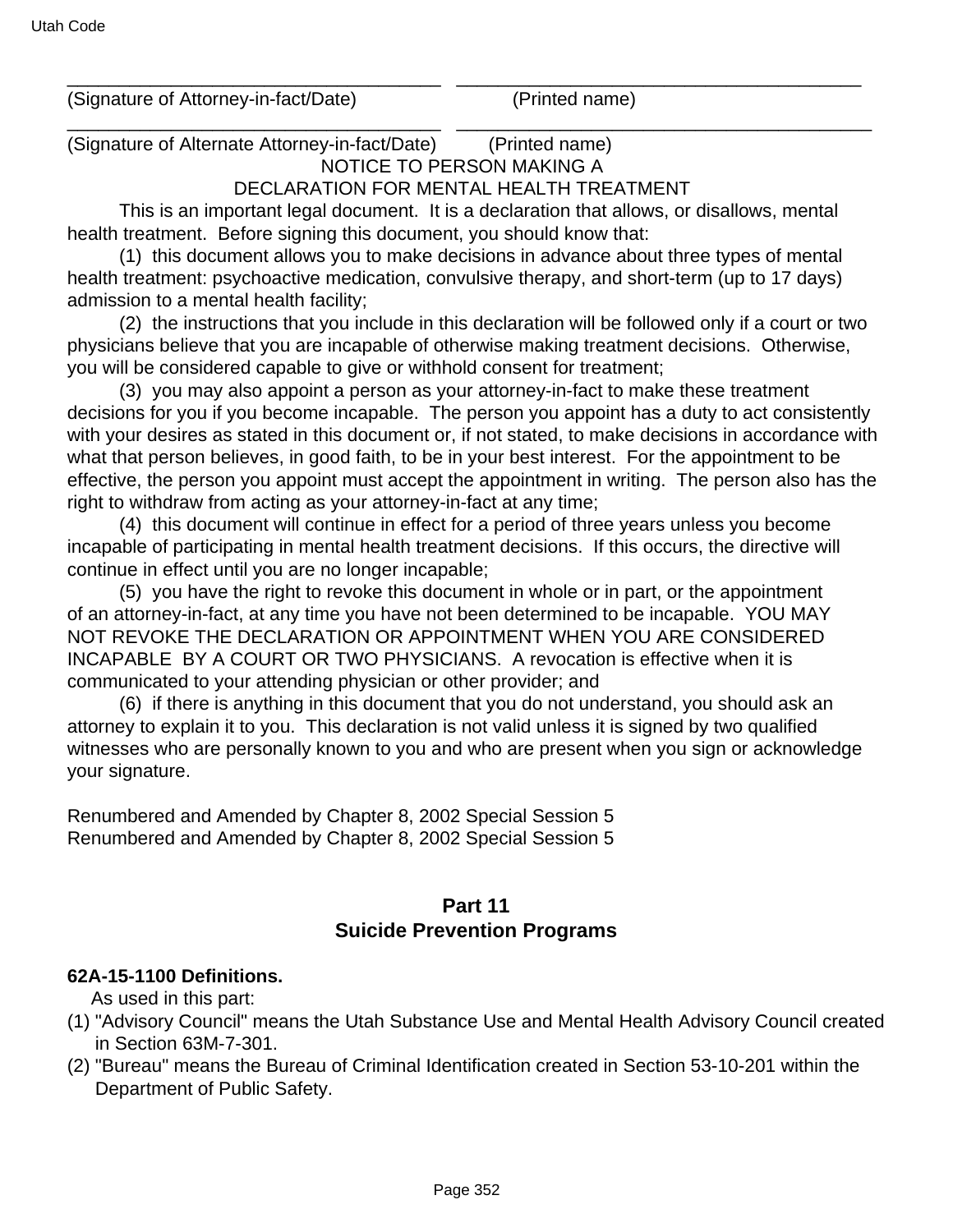- (3) "Coalition" means the Statewide Suicide Prevention Coalition created under Subsection 62A-15-1101(2).
- (4) "Coordinator" means the state suicide prevention coordinator appointed under Subsection 62A-15-1101(1).
- (5) "Division" means the Division of Substance Abuse and Mental Health.
- (6) "Fund" means the Governor's Suicide Prevention Fund created in Section 62A-15-1103.
- (7) "Intervention" means an effort to prevent a person from attempting suicide.
- (8) "Legal intervention" means an incident in which an individual is shot by another individual who has legal authority to use deadly force.
- (9) "Postvention" means intervention after a suicide attempt or a suicide death to reduce risk and promote healing.
- (10) "Shooter" means an individual who uses a gun in an act that results in the death of the actor or another individual, whether the act was a suicide, homicide, legal intervention, act of selfdefense, or accident.

Enacted by Chapter 414, 2018 General Session

## **62A-15-1101 Suicide prevention -- Reporting requirements.**

- (1) The division shall appoint a state suicide prevention coordinator to administer a state suicide prevention program composed of suicide prevention, intervention, and postvention programs, services, and efforts.
- (2) The coordinator shall:
	- (a) establish a Statewide Suicide Prevention Coalition with membership from public and private organizations and Utah citizens; and
- (b) appoint a chair and co-chair from among the membership of the coalition to lead the coalition.
- (3) The state suicide prevention program may include the following components:
- (a) delivery of resources, tools, and training to community-based coalitions;
- (b) evidence-based suicide risk assessment tools and training;
- (c) town hall meetings for building community-based suicide prevention strategies;
- (d) suicide prevention gatekeeper training;
- (e) training to identify warning signs and to manage an at-risk individual's crisis;
- (f) evidence-based intervention training;
- (g) intervention skills training;
- (h) postvention training; or
- (i) a public education campaign to improve public awareness about warning signs of suicide and suicide prevention resources.
- (4) The coordinator shall coordinate with the following to gather statistics, among other duties:
	- (a) local mental health and substance abuse authorities;
	- (b) the State Board of Education, including the public education suicide prevention coordinator described in Section 53G-9-702;
	- (c) the Department of Health;
	- (d) health care providers, including emergency rooms;
	- (e) federal agencies, including the Federal Bureau of Investigation;
	- (f) other unbiased sources; and
	- (g) other public health suicide prevention efforts.
- (5) The coordinator shall provide a written report to the Health and Human Services Interim Committee, at or before the October meeting every year, on: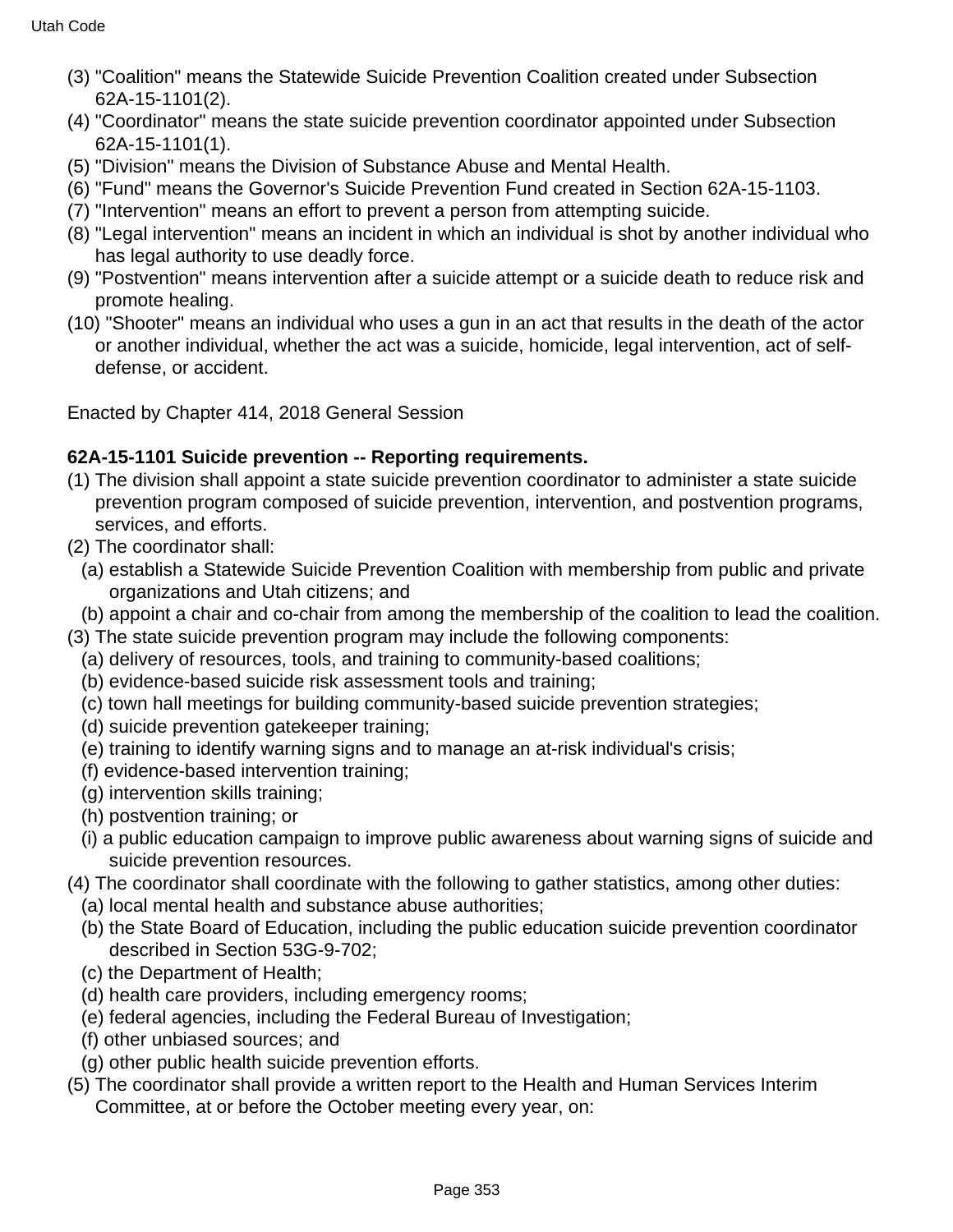- (a) implementation of the state suicide prevention program, as described in Subsections (1) and  $(3)$ ;
- (b) data measuring the effectiveness of each component of the state suicide prevention program;
- (c) funds appropriated for each component of the state suicide prevention program; and
- (d) five-year trends of suicides in Utah, including subgroups of youths and adults and other subgroups identified by the state suicide prevention coordinator.
- (6) The coordinator shall, in consultation with the bureau, implement and manage the operation of the firearm safety program described in Subsection 62A-15-103(3).
- (7) In accordance with Title 63G, Chapter 3, Utah Administrative Rulemaking Act, the division shall make rules:
	- (a) governing the implementation of the state suicide prevention program, consistent with this section; and
	- (b) in conjunction with the bureau, defining the criteria for employers to apply for grants under the Suicide Prevention Education Program described in Section 62A-15-103.1, which shall include:
		- (i) attendance at the suicide prevention education course described in Subsection 62A-15-103(3); and
		- (ii) distribution of the firearm safety brochures or packets created in Subsection 62A-15-103(3), but does not require the distribution of a cable-style gun lock with a firearm if the firearm already has a trigger lock or comparable safety mechanism.
- (8) As funding by the Legislature allows, the coordinator shall award grants, not to exceed a total of \$100,000 per fiscal year, to suicide prevention programs that focus on the needs of children who have been served by the Division of Juvenile Justice Services.
- (9) The coordinator and the coalition shall submit to the advisory council, no later than October 1 each year, a written report detailing the previous fiscal year's activities to fund, implement, and evaluate suicide prevention activities described in this section.

Amended by Chapter 149, 2022 General Session

# **Superseded 10/15/2022**

# **62A-15-1103 Governor's Suicide Prevention Fund.**

- (1) There is created an expendable special revenue fund known as the Governor's Suicide Prevention Fund.
- (2) The fund shall consist of gifts, grants, and bequests of real property or personal property made to the fund.
- (3) A donor to the fund may designate a specific purpose for the use of the donor's donation, if the designated purpose is described in Subsection (4).
- (4)
	- (a) Subject to Subsection (3), money in the fund shall be used for the following activities:
		- (i) efforts to directly improve mental health crisis response;
		- (ii) efforts that directly reduce risk factors associated with suicide; and
		- (iii) efforts that directly enhance known protective factors associated with suicide reduction.
	- (b) Efforts described in Subsections (4)(a)(ii) and (iii) include the components of the state suicide prevention program described in Subsection 62A-15-1101(3).
- (5) The division shall establish a grant application and review process for the expenditure of money from the fund.
- (6) The grant application and review process shall describe:
	- (a) requirements to complete a grant application;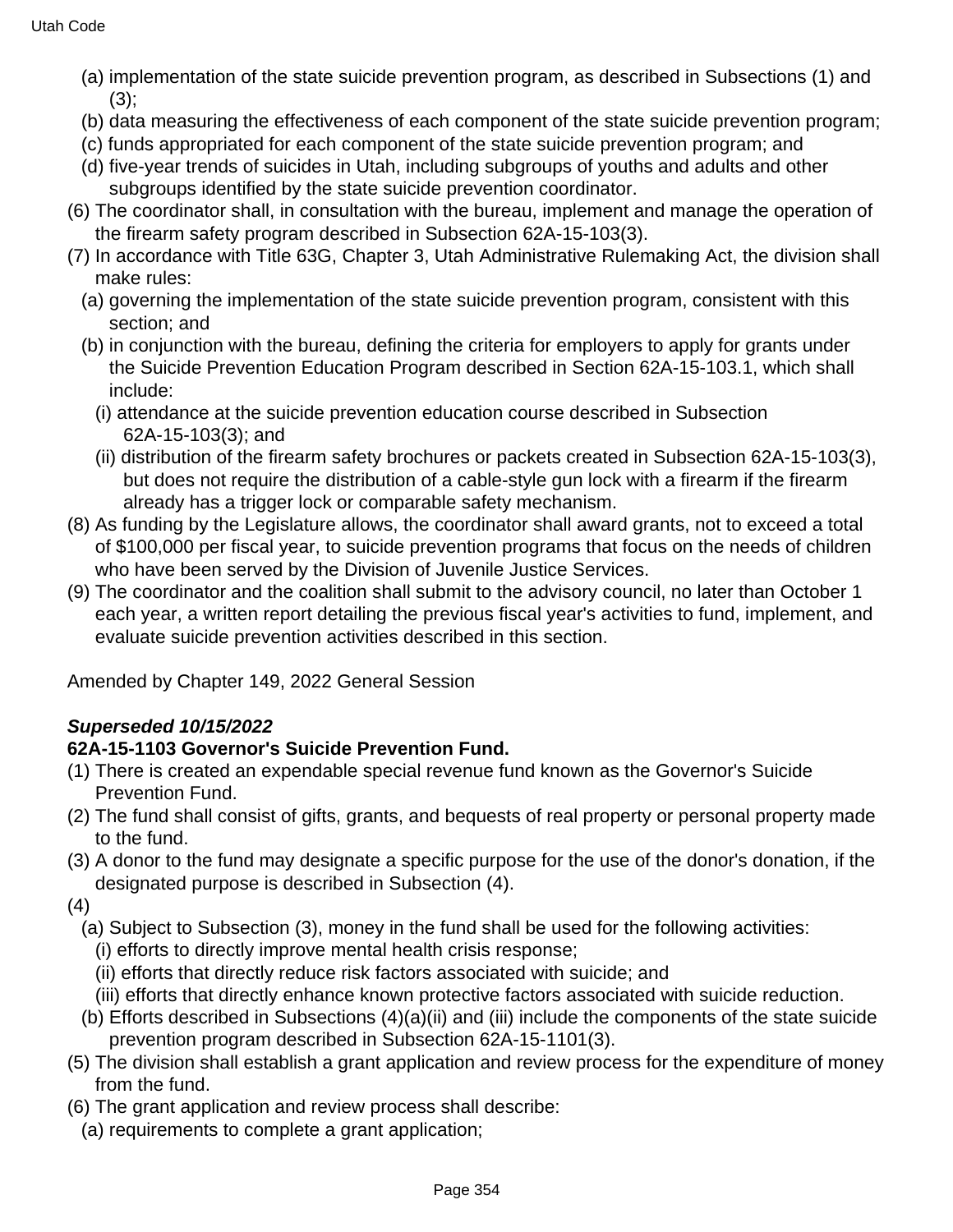- (b) requirements to receive funding;
- (c) criteria for the approval of a grant application;
- (d) standards for evaluating the effectiveness of a project proposed in a grant application; and
- (e) support offered by the division to complete a grant application.

(7) The division shall:

- (a) review a grant application for completeness;
- (b) make a recommendation to the governor or the governor's designee regarding a grant application;
- (c) send a grant application to the governor or the governor's designee for evaluation and approval or rejection;
- (d) inform a grant applicant of the governor or the governor's designee's determination regarding the grant application; and
- (e) direct the fund administrator to release funding for grant applications approved by the governor or the governor's designee.
- (8) The state treasurer shall invest the money in the fund under Title 51, Chapter 7, State Money Management Act, except that all interest or other earnings derived from money in the fund shall be deposited into the fund.
- (9) Money in the fund may not be used for the Office of the Governor's administrative expenses that are normally provided for by legislative appropriation.
- (10) The governor or the governor's designee may authorize the expenditure of fund money in accordance with this section.
- (11) The governor shall make an annual report to the Legislature regarding the status of the fund, including a report on the contributions received, expenditures made, and programs and services funded.

Amended by Chapter 149, 2022 General Session

## **Effective 10/15/2022**

## **62A-15-1103 Governor's Suicide Prevention Fund.**

- (1) There is created an expendable special revenue fund known as the Governor's Suicide Prevention Fund.
- (2) The fund shall consist of donations described in Section 41-1a-422, gifts, grants, and bequests of real property or personal property made to the fund.
- (3) A donor to the fund may designate a specific purpose for the use of the donor's donation, if the designated purpose is described in Subsection (4).

(4)

- (a) Subject to Subsection (3), money in the fund shall be used for the following activities:
	- (i) efforts to directly improve mental health crisis response;
	- (ii) efforts that directly reduce risk factors associated with suicide; and
	- (iii) efforts that directly enhance known protective factors associated with suicide reduction.
- (b) Efforts described in Subsections (4)(a)(ii) and (iii) include the components of the state suicide prevention program described in Subsection 62A-15-1101(3).
- (5) The division shall establish a grant application and review process for the expenditure of money from the fund.
- (6) The grant application and review process shall describe:
	- (a) requirements to complete a grant application;
	- (b) requirements to receive funding;
	- (c) criteria for the approval of a grant application;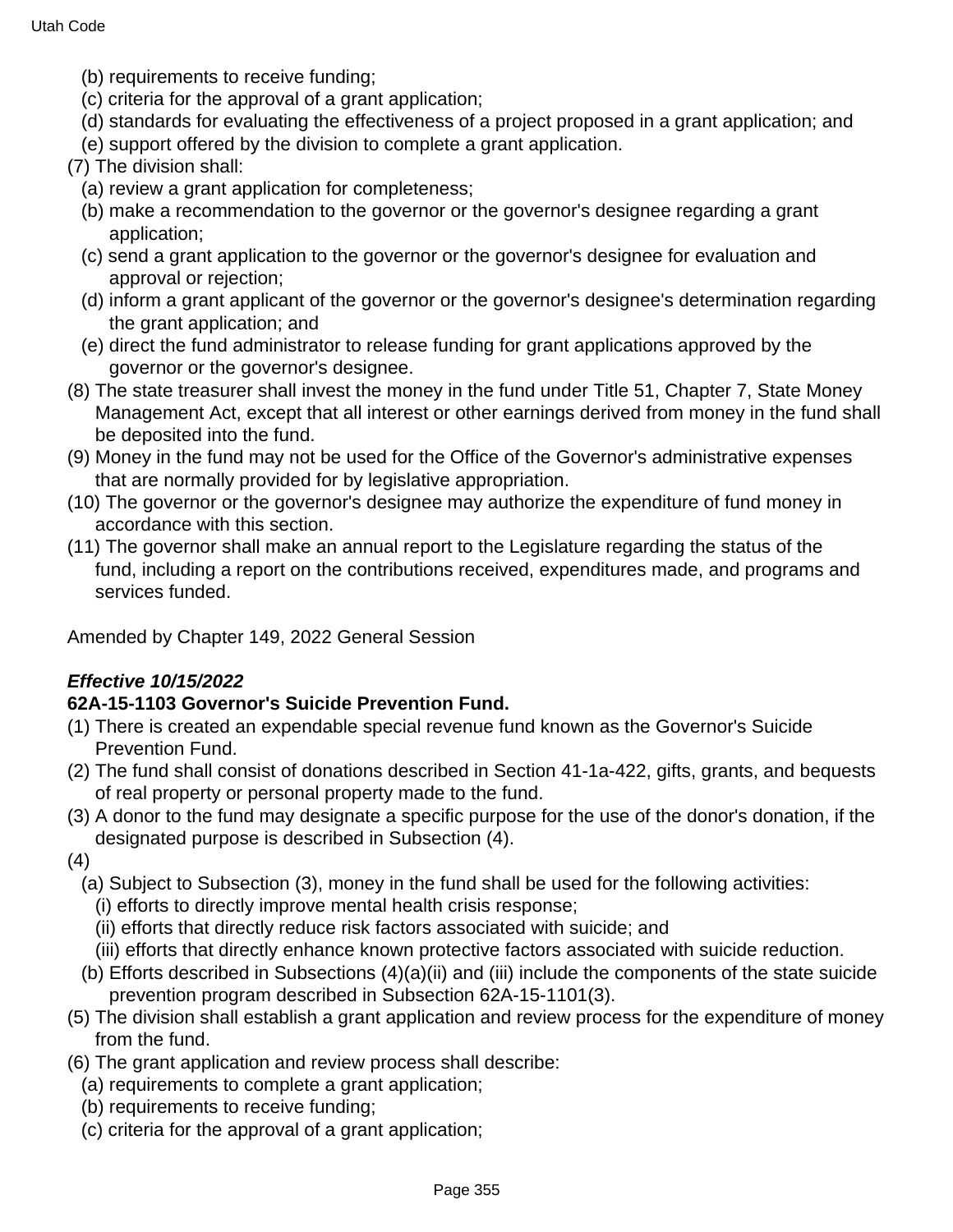- (d) standards for evaluating the effectiveness of a project proposed in a grant application; and
- (e) support offered by the division to complete a grant application.
- (7) The division shall:
	- (a) review a grant application for completeness;
	- (b) make a recommendation to the governor or the governor's designee regarding a grant application;
	- (c) send a grant application to the governor or the governor's designee for evaluation and approval or rejection;
	- (d) inform a grant applicant of the governor or the governor's designee's determination regarding the grant application; and
	- (e) direct the fund administrator to release funding for grant applications approved by the governor or the governor's designee.
- (8) The state treasurer shall invest the money in the fund under Title 51, Chapter 7, State Money Management Act, except that all interest or other earnings derived from money in the fund shall be deposited into the fund.
- (9) Money in the fund may not be used for the Office of the Governor's administrative expenses that are normally provided for by legislative appropriation.
- (10) The governor or the governor's designee may authorize the expenditure of fund money in accordance with this section.
- (11) The governor shall make an annual report to the Legislature regarding the status of the fund, including a report on the contributions received, expenditures made, and programs and services funded.

Amended by Chapter 19, 2022 General Session Amended by Chapter 149, 2022 General Session

## **62A-15-1104 Suicide Prevention and Education Fund.**

- (1) There is created an expendable special revenue fund known as the Suicide Prevention and Education Fund.
- (2) The fund shall consist of funds transferred from the Concealed Weapons Account in accordance with Subsection 53-5-707(5)(d).
- (3) Money in the fund shall be used for suicide prevention efforts that include a focus on firearm safety as related to suicide prevention.
- (4) The division shall establish a process by rule in accordance with Title 63G, Chapter 3, Utah Administrative Rulemaking Act, for the expenditure of money from the fund.
- (5) The division shall make an annual report to the Legislature regarding the status of the fund, including a report detailing amounts received, expenditures made, and programs and services funded.

Enacted by Chapter 12, 2021 General Session

## **Part 12 Essential Treatment and Intervention Act**

#### **62A-15-1201 Statement of legislative intent.**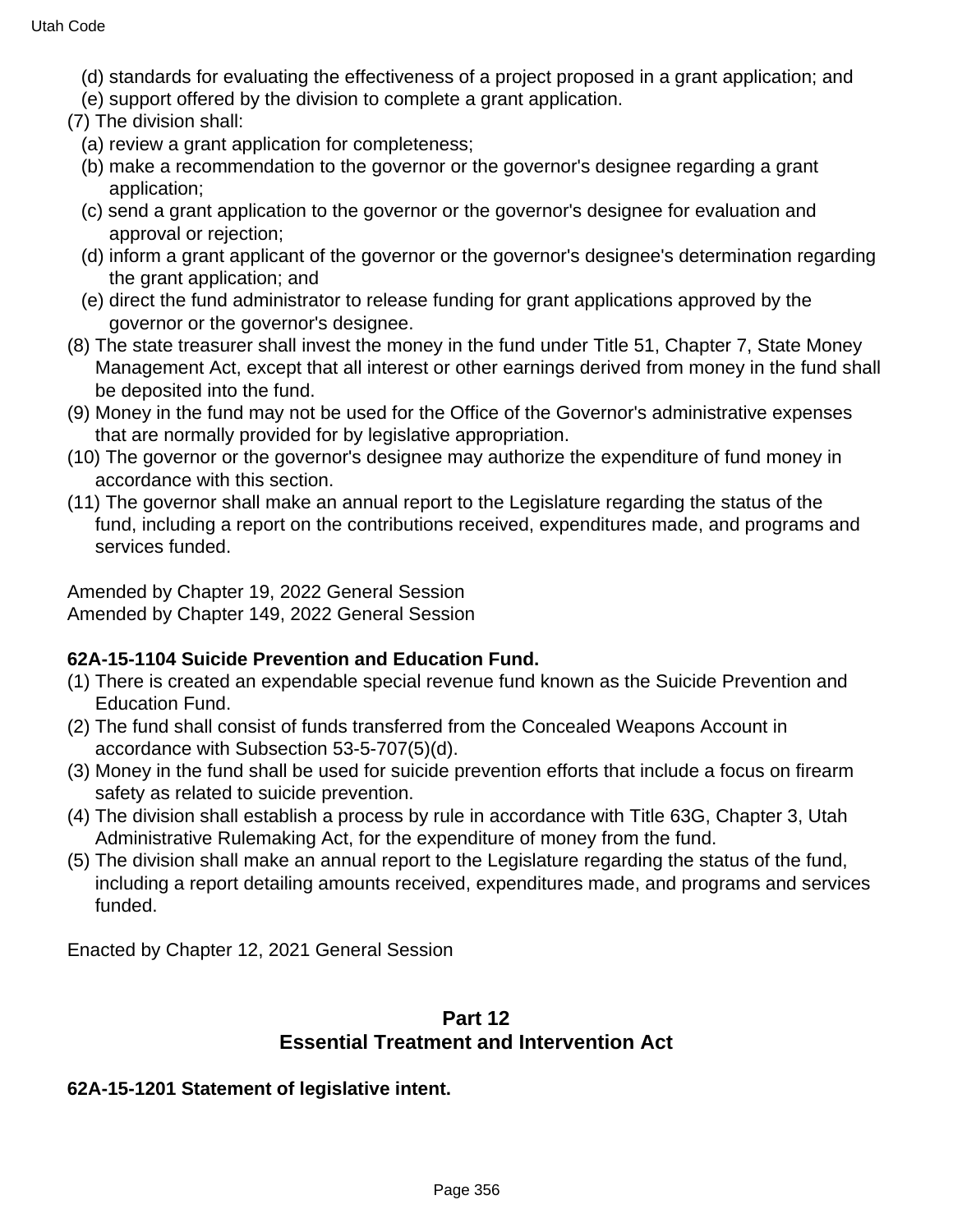To address the serious public health crisis of substance use disorder related deaths and lifethreatening opioid addiction, and to allow and enable caring relatives to seek essential treatment and intervention, as may be necessary, on behalf of a sufferer of a substance use disorder, the Legislature enacts the Essential Treatment and Intervention Act.

Enacted by Chapter 408, 2017 General Session

### **62A-15-1202 Definitions.**

As used in this part:

- (1) "Emergency, life saving treatment" means treatment that is:
	- (a) provided at a licensed health care facility or licensed human services program;
	- (b) provided by a licensed health care professional;
	- (c) necessary to save the life of the patient; and
	- (d) required due to the patient's:
		- (i) use of an illegal substance; or
	- (ii) excessive use or misuse of a prescribed medication.
- (2) "Essential treatment examiner" means:
	- (a) a licensed physician, preferably a psychiatrist, who is designated by the division as specifically qualified by training or experience in the diagnosis of substance use disorder; or
	- (b) a licensed mental health professional designated by the division as specially qualified by training and who has at least five years' continual experience in the treatment of substance use disorder.
- (3) "Relative" means an adult who is a spouse, parent, stepparent, grandparent, child, or sibling of an individual.
- (4) "Serious harm" means the individual, due to substance use disorder, is at serious risk of:
	- (a) drug overdose;
	- (b) suicide;
	- (c) serious bodily self-injury;
	- (d) serious bodily injury because the individual is incapable of providing the basic necessities of life, including food, clothing, or shelter; or
	- (e) causing or attempting to cause serious bodily injury to another individual.
- (5) "Substance use disorder" means the same as that term is defined in the current edition of the Diagnostic and Statistical Manual of Mental Disorders published by the American Psychiatric Association.

Amended by Chapter 77, 2018 General Session

#### **62A-15-1203 Petition for essential treatment -- Contents -- Commitment to pay.**

- (1) A relative seeking essential treatment and intervention for a sufferer of a substance use disorder may file a petition with the district court of the county in which the sufferer of the substance use disorder resides or is found.
- (2) The petition shall include:
	- (a) the respondent's:
		- (i) legal name;
		- (ii) date of birth, if known;
		- (iii) social security number, if known; and
		- (iv) residence and current location, if known;
	- (b) the petitioner's relationship to the respondent;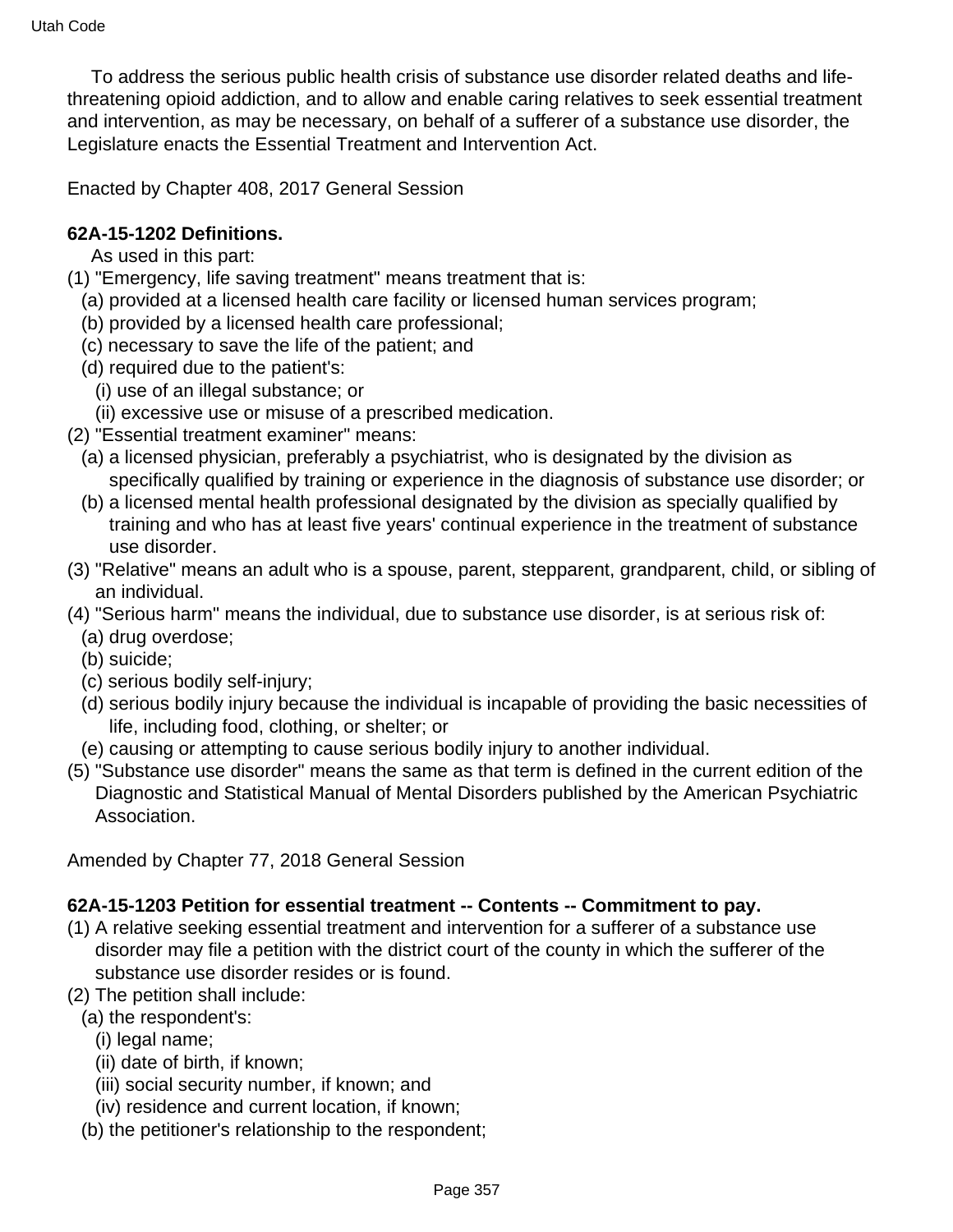- (c) the name and residence of the respondent's legal guardian, if any and if known;
- (d) a statement that the respondent:
	- (i) is suffering from a substance use disorder; and
	- (ii) if not treated for the substance use disorder presents a serious harm to self or others;
- (e) the factual basis for the statement described in Subsection (2)(d); and
- (f) at least one specified local substance abuse authority or approved treatment facility or program where the respondent may receive essential treatment.
- (3) Any petition filed under this section:
	- (a) may be accompanied by proof of health insurance to provide for the respondent's essential treatment;
	- (b) shall be accompanied by a binding commitment to pay, signed by the petitioner or another individual, obligating the petitioner or other individual to pay all treatment costs beyond those covered by the respondent's health insurance policy for court-ordered essential treatment for the respondent; and
	- (c) may be accompanied by documentation of emergency, life saving treatment provided to the respondent.
- (4) Nothing in this section alters the contractual relationship between a health insurer and an insured individual.

Amended by Chapter 77, 2018 General Session

### **62A-15-1204 Criteria for essential treatment and intervention.**

 A district court shall order an individual to undergo essential treatment for a substance use disorder when the district court determines by clear and convincing evidence that the individual: (1) suffers from a substance use disorder;

- (2) can reasonably benefit from the essential treatment;
- (3) is unlikely to substantially benefit from a less-restrictive alternative treatment; and
- (4) presents a serious harm to self or others.

Enacted by Chapter 408, 2017 General Session

#### **62A-15-1205 Proceeding for essential treatment -- Duties of court -- Disposition.**

- (1) A district court shall review the assertions contained in the verified petition described in Section 62A-15-1203.
- (2) If the court determines that the assertions, if true, are sufficient to order the respondent to undergo essential treatment, the court shall:
	- (a) set an expedited date for a time-sensitive hearing to determine whether the court should order the respondent to undergo essential treatment for a substance use disorder;
	- (b) provide notice of:
		- (i) the contents of the petition, including all assertions made;
		- (ii) a copy of any order for detention or examination;
		- (iii) the date of the hearing;
		- (iv) the purpose of the hearing;
		- (v) the right of the respondent to be represented by legal counsel; and
		- (vi) the right of the respondent to request a preliminary hearing before submitting to an order for examination;
	- (c) provide notice to:
		- (i) the respondent;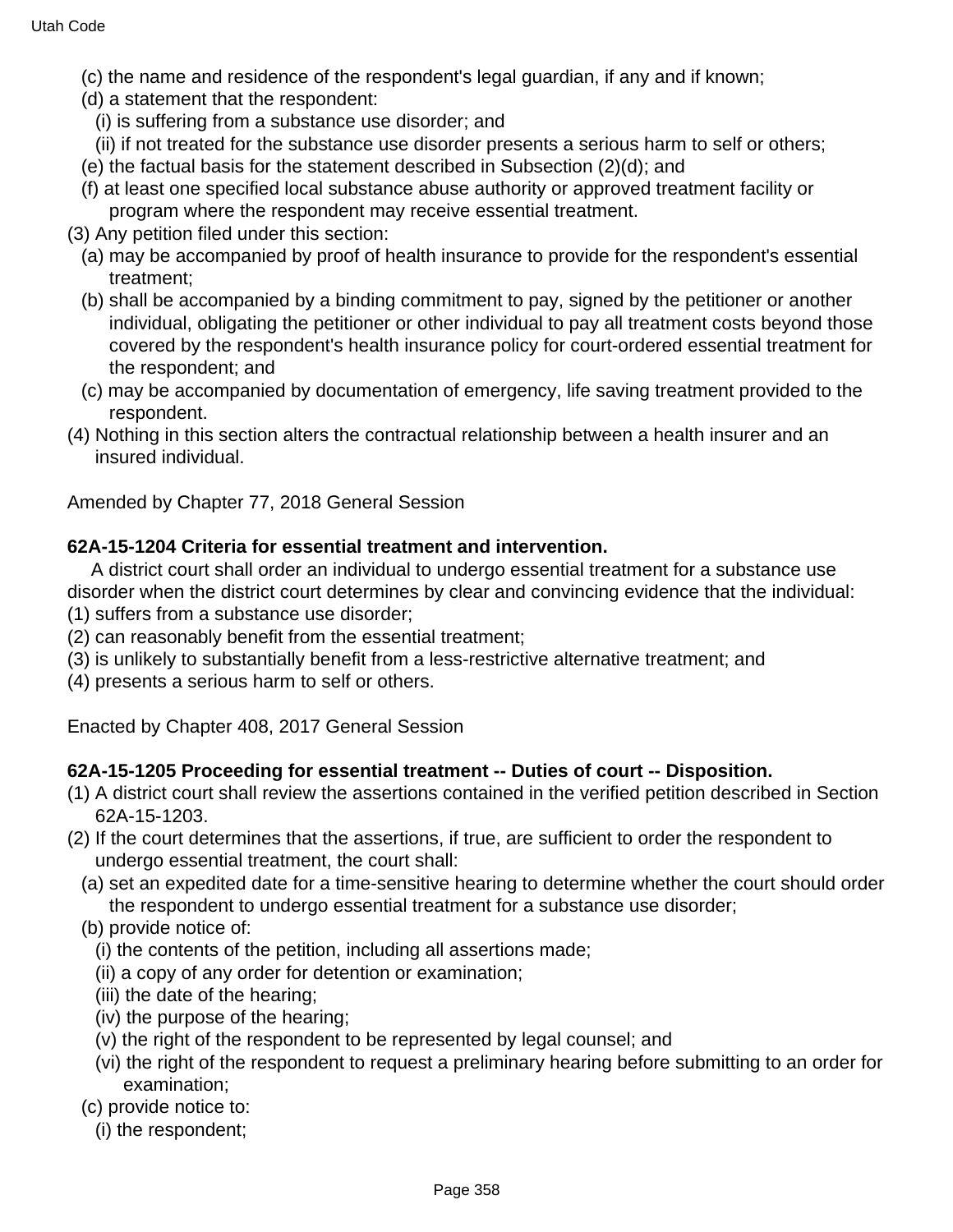- (ii) the respondent's guardian, if any; and
- (iii) the petitioner; and
- (d) subject to the right described in Subsection (2)(b)(vi), order the respondent to be examined before the hearing date:
	- (i) by two essential treatment examiners; or
	- (ii) by one essential treatment examiner, if documentation before the court demonstrates that the respondent received emergency, life saving treatment:
		- (A) within 30 days before the day on which the petition for essential treatment and intervention was filed; or
		- (B) during the pendency of the petition for essential treatment and intervention.
- (3) An essential treatment examiner shall examine the respondent to determine:
- (a) whether the respondent meets each of the criteria described in Section 62A-15-1204;
- (b) the severity of the respondent's substance use disorder, if any;
- (c) what forms of treatment would substantially benefit the respondent, if the examiner determines that the respondent has a substance use disorder; and
- (d) the appropriate duration for essential treatment, if essential treatment is recommended.
- (4) An essential treatment examiner shall certify the examiner's findings to the court within 24 hours after completion of the examination.
- (5) The court may, based upon the findings of an essential treatment examiner, terminate the proceedings and dismiss the petition.
- (6) The parties may, at any time, make a binding stipulation to an essential treatment plan and submit that plan to the court for court order.
- (7) At the hearing, the petitioner and the respondent may testify and may cross-examine witnesses.
- (8) If, upon completion of the hearing, the court finds that the criteria in Section 62A-15-1204 are met, the court shall order essential treatment for an initial period that:
	- (a) does not exceed 360 days, subject to periodic review as provided in Section 62A-15-1206; and
	- (b)
		- (i) is recommended by an essential treatment examiner; or
		- (ii) is otherwise agreed to at the hearing.
- (9) The court shall designate the facility for the essential treatment, as:
	- (a) described in the petition;
	- (b) recommended by an essential treatment examiner; or
	- (c) agreed to at the hearing.
- (10) The court shall issue an order that includes the court's findings and the reasons for the court's determination.
- (11) The court may order the petitioner to be the respondent's personal representative, as described in 45 C.F.R. Sec. 164.502(g), for purposes of the respondent's essential treatment.

Amended by Chapter 77, 2018 General Session

# **62A-15-1205.5 Failure to comply with court order.**

(1) The provisions of this section apply after a respondent has been afforded full due process rights, as provided in this Essential Treatment and Intervention Act, including notice, an opportunity to respond and appear at a hearing, and, as applicable, the court's finding that the evidence meets the clear and convincing standard, as described in Section 62A-15-1204, for a court to order essential treatment and intervention.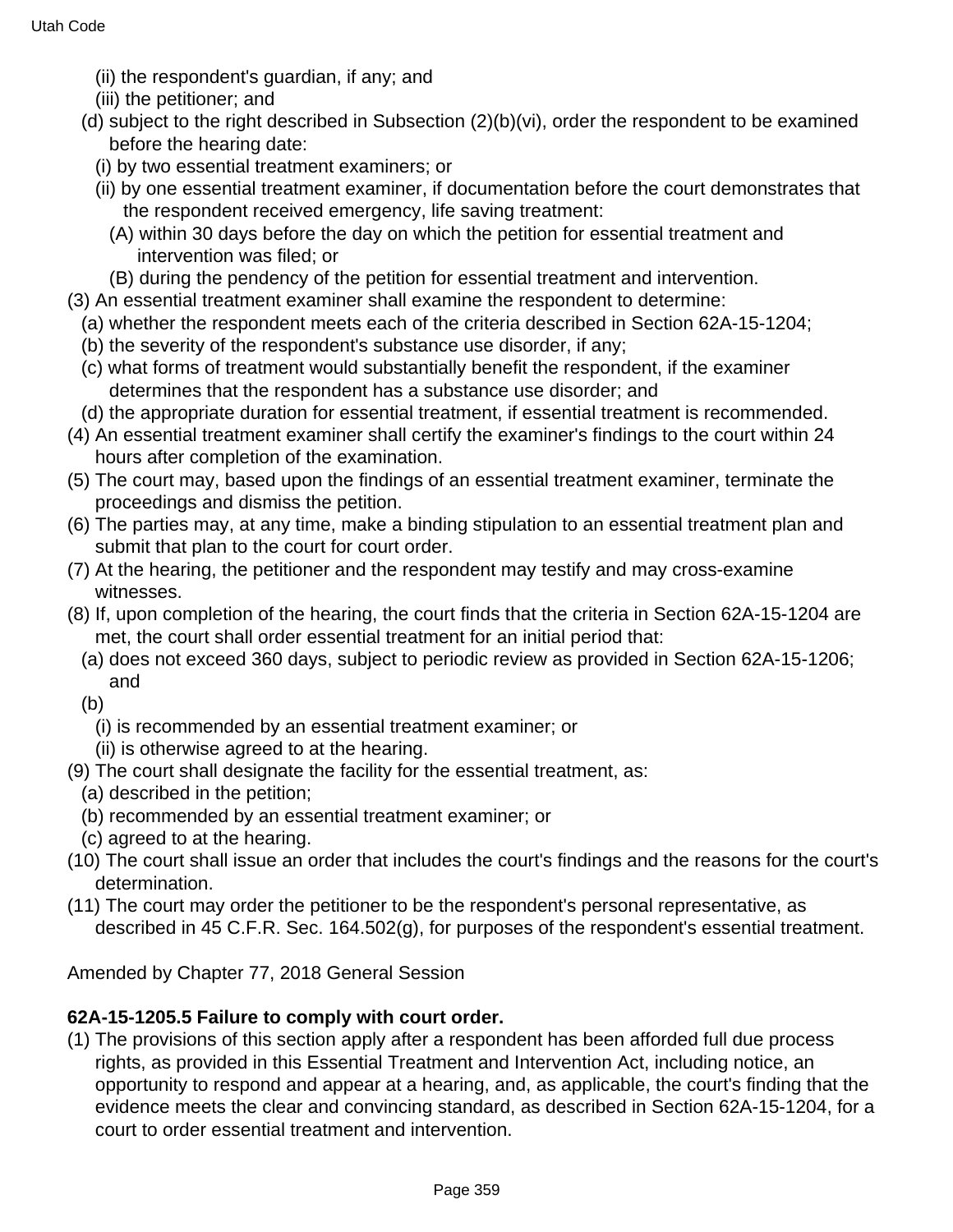- (2) When a respondent fails to comply with a court order issued under Subsection 62A-15-1205(2) (d) or (10), the court may:
	- (a) find the respondent in contempt under Subsection 78B-6-301(5); and
	- (b) issue a warrant of commitment under Section 78B-6-312.
- (3) When a peace officer executes a warrant issued under this section, the officer shall take the respondent into protective custody and transport the respondent to the location specified by the court.
- (4) Notwithstanding Subsection (3), if a peace officer determines through the peace officer's experience and training that taking the respondent into protective custody or transporting the respondent would increase the risk of substantial danger to the respondent or others, a peace officer may exercise discretion to not take the respondent into custody or transport the respondent, as permitted by policies and procedures established by the peace officer's law enforcement agency and any applicable federal or state statute, or case law.

Enacted by Chapter 77, 2018 General Session

# **62A-15-1206 Periodic review -- Discharge.**

 A local substance abuse authority or an approved treatment facility or program that provides essential treatment shall:

- (1) at least every 90 days after the day on which a patient is admitted, unless a court orders otherwise, examine or cause to be examined a patient who has been ordered to receive essential treatment;
- (2) notify the patient and the patient's personal representative or guardian, if any, of the substance and results of the examination;
- (3) discharge an essential treatment patient if the examination determines that the conditions justifying essential treatment and intervention no longer exist; and
- (4) after discharging an essential treatment patient, send a report describing the reasons for discharge to the clerk of the court where the proceeding for essential treatment was held and to the patient's personal representative or guardian, if any.

Enacted by Chapter 408, 2017 General Session

# **62A-15-1207 Seventy-two-hour emergency treatment pending a final court order.**

- (1) A court may order a respondent to be hospitalized for up to 72 hours if:
- (a) an essential treatment examiner has examined the respondent and certified that the respondent meets the criteria described in Section 62A-15-1204; and
- (b) the court finds by clear and convincing evidence that the respondent presents an imminent threat of serious harm to self or others as a result of a substance use disorder.
- (2) An individual who is admitted to a hospital under this section shall be released from the hospital within 72 hours after admittance, unless a treating physician or essential treatment examiner determines that the individual continues to pose an imminent threat of serious harm to self or others.
- (3) If a treating physician or essential treatment examiner makes the determination described in Subsection (2), the individual may be detained for as long as the threat of serious harm remains imminent, but not more than 10 days after the day on which the individual was hospitalized, unless a court orders otherwise.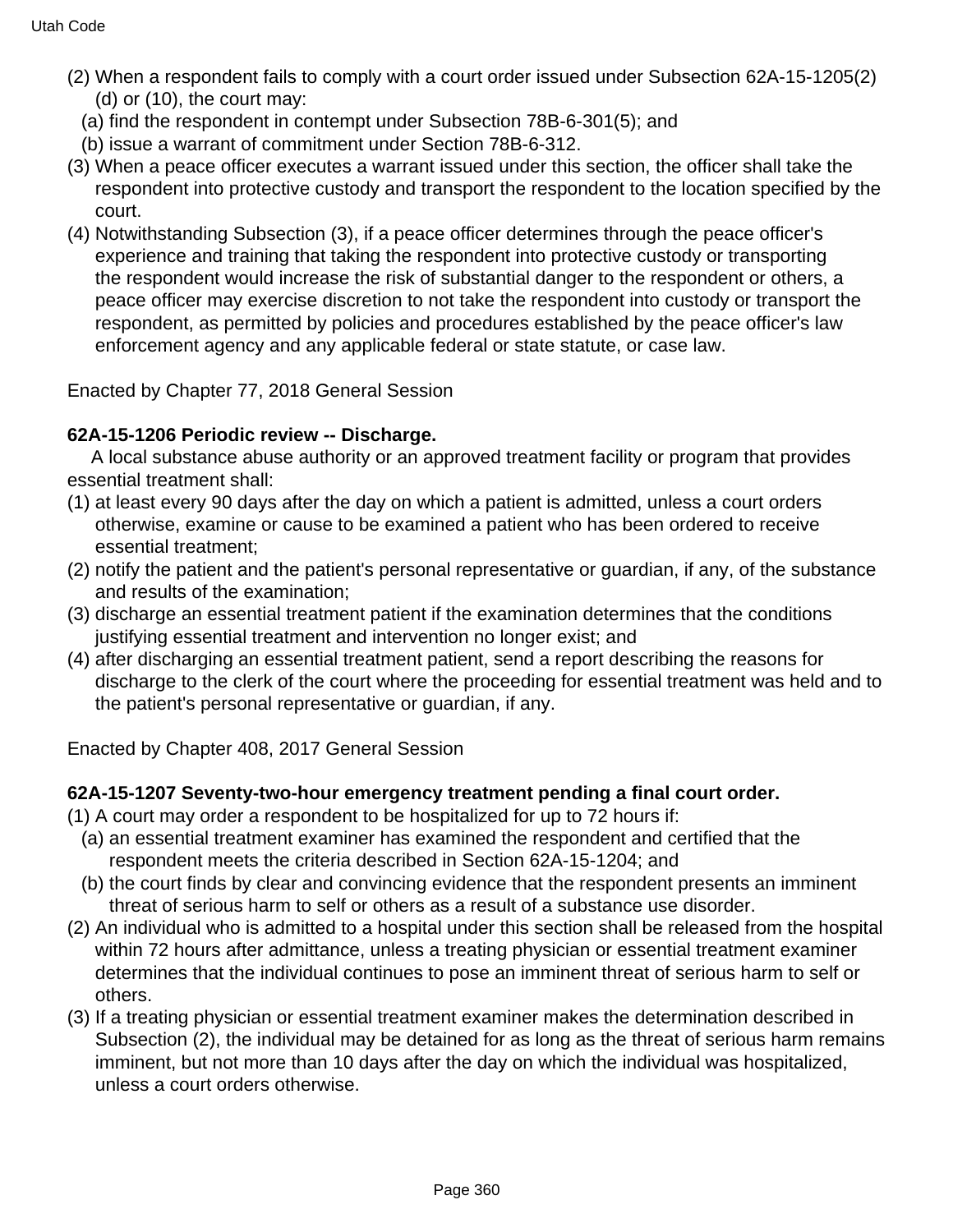(4) A treating physician or an essential treatment examiner shall, as frequently as practicable, examine an individual hospitalized under this section and release the individual if it is determined that a threat of imminent serious harm no longer exists.

Amended by Chapter 77, 2018 General Session

# **62A-15-1207.5 Emergency, life saving treatment -- Temporary personal representative.**

- (1) When an individual receives emergency, life saving treatment:
	- (a) a licensed health care professional, at the health care facility where the emergency, life saving treatment is provided, may ask the individual who, if anyone, may be contacted and informed regarding the individual's treatment;
	- (b) a treating physician may hold the individual in the health care facility for up to 48 hours, if the treating physician determines that the individual poses a serious harm to self or others; and
	- (c) a relative of the individual may petition a court to be designated as the individual's personal representative, described in 45 C.F.R. Sec. 164.502(g), for the limited purposes of the individual's medical and mental health care related to a substance use disorder.
- (2) The petition described in Subsection (1)(c) shall include:
	- (a) the respondent's:
		- (i) legal name;
		- (ii) date of birth, if known;
		- (iii) social security number, if known; and
		- (iv) residence and current location, if known;
	- (b) the petitioner's relationship to the respondent;
	- (c) the name and residence of the respondent's legal guardian, if any and if known;
	- (d) a statement that the respondent:
		- (i) is suffering from a substance use disorder; and
		- (ii) has received, within the last 72 hours, emergency, life saving treatment;
	- (e) the factual basis for the statement described in Subsection (2)(d); and
	- (f) the name of any other individual, if any, who may be designated as the respondent's personal representative.
- (3) A court shall grant a petition for designation as a personal representative, ex parte, if it appears from the petition for designation as a court-designated personal representative that:
	- (a) the respondent is suffering from a substance use disorder;
	- (b) the respondent received emergency, life saving treatment within 10 days before the day on which the petition for designation as a personal representative is filed;
	- (c) the petitioner is a relative of the respondent; and
	- (d) no other individual is otherwise designated as the respondent's personal representative.
- (4) When a court grants, ex parte, a petition for designation as a personal representative, the court:
	- (a) shall provide notice to the respondent;
	- (b) shall order the petitioner to be the respondent's personal representative for 10 days after the day on which the court designates the petitioner as the respondent's personal representative; and
	- (c) may extend the duration of the order:
		- (i) for good cause shown, after the respondent has been notified and given a proper and sufficient opportunity to respond; or
		- (ii) if the respondent consents to an extension.

Enacted by Chapter 77, 2018 General Session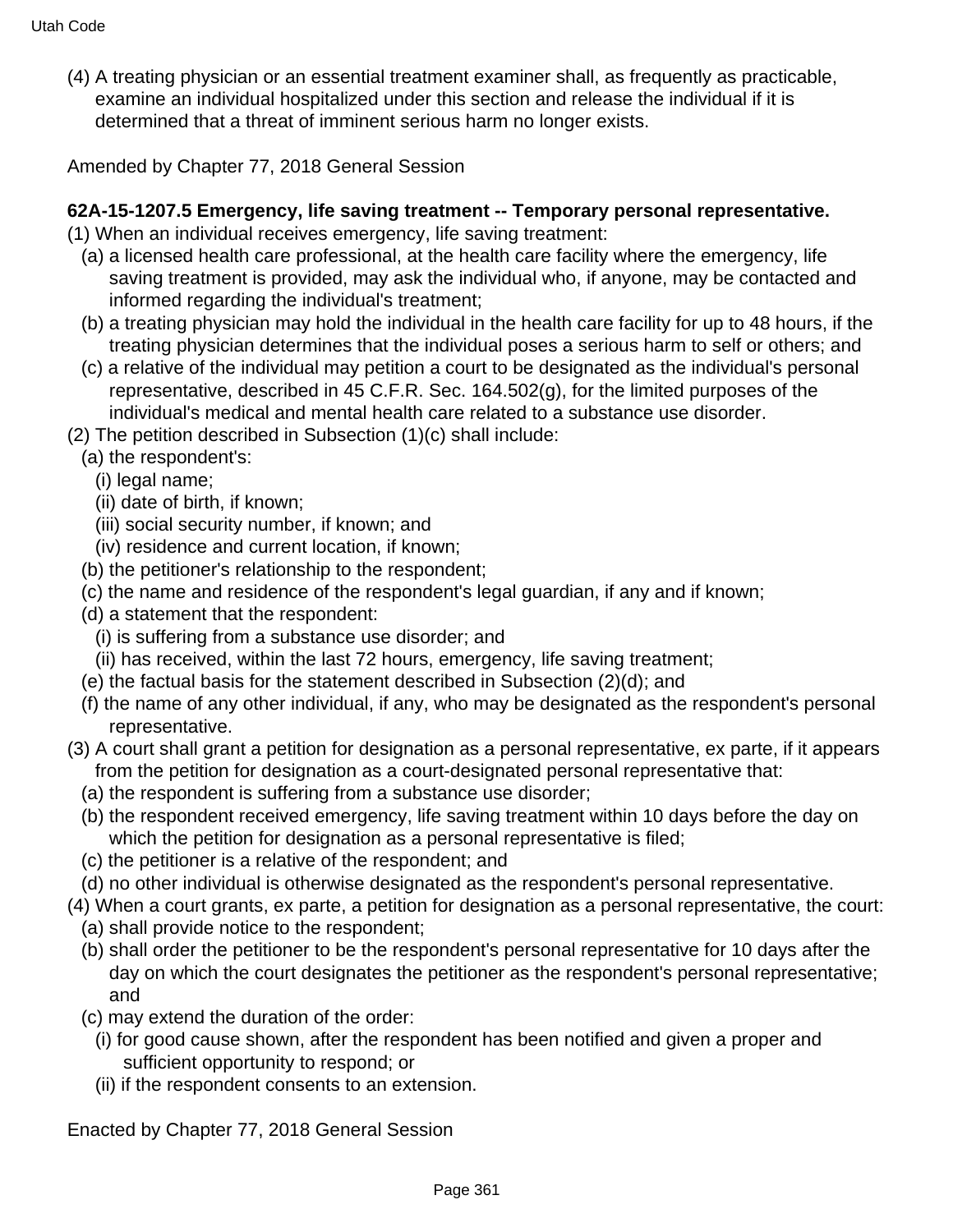# **62A-15-1208 Confidentiality.**

- (1) The purpose of Part 12, Essential Treatment and Intervention Act, is to provide a process for essential treatment and intervention to save lives, preserve families, and reduce substance use disorder, including opioid addiction.
- (2) An essential treatment petition and any other document filed in connection with the petition for essential treatment is confidential and protected.
- (3) A hearing on an essential treatment petition is closed to the public, and only the following individuals and their legal counsel may be admitted to the hearing:
	- (a) parties to the petition;
	- (b) the essential treatment examiners who completed the court-ordered examination under Subsection 62A-15-1205(3);
	- (c) individuals who have been asked to give testimony; and
	- (d) individuals to whom notice of the hearing is required to be given under Subsection 62A-15-1205(2)(c).
- (4) Testimony, medical evaluations, the petition, and other documents directly related to the adjudication of the petition and presented to the court in the interest of the respondent may not be construed or applied as an admission of guilt to a criminal offense.
- (5) A court may, if applicable, enforce a previously existing warrant for a respondent or a warrant for a charge that is unrelated to the essential treatment petition filed under this part.

Enacted by Chapter 408, 2017 General Session

# **62A-15-1209 Essential treatment for substance use disorder -- Rights of patient.**

 All applicable rights guaranteed to a patient by Sections 62A-15-641 and 62A-15-642 shall be guaranteed to an individual who is ordered to undergo essential treatment for a substance use disorder.

Enacted by Chapter 408, 2017 General Session

# **Part 13 Statewide Mental Health Crisis Line and Statewide Warm Line**

## **62A-15-1301 Definitions.**

As used in this part:

- (1) "Certified peer support specialist" means an individual who:
	- (a) meets the standards of qualification or certification that the division sets, in accordance with Section 62A-15-1302; and
	- (b) staffs the statewide warm line under the supervision of at least one mental health therapist.
- (2) "Commission" means the Behavioral Health Crisis Response Commission created in Section 63C-18-202.
- (3) "Crisis worker" means an individual who:
- (a) meets the standards of qualification or certification that the division sets, in accordance with Section 62A-15-1302; and
- (b) staffs the statewide mental health crisis line, the statewide warm line, or a local mental health crisis line under the supervision of at least one mental health therapist.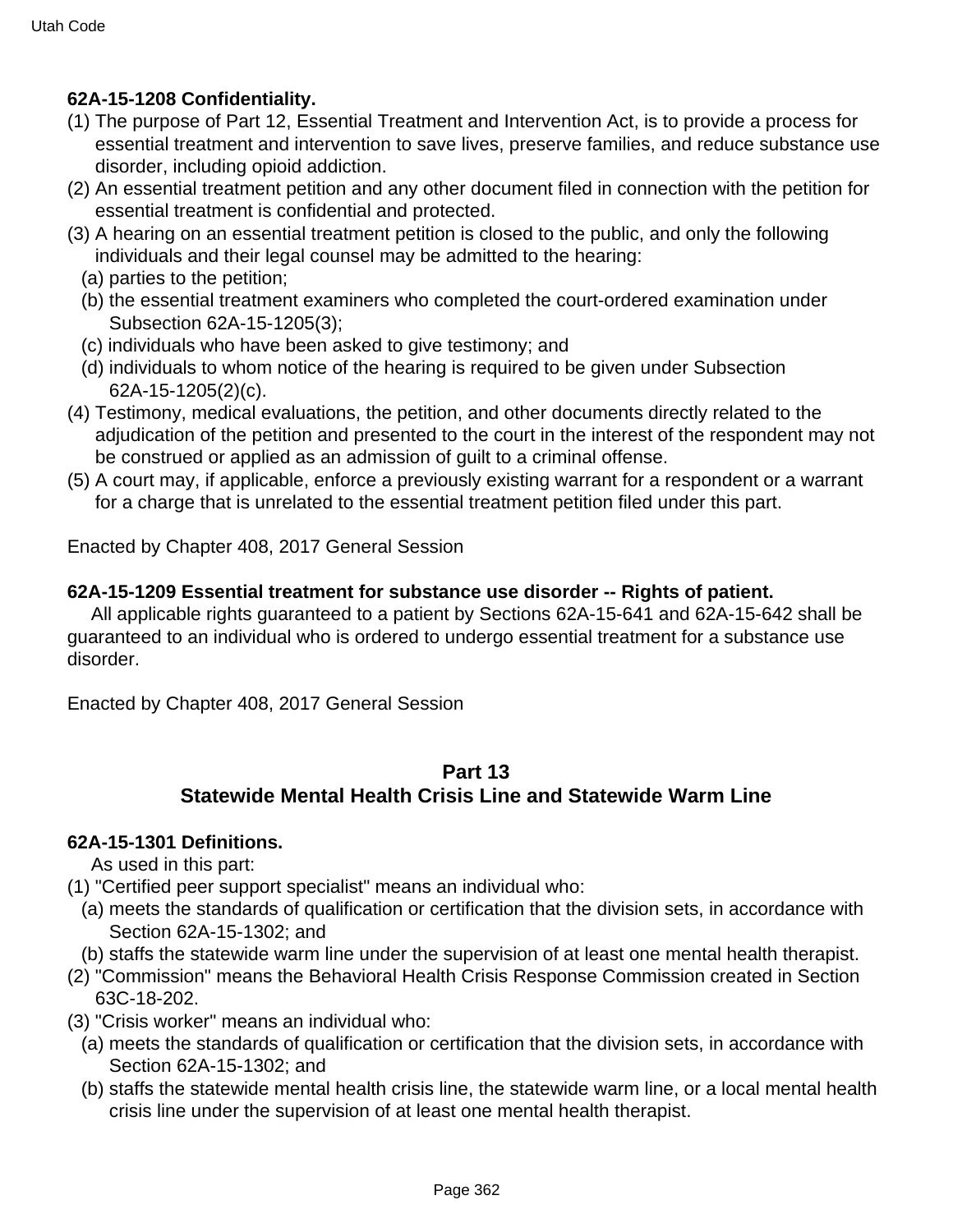- (4) "Local mental health crisis line" means a phone number or other response system that is:
	- (a) accessible within a particular geographic area of the state; and
	- (b) intended to allow an individual to contact and interact with a qualified mental or behavioral health professional.
- (5) "Mental health crisis" means the same as that term is defined in Section 62A-15-1401.
- (6) "Mental health therapist" means the same as that term is defined in Section 58-60-102.
- (7) "Statewide mental health crisis line" means a statewide phone number or other response system that allows an individual to contact and interact with a qualified mental or behavioral health professional 24 hours per day, 365 days per year.
- (8) "Statewide warm line" means a statewide phone number or other response system that allows an individual to contact and interact with a qualified mental or behavioral health professional or a certified peer support specialist.

Amended by Chapter 303, 2020 General Session

# **62A-15-1302 Contracts for statewide mental health crisis line and statewide warm line -- Crisis worker and certified peer support specialist qualification or certification.**

- (1)
	- (a) The division shall enter into a new contract or modify an existing contract to manage and operate, in accordance with this part, the statewide mental health crisis line and the statewide warm line.
	- (b) Through the contracts described in Subsection (1)(a) and in consultation with the commission, the division shall set standards of care and practice for:
		- (i) the mental health therapists and crisis workers who staff the statewide mental health crisis line; and
		- (ii) the mental health therapists, crisis workers, and certified peer support specialists who staff the statewide warm line.
- (2)
	- (a) The division shall establish training and minimum standards for the qualification or certification of:
		- (i) crisis workers who staff the statewide mental health crisis line, the statewide warm line, and local mental health crisis lines; and
	- (ii) certified peer support specialists who staff the statewide warm line.
	- (b) The division may make rules, in accordance with Title 63G, Chapter 3, Utah Administrative Rulemaking Act, necessary to establish the training and minimum standards described in Subsection (2)(a).

Amended by Chapter 303, 2020 General Session

## **62A-15-1303 Statewide mental health crisis line and statewide warm line operational standards.**

- (1) In consultation with the commission, the division shall ensure that:
	- (a) the following individuals are available to staff and answer calls to the statewide mental health crisis line 24 hours per day, 365 days per calendar year:
		- (i) mental health therapists; or
		- (ii) crisis workers;
	- (b) a sufficient amount of staff is available to ensure that when an individual calls the statewide mental health crisis line, regardless of the time, date, or number of individuals trying to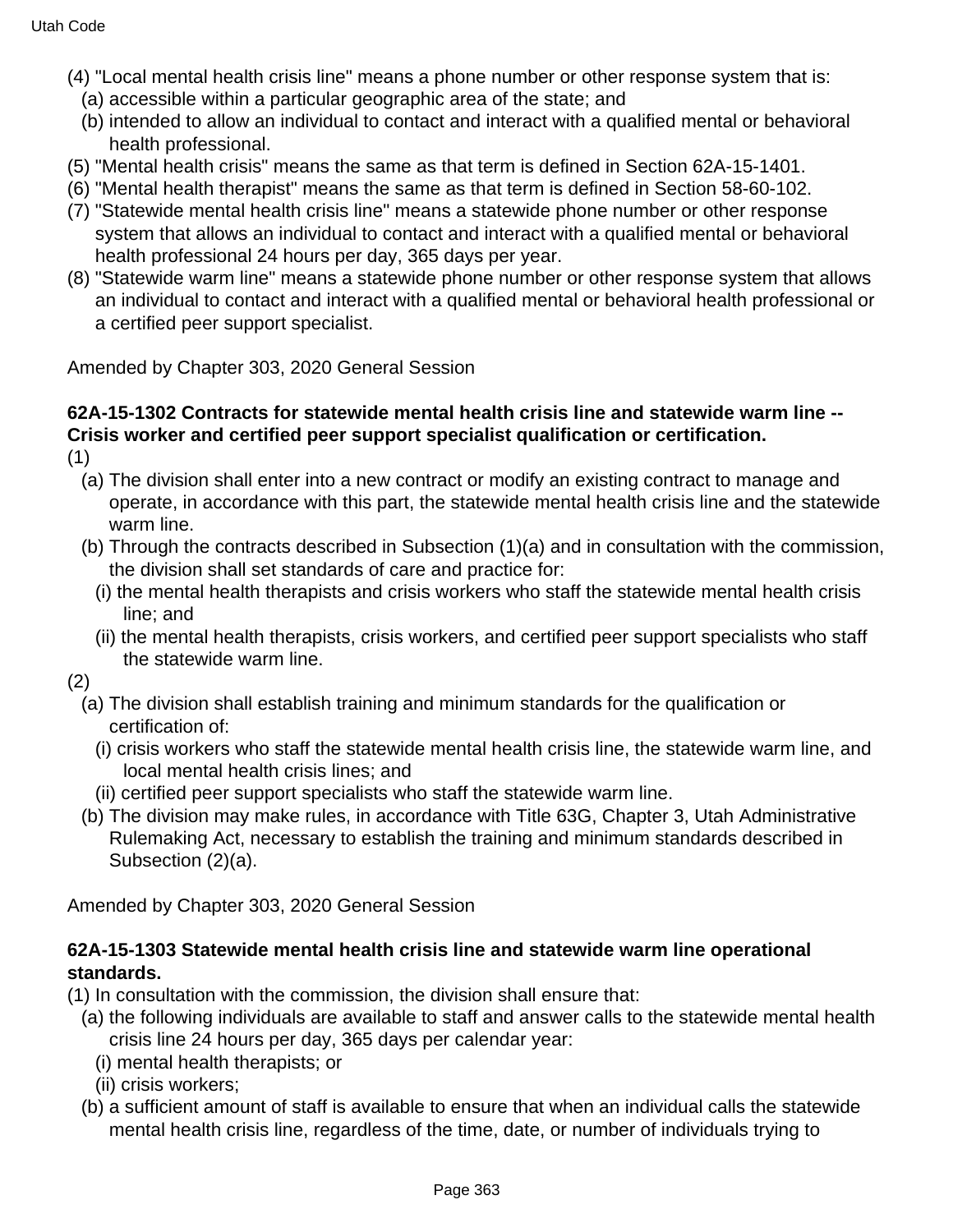simultaneously access the statewide mental health crisis line, an individual described in Subsection (1)(a) answers the call without the caller first:

- (i) waiting on hold; or
- (ii) being screened by an individual other than a mental health therapist or crisis worker;
- (c) the statewide mental health crisis line has capacity to accept all calls that local mental health crisis lines route to the statewide mental health crisis line;
- (d) the following individuals are available to staff and answer calls to the statewide warm line during the hours and days of operation set by the division under Subsection (2):
	- (i) mental health therapists;
	- (ii) crisis workers; or
	- (iii) certified peer support specialists;
- (e) when an individual calls the statewide mental health crisis line, the individual's call may be transferred to the statewide warm line if the individual is not experiencing a mental health crisis; and
- (f) when an individual calls the statewide warm line, the individual's call may be transferred to the statewide mental health crisis line if the individual is experiencing a mental health crisis.
- (2) The division shall make rules, in accordance with Title 63G, Chapter 3, Utah Administrative Rulemaking Act, to establish the hours and days of operation for the statewide warm line.

Amended by Chapter 303, 2020 General Session

## **Part 14 Utah Mobile Crisis Outreach Team Act**

## **62A-15-1401 Definitions.**

As used in this part:

- (1) "Commission" means the Behavioral Health Crisis Response Commission created in Section 63C-18-202.
- (2) "Emergency medical service personnel" means the same as that term is defined in Section 26-8a-102.
- (3) "Emergency medical services" means the same as that term is defined in Section 26-8a-102.
- (4) "MCOT certification" means the certification created in this part for MCOT personnel and mental health crisis outreach services.
- (5) "MCOT personnel" means a licensed mental health therapist or other mental health professional, as determined by the division, who is a part of a mobile crisis outreach team.
- (6) "Mental health crisis" means a mental health condition that manifests itself by symptoms of sufficient severity that a prudent layperson who possesses an average knowledge of mental health issues could reasonably expect the absence of immediate attention or intervention to result in:
	- (a) serious jeopardy to the individual's health or well-being; or
	- (b) a danger to others.

(7)

- (a) "Mental health crisis services" means mental health services and on-site intervention that a person renders to an individual suffering from a mental health crisis.
- (b) "Mental health crisis services" includes the provision of safety and care plans, stabilization services offered for a minimum of 60 days, and referrals to other community resources.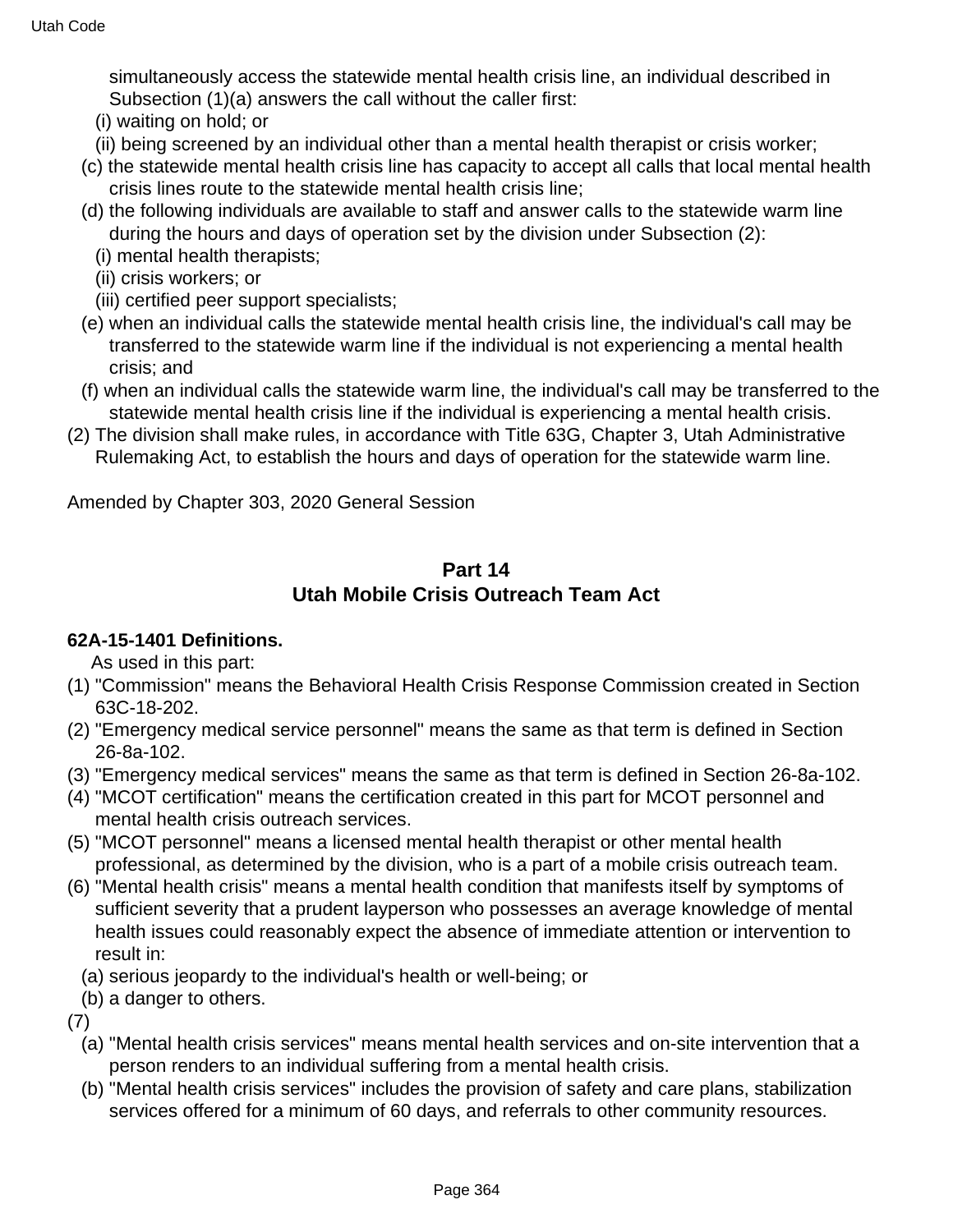- (8) "Mental health therapist" means the same as that term is defined in Section 58-60-102.
- (9) "Mobile crisis outreach team" or "MCOT" means a mobile team of medical and mental health professionals that provides mental health crisis services and, based on the individual circumstances of each case, coordinates with local law enforcement, emergency medical service personnel, and other appropriate state or local resources.

Amended by Chapter 303, 2020 General Session

### **62A-15-1402 Department and division duties -- MCOT license creation.**

- (1) To promote the availability of comprehensive mental health crisis services throughout the state, the division shall make rules, in accordance with Title 63G, Chapter 3, Utah Administrative Rulemaking Act, that create a certificate for MCOT personnel and MCOTs, including:
	- (a) the standards the division establishes under Subsection (2); and
	- (b) guidelines for:
		- (i) credit for training and experience; and
		- (ii) the coordination of:
			- (A) emergency medical services and mental health crisis services;
			- (B) law enforcement, emergency medical service personnel, and mobile crisis outreach teams; and
			- (C) temporary commitment in accordance with Section 62A-15-629.
- (2)

(a) With recommendations from the commission, the division shall:

- (i) in accordance with Title 63G, Chapter 3, Utah Administrative Rulemaking Act, make rules that establish standards that an applicant is required to meet to qualify for the MCOT certification described in Subsection (1); and
- (ii) create a statewide MCOT plan that:
	- (A) identifies statewide mental health crisis services needs, objectives, and priorities; and
	- (B) identifies the equipment, facilities, personnel training, and other resources necessary to provide mental health crisis services.
- (b) The division may delegate the MCOT plan requirement described in Subsection (2)(a)(ii) to a contractor with which the division contracts to provide mental health crisis services.

Enacted by Chapter 84, 2018 General Session

### **Part 15 Survivors of Suicide Loss Program**

## **62A-15-1501 Definitions.**

As used in this part:

- (1) "Account" means the Survivors of Suicide Loss Account created in Section 62A-15-1502.
- (2)
	- (a) "Cohabitant" means an individual who lives with another individual.
	- (b) "Cohabitant" does not include a relative.
- (3) "Relative" means father, mother, husband, wife, son, daughter, sister, brother, grandfather, grandmother, uncle, aunt, nephew, niece, grandson, granddaughter, first cousin, mother-in-law, father-in-law, brother-in-law, sister-in-law, son-in-law, or daughter-in-law.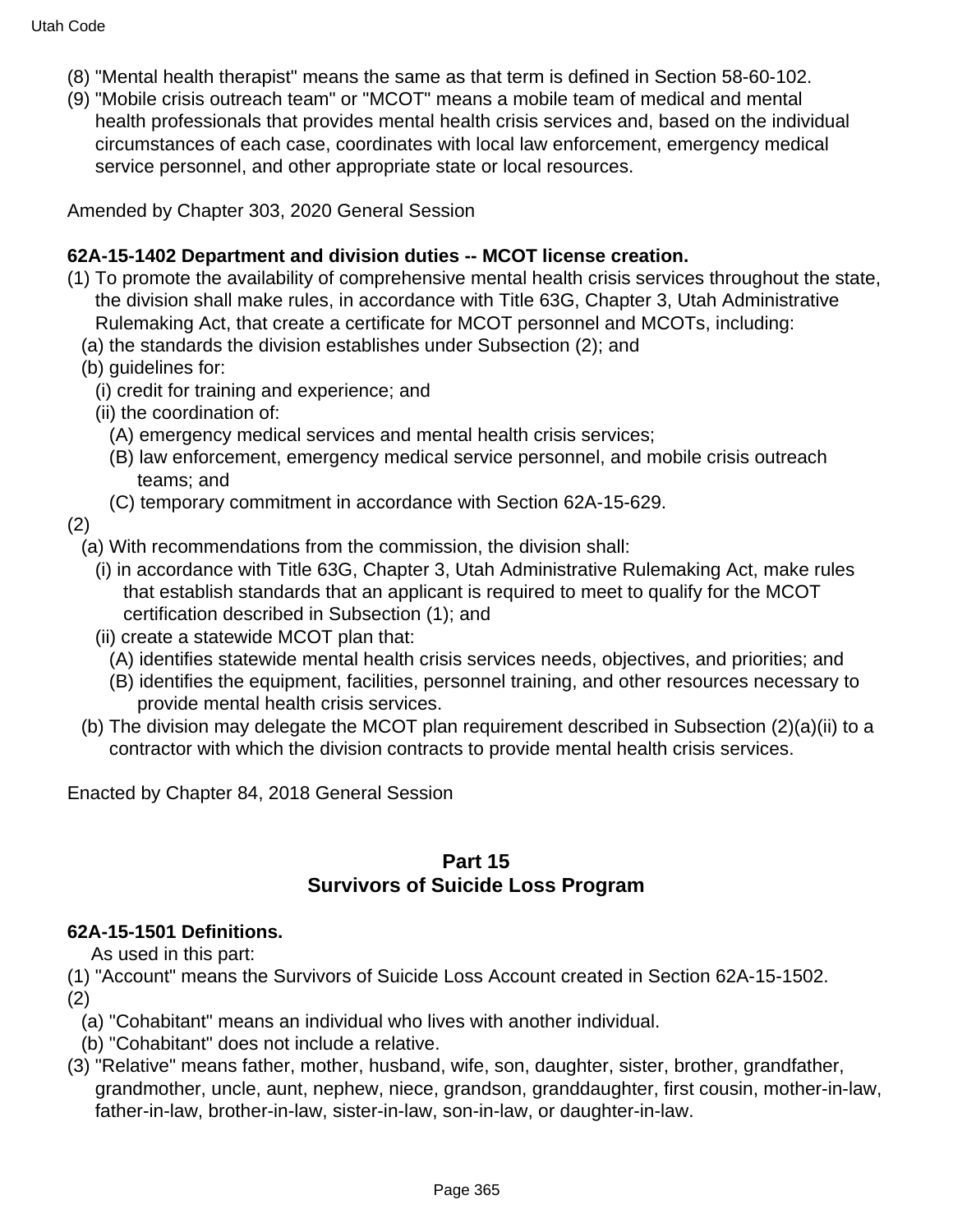Amended by Chapter 277, 2021 General Session

#### **62A-15-1502 Survivors of Suicide Loss Account.**

- (1) There is created a restricted account within the General Fund known as the "Survivors of Suicide Loss Account."
- (2) The division shall administer the account in accordance with this part.
- (3) The account shall consist of:
	- (a) money appropriated to the account by the Legislature; and
	- (b) interest earned on money in the account.
- (4) Upon appropriation, the division shall award grants from the account to a person who provides, for no or minimal cost:
	- (a) clean-up of property affected or damaged by an individual's suicide, as reimbursement for the costs incurred for the clean-up; and
	- (b) bereavement services to a relative, legal guardian, or cohabitant of an individual who dies by suicide.
- (5) Before November 30 of each year, the division shall report to the Health and Human Services Interim Committee regarding the status of the account and expenditures made from the account.

Amended by Chapter 277, 2021 General Session

# **Part 16 Psychiatric and Psychotherapeutic Consultation Program Account**

#### **62A-15-1601 Definitions.**

As used in this part:

- (1) "Account" means the Psychiatric and Psychotherapeutic Consultation Program Account created in Section 62A-15-1602.
- (2) "Child care" means the child care services defined in Section 35A-3-102 for a child during early childhood.
- (3) "Child care provider" means a person who provides child care or mental health support or interventions to a child during early childhood.
- (4) "Child mental health therapist" means a mental health therapist who:
	- (a) is knowledgeable and trained in early childhood mental health; and
	- (b) provides mental health services to children during early childhood.
- (5) "Child mental health care facility" means a facility that provides licensed mental health care programs and services to children and families and employs a child mental health therapist.
- (6) "Early childhood" means the time during which a child is zero to six years old.
- (7) "Early childhood psychotherapeutic telehealth consultation" means a consultation regarding a child's mental health care during the child's early childhood between a child care provider or a mental health therapist and a child mental health therapist that is focused on psychotherapeutic and psychosocial interventions and is completed through the use of electronic or telephonic communication.
- (8) "Health care facility" means a facility that provides licensed health care programs and services and employs at least two psychiatrists, at least one of whom is a child psychiatrist.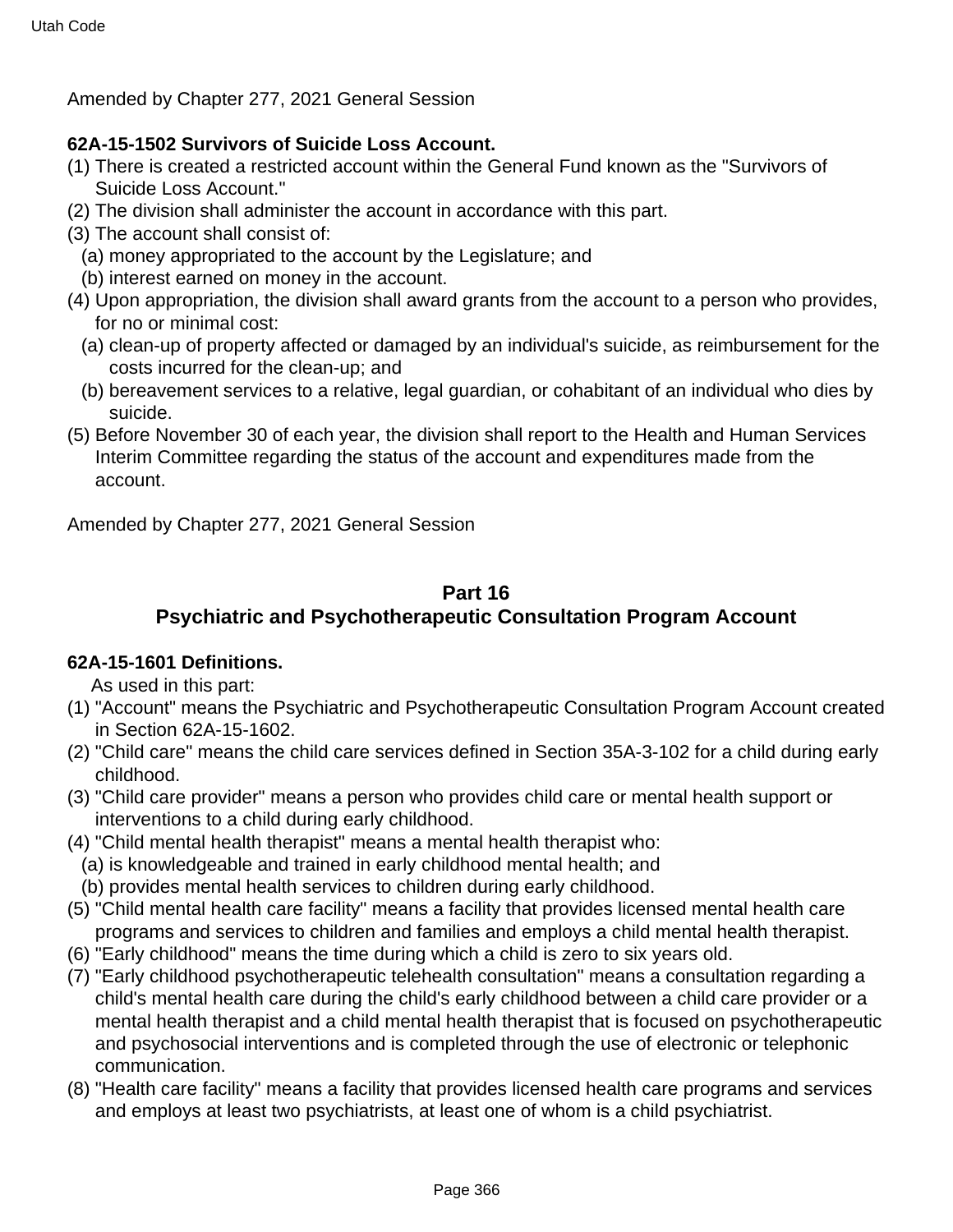- (9) "Mental health therapist" means the same as that term is defined in Section 58-60-102.
- (10) "Nurse practitioner" means an individual who is licensed to practice as an advanced practice registered nurse under Title 58, Chapter 31b, Nurse Practice Act.
- (11) "Physician" means an individual licensed to practice as a physician or osteopath under Title 58, Chapter 67, Utah Medical Practice Act, or Title 58, Chapter 68, Utah Osteopathic Medical Practice Act.
- (12) "Physician assistant" means an individual who is licensed to practice as a physician assistant under Title 58, Chapter 70a, Utah Physician Assistant Act.
- (13) "Primary care provider" means a nurse practitioner, physician, or physician assistant.
- (14) "Psychiatrist" means an individual who:
	- (a) is licensed as a physician under Title 58, Chapter 67, Utah Medical Practice Act, or Title 58, Chapter 68, Utah Osteopathic Medical Practice Act; and
	- (b) is board eligible for a psychiatry specialization recognized by the American Board of Medical Specialists or the American Osteopathic Association's Bureau of Osteopathic Specialists.
- (15) "Telehealth psychiatric consultation" means a consultation regarding a patient's mental health care, including diagnostic clarification, medication adjustment, or treatment planning, between a primary care provider and a psychiatrist that is completed through the use of electronic or telephonic communication.

Amended by Chapter 278, 2021 General Session

## **62A-15-1602 Psychiatric and Psychotherapeutic Consultation Program Account.**

- (1) There is created a restricted account within the General Fund known as the "Psychiatric and Psychotherapeutic Consultation Program Account."
- (2) The division shall administer the account in accordance with this part.
- (3) The account shall consist of:
	- (a) money appropriated to the account by the Legislature; and
	- (b) interest earned on money in the account.
- (4) Upon appropriation, the division shall award grants from the account to:
	- (a) at least one health care facility to implement a program that provides a primary care provider access to a telehealth psychiatric consultation when the primary care provider is evaluating a patient for or providing a patient mental health treatment; and
	- (b) at least one child mental health care facility to implement a program that provides access to an early childhood psychotherapeutic telehealth consultation to:
		- (i) a mental health therapist when the mental health therapist is evaluating a child for or providing a child mental health treatment; or
	- (ii) a child care provider when the child care provider is providing child care to a child.
- (5) The division may award and distribute grant money to a health care facility or child mental health care facility only if the health care facility or child mental health care facility:
	- (a) is located in the state; and
- (b) submits an application in accordance with Subsection (6).
- (6) An application for a grant under this section shall include:
	- (a) the number of psychiatrists employed by the health care facility or the number of child mental health therapists employed by the child mental health care facility;
	- (b) the health care facility's or child mental health care facility's plan to implement the telehealth psychiatric consultation program or the early childhood psychotherapeutic telehealth consultation program described in Subsection (4);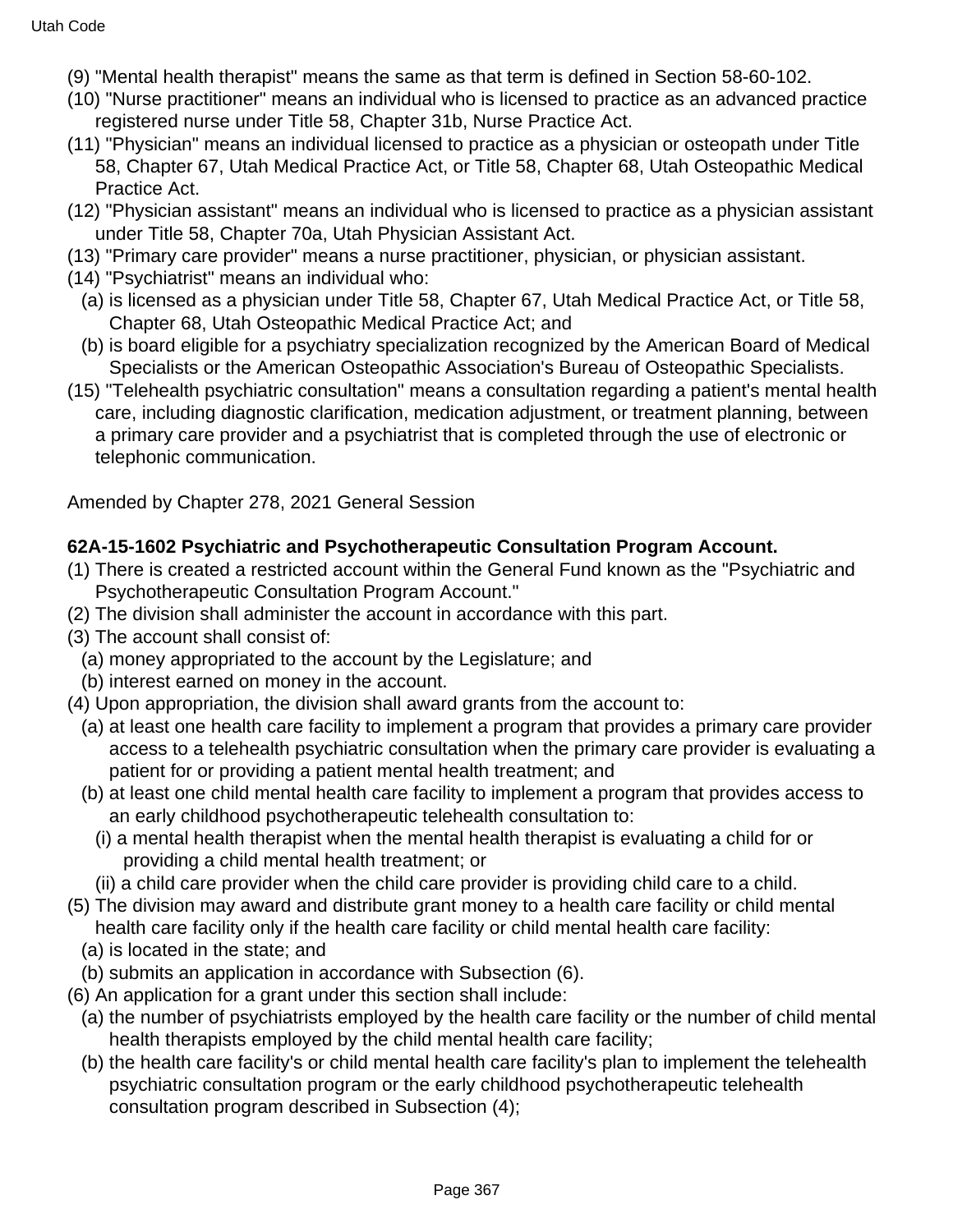- (c) the estimated cost to implement the telehealth psychiatric consultation program or the early childhood psychotherapeutic telehealth consultation program described in Subsection (4);
- (d) any plan to use one or more funding sources in addition to a grant under this section to implement the telehealth psychiatric consultation program or the early childhood psychotherapeutic telehealth consultation program described in Subsection (4);
- (e) the amount of grant money requested to fund the telehealth psychiatric consultation program or the early childhood psychotherapeutic telehealth consultation program described in Subsection (4); and
- (f) any existing or planned contract or partnership between the health care facility and another person to implement the telehealth psychiatric consultation program or the early childhood psychotherapeutic telehealth consultation program described in Subsection (4).
- (7) A health care facility or child mental health care facility that receives grant money under this section shall file a report with the division before October 1 of each year that details for the immediately preceding calendar year:
	- (a) the type and effectiveness of each service provided in the telehealth psychiatric program or the early childhood psychotherapeutic telehealth consultation program;
	- (b) the utilization of the telehealth psychiatric program or the early childhood psychotherapeutic telehealth consultation program based on metrics or categories determined by the division;
	- (c) the total amount expended from the grant money; and
	- (d) the intended use for grant money that has not been expended.
- (8) Before November 30 of each year, the division shall report to the Health and Human Services Interim Committee regarding:
	- (a) the status of the account and expenditures made from the account; and
	- (b) a summary of any report provided to the division under Subsection (7).

Amended by Chapter 278, 2021 General Session

# **Part 17 Mental Health Services Donation Fund**

# **62A-15-1701 Definitions.**

As used in this part:

- (1) "Fund" means the Mental Health Services Donation Fund created in Section 62A-15-1702.
- (2) "Local mental health crisis line" means the same as that term is defined in Section 62A-15-1301.
- (3) "Mental health therapist" means the same as that term is defined in Section 58-60-102.
- (4) "Mental health therapy" means treatment or prevention of a mental illness, including:
	- (a) conducting a professional evaluation of an individual's condition of mental health, mental illness, or emotional disorder consistent with standards generally recognized by mental health therapists;
	- (b) establishing a diagnosis in accordance with established written standards generally recognized by mental health therapists;
	- (c) prescribing a plan or medication for the prevention or treatment of a condition of a mental illness or an emotional disorder; and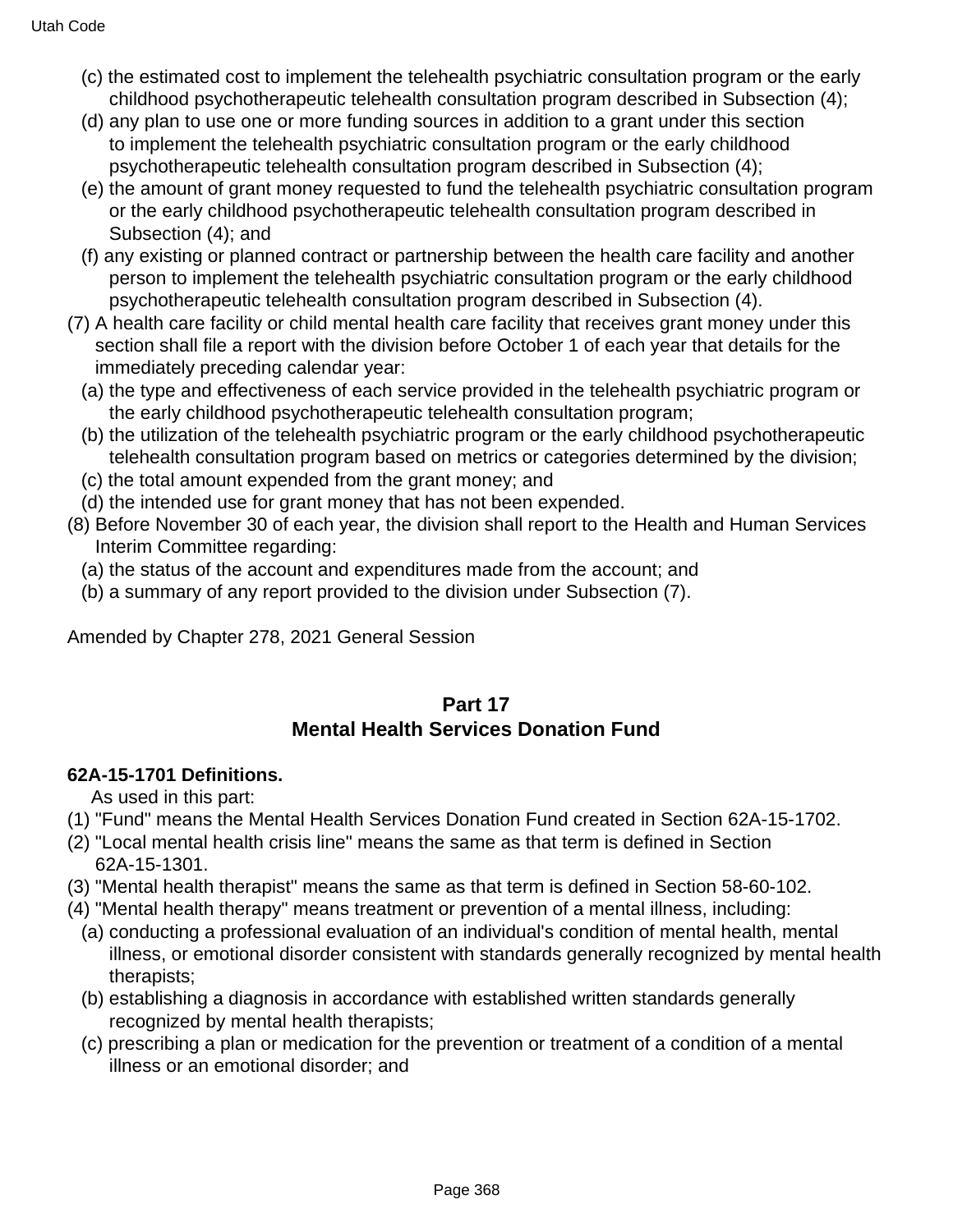- (d) engaging in the conduct of professional intervention, including psychotherapy by the application of established methods and procedures generally recognized by mental health therapists.
- (5) "Qualified individual" means an individual who:
	- (a) is experiencing a mental health crisis; and
	- (b) calls a local mental health crisis line or the statewide mental health crisis line.
- (6) "Statewide mental health crisis line" means the same as that term is defined in Section 62A-15-1301.

Enacted by Chapter 358, 2020 General Session

### **62A-15-1702 Mental Health Services Donation Fund.**

- (1) There is created an expendable special revenue fund known as the "Mental Health Services Donation Fund."
- (2) The fund shall consist of:
	- (a) gifts, grants, donations, or any other conveyance of money that may be made to the fund from public or private individuals or entities; and
	- (b) interest earned on money in the fund.
- (3) The division shall administer the fund in accordance with this section.
- (4) The division shall award fund money to an entity in the state that provides mental health and substance abuse treatment for the purpose of:
	- (a) providing through telehealth or in-person services, mental health therapy to qualified individuals;
	- (b) providing access to evaluations and coordination of short-term care to assist a qualified individual in identifying services or support needs, resources, or benefits for which the qualified individual may be eligible; and
	- (c) developing a system for a qualified individual and a qualified individual's family to access information and referrals for mental health therapy.
- (5) Fund money may only be used for the purposes described in Subsection (4).
- (6) The division shall provide an annual report to the Behavioral Health Crisis Response Commission, created in Section 63C-18-202, regarding:
	- (a) the entity that is awarded a grant under Subsection (4);
	- (b) the number of qualified individuals served by the entity with fund money; and
	- (c) any costs or benefits as a result of the award of the grant.

Enacted by Chapter 358, 2020 General Session Amended by Chapter 358, 2020 General Session, (Coordination Clause)

# **Part 18**

## **Utah Assertive Community Treatment Act**

#### **62A-15-1801 Definitions.**

As used in this part:

(1) "ACT team personnel" means a licensed psychiatrist or mental health therapist, or another individual, as determined by the division, who is part of an ACT team.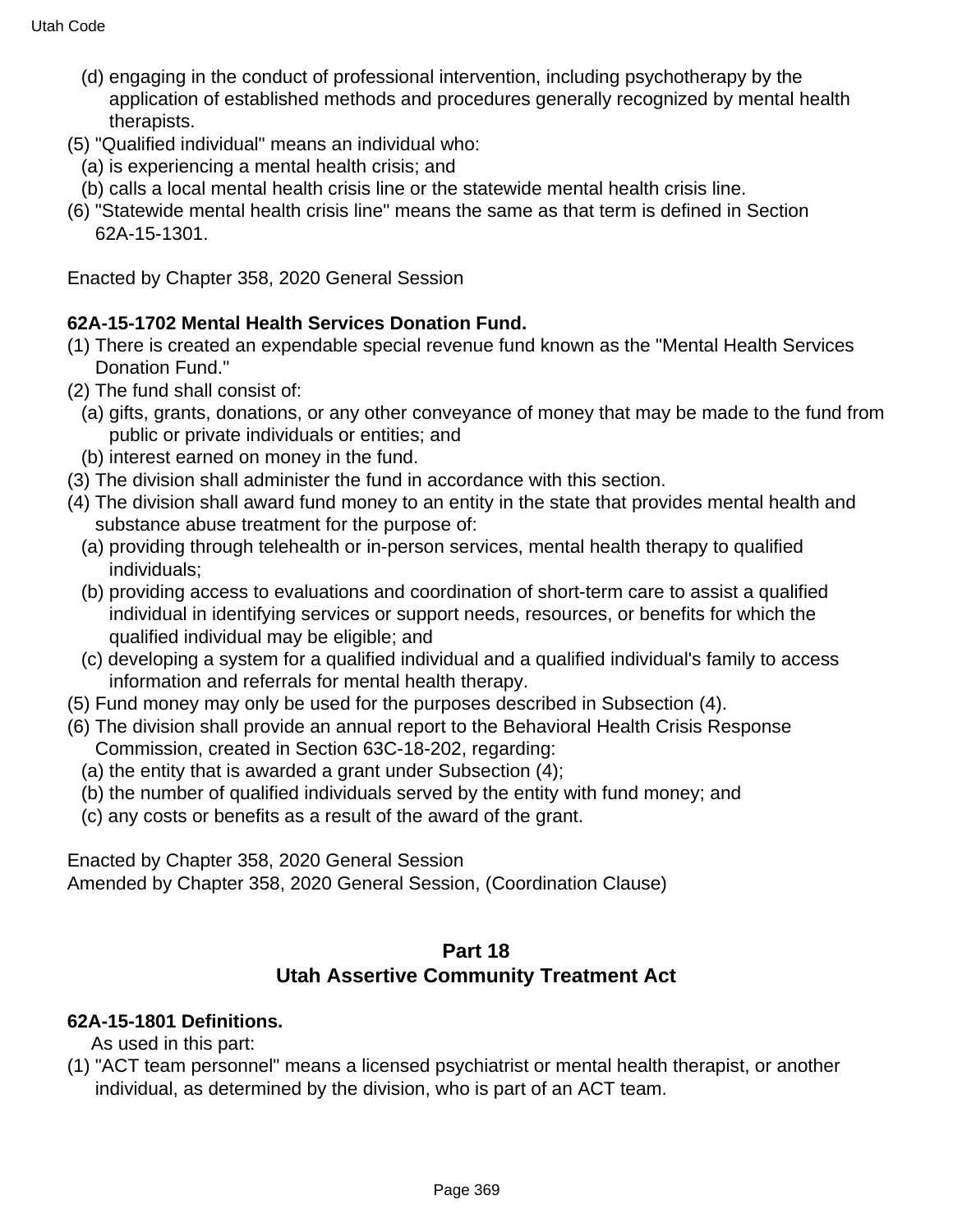- (2) "Assertive community treatment team" or "ACT team" means a mobile team of medical and mental health professionals that provides assertive community outreach treatment and, based on the individual circumstances of each case, coordinates with other medical providers and appropriate community resources.
- (3)
	- (a) "Assertive community treatment" means mental health services and on-site intervention that a person renders to an individual with a mental illness.
	- (b) "Assertive community treatment" includes the provision of assessment and treatment plans, rehabilitation, support services, and referrals to other community resources.
- (4) "Mental health therapist" means the same as that term is defined in Section 58-60-102.
- (5) "Mental illness" means the same as that term is defined in Section 62A-15-602.
- (6) "Psychiatrist" means the same as that term is defined in Section 62A-15-1601.

Enacted by Chapter 304, 2020 General Session

## **62A-15-1802 Division duties -- ACT team license creation.**

- (1) To promote the availability of assertive community treatment, the division shall make rules, in accordance with Title 63G, Chapter 3, Utah Administrative Rulemaking Act, that create a certificate for ACT team personnel and ACT teams, that includes:
	- (a) the standards the division establishes under Subsection (2); and
	- (b) guidelines for:
		- (i) required training and experience of ACT team personnel; and
	- (ii) the coordination of assertive community treatment and other community resources.
- (2)
	- (a) The division shall:
		- (i) in accordance with Title 63G, Chapter 3, Utah Administrative Rulemaking Act, make rules that establish standards that an applicant is required to meet to qualify for the certifications described in Subsection (1); and
		- (ii) create a statewide ACT team plan that:
			- (A) identifies statewide assertive community treatment needs, objectives, and priorities; and
			- (B) identifies the equipment, facilities, personnel training, and other resources necessary to provide assertive community treatment.
	- (b) The division may delegate the ACT team plan requirement described in Subsection (2)(a) (ii) to a contractor with whom the division contracts to provide assertive community outreach treatment.

Enacted by Chapter 304, 2020 General Session

# **62A-15-1803 Grants for development of an ACT team.**

- (1) The division shall award grants for the development of one ACT team to provide assertive community treatment to individuals in the state.
- (2) The division shall prioritize the award of a grant described in Subsection (1) to entities, based on:
	- (a) the number of individuals the proposed ACT team will serve; and
	- (b) the percentage of matching funds the entity will provide to develop the proposed ACT team.
- (3) An entity does not need to have resources already in place to be awarded a grant described in Subsection (1).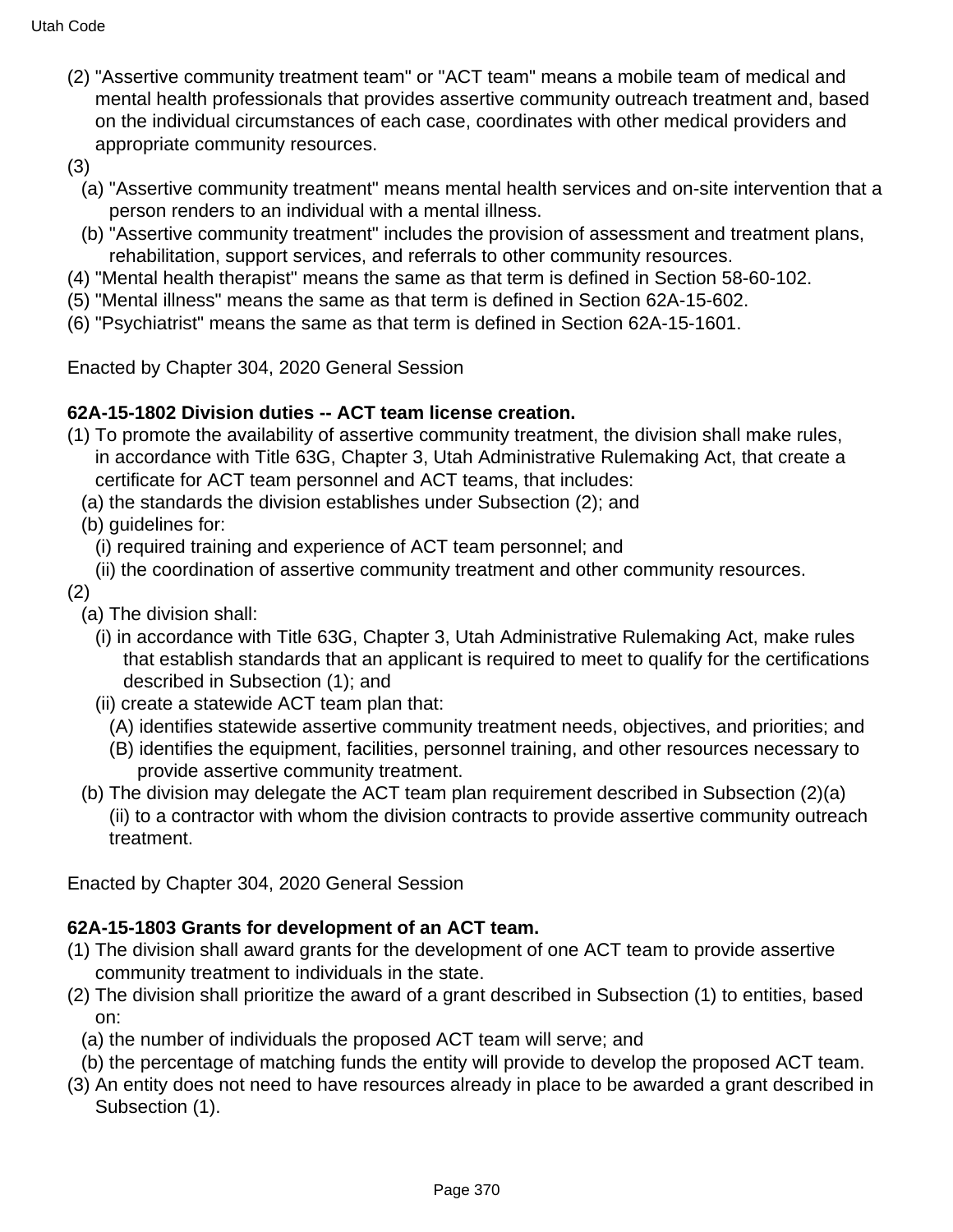(4) The division shall make rules, in accordance with Title 63G, Chapter 3, Utah Administrative Rulemaking Act, for the application and award of the grants described in Subsection (1).

Enacted by Chapter 304, 2020 General Session

### **62A-15-1804 Housing assistance program for individuals discharged from the Utah State Hospital and receiving assertive community treatment.**

- (1)
	- (a) The division shall, within funds appropriated by the Legislature for this purpose, implement and manage the operation of a housing assistance program in consultation with the Utah State Hospital, established in Section 62A-15-601, and one or more housing authorities, associations of governments, or nonprofit entities.
	- (b) The housing assistance program shall provide the housing assistance described in Subsection (1)(c) to individuals:
		- (i) who are discharged from the Utah State Hospital; and
		- (ii) who the division determines would benefit from assertive community treatment.
	- (c) The housing assistance provided under the housing assistance program may include:
		- (i) subsidizing rent payments for housing;
		- (ii) subsidizing the provision of temporary or transitional housing; or
		- (iii) providing money for one-time housing barrier assistance, including rental housing application fees, utility hookup fees, or rental housing security deposits.
- (2) The division shall make rules, in accordance with Title 63G, Chapter 3, Utah Administrative Rulemaking Act, to establish procedures for the operation of the housing assistance program described in Subsection (1).
- (3) The division shall report to the Health and Human Services Interim Committee each year before November 30 regarding:
	- (a) the entities the division consulted with under Subsection (1)(a);
	- (b) the number of individuals who are benefitting from the housing assistance program described in Subsection (1);
	- (c) the type of housing assistance provided under the housing assistance program described in Subsection (1);
	- (d) the average monthly dollar amount provided to individuals under the housing assistance program described in Subsection (1); and
	- (e) recommendations regarding improvements or changes to the housing assistance program described in Subsection (1).

Enacted by Chapter 304, 2020 General Session

# **Part 19 Mental Health Crisis Intervention Council**

## **62A-15-1901 Definitions.**

As used in this part:

(1) "Council" means the Mental Health Crisis Intervention Council created in Section 62A-15-1902.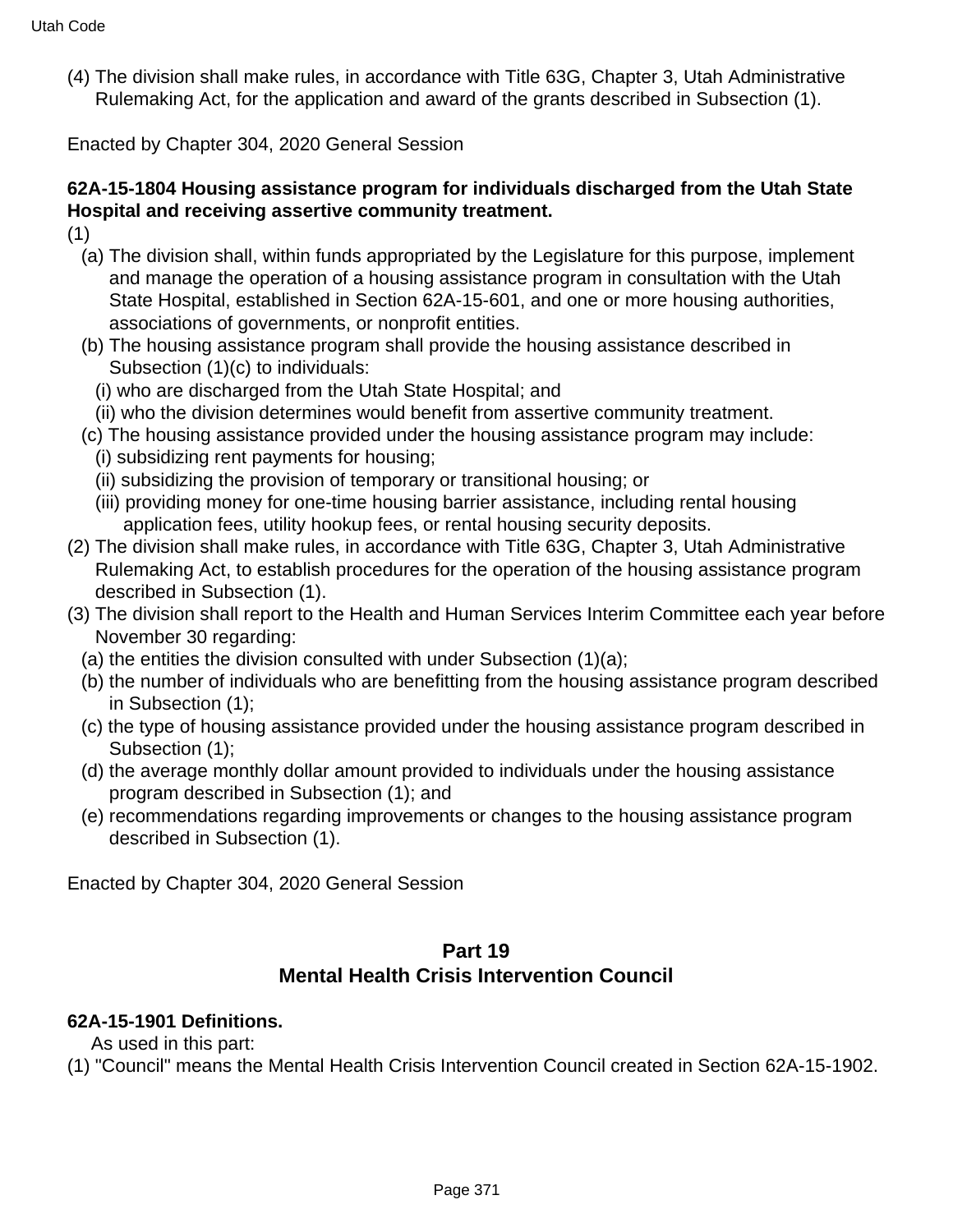- (2) "Crisis intervention team" means a local mental health crisis intervention team created to provide services to individuals, and the families of individuals, experiencing a behavioral health or psychiatric emergency.
- (3) "Mental health catchment area" means a county or group of counties governed by a local mental health authority.

Enacted by Chapter 204, 2021 General Session

# **62A-15-1902 Mental Health Crisis Intervention Council -- Creation -- Membership -- Meetings -- Compensation -- Staff.**

- (1) There is created, within the division, the Mental Health Crisis Intervention Council.
- (2) The council comprises the following members:
	- (a) the director or the director's designee;
	- (b) two members representing statewide mental health advocacy organizations, appointed by the director;
	- (c) an individual who has experienced mental illness, appointed by the director;
	- (d) a family member of an individual who has experienced mental illness, appointed by the director;
	- (e) a representative of an urban local mental health authority, appointed by the director;
	- (f) a representative of a rural local mental health authority, appointed by the director;
	- (g) a representative of the Utah Chiefs of Police Association from an urban area, appointed by the director based upon a recommendation from the association;
	- (h) a representative of the Utah Chiefs of Police Association from a rural area, appointed by the director based upon a recommendation from the association;
	- (i) a representative of the Utah Sheriffs' Association from an urban area, appointed by the director based upon a recommendation from the association;
	- (j) a representative of the Utah Sheriffs' Association from a rural area, appointed by the director based upon a recommendation from the association;
	- (k) the commissioner of the Department of Public Safety or the commissioner's designee;
	- (l) the executive director of the Department of Corrections or the executive director's designee; and
	- (m) other individuals, appointed by the director, with knowledge and experience that would be useful to the council.
- (3)
	- (a) If a vacancy occurs on the council, the director shall appoint a replacement member.
- (b) The director may remove a member for cause, including failure to regularly attend meetings. (4)
	- (a) The council shall meet when a meeting is called by the director, the chair, or upon a request of a majority of the council members.
	- (b) A majority of the council members appointed constitutes a quorum and a two-thirds majority of a quorum present constitutes action of the council.
	- (c) The council shall appoint a chair from among the council's members upon a two-thirds majority vote of a quorum.
- (5) A member of the council may not receive compensation or benefits for the member's service, but may receive per diem and travel expenses in accordance with:
	- (a) Section 63A-3-106;
	- (b) Section 63A-3-107; and
	- (c) rules made by the Division of Finance in accordance with Sections 63A-3-106 and 63A-3-107.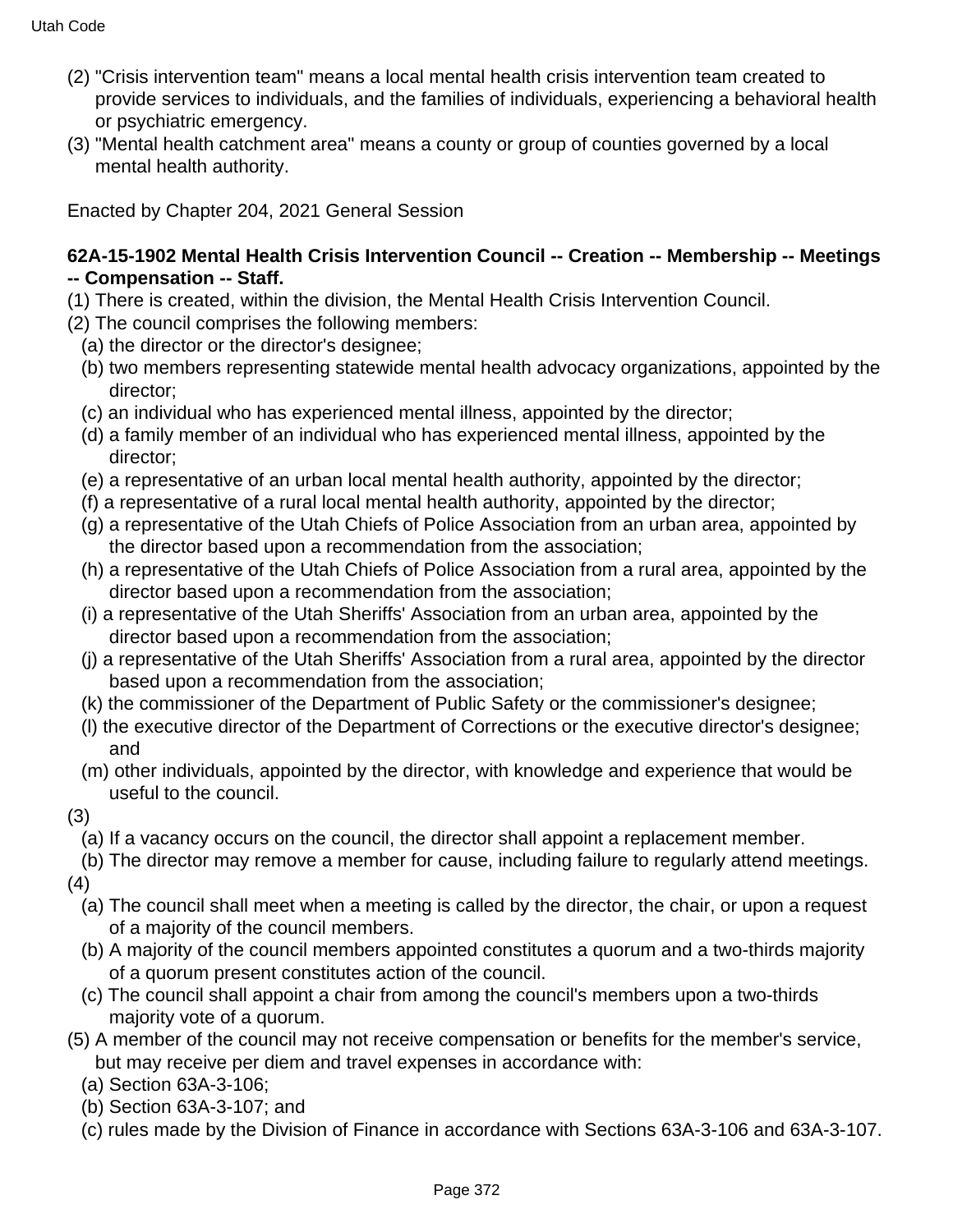(6) The division shall provide staff support to the council.

Enacted by Chapter 204, 2021 General Session

# **62A-15-1903 Council duties -- Training grants.**

- (1) The council shall develop a program to:
	- (a) train crisis intervention teams throughout the state; and
	- (b) establish standards for crisis intervention teams, including coordination within and between teams.
- (2) The program shall:
	- (a) include required curriculum and required practice standards based on best practices for crisis intervention;
	- (b) establish standards for completion of initial crisis intervention team training and annual continuing education training, including:
		- (i) at least 40 hours of initial training; and
		- (ii) successful completion of an approved exam;
	- (c) prioritize crisis intervention efforts by collaborating with law enforcement and statewide mental health advocacy efforts;
	- (d) take into consideration local training needs; and
	- (e) establish mental health and law enforcement coordinator roles and responsibilities for implementation and oversight of crisis intervention teams on a statewide basis, and in each mental health catchment area, that utilizes input and representation from:
		- (i) for statewide implementation and oversight:
			- (A) individuals who have experienced mental illness; and
			- (B) statewide mental health advocates; and
		- (ii) for implementation and oversight in a mental health catchment area:
			- (A) individuals who reside within the mental health catchment area and have experienced mental illness; and
			- (B) mental health advocates within the mental health catchment area.
- (3) The council shall:
	- (a) before July 1, 2022, develop and present the program, in writing, to the director;
	- (b) before August 1, 2022, present the program, and other recommendations related to the duties of the council, for review and input to:
		- (i) the Government Operations Interim Committee;
		- (ii) the Utah Chiefs of Police Association, the Utah Sheriffs' Association, the Department of Public Safety, the Department of Corrections, and the Utah Association of Counties;
		- (iii) the Utah Substance Use and Mental Health Advisory Council, created in Section 63M-7-301; and
		- (iv) the Behavioral Health Crisis Response Commission, created in Section 63C-18-202; and
	- (c) before December 1, 2022, submit the plan in final form to the Government Operations Interim Committee for consideration as a potential committee bill, which may include a grant of administrative rulemaking authority as appropriate.
- (4) The division shall, as funding becomes available, provide training grants to crisis intervention teams.

Enacted by Chapter 204, 2021 General Session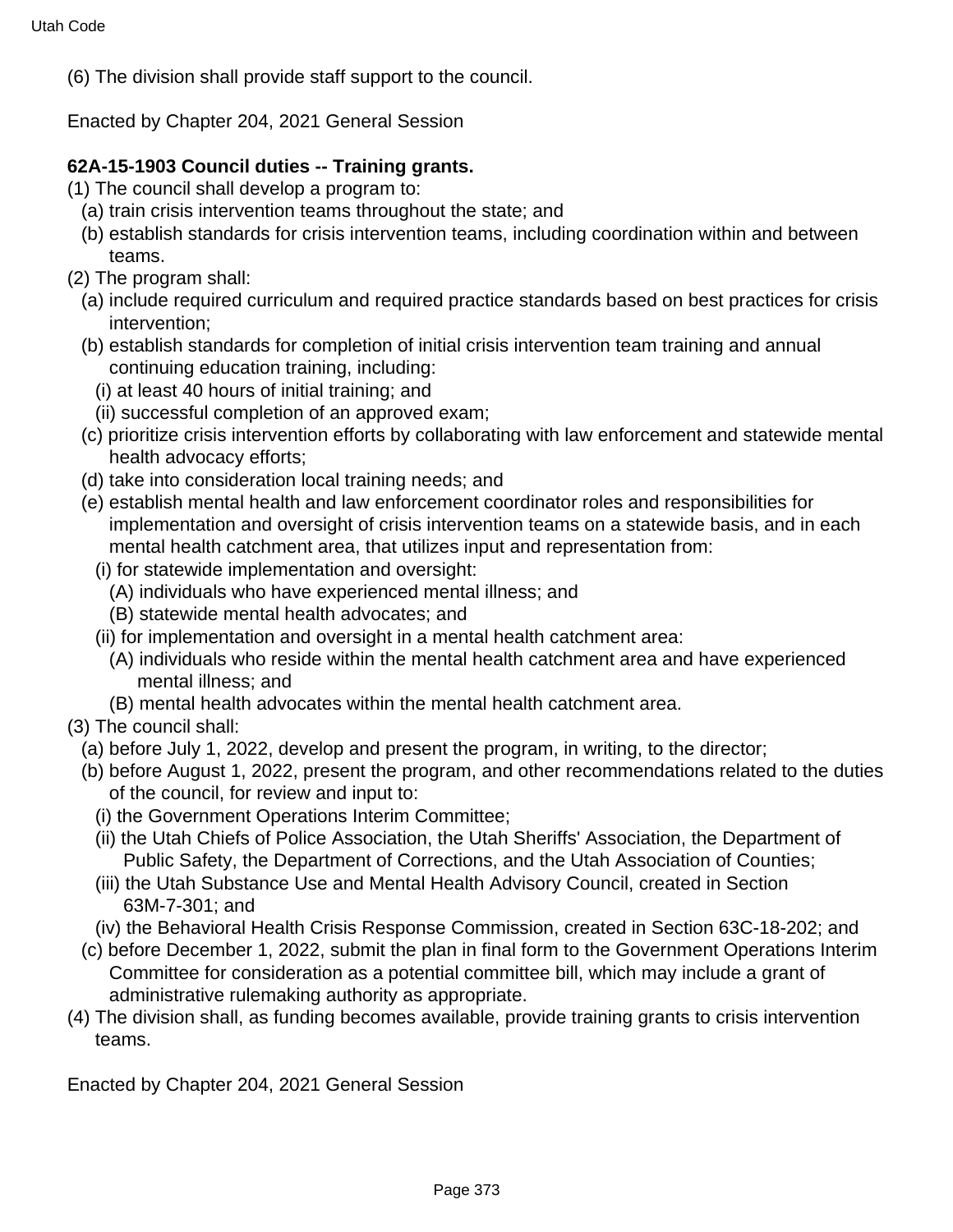# **Chapter 16 Fatality Review Act**

# **Part 1 General Provisions**

#### **62A-16-101 Title.**

This chapter is known as the "Fatality Review Act."

Enacted by Chapter 239, 2010 General Session

# **Superseded 9/1/2022**

### **62A-16-102 Definitions.**

- (1) "Abuse" means the same as that term is defined in Section 80-1-102.
- (2) "Child" means the same as that term is defined in Section 62A-4a-101.
- (3) "Committee" means a fatality review committee that is formed under Section 62A-16-202 or 62A-16-203.
- (4) "Dependency" means the same as that term is defined in Section 62A-4a-101.
- (5)"Formal review" means a review of a death or a near fatality that is ordered under Subsection 62A-16-201(6).
- (6) "Near fatality" means alleged abuse or neglect that, as certified by a physician, places a child in serious or critical condition.
- (7) "Qualified individual" means an individual who:
	- (a) at the time that the individual dies, is a resident of a facility or program that is owned or operated by the department or a division of the department;
	- (b)
		- (i) is in the custody of the department or a division of the department; and
	- (ii) is placed in a residential placement by the department or a division of the department;
	- (c) at the time that the individual dies, has an open case for the receipt of child welfare services, including:
		- (i) an investigation for abuse, neglect, or dependency;
		- (ii) foster care;
		- (iii) in-home services; or
		- (iv) substitute care;
	- (d) had an open case for the receipt of child welfare services within one year before the day on which the individual dies;
	- (e) was the subject of an accepted referral received by Adult Protective Services within one year before the day on which the individual dies, if:
		- (i) the department or a division of the department is aware of the death; and
		- (ii) the death is reported as a homicide, suicide, or an undetermined cause;
	- (f) received services from, or under the direction of, the Division of Services for People with Disabilities within one year before the day on which the individual dies, unless the individual:
		- (i) lived in the individual's home at the time of death; and
		- (ii) the director of the Office of Quality and Design determines that the death was not in any way related to services that were provided by, or under the direction of, the department or a division of the department;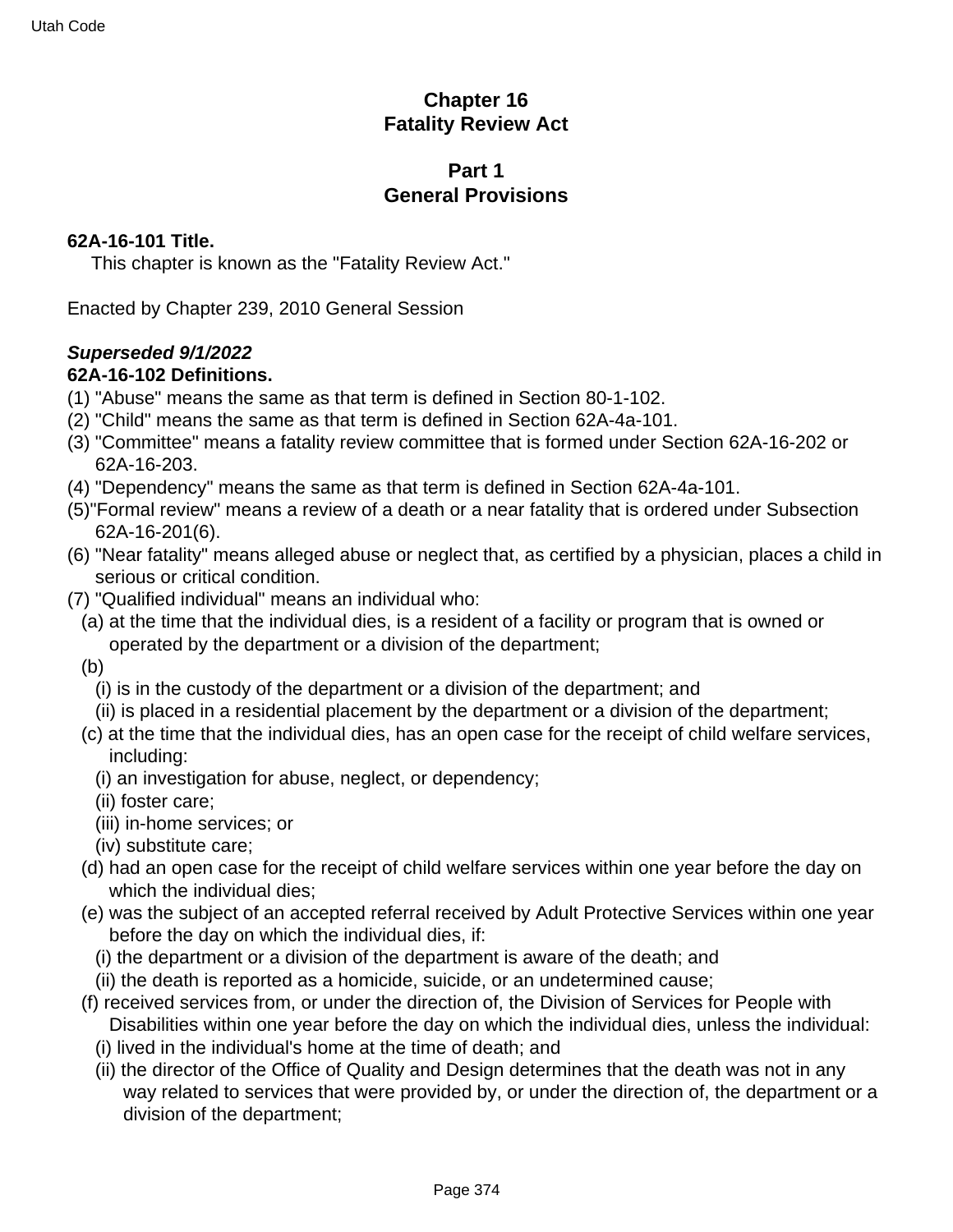- (g) dies within 60 days after the day on which the individual is discharged from the Utah State Hospital, if the department is aware of the death;
- (h) is a child who:
	- (i) suffers a near fatality; and
	- (ii) is the subject of an open case for the receipt of child welfare services within one year before the day on which the child suffered the near fatality, including:
		- (A) an investigation for abuse, neglect, or dependency;
		- (B) foster care;
		- (C) in-home services; or
		- (D) substitute care; or
- (i) is designated as a qualified individual by the executive director.
- (8) "Neglect" means the same as that term is defined in Section 80-1-102.
- (9) "Substitute care" means the same as that term is defined in Section 62A-4a-101.

Amended by Chapter 231, 2021 General Session

# **Effective 9/1/2022**

# **62A-16-102 Definitions.**

- (1) "Abuse" means the same as that term is defined in Section 80-1-102.
- (2) "Child" means the same as that term is defined in Section 80-1-102.
- (3) "Committee" means a fatality review committee that is formed under Section 62A-16-202 or 62A-16-203.
- (4) "Dependency" means the same as that term is defined in Section 80-1-102.
- (5) "Formal review" means a review of a death or a near fatality that is ordered under Subsection 62A-16-201(6).
- (6) "Near fatality" means alleged abuse or neglect that, as certified by a physician, places a child in serious or critical condition.
- (7) "Qualified individual" means an individual who:
	- (a) at the time that the individual dies, is a resident of a facility or program that is owned or operated by the department or a division of the department;
	- (b)
		- (i) is in the custody of the department or a division of the department; and
	- (ii) is placed in a residential placement by the department or a division of the department;
	- (c) at the time that the individual dies, has an open case for the receipt of child welfare services, including:
		- (i) an investigation for abuse, neglect, or dependency;
		- (ii) foster care;
		- (iii) in-home services; or
		- (iv) substitute care;
	- (d) had an open case for the receipt of child welfare services within one year before the day on which the individual dies;
	- (e) was the subject of an accepted referral received by Adult Protective Services within one year before the day on which the individual dies, if:
		- (i) the department or a division of the department is aware of the death; and
		- (ii) the death is reported as a homicide, suicide, or an undetermined cause;
	- (f) received services from, or under the direction of, the Division of Services for People with Disabilities within one year before the day on which the individual dies, unless the individual:
		- (i) lived in the individual's home at the time of death; and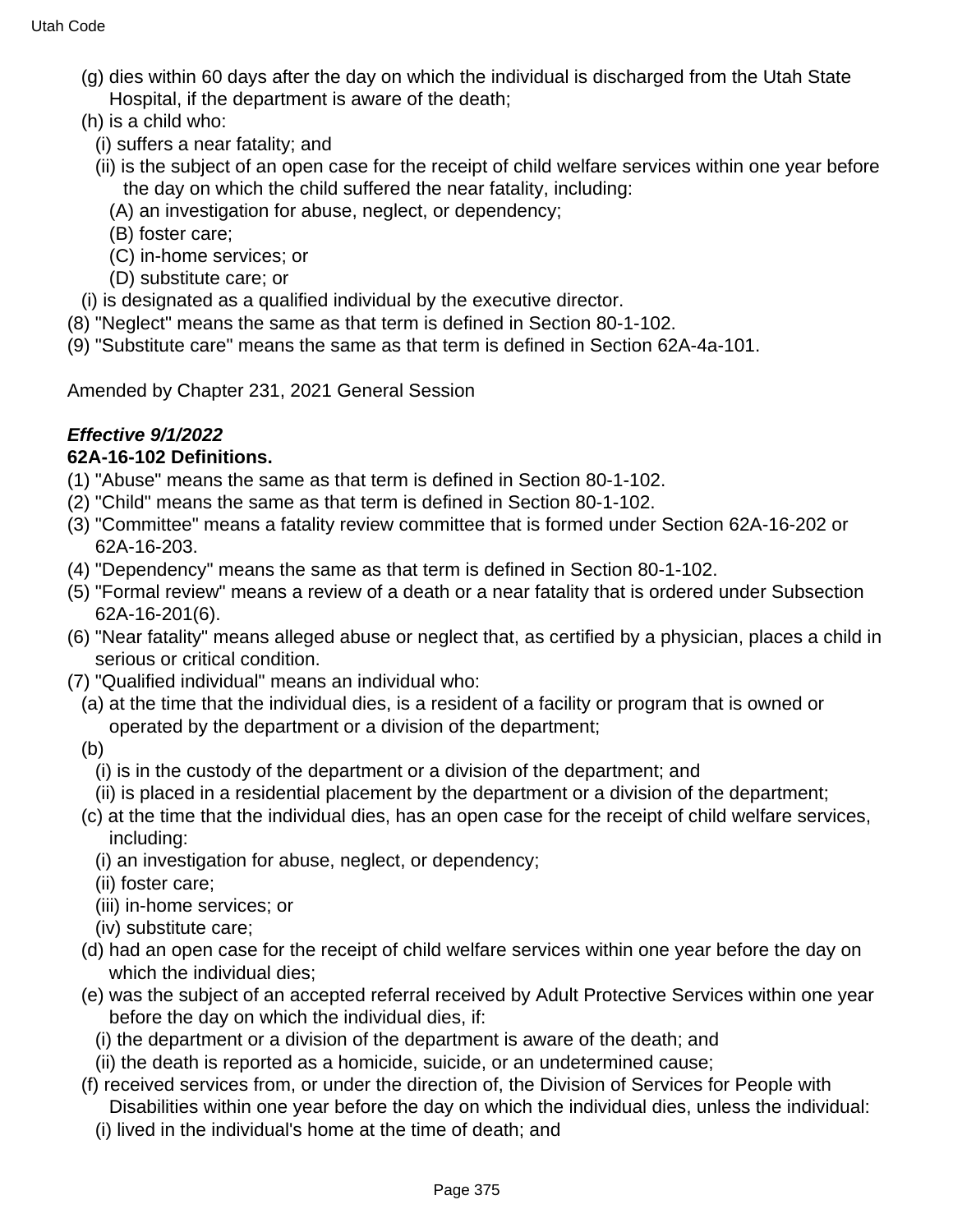- (ii) the director of the Office of Quality and Design determines that the death was not in any way related to services that were provided by, or under the direction of, the department or a division of the department;
- (g) dies within 60 days after the day on which the individual is discharged from the Utah State Hospital, if the department is aware of the death;
- (h) is a child who:
	- (i) suffers a near fatality; and
	- (ii) is the subject of an open case for the receipt of child welfare services within one year before the day on which the child suffered the near fatality, including:
		- (A) an investigation for abuse, neglect, or dependency;
		- (B) foster care;
		- (C) in-home services; or
		- (D) substitute care; or
- (i) is designated as a qualified individual by the executive director.
- (8) "Neglect" means the same as that term is defined in Section 80-1-102.
- (9) "Substitute care" means the same as that term is defined in Section 80-1-102.

Amended by Chapter 335, 2022 General Session

# **Part 2 Fatality Review**

## **62A-16-201 Initial review.**

- (1) Within seven days after the day on which the department knows that a qualified individual has died or is an individual described in Subsection 62A-16-102(7)(h), a person designated by the department shall:
	- (a)
		- (i) for a death, complete a deceased client report form, created by the department; or
		- (ii) for an individual described in Subsection 62A-16-102(7)(h), complete a near fatality client report form, created by the department; and
	- (b) forward the completed client report form to the director of the office or division that has jurisdiction over the region or facility.
- (2) The director of the office or division described in Subsection (1) shall, upon receipt of a near fatality client report form or a deceased client report form, immediately provide a copy of the form to:
	- (a) the executive director; and
	- (b) the fatality review coordinator or the fatality review coordinator's designee.
- (3) Within 10 days after the day on which the fatality review coordinator or the fatality review coordinator's designee receives a copy of the near fatality client report form or the deceased client report form, the fatality review coordinator or the fatality review coordinator's designee shall request a copy of all relevant department case records regarding the individual who is the subject of the client report form.
- (4) Each person who receives a request for a record described in Subsection (3) shall provide a copy of the record to the fatality review coordinator or the fatality review coordinator's designee, by a secure method, within seven days after the day on which the request is made.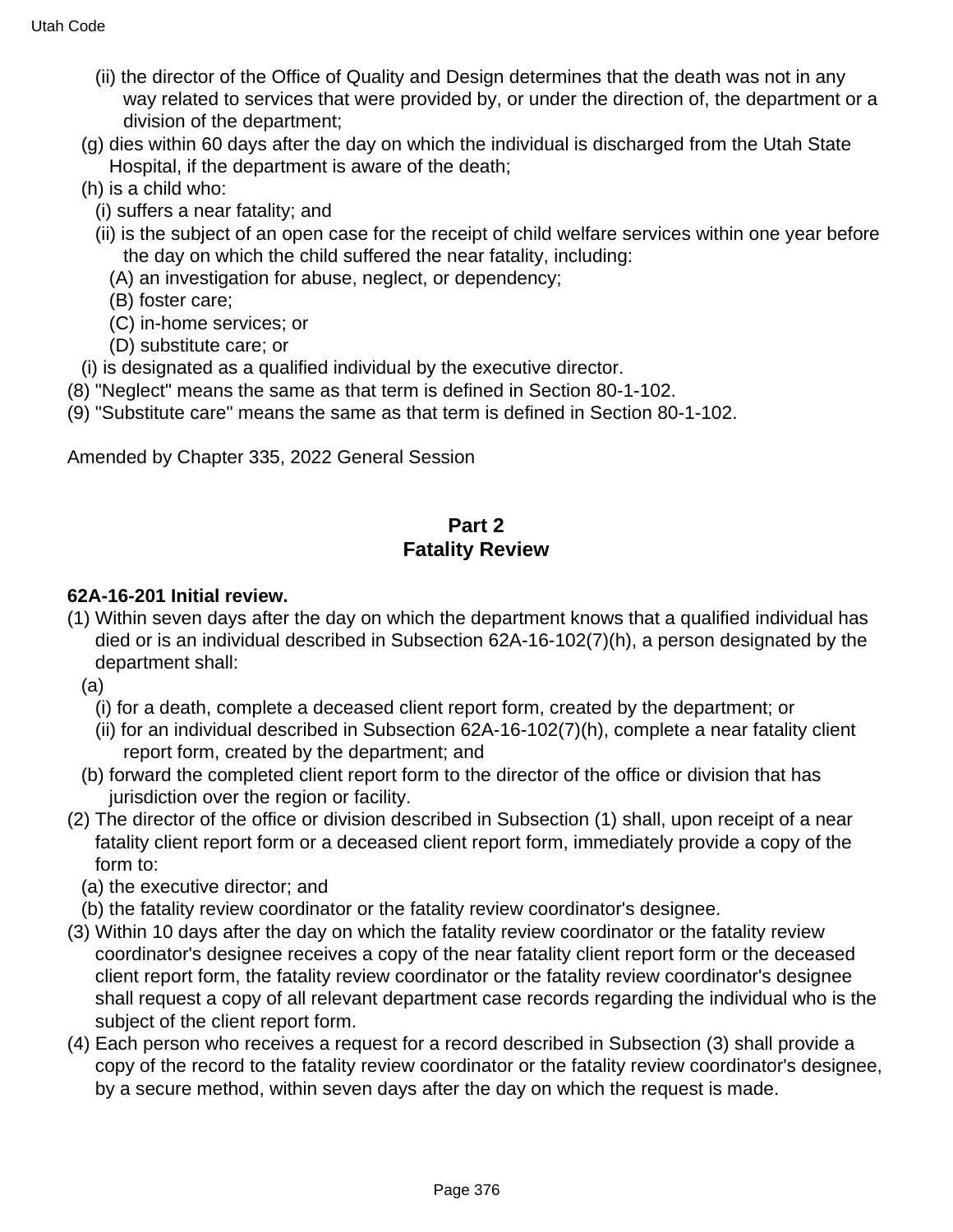- (5) Within 30 days after the day on which the fatality review coordinator or the fatality review coordinator's designee receives the case records requested under Subsection (3), the fatality review coordinator, or the fatality review coordinator's designee, shall:
	- (a) review the client report form, the case files, and other relevant information received by the fatality review coordinator; and
	- (b) make a recommendation to the director of the Office of Quality and Design regarding whether a formal review of the death or near fatality should be conducted.
- (6)
	- (a) In accordance with Subsection (6)(b), within seven days after the day on which the fatality review coordinator or the fatality review coordinator's designee makes the recommendation described in Subsection (5)(b), the director of the Office of Quality and Design or the director's designee shall determine whether to order that a review of the death or near fatality be conducted.
	- (b) The director of the Office of Quality and Design or the director's designee shall order that a formal review of the death or near fatality be conducted if:
	- (i) at the time of the near fatality or the death, the qualified individual is:
		- (A) an individual described in Subsection 62A-16-102(6)(a) or (b), unless:
			- (I) the near fatality or the death is due to a natural cause; or
			- (II) the director of the Office of Quality and Design or the director's designee determines that the near fatality or the death was not in any way related to services that were provided by, or under the direction of, the department or a division of the department; or
		- (B) a child in foster care or substitute care, unless the near fatality or the death is due to:
			- (I) a natural cause; or
		- (II) an accident;
	- (ii) it appears, based on the information provided to the director of the Office of Quality and Design or the director's designee, that:
		- (A) a provision of law, rule, policy, or procedure relating to the qualified individual or the individual's family may not have been complied with;
		- (B) the near fatality or the fatality was not responded to properly;
		- (C) a law, rule, policy, or procedure may need to be changed; or
		- (D) additional training is needed;
	- (iii)
		- (A) the death is caused by suicide; or
		- (B) the near fatality is caused by attempted suicide; or
	- (iv) the director of the Office of Quality and Design or the director's designee determines that another reason exists to order that a review of the near fatality or the death be conducted.

Amended by Chapter 231, 2021 General Session

## **62A-16-202 Fatality review committee for a qualified individual who was not a resident of the Utah State Hospital or the Utah State Developmental Center.**

- (1) Except for a fatality review committee described in Section 62A-16-203, the fatality review coordinator shall organize a fatality review committee for each formal review.
- (2) Except as provided in Subsection (5), a committee described in Subsection (1):
	- (a) shall include the following members:
		- (i) the department's fatality review coordinator, who shall designate a member of the committee to serve as chair of the committee;
		- (ii) a member of the board, if there is a board, of the relevant division or office;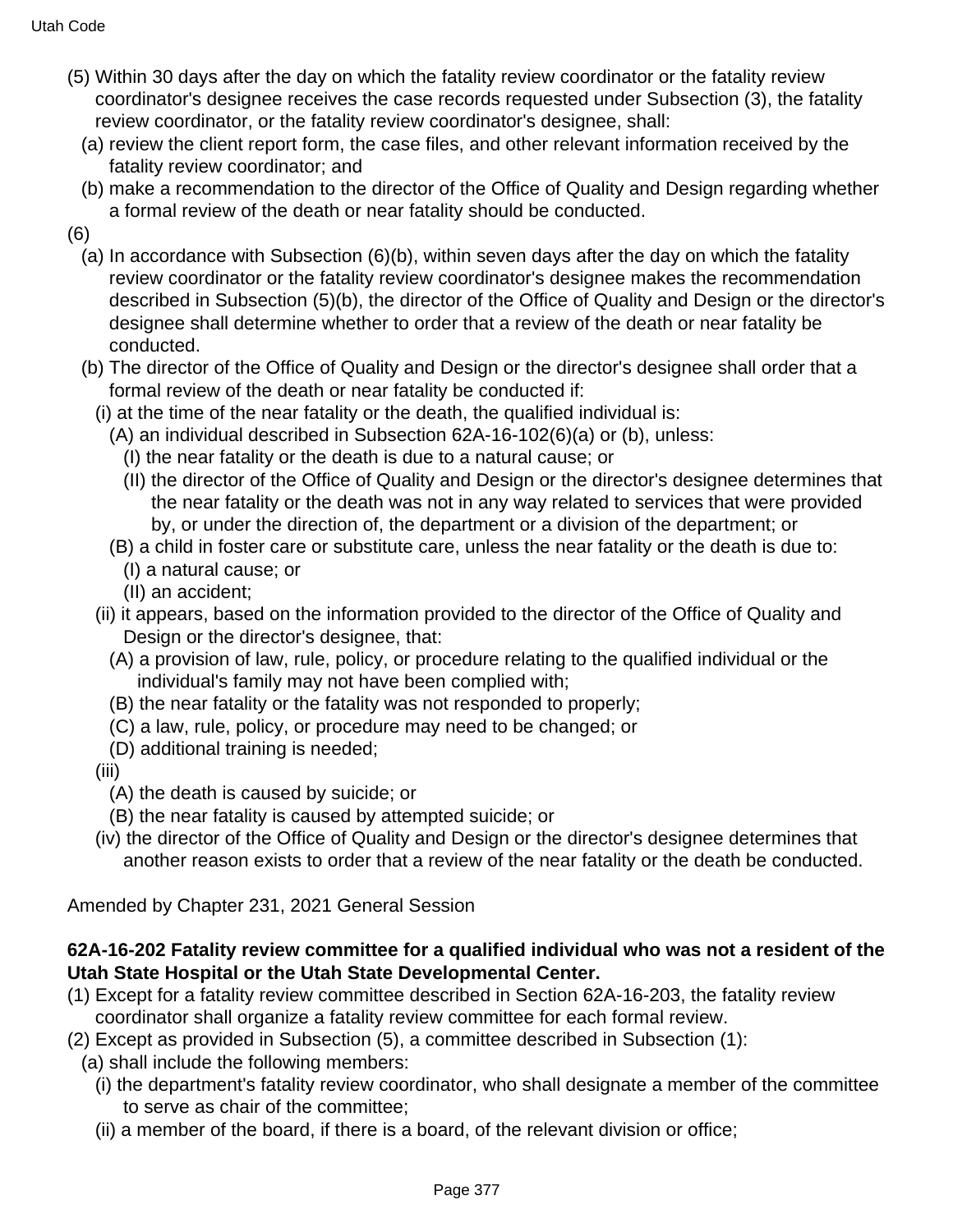(iii) the attorney general or the attorney general's designee;

(iv)

- (A) a member of the management staff of the relevant division or office; or
- (B) a person who is a supervisor, or a higher level position, from a region that did not have jurisdiction over the qualified individual; and
- (v) a member of the department's risk management services; and
- (b) may include the following members:
	- (i) a health care professional;
	- (ii) a law enforcement officer; or
- (iii) a representative of the Office of Public Guardian.
- (3) If a death that is subject to formal review involves a qualified individual described in Subsection  $62A-16-102(7)(c)$ , (d), or (h), the committee may also include:
	- (a) a health care professional;
	- (b) a law enforcement officer;
	- (c) the director of the Office of Guardian ad Litem;
	- (d) an employee of the division who may be able to provide information or expertise that would be helpful to the formal review; or
- (e) a professional whose knowledge or expertise may significantly contribute to the formal review.
- (4) A committee described in Subsection (1) may also include a person whose knowledge or expertise may significantly contribute to the formal review.
- (5) A committee described in this section may not include an individual who was involved in, or who supervises a person who was involved in, the near fatality or the death.
- (6) Each member of a committee described in this section who is not an employee of the department shall sign a form, created by the department, indicating that the member agrees to:
	- (a) keep all information relating to the formal review confidential; and
	- (b) not release any information relating to a formal review, unless required or permitted by law to release the information.

Amended by Chapter 231, 2021 General Session

## **62A-16-203 Fatality review committees for a resident of the Utah State Hospital or the Utah State Developmental Center.**

- (1) If a qualified individual who is the subject of a formal review was a resident of the Utah State Hospital or the Utah State Developmental Center, the fatality review coordinator of that facility shall organize a fatality review committee to review the near fatality or the death.
- (2) Except as provided in Subsection (4), a committee described in Subsection (1) shall include the following members:
	- (a) the fatality review coordinator for the facility, who shall serve as chair of the committee;
	- (b) a member of the management staff of the facility;
	- (c) a supervisor of a unit other than the one in which the qualified individual resided;
	- (d) a physician;
	- (e) a representative from the administration of the division that oversees the facility;
	- (f) the department's fatality review coordinator;
	- (g) a member of the department's risk management services; and
	- (h) a citizen who is not an employee of the department.
- (3) A committee described in Subsection (1) may also include a person whose knowledge or expertise may significantly contribute to the formal review.
- (4) A committee described in this section may not include an individual who: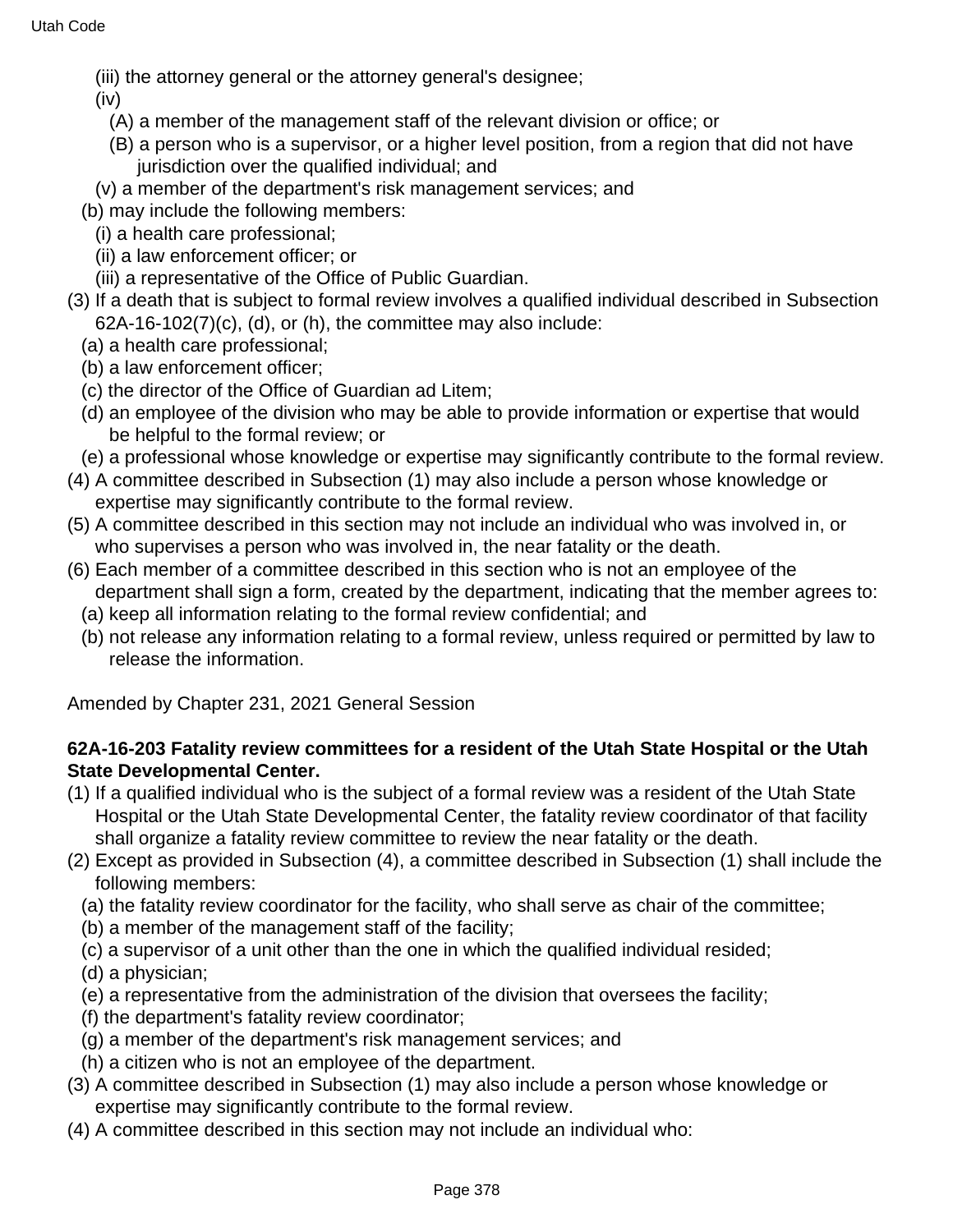- (a) was involved in, or who supervises a person who was involved in, the near fatality or the death; or
- (b) has a conflict with the fatality review.

Amended by Chapter 231, 2021 General Session

### **62A-16-204 Fatality review committee proceedings.**

- (1) A majority vote of committee members present constitutes the action of the committee.
- (2) The department shall give the committee access to all reports, records, and other documents that are relevant to the near fatality or the death under investigation, including:
	- (a) narrative reports;
	- (b) case files;
	- (c) autopsy reports; and
	- (d) police reports, unless the report is protected from disclosure under Subsection 63G-2-305(10) or (11).
- (3) The Utah State Hospital and the Utah State Developmental Center shall provide protected health information to the committee if requested by a fatality review coordinator.
- (4) A committee shall convene its first meeting within 14 days after the day on which a formal review is ordered, unless this time is extended, for good cause, by the director of the Office of Quality and Design.
- (5) A committee may interview a staff member, a provider, or any other person who may have knowledge or expertise that is relevant to the formal review.
- (6) A committee shall render an advisory opinion regarding:
	- (a) whether the provisions of law, rule, policy, and procedure relating to the qualified individual and the individual's family were complied with;
	- (b) whether the near fatality or the death was responded to properly;
	- (c) whether to recommend that a law, rule, policy, or procedure be changed; and
	- (d) whether additional training is needed.

Amended by Chapter 231, 2021 General Session

# **Part 3 Reporting and Review**

#### **62A-16-301 Fatality review committee report -- Response to report.**

- (1) Within 20 days after the day on which the committee proceedings described in Section 62A-16-204 end, the committee shall submit:
	- (a) a written report to the executive director that includes:
		- (i) the advisory opinions made under Subsection 62A-16-204(6); and
		- (ii) any recommendations regarding action that should be taken in relation to an employee of the department or a person who contracts with the department;
	- (b) a copy of the report described in Subsection (1)(a) to:
		- (i) the director, or the director's designee, of the office or division to which the near fatality or the death relates; and
		- (ii) the regional director, or the regional director's designee, of the region to which the near fatality or the death relates; and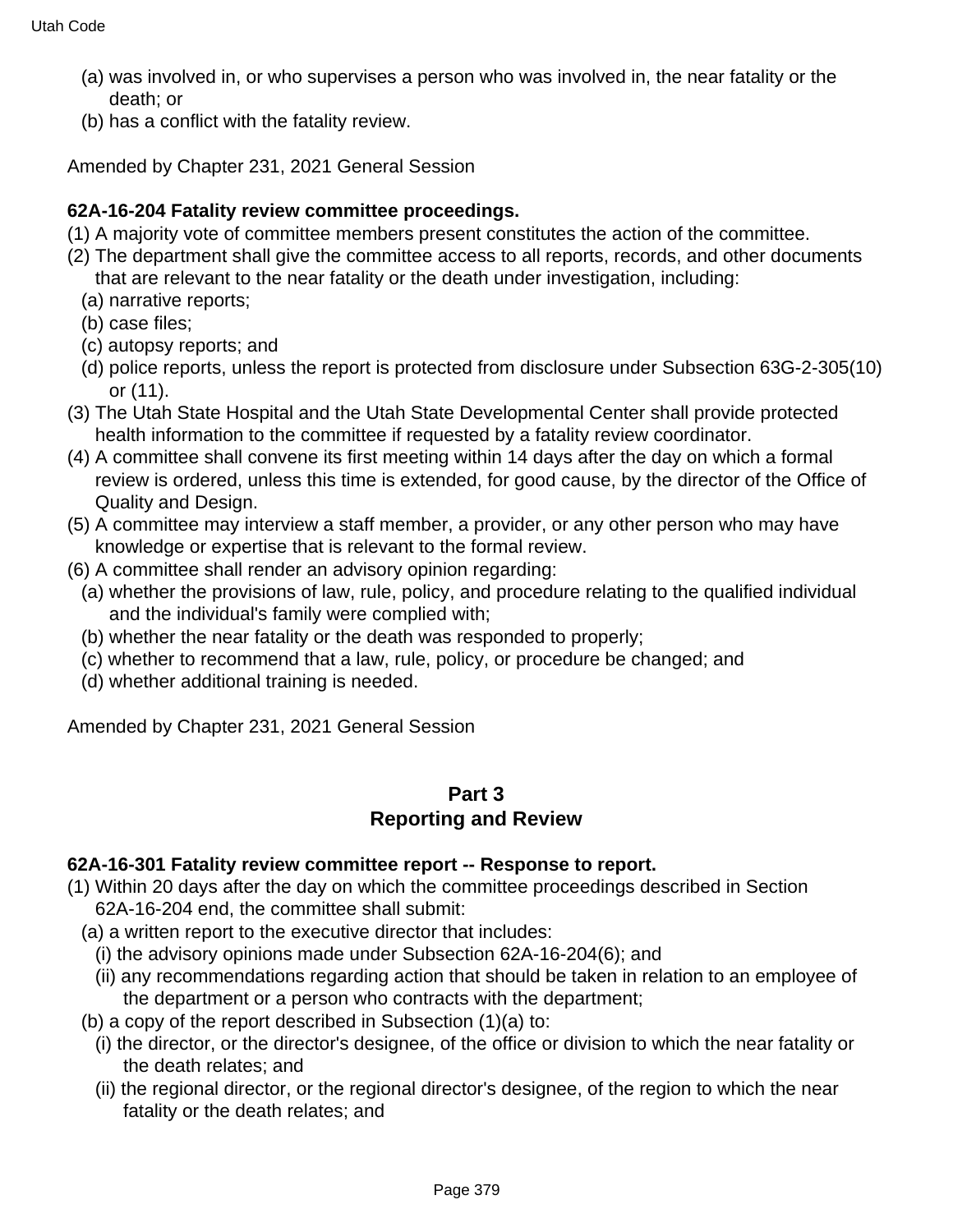- (c) a copy of the report described in Subsection (1)(a), with only identifying information redacted, to the Office of Legislative Research and General Counsel.
- (2) Within 20 days after the day on which the director described in Subsection (1)(b)(i) receives a copy of the report described in Subsection (1)(a), the director shall provide a written response to the director of the Office of Quality and Design and a copy of the response, with only identifying information redacted, to the Office of Legislative Research and General Counsel, if the report:
	- (a) indicates that a law, rule, policy, or procedure was not complied with;
	- (b) indicates that the near fatality or the death was not responded to properly;
	- (c) recommends that a law, rule, policy, or procedure be changed; or
	- (d) indicates that additional training is needed.
- (3) The response described in Subsection (2) shall include a plan of action to implement any recommended improvements within the office or division.
- (4) Within 30 days after the day on which the executive director receives the response described in Subsection (2), the executive director, or the executive director's designee shall:
	- (a) review the plan of action described in Subsection (3);
	- (b) make any written response that the executive director or the executive director's designee determines is necessary;
	- (c) provide a copy of the written response described in Subsection (4)(b), with only identifying information redacted, to the Office of Legislative Research and General Counsel; and
	- (d) provide an unredacted copy of the response described in Subsection (4)(b) to the director of the Office of Quality and Design.
- (5) A report described in Subsection (1) and each response described in this section is a protected record.

(6)

- (a) As used in this Subsection (6), "fatality review document" means any document created in connection with, or as a result of, a formal review of a near fatality or a death, or a decision whether to conduct a formal review of a near fatality or a death, including:
	- (i) a report described in Subsection (1);
	- (ii) a response described in this section;
	- (iii) a recommendation regarding whether a formal review should be conducted;
	- (iv) a decision to conduct a formal review;
	- (v) notes of a person who participates in a formal review;
	- (vi) notes of a person who reviews a formal review report;
	- (vii) minutes of a formal review;
	- (viii) minutes of a meeting where a formal review report is reviewed; and
	- (ix) minutes of, documents received in relation to, and documents generated in relation to, the portion of a meeting of the Health and Human Services Interim Committee or the Child Welfare Legislative Oversight Panel that a formal review report or a document described in this Subsection (6)(a) is reviewed or discussed.
- (b) A fatality review document is not subject to discovery, subpoena, or similar compulsory process in any civil, judicial, or administrative proceeding, nor shall any individual or organization with lawful access to the data be compelled to testify with regard to a report described in Subsection (1) or a response described in this section.
- (c) The following are not admissible as evidence in a civil, judicial, or administrative proceeding:
	- (i) a fatality review document; and
	- (ii) an executive summary described in Subsection 62A-16-302(4).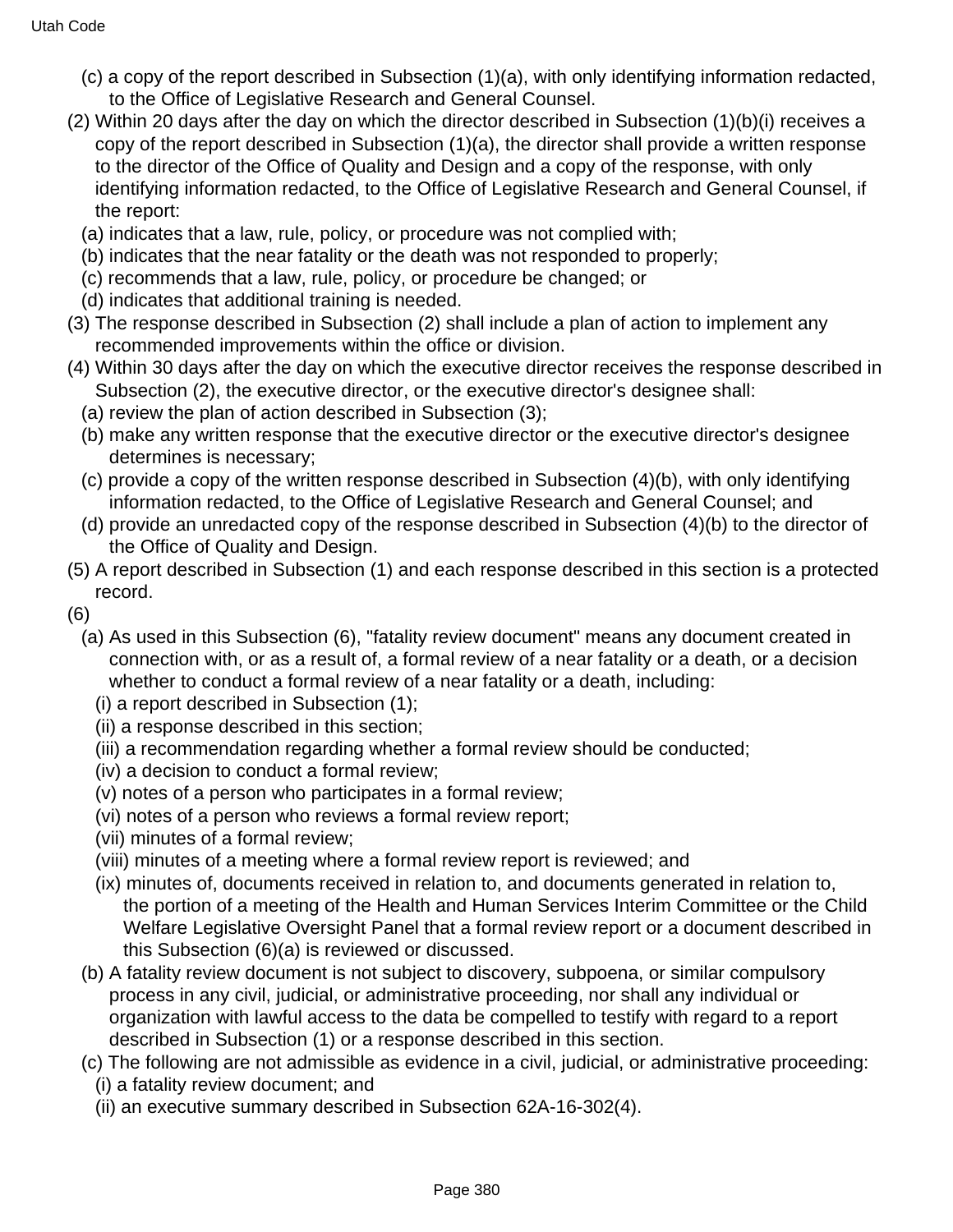Amended by Chapter 231, 2021 General Session

# **62A-16-302 Reporting to, and review by, legislative committees.**

- (1) The Office of Legislative Research and General Counsel shall provide a copy of the report described in Subsection 62A-16-301(1)(c), and the responses described in Subsections 62A-16-301(2) and (4)(c) to the chairs of:
	- (a) the Health and Human Services Interim Committee; or
	- (b) if the qualified individual who is the subject of the report is an individual described in Subsection 62A-16-102(7)(c), (d), or (h), the Child Welfare Legislative Oversight Panel.

(2)

- (a) The Health and Human Services Interim Committee may, in a closed meeting, review a report described in Subsection 62A-16-301(1)(b).
- (b) The Child Welfare Legislative Oversight Panel shall, in a closed meeting, review a report described in Subsection (1)(b).
- (3)
	- (a) The Health and Human Services Interim Committee and the Child Welfare Legislative Oversight Panel may not interfere with, or make recommendations regarding, the resolution of a particular case.
	- (b) The purpose of a review described in Subsection (2) is to assist a committee or panel described in Subsection (2) in determining whether to recommend a change in the law.
	- (c) Any recommendation, described in Subsection (3)(b), by a committee or panel for a change in the law shall be made in an open meeting.
- (4)
	- (a) On or before September 1 of each year, the department shall provide an executive summary of all formal review reports for the preceding state fiscal year to the Office of Legislative Research and General Counsel.
	- (b) The Office of Legislative Research and General Counsel shall forward a copy of the executive summary described in Subsection (4)(a) to:
		- (i) the Health and Human Services Interim Committee; and
		- (ii) the Child Welfare Legislative Oversight Panel.
- (5) The executive summary described in Subsection (4):
	- (a) may not include any names or identifying information;
	- (b) shall include:
		- (i) all recommendations regarding changes to the law that were made during the preceding fiscal year under Subsection 62A-16-204(6);
		- (ii) all changes made, or in the process of being made, to a law, rule, policy, or procedure in response to a formal review that occurred during the preceding fiscal year;
		- (iii) a description of the training that has been completed in response to a formal review that occurred during the preceding fiscal year;
		- (iv) statistics for the preceding fiscal year regarding:
			- (A) the number of qualified individuals and the type of deaths and near fatalities that are known to the department;
			- (B) the number of formal reviews conducted;
			- (C) the categories described in Subsection 62A-16-102(7) of qualified individuals;
			- (D) the gender, age, race, and other significant categories of qualified individuals; and
			- (E) the number of fatalities of qualified individuals known to the department that are identified as suicides; and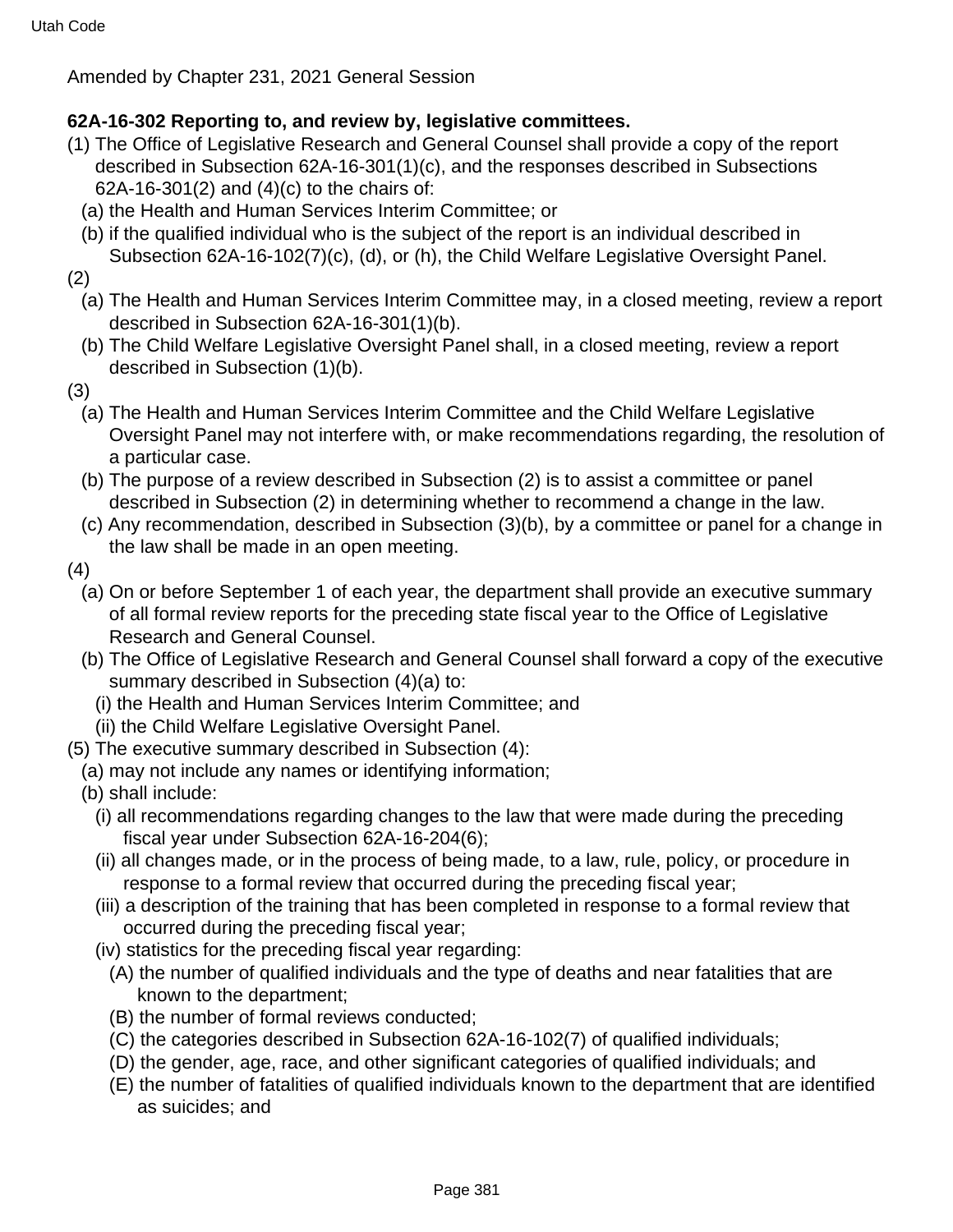- (v) action taken by the Office of Licensing and the Bureau of Internal Review and Audits in response to the near fatality or the death of a qualified individual; and
- (c) is a public document.
- (6) The Division of Child and Family Services shall, to the extent required by the federal Child Abuse Prevention and Treatment Act, as amended, allow public disclosure of the findings or information relating to a case of child abuse or neglect that results in a child fatality or a near fatality.

Amended by Chapter 274, 2022 General Session

# **Chapter 17 Utah Referral Information Network**

#### **62A-17-101 Title.**

This chapter is known as "Utah Referral Information Network."

Enacted by Chapter 24, 2013 General Session

### **62A-17-102 Definitions.**

As used in this chapter:

- (1) "211" means the abbreviated dialing code assigned by the Federal Communications Commission for consumer access to community information and referral services.
- (2) "Approved 211 service provider" means a public or nonprofit agency or organization designated by the department to provide 211 services.

(3)

- (a) "Utah 211" means an information and referral system that:
	- (i) maintains a database of:
		- (A) providers of health and human services; and
		- (B) volunteer opportunities and coordinators throughout the state;
	- (ii) assists individuals, families, and communities at no cost in identifying, understanding, and accessing the providers of health and human services; and
	- (iii) works collaboratively with state agencies, local governments, community-based organizations, not-for-profit organizations, organizations active in disaster relief, and faithbased organizations.
- (b) "Utah 211" does not mean service provided by 911 and first responders.

Enacted by Chapter 24, 2013 General Session

#### **62A-17-103 Designated approved 211 service provider -- Department responsibilities.**

- (1) The department shall designate an approved 211 service provider to provide information to Utah citizens about health and human services available in the citizen's community.
- (2) Only a service provider approved by the department may provide 211 telephone services in this state.
- (3) The department shall approve a 211 service provider after considering the following: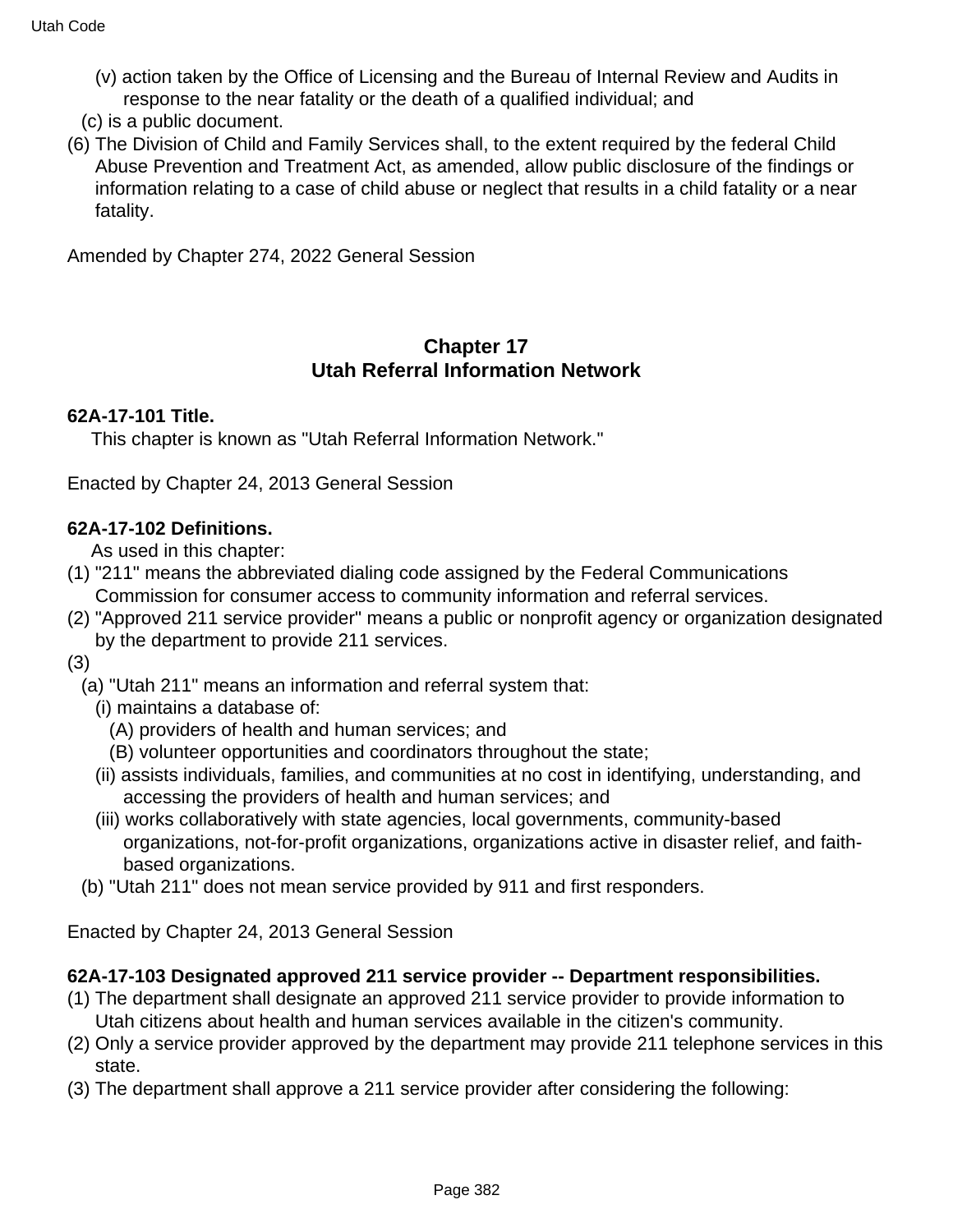- (a) the ability of the proposed 211 service provider to meet the national 211 standards recommended by the Alliance of Information and Referral Systems;
- (b) the financial stability of the proposed 211 service provider;
- (c) the community support for the proposed 211 service provider;
- (d) the relationship between the proposed 211 service provider and other information and referral services; and
- (e) other criteria as the department considers appropriate.
- (4) The department shall coordinate with the approved 211 service provider and other state and local agencies to ensure the joint development and maintenance of a statewide information database for use by the approved 211 service provider.

Amended by Chapter 22, 2017 General Session

## **62A-17-104 Utah 211 created -- Responsibilities.**

- (1) The designated 211 service provider described in Section 62A-17-102 shall be known as Utah 211.
- (2) Utah 211 shall, as appropriations allow:
	- (a) by 2014:
		- (i) provide the services described in this Subsection (2) 24 hours a day, seven days a week;
		- (ii) abide by the key standards for 211 programs, as specified in the Standards for Professional Information and Referral Requirements for Alliance of Information Systems Accreditation and Operating 211 systems; and
		- (iii) be a point of entry for disaster-related information and referral;
	- (b) track types of calls received and referrals made;
	- (c) develop, coordinate, and implement a statewide information and referral system that integrates existing community-based structures with state and local agencies;
	- (d) provide information relating to:
		- (i) health and human services; and
		- (ii) volunteer opportunities;
	- (e) create an online, searchable database to provide information to the public about the health and human services provided by public or private entities throughout the state, and ensure that:
		- (i) the material on the searchable database is indexed:
			- (A) geographically to inform an individual about the health and human services provided in the area where the individual lives; and
			- (B) by type of service provided; and
		- (ii) the searchable database contains links to the Internet sites of any local provider of health and human services, if possible, and include:
			- (A) the name, address, and phone number of organizations providing health and human services in a county; and
			- (B) a description of the type of services provided;
	- (f) be responsible, in collaboration with state agencies, for raising community awareness about available health and human services; and
	- (g) host meetings on a quarterly basis until calendar year 2014, and on a biannual basis beginning in 2014, to seek input and guidance from state agencies, local governments, community-based organizations, not-for-profit organizations, and faith-based organizations.

Enacted by Chapter 24, 2013 General Session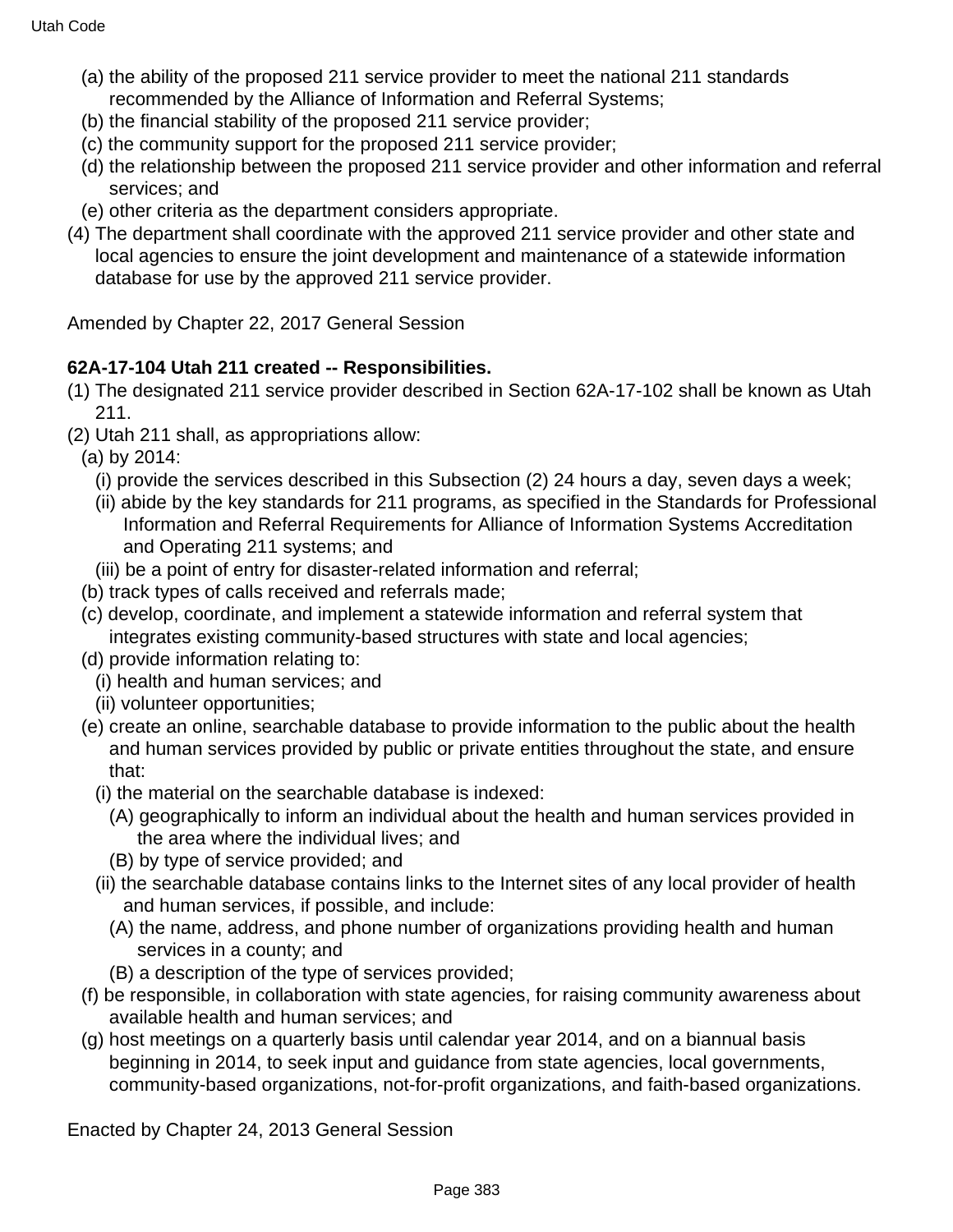## **62A-17-105 Other state agencies and local governments.**

- (1) A state agency or local government institution that provides health and human services, or a public or private entity receiving state-appropriated funds to provide health and human services, shall provide Utah 211 with information, in a form determined by Utah 211, about the services the agency or entity provides for inclusion in the statewide information and referral system.
- (2) A state agency or local government institution that provides health and human services may not establish a new public telephone line or hotline, other than an emergency first responder hotline, to provide information or referrals unless the agency or institution first:
	- (a) consults with Utah 211 about using the existing 211 to provide access to the information or referrals; and
	- (b) assesses whether a new line or the existing 211 program would be more cost effective.
- (3) Nothing in this section prohibits a state agency or local government institution from starting a public telephone line or hotline in an emergency situation.
- (4) State agencies, local governments, community-based organizations, not-for-profit organizations, faith-based organizations, and businesses that engage in providing human services may contract with Utah 211 to provide specialized projects, including:
	- (a) public health campaigns;
	- (b) seasonal community services; and
	- (c) expanded point of entry services.

Enacted by Chapter 24, 2013 General Session

### **62A-17-106 Immunity from liability.**

- (1) Except as provided in Subsection (2), Utah 211, its employees, directors, officers, and information specialists are not liable to any person in a civil action for injury or loss as a result of an act or omission of Utah 211, its employees, directors, officers, or information specialists, in connection with:
	- (a) developing, adopting, implementing, maintaining, or operating the Utah 211 system;
	- (b) making Utah 211 available for use by the public; or
	- (c) providing 211 services.
- (2) Utah 211, its employees, directors, officers, and information specialists shall be liable to any person in a civil action for an injury or loss resulting from willful or wanton misconduct.

Enacted by Chapter 24, 2013 General Session

# **Chapter 18 Office of Quality and Design**

#### **62A-18-101 Title.**

This chapter is known as the "Office of Quality and Design."

Enacted by Chapter 139, 2019 General Session

## **62A-18-102 Definitions.**

As used in this chapter: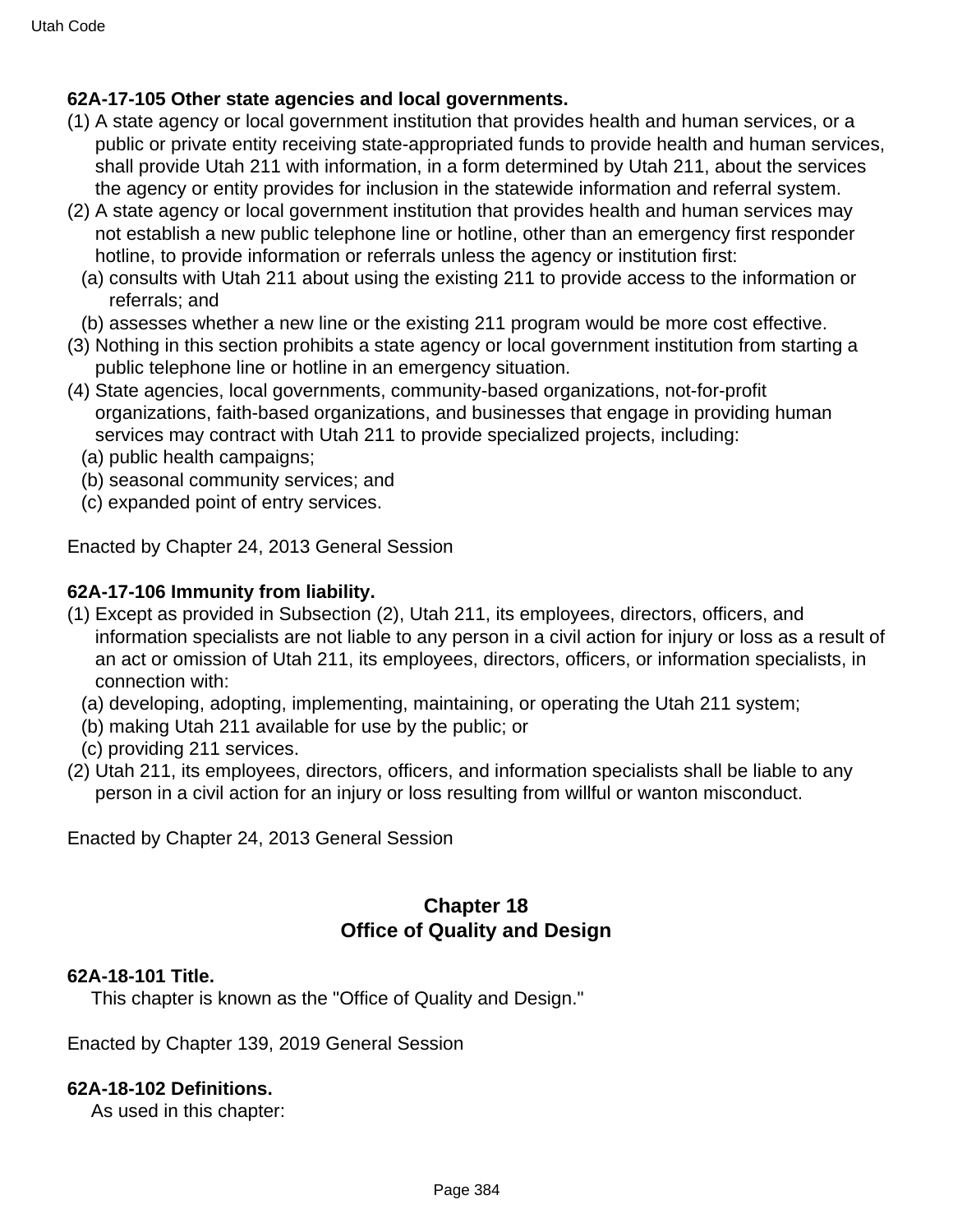- (1) "Director" means the director of the office.
- (2) "Office" means the Office of Quality and Design.

Enacted by Chapter 139, 2019 General Session

#### **62A-18-103 Office of Quality and Design -- Creation.**

- (1) There is created within the department the Office of Quality and Design.
- (2) The office is under the administrative and general supervision of the executive director.

Enacted by Chapter 139, 2019 General Session

### **62A-18-104 Director of the office -- Appointment -- Qualifications.**

- (1) The executive director shall appoint a director of the office.
- (2) The director shall have a bachelor's degree from an accredited university or college, be experienced in administration, and be knowledgeable about human services programs.
- (3) The director is the administrative head of the office.

Enacted by Chapter 139, 2019 General Session

### **Superseded 9/1/2022**

### **62A-18-105 Powers and duties of the office.**

The office shall:

- (1) monitor and evaluate the quality of services provided by the department including:
	- (a) in accordance with Title 62A, Chapter 16, Fatality Review Act, monitoring, reviewing, and making recommendations relating to a fatality review;
	- (b) overseeing the duties of the child protection ombudsman appointed under Section 62A-4a-208; and
	- (c) conducting internal evaluations of the quality of services provided by the department and service providers contracted with the department;
- (2) conduct investigations described in Section 62A-4a-202.6; and
- (3) assist the department in developing an integrated human services system and implementing a system of care by:
	- (a) designing and implementing a comprehensive continuum of services for individuals who receive services from the department or a service provider contracted with the department;
	- (b) establishing and maintaining department contracts with public and private service providers;
	- (c) establishing standards for the use of service providers who contract with the department;
	- (d) coordinating a service provider network to be used within the department to ensure individuals receive the appropriate type of services;
	- (e) centralizing the department's administrative operations; and
	- (f) integrating, analyzing, and applying department-wide data and research to monitor the quality, effectiveness, and outcomes of services provided by the department.

Enacted by Chapter 139, 2019 General Session

## **Effective 9/1/2022**

## **62A-18-105 Powers and duties of the office.**

The office shall:

(1) monitor and evaluate the quality of services provided by the department including: